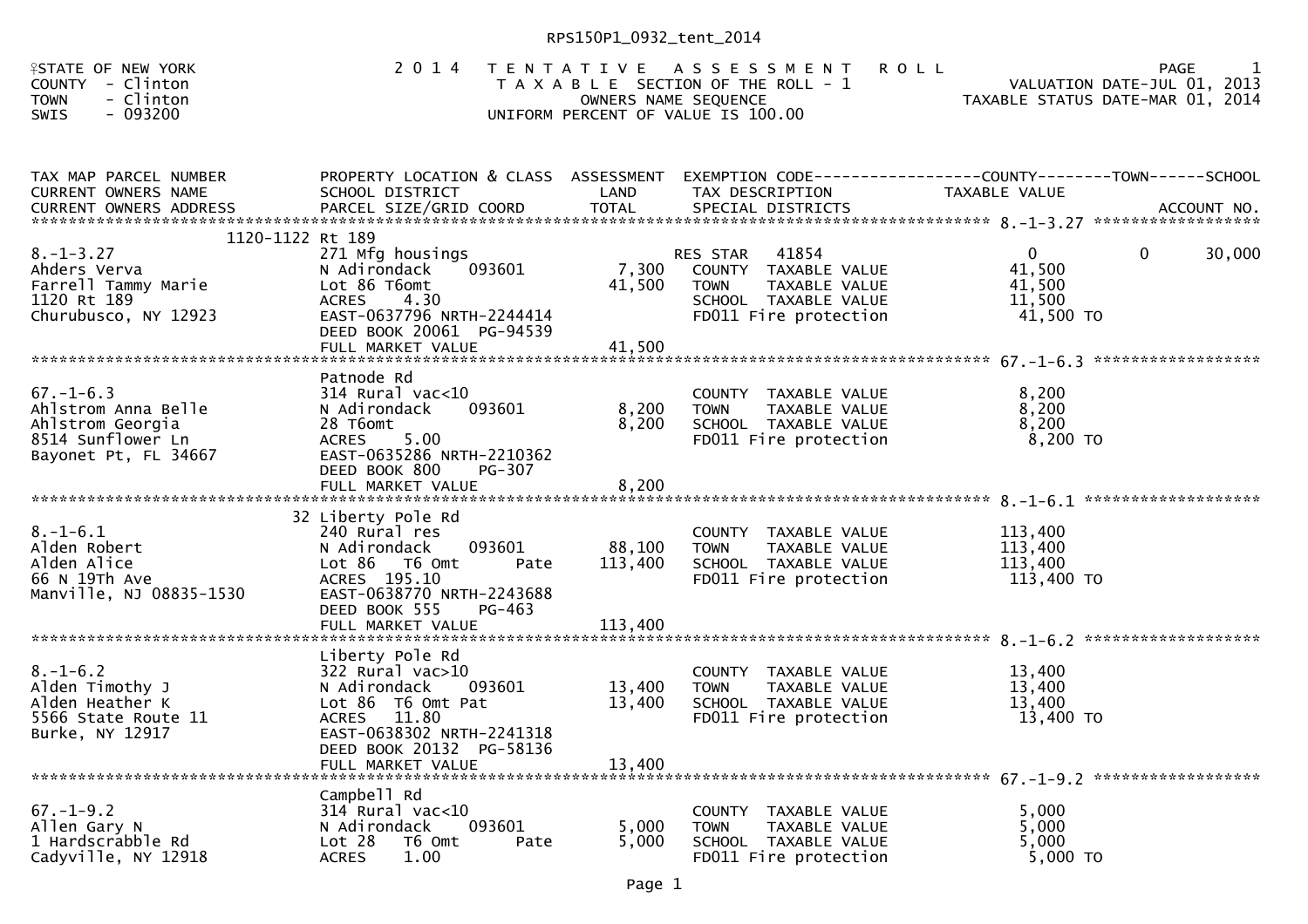|                                              |                                           | RPS150P1_0932_tent_2014 |                                       |                                                                                                    |             |
|----------------------------------------------|-------------------------------------------|-------------------------|---------------------------------------|----------------------------------------------------------------------------------------------------|-------------|
|                                              | EAST-0630673 NRTH-2211062                 |                         |                                       |                                                                                                    |             |
|                                              | DEED BOOK 20122 PG-50909                  |                         |                                       |                                                                                                    |             |
|                                              | FULL MARKET VALUE                         | 5,000                   |                                       |                                                                                                    |             |
|                                              |                                           |                         |                                       |                                                                                                    |             |
| <b>ISTATE OF NEW YORK</b>                    | 2 0 1 4                                   | T E N T A T I V E       | A S S E S S M E N T                   | <b>ROLL</b>                                                                                        | <b>PAGE</b> |
| COUNTY - Clinton<br>- Clinton<br><b>TOWN</b> |                                           |                         | T A X A B L E SECTION OF THE ROLL - 1 | VALUATION DATE-JUL 01, 2013<br>ران VALUATION DATE-JUL U1, 2014<br>TAXABLE STATUS DATE-MAR 01, 2014 |             |
| $-093200$<br><b>SWIS</b>                     |                                           | OWNERS NAME SEQUENCE    | UNIFORM PERCENT OF VALUE IS 100.00    |                                                                                                    |             |
|                                              |                                           |                         |                                       |                                                                                                    |             |
|                                              |                                           |                         |                                       |                                                                                                    |             |
|                                              |                                           |                         |                                       |                                                                                                    |             |
| TAX MAP PARCEL NUMBER                        | PROPERTY LOCATION & CLASS ASSESSMENT      |                         |                                       |                                                                                                    |             |
| CURRENT OWNERS NAME                          | SCHOOL DISTRICT                           | LAND                    | TAX DESCRIPTION                       | <b>TAXABLE VALUE</b>                                                                               |             |
| <b>CURRENT OWNERS ADDRESS</b>                | PARCEL SIZE/GRID COORD                    | <b>TOTAL</b>            | SPECIAL DISTRICTS                     |                                                                                                    | ACCOUNT NO. |
|                                              |                                           |                         |                                       |                                                                                                    |             |
|                                              | Number 5 Rd                               |                         |                                       |                                                                                                    |             |
| $82. -2 - 1.382$                             | $314$ Rural vac<10                        |                         | COUNTY TAXABLE VALUE                  | 12,200                                                                                             |             |
| Ambrosio Martin V Jr                         | Chateaugay 1<br>163401                    | 12,200                  | TAXABLE VALUE<br><b>TOWN</b>          | 12,200                                                                                             |             |
| PO Box 131                                   | Lot $29$ T6omt                            | 12,200                  | SCHOOL TAXABLE VALUE                  | 12,200                                                                                             |             |
| Bristol, CT 06011-0131                       | ACRES 10.00                               |                         | FD011 Fire protection                 | 12,200 TO                                                                                          |             |
|                                              | EAST-0626243 NRTH-2207138                 |                         |                                       |                                                                                                    |             |
|                                              | DEED BOOK 618<br>PG-131                   |                         |                                       |                                                                                                    |             |
|                                              |                                           |                         |                                       |                                                                                                    |             |
|                                              | Rt 189                                    |                         |                                       |                                                                                                    |             |
| $23. - 1 - 9$                                | 321 Abandoned ag                          |                         | COUNTY TAXABLE VALUE                  | 99,700                                                                                             |             |
| Anavil Trustee Apichit                       | 093601<br>N Adirondack                    | 99,700                  | TAXABLE VALUE<br><b>TOWN</b>          | 99,700                                                                                             |             |
| Anavil Living Trust Apichit &                | Lot 66 T6 Omt<br>Pate                     | 99,700                  | SCHOOL TAXABLE VALUE                  | 99,700                                                                                             |             |
| 2 Lark St                                    | ACRES 324.50                              |                         | FD011 Fire protection                 | 99,700 TO                                                                                          |             |
| Pearl River, NY 10965                        | EAST-0642050 NRTH-2233826                 |                         |                                       |                                                                                                    |             |
|                                              | DEED BOOK 20092 PG-25862                  |                         |                                       |                                                                                                    |             |
|                                              | FULL MARKET VALUE                         | 99,700                  |                                       |                                                                                                    |             |
|                                              |                                           |                         |                                       |                                                                                                    |             |
|                                              | Frontier Rd                               |                         |                                       |                                                                                                    |             |
| $7. - 1 - 20. - 2$                           | 321 Abandoned ag                          |                         | COUNTY TAXABLE VALUE                  | 75,000                                                                                             |             |
| Apostles Of Infinite Love Inc N Adirondack   | 093601                                    | 75,000                  | TAXABLE VALUE<br><b>TOWN</b>          | 75,000                                                                                             |             |
| 113 Frontier Rd                              | Lot 87 T6 Omt                             | 75,000                  | SCHOOL TAXABLE VALUE                  | 75,000                                                                                             |             |
| Churubusco, NY 12923                         | ACRES 186.10<br>EAST-0635865 NRTH-2242234 |                         | FD011 Fire protection                 | 75,000 TO                                                                                          |             |
|                                              | DEED BOOK 558<br>PG-00964                 |                         |                                       |                                                                                                    |             |
|                                              |                                           |                         |                                       |                                                                                                    |             |
|                                              |                                           |                         |                                       |                                                                                                    |             |
|                                              | Broad St                                  |                         |                                       |                                                                                                    |             |
| $38.1 - 2 - 2$                               | 311 Res vac land                          |                         | COUNTY TAXABLE VALUE                  | 4,100                                                                                              |             |
| Argobast Edward                              | N Adirondack<br>093601                    | 4,100                   | TAXABLE VALUE<br><b>TOWN</b>          | 4,100                                                                                              |             |
| 12 Juniper Ave                               | Lot 66 T6omt                              | 4,100                   | SCHOOL TAXABLE VALUE                  | 4,100                                                                                              |             |
| Patchogue, NY 11772                          | FRNT 82.50 DPTH 260.00                    |                         | FD011 Fire protection                 | 4,100 TO                                                                                           |             |
|                                              | EAST-0639699 NRTH-2232220                 |                         |                                       |                                                                                                    |             |
|                                              | DEED BOOK 20061 PG-97805                  |                         |                                       |                                                                                                    |             |
|                                              | FULL MARKET VALUE                         | 4,100                   |                                       |                                                                                                    |             |
|                                              |                                           |                         |                                       |                                                                                                    |             |
|                                              | Frontier Rd                               |                         |                                       |                                                                                                    |             |
| $7. - 1 - 2.2$                               | 321 Abandoned ag                          |                         | COUNTY TAXABLE VALUE                  | 18,000                                                                                             |             |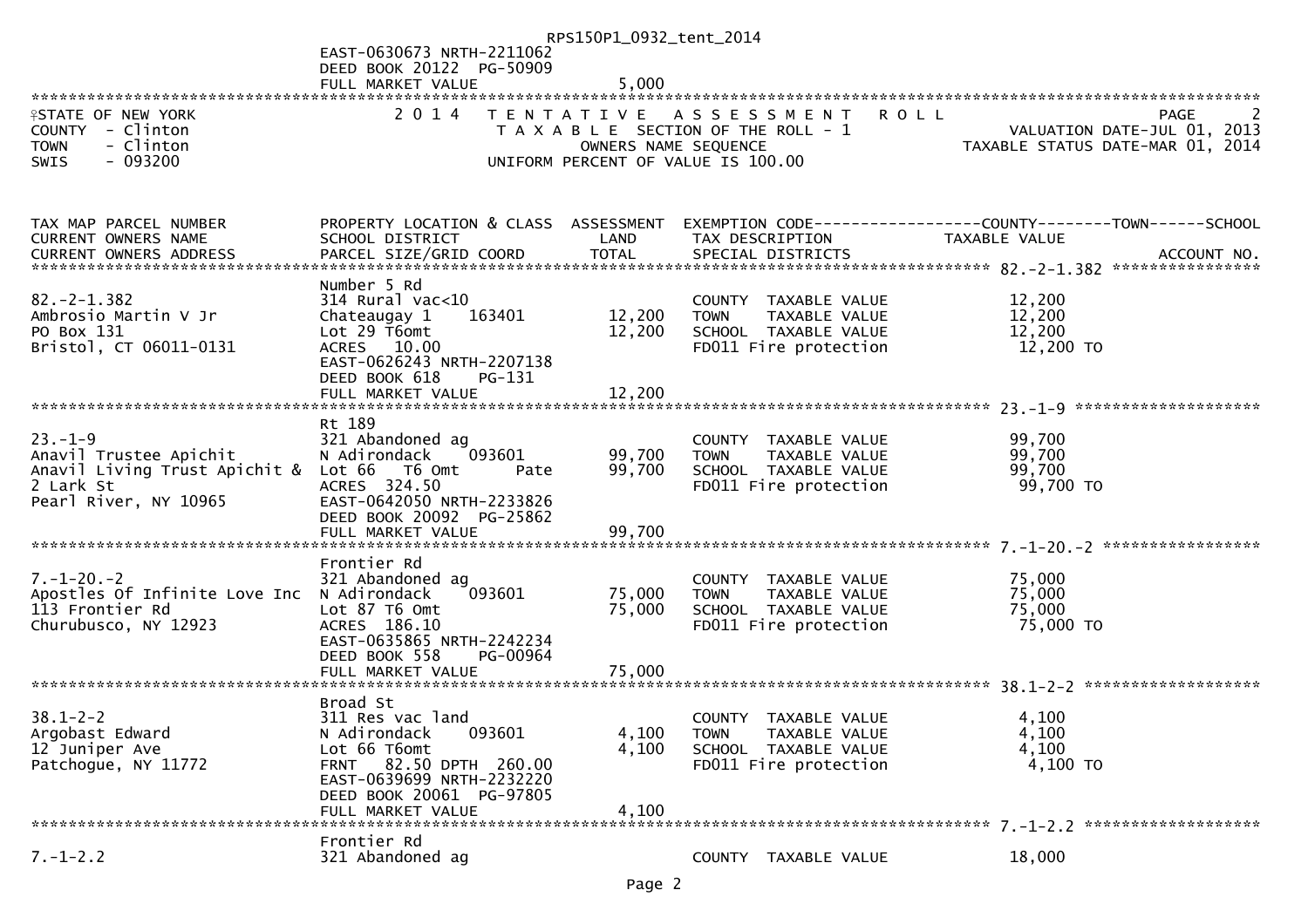|                                                  |                                                  | RPS150P1_0932_tent_2014 |                                                      |                                                                                                  |
|--------------------------------------------------|--------------------------------------------------|-------------------------|------------------------------------------------------|--------------------------------------------------------------------------------------------------|
| Arnaud Cecil                                     | 163401<br>Chateaugay 1                           | 18,000                  | <b>TOWN</b><br>TAXABLE VALUE                         | 18,000                                                                                           |
| Arnaud Norma                                     | Lot 89 T6omt                                     | 18,000                  | SCHOOL TAXABLE VALUE                                 | 18,000                                                                                           |
| 800 Rue Gagne Apt 302                            | ACRES 21.00                                      |                         | FD011 Fire protection                                | 18,000 TO                                                                                        |
| LaSalle QC, Canada H8P3W3                        | EAST-0625073 NRTH-2245415                        |                         |                                                      |                                                                                                  |
|                                                  | DEED BOOK 604<br>$PG-35$                         |                         |                                                      |                                                                                                  |
|                                                  | FULL MARKET VALUE                                | 18,000                  |                                                      |                                                                                                  |
|                                                  |                                                  |                         |                                                      |                                                                                                  |
| <b>ISTATE OF NEW YORK</b>                        |                                                  |                         | 2014 TENTATIVE ASSESSMENT                            | <b>ROLL</b><br>PAGE<br>3                                                                         |
| COUNTY - Clinton<br>- Clinton<br><b>TOWN</b>     |                                                  | OWNERS NAME SEQUENCE    | T A X A B L E SECTION OF THE ROLL - 1                | VALUATION DATE-JUL 01, 2013<br>TAXABLE STATUS DATE-MAR 01, 2014                                  |
| $-093200$<br>SWIS                                |                                                  |                         | UNIFORM PERCENT OF VALUE IS 100.00                   |                                                                                                  |
|                                                  |                                                  |                         |                                                      |                                                                                                  |
|                                                  |                                                  |                         |                                                      |                                                                                                  |
|                                                  |                                                  |                         |                                                      |                                                                                                  |
| TAX MAP PARCEL NUMBER                            |                                                  |                         |                                                      | PROPERTY LOCATION & CLASS ASSESSMENT EXEMPTION CODE----------------COUNTY-------TOWN------SCHOOL |
| CURRENT OWNERS NAME                              | SCHOOL DISTRICT                                  | LAND                    | TAX DESCRIPTION                                      | TAXABLE VALUE                                                                                    |
|                                                  |                                                  |                         |                                                      |                                                                                                  |
|                                                  |                                                  |                         |                                                      |                                                                                                  |
|                                                  | 351 Frontier Rd                                  |                         |                                                      |                                                                                                  |
| $7. - 1 - 30$                                    | 210 1 Family Res                                 |                         | COUNTY TAXABLE VALUE                                 | 56,100                                                                                           |
| Aschettino Franklin                              | Chateaugay 1<br>163401                           | 9,500                   | <b>TOWN</b><br>TAXABLE VALUE                         | 56,100                                                                                           |
| Aschettino Pamela                                | Lot 88 T6 Omt<br>Pate<br>FRNT 120.00 DPTH 102.00 | 56,100                  | SCHOOL TAXABLE VALUE                                 | 56,100                                                                                           |
| 29 North Locust Ave<br>West Long Beach, NJ 07764 | ACRES 7.40                                       |                         | FD011 Fire protection                                | 56,100 TO                                                                                        |
|                                                  | EAST-0629436 NRTH-2242604                        |                         |                                                      |                                                                                                  |
|                                                  | DEED BOOK 20112 PG-44985                         |                         |                                                      |                                                                                                  |
|                                                  |                                                  |                         |                                                      |                                                                                                  |
|                                                  |                                                  |                         |                                                      |                                                                                                  |
|                                                  | Mcnierney Rd                                     |                         |                                                      |                                                                                                  |
| $21. - 1 - 1.1$                                  | 321 Abandoned ag                                 |                         | COUNTY TAXABLE VALUE                                 | 13,200                                                                                           |
| Bachand Andrew                                   | Chateaugay $1$ $163401$                          | 13,200                  | <b>TOWN</b><br>TAXABLE VALUE                         | 13,200                                                                                           |
| Bachand Kristen                                  | Lot 90 T6 Omt<br>Pate                            | 13,200                  | SCHOOL TAXABLE VALUE                                 | 13,200                                                                                           |
| PO Box 49                                        | ACRES 11.30                                      |                         | FD011 Fire protection                                | 13,200 TO                                                                                        |
| St Albans Bay, VT 05481                          | EAST-0616881 NRTH-2240017                        |                         |                                                      |                                                                                                  |
|                                                  | DEED BOOK 20021 PG-50306                         |                         |                                                      |                                                                                                  |
|                                                  | FULL MARKET VALUE                                | 13,200                  |                                                      |                                                                                                  |
|                                                  |                                                  |                         |                                                      |                                                                                                  |
|                                                  | County Line Rd                                   |                         |                                                      |                                                                                                  |
| $21. - 1 - 1.2$<br>Bachand Andrew                | 260 Seasonal res<br>163401                       | 60,300                  | COUNTY TAXABLE VALUE<br><b>TOWN</b><br>TAXABLE VALUE | 77,300<br>77,300                                                                                 |
| Bachand Kristen                                  | Chateaugay 1<br>Lot $71 \times 90$ T6omt         | 77,300                  | SCHOOL TAXABLE VALUE                                 | 77,300                                                                                           |
| PO Box 49                                        | ACRES 112.28                                     |                         | FD011 Fire protection                                | 77,300 TO                                                                                        |
| St Albans Bay, VT 05481                          | EAST-0616561 NRTH-2238150                        |                         |                                                      |                                                                                                  |
|                                                  | DEED BOOK 20021 PG-50306                         |                         |                                                      |                                                                                                  |
|                                                  | FULL MARKET VALUE                                | 77,300                  |                                                      |                                                                                                  |
|                                                  |                                                  |                         |                                                      |                                                                                                  |
|                                                  | 508 Brandy Brook Rd                              |                         |                                                      |                                                                                                  |
| 69. - 1 - 13. 11                                 | 270 Mfg housing                                  |                         | RES STAR<br>41854                                    | 0<br>0<br>30,000                                                                                 |
| Backus Michael                                   | N Adirondack<br>093601                           | 4,900                   | COUNTY TAXABLE VALUE                                 | 35,000                                                                                           |
| 508 Brandy Brook Rd                              | Lot 25 T6 Omt<br>Pate                            | 35,000                  | <b>TOWN</b><br>TAXABLE VALUE                         | 35,000                                                                                           |
| Ellenburg Center, NY 12935                       | FRNT 208.00 DPTH 183.00                          |                         | SCHOOL TAXABLE VALUE                                 | 5,000                                                                                            |
|                                                  | EAST-0647586 NRTH-2210555                        |                         | FD011 Fire protection                                | 35,000 TO                                                                                        |
|                                                  | PG-178<br>DEED BOOK 728                          |                         |                                                      |                                                                                                  |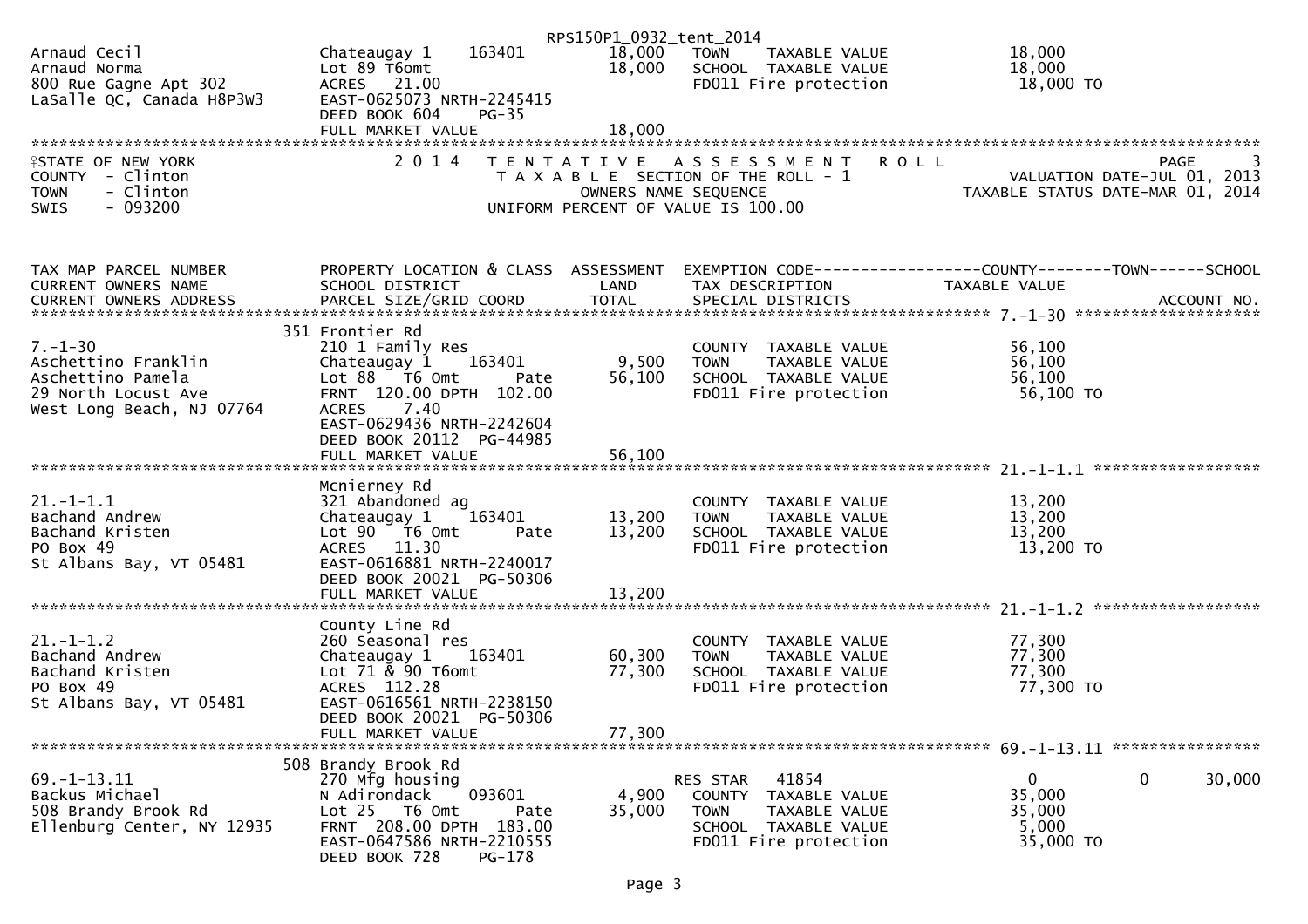|                                                                                                                                      |                                                                                                                                                                                                                 | RPS150P1_0932_tent_2014   |                                                                                                                                                                   |                                                           |                                       |
|--------------------------------------------------------------------------------------------------------------------------------------|-----------------------------------------------------------------------------------------------------------------------------------------------------------------------------------------------------------------|---------------------------|-------------------------------------------------------------------------------------------------------------------------------------------------------------------|-----------------------------------------------------------|---------------------------------------|
|                                                                                                                                      | FULL MARKET VALUE                                                                                                                                                                                               | 35,000                    |                                                                                                                                                                   |                                                           |                                       |
| $69. - 1 - 14.4$<br>Baker Allan J<br>Baker Kathy E<br>524 Brandy Brook Rd<br>Ellenburg Center, NY 12934<br><b>ISTATE OF NEW YORK</b> | 524 Brandy Brook Rd<br>210 1 Family Res<br>093601<br>N Adirondack<br>Lot 25 T6 Omt<br>1.70 BANK<br><b>ACRES</b><br>850<br>EAST-0647621 NRTH-2210959<br>DEED BOOK 853<br>$PG-51$<br>FULL MARKET VALUE<br>2 0 1 4 | 5,600<br>95,900<br>95,900 | 41854<br>RES STAR<br>COUNTY TAXABLE VALUE<br>TAXABLE VALUE<br><b>TOWN</b><br>SCHOOL TAXABLE VALUE<br>FD011 Fire protection<br><b>ROLL</b><br>TENTATIVE ASSESSMENT | $\overline{0}$<br>95,900<br>95,900<br>65,900<br>95,900 TO | $\mathbf{0}$<br>30,000<br><b>PAGE</b> |
| COUNTY - Clinton<br>- Clinton<br><b>TOWN</b><br>$-093200$<br><b>SWIS</b>                                                             |                                                                                                                                                                                                                 | OWNERS NAME SEQUENCE      | T A X A B L E SECTION OF THE ROLL - 1<br>UNIFORM PERCENT OF VALUE IS 100.00                                                                                       | TAXABLE STATUS DATE-MAR 01, 2014                          | VALUATION DATE-JUL 01, 2013           |
| TAX MAP PARCEL NUMBER<br>CURRENT OWNERS NAME                                                                                         | PROPERTY LOCATION & CLASS ASSESSMENT<br>SCHOOL DISTRICT                                                                                                                                                         | LAND                      | EXEMPTION CODE------------------COUNTY--------TOWN------SCHOOL<br>TAX DESCRIPTION                                                                                 | TAXABLE VALUE                                             |                                       |
| $22. - 1 - 20.1$<br>Baker Edward<br>Baker Janice<br>6 Baker Rd<br>Morrisonville, NY 12962                                            | 464 whalen Rd<br>321 Abandoned ag<br>093601<br>N Adirondack<br>Lot 72 T6 Omt<br>ACRES 76.00<br>EAST-0625653 NRTH-2237380<br>DEED BOOK 796<br>$PG-19$                                                            | 54,500<br>54,500          | COUNTY TAXABLE VALUE<br>TAXABLE VALUE<br><b>TOWN</b><br>SCHOOL TAXABLE VALUE<br>FD011 Fire protection                                                             | 54,500<br>54,500<br>54,500<br>54,500 TO                   |                                       |
| $38.1 - 2 - 1$<br>Baker Edward J Jr<br>6 Baker Rd<br>Morrisonville, NY 12962                                                         | North St<br>311 Res vac land<br>093601<br>N Adirondack<br>Lot 66 T6 Omt<br>FRNT 82.50 DPTH 260.00<br>EAST-0639945 NRTH-2232262<br>DEED BOOK 20011 PG-35519<br>FULL MARKET VALUE                                 | 4,100<br>4,100<br>4,100   | COUNTY TAXABLE VALUE<br>TAXABLE VALUE<br><b>TOWN</b><br>SCHOOL TAXABLE VALUE<br>FD011 Fire protection                                                             | 4,100<br>4,100<br>4,100<br>4,100 TO                       |                                       |
| $69. - 1 - 14.3$<br>Baker Kevin J<br>Baker Penelope A<br>516 Brandy Brook Rd<br>Ellenburg Center, NY 12934                           | 516 Brandy Brook Rd<br>210 1 Family Res<br>093601<br>N Adirondack<br>Lot 25 T6 Omt<br>1.70 BANK<br><b>ACRES</b><br>080<br>EAST-0647649 NRTH-2210767<br>DEED BOOK 20041 PG-78111<br>FULL MARKET VALUE            | 5,600<br>74,000<br>74,000 | RES STAR<br>41854<br>COUNTY TAXABLE VALUE<br><b>TOWN</b><br>TAXABLE VALUE<br>SCHOOL TAXABLE VALUE<br>FD011 Fire protection                                        | $\overline{0}$<br>74,000<br>74,000<br>44,000<br>74,000 TO | 0<br>30,000                           |
| $22. - 1 - 1.2$<br>Barnes Life Use Lillian<br>Barnes Johanna C                                                                       | 478 whalen Rd<br>260 Seasonal res<br>N Adirondack<br>093601<br>89 T6omt                                                                                                                                         | 12,200<br>32,400          | COUNTY<br>TAXABLE VALUE<br><b>TOWN</b><br>TAXABLE VALUE<br>SCHOOL<br>TAXABLE VALUE                                                                                | 32,400<br>32,400<br>32,400                                |                                       |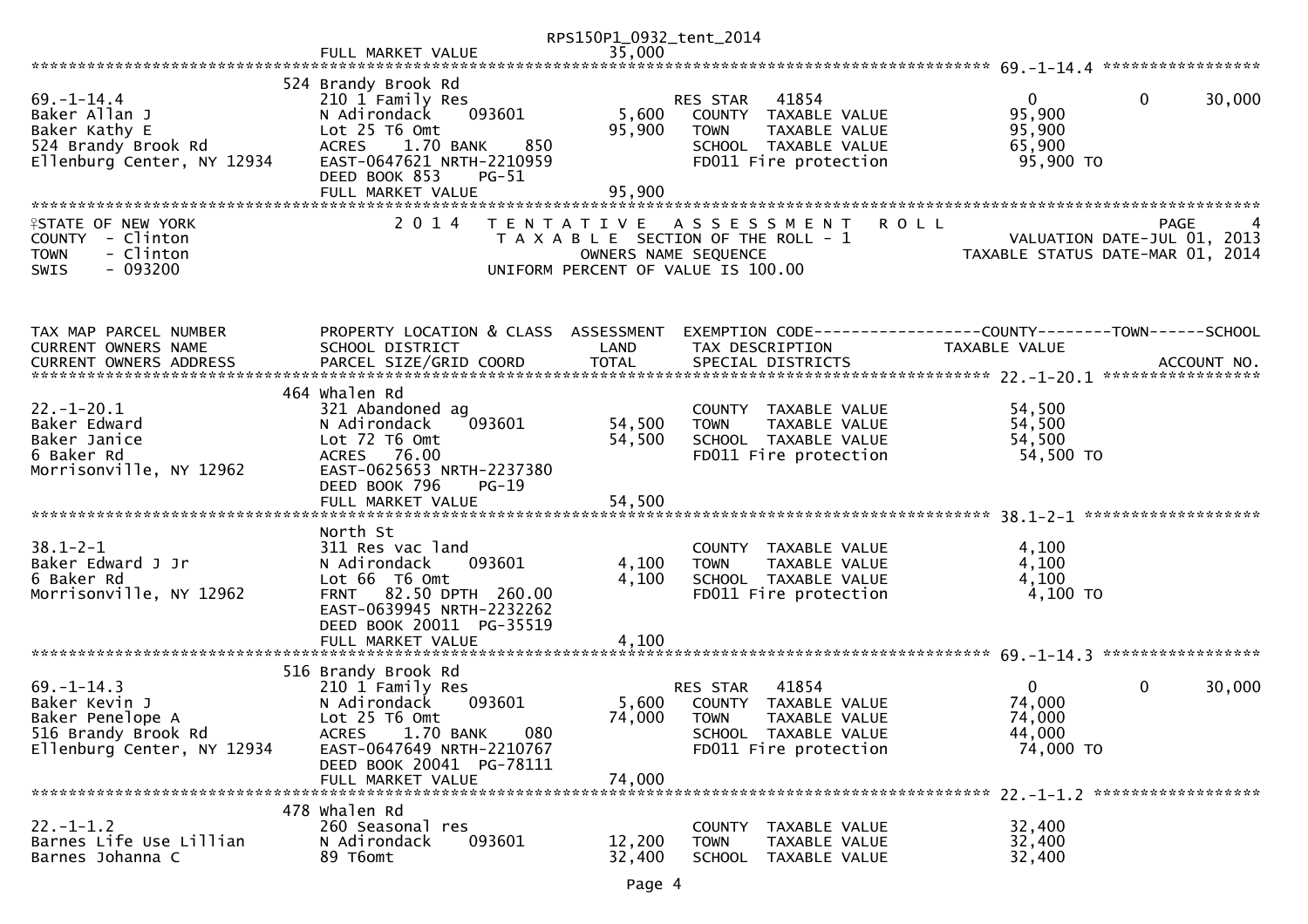|                                              |                                                      | RPS150P1_0932_tent_2014 |                                                      |                                                                 |
|----------------------------------------------|------------------------------------------------------|-------------------------|------------------------------------------------------|-----------------------------------------------------------------|
| 995 Kinsington Ave<br>Plainfield, NJ 07060   | ACRES 10.00<br>EAST-0624732 NRTH-2238026             |                         | FD011 Fire protection                                | 32,400 TO                                                       |
|                                              | DEED BOOK 20001 PG-23935                             |                         |                                                      |                                                                 |
|                                              |                                                      |                         |                                                      |                                                                 |
|                                              | Campbell Rd                                          |                         |                                                      |                                                                 |
| $52. - 1 - 9.34$<br>Barwis Jesse             | $314$ Rural vac<10<br>163401<br>Chateaugay 1         | 8,600                   | COUNTY TAXABLE VALUE<br>TAXABLE VALUE<br><b>TOWN</b> | 8,600<br>8,600                                                  |
| 264 Woodlawn Dr                              | Lot 49 T6omt                                         | 8,600                   | SCHOOL TAXABLE VALUE                                 | 8,600                                                           |
| Landsdale, PA 19446                          | <b>ACRES</b><br>5.50                                 |                         | FD011 Fire protection                                | $8,600$ TO                                                      |
|                                              | EAST-0628134 NRTH-2223537                            |                         |                                                      |                                                                 |
|                                              | DEED BOOK 20082 PG-16242<br>FULL MARKET VALUE        | 8,600                   |                                                      |                                                                 |
|                                              |                                                      |                         |                                                      |                                                                 |
| <b>ISTATE OF NEW YORK</b>                    | 2 0 1 4                                              |                         | <b>ROLL</b><br>TENTATIVE ASSESSMENT                  | PAGE                                                            |
| COUNTY - Clinton<br>- Clinton<br><b>TOWN</b> |                                                      | OWNERS NAME SEQUENCE    | T A X A B L E SECTION OF THE ROLL - 1                | VALUATION DATE-JUL 01, 2013<br>TAXABLE STATUS DATE-MAR 01, 2014 |
| $-093200$<br><b>SWIS</b>                     |                                                      |                         | UNIFORM PERCENT OF VALUE IS 100.00                   |                                                                 |
|                                              |                                                      |                         |                                                      |                                                                 |
|                                              |                                                      |                         |                                                      |                                                                 |
| TAX MAP PARCEL NUMBER                        | PROPERTY LOCATION & CLASS ASSESSMENT                 |                         |                                                      | EXEMPTION CODE-----------------COUNTY--------TOWN------SCHOOL   |
| CURRENT OWNERS NAME                          | SCHOOL DISTRICT                                      | LAND                    | TAX DESCRIPTION                                      | TAXABLE VALUE                                                   |
|                                              |                                                      |                         |                                                      |                                                                 |
|                                              | 216 Number 5 Rd                                      |                         |                                                      |                                                                 |
| $82 - 2 - 1.2$                               | 312 Vac w/imprv                                      |                         | COUNTY TAXABLE VALUE                                 | 25,000                                                          |
| Barwis Jesse<br>264 Woodlawn Dr              | 163401<br>Chateaugay 1<br>Lot 29 T6omt               | 10,700<br>25,000        | TAXABLE VALUE<br>TOWN<br>SCHOOL TAXABLE VALUE        | 25,000<br>25,000                                                |
| Lansdale, PA 19446                           | ACRES 8.16                                           |                         | FD011 Fire protection                                | 25,000 TO                                                       |
|                                              | EAST-0625700 NRTH-2206780                            |                         |                                                      |                                                                 |
|                                              | DEED BOOK 20092 PG-28088                             |                         |                                                      |                                                                 |
|                                              | FULL MARKET VALUE                                    | 25,000                  |                                                      |                                                                 |
|                                              | Lafrancis Rd                                         |                         |                                                      |                                                                 |
| $54. - 2 - 18$                               | 321 Abandoned ag                                     |                         | COUNTY TAXABLE VALUE                                 | 33,400                                                          |
| Barwis Jesse Lee<br>264 Woodlawn Dr          | 093601<br>N Adirondack<br>Lot 44 T6 Omt              | 33,400<br>33,400        | TAXABLE VALUE<br><b>TOWN</b><br>SCHOOL TAXABLE VALUE | 33,400<br>33,400                                                |
| Lansdale, PA 19446                           | Survey Map 20061/99069 Lo                            |                         | FD011 Fire protection                                | 33,400 TO                                                       |
|                                              | ACRES 51.87                                          |                         |                                                      |                                                                 |
|                                              | EAST-0654263 NRTH-2221939<br>DEED BOOK 20062 PG-1044 |                         |                                                      |                                                                 |
|                                              | FULL MARKET VALUE                                    | 33,400                  |                                                      |                                                                 |
|                                              |                                                      |                         |                                                      |                                                                 |
| $21. - 1 - 18$                               | County Line Rd<br>321 Abandoned ag                   |                         |                                                      | 27,500                                                          |
| Baughn Albert W Jr                           | Chateaugay 1<br>163401                               | 27,500                  | COUNTY TAXABLE VALUE<br><b>TOWN</b><br>TAXABLE VALUE | 27,500                                                          |
| 232 Bradford Rd                              | Lot 71 T6 Omt<br>Pate                                | 27,500                  | SCHOOL TAXABLE VALUE                                 | 27,500                                                          |
| Plattsburgh, NY 12901                        | <b>ACRES</b><br>40.00                                |                         | FD011 Fire protection                                | 27,500 TO                                                       |
|                                              | EAST-0617139 NRTH-2235193<br>DEED BOOK 959<br>$PG-4$ |                         |                                                      |                                                                 |
|                                              | FULL MARKET VALUE                                    | 27,500                  |                                                      |                                                                 |
|                                              |                                                      |                         |                                                      |                                                                 |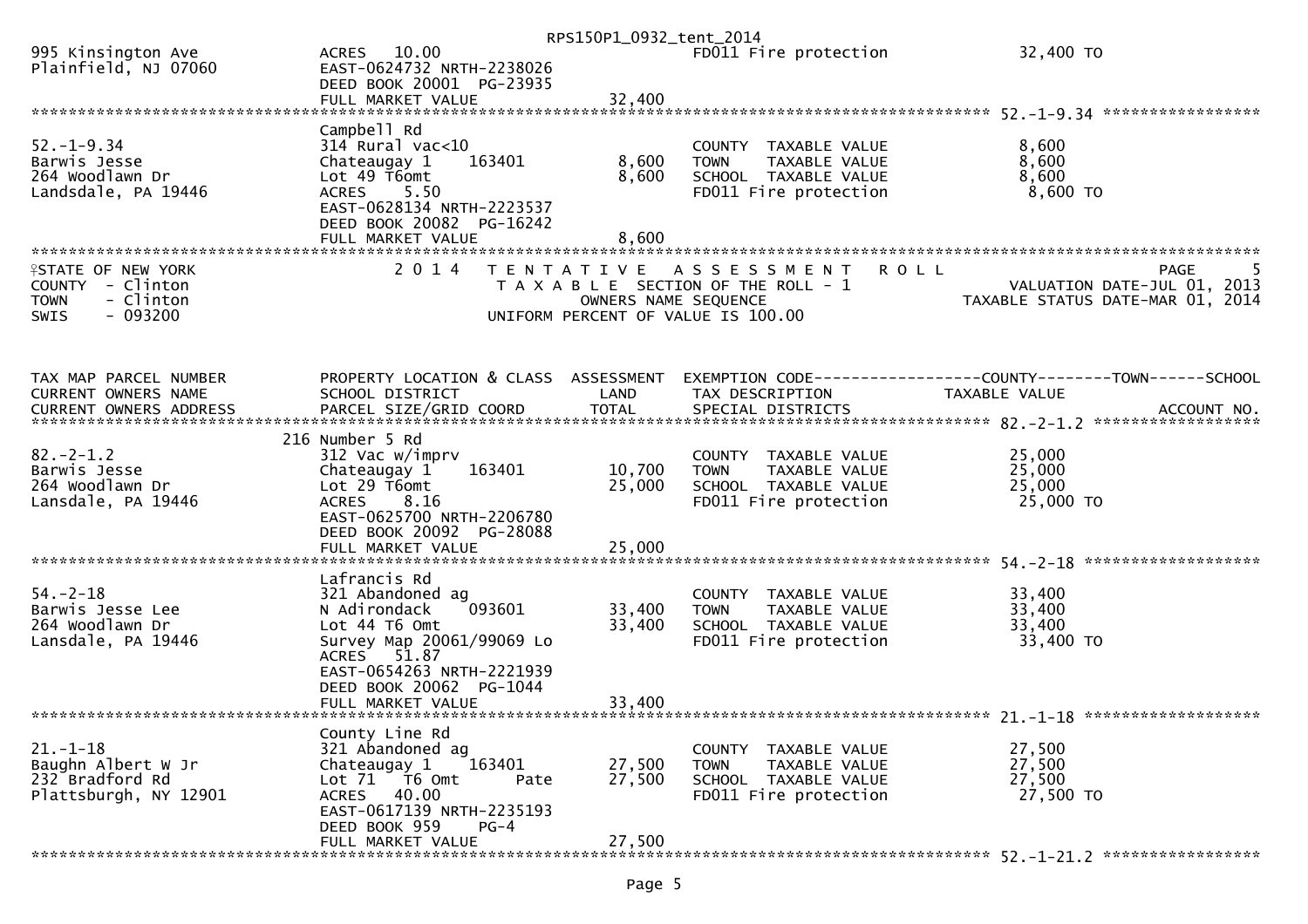| $52. - 1 - 21.2$<br>Baus Richard<br>Hunnewell Donna M<br>3170 State Rd<br>Bensalem, PA 19020          | 621 Patnode Rd<br>312 Vac w/imprv<br>093601<br>N Adirondack<br>Lots 33 & 48 T6omt<br>ACRES 107.10<br>EAST-0634141 NRTH-2218701<br>DEED BOOK 20061 PG-92526<br>FULL MARKET VALUE | 61,700<br>80,000<br>80,000 | COUNTY TAXABLE VALUE<br>TAXABLE VALUE<br><b>TOWN</b><br>SCHOOL TAXABLE VALUE<br>FD011 Fire protection                      | 80,000<br>80,000<br>80,000<br>80,000 TO                                                                    |                        |
|-------------------------------------------------------------------------------------------------------|---------------------------------------------------------------------------------------------------------------------------------------------------------------------------------|----------------------------|----------------------------------------------------------------------------------------------------------------------------|------------------------------------------------------------------------------------------------------------|------------------------|
|                                                                                                       |                                                                                                                                                                                 |                            |                                                                                                                            |                                                                                                            |                        |
| $22. - 1 - 14$<br>Beach Brian<br>Parmeter Dale<br>630 Cassidy Rd<br>Chateaugay, NY 12920              | Merchia Rd<br>321 Abandoned ag<br>093601<br>N Adirondack<br>Lot 73  T6 Omt<br>Pate<br>ACRES 93.00<br>EAST-0628404 NRTH-2235887<br>DEED BOOK 936<br>PG-345                       | 41,800<br>41,800           | COUNTY TAXABLE VALUE<br>TAXABLE VALUE<br><b>TOWN</b><br>SCHOOL TAXABLE VALUE<br>FD011 Fire protection                      | 41,800<br>41,800<br>41,800<br>41,800 TO                                                                    |                        |
|                                                                                                       |                                                                                                                                                                                 |                            |                                                                                                                            |                                                                                                            |                        |
| <b>ISTATE OF NEW YORK</b><br>COUNTY - Clinton<br>- Clinton<br><b>TOWN</b><br>$-093200$<br><b>SWIS</b> |                                                                                                                                                                                 | OWNERS NAME SEQUENCE       | 2014 TENTATIVE ASSESSMENT<br><b>ROLL</b><br>T A X A B L E SECTION OF THE ROLL - 1<br>UNIFORM PERCENT OF VALUE IS 100.00    | 0<br>VALUATION DATE-JUL 01, 2013<br>TAXARLE STATUS DATE 110 00 TAXARLE<br>TAXABLE STATUS DATE-MAR 01, 2014 | <b>PAGE</b><br>6       |
| TAX MAP PARCEL NUMBER<br>CURRENT OWNERS NAME<br>CURRENT OWNERS ADDRESS                                | PROPERTY LOCATION & CLASS ASSESSMENT<br>SCHOOL DISTRICT                                                                                                                         | LAND                       | EXEMPTION CODE------------------COUNTY--------TOWN------SCHOOL<br>TAX DESCRIPTION                                          | TAXABLE VALUE                                                                                              |                        |
| $22. - 1 - 21$<br>Begin Rejean<br>1822 Du Vallon<br>Ste Julie, PQ, CANADA<br>J3E1L3                   | Santamore Rd<br>321 Abandoned ag<br>163401<br>Chateaugay 1<br>Lot 88 T6 Omt<br>ACRES 25.00<br>EAST-0628075 NRTH-2238214<br>DEED BOOK 20132 PG-61478<br>FULL MARKET VALUE        | 9,800<br>9,800<br>9,800    | COUNTY TAXABLE VALUE<br><b>TOWN</b><br>TAXABLE VALUE<br>SCHOOL TAXABLE VALUE<br>FD011 Fire protection                      | 9,800<br>9,800<br>9,800<br>9,800 TO                                                                        |                        |
|                                                                                                       | 501/505 Lost Nation Rd                                                                                                                                                          |                            |                                                                                                                            |                                                                                                            |                        |
| $21. - 1 - 15.22$<br>Bennett Richard M Jr<br>505 Lost Nation Rd<br>Churubusco, NY 12923               | 270 Mfg housing<br>093601<br>N Adirondack<br>Lot 71 T6omt<br>ACRES 21.50<br>EAST-0619864 NRTH-2235460<br>DEED BOOK 20072 PG-5187<br>FULL MARKET VALUE                           | 20,100<br>35,100<br>35,100 | 41854<br>RES STAR<br>COUNTY TAXABLE VALUE<br><b>TOWN</b><br>TAXABLE VALUE<br>SCHOOL TAXABLE VALUE<br>FD011 Fire protection | $\mathbf{0}$<br>35,100<br>35,100<br>5,100<br>35,100 TO                                                     | 30,000<br>$\mathbf{0}$ |
| $54. - 2 - 15$<br>Benway Walter L<br>Benway Marie L<br>121 Missing Link Rd<br>Bellows Falls, VT 05101 | Lafrancis Rd<br>321 Abandoned ag<br>N Adirondack<br>093601<br>Lot 44 T6 Omt<br>Survey Map 20061/99069 Lo<br>ACRES 21.12                                                         | 18,100<br>18,100           | <b>COUNTY</b><br>TAXABLE VALUE<br>TAXABLE VALUE<br><b>TOWN</b><br>SCHOOL TAXABLE VALUE<br>FD011 Fire protection            | 18,100<br>18,100<br>18,100<br>18,100 TO                                                                    |                        |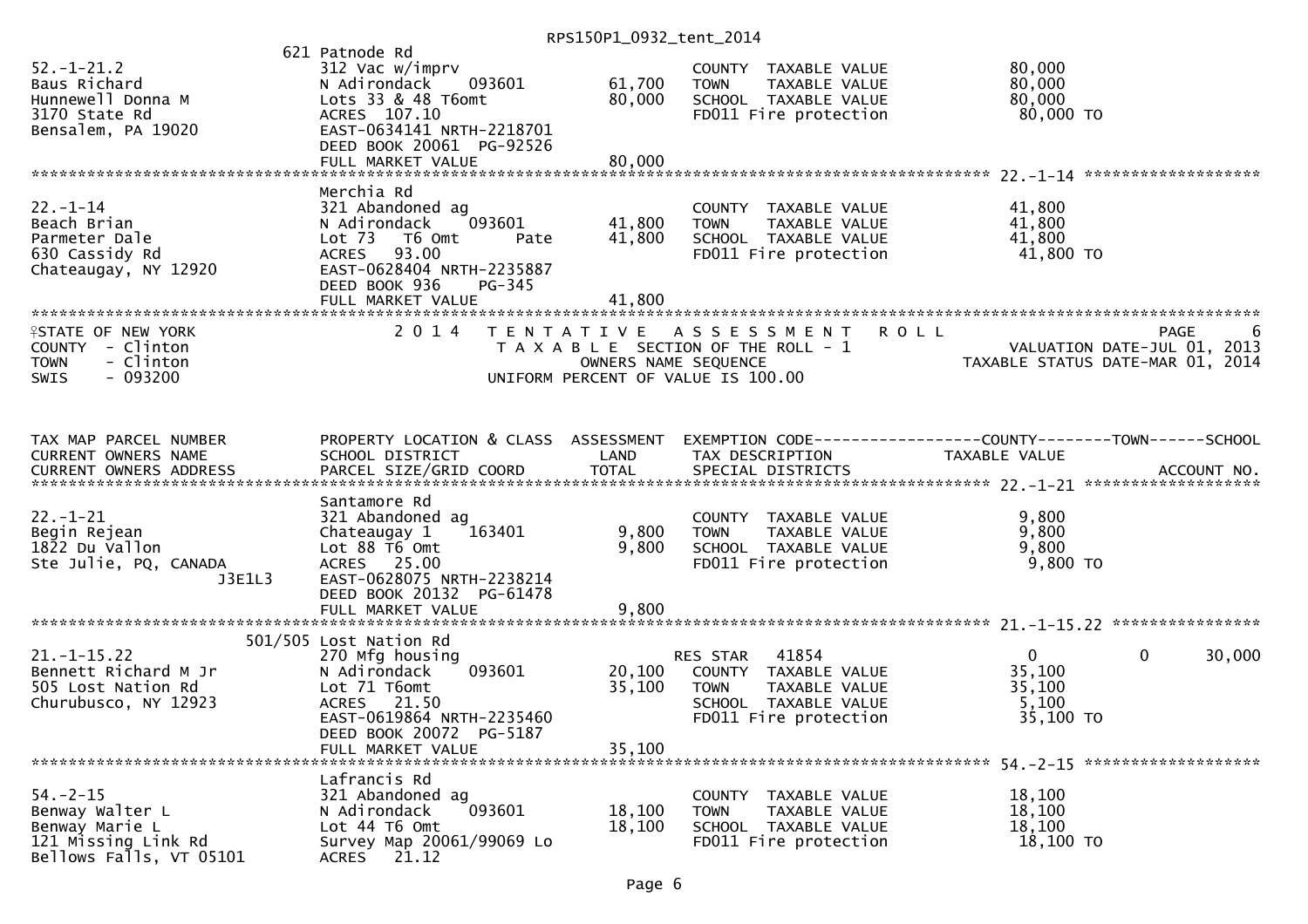|                           |                                      | RPS150P1_0932_tent_2014 |                                                      |                                                                 |
|---------------------------|--------------------------------------|-------------------------|------------------------------------------------------|-----------------------------------------------------------------|
|                           | EAST-0651769 NRTH-2223927            |                         |                                                      |                                                                 |
|                           | DEED BOOK 20061 PG-99985             |                         |                                                      |                                                                 |
|                           | FULL MARKET VALUE                    | 18,100                  |                                                      |                                                                 |
|                           |                                      |                         |                                                      |                                                                 |
|                           | 632 Rt 189                           |                         |                                                      |                                                                 |
| $38. - 1 - 7$             | 311 Res vac land                     |                         | COUNTY TAXABLE VALUE                                 | 3,900                                                           |
| Berberoglu Tayfun         | N Adirondack<br>093601               | 3,900                   | TAXABLE VALUE<br><b>TOWN</b>                         | 3,900                                                           |
| Berberoglu Susanne        | Lot 66 T6 Omt<br>Pate                | 3,900                   | SCHOOL TAXABLE VALUE                                 | 3,900                                                           |
| 127 Sharon Valley Rd      | FRNT 100.00 DPTH 132.00              |                         | FD011 Fire protection                                | 3,900 TO                                                        |
| Sharon, CT 06069          | EAST-0639040 NRTH-2232667            |                         |                                                      |                                                                 |
|                           | DEED BOOK 775<br><b>PG-280</b>       |                         |                                                      |                                                                 |
|                           | FULL MARKET VALUE                    | 3,900                   |                                                      |                                                                 |
|                           |                                      |                         |                                                      |                                                                 |
| $53. - 1 - 19.1$          | Rt 11<br>321 Abandoned ag            |                         |                                                      | 46,100                                                          |
| Besaw William             | N Adirondack<br>093601               | 46,100                  | COUNTY TAXABLE VALUE<br>TAXABLE VALUE<br><b>TOWN</b> | 46,100                                                          |
| Besaw James               | Lot 47 T6 Omt                        | 46,100                  | SCHOOL TAXABLE VALUE                                 | 46,100                                                          |
| 1 Robert Reid Ct          | ACRES 73.20                          |                         | FD011 Fire protection                                | 46,100 TO                                                       |
| Savannah, GA 31411        | EAST-0635834 NRTH-2223034            |                         |                                                      |                                                                 |
|                           | DEED BOOK 739<br>PG-114              |                         |                                                      |                                                                 |
|                           | FULL MARKET VALUE                    | 46,100                  |                                                      |                                                                 |
|                           |                                      |                         |                                                      |                                                                 |
| <b>ISTATE OF NEW YORK</b> | 2 0 1 4                              |                         | TENTATIVE ASSESSMENT<br><b>ROLL</b>                  | PAGE                                                            |
| COUNTY - Clinton          |                                      |                         | T A X A B L E SECTION OF THE ROLL - 1                |                                                                 |
| - Clinton<br><b>TOWN</b>  |                                      | OWNERS NAME SEQUENCE    |                                                      | VALUATION DATE-JUL 01, 2013<br>TAXABLE STATUS DATE-MAR 01, 2014 |
| $-093200$<br><b>SWIS</b>  |                                      |                         | UNIFORM PERCENT OF VALUE IS 100.00                   |                                                                 |
|                           |                                      |                         |                                                      |                                                                 |
|                           |                                      |                         |                                                      |                                                                 |
|                           |                                      |                         |                                                      |                                                                 |
|                           |                                      |                         |                                                      |                                                                 |
| TAX MAP PARCEL NUMBER     | PROPERTY LOCATION & CLASS ASSESSMENT |                         |                                                      | EXEMPTION CODE-----------------COUNTY--------TOWN------SCHOOL   |
| CURRENT OWNERS NAME       | SCHOOL DISTRICT                      | LAND                    | TAX DESCRIPTION                                      | TAXABLE VALUE                                                   |
| CURRENT OWNERS ADDRESS    | PARCEL SIZE/GRID COORD               | <b>TOTAL</b>            | SPECIAL DISTRICTS                                    | ACCOUNT NO.                                                     |
|                           |                                      |                         |                                                      |                                                                 |
|                           | 697 Frontier Rd                      |                         |                                                      |                                                                 |
| $7. - 1 - 4.2$            | 321 Abandoned ag                     |                         | COUNTY TAXABLE VALUE                                 | 14,500                                                          |
| Beshaw Leslie             | Chateaugay 1<br>163401               | 14,500                  | TAXABLE VALUE<br><b>TOWN</b>                         | 14,500                                                          |
| 71 Pleasant Ridge Rd      | lot 89 T6omt                         | 14,500                  | SCHOOL TAXABLE VALUE                                 | 14,500                                                          |
| Plattsburgh, NY 12901     | ACRES 14.00                          |                         | FD011 Fire protection                                | 14,500 TO                                                       |
|                           | EAST-0625335 NRTH-2243656            |                         |                                                      |                                                                 |
|                           | DEED BOOK 20132 PG-58005             |                         |                                                      |                                                                 |
|                           | FULL MARKET VALUE                    | 14,500                  |                                                      |                                                                 |
|                           | 7132 Rt 11                           |                         |                                                      |                                                                 |
| $37. - 1 - 14$            | 210 1 Family Res                     |                         | COUNTY TAXABLE VALUE                                 | 71,500                                                          |
| Bessette Terry            | N Adirondack<br>093601               | 4,900                   | <b>TOWN</b><br>TAXABLE VALUE                         | 71,500                                                          |
| 687 County Route 18       | Lot 53 T6 Omt<br>Pate                | 71,500                  | SCHOOL TAXABLE VALUE                                 | 71,500                                                          |
| Whitehall, NY 12887       | FRNT 186.00 DPTH 215.00              |                         | FD011 Fire protection                                | 71,500 TO                                                       |
|                           | EAST-0629793 NRTH-2224663            |                         |                                                      |                                                                 |
|                           | DEED BOOK 20132 PG-57333             |                         |                                                      |                                                                 |
|                           | FULL MARKET VALUE                    | 71,500                  |                                                      |                                                                 |
|                           |                                      |                         |                                                      |                                                                 |
| $54. - 2 - 10$            | Lafrancis Rd<br>321 Abandoned ag     |                         | COUNTY TAXABLE VALUE                                 | 19,000                                                          |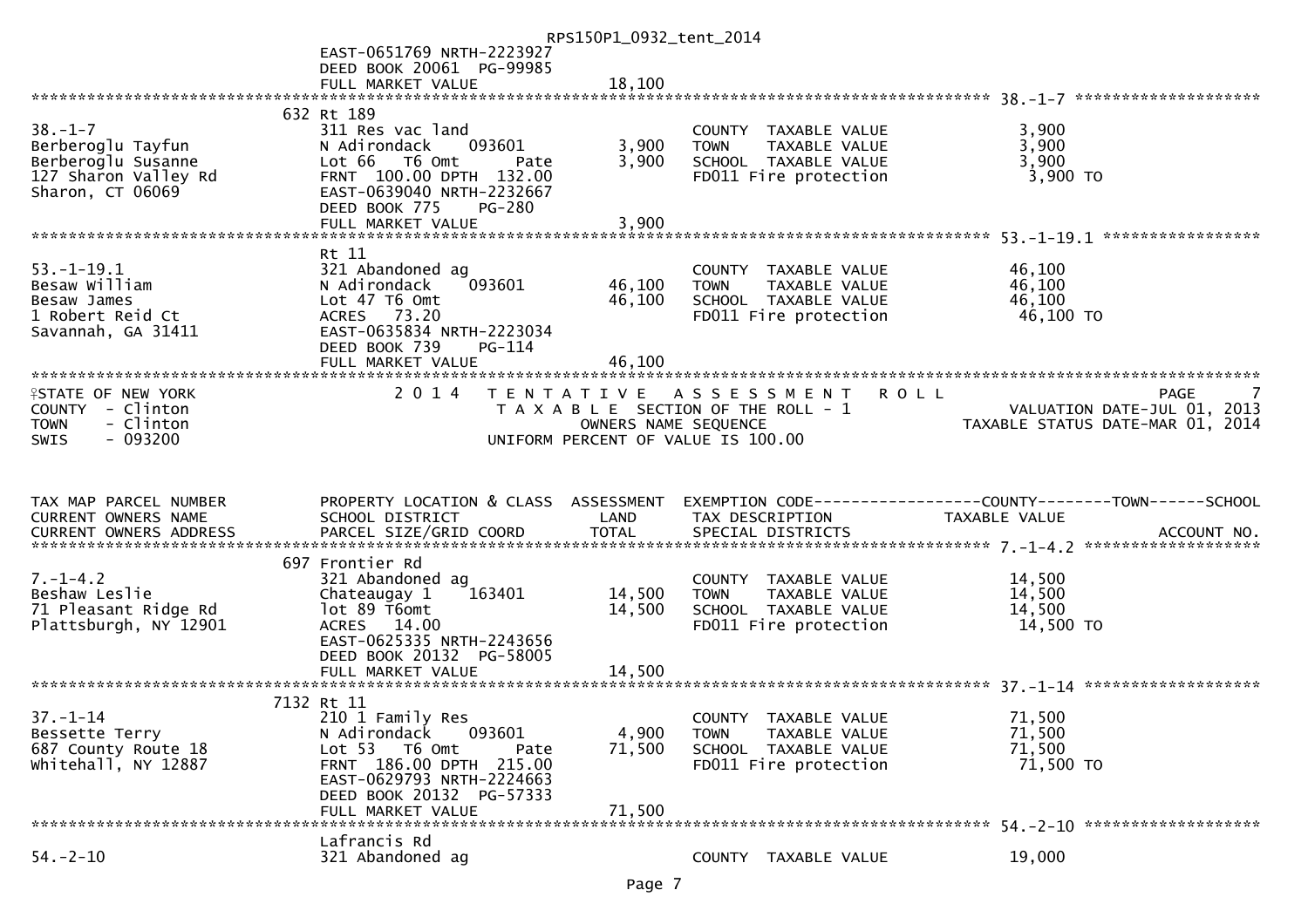|                                                                                                  |                                                                                                                                                                                 | RPS150P1_0932_tent_2014 |                                                                                                                           |                                                                              |
|--------------------------------------------------------------------------------------------------|---------------------------------------------------------------------------------------------------------------------------------------------------------------------------------|-------------------------|---------------------------------------------------------------------------------------------------------------------------|------------------------------------------------------------------------------|
| Bevvino Theresa R<br>67-11 Balance Rock<br>Seymour, CT 06483                                     | 093601<br>N Adirondack<br>Lot 37 T6 Omt<br>Survey Map 20061/99069 Lo<br>ACRES 22.94                                                                                             | 19,000<br>19,000        | <b>TOWN</b><br>TAXABLE VALUE<br>SCHOOL TAXABLE VALUE<br>FD011 Fire protection                                             | 19,000<br>19,000<br>19,000 TO                                                |
|                                                                                                  | EAST-0652380 NRTH-2220539<br>DEED BOOK 20061 PG-99535<br>FULL MARKET VALUE                                                                                                      | 19,000                  |                                                                                                                           |                                                                              |
|                                                                                                  |                                                                                                                                                                                 |                         |                                                                                                                           |                                                                              |
| $54. - 2 - 11$<br>Bhagraj Sukhdea<br>Sookhoo Azard<br>40 NE 207th St<br>Miami, FL 33179          | Lafrancis Rd<br>321 Abandoned ag<br>093601<br>N Adirondack<br>Lot 37 & 44 T6 Omt<br>Survey Map 20061/99069 Lo<br>ACRES 22.06<br>EAST-0652272 NRTH-2221178                       | 18,500<br>18,500        | COUNTY TAXABLE VALUE<br>TAXABLE VALUE<br><b>TOWN</b><br>SCHOOL TAXABLE VALUE<br>FD011 Fire protection                     | 18,500<br>18,500<br>18,500<br>18,500 TO                                      |
|                                                                                                  | DEED BOOK 20062 PG-1675<br>FULL MARKET VALUE                                                                                                                                    | 18,500                  |                                                                                                                           |                                                                              |
|                                                                                                  |                                                                                                                                                                                 |                         |                                                                                                                           | ********************                                                         |
| $54. - 2 - 6$<br>Bhagraj Sukhdeo<br>Sookhoo Azard<br>40 NE 207th St<br>Miami, FL 33179           | Lafrancis Rd<br>321 Abandoned ag<br>093601<br>N Adirondack<br>Lot 37 T6 Omt<br>Survey Map 20061/99069 Lo<br>ACRES 25.67<br>EAST-0651098 NRTH-2219119<br>DEED BOOK 20062 PG-1675 | 20,300<br>20,300        | COUNTY TAXABLE VALUE<br>TAXABLE VALUE<br><b>TOWN</b><br>SCHOOL TAXABLE VALUE<br>FD011 Fire protection                     | 20,300<br>20,300<br>20,300<br>20,300 TO                                      |
|                                                                                                  | FULL MARKET VALUE                                                                                                                                                               | 20,300                  |                                                                                                                           |                                                                              |
|                                                                                                  |                                                                                                                                                                                 |                         |                                                                                                                           |                                                                              |
|                                                                                                  |                                                                                                                                                                                 |                         |                                                                                                                           |                                                                              |
| <b>ISTATE OF NEW YORK</b><br>COUNTY - Clinton<br>- Clinton<br><b>TOWN</b><br>$-093200$<br>SWIS   | 2 0 1 4                                                                                                                                                                         | OWNERS NAME SEQUENCE    | TENTATIVE ASSESSMENT ROLL<br>T A X A B L E SECTION OF THE ROLL - 1<br>UNIFORM PERCENT OF VALUE IS 100.00                  | 8<br>PAGE<br>VALUATION DATE-JUL 01, 2013<br>TAXABLE STATUS DATE-MAR 01, 2014 |
|                                                                                                  |                                                                                                                                                                                 |                         |                                                                                                                           |                                                                              |
| TAX MAP PARCEL NUMBER                                                                            | PROPERTY LOCATION & CLASS ASSESSMENT                                                                                                                                            |                         |                                                                                                                           | EXEMPTION CODE-----------------COUNTY-------TOWN------SCHOOL                 |
| CURRENT OWNERS NAME                                                                              | SCHOOL DISTRICT                                                                                                                                                                 | LAND                    | TAX DESCRIPTION                                                                                                           | <b>TAXABLE VALUE</b>                                                         |
|                                                                                                  |                                                                                                                                                                                 |                         |                                                                                                                           |                                                                              |
| $52 - 1 - 5.4$<br>Bilow Darlene R<br>Bilow Darla D<br>2035 Plank Rd<br>Ellenburg Depot, NY 12935 | Rt 11<br>321 Abandoned ag<br>Chateaugay 1<br>163401<br>Lot 52 T6omt<br><b>ACRES</b><br>73.10<br>EAST-0626810 NRTH-2225411                                                       | 49,300<br>49,300        | OS AG DIST 41730<br>COUNTY TAXABLE VALUE<br><b>TOWN</b><br>TAXABLE VALUE<br>SCHOOL TAXABLE VALUE<br>FD011 Fire protection | 18,549<br>18,549<br>18,549<br>30,751<br>30,751<br>30,751<br>49,300 TO        |
| MAY BE SUBJECT TO PAYMENT<br>UNDER AGDIST LAW TIL 2021                                           | DEED BOOK 99001 PG-14405<br>FULL MARKET VALUE                                                                                                                                   | 49,300                  |                                                                                                                           |                                                                              |
|                                                                                                  | County Line Rd                                                                                                                                                                  |                         |                                                                                                                           |                                                                              |
| $21.-1-16.1$<br>Bilow John                                                                       | 321 Abandoned ag<br>Chateaugay 1<br>163401                                                                                                                                      | 27,500                  | COUNTY TAXABLE VALUE<br><b>TOWN</b><br>TAXABLE VALUE                                                                      | 27,500<br>27,500                                                             |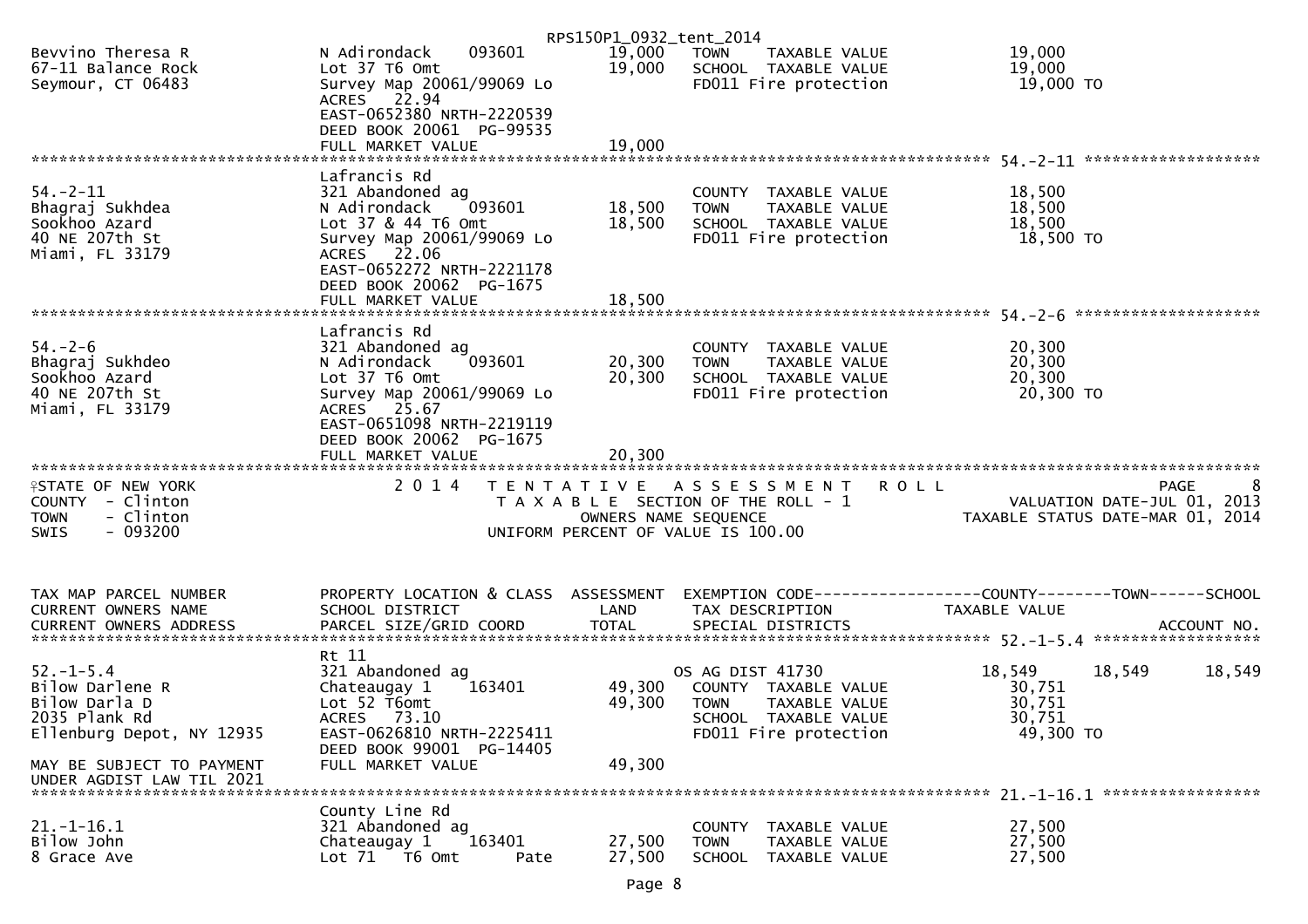|                                                                                                       |                                                                                                                                                                                        | RPS150P1_0932_tent_2014   |                                                                                                                                                      |                                                                                      |                           |
|-------------------------------------------------------------------------------------------------------|----------------------------------------------------------------------------------------------------------------------------------------------------------------------------------------|---------------------------|------------------------------------------------------------------------------------------------------------------------------------------------------|--------------------------------------------------------------------------------------|---------------------------|
| Plattsburgh, NY 12901                                                                                 | ACRES 44.60<br>EAST-0616868 NRTH-2233061<br>DEED BOOK 20051 PG-85535                                                                                                                   |                           | FD011 Fire protection                                                                                                                                | 27,500 TO                                                                            |                           |
|                                                                                                       |                                                                                                                                                                                        |                           |                                                                                                                                                      |                                                                                      |                           |
| $8. - 1 - 10.2$<br>Blair Tracy<br>Hendrie Thomas<br>178 Liberty Pole Rd<br>Churubusco, NY 12923       | 178 Liberty Pole Rd<br>271 Mfg housings<br>N Adirondack<br>093601<br>Lot 86 T6omt<br>ACRES 3.80<br>EAST-0642271 NRTH-2244107<br>DEED BOOK 20102 PG-31839                               | 7,200<br>29,900           | RES STAR 41854<br>COUNTY TAXABLE VALUE<br><b>TOWN</b><br>TAXABLE VALUE<br>SCHOOL TAXABLE VALUE<br>FD011 Fire protection                              | $\mathbf{0}$<br>$\mathbf{0}$<br>29,900<br>29,900<br>$\overline{0}$<br>29,900 ТО      | 29,900                    |
|                                                                                                       |                                                                                                                                                                                        |                           |                                                                                                                                                      |                                                                                      |                           |
|                                                                                                       | 368 Number 5 Rd                                                                                                                                                                        |                           |                                                                                                                                                      |                                                                                      |                           |
| $81. - 1 - 2.2$<br>Boadway Donald A<br>Boadway Gary D<br>379 No 5 Rd<br>Chateaugay, NY 12920          | 105 Vac farmland<br>Chateaugay 1<br>163401<br>Lot 30 T6omt<br>ACRES 113.90<br>EAST-0622193 NRTH-2207723<br>DEED BOOK 20031 PG-52433                                                    |                           | 10 YR AGR 41700<br>73,500 10 YR AGR 41700<br>91,000 AGRI DISTR 41720<br>COUNTY TAXABLE VALUE<br><b>TOWN</b><br>TAXABLE VALUE<br>SCHOOL TAXABLE VALUE | 15,000<br>15,000<br>2,900<br>2,900<br>15,103<br>15,103<br>57,997<br>57,997<br>57,997 | 15,000<br>2,900<br>15,103 |
| MAY BE SUBJECT TO PAYMENT<br>UNDER AGDIST LAW TIL 2018                                                | FULL MARKET VALUE                                                                                                                                                                      | 91,000                    | FD011 Fire protection                                                                                                                                | 91,000 TO                                                                            |                           |
| $81. - 1 - 3$<br>Boadway Joseph S<br>Boadway Bonnie<br>603 Seymour Rd<br>Chateaugay, NY 12920         | 340 Number 5 Rd<br>311 Res vac land<br>163401<br>Chateaugay 1<br>Lot 30 T6omt<br>FRNT 165.00 DPTH 148.50<br>EAST-0622678 NRTH-2206130<br>DEED BOOK 20031 PG-51070<br>FULL MARKET VALUE | 4,400<br>4,400<br>4,400   | COUNTY TAXABLE VALUE<br>TAXABLE VALUE<br><b>TOWN</b><br>SCHOOL TAXABLE VALUE<br>FD011 Fire protection                                                | 4,400<br>4,400<br>4,400<br>4,400 TO                                                  |                           |
|                                                                                                       |                                                                                                                                                                                        |                           |                                                                                                                                                      |                                                                                      |                           |
| <b>ISTATE OF NEW YORK</b><br>COUNTY - Clinton<br><b>TOWN</b><br>- Clinton<br>$-093200$<br><b>SWIS</b> | 2 0 1 4                                                                                                                                                                                |                           | TENTATIVE ASSESSMENT<br><b>ROLL</b><br>T A X A B L E SECTION OF THE ROLL - 1<br>OWNERS NAME SEQUENCE<br>UNIFORM PERCENT OF VALUE IS 100.00           | VALUATION DATE-JUL 01, 2013<br>TAXABLE STATUS DATE-MAR 01, 2014                      | 9<br>PAGE                 |
| TAX MAP PARCEL NUMBER<br><b>CURRENT OWNERS NAME</b><br><b>CURRENT OWNERS ADDRESS</b>                  | PROPERTY LOCATION & CLASS ASSESSMENT<br>SCHOOL DISTRICT<br>PARCEL SIZE/GRID COORD                                                                                                      | LAND<br><b>TOTAL</b>      | EXEMPTION CODE------------------COUNTY--------TOWN------SCHOOL<br>TAX DESCRIPTION<br>SPECIAL DISTRICTS                                               | TAXABLE VALUE                                                                        | ACCOUNT NO.               |
| $67. - 1 - 6.5$<br>Boadway Lyn<br>322 Ryan Rd<br>Chateaugay, NY 12920                                 | 291 Patnode Rd<br>260 Seasonal res<br>093601<br>N Adirondack<br>28 T6omt<br>5.00<br><b>ACRES</b><br>EAST-0635342 NRTH-2209694<br>DEED BOOK 947<br><b>PG-129</b><br>FULL MARKET VALUE   | 8,200<br>14,000<br>14,000 | COUNTY TAXABLE VALUE<br><b>TOWN</b><br>TAXABLE VALUE<br>SCHOOL TAXABLE VALUE<br>FD011 Fire protection                                                | 14,000<br>14,000<br>14,000<br>14,000 TO                                              |                           |
|                                                                                                       |                                                                                                                                                                                        |                           |                                                                                                                                                      |                                                                                      |                           |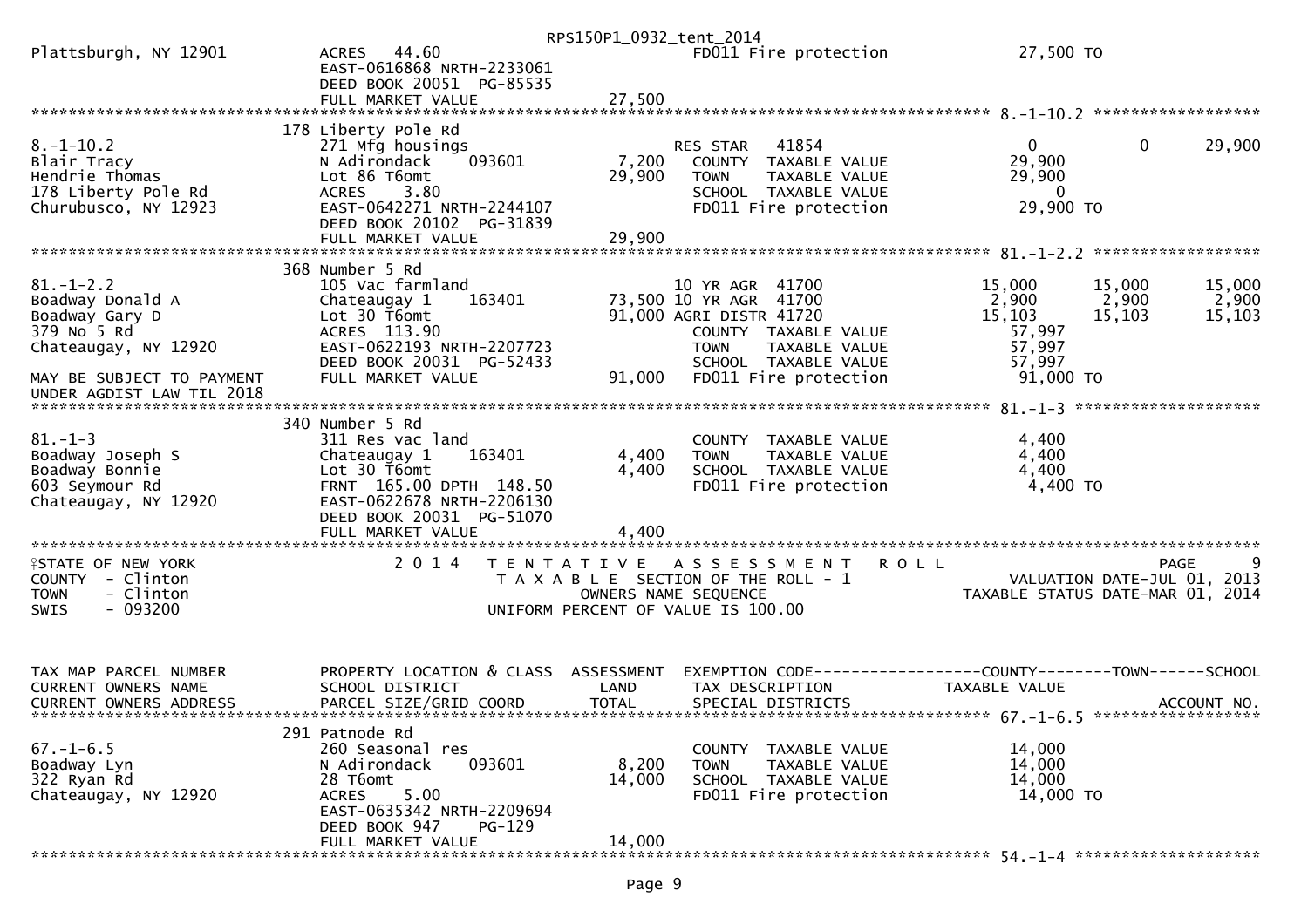| $54. - 1 - 4$<br>Bombard Donald<br>Bombard Judith A<br>4525 Rt 11<br>Ellenburg Depot, NY 12935                  | Bombard Rd<br>323 Vacant rural<br>093601<br>N Adirondack<br>Lot 2438 T6 Omt<br>Pate<br>ACRES 295.00<br>EAST-0658959 NRTH-2218238<br>DEED BOOK 633<br>PG-470<br>FULL MARKET VALUE | 94,500<br>94,500<br>94,500 | COUNTY TAXABLE VALUE<br>TAXABLE VALUE<br><b>TOWN</b><br>TOWN     TAXABLE VALUE<br>SCHOOL  TAXABLE VALUE<br>FDO11 Fire protection<br>FD011 Fire protection                           | 94,500<br>94,500<br>94,500<br>94,500 TO                   |                        |
|-----------------------------------------------------------------------------------------------------------------|----------------------------------------------------------------------------------------------------------------------------------------------------------------------------------|----------------------------|-------------------------------------------------------------------------------------------------------------------------------------------------------------------------------------|-----------------------------------------------------------|------------------------|
|                                                                                                                 |                                                                                                                                                                                  |                            |                                                                                                                                                                                     |                                                           |                        |
| $70. - 2 - 6$<br>Bombard Donald<br>Bombard Judith A<br>4525 Rt 11<br>Ellenburg Depot, NY 12935                  | 253 Bombard Rd<br>312 Vac w/imprv<br>093601<br>N Adirondack<br>Lot 23 T6omt<br>ACRES 282.30<br>EAST-0661054 NRTH-2216390<br>DEED BOOK 647<br>PG-1043                             | 105,100<br>112,000         | COUNTY TAXABLE VALUE<br>TAXABLE VALUE<br>TOWN<br>SCHOOL TAXABLE VALUE<br>FD011 Fire protection                                                                                      | 112,000<br>112,000<br>112,000<br>112,000 TO               |                        |
|                                                                                                                 |                                                                                                                                                                                  |                            |                                                                                                                                                                                     |                                                           |                        |
| $70. - 2 - 5$<br>/U.-2-5<br>Bombard Gary W Sr<br>Bombard Brenda M<br>2 Bombard Rd<br>Ellenburg Center, NY 12934 | 221 Bombard Rd<br>260 Seasonal res<br>093601<br>N Adirondack<br>Lot 23 T6omt<br>ACRES 50.00<br>EAST-0662241 NRTH-2214417<br>DEED BOOK 647<br>PG-1040                             | 36,500<br>39,500           | COUNTY TAXABLE VALUE<br>COUNTY TAXABLE VALUE<br>TOWN   TAXABLE VALUE<br>SCHOOL  TAXABLE VALUE<br>FDO11 Fire protection                                                              | 39,500<br>39,500<br>39,500<br>39,500 TO                   |                        |
|                                                                                                                 | 41 Whalen Rd                                                                                                                                                                     |                            |                                                                                                                                                                                     |                                                           |                        |
| $37. - 1 - 20$<br>ی<br>Bordeau Carroll A<br>41 Whalen Rd<br>Churubusco, NY 12923                                | 210 1 Family Res<br>093601<br>N Adirondack<br>Lot 53<br>T6 Omt<br>Pate<br>7.70 BANK<br>080<br><b>ACRES</b><br>EAST-0630026 NRTH-2229006<br>DEED BOOK 20062 PG-157                | 41,000                     | RES STAR 41854<br>10,400 COUNTY TAXABLE VALUE<br><b>TOWN</b><br>TAXABLE VALUE<br>SCHOOL TAXABLE VALUE<br>FD011 Fire protection                                                      | $\overline{0}$<br>41,000<br>41,000<br>11,000<br>41,000 TO | $\mathbf{0}$<br>30,000 |
|                                                                                                                 |                                                                                                                                                                                  |                            |                                                                                                                                                                                     |                                                           |                        |
| <b>ISTATE OF NEW YORK</b><br>COUNTY - Clinton<br>- Clinton<br><b>TOWN</b><br>SWIS<br>- 093200                   |                                                                                                                                                                                  |                            | 2014 TENTATIVE ASSESSMENT ROLL<br>T A X A B L E SECTION OF THE ROLL - 1<br>OWNERS NAME SEQUENCE THE ROLL - 1 TAXABLE STATUS DATE-MAR 01, 2014<br>UNIFORM PERCENT OF VALUE IS 100.00 |                                                           | 10<br>PAGE             |
| TAX MAP PARCEL NUMBER<br><b>CURRENT OWNERS NAME</b><br><b>CURRENT OWNERS ADDRESS</b>                            | PROPERTY LOCATION & CLASS ASSESSMENT<br>SCHOOL DISTRICT<br>PARCEL SIZE/GRID COORD                                                                                                | LAND<br><b>TOTAL</b>       | TAX DESCRIPTION<br>SPECIAL DISTRICTS                                                                                                                                                | TAXABLE VALUE                                             | ACCOUNT NO.            |
| $6. -1 - 1.2$<br>Bouchard Anthony S<br>Bouchard Jean N<br>852 Mason St<br>Morrisonville, NY 12962               | Mcnierney Rd<br>260 Seasonal res<br>163401<br>Chateaugay 1<br>Lot $90$ T6 Omt<br>ACRES 247.60<br>EAST-0615743 NRTH-2242993                                                       | 117,600<br>189,000         | COUNTY TAXABLE VALUE<br>TAXABLE VALUE<br><b>TOWN</b><br>SCHOOL TAXABLE VALUE<br>FD011 Fire protection                                                                               | 189,000<br>189,000<br>189,000<br>189,000 TO               |                        |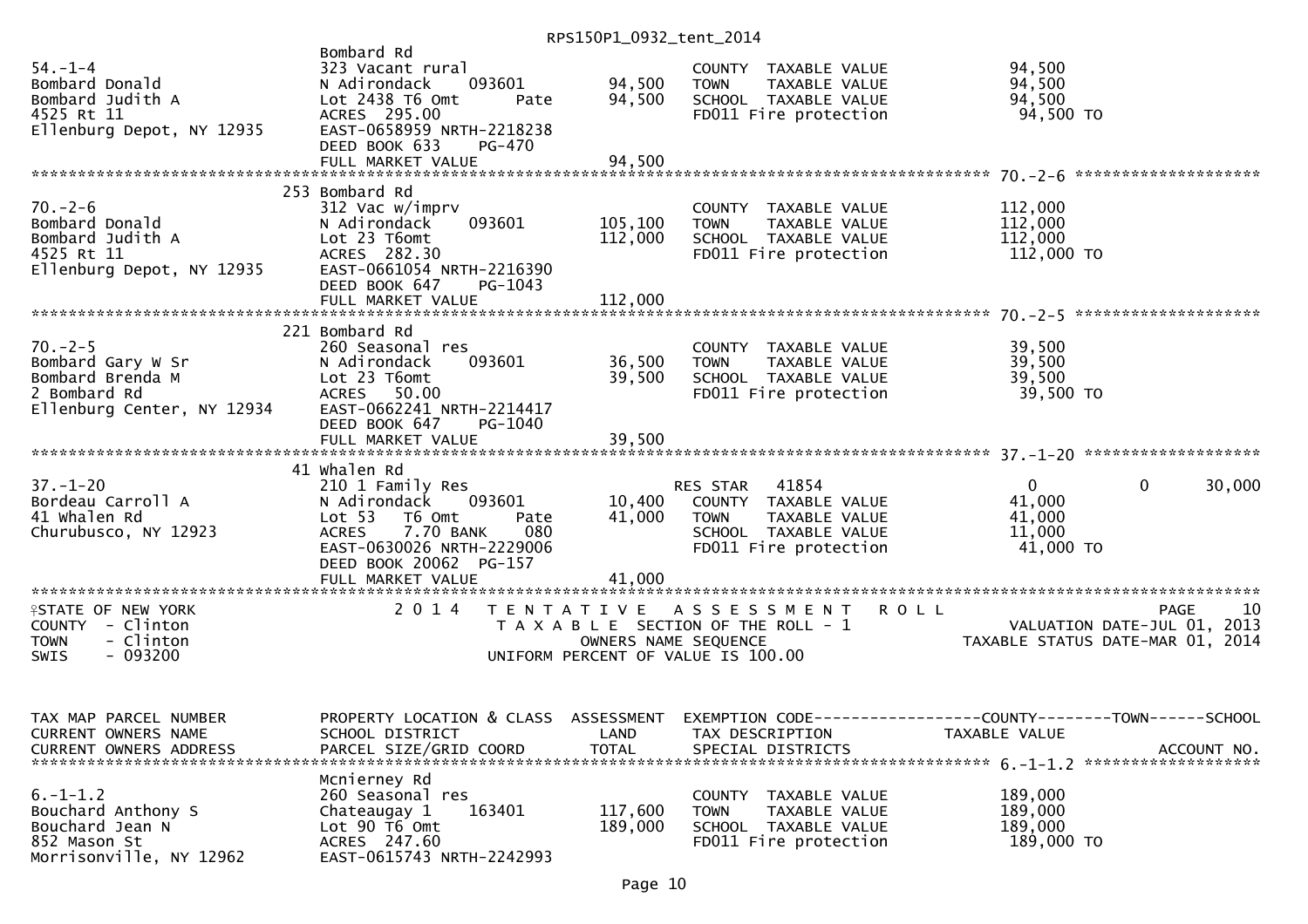|                                 |                                                       | RPS150P1_0932_tent_2014 |                                                                                                                                    |                                  |
|---------------------------------|-------------------------------------------------------|-------------------------|------------------------------------------------------------------------------------------------------------------------------------|----------------------------------|
|                                 | DEED BOOK 20072 PG-10982                              |                         |                                                                                                                                    |                                  |
|                                 | FULL MARKET VALUE                                     | 189,000                 |                                                                                                                                    |                                  |
|                                 | Ryan Rd                                               |                         |                                                                                                                                    |                                  |
| $67. - 1 - 17$                  | 920 Priv Hunt/Fi                                      |                         | COUNTY TAXABLE VALUE                                                                                                               | 112,100                          |
| Bouchard Anthony S              | Chateaugay 1<br>163401                                | 101,700                 | TAXABLE VALUE<br><b>TOWN</b>                                                                                                       | 112,100                          |
| Bouchard Jean N                 | Lot 29 T6 Omt<br>Pate                                 | 112,100                 | SCHOOL TAXABLE VALUE                                                                                                               | 112,100                          |
| 852 Mason St                    | Also Title Bk 886 Pg 85                               |                         | FD011 Fire protection                                                                                                              | 112,100 TO                       |
| Morrisonville, NY 12962         | ACRES 275.00<br>EAST-0626295 NRTH-2209698             |                         |                                                                                                                                    |                                  |
|                                 | DEED BOOK 886<br>$PG-131$                             |                         |                                                                                                                                    |                                  |
|                                 | FULL MARKET VALUE                                     | 112,100                 |                                                                                                                                    |                                  |
|                                 |                                                       |                         |                                                                                                                                    | ********************             |
|                                 | 7504 Rt 11                                            |                         |                                                                                                                                    |                                  |
| $51. - 1 - 8$                   | 210 1 Family Res                                      |                         | COUNTY TAXABLE VALUE                                                                                                               | 77,600                           |
| Bouchard Jay W<br>Clark Herbert | Chateaugay 1<br>163401<br>Lot 51 76 0mt<br>Pate       | 12,000<br>77,600        | <b>TOWN</b><br>TAXABLE VALUE<br>SCHOOL TAXABLE VALUE                                                                               | 77,600<br>77,600                 |
| 80 S Allen St                   | 9.70<br><b>ACRES</b>                                  |                         | FD011 Fire protection                                                                                                              | 77,600 TO                        |
| Albany, NY 12208                | EAST-0620681 NRTH-2223372                             |                         |                                                                                                                                    |                                  |
|                                 | DEED BOOK 685<br>PG-166                               |                         |                                                                                                                                    |                                  |
|                                 | FULL MARKET VALUE                                     | 77,600                  |                                                                                                                                    |                                  |
|                                 |                                                       |                         |                                                                                                                                    |                                  |
| $23. - 1 - 17$                  | Rt 189<br>$314$ Rural vac<10                          |                         | COUNTY TAXABLE VALUE                                                                                                               | 7,800                            |
| Boulanger Raymond E             | N Adirondack<br>093601                                | 7,800                   | TAXABLE VALUE<br><b>TOWN</b>                                                                                                       | 7,800                            |
| 6621 Rt 374                     | Lot 67<br>T6 Omt<br>Pate                              | 7,800                   | SCHOOL TAXABLE VALUE                                                                                                               | 7,800                            |
| Chateaugay, NY 12920            | 5.00<br><b>ACRES</b>                                  |                         | FD011 Fire protection                                                                                                              | 7,800 TO                         |
|                                 | EAST-0638366 NRTH-2235378                             |                         |                                                                                                                                    |                                  |
|                                 | DEED BOOK 20021 PG-47111                              |                         |                                                                                                                                    |                                  |
|                                 |                                                       |                         |                                                                                                                                    |                                  |
|                                 | Rt 11                                                 |                         |                                                                                                                                    |                                  |
| $52. - 1 - 10.2$                | 312 Vac w/imprv                                       |                         | COUNTY TAXABLE VALUE                                                                                                               | 30,000                           |
| Boulerice David P               | 093601<br>N Adirondack                                | 5,600                   | TAXABLE VALUE<br><b>TOWN</b>                                                                                                       | 30,000                           |
| Boulerice Mary                  | Lot 48 T6omt                                          | 30,000                  | SCHOOL TAXABLE VALUE                                                                                                               | 30,000                           |
| 7395 S Auto Cluck Pt            | <b>ACRES</b><br>1.71                                  |                         | FD011 Fire protection                                                                                                              | 30,000 TO                        |
| Lecanto, FL 34461               | EAST-0629162 NRTH-2224127<br>DEED BOOK 98001 PG-02736 |                         |                                                                                                                                    |                                  |
|                                 | FULL MARKET VALUE                                     | 30,000                  |                                                                                                                                    |                                  |
|                                 |                                                       |                         |                                                                                                                                    |                                  |
| <b>ISTATE OF NEW YORK</b>       | 2 0 1 4<br>T E N T A T I V E                          |                         | <b>ROLL</b><br>A S S E S S M E N T                                                                                                 | <b>PAGE</b><br>11                |
| COUNTY - Clinton                |                                                       |                         | T A X A B L E SECTION OF THE ROLL - 1                                                                                              | VALUATION DATE-JUL 01, 2013      |
| - Clinton<br><b>TOWN</b>        |                                                       | OWNERS NAME SEQUENCE    |                                                                                                                                    | TAXABLE STATUS DATE-MAR 01, 2014 |
| $-093200$<br>SWIS               |                                                       |                         | UNIFORM PERCENT OF VALUE IS 100.00                                                                                                 |                                  |
|                                 |                                                       |                         |                                                                                                                                    |                                  |
|                                 |                                                       |                         |                                                                                                                                    |                                  |
| TAX MAP PARCEL NUMBER           | PROPERTY LOCATION & CLASS ASSESSMENT                  |                         |                                                                                                                                    |                                  |
| <b>CURRENT OWNERS NAME</b>      | SCHOOL DISTRICT                                       | LAND                    | TAX DESCRIPTION                                                                                                                    | TAXABLE VALUE                    |
|                                 |                                                       |                         | .000 ACCOUNT NO HARCEL SIZE/GRID COORD TOTAL SPECIAL DISTRICTS AND RESULT ACCOUNT NO ACCOUNT NO AND RESULT AND A SPECIAL DISTRICTS |                                  |
|                                 | 1330 Clinton Mills Rd                                 |                         |                                                                                                                                    |                                  |
| $38.1 - 1 - 38$                 | 210 1 Family Res                                      |                         | COUNTY TAXABLE VALUE                                                                                                               | 65,900                           |
|                                 |                                                       |                         |                                                                                                                                    |                                  |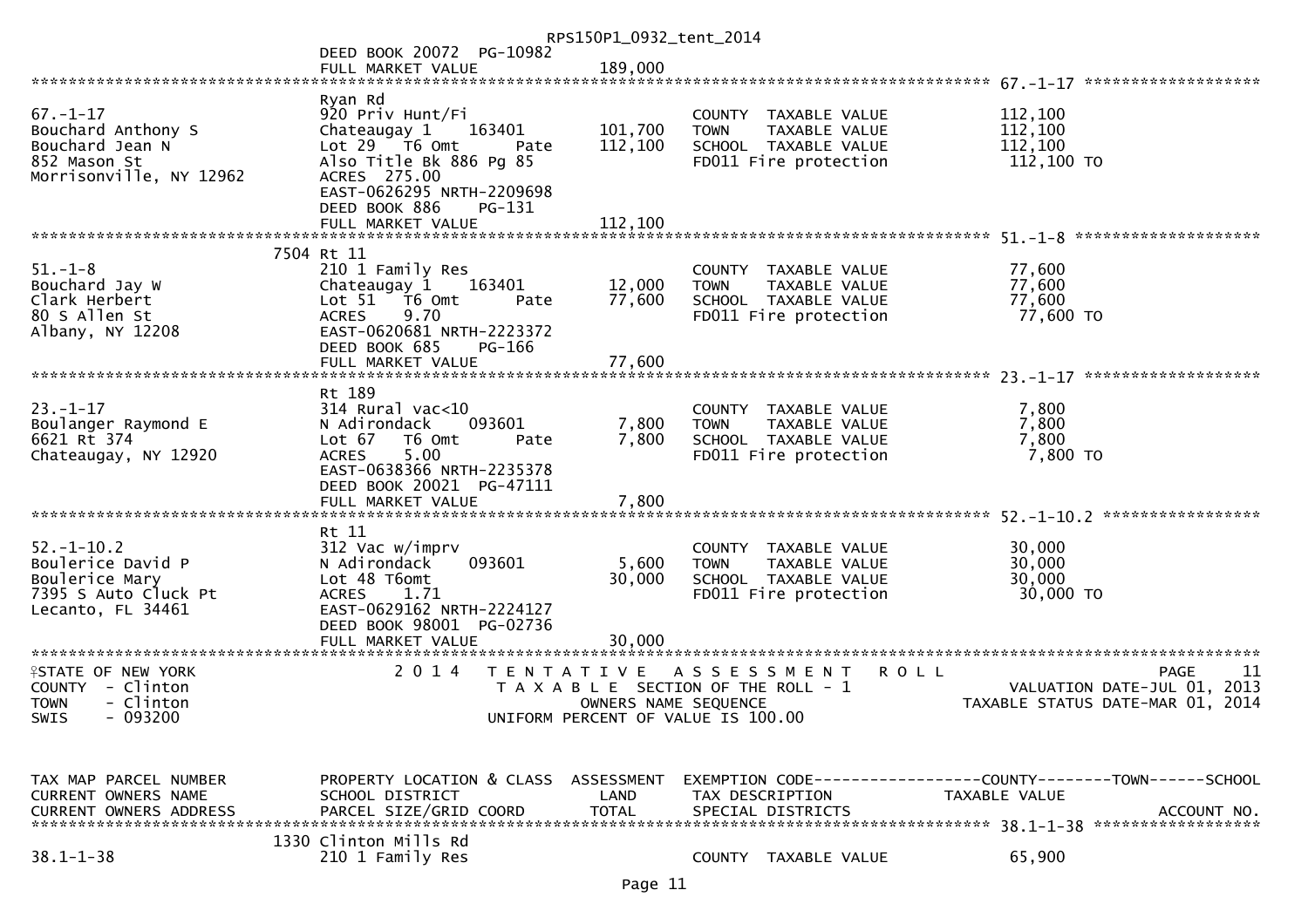|                                                                   |                                                                                | RPS150P1_0932_tent_2014 |                                                                               |                                                               |
|-------------------------------------------------------------------|--------------------------------------------------------------------------------|-------------------------|-------------------------------------------------------------------------------|---------------------------------------------------------------|
| Bouvia Jameeka S<br>1330 Clinton Mills Rd<br>Churubusco, NY 12923 | 093601<br>N Adirondack<br>Lot 66<br>T6 Omt<br>Pate<br>FRNT 82.00 DPTH 255.00   | 4,000<br>65,900         | <b>TOWN</b><br>TAXABLE VALUE<br>SCHOOL TAXABLE VALUE<br>FD011 Fire protection | 65,900<br>65,900<br>65,900 TO                                 |
| PRIOR OWNER ON 3/01/2014                                          | EAST-0639656 NRTH-2230915<br>DEED BOOK 20142 PG-62500                          |                         |                                                                               |                                                               |
| Bouvia Jameeka S                                                  | FULL MARKET VALUE                                                              | 65,900                  |                                                                               |                                                               |
|                                                                   | Rt 11                                                                          |                         |                                                                               |                                                               |
| $53. - 1 - 16$<br>Bownath Tamara                                  | 323 Vacant rural<br>N Adirondack<br>093601                                     | 9,800                   | COUNTY TAXABLE VALUE<br>TAXABLE VALUE<br><b>TOWN</b>                          | 9,800<br>9,800                                                |
| 702 Clark Cir                                                     | Lot <sub>35</sub><br>T6 Omt<br>Pate                                            | 9,800                   | SCHOOL TAXABLE VALUE                                                          | 9,800                                                         |
| Flemington, NJ 08822                                              | 25.00<br><b>ACRES</b><br>EAST-0644077 NRTH-2219587<br>DEED BOOK 20092 PG-21774 |                         | FD011 Fire protection                                                         | $9,800$ TO                                                    |
|                                                                   | FULL MARKET VALUE                                                              | 9,800                   |                                                                               |                                                               |
|                                                                   | 844 Rt 189                                                                     |                         |                                                                               |                                                               |
| $23. - 1 - 13$                                                    | 321 Abandoned ag                                                               |                         | COUNTY TAXABLE VALUE                                                          | 25,500                                                        |
| Boyd Wilson E<br>Boyd Peggy S                                     | 093601<br>N Adirondack<br>Lot 75<br>T6 Omt<br>Pate                             | 25,500<br>25,500        | TAXABLE VALUE<br><b>TOWN</b><br>SCHOOL TAXABLE VALUE                          | 25,500<br>25,500                                              |
| 1501 Fords Way                                                    | ACRES 32.00                                                                    |                         | FD011 Fire protection                                                         | 25,500 TO                                                     |
| Muscle Shoals, AL 35661                                           | EAST-0639724 NRTH-2237788                                                      |                         |                                                                               |                                                               |
|                                                                   | DEED BOOK 20001 PG-23115<br>FULL MARKET VALUE                                  | 25,500                  |                                                                               |                                                               |
|                                                                   |                                                                                |                         |                                                                               |                                                               |
|                                                                   | 6151 Rt 11                                                                     |                         |                                                                               |                                                               |
| $69. - 1 - 11.3$<br>Boyea Michael B                               | 240 Rural res<br>093601<br>N Adirondack                                        | 13,900                  | 41854<br><b>RES STAR</b><br>COUNTY TAXABLE VALUE                              | $\overline{0}$<br>0<br>30,000<br>57,200                       |
| Boyea Sheilah A                                                   | Lot 25 T6omt                                                                   | 57,200                  | <b>TOWN</b><br>TAXABLE VALUE                                                  | 57,200                                                        |
| 6151 Rt 11                                                        | ACRES 12.80                                                                    |                         | SCHOOL TAXABLE VALUE                                                          | 27,200                                                        |
| Ellenburg Center, NY 12934                                        | EAST-0649292 NRTH-2211178<br>DEED BOOK 841                                     |                         | FD011 Fire protection                                                         | 57,200 TO                                                     |
|                                                                   | PG-215<br>FULL MARKET VALUE                                                    | 57,200                  |                                                                               |                                                               |
|                                                                   |                                                                                |                         |                                                                               |                                                               |
| $82 - 2 - 1.37$                                                   | Number 5 Rd<br>321 Abandoned ag                                                |                         | COUNTY TAXABLE VALUE                                                          | 17,500                                                        |
| Boyland William                                                   | 163401<br>Chateaugay 1                                                         | 17,500                  | TAXABLE VALUE<br><b>TOWN</b>                                                  | 17,500                                                        |
| 206 Vischers Ferry Rd                                             | Lot 29 T6omt                                                                   | 17,500                  | SCHOOL TAXABLE VALUE                                                          | 17,500                                                        |
| Rexford, NY 12148                                                 | ACRES 20.00<br>EAST-0626716 NRTH-2207187                                       |                         | FD011 Fire protection                                                         | 17,500 TO                                                     |
|                                                                   | DEED BOOK 847<br>$PG-243$                                                      |                         |                                                                               |                                                               |
|                                                                   | FULL MARKET VALUE                                                              | 17,500                  |                                                                               |                                                               |
|                                                                   | ********************<br>2 0 1 4                                                |                         |                                                                               |                                                               |
| <b>ISTATE OF NEW YORK</b><br><b>COUNTY</b><br>- Clinton           |                                                                                | T E N T A T I V E       | A S S E S S M E N T<br>ROLL<br>T A X A B L E SECTION OF THE ROLL - 1          | 12<br><b>PAGE</b><br>VALUATION DATE-JUL 01, 2013              |
| - Clinton<br><b>TOWN</b>                                          |                                                                                | OWNERS NAME SEQUENCE    |                                                                               | TAXABLE STATUS DATE-MAR 01, 2014                              |
| $-093200$<br><b>SWIS</b>                                          |                                                                                |                         | UNIFORM PERCENT OF VALUE IS 100.00                                            |                                                               |
|                                                                   |                                                                                |                         |                                                                               |                                                               |
| TAX MAP PARCEL NUMBER                                             | PROPERTY LOCATION & CLASS                                                      | ASSESSMENT              |                                                                               | EXEMPTION CODE-----------------COUNTY--------TOWN------SCHOOL |
| CURRENT OWNERS NAME                                               | SCHOOL DISTRICT                                                                | LAND                    | TAX DESCRIPTION                                                               | TAXABLE VALUE                                                 |
| CURRENT OWNERS ADDRESS                                            | PARCEL SIZE/GRID COORD                                                         | <b>TOTAL</b>            | SPECIAL DISTRICTS                                                             | ACCOUNT NO.                                                   |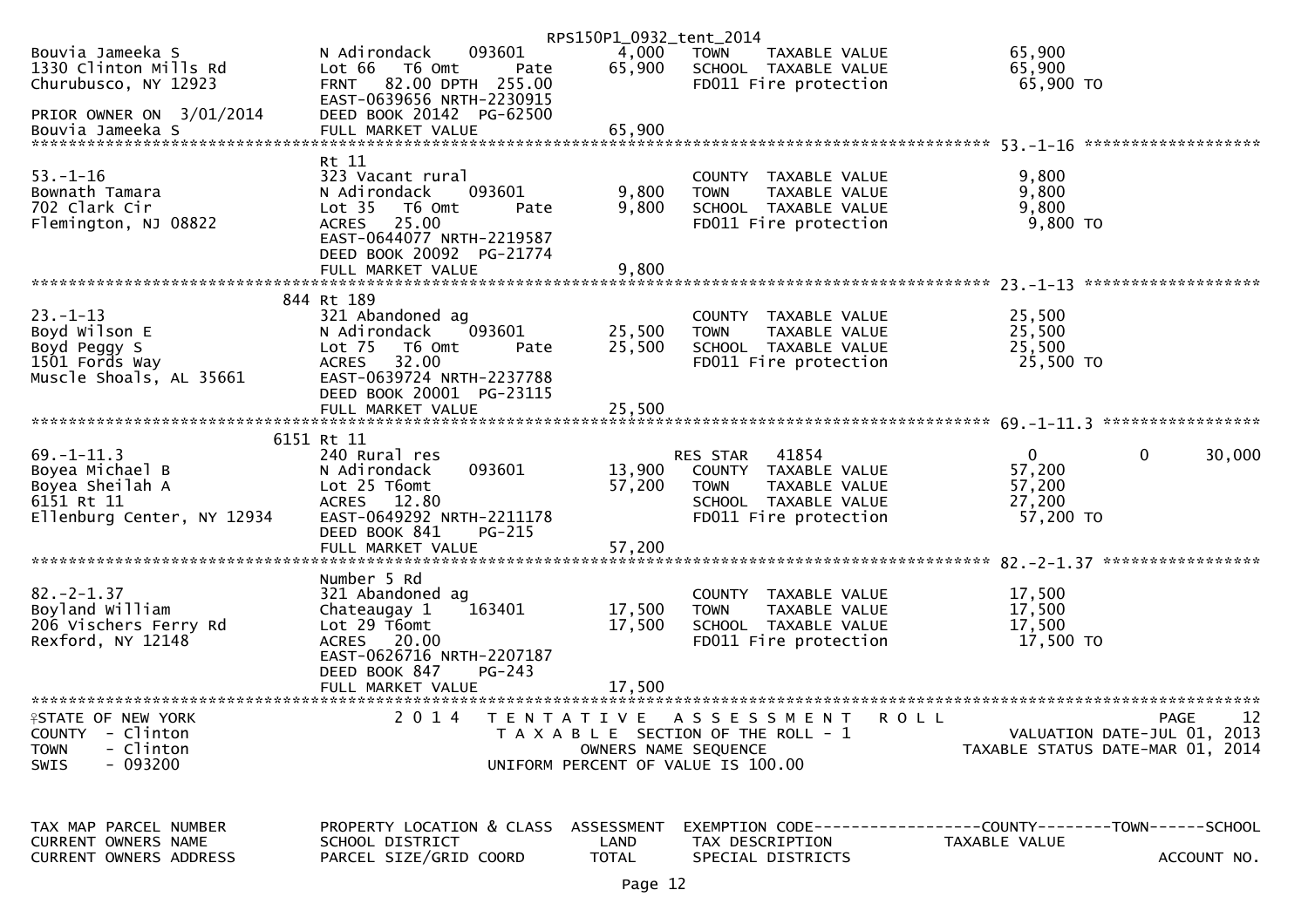|                                                                                                      |                                                                                                                                                                     |                                                                                                  | RPS150P1_0932_tent_2014      |                              |                                                                                                                    |         |                                                      |                                       |            |
|------------------------------------------------------------------------------------------------------|---------------------------------------------------------------------------------------------------------------------------------------------------------------------|--------------------------------------------------------------------------------------------------|------------------------------|------------------------------|--------------------------------------------------------------------------------------------------------------------|---------|------------------------------------------------------|---------------------------------------|------------|
|                                                                                                      |                                                                                                                                                                     |                                                                                                  |                              |                              |                                                                                                                    |         |                                                      |                                       |            |
| $7. - 1 - 10.3$<br>Brady Donald<br>549 Frontier Rd<br>Churubusco, NY 12923                           | 549 Frontier Rd<br>210 1 Family Res<br>Chateaugay 1<br>Lot 88<br>T6 Omt<br><b>ACRES</b><br>6.00<br>EAST-0628375 NRTH-2244345<br>DEED BOOK 457                       | 163401<br>Pate<br>PG-143                                                                         | 8,600<br>53,000              | <b>COUNTY</b><br><b>TOWN</b> | TAXABLE VALUE<br>TAXABLE VALUE<br>SCHOOL TAXABLE VALUE<br>FD011 Fire protection                                    |         | 53,000<br>53,000<br>53,000<br>53,000 TO              |                                       |            |
|                                                                                                      | FULL MARKET VALUE                                                                                                                                                   |                                                                                                  | 53,000                       |                              |                                                                                                                    |         |                                                      |                                       |            |
|                                                                                                      |                                                                                                                                                                     |                                                                                                  |                              |                              |                                                                                                                    |         |                                                      |                                       |            |
| $7. - 1 - 5$<br>Brady Francis<br>860 Frontier Rd<br>Churubusco, NY 12923                             | Frontier Rd<br>$314$ Rural vac< $10$<br>Chateaugay 1<br>Lot 89<br>T6 Omt<br>1.00<br><b>ACRES</b><br>EAST-0625647 NRTH-2244479<br>DEED BOOK 618<br>FULL MARKET VALUE | 163401<br>Pate<br>PG-269                                                                         | 5,000<br>5,000<br>5,000      | <b>TOWN</b>                  | COUNTY TAXABLE VALUE<br>TAXABLE VALUE<br>SCHOOL TAXABLE VALUE<br>FD011 Fire protection                             |         | 5,000<br>5,000<br>5,000<br>$5,000$ TO                |                                       |            |
|                                                                                                      |                                                                                                                                                                     |                                                                                                  |                              |                              |                                                                                                                    |         |                                                      |                                       |            |
| $6. - 1 - 10$<br>Brady John<br>Brady Francis<br>860 Frontier Rd<br>Churubusco, NY 12923              | 845/851 Frontier Rd<br>112 Dairy farm<br>Chateaugay 1<br>89 T6 Omt<br>ACRES 117.50<br>EAST-0622005 NRTH-2240805<br>DEED BOOK 453<br>FULL MARKET VALUE               | 163401<br><b>PG-295</b>                                                                          | 80,800<br>140,000<br>140,000 | 483A EX<br><b>TOWN</b>       | 42100<br>COUNTY TAXABLE VALUE<br><b>TAXABLE VALUE</b><br>SCHOOL TAXABLE VALUE<br>FD011 Fire protection<br>3,700 EX |         | 3.700<br>136,300<br>136,300<br>136,300<br>136,300 TO | 3.700                                 | 3,700      |
|                                                                                                      |                                                                                                                                                                     |                                                                                                  |                              |                              |                                                                                                                    |         |                                                      |                                       |            |
| $7. - 1 - 8.1$<br>Brady John<br>860 Frontier Rd<br>Churubusco, NY 12923                              | Frontier Rd<br>312 Vac w/imprv<br>Chateaugay 1<br>Lot $88$ $\overline{76}$ Omt<br>ACRES 26.00<br>EAST-0626795 NRTH-2245964<br>DEED BOOK 571                         | 163401<br>Pate<br>PG-397                                                                         | 22,800<br>24,000             | <b>COUNTY</b><br><b>TOWN</b> | TAXABLE VALUE<br>TAXABLE VALUE<br>SCHOOL TAXABLE VALUE<br>FD011 Fire protection                                    |         | 24,000<br>24,000<br>24,000<br>24,000 TO              |                                       |            |
|                                                                                                      | FULL MARKET VALUE                                                                                                                                                   |                                                                                                  | 24,000                       |                              |                                                                                                                    |         |                                                      |                                       |            |
|                                                                                                      |                                                                                                                                                                     |                                                                                                  |                              |                              |                                                                                                                    |         |                                                      |                                       |            |
| $6. - 1 - 7.1$<br>Brady Kevin<br>Brady David<br>RR#1 Box 549<br>Churubusco, NY 12923                 | 860 Frontier Rd<br>321 Abandoned ag<br>Chateaugay 1<br>Lot 89 T6omt<br>Will<br><b>ACRES</b><br>51.70<br>EAST-0621264 NRTH-2242516                                   | 163401                                                                                           | 39,400<br>39,400             | <b>TOWN</b>                  | COUNTY TAXABLE VALUE<br>TAXABLE VALUE<br>SCHOOL TAXABLE VALUE<br>FD011 Fire protection                             |         | 39,400<br>39,400<br>39.400<br>39,400 TO              |                                       |            |
|                                                                                                      | DEED BOOK 99001 PG-10341<br>FULL MARKET VALUE                                                                                                                       |                                                                                                  | 39.400                       |                              |                                                                                                                    |         |                                                      |                                       |            |
|                                                                                                      |                                                                                                                                                                     |                                                                                                  |                              |                              |                                                                                                                    |         |                                                      |                                       |            |
| <b>ASTATE OF NEW YORK</b><br>COUNTY - Clinton<br><b>TOWN</b><br>- Clinton<br>- 093200<br><b>SWIS</b> | 2 0 1 4                                                                                                                                                             | T E N T A T I V E<br>T A X A B L E SECTION OF THE ROLL - 1<br>UNIFORM PERCENT OF VALUE IS 100.00 | OWNERS NAME SEQUENCE         |                              | ASSESSMENT                                                                                                         | R O L L | TAXABLE STATUS DATE-MAR 01, 2014                     | <b>PAGE</b><br>VALUATION DATE-JUL 01, | 13<br>2013 |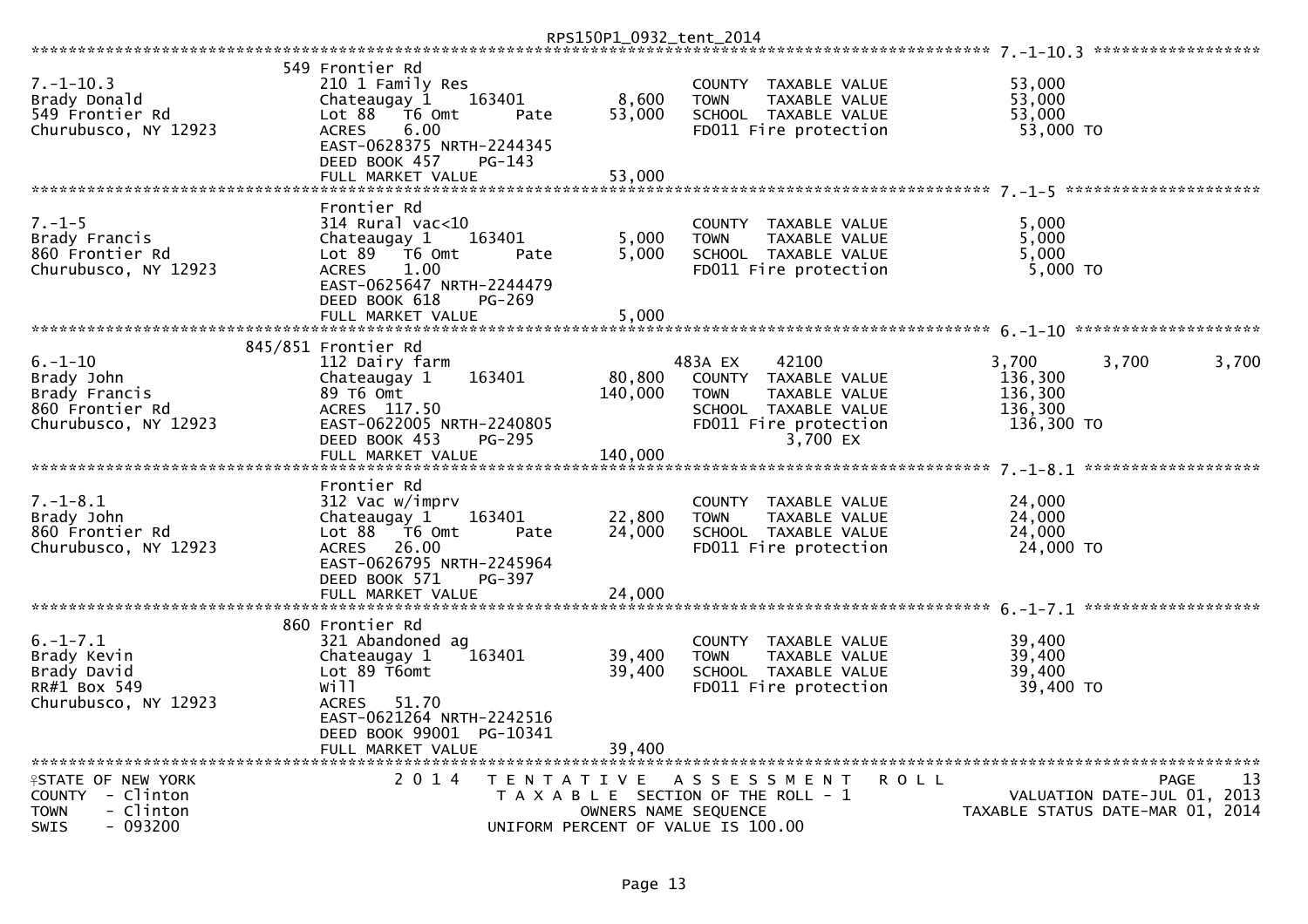| TAX MAP PARCEL NUMBER<br>CURRENT OWNERS NAME                                                        | SCHOOL DISTRICT                                                                                                                                                          | <b>LAND</b>                               | TAX DESCRIPTION                                                                                                            | PROPERTY LOCATION & CLASS ASSESSMENT EXEMPTION CODE----------------COUNTY-------TOWN------SCHOOL<br>TAXABLE VALUE<br>CURRENT OWNERS ADDRESS FORCEL SIZE/GRID COORD TOTAL SPECIAL DISTRICTS (2010) ACCOUNT NO. |
|-----------------------------------------------------------------------------------------------------|--------------------------------------------------------------------------------------------------------------------------------------------------------------------------|-------------------------------------------|----------------------------------------------------------------------------------------------------------------------------|---------------------------------------------------------------------------------------------------------------------------------------------------------------------------------------------------------------|
| $82 - 2 - 2.3$<br>Breen John P<br>Breen Sue S<br>139 Northwind Dr<br>Stamford, CT 06903             | Campbell Rd<br>920 Priv Hunt/Fi<br>093601<br>N Adirondack<br>Lot 29 T6 Omt<br>ACRES 143.40<br>EAST-0629089 NRTH-2209219<br>DEED BOOK 922<br>PG-24                        | 66,500<br>79,900                          | COUNTY TAXABLE VALUE<br><b>TOWN</b><br>TAXABLE VALUE<br>SCHOOL TAXABLE VALUE<br>FD011 Fire protection                      | 79,900<br>79,900<br>79,900<br>79,900 TO                                                                                                                                                                       |
|                                                                                                     |                                                                                                                                                                          |                                           |                                                                                                                            |                                                                                                                                                                                                               |
|                                                                                                     | 793-789 Ryan Rd                                                                                                                                                          |                                           |                                                                                                                            |                                                                                                                                                                                                               |
| $66. - 1 - 2.2$<br>Broadie Thomas<br>א נע<br>Churubusco, NY 12923                                   | 270 Mfg housing<br>163401<br>Chateaugay 1<br>Lot 31 T6omt<br>FRNT 120.00 DPTH 120.00<br>EAST-0623589 NRTH-2217438<br>DEED BOOK 20051 PG-78772<br>FULL MARKET VALUE       | 3,800<br>29,600<br>29,600                 | COUNTY TAXABLE VALUE<br>TOWN     TAXABLE VALUE<br>SCHOOL  TAXABLE VALUE<br>FDO11 Fire protection                           | 29,600<br>29,600<br>29,600<br>29,600 TO                                                                                                                                                                       |
|                                                                                                     |                                                                                                                                                                          |                                           |                                                                                                                            |                                                                                                                                                                                                               |
| $25. - 1 - 5.1$<br>25.-1-5.1<br>Brooks Keri Rae<br>68_Clinton Mills Rd<br>Ellenburg Depot, NY 12935 | 68 Clinton Mills Rd<br>210 1 Family Res<br>N Adirondack 093601<br>Lot 61 T6 Omt<br>Pate<br>2.50<br><b>ACRES</b><br>EAST-0670245 NRTH-2234992<br>DEED BOOK 20132 PG-61723 |                                           | KES SIAR 41854<br>6,200 COUNTY TAXABLE VALUE<br>37,300 TOWN TAXABLE VALUE<br>SCHOOL TAXABLE VALUE<br>FD011 Fire protection | $\mathbf{0}$<br>$\mathbf{0}$<br>30,000<br>37,300<br>37,300<br>7,300<br>37,300 TO                                                                                                                              |
|                                                                                                     | 160 Lost Nation Rd                                                                                                                                                       |                                           |                                                                                                                            |                                                                                                                                                                                                               |
| $37. - 1 - 25$<br>Brown Barry<br>916 Tiffany Ln<br>N Myrtle Beach, SC 29582                         | 241 Rural res&ag<br>Chateaugay 1 163401<br>Lot 52 T6 Omt<br>Pate<br>ACRES 145.00<br>EAST-0623779 NRTH-2227729<br>DEED BOOK 444<br>$PG-19$<br>FULL MARKET VALUE           | 66,800<br>121,000<br>121,000              | COUNTY TAXABLE VALUE<br><b>TOWN</b><br>TAXABLE VALUE<br>SCHOOL TAXABLE VALUE<br>FD011 Fire protection                      | 121,000<br>121,000<br>121,000<br>121,000 TO                                                                                                                                                                   |
|                                                                                                     |                                                                                                                                                                          |                                           |                                                                                                                            |                                                                                                                                                                                                               |
| $24. - 1 - 1.11$<br>Brown Kevin F<br>PO Box 84<br>Ellenburg Depot, NY 12935                         | Soucia Rd<br>321 Abandoned ag<br>093601<br>N Adirondack<br>Lot 63 T6omt<br>ACRES 22.50<br>EAST-0658745 NRTH-2238301<br>DEED BOOK 20051 PG-82952                          | 16,500<br>16,500                          | COUNTY TAXABLE VALUE<br><b>TOWN</b><br>TAXABLE VALUE<br>SCHOOL TAXABLE VALUE<br>FD011 Fire protection                      | 16,500<br>16,500<br>16,500<br>16,500 TO                                                                                                                                                                       |
|                                                                                                     | FULL MARKET VALUE                                                                                                                                                        | 16,500                                    |                                                                                                                            |                                                                                                                                                                                                               |
| <b>¥STATE OF NEW YORK</b><br>COUNTY - Clinton<br>- Clinton<br><b>TOWN</b>                           | 2 0 1 4                                                                                                                                                                  | T E N T A T I V E<br>OWNERS NAME SEQUENCE | A S S E S S M E N T<br><b>ROLL</b><br>T A X A B L E SECTION OF THE ROLL - 1                                                | <b>PAGE</b><br>14<br>VALUATION DATE-JUL 01, 2013<br>TAXABLE STATUS DATE-MAR 01, 2014                                                                                                                          |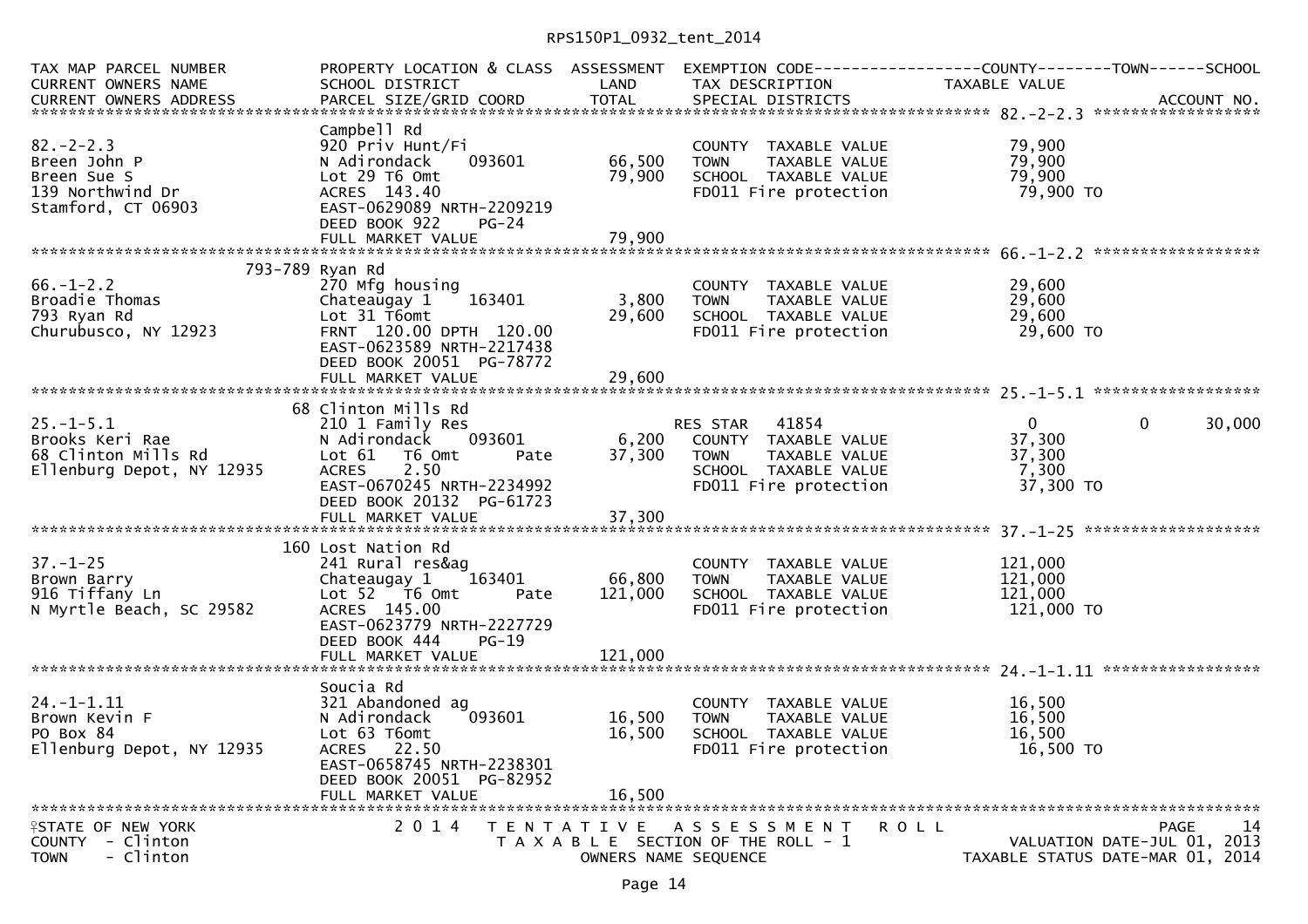## RPS150P1\_0932\_tent\_2014<br>300.00 UNIFORM PERCENT OF VALUE IS 100

| TAX MAP PARCEL NUMBER<br><b>CURRENT OWNERS NAME</b>                                                                      | PROPERTY LOCATION & CLASS ASSESSMENT<br>SCHOOL DISTRICT                                                                                                                                           | LAND                          | TAX DESCRIPTION                                                                                                                                                                                     | EXEMPTION CODE-----------------COUNTY-------TOWN------SCHOOL<br>TAXABLE VALUE                    |
|--------------------------------------------------------------------------------------------------------------------------|---------------------------------------------------------------------------------------------------------------------------------------------------------------------------------------------------|-------------------------------|-----------------------------------------------------------------------------------------------------------------------------------------------------------------------------------------------------|--------------------------------------------------------------------------------------------------|
| $24. - 1 - 2$<br>Brown Kevin F<br>PO Box 84<br>Ellenburg Depot, NY 12935                                                 | 187 Soucia Rd<br>920 Priv Hunt/Fi<br>093601<br>N Adirondack<br>Lot 78<br>T6 Omt<br>Pate<br>ACRES 22.50<br>EAST-0658786 NRTH-2237884<br>DEED BOOK 20082 PG-12809<br>FULL MARKET VALUE              | 18,800<br>30,300<br>30,300    | COUNTY TAXABLE VALUE<br><b>TOWN</b><br>TAXABLE VALUE<br>SCHOOL TAXABLE VALUE<br>FD011 Fire protection                                                                                               | 30,300<br>30,300<br>30,300<br>30,300 TO                                                          |
| $52 - 1 - 2$<br>Brown Ryan J<br>78 E Cedar St<br>Poughkeepsie, NY 12601                                                  | 984 Ryan Rd<br>241 Rural res&ag<br>163401<br>Chateaugay 1<br>Lot 49 T6 Omt<br>Pate<br>ACRES 249.40<br>EAST-0624291 NRTH-2221395<br>DEED BOOK 216<br>PG-193<br>FULL MARKET VALUE                   | 116,300<br>135,800<br>135,800 | COUNTY TAXABLE VALUE<br><b>TOWN</b><br>TAXABLE VALUE<br>SCHOOL TAXABLE VALUE<br>FD011 Fire protection                                                                                               | 135,800<br>135,800<br>135,800<br>135,800 TO                                                      |
| $66. - 1 - 8.1$<br>Brown William J<br>Brown Debra L<br>538 County Line Rd<br>Chateaugay, NY 12920                        | 538 County Line Rd<br>240 Rural res<br>163401<br>Chateaugay 1<br>Lot 31 T6 Omt Patent<br>ACRES 74.40 BANK<br>080<br>EAST-0620326 NRTH-2214262<br>DEED BOOK 956<br>PG-39                           | 83,200                        | 61 PCT OF VALUE USED FOR EXEMPTION PURPOSES<br>WARNONALL 41121<br>37,500 RES STAR<br>41854<br>COUNTY TAXABLE VALUE<br>TAXABLE VALUE<br><b>TOWN</b><br>SCHOOL TAXABLE VALUE<br>FD011 Fire protection | 7,613<br>7,613<br>0<br>$\Omega$<br>30,000<br>$\Omega$<br>75,587<br>75,587<br>53,200<br>83,200 TO |
| $67. - 1 - 18.1$<br>Brudvig Poupore Christine<br>Morrison Poupore Barbara<br>18 Independence Dr<br>Plattsburgh, NY 12901 | Campbell Rd<br>321 Abandoned ag<br>N Adirondack<br>093601<br>Lot 32 T6 Omt<br>Pate<br>ACRES 150.80<br>EAST-0626925 NRTH-2213925<br>DEED BOOK 20061 PG-93367<br>FULL MARKET VALUE                  | 73,000<br>73,000<br>73,000    | COUNTY TAXABLE VALUE<br><b>TOWN</b><br>TAXABLE VALUE<br>SCHOOL TAXABLE VALUE<br>FD011 Fire protection                                                                                               | 73,000<br>73,000<br>73,000<br>73,000 TO                                                          |
| $39. - 1 - 6.2$<br>Bruno Michael D<br>193 Salmon River Rd<br>Plattsburgh, NY 12901                                       | 617 Lafrancis Rd<br>270 Mfg housing<br>093601<br>N Adirondack<br>Lot 45 T6omt<br>Rural Haven Sub Bk7 Pg13<br>Lots 91 & 92<br>ACRES 11.30<br>EAST-0650293 NRTH-2225165<br>DEED BOOK 1028<br>PG-298 | 13,200<br>25,500              | COUNTY TAXABLE VALUE<br>TAXABLE VALUE<br><b>TOWN</b><br>SCHOOL TAXABLE VALUE<br>FD011 Fire protection                                                                                               | 25,500<br>25,500<br>25,500<br>25,500 TO                                                          |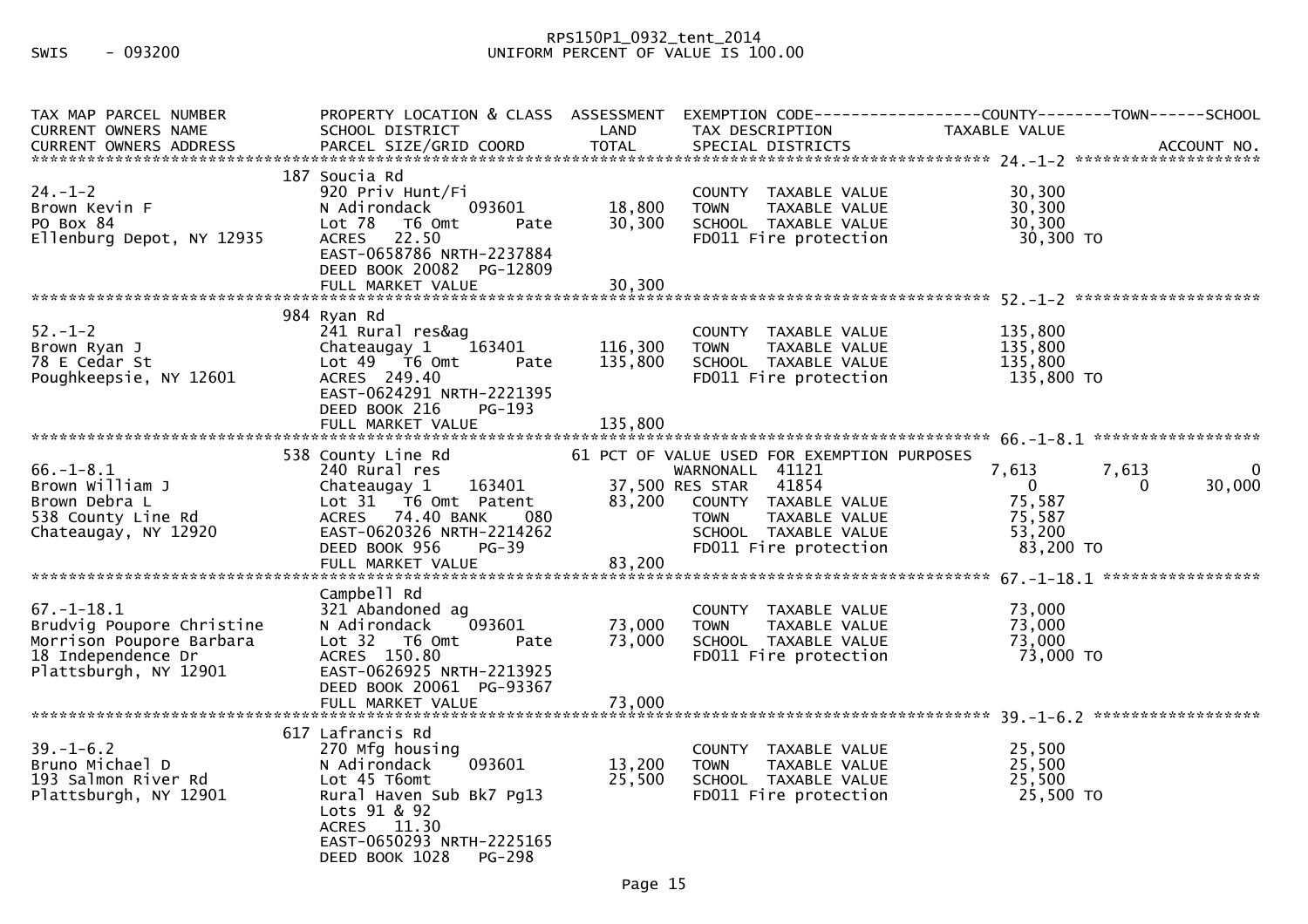|                                                                                                                                                                    |                                                                                                                                                                                      | RPS150P1_0932_tent_2014    |                                                                                                                                           |                                                             |                                                  |
|--------------------------------------------------------------------------------------------------------------------------------------------------------------------|--------------------------------------------------------------------------------------------------------------------------------------------------------------------------------------|----------------------------|-------------------------------------------------------------------------------------------------------------------------------------------|-------------------------------------------------------------|--------------------------------------------------|
| <b>ISTATE OF NEW YORK</b><br>COUNTY - Clinton<br><b>TOWN</b><br>- Clinton<br>$-093200$<br><b>SWIS</b>                                                              | 2 0 1 4                                                                                                                                                                              | T E N T A T I V E          | <b>ROLL</b><br>A S S E S S M E N T<br>T A X A B L E SECTION OF THE ROLL - 1<br>OWNERS NAME SEQUENCE<br>UNIFORM PERCENT OF VALUE IS 100.00 | TAXABLE STATUS DATE-MAR 01, 2014                            | 15<br><b>PAGE</b><br>VALUATION DATE-JUL 01, 2013 |
| TAX MAP PARCEL NUMBER<br>CURRENT OWNERS NAME                                                                                                                       | PROPERTY LOCATION & CLASS ASSESSMENT<br>SCHOOL DISTRICT                                                                                                                              | LAND                       | TAX DESCRIPTION                                                                                                                           | TAXABLE VALUE                                               |                                                  |
| $7. - 1 - 31.3$<br>Burgoyne Kathryn Leclair<br>101 Santamore Rd<br>Churubusco, NY 12923                                                                            | 100 Santamore Rd<br>312 Vac w/imprv<br>163401<br>Chateaugay 1<br>Lot 88 T6omt<br>FRNT 250.00 DPTH 75.00<br>EAST-0627339 NRTH-2241968<br>DEED BOOK 599<br>PG-296<br>FULL MARKET VALUE | 3,400<br>4,900<br>4,900    | COUNTY TAXABLE VALUE<br><b>TOWN</b><br>TAXABLE VALUE<br>SCHOOL TAXABLE VALUE<br>FD011 Fire protection                                     | 4,900<br>4,900<br>4,900<br>4,900 TO                         |                                                  |
| $7. - 1 - 31.5$<br>Burgoyne Stephen<br>Burgoyne Kathryn<br>101 Santamore Rd<br>Churubusco, NY 12923                                                                | Santamore Rd<br>$314$ Rural vac<10<br>Chateaugay 1<br>163401<br>Lot 88 T6omt<br><b>ACRES</b><br>5.90<br>EAST-0627110 NRTH-2242167<br>DEED BOOK 99001 PG-08141                        | 8,400<br>8,400             | COUNTY TAXABLE VALUE<br><b>TOWN</b><br>TAXABLE VALUE<br>SCHOOL TAXABLE VALUE<br>FD011 Fire protection                                     | 8,400<br>8,400<br>8,400<br>8,400 TO                         |                                                  |
| $7. - 1 - 31.121$<br>Burgoyne Stephen J<br>Burgoyne Kathryn R<br>101 Santamore Rd<br>Churubusco, NY 12923<br>MAY BE SUBJECT TO PAYMENT<br>UNDER RPTL483 UNTIL 2019 | 99 Santamore Rd<br>117 Horse farm<br>163401<br>Chateaugay 1<br>Lot 88 T6 OMT<br>ACRES 16.80<br>EAST-0627286 NRTH-2241264<br>DEED BOOK 20051 PG-85321<br>FULL MARKET VALUE            | 15,900<br>25,900<br>25,900 | 10 YR AGR 41700<br>COUNTY TAXABLE VALUE<br><b>TOWN</b><br>TAXABLE VALUE<br>SCHOOL TAXABLE VALUE<br>FD011 Fire protection                  | 10,000<br>10,000<br>15,900<br>15,900<br>15,900<br>25,900 TO | 10,000                                           |
| $52. -1 - 15.33$<br>Burl Jason<br>LaClair Cassandra<br>498 Campbell Rd<br>Churubusco, NY 12923                                                                     | 498 Campbell Rd<br>210 1 Family Res<br>093601<br>N Adirondack<br>Lot 48 T6omt<br>2.00<br><b>ACRES</b><br>EAST-0629693 NRTH-2219108<br>DEED BOOK 1021<br>PG-137<br>FULL MARKET VALUE  | 5,800<br>82,200<br>82,200  | 41854<br>RES STAR<br>COUNTY TAXABLE VALUE<br><b>TOWN</b><br>TAXABLE VALUE<br>SCHOOL TAXABLE VALUE<br>FD011 Fire protection                | 0<br>82,200<br>82,200<br>52,200<br>82,200 TO                | 30,000<br>$\Omega$                               |
| $21. - 1 - 4$<br>Bush Aaron D                                                                                                                                      | Lost Nation Rd<br>321 Abandoned ag<br>163401<br>Chateaugay 1                                                                                                                         | 43,100                     | <b>COUNTY</b><br>TAXABLE VALUE<br><b>TOWN</b><br>TAXABLE VALUE                                                                            | 43,100<br>43,100                                            |                                                  |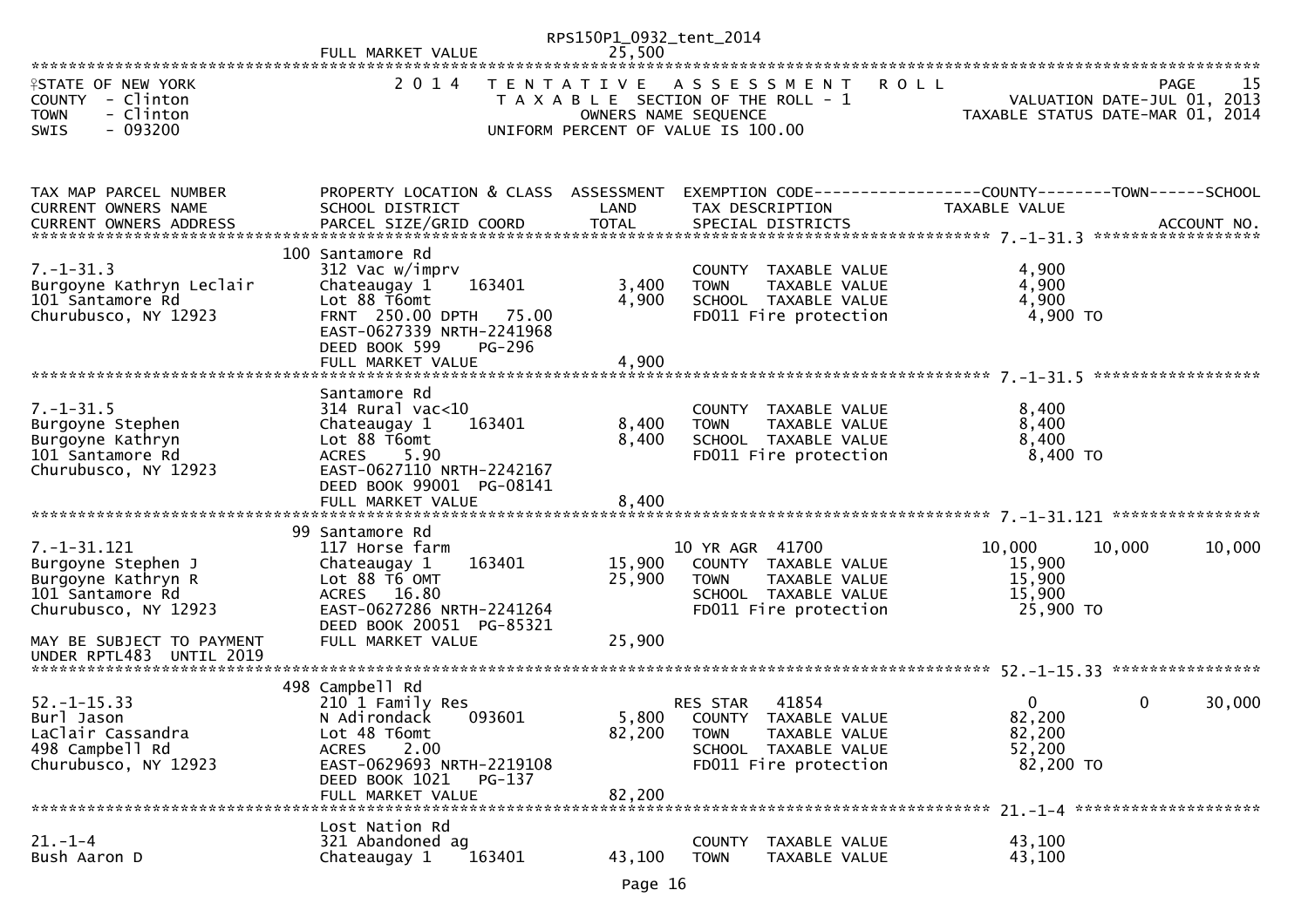| 43,100<br>Bush April M<br>Pate<br>43,100 SCHOOL TAXABLE VALUE<br>Lot 71 T6 Omt<br>3106 Miner Farm Rd<br>ACRES 65.20<br>FD011 Fire protection<br>43,100 TO<br>PO Box 153<br>EAST-0619074 NRTH-2236867<br>Altona, NY 12910<br>DEED BOOK 20082 PG-20633<br>43,100<br>FULL MARKET VALUE<br>2 0 1 4<br><b>ROLL</b><br><b>ISTATE OF NEW YORK</b><br><b>PAGE</b><br>TENTATIVE ASSESSMENT<br>T A X A B L E SECTION OF THE ROLL - 1<br>COUNTY - Clinton<br>VALUATION DATE-JUL 01, 2013<br>- Clinton<br>TAXABLE STATUS DATE-MAR 01, 2014<br><b>TOWN</b><br>OWNERS NAME SEQUENCE<br>$-093200$<br><b>SWIS</b><br>UNIFORM PERCENT OF VALUE IS 100.00<br>PROPERTY LOCATION & CLASS ASSESSMENT<br>EXEMPTION CODE------------------COUNTY--------TOWN------SCHOOL<br>TAX MAP PARCEL NUMBER<br>CURRENT OWNERS NAME<br>SCHOOL DISTRICT<br>LAND<br>TAX DESCRIPTION<br>TAXABLE VALUE<br>574 Ryan Rd |  | RPS150P1_0932_tent_2014 |  |    |
|---------------------------------------------------------------------------------------------------------------------------------------------------------------------------------------------------------------------------------------------------------------------------------------------------------------------------------------------------------------------------------------------------------------------------------------------------------------------------------------------------------------------------------------------------------------------------------------------------------------------------------------------------------------------------------------------------------------------------------------------------------------------------------------------------------------------------------------------------------------------------------|--|-------------------------|--|----|
|                                                                                                                                                                                                                                                                                                                                                                                                                                                                                                                                                                                                                                                                                                                                                                                                                                                                                 |  |                         |  |    |
|                                                                                                                                                                                                                                                                                                                                                                                                                                                                                                                                                                                                                                                                                                                                                                                                                                                                                 |  |                         |  |    |
|                                                                                                                                                                                                                                                                                                                                                                                                                                                                                                                                                                                                                                                                                                                                                                                                                                                                                 |  |                         |  |    |
|                                                                                                                                                                                                                                                                                                                                                                                                                                                                                                                                                                                                                                                                                                                                                                                                                                                                                 |  |                         |  | 16 |
|                                                                                                                                                                                                                                                                                                                                                                                                                                                                                                                                                                                                                                                                                                                                                                                                                                                                                 |  |                         |  |    |
|                                                                                                                                                                                                                                                                                                                                                                                                                                                                                                                                                                                                                                                                                                                                                                                                                                                                                 |  |                         |  |    |
|                                                                                                                                                                                                                                                                                                                                                                                                                                                                                                                                                                                                                                                                                                                                                                                                                                                                                 |  |                         |  |    |
| $67. - 1 - 2.11$<br>41854<br>$\overline{0}$<br>$\mathbf 0$<br>30,000<br>240 Rural res<br>RES STAR<br>Bush Kelly J<br>35,300<br>100,000<br>N Adirondack<br>093601<br>COUNTY TAXABLE VALUE<br>574 Ryan Rd<br>Lot 29 & 32 T6 Omt<br>100,000<br>100,000<br><b>TOWN</b><br>TAXABLE VALUE<br>Churubusco, NY 12923<br>ACRES 78.00 BANK<br>080<br>70,000<br>SCHOOL TAXABLE VALUE<br>100,000 TO<br>EAST-0625869 NRTH-2212382<br>FD011 Fire protection                                                                                                                                                                                                                                                                                                                                                                                                                                    |  |                         |  |    |
| DEED BOOK 20062 PG-1677                                                                                                                                                                                                                                                                                                                                                                                                                                                                                                                                                                                                                                                                                                                                                                                                                                                         |  |                         |  |    |
| Clinton Mills Rd                                                                                                                                                                                                                                                                                                                                                                                                                                                                                                                                                                                                                                                                                                                                                                                                                                                                |  |                         |  |    |
| $25. - 1 - 8$<br>920 Priv Hunt/Fi<br>63,600<br>COUNTY TAXABLE VALUE<br>093601<br>40,300<br>63,600<br>Bush Wade<br>N Adirondack<br>TAXABLE VALUE<br><b>TOWN</b>                                                                                                                                                                                                                                                                                                                                                                                                                                                                                                                                                                                                                                                                                                                  |  |                         |  |    |
| 63,600<br>1826 Rt 191<br>63,600<br>Lot $61$<br>T6 Omt<br>SCHOOL TAXABLE VALUE<br>Pate                                                                                                                                                                                                                                                                                                                                                                                                                                                                                                                                                                                                                                                                                                                                                                                           |  |                         |  |    |
| 80.20<br>63,600 TO<br>West Chazy, NY 12992<br>FD011 Fire protection<br><b>ACRES</b><br>EAST-0667841 NRTH-2237120<br>DEED BOOK 20021 PG-45060                                                                                                                                                                                                                                                                                                                                                                                                                                                                                                                                                                                                                                                                                                                                    |  |                         |  |    |
| 63,600<br>FULL MARKET VALUE                                                                                                                                                                                                                                                                                                                                                                                                                                                                                                                                                                                                                                                                                                                                                                                                                                                     |  |                         |  |    |
| 422 County Line Rd                                                                                                                                                                                                                                                                                                                                                                                                                                                                                                                                                                                                                                                                                                                                                                                                                                                              |  |                         |  |    |
| $66. - 1 - 6.2$<br>260 Seasonal res<br>21,000<br>COUNTY TAXABLE VALUE                                                                                                                                                                                                                                                                                                                                                                                                                                                                                                                                                                                                                                                                                                                                                                                                           |  |                         |  |    |
| Bushey 50% ownership Ethel<br>8,300<br>21,000<br>Chateaugay 1<br>163401<br>TAXABLE VALUE<br><b>TOWN</b><br>Sorrell 50% life estate Abbie Lot 30 T6omt<br>21,000<br>21,000<br>SCHOOL TAXABLE VALUE                                                                                                                                                                                                                                                                                                                                                                                                                                                                                                                                                                                                                                                                               |  |                         |  |    |
| 10 Williams St<br>5.10<br>21,000 TO<br><b>ACRES</b><br>FD011 Fire protection<br>Lyon Mountain, NY 12952<br>EAST-0620232 NRTH-2211112<br>DEED BOOK 20061 PG-97490                                                                                                                                                                                                                                                                                                                                                                                                                                                                                                                                                                                                                                                                                                                |  |                         |  |    |
| 21,000<br>FULL MARKET VALUE                                                                                                                                                                                                                                                                                                                                                                                                                                                                                                                                                                                                                                                                                                                                                                                                                                                     |  |                         |  |    |
| Broad St<br>$38.1 - 1 - 56$<br>314 Rural vac<10<br>5,800<br>TAXABLE VALUE<br>COUNTY                                                                                                                                                                                                                                                                                                                                                                                                                                                                                                                                                                                                                                                                                                                                                                                             |  |                         |  |    |
| Bushey Deborah<br>N Adirondack<br>093601<br>5,800<br>5,800<br><b>TOWN</b><br>TAXABLE VALUE                                                                                                                                                                                                                                                                                                                                                                                                                                                                                                                                                                                                                                                                                                                                                                                      |  |                         |  |    |
| Lot 66 T6omt<br>5,800<br>Rabideau Mary<br>5,800<br>SCHOOL TAXABLE VALUE<br>9 Summit Dr<br>Old Railroad Bed<br>FD011 Fire protection<br>5,800 TO                                                                                                                                                                                                                                                                                                                                                                                                                                                                                                                                                                                                                                                                                                                                 |  |                         |  |    |
| Churubusco, NY 12923<br><b>ACRES</b><br>2.20<br>EAST-0639604 NRTH-2231649                                                                                                                                                                                                                                                                                                                                                                                                                                                                                                                                                                                                                                                                                                                                                                                                       |  |                         |  |    |
| DEED BOOK 20102 PG-31949<br>5,800<br>FULL MARKET VALUE                                                                                                                                                                                                                                                                                                                                                                                                                                                                                                                                                                                                                                                                                                                                                                                                                          |  |                         |  |    |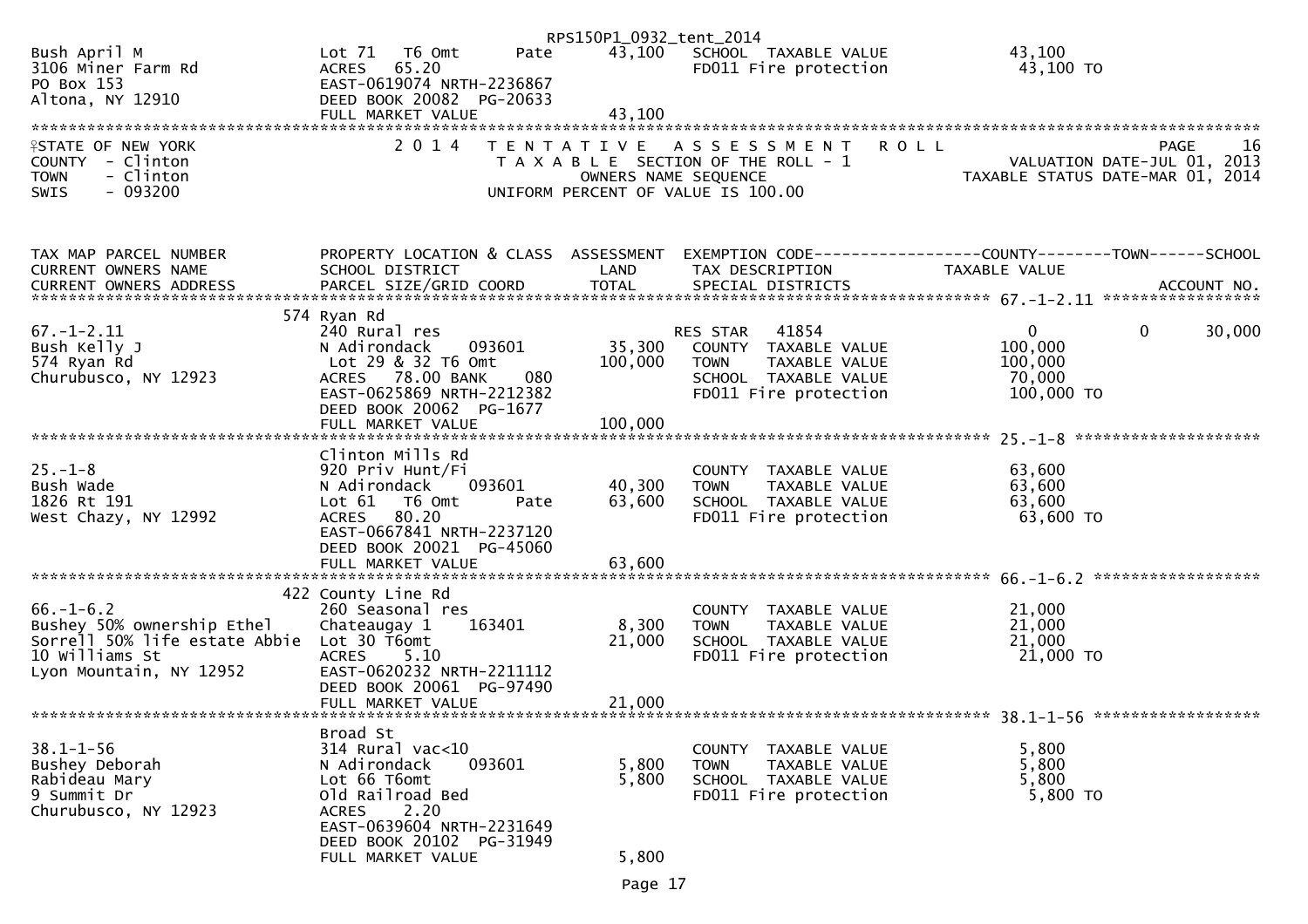|                                                                                                                                   |                                                                                                                                                                                            | RPS150P1_0932_tent_2014      |                                                                                                                                            |                                                                                        |            |
|-----------------------------------------------------------------------------------------------------------------------------------|--------------------------------------------------------------------------------------------------------------------------------------------------------------------------------------------|------------------------------|--------------------------------------------------------------------------------------------------------------------------------------------|----------------------------------------------------------------------------------------|------------|
| $8. - 1 - 4$<br>Bushnoe Lloyd P<br>1067 Rt 189<br>Churubusco, NY 12923-2320                                                       | 1067 Rt 189<br>270 Mfg housing<br>N Adirondack<br>093601<br>Lot 87 T6 Omt<br>Pate<br>FRNT 235.00 DPTH 180.00<br>EAST-0637645 NRTH-2243263<br>DEED BOOK 20041 PG-70202<br>FULL MARKET VALUE | 4,600<br>30,700<br>30,700    | RES STAR<br>41854<br>COUNTY TAXABLE VALUE<br><b>TOWN</b><br>TAXABLE VALUE<br>SCHOOL TAXABLE VALUE<br>FD011 Fire protection                 | $\mathbf{0}$<br>0<br>30,700<br>30,700<br>700<br>30,700 TO                              | 30,000     |
| <b>ISTATE OF NEW YORK</b><br>COUNTY - Clinton<br>- Clinton<br><b>TOWN</b><br>$-093200$<br>SWIS                                    | 2014                                                                                                                                                                                       |                              | <b>ROLL</b><br>TENTATIVE ASSESSMENT<br>T A X A B L E SECTION OF THE ROLL - 1<br>OWNERS NAME SEQUENCE<br>UNIFORM PERCENT OF VALUE IS 100.00 | VALUATION DATE-JUL 01, 2013<br>TAXABLE STATUS DATE-MAR 01, 2014                        | 17<br>PAGE |
| TAX MAP PARCEL NUMBER<br>CURRENT OWNERS NAME                                                                                      | PROPERTY LOCATION & CLASS ASSESSMENT<br>SCHOOL DISTRICT                                                                                                                                    | LAND                         | TAX DESCRIPTION                                                                                                                            | EXEMPTION CODE------------------COUNTY--------TOWN------SCHOOL<br><b>TAXABLE VALUE</b> |            |
| $67. - 1 - 9.3$<br>Caivattone Ressieris<br>Attn: Anthony M & Susan Buttar Lot 28 T6omt<br>146 Campbell Rd<br>Churubusco, NY 12923 | 148-146 Campbell Rd<br>240 Rural res<br>093601<br>N Adirondack<br>ACRES 12.40<br>EAST-0632144 NRTH-2210733<br>DEED BOOK 20021 PG-43057<br>FULL MARKET VALUE                                | 16,000<br>128,000<br>128,000 | 41854<br>RES STAR<br>COUNTY TAXABLE VALUE<br><b>TOWN</b><br>TAXABLE VALUE<br>SCHOOL TAXABLE VALUE<br>FD011 Fire protection                 | $\mathbf{0}$<br>$\mathbf 0$<br>128,000<br>128,000<br>98,000<br>128,000 TO              | 30,000     |
| $82 - 2 - 7$<br>Caldwell Robert<br>Maloney Joseph<br>62 Rick Ln<br>Cortlandt Manor, NY 10567                                      | Patnode Rd<br>321 Abandoned ag<br>093601<br>N Adirondack<br>Lot 28 T6 Omt<br>ACRES 38.00<br>EAST-0634700 NRTH-2208973<br>DEED BOOK 549<br>PG-585<br>FULL MARKET VALUE                      | 26,500<br>26,500<br>26,500   | COUNTY TAXABLE VALUE<br>TAXABLE VALUE<br><b>TOWN</b><br>SCHOOL TAXABLE VALUE<br>FD011 Fire protection                                      | 26,500<br>26,500<br>26,500<br>26,500 TO                                                |            |
| $66. - 1 - 8.23$<br>Camp Acres LLC<br>PO Box 117<br>Milton, VT 05468                                                              | County Line Rd<br>321 Abandoned ag<br>Chateaugay 1<br>163401<br>Lot 31 76 0mt<br>ACRES 123.00<br>EAST-0620609 NRTH-2212862<br>DEED BOOK 20051 PG-84956<br>FULL MARKET VALUE                | 62,400<br>62,400<br>62,400   | COUNTY TAXABLE VALUE<br>TAXABLE VALUE<br><b>TOWN</b><br>SCHOOL TAXABLE VALUE<br>FD011 Fire protection                                      | 62,400<br>62,400<br>62,400<br>62,400 TO<br>82. - 2 - 1.33 *******************          |            |
| $82 - 2 - 1.33$<br>Camp William G<br>Camp Mary Loue<br>17 W Forest Dr                                                             | Town Line Rd<br>321 Abandoned ag<br>163401<br>Chateaugay 1<br>Lot 29 T6omt<br>12.00<br><b>ACRES</b>                                                                                        | 13,500<br>13,500             | <b>COUNTY</b><br>TAXABLE VALUE<br>TAXABLE VALUE<br><b>TOWN</b><br>SCHOOL TAXABLE VALUE<br>FD011 Fire protection                            | 13,500<br>13,500<br>13,500<br>13,500 TO                                                |            |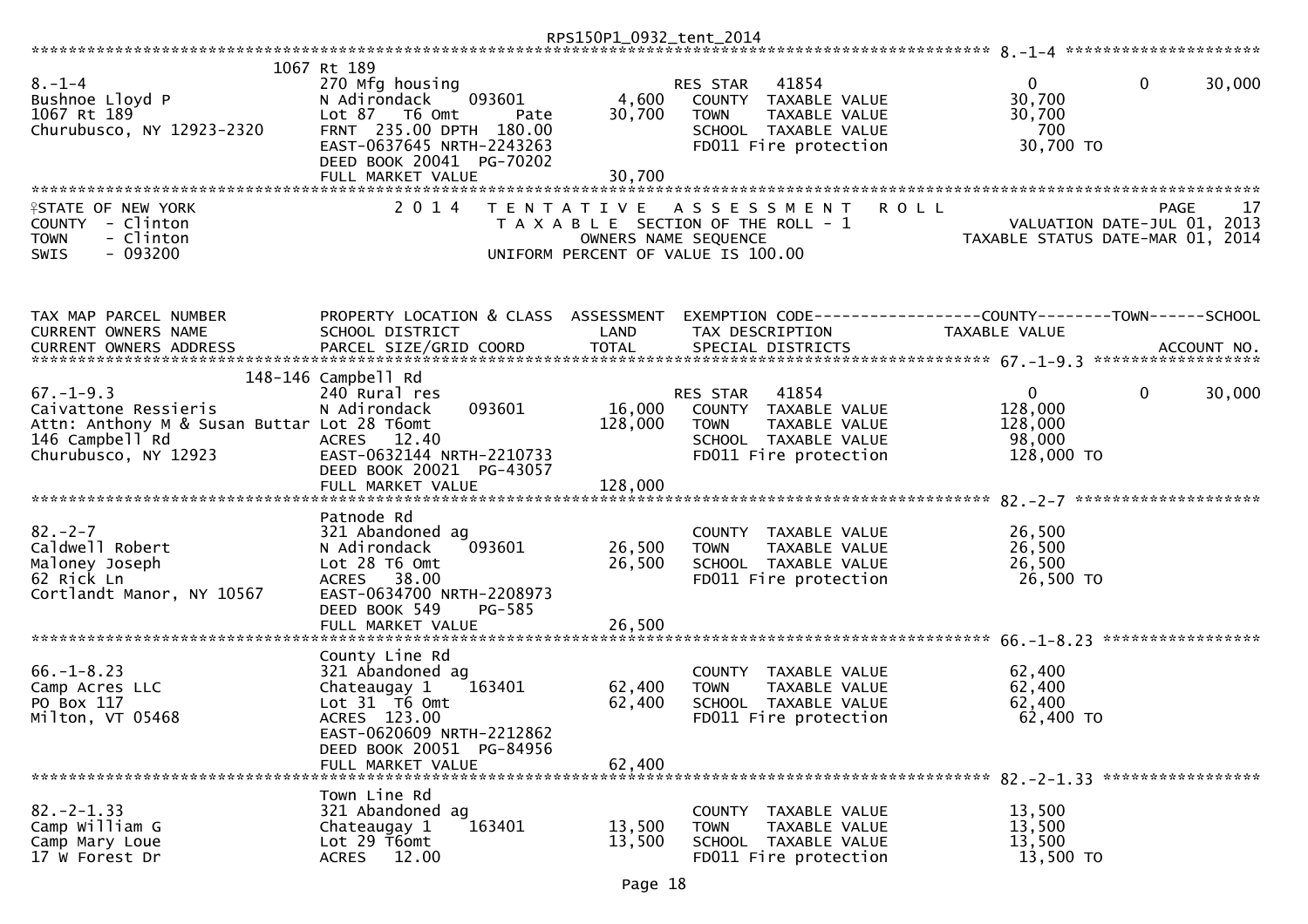|                               |                                                       | RPS150P1_0932_tent_2014                              |                                                                 |                         |
|-------------------------------|-------------------------------------------------------|------------------------------------------------------|-----------------------------------------------------------------|-------------------------|
| Enfield, CT 06082             | EAST-0627527 NRTH-2207275                             |                                                      |                                                                 |                         |
|                               | DEED BOOK 608<br><b>PG-504</b>                        |                                                      |                                                                 |                         |
|                               |                                                       |                                                      |                                                                 |                         |
|                               |                                                       |                                                      |                                                                 |                         |
|                               | 26 Broad St                                           |                                                      |                                                                 |                         |
| $38.1 - 1 - 4$                | 210 1 Family Res                                      | 41854<br>RES STAR                                    | $\mathbf{0}$                                                    | $\mathbf{0}$<br>30,000  |
| Campbell Amy B                | 093601<br>N Adirondack                                | 4,100<br>COUNTY TAXABLE VALUE                        | 65,300                                                          |                         |
| PO Box 24                     | Lot 66<br>T6 Omt<br>Pate                              | 65,300<br>TAXABLE VALUE<br><b>TOWN</b>               | 65,300                                                          |                         |
| Churubusco, NY 12923          | 82.50 DPTH 260.00<br><b>FRNT</b>                      | SCHOOL TAXABLE VALUE                                 | 35,300                                                          |                         |
|                               | <b>BANK</b><br>080                                    | FD011 Fire protection                                | 65,300 TO                                                       |                         |
|                               | EAST-0639488 NRTH-2231870                             |                                                      |                                                                 |                         |
|                               | DEED BOOK 20031 PG-64550                              |                                                      |                                                                 |                         |
| ***********************       | FULL MARKET VALUE                                     | 65,300                                               |                                                                 |                         |
|                               | 2 0 1 4                                               |                                                      |                                                                 |                         |
| <b>ISTATE OF NEW YORK</b>     |                                                       | T E N T A T I V E<br>A S S E S S M E N T             | <b>ROLL</b>                                                     | 18<br>PAGE              |
| COUNTY - Clinton<br>- Clinton |                                                       | T A X A B L E SECTION OF THE ROLL - 1                | VALUATION DATE-JUL 01, 2013<br>TAXABLE STATUS DATE-MAR 01, 2014 |                         |
| <b>TOWN</b>                   |                                                       | OWNERS NAME SEQUENCE                                 |                                                                 |                         |
| $-093200$<br>SWIS             |                                                       | UNIFORM PERCENT OF VALUE IS 100.00                   |                                                                 |                         |
|                               |                                                       |                                                      |                                                                 |                         |
|                               |                                                       |                                                      |                                                                 |                         |
| TAX MAP PARCEL NUMBER         | PROPERTY LOCATION & CLASS ASSESSMENT                  |                                                      | EXEMPTION CODE-----------------COUNTY--------TOWN------SCHOOL   |                         |
| CURRENT OWNERS NAME           | SCHOOL DISTRICT                                       | LAND<br>TAX DESCRIPTION                              | TAXABLE VALUE                                                   |                         |
|                               |                                                       |                                                      |                                                                 |                         |
|                               |                                                       |                                                      |                                                                 |                         |
|                               | 327 Gagnier Rd                                        |                                                      |                                                                 |                         |
| $67. - 1 - 4$                 | 240 Rural res                                         | 41854<br>RES STAR                                    | $\overline{0}$                                                  | $\mathbf{0}$<br>30,000  |
| Campbell Jane E               | 093601<br>N Adirondack                                | 18,700<br>COUNTY TAXABLE VALUE                       | 144,000                                                         |                         |
| PO Box 56                     | T6 Omt<br>Lot 28<br>Pate                              | 144,000<br><b>TOWN</b><br>TAXABLE VALUE              | 144,000                                                         |                         |
| Churubusco, NY 12923          | ACRES 25.00                                           | SCHOOL TAXABLE VALUE                                 | 114,000                                                         |                         |
|                               | EAST-0634787 NRTH-2212165                             | FD011 Fire protection                                | 144,000 TO                                                      |                         |
|                               | DEED BOOK 888<br>PG-248                               |                                                      |                                                                 |                         |
|                               | FULL MARKET VALUE                                     | 144,000                                              |                                                                 |                         |
|                               |                                                       |                                                      |                                                                 |                         |
|                               | 444 Gagnier Rd                                        |                                                      |                                                                 |                         |
| $67. - 1 - 2.6$               | 210 1 Family Res                                      | AGED COUN 41802                                      | 13,200                                                          | $\mathbf 0$<br>0        |
| Campbell John                 | 093601<br>N Adirondack                                | 5,000 SR STAR<br>41834                               | $\mathbf 0$                                                     | 64,200<br>$\Omega$      |
| Campbell Annabelle            | Lot 33 T6omt                                          | 66,000<br>COUNTY TAXABLE VALUE                       | 52,800                                                          |                         |
| 444 Gagnier Rd                | 1.10<br><b>ACRES</b>                                  | TAXABLE VALUE<br><b>TOWN</b>                         | 66,000                                                          |                         |
| Churubusco, NY 12923          | EAST-0631874 NRTH-2213483                             | SCHOOL TAXABLE VALUE                                 | 1,800                                                           |                         |
|                               | DEED BOOK 907<br><b>PG-78</b>                         | FD011 Fire protection                                | 66,000 TO                                                       |                         |
|                               | FULL MARKET VALUE                                     | 66,000                                               |                                                                 |                         |
|                               |                                                       |                                                      |                                                                 |                         |
|                               | 332 Campbell Rd                                       |                                                      |                                                                 |                         |
| $67. - 1 - 2.111$             | 210 1 Family Res                                      | AGED COUN 41802                                      | 36,950                                                          | $\bf{0}$<br>$\mathbf 0$ |
| Campbell Life Use Irene       | 093601<br>N Adirondack                                | 4,900 SR STAR<br>41834                               | 0                                                               | $\mathbf{0}$<br>64,200  |
| Campbell Nichols Jane E       | Lot 33 T6omt                                          | 73,900<br><b>COUNTY</b><br>TAXABLE VALUE             | 36,950                                                          |                         |
| 332 Campbell Rd               | FRNT 175.00 DPTH 225.00                               | <b>TOWN</b><br>TAXABLE VALUE<br>SCHOOL TAXABLE VALUE | 73,900<br>9,700                                                 |                         |
| Churubusco, NY 12923          | EAST-0630155 NRTH-2215024<br>DEED BOOK 20112 PG-39822 | FD011 Fire protection                                | 73,900 TO                                                       |                         |
|                               | FULL MARKET VALUE                                     | 73,900                                               |                                                                 |                         |
|                               |                                                       |                                                      |                                                                 |                         |
|                               |                                                       |                                                      |                                                                 |                         |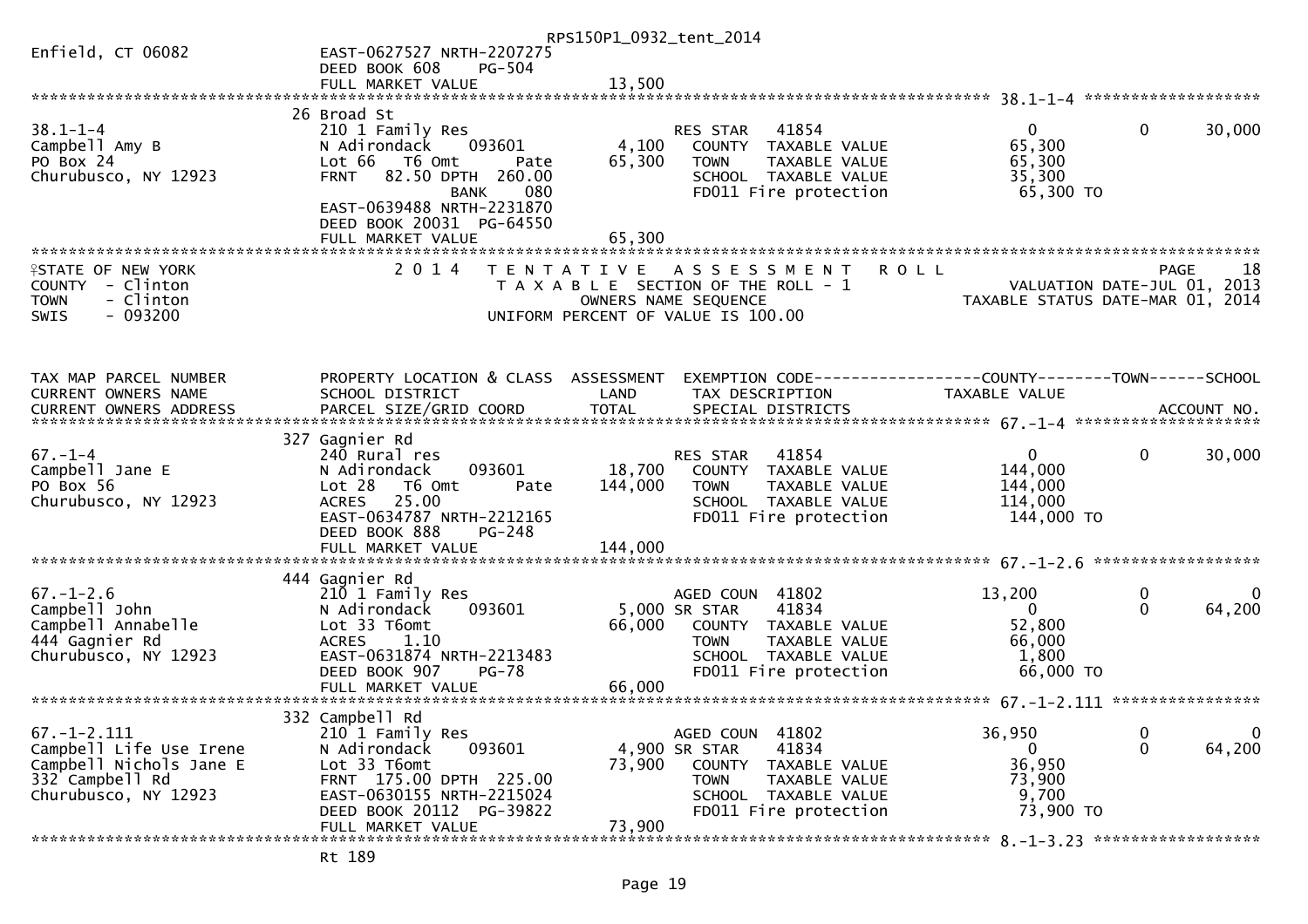|                                                                                                           |                                                                                                                                                                                      | RPS150P1_0932_tent_2014    |                                                                                                                            |                                                                                        |                   |
|-----------------------------------------------------------------------------------------------------------|--------------------------------------------------------------------------------------------------------------------------------------------------------------------------------------|----------------------------|----------------------------------------------------------------------------------------------------------------------------|----------------------------------------------------------------------------------------|-------------------|
| $8. - 1 - 3.23$<br>Canton Patrick<br>4627 Chateau Pierrefonds<br>Pierrefonds QC, Canada<br><b>H9K 1L9</b> | $314$ Rural vac<10<br>093601<br>N Adirondack<br>Lot 86 T6omt<br>5.40<br><b>ACRES</b><br>EAST-0637258 NRTH-2244861<br>DEED BOOK 633<br>PG-817                                         | 8,500<br>8,500             | COUNTY TAXABLE VALUE<br><b>TOWN</b><br>TAXABLE VALUE<br>SCHOOL TAXABLE VALUE<br>FD011 Fire protection                      | 8,500<br>8,500<br>8,500<br>8,500 TO                                                    |                   |
|                                                                                                           | FULL MARKET VALUE                                                                                                                                                                    | 8,500                      |                                                                                                                            |                                                                                        |                   |
|                                                                                                           | 528 Lost Nation Rd                                                                                                                                                                   |                            |                                                                                                                            |                                                                                        |                   |
| $21. - 1 - 6.1$<br>Carlisto Michael<br>528 Lost Nation Rd<br>Churubusco, NY 12923                         | 210 1 Family Res<br>163401<br>Chateaugay 1<br>Lot $72$ $\overline{76}$ Omt<br>Pate<br><b>ACRES</b><br>3.70 BANK<br>080<br>EAST-0621390 NRTH-2236331<br>DEED BOOK 20011 PG-36572      | 7,200<br>47,600            | 41854<br>RES STAR<br>COUNTY TAXABLE VALUE<br>TAXABLE VALUE<br><b>TOWN</b><br>SCHOOL TAXABLE VALUE<br>FD011 Fire protection | $\mathbf{0}$<br>$\mathbf{0}$<br>47,600<br>47,600<br>17,600<br>47,600 TO                | 30,000            |
|                                                                                                           |                                                                                                                                                                                      |                            |                                                                                                                            |                                                                                        |                   |
| <b>ISTATE OF NEW YORK</b><br>COUNTY - Clinton<br>- Clinton<br><b>TOWN</b><br>$-093200$<br><b>SWIS</b>     | 2 0 1 4                                                                                                                                                                              | OWNERS NAME SEQUENCE       | TENTATIVE ASSESSMENT<br>T A X A B L E SECTION OF THE ROLL - 1<br>UNIFORM PERCENT OF VALUE IS 100.00                        | <b>ROLL</b><br>VALUATION DATE-JUL 01, 2013<br>TAXABLE STATUS DATE-MAR 01, 2014         | 19<br><b>PAGE</b> |
| TAX MAP PARCEL NUMBER<br><b>CURRENT OWNERS NAME</b>                                                       | PROPERTY LOCATION & CLASS ASSESSMENT<br>SCHOOL DISTRICT                                                                                                                              | LAND                       | TAX DESCRIPTION                                                                                                            | EXEMPTION CODE------------------COUNTY--------TOWN------SCHOOL<br><b>TAXABLE VALUE</b> |                   |
| $68. - 1 - 8.3$<br>Carr John William<br>Carr Donna W<br>PO Box 74<br>Ellenburg Center, NY 12934           | Rt 11<br>312 Vac w/imprv<br>N Adirondack<br>093601<br>$Lot 26$ T6 Omt<br>Pate<br>FRNT 313.70 DPTH 76.49<br>EAST-0644330 NRTH-2213800<br>DEED BOOK 20072 PG-6530<br>FULL MARKET VALUE | 3,400<br>25,000<br>25,000  | COUNTY TAXABLE VALUE<br>TAXABLE VALUE<br><b>TOWN</b><br>SCHOOL TAXABLE VALUE<br>FD011 Fire protection                      | 25,000<br>25,000<br>25,000<br>25,000 TO                                                |                   |
| $69. - 1 - 6$<br>Carter Richard<br>Yasment Michael<br>32 Village Dr<br>Plattsburgh, NY 12901              | Lafrancis Rd<br>321 Abandoned ag<br>093601<br>N Adirondack<br>Lot 24  T6 Omt<br>Pate<br>ACRES 127.00<br>EAST-0657211 NRTH-2213783<br>DEED BOOK 20132 PG-54270<br>FULL MARKET VALUE   | 25,400<br>25,400<br>25,400 | COUNTY TAXABLE VALUE<br><b>TOWN</b><br>TAXABLE VALUE<br>SCHOOL TAXABLE VALUE<br>FD011 Fire protection                      | 25,400<br>25,400<br>25,400<br>25,400 TO                                                |                   |
| $69. - 1 - 8.4$<br>Carter Richard<br>Yasment Michael<br>32 Village Dr<br>Plattsburgh, NY 12901            | Lafrancis Rd<br>920 Priv Hunt/Fi<br>093601<br>N Adirondack<br>Lot 24 T6omt<br>ACRES 158.20<br>EAST-0656060 NRTH-2215171<br>DEED BOOK 20132 PG-54270                                  | 71,400<br>71,400           | <b>COUNTY</b><br>TAXABLE VALUE<br><b>TOWN</b><br>TAXABLE VALUE<br>SCHOOL TAXABLE VALUE<br>FD011 Fire protection            | 71,400<br>71,400<br>71,400<br>71,400 TO                                                |                   |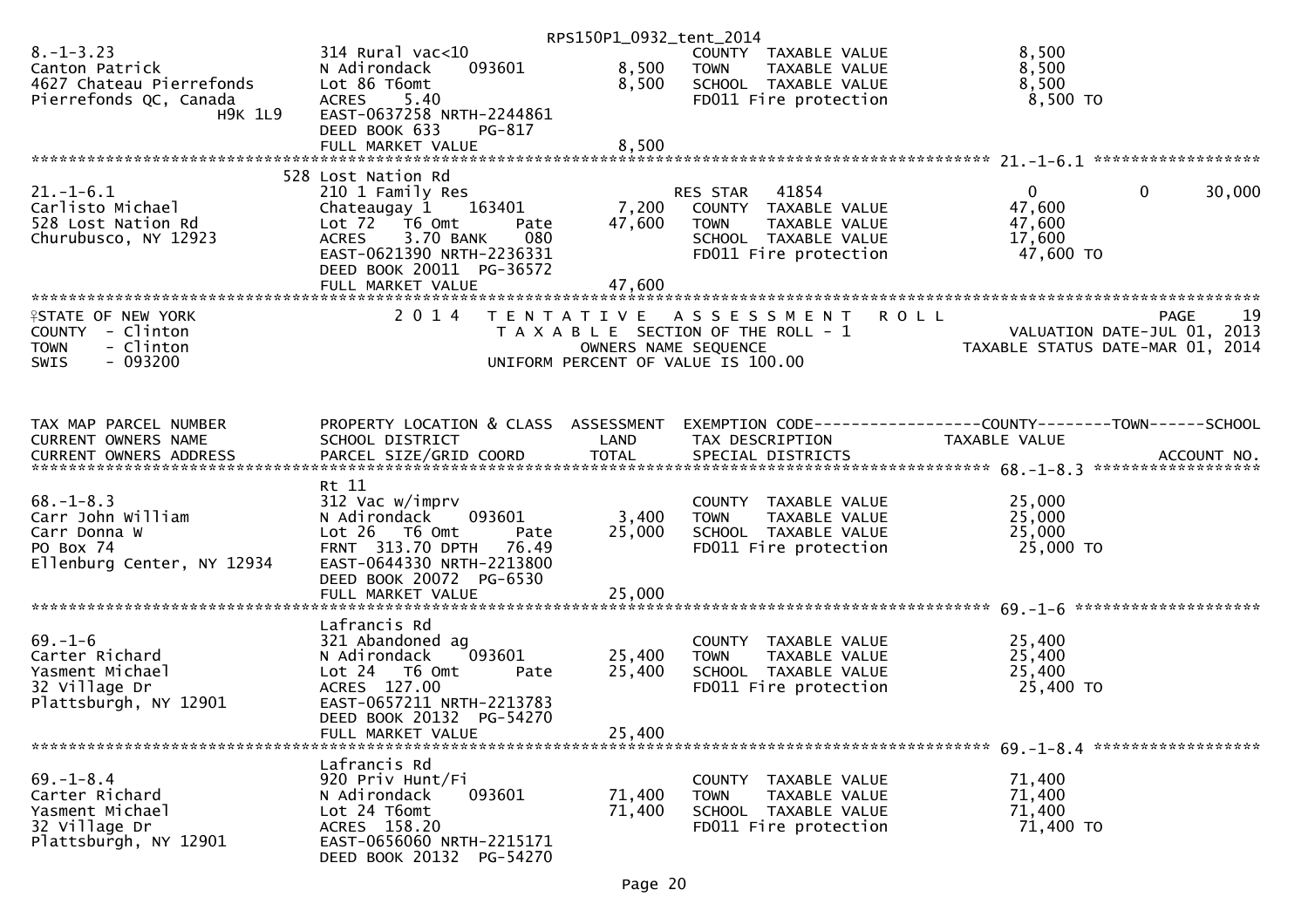| 6601 Rt 11<br>260 Seasonal res<br>111,300<br>COUNTY TAXABLE VALUE<br>75,200<br>111,300<br>N Adirondack<br>093601<br><b>TOWN</b><br>TAXABLE VALUE<br>Lot 34 T6omt<br>111,300<br>SCHOOL TAXABLE VALUE<br>111,300<br>ACRES 179.00<br>FD011 Fire protection<br>111,300 TO<br>Barre, VT 05641<br>EAST-0638603 NRTH-2216986<br>DEED BOOK 20021 PG-44003<br>111,300<br>FULL MARKET VALUE<br>559 Frontier Rd<br>311 Res vac land<br>4,300<br>COUNTY TAXABLE VALUE<br>4,300<br>4,300<br>Chateaugay 1<br>163401<br><b>TOWN</b><br>TAXABLE VALUE<br>4,300<br>4,300<br>Lot 88 T6omt<br>SCHOOL TAXABLE VALUE<br>FRNT 150.00 DPTH 162.00<br>FD011 Fire protection<br>4,300 TO<br>EAST-0628112 NRTH-2246027<br>DEED BOOK 923<br>PG-241<br>FULL MARKET VALUE<br>4,300<br>2 0 1 4<br>20<br>A S S E S S M E N T<br><b>ROLL</b><br><b>ISTATE OF NEW YORK</b><br>T E N T A T I V E<br>PAGE<br>VALUATION DATE-JUL 01, 2013<br>T A X A B L E SECTION OF THE ROLL - 1<br>- Clinton<br>OWNERS NAME SEQUENCE<br>TAXABLE STATUS DATE-MAR 01, 2014<br>$-093200$<br><b>SWIS</b><br>UNIFORM PERCENT OF VALUE IS 100.00<br>PROPERTY LOCATION & CLASS ASSESSMENT<br>EXEMPTION CODE------------------COUNTY--------TOWN------SCHOOL<br>SCHOOL DISTRICT<br>LAND<br>TAXABLE VALUE<br>TAX DESCRIPTION<br>338/340 Ryan Rd<br>86 PCT OF VALUE USED FOR EXEMPTION PURPOSES<br>$82 - 2 - 1.34$<br>17,054<br>$\mathbf{0}$<br>210 1 Family Res<br>WARNONALL 41121<br>12,000<br>41854<br>$\mathbf{0}$<br>30,000<br>Chateaugay 1<br>163401<br>23,700 RES STAR<br>$\Omega$<br>115,146<br>Lot 29 T6omt<br>132,200<br>COUNTY TAXABLE VALUE<br>PO Box 753<br>ACRES 14.10<br>TAXABLE VALUE<br>120,200<br><b>TOWN</b><br>EAST-0625602 NRTH-2207270<br>102,200<br>SCHOOL TAXABLE VALUE<br>FD011 Fire protection<br>132,200 TO<br>DEED BOOK 20122 PG-51043<br>132,200<br>FULL MARKET VALUE<br>Lost Nation Rd<br>25,000<br>321 Abandoned ag<br>COUNTY TAXABLE VALUE<br>093601<br>25,000<br>N Adirondack<br>25,000<br><b>TOWN</b><br>TAXABLE VALUE<br>25,000<br>25,000<br>Lot 69  T6 0mt<br>SCHOOL TAXABLE VALUE<br>Pate<br>25,000 TO<br>ACRES 35.00<br>FD011 Fire protection<br>23 Ch. Edgehill<br>EAST-0623323 NRTH-2233047<br>H3Y1E8<br>DEED BOOK 613<br>PG-276<br>25,000<br>FULL MARKET VALUE<br>6111 Rt 11<br>77 PCT OF VALUE USED FOR EXEMPTION PURPOSES<br>$69. - 1 - 10$<br>240 Rural res<br>WARCOMALL 41131<br>12,724<br>12,724<br>0<br>$\Omega$<br>N Adirondack<br>093601<br>18,700 WARDISALL 41141<br>2,545<br>2,545<br>Cayea Terry A<br>41854<br>30,000<br>Lot 25<br>T6 Omt<br>66,100 RES STAR<br>Cayea Margaret<br>0<br>0<br>Pate |                                                                                   |                   | RPS150P1_0932_tent_2014 |  |  |
|-------------------------------------------------------------------------------------------------------------------------------------------------------------------------------------------------------------------------------------------------------------------------------------------------------------------------------------------------------------------------------------------------------------------------------------------------------------------------------------------------------------------------------------------------------------------------------------------------------------------------------------------------------------------------------------------------------------------------------------------------------------------------------------------------------------------------------------------------------------------------------------------------------------------------------------------------------------------------------------------------------------------------------------------------------------------------------------------------------------------------------------------------------------------------------------------------------------------------------------------------------------------------------------------------------------------------------------------------------------------------------------------------------------------------------------------------------------------------------------------------------------------------------------------------------------------------------------------------------------------------------------------------------------------------------------------------------------------------------------------------------------------------------------------------------------------------------------------------------------------------------------------------------------------------------------------------------------------------------------------------------------------------------------------------------------------------------------------------------------------------------------------------------------------------------------------------------------------------------------------------------------------------------------------------------------------------------------------------------------------------------------------------------------------------------------------------------------------------------------------------------------------------------------------------------------------------------------------|-----------------------------------------------------------------------------------|-------------------|-------------------------|--|--|
|                                                                                                                                                                                                                                                                                                                                                                                                                                                                                                                                                                                                                                                                                                                                                                                                                                                                                                                                                                                                                                                                                                                                                                                                                                                                                                                                                                                                                                                                                                                                                                                                                                                                                                                                                                                                                                                                                                                                                                                                                                                                                                                                                                                                                                                                                                                                                                                                                                                                                                                                                                                           |                                                                                   | FULL MARKET VALUE | 71,400                  |  |  |
|                                                                                                                                                                                                                                                                                                                                                                                                                                                                                                                                                                                                                                                                                                                                                                                                                                                                                                                                                                                                                                                                                                                                                                                                                                                                                                                                                                                                                                                                                                                                                                                                                                                                                                                                                                                                                                                                                                                                                                                                                                                                                                                                                                                                                                                                                                                                                                                                                                                                                                                                                                                           |                                                                                   |                   |                         |  |  |
|                                                                                                                                                                                                                                                                                                                                                                                                                                                                                                                                                                                                                                                                                                                                                                                                                                                                                                                                                                                                                                                                                                                                                                                                                                                                                                                                                                                                                                                                                                                                                                                                                                                                                                                                                                                                                                                                                                                                                                                                                                                                                                                                                                                                                                                                                                                                                                                                                                                                                                                                                                                           | $68. - 1 - 2.22$<br>Cassani Anthony<br>Cassani Jean<br>424 Sierra Lavin Rd        |                   |                         |  |  |
|                                                                                                                                                                                                                                                                                                                                                                                                                                                                                                                                                                                                                                                                                                                                                                                                                                                                                                                                                                                                                                                                                                                                                                                                                                                                                                                                                                                                                                                                                                                                                                                                                                                                                                                                                                                                                                                                                                                                                                                                                                                                                                                                                                                                                                                                                                                                                                                                                                                                                                                                                                                           |                                                                                   |                   |                         |  |  |
|                                                                                                                                                                                                                                                                                                                                                                                                                                                                                                                                                                                                                                                                                                                                                                                                                                                                                                                                                                                                                                                                                                                                                                                                                                                                                                                                                                                                                                                                                                                                                                                                                                                                                                                                                                                                                                                                                                                                                                                                                                                                                                                                                                                                                                                                                                                                                                                                                                                                                                                                                                                           |                                                                                   |                   |                         |  |  |
|                                                                                                                                                                                                                                                                                                                                                                                                                                                                                                                                                                                                                                                                                                                                                                                                                                                                                                                                                                                                                                                                                                                                                                                                                                                                                                                                                                                                                                                                                                                                                                                                                                                                                                                                                                                                                                                                                                                                                                                                                                                                                                                                                                                                                                                                                                                                                                                                                                                                                                                                                                                           | $7. - 1 - 10.2$<br>Casselman Mary Lynn<br>559 Frontier Rd<br>Churubusco, NY 12923 |                   |                         |  |  |
|                                                                                                                                                                                                                                                                                                                                                                                                                                                                                                                                                                                                                                                                                                                                                                                                                                                                                                                                                                                                                                                                                                                                                                                                                                                                                                                                                                                                                                                                                                                                                                                                                                                                                                                                                                                                                                                                                                                                                                                                                                                                                                                                                                                                                                                                                                                                                                                                                                                                                                                                                                                           |                                                                                   |                   |                         |  |  |
|                                                                                                                                                                                                                                                                                                                                                                                                                                                                                                                                                                                                                                                                                                                                                                                                                                                                                                                                                                                                                                                                                                                                                                                                                                                                                                                                                                                                                                                                                                                                                                                                                                                                                                                                                                                                                                                                                                                                                                                                                                                                                                                                                                                                                                                                                                                                                                                                                                                                                                                                                                                           | COUNTY - Clinton<br><b>TOWN</b>                                                   |                   |                         |  |  |
|                                                                                                                                                                                                                                                                                                                                                                                                                                                                                                                                                                                                                                                                                                                                                                                                                                                                                                                                                                                                                                                                                                                                                                                                                                                                                                                                                                                                                                                                                                                                                                                                                                                                                                                                                                                                                                                                                                                                                                                                                                                                                                                                                                                                                                                                                                                                                                                                                                                                                                                                                                                           |                                                                                   |                   |                         |  |  |
|                                                                                                                                                                                                                                                                                                                                                                                                                                                                                                                                                                                                                                                                                                                                                                                                                                                                                                                                                                                                                                                                                                                                                                                                                                                                                                                                                                                                                                                                                                                                                                                                                                                                                                                                                                                                                                                                                                                                                                                                                                                                                                                                                                                                                                                                                                                                                                                                                                                                                                                                                                                           |                                                                                   |                   |                         |  |  |
|                                                                                                                                                                                                                                                                                                                                                                                                                                                                                                                                                                                                                                                                                                                                                                                                                                                                                                                                                                                                                                                                                                                                                                                                                                                                                                                                                                                                                                                                                                                                                                                                                                                                                                                                                                                                                                                                                                                                                                                                                                                                                                                                                                                                                                                                                                                                                                                                                                                                                                                                                                                           | TAX MAP PARCEL NUMBER<br>CURRENT OWNERS NAME                                      |                   |                         |  |  |
|                                                                                                                                                                                                                                                                                                                                                                                                                                                                                                                                                                                                                                                                                                                                                                                                                                                                                                                                                                                                                                                                                                                                                                                                                                                                                                                                                                                                                                                                                                                                                                                                                                                                                                                                                                                                                                                                                                                                                                                                                                                                                                                                                                                                                                                                                                                                                                                                                                                                                                                                                                                           |                                                                                   |                   |                         |  |  |
|                                                                                                                                                                                                                                                                                                                                                                                                                                                                                                                                                                                                                                                                                                                                                                                                                                                                                                                                                                                                                                                                                                                                                                                                                                                                                                                                                                                                                                                                                                                                                                                                                                                                                                                                                                                                                                                                                                                                                                                                                                                                                                                                                                                                                                                                                                                                                                                                                                                                                                                                                                                           |                                                                                   |                   |                         |  |  |
|                                                                                                                                                                                                                                                                                                                                                                                                                                                                                                                                                                                                                                                                                                                                                                                                                                                                                                                                                                                                                                                                                                                                                                                                                                                                                                                                                                                                                                                                                                                                                                                                                                                                                                                                                                                                                                                                                                                                                                                                                                                                                                                                                                                                                                                                                                                                                                                                                                                                                                                                                                                           | Caswell Casey A<br>Caswell Kathleen I<br>Chateaugay, NY 12920                     |                   |                         |  |  |
|                                                                                                                                                                                                                                                                                                                                                                                                                                                                                                                                                                                                                                                                                                                                                                                                                                                                                                                                                                                                                                                                                                                                                                                                                                                                                                                                                                                                                                                                                                                                                                                                                                                                                                                                                                                                                                                                                                                                                                                                                                                                                                                                                                                                                                                                                                                                                                                                                                                                                                                                                                                           |                                                                                   |                   |                         |  |  |
|                                                                                                                                                                                                                                                                                                                                                                                                                                                                                                                                                                                                                                                                                                                                                                                                                                                                                                                                                                                                                                                                                                                                                                                                                                                                                                                                                                                                                                                                                                                                                                                                                                                                                                                                                                                                                                                                                                                                                                                                                                                                                                                                                                                                                                                                                                                                                                                                                                                                                                                                                                                           |                                                                                   |                   |                         |  |  |
|                                                                                                                                                                                                                                                                                                                                                                                                                                                                                                                                                                                                                                                                                                                                                                                                                                                                                                                                                                                                                                                                                                                                                                                                                                                                                                                                                                                                                                                                                                                                                                                                                                                                                                                                                                                                                                                                                                                                                                                                                                                                                                                                                                                                                                                                                                                                                                                                                                                                                                                                                                                           | $21. - 1 - 13$<br>Cavaleri Gerald G<br>Cavaleri Frank<br>Westmount QC, Canada     |                   |                         |  |  |
|                                                                                                                                                                                                                                                                                                                                                                                                                                                                                                                                                                                                                                                                                                                                                                                                                                                                                                                                                                                                                                                                                                                                                                                                                                                                                                                                                                                                                                                                                                                                                                                                                                                                                                                                                                                                                                                                                                                                                                                                                                                                                                                                                                                                                                                                                                                                                                                                                                                                                                                                                                                           |                                                                                   |                   |                         |  |  |
|                                                                                                                                                                                                                                                                                                                                                                                                                                                                                                                                                                                                                                                                                                                                                                                                                                                                                                                                                                                                                                                                                                                                                                                                                                                                                                                                                                                                                                                                                                                                                                                                                                                                                                                                                                                                                                                                                                                                                                                                                                                                                                                                                                                                                                                                                                                                                                                                                                                                                                                                                                                           |                                                                                   |                   |                         |  |  |
|                                                                                                                                                                                                                                                                                                                                                                                                                                                                                                                                                                                                                                                                                                                                                                                                                                                                                                                                                                                                                                                                                                                                                                                                                                                                                                                                                                                                                                                                                                                                                                                                                                                                                                                                                                                                                                                                                                                                                                                                                                                                                                                                                                                                                                                                                                                                                                                                                                                                                                                                                                                           |                                                                                   |                   |                         |  |  |
|                                                                                                                                                                                                                                                                                                                                                                                                                                                                                                                                                                                                                                                                                                                                                                                                                                                                                                                                                                                                                                                                                                                                                                                                                                                                                                                                                                                                                                                                                                                                                                                                                                                                                                                                                                                                                                                                                                                                                                                                                                                                                                                                                                                                                                                                                                                                                                                                                                                                                                                                                                                           |                                                                                   |                   |                         |  |  |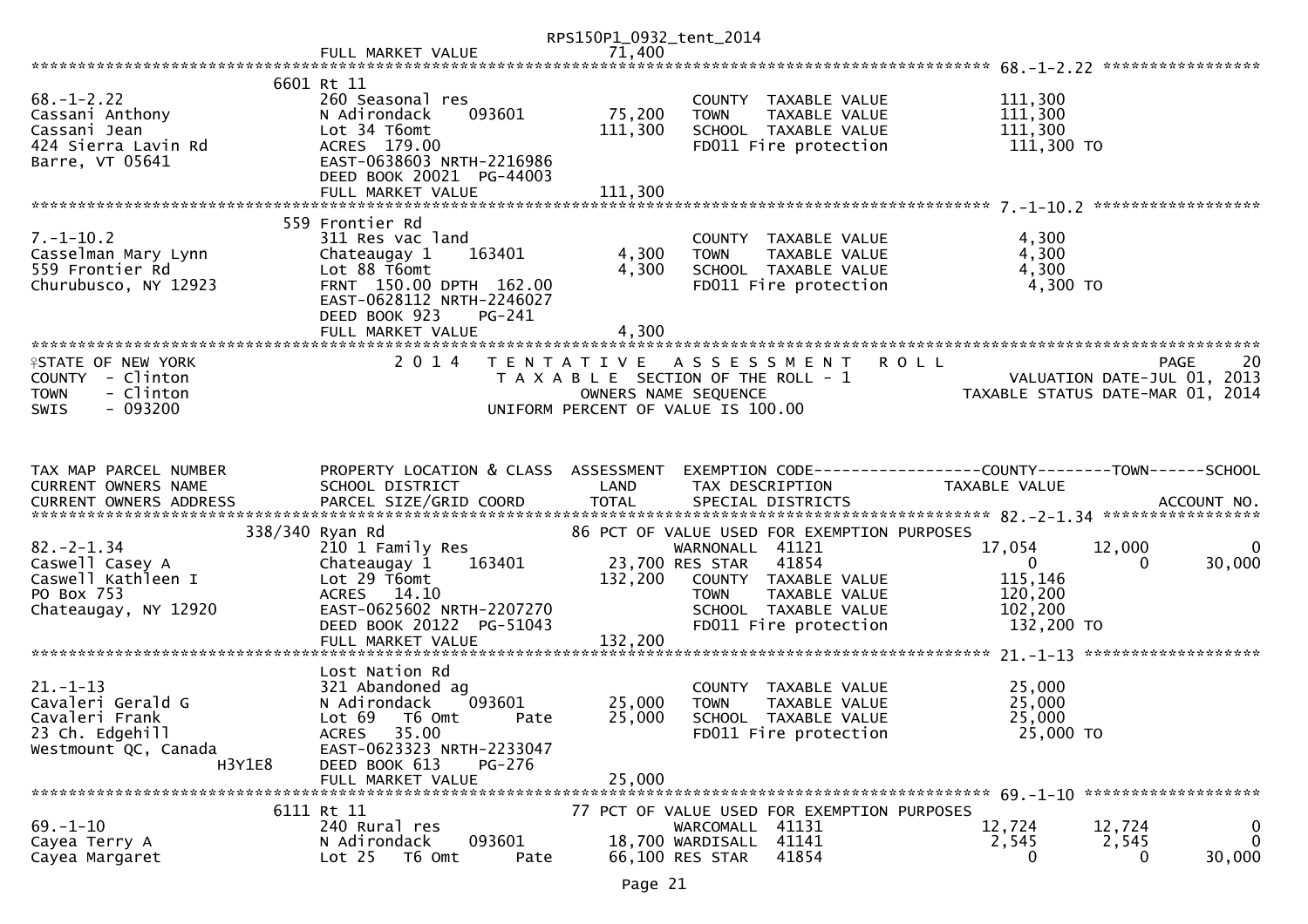|                                               |                                                       | RPS150P1_0932_tent_2014 |                                       |                                                                |
|-----------------------------------------------|-------------------------------------------------------|-------------------------|---------------------------------------|----------------------------------------------------------------|
| 6111 Rt 11                                    | ACRES 21.20                                           |                         | COUNTY TAXABLE VALUE                  | 50,831                                                         |
| Ellenburg Center, NY 12934                    | EAST-0649786 NRTH-2210323                             |                         | <b>TOWN</b><br>TAXABLE VALUE          | 50,831                                                         |
|                                               | DEED BOOK 565<br>PG-647                               |                         | SCHOOL TAXABLE VALUE                  | 36,100                                                         |
|                                               |                                                       |                         |                                       |                                                                |
|                                               |                                                       |                         |                                       |                                                                |
|                                               | Rt 11                                                 |                         |                                       |                                                                |
| $69. - 1 - 12$                                | 321 Abandoned ag                                      |                         | COUNTY TAXABLE VALUE                  | 12,000                                                         |
| Cayea Terry A                                 | 093601<br>N Adirondack                                | 12,000                  | <b>TOWN</b><br>TAXABLE VALUE          | 12,000                                                         |
| Cayea Margaret<br>6111 Rt 11                  | Lot 25 T6 Omt<br>Pate<br>11.80<br><b>ACRES</b>        | 12,000                  | SCHOOL TAXABLE VALUE                  | 12,000                                                         |
| Ellenburg Center, NY 12934                    | EAST-0648882 NRTH-2211030                             |                         | FD011 Fire protection                 | 12,000 TO                                                      |
|                                               | DEED BOOK 565<br>PG-647                               |                         |                                       |                                                                |
|                                               | FULL MARKET VALUE                                     | 12,000                  |                                       |                                                                |
|                                               |                                                       |                         |                                       |                                                                |
|                                               | Lafrancis Rd                                          |                         |                                       |                                                                |
| $54. - 2 - 9$                                 | 321 Abandoned ag                                      |                         | COUNTY TAXABLE VALUE                  | 27,500                                                         |
| Cerbone Joseph A                              | 093601<br>N Adirondack                                | 27,500                  | TAXABLE VALUE<br><b>TOWN</b>          | 27,500                                                         |
| Cerbone Rose R                                | Lot 37 T6 Omt                                         | 27,500                  | SCHOOL TAXABLE VALUE                  | 27,500                                                         |
| 107 Tocco Pl Apt B                            | Survey Map 20061/99069 Lo                             |                         | FD011 Fire protection                 | 27,500 TO                                                      |
| Yonkers, NY 10704                             | ACRES 40.00                                           |                         |                                       |                                                                |
|                                               | EAST-0652778 NRTH-2220096                             |                         |                                       |                                                                |
|                                               | DEED BOOK 20062 PG-519                                |                         |                                       |                                                                |
|                                               |                                                       |                         |                                       |                                                                |
|                                               | 2 0 1 4                                               |                         |                                       |                                                                |
| <b>ISTATE OF NEW YORK</b><br>COUNTY - Clinton |                                                       |                         | TENTATIVE ASSESSMENT                  | <b>ROLL</b><br><b>PAGE</b><br>21                               |
|                                               |                                                       |                         |                                       |                                                                |
|                                               |                                                       |                         | T A X A B L E SECTION OF THE ROLL - 1 | VALUATION DATE-JUL 01,<br>2013                                 |
| - Clinton<br><b>TOWN</b>                      |                                                       | OWNERS NAME SEQUENCE    |                                       | TAXABLE STATUS DATE-MAR 01, 2014                               |
| - 093200<br>SWIS                              |                                                       |                         | UNIFORM PERCENT OF VALUE IS 100.00    |                                                                |
|                                               |                                                       |                         |                                       |                                                                |
|                                               |                                                       |                         |                                       |                                                                |
| TAX MAP PARCEL NUMBER                         | PROPERTY LOCATION & CLASS ASSESSMENT                  |                         |                                       | EXEMPTION CODE------------------COUNTY--------TOWN------SCHOOL |
| CURRENT OWNERS NAME                           | SCHOOL DISTRICT                                       | LAND                    | TAX DESCRIPTION                       | TAXABLE VALUE                                                  |
| CURRENT OWNERS ADDRESS                        |                                                       |                         |                                       |                                                                |
|                                               |                                                       |                         |                                       |                                                                |
|                                               | 443 Ryan Rd                                           |                         |                                       |                                                                |
| $82 - 2 - 1.8$                                | 240 Rural res                                         |                         | 41854<br><b>RES STAR</b>              | $\mathbf{0}$<br>$\mathbf{0}$<br>30,000                         |
| Chapman Bryan S                               | 163401<br>Chateaugay 1                                | 9,500                   | COUNTY TAXABLE VALUE                  | 100,000                                                        |
| 443 Ryan Rd                                   | Lot 30 T6omt                                          | 100,000                 | TAXABLE VALUE<br><b>TOWN</b>          | 100,000                                                        |
| Churubusco, NY 12923                          | 020<br>10.00 BANK<br><b>ACRES</b>                     |                         | SCHOOL TAXABLE VALUE                  | 70,000                                                         |
|                                               | EAST-0624155 NRTH-2208706<br>DEED BOOK 99001 PG-09316 |                         | FD011 Fire protection                 | 100,000 TO                                                     |
|                                               | FULL MARKET VALUE                                     | 100,000                 |                                       |                                                                |
|                                               |                                                       |                         |                                       |                                                                |
|                                               | 34 Smith St                                           |                         |                                       |                                                                |
| $38.1 - 1 - 12$                               | 210 1 Family Res                                      |                         | 41854<br>RES STAR                     | 0<br>0<br>30,000                                               |
| Charette Arthur                               | N Adirondack<br>093601                                | 4,600                   | <b>COUNTY</b><br>TAXABLE VALUE        | 58,500                                                         |
| Charette Ann T                                | T6 Omt<br>Lot 66<br>Pate                              | 58,500                  | <b>TOWN</b><br>TAXABLE VALUE          | 58,500                                                         |
| Main St Box 55                                | FRNT 102.00 DPTH 284.40                               |                         | SCHOOL TAXABLE VALUE                  | 28,500                                                         |
| Churubusco, NY 12923                          | EAST-0640340 NRTH-2231674                             |                         | FD011 Fire protection                 | 58,500 TO                                                      |
|                                               | DEED BOOK 709<br>PG-316<br>FULL MARKET VALUE          | 58,500                  |                                       |                                                                |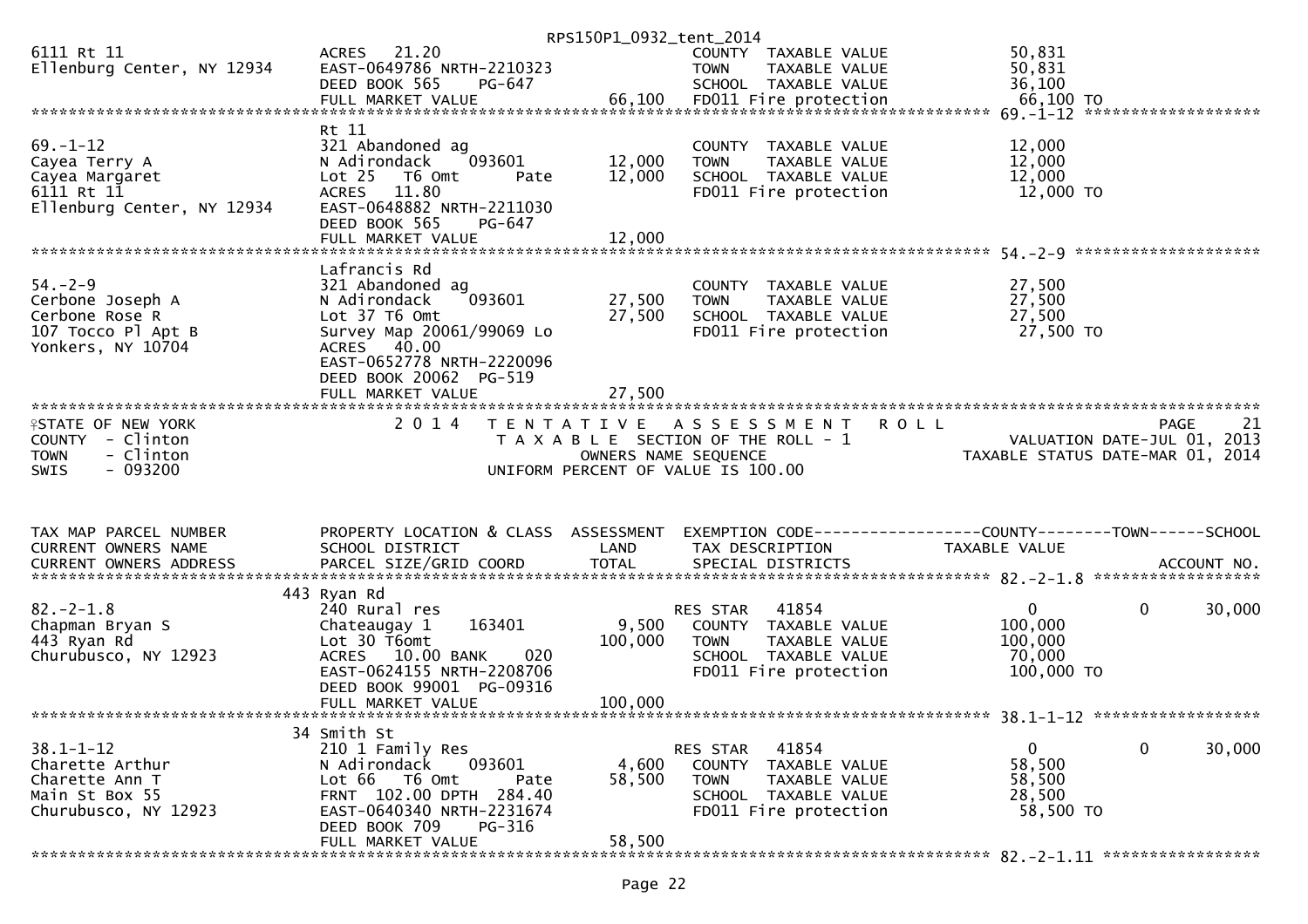| 58,600<br>302 No 5 Rd<br>Lot 30 T6omt<br>58,600<br>SCHOOL TAXABLE VALUE<br>58,600 TO<br>Chateaugay, NY 12920<br><b>ACRES</b><br>7.80<br>FD011 Fire protection<br>EAST-0623463 NRTH-2206510<br>DEED BOOK 20082 PG-14586<br>58,600<br>FULL MARKET VALUE                                                                                                                                                                                                                                                                                 |                        |
|---------------------------------------------------------------------------------------------------------------------------------------------------------------------------------------------------------------------------------------------------------------------------------------------------------------------------------------------------------------------------------------------------------------------------------------------------------------------------------------------------------------------------------------|------------------------|
| Soucia Rd                                                                                                                                                                                                                                                                                                                                                                                                                                                                                                                             |                        |
| $10. -1 - 1.1$<br>910 Priv forest<br>206,800<br>COUNTY TAXABLE VALUE<br>206,800<br>206,800<br>Churubusco Lodge Inc<br>N Adirondack<br>093601<br>TAXABLE VALUE<br><b>TOWN</b><br>206,800<br>Attn: Mortgage Services Inc<br>Lot 79-80-81-82 T6omt<br>206,800<br>SCHOOL TAXABLE VALUE<br>350 Main St Apt 100<br>ACRES 934.90<br>FD011 Fire protection<br>206,800 TO<br>Burlington, VT 05401-3413<br>EAST-0665728 NRTH-2244174<br>DEED BOOK 1002 PG-78                                                                                    |                        |
|                                                                                                                                                                                                                                                                                                                                                                                                                                                                                                                                       |                        |
| 11 Smith St                                                                                                                                                                                                                                                                                                                                                                                                                                                                                                                           |                        |
| $38.1 - 1 - 45$<br>220 2 Family Res<br>15,800<br>15,800<br>WARCOMALL 41131<br>5,000 SR STAR<br>Clark William<br>093601<br>41834<br>$\overline{0}$<br>N Adirondack<br>$\Omega$<br>63,200<br>47,400<br>Clark Bertha<br>Lot 66<br>T6 Omt<br>COUNTY TAXABLE VALUE<br>Pate<br>c/o Heather Miller<br>1.00<br>47,400<br><b>ACRES</b><br><b>TOWN</b><br>TAXABLE VALUE<br>EAST-0640034 NRTH-2231068<br>PO Box 58<br>$\Omega$<br>SCHOOL TAXABLE VALUE<br>63,200 TO<br>Churubusco, NY 12923<br>DEED BOOK 20061 PG-91439<br>FD011 Fire protection | $\mathbf{0}$<br>63,200 |
| 63,200<br>FULL MARKET VALUE                                                                                                                                                                                                                                                                                                                                                                                                                                                                                                           |                        |
| 2 0 1 4<br>TENTATIVE ASSESSMENT ROLL<br><b>ISTATE OF NEW YORK</b><br>PAGE<br>VALUATION DATE-JUL 01, 2013<br>TAXABLE STATUS DATE-MAR 01, 2014<br>COUNTY - Clinton<br>T A X A B L E SECTION OF THE ROLL - 1<br>- Clinton<br>OWNERS NAME SEQUENCE<br><b>TOWN</b><br>$-093200$<br><b>SWIS</b><br>UNIFORM PERCENT OF VALUE IS 100.00                                                                                                                                                                                                       | 22                     |
| PROPERTY LOCATION & CLASS ASSESSMENT<br>EXEMPTION CODE-----------------COUNTY--------TOWN------SCHOOL<br>TAX MAP PARCEL NUMBER<br>CURRENT OWNERS NAME<br>SCHOOL DISTRICT<br>LAND<br>TAX DESCRIPTION<br>TAXABLE VALUE<br><b>TOTAL</b><br>PARCEL SIZE/GRID COORD<br>SPECIAL DISTRICTS<br><b>CURRENT OWNERS ADDRESS</b>                                                                                                                                                                                                                  | ACCOUNT NO.            |
| Frontier Rd<br>$7. - 1 - 34.2$<br>321 Abandoned ag<br>24,300<br>COUNTY TAXABLE VALUE<br>24,300<br>Colburn Chad R<br>163401<br>24,300<br>Chateaugay 1<br>TAXABLE VALUE<br><b>TOWN</b><br>116 Pine St<br>Lot 89 T6omt<br>24,300<br>24,300<br>SCHOOL TAXABLE VALUE<br>Plattsburgh, NY 12901<br>24,300 TO<br>ACRES 33.60<br>FD011 Fire protection<br>EAST-0624882 NRTH-2243013<br>DEED BOOK 20142 PG-63308<br>24,300<br>FULL MARKET VALUE                                                                                                 |                        |
| 478 Clinton Mills Rd                                                                                                                                                                                                                                                                                                                                                                                                                                                                                                                  |                        |
| 0<br>$25. - 1 - 13.1$<br>RES STAR<br>41854<br>0<br>270 Mfg housing<br>093601<br>Cole Dennis H<br>N Adirondack<br>4,600<br>20,000<br>COUNTY TAXABLE VALUE<br>Cole Patricia<br>Lot 63 T6 Omt<br>20,000<br><b>TOWN</b><br>TAXABLE VALUE<br>20,000<br>Pate                                                                                                                                                                                                                                                                                | 20,000                 |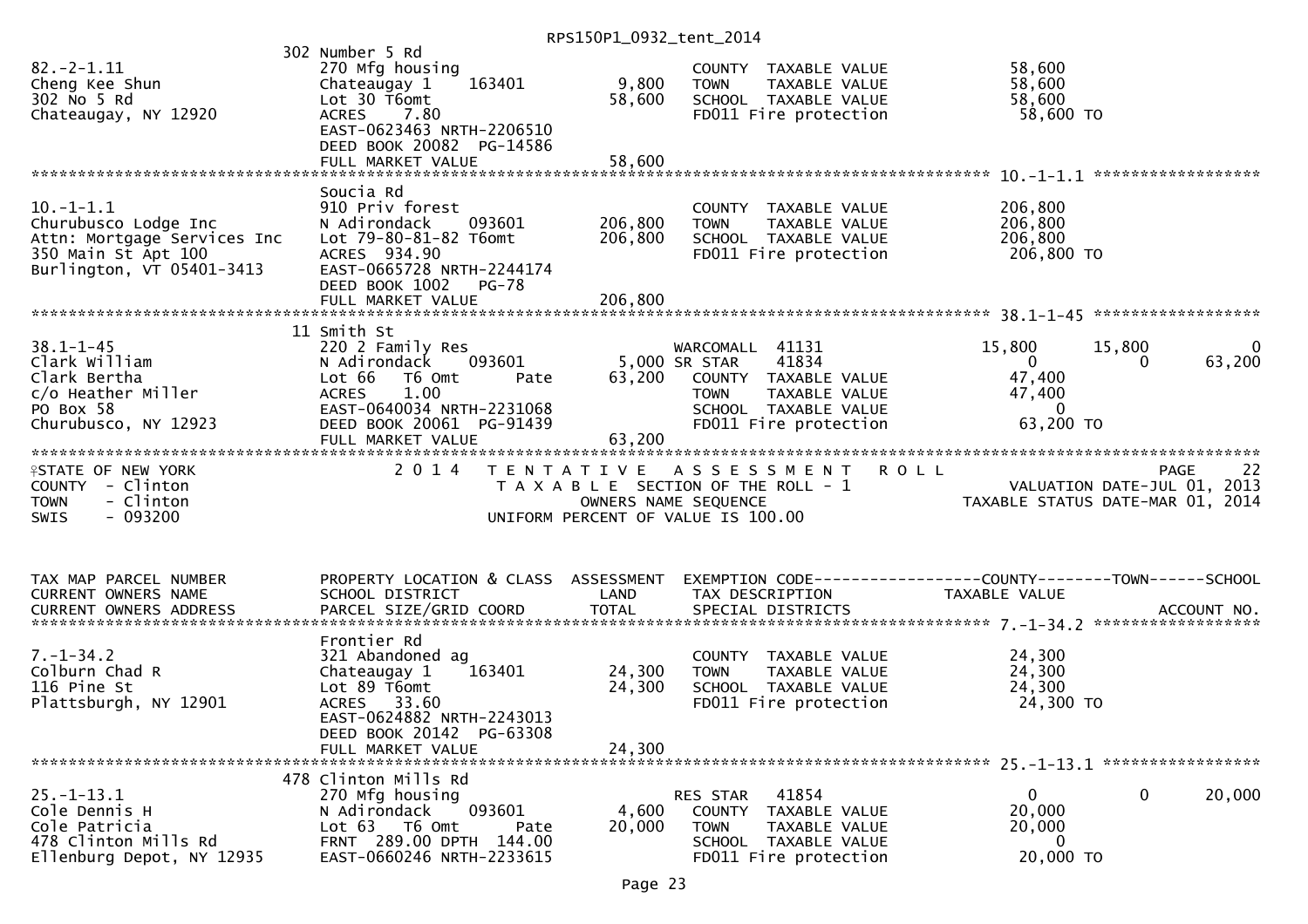|                                              |                                                       | RPS150P1_0932_tent_2014 |                                                      |                                                                    |
|----------------------------------------------|-------------------------------------------------------|-------------------------|------------------------------------------------------|--------------------------------------------------------------------|
|                                              | PG-328<br>DEED BOOK 658                               |                         |                                                      |                                                                    |
|                                              | FULL MARKET VALUE                                     | 20,000                  |                                                      |                                                                    |
|                                              | 584 Clinton Mills Rd                                  |                         | 97 PCT OF VALUE USED FOR EXEMPTION PURPOSES          |                                                                    |
| $24. - 1 - 4$                                | 210 1 Family Res                                      |                         | <b>VETERANS</b><br>41101                             | 1,600<br>$\mathbf 0$<br>1,600                                      |
| Cole Life Use Florence                       | 093601<br>N Adirondack                                |                         | 7,400 AGED C&T<br>41801                              | $\Omega$<br>48,064<br>48,064                                       |
| Cole Richard A                               | T6 Omt<br>Lot $63$<br>Pate                            | 100,700 SR STAR         | 41834                                                | 64,200<br>$\Omega$<br>0                                            |
| 822 Hayford Rd                               | 4.00<br><b>ACRES</b>                                  |                         | COUNTY TAXABLE VALUE                                 | 51,036                                                             |
| Champlain, NY 12919                          | EAST-0657819 NRTH-2233459<br>DEED BOOK 889<br>$PG-50$ |                         | TAXABLE VALUE<br><b>TOWN</b><br>SCHOOL TAXABLE VALUE | 51,036<br>36,500                                                   |
|                                              |                                                       |                         |                                                      |                                                                    |
|                                              |                                                       |                         |                                                      |                                                                    |
|                                              | Clinton Mills Rd                                      |                         |                                                      |                                                                    |
| $39. - 1 - 2$                                | 321 Abandoned ag                                      |                         | COUNTY TAXABLE VALUE                                 | 194,600                                                            |
| Cole Richard<br>Fayette Hugh                 | 093601<br>N Adirondack<br>Lot 57  T6 Omt<br>Pate      | 194,600<br>194,600      | <b>TOWN</b><br>TAXABLE VALUE<br>SCHOOL TAXABLE VALUE | 194,600<br>194,600                                                 |
| 822 Hayford Rd                               | ACRES 940.00                                          |                         | FD011 Fire protection                                | 194,600 TO                                                         |
| Champlain, NY 12919                          | EAST-0657145 NRTH-2232119                             |                         |                                                      |                                                                    |
|                                              | DEED BOOK 20021 PG-49704                              |                         |                                                      |                                                                    |
|                                              | FULL MARKET VALUE                                     | 194,600                 |                                                      |                                                                    |
|                                              | Clinton Mills Rd                                      |                         |                                                      |                                                                    |
| $24. - 1 - 3.21$                             | 920 Priv Hunt/Fi                                      |                         | COUNTY TAXABLE VALUE                                 | 85,900                                                             |
| Cole Richard A                               | 093601<br>N Adirondack                                | 85,900                  | TAXABLE VALUE<br><b>TOWN</b>                         | 85,900                                                             |
| 822 Hayford Rd                               | Lot 63 T6omt                                          | 85,900                  | SCHOOL TAXABLE VALUE                                 | 85,900                                                             |
| Champlain, NY 12919                          | ACRES 231.50<br>EAST-0657123 NRTH-2235731             |                         | FD011 Fire protection                                | 85,900 TO                                                          |
|                                              | DEED BOOK 889<br>$PG-56$                              |                         |                                                      |                                                                    |
|                                              | FULL MARKET VALUE                                     | 85,900                  |                                                      |                                                                    |
|                                              |                                                       |                         |                                                      |                                                                    |
| <b>ISTATE OF NEW YORK</b>                    | 2 0 1 4                                               | T E N T A T I V E       | A S S E S S M E N T                                  | 23<br><b>ROLL</b><br><b>PAGE</b>                                   |
| COUNTY - Clinton<br>- Clinton<br><b>TOWN</b> |                                                       | OWNERS NAME SEQUENCE    | T A X A B L E SECTION OF THE ROLL - 1                | 2013<br>VALUATION DATE-JUL 01,<br>TAXABLE STATUS DATE-MAR 01, 2014 |
| $-093200$<br>SWIS                            |                                                       |                         | UNIFORM PERCENT OF VALUE IS 100.00                   |                                                                    |
|                                              |                                                       |                         |                                                      |                                                                    |
|                                              |                                                       |                         |                                                      |                                                                    |
|                                              |                                                       |                         |                                                      |                                                                    |
|                                              |                                                       |                         |                                                      |                                                                    |
| TAX MAP PARCEL NUMBER                        | PROPERTY LOCATION & CLASS ASSESSMENT                  |                         |                                                      | EXEMPTION CODE-----------------COUNTY-------TOWN------SCHOOL       |
| <b>CURRENT OWNERS NAME</b>                   | SCHOOL DISTRICT                                       | LAND                    | TAX DESCRIPTION                                      | TAXABLE VALUE                                                      |
|                                              |                                                       |                         |                                                      |                                                                    |
|                                              | Rt 189                                                |                         |                                                      |                                                                    |
| $38 - 1 - 10$                                | 323 Vacant rural                                      |                         | COUNTY TAXABLE VALUE                                 | 44,900                                                             |
| Cole Richard A                               | 093601<br>N Adirondack                                | 44,900                  | <b>TOWN</b><br>TAXABLE VALUE                         | 44,900                                                             |
| 822 Hayford Rd                               | Lot 43<br>T6 Omt<br>Pate<br>ACRES 104.50              | 44,900                  | SCHOOL TAXABLE VALUE                                 | 44,900                                                             |
| Champlain, NY 12919                          | EAST-0647380 NRTH-2234262                             |                         | FD011 Fire protection                                | 44,900 TO                                                          |
|                                              | DEED BOOK 20031 PG-58429                              |                         |                                                      |                                                                    |
|                                              | FULL MARKET VALUE                                     | 44,900                  |                                                      |                                                                    |
|                                              | 614 Clinton Mills Rd                                  |                         |                                                      |                                                                    |
| $24. - 1 - 3.23$<br>Cole Ronald              | 270 Mfg housing<br>N Adirondack<br>093601             | 5,700                   | COUNTY<br>TAXABLE VALUE<br>TAXABLE VALUE             | 17,000<br>17,000                                                   |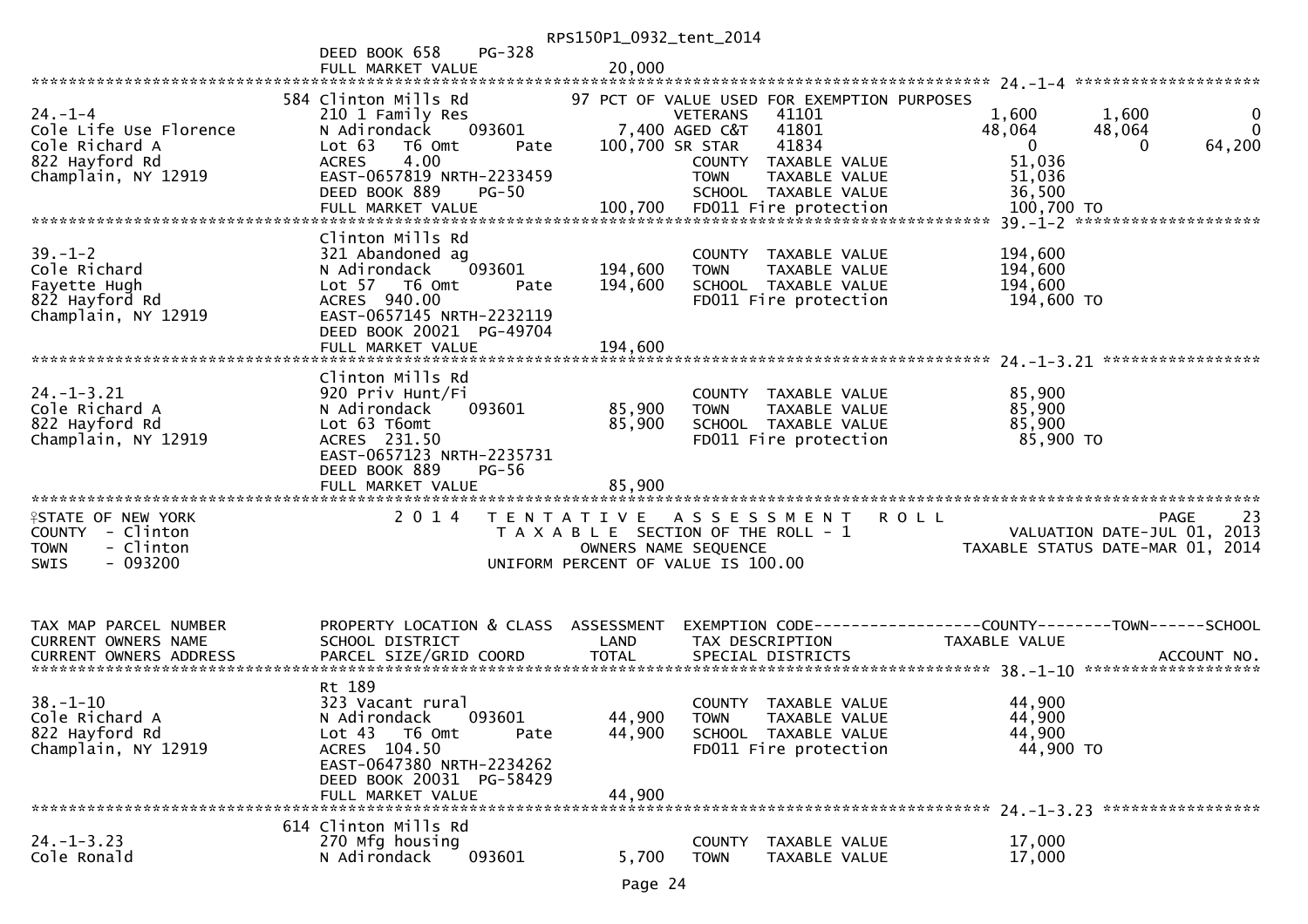|                               |                                      | RPS150P1_0932_tent_2014 |                                             |                                                                |
|-------------------------------|--------------------------------------|-------------------------|---------------------------------------------|----------------------------------------------------------------|
| Cole Jason                    | Lot 63 T60MT                         |                         | 17,000 SCHOOL TAXABLE VALUE                 | 17,000                                                         |
| 15 Erwin Ave                  | <b>ACRES</b><br>1.90                 |                         | FD011 Fire protection                       | 17,000 TO                                                      |
| Massena, NY 13662             | EAST-0656873 NRTH-2233353            |                         |                                             |                                                                |
|                               | DEED BOOK 20102 PG-36998             |                         |                                             |                                                                |
|                               | FULL MARKET VALUE                    | 17,000                  |                                             |                                                                |
|                               |                                      |                         |                                             |                                                                |
|                               | 126 Rogers Rd                        |                         |                                             |                                                                |
| $24. - 1 - 7$                 | 210 1 Family Res                     |                         | COUNTY TAXABLE VALUE                        | 23,400                                                         |
| Cole Timothy L                | 093601<br>N Adirondack               | 4,300                   | <b>TOWN</b><br>TAXABLE VALUE                | 23,400                                                         |
| Cole Mary J                   | Lot 64 76 0mt<br>Pate                | 23,400                  | SCHOOL TAXABLE VALUE                        | 23,400                                                         |
| 54 Neff Dr                    | FRNT 150.00 DPTH 150.00              |                         | FD011 Fire protection                       | 23,400 TO                                                      |
| Canfield, OH 44406            | EAST-0652507 NRTH-2233175            |                         |                                             |                                                                |
|                               | DEED BOOK 20031 PG-64837             |                         |                                             |                                                                |
|                               |                                      |                         |                                             |                                                                |
|                               |                                      |                         |                                             |                                                                |
|                               | 911/929 Ryan Rd                      |                         | 53 PCT OF VALUE USED FOR EXEMPTION PURPOSES |                                                                |
| $51. - 1 - 11.1$              | 240 Rural res                        |                         | AGED COUN 41802                             | $\mathbf 0$<br>3,328<br>$\overline{0}$                         |
| Cole William C                | Chateaugay 1<br>163401               |                         | 63,900 SR STAR<br>41834                     | 64,200<br>$\Omega$<br>$\mathbf{0}$                             |
| Cole Shirley L                | Lot 50  T6 0mt<br>Pate               | 125,600                 | COUNTY TAXABLE VALUE                        | 122,272                                                        |
| 915 Ryan Rd                   | Survey Map 2008/217885               |                         | <b>TOWN</b><br>TAXABLE VALUE                | 125,600                                                        |
| Churubusco, NY 12923          | ACRES 103.83                         |                         | SCHOOL TAXABLE VALUE                        | 61,400                                                         |
|                               | EAST-0622679 NRTH-2218698            |                         | FD011 Fire protection                       | 125,600 TO                                                     |
|                               | DEED BOOK 20082 PG-17888             |                         |                                             |                                                                |
|                               | FULL MARKET VALUE                    | 125,600                 |                                             |                                                                |
|                               |                                      |                         |                                             |                                                                |
|                               | 624 Lost Nation Rd                   |                         |                                             |                                                                |
| $21. - 1 - 8.2$               | 210 1 Family Res                     |                         | COUNTY TAXABLE VALUE                        | 38,000                                                         |
| Collins Jeremy                | 163401<br>Chateaugay 1               | 6,000                   | <b>TOWN</b><br>TAXABLE VALUE                | 38,000                                                         |
| Box 100 Harris Rd             | Lot 89 T6omt                         | 38,000                  | SCHOOL TAXABLE VALUE                        | 38,000                                                         |
| Merrill, NY 12955             | ACRES 2.40                           |                         |                                             | 38,000 TO                                                      |
|                               | EAST-0621100 NRTH-2238687            |                         | FD011 Fire protection                       |                                                                |
|                               |                                      |                         |                                             |                                                                |
|                               | DEED BOOK 20082 PG-19871             |                         |                                             |                                                                |
|                               | FULL MARKET VALUE                    | 38,000                  |                                             |                                                                |
|                               |                                      |                         |                                             |                                                                |
| <b>ISTATE OF NEW YORK</b>     | 2 0 1 4                              |                         | TENTATIVE ASSESSMENT                        | 24<br><b>ROLL</b><br>PAGE                                      |
| COUNTY - Clinton              |                                      |                         | T A X A B L E SECTION OF THE ROLL - 1       | VALUATION DATE-JUL 01, 2013                                    |
| - Clinton<br><b>TOWN</b>      |                                      |                         | OWNERS NAME SEQUENCE                        | TAXABLE STATUS DATE-MAR 01, 2014                               |
| $-093200$<br>SWIS             |                                      |                         | UNIFORM PERCENT OF VALUE IS 100.00          |                                                                |
|                               |                                      |                         |                                             |                                                                |
|                               |                                      |                         |                                             |                                                                |
|                               |                                      |                         |                                             |                                                                |
| TAX MAP PARCEL NUMBER         | PROPERTY LOCATION & CLASS ASSESSMENT |                         |                                             | EXEMPTION CODE------------------COUNTY--------TOWN------SCHOOL |
| CURRENT OWNERS NAME           | SCHOOL DISTRICT                      | LAND                    | TAX DESCRIPTION                             | TAXABLE VALUE                                                  |
| <b>CURRENT OWNERS ADDRESS</b> | PARCEL SIZE/GRID COORD               | <b>TOTAL</b>            | SPECIAL DISTRICTS                           | ACCOUNT NO.                                                    |
|                               |                                      |                         |                                             |                                                                |
|                               | 640 Patnode Rd                       |                         |                                             |                                                                |
| $53. - 1 - 21.1$              | 240 Rural res                        |                         | 41854<br>RES STAR                           | $\mathbf 0$<br>$\mathbf 0$<br>30,000                           |
| Cook Christopher R            | 093601<br>N Adirondack               | 26,600                  | COUNTY TAXABLE VALUE                        | 87,700                                                         |
| 640 Patnode Rd                | Lot <sub>34</sub><br>T6 Omt<br>Pate  | 87,700                  | <b>TOWN</b><br>TAXABLE VALUE                | 87,700                                                         |
| Churubusco, NY 12923          | 35.80 BANK<br>080<br>ACRES           |                         | SCHOOL TAXABLE VALUE                        | 57,700                                                         |
|                               | EAST-0636196 NRTH-2218536            |                         | FD011 Fire protection                       | 87,700 TO                                                      |
|                               | DEED BOOK 20132 PG-55581             |                         |                                             |                                                                |
|                               | FULL MARKET VALUE                    | 87,700                  |                                             |                                                                |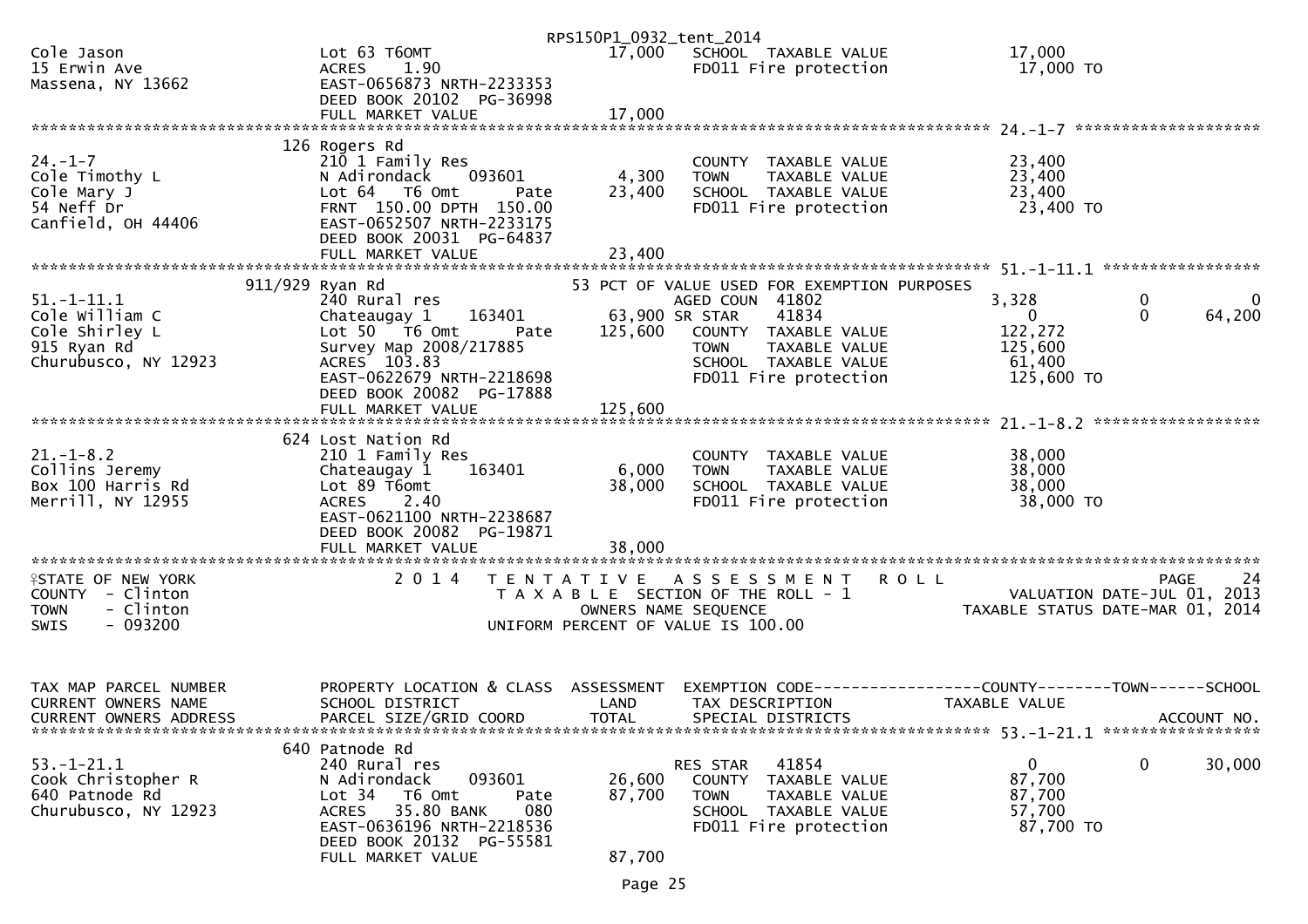|                                                                                                                             |                                                                                                                                                                                               | RPS150P1_0932_tent_2014    |                                                                                                                       |                                                                                                                                  |
|-----------------------------------------------------------------------------------------------------------------------------|-----------------------------------------------------------------------------------------------------------------------------------------------------------------------------------------------|----------------------------|-----------------------------------------------------------------------------------------------------------------------|----------------------------------------------------------------------------------------------------------------------------------|
| $7. - 1 - 29.1$<br>Coolidge Diane<br>15 Santamore Rd<br>Churubusco, NY 12923                                                | 15 Santamore Rd<br>240 Rural res<br>163401<br>Chateaugay 1<br>Lot 88<br>T6 Omt<br>Pate<br>37.80<br><b>ACRES</b><br>EAST-0629262 NRTH-2240818<br>DEED BOOK 20132 PG-60091<br>FULL MARKET VALUE | 28,400<br>71,200<br>71,200 | COUNTY TAXABLE VALUE<br><b>TOWN</b><br>TAXABLE VALUE<br>SCHOOL TAXABLE VALUE<br>FD011 Fire protection                 | 71,200<br>71,200<br>71,200<br>71,200 TO                                                                                          |
|                                                                                                                             |                                                                                                                                                                                               |                            |                                                                                                                       |                                                                                                                                  |
| $22. - 1 - 20.2$<br>Coryer Rickey<br>2014 Rt 374<br>Ellenburg Depot, NY 12935                                               | Whalen Rd<br>321 Abandoned ag<br>093601<br>N Adirondack<br>Lot 72 T6omt<br>ACRES 113.00<br>EAST-0625934 NRTH-2235533<br>DEED BOOK 791<br>PG-240                                               | 43,600<br>43,600           | COUNTY TAXABLE VALUE<br><b>TOWN</b><br>TAXABLE VALUE<br>SCHOOL TAXABLE VALUE<br>FD011 Fire protection                 | 43,600<br>43,600<br>43,600<br>43,600 TO                                                                                          |
|                                                                                                                             | FULL MARKET VALUE                                                                                                                                                                             | 43,600                     |                                                                                                                       |                                                                                                                                  |
| $24. - 1 - 3.24$<br>Cote Pierre<br>117 Route 201<br>St-Louis-Gonz QC, Canada JOS1T ACRES                                    | Clinton Mills Rd<br>$314$ Rural vac<10<br>N Adirondack<br>093601<br>Lot 63 T6omt<br>2.20<br>EAST-0657103 NRTH-2233381<br>DEED BOOK 20102 PG-36997                                             | 6,000<br>6,000             | COUNTY TAXABLE VALUE<br>TAXABLE VALUE<br><b>TOWN</b><br>SCHOOL TAXABLE VALUE<br>FD011 Fire protection                 | 6,000<br>6,000<br>6,000<br>$6,000$ TO                                                                                            |
|                                                                                                                             | FULL MARKET VALUE                                                                                                                                                                             | 6,000                      |                                                                                                                       |                                                                                                                                  |
| $38.1 - 1 - 21$<br>County of Clinton<br>Augus Lagree Property<br>137 Margaret St Ste 208<br>Plattsburgh, NY 12901           | 22 Railroad St<br>210 1 Family Res<br>093601<br>N Adirondack<br>Lot 66<br>T6 Omt<br>Pate<br>FRNT 181.30 DPTH 152.00<br>EAST-0641080 NRTH-2231507                                              | 4,500<br>27,100            | COUNTY TAXABLE VALUE<br><b>TOWN</b><br>TAXABLE VALUE<br>SCHOOL TAXABLE VALUE<br>FD011 Fire protection                 | 27,100<br>27,100<br>27,100<br>27,100 TO                                                                                          |
|                                                                                                                             | DEED BOOK 497<br>$PG-179$<br>FULL MARKET VALUE                                                                                                                                                | 27,100                     |                                                                                                                       |                                                                                                                                  |
| **********************<br><b>ISTATE OF NEW YORK</b><br>COUNTY<br>- Clinton<br>- Clinton<br><b>TOWN</b><br>$-093200$<br>SWIS | ******************<br>2 0 1 4<br>T E N T A T I V E                                                                                                                                            | OWNERS NAME SEQUENCE       | <b>ROLL</b><br>A S S E S S M E N T<br>T A X A B L E SECTION OF THE ROLL - 1<br>UNIFORM PERCENT OF VALUE IS 100.00     | 25<br><b>PAGE</b><br>VALUATION DATE-JUL 01, 2013<br>TAXABLE STATUS DATE-MAR 01, 2014                                             |
| TAX MAP PARCEL NUMBER<br>CURRENT OWNERS NAME<br><b>CURRENT OWNERS ADDRESS</b>                                               | SCHOOL DISTRICT<br>PARCEL SIZE/GRID COORD                                                                                                                                                     | LAND<br><b>TOTAL</b>       | TAX DESCRIPTION<br>SPECIAL DISTRICTS                                                                                  | PROPERTY LOCATION & CLASS ASSESSMENT EXEMPTION CODE----------------COUNTY-------TOWN------SCHOOL<br>TAXABLE VALUE<br>ACCOUNT NO. |
| $82. -2 - 1.62$<br>Courtney Jennifer Lynn<br>459 Ryan Rd<br>Churubusco, NY 12923                                            | 459 Ryan Rd<br>240 Rural res<br>163401<br>Chateaugay 1<br>Lot 30 T60MT<br><b>ACRES</b><br>36.50                                                                                               | 25,800<br>85,000           | RES STAR<br>41854<br>TAXABLE VALUE<br><b>COUNTY</b><br><b>TOWN</b><br>TAXABLE VALUE<br>TAXABLE VALUE<br><b>SCHOOL</b> | $\mathbf 0$<br>$\mathbf{0}$<br>30,000<br>85,000<br>85,000<br>55,000                                                              |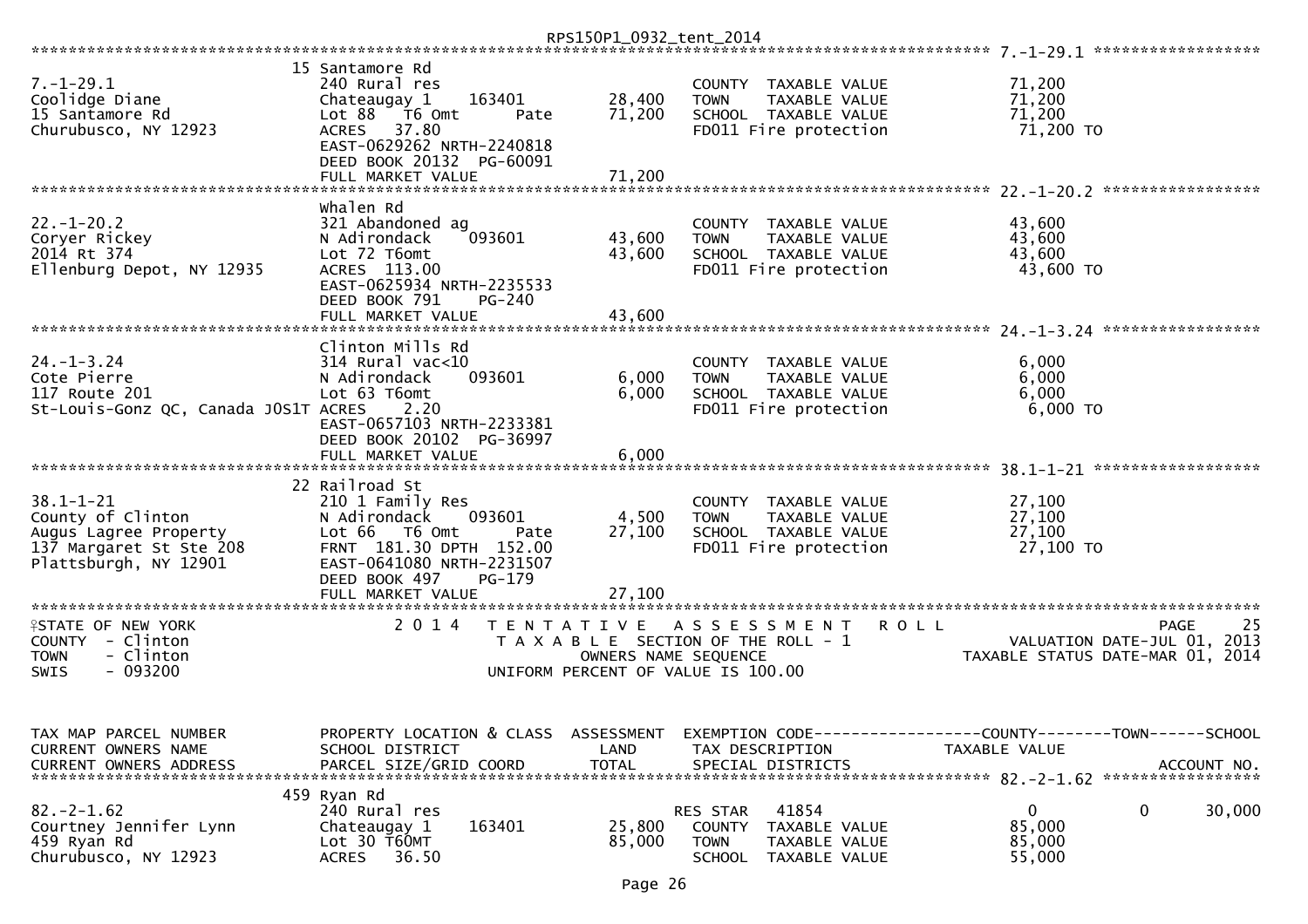|                               |                                                       | RPS150P1_0932_tent_2014 |                                             |                                                                 |             |
|-------------------------------|-------------------------------------------------------|-------------------------|---------------------------------------------|-----------------------------------------------------------------|-------------|
|                               | EAST-0623521 NRTH-2209092<br>DEED BOOK 20041 PG-77976 |                         | FD011 Fire protection                       | 85,000 TO                                                       |             |
|                               | FULL MARKET VALUE                                     | 85,000                  |                                             |                                                                 |             |
|                               | 6501 Rt 11                                            |                         | 97 PCT OF VALUE USED FOR EXEMPTION PURPOSES |                                                                 |             |
| $68. - 1 - 4.3$               | 210 1 Family Res                                      |                         | WARNONALL 41121                             | 12,000<br>12,426                                                |             |
| Cowan Alvin L                 | N Adirondack<br>093601                                |                         | 41854<br>7,200 RES STAR                     | $\overline{0}$<br>$\mathbf{0}$                                  | 30,000      |
| Cowan Isabelle                | Lot <sub>35</sub><br>T6 Omt<br>Pate                   | 85,400                  | COUNTY TAXABLE VALUE                        | 72,974                                                          |             |
| 6501 Rt 11                    | 3.70<br><b>ACRES</b>                                  |                         | TAXABLE VALUE<br><b>TOWN</b>                | 73,400                                                          |             |
| Churubusco, NY 12923          | EAST-0641569 NRTH-2215149                             |                         | SCHOOL TAXABLE VALUE                        | 55,400                                                          |             |
|                               | DEED BOOK 794<br><b>PG-190</b>                        | 85,400                  | FD011 Fire protection                       | 85,400 TO                                                       |             |
|                               | FULL MARKET VALUE                                     |                         |                                             |                                                                 |             |
|                               | 343 Lost Nation Rd                                    |                         |                                             |                                                                 |             |
| $36. - 1 - 2.2$               | 240 Rural res                                         |                         | 41854<br>RES STAR                           | $\mathbf{0}$<br>$\mathbf{0}$                                    | 30,000      |
| Cowan Brian                   | Chateaugay 1<br>163401                                | 61,300                  | COUNTY TAXABLE VALUE                        | 172,000                                                         |             |
| Cowan Tamara                  | Lot 70 T6omt Patent                                   | 172,000                 | TAXABLE VALUE<br><b>TOWN</b>                | 172,000                                                         |             |
| 343 Lost Nation Rd            | ACRES 99.50                                           |                         | SCHOOL TAXABLE VALUE                        | 142,000                                                         |             |
| Churubusco, NY 12923          | EAST-0619819 NRTH-2231455                             |                         | FD011 Fire protection                       | 172,000 TO                                                      |             |
|                               | DEED BOOK 20001 PG-20806                              |                         |                                             |                                                                 |             |
|                               | FULL MARKET VALUE                                     | 172,000                 |                                             |                                                                 |             |
|                               | Frontier Rd                                           |                         |                                             |                                                                 |             |
| $7. - 1 - 7.2$                | 321 Abandoned ag                                      |                         | COUNTY TAXABLE VALUE                        | 14,900                                                          |             |
| Cranker John W                | 163401<br>Chateaugay 1                                | 14,900                  | TAXABLE VALUE<br><b>TOWN</b>                | 14,900                                                          |             |
| 47337 Dingman Pl              | Lot 88 T6omt                                          | 14,900                  | SCHOOL TAXABLE VALUE                        | 14,900                                                          |             |
| Alexandria Bay, NY 13607      | ACRES 14.30                                           |                         | FD011 Fire protection                       | 14,900 TO                                                       |             |
|                               | EAST-0627275 NRTH-2244954                             |                         |                                             |                                                                 |             |
|                               | DEED BOOK 977<br>PG-235                               |                         |                                             |                                                                 |             |
|                               |                                                       |                         |                                             |                                                                 |             |
|                               | Lost Nation Rd                                        |                         |                                             |                                                                 |             |
| $37. - 1 - 26$                | $314$ Rural vac<10                                    |                         | COUNTY TAXABLE VALUE                        | 6,600                                                           |             |
| Cruz Oligario                 | 163401<br>Chateaugay 1                                | 6,600                   | <b>TOWN</b><br>TAXABLE VALUE                | 6,600                                                           |             |
| Cruz Thomas                   | Lot 51 76 0mt<br>Pate                                 | 6,600                   | SCHOOL TAXABLE VALUE                        | 6,600                                                           |             |
| 1946 Landover Blvd            | <b>ACRES</b><br>3.00                                  |                         | FD011 Fire protection                       | 6,600 TO                                                        |             |
| Spring Hill, FL 34608         | EAST-0621876 NRTH-2228263                             |                         |                                             |                                                                 |             |
|                               | PG-1080<br>DEED BOOK 572                              | 6.600                   |                                             |                                                                 |             |
|                               | FULL MARKET VALUE                                     |                         |                                             |                                                                 |             |
| <b>ASTATE OF NEW YORK</b>     | 2 0 1 4                                               | T E N T A T I V E       | A S S E S S M E N T                         | <b>ROLL</b>                                                     | PAGE<br>26  |
| COUNTY - Clinton              |                                                       |                         | T A X A B L E SECTION OF THE ROLL - 1       | VALUATION DATE-JUL 01, 2013                                     |             |
| - Clinton<br><b>TOWN</b>      |                                                       |                         | OWNERS NAME SEQUENCE                        | VALUATION DATE SUL 17. 2014<br>TAXABLE STATUS DATE-MAR 01, 2014 |             |
| SWIS - 093200                 |                                                       |                         | UNIFORM PERCENT OF VALUE IS 100.00          |                                                                 |             |
|                               |                                                       |                         |                                             |                                                                 |             |
|                               |                                                       |                         |                                             |                                                                 |             |
| TAX MAP PARCEL NUMBER         | PROPERTY LOCATION & CLASS ASSESSMENT                  |                         |                                             | EXEMPTION CODE-----------------COUNTY-------TOWN------SCHOOL    |             |
| <b>CURRENT OWNERS NAME</b>    | SCHOOL DISTRICT                                       | LAND                    | TAX DESCRIPTION                             | TAXABLE VALUE                                                   |             |
| <b>CURRENT OWNERS ADDRESS</b> | PARCEL SIZE/GRID COORD                                | <b>TOTAL</b>            | SPECIAL DISTRICTS                           |                                                                 | ACCOUNT NO. |
|                               |                                                       |                         |                                             |                                                                 |             |
|                               | Campbell Rd                                           |                         |                                             |                                                                 |             |
| $67. - 1 - 9.1$               | 321 Abandoned ag                                      |                         | COUNTY TAXABLE VALUE                        | 36,300                                                          |             |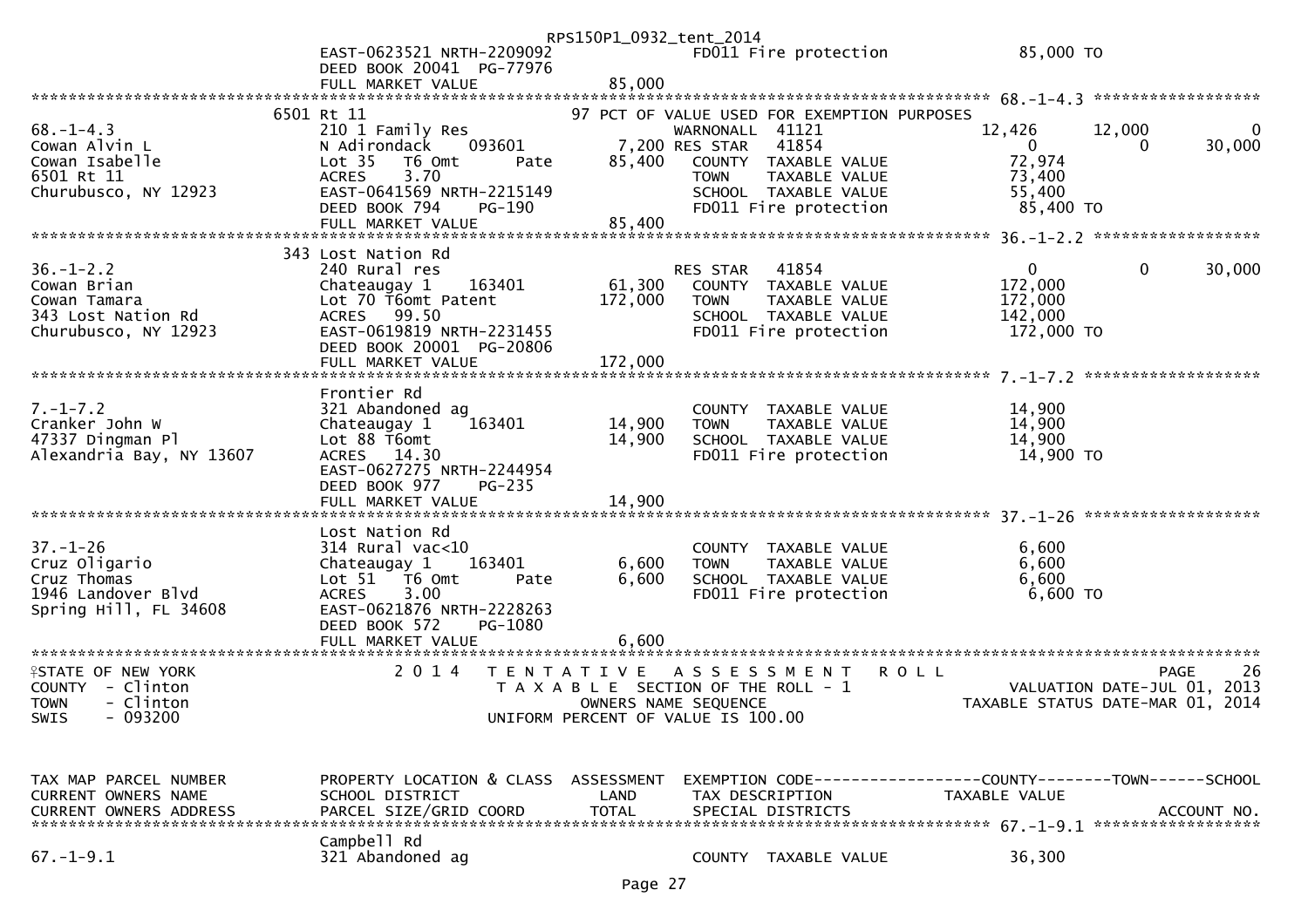|                            |                                               | RPS150P1_0932_tent_2014 |                                                             |                                                              |
|----------------------------|-----------------------------------------------|-------------------------|-------------------------------------------------------------|--------------------------------------------------------------|
| Cummings Associates Inc    | 093601<br>N Adirondack                        | 36,300                  | <b>TOWN</b><br>TAXABLE VALUE                                | 36,300                                                       |
| 15 Lupine Ln               | Lot 28<br>T6 Omt<br>Pate                      | 36,300                  | SCHOOL TAXABLE VALUE                                        | 36,300                                                       |
| Queensbury, NY 12804       | 57.50<br><b>ACRES</b>                         |                         | FD011 Fire protection                                       | 36,300 TO                                                    |
|                            | EAST-0632187 NRTH-2211627                     |                         |                                                             |                                                              |
|                            | DEED BOOK 857<br><b>PG-279</b>                |                         |                                                             |                                                              |
|                            | FULL MARKET VALUE                             | 36,300                  |                                                             |                                                              |
|                            |                                               |                         |                                                             |                                                              |
| $23. - 1 - 7.2$            | Rt 189                                        |                         |                                                             |                                                              |
| Curran Logging Inc         | 910 Priv forest<br>093601<br>N Adirondack     | 26,300                  | COUNTY TAXABLE VALUE<br><b>TOWN</b><br><b>TAXABLE VALUE</b> | 26,300<br>26,300                                             |
| 15121 State Highway 37     | Lot $76$ Omt $6$                              | 26,300                  | SCHOOL TAXABLE VALUE                                        | 26,300                                                       |
| Massena, NY 13662          | ACRES 37.50                                   |                         | FD011 Fire protection                                       | 26,300 TO                                                    |
|                            | EAST-0645568 NRTH-2237227                     |                         | OT002 Omitted Tax-County                                    | 24.83 MT                                                     |
|                            | DEED BOOK 20132 PG-60415                      |                         | OT003 Omitted Tax-School                                    | 236.61 MT                                                    |
|                            | FULL MARKET VALUE                             | 26,300                  | OT004 Omitted Tax-Town                                      | 10.28 MT                                                     |
|                            |                                               |                         |                                                             |                                                              |
|                            | Clinton Mills Rd                              |                         |                                                             |                                                              |
| $24. - 1 - 1.3$            | 910 Priv forest                               |                         | COUNTY TAXABLE VALUE                                        | 171,000                                                      |
| Curran Logging Inc         | 093601<br>N Adirondack                        | 161,000                 | <b>TOWN</b><br>TAXABLE VALUE                                | 171,000                                                      |
| 15121 State Highway 37     | Lot 76 & 65 T6omt                             | 171,000                 | SCHOOL TAXABLE VALUE                                        | 171,000                                                      |
| Massena, NY 13662          | ACRES 875.00                                  |                         | FD011 Fire protection                                       | 171,000 TO                                                   |
|                            | EAST-0646838 NRTH-2236918                     |                         | OT002 Omitted Tax-County                                    | 161.43 MT                                                    |
|                            | DEED BOOK 20132 PG-60415                      |                         | OT003 Omitted Tax-School                                    | 1538.44 MT                                                   |
|                            |                                               |                         |                                                             |                                                              |
|                            | 43 Damour Rd                                  |                         |                                                             |                                                              |
| $37. - 1 - 6.2$            | 210 1 Family Res                              |                         | RES STAR<br>41854                                           | $\mathbf{0}$<br>0<br>30,000                                  |
| Damour Life Estate David J | 093601<br>N Adirondack                        | 3,000                   | COUNTY TAXABLE VALUE                                        | 70,000                                                       |
| Damour Richard             | Lot 68 T6 Omt<br>Pate                         | 70,000                  | <b>TOWN</b><br>TAXABLE VALUE                                | 70,000                                                       |
| 37 Jones Rd                | FRNT 196.00 DPTH<br>67.00                     |                         | SCHOOL TAXABLE VALUE                                        | 40,000                                                       |
| Churubusco, NY 12923       | EAST-0632626 NRTH-2230391                     |                         | FD011 Fire protection                                       | 70,000 TO                                                    |
|                            | DEED BOOK 20112 PG-44506                      |                         |                                                             |                                                              |
|                            | FULL MARKET VALUE                             | 70,000                  |                                                             |                                                              |
|                            |                                               |                         |                                                             |                                                              |
|                            | 35 Damour Rd                                  |                         |                                                             |                                                              |
| $37. - 1 - 6.1$            | 112 Dairy farm                                |                         | AGRI DISTR 41720                                            | 15,649<br>15,649<br>15,649                                   |
| Damour Richard             | 093601<br>N Adirondack                        |                         | 75,000 483A EX<br>42100                                     | 2,000<br>2,000<br>2,000                                      |
| Damour Carmen              | Lot 68<br>T6 Omt<br>Pate                      | 120,000                 | COUNTY TAXABLE VALUE                                        | 102,351                                                      |
| 37 Jones Rd                | ACRES 124.70                                  |                         | <b>TOWN</b><br>TAXABLE VALUE                                | 102,351                                                      |
| Churubusco, NY 12923       | EAST-0631842 NRTH-2231422                     |                         | SCHOOL TAXABLE VALUE                                        | 102,351                                                      |
| MAY BE SUBJECT TO PAYMENT  | DEED BOOK 771<br>$PG-57$<br>FULL MARKET VALUE | 120,000                 | FD011 Fire protection<br>$2,000$ EX                         | 118,000 TO                                                   |
| UNDER AGDIST LAW TIL 2018  |                                               |                         |                                                             |                                                              |
|                            |                                               |                         |                                                             |                                                              |
| <b>ISTATE OF NEW YORK</b>  | 2014                                          |                         | TENTATIVE ASSESSMENT<br>R O L L                             | 27<br>PAGE                                                   |
| <b>COUNTY</b><br>- Clinton |                                               |                         | T A X A B L E SECTION OF THE ROLL - 1                       | VALUATION DATE-JUL 01, 2013                                  |
| <b>TOWN</b><br>- Clinton   |                                               |                         | OWNERS NAME SEQUENCE                                        | TAXABLE STATUS DATE-MAR 01, 2014                             |
| $-093200$<br><b>SWIS</b>   |                                               |                         | UNIFORM PERCENT OF VALUE IS 100.00                          |                                                              |
|                            |                                               |                         |                                                             |                                                              |
|                            |                                               |                         |                                                             |                                                              |
| TAX MAP PARCEL NUMBER      | PROPERTY LOCATION & CLASS ASSESSMENT          |                         |                                                             | EXEMPTION CODE-----------------COUNTY-------TOWN------SCHOOL |
| CURRENT OWNERS NAME        | SCHOOL DISTRICT                               | LAND                    | TAX DESCRIPTION                                             | TAXABLE VALUE                                                |
|                            |                                               |                         |                                                             |                                                              |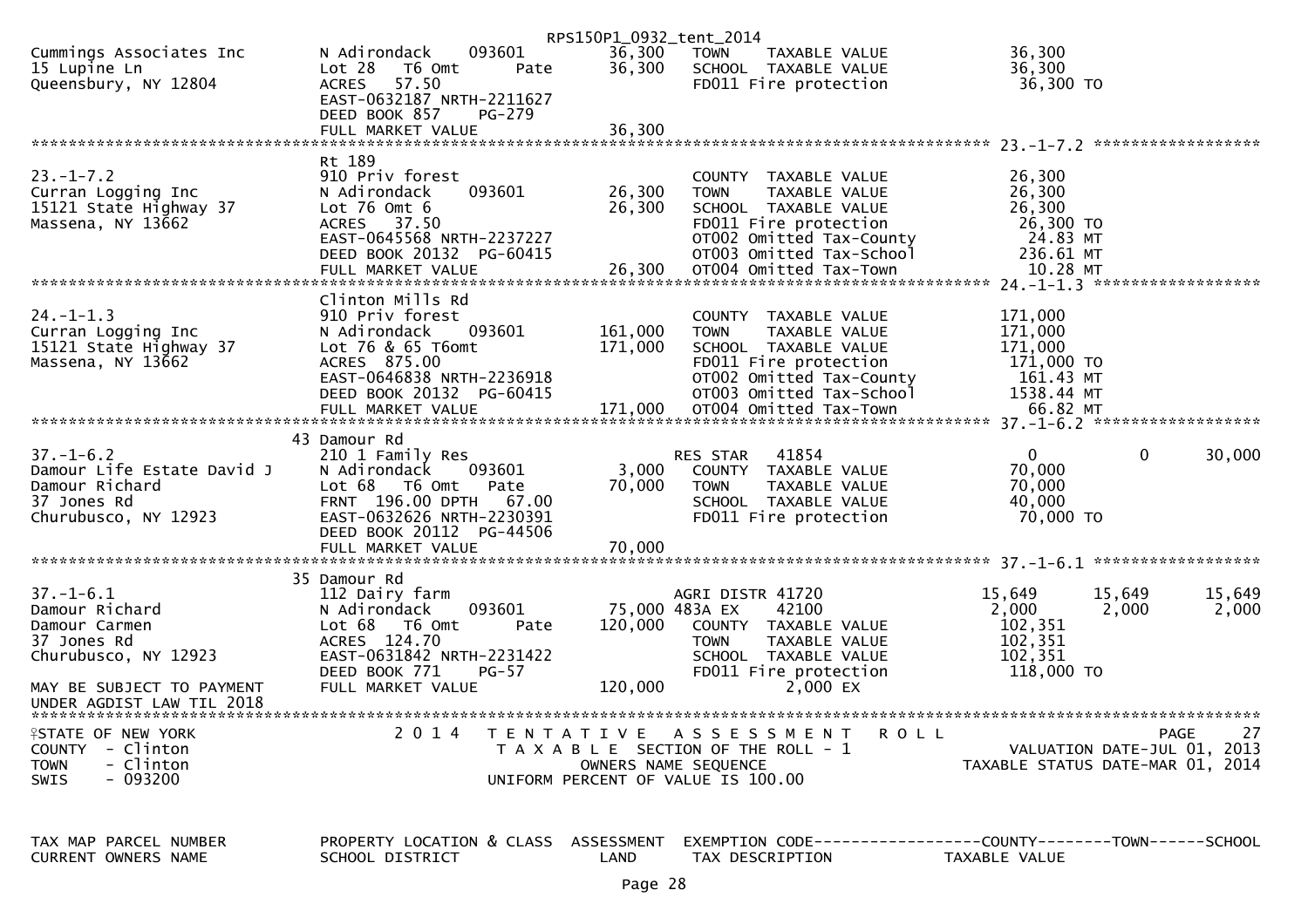|                                                                                                                      |                                                                                                                                                                                    | RPS150P1_0932_tent_2014              |                                                                                                                                                        |                                                         |                                                                               |
|----------------------------------------------------------------------------------------------------------------------|------------------------------------------------------------------------------------------------------------------------------------------------------------------------------------|--------------------------------------|--------------------------------------------------------------------------------------------------------------------------------------------------------|---------------------------------------------------------|-------------------------------------------------------------------------------|
| CURRENT OWNERS ADDRESS                                                                                               | PARCEL SIZE/GRID COORD                                                                                                                                                             | <b>TOTAL</b>                         | SPECIAL DISTRICTS                                                                                                                                      |                                                         | ACCOUNT NO.                                                                   |
| $38. - 1 - 1$<br>Damour Richard<br>Damour Carmen<br>37 Jones Rd<br>Churubusco, NY 12923<br>MAY BE SUBJECT TO PAYMENT | 37 Jones Rd<br>241 Rural res&ag<br>093601<br>N Adirondack<br>Lot 67 76 0mt<br>ACRES 309.00<br>EAST-0637256 NRTH-2232638<br>DEED BOOK 20031 PG-57315<br>FULL MARKET VALUE           | 158,000<br>Pate<br>158,000           | AGRI DISTR 41720<br>115,200 RES STAR<br>41854<br>COUNTY TAXABLE VALUE<br>TAXABLE VALUE<br><b>TOWN</b><br>SCHOOL TAXABLE VALUE<br>FD011 Fire protection | 0<br>0<br>158,000<br>158,000<br>128,000<br>158,000 TO   | 0<br>$\mathbf 0$<br>30,000                                                    |
| UNDER AGDIST LAW TIL 2018                                                                                            |                                                                                                                                                                                    |                                      |                                                                                                                                                        |                                                         | *******************                                                           |
| $38 - 1 - 17$<br>Damour Richard<br>Damour Carmen<br>37 Jones Rd<br>Churubusco, NY 12923                              | 191 Looby Rd<br>105 Vac farmland<br>N Adirondack<br>093601<br>Lot $54$<br>T6 Omt<br>58.00<br><b>ACRES</b><br>EAST-0634170 NRTH-2228918<br>DEED BOOK 774<br>PG-159                  | 40,100<br>40,100<br>Pate             | AGRI DISTR 41720<br>COUNTY TAXABLE VALUE<br>TAXABLE VALUE<br><b>TOWN</b><br>SCHOOL TAXABLE VALUE<br>FD011 Fire protection                              | 11,676<br>28,424<br>28,424<br>28,424<br>40,100 TO       | 11,676<br>11,676                                                              |
| MAY BE SUBJECT TO PAYMENT<br>UNDER AGDIST LAW TIL 2018                                                               | FULL MARKET VALUE                                                                                                                                                                  | 40,100                               |                                                                                                                                                        |                                                         |                                                                               |
| $52. - 1 - 6$<br>Danforth Darwin<br>Danforth Sandra<br>154 Jones Rd<br>Churubusco, NY 12923                          | Rt 11<br>433 Auto body<br>Chateaugay 1<br>163401<br>Lot 49  T6 0mt<br>29.60<br>ACRES<br>EAST-0625878 NRTH-2222523<br>DEED BOOK 98001 PG-02896<br>FULL MARKET VALUE<br>154 Jones Rd | 22,300<br>125,000<br>Pate<br>125,000 | COUNTY TAXABLE VALUE<br>TAXABLE VALUE<br><b>TOWN</b><br>SCHOOL TAXABLE VALUE<br>FD011 Fire protection                                                  | 125,000<br>125,000<br>125,000<br>125,000 TO             |                                                                               |
| $23. - 1 - 22.1$<br>Danforth Darwin D<br>Danforth Sandra L<br>154 Jones Rd<br>Churubusco, NY 12923                   | 210 1 Family Res<br>093601<br>N Adirondack<br>Lot 67 T6 Omt<br>1.30<br><b>ACRES</b><br>EAST-0635548 NRTH-2234354<br>DEED BOOK 776<br>PG-333<br>FULL MARKET VALUE                   | 6,500<br>59,600<br>59,600            | 41854<br>RES STAR<br>COUNTY<br>TAXABLE VALUE<br><b>TOWN</b><br>TAXABLE VALUE<br>SCHOOL TAXABLE VALUE<br>FD011 Fire protection                          | $\mathbf{0}$<br>59,600<br>59,600<br>29,600<br>59,600 TO | 30,000<br>0                                                                   |
| $23. - 1 - 22.292$<br>Danforth Darwin D<br>Danforth Sandra L<br>154 Jones Rd<br>Churubusco, NY 12923                 | Jones Rd<br>$314$ Rural vac<10<br>093601<br>N Adirondack<br>Lot 67 T6omt<br><b>ACRES</b><br>4.10<br>EAST-0635761 NRTH-2234675<br>DEED BOOK 20011 PG-30939<br>FULL MARKET VALUE     | 7,500<br>7,500<br>7,500              | COUNTY<br>TAXABLE VALUE<br><b>TOWN</b><br>TAXABLE VALUE<br>SCHOOL TAXABLE VALUE<br>FD011 Fire protection                                               | 7,500<br>7,500<br>7,500<br>7,500 TO                     |                                                                               |
| <b>ISTATE OF NEW YORK</b><br>- Clinton<br><b>COUNTY</b><br>- Clinton<br><b>TOWN</b><br>$-093200$<br><b>SWIS</b>      | 2 0 1 4                                                                                                                                                                            | UNIFORM PERCENT OF VALUE IS 100.00   | TENTATIVE ASSESSMENT<br>T A X A B L E SECTION OF THE ROLL - 1<br>OWNERS NAME SEQUENCE                                                                  | <b>ROLL</b>                                             | 28<br>PAGE<br>VALUATION DATE-JUL 01, 2013<br>TAXABLE STATUS DATE-MAR 01, 2014 |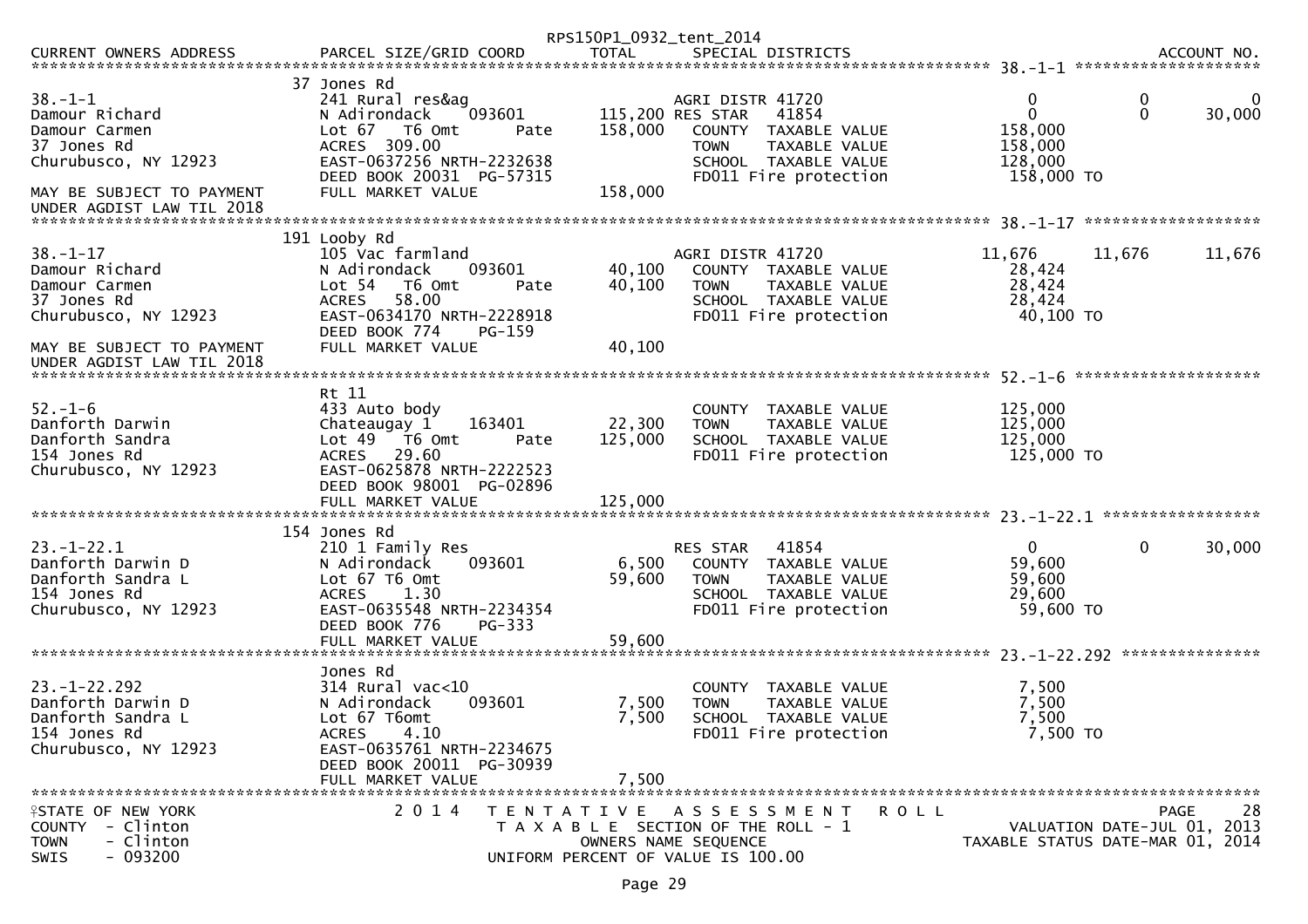| TAX MAP PARCEL NUMBER<br>CURRENT OWNERS NAME                                                         | SCHOOL DISTRICT                                                                                                                                                                   | LAND                       | TAX DESCRIPTION                                                                                                      | PROPERTY LOCATION & CLASS ASSESSMENT EXEMPTION CODE----------------COUNTY-------TOWN------SCHOOL<br>TAXABLE VALUE |        |
|------------------------------------------------------------------------------------------------------|-----------------------------------------------------------------------------------------------------------------------------------------------------------------------------------|----------------------------|----------------------------------------------------------------------------------------------------------------------|-------------------------------------------------------------------------------------------------------------------|--------|
|                                                                                                      |                                                                                                                                                                                   |                            |                                                                                                                      |                                                                                                                   |        |
| $39. - 1 - 6.1$<br>Danussi Stephen A Jr<br>107 old State Rd<br>Ellenburg Center, NY 12934            | Lafrancis Rd<br>321 Abandoned ag<br>$^{2}$ 093601 $\,$<br>N Adirondack<br>Sub Map 7 Pg 13<br>Lots $83-90$<br>ACRES 62.70<br>EAST-0649165 NRTH-2225367<br>DEED BOOK 20122 PG-47782 | 38,900<br>38,900           | COUNTY TAXABLE VALUE<br>TAXABLE VALUE<br><b>TOWN</b><br>SCHOOL TAXABLE VALUE<br>FD011 Fire protection                | 38,900<br>38,900<br>38,900<br>38,900<br>38,900 то                                                                 |        |
|                                                                                                      |                                                                                                                                                                                   |                            |                                                                                                                      |                                                                                                                   |        |
| $66. - 1 - 7$<br>Darrah Richard D<br>Darrah Linda<br>206 Pine Ave<br>Plattsburgh, NY 12901           | County Line Rd<br>321 Abandoned ag<br>Chateaugay 1 163401<br>Lot 30 T6 Omt<br>Pate<br>ACRES 90.50<br>EAST-0620405 NRTH-2209779<br>DEED BOOK 98001 PG-06753<br>FULL MARKET VALUE   | 50,300<br>50,300<br>50,300 | COUNTY TAXABLE VALUE<br><b>TOWN</b><br>TAXABLE VALUE<br>SCHOOL TAXABLE VALUE<br>FD011 Fire protection                | 50,300<br>50,300<br>50,300<br>50,300 TO                                                                           |        |
|                                                                                                      | Santamore Rd                                                                                                                                                                      |                            |                                                                                                                      |                                                                                                                   |        |
| $7. - 1 - 31.42$<br>Decosse Casey M<br>Sheehan Kierstin A<br>78 Santamore Rd<br>Churubusco, NY 12923 | $314$ Rural vac<10<br>Chateaugay 1<br>163401<br>Lot 88 76 Omt<br><b>ACRES</b><br>1.00<br>EAST-0627591 NRTH-2242036<br>DEED BOOK 20092 PG-23964                                    | 5,000<br>5,000             | COUNTY TAXABLE VALUE<br>TAXABLE VALUE<br><b>TOWN</b><br>SCHOOL TAXABLE VALUE<br>FD011 Fire protection                | 5,000<br>5,000<br>5,000<br>5,000 TO                                                                               |        |
|                                                                                                      |                                                                                                                                                                                   |                            |                                                                                                                      |                                                                                                                   |        |
| $7. - 1 - 22. - 1$<br>Decosse Cynthia A<br>PO Box 856<br>Chateaugay, NY 12920                        | Frontier Rd<br>240 Rural res<br>Chateaugay 1 163401<br>Lot $89$ $\overline{16}$ Omt<br>Pate<br>ACRES 54.00<br>EAST-0631641 NRTH-2242667<br>DEED BOOK 99001 PG-13424               | 104,100                    | RES STAR 41854<br>35,700 COUNTY TAXABLE VALUE<br>TOWN TAXABLE VALUE<br>SCHOOL TAXABLE VALUE<br>FD011 Fire protection | $\mathbf{0}$<br>0<br>104,100<br>104,100<br>74,100<br>104,100 TO                                                   | 30,000 |
|                                                                                                      | FULL MARKET VALUE                                                                                                                                                                 | 104,100                    |                                                                                                                      |                                                                                                                   |        |
| $7. - 1 - 22. - 2$<br>Decosse Cynthia A<br>PO Box 856<br>Chateaugay, NY 12920                        | Frontier Rd<br>321 Abandoned ag<br>N Adirondack 093601<br>Lot 87 76 0mt<br>Pate<br>58.80<br>ACRES<br>EAST-0632960 NRTH-2243687<br>DEED BOOK 20041 PG-73983                        | 37,400<br>37,400           | COUNTY TAXABLE VALUE<br><b>TOWN</b><br>TAXABLE VALUE<br>SCHOOL TAXABLE VALUE<br>FD011 Fire protection                | 37,400<br>37,400<br>37,400 TO                                                                                     |        |
|                                                                                                      | FULL MARKET VALUE                                                                                                                                                                 | 37,400                     |                                                                                                                      |                                                                                                                   |        |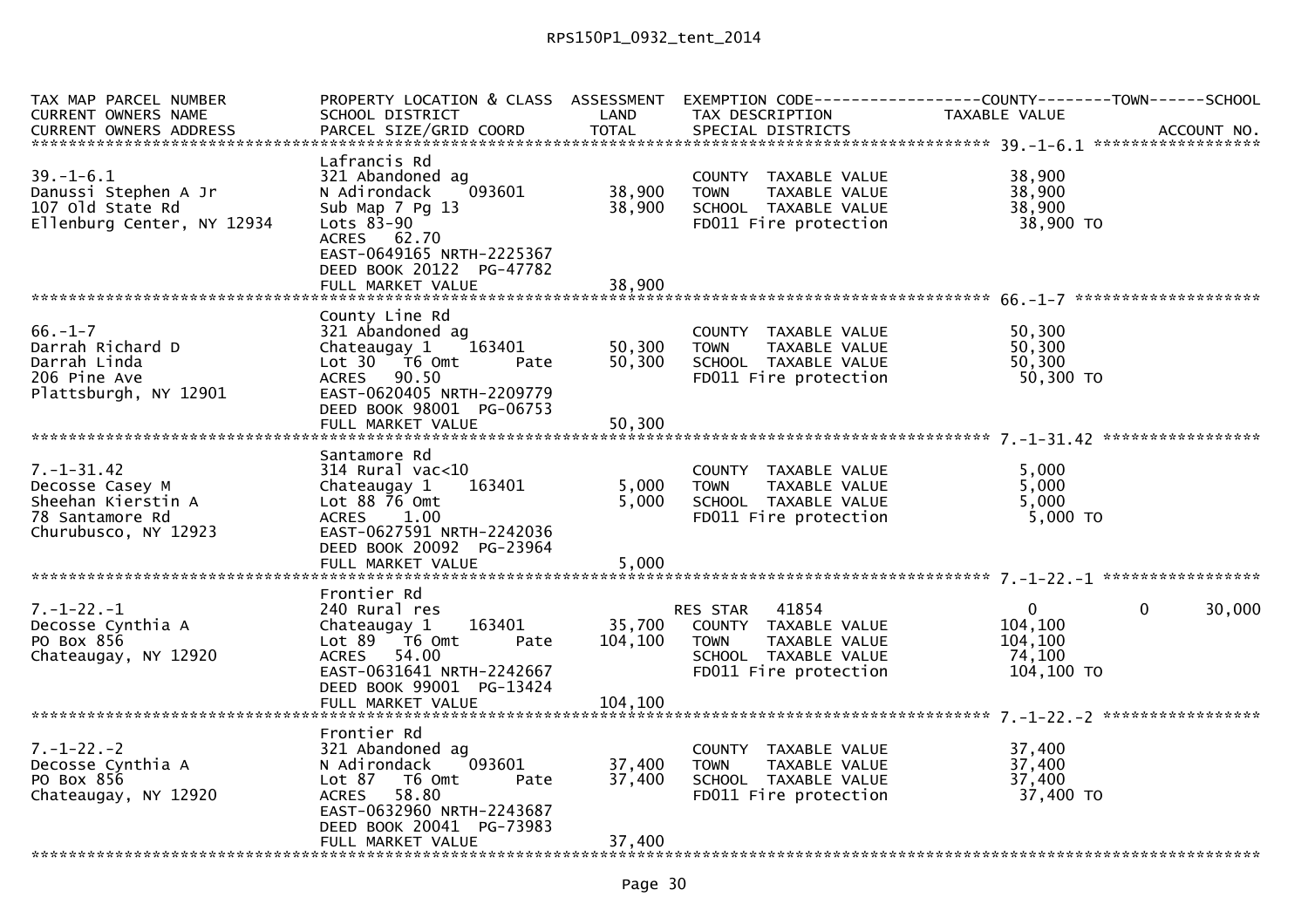|                                                                                                                        |                                                                                                                                                                                     | RPS150P1_0932_tent_2014      |                                                                                                                                            |                                                             |                                                                               |
|------------------------------------------------------------------------------------------------------------------------|-------------------------------------------------------------------------------------------------------------------------------------------------------------------------------------|------------------------------|--------------------------------------------------------------------------------------------------------------------------------------------|-------------------------------------------------------------|-------------------------------------------------------------------------------|
| <b>ISTATE OF NEW YORK</b><br><b>COUNTY</b><br>- Clinton<br>- Clinton<br><b>TOWN</b><br>$-093200$<br>SWIS               | 2 0 1 4                                                                                                                                                                             |                              | TENTATIVE ASSESSMENT<br><b>ROLL</b><br>T A X A B L E SECTION OF THE ROLL - 1<br>OWNERS NAME SEQUENCE<br>UNIFORM PERCENT OF VALUE IS 100.00 |                                                             | 29<br>PAGE<br>VALUATION DATE-JUL 01, 2013<br>TAXABLE STATUS DATE-MAR 01, 2014 |
| TAX MAP PARCEL NUMBER<br>CURRENT OWNERS NAME                                                                           | PROPERTY LOCATION & CLASS ASSESSMENT EXEMPTION CODE----------------COUNTY-------TOWN------SCHOOL<br>SCHOOL DISTRICT                                                                 | LAND                         | TAX DESCRIPTION                                                                                                                            | TAXABLE VALUE                                               |                                                                               |
| $7. - 1 - 21.5$<br>Decosse Dean A<br>140 Frontier Rd<br>Churubusco, NY 12923                                           | 140 Frontier Rd<br>270 Mfg housing<br>093601<br>N Adirondack<br>Lot 87 T6omt<br>8.70<br><b>ACRES</b><br>EAST-0634238 NRTH-2243438<br>DEED BOOK 20041 PG-73981<br>FULL MARKET VALUE  | 10,400<br>54,300<br>54,300   | COUNTY TAXABLE VALUE<br>TAXABLE VALUE<br><b>TOWN</b><br>SCHOOL TAXABLE VALUE<br>FD011 Fire protection                                      | 54,300<br>54,300<br>54,300<br>54,300 TO                     |                                                                               |
| $7. - 1 - 23.1$<br>Decosse Dean A<br>133 Frontier Rd<br>Churubusco, NY 12923                                           | 133 Frontier Rd<br>210 1 Family Res<br>093601<br>N Adirondack<br>Lot 87 T6omt<br><b>ACRES</b><br>4.20<br>EAST-0634370 NRTH-2242622<br>DEED BOOK 20041 PG-73982<br>FULL MARKET VALUE | 7,200<br>28,800<br>28,800    | COUNTY TAXABLE VALUE<br>TAXABLE VALUE<br><b>TOWN</b><br>SCHOOL TAXABLE VALUE<br>FD011 Fire protection                                      | 28,800<br>28,800<br>28,800<br>28,800 TO                     |                                                                               |
| $7. - 1 - 36$<br>Decosse Dennis Marcel<br>78 Santamore Rd<br>Churubusco, NY 12923                                      | 78 Santamore Rd<br>210 1 Family Res<br>163401<br>Chateaugay 1<br>Lot 88 T6omt<br>ACRES<br>5.10<br>EAST-0627780 NRTH-2242184<br>DEED BOOK 20011 PG-30695<br>FULL MARKET VALUE        | 8,300<br>98,800<br>98,800    | 41854<br>RES STAR<br>COUNTY TAXABLE VALUE<br><b>TOWN</b><br>TAXABLE VALUE<br>SCHOOL TAXABLE VALUE<br>FD011 Fire protection                 | $\overline{0}$<br>98,800<br>98,800<br>68,800<br>98,800 TO   | 30,000<br>$\mathbf{0}$                                                        |
| $7. - 1 - 23.2 - 1$<br>Decosse Lawrence J<br>173 Frontier Rd<br>Churubusco, NY 12923<br>****************************** | 173 Frontier Rd<br>240 Rural res<br>093601<br>N Adirondack<br>Lot 87 T6omt<br>ACRES 81.70<br>EAST-0634436 NRTH-2240598<br>DEED BOOK 20001 PG-20473<br>FULL MARKET VALUE             | 51,500<br>152,000<br>152,000 | 41854<br>RES STAR<br>COUNTY TAXABLE VALUE<br>TAXABLE VALUE<br><b>TOWN</b><br>SCHOOL TAXABLE VALUE<br>FD011 Fire protection                 | $\mathbf{0}$<br>152,000<br>152,000<br>122,000<br>152,000 TO | 30,000<br>$\mathbf{0}$                                                        |
| $7. - 1 - 23.2 - 2$<br>Decosse Lawrence J<br>173 Frontier Rd<br>Churubusco, NY 12923                                   | Frontier Rd<br>321 Abandoned ag<br>163401<br>Chateaugay 1<br>Lot 74 T6omt<br>ACRES 65.50<br>EAST-0634436 NRTH-2240598                                                               | 35,800<br>35,800             | COUNTY TAXABLE VALUE<br>TAXABLE VALUE<br><b>TOWN</b><br>SCHOOL TAXABLE VALUE<br>FD011 Fire protection                                      | 35,800<br>35,800<br>35,800<br>35,800 TO                     |                                                                               |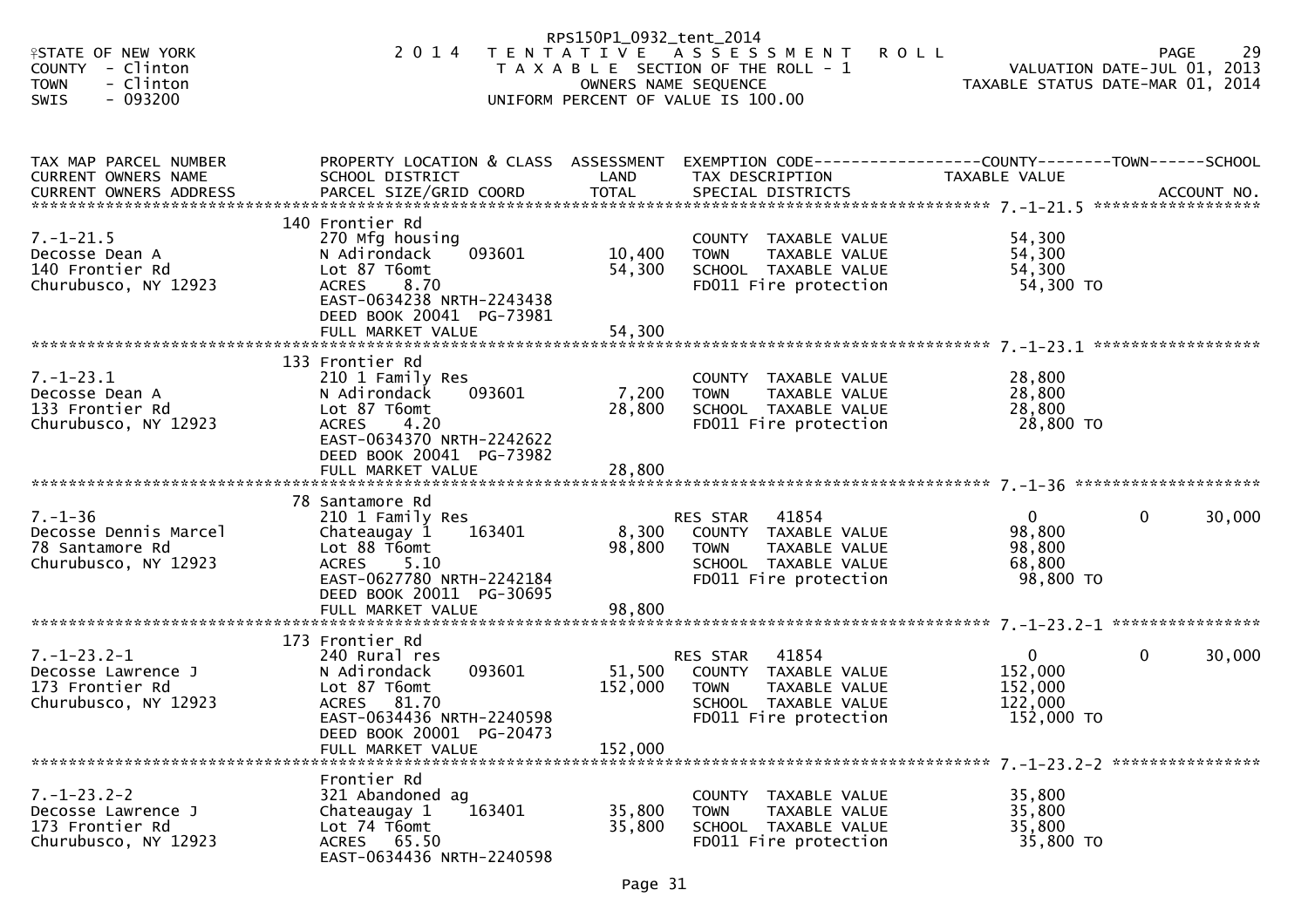|                                                                                                   |                                                                                                                                                                                                                        | RPS150P1_0932_tent_2014      |                                                                                                                    |                                                                               |
|---------------------------------------------------------------------------------------------------|------------------------------------------------------------------------------------------------------------------------------------------------------------------------------------------------------------------------|------------------------------|--------------------------------------------------------------------------------------------------------------------|-------------------------------------------------------------------------------|
|                                                                                                   | DEED BOOK 20021 PG-49144<br>FULL MARKET VALUE                                                                                                                                                                          | 35,800                       |                                                                                                                    |                                                                               |
| <b>ISTATE OF NEW YORK</b><br>COUNTY - Clinton<br>- Clinton<br><b>TOWN</b><br>$-093200$<br>SWIS    | 2 0 1 4                                                                                                                                                                                                                | OWNERS NAME SEQUENCE         | TENTATIVE ASSESSMENT<br><b>ROLL</b><br>T A X A B L E SECTION OF THE ROLL - 1<br>UNIFORM PERCENT OF VALUE IS 100.00 | 30<br>PAGE<br>VALUATION DATE-JUL 01, 2013<br>TAXABLE STATUS DATE-MAR 01, 2014 |
| TAX MAP PARCEL NUMBER<br>CURRENT OWNERS NAME<br><b>CURRENT OWNERS ADDRESS</b>                     | PROPERTY LOCATION & CLASS ASSESSMENT<br>SCHOOL DISTRICT<br>PARCEL SIZE/GRID COORD                                                                                                                                      | LAND<br><b>TOTAL</b>         | TAX DESCRIPTION<br>SPECIAL DISTRICTS                                                                               | TAXABLE VALUE<br>ACCOUNT NO.                                                  |
| $36. - 1 - 1$<br>Decosse Richard L Sr<br>Decosse Janet R<br>7429 Rt 11<br>Churubusco, NY 12923    | Lost Nation Rd<br>105 Vac farmland<br>Chateaugay 1<br>163401<br>Lot 70 T6 Omt<br>Pate<br>ACRES 66.30<br>EAST-0619692 NRTH-2232393<br>DEED BOOK 20051 PG-81579<br>FULL MARKET VALUE                                     | 50,700<br>50,700<br>50,700   | COUNTY TAXABLE VALUE<br>TAXABLE VALUE<br><b>TOWN</b><br>SCHOOL TAXABLE VALUE<br>FD011 Fire protection              | 50,700<br>50,700<br>50,700<br>50,700 TO                                       |
| $37. - 1 - 2.2$<br>Decosse Richard L Sr<br>Decosse Janet R<br>7429 Rt 11<br>Churubusco, NY 12923  | 244 Lost Nation Rd<br>220 2 Family Res<br>Chateaugay 1<br>163401<br>Lot 69 T6 Omt<br>Pate<br>ACRES 218.10<br>EAST-0625023 NRTH-2230440<br>DEED BOOK 20051 PG-84393<br>FULL MARKET VALUE                                | 81,400<br>118,500<br>118,500 | COUNTY TAXABLE VALUE<br>TAXABLE VALUE<br><b>TOWN</b><br>SCHOOL TAXABLE VALUE<br>FD011 Fire protection              | 118,500<br>118,500<br>118,500<br>118,500 TO                                   |
| $37. - 1 - 19$<br>Decosse Richard L Sr<br>Decosse Janet R<br>7429 Rt 11<br>Churubusco, NY 12923   | Old Railroad Bed<br>323 Vacant rural<br>Chateaugay 1<br>163401<br>Lot $52$ T60mt<br>R.r. Bed<br>Lost Nations To Whalen Ro<br>ACRES 13.50<br>EAST-0626759 NRTH-2226822<br>DEED BOOK 20051 PG-81579<br>FULL MARKET VALUE | 8,100<br>8,100<br>8,100      | COUNTY TAXABLE VALUE<br><b>TOWN</b><br>TAXABLE VALUE<br>SCHOOL TAXABLE VALUE<br>FD011 Fire protection              | 8,100<br>8,100<br>8,100<br>8,100 TO                                           |
| $37. - 1 - 24.1$<br>Decosse Richard L Sr<br>Decosse Janet R<br>7429 Rt 11<br>Churubusco, NY 12923 | 108 Lost Nation Rd<br>241 Rural res&ag<br>163401<br>Chateaugay 1<br>Lot 5152 T6 Omt<br>Pate<br>survey map 2010/231470<br>ACRES 117.20<br>EAST-0622310 NRTH-2224182<br>DEED BOOK 20051 PG-81579<br>FULL MARKET VALUE    | 71,500<br>109,600<br>109,600 | COUNTY TAXABLE VALUE<br>TAXABLE VALUE<br>TOWN<br>SCHOOL TAXABLE VALUE<br>FD011 Fire protection                     | 109,600<br>109,600<br>109,600<br>109,600 TO                                   |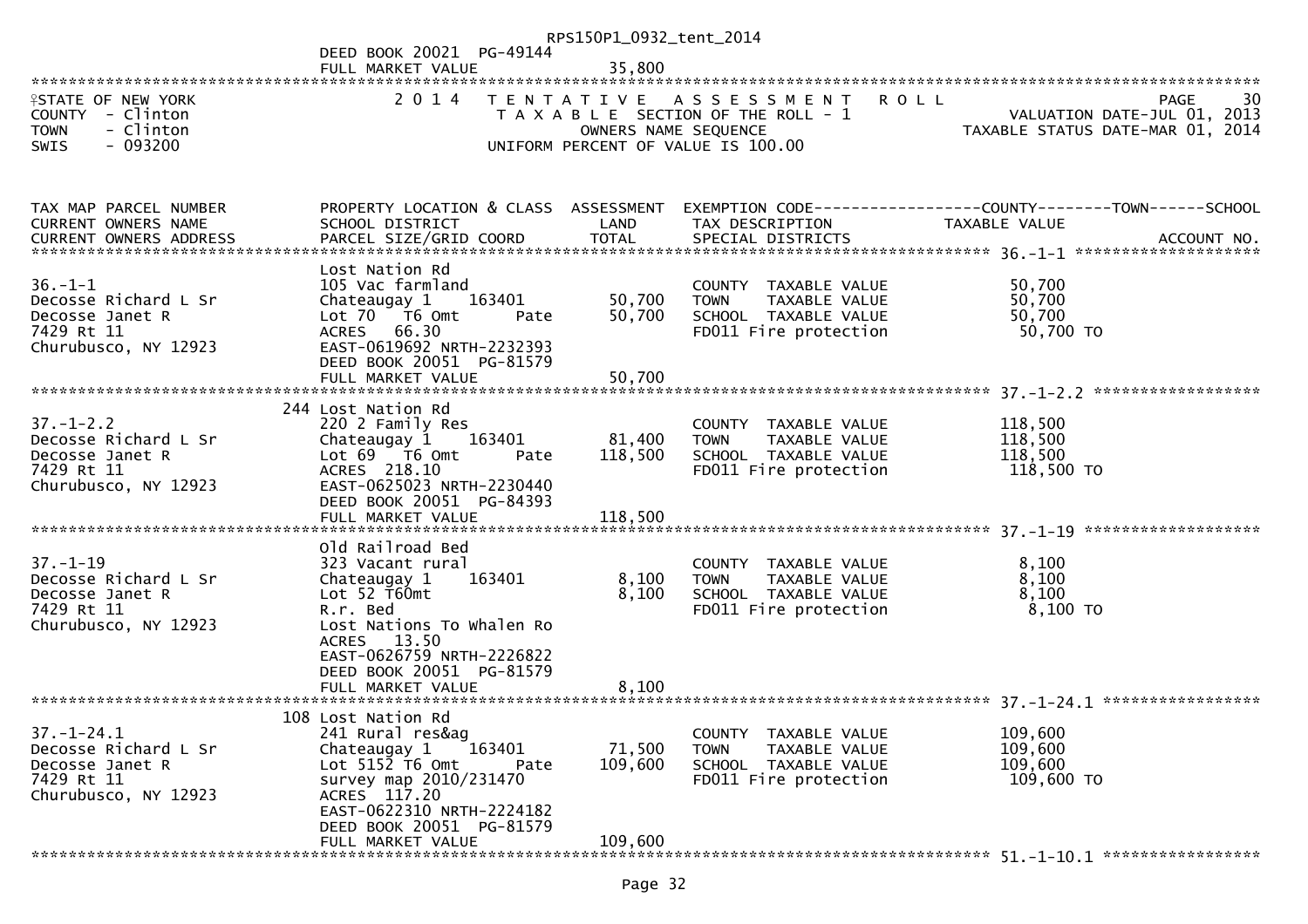| $51.-1-10.1$<br>Decosse Richard L Sr<br>Decosse Janet R<br>7429 Rt 11<br>Churubusco, NY 12923         | 7433 Rt 11<br>270 Mfg housing<br>Chateaugay $1 \t363401$<br>Lot 50 T6 Omt<br>Pate<br><b>FRNT</b><br>50.00 DPTH 175.00<br>EAST-0622565 NRTH-2223209<br>DEED BOOK 20051 PG-81579<br>FULL MARKET VALUE | 3,100<br>23,200<br>23,200   | COUNTY TAXABLE VALUE<br><b>TOWN</b><br>TAXABLE VALUE<br>SCHOOL TAXABLE VALUE<br>FD011 Fire protection    | 23,200<br>23,200<br>23,200<br>23,200 TO                                                                           |
|-------------------------------------------------------------------------------------------------------|-----------------------------------------------------------------------------------------------------------------------------------------------------------------------------------------------------|-----------------------------|----------------------------------------------------------------------------------------------------------|-------------------------------------------------------------------------------------------------------------------|
| <b>ISTATE OF NEW YORK</b><br>COUNTY - Clinton<br><b>TOWN</b><br>- Clinton<br>$-093200$<br><b>SWIS</b> | 2 0 1 4                                                                                                                                                                                             | OWNERS NAME SEQUENCE        | TENTATIVE ASSESSMENT ROLL<br>T A X A B L E SECTION OF THE ROLL - 1<br>UNIFORM PERCENT OF VALUE IS 100.00 | PAGE<br>31<br>ROLL - 1 NOTE- VALUATION DATE-JUL 01, 2013<br>TAXABLE STATUS DATE-MAR 01, 2014                      |
| TAX MAP PARCEL NUMBER<br>CURRENT OWNERS NAME                                                          | SCHOOL DISTRICT                                                                                                                                                                                     | LAND                        | TAX DESCRIPTION                                                                                          | PROPERTY LOCATION & CLASS ASSESSMENT EXEMPTION CODE----------------COUNTY-------TOWN------SCHOOL<br>TAXABLE VALUE |
| CURRENT OWNERS ADDRESS                                                                                | PARCEL SIZE/GRID COORD                                                                                                                                                                              | <b>TOTAL</b>                | SPECIAL DISTRICTS                                                                                        | ACCOUNT NO.                                                                                                       |
| $51.-1-10.2$<br>Decosse Richard L Sr<br>Decosse Janet R<br>7429 Rt 11<br>Churubusco, NY 12923         | 7429 Rt 11<br>486 Mini-mart<br>Chateaugay 1<br>163401<br>Lot 50 T6omt<br>ACRES 1.10<br>EAST-0622697 NRTH-2223244<br>DEED BOOK 20051 PG-81579<br>FULL MARKET VALUE<br>Ryan Rd                        | 5,500<br>196,500<br>196,500 | COUNTY TAXABLE VALUE<br>TAXABLE VALUE<br><b>TOWN</b><br>SCHOOL TAXABLE VALUE<br>FD011 Fire protection    | 196,500<br>196,500<br>196,500<br>196,500 TO                                                                       |
| $51. - 1 - 11.3$<br>Decosse Richard L Sr<br>Decosse Janet R<br>7429 Rt 11<br>Churubusco, NY 12923     | 321 Abandoned ag<br>Chateaugay 1<br>163401<br>Lot $50 - 76$ Omt<br>Pate<br>survey map 20082/17885<br>ACRES 102.80<br>EAST-0622068 NRTH-2218931<br>DEED BOOK 20092 PG-22191                          | 58,400<br>58,400            | COUNTY TAXABLE VALUE<br><b>TOWN</b><br>TAXABLE VALUE<br>SCHOOL TAXABLE VALUE<br>FD011 Fire protection    | 58,400<br>58,400<br>58,400<br>58,400 TO                                                                           |
|                                                                                                       | FULL MARKET VALUE                                                                                                                                                                                   | 58,400                      |                                                                                                          |                                                                                                                   |
| $52 - 1 - 1$<br>Decosse Richard L Sr<br>Decosse Janet R<br>7429 Rt 11<br>Churubusco, NY 12923         | Rt 11<br>311 Res vac land<br>Chateaugay 1 163401<br>Lot 49  T6 Omt<br>Pate<br>FRNT 140.00 DPTH 100.00<br>EAST-0622933 NRTH-2223330<br>DEED BOOK 20051 PG-81579                                      | 3,500<br>3,500              | COUNTY TAXABLE VALUE<br>TAXABLE VALUE<br><b>TOWN</b><br>SCHOOL TAXABLE VALUE<br>FD011 Fire protection    | 3,500<br>3,500<br>3,500<br>3,500 TO                                                                               |
|                                                                                                       | FULL MARKET VALUE                                                                                                                                                                                   | 3,500                       |                                                                                                          |                                                                                                                   |
| $52. - 1 - 9.21$<br>Decosse Richard L Sr<br>Decosse Janet R<br>7429 Rt 11                             | 7239 Rt 11<br>314 Rural vac<10<br>163401<br>Chateaugay 1<br>Lot <sub>49</sub><br>T6 Omt<br>Pate<br>1.50<br><b>ACRES</b>                                                                             | 5,400<br>5,400              | COUNTY TAXABLE VALUE<br><b>TOWN</b><br>TAXABLE VALUE<br>SCHOOL TAXABLE VALUE<br>FD011 Fire protection    | 5,400<br>5,400<br>5,400<br>5,400 TO                                                                               |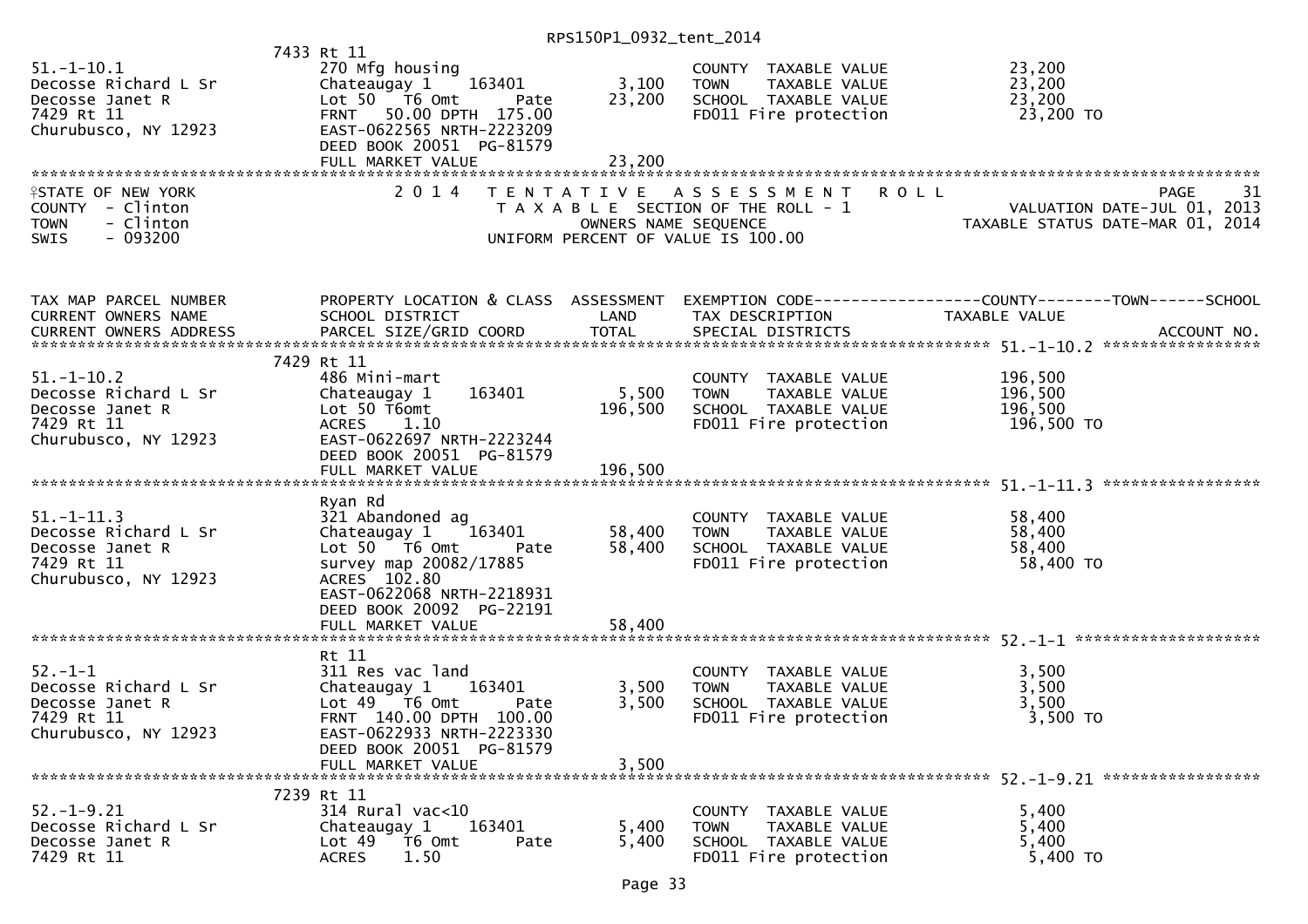| Churubusco, NY 12923<br>EAST-0627306 NRTH-2223915<br>DEED BOOK 20051 PG-81579<br>5,400<br>FULL MARKET VALUE<br>Santamore Rd<br>$7. - 1 - 33.1$<br>321 Abandoned ag<br>25,500<br>COUNTY TAXABLE VALUE<br>25,500<br>163401<br>25,500<br>Demarco Joseph<br>Chateaugay 1<br>TAXABLE VALUE<br>TOWN<br>11675 18th Ave<br>Lot 88 T6omt<br>SCHOOL TAXABLE VALUE<br>25,500<br>25,500<br>25,500 TO<br>Montreal QC, Canada H1E3K1<br>ACRES 37.00<br>FD011 Fire protection<br>EAST-0626808 NRTH-2240526<br>DEED BOOK 693<br><b>PG-30</b><br>25,500<br>FULL MARKET VALUE<br><b>ISTATE OF NEW YORK</b><br>2014<br>32<br>TENTATIVE ASSESSMENT<br><b>ROLL</b><br><b>PAGE</b><br>VALUATION DATE-JUL 01, 2013<br>COUNTY - Clinton<br>T A X A B L E SECTION OF THE ROLL - 1<br>- Clinton<br><b>TOWN</b><br>OWNERS NAME SEQUENCE<br>TAXABLE STATUS DATE-MAR 01, 2014<br>$-093200$<br><b>SWIS</b><br>UNIFORM PERCENT OF VALUE IS 100.00<br>PROPERTY LOCATION & CLASS ASSESSMENT<br>EXEMPTION CODE------------------COUNTY--------TOWN------SCHOOL<br>CURRENT OWNERS NAME<br>SCHOOL DISTRICT<br>LAND<br>TAX DESCRIPTION<br>TAXABLE VALUE<br>741 Lafrancis Rd<br>$39. - 1 - 7$<br>43,500<br>920 Priv Hunt/Fi<br>COUNTY TAXABLE VALUE<br>093601<br>16,500<br>43,500<br>Demarse John P<br>N Adirondack<br><b>TOWN</b><br>TAXABLE VALUE<br>43,500<br>43,500<br>6499 Rt 22<br>Lot 56 T6omt<br>SCHOOL TAXABLE VALUE<br>43,500 TO<br>Plattsburgh, NY 12901<br>Rural Haven Est Lots 68-7<br>FD011 Fire protection<br>ACRES 24.80<br>EAST-0649727 NRTH-2227980<br>DEED BOOK 20051 PG-82987<br>FULL MARKET VALUE<br>43,500<br>174 Santamore Rd<br>$7. - 1 - 2.4$<br>260 Seasonal res<br>30,000<br>COUNTY TAXABLE VALUE<br>30,000<br>Desimone Velia<br>163401<br>8,200<br>Chateaugay 1<br>TAXABLE VALUE<br><b>TOWN</b><br>5435 Monkland Ave<br>Lot 89 T6omt<br>30,000<br>30,000<br>SCHOOL TAXABLE VALUE<br>Montreal QC, Canada H4A1C5<br>5.00<br>FD011 Fire protection<br>30,000 TO<br><b>ACRES</b><br>EAST-0625445 NRTH-2242432<br>DEED BOOK 604<br>PG-461<br>FULL MARKET VALUE<br>30,000<br>1436 County Line Rd<br>$21. - 1 - 19.2$<br>321 Abandoned ag<br>COUNTY TAXABLE VALUE<br>28,000<br>Desotelle William J<br>28,000<br>163401<br>28,000<br>Chateaugay 1<br>TAXABLE VALUE<br><b>TOWN</b><br>483 Hayford Rd<br>Lot 71 T6omt<br>28,000<br>28,000<br>SCHOOL TAXABLE VALUE<br>28,000 TO<br>Champlain, NY 12919<br>ACRES 41.00<br>FD011 Fire protection<br>EAST-0616881 NRTH-2235836<br>DEED BOOK 898<br><b>PG-227</b><br>FULL MARKET VALUE<br>28,000 |                       |                | RPS150P1_0932_tent_2014 |  |
|-------------------------------------------------------------------------------------------------------------------------------------------------------------------------------------------------------------------------------------------------------------------------------------------------------------------------------------------------------------------------------------------------------------------------------------------------------------------------------------------------------------------------------------------------------------------------------------------------------------------------------------------------------------------------------------------------------------------------------------------------------------------------------------------------------------------------------------------------------------------------------------------------------------------------------------------------------------------------------------------------------------------------------------------------------------------------------------------------------------------------------------------------------------------------------------------------------------------------------------------------------------------------------------------------------------------------------------------------------------------------------------------------------------------------------------------------------------------------------------------------------------------------------------------------------------------------------------------------------------------------------------------------------------------------------------------------------------------------------------------------------------------------------------------------------------------------------------------------------------------------------------------------------------------------------------------------------------------------------------------------------------------------------------------------------------------------------------------------------------------------------------------------------------------------------------------------------------------------------------------------------------------------------------------------------------------------------------------------------------------------------------------------------------------------------------------------------------------------------------------------------------------------|-----------------------|----------------|-------------------------|--|
|                                                                                                                                                                                                                                                                                                                                                                                                                                                                                                                                                                                                                                                                                                                                                                                                                                                                                                                                                                                                                                                                                                                                                                                                                                                                                                                                                                                                                                                                                                                                                                                                                                                                                                                                                                                                                                                                                                                                                                                                                                                                                                                                                                                                                                                                                                                                                                                                                                                                                                                         |                       |                |                         |  |
|                                                                                                                                                                                                                                                                                                                                                                                                                                                                                                                                                                                                                                                                                                                                                                                                                                                                                                                                                                                                                                                                                                                                                                                                                                                                                                                                                                                                                                                                                                                                                                                                                                                                                                                                                                                                                                                                                                                                                                                                                                                                                                                                                                                                                                                                                                                                                                                                                                                                                                                         |                       |                |                         |  |
|                                                                                                                                                                                                                                                                                                                                                                                                                                                                                                                                                                                                                                                                                                                                                                                                                                                                                                                                                                                                                                                                                                                                                                                                                                                                                                                                                                                                                                                                                                                                                                                                                                                                                                                                                                                                                                                                                                                                                                                                                                                                                                                                                                                                                                                                                                                                                                                                                                                                                                                         |                       |                |                         |  |
|                                                                                                                                                                                                                                                                                                                                                                                                                                                                                                                                                                                                                                                                                                                                                                                                                                                                                                                                                                                                                                                                                                                                                                                                                                                                                                                                                                                                                                                                                                                                                                                                                                                                                                                                                                                                                                                                                                                                                                                                                                                                                                                                                                                                                                                                                                                                                                                                                                                                                                                         |                       |                |                         |  |
|                                                                                                                                                                                                                                                                                                                                                                                                                                                                                                                                                                                                                                                                                                                                                                                                                                                                                                                                                                                                                                                                                                                                                                                                                                                                                                                                                                                                                                                                                                                                                                                                                                                                                                                                                                                                                                                                                                                                                                                                                                                                                                                                                                                                                                                                                                                                                                                                                                                                                                                         |                       |                |                         |  |
|                                                                                                                                                                                                                                                                                                                                                                                                                                                                                                                                                                                                                                                                                                                                                                                                                                                                                                                                                                                                                                                                                                                                                                                                                                                                                                                                                                                                                                                                                                                                                                                                                                                                                                                                                                                                                                                                                                                                                                                                                                                                                                                                                                                                                                                                                                                                                                                                                                                                                                                         |                       |                |                         |  |
|                                                                                                                                                                                                                                                                                                                                                                                                                                                                                                                                                                                                                                                                                                                                                                                                                                                                                                                                                                                                                                                                                                                                                                                                                                                                                                                                                                                                                                                                                                                                                                                                                                                                                                                                                                                                                                                                                                                                                                                                                                                                                                                                                                                                                                                                                                                                                                                                                                                                                                                         |                       |                |                         |  |
|                                                                                                                                                                                                                                                                                                                                                                                                                                                                                                                                                                                                                                                                                                                                                                                                                                                                                                                                                                                                                                                                                                                                                                                                                                                                                                                                                                                                                                                                                                                                                                                                                                                                                                                                                                                                                                                                                                                                                                                                                                                                                                                                                                                                                                                                                                                                                                                                                                                                                                                         |                       |                |                         |  |
|                                                                                                                                                                                                                                                                                                                                                                                                                                                                                                                                                                                                                                                                                                                                                                                                                                                                                                                                                                                                                                                                                                                                                                                                                                                                                                                                                                                                                                                                                                                                                                                                                                                                                                                                                                                                                                                                                                                                                                                                                                                                                                                                                                                                                                                                                                                                                                                                                                                                                                                         |                       |                |                         |  |
|                                                                                                                                                                                                                                                                                                                                                                                                                                                                                                                                                                                                                                                                                                                                                                                                                                                                                                                                                                                                                                                                                                                                                                                                                                                                                                                                                                                                                                                                                                                                                                                                                                                                                                                                                                                                                                                                                                                                                                                                                                                                                                                                                                                                                                                                                                                                                                                                                                                                                                                         |                       |                |                         |  |
|                                                                                                                                                                                                                                                                                                                                                                                                                                                                                                                                                                                                                                                                                                                                                                                                                                                                                                                                                                                                                                                                                                                                                                                                                                                                                                                                                                                                                                                                                                                                                                                                                                                                                                                                                                                                                                                                                                                                                                                                                                                                                                                                                                                                                                                                                                                                                                                                                                                                                                                         |                       |                |                         |  |
|                                                                                                                                                                                                                                                                                                                                                                                                                                                                                                                                                                                                                                                                                                                                                                                                                                                                                                                                                                                                                                                                                                                                                                                                                                                                                                                                                                                                                                                                                                                                                                                                                                                                                                                                                                                                                                                                                                                                                                                                                                                                                                                                                                                                                                                                                                                                                                                                                                                                                                                         |                       |                |                         |  |
|                                                                                                                                                                                                                                                                                                                                                                                                                                                                                                                                                                                                                                                                                                                                                                                                                                                                                                                                                                                                                                                                                                                                                                                                                                                                                                                                                                                                                                                                                                                                                                                                                                                                                                                                                                                                                                                                                                                                                                                                                                                                                                                                                                                                                                                                                                                                                                                                                                                                                                                         |                       |                |                         |  |
|                                                                                                                                                                                                                                                                                                                                                                                                                                                                                                                                                                                                                                                                                                                                                                                                                                                                                                                                                                                                                                                                                                                                                                                                                                                                                                                                                                                                                                                                                                                                                                                                                                                                                                                                                                                                                                                                                                                                                                                                                                                                                                                                                                                                                                                                                                                                                                                                                                                                                                                         |                       |                |                         |  |
|                                                                                                                                                                                                                                                                                                                                                                                                                                                                                                                                                                                                                                                                                                                                                                                                                                                                                                                                                                                                                                                                                                                                                                                                                                                                                                                                                                                                                                                                                                                                                                                                                                                                                                                                                                                                                                                                                                                                                                                                                                                                                                                                                                                                                                                                                                                                                                                                                                                                                                                         |                       |                |                         |  |
|                                                                                                                                                                                                                                                                                                                                                                                                                                                                                                                                                                                                                                                                                                                                                                                                                                                                                                                                                                                                                                                                                                                                                                                                                                                                                                                                                                                                                                                                                                                                                                                                                                                                                                                                                                                                                                                                                                                                                                                                                                                                                                                                                                                                                                                                                                                                                                                                                                                                                                                         |                       |                |                         |  |
|                                                                                                                                                                                                                                                                                                                                                                                                                                                                                                                                                                                                                                                                                                                                                                                                                                                                                                                                                                                                                                                                                                                                                                                                                                                                                                                                                                                                                                                                                                                                                                                                                                                                                                                                                                                                                                                                                                                                                                                                                                                                                                                                                                                                                                                                                                                                                                                                                                                                                                                         |                       |                |                         |  |
|                                                                                                                                                                                                                                                                                                                                                                                                                                                                                                                                                                                                                                                                                                                                                                                                                                                                                                                                                                                                                                                                                                                                                                                                                                                                                                                                                                                                                                                                                                                                                                                                                                                                                                                                                                                                                                                                                                                                                                                                                                                                                                                                                                                                                                                                                                                                                                                                                                                                                                                         |                       |                |                         |  |
|                                                                                                                                                                                                                                                                                                                                                                                                                                                                                                                                                                                                                                                                                                                                                                                                                                                                                                                                                                                                                                                                                                                                                                                                                                                                                                                                                                                                                                                                                                                                                                                                                                                                                                                                                                                                                                                                                                                                                                                                                                                                                                                                                                                                                                                                                                                                                                                                                                                                                                                         |                       |                |                         |  |
|                                                                                                                                                                                                                                                                                                                                                                                                                                                                                                                                                                                                                                                                                                                                                                                                                                                                                                                                                                                                                                                                                                                                                                                                                                                                                                                                                                                                                                                                                                                                                                                                                                                                                                                                                                                                                                                                                                                                                                                                                                                                                                                                                                                                                                                                                                                                                                                                                                                                                                                         | TAX MAP PARCEL NUMBER |                |                         |  |
|                                                                                                                                                                                                                                                                                                                                                                                                                                                                                                                                                                                                                                                                                                                                                                                                                                                                                                                                                                                                                                                                                                                                                                                                                                                                                                                                                                                                                                                                                                                                                                                                                                                                                                                                                                                                                                                                                                                                                                                                                                                                                                                                                                                                                                                                                                                                                                                                                                                                                                                         |                       |                |                         |  |
|                                                                                                                                                                                                                                                                                                                                                                                                                                                                                                                                                                                                                                                                                                                                                                                                                                                                                                                                                                                                                                                                                                                                                                                                                                                                                                                                                                                                                                                                                                                                                                                                                                                                                                                                                                                                                                                                                                                                                                                                                                                                                                                                                                                                                                                                                                                                                                                                                                                                                                                         |                       |                |                         |  |
|                                                                                                                                                                                                                                                                                                                                                                                                                                                                                                                                                                                                                                                                                                                                                                                                                                                                                                                                                                                                                                                                                                                                                                                                                                                                                                                                                                                                                                                                                                                                                                                                                                                                                                                                                                                                                                                                                                                                                                                                                                                                                                                                                                                                                                                                                                                                                                                                                                                                                                                         |                       |                |                         |  |
|                                                                                                                                                                                                                                                                                                                                                                                                                                                                                                                                                                                                                                                                                                                                                                                                                                                                                                                                                                                                                                                                                                                                                                                                                                                                                                                                                                                                                                                                                                                                                                                                                                                                                                                                                                                                                                                                                                                                                                                                                                                                                                                                                                                                                                                                                                                                                                                                                                                                                                                         |                       |                |                         |  |
|                                                                                                                                                                                                                                                                                                                                                                                                                                                                                                                                                                                                                                                                                                                                                                                                                                                                                                                                                                                                                                                                                                                                                                                                                                                                                                                                                                                                                                                                                                                                                                                                                                                                                                                                                                                                                                                                                                                                                                                                                                                                                                                                                                                                                                                                                                                                                                                                                                                                                                                         |                       |                |                         |  |
|                                                                                                                                                                                                                                                                                                                                                                                                                                                                                                                                                                                                                                                                                                                                                                                                                                                                                                                                                                                                                                                                                                                                                                                                                                                                                                                                                                                                                                                                                                                                                                                                                                                                                                                                                                                                                                                                                                                                                                                                                                                                                                                                                                                                                                                                                                                                                                                                                                                                                                                         |                       |                |                         |  |
|                                                                                                                                                                                                                                                                                                                                                                                                                                                                                                                                                                                                                                                                                                                                                                                                                                                                                                                                                                                                                                                                                                                                                                                                                                                                                                                                                                                                                                                                                                                                                                                                                                                                                                                                                                                                                                                                                                                                                                                                                                                                                                                                                                                                                                                                                                                                                                                                                                                                                                                         |                       |                |                         |  |
|                                                                                                                                                                                                                                                                                                                                                                                                                                                                                                                                                                                                                                                                                                                                                                                                                                                                                                                                                                                                                                                                                                                                                                                                                                                                                                                                                                                                                                                                                                                                                                                                                                                                                                                                                                                                                                                                                                                                                                                                                                                                                                                                                                                                                                                                                                                                                                                                                                                                                                                         |                       |                |                         |  |
|                                                                                                                                                                                                                                                                                                                                                                                                                                                                                                                                                                                                                                                                                                                                                                                                                                                                                                                                                                                                                                                                                                                                                                                                                                                                                                                                                                                                                                                                                                                                                                                                                                                                                                                                                                                                                                                                                                                                                                                                                                                                                                                                                                                                                                                                                                                                                                                                                                                                                                                         |                       |                |                         |  |
|                                                                                                                                                                                                                                                                                                                                                                                                                                                                                                                                                                                                                                                                                                                                                                                                                                                                                                                                                                                                                                                                                                                                                                                                                                                                                                                                                                                                                                                                                                                                                                                                                                                                                                                                                                                                                                                                                                                                                                                                                                                                                                                                                                                                                                                                                                                                                                                                                                                                                                                         |                       |                |                         |  |
|                                                                                                                                                                                                                                                                                                                                                                                                                                                                                                                                                                                                                                                                                                                                                                                                                                                                                                                                                                                                                                                                                                                                                                                                                                                                                                                                                                                                                                                                                                                                                                                                                                                                                                                                                                                                                                                                                                                                                                                                                                                                                                                                                                                                                                                                                                                                                                                                                                                                                                                         |                       |                |                         |  |
|                                                                                                                                                                                                                                                                                                                                                                                                                                                                                                                                                                                                                                                                                                                                                                                                                                                                                                                                                                                                                                                                                                                                                                                                                                                                                                                                                                                                                                                                                                                                                                                                                                                                                                                                                                                                                                                                                                                                                                                                                                                                                                                                                                                                                                                                                                                                                                                                                                                                                                                         |                       |                |                         |  |
|                                                                                                                                                                                                                                                                                                                                                                                                                                                                                                                                                                                                                                                                                                                                                                                                                                                                                                                                                                                                                                                                                                                                                                                                                                                                                                                                                                                                                                                                                                                                                                                                                                                                                                                                                                                                                                                                                                                                                                                                                                                                                                                                                                                                                                                                                                                                                                                                                                                                                                                         |                       |                |                         |  |
|                                                                                                                                                                                                                                                                                                                                                                                                                                                                                                                                                                                                                                                                                                                                                                                                                                                                                                                                                                                                                                                                                                                                                                                                                                                                                                                                                                                                                                                                                                                                                                                                                                                                                                                                                                                                                                                                                                                                                                                                                                                                                                                                                                                                                                                                                                                                                                                                                                                                                                                         |                       |                |                         |  |
|                                                                                                                                                                                                                                                                                                                                                                                                                                                                                                                                                                                                                                                                                                                                                                                                                                                                                                                                                                                                                                                                                                                                                                                                                                                                                                                                                                                                                                                                                                                                                                                                                                                                                                                                                                                                                                                                                                                                                                                                                                                                                                                                                                                                                                                                                                                                                                                                                                                                                                                         |                       |                |                         |  |
|                                                                                                                                                                                                                                                                                                                                                                                                                                                                                                                                                                                                                                                                                                                                                                                                                                                                                                                                                                                                                                                                                                                                                                                                                                                                                                                                                                                                                                                                                                                                                                                                                                                                                                                                                                                                                                                                                                                                                                                                                                                                                                                                                                                                                                                                                                                                                                                                                                                                                                                         |                       |                |                         |  |
|                                                                                                                                                                                                                                                                                                                                                                                                                                                                                                                                                                                                                                                                                                                                                                                                                                                                                                                                                                                                                                                                                                                                                                                                                                                                                                                                                                                                                                                                                                                                                                                                                                                                                                                                                                                                                                                                                                                                                                                                                                                                                                                                                                                                                                                                                                                                                                                                                                                                                                                         |                       |                |                         |  |
|                                                                                                                                                                                                                                                                                                                                                                                                                                                                                                                                                                                                                                                                                                                                                                                                                                                                                                                                                                                                                                                                                                                                                                                                                                                                                                                                                                                                                                                                                                                                                                                                                                                                                                                                                                                                                                                                                                                                                                                                                                                                                                                                                                                                                                                                                                                                                                                                                                                                                                                         |                       |                |                         |  |
|                                                                                                                                                                                                                                                                                                                                                                                                                                                                                                                                                                                                                                                                                                                                                                                                                                                                                                                                                                                                                                                                                                                                                                                                                                                                                                                                                                                                                                                                                                                                                                                                                                                                                                                                                                                                                                                                                                                                                                                                                                                                                                                                                                                                                                                                                                                                                                                                                                                                                                                         |                       |                |                         |  |
|                                                                                                                                                                                                                                                                                                                                                                                                                                                                                                                                                                                                                                                                                                                                                                                                                                                                                                                                                                                                                                                                                                                                                                                                                                                                                                                                                                                                                                                                                                                                                                                                                                                                                                                                                                                                                                                                                                                                                                                                                                                                                                                                                                                                                                                                                                                                                                                                                                                                                                                         |                       |                |                         |  |
|                                                                                                                                                                                                                                                                                                                                                                                                                                                                                                                                                                                                                                                                                                                                                                                                                                                                                                                                                                                                                                                                                                                                                                                                                                                                                                                                                                                                                                                                                                                                                                                                                                                                                                                                                                                                                                                                                                                                                                                                                                                                                                                                                                                                                                                                                                                                                                                                                                                                                                                         |                       |                |                         |  |
|                                                                                                                                                                                                                                                                                                                                                                                                                                                                                                                                                                                                                                                                                                                                                                                                                                                                                                                                                                                                                                                                                                                                                                                                                                                                                                                                                                                                                                                                                                                                                                                                                                                                                                                                                                                                                                                                                                                                                                                                                                                                                                                                                                                                                                                                                                                                                                                                                                                                                                                         |                       |                |                         |  |
|                                                                                                                                                                                                                                                                                                                                                                                                                                                                                                                                                                                                                                                                                                                                                                                                                                                                                                                                                                                                                                                                                                                                                                                                                                                                                                                                                                                                                                                                                                                                                                                                                                                                                                                                                                                                                                                                                                                                                                                                                                                                                                                                                                                                                                                                                                                                                                                                                                                                                                                         |                       |                |                         |  |
|                                                                                                                                                                                                                                                                                                                                                                                                                                                                                                                                                                                                                                                                                                                                                                                                                                                                                                                                                                                                                                                                                                                                                                                                                                                                                                                                                                                                                                                                                                                                                                                                                                                                                                                                                                                                                                                                                                                                                                                                                                                                                                                                                                                                                                                                                                                                                                                                                                                                                                                         |                       |                |                         |  |
|                                                                                                                                                                                                                                                                                                                                                                                                                                                                                                                                                                                                                                                                                                                                                                                                                                                                                                                                                                                                                                                                                                                                                                                                                                                                                                                                                                                                                                                                                                                                                                                                                                                                                                                                                                                                                                                                                                                                                                                                                                                                                                                                                                                                                                                                                                                                                                                                                                                                                                                         |                       |                |                         |  |
|                                                                                                                                                                                                                                                                                                                                                                                                                                                                                                                                                                                                                                                                                                                                                                                                                                                                                                                                                                                                                                                                                                                                                                                                                                                                                                                                                                                                                                                                                                                                                                                                                                                                                                                                                                                                                                                                                                                                                                                                                                                                                                                                                                                                                                                                                                                                                                                                                                                                                                                         |                       |                |                         |  |
|                                                                                                                                                                                                                                                                                                                                                                                                                                                                                                                                                                                                                                                                                                                                                                                                                                                                                                                                                                                                                                                                                                                                                                                                                                                                                                                                                                                                                                                                                                                                                                                                                                                                                                                                                                                                                                                                                                                                                                                                                                                                                                                                                                                                                                                                                                                                                                                                                                                                                                                         |                       |                |                         |  |
|                                                                                                                                                                                                                                                                                                                                                                                                                                                                                                                                                                                                                                                                                                                                                                                                                                                                                                                                                                                                                                                                                                                                                                                                                                                                                                                                                                                                                                                                                                                                                                                                                                                                                                                                                                                                                                                                                                                                                                                                                                                                                                                                                                                                                                                                                                                                                                                                                                                                                                                         |                       |                |                         |  |
|                                                                                                                                                                                                                                                                                                                                                                                                                                                                                                                                                                                                                                                                                                                                                                                                                                                                                                                                                                                                                                                                                                                                                                                                                                                                                                                                                                                                                                                                                                                                                                                                                                                                                                                                                                                                                                                                                                                                                                                                                                                                                                                                                                                                                                                                                                                                                                                                                                                                                                                         |                       |                |                         |  |
|                                                                                                                                                                                                                                                                                                                                                                                                                                                                                                                                                                                                                                                                                                                                                                                                                                                                                                                                                                                                                                                                                                                                                                                                                                                                                                                                                                                                                                                                                                                                                                                                                                                                                                                                                                                                                                                                                                                                                                                                                                                                                                                                                                                                                                                                                                                                                                                                                                                                                                                         |                       | Lost Nation Rd |                         |  |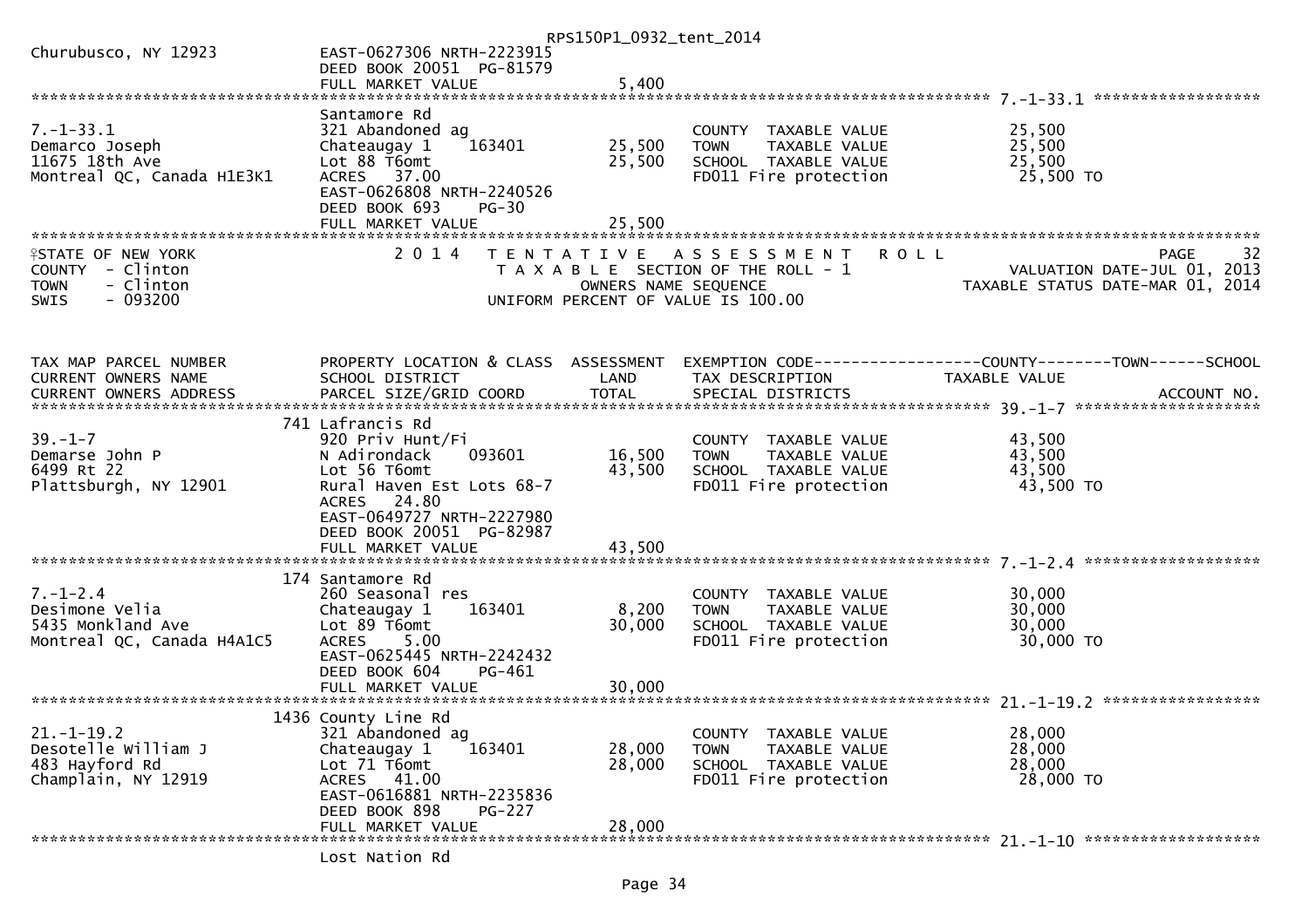|                            |                                                 | RPS150P1_0932_tent_2014 |                                       |                                                               |
|----------------------------|-------------------------------------------------|-------------------------|---------------------------------------|---------------------------------------------------------------|
| $21. - 1 - 10$             | 321 Abandoned ag                                |                         | COUNTY TAXABLE VALUE                  | 22,400                                                        |
| Dimassimo Robert A         | 163401<br>Chateaugay 1                          | 22,400                  | <b>TOWN</b><br>TAXABLE VALUE          | 22,400                                                        |
| Tudor Croft                | Lot $72$ T6 Omt<br>Pate                         | 22,400                  | SCHOOL TAXABLE VALUE                  | 22,400                                                        |
| Farm Lane Headley          | ACRES 29.80                                     |                         | FD011 Fire protection                 | 22,400 TO                                                     |
| Epsom Surrey, England      | EAST-0622423 NRTH-2236210                       |                         |                                       |                                                               |
| KT186BZ                    | DEED BOOK 519<br>PG-362                         |                         |                                       |                                                               |
|                            |                                                 |                         |                                       |                                                               |
|                            |                                                 |                         |                                       |                                                               |
|                            | 674 Ryan Rd                                     |                         |                                       |                                                               |
| $66. - 1 - 4.2$            | 260 Seasonal res                                |                         | COUNTY TAXABLE VALUE                  | 50,000                                                        |
| Dominic James William      | 163401                                          | 22,500                  | <b>TOWN</b><br>TAXABLE VALUE          | 50,000                                                        |
| 6559 Military Tpke         | Chateaugay 1<br>Lot 32 T6omt                    |                         |                                       | 50,000                                                        |
| Ellenburg Center, NY 12934 |                                                 | 50,000                  | SCHOOL TAXABLE VALUE                  | 50,000 TO                                                     |
|                            | ACRES 30.00                                     |                         | FD011 Fire protection                 |                                                               |
|                            | EAST-0625416 NRTH-2214838                       |                         |                                       |                                                               |
|                            | DEED BOOK 20102 PG-36837                        |                         |                                       |                                                               |
|                            |                                                 |                         |                                       |                                                               |
|                            |                                                 |                         |                                       |                                                               |
| <b>ISTATE OF NEW YORK</b>  | 2 0 1 4                                         |                         | TENTATIVE ASSESSMENT ROLL             | 33<br><b>PAGE</b>                                             |
| COUNTY - Clinton           |                                                 |                         | T A X A B L E SECTION OF THE ROLL - 1 | VALUATION DATE-JUL $01$ , 2013                                |
| - Clinton<br><b>TOWN</b>   |                                                 | OWNERS NAME SEQUENCE    |                                       | TAXABLE STATUS DATE-MAR 01, 2014                              |
| $-093200$<br><b>SWIS</b>   |                                                 |                         | UNIFORM PERCENT OF VALUE IS 100.00    |                                                               |
|                            |                                                 |                         |                                       |                                                               |
|                            |                                                 |                         |                                       |                                                               |
|                            |                                                 |                         |                                       |                                                               |
| TAX MAP PARCEL NUMBER      | PROPERTY LOCATION & CLASS ASSESSMENT            |                         |                                       | EXEMPTION CODE-----------------COUNTY--------TOWN------SCHOOL |
| CURRENT OWNERS NAME        | SCHOOL DISTRICT                                 | LAND                    | TAX DESCRIPTION                       | TAXABLE VALUE                                                 |
|                            |                                                 |                         |                                       |                                                               |
|                            |                                                 |                         |                                       |                                                               |
|                            | 488 Brandy Brook Rd                             |                         |                                       |                                                               |
| $69. - 1 - 14.1$           | 210 1 Family Res                                |                         | 41854<br>RES STAR                     | $\mathbf{0}$<br>$\mathbf{0}$<br>30,000                        |
| Donah James J              | N Adirondack<br>093601                          | 6,600                   | COUNTY TAXABLE VALUE                  | 115,000                                                       |
| Donah Cindy L              | Lot 25<br>T6 Omt<br>Pate                        | 115,000                 | TAXABLE VALUE<br><b>TOWN</b>          | 115,000                                                       |
| 488 Brandy Brook Rd        | 3.00<br><b>ACRES</b>                            |                         | SCHOOL TAXABLE VALUE                  | 85,000                                                        |
| Ellenburg Center, NY 12934 | EAST-0647784 NRTH-2210042                       |                         | FD011 Fire protection                 | 115,000 TO                                                    |
|                            | DEED BOOK 1017<br>PG-185                        |                         |                                       |                                                               |
|                            | FULL MARKET VALUE                               | 115,000                 |                                       |                                                               |
|                            |                                                 |                         |                                       |                                                               |
|                            | 227 Santamore Rd                                |                         |                                       |                                                               |
| $7. - 1 - 34.6$            | 270 Mfg housing                                 |                         | COUNTY TAXABLE VALUE                  | 40,000                                                        |
| Doner Michael D            | 163401<br>Chateaugay 1                          | 7,200                   | <b>TOWN</b><br>TAXABLE VALUE          | 40,000                                                        |
| PO Box 526                 | Lot $89$ T60mt                                  | 40,000                  | SCHOOL TAXABLE VALUE                  | 40,000                                                        |
| Peru, NY 12972             |                                                 |                         |                                       |                                                               |
|                            |                                                 |                         |                                       |                                                               |
|                            | <b>ACRES</b><br>4.10                            |                         | FD011 Fire protection                 | 40,000 TO                                                     |
|                            | EAST-0623924 NRTH-2241901                       |                         |                                       |                                                               |
|                            | DEED BOOK 20112 PG-44384                        |                         |                                       |                                                               |
|                            | FULL MARKET VALUE                               | 40,000                  |                                       |                                                               |
|                            |                                                 |                         |                                       |                                                               |
|                            | 699 Ryan Rd                                     |                         |                                       |                                                               |
| $66. - 1 - 3.1$            | 210 1 Family Res                                |                         | RES STAR<br>41854                     | $\mathbf 0$<br>30,000<br>$\mathbf{0}$                         |
| Dowd Kathleen T            | 163401<br>Chateaugay 1                          | 4,400                   | COUNTY TAXABLE VALUE                  | 54,800                                                        |
| 699 Ryan Rd                | Lot 31 T6 Omt<br>Pate                           | 54,800                  | <b>TOWN</b><br>TAXABLE VALUE          | 54,800                                                        |
| Churubusco, NY 12923       | FRNT 165.00 DPTH 132.00                         |                         | SCHOOL TAXABLE VALUE                  | 24,800                                                        |
|                            | 080<br><b>BANK</b><br>EAST-0623893 NRTH-2215277 |                         | FD011 Fire protection                 | 54,800 TO                                                     |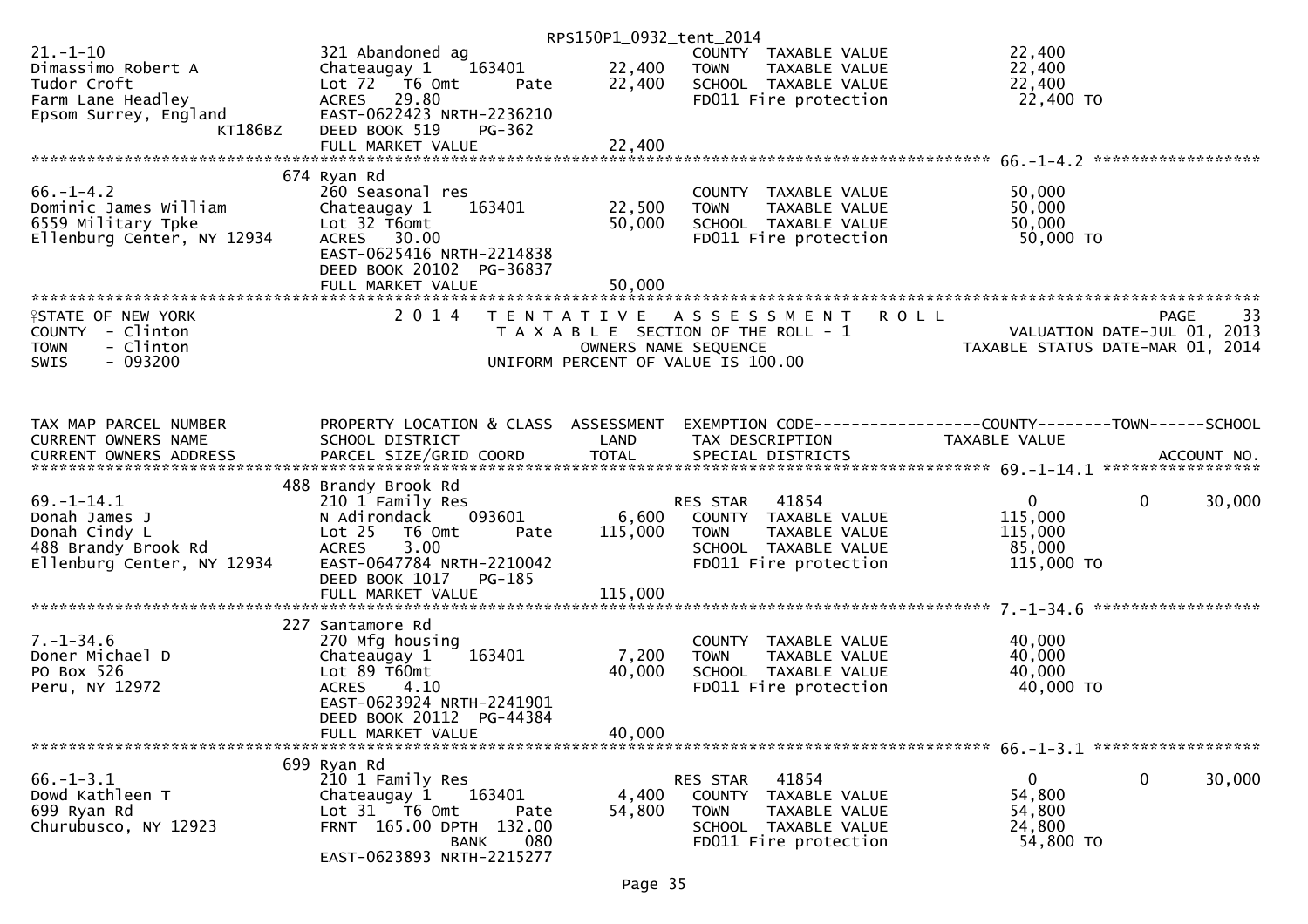|                                                                                                                                 |                                                                                                                                                                                      | RPS150P1_0932_tent_2014   |                                                                                                                                                                                 |                                                                                                                                                                 |
|---------------------------------------------------------------------------------------------------------------------------------|--------------------------------------------------------------------------------------------------------------------------------------------------------------------------------------|---------------------------|---------------------------------------------------------------------------------------------------------------------------------------------------------------------------------|-----------------------------------------------------------------------------------------------------------------------------------------------------------------|
|                                                                                                                                 | DEED BOOK 20122 PG-46735                                                                                                                                                             | 54,800                    |                                                                                                                                                                                 |                                                                                                                                                                 |
|                                                                                                                                 | FULL MARKET VALUE                                                                                                                                                                    |                           |                                                                                                                                                                                 |                                                                                                                                                                 |
| $68. - 1 - 11.1$<br>Drown Frank L<br>Drown Lori Ann<br>452 Brandy Brook Rd<br>Ellenburg Center, NY 12934                        | Brandy Brook Rd<br>321 Abandoned ag<br>093601<br>N Adirondack<br>Lot 26 T6 Omt<br>Pate<br>ACRES 47.10<br>EAST-0645288 NRTH-2210670<br>DEED BOOK 20001 PG-24865                       | 31,100<br>31,100          | COUNTY TAXABLE VALUE<br>TAXABLE VALUE<br><b>TOWN</b><br>SCHOOL TAXABLE VALUE<br>FD011 Fire protection                                                                           | 31,100<br>31,100<br>31,100<br>31,100 TO                                                                                                                         |
|                                                                                                                                 | 529 Brandy Brook Rd                                                                                                                                                                  |                           |                                                                                                                                                                                 |                                                                                                                                                                 |
| $68. - 1 - 11.2$<br>Drown Frank L<br>Drown Pat F<br>452 Brandy Brook Rd<br>Ellenburg Center, NY 12934                           | 270 Mfg housing<br>093601<br>N Adirondack<br>Lot 26 T6omt<br><b>ACRES</b><br>1.90<br>EAST-0647138 NRTH-2211116<br>DEED BOOK 20082 PG-15303<br>FULL MARKET VALUE                      | 5,600<br>13,200<br>13,200 | COUNTY TAXABLE VALUE<br><b>TOWN</b><br>TAXABLE VALUE<br>SCHOOL TAXABLE VALUE<br>FD011 Fire protection                                                                           | 13,200<br>13,200<br>13,200<br>13,200 TO                                                                                                                         |
|                                                                                                                                 |                                                                                                                                                                                      |                           |                                                                                                                                                                                 |                                                                                                                                                                 |
| <b>ISTATE OF NEW YORK</b><br>COUNTY - Clinton<br>- Clinton<br><b>TOWN</b><br>$-093200$<br><b>SWIS</b>                           |                                                                                                                                                                                      |                           | 2014 TENTATIVE ASSESSMENT ROLL<br>T A X A B L E SECTION OF THE ROLL - 1<br>OWNERS NAME SEQUENCE<br>UNIFORM PERCENT OF VALUE IS 100.00                                           | PAGE<br>34<br>VALUATION DATE-JUL 01, 2013<br>TAXABLE STATUS DATE-MAR 01, 2014                                                                                   |
| TAX MAP PARCEL NUMBER<br>CURRENT OWNERS NAME<br><b>CURRENT OWNERS ADDRESS</b>                                                   | PROPERTY LOCATION & CLASS ASSESSMENT<br>SCHOOL DISTRICT                                                                                                                              | LAND                      | TAX DESCRIPTION                                                                                                                                                                 | EXEMPTION CODE-----------------COUNTY--------TOWN------SCHOOL<br>TAXABLE VALUE                                                                                  |
|                                                                                                                                 |                                                                                                                                                                                      |                           |                                                                                                                                                                                 |                                                                                                                                                                 |
|                                                                                                                                 | 80 Pete LeClair Rd                                                                                                                                                                   |                           |                                                                                                                                                                                 |                                                                                                                                                                 |
| $7. - 1 - 19$<br>Dumas Arthur<br>Dumas Carolyn L<br>5381 Rt 374<br>Merrill, NY 12955                                            | 260 Seasonal res<br>093601<br>N Adirondack<br>Lot 87 T6 Omt<br>Pate<br>ACRES 101.00<br>EAST-0633074 NRTH-2245706<br>DEED BOOK 20021 PG-48525                                         | 58,000<br>86,000          | COUNTY TAXABLE VALUE<br><b>TOWN</b><br>TAXABLE VALUE<br>SCHOOL TAXABLE VALUE<br>FD011 Fire protection                                                                           | 86,000<br>86,000<br>86,000<br>86,000 TO                                                                                                                         |
|                                                                                                                                 |                                                                                                                                                                                      |                           |                                                                                                                                                                                 |                                                                                                                                                                 |
| $69. - 1 - 17$<br>Dunn Life Use Elmer & Francis N Adirondack<br>Dunn Judy Katherine<br>6242 Rt 11<br>Ellenburg Center, NY 12934 | 6242 Rt 11<br>220 2 Family Res<br>093601<br>Lot <sub>25</sub><br>T6 Omt<br>Pate<br>1.05<br><b>ACRES</b><br>EAST-0647305 NRTH-2212343<br>DEED BOOK 673<br>PG-218<br>FULL MARKET VALUE | 56,700                    | WARCOMALL 41131<br>5,300 AGED COUN 41802<br>56,700 SR STAR<br>41834<br>TAXABLE VALUE<br>COUNTY<br>TAXABLE VALUE<br><b>TOWN</b><br>SCHOOL TAXABLE VALUE<br>FD011 Fire protection | 14,175<br>0<br>14,175<br>$\Omega$<br>21,263<br>$\Omega$<br>$\mathbf{0}$<br>0<br>56,700<br>21,262<br>42,525<br>0<br>56,700 TO<br>23. -1-4. 21 ****************** |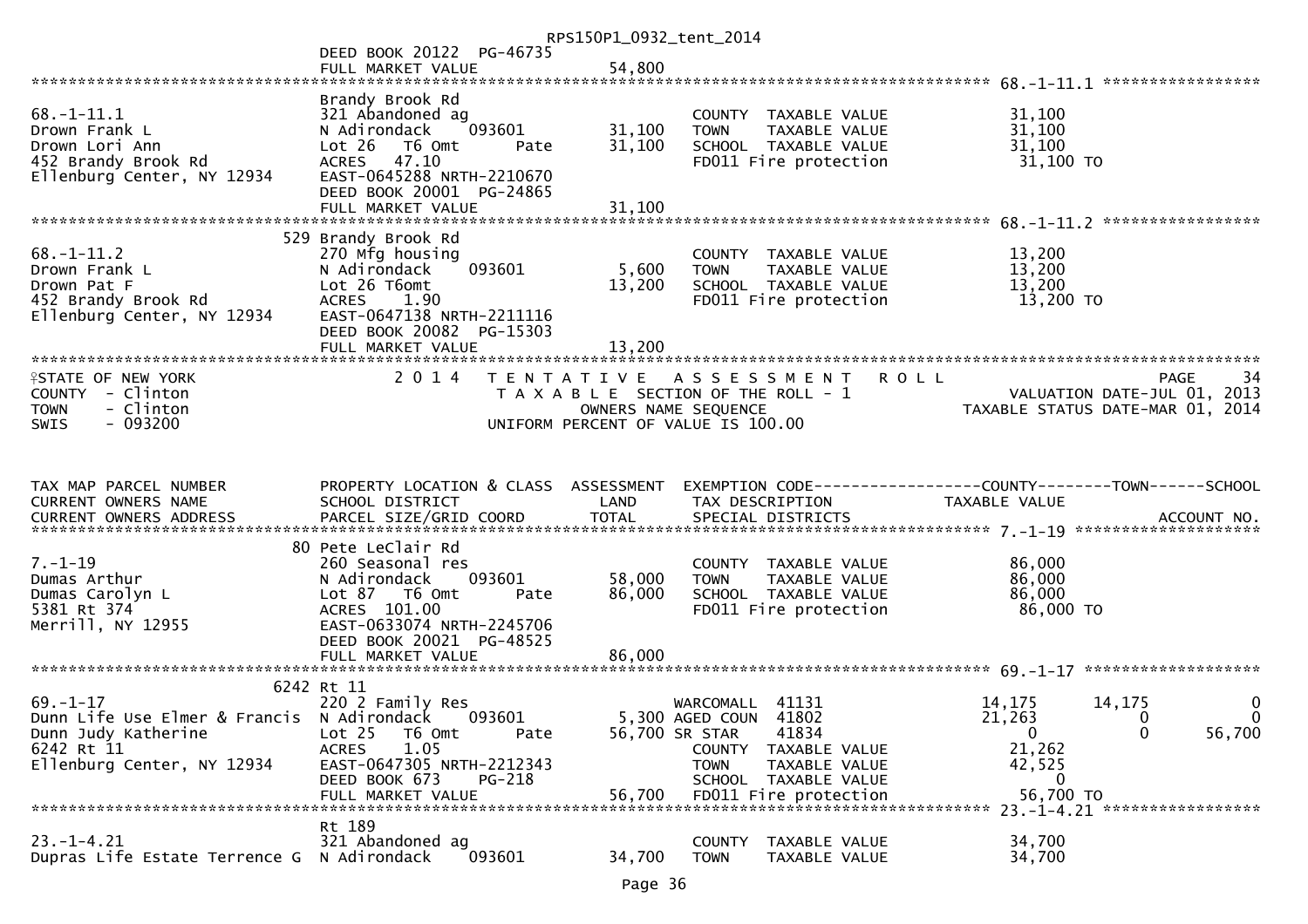|                                                                |                                                         | RPS150P1_0932_tent_2014 |                                                            |                                                                                      |
|----------------------------------------------------------------|---------------------------------------------------------|-------------------------|------------------------------------------------------------|--------------------------------------------------------------------------------------|
| Pulk Lisa Marie Dupr<br>11 Cabot Way<br>Clifton Park, NY 12065 | 75 T6omt<br>ACRES 74.80<br>EAST-0641878 NRTH-2240793    | 34,700                  | SCHOOL TAXABLE VALUE<br>FD011 Fire protection              | 34,700<br>34,700 TO                                                                  |
|                                                                | DEED BOOK 20142 PG-62855                                |                         |                                                            |                                                                                      |
|                                                                | FULL MARKET VALUE                                       | 34,700                  |                                                            |                                                                                      |
|                                                                | Rt 189                                                  |                         |                                                            |                                                                                      |
| $23. - 1 - 4.24$<br>Dupras Life Estate Terrence G              | 260 Seasonal res<br>N Adirondack<br>093601              | 78,200                  | COUNTY TAXABLE VALUE<br>TAXABLE VALUE<br><b>TOWN</b>       | 100,000<br>100,000                                                                   |
| Pulk Lisa Marie Dupras                                         | Lot 75 & 76 T6omt                                       | 100,000                 | SCHOOL TAXABLE VALUE                                       | 100,000                                                                              |
| 11 Cabot Way<br>Clifton Park, NY 12065                         | ACRES 216.70<br>EAST-0644007 NRTH-2239419               |                         | FD011 Fire protection                                      | 100,000 TO                                                                           |
|                                                                | DEED BOOK 20142 PG-62856                                |                         |                                                            |                                                                                      |
|                                                                | FULL MARKET VALUE                                       | 100,000                 |                                                            |                                                                                      |
|                                                                | Liberty Pole Rd                                         |                         |                                                            |                                                                                      |
| $8. - 1 - 10.42$<br>Dupras Louis A                             | 321 Abandoned ag<br>N Adirondack<br>093601              | 4,700                   | COUNTY TAXABLE VALUE<br>TAXABLE VALUE<br><b>TOWN</b>       | 4,700<br>4,700                                                                       |
| Dupras Elaine M                                                | Lot 86 T6omt                                            | 4,700                   | SCHOOL TAXABLE VALUE                                       | 4,700                                                                                |
| 4670 Leeward Dr<br>Evans, GA 30809                             | ACRES 23.40<br>EAST-0641914 NRTH-2242129                |                         | FD011 Fire protection                                      | 4,700 TO                                                                             |
|                                                                | DEED BOOK 99001 PG-11709                                |                         |                                                            |                                                                                      |
| ************************                                       |                                                         |                         |                                                            |                                                                                      |
| <b>ISTATE OF NEW YORK</b>                                      | 2 0 1 4                                                 |                         | TENTATIVE ASSESSMENT                                       | 35<br><b>ROLL</b><br><b>PAGE</b>                                                     |
| COUNTY - Clinton                                               |                                                         |                         | T A X A B L E SECTION OF THE ROLL - 1                      | VALUATION DATE-JUL 01, 2013                                                          |
|                                                                |                                                         |                         |                                                            |                                                                                      |
| - Clinton<br><b>TOWN</b><br><b>SWIS</b><br>- 093200            |                                                         |                         | OWNERS NAME SEQUENCE<br>UNIFORM PERCENT OF VALUE IS 100.00 | TAXABLE STATUS DATE-MAR 01, 2014                                                     |
|                                                                |                                                         |                         |                                                            |                                                                                      |
|                                                                |                                                         |                         |                                                            |                                                                                      |
| TAX MAP PARCEL NUMBER<br>CURRENT OWNERS NAME                   | PROPERTY LOCATION & CLASS ASSESSMENT<br>SCHOOL DISTRICT | LAND                    | TAX DESCRIPTION                                            | EXEMPTION        CODE-----------------COUNTY-------TOWN------SCHOOL<br>TAXABLE VALUE |
|                                                                |                                                         |                         |                                                            |                                                                                      |
|                                                                | Liberty Pole Rd                                         |                         |                                                            |                                                                                      |
| $8. -1 - 10.451$                                               | 311 Res vac land                                        |                         | COUNTY TAXABLE VALUE                                       | 15,300                                                                               |
| Dupras Louis A                                                 | 093601<br>N Adirondack                                  | 15,300                  | TAXABLE VALUE<br><b>TOWN</b>                               | 15,300                                                                               |
| Dupras Elaine M<br>4670 Leeward Dr                             | Lot 86 T6omt<br>42.30<br><b>ACRES</b>                   | 15,300                  | SCHOOL TAXABLE VALUE<br>FD011 Fire protection              | 15,300<br>15,300 TO                                                                  |
| Evans, GA 30809                                                | EAST-0640876 NRTH-2242800                               |                         |                                                            |                                                                                      |
|                                                                | DEED BOOK 20001 PG-23821<br>FULL MARKET VALUE           | 15,300                  |                                                            |                                                                                      |
|                                                                |                                                         |                         |                                                            |                                                                                      |
| $8. - 1 - 10.452$                                              | 136 Liberty Pole Rd<br>210 1 Family Res                 |                         | <b>COUNTY</b><br>TAXABLE VALUE                             | 85,000                                                                               |
| Dupras Louis A                                                 | N Adirondack<br>093601                                  | 5,000                   | <b>TOWN</b><br>TAXABLE VALUE                               | 85,000                                                                               |
| Dupras Elaine M<br>4670 Leeward Dr                             | Lot 86 T6omt<br>1.00<br><b>ACRES</b>                    | 85,000                  | SCHOOL TAXABLE VALUE<br>FD011 Fire protection              | 85,000<br>85,000 TO                                                                  |
| Evans, GA 30809                                                | EAST-0641025 NRTH-2244006                               |                         |                                                            |                                                                                      |
|                                                                | DEED BOOK 20122 PG-50978<br>FULL MARKET VALUE           | 85,000                  |                                                            |                                                                                      |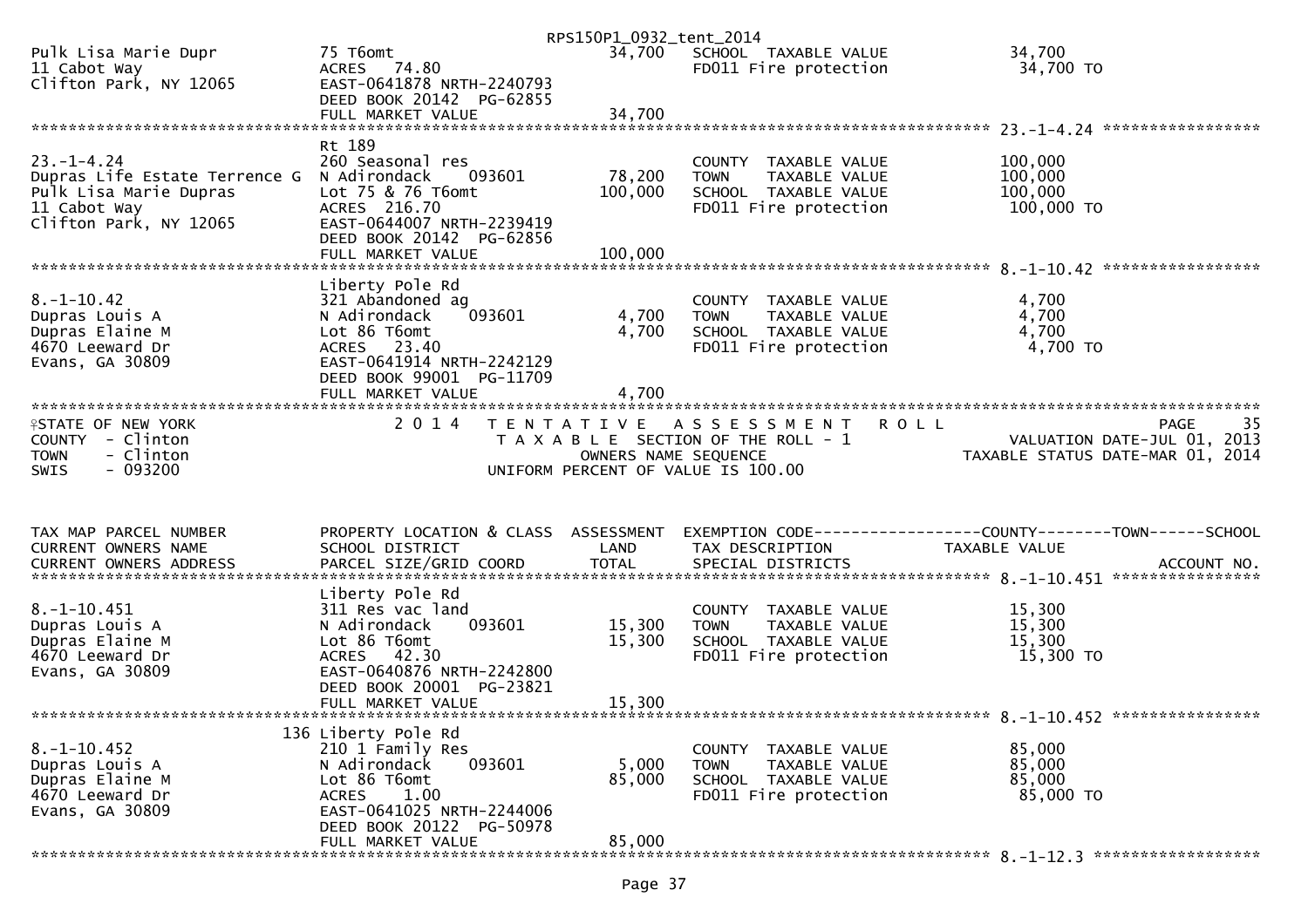|                                                                                                    |                                                                                                                                                            | 11.313011207322211122011 |                                                                                                                           |                                                                                                     |                        |
|----------------------------------------------------------------------------------------------------|------------------------------------------------------------------------------------------------------------------------------------------------------------|--------------------------|---------------------------------------------------------------------------------------------------------------------------|-----------------------------------------------------------------------------------------------------|------------------------|
| $8. - 1 - 12.3$<br>Dupras Louis A<br>Dupras Elaine M<br>4670 Leeward Dr<br>Evans, GA 30809         | Liberty Pole Rd<br>321 Abandoned ag<br>N Adirondack<br>093601<br>Lot 76 & 85 T6omt<br>ACRES 29.20<br>EAST-0644299 NRTH-2241434<br>DEED BOOK 99001 PG-11711 | 5,800<br>5,800           | COUNTY TAXABLE VALUE<br>TAXABLE VALUE<br><b>TOWN</b><br>SCHOOL TAXABLE VALUE<br>FD011 Fire protection                     | 5,800<br>5,800<br>5,800<br>$5,800$ TO                                                               |                        |
|                                                                                                    | FULL MARKET VALUE                                                                                                                                          | 5,800                    |                                                                                                                           |                                                                                                     |                        |
|                                                                                                    |                                                                                                                                                            |                          |                                                                                                                           |                                                                                                     |                        |
|                                                                                                    | 7259 Rt 11                                                                                                                                                 |                          |                                                                                                                           |                                                                                                     |                        |
| $52. - 1 - 8.2$<br>Dupree Louis Jr<br>Laclair Dupree Manya M<br>7259 Rt 11<br>Churubusco, NY 12923 | 210 1 Family Res<br>Chateaugay 1<br>163401<br>Lot 49 T6omt<br>FRNT 261.00 DPTH 164.00<br>EAST-0626794 NRTH-2223896                                         | 5,000<br>102,000         | 41834<br>SR STAR<br>COUNTY TAXABLE VALUE<br><b>TOWN</b><br>TAXABLE VALUE<br>SCHOOL TAXABLE VALUE<br>FD011 Fire protection | $\overline{0}$<br>102,000<br>102,000<br>37,800<br>102,000 TO                                        | $\mathbf{0}$<br>64,200 |
|                                                                                                    | DEED BOOK 852<br>PG-171                                                                                                                                    |                          |                                                                                                                           |                                                                                                     |                        |
|                                                                                                    |                                                                                                                                                            |                          |                                                                                                                           |                                                                                                     |                        |
|                                                                                                    |                                                                                                                                                            |                          |                                                                                                                           |                                                                                                     |                        |
|                                                                                                    | 245 Campbell Rd                                                                                                                                            |                          |                                                                                                                           |                                                                                                     |                        |
| $67. - 1 - 14.1$<br>Dupuis Rolland L<br>Dupuis Carol<br>245 Campbell Rd<br>Churubusco, NY 12923    | 210 1 Family Res<br>N Adirondack<br>093601<br>Lot 29<br>T6 Omt<br>Pate<br>1.20<br><b>ACRES</b><br>EAST-0630127 NRTH-2212852                                | 5,200<br>95,200          | RES STAR 41854<br>COUNTY TAXABLE VALUE<br>TAXABLE VALUE<br><b>TOWN</b><br>SCHOOL TAXABLE VALUE<br>FD011 Fire protection   | $\overline{0}$<br>95,200<br>95,200<br>65,200<br>95,200 TO                                           | $\mathbf{0}$<br>30,000 |
|                                                                                                    | DEED BOOK 1023<br>PG-67                                                                                                                                    |                          |                                                                                                                           |                                                                                                     |                        |
|                                                                                                    | FULL MARKET VALUE                                                                                                                                          | 95,200                   |                                                                                                                           |                                                                                                     |                        |
|                                                                                                    |                                                                                                                                                            |                          |                                                                                                                           |                                                                                                     |                        |
|                                                                                                    |                                                                                                                                                            |                          |                                                                                                                           |                                                                                                     |                        |
| <b>ISTATE OF NEW YORK</b>                                                                          | 2 0 1 4                                                                                                                                                    |                          | TENTATIVE ASSESSMENT<br><b>ROLL</b>                                                                                       |                                                                                                     | -36<br><b>PAGE</b>     |
| COUNTY - Clinton                                                                                   |                                                                                                                                                            |                          | T A X A B L E SECTION OF THE ROLL - 1                                                                                     |                                                                                                     |                        |
| - Clinton<br><b>TOWN</b>                                                                           |                                                                                                                                                            | OWNERS NAME SEQUENCE     |                                                                                                                           | VALUATION DATE-JUL 01, 2013<br>TAXARLE STATIIS DATE-MAR 01 2014<br>TAXABLE STATUS DATE-MAR 01, 2014 |                        |
| $-093200$<br>SWIS                                                                                  |                                                                                                                                                            |                          | UNIFORM PERCENT OF VALUE IS 100.00                                                                                        |                                                                                                     |                        |
|                                                                                                    |                                                                                                                                                            |                          |                                                                                                                           |                                                                                                     |                        |
|                                                                                                    |                                                                                                                                                            |                          |                                                                                                                           |                                                                                                     |                        |
|                                                                                                    |                                                                                                                                                            |                          |                                                                                                                           |                                                                                                     |                        |
| TAX MAP PARCEL NUMBER                                                                              | PROPERTY LOCATION & CLASS ASSESSMENT                                                                                                                       |                          |                                                                                                                           |                                                                                                     |                        |
| CURRENT OWNERS NAME                                                                                | SCHOOL DISTRICT                                                                                                                                            | LAND                     | TAX DESCRIPTION                                                                                                           | TAXABLE VALUE                                                                                       |                        |
|                                                                                                    |                                                                                                                                                            |                          |                                                                                                                           |                                                                                                     |                        |
|                                                                                                    |                                                                                                                                                            |                          |                                                                                                                           |                                                                                                     |                        |
|                                                                                                    | Rt 189                                                                                                                                                     |                          |                                                                                                                           |                                                                                                     |                        |
| $53. - 1 - 10$                                                                                     | 323 Vacant rural                                                                                                                                           |                          | COUNTY TAXABLE VALUE                                                                                                      | 12,700                                                                                              |                        |
| Earl Floyd                                                                                         | 093601<br>N Adirondack                                                                                                                                     | 12,700                   | TAXABLE VALUE<br><b>TOWN</b>                                                                                              | 12,700                                                                                              |                        |
| 3521 Jerusalen Ave                                                                                 | Lot 46<br>T6 Omt<br>Pate                                                                                                                                   | 12,700                   | SCHOOL TAXABLE VALUE                                                                                                      | 12,700                                                                                              |                        |
| Wantagh, NY 11793                                                                                  | 31.90<br><b>ACRES</b>                                                                                                                                      |                          | FD011 Fire protection                                                                                                     | 12,700 TO                                                                                           |                        |
|                                                                                                    | EAST-0640197 NRTH-2224557                                                                                                                                  |                          |                                                                                                                           |                                                                                                     |                        |
|                                                                                                    | DEED BOOK 613 PG-57                                                                                                                                        |                          |                                                                                                                           |                                                                                                     |                        |
|                                                                                                    | FULL MARKET VALUE                                                                                                                                          | 12,700                   |                                                                                                                           |                                                                                                     |                        |
|                                                                                                    |                                                                                                                                                            |                          |                                                                                                                           |                                                                                                     |                        |
|                                                                                                    | 756 Rt 189                                                                                                                                                 |                          |                                                                                                                           |                                                                                                     |                        |
| $23 - 1 - 8$                                                                                       | 270 Mfg housing                                                                                                                                            |                          | 41854<br>RES STAR                                                                                                         | 0                                                                                                   | 0<br>30,000            |
| Eastman Peter J                                                                                    | 093601<br>N Adirondack                                                                                                                                     | 32,500                   | COUNTY TAXABLE VALUE                                                                                                      | 35,300                                                                                              |                        |
| Eastman Orina E                                                                                    | Lot 75<br>T6 Omt<br>Pate                                                                                                                                   | 35,300                   | TAXABLE VALUE<br><b>TOWN</b>                                                                                              | 35,300                                                                                              |                        |
| 799 Rt 189<br>Churubusco, NY 12923                                                                 | 75.00<br>ACRES<br>EAST-0641591 NRTH-2236426                                                                                                                |                          | SCHOOL TAXABLE VALUE<br>FD011 Fire protection                                                                             | 5,300<br>35,300 TO                                                                                  |                        |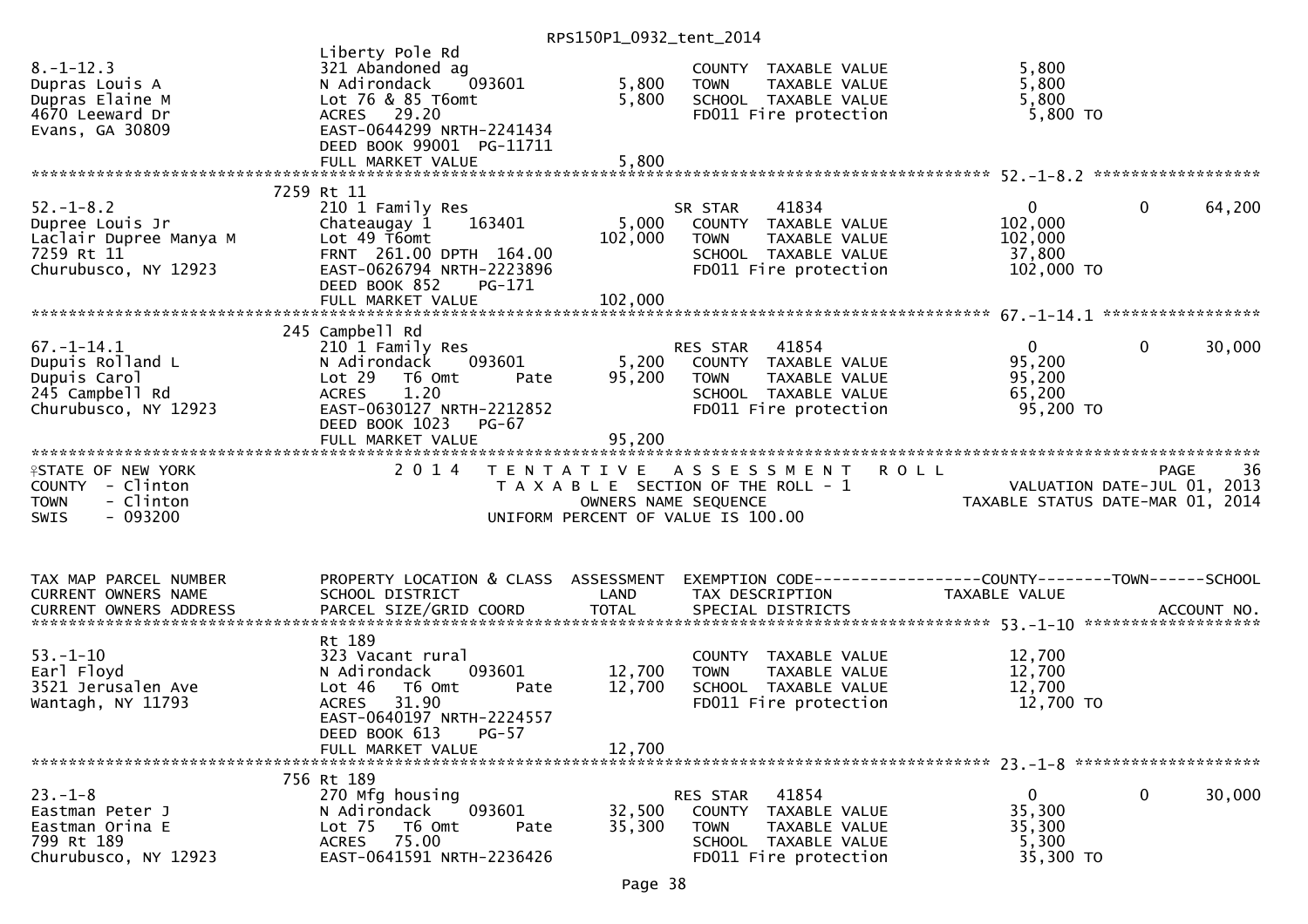|                                                                                                       |                                                                                                                                                                                   | RPS150P1_0932_tent_2014      |                                                                                                          |                                                                                              |
|-------------------------------------------------------------------------------------------------------|-----------------------------------------------------------------------------------------------------------------------------------------------------------------------------------|------------------------------|----------------------------------------------------------------------------------------------------------|----------------------------------------------------------------------------------------------|
|                                                                                                       | DEED BOOK 20031 PG-53936                                                                                                                                                          |                              |                                                                                                          |                                                                                              |
|                                                                                                       | FULL MARKET VALUE                                                                                                                                                                 | 35,300                       |                                                                                                          |                                                                                              |
| 799/805 Rt 189                                                                                        |                                                                                                                                                                                   |                              |                                                                                                          |                                                                                              |
| $23. - 1 - 12.2$<br>Eastman Peter J<br>Eastman Orina<br>756 Rt 189<br>Churubusco, NY 12923            | 270 Mfg housing<br>093601<br>N Adirondack<br>Lot 74 T6 Omt<br>ACRES 65.10<br>EAST-0637121 NRTH-2236831<br>DEED BOOK 20132 PG-58565                                                | 32,500<br>65,000             | COUNTY TAXABLE VALUE<br><b>TOWN</b><br>TAXABLE VALUE<br>SCHOOL TAXABLE VALUE<br>FD011 Fire protection    | 65,000<br>65,000<br>65,000<br>65,000 TO                                                      |
|                                                                                                       |                                                                                                                                                                                   |                              |                                                                                                          |                                                                                              |
| $70. - 2 - 2$<br>ECO Captiva LLC<br>510 East 41st St<br>Patterson, NJ 07574                           | 167 Bombard Rd<br>240 Rural res<br>093601<br>N Adirondack<br>Lot 23  T6 Omt<br>Pate<br>ACRES 123.00<br>EAST-0662462 NRTH-2212978<br>DEED BOOK 20102 PG-33679<br>FULL MARKET VALUE | 71,300<br>135,000<br>135,000 | COUNTY TAXABLE VALUE<br><b>TOWN</b><br>TAXABLE VALUE<br>SCHOOL TAXABLE VALUE<br>FD011 Fire protection    | 135,000<br>135,000<br>135,000<br>135,000 TO                                                  |
|                                                                                                       |                                                                                                                                                                                   |                              |                                                                                                          |                                                                                              |
| $70. - 2 - 3$<br>ECO Captiva LLC<br>510 East 41st St<br>Patterson, NJ 07574                           | Bombard Rd<br>321 Abandoned ag<br>093601<br>N Adirondack<br>Lot 23  T6 Omt<br>Pate<br>ACRES 107.80<br>EAST-0660057 NRTH-2212624<br>DEED BOOK 20102 PG-33679                       | 59,400<br>59,400             | COUNTY TAXABLE VALUE<br>TAXABLE VALUE<br><b>TOWN</b><br>SCHOOL TAXABLE VALUE<br>FD011 Fire protection    | 59,400<br>59,400<br>59,400<br>59,400 TO                                                      |
| <b>ISTATE OF NEW YORK</b><br>COUNTY - Clinton<br>- Clinton<br><b>TOWN</b><br>$-093200$<br><b>SWIS</b> |                                                                                                                                                                                   | OWNERS NAME SEQUENCE         | 2014 TENTATIVE ASSESSMENT<br>T A X A B L E SECTION OF THE ROLL - 1<br>UNIFORM PERCENT OF VALUE IS 100.00 | 37<br><b>ROLL</b><br>PAGE<br>VALUATION DATE-JUL 01, 2013<br>TAXABLE STATUS DATE-MAR 01, 2014 |
| TAX MAP PARCEL NUMBER<br>CURRENT OWNERS NAME                                                          | PROPERTY LOCATION & CLASS ASSESSMENT<br>SCHOOL DISTRICT                                                                                                                           | LAND                         | TAX DESCRIPTION                                                                                          | EXEMPTION CODE------------------COUNTY--------TOWN------SCHOOL<br>TAXABLE VALUE              |
| $70. - 2 - 4$<br>ECO Captiva LLC<br>510 East 41st St<br>Patterson, NJ 07574                           | Bombard Rd<br>321 Abandoned ag<br>093601<br>N Adirondack<br>Lot 23 T6 Omt<br>Pate<br>ACRES 100.00<br>EAST-0659749 NRTH-2214607<br>DEED BOOK 20102 PG-33679<br>FULL MARKET VALUE   | 35,600<br>35,600<br>35,600   | COUNTY TAXABLE VALUE<br><b>TOWN</b><br>TAXABLE VALUE<br>SCHOOL TAXABLE VALUE<br>FD011 Fire protection    | 35,600<br>35,600<br>35,600<br>35,600 TO                                                      |
|                                                                                                       | 538 Brandy Brook Rd                                                                                                                                                               |                              |                                                                                                          |                                                                                              |
| $69. - 1 - 14.12$<br>Elmer Timothy J                                                                  | 210 1 Family Res<br>093601<br>N Adirondack                                                                                                                                        | 5,600                        | 41854<br>RES STAR<br><b>COUNTY</b><br>TAXABLE VALUE                                                      | $\mathbf{0}$<br>0<br>30,000<br>80,000                                                        |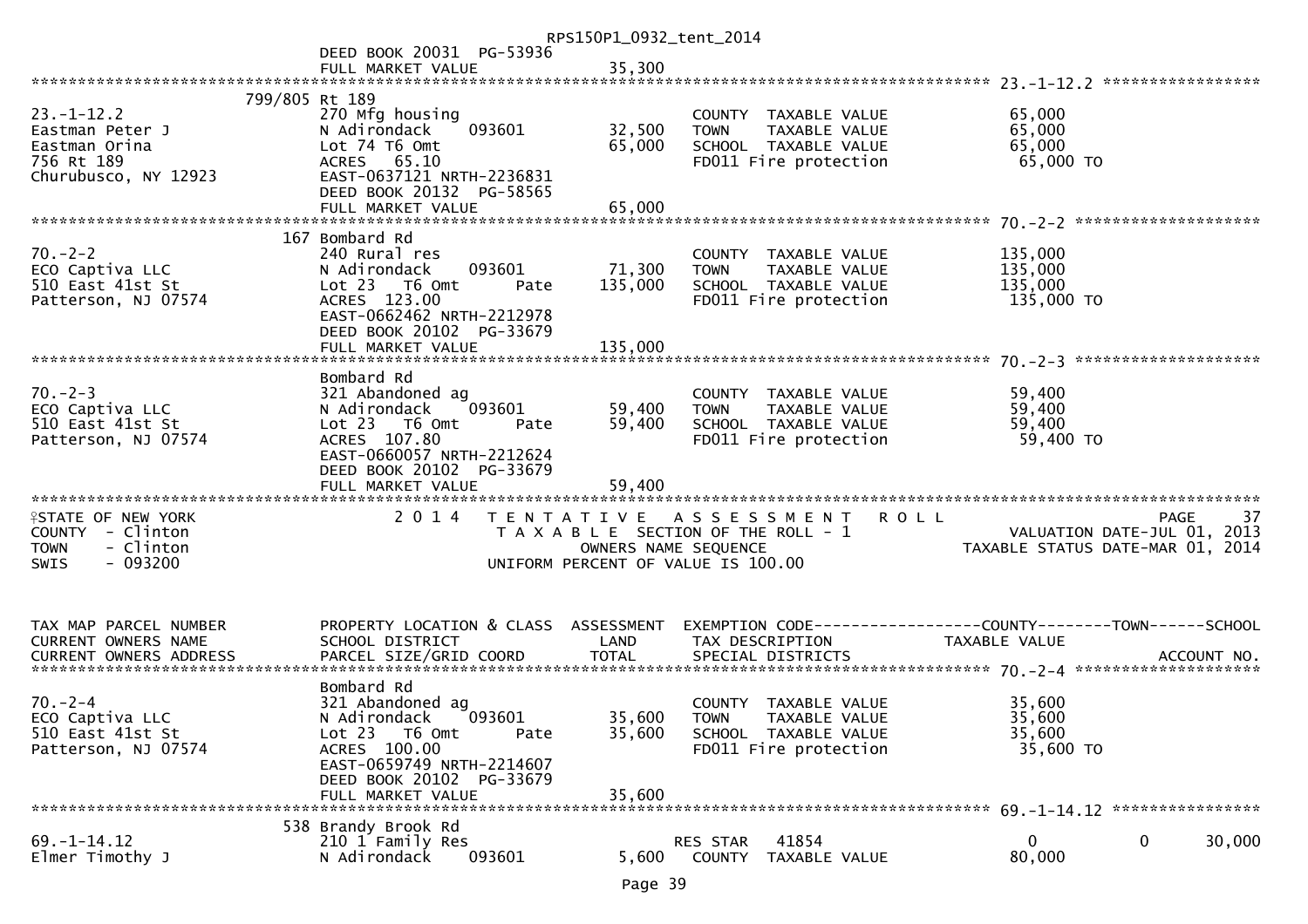|                                        |                                                      | RPS150P1_0932_tent_2014 |                                                         |                                                              |
|----------------------------------------|------------------------------------------------------|-------------------------|---------------------------------------------------------|--------------------------------------------------------------|
| Gratton Charlene M                     | Lot 25 T6 Omt                                        | 80,000                  | <b>TOWN</b><br>TAXABLE VALUE                            | 80,000                                                       |
| 538 Brandy Brook Rd                    | 080<br><b>ACRES</b><br>1.70 BANK                     |                         | SCHOOL TAXABLE VALUE                                    | 50,000                                                       |
| Ellenburg Center, NY 12934             | EAST-0647560 NRTH-2211354                            |                         | FD011 Fire protection                                   | 80,000 TO                                                    |
|                                        | DEED BOOK 20132 PG-54387                             |                         |                                                         |                                                              |
|                                        | FULL MARKET VALUE                                    | 80,000                  |                                                         |                                                              |
|                                        |                                                      |                         |                                                         |                                                              |
|                                        | 550 Frontier Rd                                      |                         |                                                         |                                                              |
| $7. - 1 - 9$                           | 210 1 Family Res                                     |                         | COUNTY TAXABLE VALUE                                    | 48,200                                                       |
| Elshafay Hefney                        | 163401<br>Chateaugay 1                               | 7,900                   | TAXABLE VALUE<br><b>TOWN</b>                            | 48,200                                                       |
| Aly Lamiaa H                           | Lot 88 T6 Omt<br>Pate                                | 48,200                  | SCHOOL TAXABLE VALUE                                    | 48,200                                                       |
| 33 Hamilton St                         | 5.20<br><b>ACRES</b>                                 |                         | FD011 Fire protection                                   | 48,200 TO                                                    |
| Plattsburgh, NY 12901                  | EAST-0628022 NRTH-2246347                            |                         |                                                         |                                                              |
|                                        | DEED BOOK 20132 PG-55415                             |                         |                                                         |                                                              |
|                                        |                                                      |                         |                                                         |                                                              |
|                                        |                                                      |                         |                                                         |                                                              |
|                                        | 6825 Rt 11                                           |                         |                                                         |                                                              |
| $53. - 1 - 19.25$                      | 270 Mfg housing                                      |                         | COUNTY TAXABLE VALUE                                    | 36,400                                                       |
| Enayet Hossain Gazi MD                 | N Adirondack<br>093601                               | 7,800                   | TAXABLE VALUE<br><b>TOWN</b>                            | 36,400                                                       |
| 100-26 205th St                        | Lot 47 T6omt                                         | 36,400                  | SCHOOL TAXABLE VALUE                                    | 36,400                                                       |
| Hollis, NY 11423                       | 5.00<br><b>ACRES</b>                                 |                         | FD011 Fire protection                                   | 36,400 TO                                                    |
|                                        | EAST-0635993 NRTH-2220630                            |                         |                                                         |                                                              |
|                                        | DEED BOOK 20132 PG-59069                             |                         |                                                         |                                                              |
|                                        |                                                      |                         |                                                         |                                                              |
|                                        |                                                      |                         |                                                         |                                                              |
|                                        | 241 Lost Nation Rd                                   |                         |                                                         |                                                              |
| $37. - 1 - 23$                         | 241 Rural res&ag                                     |                         | 41101<br>VETERANS                                       | 1,200<br>$\mathbf 0$<br>1,200                                |
|                                        | 163401<br>Chateaugay 1                               |                         | 119,400 RES STAR 41854                                  | $\overline{\mathbf{0}}$<br>30,000<br>0                       |
| Fayette Vernon J<br>241 Lost Nation Rd | Lot 52  T6 0mt                                       | 165,200                 |                                                         | 164,000                                                      |
|                                        | Pate<br>ACRES 321.40                                 |                         | COUNTY TAXABLE VALUE<br><b>TOWN</b><br>TAXABLE VALUE    |                                                              |
| Churubusco, NY 12923                   |                                                      |                         |                                                         | 164,000                                                      |
|                                        | EAST-0625435 NRTH-2228720                            |                         | SCHOOL TAXABLE VALUE                                    | 135,200                                                      |
|                                        | PG-235<br>DEED BOOK 245                              |                         | FD011 Fire protection                                   | 165,200 TO                                                   |
|                                        | FULL MARKET VALUE                                    | 165,200                 |                                                         |                                                              |
|                                        |                                                      |                         |                                                         |                                                              |
| <b>ISTATE OF NEW YORK</b>              | 2 0 1 4                                              | T E N T A T I V E       | A S S E S S M E N T                                     | <b>ROLL</b><br>38<br><b>PAGE</b>                             |
| COUNTY - Clinton                       |                                                      |                         | T A X A B L E SECTION OF THE ROLL - 1                   | VALUATION DATE-JUL 01, 2013                                  |
| - Clinton<br><b>TOWN</b>               |                                                      | OWNERS NAME SEQUENCE    |                                                         | TAXABLE STATUS DATE-MAR 01, 2014                             |
| $-093200$<br><b>SWIS</b>               |                                                      |                         | UNIFORM PERCENT OF VALUE IS 100.00                      |                                                              |
|                                        |                                                      |                         |                                                         |                                                              |
|                                        |                                                      |                         |                                                         |                                                              |
| TAX MAP PARCEL NUMBER                  | PROPERTY LOCATION & CLASS ASSESSMENT                 |                         |                                                         | EXEMPTION CODE-----------------COUNTY-------TOWN------SCHOOL |
| CURRENT OWNERS NAME                    | SCHOOL DISTRICT                                      | LAND                    | TAX DESCRIPTION                                         | TAXABLE VALUE                                                |
| <b>CURRENT OWNERS ADDRESS</b>          |                                                      | <b>TOTAL</b>            | SPECIAL DISTRICTS                                       |                                                              |
|                                        | PARCEL SIZE/GRID COORD                               |                         |                                                         | ACCOUNT NO.                                                  |
|                                        |                                                      |                         |                                                         |                                                              |
| $52 - 1 - 26$                          | Ryan Rd                                              |                         |                                                         |                                                              |
|                                        | 321 Abandoned ag<br>163401                           | 10,000                  | COUNTY<br>TAXABLE VALUE<br><b>TOWN</b><br>TAXABLE VALUE | 10,000<br>10,000                                             |
| Fayette Vernon J<br>241 Lost Nation Rd | Chateaugay 1<br>Lot $49$ $\overline{76}$ Omt<br>Pate | 10,000                  | SCHOOL TAXABLE VALUE                                    | 10,000                                                       |
| Churubusco, NY 12923                   | 50.00<br><b>ACRES</b>                                |                         | FD011 Fire protection                                   | 10,000 TO                                                    |
|                                        | EAST-0626087 NRTH-2220175                            |                         |                                                         |                                                              |
|                                        |                                                      |                         |                                                         |                                                              |
|                                        | DEED BOOK 245<br>$PG-235$                            | 10,000                  |                                                         |                                                              |
|                                        | FULL MARKET VALUE                                    |                         |                                                         |                                                              |
|                                        |                                                      |                         |                                                         |                                                              |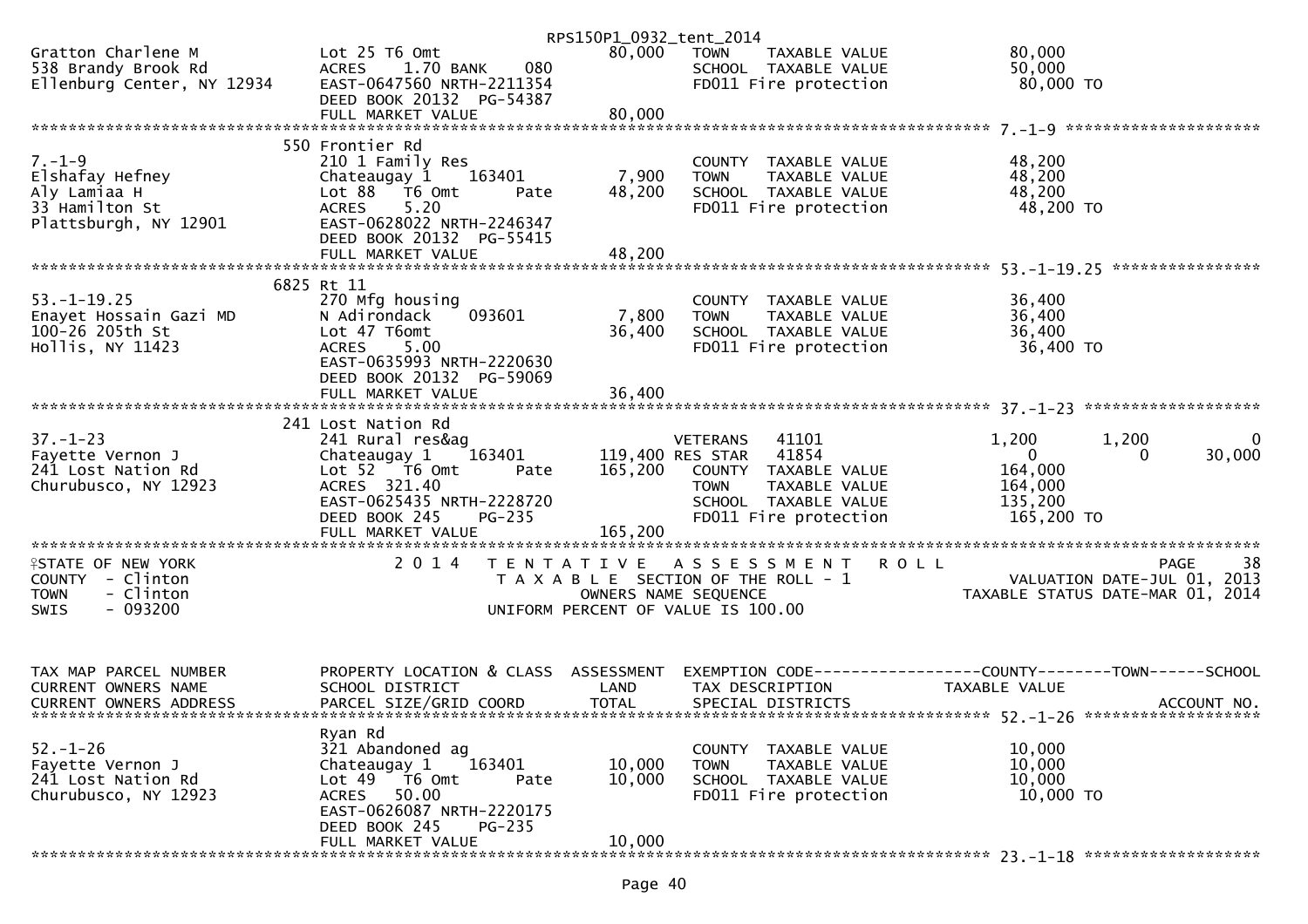|                           | 725 Rt 189                                        |                      |                                       |                                              |                   |
|---------------------------|---------------------------------------------------|----------------------|---------------------------------------|----------------------------------------------|-------------------|
| $23 - 1 - 18$             | 210 1 Family Res                                  |                      | 41834<br>SR STAR                      | $\mathbf{0}$<br>$\mathbf{0}$                 | 64,200            |
| Feller Aaron              | 093601<br>N Adirondack                            | 7,800                | COUNTY TAXABLE VALUE                  | 130,000                                      |                   |
| 725 Rt 189                | Lot 67 T6 Omt<br>Pate                             |                      | TAXABLE VALUE<br><b>TOWN</b>          | 130,000                                      |                   |
|                           |                                                   | 130,000              |                                       |                                              |                   |
| PO Box 182                | 5.00<br><b>ACRES</b>                              |                      | SCHOOL TAXABLE VALUE                  | 65,800                                       |                   |
| Churubusco, NY 12923-0182 | EAST-0638411 NRTH-2234979                         |                      | FD011 Fire protection                 | 130,000 TO                                   |                   |
|                           | DEED BOOK 20011 PG-37505                          |                      |                                       |                                              |                   |
|                           | FULL MARKET VALUE                                 | 130,000              |                                       |                                              |                   |
|                           |                                                   |                      |                                       |                                              |                   |
|                           | Clinton Mills Rd                                  |                      |                                       |                                              |                   |
| $38. - 1 - 12$            | 323 Vacant rural                                  |                      | COUNTY TAXABLE VALUE                  | 79,800                                       |                   |
|                           |                                                   |                      |                                       |                                              |                   |
| Fievisohn Robert          | 093601<br>N Adirondack                            | 79,800               | <b>TOWN</b><br>TAXABLE VALUE          | 79,800                                       |                   |
| 1222 Rt 189               | Lot 55 T6 Omt<br>Pate                             | 79,800               | SCHOOL TAXABLE VALUE                  | 79,800                                       |                   |
| Churubusco, NY 12923      | ACRES 300.00                                      |                      | FD011 Fire protection                 | 79,800 TO                                    |                   |
|                           | EAST-0643228 NRTH-2228959                         |                      |                                       |                                              |                   |
|                           | DEED BOOK 618<br>PG-929                           |                      |                                       |                                              |                   |
|                           |                                                   |                      |                                       |                                              |                   |
|                           |                                                   |                      |                                       |                                              |                   |
|                           | Rt 189                                            |                      |                                       |                                              |                   |
|                           |                                                   |                      |                                       |                                              |                   |
| $8. - 1 - 3.26$           | $314$ Rural vac<10                                |                      | COUNTY TAXABLE VALUE                  | 9,700                                        |                   |
| Fievisohn Robert T        | 093601<br>N Adirondack                            | 9,700                | <b>TOWN</b><br>TAXABLE VALUE          | 9,700                                        |                   |
| 1222 Rt 189               | Lot 86 T6omt                                      | 9,700                | SCHOOL TAXABLE VALUE                  | 9,700                                        |                   |
| Churubusco, NY 12923      | ACRES 10.00                                       |                      | FD011 Fire protection                 | 9,700 TO                                     |                   |
|                           | EAST-0637592 NRTH-2245757                         |                      |                                       |                                              |                   |
|                           | DEED BOOK 970<br>$PG-127$                         |                      |                                       |                                              |                   |
|                           | FULL MARKET VALUE                                 | 9,700                |                                       |                                              |                   |
|                           |                                                   |                      |                                       |                                              |                   |
|                           |                                                   |                      |                                       |                                              |                   |
|                           | 1222 Rt 189                                       |                      |                                       |                                              |                   |
| $8. - 1 - 7$              | 241 Rural res&ag                                  |                      | RES STAR<br>41854                     | $\mathbf 0$<br>$\overline{0}$                | 30,000            |
| Fievisohn Robert T        | 093601<br>N Adirondack                            |                      | 39,200 COUNTY TAXABLE VALUE           | 173,000                                      |                   |
| Fievisohn Mary            | Lot 86<br>T6 Omt<br>Pate                          | 173,000              | <b>TOWN</b><br>TAXABLE VALUE          | 173,000                                      |                   |
| 1222 Rt 189               | ACRES 63.40                                       |                      | SCHOOL TAXABLE VALUE                  | 143,000                                      |                   |
| Churubusco, NY 12923      | EAST-0638992 NRTH-2246804                         |                      | FD011 Fire protection                 | 173,000 TO                                   |                   |
|                           | DEED BOOK 862<br>PG-274                           |                      |                                       |                                              |                   |
|                           |                                                   |                      |                                       |                                              |                   |
|                           |                                                   |                      |                                       |                                              |                   |
|                           |                                                   |                      |                                       |                                              |                   |
| <b>ISTATE OF NEW YORK</b> |                                                   |                      |                                       |                                              |                   |
| COUNTY - Clinton          |                                                   |                      | 2014 TENTATIVE ASSESSMENT ROLL        |                                              | 39<br><b>PAGE</b> |
|                           |                                                   |                      | T A X A B L E SECTION OF THE ROLL - 1 |                                              |                   |
| <b>TOWN</b>               |                                                   |                      |                                       | VALUATION DATE-JUL 01, 2013                  |                   |
| - Clinton                 |                                                   | OWNERS NAME SEQUENCE |                                       | TAXABLE STATUS DATE-MAR 01, 2014             |                   |
| $-093200$<br>SWIS         |                                                   |                      | UNIFORM PERCENT OF VALUE IS 100.00    |                                              |                   |
|                           |                                                   |                      |                                       |                                              |                   |
|                           |                                                   |                      |                                       |                                              |                   |
|                           |                                                   |                      |                                       |                                              |                   |
| TAX MAP PARCEL NUMBER     | PROPERTY LOCATION & CLASS                         | ASSESSMENT           | EXEMPTION CODE--                      | --------------COUNTY--------TOWN------SCHOOL |                   |
| CURRENT OWNERS NAME       | SCHOOL DISTRICT                                   | LAND                 | TAX DESCRIPTION                       | TAXABLE VALUE                                |                   |
| CURRENT OWNERS ADDRESS    | PARCEL SIZE/GRID COORD                            | <b>TOTAL</b>         | SPECIAL DISTRICTS                     |                                              | ACCOUNT NO.       |
|                           |                                                   |                      |                                       |                                              |                   |
|                           | Patnode Rd                                        |                      |                                       |                                              |                   |
| $67. - 1 - 6.2$           |                                                   |                      |                                       |                                              |                   |
|                           | $314$ Rural vac<10                                |                      | COUNTY TAXABLE VALUE                  | 8,200                                        |                   |
| Figurniak Bruce P         | N Adirondack<br>093601                            | 8,200                | <b>TOWN</b><br>TAXABLE VALUE          | 8,200                                        |                   |
| PO Box 559                | 28 T6omt                                          | 8,200                | SCHOOL TAXABLE VALUE                  | 8,200                                        |                   |
| Cutchogue, NY 11935-0559  | 5.00<br><b>ACRES</b><br>EAST-0635263 NRTH-2210564 |                      | FD011 Fire protection                 | 8,200 TO                                     |                   |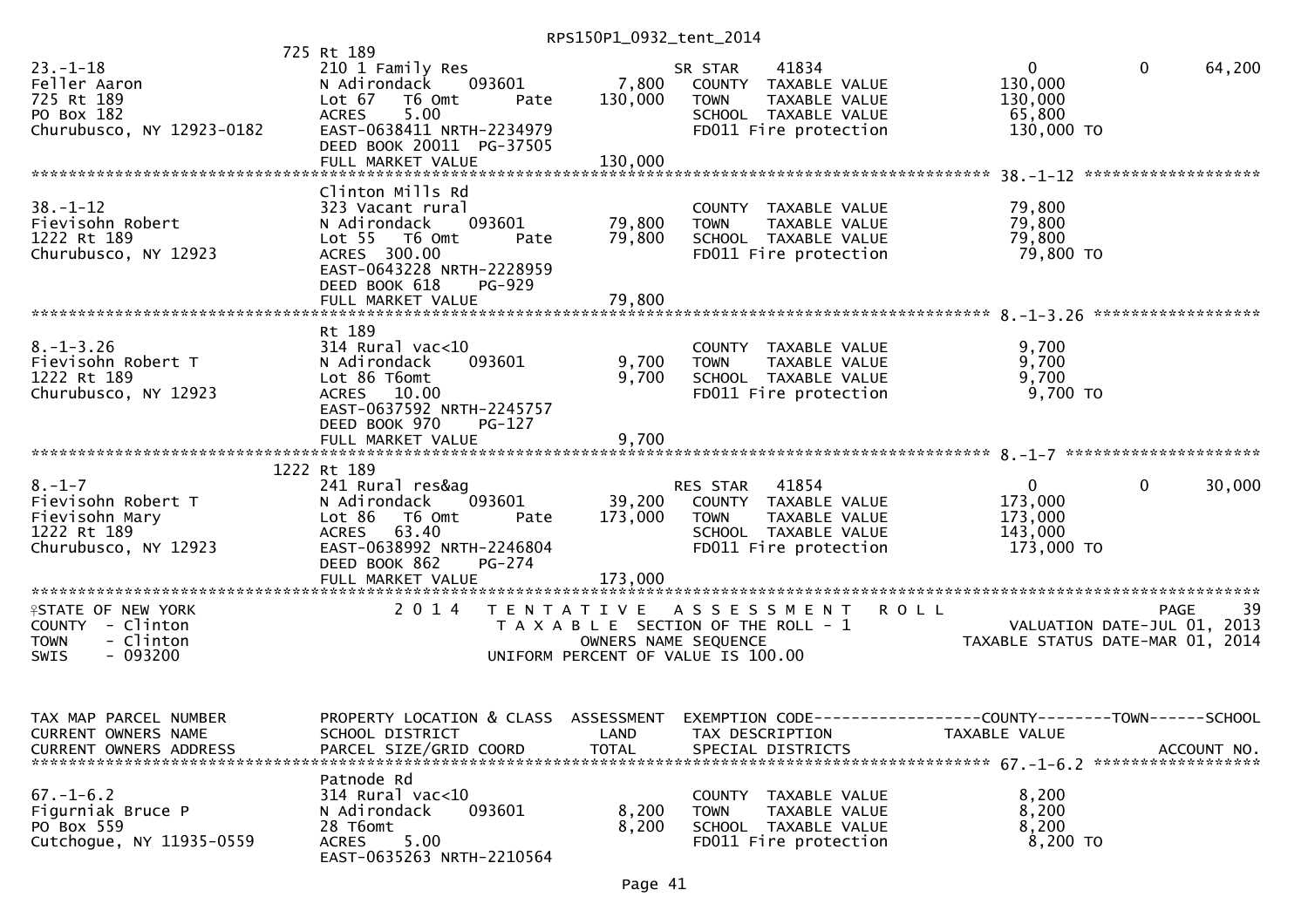|                                                                                                       |                                                                                                                                                                                    | RPS150P1_0932_tent_2014                                                                                                  |                                                    |                                                                                                 |                                                                               |               |                  |
|-------------------------------------------------------------------------------------------------------|------------------------------------------------------------------------------------------------------------------------------------------------------------------------------------|--------------------------------------------------------------------------------------------------------------------------|----------------------------------------------------|-------------------------------------------------------------------------------------------------|-------------------------------------------------------------------------------|---------------|------------------|
|                                                                                                       | PG-297<br>DEED BOOK 585                                                                                                                                                            |                                                                                                                          |                                                    |                                                                                                 |                                                                               |               |                  |
|                                                                                                       | FULL MARKET VALUE                                                                                                                                                                  | 8,200                                                                                                                    |                                                    |                                                                                                 |                                                                               |               |                  |
|                                                                                                       |                                                                                                                                                                                    |                                                                                                                          |                                                    |                                                                                                 |                                                                               |               |                  |
| $68. - 1 - 1.31$<br>Filion Gilles<br>Filion Amy<br>540 Patnode Rd<br>Churubusco, NY 12923             | Patnode Rd<br>321 Abandoned ag<br>093601<br>N Adirondack<br>Lot 34 T6omt<br>ACRES 18.20<br>EAST-0636386 NRTH-2215777<br>DEED BOOK 842<br>PG-236                                    | 17,000<br>17,000                                                                                                         | <b>TOWN</b>                                        | COUNTY TAXABLE VALUE<br>TAXABLE VALUE<br>SCHOOL TAXABLE VALUE<br>FD011 Fire protection          | 17,000<br>17,000<br>17,000<br>17,000 TO                                       |               |                  |
|                                                                                                       |                                                                                                                                                                                    |                                                                                                                          |                                                    |                                                                                                 |                                                                               |               |                  |
|                                                                                                       |                                                                                                                                                                                    |                                                                                                                          |                                                    |                                                                                                 |                                                                               |               |                  |
| $68. - 1 - 1.32$<br>Filion Gilles<br>Filion Amy<br>540 Patnode Rd<br>Churubusco, NY 12923             | 540 Patnode Rd<br>210 1 Family Res<br>093601<br>N Adirondack<br>Lot 34 T6omt<br><b>ACRES</b><br>2.00<br>EAST-0635636 NRTH-2215752<br>DEED BOOK 845<br>PG-217                       | 5,700<br>129,700                                                                                                         | <b>RES STAR</b><br><b>TOWN</b>                     | 41854<br>COUNTY TAXABLE VALUE<br>TAXABLE VALUE<br>SCHOOL TAXABLE VALUE<br>FD011 Fire protection | $\mathbf{0}$<br>129,700<br>129,700<br>99,700<br>129,700 TO                    | $\mathbf 0$   | 30,000           |
|                                                                                                       | FULL MARKET VALUE                                                                                                                                                                  | 129,700                                                                                                                  |                                                    |                                                                                                 |                                                                               |               |                  |
|                                                                                                       | 535 Looby Rd                                                                                                                                                                       |                                                                                                                          |                                                    |                                                                                                 |                                                                               |               |                  |
| $37. - 1 - 11$<br>Filion Marcel<br>Filion Beverly<br>350 Lagree Rd<br>Churubusco, NY 12923            | 210 1 Family Res<br>093601<br>N Adirondack<br>Lot 53<br>T6 Omt<br>Pate<br>1.00<br><b>ACRES</b><br>EAST-0631139 NRTH-2224778<br>DEED BOOK 533<br>PG-116                             | 5,000<br>95,000                                                                                                          | SR STAR<br><b>TOWN</b>                             | 41834<br>COUNTY TAXABLE VALUE<br>TAXABLE VALUE<br>SCHOOL TAXABLE VALUE<br>FD011 Fire protection | 0 <sup>1</sup><br>95,000<br>95,000<br>30,800<br>95,000 TO                     | $\mathbf 0$   | 64,200           |
|                                                                                                       |                                                                                                                                                                                    |                                                                                                                          |                                                    |                                                                                                 |                                                                               |               |                  |
|                                                                                                       |                                                                                                                                                                                    |                                                                                                                          |                                                    |                                                                                                 |                                                                               |               |                  |
|                                                                                                       | 7012 Rt 11                                                                                                                                                                         |                                                                                                                          |                                                    |                                                                                                 |                                                                               |               |                  |
| $52. - 1 - 12.2$<br>Filion Michael<br>Filion Julie<br>7026 Rt 11<br>Churubusco, NY 12923              | 422 Diner/lunch<br>N Adirondack<br>093601<br>Lot 48 T60mt<br>Also Deeds Bk 866 Pg 104<br>ACRES 19.20<br>EAST-0632494 NRTH-2224262<br>DEED BOOK 98000 PG-98463<br>FULL MARKET VALUE | 240,000<br>240,000                                                                                                       | RES STAR<br>26,900 RS STAR MH 41864<br><b>TOWN</b> | 41854<br>COUNTY TAXABLE VALUE<br>TAXABLE VALUE<br>SCHOOL TAXABLE VALUE<br>FD011 Fire protection | 0<br>$\mathbf 0$<br>240,000<br>240,000<br>180,000<br>240,000 TO               | 0<br>$\Omega$ | 30,000<br>30,000 |
|                                                                                                       |                                                                                                                                                                                    |                                                                                                                          |                                                    |                                                                                                 |                                                                               |               |                  |
| <b>FIRITE OF NEW YORK</b><br>COUNTY - Clinton<br><b>TOWN</b><br>- Clinton<br>$-093200$<br><b>SWIS</b> | 2 0 1 4                                                                                                                                                                            | T E N T A T I V E<br>T A X A B L E SECTION OF THE ROLL - 1<br>OWNERS NAME SEQUENCE<br>UNIFORM PERCENT OF VALUE IS 100.00 |                                                    | <b>ROLL</b><br>A S S E S S M E N T                                                              | VALUATION DATE-JUL 01, 2013<br>TAXABLE STATUS DATE-MAR 01, 2014               | <b>PAGE</b>   | 40               |
|                                                                                                       |                                                                                                                                                                                    |                                                                                                                          |                                                    |                                                                                                 |                                                                               |               |                  |
| TAX MAP PARCEL NUMBER<br><b>CURRENT OWNERS NAME</b><br><b>CURRENT OWNERS ADDRESS</b>                  | PROPERTY LOCATION & CLASS ASSESSMENT<br>SCHOOL DISTRICT<br>PARCEL SIZE/GRID COORD                                                                                                  | LAND<br><b>TOTAL</b>                                                                                                     | TAX DESCRIPTION                                    | SPECIAL DISTRICTS                                                                               | EXEMPTION CODE-----------------COUNTY-------TOWN------SCHOOL<br>TAXABLE VALUE |               | ACCOUNT NO.      |
| $22. - 1 - 16.1$                                                                                      | 456 Merchia Rd<br>321 Abandoned ag                                                                                                                                                 |                                                                                                                          |                                                    | COUNTY TAXABLE VALUE                                                                            | 23,800                                                                        |               |                  |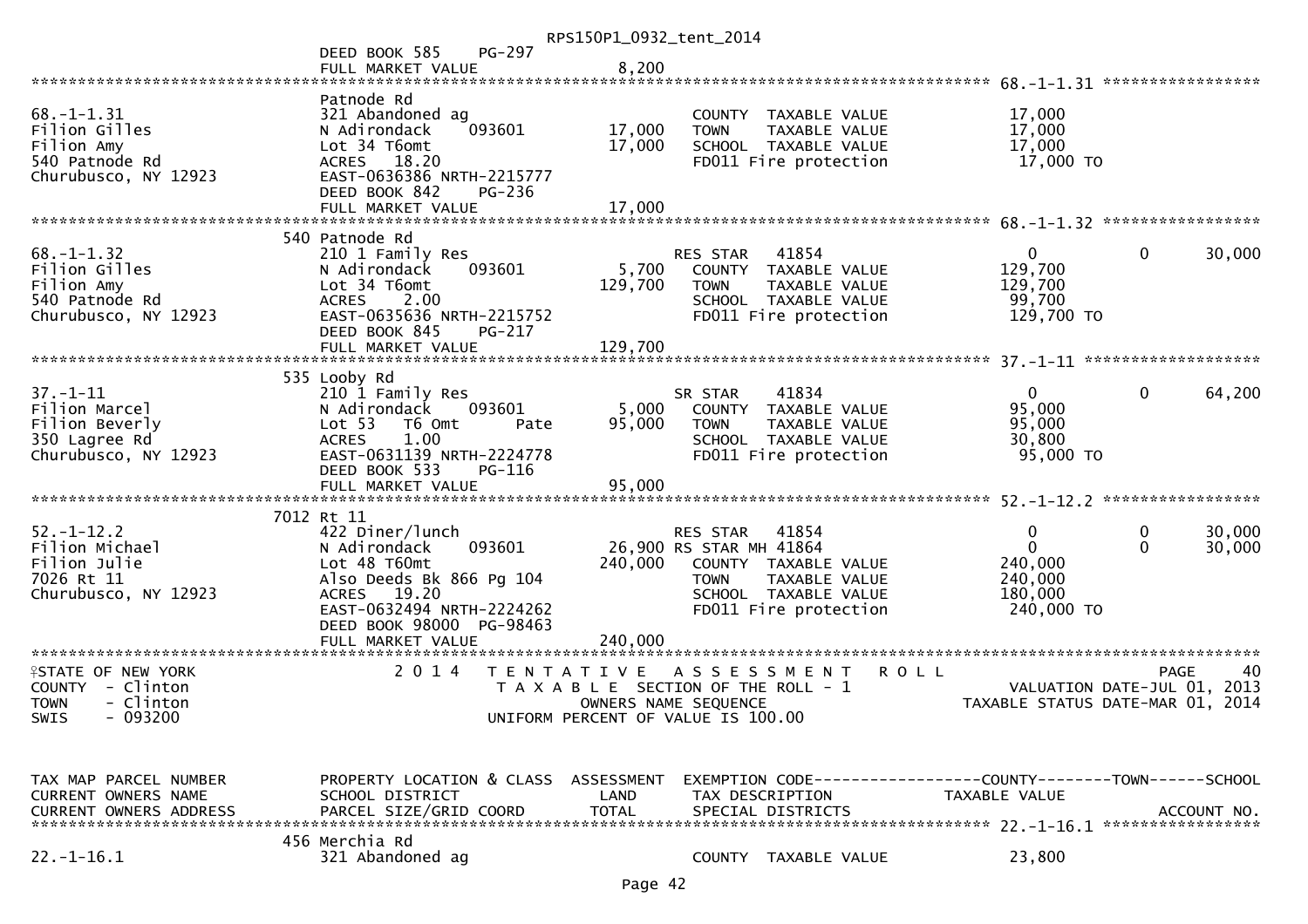|                                             |                                      | RPS150P1_0932_tent_2014 |                                       |                                                                |            |
|---------------------------------------------|--------------------------------------|-------------------------|---------------------------------------|----------------------------------------------------------------|------------|
| Filion Michael Francis                      | 093601<br>N Adirondack               | 23,800                  | <b>TOWN</b><br>TAXABLE VALUE          | 23,800                                                         |            |
| Filion Dawn Marie C                         | Lot 72 T6omt                         | 23,800                  | SCHOOL TAXABLE VALUE                  | 23,800                                                         |            |
| 17 Westland Ave                             | ACRES 50.00                          |                         | FD011 Fire protection                 | 23,800 TO                                                      |            |
| Morrisonville, NY 12962                     | EAST-0626754 NRTH-2234653            |                         |                                       |                                                                |            |
|                                             | DEED BOOK 20122 PG-47067             |                         |                                       |                                                                |            |
|                                             | FULL MARKET VALUE                    | 23,800                  |                                       |                                                                |            |
|                                             |                                      |                         |                                       |                                                                |            |
|                                             | 592 Rt 189                           |                         |                                       |                                                                |            |
| $38.1 - 1 - 1$                              | 210 1 Family Res                     |                         | RES STAR<br>41854                     | $\mathbf{0}$<br>$\overline{0}$                                 | 30,000     |
| Filion Scott                                | 093601<br>N Adirondack               | 4,900                   | COUNTY TAXABLE VALUE                  | 53,000                                                         |            |
| Filion Mandy                                | Lot 66 T6 Omt<br>Pate                | 53,000                  | <b>TOWN</b><br>TAXABLE VALUE          | 53,000                                                         |            |
| 592 Rt 189                                  | FRNT 158.00 DPTH 260.00              |                         | SCHOOL TAXABLE VALUE                  | 23,000                                                         |            |
| Churubusco, NY 12923                        | EAST-0639148 NRTH-2231811            |                         | FD011 Fire protection                 | 53,000 TO                                                      |            |
|                                             | DEED BOOK 20061 PG-92286             |                         |                                       |                                                                |            |
|                                             | FULL MARKET VALUE                    | 53,000                  |                                       |                                                                |            |
|                                             |                                      |                         |                                       |                                                                |            |
|                                             | Lafrancis Rd                         |                         |                                       |                                                                |            |
| $69. - 1 - 3.5$                             | 321 Abandoned ag                     |                         | COUNTY TAXABLE VALUE                  | 28,100                                                         |            |
| Finlayson John F                            | 093601                               | 28,100                  | <b>TOWN</b><br>TAXABLE VALUE          | 28,100                                                         |            |
| 44 West Hill Rd                             | N Adirondack<br>Lot 25 T6omt         | 28,100                  |                                       | 28,100                                                         |            |
| PO Box 44                                   |                                      |                         | SCHOOL TAXABLE VALUE                  |                                                                |            |
|                                             | ACRES 41.10                          |                         | FD011 Fire protection                 | 28,100 TO                                                      |            |
| Ellenburg Center, NY 12934                  | EAST-0650378 NRTH-2215206            |                         |                                       |                                                                |            |
|                                             | DEED BOOK 99001 PG-14735             |                         |                                       |                                                                |            |
|                                             | FULL MARKET VALUE                    | 28,100                  |                                       |                                                                |            |
|                                             |                                      |                         |                                       |                                                                |            |
|                                             | 196 Lafrancis Rd                     |                         |                                       |                                                                |            |
| $69. - 1 - 3.2$                             | 210 1 Family Res                     |                         | RES STAR<br>41854                     | $\mathbf{0}$<br>$\overline{0}$                                 | 30,000     |
| Finlayson Katherine A                       | 093601<br>N Adirondack               | 4,700                   | COUNTY TAXABLE VALUE                  | 128,400                                                        |            |
| Duquette Brad L                             | Lot 24 T6 Omt<br>Pate                | 128,400                 | <b>TOWN</b><br>TAXABLE VALUE          | 128,400                                                        |            |
| 196 Lafrancis Rd                            | FRNT 303.00 DPTH 130.00              |                         | SCHOOL TAXABLE VALUE                  | 98,400                                                         |            |
| Ellenburg Center, NY 12934                  | EAST-0652641 NRTH-2214762            |                         | FD011 Fire protection                 | 128,400 TO                                                     |            |
|                                             | DEED BOOK 98001 PG-03407             |                         |                                       |                                                                |            |
|                                             |                                      |                         |                                       |                                                                |            |
|                                             |                                      |                         |                                       |                                                                |            |
|                                             | 239/245 Lafrancis Rd                 |                         |                                       |                                                                |            |
| $69. - 1 - 3.1$                             | 112 Dairy farm                       |                         | 10 YR AGR 41700                       | 25,225<br>25,225                                               | 25,225     |
| Finlayson Life Estate Dolan                 | 093601<br>N Adirondack               | 56,900                  | COUNTY TAXABLE VALUE                  | 151,575                                                        |            |
| Finlayson Life Estate Geneva                | Lot <sub>25</sub><br>T6 Omt<br>Pate  | 176,800                 | <b>TOWN</b><br>TAXABLE VALUE          | 151,575                                                        |            |
| 245 Lafrancis Rd                            | <b>ACRES</b><br>69.70                |                         | SCHOOL TAXABLE VALUE                  | 151.575                                                        |            |
| Ellenburg Center, NY 12934                  | EAST-0651501 NRTH-2215802            |                         | FD011 Fire protection                 | 176,800 TO                                                     |            |
|                                             | DEED BOOK 20112 PG-43298             |                         |                                       |                                                                |            |
| MAY BE SUBJECT TO PAYMENT                   | FULL MARKET VALUE                    | 176,800                 |                                       |                                                                |            |
| UNDER AGDIST LAW TIL 2019                   |                                      |                         |                                       |                                                                |            |
|                                             |                                      |                         |                                       |                                                                |            |
| <b><i><del>I</del>STATE OF NEW YORK</i></b> | 2 0 1 4                              |                         | TENTATIVE ASSESSMENT<br><b>ROLL</b>   |                                                                | PAGE<br>41 |
| COUNTY - Clinton                            |                                      |                         | T A X A B L E SECTION OF THE ROLL - 1 | VALUATION DATE-JUL 01, 2013                                    |            |
| - Clinton<br><b>TOWN</b>                    |                                      |                         | OWNERS NAME SEQUENCE                  | TAXABLE STATUS DATE-MAR 01, 2014                               |            |
| $-093200$<br>SWIS                           |                                      |                         | UNIFORM PERCENT OF VALUE IS 100.00    |                                                                |            |
|                                             |                                      |                         |                                       |                                                                |            |
|                                             |                                      |                         |                                       |                                                                |            |
|                                             |                                      |                         |                                       |                                                                |            |
| TAX MAP PARCEL NUMBER                       | PROPERTY LOCATION & CLASS ASSESSMENT |                         |                                       | EXEMPTION CODE------------------COUNTY--------TOWN------SCHOOL |            |
| CURRENT OWNERS NAME                         | SCHOOL DISTRICT                      | LAND                    | TAX DESCRIPTION                       | TAXABLE VALUE                                                  |            |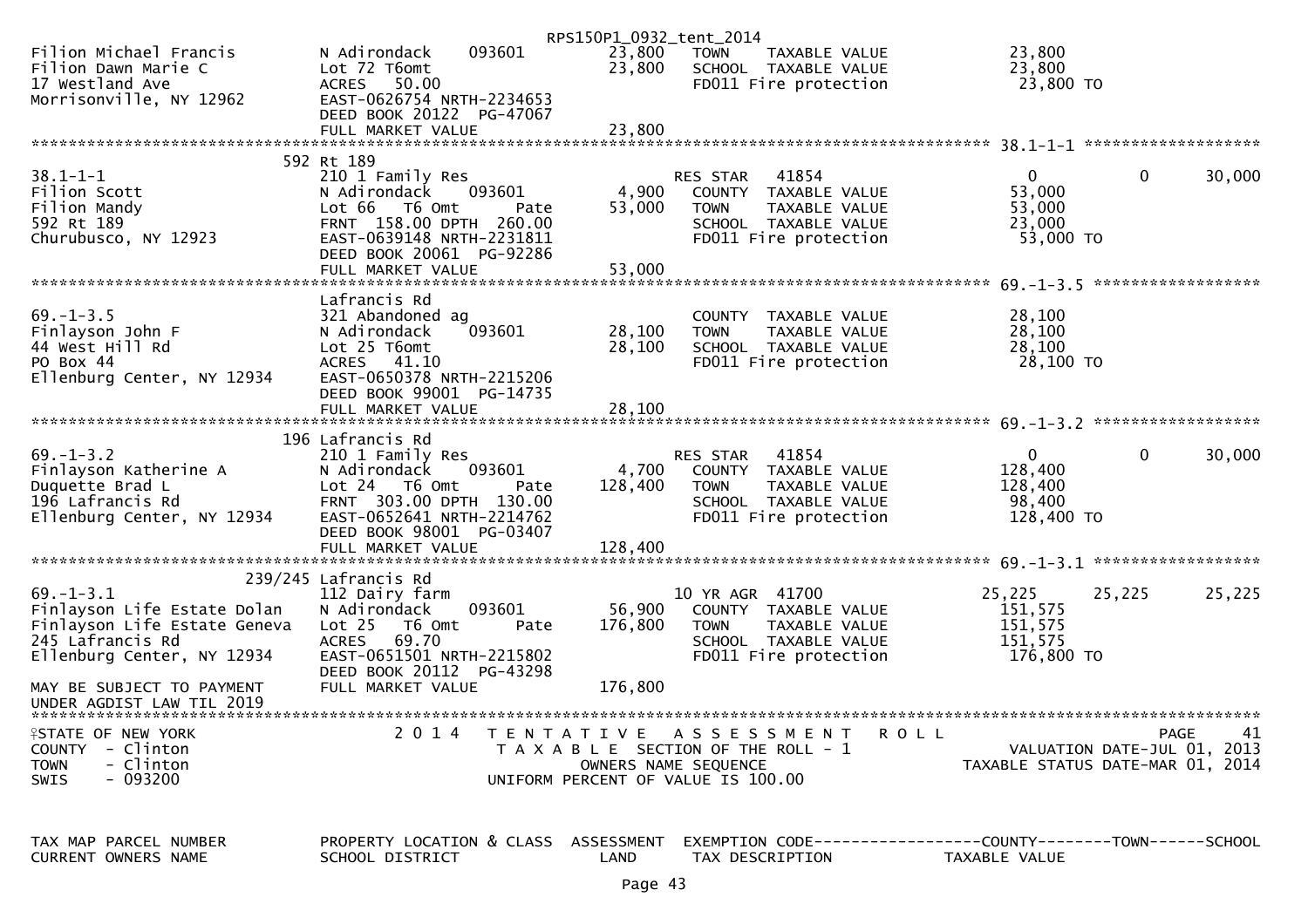|                                                                                                                            |                                                                                                                                                                                      | RPS150P1_0932_tent_2014      |                                                                                                                                                                                   |                                                                  |                                            |                    |
|----------------------------------------------------------------------------------------------------------------------------|--------------------------------------------------------------------------------------------------------------------------------------------------------------------------------------|------------------------------|-----------------------------------------------------------------------------------------------------------------------------------------------------------------------------------|------------------------------------------------------------------|--------------------------------------------|--------------------|
|                                                                                                                            |                                                                                                                                                                                      |                              |                                                                                                                                                                                   |                                                                  |                                            |                    |
| $69. - 1 - 3.3$<br>Finlayson Life Use Dolan<br>Finlayson Life Use Geneva<br>235 Lafrancis Rd<br>Ellenburg Center, NY 12934 | 235 Lafrancis Rd<br>210 1 Family Res<br>N Adirondack<br>093601<br>Lot 25 T6omt<br><b>ACRES</b><br>3.00<br>EAST-0652181 NRTH-2215581<br>DEED BOOK 20112 PG-43298<br>FULL MARKET VALUE | 65,000<br>65,000             | 41801<br>AGED C&T<br>6,400 SR STAR<br>41834<br>COUNTY<br>TAXABLE VALUE<br><b>TOWN</b><br>TAXABLE VALUE<br>SCHOOL TAXABLE VALUE<br>FD011 Fire protection                           | 32,500<br>$\overline{0}$<br>32,500<br>32,500<br>800<br>65,000 TO | 32,500<br>0                                | 0<br>64,200        |
|                                                                                                                            | 7168 Rt 11                                                                                                                                                                           |                              |                                                                                                                                                                                   |                                                                  |                                            |                    |
| $37. - 1 - 16$<br>Finnell Mark R Jr<br>Carter Jessica L<br>7168 Rt 11<br>Churubsco, NY 12920                               | 240 Rural res<br>Chateaugay 1<br>163401<br>Lot 52  T6 Omt<br>Pate<br>ACRES 146.60 BANK<br>080<br>EAST-0628506 NRTH-2225851<br>DEED BOOK 20051 PG-81885<br>FULL MARKET VALUE          | 76,100<br>115,000<br>115,000 | 41854<br>RES STAR<br>COUNTY TAXABLE VALUE<br><b>TOWN</b><br>TAXABLE VALUE<br>SCHOOL TAXABLE VALUE<br>FD011 Fire protection                                                        | $\mathbf{0}$<br>115,000<br>115,000<br>85,000<br>115,000 TO       | $\mathbf 0$                                | 30,000             |
|                                                                                                                            | 571 Frontier Rd                                                                                                                                                                      |                              |                                                                                                                                                                                   |                                                                  |                                            |                    |
| $7. - 1 - 7.1$<br>Fleury Bert<br>Fleury Shirley<br>225 County Rt 24<br>Malone, NY 12953                                    | 260 Seasonal res<br>163401<br>Chateaugay 1<br>Lot $88$ T6 Omt<br>ACRES 21.30<br>EAST-0627741 NRTH-2245154<br>DEED BOOK 99001 PG-08526<br>FULL MARKET VALUE                           | 20,000<br>34,200<br>34,200   | COUNTY TAXABLE VALUE<br>TAXABLE VALUE<br><b>TOWN</b><br>SCHOOL TAXABLE VALUE<br>FD011 Fire protection                                                                             | 34,200<br>34,200<br>34,200<br>34,200 TO                          |                                            |                    |
|                                                                                                                            |                                                                                                                                                                                      |                              |                                                                                                                                                                                   |                                                                  |                                            | ****************   |
| $23. - 1 - 22.25$<br>Foley Mary ann<br>78 Kent Falls Rd<br>Morrisonville, NY 12962                                         | Jones Rd<br>321 Abandoned ag<br>093601<br>N Adirondack<br>Lot 67 T6omt<br>ACRES 11.00<br>EAST-0635875 NRTH-2233867<br>DEED BOOK 20001 PG-19212                                       | 12,000<br>12,000             | COUNTY TAXABLE VALUE<br>TAXABLE VALUE<br><b>TOWN</b><br>SCHOOL TAXABLE VALUE<br>FD011 Fire protection                                                                             | 12,000<br>12,000<br>12,000<br>12,000 TO                          |                                            |                    |
|                                                                                                                            |                                                                                                                                                                                      |                              |                                                                                                                                                                                   |                                                                  |                                            | *****************  |
| $52. - 1 - 16.3$<br>Fortin Patricia L<br>582 Campbell Rd<br>Churubusco, NY 12923                                           | 582 Campbell Rd<br>240 Rural res<br>093601<br>N Adirondack<br>Lot 48 T6 OMT<br>Pate<br>21.40<br>ACRES<br>EAST-0629843 NRTH-2221320<br>DEED BOOK 20122 PG-50003<br>FULL MARKET VALUE  | 94,000<br>94,000             | 41101<br><b>VETERANS</b><br>18,200 RES STAR<br>41854<br>COUNTY<br>TAXABLE VALUE<br><b>TOWN</b><br><b>TAXABLE VALUE</b><br><b>SCHOOL</b><br>TAXABLE VALUE<br>FD011 Fire protection | 2,000<br>$\mathbf{0}$<br>92,000<br>92,000<br>64,000<br>94,000 TO | 2,000<br>0                                 | $\Omega$<br>30,000 |
| <b>ISTATE OF NEW YORK</b><br>COUNTY - Clinton<br><b>TOWN</b><br>- Clinton<br>$-093200$<br>SWIS                             | 2 0 1 4                                                                                                                                                                              |                              | TENTATIVE ASSESSMENT<br>T A X A B L E SECTION OF THE ROLL - 1<br>OWNERS NAME SEOUENCE<br>UNIFORM PERCENT OF VALUE IS 100.00                                                       | R O L L<br>TAXABLE STATUS DATE-MAR 01, 2014                      | <b>PAGE</b><br>VALUATION DATE-JUL 01, 2013 | 42                 |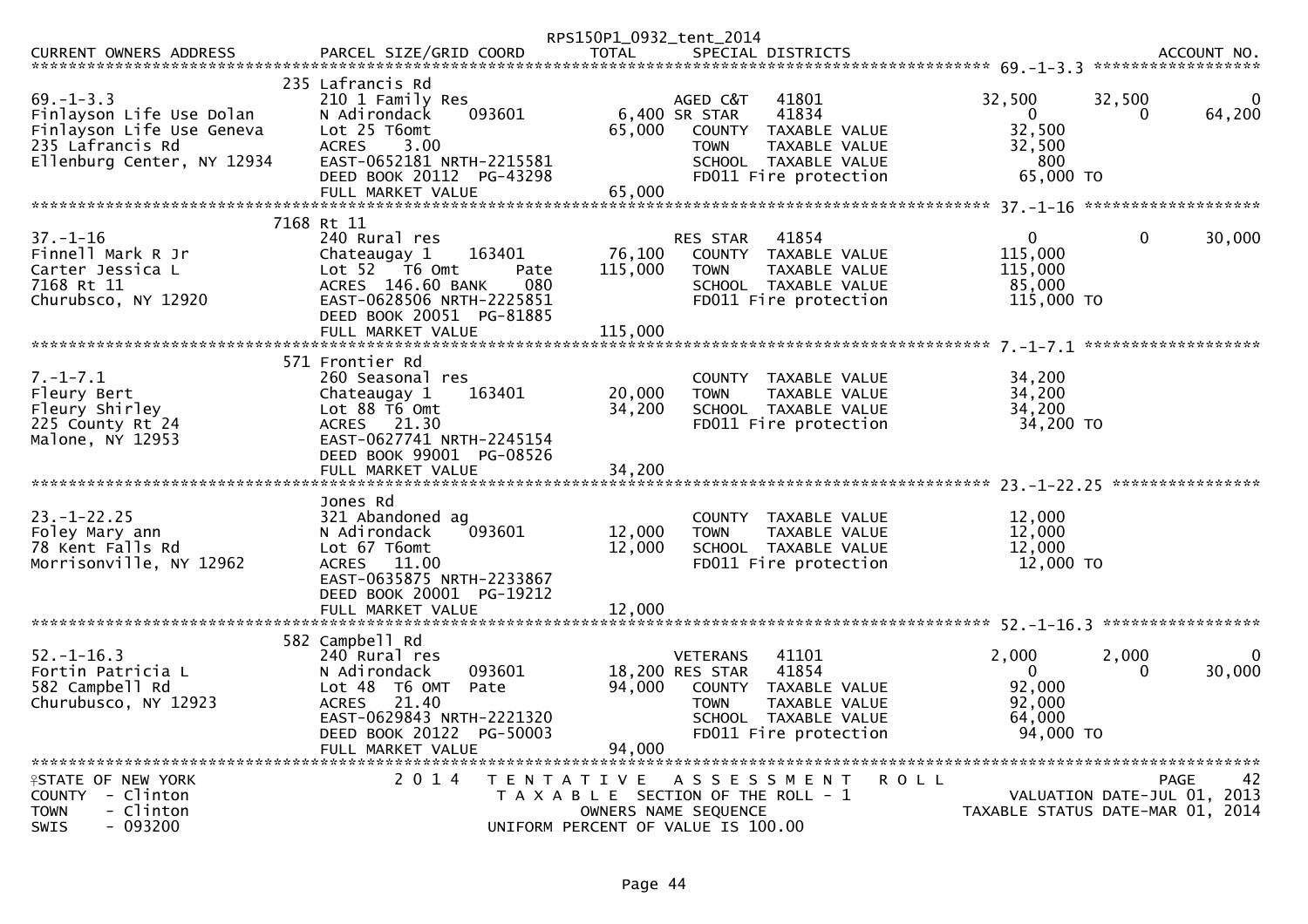| TAX MAP PARCEL NUMBER<br>CURRENT OWNERS NAME                                                                                        | SCHOOL DISTRICT<br><b>Example 12 DE LAND</b>                                                                                                                                |                            | TAX DESCRIPTION                                                                                                      | PROPERTY LOCATION & CLASS ASSESSMENT EXEMPTION CODE----------------COUNTY--------TOWN------SCHOOL<br>TAXABLE VALUE<br>CONNERS NOTE SENSITY OF THE CORD<br>CURRENT OWNERS ADDRESS PARCEL SIZE/GRID COORD TOTAL SPECIAL DISTRICTS ACCOUNT NO. |
|-------------------------------------------------------------------------------------------------------------------------------------|-----------------------------------------------------------------------------------------------------------------------------------------------------------------------------|----------------------------|----------------------------------------------------------------------------------------------------------------------|---------------------------------------------------------------------------------------------------------------------------------------------------------------------------------------------------------------------------------------------|
| $23 - 1 - 22.22$<br>Fouad Dr Fouad Mounir<br>Mena Fouad Mary<br>Attn: Isis Guirguis<br>2043A Palerme St<br>Laval, QC, Canada H7M5J3 | Jones Rd<br>321 Abandoned ag<br>093601<br>N Adirondack<br>Lot 67 T6omt<br>ACRES 14.50<br>EAST-0635943 NRTH-2233091<br>DEED BOOK 994<br>PG-338<br>FULL MARKET VALUE          | 14,800<br>14,800<br>14,800 | COUNTY TAXABLE VALUE<br><b>TOWN</b><br>TAXABLE VALUE<br>SCHOOL TAXABLE VALUE<br>FD011 Fire protection                | 14,800<br>14,800<br>14,800<br>14,800 TO                                                                                                                                                                                                     |
| $22. - 1 - 4.1$                                                                                                                     | Jones Rd<br>920 Priv Hunt/Fi                                                                                                                                                |                            | COUNTY TAXABLE VALUE                                                                                                 | 16,600                                                                                                                                                                                                                                      |
| Fountain Glen<br>Fountain Faith E<br>17 Bushey Blvd<br>Plattsburgh, NY 12901                                                        | 163401<br>Chateaugay 1<br>Lot 73  T6 Omt<br>Pate<br>ACRES 29.20<br>EAST-0632069 NRTH-2238383<br>DEED BOOK 956<br>PG-313                                                     | 16,600<br>16,600           | <b>TOWN</b><br>TAXABLE VALUE<br>TOWN IAANLLE<br>SCHOOL TAXABLE VALUE<br>In protection<br>FD011 Fire protection       | 16,600<br>16,600<br>16,600 TO                                                                                                                                                                                                               |
|                                                                                                                                     |                                                                                                                                                                             |                            |                                                                                                                      |                                                                                                                                                                                                                                             |
| $22. - 1 - 4.2$<br>Fountain Glen<br>Fountain Faith E<br>17 Bushey Blvd<br>Plattsburgh, NY 12901                                     | Jones Rd<br>$314$ Rural vac<10<br>093601<br>N Adirondack<br>Lot 74 T6omt<br><b>ACRES</b><br>5.30<br>EAST-0633482 NRTH-2237058<br>DEED BOOK 956<br>PG-313                    | 1,300<br>1,300             | COUNTY TAXABLE VALUE<br>TAXABLE VALUE<br><b>TOWN</b><br>TOWN LAARLE WALUE<br>SCHOOL TAXABLE VALUE<br>Time protection | 1,300<br>1,300<br>1,300<br>1,300 TO                                                                                                                                                                                                         |
|                                                                                                                                     | Frontier Rd                                                                                                                                                                 |                            |                                                                                                                      |                                                                                                                                                                                                                                             |
| $7. - 1 - 26$<br>Fountain Glenn L Sr<br>Bruso William G Jr<br>17 Bushey Blvd<br>Plattsburgh, NY 12901                               | 321 Abandoned ag<br>Chateaugay $1 \qquad 163401$<br>Lot 88 T6 Omt<br>Pate<br>ACRES 95.10<br>EAST-0631568 NRTH-2241019<br>DEED BOOK 20061 PG-91177                           | 32,400<br>32,400           | COUNTY TAXABLE VALUE<br><b>TOWN</b><br>TAXABLE VALUE<br>SCHOOL TAXABLE VALUE<br>FD011 Fire protection                | 32,400<br>32,400<br>32,400<br>32,400 TO                                                                                                                                                                                                     |
|                                                                                                                                     | FULL MARKET VALUE                                                                                                                                                           | 32,400                     |                                                                                                                      |                                                                                                                                                                                                                                             |
| $22. - 1 - 3$<br>Fountain Glenn Sr<br>17 Bushey Blvd<br>Plattsburgh, NY 12901                                                       | Jones Rd<br>321 Abandoned ag<br>Chateaugay 1 163401<br>Lot 73  T6 0mt<br>Pate<br>ACRES 150.00<br>EAST-0631359 NRTH-2239889<br>DEED BOOK 98001 PG-02431<br>FULL MARKET VALUE | 45,600<br>45,600<br>45,600 | COUNTY TAXABLE VALUE<br>TAXABLE VALUE<br><b>TOWN</b><br>SCHOOL TAXABLE VALUE<br>FD011 Fire protection                | 45,600<br>45,600<br>45,600<br>45,600 TO                                                                                                                                                                                                     |
| <b>ISTATE OF NEW YORK</b>                                                                                                           | 2 0 1 4                                                                                                                                                                     |                            | TENTATIVE ASSESSMENT                                                                                                 | PAGE<br>43<br>R O L L                                                                                                                                                                                                                       |
| COUNTY - Clinton<br>- Clinton<br><b>TOWN</b>                                                                                        |                                                                                                                                                                             | OWNERS NAME SEQUENCE       | T A X A B L E SECTION OF THE ROLL - 1                                                                                | VALUATION DATE-JUL 01, 2013<br>TAXABLE STATUS DATE-MAR 01, 2014                                                                                                                                                                             |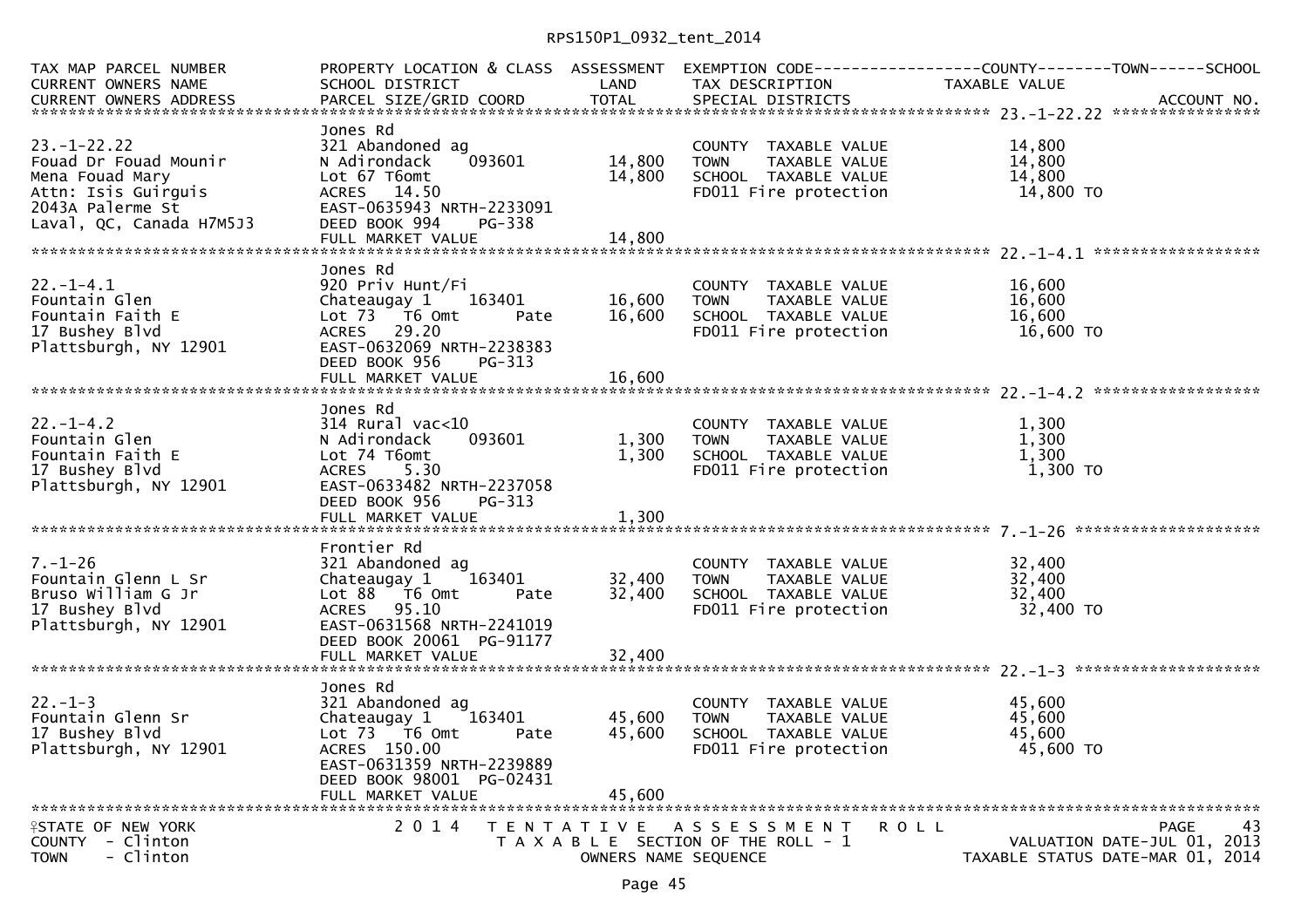## RPS150P1\_0932\_tent\_2014 SWIS - 093200 UNIFORM PERCENT OF VALUE IS 100.00

| TAX MAP PARCEL NUMBER<br><b>CURRENT OWNERS NAME</b>                                                | PROPERTY LOCATION & CLASS ASSESSMENT<br>SCHOOL DISTRICT                                                                                                                                      | LAND                       | TAX DESCRIPTION                                                                                                                                               | EXEMPTION        CODE-----------------COUNTY-------TOWN------SCHOOL<br>TAXABLE VALUE                  |
|----------------------------------------------------------------------------------------------------|----------------------------------------------------------------------------------------------------------------------------------------------------------------------------------------------|----------------------------|---------------------------------------------------------------------------------------------------------------------------------------------------------------|-------------------------------------------------------------------------------------------------------|
| $22. - 1 - 6$<br>Fountain Glenn Sr<br>17 Bushey Blvd<br>Plattsburgh, NY 12901                      | Jones Rd<br>321 Abandoned ag<br>Chateaugay 1<br>163401<br>Lot $74$ $\overline{76}$ Omt<br>Pate<br>ACRES 142.00<br>EAST-0633839 NRTH-2238318<br>DEED BOOK 98001 PG-02431<br>FULL MARKET VALUE | 35,000<br>35,000<br>35,000 | COUNTY TAXABLE VALUE<br>TAXABLE VALUE<br><b>TOWN</b><br>SCHOOL TAXABLE VALUE<br>FD011 Fire protection                                                         | 35,000<br>35,000<br>35,000<br>35,000 TO                                                               |
|                                                                                                    | 7473 Rt 11                                                                                                                                                                                   |                            |                                                                                                                                                               |                                                                                                       |
| $51. - 1 - 1.2$<br>Fowler Donald H<br>Fowler Loretta D<br>7473 Rt 11<br>Chateaugay, NY 12920       | 112 Dairy farm<br>163401<br>Chateaugay 1<br>Lot 50 $\&$ 51 T6omt<br>ACRES 361.00<br>EAST-0621743 NRTH-2221873<br>DEED BOOK 20001 PG-26479                                                    | 250,000                    | 41854<br><b>RES STAR</b><br>153,000 483A EX<br>42100<br>COUNTY TAXABLE VALUE<br><b>TOWN</b><br>TAXABLE VALUE<br>SCHOOL TAXABLE VALUE<br>FD011 Fire protection | $\mathbf{0}$<br>30,000<br>0<br>7,000<br>7,000<br>7,000<br>243,000<br>243,000<br>213,000<br>243,000 TO |
|                                                                                                    |                                                                                                                                                                                              |                            |                                                                                                                                                               |                                                                                                       |
| $51. - 1 - 13.1$<br>Fowler Donald H<br>Fowler Loretta D<br>7473 Rt 11<br>Chateaugay, NY 12920-9608 | Rt 11<br>105 Vac farmland<br>Chateaugay 1<br>163401<br>Lot $50$ $\overline{76}$ Omt<br>Pate<br><b>ACRES</b><br>61.70<br>EAST-0619966 NRTH-2221487<br>DEED BOOK 20001 PG-26479                | 40,400<br>40,400           | COUNTY TAXABLE VALUE<br><b>TOWN</b><br>TAXABLE VALUE<br>SCHOOL TAXABLE VALUE<br>FD011 Fire protection                                                         | 40,400<br>40,400<br>40,400<br>40,400 TO                                                               |
|                                                                                                    | Lost Nation Rd                                                                                                                                                                               |                            |                                                                                                                                                               |                                                                                                       |
| $51 - 1 - 14$<br>Fowler Donald H<br>Fowler Loretta D<br>7473 Rt 11<br>Chateaugay, NY 12920-9608    | $314$ Rural vac<10<br>163401<br>Chateaugay 1<br>Lot $51$ T60mt<br>Rr Bed Lost Nations Rd<br>To Soucia Farm<br><b>ACRES</b><br>4.60<br>EAST-0621191 NRTH-2224433<br>DEED BOOK 20001 PG-26479  | 5,900<br>5,900             | COUNTY TAXABLE VALUE<br>TAXABLE VALUE<br><b>TOWN</b><br>SCHOOL TAXABLE VALUE<br>FD011 Fire protection                                                         | 5,900<br>5,900<br>5,900<br>$5,900$ TO                                                                 |
|                                                                                                    | FULL MARKET VALUE                                                                                                                                                                            | 5,900                      |                                                                                                                                                               |                                                                                                       |
| $66. - 1 - 6.1$<br>Friendly Family Camp LLC<br>107 Wilfred King Rd<br>Ellenburg Depot, NY 12935    | 428 County Line Rd<br>260 Seasonal res<br>Chateaugay 1<br>163401<br>Lot 30 T6 Omt<br>Pate<br>57.20<br><b>ACRES</b><br>EAST-0621226 NRTH-2210805<br>DEED BOOK 20092 PG-22900                  | 36,100<br>68,500           | COUNTY TAXABLE VALUE<br>TAXABLE VALUE<br><b>TOWN</b><br>SCHOOL TAXABLE VALUE<br>FD011 Fire protection                                                         | 68,500<br>68,500<br>68,500<br>68,500 TO                                                               |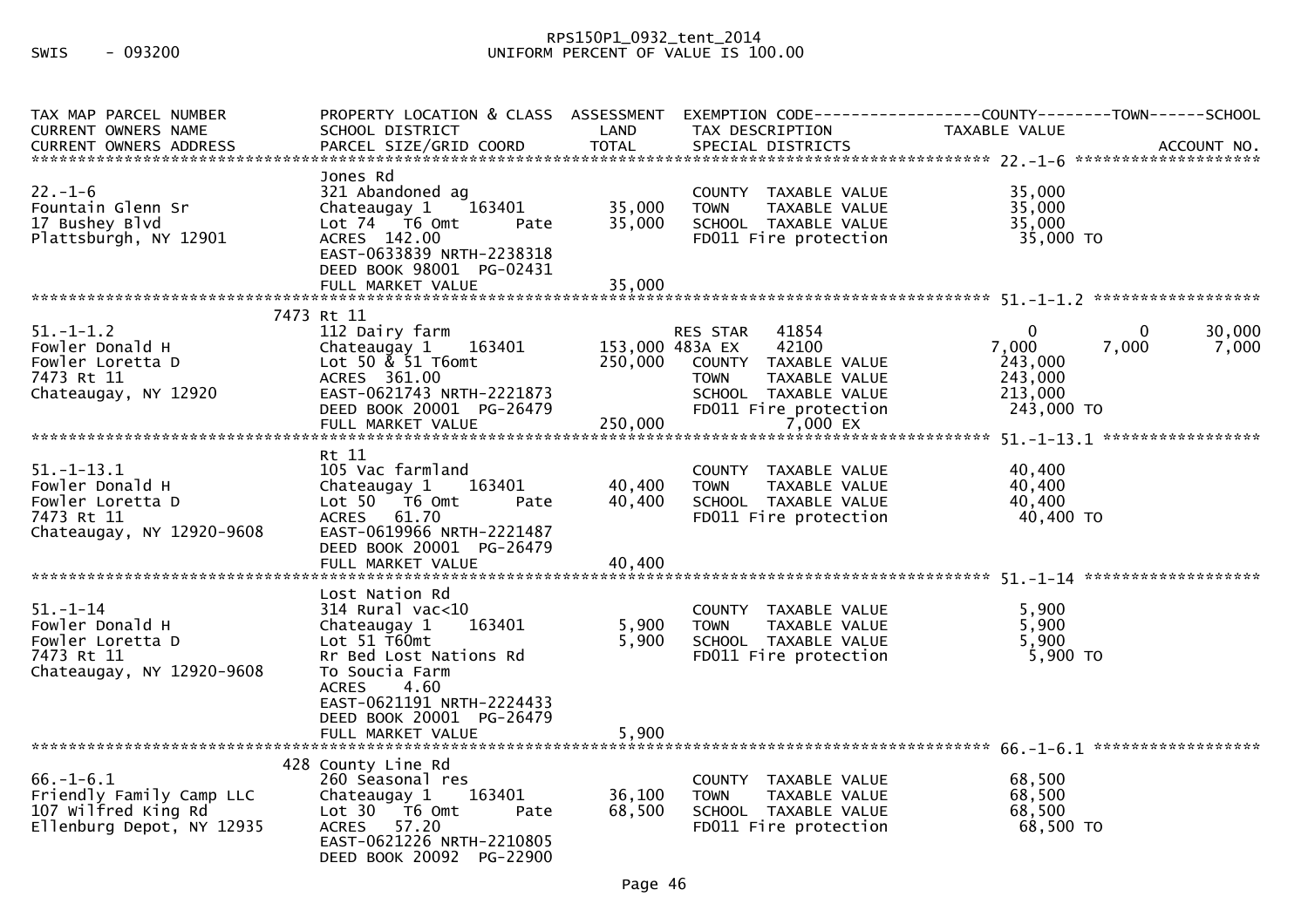|                                                                                                   | FULL MARKET VALUE                                                                                                                                                                                                | RPS150P1_0932_tent_2014<br>68,500 |                                                                                                                    |                                                                                      |
|---------------------------------------------------------------------------------------------------|------------------------------------------------------------------------------------------------------------------------------------------------------------------------------------------------------------------|-----------------------------------|--------------------------------------------------------------------------------------------------------------------|--------------------------------------------------------------------------------------|
| <b>ISTATE OF NEW YORK</b><br>COUNTY - Clinton<br><b>TOWN</b><br>- Clinton<br>$-093200$<br>SWIS    | 2 0 1 4                                                                                                                                                                                                          | OWNERS NAME SEQUENCE              | TENTATIVE ASSESSMENT<br><b>ROLL</b><br>T A X A B L E SECTION OF THE ROLL - 1<br>UNIFORM PERCENT OF VALUE IS 100.00 | <b>PAGE</b><br>44<br>VALUATION DATE-JUL 01, 2013<br>TAXABLE STATUS DATE-MAR 01, 2014 |
| TAX MAP PARCEL NUMBER<br><b>CURRENT OWNERS NAME</b>                                               | PROPERTY LOCATION & CLASS ASSESSMENT<br>SCHOOL DISTRICT                                                                                                                                                          | LAND                              | TAX DESCRIPTION                                                                                                    | EXEMPTION CODE------------------COUNTY--------TOWN------SCHOOL<br>TAXABLE VALUE      |
| $51. - 1 - 9$<br>Gadway Thelma<br>663 Cannon Corners Rd<br>Mooers Forks, NY 12959                 | 7456 Rt 11<br>210 1 Family Res<br>Chateaugay 1<br>163401<br>Lot $51$ $\overline{76}$ Omt<br>Pate<br><b>FRNT 85.00 DPTH</b><br>60.00<br>EAST-0621997 NRTH-2223356<br>DEED BOOK 573<br>PG-724<br>FULL MARKET VALUE | 2,300<br>12,000<br>12,000         | COUNTY TAXABLE VALUE<br>TAXABLE VALUE<br><b>TOWN</b><br>SCHOOL TAXABLE VALUE<br>FD011 Fire protection              | 12,000<br>12,000<br>12,000<br>12,000 TO                                              |
| $69. - 1 - 8.531$<br>Gagnier Cindy L<br>Gagnier John H<br>PO Box 223<br>Ellenburg Depot, NY 12935 | Lafrancis Rd<br>314 Rural vac<10<br>093601<br>N Adirondack<br>Lot 25 T6omt<br>3.50<br><b>ACRES</b><br>EAST-0653029 NRTH-2210510<br>DEED BOOK 1033<br><b>PG-65</b>                                                | 7,000<br>7,000                    | COUNTY TAXABLE VALUE<br>TAXABLE VALUE<br>TOWN<br>SCHOOL TAXABLE VALUE<br>FD011 Fire protection                     | 7,000<br>7,000<br>7,000<br>7,000 TO<br>****************                              |
| $68. - 1 - 18.11$<br>Gagnier Edgar G<br>PO Box 2020<br>Plattsburgh, NY 12901                      | Patnode Rd<br>321 Abandoned ag<br>N Adirondack<br>093601<br>Lots 27 & 28 T6omt<br>ACRES 31.20<br>EAST-0636140 NRTH-2211292<br>DEED BOOK 20122 PG-49086                                                           | 23,100<br>23,100                  | COUNTY TAXABLE VALUE<br><b>TOWN</b><br>TAXABLE VALUE<br>SCHOOL TAXABLE VALUE<br>FD011 Fire protection              | 23,100<br>23,100<br>23,100<br>23,100 TO                                              |
| $53. - 1 - 3$<br>Gardenier Dr Turkan<br>115 St Andrews Dr NE<br>Vienna, VA 22180                  | Lagree Rd<br>321 Abandoned ag<br>N Adirondack<br>093601<br>Lot 47 T6 Omt<br>Pate<br>ACRES 91.90<br>EAST-0637380 NRTH-2224355<br>DEED BOOK 547<br>PG-382<br>FULL MARKET VALUE                                     | 53,500<br>53,500<br>53,500        | COUNTY TAXABLE VALUE<br><b>TOWN</b><br>TAXABLE VALUE<br>SCHOOL TAXABLE VALUE<br>FD011 Fire protection              | 53,500<br>53,500<br>53,500<br>53,500 TO                                              |
| $82 - 2 - 6$<br>Gardenier Dr Turkan K<br>115 St Andrews Dr NE                                     | Campbell Rd<br>321 Abandoned ag<br>093601<br>N Adirondack<br>Lot $28$ T6 Omt                                                                                                                                     | 41,000<br>41,000                  | COUNTY TAXABLE VALUE<br><b>TOWN</b><br>TAXABLE VALUE<br><b>SCHOOL</b><br>TAXABLE VALUE                             | 41,000<br>41,000<br>41,000                                                           |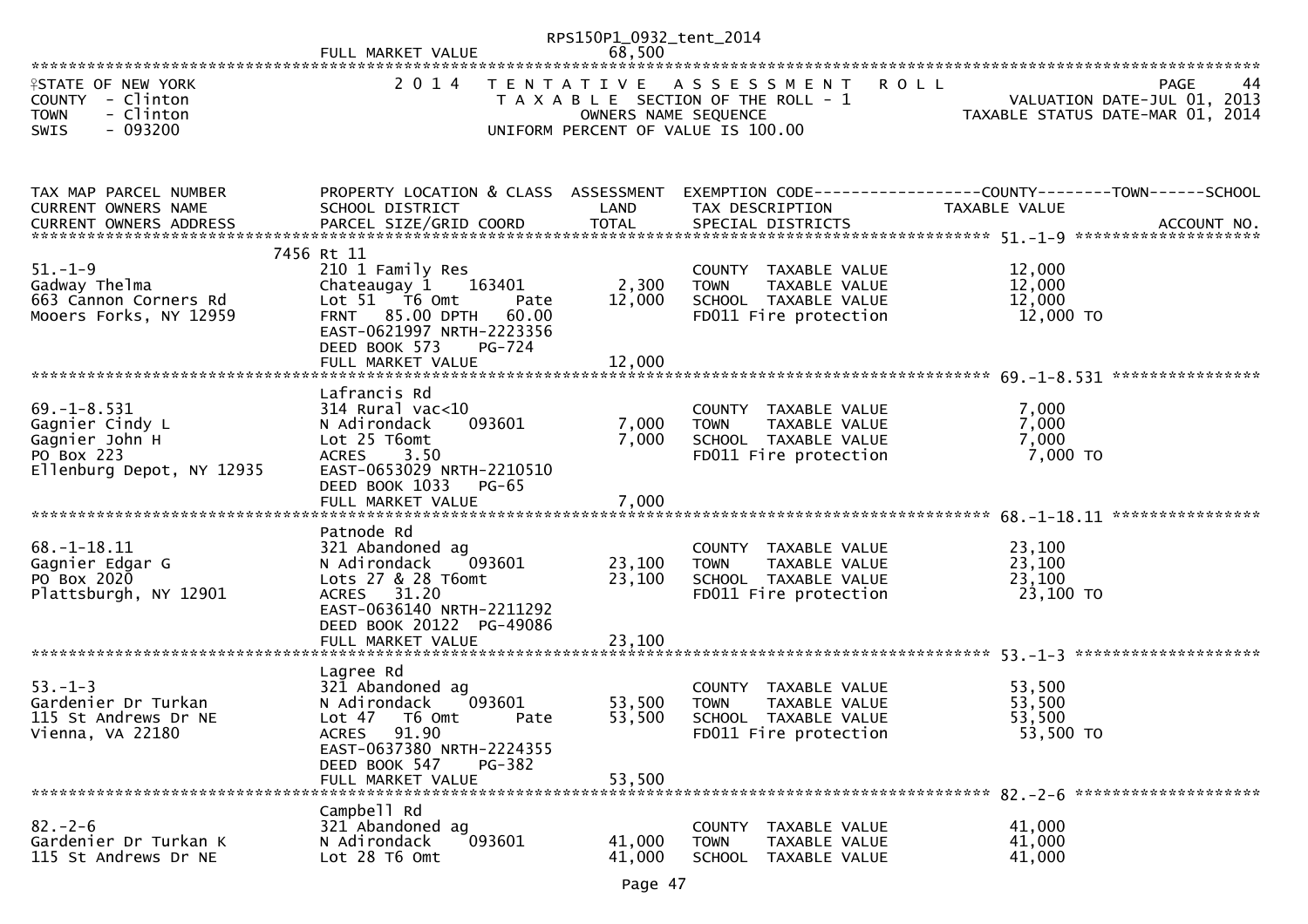|                                     |                                                        | RPS150P1_0932_tent_2014 |                                                      |                                                              |
|-------------------------------------|--------------------------------------------------------|-------------------------|------------------------------------------------------|--------------------------------------------------------------|
| Vienna, VA 22180                    | ACRES 67.00                                            |                         | FD011 Fire protection                                | 41,000 TO                                                    |
|                                     | EAST-0632470 NRTH-2207795                              |                         |                                                      |                                                              |
|                                     | DEED BOOK 557<br>PG-481                                |                         |                                                      |                                                              |
|                                     | FULL MARKET VALUE                                      | 41,000                  |                                                      |                                                              |
| <b>ISTATE OF NEW YORK</b>           | 2 0 1 4                                                |                         | TENTATIVE ASSESSMENT                                 | 45<br><b>ROLL</b><br>PAGE                                    |
| COUNTY - Clinton                    |                                                        |                         | T A X A B L E SECTION OF THE ROLL - 1                | VALUATION DATE-JUL 01, 2013                                  |
| <b>TOWN</b><br>- Clinton            |                                                        |                         | OWNERS NAME SEQUENCE                                 | TAXABLE STATUS DATE-MAR 01, 2014                             |
| $-093200$<br>SWIS                   |                                                        |                         | UNIFORM PERCENT OF VALUE IS 100.00                   |                                                              |
|                                     |                                                        |                         |                                                      |                                                              |
|                                     |                                                        |                         |                                                      |                                                              |
| TAX MAP PARCEL NUMBER               | PROPERTY LOCATION & CLASS ASSESSMENT                   |                         |                                                      | EXEMPTION CODE-----------------COUNTY-------TOWN------SCHOOL |
| CURRENT OWNERS NAME                 | SCHOOL DISTRICT                                        | LAND                    | TAX DESCRIPTION                                      | TAXABLE VALUE                                                |
| CURRENT OWNERS ADDRESS              |                                                        |                         |                                                      |                                                              |
|                                     |                                                        |                         |                                                      |                                                              |
|                                     | 212 Jones Rd                                           |                         |                                                      |                                                              |
| $22. - 1 - 7.2$<br>Garrell Martin H | 240 Rural res<br>093601<br>N Adirondack                | 65,500                  | RES STAR 41854<br>COUNTY TAXABLE VALUE               | $\mathbf 0$<br>30,000<br>$\mathbf{0}$<br>122,000             |
| Garrell Janet                       | Lot 74 T6omt                                           | 122,000                 | TAXABLE VALUE<br><b>TOWN</b>                         | 122,000                                                      |
| 212 Jones Rd                        | ACRES 103.90                                           |                         | SCHOOL TAXABLE VALUE                                 | 92,000                                                       |
| Churubusco, NY 12923                | EAST-0634700 NRTH-2235975                              |                         | FD011 Fire protection                                | 122,000 TO                                                   |
|                                     | DEED BOOK 726<br>PG-127                                |                         |                                                      |                                                              |
|                                     |                                                        |                         |                                                      |                                                              |
|                                     |                                                        |                         |                                                      |                                                              |
|                                     | Merchia Rd                                             |                         |                                                      |                                                              |
| $22. - 1 - 8. - 1$                  | 321 Abandoned ag                                       |                         | COUNTY TAXABLE VALUE                                 | 19,900                                                       |
| Garrell Martin H<br>Garrell Janet   | 093601<br>N Adirondack<br>$Lot$ $73$<br>T6 Omt<br>Pate | 19,900<br>19,900        | <b>TOWN</b><br>TAXABLE VALUE<br>SCHOOL TAXABLE VALUE | 19,900<br>19,900                                             |
| 212 Jones Rd                        | 24.80<br><b>ACRES</b>                                  |                         | FD011 Fire protection                                | 19,900 TO                                                    |
| Churubusco, NY 12923                | EAST-0633178 NRTH-2236387                              |                         |                                                      |                                                              |
|                                     | DEED BOOK 946<br>$PG-29$                               |                         |                                                      |                                                              |
|                                     | FULL MARKET VALUE                                      | 19,900                  |                                                      |                                                              |
|                                     |                                                        |                         |                                                      |                                                              |
|                                     | Jones Rd                                               |                         |                                                      |                                                              |
| $22. - 1 - 8. - 2$                  | 311 Res vac land                                       |                         | COUNTY TAXABLE VALUE                                 | 1,000                                                        |
| Garrell Martin H<br>Garrell Janet   | Chateaugay 1<br>163401<br>ACRES 0.20                   | 1,000<br>1,000          | TAXABLE VALUE<br><b>TOWN</b><br>SCHOOL TAXABLE VALUE | 1,000<br>1,000                                               |
| 212 Jones Rd                        | EAST-0633178 NRTH-2236387                              |                         | FD011 Fire protection                                | 1,000 TO                                                     |
| Churubusco, NY 12923                | DEED BOOK 946<br>$PG-29$                               |                         |                                                      |                                                              |
|                                     | FULL MARKET VALUE                                      | 1,000                   |                                                      |                                                              |
|                                     |                                                        |                         |                                                      |                                                              |
|                                     | 662 Patnode Rd                                         |                         |                                                      |                                                              |
| $53. - 1 - 21.2$                    | 210 1 Family Res                                       |                         | 41854<br>RES STAR                                    | $\mathbf{0}$<br>30,000<br>0                                  |
| Garrow Chad H                       | N Adirondack<br>093601                                 | 7,500                   | COUNTY TAXABLE VALUE                                 | 118,000                                                      |
| Garrow Roseann<br>662 Patnode Rd    | Lot 34 T6omt<br>ACRES<br>4.50                          | 118,000                 | <b>TOWN</b><br>TAXABLE VALUE<br>SCHOOL TAXABLE VALUE | 118,000<br>88,000                                            |
| Churubusco, NY 12923                | EAST-0635365 NRTH-2218753                              |                         | FD011 Fire protection                                | 118,000 TO                                                   |
|                                     | DEED BOOK 837<br>PG-317                                |                         |                                                      |                                                              |
|                                     | FULL MARKET VALUE                                      | 118,000                 |                                                      |                                                              |
|                                     |                                                        |                         |                                                      | 68. -1-13 *********************                              |
|                                     | Town Line Rd                                           |                         |                                                      |                                                              |
| $68. - 1 - 13$                      | 321 Abandoned ag                                       |                         | COUNTY TAXABLE VALUE                                 | 82,400                                                       |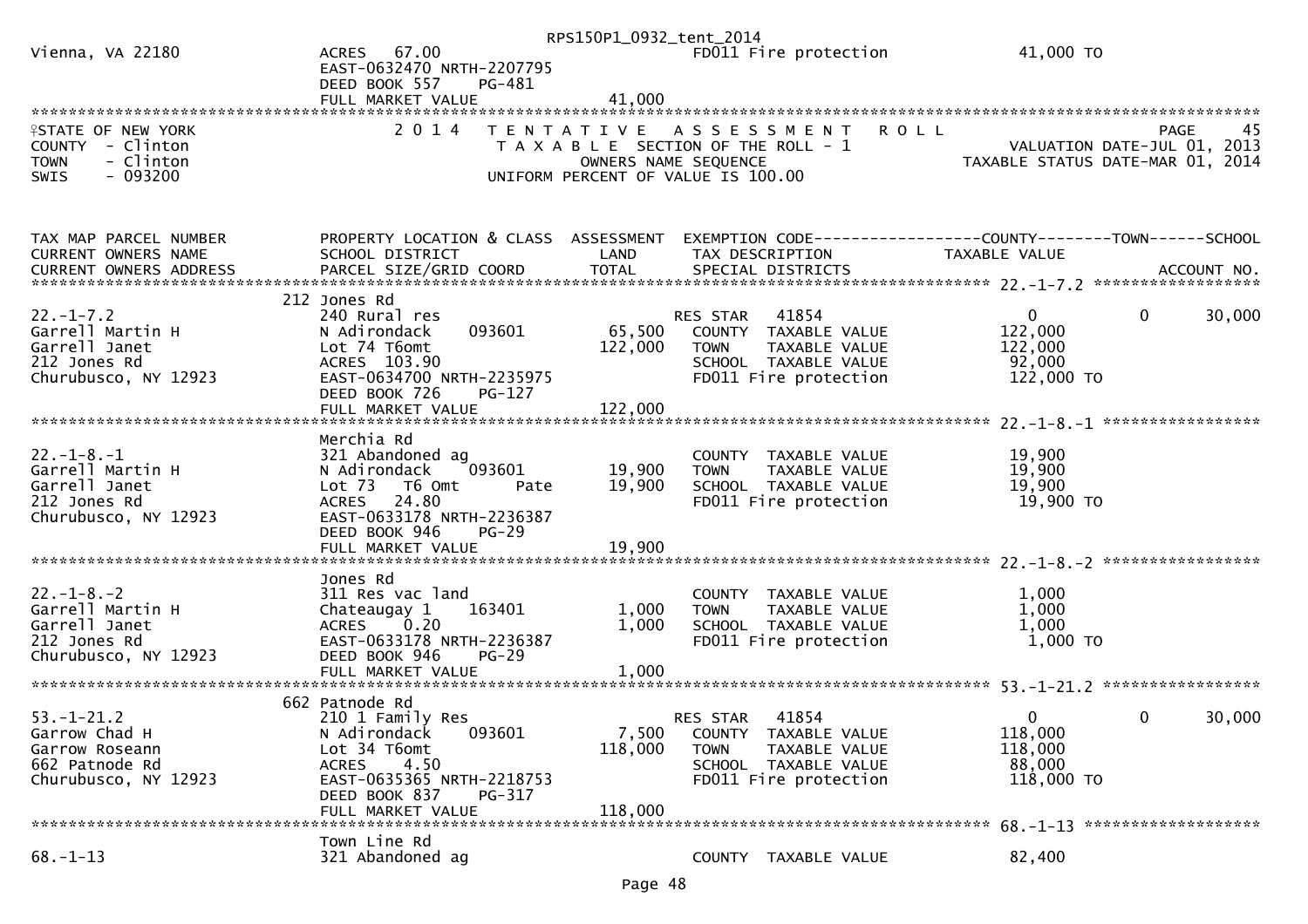|                                                                           |                                                                                     | RPS150P1_0932_tent_2014 |                                                                               |                                                                                                                             |
|---------------------------------------------------------------------------|-------------------------------------------------------------------------------------|-------------------------|-------------------------------------------------------------------------------|-----------------------------------------------------------------------------------------------------------------------------|
| Gartner Allen A<br>Gartner Edward M<br>Attn: Mintzer Bros Inc             | 093601<br>N Adirondack<br>Lot 26 76 Omt<br>ACRES 223.00<br>EAST-0644150 NPT<br>Pate | 82,400                  | 82,400 TOWN<br>TAXABLE VALUE<br>SCHOOL TAXABLE VALUE<br>FD011 Fire protection | 82,400<br>82,400<br>82,400 TO                                                                                               |
| 41 N Street Ext<br>Rutland, VT 05701-2536                                 | EAST-0644150 NRTH-2209641<br>DEED BOOK 574<br>PG-511                                |                         |                                                                               |                                                                                                                             |
|                                                                           | FULL MARKET VALUE                                                                   | 82,400                  |                                                                               |                                                                                                                             |
| <b>ISTATE OF NEW YORK</b><br>COUNTY - Clinton<br>- Clinton<br><b>TOWN</b> |                                                                                     |                         | 2014 TENTATIVE ASSESSMENT ROLL                                                | 46<br><b>PAGE</b><br>T A X A B L E SECTION OF THE ROLL - 1<br>T A X A B L E SECTION OF THE ROLL - 1<br>OWNERS NAME SEQUENCE |
| $-093200$<br>SWIS                                                         |                                                                                     |                         | UNIFORM PERCENT OF VALUE IS 100.00                                            |                                                                                                                             |
| TAX MAP PARCEL NUMBER                                                     |                                                                                     |                         |                                                                               | PROPERTY LOCATION & CLASS ASSESSMENT EXEMPTION CODE----------------COUNTY-------TOWN------SCHOOL                            |
| CURRENT OWNERS NAME                                                       | SCHOOL DISTRICT                                                                     | LAND                    | TAX DESCRIPTION                                                               | TAXABLE VALUE                                                                                                               |
|                                                                           | 376 Clinton Mills Rd                                                                |                         |                                                                               |                                                                                                                             |
| $25. - 1 - 11$                                                            | 920 Priv Hunt/Fi                                                                    |                         | COUNTY TAXABLE VALUE                                                          | 92,300                                                                                                                      |
| Gaudreau Raymond G<br>Anctil Mark                                         | N Adirondack<br>Lot 62 T6 Omt                                                       |                         |                                                                               | 92,300                                                                                                                      |
| 417 Irona Rd                                                              | ACRES 132.00                                                                        |                         |                                                                               | 92,300<br>92,300 TO                                                                                                         |
| Altona, NY 12910                                                          | EAST-0662350 NRTH-2235197<br>DEED BOOK 20082 PG-14402                               |                         |                                                                               |                                                                                                                             |
|                                                                           |                                                                                     |                         |                                                                               |                                                                                                                             |
|                                                                           | Campbell Rd                                                                         |                         |                                                                               |                                                                                                                             |
| $67. - 1 - 11$                                                            | 321 Abandoned ag                                                                    |                         | COUNTY TAXABLE VALUE                                                          | 20,000                                                                                                                      |
| Gazdzicki Frank M Jr<br>837 Old Hartford Rd                               | 093601<br>N Adirondack<br>Lot 28 T6 Omt                                             | 20,000<br>20,000        | <b>TOWN</b><br>TAXABLE VALUE<br>SCHOOL TAXABLE VALUE                          | 20,000<br>20,000                                                                                                            |
| Colchester, CT 06415                                                      | ACRES 25.00                                                                         |                         | FD011 Fire protection                                                         | 20,000 TO                                                                                                                   |
|                                                                           | EAST-0631985 NRTH-2212182<br>DEED BOOK 20061 PG-91963                               |                         |                                                                               |                                                                                                                             |
|                                                                           |                                                                                     |                         |                                                                               |                                                                                                                             |
|                                                                           |                                                                                     |                         |                                                                               |                                                                                                                             |
|                                                                           | Lafrancis Rd                                                                        |                         |                                                                               |                                                                                                                             |
| $54. - 1 - 7$<br>Gehrke Herman D                                          | 321 Abandoned ag<br>093601<br>N Adirondack                                          | 142,500                 | COUNTY TAXABLE VALUE<br><b>TOWN</b><br>TAXABLE VALUE                          | 142,500<br>142,500                                                                                                          |
| 18 Cami Way                                                               | Lot <sub>36</sub><br>T6 Omt<br>Pate                                                 | 142,500                 | SCHOOL TAXABLE VALUE                                                          | 142,500                                                                                                                     |
| Morrisonville, NY 12962                                                   | ACRES 567.00                                                                        |                         | FD011 Fire protection                                                         | 142,500 TO                                                                                                                  |
|                                                                           | EAST-0648226 NRTH-2218022                                                           |                         |                                                                               |                                                                                                                             |
|                                                                           | DEED BOOK 20001 PG-22192                                                            |                         |                                                                               |                                                                                                                             |
|                                                                           | FULL MARKET VALUE                                                                   | 142,500                 |                                                                               |                                                                                                                             |
|                                                                           | Lafrancis Rd                                                                        |                         |                                                                               |                                                                                                                             |
| $54. - 2 - 3$                                                             | 321 Abandoned ag                                                                    |                         | COUNTY TAXABLE VALUE                                                          | 17,500                                                                                                                      |
| Geno Mark E                                                               | 093601<br>N Adirondack                                                              | 17,500                  | <b>TOWN</b><br>TAXABLE VALUE                                                  | 17,500                                                                                                                      |
| Geno Tracie L<br>13 Pike Dr                                               | Lot 37 T6 Omt<br>Survey Map 20061/99069 Lo                                          | 17,500                  | SCHOOL TAXABLE VALUE<br>FD011 Fire protection                                 | 17,500<br>17,500 TO                                                                                                         |
| Swanton, VT 05488                                                         | ACRES 20.00<br>EAST-0651446 NRTH-2217057<br>DEED BOOK 20072 PG-6941                 |                         |                                                                               |                                                                                                                             |
|                                                                           |                                                                                     |                         |                                                                               |                                                                                                                             |
|                                                                           |                                                                                     |                         |                                                                               |                                                                                                                             |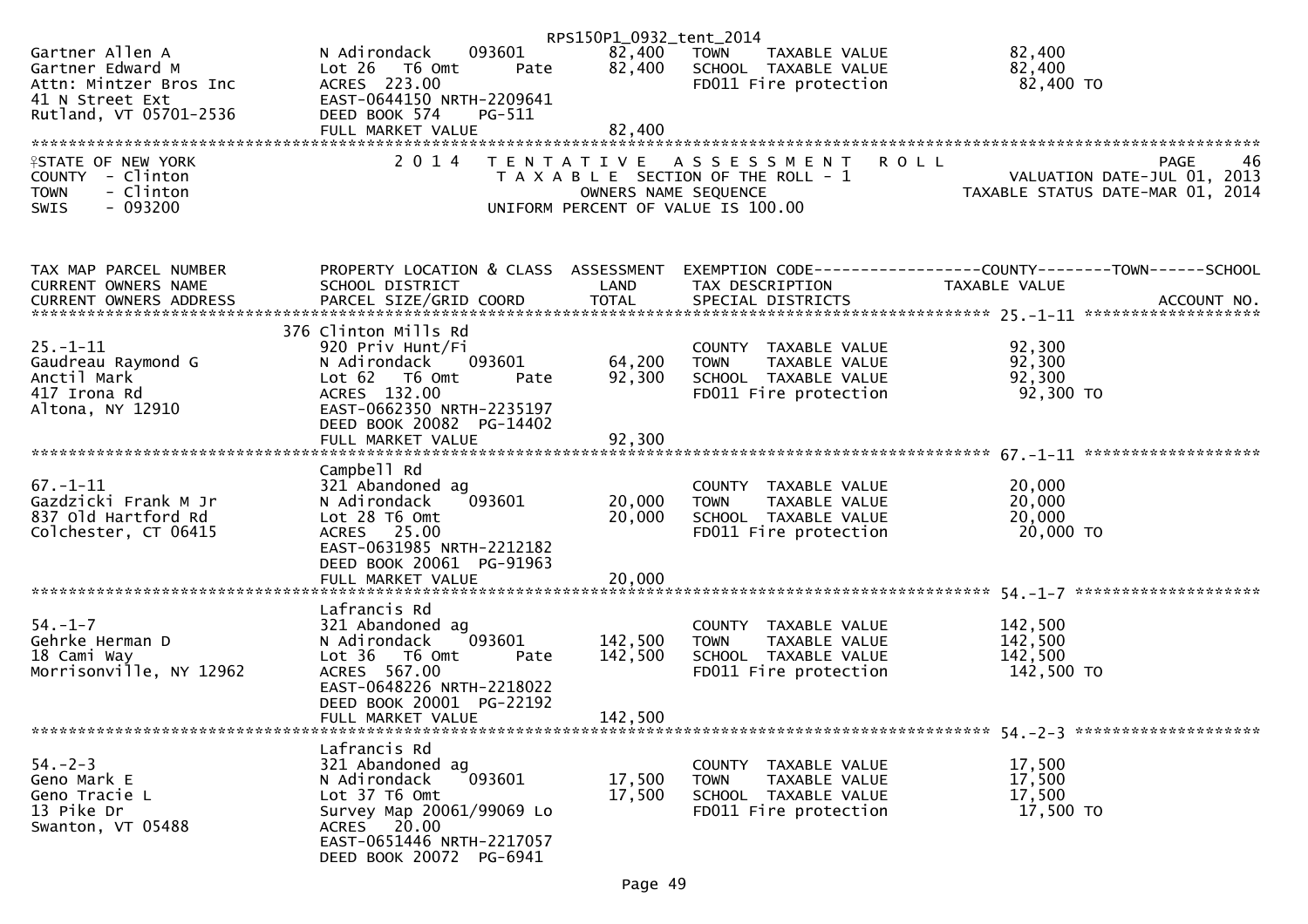| 17,500<br>FULL MARKET VALUE                                                                                                                                                                                                                                                                                                                                                                                                                                                |    |
|----------------------------------------------------------------------------------------------------------------------------------------------------------------------------------------------------------------------------------------------------------------------------------------------------------------------------------------------------------------------------------------------------------------------------------------------------------------------------|----|
|                                                                                                                                                                                                                                                                                                                                                                                                                                                                            |    |
| Lafrancis Rd<br>$54. - 2 - 4$<br>321 Abandoned ag<br>17,500<br>COUNTY TAXABLE VALUE<br>093601<br>17,500<br>17,500<br>N Adirondack<br>TAXABLE VALUE<br>Geno Mark E<br><b>TOWN</b><br>Lot 37 T6 Omt<br>17,500<br>SCHOOL TAXABLE VALUE<br>17,500<br>Geno Tracie L<br>17,500 TO<br>13 Pike Dr<br>FD011 Fire protection<br>Survey Map 20061/99069 Lo<br>ACRES 20.00<br>Swanton, VT 05488<br>EAST-0651333 NRTH-2217702<br>DEED BOOK 20072 PG-6941                                |    |
|                                                                                                                                                                                                                                                                                                                                                                                                                                                                            |    |
| 2 0 1 4<br><b>ISTATE OF NEW YORK</b><br>TENTATIVE ASSESSMENT<br><b>ROLL</b><br><b>PAGE</b><br>COUNTY - Clinton<br>T A X A B L E SECTION OF THE ROLL - 1<br>VALUATION DATE-JUL 01, 2013<br>- Clinton<br>OWNERS NAME SEQUENCE<br>TAXABLE STATUS DATE-MAR 01, 2014<br><b>TOWN</b><br>$-093200$<br><b>SWIS</b><br>UNIFORM PERCENT OF VALUE IS 100.00                                                                                                                           | 47 |
| PROPERTY LOCATION & CLASS ASSESSMENT<br>TAX MAP PARCEL NUMBER<br>EXEMPTION        CODE-----------------COUNTY-------TOWN------SCHOOL<br>CURRENT OWNERS NAME<br>SCHOOL DISTRICT<br>LAND<br>TAX DESCRIPTION<br>TAXABLE VALUE<br><b>TOTAL</b><br><b>CURRENT OWNERS ADDRESS</b><br>PARCEL SIZE/GRID COORD<br>SPECIAL DISTRICTS<br>ACCOUNT NO.                                                                                                                                  |    |
| Santamore Rd<br>$7. - 1 - 29.4$<br>12,700<br>321 Abandoned ag<br>COUNTY TAXABLE VALUE<br>163401<br>12,700<br>Gernassnig Adolf<br>12,700<br>TAXABLE VALUE<br>Chateaugay 1<br><b>TOWN</b><br>Lot 88 T6 Omt<br>12,700<br>12,700<br>Gernassnig Helene<br>SCHOOL TAXABLE VALUE<br>290 7th Ave<br>ACRES 12.70<br>12,700 TO<br>FD011 Fire protection<br>Lasalle QC, Canada H8P2M4<br>EAST-0628912 NRTH-2242607<br>DEED BOOK 860<br>PG-326<br>FULL MARKET VALUE<br>12,700          |    |
| 64 Santamore Rd<br>7. -1 - 31.11<br>270 Mfg housing<br>26,600<br>COUNTY TAXABLE VALUE<br>163401<br>9,100<br>26,600<br>Giagnorio Joseph<br>Chateaugay 1<br><b>TOWN</b><br>TAXABLE VALUE<br>26,600<br>54 Bronson Rd<br>Lot 88 T6 Omt<br>26,600<br>SCHOOL TAXABLE VALUE<br>26,600 TO<br>Southport, CT 06890<br>Previous Deed 382-349<br>FD011 Fire protection<br>6.80<br><b>ACRES</b><br>EAST-0627697 NRTH-2243245<br>DEED BOOK 20112 PG-44650<br>26,600<br>FULL MARKET VALUE |    |
| Colgan Rd<br>920 Priv Hunt/Fi<br>105,200<br>$25. - 1 - 4.2$<br><b>COUNTY</b><br>TAXABLE VALUE<br>88,200<br>105,200<br>Gibson Eric I<br>N Adirondack<br>093601<br><b>TOWN</b><br>TAXABLE VALUE<br>Gibson Leigh J<br>Lot 61 & 80 T6omt<br>105,200<br>105,200<br>SCHOOL TAXABLE VALUE<br>130 Vley Rd<br>ACRES 252.00<br>FD011 Fire protection<br>105,200 TO<br>Scotia, NY 12302<br>EAST-0668333 NRTH-2240506<br>DEED BOOK 1009<br>PG-312<br>105,200<br>FULL MARKET VALUE      |    |
| Colgan Rd<br>$25. - 1 - 9.2$<br>321 Abandoned ag<br>17,400<br>COUNTY TAXABLE VALUE                                                                                                                                                                                                                                                                                                                                                                                         |    |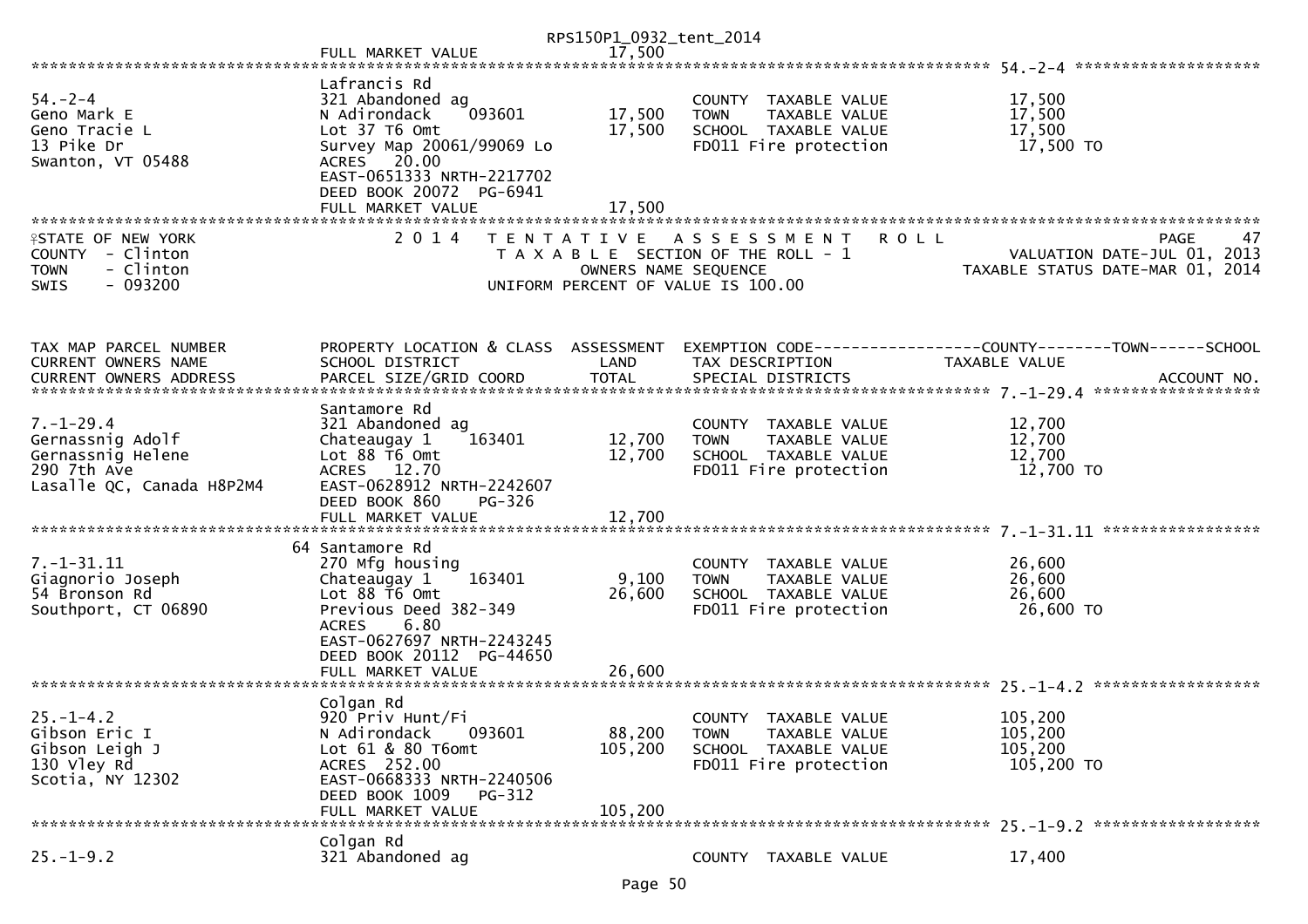|                                                                                                                             |                                                                                                                                                                                         | RPS150P1_0932_tent_2014 |                                                                                                               |                                                                                      |
|-----------------------------------------------------------------------------------------------------------------------------|-----------------------------------------------------------------------------------------------------------------------------------------------------------------------------------------|-------------------------|---------------------------------------------------------------------------------------------------------------|--------------------------------------------------------------------------------------|
| Gibson Erin<br>5548 Rt 11<br>Ellenburg Center, NY                                                                           | 093601<br>N Adirondack<br>Lot 62 T6omt<br>ACRES 19.70<br>12934-2904 EAST-0665403 NRTH-2236216                                                                                           | 17,400 TOWN<br>17,400   | TAXABLE VALUE<br>SCHOOL TAXABLE VALUE<br>FD011 Fire protection                                                | 17,400<br>17,400<br>17,400 TO                                                        |
|                                                                                                                             | DEED BOOK 20001 PG-25031<br>FULL MARKET VALUE                                                                                                                                           | 17,400                  |                                                                                                               |                                                                                      |
|                                                                                                                             | 648 Frontier Rd                                                                                                                                                                         |                         |                                                                                                               |                                                                                      |
| $7. - 1 - 3$<br>Gillette Randy<br>8333 Beverly Jane Ln<br>Sacramento, CA 95830                                              | 260 Seasonal res<br>163401<br>Chateaugay 1<br>Lot 88 T6 Omt<br>Pate<br>ACRES 38.80<br>EAST-0625777 NRTH-2245629<br>DEED BOOK 98000 PG-99211                                             | 26,900<br>31,300        | COUNTY TAXABLE VALUE<br>TAXABLE VALUE<br><b>TOWN</b><br>SCHOOL TAXABLE VALUE<br>FD011 Fire protection         | 31,300<br>31,300<br>31,300<br>$31,300$ TO                                            |
|                                                                                                                             | FULL MARKET VALUE                                                                                                                                                                       | 31,300                  |                                                                                                               |                                                                                      |
| <b>ISTATE OF NEW YORK</b><br>COUNTY - Clinton<br>- Clinton<br><b>TOWN</b><br>$-093200$<br><b>SWIS</b>                       |                                                                                                                                                                                         | OWNERS NAME SEQUENCE    | 2014 TENTATIVE ASSESSMENT ROLL<br>T A X A B L E SECTION OF THE ROLL - 1<br>UNIFORM PERCENT OF VALUE IS 100.00 | 48<br><b>PAGE</b><br>VALUATION DATE-JUL 01, 2013<br>TAXABLE STATUS DATE-MAR 01, 2014 |
| TAX MAP PARCEL NUMBER<br>CURRENT OWNERS NAME                                                                                | PROPERTY LOCATION & CLASS ASSESSMENT<br>SCHOOL DISTRICT                                                                                                                                 | LAND                    | TAX DESCRIPTION                                                                                               | EXEMPTION CODE-----------------COUNTY-------TOWN------SCHOOL<br>TAXABLE VALUE        |
| $67. - 1 - 2.3$<br>Gilmore Kelley P<br>Gilmore Jessica L<br>507 West Hill Rd<br>Ellenburg Center, NY 12934                  | 261 Campbell Rd<br>270 Mfg housing<br>093601<br>N Adirondack<br>Lot 32 T6 Omt<br>FRNT 100.00 DPTH 225.00<br><b>BANK</b><br>850<br>EAST-0630072 NRTH-2213284<br>DEED BOOK 20082 PG-12362 | 4,600<br>32,800         | COUNTY TAXABLE VALUE<br>TAXABLE VALUE<br><b>TOWN</b><br>SCHOOL TAXABLE VALUE<br>FD011 Fire protection         | 32,800<br>32,800<br>32,800<br>32,800 TO                                              |
|                                                                                                                             | FULL MARKET VALUE                                                                                                                                                                       | 32,800                  |                                                                                                               |                                                                                      |
| $8. - 1 - 3.24$<br>Goodrow David & Gina<br>Goodrow Life Est Ronald & Marg Lot 86 T6omt<br>PO Box 42<br>Churubusco, NY 12923 | Rt 189<br>260 Seasonal res<br>093601<br>N Adirondack<br>ACRES 12.00<br>EAST-0637109 NRTH-2245743<br>DEED BOOK 99001 PG-14556                                                            | 13,500<br>18,000        | COUNTY TAXABLE VALUE<br><b>TOWN</b><br>TAXABLE VALUE<br>SCHOOL TAXABLE VALUE<br>FD011 Fire protection         | 18,000<br>18,000<br>18,000<br>18,000 TO                                              |
|                                                                                                                             | FULL MARKET VALUE                                                                                                                                                                       | 18,000                  |                                                                                                               |                                                                                      |
| $38.1 - 1 - 10.1$<br>Goodrow David R<br>Goodrow Gina S<br>29 Smith St<br>Churubusco, NY 12923                               | 2 Broad St<br>210 1 Family Res<br>N Adirondack<br>093601<br>Lot 66 T6 Omt<br>Pate<br>FRNT 200.00 DPTH 170.00<br>EAST-0640052 NRTH-2231919<br>DEED BOOK 20051 PG-82237                   | 4,800<br>50,000         | COUNTY<br>TAXABLE VALUE<br><b>TOWN</b><br>TAXABLE VALUE<br>SCHOOL TAXABLE VALUE<br>FD011 Fire protection      | 50,000<br>50,000<br>50,000<br>50,000 TO                                              |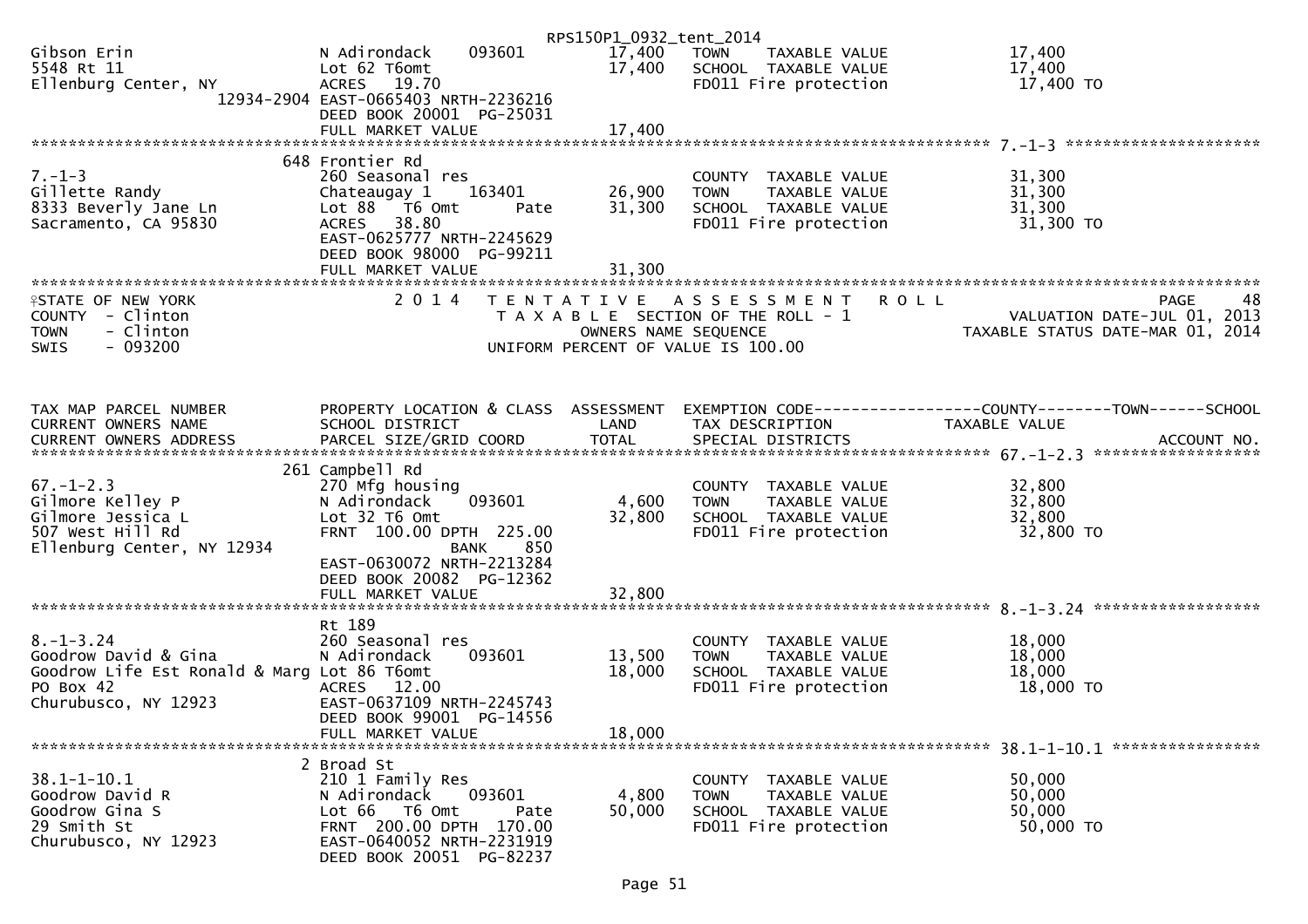|                                                                                                                                 |                                                                                                                                                                                            | RPS150P1_0932_tent_2014                   |                                                                                                                               |                                                                                 |        |
|---------------------------------------------------------------------------------------------------------------------------------|--------------------------------------------------------------------------------------------------------------------------------------------------------------------------------------------|-------------------------------------------|-------------------------------------------------------------------------------------------------------------------------------|---------------------------------------------------------------------------------|--------|
|                                                                                                                                 | FULL MARKET VALUE                                                                                                                                                                          | 50,000                                    |                                                                                                                               |                                                                                 |        |
| $37. - 1 - 22$<br>Goodrow Life Est Ronald & Marg Chateaugay 1<br>Goodrow David A & Gina S<br>PO Box 42<br>Churubusco, NY 12923  | Whalen Rd<br>323 Vacant rural<br>163401<br>Lot 52  T6 Omt<br>Pate<br>ACRES 61.80<br>EAST-0627818 NRTH-2228324<br>DEED BOOK 99001 PG-14556                                                  | 18,900<br>18,900                          | COUNTY TAXABLE VALUE<br><b>TOWN</b><br>TAXABLE VALUE<br>SCHOOL TAXABLE VALUE<br>FD011 Fire protection                         | 18,900<br>18,900<br>18,900<br>18,900 TO                                         |        |
|                                                                                                                                 | FULL MARKET VALUE                                                                                                                                                                          | 18,900                                    |                                                                                                                               |                                                                                 |        |
| $38.1 - 1 - 11$<br>Goodrow Life Est Ronald & Marg N Adirondack<br>Goodrow David A & Gina S<br>PO Box 42<br>Churubusco, NY 12923 | 38 Smith St<br>210 1 Family Res<br>093601<br>Lot 66 T6 Omt<br>Pate<br>FRNT 170.00 DPTH 156.00<br>EAST-0640248 NRTH-2231900<br>DEED BOOK 99001 PG-14556<br>FULL MARKET VALUE                | 4,500<br>75,300<br>75,300                 | COUNTY TAXABLE VALUE<br><b>TOWN</b><br>TAXABLE VALUE<br>SCHOOL TAXABLE VALUE<br>FD011 Fire protection                         | 75,300<br>75,300<br>75,300<br>75,300 TO                                         |        |
| <b>ISTATE OF NEW YORK</b><br>COUNTY - Clinton<br>- Clinton<br><b>TOWN</b><br>$-093200$<br><b>SWIS</b>                           | 2 0 1 4                                                                                                                                                                                    | T E N T A T I V E<br>OWNERS NAME SEQUENCE | <b>ROLL</b><br>A S S E S S M E N T<br>T A X A B L E SECTION OF THE ROLL - 1<br>UNIFORM PERCENT OF VALUE IS 100.00             | <b>PAGE</b><br>VALUATION DATE-JUL 01, 2013<br>TAXABLE STATUS DATE-MAR 01, 2014  | 49     |
| TAX MAP PARCEL NUMBER<br>CURRENT OWNERS NAME                                                                                    | PROPERTY LOCATION & CLASS ASSESSMENT<br>SCHOOL DISTRICT                                                                                                                                    | LAND<br><b>TOTAL</b>                      | TAX DESCRIPTION                                                                                                               | EXEMPTION CODE------------------COUNTY--------TOWN------SCHOOL<br>TAXABLE VALUE |        |
| $38.1 - 1 - 52$<br>Goodrow Ronald<br>Goodrow Margaret<br>38 Smith St<br>PO Box 42<br>Churubusco, NY 12923                       | 29 Smith St<br>270 Mfg housing<br>093601<br>N Adirondack<br>Lot 66  T6 0mt<br>Pate<br>FRNT 102.50 DPTH 244.00<br>EAST-0640028 NRTH-2231638<br>DEED BOOK 973<br>$PG-1$<br>FULL MARKET VALUE | 4,600<br>25,000<br>25,000                 | COUNTY TAXABLE VALUE<br>TAXABLE VALUE<br><b>TOWN</b><br>SCHOOL TAXABLE VALUE<br>FD011 Fire protection                         | 25,000<br>25,000<br>25,000<br>25,000 TO                                         |        |
| $69. - 1 - 14.7$<br>Goss Veronica A<br>Goss Alden L<br>476 Brandy Brook Rd<br>Ellenburg Center, NY 12934                        | 476 Brandy Brook Rd<br>270 Mfg housing<br>093601<br>N Adirondack<br>Lot 25 T6omt<br>1.70<br><b>ACRES</b><br>EAST-0647837 NRTH-2209769<br>DEED BOOK 20031 PG-53940<br>FULL MARKET VALUE     | 5,600<br>32,000<br>32,000                 | 41854<br>RES STAR<br>COUNTY<br>TAXABLE VALUE<br><b>TOWN</b><br>TAXABLE VALUE<br>SCHOOL TAXABLE VALUE<br>FD011 Fire protection | $\Omega$<br>0<br>32,000<br>32,000<br>2,000<br>32,000 TO                         | 30,000 |
| $21. - 1 - 14.2$<br>Graymont Materials (NY) Inc<br>111 Quarry Rd                                                                | Lost Nation Rd<br>321 Abandoned ag<br>093601<br>N Adirondack<br>Lot 71 T6omt                                                                                                               | 88,200<br>88,200                          | <b>COUNTY</b><br>TAXABLE VALUE<br>TAXABLE VALUE<br><b>TOWN</b><br><b>SCHOOL</b><br>TAXABLE VALUE                              | 88,200<br>88,200<br>88,200                                                      |        |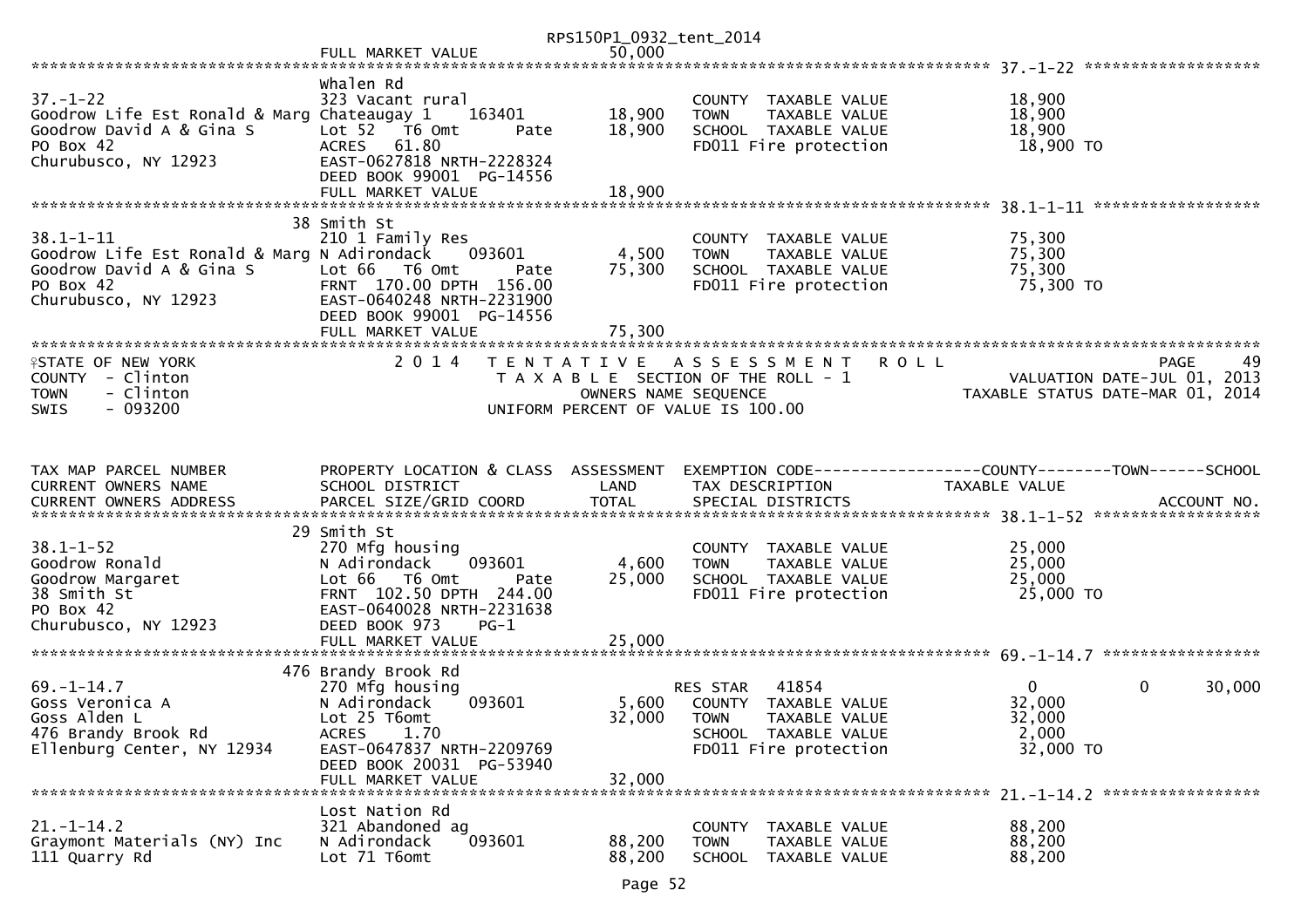|                                               |                                                                       | RPS150P1_0932_tent_2014 |                                                      |                                  |
|-----------------------------------------------|-----------------------------------------------------------------------|-------------------------|------------------------------------------------------|----------------------------------|
| Plattsburgh, NY 12901                         | ACRES 105.00<br>EAST-0620061 NRTH-2233727<br>DEED BOOK 20112 PG-40530 |                         | FD011 Fire protection                                | 88,200 TO                        |
|                                               | FULL MARKET VALUE                                                     | 88,200                  |                                                      |                                  |
|                                               |                                                                       |                         |                                                      |                                  |
| $21. - 1 - 15.1$                              | Lost Nation Rd<br>321 Abandoned ag                                    |                         | COUNTY TAXABLE VALUE                                 |                                  |
| Graymont Materials (NY) Inc                   | N Adirondack<br>093601                                                | 14,300                  | TAXABLE VALUE<br><b>TOWN</b>                         | 14,300<br>14,300                 |
| 111 Quarry Rd                                 | Lot 71<br>T6 Omt<br>Pate                                              | 14,300                  | SCHOOL TAXABLE VALUE                                 | 14,300                           |
| Plattsburgh, NY 12901                         | 13.50<br><b>ACRES</b><br>EAST-0619952 NRTH-2234681                    |                         | FD011 Fire protection                                | 14,300 TO                        |
|                                               | DEED BOOK 20092 PG-26144<br>FULL MARKET VALUE                         | 14,300                  |                                                      |                                  |
|                                               |                                                                       |                         |                                                      | ****************                 |
|                                               | Lost Nation Rd                                                        |                         |                                                      |                                  |
| $21. -1 - 15.21$                              | 321 Abandoned ag<br>093601                                            |                         | COUNTY TAXABLE VALUE                                 | 16,800                           |
| Graymont Materials (NY) Inc<br>111 Quarry Rd  | N Adirondack<br>71 T6omt                                              | 16,800<br>16,800        | TAXABLE VALUE<br><b>TOWN</b><br>SCHOOL TAXABLE VALUE | 16,800<br>16,800                 |
| Plattsburgh, NY 12901                         | ACRES 18.50                                                           |                         | FD011 Fire protection                                | 16,800 TO                        |
|                                               | EAST-0619885 NRTH-2235174                                             |                         |                                                      |                                  |
|                                               | DEED BOOK 20092 PG-26276                                              |                         |                                                      |                                  |
|                                               | FULL MARKET VALUE                                                     | 16,800                  |                                                      |                                  |
| <b>ISTATE OF NEW YORK</b>                     | 2 0 1 4                                                               | T E N T A T I V E       | A S S E S S M E N T<br><b>ROLL</b>                   | -50<br><b>PAGE</b>               |
| COUNTY - Clinton                              |                                                                       |                         | T A X A B L E SECTION OF THE ROLL - 1                | VALUATION DATE-JUL 01, 2013      |
| <b>TOWN</b><br>- Clinton                      |                                                                       | OWNERS NAME SEQUENCE    |                                                      | TAXABLE STATUS DATE-MAR 01, 2014 |
|                                               |                                                                       |                         |                                                      |                                  |
| $-093200$<br>SWIS                             |                                                                       |                         | UNIFORM PERCENT OF VALUE IS 100.00                   |                                  |
|                                               |                                                                       |                         |                                                      |                                  |
|                                               |                                                                       |                         |                                                      |                                  |
| TAX MAP PARCEL NUMBER                         | PROPERTY LOCATION & CLASS ASSESSMENT                                  |                         |                                                      |                                  |
| CURRENT OWNERS NAME<br>CURRENT OWNERS ADDRESS | SCHOOL DISTRICT<br>PARCEL SIZE/GRID COORD                             | LAND<br><b>TOTAL</b>    | TAX DESCRIPTION<br>SPECIAL DISTRICTS                 | TAXABLE VALUE<br>ACCOUNT NO.     |
|                                               |                                                                       |                         |                                                      |                                  |
|                                               | Lost Nation Rd                                                        |                         |                                                      |                                  |
| $21. - 1 - 15.3$                              | 321 Abandoned ag<br>093601                                            |                         | COUNTY TAXABLE VALUE<br><b>TOWN</b>                  | 14,300                           |
| Graymont Materials Inc.<br>111 Quarry Rd      | N Adirondack<br>Lot 71 T6omt                                          | 14,300<br>14,300        | TAXABLE VALUE<br>SCHOOL TAXABLE VALUE                | 14,300<br>14,300                 |
| Plattsburgh, NY 12901                         | 13.50<br><b>ACRES</b>                                                 |                         | FD011 Fire protection                                | 14,300 TO                        |
|                                               | EAST-0619924 NRTH-2234894                                             |                         |                                                      |                                  |
|                                               | DEED BOOK 20092 PG-25548                                              |                         |                                                      |                                  |
|                                               |                                                                       |                         |                                                      |                                  |
|                                               | 656 Clinton Mills Rd                                                  |                         |                                                      |                                  |
| $24. - 1 - 1.21$                              | 270 Mfg housing                                                       |                         | COUNTY TAXABLE VALUE                                 | 42,200                           |
| Green Richard A II                            | 093601<br>N Adirondack                                                | 33,300                  | <b>TOWN</b><br>TAXABLE VALUE                         | 42,200                           |
| 656 Clinton Mills Rd                          | Lot 63                                                                | 42,200                  | SCHOOL TAXABLE VALUE<br>FD011 Fire protection        | 42,200<br>42,200 TO              |
| Ellenburg Depot, NY 12935                     | ACRES 51.60<br>EAST-0655613 NRTH-2235499                              |                         |                                                      |                                  |
|                                               | DEED BOOK 99001 PG-13963                                              |                         |                                                      |                                  |
|                                               | FULL MARKET VALUE                                                     | 42,200                  |                                                      |                                  |
|                                               | 487 Brandy Brook Rd                                                   |                         | 96 PCT OF VALUE USED FOR EXEMPTION PURPOSES          |                                  |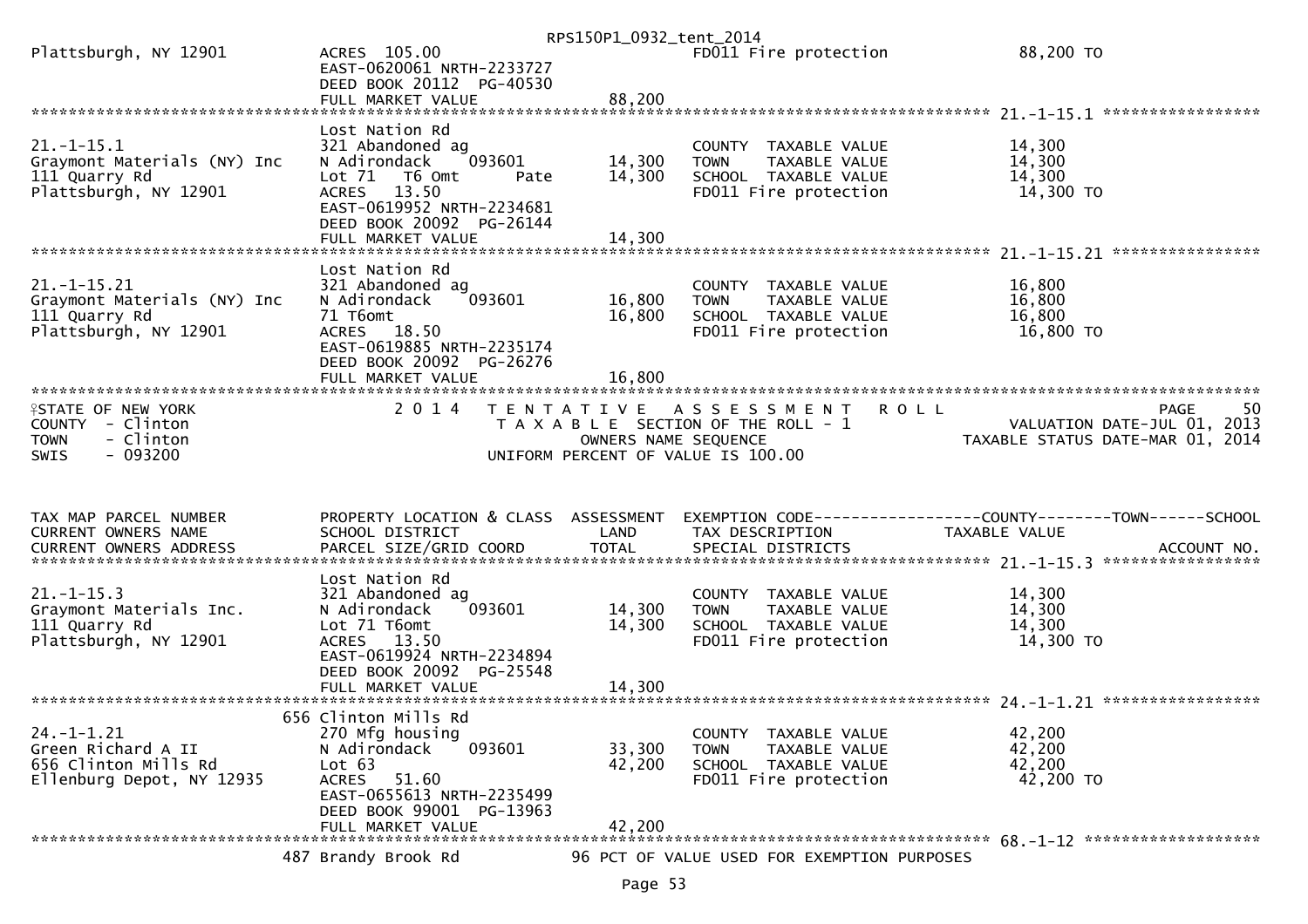|                               |                                                      | RPS150P1_0932_tent_2014 |                                       |                                                                                                  |
|-------------------------------|------------------------------------------------------|-------------------------|---------------------------------------|--------------------------------------------------------------------------------------------------|
| $68. - 1 - 12$                | 210 1 Family Res                                     |                         | WARNONALL 41121                       | 7,402<br>7,402<br>$\bf{0}$                                                                       |
| Gregory John J                | N Adirondack                                         |                         | 41834                                 | $\overline{0}$<br>51,400<br>0                                                                    |
|                               | Lot 26<br>T6 Omt                                     |                         |                                       | 43,998                                                                                           |
| Gregory Mamie M               | Patent                                               |                         | 51,400 COUNTY TAXABLE VALUE           |                                                                                                  |
| 487 Brandy Brook Rd           | 3.10<br><b>ACRES</b>                                 |                         | <b>TOWN</b><br>TAXABLE VALUE          | 43,998                                                                                           |
| Ellenburg Center, NY 12934    | EAST-0647297 NRTH-2209959                            |                         | SCHOOL TAXABLE VALUE                  | $\bf{0}$                                                                                         |
|                               | DEED BOOK 570<br>PG-561                              |                         | FD011 Fire protection                 | 51,400 TO                                                                                        |
|                               | FULL MARKET VALUE                                    | 51,400                  |                                       |                                                                                                  |
|                               |                                                      |                         |                                       |                                                                                                  |
|                               | Ryan Rd                                              |                         |                                       |                                                                                                  |
|                               |                                                      |                         |                                       |                                                                                                  |
| $51. - 1 - 11.2$              | 105 Vac farmland                                     |                         | COUNTY TAXABLE VALUE                  | 37,400                                                                                           |
| Grenier David M               | Chateaugay 1 163401                                  | 37,400                  | TAXABLE VALUE<br><b>TOWN</b>          | 37,400                                                                                           |
| Grenier Harriet R             | Lot $50$ $\overline{76}$ Omt<br>Pate                 | 37,400                  | SCHOOL TAXABLE VALUE                  | 37,400                                                                                           |
| 111 Miller Ln                 | ACRES 50.12                                          |                         | FD011 Fire protection                 | 37,400 TO                                                                                        |
| Waterbury Center, VT 05677    | EAST-0623901 NRTH-2219811                            |                         |                                       |                                                                                                  |
|                               | DEED BOOK 871<br>PG-198                              |                         |                                       |                                                                                                  |
|                               |                                                      |                         |                                       |                                                                                                  |
|                               |                                                      |                         |                                       |                                                                                                  |
|                               |                                                      |                         |                                       |                                                                                                  |
|                               | 7280 Rt 11                                           |                         |                                       |                                                                                                  |
| $52. - 1 - 5.2$               | 260 Seasonal res                                     |                         | COUNTY TAXABLE VALUE                  | 67,300                                                                                           |
| Grenier David M               | Chateaugay 1 163401                                  | 32,500                  | TAXABLE VALUE<br><b>TOWN</b>          | 67,300                                                                                           |
| 111 Miller Ln                 | Lot 52 76 0mt<br>Pate                                | 67,300                  | SCHOOL TAXABLE VALUE                  | 67,300                                                                                           |
| Waterbury Center, VT 05677    | ACRES 51.00                                          |                         | FD011 Fire protection                 | 67,300 TO                                                                                        |
|                               |                                                      |                         |                                       |                                                                                                  |
|                               | EAST-0625769 NRTH-2225061                            |                         |                                       |                                                                                                  |
|                               | DEED BOOK 871<br>PG-193                              |                         |                                       |                                                                                                  |
|                               | FULL MARKET VALUE                                    | 67,300                  |                                       |                                                                                                  |
|                               |                                                      |                         |                                       |                                                                                                  |
|                               |                                                      |                         |                                       |                                                                                                  |
|                               |                                                      |                         |                                       |                                                                                                  |
| <b>ISTATE OF NEW YORK</b>     |                                                      |                         | 2014 TENTATIVE ASSESSMENT ROLL        | <b>PAGE</b><br>51                                                                                |
| COUNTY - Clinton              |                                                      |                         | T A X A B L E SECTION OF THE ROLL - 1 |                                                                                                  |
| - Clinton<br><b>TOWN</b>      |                                                      | OWNERS NAME SEQUENCE    |                                       | VALUATION DATE-JUL 01, 2013<br>TAXABLE STATUS DATE-MAR 01, 2014                                  |
| $-093200$<br><b>SWIS</b>      |                                                      |                         | UNIFORM PERCENT OF VALUE IS 100.00    |                                                                                                  |
|                               |                                                      |                         |                                       |                                                                                                  |
|                               |                                                      |                         |                                       |                                                                                                  |
|                               |                                                      |                         |                                       |                                                                                                  |
| TAX MAP PARCEL NUMBER         |                                                      |                         |                                       | PROPERTY LOCATION & CLASS ASSESSMENT EXEMPTION CODE----------------COUNTY-------TOWN------SCHOOL |
| CURRENT OWNERS NAME           |                                                      | LAND                    |                                       | TAXABLE VALUE                                                                                    |
|                               | SCHOOL DISTRICT                                      |                         | TAX DESCRIPTION                       |                                                                                                  |
| <b>CURRENT OWNERS ADDRESS</b> | PARCEL SIZE/GRID COORD                               | <b>TOTAL</b>            | SPECIAL DISTRICTS                     | ACCOUNT NO.                                                                                      |
|                               |                                                      |                         |                                       |                                                                                                  |
|                               | Rt 11                                                |                         |                                       |                                                                                                  |
| $52. - 1 - 5.3$               | 321 Abandoned ag                                     |                         | COUNTY TAXABLE VALUE                  | 32,000                                                                                           |
| Grenier David M               | 163401<br>Chateaugay 1                               | 32,000                  | TAXABLE VALUE<br><b>TOWN</b>          | 32,000                                                                                           |
| 111 Miller Ln                 | Lot 49 T6omt                                         | 32,000                  | SCHOOL TAXABLE VALUE                  | 32,000                                                                                           |
| Waterbury Center, VT 05677    | ACRES 53.00                                          |                         | FD011 Fire protection                 | 32,000 TO                                                                                        |
|                               |                                                      |                         |                                       |                                                                                                  |
|                               | EAST-0625177 NRTH-2222407                            |                         |                                       |                                                                                                  |
|                               | DEED BOOK 871<br>PG-193                              |                         |                                       |                                                                                                  |
|                               | FULL MARKET VALUE                                    | 32,000                  |                                       |                                                                                                  |
|                               |                                                      |                         |                                       |                                                                                                  |
|                               | Rt 11                                                |                         |                                       |                                                                                                  |
| $52. - 1 - 5.11$              | 321 Abandoned ag                                     |                         | COUNTY TAXABLE VALUE                  | 34,900                                                                                           |
| Grenier David M               | 163401<br>Chateaugay 1                               | 34,900                  | <b>TOWN</b><br>TAXABLE VALUE          | 34,900                                                                                           |
| 111 Miller Ln                 | Lot 52 T6omt                                         |                         |                                       | 34,900                                                                                           |
|                               |                                                      | 34,900                  | SCHOOL TAXABLE VALUE                  |                                                                                                  |
| Waterbury Center, VT 05677    | ACRES 50.70                                          |                         | FD011 Fire protection                 | 34,900 TO                                                                                        |
|                               | EAST-0624884 NRTH-2224837<br>DEED BOOK 871<br>PG-196 |                         |                                       |                                                                                                  |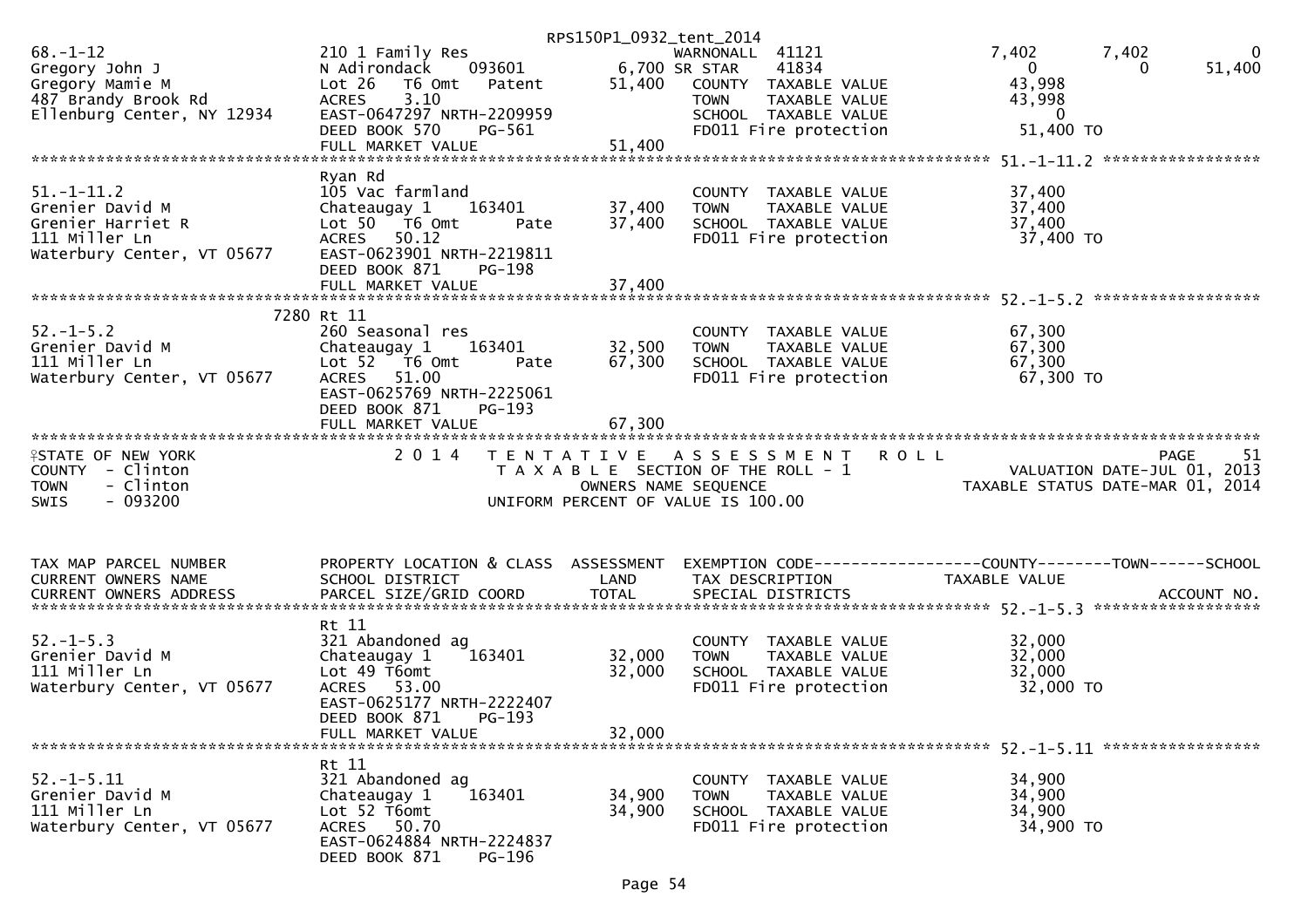|                                                        |                                                                                                            | RPS150P1_0932_tent_2014 |                                                                                 |                                                                 |              |        |
|--------------------------------------------------------|------------------------------------------------------------------------------------------------------------|-------------------------|---------------------------------------------------------------------------------|-----------------------------------------------------------------|--------------|--------|
|                                                        |                                                                                                            |                         |                                                                                 |                                                                 |              |        |
| $67 - 1 - 9.4$<br>Hahn Richard Eric                    | Campbell Rd<br>321 Abandoned ag<br>093601<br>N Adirondack                                                  | 20,000                  | COUNTY TAXABLE VALUE<br>TAXABLE VALUE<br><b>TOWN</b>                            | 20,000<br>20,000                                                |              |        |
| 90 Fairview Ave Apt 3-12<br>Kingston, NY 12401         | Lot 28 T6omt<br>ACRES 25.00<br>EAST-0632141 NRTH-2210995<br>DEED BOOK 595<br>PG-974                        | 20,000                  | SCHOOL TAXABLE VALUE<br>FD011 Fire protection                                   | 20,000<br>20,000 TO                                             |              |        |
|                                                        | FULL MARKET VALUE                                                                                          | 20,000                  |                                                                                 |                                                                 |              |        |
|                                                        | Merchia Rd                                                                                                 |                         |                                                                                 |                                                                 |              |        |
| $22. - 1 - 13$<br>Hammond Stephen                      | 321 Abandoned ag<br>093601<br>N Adirondack                                                                 | 38,500                  | COUNTY TAXABLE VALUE<br><b>TOWN</b><br>TAXABLE VALUE                            | 38,500<br>38,500                                                |              |        |
| Hammond Colleen<br>22 Moore St<br>Moorestown, NJ 08057 | Lot <sub>73</sub><br>T6 Omt<br>Pate<br>ACRES 62.00<br>EAST-0629684 NRTH-2235864<br>DEED BOOK 719<br>PG-110 | 38,500                  | SCHOOL TAXABLE VALUE<br>FD011 Fire protection                                   | 38,500<br>38,500 TO                                             |              |        |
|                                                        | FULL MARKET VALUE                                                                                          | 38,500                  |                                                                                 |                                                                 |              |        |
| $53. - 1 - 19.212$                                     | 764 Patnode Rd<br>210 1 Family Res                                                                         |                         | RES STAR<br>41854                                                               | $\mathbf{0}$                                                    | $\mathbf{0}$ | 30,000 |
| Hansen Joel A                                          | 093601<br>N Adirondack                                                                                     | 3,800                   | COUNTY TAXABLE VALUE                                                            | 85,000                                                          |              |        |
| Hansen Jennifer                                        | Lot 47 T6omt                                                                                               | 85,000                  | <b>TOWN</b><br>TAXABLE VALUE                                                    | 85,000                                                          |              |        |
| 764 Patnode Rd                                         | FRNT 100.00 DPTH 125.00                                                                                    |                         | SCHOOL TAXABLE VALUE                                                            | 55,000                                                          |              |        |
| Churubusco, NY 12923                                   | <b>BANK</b><br>320<br>EAST-0635025 NRTH-2221184<br>DEED BOOK 923<br>PG-235<br>FULL MARKET VALUE            | 85,000                  | FD011 Fire protection                                                           | 85,000 TO                                                       |              |        |
| <b>ISTATE OF NEW YORK</b>                              | 2 0 1 4                                                                                                    |                         | TENTATIVE ASSESSMENT<br><b>ROLL</b>                                             |                                                                 | PAGE         | 52     |
| COUNTY - Clinton<br>- Clinton<br><b>TOWN</b>           |                                                                                                            | OWNERS NAME SEQUENCE    | T A X A B L E SECTION OF THE ROLL - 1                                           | VALUATION DATE-JUL 01, 2013<br>TAXABLE STATUS DATE-MAR 01, 2014 |              |        |
| $-093200$<br><b>SWIS</b>                               |                                                                                                            |                         | UNIFORM PERCENT OF VALUE IS 100.00                                              |                                                                 |              |        |
| TAX MAP PARCEL NUMBER<br>CURRENT OWNERS NAME           | PROPERTY LOCATION & CLASS ASSESSMENT<br>SCHOOL DISTRICT                                                    | LAND                    | EXEMPTION CODE-----------------COUNTY-------TOWN------SCHOOL<br>TAX DESCRIPTION | <b>TAXABLE VALUE</b>                                            |              |        |
|                                                        |                                                                                                            |                         |                                                                                 |                                                                 |              |        |
|                                                        | Patnode Rd                                                                                                 |                         |                                                                                 |                                                                 |              |        |
| $52. - 1 - 21.3$<br>Harrigan Brothers Dairy Farm       | 321 Abandoned ag<br>093601<br>N Adirondack                                                                 |                         | AGRI DISTR 41720<br>34,600 COUNTY TAXABLE VALUE                                 | 14,536<br>20,064                                                | 14,536       | 14,536 |
| 8416 Star Rd                                           | Lot 33 T6omt                                                                                               | 34,600                  | <b>TOWN</b><br>TAXABLE VALUE                                                    | 20,064                                                          |              |        |
| Chateaugay, NY 12920                                   | 43.10<br><b>ACRES</b>                                                                                      |                         | SCHOOL TAXABLE VALUE                                                            | 20,064                                                          |              |        |
|                                                        | EAST-0634127 NRTH-2217085                                                                                  |                         | FD011 Fire protection                                                           | 34,600 TO                                                       |              |        |
| MAY BE SUBJECT TO PAYMENT<br>UNDER AGDIST LAW TIL 2018 | DEED BOOK 20132 PG-57230<br>FULL MARKET VALUE                                                              | 34,600                  |                                                                                 |                                                                 |              |        |
|                                                        | 362 Campbell Rd                                                                                            |                         |                                                                                 |                                                                 |              |        |
| $67. - 1 - 2.5$<br>Harrigan Brothers Dairy Farm        | 112 Dairy farm<br>N Adirondack<br>093601                                                                   | 135,000                 | AGRI DISTR 41720<br>COUNTY TAXABLE VALUE                                        | 1,626<br>223,374                                                | 1,626        | 1,626  |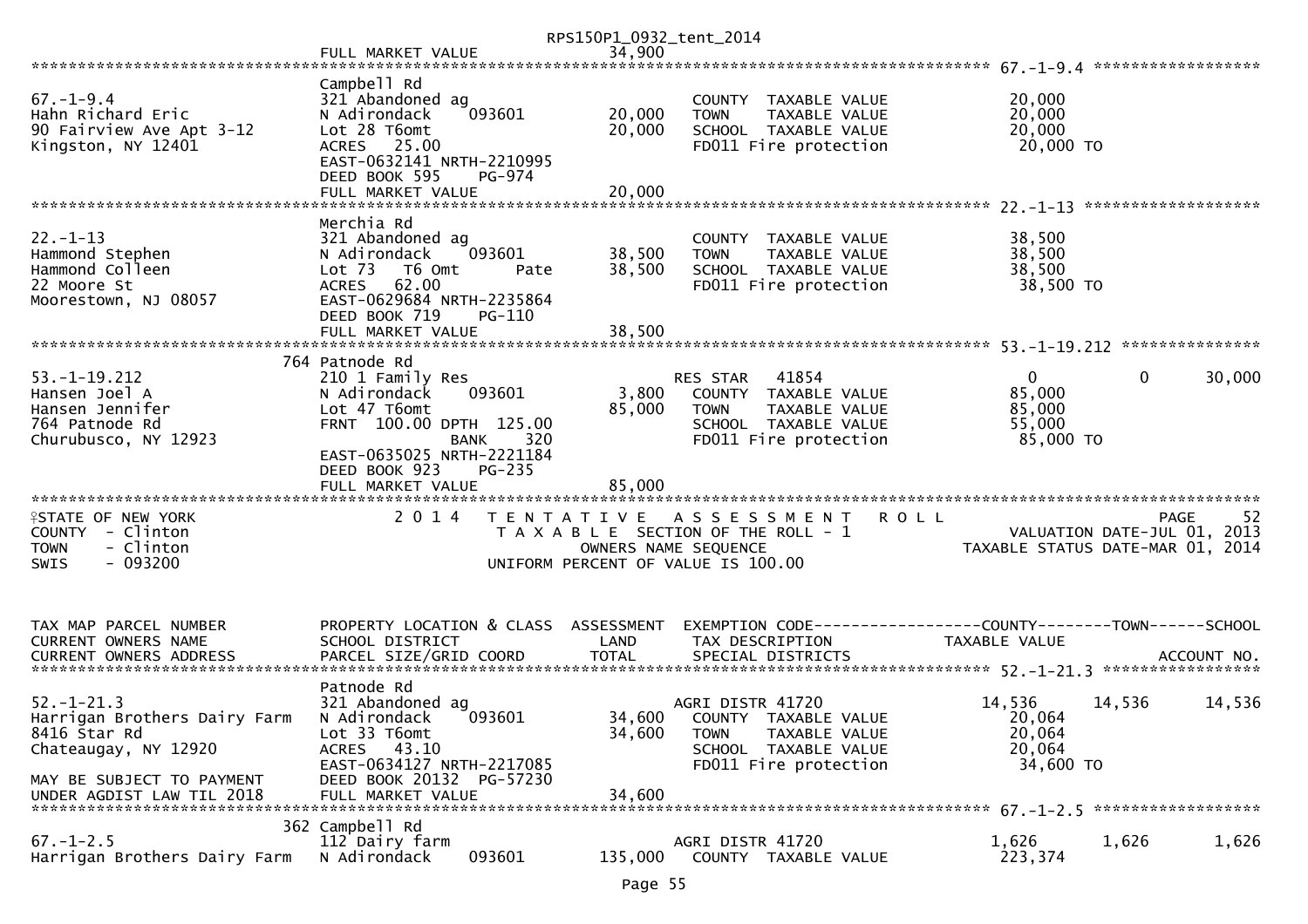|                                                                                                                      |                                                                                                                                                                                             | RPS150P1_0932_tent_2014     |                                                                                                                                                                                                    |                                                                                |                           |
|----------------------------------------------------------------------------------------------------------------------|---------------------------------------------------------------------------------------------------------------------------------------------------------------------------------------------|-----------------------------|----------------------------------------------------------------------------------------------------------------------------------------------------------------------------------------------------|--------------------------------------------------------------------------------|---------------------------|
| 8416 Star Rd<br>Chateaugay, NY 12920                                                                                 | Lot 33 T6omt<br>ACRES 241.60<br>EAST-0631836 NRTH-2215734                                                                                                                                   | 225,000                     | <b>TOWN</b><br>TAXABLE VALUE<br>SCHOOL TAXABLE VALUE<br>FD011 Fire protection                                                                                                                      | 223,374<br>223,374<br>225,000 TO                                               |                           |
| MAY BE SUBJECT TO PAYMENT<br>UNDER AGDIST LAW TIL 2018                                                               | DEED BOOK 20132 PG-57230<br>FULL MARKET VALUE                                                                                                                                               | 225,000                     |                                                                                                                                                                                                    |                                                                                |                           |
|                                                                                                                      | 230-293 Gagnier Rd                                                                                                                                                                          |                             |                                                                                                                                                                                                    |                                                                                |                           |
| $68. - 1 - 18.3$<br>Harrigan Brothers Dairy Farm<br>8416 Star Rd<br>Chateaugay, NY 12920                             | 140 Truck crops<br>N Adirondack<br>093601<br>Lots 27 28 33 & 34 T6omt<br>ACRES 588.40<br>EAST-0634670 NRTH-2215267                                                                          | 273,300<br>380,000          | AGRI DISTR 41720<br>COUNTY TAXABLE VALUE<br>TAXABLE VALUE<br><b>TOWN</b><br>SCHOOL TAXABLE VALUE<br>FD011 Fire protection                                                                          | 8,899<br>371,101<br>371,101<br>371,101<br>380,000 TO                           | 8,899<br>8,899            |
| MAY BE SUBJECT TO PAYMENT<br>UNDER AGDIST LAW TIL 2018                                                               | DEED BOOK 20132 PG-57230                                                                                                                                                                    |                             |                                                                                                                                                                                                    |                                                                                |                           |
|                                                                                                                      | 236 County Line Rd                                                                                                                                                                          |                             |                                                                                                                                                                                                    |                                                                                |                           |
| $81. - 1 - 1$<br>Harrigan Brothers Dairy Farm<br>PO Box 155<br>Brainardsville, NY 12915<br>MAY BE SUBJECT TO PAYMENT | 240 Rural res<br>163401<br>Chateaugay 1<br>Lot 30 76 0mt<br>Pate<br>ACRES 100.00<br>EAST-0620695 NRTH-2207201<br>DEED BOOK 20112 PG-40693                                                   | 67,500<br>94,300            | AGRI DISTR 41720<br>COUNTY TAXABLE VALUE<br>TAXABLE VALUE<br><b>TOWN</b><br>SCHOOL TAXABLE VALUE<br>FD011 Fire protection                                                                          | 6,534<br>87,766<br>87,766<br>87,766<br>94,300 TO                               | 6,534<br>6,534            |
|                                                                                                                      |                                                                                                                                                                                             |                             |                                                                                                                                                                                                    |                                                                                |                           |
|                                                                                                                      |                                                                                                                                                                                             |                             |                                                                                                                                                                                                    |                                                                                |                           |
| 748-750 Rt 189<br>$23. - 1 - 11$<br>Harriman Richard L Sr<br>Harriman Doris<br>748 Route 189<br>Churubusco, NY 12923 | 240 Rural res<br>093601<br>N Adirondack<br>Lot 66<br>T6 Omt<br>Pate<br>25.00<br><b>ACRES</b><br>EAST-0638691 NRTH-2235358<br>DEED BOOK 747<br><b>PG-300</b><br>FULL MARKET VALUE            | 54,000<br>54,000            | 68 PCT OF VALUE USED FOR EXEMPTION PURPOSES<br>WARNONALL 41121<br>41834<br>20,000 SR STAR<br>COUNTY TAXABLE VALUE<br><b>TOWN</b><br>TAXABLE VALUE<br>SCHOOL TAXABLE VALUE<br>FD011 Fire protection | 5,508<br>$\mathbf{0}$<br>48,492<br>48,492<br>$\mathbf{0}$<br>54,000 TO         | 5,508<br>0<br>54,000<br>0 |
|                                                                                                                      |                                                                                                                                                                                             |                             |                                                                                                                                                                                                    |                                                                                |                           |
| <b>ISTATE OF NEW YORK</b><br>COUNTY - Clinton<br>- Clinton<br><b>TOWN</b><br>$-093200$<br><b>SWIS</b>                | 2 0 1 4                                                                                                                                                                                     |                             | TENTATIVE ASSESSMENT<br>T A X A B L E SECTION OF THE ROLL - 1<br>OWNERS NAME SEQUENCE<br>UNIFORM PERCENT OF VALUE IS 100.00                                                                        | <b>ROLL</b><br>VALUATION DATE-JUL 01, 2013<br>TAXABLE STATUS DATE-MAR 01, 2014 | <b>PAGE</b><br>-53        |
| TAX MAP PARCEL NUMBER<br><b>CURRENT OWNERS NAME</b><br><b>CURRENT OWNERS ADDRESS</b>                                 | PROPERTY LOCATION & CLASS ASSESSMENT<br>SCHOOL DISTRICT<br>PARCEL SIZE/GRID COORD                                                                                                           | LAND<br><b>TOTAL</b>        | EXEMPTION CODE------------------COUNTY--------TOWN------SCHOOL<br>TAX DESCRIPTION<br>SPECIAL DISTRICTS                                                                                             | <b>TAXABLE VALUE</b>                                                           | ACCOUNT NO.               |
| $67. - 1 - 2.22$<br>Harris Theodore J<br>618 Ryan Rd<br>Churubusco, NY 12923                                         | 618 Ryan Rd<br>210 1 Family Res<br>093601<br>N Adirondack<br>Lot 32 T6omt<br>2.10 BANK<br>080<br><b>ACRES</b><br>EAST-0624430 NRTH-2213631<br>DEED BOOK 20051 PG-83784<br>FULL MARKET VALUE | 5,800<br>120,000<br>120,000 | 41854<br><b>RES STAR</b><br>COUNTY<br>TAXABLE VALUE<br><b>TOWN</b><br>TAXABLE VALUE<br>SCHOOL TAXABLE VALUE<br>FD011 Fire protection                                                               | 0<br>120,000<br>120,000<br>90,000<br>120,000 TO                                | $\mathbf{0}$<br>30,000    |
|                                                                                                                      |                                                                                                                                                                                             |                             |                                                                                                                                                                                                    |                                                                                |                           |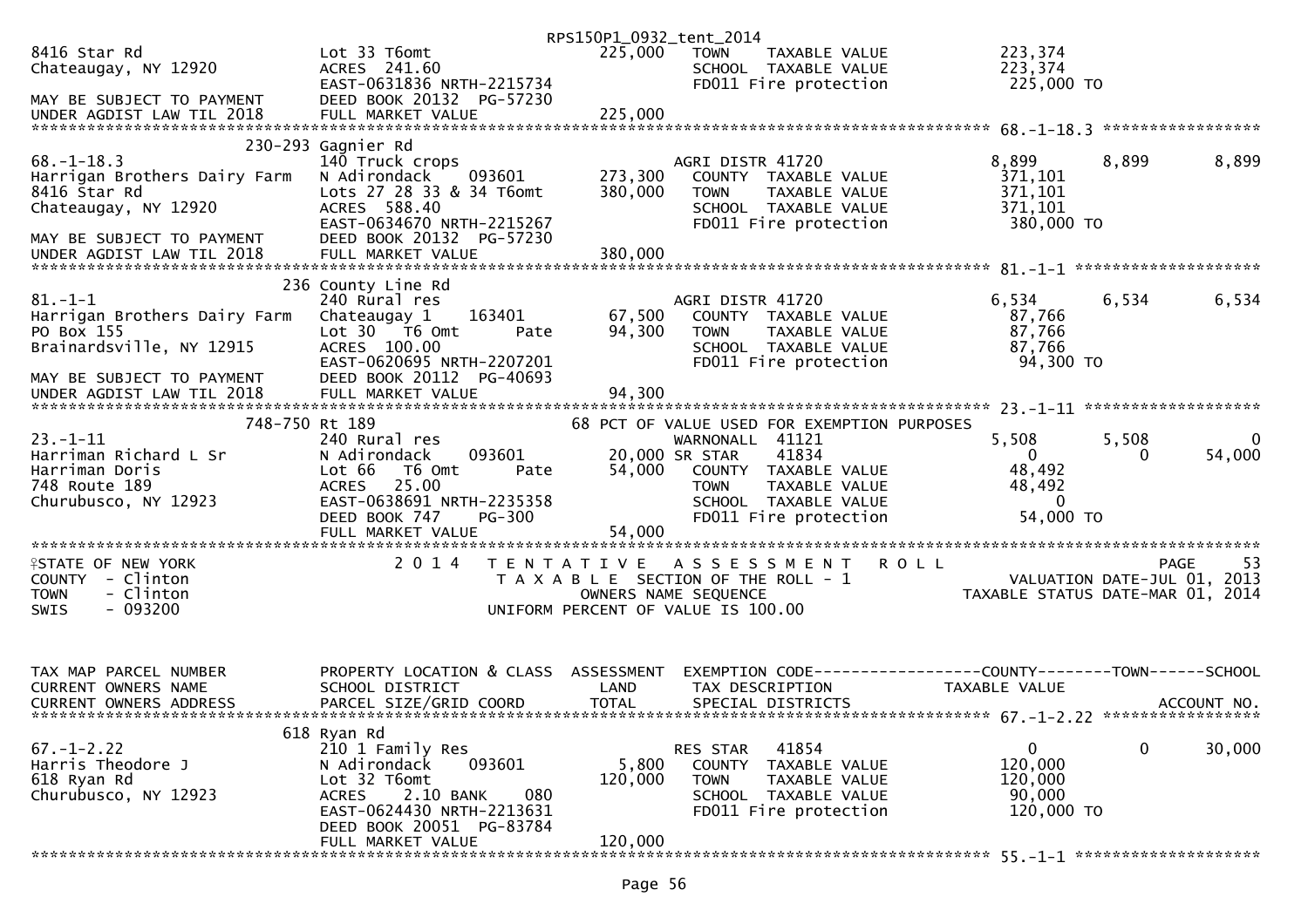|                                                                                                                       |                                                                                                                                                                                                      | 11.313011207322211122011  |                                                                                                                               |                                                                                                                    |             |
|-----------------------------------------------------------------------------------------------------------------------|------------------------------------------------------------------------------------------------------------------------------------------------------------------------------------------------------|---------------------------|-------------------------------------------------------------------------------------------------------------------------------|--------------------------------------------------------------------------------------------------------------------|-------------|
| $55. - 1 - 1$<br>Hart Life Use George H<br>Hart Delbert R & Deborah A<br>637 Bull Run Rd<br>Ellenburg Depot, NY 12935 | Old Railroad Bed<br>321 Abandoned ag<br>093601<br>N Adirondack<br>Lot 43 T6 Omt<br>Pate<br>ACRES 42.00<br>EAST-0661393 NRTH-2224363<br>DEED BOOK 20011 PG-34806                                      | 8,400<br>8,400            | COUNTY TAXABLE VALUE<br><b>TOWN</b><br>TAXABLE VALUE<br>SCHOOL TAXABLE VALUE<br>FD011 Fire protection                         | 8,400<br>8,400<br>8,400<br>8,400 TO                                                                                |             |
| $69. - 1 - 8.3$<br>Head Annette<br>Puglise Jennifer<br>351 Cemetery Rd<br>Plattsburgh, NY 12901                       | Rt 11<br>484 1 use sm bld<br>N Adirondack<br>093601<br>Lot 25 T6omt<br><b>ACRES</b><br>2.70<br>EAST-0651825 NRTH-2210275<br>DEED BOOK 20122 PG-49530                                                 | 6,200<br>35,000           | COUNTY TAXABLE VALUE<br><b>TOWN</b><br>TAXABLE VALUE<br>SCHOOL TAXABLE VALUE<br>FD011 Fire protection                         | 35,000<br>35,000<br>35,000<br>35,000 TO                                                                            |             |
| $52. - 1 - 9.11$<br>Helm Cindy Marie<br>7173 Rt 11<br>Churubusco, NY 12923                                            | 7173 Rt 11<br>210 1 Family Res<br>Chateaugay 1 163401<br>Lot 49 T6 Omt<br>Pate<br><b>ACRES</b><br>1.10<br>EAST-0628742 NRTH-2224251<br>DEED BOOK 20061 PG-94478<br>FULL MARKET VALUE                 | 59,700<br>59,700          | RES STAR 41854<br>5,100 COUNTY TAXABLE VALUE<br><b>TOWN</b><br>TAXABLE VALUE<br>SCHOOL TAXABLE VALUE<br>FD011 Fire protection | $\overline{0}$<br>$\mathbf{0}$<br>59,700<br>59,700<br>29,700<br>59,700 TO                                          | 30,000      |
| $38.1 - 1 - 24$<br>Helm Francis L<br>PO Box 23<br>Churubusco, NY 12923                                                | 1281 Clinton Mills Rd<br>270 Mfg housing<br>093601<br>N Adirondack<br>Lot 55 T6 Omt<br>Pate<br>FRNT 247.50 DPTH 173.00<br>EAST-0640831 NRTH-2230794<br>DEED BOOK 20051 PG-87761<br>FULL MARKET VALUE | 5,000<br>34,400<br>34,400 | COUNTY TAXABLE VALUE<br>TAXABLE VALUE<br><b>TOWN</b><br>SCHOOL TAXABLE VALUE<br>FD011 Fire protection                         | 34,400<br>34,400<br>34,400<br>34,400 TO                                                                            |             |
| <b>ISTATE OF NEW YORK</b><br>COUNTY - Clinton<br>- Clinton<br><b>TOWN</b><br>$-093200$<br><b>SWIS</b>                 | 2014                                                                                                                                                                                                 | OWNERS NAME SEQUENCE      | TENTATIVE ASSESSMENT<br>T A X A B L E SECTION OF THE ROLL - 1<br>UNIFORM PERCENT OF VALUE IS 100.00                           | <b>ROLL</b><br>VALUATION DATE-JUL 01, 2013<br>TAXABLE STATUS DATE-MAR 01, 2014                                     | -54<br>PAGE |
| TAX MAP PARCEL NUMBER<br>CURRENT OWNERS NAME<br>CURRENT OWNERS ADDRESS                                                | SCHOOL DISTRICT LAND TAX DESCRIPTION<br>PARCEL SIZE/GRID COORD                                                                                                                                       | <b>TOTAL</b>              | SPECIAL DISTRICTS                                                                                                             | PROPERTY LOCATION & CLASS ASSESSMENT EXEMPTION CODE----------------COUNTY--------TOWN------SCHOOL<br>TAXABLE VALUE | ACCOUNT NO. |
| $52. - 1 - 9.12$<br>Helm Francis L<br>PO Box 23<br>Churubusco, NY 12923                                               | Rt 11<br>322 Rural vac>10<br>163401<br>Chateaugay 1<br>Lot 49 T6 OMT<br>ACRES 10.70<br>EAST-0628507 NRTH-2223950                                                                                     | 11,800<br>11,800          | COUNTY TAXABLE VALUE<br>TAXABLE VALUE<br><b>TOWN</b><br>SCHOOL TAXABLE VALUE<br>FD011 Fire protection                         | 11,800<br>11,800<br>11,800<br>11,800 TO                                                                            |             |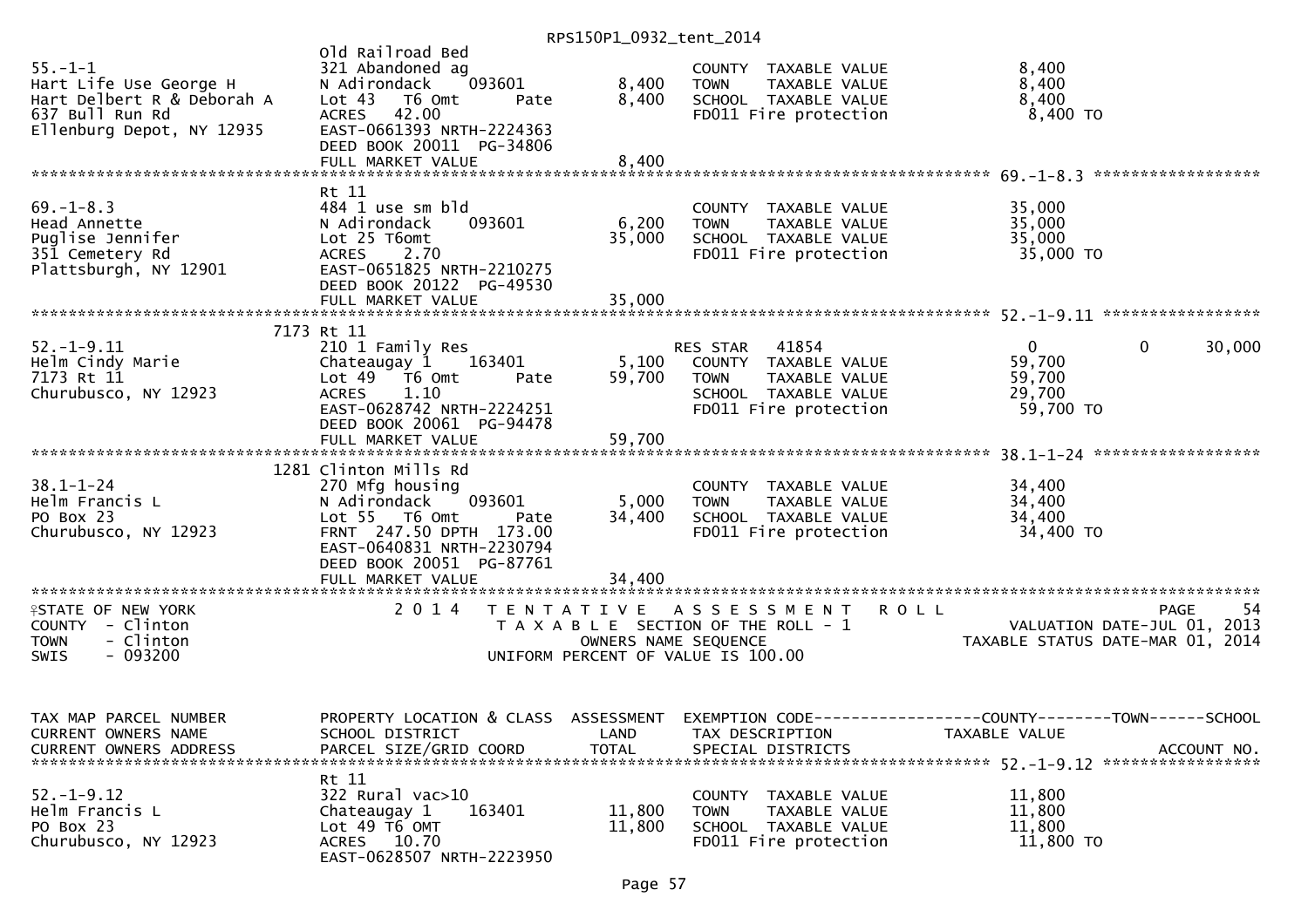|                                                                                                                            |                                                                                                                                                                                   | RPS150P1_0932_tent_2014       |                                                                                                                                   |                                                                                               |        |
|----------------------------------------------------------------------------------------------------------------------------|-----------------------------------------------------------------------------------------------------------------------------------------------------------------------------------|-------------------------------|-----------------------------------------------------------------------------------------------------------------------------------|-----------------------------------------------------------------------------------------------|--------|
| MAY BE SUBJECT TO PAYMENT                                                                                                  | DEED BOOK 20051 PG-82724                                                                                                                                                          |                               |                                                                                                                                   |                                                                                               |        |
| $39. - 1 - 5$<br>Hemingway Lenore<br>Fiedler Steve<br>15 Redrock Ct<br>Sedona, AZ 86351-7247                               | Lafrancis Rd<br>920 Priv Hunt/Fi<br>093601<br>N Adirondack<br>Lot 44 T6omt<br>ACRES 68.00<br>EAST-0651912 NRTH-2226338<br>DEED BOOK 20021 PG-47500                                | 35,500<br>49,500              | COUNTY TAXABLE VALUE<br><b>TOWN</b><br>TAXABLE VALUE<br>SCHOOL TAXABLE VALUE<br>FD011 Fire protection                             | 49,500<br>49,500<br>49,500<br>49,500 TO                                                       |        |
|                                                                                                                            | Lafrancis Rd                                                                                                                                                                      |                               |                                                                                                                                   | *********************                                                                         |        |
| $39. - 1 - 9$<br>Hemingway Vitchel<br>Hemingway Ellen<br>12 Bears Den Way<br>Mooers Forks, NY 12959                        | 321 Abandoned ag<br>093601<br>N Adirondack<br>Lot 44 T6omt<br>ACRES 300.00<br>EAST-0654495 NRTH-2225739<br>DEED BOOK 20021 PG-47199                                               | 89,800<br>89,800              | COUNTY TAXABLE VALUE<br>TAXABLE VALUE<br><b>TOWN</b><br>SCHOOL TAXABLE VALUE<br>FD011 Fire protection                             | 89,800<br>89,800<br>89,800<br>89,800 TO                                                       |        |
|                                                                                                                            | FULL MARKET VALUE                                                                                                                                                                 | 89,800                        |                                                                                                                                   |                                                                                               |        |
| $54. - 1 - 2.3$<br>Hemingway Vitchel<br>Magoon Ellen A<br>12 Bears Den Way<br>Mooers Forks, NY 12959                       | Lafrancis Rd<br>920 Priv Hunt/Fi<br>093601<br>N Adirondack<br>Lot 45 T6omt<br>ACRES 140.00<br>EAST-0649943 NRTH-2221943<br>DEED BOOK 20092 PG-22268                               | 59,600<br>72,000              | COUNTY TAXABLE VALUE<br>TAXABLE VALUE<br><b>TOWN</b><br>SCHOOL TAXABLE VALUE<br>FD011 Fire protection                             | 72,000<br>72,000<br>72,000<br>72,000 TO                                                       |        |
|                                                                                                                            |                                                                                                                                                                                   |                               |                                                                                                                                   |                                                                                               |        |
| $66. - 1 - 4.1$<br>Henderson Hebert Brenda<br>Henderson Hebert Raymond Jr<br>Ryan Rd<br>PO Box 613<br>Churubusco, NY 12923 | 613-617 Ryan Rd<br>240 Rural res<br>163401<br>Chateaugay 1<br>Lot 31 76 0mt<br>Pate<br>ACRES 212.70<br>EAST-0623072 NRTH-2213225<br>DEED BOOK 20051 PG-82302<br>FULL MARKET VALUE | 110,600<br>178,000<br>178,000 | 41854<br><b>RES STAR</b><br>COUNTY TAXABLE VALUE<br><b>TOWN</b><br>TAXABLE VALUE<br>SCHOOL TAXABLE VALUE<br>FD011 Fire protection | $\mathbf 0$<br>$\overline{0}$<br>178,000<br>178,000<br>148,000<br>178,000 TO                  | 30,000 |
| <b>ISTATE OF NEW YORK</b><br>COUNTY - Clinton<br>- Clinton<br><b>TOWN</b><br>$-093200$<br><b>SWIS</b>                      | 2 0 1 4<br>T E N T A T I V E                                                                                                                                                      | OWNERS NAME SEQUENCE          | A S S E S S M E N T<br>T A X A B L E SECTION OF THE ROLL - 1<br>UNIFORM PERCENT OF VALUE IS 100.00                                | <b>ROLL</b><br><b>PAGE</b><br>VALUATION DATE-JUL 01, 2013<br>TAXABLE STATUS DATE-MAR 01, 2014 | -55    |
| TAX MAP PARCEL NUMBER<br>CURRENT OWNERS NAME<br><b>CURRENT OWNERS ADDRESS</b>                                              | PROPERTY LOCATION & CLASS ASSESSMENT<br>SCHOOL DISTRICT<br>PARCEL SIZE/GRID COORD                                                                                                 | LAND<br><b>TOTAL</b>          | TAX DESCRIPTION<br>SPECIAL DISTRICTS                                                                                              | EXEMPTION CODE-----------------COUNTY-------TOWN------SCHOOL<br>TAXABLE VALUE<br>ACCOUNT NO.  |        |
| $66. -1 - 1$<br>Herrmann Arno H                                                                                            | County Line Rd<br>321 Abandoned ag<br>Chateaugay 1<br>163401                                                                                                                      | 91,500                        | <b>COUNTY</b><br>TAXABLE VALUE<br><b>TOWN</b><br>TAXABLE VALUE                                                                    | 91,500<br>91,500                                                                              |        |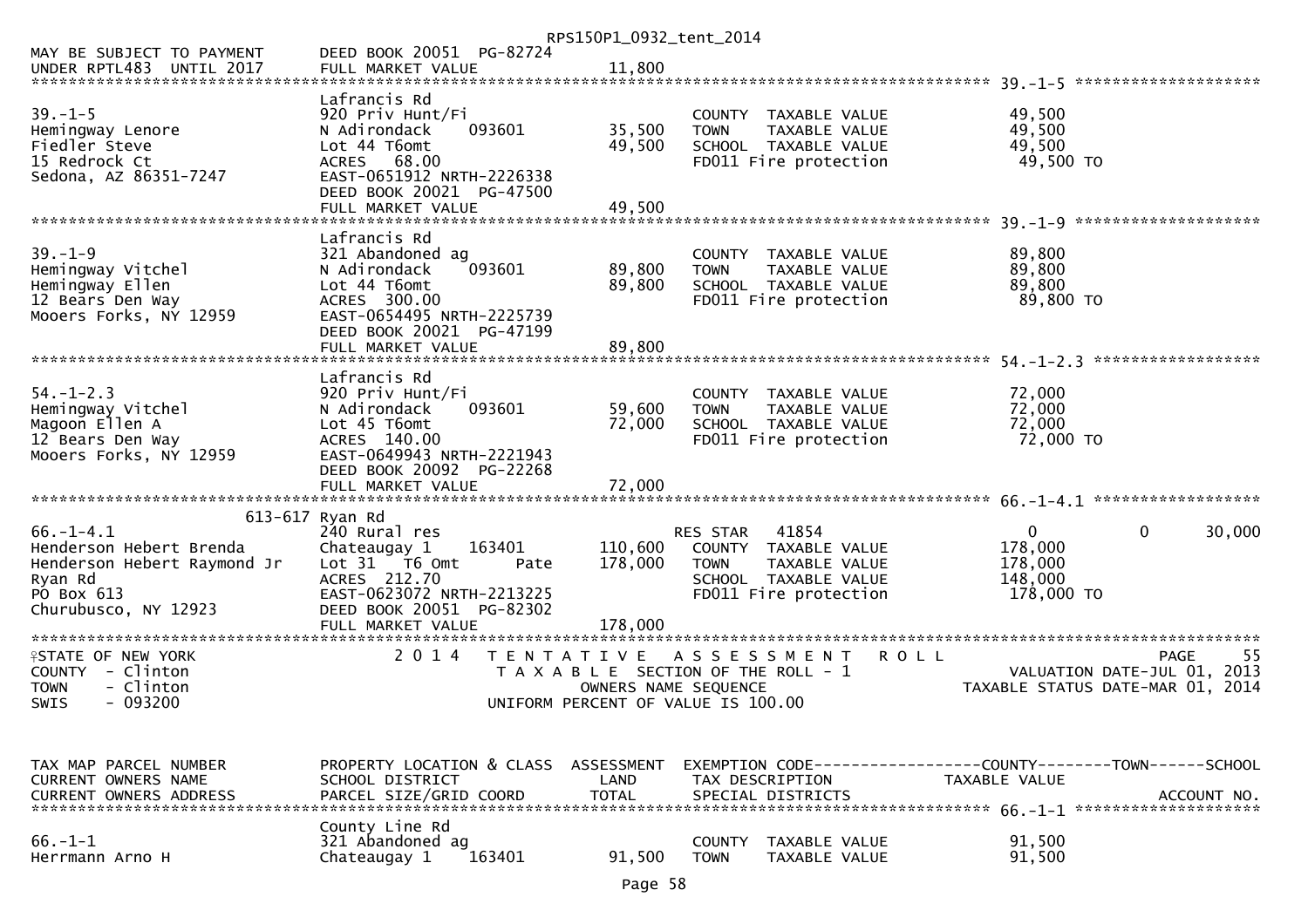|                                                       |                                                                       | RPS150P1_0932_tent_2014 |                                                                              |                                                                                      |
|-------------------------------------------------------|-----------------------------------------------------------------------|-------------------------|------------------------------------------------------------------------------|--------------------------------------------------------------------------------------|
| Herrmann Irma E<br>71 Horanway<br>Stoughton, MA 02072 | Lot 31<br>T6 Omt<br>Pate<br>ACRES 148.00<br>EAST-0619928 NRTH-2216037 | 91,500                  | SCHOOL TAXABLE VALUE<br>FD011 Fire protection                                | 91,500<br>91,500 TO                                                                  |
|                                                       | DEED BOOK 614<br>PG-1040                                              |                         |                                                                              |                                                                                      |
|                                                       |                                                                       |                         |                                                                              |                                                                                      |
| $69. - 1 - 8.62$                                      | Lafrancis Rd<br>321 Abandoned ag                                      |                         | COUNTY TAXABLE VALUE                                                         | 28,400                                                                               |
| Heslop Mark K                                         | 093601<br>N Adirondack                                                | 28,400                  | <b>TOWN</b><br>TAXABLE VALUE                                                 | 28,400                                                                               |
| 24 Rue Du Park W<br>Chateauguay QC, Canada            | Lot 24 T6omt<br>ACRES 50.30                                           | 28,400                  | SCHOOL TAXABLE VALUE<br>FD011 Fire protection                                | 28,400<br>28,400 TO                                                                  |
| J6K1P8                                                | EAST-0654210 NRTH-2213782<br>DEED BOOK 20072 PG-9493                  |                         |                                                                              |                                                                                      |
|                                                       | FULL MARKET VALUE                                                     | 28,400                  |                                                                              |                                                                                      |
|                                                       | Santamore Rd                                                          |                         |                                                                              |                                                                                      |
| $7. - 1 - 31.13$                                      | 321 Abandoned ag                                                      |                         | COUNTY TAXABLE VALUE                                                         | 22,400                                                                               |
| Hicks Jordon V<br>28 Monty St                         | 163401<br>Chateaugay 1<br>Lot 88 T6 OMT                               | 22,400<br>22,400        | <b>TOWN</b><br>TAXABLE VALUE<br>SCHOOL TAXABLE VALUE                         | 22,400<br>22,400                                                                     |
| Plattsburgh, NY 12901                                 | ACRES 54.20<br>EAST-0628386 NRTH-2242217                              |                         | FD011 Fire protection                                                        | 22,400 TO                                                                            |
|                                                       | DEED BOOK 20112 PG-41914                                              |                         |                                                                              |                                                                                      |
|                                                       |                                                                       |                         |                                                                              |                                                                                      |
| $52. - 1 - 9.36$                                      | Campbell Rd<br>$314$ Rural vac<10                                     |                         | COUNTY TAXABLE VALUE                                                         | 11,900                                                                               |
| Hoagg Thomas                                          | Chateaugay 1<br>163401                                                | 11,900                  | <b>TOWN</b><br>TAXABLE VALUE                                                 | 11,900                                                                               |
| Hoagg Genevieve<br>54 Poland St                       | Lot 49 T6omt<br>ACRES 10.00                                           | 11,900                  | SCHOOL TAXABLE VALUE<br>FD011 Fire protection                                | 11,900<br>11,900 TO                                                                  |
| Trenton, NJ 08638                                     | EAST-0628198 NRTH-2223073<br>DEED BOOK 625<br>PG-457                  |                         |                                                                              |                                                                                      |
|                                                       |                                                                       |                         |                                                                              |                                                                                      |
|                                                       | Merchia Rd                                                            |                         |                                                                              |                                                                                      |
| $22. - 1 - 11$<br>Holinka Donald S                    | 321 Abandoned ag<br>093601<br>N Adirondack                            | 21,100                  | COUNTY TAXABLE VALUE<br><b>TOWN</b><br>TAXABLE VALUE                         | 21,100<br>21,100                                                                     |
| Smoczynski Elaine                                     | Lot $73$<br>T6 Omt<br>Pate                                            | 21,100                  | SCHOOL TAXABLE VALUE                                                         | 21,100                                                                               |
| 22 Insley Ave<br>Rutherford, NY 07070                 | <b>ACRES</b><br>61.00<br>EAST-0631547 NRTH-2236155                    |                         | FD011 Fire protection                                                        | $21,100$ TO                                                                          |
|                                                       | DEED BOOK 772<br>$PG-97$                                              |                         |                                                                              |                                                                                      |
|                                                       |                                                                       |                         |                                                                              |                                                                                      |
| <b>¥STATE OF NEW YORK</b><br>COUNTY - Clinton         | 2 0 1 4                                                               |                         | TENTATIVE ASSESSMENT<br><b>ROLL</b><br>T A X A B L E SECTION OF THE ROLL - 1 | 56<br>PAGE<br>VALUATION DATE-JUL 01, 2013                                            |
| - Clinton<br>TOWN                                     |                                                                       | OWNERS NAME SEQUENCE    |                                                                              | TAXABLE STATUS DATE-MAR 01, 2014                                                     |
| - 093200<br><b>SWIS</b>                               |                                                                       |                         | UNIFORM PERCENT OF VALUE IS 100.00                                           |                                                                                      |
|                                                       |                                                                       |                         |                                                                              |                                                                                      |
| TAX MAP PARCEL NUMBER<br><b>CURRENT OWNERS NAME</b>   | PROPERTY LOCATION & CLASS ASSESSMENT<br>SCHOOL DISTRICT               | LAND                    | TAX DESCRIPTION                                                              | EXEMPTION        CODE-----------------COUNTY-------TOWN------SCHOOL<br>TAXABLE VALUE |

CURRENT OWNERS NAME SCHOOL DISTRICT LAND TAX DESCRIPTION TAXABLE VALUE CURRENT OWNERS ADDRESS PARCEL SIZE/GRID COORD TOTAL SPECIAL DISTRICTS ACCOUNT NO. \*\*\*\*\*\*\*\*\*\*\*\*\*\*\*\*\*\*\*\*\*\*\*\*\*\*\*\*\*\*\*\*\*\*\*\*\*\*\*\*\*\*\*\*\*\*\*\*\*\*\*\*\*\*\*\*\*\*\*\*\*\*\*\*\*\*\*\*\*\*\*\*\*\*\*\*\*\*\*\*\*\*\*\*\*\*\*\*\*\*\*\*\*\*\*\*\*\*\*\*\*\*\* 68.-1-5 \*\*\*\*\*\*\*\*\*\*\*\*\*\*\*\*\*\*\*\*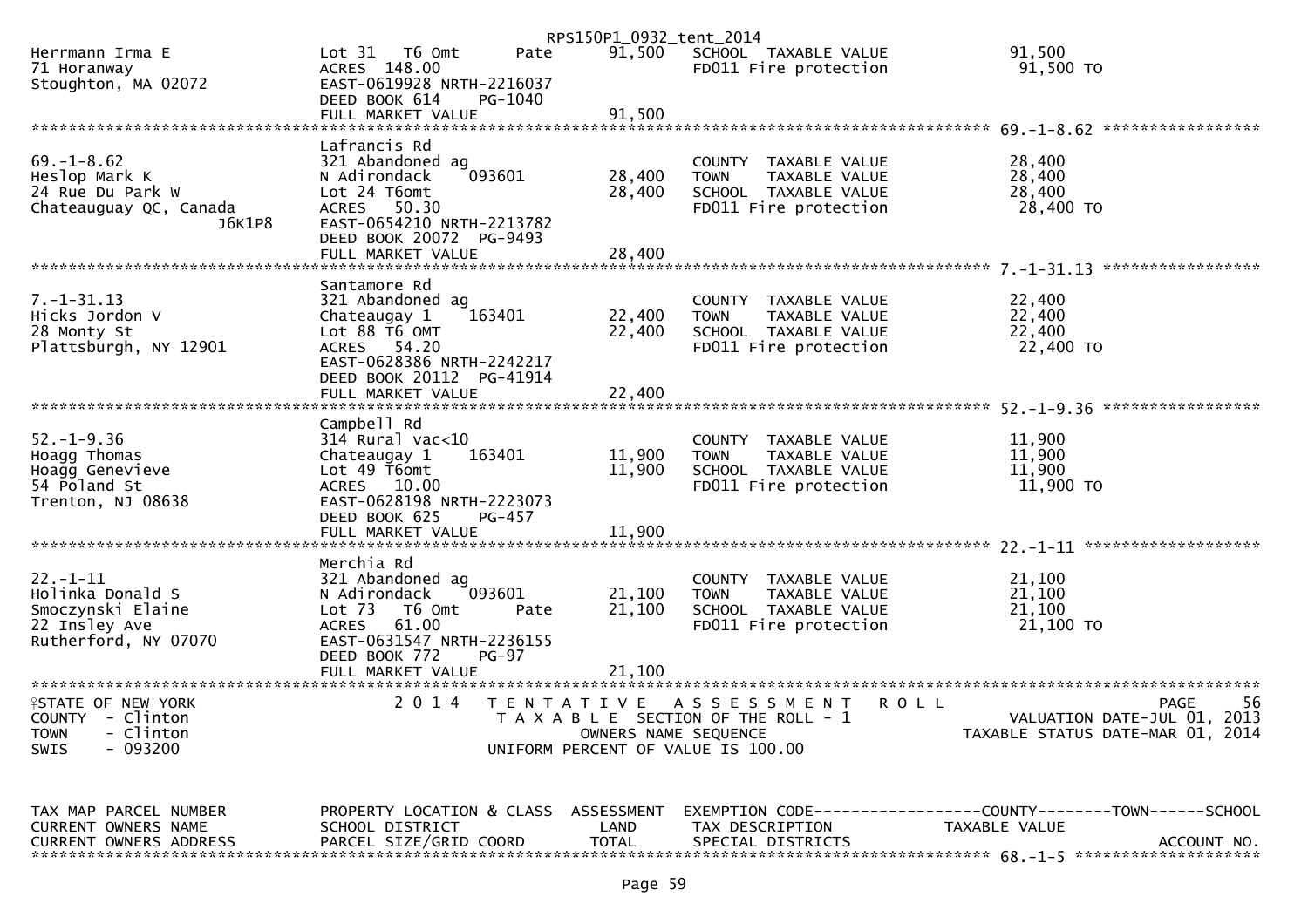|                           |                                     | RPS150P1_0932_tent_2014                                 |                                        |    |
|---------------------------|-------------------------------------|---------------------------------------------------------|----------------------------------------|----|
|                           | 6514 Rt 11                          | 59 PCT OF VALUE USED FOR EXEMPTION PURPOSES             |                                        |    |
| $68. - 1 - 5$             | 240 Rural res                       | WARNONALL 41121                                         | 8,585<br>8,585                         |    |
| Holmes Arnold K           | 093601<br>N Adirondack              | 41834<br>44,500 SR STAR                                 | 64,200<br>$\overline{0}$<br>$\Omega$   |    |
| Holmes Julia A            | Lot <sub>35</sub><br>T6 Omt<br>Pate | 97,000<br>COUNTY TAXABLE VALUE                          | 88,415                                 |    |
| Box 179                   | 74.00 BANK<br><b>ACRES</b><br>320   | <b>TOWN</b><br>TAXABLE VALUE                            | 88,415                                 |    |
| Churubusco, NY 12923      | EAST-0641828 NRTH-2217381           | SCHOOL TAXABLE VALUE                                    | 32,800                                 |    |
|                           | DEED BOOK 821<br>PG-299             | FD011 Fire protection                                   | 97,000 TO                              |    |
|                           | FULL MARKET VALUE                   | 97,000                                                  |                                        |    |
|                           |                                     |                                                         |                                        |    |
|                           | 820 County Line Rd                  |                                                         |                                        |    |
| $51. - 1 - 5.3$           | 210 1 Family Res                    | <b>RES STAR</b><br>41854                                | $\mathbf{0}$<br>$\mathbf{0}$<br>30,000 |    |
| Holmes Robbie E           | Chateaugay 1<br>163401              | 7,300<br>COUNTY TAXABLE VALUE                           | 83,900                                 |    |
| Holmes Dawn M             | Lot 50 T6omt Patent                 | 83,900<br><b>TOWN</b><br>TAXABLE VALUE                  | 83,900                                 |    |
| 820 County Line Rd        | 4.10 BANK<br>080<br><b>ACRES</b>    | SCHOOL TAXABLE VALUE                                    | 53,900                                 |    |
| Chateaugay, NY 12920      | EAST-0618253 NRTH-2220873           | FD011 Fire protection                                   | 83,900 TO                              |    |
|                           | DEED BOOK 20051 PG-89428            |                                                         |                                        |    |
|                           | FULL MARKET VALUE                   | 83,900                                                  |                                        |    |
|                           |                                     |                                                         |                                        |    |
|                           | 400 Frontier Rd                     |                                                         |                                        |    |
| $7. - 1 - 17.2$           | 270 Mfg housing                     | COUNTY TAXABLE VALUE                                    | 26,300                                 |    |
| Hoomans John T            | 163401<br>Chateaugay 1              | 6,100<br>TAXABLE VALUE<br><b>TOWN</b>                   | 26,300                                 |    |
| Hoomans Marla M           | Lot 88 T6omt                        | 26,300<br>SCHOOL TAXABLE VALUE                          | 26,300                                 |    |
| 1084 Lawrence Rd          | <b>ACRES</b><br>2.50                | FD011 Fire protection                                   | 26,300 TO                              |    |
| Hilton, NY 14468          | EAST-0629600 NRTH-2243464           |                                                         |                                        |    |
|                           | DEED BOOK 863<br>$PG-35$            |                                                         |                                        |    |
|                           | FULL MARKET VALUE                   | 26,300                                                  |                                        |    |
|                           |                                     |                                                         |                                        |    |
|                           |                                     |                                                         |                                        |    |
|                           |                                     |                                                         |                                        |    |
|                           | 186 Looby Rd                        |                                                         |                                        |    |
| $37. - 1 - 7.2$           | 241 Rural res&ag                    | <b>RES STAR</b><br>41854                                | $\mathbf{0}$<br>$\Omega$<br>30,000     |    |
| Hunter Linda              | N Adirondack<br>093601              | 19,000<br>COUNTY TAXABLE VALUE                          | 90,000                                 |    |
| 186 Looby Rd              | Lot 67 & 68 T60mt                   | 90,000<br>TAXABLE VALUE<br><b>TOWN</b>                  | 90,000                                 |    |
| Churubusco, NY 12923      | ACRES 20.50 BANK<br>080             | SCHOOL TAXABLE VALUE                                    | 60,000                                 |    |
|                           | EAST-0634054 NRTH-2230415           | FD011 Fire protection                                   | 90,000 TO                              |    |
|                           | DEED BOOK 20112 PG-41862            |                                                         |                                        |    |
|                           | FULL MARKET VALUE                   | 90,000                                                  |                                        |    |
|                           |                                     |                                                         |                                        |    |
|                           | 215 Campbell Rd                     |                                                         |                                        |    |
| $67. - 1 - 15$            | 312 Vac w/imprv                     | COUNTY TAXABLE VALUE                                    | 52,900                                 |    |
| Israel Maurice            | 093601<br>N Adirondack              | 33,500<br>TAXABLE VALUE<br><b>TOWN</b>                  | 52,900                                 |    |
| Strawczynski Marilyn      | Lot 29 T6omt                        | 52,900<br>SCHOOL TAXABLE VALUE                          | 52,900                                 |    |
| 608-7905 Cote St Luc Rd   | ACRES 50.30                         | FD011 Fire protection                                   | 52,900 TO                              |    |
| Cote St Luc QC, Canada    | EAST-0628901 NRTH-2211850           |                                                         |                                        |    |
| H4W2W4                    | DEED BOOK 856<br>$PG-125$           |                                                         |                                        |    |
|                           |                                     |                                                         |                                        |    |
|                           |                                     |                                                         |                                        |    |
| <b>¥STATE OF NEW YORK</b> | 2 0 1 4                             | T E N T A T I V E<br>A S S E S S M E N T<br><b>ROLL</b> | PAGE                                   | 57 |
| COUNTY - Clinton          |                                     | T A X A B L E SECTION OF THE ROLL - 1                   | VALUATION DATE-JUL 01, 2013            |    |
| - Clinton<br><b>TOWN</b>  |                                     | OWNERS NAME SEQUENCE                                    | TAXABLE STATUS DATE-MAR 01, 2014       |    |
| <b>SWIS</b><br>- 093200   |                                     | UNIFORM PERCENT OF VALUE IS 100.00                      |                                        |    |

TAX MAP PARCEL NUMBER PROPERTY LOCATION & CLASS ASSESSMENT EXEMPTION CODE----------------COUNTY--------TOWN------SCHOOL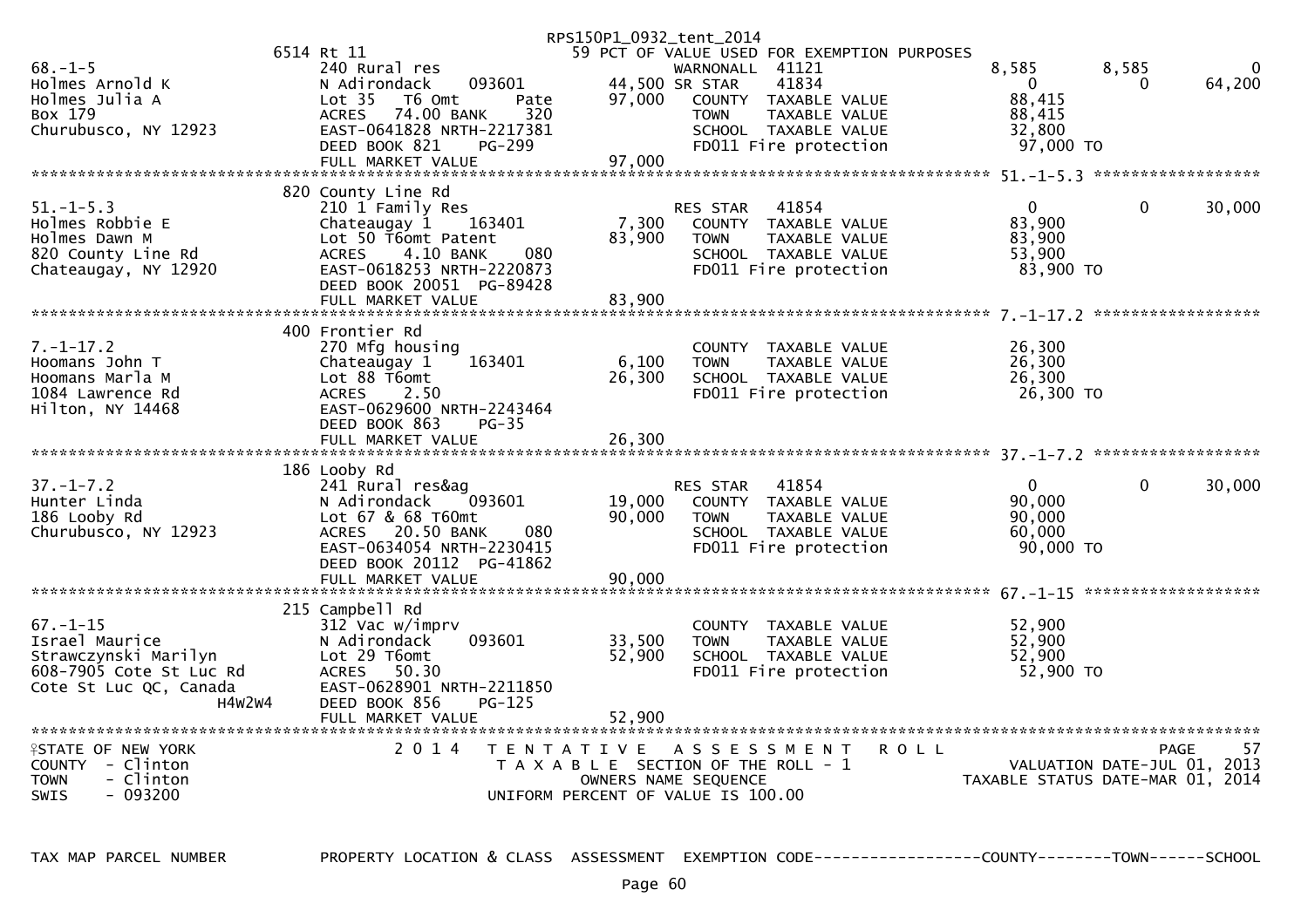| RPS150P1_0932_tent_2014                                                                                   |        |
|-----------------------------------------------------------------------------------------------------------|--------|
| SCHOOL DISTRICT<br><b>CURRENT OWNERS NAME</b><br>LAND<br>TAX DESCRIPTION<br>TAXABLE VALUE                 |        |
|                                                                                                           |        |
|                                                                                                           |        |
| 103 Lagree Rd                                                                                             |        |
| $53. - 1 - 1$<br>270 Mfg housing<br>41854<br>$\mathbf 0$<br>$\overline{0}$<br>RES STAR                    | 30,000 |
| Jarvis Allen M<br>5,700<br>40,000<br>N Adirondack<br>093601<br>COUNTY TAXABLE VALUE                       |        |
| Jarvis Eloise L<br>40,000<br>40,000<br>Lot 47<br>T6 Omt<br><b>TOWN</b><br>TAXABLE VALUE<br>Pate           |        |
| 2.00<br>103 Lagree Rd<br><b>ACRES</b><br>SCHOOL TAXABLE VALUE<br>10,000                                   |        |
| EAST-0637208 NRTH-2225021<br>FD011 Fire protection<br>40,000 TO<br>Churubusco, NY 12923                   |        |
| DEED BOOK 770<br>PG-121                                                                                   |        |
|                                                                                                           |        |
| ******************                                                                                        |        |
| 212 Santamore Rd                                                                                          |        |
| $7. - 1 - 34.3$<br>137,000<br>210 1 Family Res<br>COUNTY TAXABLE VALUE                                    |        |
| 8,400<br>137,000<br>Jewett Revocable Trust James & Chateaugay 1<br>163401<br><b>TOWN</b><br>TAXABLE VALUE |        |
| Lot 89 T6omt<br>Jewett Trustee James W<br>137,000<br>SCHOOL TAXABLE VALUE<br>137,000                      |        |
| 5.30<br>137,000 TO<br><b>ACRES</b><br>FD011 Fire protection<br>40 Bear Crossing Rd                        |        |
| EAST-0624558 NRTH-2242183<br>Jay, VT 05859                                                                |        |
| DEED BOOK 20092 PG-26419                                                                                  |        |
|                                                                                                           |        |
|                                                                                                           |        |
| Santamore Rd                                                                                              |        |
| $7. - 1 - 34.4$<br>321 Abandoned ag<br>24,400<br>COUNTY TAXABLE VALUE                                     |        |
| Jewett Revocable Trust James & Chateaugay 1<br>24,400                                                     |        |
| 24,400<br>163401<br>TAXABLE VALUE<br><b>TOWN</b>                                                          |        |
| 24,400<br>Lot 89 T6omt<br>24,400<br>Jewett Trustee James W<br>SCHOOL TAXABLE VALUE                        |        |
| ACRES 33.70<br>FD011 Fire protection<br>24,400 TO<br>40 Bear Crossing Rd                                  |        |
| EAST-0623942 NRTH-2242781<br>Jay, VT 05859                                                                |        |
| DEED BOOK 20092 PG-26419                                                                                  |        |
| 24,400<br>FULL MARKET VALUE                                                                               |        |
| ******************                                                                                        |        |
| 586 Whalen Rd                                                                                             |        |
| $7. - 1 - 34.5$<br>82,000<br>312 Vac w/imprv<br>COUNTY TAXABLE VALUE                                      |        |
| 163401<br>68,500<br>82,000<br>Jewett Revocable Trust James & Chateaugay 1<br>TAXABLE VALUE<br><b>TOWN</b> |        |
| 82,000<br>82,000<br>Jewett Trustee James W<br>Lot 89 T6omt<br>SCHOOL TAXABLE VALUE                        |        |
| ACRES 123.00<br>FD011 Fire protection<br>82,000 TO<br>40 Bear Crossing Rd                                 |        |
| EAST-0624878 NRTH-2240554<br>Jay, VT 05859                                                                |        |
| DEED BOOK 20092 PG-26419                                                                                  |        |
| 82,000<br>FULL MARKET VALUE                                                                               |        |
|                                                                                                           |        |
| Ryan Rd                                                                                                   |        |
| $52 - 1 - 24$<br>321 Abandoned ag<br>17,800<br>COUNTY TAXABLE VALUE                                       |        |
| 17,800<br>Johnson Donald<br>163401<br>17,800<br>Chateaugay 1<br>TAXABLE VALUE<br><b>TOWN</b>              |        |
| 17,800<br>17,800<br>PO Box 524<br>Lot 32<br>SCHOOL TAXABLE VALUE<br>T6 Omt<br>Pate                        |        |
| Milford, DE 19963-0524<br><b>ACRES</b><br>30.00<br>FD011 Fire protection<br>17,800 TO                     |        |
| EAST-0625164 NRTH-2216634                                                                                 |        |
| DEED BOOK 817<br>PG-69                                                                                    |        |
| FULL MARKET VALUE<br>17,800                                                                               |        |
|                                                                                                           |        |
| 2 0 1 4<br><b>ISTATE OF NEW YORK</b><br>TENTATIVE ASSESSMENT<br>ROLL<br><b>PAGE</b>                       | 58     |
| COUNTY - Clinton<br>VALUATION DATE-JUL 01, 2013<br>T A X A B L E SECTION OF THE ROLL - 1                  |        |
| - Clinton<br>OWNERS NAME SEQUENCE<br>TAXABLE STATUS DATE-MAR 01, 2014<br><b>TOWN</b>                      |        |
| $-093200$<br><b>SWIS</b><br>UNIFORM PERCENT OF VALUE IS 100.00                                            |        |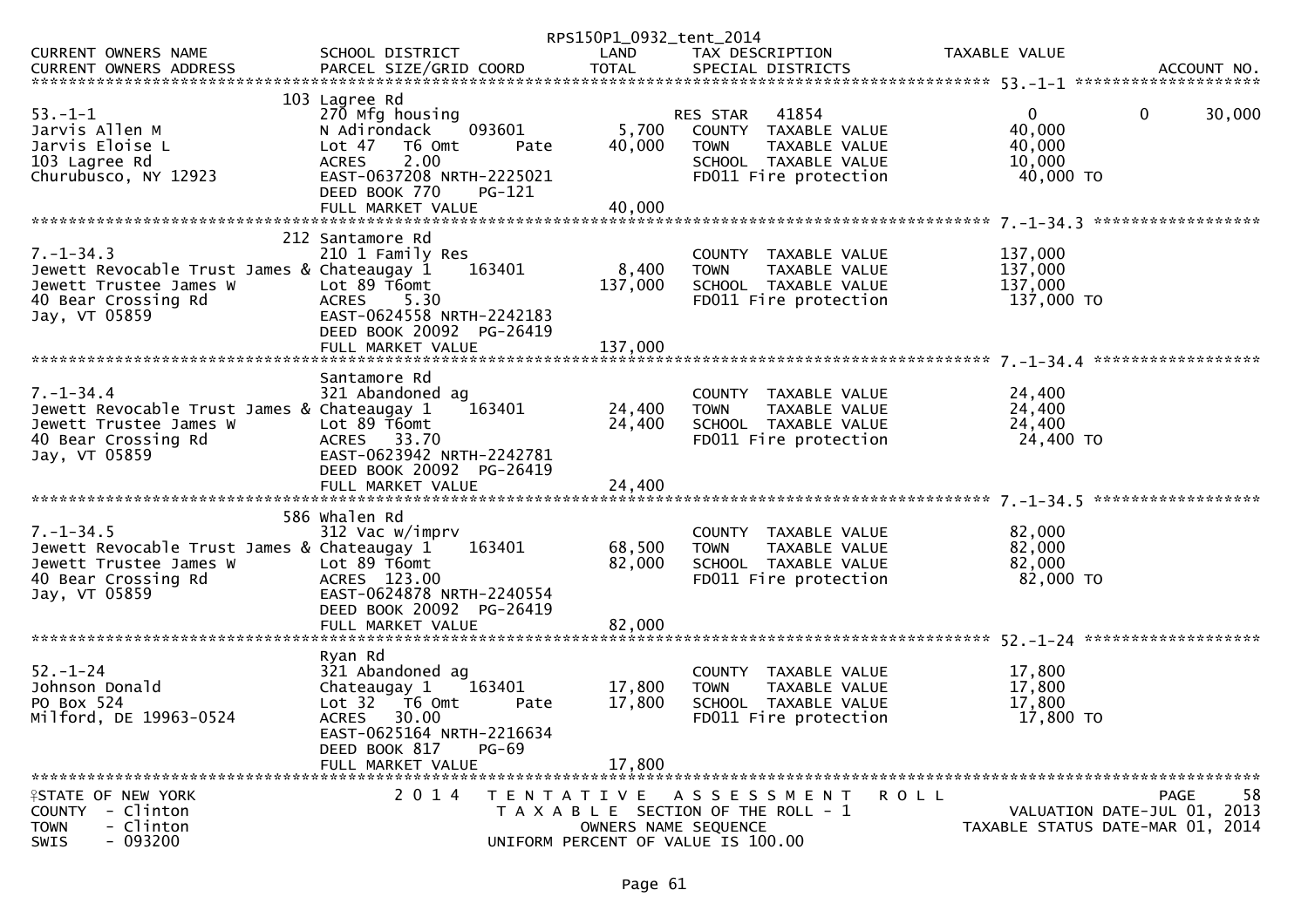| TAX MAP PARCEL NUMBER<br><b>CURRENT OWNERS NAME</b>                                   | PROPERTY LOCATION & CLASS ASSESSMENT EXEMPTION CODE----------------COUNTY--------TOWN------SCHOOL<br>SCHOOL DISTRICT                                                            | LAND              | TAX DESCRIPTION                                                                                                                          | TAXABLE VALUE                                               |                                                  |
|---------------------------------------------------------------------------------------|---------------------------------------------------------------------------------------------------------------------------------------------------------------------------------|-------------------|------------------------------------------------------------------------------------------------------------------------------------------|-------------------------------------------------------------|--------------------------------------------------|
|                                                                                       |                                                                                                                                                                                 |                   |                                                                                                                                          |                                                             |                                                  |
| $52 - 1 - 25$<br>Johnson Donald<br>PO Box 524<br>Milford, DE 19963-0524               | 828 Ryan Rd<br>241 Rural res&ag<br>Chateaugay 1<br>163401<br>Lot $32$ $\overline{76}$ Omt<br>Pate<br>ACRES 127.00<br>EAST-0625269 NRTH-2218040<br>DEED BOOK 817<br><b>PG-69</b> | 81,000<br>109,700 | 41854<br>RES STAR<br>COUNTY TAXABLE VALUE<br><b>TOWN</b><br>TAXABLE VALUE<br>SCHOOL TAXABLE VALUE<br>FD011 Fire protection               | $\mathbf{0}$<br>109,700<br>109,700<br>79,700<br>109,700 TO  | $\mathbf{0}$<br>30,000                           |
|                                                                                       | Ryan Rd                                                                                                                                                                         |                   |                                                                                                                                          |                                                             |                                                  |
| $66. - 1 - 2.4$<br>Johnson Donald<br>PO Box 524<br>Milford, DE 19963-0524             | 321 Abandoned ag<br>Chateaugay 1<br>163401<br>Lot 32 T6omt<br>ACRES 77.80<br>EAST-0625335 NRTH-2215732<br>DEED BOOK 817<br>$PG-69$                                              | 39,700<br>39,700  | COUNTY TAXABLE VALUE<br>TAXABLE VALUE<br><b>TOWN</b><br>SCHOOL TAXABLE VALUE<br>FD011 Fire protection                                    | 39,700<br>39,700<br>39,700<br>39,700 TO                     |                                                  |
|                                                                                       |                                                                                                                                                                                 |                   |                                                                                                                                          |                                                             |                                                  |
| $66. - 1 - 2.5$<br>Johnson Donald<br>PO Box 524<br>Milford, DE 19963-0524             | Ryan Rd<br>321 Abandoned ag<br>Chateaugay 1<br>163401<br>Lot 31 T6omt<br>ACRES 65.00<br>EAST-0622415 NRTH-2216745<br>DEED BOOK 817<br>PG-69                                     | 40,000<br>40,000  | COUNTY TAXABLE VALUE<br><b>TOWN</b><br>TAXABLE VALUE<br>SCHOOL TAXABLE VALUE<br>FD011 Fire protection                                    | 40,000<br>40,000<br>40,000<br>40,000 TO                     |                                                  |
|                                                                                       |                                                                                                                                                                                 |                   |                                                                                                                                          |                                                             |                                                  |
| $66. -1 - 5$<br>Jones Roland<br>Jones Patricia<br>21-18 29th Ave<br>Astoria, NY 11102 | Ryan Rd<br>321 Abandoned ag<br>Chateaugay 1<br>163401<br>$Lot 30 76 0$ $m$ t<br>Pate<br>ACRES 100.00<br>EAST-0623329 NRTH-2210467<br>DEED BOOK 778<br>PG-194                    | 51,300<br>51,300  | COUNTY TAXABLE VALUE<br><b>TOWN</b><br>TAXABLE VALUE<br>SCHOOL TAXABLE VALUE<br>FD011 Fire protection                                    | 51,300<br>51,300<br>51.300<br>51,300 TO                     |                                                  |
|                                                                                       |                                                                                                                                                                                 |                   |                                                                                                                                          |                                                             |                                                  |
|                                                                                       | 6061 Rt 11                                                                                                                                                                      |                   |                                                                                                                                          |                                                             |                                                  |
| $69. - 1 - 8.1$<br>Kaska Jesse P<br>6061 Rt 11<br>Ellenburg Center, NY 12934          | 210 1 Family Res<br>N Adirondack 093601<br>Lot 24<br>T6 Omt<br>Pate<br>8.20<br><b>ACRES</b><br>EAST-0651221 NRTH-2210286<br>DEED BOOK 20021 PG-45348                            | 139,900           | 41854<br><b>RES STAR</b><br>10,000 COUNTY TAXABLE VALUE<br><b>TOWN</b><br>TAXABLE VALUE<br>SCHOOL TAXABLE VALUE<br>FD011 Fire protection | $\mathbf{0}$<br>139,900<br>139,900<br>109,900<br>139,900 TO | 30,000<br>$\Omega$                               |
|                                                                                       |                                                                                                                                                                                 |                   |                                                                                                                                          |                                                             |                                                  |
| <b>ISTATE OF NEW YORK</b><br>COUNTY - Clinton                                         | 2 0 1 4                                                                                                                                                                         |                   | TENTATIVE ASSESSMENT<br>T A X A B L E SECTION OF THE ROLL - 1                                                                            | <b>ROLL</b>                                                 | 59<br><b>PAGE</b><br>VALUATION DATE-JUL 01, 2013 |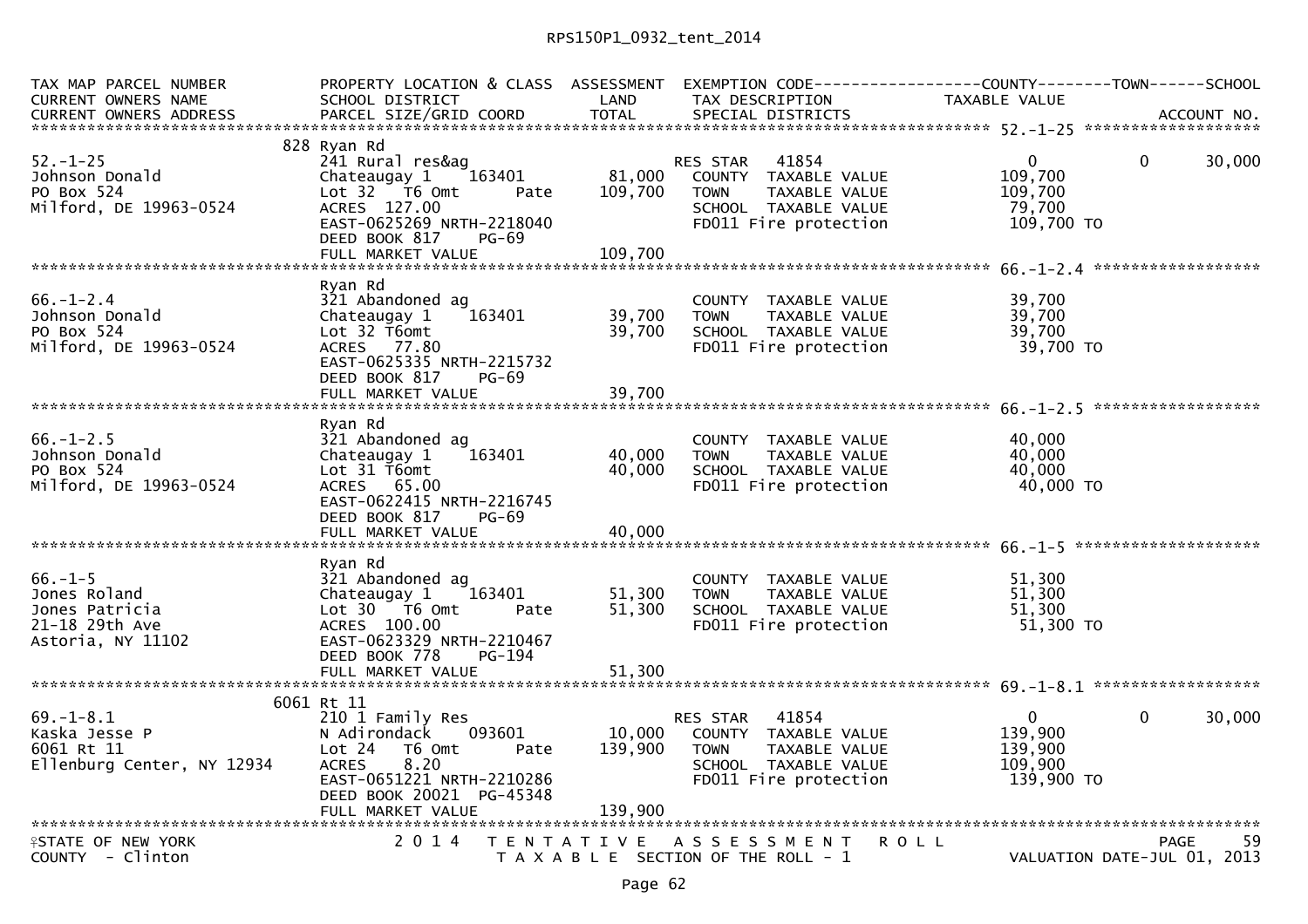## RPS150P1\_0932\_tent\_2014 TOWN - Clinton OWNERS NAME SEQUENCE TAXABLE STATUS DATE-MAR 01, 2014SWIS - 093200 UNIFORM PERCENT OF VALUE IS 100.00

| TAX MAP PARCEL NUMBER<br><b>CURRENT OWNERS NAME</b>                                                                 | PROPERTY LOCATION & CLASS ASSESSMENT<br>SCHOOL DISTRICT                                                                                                                             | LAND                       | EXEMPTION CODE------------------COUNTY--------TOWN------SCHOOL<br>TAX DESCRIPTION                                                                          | TAXABLE VALUE                                            |                                        |
|---------------------------------------------------------------------------------------------------------------------|-------------------------------------------------------------------------------------------------------------------------------------------------------------------------------------|----------------------------|------------------------------------------------------------------------------------------------------------------------------------------------------------|----------------------------------------------------------|----------------------------------------|
|                                                                                                                     |                                                                                                                                                                                     |                            |                                                                                                                                                            |                                                          |                                        |
| $7. - 1 - 2.5$<br>Kaziberdov Alexander<br>Kaziberdov Maria<br>166 Santamore Rd<br>Churubusco, NY 12923              | 166 Santamore Rd<br>270 Mfg housing<br>163401<br>Chateaugay 1<br>Lot 89 T6omt<br><b>ACRES</b><br>5.00<br>EAST-0625643 NRTH-2242460<br>DEED BOOK 604<br>PG-676                       | 8,200<br>20,000            | COUNTY TAXABLE VALUE<br><b>TOWN</b><br>TAXABLE VALUE<br>SCHOOL TAXABLE VALUE<br>FD011 Fire protection                                                      | 20,000<br>20,000<br>20,000<br>20,000 TO                  |                                        |
| $37. - 1 - 21.3$<br>Kennison Peggy M<br>414 Ecker Hallow Rd<br>Schoharie, NY 12157                                  | whalen Rd<br>321 Abandoned ag<br>093601<br>N Adirondack<br>Lot 68 T6 Omt<br>Pate<br>ACRES 18.41<br>EAST-0629124 NRTH-2228592<br>DEED BOOK 20072 PG-1990<br>FULL MARKET VALUE        | 16,700<br>16,700<br>16,700 | COUNTY TAXABLE VALUE<br><b>TOWN</b><br>TAXABLE VALUE<br>SCHOOL TAXABLE VALUE<br>FD011 Fire protection                                                      | 16,700<br>16,700<br>16,700<br>16,700 TO                  |                                        |
|                                                                                                                     | 7272 Rt 11                                                                                                                                                                          |                            | 97 PCT OF VALUE USED FOR EXEMPTION PURPOSES                                                                                                                |                                                          |                                        |
| $52. - 1 - 5.1$<br>Keough Life Use Naomi<br>Bilow Darlene R & Darla D<br>2035 Plank Rd<br>Ellenburg Depot, NY 12935 | 210 1 Family Res<br>Chateaugay 1 163401<br>Lot $52$ $\overline{76}$ Omt<br>Pate<br><b>ACRES</b><br>3.40<br>EAST-0626500 NRTH-2224206<br>DEED BOOK 99001 PG-14403                    |                            | AGED - ALL 41800<br>6,700 SR STAR<br>41834<br>56,500 COUNTY TAXABLE VALUE<br>TAXABLE VALUE<br><b>TOWN</b><br>SCHOOL TAXABLE VALUE<br>FD011 Fire protection | 27,403<br>0<br>29,097<br>29,097<br>$\sim$ 0<br>56,500 TO | 27,403<br>27,403<br>29,097<br>$\Omega$ |
|                                                                                                                     | FULL MARKET VALUE                                                                                                                                                                   | 56,500                     |                                                                                                                                                            |                                                          |                                        |
| $54. - 2 - 12$<br>Kerley Charles O<br>40 Dolphin Ave<br>Northfield, NJ 08225                                        | 486 Lafrancis Rd<br>260 Seasonal res<br>N Adirondack<br>093601<br>Lot 44 T6 Omt<br>Survey Map 20061/99069 Lo<br>ACRES 33.61<br>EAST-0652137 NRTH-2221923<br>DEED BOOK 20072 PG-3753 | 24,300 TOWN<br>53,300      | COUNTY TAXABLE VALUE<br>TAXABLE VALUE<br>SCHOOL TAXABLE VALUE<br>FD011 Fire protection                                                                     | 53,300<br>53,300<br>53,300<br>53,300 TO                  |                                        |
|                                                                                                                     |                                                                                                                                                                                     |                            |                                                                                                                                                            |                                                          |                                        |
| $23 - 1 - 21$<br>King Leonard W<br>King Leonard J<br>876 Rt 189<br>Churubusco, NY 12923                             | Rt 189<br>321 Abandoned ag<br>093601<br>N Adirondack<br>Lot 67<br>T6 Omt<br>Pate<br><b>ACRES</b><br>12.00<br>EAST-0636435 NRTH-2234929<br>DEED BOOK 20112 PG-44064                  | 13,500<br>13,500           | COUNTY TAXABLE VALUE<br>TAXABLE VALUE<br><b>TOWN</b><br>SCHOOL TAXABLE VALUE<br>FD011 Fire protection                                                      | 13,500<br>13,500<br>13,500<br>13,500 TO                  |                                        |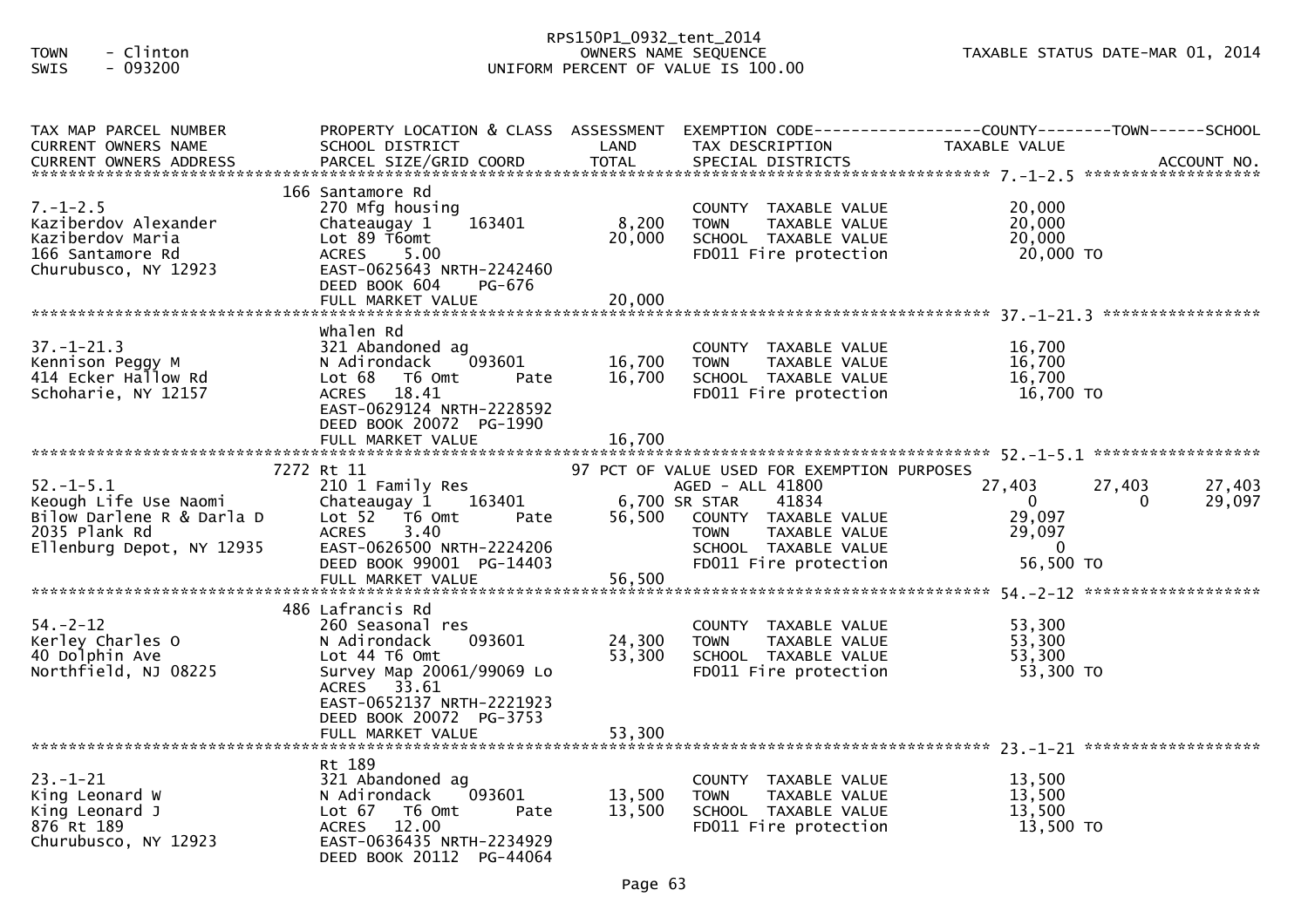|                                                                                                                | FULL MARKET VALUE                                                                                                                                                                                | RPS150P1_0932_tent_2014<br>13,500 |                                                                                                                                            |                                                                 |                                                  |
|----------------------------------------------------------------------------------------------------------------|--------------------------------------------------------------------------------------------------------------------------------------------------------------------------------------------------|-----------------------------------|--------------------------------------------------------------------------------------------------------------------------------------------|-----------------------------------------------------------------|--------------------------------------------------|
| <b>ISTATE OF NEW YORK</b><br>COUNTY - Clinton<br>- Clinton<br><b>TOWN</b><br>$-093200$<br>SWIS                 | 2014                                                                                                                                                                                             |                                   | TENTATIVE ASSESSMENT<br><b>ROLL</b><br>T A X A B L E SECTION OF THE ROLL - 1<br>OWNERS NAME SEQUENCE<br>UNIFORM PERCENT OF VALUE IS 100.00 | VALUATION DATE-JUL UI, 2U15<br>TAXABLE STATUS DATE-MAR 01, 2014 | 60<br><b>PAGE</b><br>VALUATION DATE-JUL 01, 2013 |
| TAX MAP PARCEL NUMBER<br>CURRENT OWNERS NAME                                                                   | PROPERTY LOCATION & CLASS ASSESSMENT<br>SCHOOL DISTRICT                                                                                                                                          | LAND                              | EXEMPTION CODE------------------COUNTY--------TOWN------SCHOOL<br>TAX DESCRIPTION                                                          | TAXABLE VALUE                                                   |                                                  |
| $37. - 1 - 21.1 - 1$<br>King Life Use Janet M<br>Soucia Gerald & James<br>61 Whalen Rd<br>Churubusco, NY 12923 | 45-47 whalen Rd<br>241 Rural res&ag<br>093601<br>N Adirondack<br>Lot 68<br>T6 Omt<br>Pate<br><b>ACRES</b><br>51.28<br>EAST-0628655 NRTH-2229344<br>DEED BOOK 20072 PG-01988<br>FULL MARKET VALUE | 37,600<br>85,000<br>85,000        | RES STAR<br>41854<br>COUNTY TAXABLE VALUE<br>TAXABLE VALUE<br><b>TOWN</b><br>SCHOOL TAXABLE VALUE<br>FD011 Fire protection                 | $\overline{0}$<br>85,000<br>85,000<br>55,000<br>85,000 TO       | $\mathbf 0$<br>30,000                            |
| $37. - 1 - 21.1 - 2$<br>King Life Use Janet M<br>Soucia Gerald & James<br>61 Whalen Rd<br>Churubusco, NY 12923 | Whalen Rd<br>321 Abandoned ag<br>163401<br>Chateaugay 1<br>Lot 69 T6omt<br>ACRES 22.40<br>EAST-0629548 NRTH-2230046<br>DEED BOOK 20072 PG-01988                                                  | 14,200<br>14,200                  | COUNTY TAXABLE VALUE<br><b>TOWN</b><br>TAXABLE VALUE<br>SCHOOL TAXABLE VALUE<br>FD011 Fire protection                                      | 14,200<br>14,200<br>14,200<br>14,200 TO                         |                                                  |
| 872/876 Rt 189                                                                                                 |                                                                                                                                                                                                  |                                   |                                                                                                                                            |                                                                 |                                                  |
| $23. - 1 - 4.1$<br>King Michael E<br>King Doris E<br>876 Rt 189<br>Churubusco, NY 12923                        | 240 Rural res<br>093601<br>N Adirondack<br>Lot 75<br>T6 Omt<br>Pate<br>ACRES 100.00<br>EAST-0640890 NRTH-2239042<br>DEED BOOK 967<br>PG-129                                                      | 61,500<br>104,000                 | 41854<br>RES STAR<br>COUNTY TAXABLE VALUE<br>TAXABLE VALUE<br>TOWN<br>SCHOOL TAXABLE VALUE<br>FD011 Fire protection                        | $\mathbf{0}$<br>104,000<br>104,000<br>74,000<br>104,000 TO      | $\mathbf 0$<br>30,000                            |
| $67. - 1 - 9.5$<br>King Sandra M<br>King Patrick J<br>PO Box 78<br>Ellenburg Center, NY 12934                  | 170 Campbell Rd<br>271 Mfg housings<br>N Adirondack<br>093601<br>Lot 28 T60MT<br>5.00<br><b>ACRES</b><br>EAST-0631059 NRTH-2211187<br>DEED BOOK 20031 PG-61029<br>FULL MARKET VALUE              | 8,200<br>42,000<br>42,000         | COUNTY TAXABLE VALUE<br><b>TOWN</b><br>TAXABLE VALUE<br>SCHOOL TAXABLE VALUE<br>FD011 Fire protection                                      | 42,000<br>42,000<br>42,000<br>42,000 TO                         |                                                  |
| $7. - 1 - 33.2$<br>Krisa John M<br>3890 St Zotique E Apt 2                                                     | 155 Santamore Rd<br>270 Mfg housing<br>163401<br>Chateaugay 1<br>Lot 89 T6omt                                                                                                                    | 16,500<br>47,000                  | <b>COUNTY</b><br>TAXABLE VALUE<br><b>TOWN</b><br>TAXABLE VALUE<br><b>SCHOOL</b><br>TAXABLE VALUE                                           | 47,000<br>47,000<br>47,000                                      |                                                  |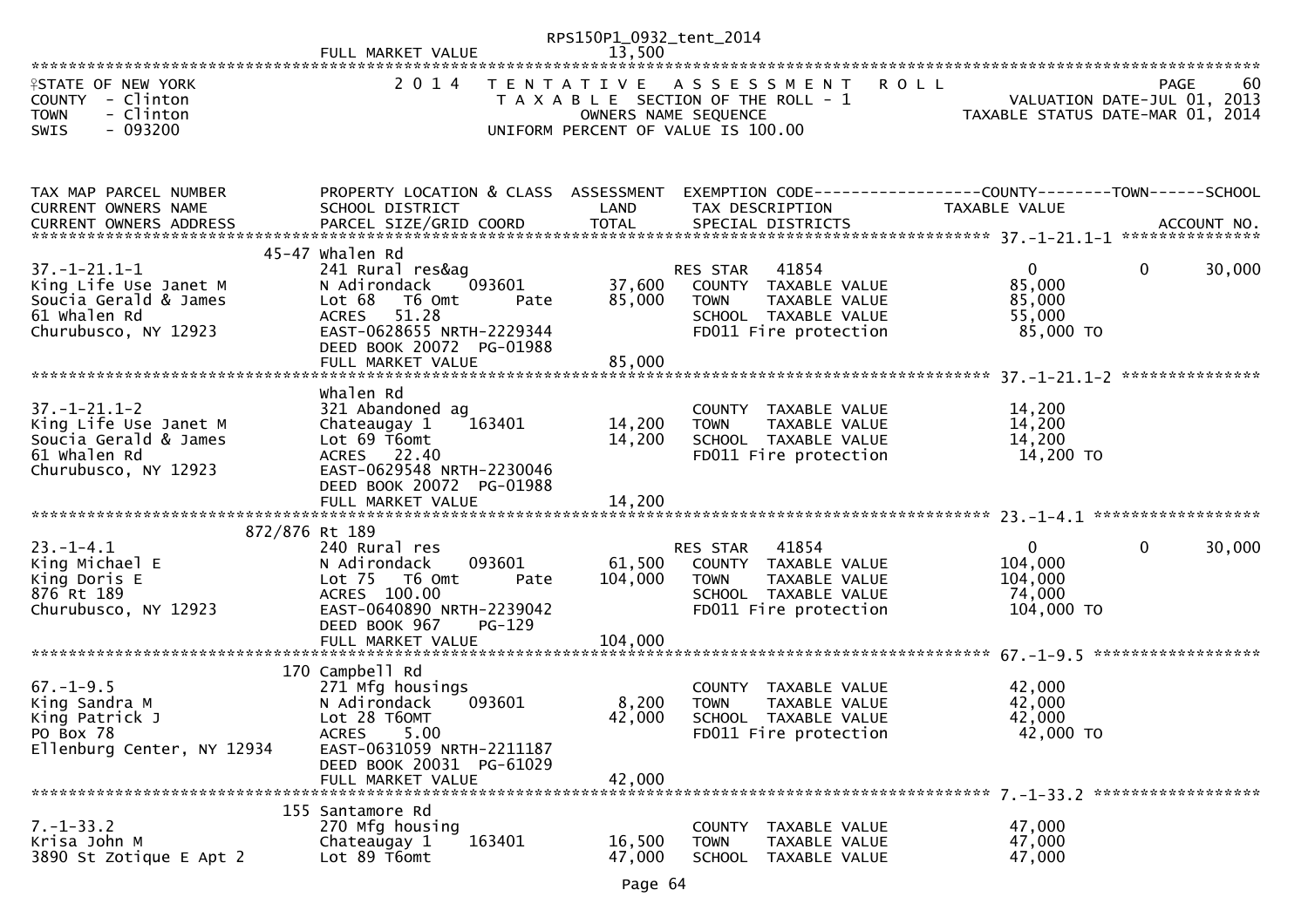|                                                                                                       |                                                                                                                                                                                        | RPS150P1_0932_tent_2014 |                                                                                                                            |                                                                                    |
|-------------------------------------------------------------------------------------------------------|----------------------------------------------------------------------------------------------------------------------------------------------------------------------------------------|-------------------------|----------------------------------------------------------------------------------------------------------------------------|------------------------------------------------------------------------------------|
| Montreal QC, Canada H1X1E8                                                                            | ACRES 16.00<br>EAST-0625904 NRTH-2241459<br>DEED BOOK 20021 PG-48056                                                                                                                   |                         | FD011 Fire protection                                                                                                      | 47,000 TO                                                                          |
|                                                                                                       | FULL MARKET VALUE                                                                                                                                                                      | 47,000                  |                                                                                                                            |                                                                                    |
|                                                                                                       |                                                                                                                                                                                        |                         |                                                                                                                            |                                                                                    |
| <b>FSTATE OF NEW YORK</b><br>COUNTY - Clinton<br><b>TOWN</b><br>- Clinton<br>$-093200$<br><b>SWIS</b> | 2 0 1 4                                                                                                                                                                                | OWNERS NAME SEQUENCE    | <b>ROLL</b><br>TENTATIVE ASSESSMENT<br>T A X A B L E SECTION OF THE ROLL - 1<br>UNIFORM PERCENT OF VALUE IS 100.00         | PAGE<br>61<br>VALUATION DATE-JUL 01, 2013<br>TAXABLE STATUS DATE-MAR 01, 2014      |
| TAX MAP PARCEL NUMBER                                                                                 | PROPERTY LOCATION & CLASS ASSESSMENT                                                                                                                                                   |                         |                                                                                                                            | EXEMPTION CODE------------------COUNTY--------TOWN------SCHOOL                     |
| <b>CURRENT OWNERS NAME</b>                                                                            | SCHOOL DISTRICT                                                                                                                                                                        | LAND                    | TAX DESCRIPTION                                                                                                            | <b>TAXABLE VALUE</b>                                                               |
|                                                                                                       |                                                                                                                                                                                        |                         |                                                                                                                            |                                                                                    |
| $23. - 1 - 20$<br>Krispien Gilson R                                                                   | Merchia Rd<br>321 Abandoned ag<br>093601                                                                                                                                               | 14,000                  | COUNTY TAXABLE VALUE<br><b>TOWN</b>                                                                                        | 14,000<br>14,000                                                                   |
| 49 Teresa Rd                                                                                          | N Adirondack<br>Lot 67<br>T6 Omt<br>Pate                                                                                                                                               | 14,000                  | TAXABLE VALUE<br>SCHOOL TAXABLE VALUE                                                                                      | 14,000                                                                             |
| Hopkinton, MA 01748                                                                                   | 13.00<br><b>ACRES</b><br>EAST-0637098 NRTH-2235013<br>DEED BOOK 548<br>PG-613                                                                                                          |                         | FD011 Fire protection                                                                                                      | 14,000 TO                                                                          |
|                                                                                                       |                                                                                                                                                                                        |                         |                                                                                                                            |                                                                                    |
| $68. - 1 - 1.1$<br>LaBarge Clarence J Jr<br>6646 Star Rd<br>Ellenburg Center, NY 12934                | 566 Patnode Rd<br>$314$ Rural vac<10<br>093601<br>N Adirondack<br>Lot <sub>34</sub><br>T6 Omt<br>Pate<br>1.00<br><b>ACRES</b><br>EAST-0635451 NRTH-2216441<br>DEED BOOK 20082 PG-18347 | 5,000<br>5,000          | COUNTY TAXABLE VALUE<br>TAXABLE VALUE<br><b>TOWN</b><br>SCHOOL TAXABLE VALUE<br>FD011 Fire protection                      | 5,000<br>5,000<br>5,000<br>5,000 TO                                                |
|                                                                                                       | FULL MARKET VALUE                                                                                                                                                                      | 5,000                   |                                                                                                                            |                                                                                    |
|                                                                                                       | 7103 Rt 11                                                                                                                                                                             |                         |                                                                                                                            |                                                                                    |
| $52. - 1 - 11$<br>Labarge Daniel<br>7103 Rt 11<br>Churubusco, NY 12923                                | 270 Mfg housing<br>N Adirondack<br>093601<br>Lot 48<br>T6 Omt<br>Pate<br>13.60<br><b>ACRES</b><br>EAST-0630720 NRTH-2224269<br>DEED BOOK 614<br>PG-196                                 | 14,300<br>46,000        | 41854<br>RES STAR<br>COUNTY TAXABLE VALUE<br><b>TOWN</b><br>TAXABLE VALUE<br>SCHOOL TAXABLE VALUE<br>FD011 Fire protection | $\mathbf 0$<br>$\overline{0}$<br>30,000<br>46,000<br>46,000<br>16,000<br>46,000 TO |
|                                                                                                       | FULL MARKET VALUE                                                                                                                                                                      | 46,000                  |                                                                                                                            |                                                                                    |
|                                                                                                       | 142 Rogers Rd                                                                                                                                                                          |                         |                                                                                                                            |                                                                                    |
| $24. - 1 - 9$                                                                                         | 210 1 Family Res                                                                                                                                                                       |                         | COUNTY TAXABLE VALUE                                                                                                       | 62,000                                                                             |
| LaBombard Amy A<br>142 Rogers Rd<br>Ellenburg Depot, NY 12935                                         | 093601<br>N Adirondack<br>Lot 56<br>T6 Omt<br>Pate<br>2.00 BANK<br>110<br><b>ACRES</b>                                                                                                 | 5,300<br>62,000         | <b>TOWN</b><br>TAXABLE VALUE<br>SCHOOL TAXABLE VALUE<br>FD011 Fire protection                                              | 62,000<br>62,000<br>62,000 TO                                                      |
|                                                                                                       | EAST-0652164 NRTH-2233067<br>DEED BOOK 20041 PG-66214<br>FULL MARKET VALUE                                                                                                             | 62,000                  |                                                                                                                            |                                                                                    |
|                                                                                                       |                                                                                                                                                                                        |                         |                                                                                                                            |                                                                                    |

7366 Rt 11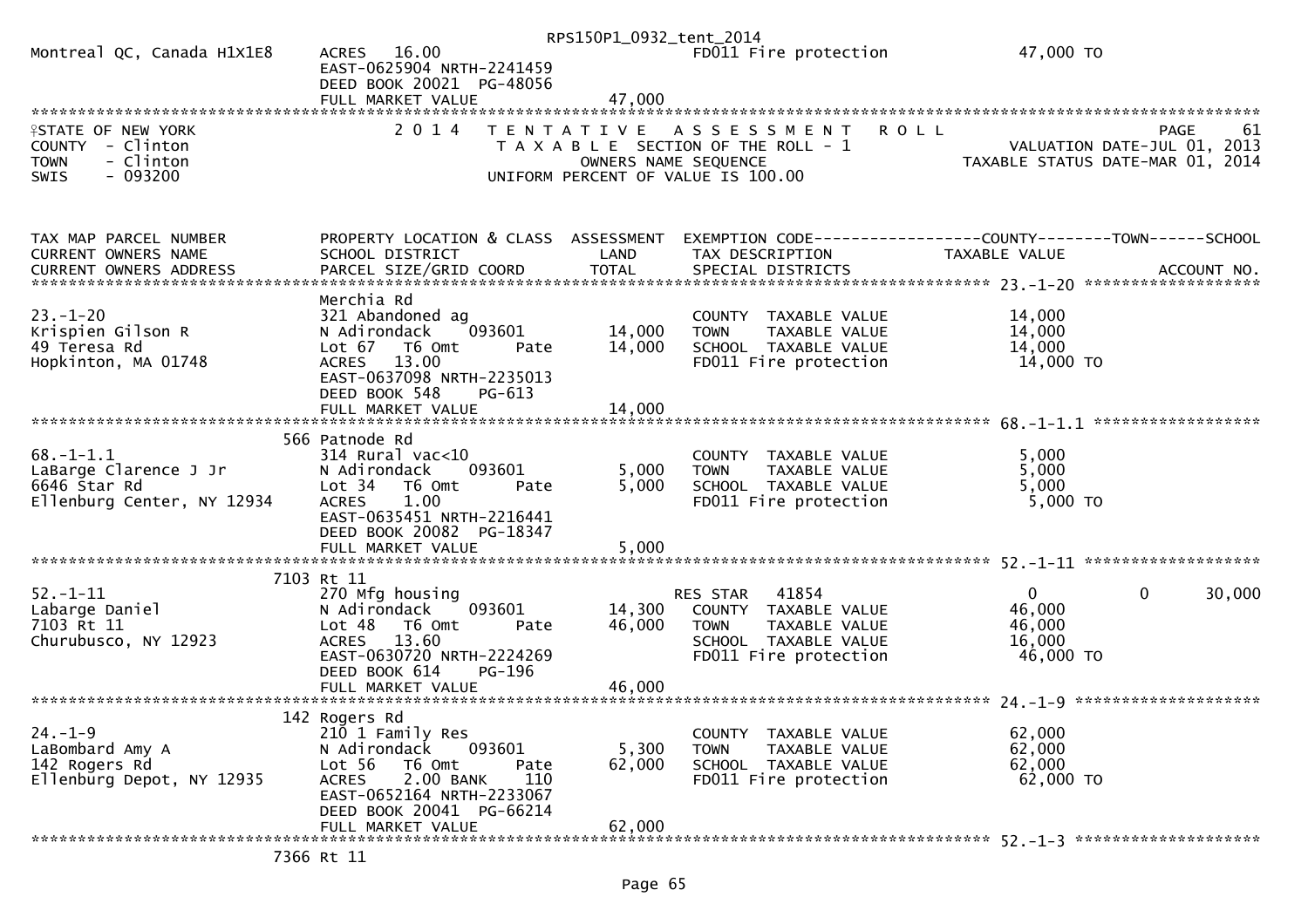|                            |                                               | RPS150P1_0932_tent_2014 |                                                                                                                                               |                |                        |
|----------------------------|-----------------------------------------------|-------------------------|-----------------------------------------------------------------------------------------------------------------------------------------------|----------------|------------------------|
| $52 - 1 - 3$               | 270 Mfg housing                               |                         | 41834<br>SR STAR                                                                                                                              | $\overline{0}$ | $\mathbf{0}$<br>33,300 |
| Labombard Audrey           | $\frac{3401}{10152}$ Chateaugay 1 163401 6.00 |                         | 6,000 COUNTY TAXABLE VALUE                                                                                                                    | 33,300         |                        |
| 7366 Rt 11                 | Lot 52 76 0mt<br>Pate                         | 33,300                  |                                                                                                                                               | 33,300         |                        |
|                            |                                               |                         |                                                                                                                                               | $\overline{0}$ |                        |
| Churubusco, NY 12923       | 2.20<br><b>ACRES</b>                          |                         | <b>COUNTY TAXABLE VALUE<br/>TOWN TAXABLE VALUE<br/>SCHOOL TAXABLE VALUE<br/>FDO11 Fire protection</b>                                         |                |                        |
|                            | EAST-0624136 NRTH-2223796                     |                         |                                                                                                                                               | 33,300 TO      |                        |
|                            | DEED BOOK 677<br>PG-181                       |                         |                                                                                                                                               |                |                        |
|                            |                                               | 33,300                  |                                                                                                                                               |                |                        |
|                            |                                               |                         |                                                                                                                                               |                |                        |
| <b>ISTATE OF NEW YORK</b>  | 2 0 1 4                                       |                         |                                                                                                                                               |                |                        |
|                            |                                               |                         |                                                                                                                                               |                |                        |
| COUNTY - Clinton           |                                               |                         |                                                                                                                                               |                |                        |
| - Clinton<br><b>TOWN</b>   |                                               |                         |                                                                                                                                               |                |                        |
| $-093200$<br><b>SWIS</b>   |                                               |                         | PAGE 62<br>OWNERS NAME SEQUENCE<br>OWNERS NAME SEQUENCE<br>OWNERS NAME SEQUENCE<br>OWNERS NAME SEQUENCE<br>ONIFORM PERCENT OF VALUE IS 100.00 |                |                        |
|                            |                                               |                         |                                                                                                                                               |                |                        |
|                            |                                               |                         |                                                                                                                                               |                |                        |
| TAX MAP PARCEL NUMBER      | PROPERTY LOCATION & CLASS ASSESSMENT          |                         | EXEMPTION CODE-----------------COUNTY-------TOWN-----SCHOOL                                                                                   |                |                        |
| CURRENT OWNERS NAME        | SCHOOL DISTRICT                               | LAND                    | TAX DESCRIPTION                                                                                                                               | TAXABLE VALUE  |                        |
|                            |                                               |                         |                                                                                                                                               |                |                        |
|                            |                                               |                         |                                                                                                                                               |                |                        |
|                            | 48 Lafrancis Rd                               |                         |                                                                                                                                               |                |                        |
| $69. - 1 - 8.61$           | 240 Rural res                                 |                         | RES STAR 41854                                                                                                                                | $\overline{0}$ | $\mathbf{0}$<br>30,000 |
|                            |                                               |                         |                                                                                                                                               |                |                        |
| LaBombard Christopher G    | 093601<br>N Adirondack                        |                         | 35,300 COUNTY TAXABLE VALUE                                                                                                                   | 173,700        |                        |
| LaBombard Debbie L         | Lot 24 T6omt                                  | 173,700                 | <b>TOWN</b><br>TAXABLE VALUE                                                                                                                  | 173,700        |                        |
| 48 Lafrancis Rd            | Survey Map 20082/12925 Lo                     |                         | SCHOOL TAXABLE VALUE                                                                                                                          | 143,700        |                        |
| Ellenburg Center, NY 12934 | ACRES 105.30                                  |                         | FD011 Fire protection                                                                                                                         | 173,700 TO     |                        |
|                            | EAST-0654613 NRTH-2211441                     |                         |                                                                                                                                               |                |                        |
|                            | DEED BOOK 20021 PG-43035                      |                         |                                                                                                                                               |                |                        |
|                            |                                               |                         |                                                                                                                                               |                |                        |
|                            |                                               |                         |                                                                                                                                               |                |                        |
|                            |                                               |                         |                                                                                                                                               |                |                        |
|                            | 7360 Rt 11                                    |                         |                                                                                                                                               |                |                        |
| $52 - 1 - 4$               | 210 1 Family Res                              |                         | 41854<br>RES STAR                                                                                                                             | $\mathbf{0}$   | $\mathbf 0$<br>30,000  |
| LaBombard Randy S          | Chateaugay 1 163401                           |                         | 5,600 COUNTY TAXABLE VALUE                                                                                                                    | 66,600         |                        |
| LaBombard Denise M         | Lot 52 T6 Omt<br>Pate                         | 66,600                  | <b>TOWN</b><br>TAXABLE VALUE                                                                                                                  | 66,600         |                        |
| 7360 Rt 11                 | <b>ACRES</b><br>1.80                          |                         | SCHOOL TAXABLE VALUE                                                                                                                          | 36,600         |                        |
| Churubusco, NY 12923       | EAST-0624392 NRTH-2223834                     |                         | FD011 Fire protection                                                                                                                         | 66,600 TO      |                        |
|                            |                                               |                         |                                                                                                                                               |                |                        |
|                            | DEED BOOK 20031 PG-57705                      |                         |                                                                                                                                               |                |                        |
|                            |                                               |                         |                                                                                                                                               |                |                        |
|                            |                                               |                         |                                                                                                                                               |                |                        |
|                            | Town Line Rd                                  |                         |                                                                                                                                               |                |                        |
| $68. - 1 - 15$             | 321 Abandoned ag                              |                         | COUNTY TAXABLE VALUE                                                                                                                          | 51,500         |                        |
| Lacey Donald               | 093601<br>N Adirondack                        | 51,500                  | TAXABLE VALUE<br><b>TOWN</b>                                                                                                                  | 51,500         |                        |
| Moore Dennis               | Lot 27 T6 Omt<br>Pate                         | 51,500                  | SCHOOL TAXABLE VALUE                                                                                                                          | 51,500         |                        |
|                            |                                               |                         |                                                                                                                                               |                |                        |
| 15 Newell Ave              | ACRES 97.00                                   |                         | FD011 Fire protection                                                                                                                         | 51,500 TO      |                        |
| Plattsburgh, NY 12901      | EAST-0640181 NRTH-2209054                     |                         |                                                                                                                                               |                |                        |
|                            | DEED BOOK 20112 PG-43826                      |                         |                                                                                                                                               |                |                        |
|                            | FULL MARKET VALUE                             | 51,500                  |                                                                                                                                               |                |                        |
|                            |                                               |                         |                                                                                                                                               |                |                        |
|                            | 258 Patnode Rd                                |                         |                                                                                                                                               |                |                        |
| $68. - 1 - 16.1$           | 260 Seasonal res                              |                         | COUNTY TAXABLE VALUE                                                                                                                          | 64,000         |                        |
|                            |                                               |                         |                                                                                                                                               |                |                        |
| Lacey Donald               | 093601<br>N Adirondack                        | 42,900                  | <b>TOWN</b><br>TAXABLE VALUE                                                                                                                  | 64,000         |                        |
| Moore Dennis               | Lot 27 T6omt                                  | 64,000                  | SCHOOL TAXABLE VALUE                                                                                                                          | 64,000         |                        |
| 15 Newell Ave              | ACRES 86.30                                   |                         | FD011 Fire protection                                                                                                                         | 64,000 TO      |                        |
| Plattsburgh, NY 12901      | EAST-0637411 NRTH-2208606                     |                         |                                                                                                                                               |                |                        |
|                            |                                               |                         |                                                                                                                                               |                |                        |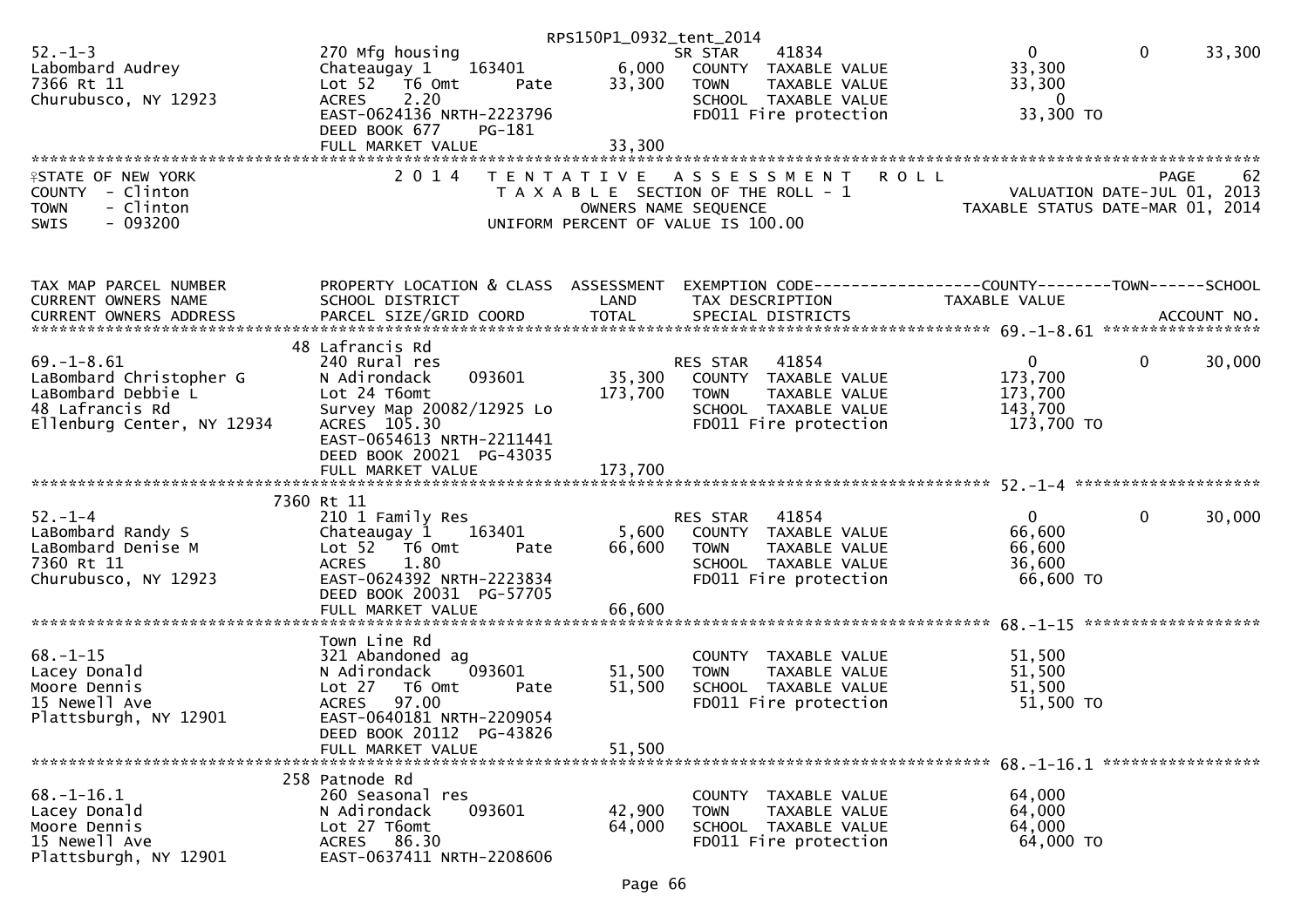|                                                                                                          |                                                                                                                                                                     | RPS150P1_0932_tent_2014    |                                                                                                                                            |                                                                                       |
|----------------------------------------------------------------------------------------------------------|---------------------------------------------------------------------------------------------------------------------------------------------------------------------|----------------------------|--------------------------------------------------------------------------------------------------------------------------------------------|---------------------------------------------------------------------------------------|
|                                                                                                          | DEED BOOK 20112 PG-43826                                                                                                                                            |                            |                                                                                                                                            |                                                                                       |
|                                                                                                          | FULL MARKET VALUE                                                                                                                                                   | 64,000                     |                                                                                                                                            |                                                                                       |
|                                                                                                          | 118 Merchia Rd                                                                                                                                                      |                            |                                                                                                                                            |                                                                                       |
| $22. - 1 - 7.3$<br>LaClair Amos J<br>200 W Sundance Dr<br>Coolidge, AZ 85128                             | 210 1 Family Res<br>093601<br>N Adirondack<br>Lot 74 T6omt<br>4.90<br><b>ACRES</b><br>EAST-0635694 NRTH-2235485<br>DEED BOOK 20051 PG-86030                         | 7,700<br>75,000            | COUNTY TAXABLE VALUE<br><b>TOWN</b><br>TAXABLE VALUE<br>SCHOOL TAXABLE VALUE<br>FD011 Fire protection                                      | 75,000<br>75,000<br>75,000<br>75,000 TO                                               |
|                                                                                                          |                                                                                                                                                                     |                            |                                                                                                                                            |                                                                                       |
|                                                                                                          |                                                                                                                                                                     |                            |                                                                                                                                            |                                                                                       |
| <b>ISTATE OF NEW YORK</b><br>COUNTY - Clinton<br>- Clinton<br><b>TOWN</b><br>$-093200$<br><b>SWIS</b>    | 2 0 1 4                                                                                                                                                             |                            | <b>ROLL</b><br>TENTATIVE ASSESSMENT<br>T A X A B L E SECTION OF THE ROLL - 1<br>OWNERS NAME SEQUENCE<br>UNIFORM PERCENT OF VALUE IS 100.00 | 63<br><b>PAGE</b><br>VALUATION DATE-JUL 01, 2013<br>TAXABLE STATUS DATE-MAR 01, 2014  |
| TAX MAP PARCEL NUMBER<br>CURRENT OWNERS NAME                                                             | PROPERTY LOCATION & CLASS ASSESSMENT<br>SCHOOL DISTRICT                                                                                                             | LAND                       | TAX DESCRIPTION                                                                                                                            | EXEMPTION CODE-----------------COUNTY-------TOWN------SCHOOL<br><b>TAXABLE VALUE</b>  |
|                                                                                                          |                                                                                                                                                                     |                            |                                                                                                                                            |                                                                                       |
|                                                                                                          |                                                                                                                                                                     |                            |                                                                                                                                            |                                                                                       |
|                                                                                                          | 6110 Rt 11                                                                                                                                                          |                            |                                                                                                                                            |                                                                                       |
| $69. - 1 - 11.2$<br>LaClair Carol A<br>Monette Maynard<br>6110 State Rt 11<br>Ellenburg Center, NY 12934 | 240 Rural res<br>093601<br>N Adirondack<br>Lot 25 T6omt<br>ACRES 48.00<br>EAST-0650117 NRTH-2211970<br>DEED BOOK 20072 PG-7225                                      | 31,500<br>69,000           | 41854<br>RES STAR<br>COUNTY TAXABLE VALUE<br><b>TOWN</b><br>TAXABLE VALUE<br>SCHOOL TAXABLE VALUE<br>FD011 Fire protection                 | $\mathbf{0}$<br>30,000<br>$\Omega$<br>69,000<br>69,000<br>39,000<br>69,000 TO         |
|                                                                                                          | FULL MARKET VALUE                                                                                                                                                   | 69,000                     |                                                                                                                                            |                                                                                       |
|                                                                                                          |                                                                                                                                                                     |                            |                                                                                                                                            |                                                                                       |
| $52. - 1 - 20.2$<br>Laclair Daniel L<br>Laclair Bonnie<br>470 Campbell Rd<br>Churubusco, NY 12923        | 470 Campbell Rd<br>240 Rural res<br>093601<br>N Adirondack<br>48 T6omt<br>ACRES 74.20<br>EAST-0631490 NRTH-2218676<br>DEED BOOK 610<br>PG-612                       | 53,100<br>152,000          | 41854<br>RES STAR<br>COUNTY TAXABLE VALUE<br><b>TOWN</b><br>TAXABLE VALUE<br>SCHOOL TAXABLE VALUE<br>FD011 Fire protection                 | $\mathbf{0}$<br>$\mathbf{0}$<br>30,000<br>152,000<br>152,000<br>122,000<br>152,000 TO |
|                                                                                                          | FULL MARKET VALUE                                                                                                                                                   | 152,000                    |                                                                                                                                            |                                                                                       |
|                                                                                                          |                                                                                                                                                                     |                            |                                                                                                                                            |                                                                                       |
| $82. - 2 - 1.91$<br>LaClair Gerald<br>413 Ryan Rd<br>Churubusco, NY 12923                                | 413 Ryan Rd<br>240 Rural res<br>163401<br>Chateaugay 1<br>Lot 30 T6omt<br>ACRES 14.80<br>EAST-0624203 NRTH-2208326<br>DEED BOOK 20001 PG-23715<br>FULL MARKET VALUE | 14,900<br>77,000<br>77,000 | 41854<br><b>RES STAR</b><br>COUNTY TAXABLE VALUE<br>TAXABLE VALUE<br><b>TOWN</b><br>SCHOOL TAXABLE VALUE<br>FD011 Fire protection          | 30,000<br>0<br>0<br>77.000<br>77,000<br>47,000<br>77,000 TO                           |
|                                                                                                          |                                                                                                                                                                     |                            |                                                                                                                                            |                                                                                       |
| $52. - 1 - 20.1$<br>LaClair Life Use Oliver                                                              | 456 Campbell Rd<br>210 1 Family Res<br>N Adirondack<br>093601                                                                                                       | 4,700                      | <b>COUNTY</b><br>TAXABLE VALUE<br><b>TOWN</b><br>TAXABLE VALUE                                                                             | 37,200<br>37,200                                                                      |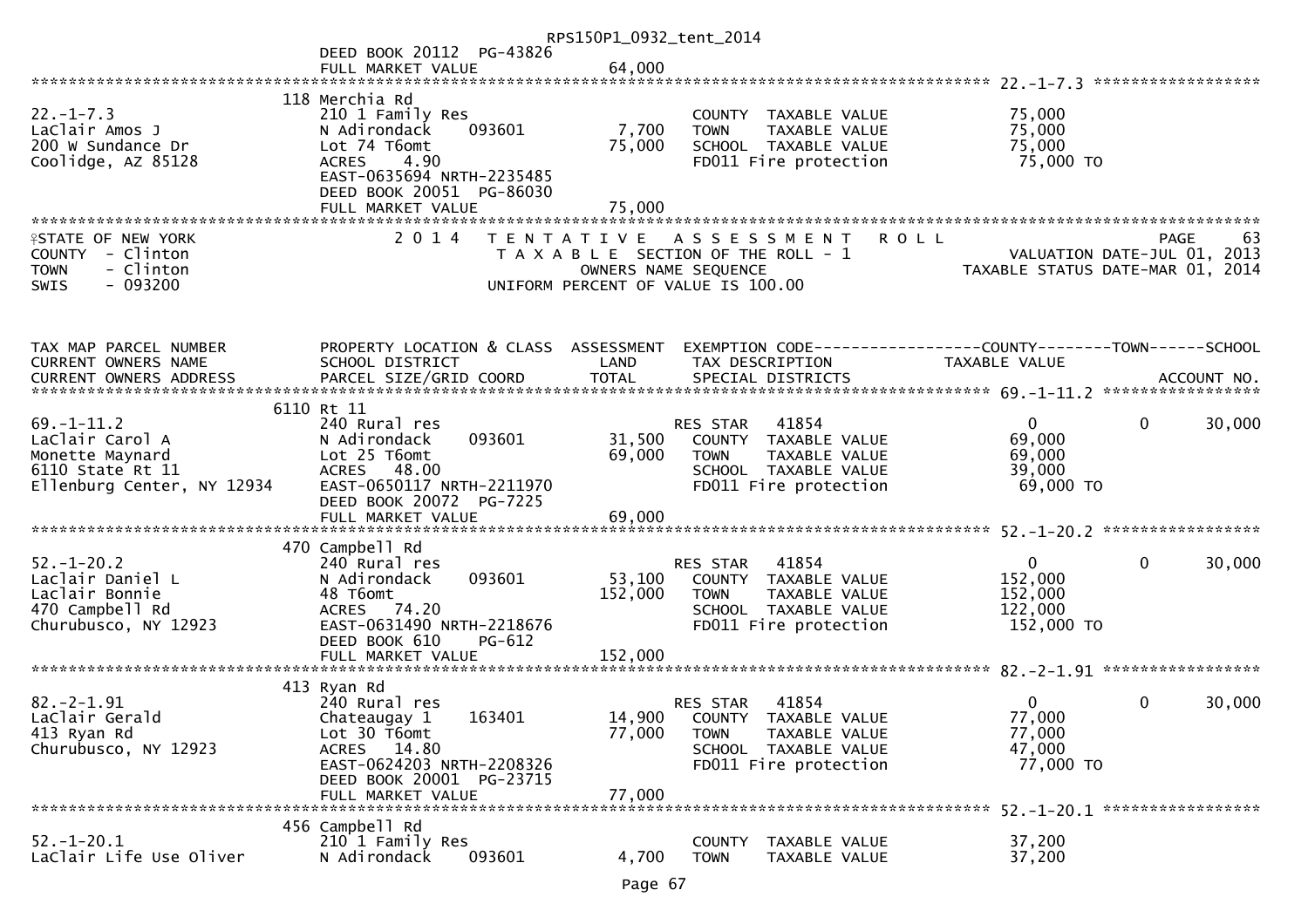|                                                             |                                                                                                          | RPS150P1_0932_tent_2014 |                                                                             |                                                 |
|-------------------------------------------------------------|----------------------------------------------------------------------------------------------------------|-------------------------|-----------------------------------------------------------------------------|-------------------------------------------------|
| LaClair Daniel L<br>470 Campbell Rd<br>Churubusco, NY 12923 | Lot 48 T6 Omt<br>Pate<br>FRNT 100.00 DPTH 350.00<br>EAST-0629878 NRTH-2218075<br>DEED BOOK 20072 PG-7199 |                         | 37,200 SCHOOL TAXABLE VALUE<br>FD011 Fire protection                        | 37,200<br>37,200 TO                             |
|                                                             |                                                                                                          |                         |                                                                             |                                                 |
|                                                             | 709 Ryan Rd                                                                                              |                         |                                                                             |                                                 |
| $66. - 1 - 3.2$<br>Laclair Todd                             | $314$ Rural vac< $10$<br>163401<br>Chateaugay 1                                                          | 4,400                   | COUNTY TAXABLE VALUE<br>TAXABLE VALUE<br><b>TOWN</b>                        | 4,400<br>4,400                                  |
| 204 Coal Hill Rd                                            | Lot 31 T6omt                                                                                             | 4,400                   | SCHOOL TAXABLE VALUE                                                        | 4,400                                           |
| North Bangor, NY 12966                                      | FRNT 100.00 DPTH 187.00<br>EAST-0623851 NRTH-2215450<br>DEED BOOK 817<br>PG-207                          |                         | FD011 Fire protection                                                       | 4,400 TO                                        |
|                                                             | FULL MARKET VALUE                                                                                        | 4,400                   |                                                                             |                                                 |
| <b>ISTATE OF NEW YORK</b><br>COUNTY - Clinton               | 2014                                                                                                     | T E N T A T I V E       | <b>ROLL</b><br>A S S E S S M E N T<br>T A X A B L E SECTION OF THE ROLL - 1 | PAGE<br>64<br>VALUATION DATE-JUL 01, 2013       |
| - Clinton<br><b>TOWN</b><br>$-093200$<br><b>SWIS</b>        |                                                                                                          |                         | OWNERS NAME SEQUENCE<br>UNIFORM PERCENT OF VALUE IS 100.00                  | TAXABLE STATUS DATE-MAR 01, 2014                |
|                                                             |                                                                                                          |                         |                                                                             |                                                 |
| TAX MAP PARCEL NUMBER                                       | PROPERTY LOCATION & CLASS ASSESSMENT                                                                     |                         |                                                                             |                                                 |
| CURRENT OWNERS NAME<br>CURRENT OWNERS ADDRESS               | SCHOOL DISTRICT                                                                                          | LAND                    | TAX DESCRIPTION                                                             | TAXABLE VALUE                                   |
|                                                             |                                                                                                          |                         |                                                                             |                                                 |
| 6187/6203 Rt 11                                             |                                                                                                          |                         |                                                                             |                                                 |
| $69. - 1 - 13.31$<br>LaFave Marshall                        | 240 Rural res<br>N Adirondack<br>093601                                                                  | 34,800                  | 41854<br>RES STAR<br>COUNTY TAXABLE VALUE                                   | $\overline{0}$<br>$\Omega$<br>30,000<br>124,200 |
| LaFave Tammy                                                | Lot 25 T6omt                                                                                             | 124,200                 | <b>TOWN</b><br>TAXABLE VALUE                                                | 124,200                                         |
| 6203 Rt 11                                                  | ACRES 41.10                                                                                              |                         | SCHOOL TAXABLE VALUE                                                        | 94,200                                          |
| Ellenburg Center, NY 12934                                  | EAST-0648281 NRTH-2210953<br>DEED BOOK 20051 PG-79540                                                    |                         | FD011 Fire protection                                                       | 124,200 TO                                      |
|                                                             |                                                                                                          |                         |                                                                             |                                                 |
|                                                             |                                                                                                          |                         |                                                                             |                                                 |
| $51. - 1 - 4.2$                                             | 940 County Line Rd<br>240 Rural res                                                                      |                         | COUNTY TAXABLE VALUE                                                        | 50,000                                          |
| Laflesh Darrell E                                           | 163401<br>Chateaugay 1                                                                                   | 14,400                  | TAXABLE VALUE<br><b>TOWN</b>                                                | 50,000                                          |
| Laflesh Carol                                               | Lot 51 T6omt                                                                                             | 50,000                  | SCHOOL TAXABLE VALUE                                                        | 50,000                                          |
| 96 Washington Ave                                           | ACRES 16.20                                                                                              |                         | FD011 Fire protection                                                       | 50,000 TO                                       |
| Chazy, NY 12921                                             | EAST-0617660 NRTH-2223640<br>DEED BOOK 20092 PG-23758                                                    |                         |                                                                             |                                                 |
|                                                             | FULL MARKET VALUE                                                                                        | 50,000                  |                                                                             |                                                 |
|                                                             |                                                                                                          |                         |                                                                             |                                                 |
| $7. - 1 - 31.122$                                           | Santamore Rd<br>$314$ Rural vac<10                                                                       |                         | TAXABLE VALUE<br><b>COUNTY</b>                                              | 10,000                                          |
| LaFountain Henry                                            | 163401<br>Chateaugay 1                                                                                   | 10,000                  | <b>TOWN</b><br>TAXABLE VALUE                                                | 10,000                                          |
| LaFountain Loulinda                                         | Lot 88 T6 OMT                                                                                            | 10,000                  | SCHOOL TAXABLE VALUE                                                        | 10,000                                          |
| 210 Rand Hill Rd                                            | <b>ACRES</b><br>7.20<br>EAST-0627848 NRTH-2241618                                                        |                         | FD011 Fire protection                                                       | 10,000 TO                                       |
| Morrisonville, NY 12962                                     | DEED BOOK 20082 PG-14421                                                                                 |                         |                                                                             |                                                 |
|                                                             | FULL MARKET VALUE                                                                                        | 10,000                  |                                                                             |                                                 |
|                                                             |                                                                                                          |                         |                                                                             |                                                 |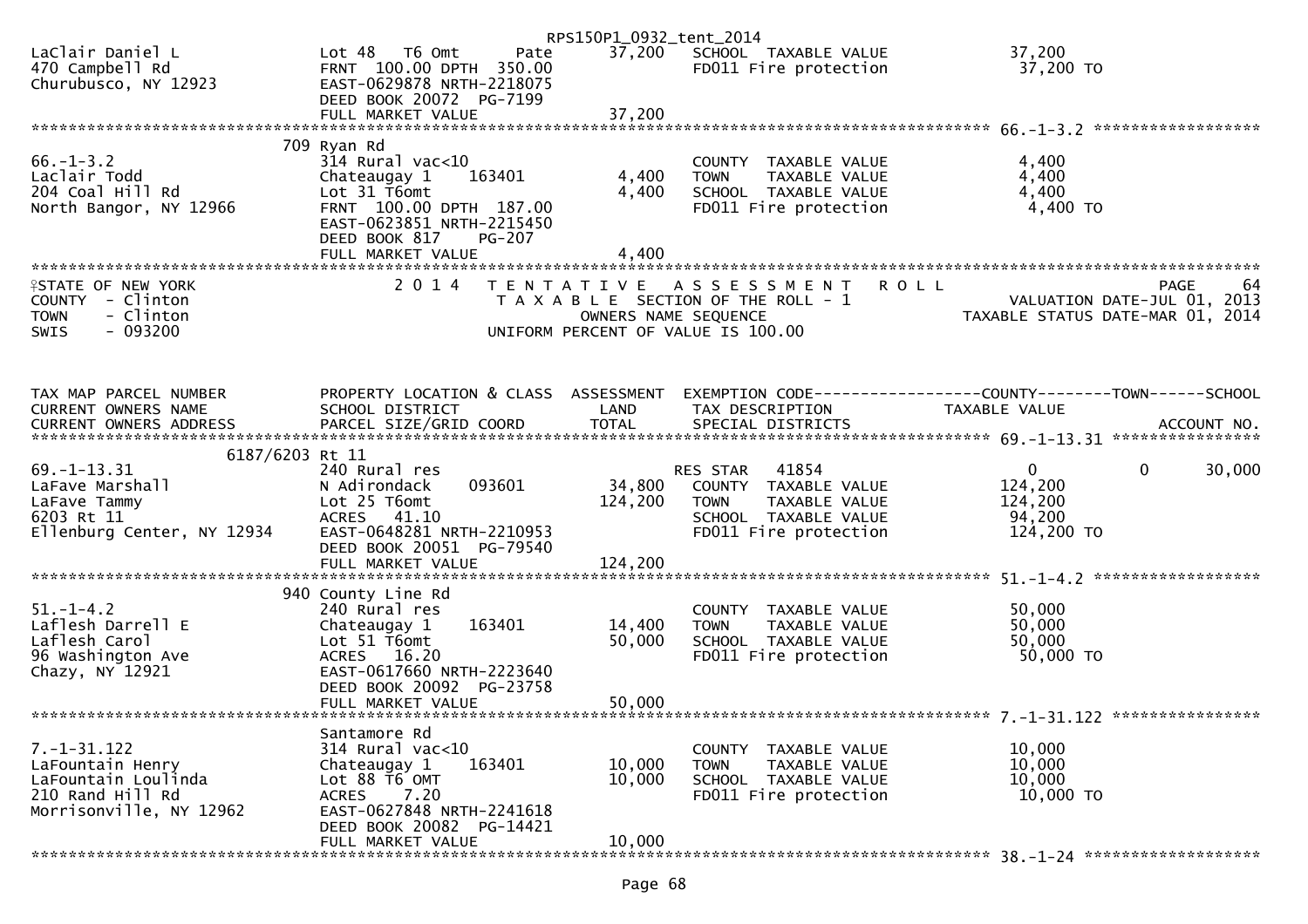| $38. - 1 - 24$<br>Lagree George<br>10 Looby Rd<br>Churubusco, NY 12923                                                              | 15 Looby Rd<br>312 Vac w/imprv<br>093601<br>N Adirondack<br>Lot 54 T6 Omt<br>Pate<br><b>FRNT</b><br>66.00 DPTH 305.00<br>EAST-0638746 NRTH-2230484<br>DEED BOOK 929<br><b>PG-88</b><br>FULL MARKET VALUE | 3,600<br>7,000<br>7,000   | COUNTY TAXABLE VALUE<br><b>TOWN</b><br>TAXABLE VALUE<br>SCHOOL TAXABLE VALUE<br>FD011 Fire protection                            | 7,000<br>7,000<br>7,000<br>$7,000$ TO                     |                                                                                      |
|-------------------------------------------------------------------------------------------------------------------------------------|----------------------------------------------------------------------------------------------------------------------------------------------------------------------------------------------------------|---------------------------|----------------------------------------------------------------------------------------------------------------------------------|-----------------------------------------------------------|--------------------------------------------------------------------------------------|
|                                                                                                                                     | 10 Looby Rd                                                                                                                                                                                              |                           |                                                                                                                                  |                                                           |                                                                                      |
| $38. - 1 - 25$<br>Lagree George<br>10 Looby Rd<br>Churubusco, NY 12923                                                              | 210 1 Family Res<br>N Adirondack<br>093601<br>Lot 67 76 0mt<br>Pate<br>FRNT 165.00 DPTH 230.00<br>EAST-0638818 NRTH-2230810<br>PG-639<br>DEED BOOK 520<br>FULL MARKET VALUE                              | 4,900<br>95,000<br>95,000 | 41834<br>SR STAR<br>COUNTY TAXABLE VALUE<br><b>TOWN</b><br>TAXABLE VALUE<br>SCHOOL TAXABLE VALUE<br>FD011 Fire protection        | $\overline{0}$<br>95,000<br>95,000<br>30,800<br>95,000 TO | $\mathbf 0$<br>64,200                                                                |
|                                                                                                                                     |                                                                                                                                                                                                          |                           |                                                                                                                                  |                                                           |                                                                                      |
| <b>ISTATE OF NEW YORK</b><br>COUNTY - Clinton<br>- Clinton<br><b>TOWN</b><br>$-093200$<br><b>SWIS</b>                               | 2 0 1 4                                                                                                                                                                                                  |                           | TENTATIVE ASSESSMENT<br>T A X A B L E SECTION OF THE ROLL - 1<br>OWNERS NAME SEQUENCE<br>UNIFORM PERCENT OF VALUE IS 100.00      | <b>ROLL</b>                                               | 65<br><b>PAGE</b><br>VALUATION DATE-JUL 01, 2013<br>TAXABLE STATUS DATE-MAR 01, 2014 |
| TAX MAP PARCEL NUMBER<br>CURRENT OWNERS NAME                                                                                        | PROPERTY LOCATION & CLASS ASSESSMENT<br>SCHOOL DISTRICT                                                                                                                                                  | LAND                      | EXEMPTION CODE-----------------COUNTY-------TOWN------SCHOOL<br>TAX DESCRIPTION                                                  | TAXABLE VALUE                                             |                                                                                      |
|                                                                                                                                     |                                                                                                                                                                                                          |                           |                                                                                                                                  |                                                           |                                                                                      |
|                                                                                                                                     | 13 Smith St                                                                                                                                                                                              |                           |                                                                                                                                  |                                                           |                                                                                      |
| $38.1 - 1 - 46$<br>Lagree Life Use William & Ther N Adirondack<br>Lagree Michael W & Randy K<br>13 Smith St<br>Churubusco, NY 12923 | 210 1 Family Res<br>093601<br>Lot $66T6$ Omt<br>Pate<br>FRNT 65.00 DPTH 150.00<br>EAST-0640137 NRTH-2231198<br>DEED BOOK 1003<br>$PG-28$<br>FULL MARKET VALUE                                            | 2,900<br>60,000<br>60,000 | 41854<br>RES STAR<br>COUNTY TAXABLE VALUE<br><b>TOWN</b><br>TAXABLE VALUE<br>SCHOOL TAXABLE VALUE<br>FD011 Fire protection       | $\mathbf{0}$<br>60,000<br>60,000<br>30,000<br>60,000 TO   | $\mathbf 0$<br>30,000                                                                |
|                                                                                                                                     |                                                                                                                                                                                                          |                           |                                                                                                                                  |                                                           |                                                                                      |
| $37. - 1 - 15$<br>Lagree Trustee Gary P<br>Gary P Lagree Revocable Living Lot 53<br>1213 Blackberry Cir<br>Folsom, CA 95630         | Rt 11<br>321 Abandoned ag<br>093601<br>N Adirondack<br>T6 Omt<br>Pate<br>72.11<br><b>ACRES</b><br>EAST-0630210 NRTH-2225911                                                                              | 52,600<br>52,600          | AGRI DISTR 41720<br>COUNTY TAXABLE VALUE<br><b>TOWN</b><br><b>TAXABLE VALUE</b><br>SCHOOL TAXABLE VALUE<br>FD011 Fire protection | 21,001<br>31,599<br>31,599<br>31,599<br>52,600 TO         | 21,001<br>21,001                                                                     |
| MAY BE SUBJECT TO PAYMENT<br>UNDER AGDIST LAW TIL 2018                                                                              | DEED BOOK 20102 PG-29982<br>FULL MARKET VALUE                                                                                                                                                            | 52,600                    |                                                                                                                                  |                                                           |                                                                                      |
|                                                                                                                                     | 629 Rt 189                                                                                                                                                                                               |                           |                                                                                                                                  |                                                           |                                                                                      |
| $38. - 1 - 5$<br>LaMarche Gerald<br>629 Rt 189<br>Churubusco, NY 12923                                                              | 210 1 Family Res<br>093601<br>N Adirondack<br>Lot 67<br>T6 Omt<br>Pate<br>5.00 BANK<br>890<br><b>ACRES</b>                                                                                               | 8,200<br>63,500           | COUNTY TAXABLE VALUE<br>TAXABLE VALUE<br><b>TOWN</b><br>SCHOOL TAXABLE VALUE<br>FD011 Fire protection                            | 63,500<br>63,500<br>63,500<br>63,500 TO                   |                                                                                      |
|                                                                                                                                     |                                                                                                                                                                                                          |                           |                                                                                                                                  |                                                           |                                                                                      |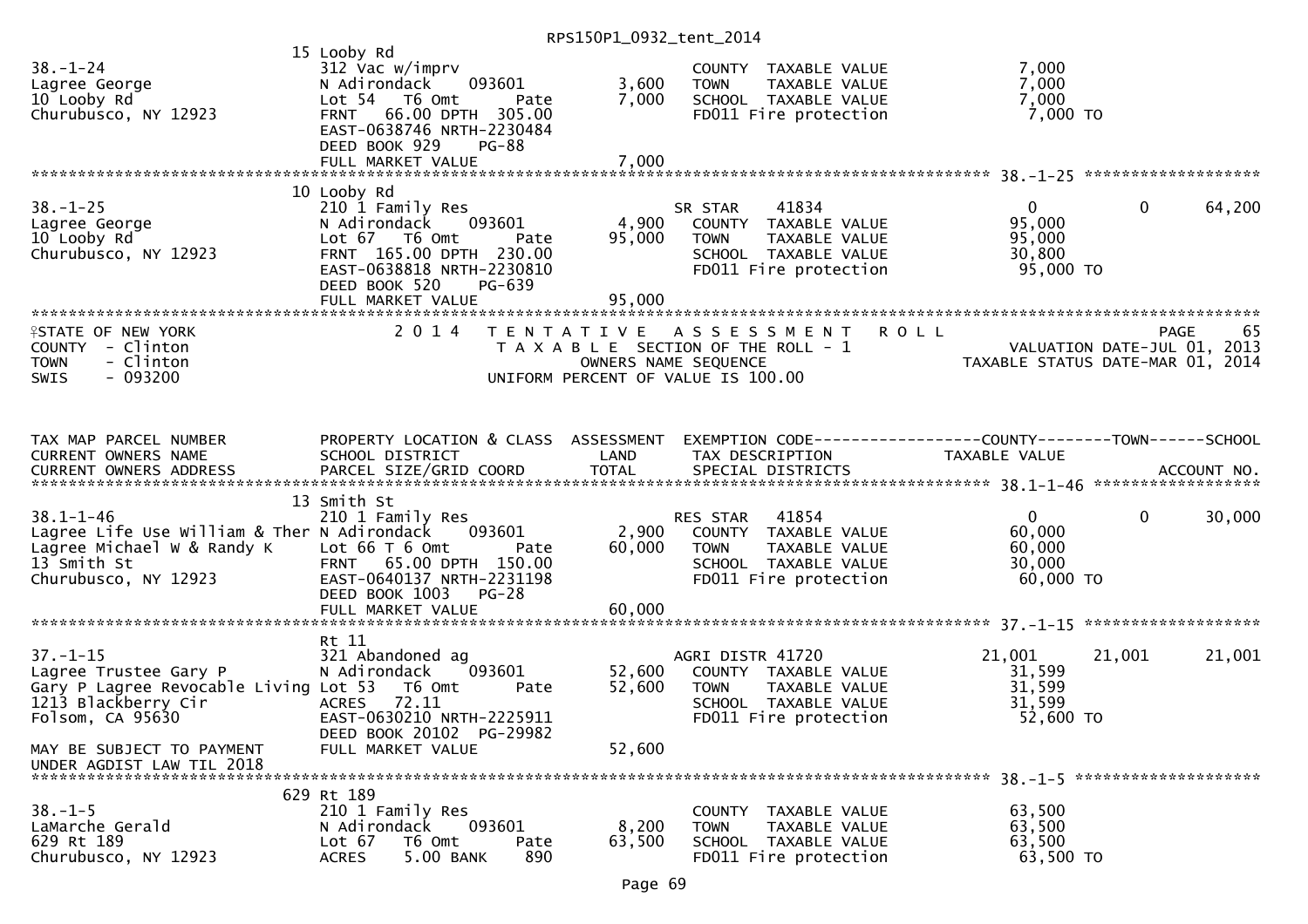|                                                                                   |                                                                                                                                                                                    | RPS150P1_0932_tent_2014 |                                                                                                                                      |                                                                        |             |
|-----------------------------------------------------------------------------------|------------------------------------------------------------------------------------------------------------------------------------------------------------------------------------|-------------------------|--------------------------------------------------------------------------------------------------------------------------------------|------------------------------------------------------------------------|-------------|
|                                                                                   | EAST-0638596 NRTH-2232637<br>DEED BOOK 20102 PG-30927                                                                                                                              |                         |                                                                                                                                      |                                                                        |             |
|                                                                                   | FULL MARKET VALUE                                                                                                                                                                  | 63,500                  |                                                                                                                                      |                                                                        |             |
|                                                                                   |                                                                                                                                                                                    |                         |                                                                                                                                      |                                                                        |             |
| $38.1 - 1 - 14$<br>Lamb Mary M<br>Lamb Kenneth C<br>PO Box 82                     | 20 Smith St<br>210 1 Family Res<br>093601<br>N Adirondack<br>Lot 66  T6 0mt<br>Pate<br>Survey map 20102/30447                                                                      | 5,000<br>58,800         | 41834<br>SR STAR<br>COUNTY TAXABLE VALUE<br>TAXABLE VALUE<br><b>TOWN</b><br>SCHOOL TAXABLE VALUE                                     | $\mathbf{0}$<br>$\overline{0}$<br>58,800<br>58,800<br>$\overline{0}$   | 58,800      |
| Churubusco, NY 12923                                                              | 1.00<br><b>ACRES</b><br>EAST-0640359 NRTH-2231398<br>DEED BOOK 20011 PG-32631<br>FULL MARKET VALUE                                                                                 | 58,800                  | FD011 Fire protection                                                                                                                | 58,800 TO                                                              |             |
|                                                                                   |                                                                                                                                                                                    |                         |                                                                                                                                      |                                                                        |             |
| $52. - 1 - 19$<br>Lamb Wayne<br>Lamb Mary<br>43 Lamb Rd<br>Churubusco, NY 12923   | Campbell Rd<br>105 Vac farmland<br>093601<br>N Adirondack<br>Lot 48<br>T6 Omt<br>Pate<br>49.00<br><b>ACRES</b><br>EAST-0631140 NRTH-2220010<br>DEED BOOK 20132 PG-60218            | 17,000<br>17,000        | COUNTY TAXABLE VALUE<br><b>TOWN</b><br>TAXABLE VALUE<br>SCHOOL TAXABLE VALUE<br>FD011 Fire protection                                | 17,000<br>17,000<br>17,000<br>17,000 TO                                |             |
|                                                                                   | FULL MARKET VALUE                                                                                                                                                                  | 17,000                  |                                                                                                                                      |                                                                        |             |
| <b>ISTATE OF NEW YORK</b><br>COUNTY - Clinton<br><b>TOWN</b><br>- Clinton         | 2014                                                                                                                                                                               |                         | TENTATIVE ASSESSMENT<br>T A X A B L E SECTION OF THE ROLL - 1                                                                        | <b>ROLL</b><br><b>PAGE</b><br>VALUATION DATE-JUL 01, 2013              | 66          |
| $-093200$<br><b>SWIS</b>                                                          |                                                                                                                                                                                    |                         | OWNERS NAME SEQUENCE<br>UNIFORM PERCENT OF VALUE IS 100.00                                                                           | TAXABLE STATUS DATE-MAR 01, 2014                                       |             |
| TAX MAP PARCEL NUMBER<br><b>CURRENT OWNERS NAME</b>                               | PROPERTY LOCATION & CLASS ASSESSMENT<br>SCHOOL DISTRICT                                                                                                                            | LAND                    | TAX DESCRIPTION                                                                                                                      | TAXABLE VALUE                                                          | ACCOUNT NO. |
|                                                                                   |                                                                                                                                                                                    |                         |                                                                                                                                      | *****************                                                      |             |
| $52. - 1 - 23.1$<br>Lamb Wayne<br>Lamb Mary<br>43 Lamb Rd<br>Churubusco, NY 12923 | 60 Lamb Rd<br>112 Dairy farm<br>093601<br>N Adirondack<br>Lot 49  T6 0mt<br>Pate<br>ACRES 231.30<br>EAST-0627554 NRTH-2218638                                                      | 123,900<br>194,000      | COUNTY TAXABLE VALUE<br><b>TOWN</b><br>TAXABLE VALUE<br>SCHOOL TAXABLE VALUE<br>FD011 Fire protection                                | 194,000<br>194,000<br>194,000<br>194,000 TO                            |             |
|                                                                                   | DEED BOOK 20132 PG-60218                                                                                                                                                           |                         |                                                                                                                                      |                                                                        |             |
|                                                                                   |                                                                                                                                                                                    |                         |                                                                                                                                      |                                                                        |             |
| $52. - 1 - 23.2$<br>Lamb Wayne<br>Lamb Mary<br>43 Lamb Rd<br>Churubusco, NY 12923 | 43 Lamb Rd<br>210 1 Family Res<br>093601<br>N Adirondack<br>Lot 32 T6omt<br>FRNT 280.00 DPTH 260.00<br>080<br><b>BANK</b><br>EAST-0628444 NRTH-2218067<br>DEED BOOK 20031 PG-55592 | 4,900<br>71,700         | 41854<br>RES STAR<br><b>COUNTY</b><br>TAXABLE VALUE<br>TAXABLE VALUE<br><b>TOWN</b><br>SCHOOL TAXABLE VALUE<br>FD011 Fire protection | $\mathbf 0$<br>$\mathbf{0}$<br>71,700<br>71,700<br>41,700<br>71,700 TO | 30,000      |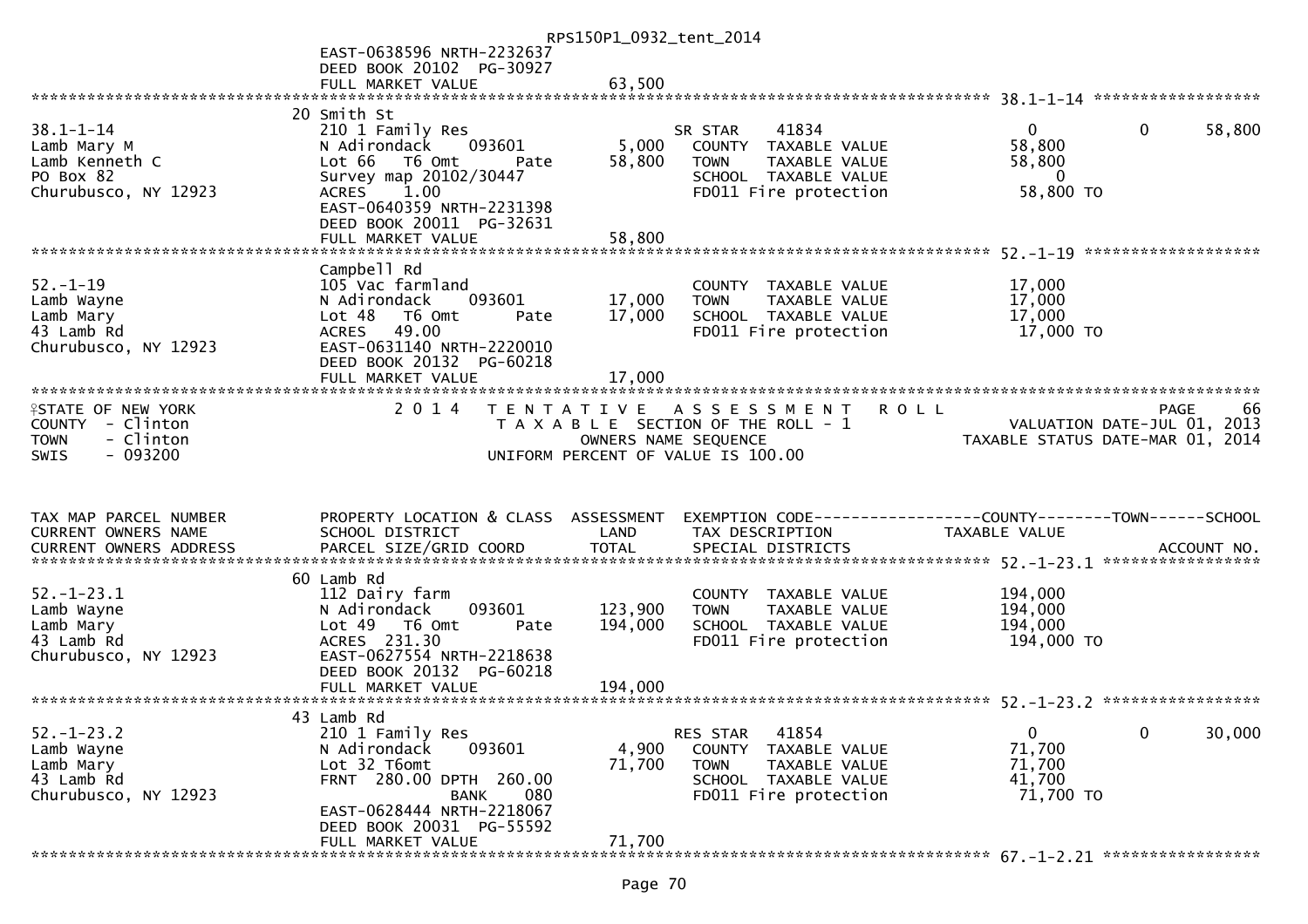| $67. - 1 - 2.21$<br>Lancto Donald<br>610 Ryan Rd<br>Churubusco, NY 12923                              | 610 Ryan Rd<br>210 1 Family Res<br>093601<br>N Adirondack<br>Lot 32 T60mt<br>4.90<br><b>ACRES</b><br>EAST-0624501 NRTH-2213142<br>DEED BOOK 98000 PG-99142<br>FULL MARKET VALUE    | 7,700<br>148,000<br>148,000 | 41854<br>RES STAR<br>COUNTY TAXABLE VALUE<br>TAXABLE VALUE<br><b>TOWN</b><br>SCHOOL TAXABLE VALUE<br>FD011 Fire protection       | $\overline{0}$<br>$\mathbf{0}$<br>30,000<br>148,000<br>148,000<br>118,000<br>148,000 TO      |
|-------------------------------------------------------------------------------------------------------|------------------------------------------------------------------------------------------------------------------------------------------------------------------------------------|-----------------------------|----------------------------------------------------------------------------------------------------------------------------------|----------------------------------------------------------------------------------------------|
|                                                                                                       | Rt 11                                                                                                                                                                              |                             |                                                                                                                                  |                                                                                              |
| $52. - 1 - 9.22$<br>Langevin Wilfred<br>170 Mill St<br>East Barre, VT 05649                           | $314$ Rural vac<10<br>Chateaugay 1<br>163401<br>Lot 49 T6omt<br><b>ACRES</b><br>1.50<br>EAST-0627509 NRTH-2223951<br>DEED BOOK 944<br>PG-108                                       | 5,400<br>5,400              | COUNTY TAXABLE VALUE<br>TAXABLE VALUE<br><b>TOWN</b><br>SCHOOL TAXABLE VALUE<br>FD011 Fire protection                            | 5,400<br>5,400<br>5,400<br>5,400 TO                                                          |
|                                                                                                       |                                                                                                                                                                                    |                             |                                                                                                                                  |                                                                                              |
| $8. - 1 - 3.21$<br>Laplant Susan<br>Laplant Edward L<br>13292 State Rd 30 S<br>Malone, NY 12953       | Rt 189<br>$314$ Rural vac<10<br>093601<br>N Adirondack<br>Lot 86 T6omt<br><b>ACRES</b><br>4.60<br>EAST-0637720 NRTH-2244926<br>DEED BOOK 984<br><b>PG-194</b><br>FULL MARKET VALUE | 7,900<br>7,900<br>7,900     | COUNTY TAXABLE VALUE<br><b>TOWN</b><br>TAXABLE VALUE<br>SCHOOL TAXABLE VALUE<br>FD011 Fire protection                            | 7,900<br>7,900<br>7,900<br>7,900 TO                                                          |
| <b>ISTATE OF NEW YORK</b><br>COUNTY - Clinton<br>- Clinton<br><b>TOWN</b><br>$-093200$<br><b>SWIS</b> | 2 0 1 4                                                                                                                                                                            |                             | TENTATIVE ASSESSMENT ROLL<br>T A X A B L E SECTION OF THE ROLL - 1<br>OWNERS NAME SEQUENCE<br>UNIFORM PERCENT OF VALUE IS 100.00 | <b>PAGE</b><br>67<br>VALUATION DATE-JUL 01, 2013<br>TAXABLE STATUS DATE-MAR 01, 2014         |
| TAX MAP PARCEL NUMBER<br>CURRENT OWNERS NAME<br>CURRENT OWNERS ADDRESS                                | PROPERTY LOCATION & CLASS ASSESSMENT<br>SCHOOL DISTRICT<br>PARCEL SIZE/GRID COORD                                                                                                  | LAND<br><b>TOTAL</b>        | TAX DESCRIPTION<br>SPECIAL DISTRICTS                                                                                             | EXEMPTION CODE-----------------COUNTY-------TOWN------SCHOOL<br>TAXABLE VALUE<br>ACCOUNT NO. |
| $23. - 1 - 22.26$<br>Lashway Eric D<br>136 Turkey Hill Rd<br>Richmond, VT 05477                       | Rt 189<br>$314$ Rural vac<10<br>N Adirondack<br>093601<br>Lot 67 T6omt<br><b>ACRES</b><br>5.00<br>EAST-0638181 NRTH-2234373<br>DEED BOOK 715<br>PG-111<br>FULL MARKET VALUE        | 8,200<br>8,200<br>8,200     | COUNTY TAXABLE VALUE<br>TAXABLE VALUE<br><b>TOWN</b><br>SCHOOL TAXABLE VALUE<br>FD011 Fire protection                            | 8,200<br>8,200<br>8,200<br>8,200 TO                                                          |
| $10. -1 - 1.2$<br>Lashway Ricky<br>737 Ashley Rd<br>West Chazy, NY 12992                              | Soucia Rd<br>321 Abandoned ag<br>093601<br>N Adirondack<br>Lot 79 T60mt<br>ACRES 256.00<br>EAST-0661412 NRTH-2241431                                                               | 90,700<br>90,700            | COUNTY<br>TAXABLE VALUE<br>TAXABLE VALUE<br><b>TOWN</b><br>SCHOOL TAXABLE VALUE<br>FD011 Fire protection                         | 90,700<br>90,700<br>90,700<br>90,700 TO                                                      |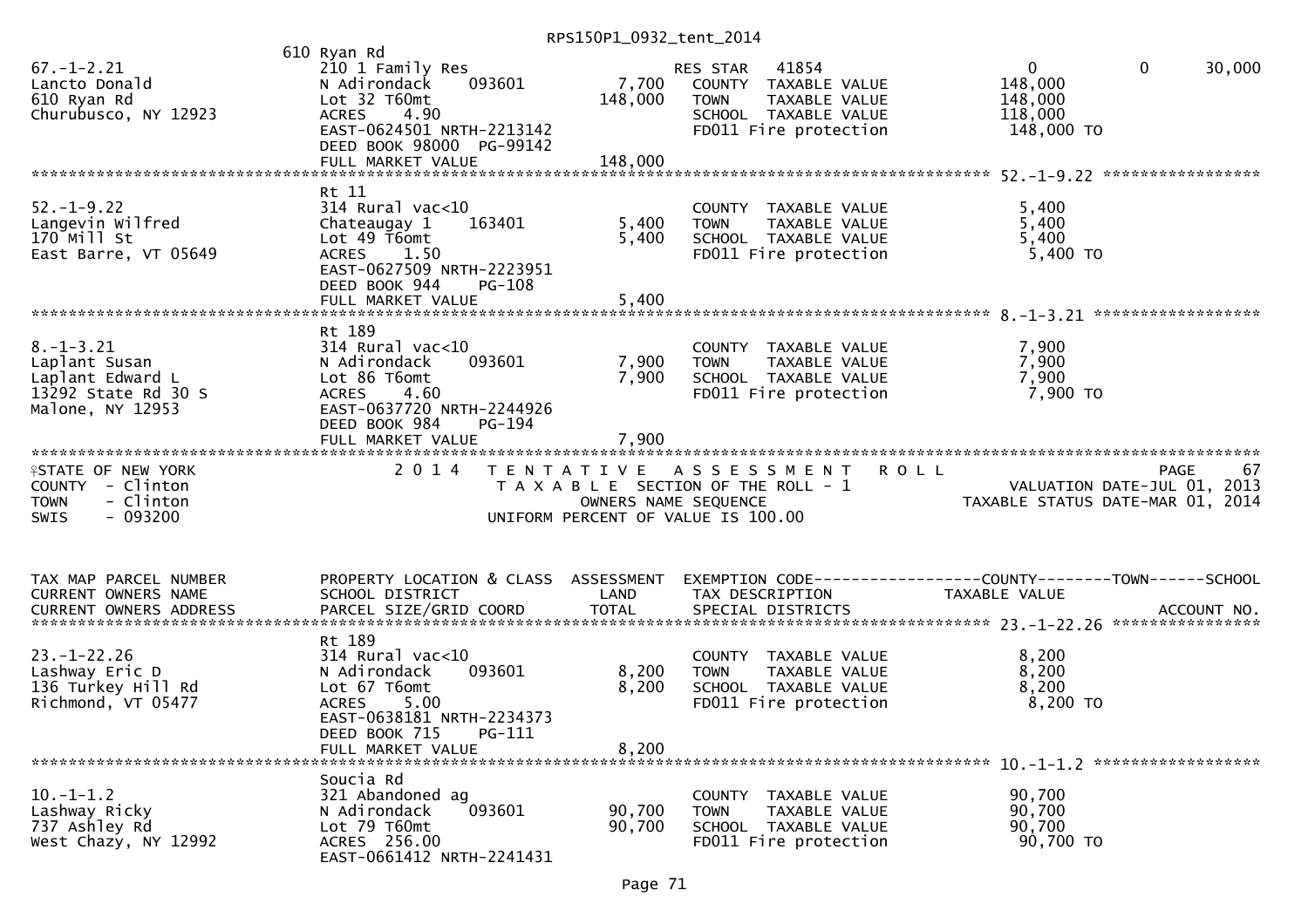|                                       |                                                       | RPS150P1_0932_tent_2014 |                                                                |                                  |        |
|---------------------------------------|-------------------------------------------------------|-------------------------|----------------------------------------------------------------|----------------------------------|--------|
|                                       | DEED BOOK 20031 PG-53683                              |                         |                                                                |                                  |        |
|                                       | FULL MARKET VALUE                                     | 90,700                  |                                                                |                                  |        |
|                                       | Soucia Rd                                             |                         |                                                                |                                  |        |
| $10. - 1 - 1.3$                       | 321 Abandoned ag                                      |                         | COUNTY TAXABLE VALUE                                           | 110,800                          |        |
| Lashway Ricky S                       | 093601<br>N Adirondack                                | 110,800                 | TAXABLE VALUE<br><b>TOWN</b>                                   | 110,800                          |        |
| 737 Ashley Rd                         | ACRES 365.00                                          | 110,800                 | SCHOOL TAXABLE VALUE                                           | 110,800                          |        |
| West Chazy, NY 12992                  | EAST-0660459 NRTH-2246028                             |                         | FD011 Fire protection                                          | 110,800 TO                       |        |
|                                       | DEED BOOK 20051 PG-84556                              |                         |                                                                |                                  |        |
|                                       |                                                       |                         |                                                                |                                  |        |
|                                       |                                                       |                         |                                                                |                                  |        |
|                                       | 232 Soucia Rd                                         |                         |                                                                |                                  |        |
| $25. - 1 - 1$                         | 260 Seasonal res                                      |                         | COUNTY TAXABLE VALUE                                           | 120,000<br>120,000               |        |
| Lashway Ricky S<br>737 Ashley Rd      | N Adirondack<br>093601<br>Lot 79  T6 0mt<br>Pate      | 57,500<br>120,000       | TAXABLE VALUE<br><b>TOWN</b><br>SCHOOL TAXABLE VALUE           | 120,000                          |        |
| West Chazy, NY 12992                  | ACRES 100.00                                          |                         | FD011 Fire protection                                          | 120,000 TO                       |        |
|                                       | EAST-0661830 NRTH-2239494                             |                         |                                                                |                                  |        |
|                                       | DEED BOOK 20001 PG-25975                              |                         |                                                                |                                  |        |
|                                       | FULL MARKET VALUE                                     | 120,000                 |                                                                |                                  |        |
|                                       |                                                       |                         |                                                                | ******************               |        |
|                                       | Lafrancis Rd                                          |                         |                                                                |                                  |        |
| $69. - 1 - 3.6$                       | 321 Abandoned ag                                      |                         | COUNTY TAXABLE VALUE                                           | 34,200                           |        |
| Lashway Ricky S                       | 093601<br>N Adirondack                                | 34,200                  | TAXABLE VALUE<br><b>TOWN</b>                                   | 34,200                           |        |
| 737 Ashley Rd<br>West Chazy, NY 12992 | Lot 24 T6omt<br>ACRES 53.40                           | 34,200                  | SCHOOL TAXABLE VALUE<br>FD011 Fire protection                  | 34,200<br>34,200 TO              |        |
|                                       | EAST-0653972 NRTH-2215274                             |                         |                                                                |                                  |        |
|                                       | DEED BOOK 99001 PG-14736                              |                         |                                                                |                                  |        |
|                                       | FULL MARKET VALUE                                     | 34,200                  |                                                                |                                  |        |
|                                       |                                                       |                         |                                                                |                                  |        |
| <b>ISTATE OF NEW YORK</b>             | 2 0 1 4                                               |                         |                                                                |                                  |        |
|                                       |                                                       |                         | <b>ROLL</b><br>TENTATIVE ASSESSMENT                            | <b>PAGE</b>                      | 68     |
| COUNTY - Clinton                      |                                                       |                         | T A X A B L E SECTION OF THE ROLL - 1                          | VALUATION DATE-JUL 01, 2013      |        |
| - Clinton<br><b>TOWN</b>              |                                                       | OWNERS NAME SEQUENCE    |                                                                | TAXABLE STATUS DATE-MAR 01, 2014 |        |
| $-093200$<br><b>SWIS</b>              |                                                       |                         | UNIFORM PERCENT OF VALUE IS 100.00                             |                                  |        |
|                                       |                                                       |                         |                                                                |                                  |        |
|                                       |                                                       |                         |                                                                |                                  |        |
| TAX MAP PARCEL NUMBER                 | PROPERTY LOCATION & CLASS ASSESSMENT                  |                         |                                                                |                                  |        |
| CURRENT OWNERS NAME                   | SCHOOL DISTRICT                                       | LAND                    | TAX DESCRIPTION                                                | TAXABLE VALUE                    |        |
|                                       |                                                       |                         |                                                                |                                  |        |
|                                       |                                                       |                         |                                                                |                                  |        |
|                                       | 205 Lafrancis Rd                                      |                         |                                                                |                                  |        |
| $69. - 1 - 3.4$                       | 210 1 Family Res                                      |                         | COUNTY TAXABLE VALUE                                           | 45,000                           |        |
| Lashway Sheila                        | N Adirondack<br>093601                                | 8,200                   | <b>TOWN</b><br>TAXABLE VALUE                                   | 45,000                           |        |
| 205 LaFrancis Rd                      | Lot 25 T6omt                                          | 45,000                  | SCHOOL TAXABLE VALUE                                           | 45,000                           |        |
| Ellenburg Center, NY 12934            | 5.00<br><b>ACRES</b>                                  |                         | FD011 Fire protection                                          | 45,000 TO                        |        |
|                                       | EAST-0652246 NRTH-2215144<br>DEED BOOK 20092 PG-25472 |                         |                                                                |                                  |        |
|                                       | FULL MARKET VALUE                                     | 45,000                  |                                                                |                                  |        |
|                                       |                                                       |                         |                                                                |                                  |        |
|                                       | 22 Broad St                                           |                         |                                                                |                                  |        |
| $38.1 - 1 - 5$                        | 210 1 Family Res                                      |                         | 41854<br>RES STAR                                              | 0<br>0                           | 30,000 |
| LaValley Kenneth J<br>LaValley Ammy L | 093601<br>N Adirondack<br>Lot 66<br>T6 Omt<br>Pate    | 4,000<br>64,300         | <b>COUNTY</b><br>TAXABLE VALUE<br><b>TOWN</b><br>TAXABLE VALUE | 64,300<br>64,300                 |        |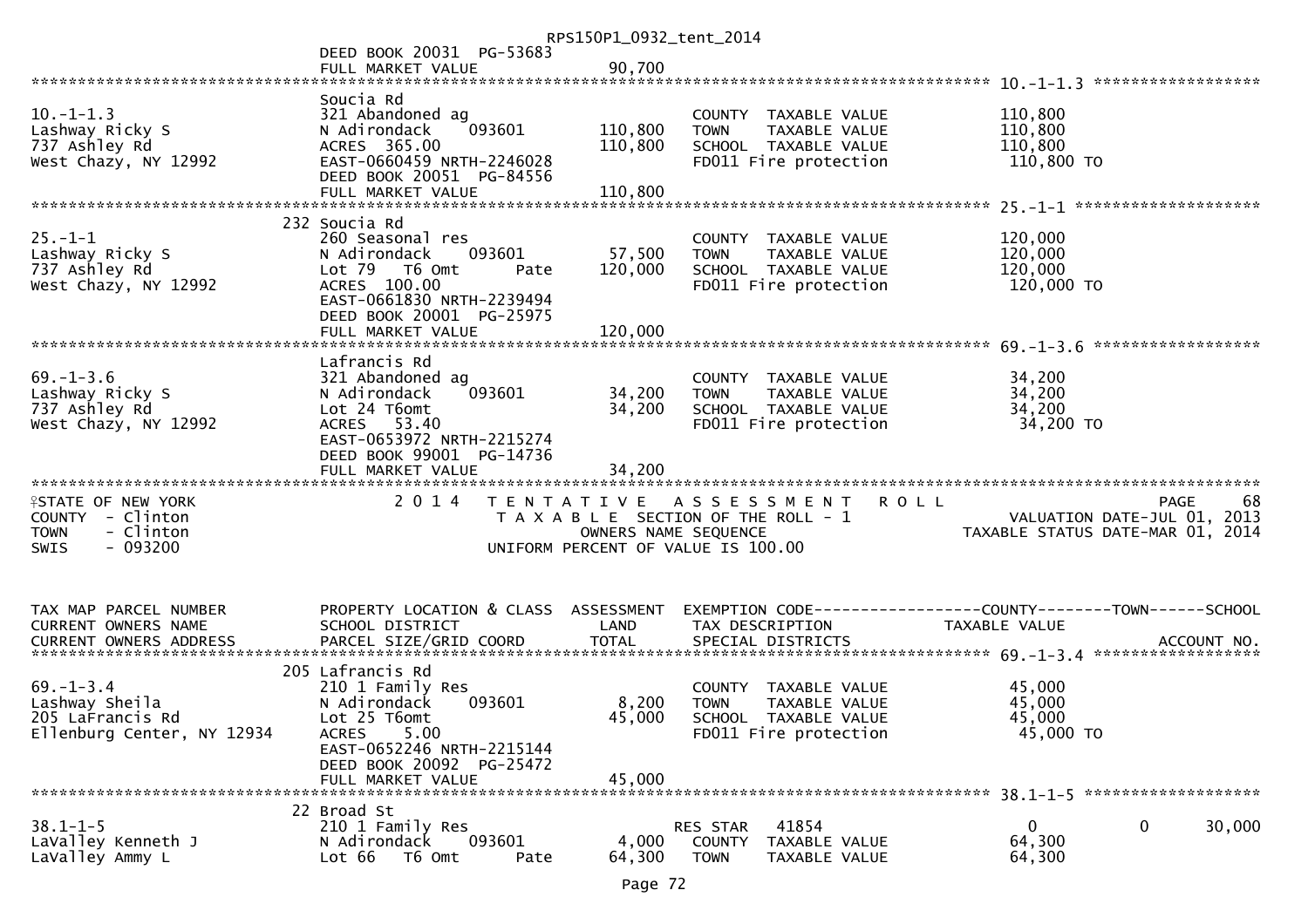|                                               |                                                   | RPS150P1_0932_tent_2014 |                                                                             |                                                                 |                    |
|-----------------------------------------------|---------------------------------------------------|-------------------------|-----------------------------------------------------------------------------|-----------------------------------------------------------------|--------------------|
| 22 Broad St<br>Churubusco, NY 12923           | <b>FRNT</b><br>82.50 DPTH 260.00<br>320<br>BANK   |                         | SCHOOL TAXABLE VALUE<br>FD011 Fire protection                               | 34,300<br>64,300 TO                                             |                    |
|                                               | EAST-0639570 NRTH-2231883                         |                         |                                                                             |                                                                 |                    |
|                                               | DEED BOOK 20041 PG-76200                          | 64,300                  |                                                                             |                                                                 |                    |
|                                               | FULL MARKET VALUE                                 |                         |                                                                             |                                                                 |                    |
| $69. - 1 - 16$                                | 6232 Rt 11<br>210 1 Family Res                    |                         | WARCOMALL 41131                                                             | 18,500<br>18,500                                                |                    |
| Lavalley Lee R Jr                             | N Adirondack<br>093601                            |                         | 41854<br>5,300 RES STAR                                                     | $\mathbf{0}$                                                    | 30,000<br>$\Omega$ |
| Lavalley Melinda S                            | <b>ACRES</b><br>1.05 BANK<br>080                  | 74,000                  | COUNTY TAXABLE VALUE                                                        | 55,500                                                          |                    |
| 6232 Rt 11                                    | EAST-0647522 NRTH-2212284                         |                         | TAXABLE VALUE<br><b>TOWN</b>                                                | 55,500                                                          |                    |
| Ellenburg Center, NY 12934                    | DEED BOOK 20092 PG-27679                          |                         | SCHOOL TAXABLE VALUE                                                        | 44,000                                                          |                    |
|                                               |                                                   |                         |                                                                             |                                                                 |                    |
|                                               | 348-328 Number 5 Rd                               |                         |                                                                             |                                                                 |                    |
| $81.-1-2.1$                                   | 210 1 Family Res                                  |                         | COUNTY TAXABLE VALUE                                                        | 15,000                                                          |                    |
| Lavalley Leo E                                | Chateaugay 1<br>163401                            | 8,700                   | TAXABLE VALUE<br><b>TOWN</b>                                                | 15,000                                                          |                    |
| PO Box 569                                    | Lot 30 T6 Omt<br>Pate                             | 15,000                  | SCHOOL TAXABLE VALUE                                                        | 15,000                                                          |                    |
| Chateaugay, NY 12920                          | 5.60<br><b>ACRES</b><br>EAST-0622573 NRTH-2206182 |                         | FD011 Fire protection                                                       | 15,000 TO                                                       |                    |
|                                               | DEED BOOK 20092 PG-29015                          |                         |                                                                             |                                                                 |                    |
|                                               | FULL MARKET VALUE                                 | 15,000                  |                                                                             |                                                                 |                    |
|                                               |                                                   |                         |                                                                             |                                                                 |                    |
|                                               | Merchia Rd                                        |                         |                                                                             |                                                                 |                    |
| $36. - 1 - 2.4$                               | $322$ Rural vac $>10$                             |                         | COUNTY TAXABLE VALUE                                                        | 28,700                                                          |                    |
| Lavoie Matthew J                              | 163401<br>Chateaugay 1                            | 28,700                  | TAXABLE VALUE<br><b>TOWN</b>                                                | 28,700                                                          |                    |
| 21 Primrose St<br>Malone, NY 12953            | Lot 70 T6 Omt Pate<br>ACRES 35.00                 | 28,700                  | SCHOOL TAXABLE VALUE<br>FD011 Fire protection                               | 28,700<br>28,700 TO                                             |                    |
|                                               | EAST-0617038 NRTH-2232060                         |                         |                                                                             |                                                                 |                    |
|                                               | DEED BOOK 20112 PG-42955                          |                         |                                                                             |                                                                 |                    |
|                                               | FULL MARKET VALUE                                 | 28,700                  |                                                                             |                                                                 |                    |
|                                               |                                                   |                         |                                                                             |                                                                 |                    |
| <b>ISTATE OF NEW YORK</b><br>COUNTY - Clinton | 2 0 1 4                                           | T E N T A T I V E       | A S S E S S M E N T<br><b>ROLL</b><br>T A X A B L E SECTION OF THE ROLL - 1 |                                                                 | 69<br>PAGE         |
| - Clinton<br><b>TOWN</b>                      |                                                   | OWNERS NAME SEQUENCE    |                                                                             | VALUATION DATE-JUL 01, 2013<br>TAXABLE STATUS DATE-MAR 01, 2014 |                    |
| $-093200$<br>SWIS                             |                                                   |                         | UNIFORM PERCENT OF VALUE IS 100.00                                          |                                                                 |                    |
|                                               |                                                   |                         |                                                                             |                                                                 |                    |
| TAX MAP PARCEL NUMBER                         | PROPERTY LOCATION & CLASS ASSESSMENT              |                         | EXEMPTION CODE-----------------COUNTY-------TOWN------SCHOOL                |                                                                 |                    |
| CURRENT OWNERS NAME                           | SCHOOL DISTRICT                                   | LAND                    | TAX DESCRIPTION                                                             | TAXABLE VALUE                                                   |                    |
|                                               |                                                   |                         |                                                                             |                                                                 |                    |
|                                               |                                                   |                         |                                                                             |                                                                 |                    |
|                                               | Campbell Rd                                       |                         |                                                                             |                                                                 |                    |
| $52. - 1 - 9.32$<br>Lawrence Christopher      | 321 Abandoned ag<br>163401<br>Chateaugay 1        | 19,000                  | COUNTY TAXABLE VALUE<br>TAXABLE VALUE<br><b>TOWN</b>                        | 19,000<br>19,000                                                |                    |
| Lawrence David                                | Lot 49 T6omt                                      | 19,000                  | SCHOOL TAXABLE VALUE                                                        | 19,000                                                          |                    |
| Attn: Claire Nemcik                           | ACRES 21.00                                       |                         | FD011 Fire protection                                                       | 19,000 TO                                                       |                    |
| 2 Furnace Ct                                  | EAST-0628355 NRTH-2221867                         |                         |                                                                             |                                                                 |                    |
| Thurmont, MD 21788                            | DEED BOOK 938<br>$PG-24$                          |                         |                                                                             |                                                                 |                    |
|                                               | FULL MARKET VALUE                                 | 19,000                  |                                                                             |                                                                 |                    |
|                                               | Lagree Rd                                         |                         |                                                                             |                                                                 |                    |
|                                               |                                                   |                         |                                                                             |                                                                 |                    |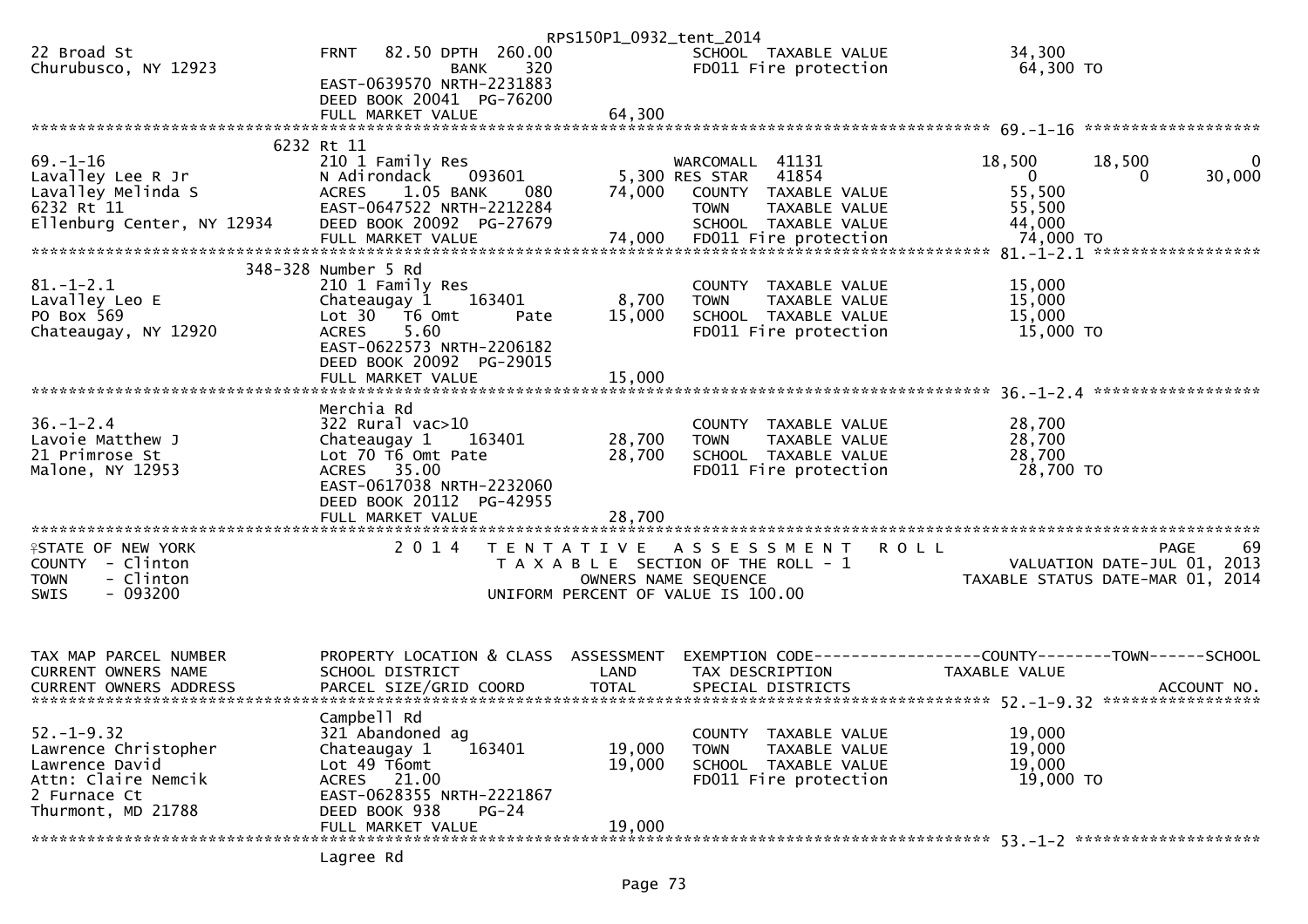|                                                        |                                                                            | RPS150P1_0932_tent_2014 |                                                                    |                                                              |                        |
|--------------------------------------------------------|----------------------------------------------------------------------------|-------------------------|--------------------------------------------------------------------|--------------------------------------------------------------|------------------------|
| $53. - 1 - 2$<br>Leary Melvin F                        | $314$ Rural vac<10<br>093601<br>N Adirondack                               | 7,100                   | COUNTY TAXABLE VALUE<br><b>TOWN</b><br>TAXABLE VALUE               | 7,100<br>7,100                                               |                        |
| Leary Marilyn<br>25 Olde Wagon Rd<br>Warwick, NY 10990 | Lot 47 T6 Omt<br>Pate<br>4.00<br><b>ACRES</b><br>EAST-0637667 NRTH-2225059 | 7,100                   | SCHOOL TAXABLE VALUE<br>FD011 Fire protection                      | 7,100<br>7,100 TO                                            |                        |
|                                                        | DEED BOOK 515<br><b>PG-95</b><br>FULL MARKET VALUE                         | 7,100                   |                                                                    |                                                              |                        |
|                                                        | 455 Merchia Rd                                                             |                         |                                                                    |                                                              |                        |
| $22 - 1 - 17$                                          | 270 Mfg housing                                                            |                         | COUNTY TAXABLE VALUE                                               | 35,000                                                       |                        |
| LeClair Carol A<br>Monette Maynard N                   | 093601<br>N Adirondack<br>Lot 69<br>T6 Omt<br>Pate                         | 12,000<br>35,000        | TAXABLE VALUE<br><b>TOWN</b><br>SCHOOL TAXABLE VALUE               | 35,000<br>35,000                                             |                        |
| 6110 Rt 11                                             | <b>ACRES</b><br>9.70                                                       |                         | FD011 Fire protection                                              | 35,000 TO                                                    |                        |
| Ellenburg Center, NY 12934                             | EAST-0627327 NRTH-2233638<br>DEED BOOK 20072 PG-8045                       |                         |                                                                    |                                                              |                        |
|                                                        |                                                                            |                         |                                                                    |                                                              |                        |
|                                                        |                                                                            |                         |                                                                    |                                                              |                        |
| $38. - 1 - 18$                                         | 173 Looby Rd<br>240 Rural res                                              |                         | 41834<br>SR STAR                                                   | $\mathbf{0}$                                                 | $\mathbf{0}$<br>64,200 |
| LeClair James D                                        | 093601<br>N Adirondack                                                     | 47,600                  | COUNTY TAXABLE VALUE                                               | 106,300                                                      |                        |
| LeClair Eunice                                         | Lot 54 T6 Omt<br>Pate                                                      | 106,300                 | TAXABLE VALUE<br><b>TOWN</b>                                       | 106,300                                                      |                        |
| 173 Looby Rd<br>Churubusco, NY 12923-9704              | 68.20<br><b>ACRES</b><br>EAST-0635192 NRTH-2229078                         |                         | SCHOOL TAXABLE VALUE<br>FD011 Fire protection                      | 42,100<br>106,300 TO                                         |                        |
|                                                        | DEED BOOK 561<br><b>PG-550</b>                                             |                         |                                                                    |                                                              |                        |
|                                                        |                                                                            |                         |                                                                    |                                                              |                        |
|                                                        | 101-105 Santamore Rd                                                       |                         |                                                                    |                                                              |                        |
| $7. - 1 - 31.2$                                        | 271 Mfg housings                                                           |                         | 41854<br>RES STAR                                                  | $\overline{0}$                                               | $\mathbf{0}$<br>30,000 |
| Leclair Life Use Susanna<br>Burgoyne Stephen J         | 163401<br>Chateaugay 1<br>88 T6omt                                         | 40,400                  | 3,300 COUNTY TAXABLE VALUE<br><b>TOWN</b><br>TAXABLE VALUE         | 40,400<br>40,400                                             |                        |
| 101 Santamore Rd                                       | FRNT 150.00 DPTH 85.00                                                     |                         | SCHOOL TAXABLE VALUE                                               | 10,400                                                       |                        |
| Churubusco, NY 12923                                   | EAST-0627194 NRTH-2241818<br>DEED BOOK 20102 PG-36068                      |                         | FD011 Fire protection                                              | 40,400 TO                                                    |                        |
|                                                        |                                                                            |                         |                                                                    |                                                              |                        |
|                                                        |                                                                            |                         |                                                                    |                                                              |                        |
| <b>ISTATE OF NEW YORK</b><br>COUNTY - Clinton          | 2014                                                                       |                         | TENTATIVE ASSESSMENT ROLL<br>T A X A B L E SECTION OF THE ROLL - 1 | $\sim$ - $\sim$ VALUATION DATE-JUL 01, 2013                  | 70<br>PAGE             |
| - Clinton<br><b>TOWN</b>                               |                                                                            |                         | OWNERS NAME SEQUENCE                                               | TAXABLE STATUS DATE-MAR 01, 2014                             |                        |
| $-093200$<br>SWIS                                      |                                                                            |                         | UNIFORM PERCENT OF VALUE IS 100.00                                 |                                                              |                        |
|                                                        |                                                                            |                         |                                                                    |                                                              |                        |
| TAX MAP PARCEL NUMBER                                  | PROPERTY LOCATION & CLASS                                                  | ASSESSMENT              |                                                                    | EXEMPTION CODE-----------------COUNTY-------TOWN------SCHOOL |                        |
| <b>CURRENT OWNERS NAME</b>                             | SCHOOL DISTRICT                                                            | LAND                    | TAX DESCRIPTION                                                    | TAXABLE VALUE                                                | ACCOUNT NO.            |
| <b>CURRENT OWNERS ADDRESS</b>                          | PARCEL SIZE/GRID COORD                                                     | <b>TOTAL</b>            | SPECIAL DISTRICTS                                                  |                                                              |                        |
|                                                        | Rt 189                                                                     |                         |                                                                    |                                                              |                        |
| $8. - 1 - 3.28$<br>Leclair Michael T                   | 314 Rural vac<10<br>093601<br>N Adirondack                                 | 7,300                   | AGRI DISTR 41720<br>COUNTY TAXABLE VALUE                           | 4,731<br>4,731<br>2,569                                      | 4,731                  |
| Leclair Mary L                                         | Lot 86 T6omt                                                               | 7,300                   | <b>TOWN</b><br>TAXABLE VALUE                                       | 2,569                                                        |                        |
| 238 Liberty Pole Rd                                    | 4.30<br><b>ACRES</b>                                                       |                         | SCHOOL TAXABLE VALUE                                               | 2,569                                                        |                        |
| Churubusco, NY 12923                                   | EAST-0637870 NRTH-2243910<br>DEED BOOK 20001 PG-26490                      |                         | FD011 Fire protection                                              | 7,300 TO                                                     |                        |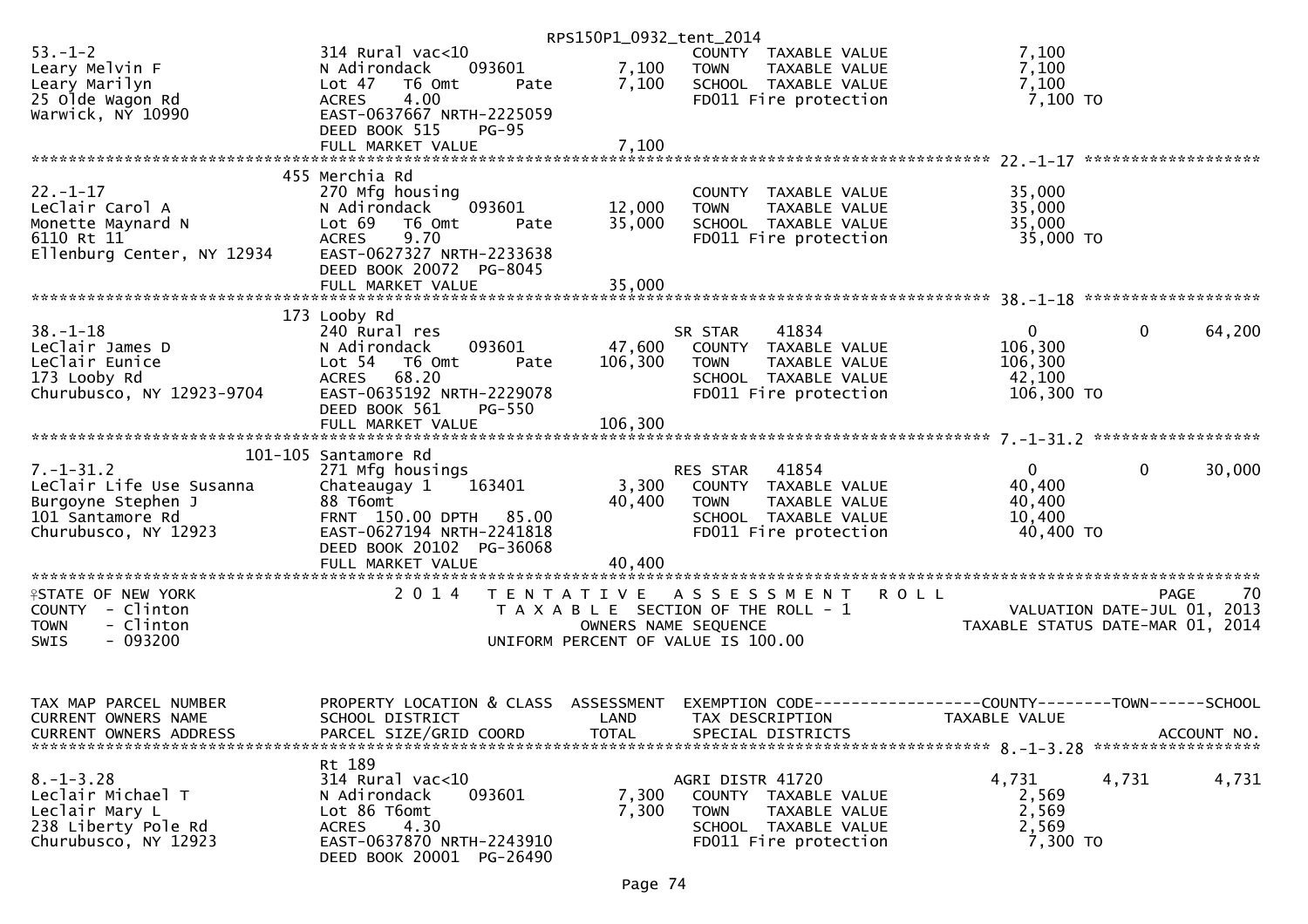|                                                                                                                 |                                                                                                                                                                    | RPS150P1_0932_tent_2014 |                                                                                                                            |                                                                                |                           |
|-----------------------------------------------------------------------------------------------------------------|--------------------------------------------------------------------------------------------------------------------------------------------------------------------|-------------------------|----------------------------------------------------------------------------------------------------------------------------|--------------------------------------------------------------------------------|---------------------------|
| MAY BE SUBJECT TO PAYMENT<br>UNDER AGDIST LAW TIL 2018                                                          | FULL MARKET VALUE                                                                                                                                                  | 7,300                   |                                                                                                                            |                                                                                |                           |
|                                                                                                                 |                                                                                                                                                                    |                         |                                                                                                                            |                                                                                |                           |
| $8. - 1 - 10.3$<br>Leclair Michael T<br>238 Liberty Pole Rd<br>Churubusco, NY 12923                             | 149 Liberty Pole Rd<br>270 Mfg housing<br>N Adirondack<br>093601<br>Lot 86 T6omt<br>2.40<br><b>ACRES</b><br>EAST-0641362 NRTH-2244307<br>DEED BOOK 833<br>$PG-230$ | 6,100<br>16,000         | COUNTY TAXABLE VALUE<br><b>TOWN</b><br>TAXABLE VALUE<br>SCHOOL TAXABLE VALUE<br>FD011 Fire protection                      | 16,000<br>16,000<br>16,000<br>16,000 TO                                        |                           |
|                                                                                                                 | FULL MARKET VALUE                                                                                                                                                  | 16,000                  |                                                                                                                            |                                                                                |                           |
|                                                                                                                 | Liberty Pole Rd                                                                                                                                                    |                         |                                                                                                                            |                                                                                |                           |
| $8. -1 - 10.41$<br>Leclair Michael T<br>Leclair Mary Lou<br>238 Liberty Pole Rd<br>Churubusco, NY 12923         | 105 Vac farmland<br>093601<br>N Adirondack<br>Lot 86 T6omt<br>33.40<br><b>ACRES</b><br>EAST-0641459 NRTH-2242765                                                   | 28,400<br>28,400        | AGRI DISTR 41720<br>COUNTY TAXABLE VALUE<br><b>TOWN</b><br>TAXABLE VALUE<br>SCHOOL TAXABLE VALUE<br>FD011 Fire protection  | 8,784<br>8,784<br>19,616<br>19,616<br>19,616<br>28,400 TO                      | 8,784                     |
| MAY BE SUBJECT TO PAYMENT<br>UNDER AGDIST LAW TIL 2018                                                          | DEED BOOK 20001 PG-21657<br>FULL MARKET VALUE                                                                                                                      | 28,400                  |                                                                                                                            |                                                                                |                           |
|                                                                                                                 |                                                                                                                                                                    |                         |                                                                                                                            |                                                                                |                           |
| $8. - 1 - 12.1$<br>LeClair Michael T                                                                            | 238-268 Liberty Pole Rd<br>112 Dairy farm<br>093601<br>N Adirondack                                                                                                |                         | 10 YR AGR 41700<br>97,100 10 YR AGR<br>41700                                                                               | 1,000<br>1,000<br>3,231<br>3,231                                               | 1,000<br>3,231            |
| LeClair Mary Lou<br>Attn: JoEllen LeClair Life Lea ACRES 141.13<br>238 Liberty Pole Rd                          | Lot 85 T6 Omt<br>EAST-0644035 NRTH-2245340                                                                                                                         |                         | 308,500 10 YR AGR 41700<br>AGRI DISTR 41720<br>RES STAR<br>41854                                                           | 4,413<br>4,413<br>25,188<br>25,188<br>$\mathbf{0}$<br>0                        | 4,413<br>25,188<br>30,000 |
| Churubusco, NY 12923<br>MAY BE SUBJECT TO PAYMENT<br>UNDER AGDIST LAW TIL 2018                                  | DEED BOOK 20041 PG-72180<br>FULL MARKET VALUE                                                                                                                      | 308,500                 | COUNTY TAXABLE VALUE<br>TAXABLE VALUE<br><b>TOWN</b><br>SCHOOL TAXABLE VALUE<br>FD011 Fire protection                      | 274,668<br>274,668<br>244,668<br>308,500 TO                                    |                           |
|                                                                                                                 |                                                                                                                                                                    |                         |                                                                                                                            |                                                                                |                           |
| $23. - 1 - 3$<br>Leclair Michael T<br>Leclair Patrick G                                                         | 918 Rt 189<br>105 Vac farmland<br>N Adirondack<br>093601<br>Lot 75  T6 Omt<br>Pate                                                                                 | 75,200<br>95,000        | AGRI DISTR 41720<br>COUNTY TAXABLE VALUE<br><b>TOWN</b><br>TAXABLE VALUE                                                   | 20,724<br>20,724<br>74,276<br>74,276                                           | 20,724                    |
| 238 Liberty Pole Rd<br>Churubusco, NY 12923                                                                     | ACRES 115.30<br>EAST-0639321 NRTH-2240153<br>DEED BOOK 20001 PG-21629                                                                                              |                         | SCHOOL TAXABLE VALUE<br>FD011 Fire protection                                                                              | 74,276<br>95,000 TO                                                            |                           |
| MAY BE SUBJECT TO PAYMENT<br>UNDER AGDIST LAW TIL 2018                                                          | FULL MARKET VALUE                                                                                                                                                  | 95,000                  |                                                                                                                            |                                                                                |                           |
| <b>ISTATE OF NEW YORK</b><br>- Clinton<br><b>COUNTY</b><br>- Clinton<br><b>TOWN</b><br>$-093200$<br><b>SWIS</b> | 2 0 1 4                                                                                                                                                            | T E N T A T I V E       | A S S E S S M E N T<br>T A X A B L E SECTION OF THE ROLL - 1<br>OWNERS NAME SEQUENCE<br>UNIFORM PERCENT OF VALUE IS 100.00 | <b>ROLL</b><br>VALUATION DATE-JUL 01, 2013<br>TAXABLE STATUS DATE-MAR 01, 2014 | 71<br><b>PAGE</b>         |
|                                                                                                                 |                                                                                                                                                                    |                         |                                                                                                                            |                                                                                |                           |
| TAX MAP PARCEL NUMBER                                                                                           | PROPERTY LOCATION & CLASS                                                                                                                                          | <b>ASSESSMENT</b>       |                                                                                                                            | EXEMPTION        CODE------------------COUNTY-------TOWN------SCHOOL           |                           |
| CURRENT OWNERS NAME<br><b>CURRENT OWNERS ADDRESS</b>                                                            | SCHOOL DISTRICT<br>PARCEL SIZE/GRID COORD                                                                                                                          | LAND<br><b>TOTAL</b>    | TAX DESCRIPTION<br>SPECIAL DISTRICTS                                                                                       | TAXABLE VALUE                                                                  | ACCOUNT NO.               |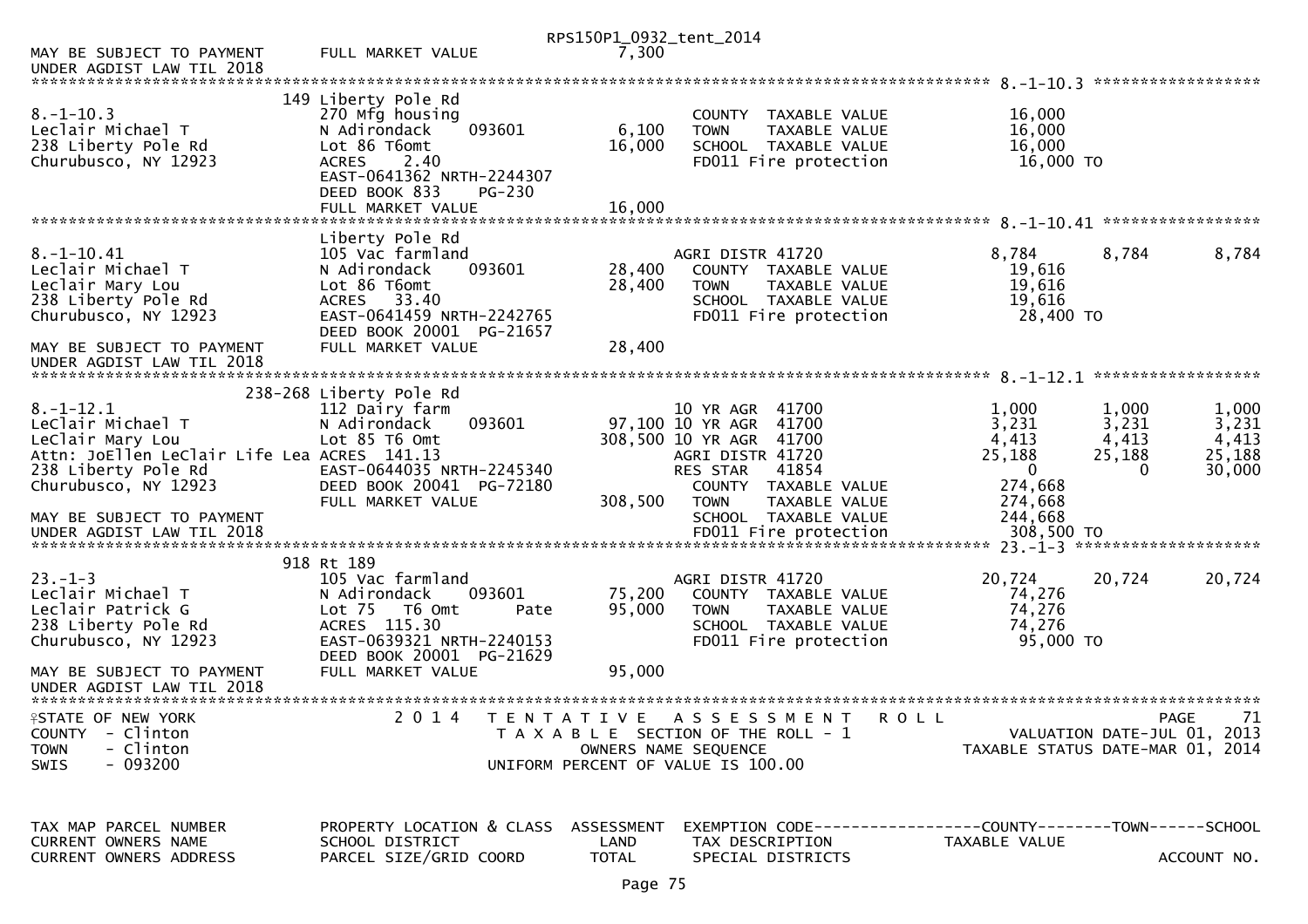|                                                                                                                                        |                                                                                                                                                                              | RPS150P1_0932_tent_2014    |                                                                                                                                                       |                                                                        |                                     |                  |
|----------------------------------------------------------------------------------------------------------------------------------------|------------------------------------------------------------------------------------------------------------------------------------------------------------------------------|----------------------------|-------------------------------------------------------------------------------------------------------------------------------------------------------|------------------------------------------------------------------------|-------------------------------------|------------------|
|                                                                                                                                        |                                                                                                                                                                              |                            |                                                                                                                                                       |                                                                        |                                     |                  |
| $23. - 1 - 15.21$<br>Leclair Michael T<br>Leclair Mary Lou<br>238 Liberty Pole Rd<br>Churubusco, NY 12923<br>MAY BE SUBJECT TO PAYMENT | 871 Rt 189<br>105 Vac farmland<br>093601<br>N Adirondack<br>Lot 74 T6omt<br>ACRES 37.00<br>EAST-0637410 NRTH-2238086<br>DEED BOOK 20092 PG-22402<br>FULL MARKET VALUE        | 30,400<br>30,400<br>30,400 | AGRI DISTR 41720<br>COUNTY TAXABLE VALUE<br>TAXABLE VALUE<br><b>TOWN</b><br>SCHOOL TAXABLE VALUE<br>FD011 Fire protection                             | 4,759<br>25,641<br>25,641<br>25,641<br>30,400 TO                       | 4,759                               | 4,759            |
|                                                                                                                                        |                                                                                                                                                                              |                            |                                                                                                                                                       |                                                                        |                                     |                  |
| $23. - 1 - 2$<br>Leclair Patrick<br>Leclair Julie<br>922 Rt 189<br>Churubusco, NY 12923                                                | 922 Rt 189<br>210 1 Family Res<br>N Adirondack<br>093601<br>Lot 75  T6 Omt<br>Pate<br>FRNT 232.00 DPTH 177.00<br>EAST-0638259 NRTH-2239770<br>DEED BOOK 697<br><b>PG-196</b> | 5,100<br>110,300           | 41854<br>RES STAR<br>COUNTY TAXABLE VALUE<br><b>TOWN</b><br>TAXABLE VALUE<br>SCHOOL TAXABLE VALUE<br>FD011 Fire protection                            | $\mathbf{0}$<br>110,300<br>110,300<br>80,300<br>110,300 TO             | $\mathbf 0$                         | 30,000           |
|                                                                                                                                        | FULL MARKET VALUE                                                                                                                                                            | 110,300                    |                                                                                                                                                       |                                                                        |                                     |                  |
|                                                                                                                                        | 251 Campbell Rd                                                                                                                                                              |                            |                                                                                                                                                       |                                                                        | *****************                   |                  |
| $67. - 1 - 14.2$<br>Leclair Toby<br>Leclair Cindy<br>251 Campbell Rd<br>Churubusco, NY 12923                                           | 210 1 Family Res<br>093601<br>N Adirondack<br>Lot 29 T6omt<br>ACRES 1.30 BANK<br>080<br>EAST-0630095 NRTH-2213105<br>DEED BOOK 773<br>PG-111                                 | 5,200<br>175,000           | COUNTY TAXABLE VALUE<br>TAXABLE VALUE<br><b>TOWN</b><br>SCHOOL TAXABLE VALUE<br>FD011 Fire protection                                                 | 175,000<br>175,000<br>175,000<br>175,000 TO                            |                                     |                  |
|                                                                                                                                        | FULL MARKET VALUE                                                                                                                                                            | 175,000                    |                                                                                                                                                       |                                                                        |                                     |                  |
| $24. - 1 - 6$<br>Lee Curran LLC<br>6159 County Route 14<br>Chase Mills, NY 13621                                                       | Clinton Mills Rd<br>323 Vacant rural<br>093601<br>N Adirondack<br>Lot 64  T6 Omt<br>Pate<br>ACRES 255.41<br>EAST-0653958 NRTH-2235797<br>DEED BOOK 20132 PG-59316            | 88,900<br>88,900           | COUNTY TAXABLE VALUE<br>TAXABLE VALUE<br><b>TOWN</b><br>SCHOOL TAXABLE VALUE<br>FD011 Fire protection                                                 | 88,900<br>88,900<br>88,900<br>88,900 TO                                |                                     |                  |
|                                                                                                                                        |                                                                                                                                                                              |                            |                                                                                                                                                       |                                                                        |                                     |                  |
|                                                                                                                                        | 229-231 Merchia Rd                                                                                                                                                           |                            |                                                                                                                                                       |                                                                        |                                     |                  |
| $22. - 1 - 10$<br>Lesniak Lucien J<br>Lesniak Victoria<br>PO Box 862<br>Malone, NY 12953                                               | 240 Rural res<br>093601<br>N Adirondack<br>Lot 68<br>T6 Omt<br>Pate<br>92.60<br><b>ACRES</b><br>EAST-0632486 NRTH-2233955<br>DEED BOOK 20041 PG-76008                        | 136,400                    | AGRI DISTR 41720<br>64,900 RES STAR<br>41854<br>COUNTY TAXABLE VALUE<br><b>TOWN</b><br>TAXABLE VALUE<br>SCHOOL TAXABLE VALUE<br>FD011 Fire protection | 26,183<br>$\overline{0}$<br>110,217<br>110,217<br>80,217<br>136,400 TO | 26,183<br>0                         | 26,183<br>30,000 |
| MAY BE SUBJECT TO PAYMENT<br>UNDER AGDIST LAW TIL 2018                                                                                 | FULL MARKET VALUE                                                                                                                                                            | 136,400                    |                                                                                                                                                       |                                                                        |                                     |                  |
| <b>ISTATE OF NEW YORK</b><br>COUNTY - Clinton<br><b>TOWN</b><br>- Clinton<br>$-093200$<br>SWIS                                         | 2014                                                                                                                                                                         |                            | TENTATIVE ASSESSMENT<br>T A X A B L E SECTION OF THE ROLL - 1<br>OWNERS NAME SEQUENCE<br>UNIFORM PERCENT OF VALUE IS 100.00                           | R O L L<br>TAXABLE STATUS DATE-MAR 01, 2014                            | PAGE<br>VALUATION DATE-JUL 01, 2013 | 72               |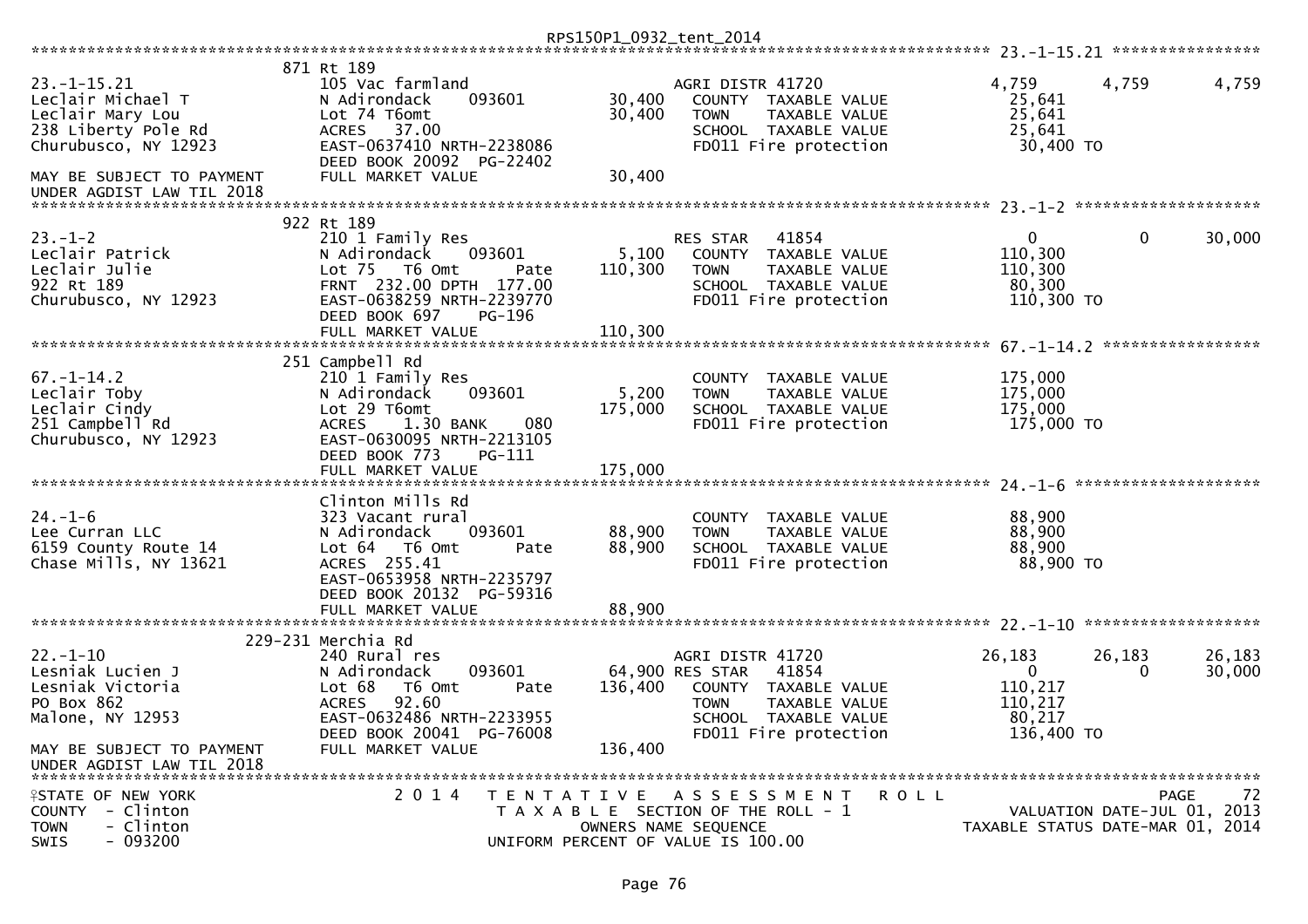## RPS150P1\_0932\_tent\_2014

| <b>TOTAL</b><br>PARCEL SIZE/GRID COORD<br><b>CURRENT OWNERS ADDRESS</b><br>SPECIAL DISTRICTS<br>ACCOUNT NO.<br>Merchia Rd<br>$23 - 1 - 23$<br>16,000<br>321 Abandoned ag<br>COUNTY TAXABLE VALUE<br>16,000<br>16,000<br>Lesniak Lucien J<br>N Adirondack<br>093601<br>TAXABLE VALUE<br><b>TOWN</b><br>Lesniak Victoria L<br>16,000<br>Lot 67<br>T6 Omt<br>SCHOOL TAXABLE VALUE<br>16,000<br>Pate<br>229 Merchia Rd<br>16,000 TO<br>17.00<br>FD011 Fire protection<br><b>ACRES</b><br>EAST-0634358 NRTH-2234828<br>Churubusco, NY 12923<br>DEED BOOK 20082 PG-13001<br>******************<br>Soucia Rd<br>$10.-1-1.6$<br>910 Priv forest<br>73,000<br>COUNTY TAXABLE VALUE<br>73,000<br>093601<br>73,000<br>Li James<br>N Adirondack<br>TAXABLE VALUE<br><b>TOWN</b><br>73,000<br>73,000<br>48 Nassau Dr<br>Lot 82 T6 Omt<br>SCHOOL TAXABLE VALUE<br>73,000 TO<br>ACRES 175.10<br>FD011 Fire protection<br>Great Neck, NY 11021<br>EAST-0664230 NRTH-2247472<br>DEED BOOK 20132 PG-59733<br>Rt 11<br>$68. - 1 - 6$<br>321 Abandoned ag<br>61,500<br>COUNTY TAXABLE VALUE<br>61,500<br>61,500<br>Lieber Robert<br>093601<br>TAXABLE VALUE<br>N Adirondack<br><b>TOWN</b><br>61,500<br>62 Randy Ln<br>Lot 35 T6 Omt<br>61,500<br>SCHOOL TAXABLE VALUE<br>Pate<br>ACRES 118.30<br>61,500 TO<br>Plainview, NY 11803<br>FD011 Fire protection<br>EAST-0641981 NRTH-2215246<br>DEED BOOK 596<br>PG-668<br>9 Summit Dr<br>$38.1 - 1 - 53$<br>220 2 Family Res<br>$\mathbf{0}$<br>$\mathbf{0}$<br>64,200<br>SR STAR<br>41834<br>9,300<br>92,000<br>Life Use Lagree Diane<br>093601<br>COUNTY TAXABLE VALUE<br>N Adirondack<br>92,000<br>Bushey Deborah<br>Lot 66<br>T6 Omt<br>92,000<br><b>TOWN</b><br>TAXABLE VALUE<br>Pate<br>9 Summit Dr<br><b>ACRES</b><br>6.32<br>27,800<br>SCHOOL TAXABLE VALUE<br>FD011 Fire protection<br>Churubusco, NY 12923<br>EAST-0639672 NRTH-2231317<br>92,000 TO<br>DEED BOOK 20102 PG-31949<br>FULL MARKET VALUE<br>92,000<br>345 Campbell Rd<br>$67. - 1 - 2.4$<br>RES STAR 41854<br>$\Omega$<br>$\Omega$<br>30,000<br>240 Rural res<br>32,500<br>Locklin Shawn M<br>093601<br>141,400<br>N Adirondack<br>COUNTY TAXABLE VALUE<br>Locklin Heather L<br>Lot 32 T6omt<br>141,400<br>141,400<br><b>TOWN</b><br>TAXABLE VALUE<br>080<br>345 Campbell Rd<br>ACRES 50.00 BANK<br>SCHOOL TAXABLE VALUE<br>111,400<br>EAST-0628362 NRTH-2215146<br>Churubusco, NY 12923<br>FD011 Fire protection<br>141,400 TO<br>DEED BOOK 20011 PG-33448<br>141,400<br>FULL MARKET VALUE<br><b><i>FSTATE OF NEW YORK</i></b><br>2 0 1 4<br>TENTATIVE ASSESSMENT<br><b>ROLL</b><br><b>PAGE</b><br>-73<br>COUNTY - Clinton<br>VALUATION DATE-JUL 01, 2013<br>T A X A B L E SECTION OF THE ROLL - 1 | TAX MAP PARCEL NUMBER      | PROPERTY LOCATION & CLASS ASSESSMENT |      |                 |               |  |
|-----------------------------------------------------------------------------------------------------------------------------------------------------------------------------------------------------------------------------------------------------------------------------------------------------------------------------------------------------------------------------------------------------------------------------------------------------------------------------------------------------------------------------------------------------------------------------------------------------------------------------------------------------------------------------------------------------------------------------------------------------------------------------------------------------------------------------------------------------------------------------------------------------------------------------------------------------------------------------------------------------------------------------------------------------------------------------------------------------------------------------------------------------------------------------------------------------------------------------------------------------------------------------------------------------------------------------------------------------------------------------------------------------------------------------------------------------------------------------------------------------------------------------------------------------------------------------------------------------------------------------------------------------------------------------------------------------------------------------------------------------------------------------------------------------------------------------------------------------------------------------------------------------------------------------------------------------------------------------------------------------------------------------------------------------------------------------------------------------------------------------------------------------------------------------------------------------------------------------------------------------------------------------------------------------------------------------------------------------------------------------------------------------------------------------------------------------------------------------------------------------------------------------------------------------------------------------------------------------------------------------------------------------------------------------------------------------|----------------------------|--------------------------------------|------|-----------------|---------------|--|
|                                                                                                                                                                                                                                                                                                                                                                                                                                                                                                                                                                                                                                                                                                                                                                                                                                                                                                                                                                                                                                                                                                                                                                                                                                                                                                                                                                                                                                                                                                                                                                                                                                                                                                                                                                                                                                                                                                                                                                                                                                                                                                                                                                                                                                                                                                                                                                                                                                                                                                                                                                                                                                                                                                     | <b>CURRENT OWNERS NAME</b> | SCHOOL DISTRICT                      | LAND | TAX DESCRIPTION | TAXABLE VALUE |  |
|                                                                                                                                                                                                                                                                                                                                                                                                                                                                                                                                                                                                                                                                                                                                                                                                                                                                                                                                                                                                                                                                                                                                                                                                                                                                                                                                                                                                                                                                                                                                                                                                                                                                                                                                                                                                                                                                                                                                                                                                                                                                                                                                                                                                                                                                                                                                                                                                                                                                                                                                                                                                                                                                                                     |                            |                                      |      |                 |               |  |
|                                                                                                                                                                                                                                                                                                                                                                                                                                                                                                                                                                                                                                                                                                                                                                                                                                                                                                                                                                                                                                                                                                                                                                                                                                                                                                                                                                                                                                                                                                                                                                                                                                                                                                                                                                                                                                                                                                                                                                                                                                                                                                                                                                                                                                                                                                                                                                                                                                                                                                                                                                                                                                                                                                     |                            |                                      |      |                 |               |  |
|                                                                                                                                                                                                                                                                                                                                                                                                                                                                                                                                                                                                                                                                                                                                                                                                                                                                                                                                                                                                                                                                                                                                                                                                                                                                                                                                                                                                                                                                                                                                                                                                                                                                                                                                                                                                                                                                                                                                                                                                                                                                                                                                                                                                                                                                                                                                                                                                                                                                                                                                                                                                                                                                                                     |                            |                                      |      |                 |               |  |
|                                                                                                                                                                                                                                                                                                                                                                                                                                                                                                                                                                                                                                                                                                                                                                                                                                                                                                                                                                                                                                                                                                                                                                                                                                                                                                                                                                                                                                                                                                                                                                                                                                                                                                                                                                                                                                                                                                                                                                                                                                                                                                                                                                                                                                                                                                                                                                                                                                                                                                                                                                                                                                                                                                     |                            |                                      |      |                 |               |  |
|                                                                                                                                                                                                                                                                                                                                                                                                                                                                                                                                                                                                                                                                                                                                                                                                                                                                                                                                                                                                                                                                                                                                                                                                                                                                                                                                                                                                                                                                                                                                                                                                                                                                                                                                                                                                                                                                                                                                                                                                                                                                                                                                                                                                                                                                                                                                                                                                                                                                                                                                                                                                                                                                                                     |                            |                                      |      |                 |               |  |
|                                                                                                                                                                                                                                                                                                                                                                                                                                                                                                                                                                                                                                                                                                                                                                                                                                                                                                                                                                                                                                                                                                                                                                                                                                                                                                                                                                                                                                                                                                                                                                                                                                                                                                                                                                                                                                                                                                                                                                                                                                                                                                                                                                                                                                                                                                                                                                                                                                                                                                                                                                                                                                                                                                     |                            |                                      |      |                 |               |  |
|                                                                                                                                                                                                                                                                                                                                                                                                                                                                                                                                                                                                                                                                                                                                                                                                                                                                                                                                                                                                                                                                                                                                                                                                                                                                                                                                                                                                                                                                                                                                                                                                                                                                                                                                                                                                                                                                                                                                                                                                                                                                                                                                                                                                                                                                                                                                                                                                                                                                                                                                                                                                                                                                                                     |                            |                                      |      |                 |               |  |
|                                                                                                                                                                                                                                                                                                                                                                                                                                                                                                                                                                                                                                                                                                                                                                                                                                                                                                                                                                                                                                                                                                                                                                                                                                                                                                                                                                                                                                                                                                                                                                                                                                                                                                                                                                                                                                                                                                                                                                                                                                                                                                                                                                                                                                                                                                                                                                                                                                                                                                                                                                                                                                                                                                     |                            |                                      |      |                 |               |  |
|                                                                                                                                                                                                                                                                                                                                                                                                                                                                                                                                                                                                                                                                                                                                                                                                                                                                                                                                                                                                                                                                                                                                                                                                                                                                                                                                                                                                                                                                                                                                                                                                                                                                                                                                                                                                                                                                                                                                                                                                                                                                                                                                                                                                                                                                                                                                                                                                                                                                                                                                                                                                                                                                                                     |                            |                                      |      |                 |               |  |
|                                                                                                                                                                                                                                                                                                                                                                                                                                                                                                                                                                                                                                                                                                                                                                                                                                                                                                                                                                                                                                                                                                                                                                                                                                                                                                                                                                                                                                                                                                                                                                                                                                                                                                                                                                                                                                                                                                                                                                                                                                                                                                                                                                                                                                                                                                                                                                                                                                                                                                                                                                                                                                                                                                     |                            |                                      |      |                 |               |  |
|                                                                                                                                                                                                                                                                                                                                                                                                                                                                                                                                                                                                                                                                                                                                                                                                                                                                                                                                                                                                                                                                                                                                                                                                                                                                                                                                                                                                                                                                                                                                                                                                                                                                                                                                                                                                                                                                                                                                                                                                                                                                                                                                                                                                                                                                                                                                                                                                                                                                                                                                                                                                                                                                                                     |                            |                                      |      |                 |               |  |
|                                                                                                                                                                                                                                                                                                                                                                                                                                                                                                                                                                                                                                                                                                                                                                                                                                                                                                                                                                                                                                                                                                                                                                                                                                                                                                                                                                                                                                                                                                                                                                                                                                                                                                                                                                                                                                                                                                                                                                                                                                                                                                                                                                                                                                                                                                                                                                                                                                                                                                                                                                                                                                                                                                     |                            |                                      |      |                 |               |  |
|                                                                                                                                                                                                                                                                                                                                                                                                                                                                                                                                                                                                                                                                                                                                                                                                                                                                                                                                                                                                                                                                                                                                                                                                                                                                                                                                                                                                                                                                                                                                                                                                                                                                                                                                                                                                                                                                                                                                                                                                                                                                                                                                                                                                                                                                                                                                                                                                                                                                                                                                                                                                                                                                                                     |                            |                                      |      |                 |               |  |
|                                                                                                                                                                                                                                                                                                                                                                                                                                                                                                                                                                                                                                                                                                                                                                                                                                                                                                                                                                                                                                                                                                                                                                                                                                                                                                                                                                                                                                                                                                                                                                                                                                                                                                                                                                                                                                                                                                                                                                                                                                                                                                                                                                                                                                                                                                                                                                                                                                                                                                                                                                                                                                                                                                     |                            |                                      |      |                 |               |  |
|                                                                                                                                                                                                                                                                                                                                                                                                                                                                                                                                                                                                                                                                                                                                                                                                                                                                                                                                                                                                                                                                                                                                                                                                                                                                                                                                                                                                                                                                                                                                                                                                                                                                                                                                                                                                                                                                                                                                                                                                                                                                                                                                                                                                                                                                                                                                                                                                                                                                                                                                                                                                                                                                                                     |                            |                                      |      |                 |               |  |
|                                                                                                                                                                                                                                                                                                                                                                                                                                                                                                                                                                                                                                                                                                                                                                                                                                                                                                                                                                                                                                                                                                                                                                                                                                                                                                                                                                                                                                                                                                                                                                                                                                                                                                                                                                                                                                                                                                                                                                                                                                                                                                                                                                                                                                                                                                                                                                                                                                                                                                                                                                                                                                                                                                     |                            |                                      |      |                 |               |  |
|                                                                                                                                                                                                                                                                                                                                                                                                                                                                                                                                                                                                                                                                                                                                                                                                                                                                                                                                                                                                                                                                                                                                                                                                                                                                                                                                                                                                                                                                                                                                                                                                                                                                                                                                                                                                                                                                                                                                                                                                                                                                                                                                                                                                                                                                                                                                                                                                                                                                                                                                                                                                                                                                                                     |                            |                                      |      |                 |               |  |
|                                                                                                                                                                                                                                                                                                                                                                                                                                                                                                                                                                                                                                                                                                                                                                                                                                                                                                                                                                                                                                                                                                                                                                                                                                                                                                                                                                                                                                                                                                                                                                                                                                                                                                                                                                                                                                                                                                                                                                                                                                                                                                                                                                                                                                                                                                                                                                                                                                                                                                                                                                                                                                                                                                     |                            |                                      |      |                 |               |  |
|                                                                                                                                                                                                                                                                                                                                                                                                                                                                                                                                                                                                                                                                                                                                                                                                                                                                                                                                                                                                                                                                                                                                                                                                                                                                                                                                                                                                                                                                                                                                                                                                                                                                                                                                                                                                                                                                                                                                                                                                                                                                                                                                                                                                                                                                                                                                                                                                                                                                                                                                                                                                                                                                                                     |                            |                                      |      |                 |               |  |
|                                                                                                                                                                                                                                                                                                                                                                                                                                                                                                                                                                                                                                                                                                                                                                                                                                                                                                                                                                                                                                                                                                                                                                                                                                                                                                                                                                                                                                                                                                                                                                                                                                                                                                                                                                                                                                                                                                                                                                                                                                                                                                                                                                                                                                                                                                                                                                                                                                                                                                                                                                                                                                                                                                     |                            |                                      |      |                 |               |  |
|                                                                                                                                                                                                                                                                                                                                                                                                                                                                                                                                                                                                                                                                                                                                                                                                                                                                                                                                                                                                                                                                                                                                                                                                                                                                                                                                                                                                                                                                                                                                                                                                                                                                                                                                                                                                                                                                                                                                                                                                                                                                                                                                                                                                                                                                                                                                                                                                                                                                                                                                                                                                                                                                                                     |                            |                                      |      |                 |               |  |
|                                                                                                                                                                                                                                                                                                                                                                                                                                                                                                                                                                                                                                                                                                                                                                                                                                                                                                                                                                                                                                                                                                                                                                                                                                                                                                                                                                                                                                                                                                                                                                                                                                                                                                                                                                                                                                                                                                                                                                                                                                                                                                                                                                                                                                                                                                                                                                                                                                                                                                                                                                                                                                                                                                     |                            |                                      |      |                 |               |  |
|                                                                                                                                                                                                                                                                                                                                                                                                                                                                                                                                                                                                                                                                                                                                                                                                                                                                                                                                                                                                                                                                                                                                                                                                                                                                                                                                                                                                                                                                                                                                                                                                                                                                                                                                                                                                                                                                                                                                                                                                                                                                                                                                                                                                                                                                                                                                                                                                                                                                                                                                                                                                                                                                                                     |                            |                                      |      |                 |               |  |
|                                                                                                                                                                                                                                                                                                                                                                                                                                                                                                                                                                                                                                                                                                                                                                                                                                                                                                                                                                                                                                                                                                                                                                                                                                                                                                                                                                                                                                                                                                                                                                                                                                                                                                                                                                                                                                                                                                                                                                                                                                                                                                                                                                                                                                                                                                                                                                                                                                                                                                                                                                                                                                                                                                     |                            |                                      |      |                 |               |  |
|                                                                                                                                                                                                                                                                                                                                                                                                                                                                                                                                                                                                                                                                                                                                                                                                                                                                                                                                                                                                                                                                                                                                                                                                                                                                                                                                                                                                                                                                                                                                                                                                                                                                                                                                                                                                                                                                                                                                                                                                                                                                                                                                                                                                                                                                                                                                                                                                                                                                                                                                                                                                                                                                                                     |                            |                                      |      |                 |               |  |
|                                                                                                                                                                                                                                                                                                                                                                                                                                                                                                                                                                                                                                                                                                                                                                                                                                                                                                                                                                                                                                                                                                                                                                                                                                                                                                                                                                                                                                                                                                                                                                                                                                                                                                                                                                                                                                                                                                                                                                                                                                                                                                                                                                                                                                                                                                                                                                                                                                                                                                                                                                                                                                                                                                     |                            |                                      |      |                 |               |  |
|                                                                                                                                                                                                                                                                                                                                                                                                                                                                                                                                                                                                                                                                                                                                                                                                                                                                                                                                                                                                                                                                                                                                                                                                                                                                                                                                                                                                                                                                                                                                                                                                                                                                                                                                                                                                                                                                                                                                                                                                                                                                                                                                                                                                                                                                                                                                                                                                                                                                                                                                                                                                                                                                                                     |                            |                                      |      |                 |               |  |
|                                                                                                                                                                                                                                                                                                                                                                                                                                                                                                                                                                                                                                                                                                                                                                                                                                                                                                                                                                                                                                                                                                                                                                                                                                                                                                                                                                                                                                                                                                                                                                                                                                                                                                                                                                                                                                                                                                                                                                                                                                                                                                                                                                                                                                                                                                                                                                                                                                                                                                                                                                                                                                                                                                     |                            |                                      |      |                 |               |  |
|                                                                                                                                                                                                                                                                                                                                                                                                                                                                                                                                                                                                                                                                                                                                                                                                                                                                                                                                                                                                                                                                                                                                                                                                                                                                                                                                                                                                                                                                                                                                                                                                                                                                                                                                                                                                                                                                                                                                                                                                                                                                                                                                                                                                                                                                                                                                                                                                                                                                                                                                                                                                                                                                                                     |                            |                                      |      |                 |               |  |
|                                                                                                                                                                                                                                                                                                                                                                                                                                                                                                                                                                                                                                                                                                                                                                                                                                                                                                                                                                                                                                                                                                                                                                                                                                                                                                                                                                                                                                                                                                                                                                                                                                                                                                                                                                                                                                                                                                                                                                                                                                                                                                                                                                                                                                                                                                                                                                                                                                                                                                                                                                                                                                                                                                     |                            |                                      |      |                 |               |  |
|                                                                                                                                                                                                                                                                                                                                                                                                                                                                                                                                                                                                                                                                                                                                                                                                                                                                                                                                                                                                                                                                                                                                                                                                                                                                                                                                                                                                                                                                                                                                                                                                                                                                                                                                                                                                                                                                                                                                                                                                                                                                                                                                                                                                                                                                                                                                                                                                                                                                                                                                                                                                                                                                                                     |                            |                                      |      |                 |               |  |
|                                                                                                                                                                                                                                                                                                                                                                                                                                                                                                                                                                                                                                                                                                                                                                                                                                                                                                                                                                                                                                                                                                                                                                                                                                                                                                                                                                                                                                                                                                                                                                                                                                                                                                                                                                                                                                                                                                                                                                                                                                                                                                                                                                                                                                                                                                                                                                                                                                                                                                                                                                                                                                                                                                     |                            |                                      |      |                 |               |  |
|                                                                                                                                                                                                                                                                                                                                                                                                                                                                                                                                                                                                                                                                                                                                                                                                                                                                                                                                                                                                                                                                                                                                                                                                                                                                                                                                                                                                                                                                                                                                                                                                                                                                                                                                                                                                                                                                                                                                                                                                                                                                                                                                                                                                                                                                                                                                                                                                                                                                                                                                                                                                                                                                                                     |                            |                                      |      |                 |               |  |
|                                                                                                                                                                                                                                                                                                                                                                                                                                                                                                                                                                                                                                                                                                                                                                                                                                                                                                                                                                                                                                                                                                                                                                                                                                                                                                                                                                                                                                                                                                                                                                                                                                                                                                                                                                                                                                                                                                                                                                                                                                                                                                                                                                                                                                                                                                                                                                                                                                                                                                                                                                                                                                                                                                     |                            |                                      |      |                 |               |  |
|                                                                                                                                                                                                                                                                                                                                                                                                                                                                                                                                                                                                                                                                                                                                                                                                                                                                                                                                                                                                                                                                                                                                                                                                                                                                                                                                                                                                                                                                                                                                                                                                                                                                                                                                                                                                                                                                                                                                                                                                                                                                                                                                                                                                                                                                                                                                                                                                                                                                                                                                                                                                                                                                                                     |                            |                                      |      |                 |               |  |
|                                                                                                                                                                                                                                                                                                                                                                                                                                                                                                                                                                                                                                                                                                                                                                                                                                                                                                                                                                                                                                                                                                                                                                                                                                                                                                                                                                                                                                                                                                                                                                                                                                                                                                                                                                                                                                                                                                                                                                                                                                                                                                                                                                                                                                                                                                                                                                                                                                                                                                                                                                                                                                                                                                     |                            |                                      |      |                 |               |  |
|                                                                                                                                                                                                                                                                                                                                                                                                                                                                                                                                                                                                                                                                                                                                                                                                                                                                                                                                                                                                                                                                                                                                                                                                                                                                                                                                                                                                                                                                                                                                                                                                                                                                                                                                                                                                                                                                                                                                                                                                                                                                                                                                                                                                                                                                                                                                                                                                                                                                                                                                                                                                                                                                                                     |                            |                                      |      |                 |               |  |
|                                                                                                                                                                                                                                                                                                                                                                                                                                                                                                                                                                                                                                                                                                                                                                                                                                                                                                                                                                                                                                                                                                                                                                                                                                                                                                                                                                                                                                                                                                                                                                                                                                                                                                                                                                                                                                                                                                                                                                                                                                                                                                                                                                                                                                                                                                                                                                                                                                                                                                                                                                                                                                                                                                     |                            |                                      |      |                 |               |  |
|                                                                                                                                                                                                                                                                                                                                                                                                                                                                                                                                                                                                                                                                                                                                                                                                                                                                                                                                                                                                                                                                                                                                                                                                                                                                                                                                                                                                                                                                                                                                                                                                                                                                                                                                                                                                                                                                                                                                                                                                                                                                                                                                                                                                                                                                                                                                                                                                                                                                                                                                                                                                                                                                                                     |                            |                                      |      |                 |               |  |
|                                                                                                                                                                                                                                                                                                                                                                                                                                                                                                                                                                                                                                                                                                                                                                                                                                                                                                                                                                                                                                                                                                                                                                                                                                                                                                                                                                                                                                                                                                                                                                                                                                                                                                                                                                                                                                                                                                                                                                                                                                                                                                                                                                                                                                                                                                                                                                                                                                                                                                                                                                                                                                                                                                     |                            |                                      |      |                 |               |  |
|                                                                                                                                                                                                                                                                                                                                                                                                                                                                                                                                                                                                                                                                                                                                                                                                                                                                                                                                                                                                                                                                                                                                                                                                                                                                                                                                                                                                                                                                                                                                                                                                                                                                                                                                                                                                                                                                                                                                                                                                                                                                                                                                                                                                                                                                                                                                                                                                                                                                                                                                                                                                                                                                                                     |                            |                                      |      |                 |               |  |
|                                                                                                                                                                                                                                                                                                                                                                                                                                                                                                                                                                                                                                                                                                                                                                                                                                                                                                                                                                                                                                                                                                                                                                                                                                                                                                                                                                                                                                                                                                                                                                                                                                                                                                                                                                                                                                                                                                                                                                                                                                                                                                                                                                                                                                                                                                                                                                                                                                                                                                                                                                                                                                                                                                     |                            |                                      |      |                 |               |  |
|                                                                                                                                                                                                                                                                                                                                                                                                                                                                                                                                                                                                                                                                                                                                                                                                                                                                                                                                                                                                                                                                                                                                                                                                                                                                                                                                                                                                                                                                                                                                                                                                                                                                                                                                                                                                                                                                                                                                                                                                                                                                                                                                                                                                                                                                                                                                                                                                                                                                                                                                                                                                                                                                                                     |                            |                                      |      |                 |               |  |
|                                                                                                                                                                                                                                                                                                                                                                                                                                                                                                                                                                                                                                                                                                                                                                                                                                                                                                                                                                                                                                                                                                                                                                                                                                                                                                                                                                                                                                                                                                                                                                                                                                                                                                                                                                                                                                                                                                                                                                                                                                                                                                                                                                                                                                                                                                                                                                                                                                                                                                                                                                                                                                                                                                     |                            |                                      |      |                 |               |  |
|                                                                                                                                                                                                                                                                                                                                                                                                                                                                                                                                                                                                                                                                                                                                                                                                                                                                                                                                                                                                                                                                                                                                                                                                                                                                                                                                                                                                                                                                                                                                                                                                                                                                                                                                                                                                                                                                                                                                                                                                                                                                                                                                                                                                                                                                                                                                                                                                                                                                                                                                                                                                                                                                                                     |                            |                                      |      |                 |               |  |
|                                                                                                                                                                                                                                                                                                                                                                                                                                                                                                                                                                                                                                                                                                                                                                                                                                                                                                                                                                                                                                                                                                                                                                                                                                                                                                                                                                                                                                                                                                                                                                                                                                                                                                                                                                                                                                                                                                                                                                                                                                                                                                                                                                                                                                                                                                                                                                                                                                                                                                                                                                                                                                                                                                     |                            |                                      |      |                 |               |  |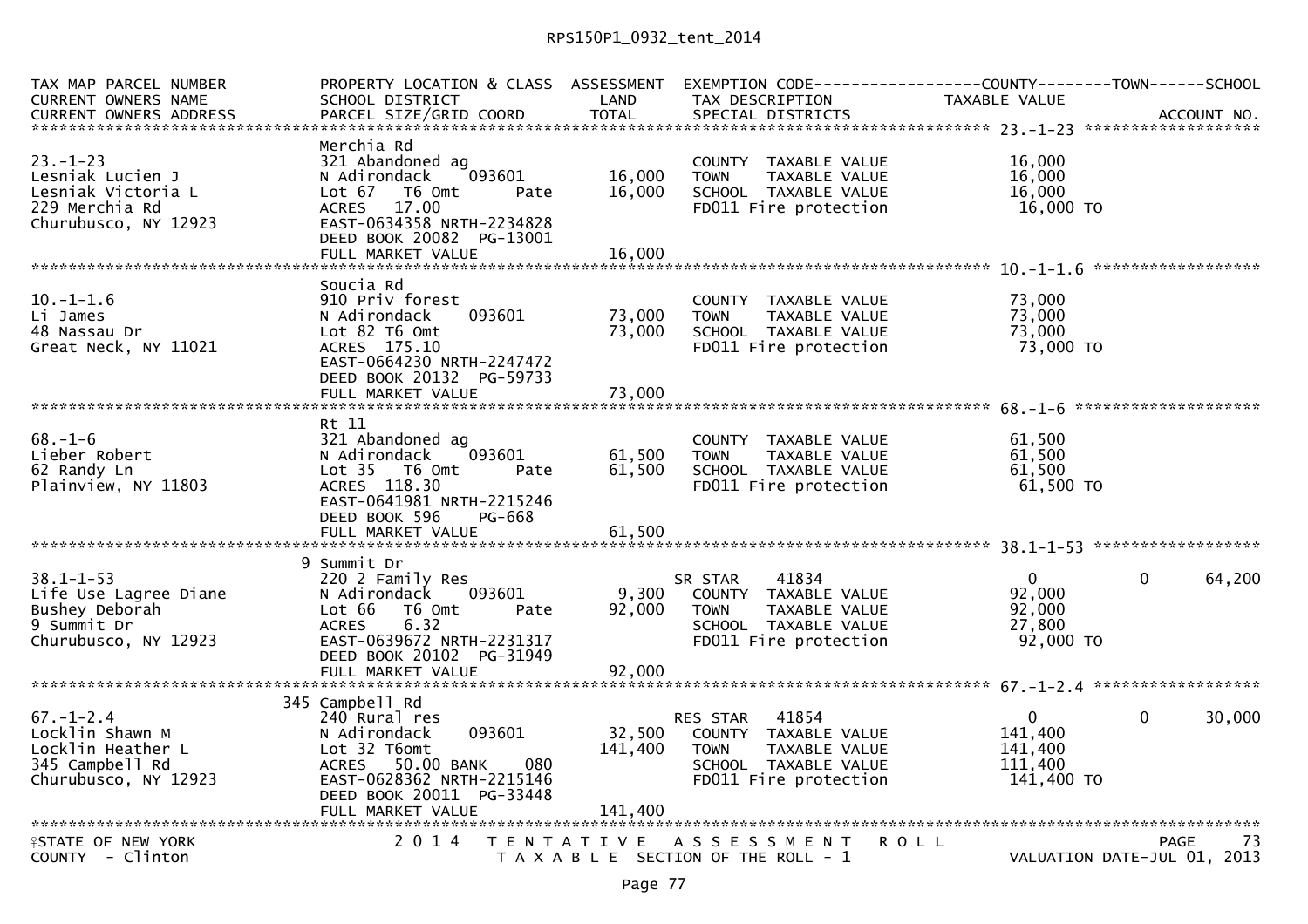## RPS150P1\_0932\_tent\_2014 TOWN - Clinton OWNERS NAME SEQUENCE TAXABLE STATUS DATE-MAR 01, 2014SWIS - 093200 UNIFORM PERCENT OF VALUE IS 100.00

| TAX MAP PARCEL NUMBER<br><b>CURRENT OWNERS NAME</b> | PROPERTY LOCATION & CLASS ASSESSMENT<br>SCHOOL DISTRICT | LAND    | TAX DESCRIPTION                                      | EXEMPTION CODE------------------COUNTY--------TOWN------SCHOOL<br>TAXABLE VALUE |        |
|-----------------------------------------------------|---------------------------------------------------------|---------|------------------------------------------------------|---------------------------------------------------------------------------------|--------|
|                                                     |                                                         |         |                                                      |                                                                                 |        |
|                                                     |                                                         |         |                                                      |                                                                                 |        |
| $51. - 1 - 5.42$                                    | 816 County Line Rd<br>241 Rural res&ag                  |         | COUNTY TAXABLE VALUE                                 | 38,000                                                                          |        |
| Logue Farms LLC                                     | Chateaugay 1<br>163401                                  | 11,000  | <b>TOWN</b><br>TAXABLE VALUE                         | 38,000                                                                          |        |
| 106 Smith St                                        | Lot 50 T6omt                                            | 38,000  | SCHOOL TAXABLE VALUE                                 | 38,000                                                                          |        |
| Chateaugay, NY 12920                                | ACRES 11.90                                             |         | FD011 Fire protection                                | 38,000 TO                                                                       |        |
|                                                     | EAST-0619206 NRTH-2220718                               |         |                                                      |                                                                                 |        |
|                                                     | DEED BOOK 20122 PG-49922                                |         |                                                      |                                                                                 |        |
|                                                     |                                                         |         |                                                      |                                                                                 |        |
|                                                     | 748 County Line Rd                                      |         |                                                      |                                                                                 |        |
| $51 - 1 - 12$                                       | 112 Dairy farm                                          |         | 483A EX<br>42100                                     | 13,500<br>13,500                                                                | 13,500 |
| Logue Farms LLC                                     | 163401<br>Chateaugay 1                                  | 99,500  | COUNTY TAXABLE VALUE                                 | 236,500                                                                         |        |
| 106 Smith St                                        | Lot 50 T6 Omt<br>Pate                                   | 250,000 | TAXABLE VALUE<br><b>TOWN</b>                         | 236,500                                                                         |        |
| Chateaugay, NY 12920                                | 164 A                                                   |         | SCHOOL TAXABLE VALUE                                 | 236,500                                                                         |        |
|                                                     | ACRES 164.00<br>EAST-0619461 NRTH-2218716               |         | FD011 Fire protection<br>13,500 EX                   | 236,500 TO                                                                      |        |
|                                                     | DEED BOOK 20122 PG-49922                                |         |                                                      |                                                                                 |        |
|                                                     |                                                         |         |                                                      |                                                                                 |        |
|                                                     |                                                         |         |                                                      |                                                                                 |        |
|                                                     | 893 Lafrancis Rd                                        |         |                                                      |                                                                                 |        |
| $39. - 1 - 8$<br>Lopez Bartholomew                  | 240 Rural res<br>093601<br>N Adirondack                 | 12,300  | COUNTY TAXABLE VALUE<br><b>TOWN</b><br>TAXABLE VALUE | 40,500<br>40,500                                                                |        |
| PO Box 105                                          | Lot 56 T6omt                                            | 40,500  | SCHOOL TAXABLE VALUE                                 | 40,500                                                                          |        |
| Constable, NY 12926                                 | Lot 13 Rural Haven Est                                  |         | FD011 Fire protection                                | 40,500 TO                                                                       |        |
|                                                     | ACRES 10.10                                             |         |                                                      |                                                                                 |        |
|                                                     | EAST-0649386 NRTH-2231763                               |         |                                                      |                                                                                 |        |
|                                                     | DEED BOOK 20092 PG-25161                                |         |                                                      |                                                                                 |        |
|                                                     |                                                         |         |                                                      |                                                                                 |        |
|                                                     | Rt 189                                                  |         |                                                      |                                                                                 |        |
| $38. - 1 - 9.1$                                     | 314 Rural vac<10                                        |         | COUNTY TAXABLE VALUE                                 | 6,800                                                                           |        |
| Lozano Carlos                                       | N Adirondack<br>093601                                  | 6,800   | TAXABLE VALUE<br><b>TOWN</b>                         | 6,800                                                                           |        |
| Lozano Grace I                                      | T6 Omt<br>Lot 66<br>Pate                                | 6,800   | SCHOOL TAXABLE VALUE                                 | 6,800                                                                           |        |
| 11820 NY Blvd                                       | 3.60<br><b>ACRES</b>                                    |         | FD011 Fire protection                                | 6,800 TO                                                                        |        |
| Jamaica, NY 11434                                   | EAST-0639306 NRTH-2232134                               |         |                                                      |                                                                                 |        |
|                                                     | DEED BOOK 621<br>PG-338                                 |         |                                                      |                                                                                 |        |
|                                                     |                                                         |         |                                                      |                                                                                 |        |
|                                                     | 603 Rt 189                                              |         |                                                      |                                                                                 |        |
| $38. - 1 - 9.2$                                     | 210 1 Family Res                                        |         | COUNTY TAXABLE VALUE                                 | 54,300                                                                          |        |
| Lozano Carlos                                       | N Adirondack<br>093601                                  | 9,900   | TAXABLE VALUE<br><b>TOWN</b>                         | 54,300                                                                          |        |
| Lozano Grace I                                      | Lot 67 T6omt                                            | 54,300  | SCHOOL TAXABLE VALUE                                 | 54,300                                                                          |        |
| 11820 NY Blvd<br>Jamaica, NY 11434                  | <b>ACRES</b><br>7.10<br>EAST-0638628 NRTH-2232097       |         | FD011 Fire protection                                | 54,300 TO                                                                       |        |
|                                                     |                                                         |         |                                                      |                                                                                 |        |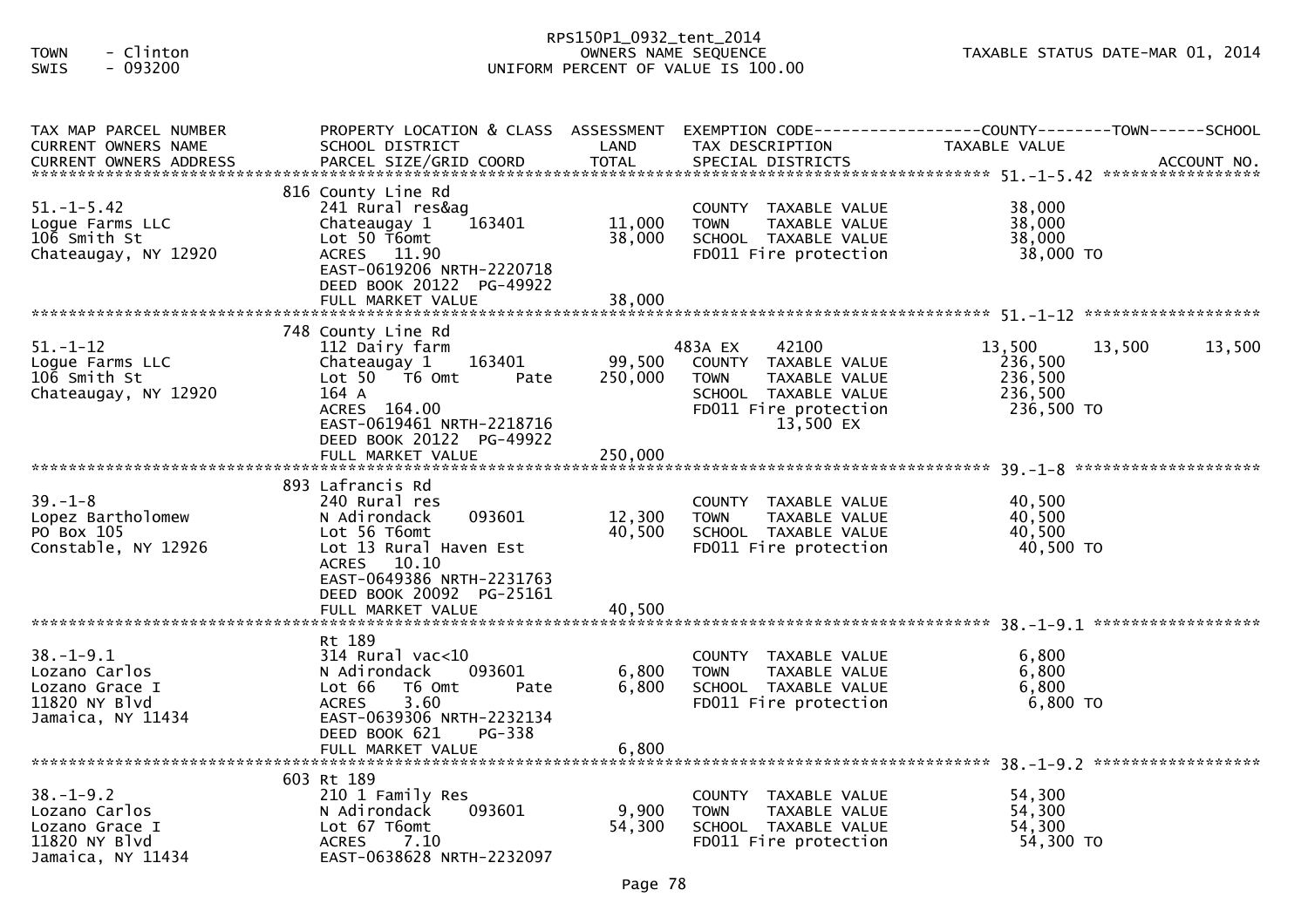|                                                                                                            |                                                                                                                                                                                         | RPS150P1_0932_tent_2014                   |                                                                                                                   |                                                                               |
|------------------------------------------------------------------------------------------------------------|-----------------------------------------------------------------------------------------------------------------------------------------------------------------------------------------|-------------------------------------------|-------------------------------------------------------------------------------------------------------------------|-------------------------------------------------------------------------------|
|                                                                                                            | PG-349<br>DEED BOOK 592                                                                                                                                                                 |                                           |                                                                                                                   |                                                                               |
|                                                                                                            | FULL MARKET VALUE                                                                                                                                                                       | 54,300                                    |                                                                                                                   |                                                                               |
| <b>ISTATE OF NEW YORK</b><br>COUNTY - Clinton<br>- Clinton<br><b>TOWN</b><br>$-093200$<br><b>SWIS</b>      | 2 0 1 4                                                                                                                                                                                 | T E N T A T I V E<br>OWNERS NAME SEQUENCE | <b>ROLL</b><br>A S S E S S M E N T<br>T A X A B L E SECTION OF THE ROLL - 1<br>UNIFORM PERCENT OF VALUE IS 100.00 | PAGE<br>74<br>VALUATION DATE-JUL 01, 2013<br>TAXABLE STATUS DATE-MAR 01, 2014 |
| TAX MAP PARCEL NUMBER<br>CURRENT OWNERS NAME<br>CURRENT OWNERS ADDRESS                                     | PROPERTY LOCATION & CLASS ASSESSMENT<br>SCHOOL DISTRICT<br>PARCEL SIZE/GRID COORD                                                                                                       | LAND<br><b>TOTAL</b>                      | TAX DESCRIPTION<br>SPECIAL DISTRICTS                                                                              | TAXABLE VALUE<br>ACCOUNT NO.                                                  |
|                                                                                                            | 6231 Rt 11                                                                                                                                                                              |                                           |                                                                                                                   |                                                                               |
| $69. - 1 - 13.1$<br>Lubold Cordone E<br>Lubold Kerry L<br>381 Burke-Belmont Townline Rd<br>Burke, NY 12917 | 210 1 Family Res<br>N Adirondack<br>093601<br>Lot <sub>25</sub><br>T6 Omt<br>Pate<br><b>ACRES</b><br>3.50<br>EAST-0647466 NRTH-2211944<br>DEED BOOK 99001 PG-11337<br>FULL MARKET VALUE | 7,000<br>48,200<br>48,200                 | COUNTY TAXABLE VALUE<br><b>TOWN</b><br>TAXABLE VALUE<br>SCHOOL TAXABLE VALUE<br>FD011 Fire protection             | 48,200<br>48,200<br>48,200<br>48,200 TO                                       |
|                                                                                                            | 288 Patnode Rd                                                                                                                                                                          |                                           |                                                                                                                   |                                                                               |
| $68. - 1 - 17.4$<br>Lynch Edward D<br>Parrott Raymond P<br>PO Box 31<br>Ellenburg Depot, NY 12935          | 240 Rural res<br>093601<br>N Adirondack<br>Lot 27 T6omt<br>ACRES 22.80<br>EAST-0637234 NRTH-2209920<br>DEED BOOK 20031 PG-59756                                                         | 16,500<br>98,000                          | COUNTY TAXABLE VALUE<br>TAXABLE VALUE<br><b>TOWN</b><br>SCHOOL TAXABLE VALUE<br>FD011 Fire protection             | 98,000<br>98,000<br>98,000<br>98,000 TO                                       |
|                                                                                                            | FULL MARKET VALUE                                                                                                                                                                       | 98,000                                    |                                                                                                                   |                                                                               |
| $54. - 2 - 17$<br>M & R Restorations Inc<br>2878 Church View Rd<br>Coopersburg, PA 18036                   | Lafrancis Rd<br>321 Abandoned ag<br>093601<br>N Adirondack<br>Lot 44 76 0mt<br>Survey Map 20061/99069 Lo<br>ACRES 50.18<br>EAST-0653362 NRTH-2221840<br>DEED BOOK 20062 PG-1479         | 32,600<br>32,600                          | COUNTY TAXABLE VALUE<br><b>TOWN</b><br>TAXABLE VALUE<br>SCHOOL TAXABLE VALUE<br>FD011 Fire protection             | 32,600<br>32,600<br>32,600<br>32,600 TO                                       |
|                                                                                                            |                                                                                                                                                                                         |                                           |                                                                                                                   |                                                                               |
| $23. - 1 - 22.21$<br>Macey Diane M<br>PO Box 84<br>Churubusco, NY 12923                                    | Off Rt 189<br>$314$ Rural vac<10<br>093601<br>N Adirondack<br>Lot 67 T6omt<br>4.80<br><b>ACRES</b><br>EAST-0637112 NRTH-2234242<br>DEED BOOK 20102 PG-31016<br>FULL MARKET VALUE        | 7,700<br>7,700<br>7,700                   | COUNTY TAXABLE VALUE<br>TAXABLE VALUE<br><b>TOWN</b><br>SCHOOL TAXABLE VALUE<br>FD011 Fire protection             | 7,700<br>7,700<br>7,700<br>7,700 TO                                           |
|                                                                                                            |                                                                                                                                                                                         |                                           |                                                                                                                   |                                                                               |
| $23. - 1 - 22.212$                                                                                         | Off Rt 189<br>311 Res vac land                                                                                                                                                          |                                           | COUNTY TAXABLE VALUE                                                                                              | 4,500                                                                         |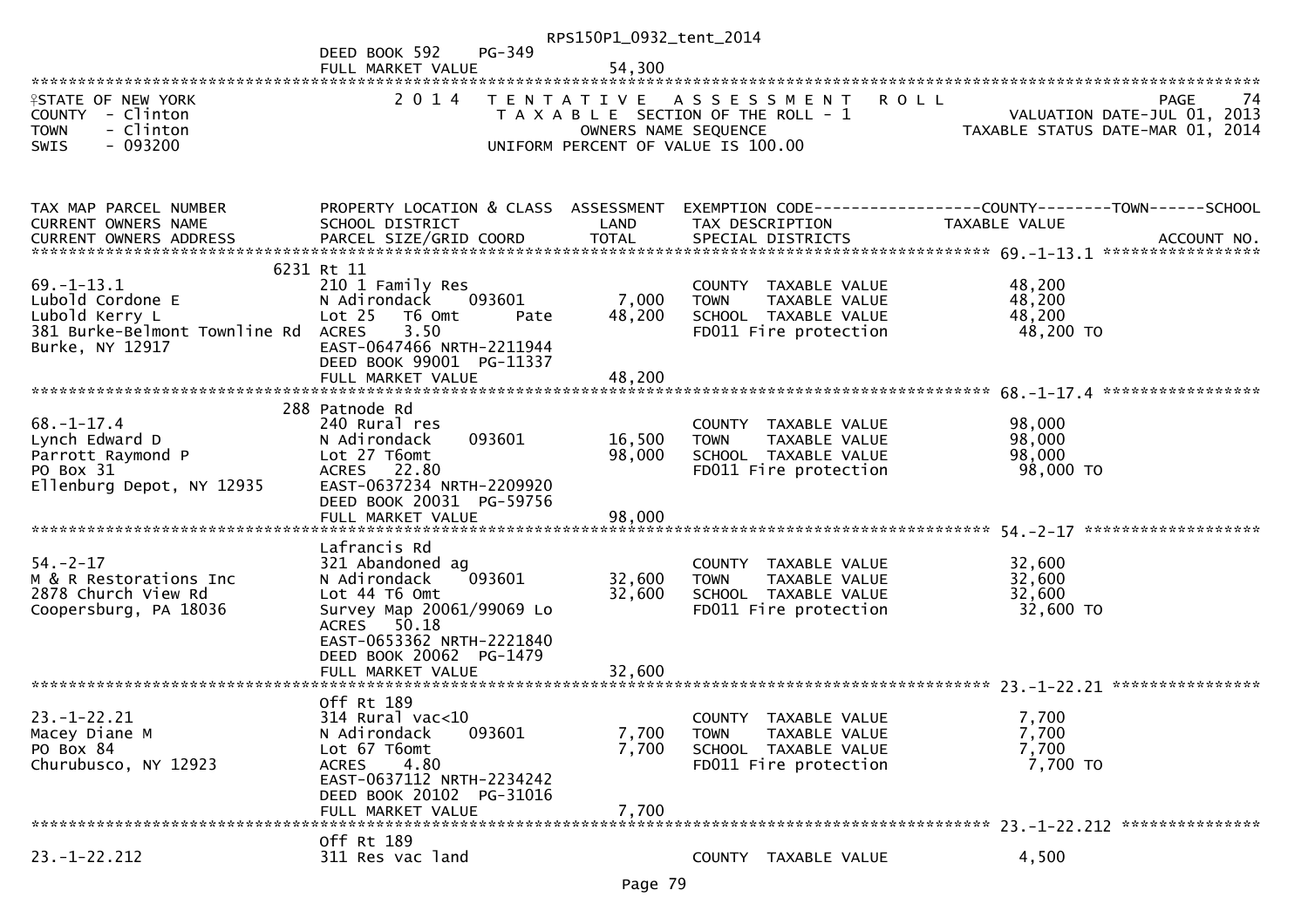|                                                                                                       |                                                                                                                             | RPS150P1_0932_tent_2014 |                                                                                                     |                                                                             |
|-------------------------------------------------------------------------------------------------------|-----------------------------------------------------------------------------------------------------------------------------|-------------------------|-----------------------------------------------------------------------------------------------------|-----------------------------------------------------------------------------|
| Macey Diane M<br>78 Pleasant Ridge Rd<br>Plattsburgh, NY 12901                                        | 093601<br>N Adirondack<br>Lot 67 T6 Omt<br>FRNT 100.00 DPTH 200.00<br>EAST-0637546 NRTH-2234562<br>DEED BOOK 20112 PG-42634 | 4,500<br>4,500          | <b>TOWN</b><br>TAXABLE VALUE<br>SCHOOL TAXABLE VALUE<br>FD011 Fire protection                       | 4,500<br>4,500<br>4,500 TO                                                  |
|                                                                                                       | FULL MARKET VALUE                                                                                                           | 4,500                   |                                                                                                     |                                                                             |
|                                                                                                       |                                                                                                                             |                         |                                                                                                     |                                                                             |
| <b>ISTATE OF NEW YORK</b><br>COUNTY - Clinton<br>- Clinton<br><b>TOWN</b><br>$-093200$<br><b>SWIS</b> | 2 0 1 4                                                                                                                     | OWNERS NAME SEQUENCE    | TENTATIVE ASSESSMENT<br>T A X A B L E SECTION OF THE ROLL - 1<br>UNIFORM PERCENT OF VALUE IS 100.00 | 75 PAGE<br>VALUATION DATE-JUL 01, 2013<br>TAXABLE STATUS DATE WARE 21, 2013 |
| TAX MAP PARCEL NUMBER                                                                                 | PROPERTY LOCATION & CLASS ASSESSMENT                                                                                        |                         |                                                                                                     | EXEMPTION CODE------------------COUNTY--------TOWN------SCHOOL              |
| CURRENT OWNERS NAME                                                                                   | SCHOOL DISTRICT                                                                                                             | LAND                    | TAX DESCRIPTION                                                                                     | TAXABLE VALUE                                                               |
|                                                                                                       |                                                                                                                             |                         |                                                                                                     |                                                                             |
|                                                                                                       |                                                                                                                             |                         |                                                                                                     |                                                                             |
|                                                                                                       | Off Rt 189                                                                                                                  |                         |                                                                                                     |                                                                             |
| $23. - 1 - 22.213$                                                                                    | $314$ Rural vac<10                                                                                                          |                         | COUNTY TAXABLE VALUE                                                                                | 6,000                                                                       |
| Macey Diane M                                                                                         | 093601<br>N Adirondack                                                                                                      | 6,000                   | <b>TOWN</b><br>TAXABLE VALUE                                                                        | 6,000                                                                       |
| 78 Pleasant Ridge Rd                                                                                  | Lot 67 T6 Omt                                                                                                               | 6,000                   | SCHOOL TAXABLE VALUE                                                                                | 6,000                                                                       |
| Plattsburgh, NY 12901                                                                                 | 2.43<br><b>ACRES</b><br>EAST-0637229 NRTH-2234525<br>DEED BOOK 20112 PG-42634                                               |                         | FD011 Fire protection                                                                               | 6,000 TO                                                                    |
|                                                                                                       | FULL MARKET VALUE                                                                                                           | 6,000                   |                                                                                                     |                                                                             |
|                                                                                                       |                                                                                                                             |                         |                                                                                                     |                                                                             |
|                                                                                                       | Rt 189                                                                                                                      |                         |                                                                                                     |                                                                             |
| $23. - 1 - 22.272$                                                                                    | $314$ Rural vac<10                                                                                                          |                         | COUNTY TAXABLE VALUE                                                                                | 5,200                                                                       |
| Macey Diane M<br>78 Pleasant Ridge Rd                                                                 | 093601<br>N Adirondack<br>Lot 67 T60mt                                                                                      | 5,200<br>5,200          | <b>TOWN</b><br>TAXABLE VALUE<br>SCHOOL TAXABLE VALUE                                                | 5,200<br>5,200                                                              |
| Plattsburgh, NY 12901                                                                                 | <b>ACRES</b><br>1.30                                                                                                        |                         | FD011 Fire protection                                                                               | 5,200 TO                                                                    |
|                                                                                                       | EAST-0638011 NRTH-2234622                                                                                                   |                         |                                                                                                     |                                                                             |
|                                                                                                       | DEED BOOK 20112 PG-42633                                                                                                    |                         |                                                                                                     |                                                                             |
|                                                                                                       | FULL MARKET VALUE                                                                                                           | 5,200                   |                                                                                                     |                                                                             |
|                                                                                                       |                                                                                                                             |                         |                                                                                                     |                                                                             |
|                                                                                                       | 709 Rt 189                                                                                                                  |                         |                                                                                                     |                                                                             |
| $23. - 1 - 22.273$                                                                                    | 270 Mfg housing                                                                                                             |                         | COUNTY TAXABLE VALUE                                                                                | 30,000                                                                      |
| Macey Diane M                                                                                         | 093601<br>N Adirondack                                                                                                      | 5,200                   | TAXABLE VALUE<br><b>TOWN</b>                                                                        | 30,000                                                                      |
| 78 Pleasant Ridge Rd                                                                                  | Lot 67 T60mt                                                                                                                | 30,000                  | SCHOOL TAXABLE VALUE                                                                                | 30,000                                                                      |
| Plattsburgh, NY 12901                                                                                 | 1.30<br><b>ACRES</b><br>EAST-0637739 NRTH-2234589                                                                           |                         | FD011 Fire protection                                                                               | 30,000 TO                                                                   |
|                                                                                                       | DEED BOOK 20112 PG-42633                                                                                                    |                         |                                                                                                     |                                                                             |
|                                                                                                       | FULL MARKET VALUE                                                                                                           | 30,000                  |                                                                                                     |                                                                             |
|                                                                                                       |                                                                                                                             |                         |                                                                                                     | 23. -1-22. 23 *****************                                             |
|                                                                                                       | Jones Rd                                                                                                                    |                         |                                                                                                     |                                                                             |
| $23. - 1 - 22.23$                                                                                     | 321 Abandoned ag                                                                                                            |                         | COUNTY TAXABLE VALUE                                                                                | 17,500                                                                      |
| Mack-Harris Edna                                                                                      | 093601<br>N Adirondack                                                                                                      | 17,500                  | <b>TOWN</b><br>TAXABLE VALUE                                                                        | 17,500                                                                      |
| 1 Sunset View Rd                                                                                      | Lot 67 T6omt                                                                                                                | 17,500                  | SCHOOL TAXABLE VALUE                                                                                | 17,500                                                                      |
| South Hero, VT 05486                                                                                  | ACRES 17.60                                                                                                                 |                         | FD011 Fire protection                                                                               | 17,500 TO                                                                   |
|                                                                                                       | EAST-0634633 NRTH-2233201                                                                                                   |                         |                                                                                                     |                                                                             |
|                                                                                                       | DEED BOOK 713<br>$PG-253$<br>FULL MARKET VALUE                                                                              | 17,500                  |                                                                                                     |                                                                             |
|                                                                                                       |                                                                                                                             |                         |                                                                                                     |                                                                             |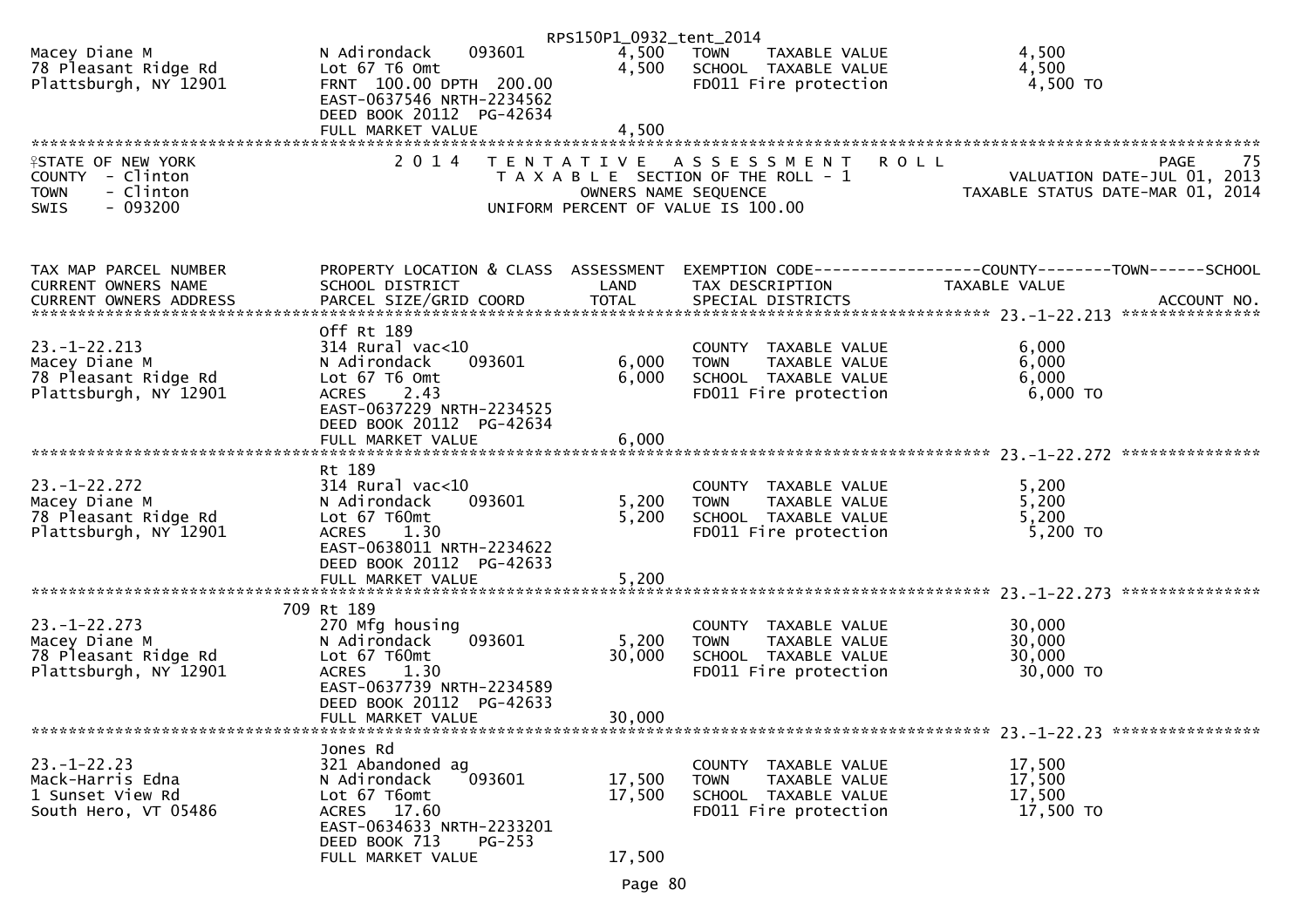|                                                                                                   |                                                                                                                                                                                          | RPS150P1_0932_tent_2014                   |                                                                                                              |                                                                                                     |
|---------------------------------------------------------------------------------------------------|------------------------------------------------------------------------------------------------------------------------------------------------------------------------------------------|-------------------------------------------|--------------------------------------------------------------------------------------------------------------|-----------------------------------------------------------------------------------------------------|
|                                                                                                   |                                                                                                                                                                                          |                                           |                                                                                                              |                                                                                                     |
| $70. - 2 - 1$<br>Maggy Donald P<br>14 Florence Jean Ln<br>Morrisonville, NY 12962                 | 255 Bombard Rd<br>$314$ Rural vac<10<br>N Adirondack<br>093601<br>Lot 23<br>T6 Omt<br>Pate<br>5.70<br><b>ACRES</b><br>EAST-0662818 NRTH-2217794<br>DEED BOOK 632<br>$PG-93$              | 8,800<br>8,800                            | COUNTY TAXABLE VALUE<br>TAXABLE VALUE<br><b>TOWN</b><br>SCHOOL TAXABLE VALUE<br>FD011 Fire protection        | 8,800<br>8,800<br>8,800<br>8,800 TO                                                                 |
|                                                                                                   | FULL MARKET VALUE                                                                                                                                                                        | 8,800                                     |                                                                                                              |                                                                                                     |
| FSTATE OF NEW YORK<br>COUNTY - Clinton<br>- Clinton<br><b>TOWN</b><br>$-093200$<br><b>SWIS</b>    | 2 0 1 4                                                                                                                                                                                  | T E N T A T I V E<br>OWNERS NAME SEQUENCE | A S S E S S M E N T<br>T A X A B L E SECTION OF THE ROLL - 1<br>UNIFORM PERCENT OF VALUE IS 100.00           | 76<br><b>ROLL</b><br><b>PAGE</b><br>VALUATION DATE-JUL 01, 2013<br>TAXABLE STATUS DATE-MAR 01, 2014 |
| TAX MAP PARCEL NUMBER<br><b>CURRENT OWNERS NAME</b>                                               | PROPERTY LOCATION & CLASS ASSESSMENT<br>SCHOOL DISTRICT                                                                                                                                  | LAND                                      | TAX DESCRIPTION                                                                                              | TAXABLE VALUE<br>ACCOUNT NO.<br>******************                                                  |
| $21. - 1 - 1.3$<br>Magoon Matt<br>Magoon Bradley<br>Bradley Pond Rd<br>Ellenburg Center, NY 12934 | County Line Rd<br>260 Seasonal res<br>Chateaugay 1<br>163401<br>Lot 90 T6omt<br>ACRES 23.60<br>EAST-0615588 NRTH-2239417<br>DEED BOOK 20001 PG-22034<br>FULL MARKET VALUE                | 19,300<br>30,900<br>30,900                | COUNTY TAXABLE VALUE<br><b>TOWN</b><br><b>TAXABLE VALUE</b><br>SCHOOL TAXABLE VALUE<br>FD011 Fire protection | 30,900<br>30,900<br>30,900<br>30,900 TO                                                             |
|                                                                                                   | Lafrancis Rd                                                                                                                                                                             |                                           |                                                                                                              | *******************                                                                                 |
| $54. - 2 - 16$<br>Mahay Mark E<br>Mahay Heidi A<br>49 Steven Ct<br>Saratoga Springs, NY 12866     | 321 Abandoned ag<br>093601<br>N Adirondack<br>Lot 44 T6 Omt<br>Survey Map 20061/99069 Lo<br>ACRES 20.23<br>EAST-0651653 NRTH-2224499<br>DEED BOOK 20062 PG-808<br>FULL MARKET VALUE      | 17,600<br>17,600<br>17,600                | COUNTY TAXABLE VALUE<br><b>TOWN</b><br>TAXABLE VALUE<br>SCHOOL TAXABLE VALUE<br>FD011 Fire protection        | 17,600<br>17,600<br>17,600<br>17,600 TO                                                             |
|                                                                                                   |                                                                                                                                                                                          |                                           |                                                                                                              |                                                                                                     |
| $38. - 1 - 15$<br>Mahoney John G<br>64 Sycamore Ave<br>Berkeley Hgts, NJ 07922                    | 403 Rt 189<br>241 Rural res&ag<br>093601<br>N Adirondack<br>Lot 54<br>T6 Omt<br>Pate<br>ACRES 235.40<br>EAST-0638335 NRTH-2227504<br>DEED BOOK 538<br><b>PG-100</b><br>FULL MARKET VALUE | 123,500<br>185,000<br>185,000             | COUNTY TAXABLE VALUE<br><b>TOWN</b><br>TAXABLE VALUE<br>SCHOOL TAXABLE VALUE<br>FD011 Fire protection        | 185,000<br>185,000<br>185,000<br>185,000 TO                                                         |
|                                                                                                   | 185 Santamore Rd                                                                                                                                                                         |                                           |                                                                                                              |                                                                                                     |
| $7. - 1 - 37$<br>Maibroda Wasyl<br>185 Santamore Rd                                               | 270 Mfg housing<br>Chateaugay 1<br>163401<br>Lot 89 T6omt                                                                                                                                | 16,900<br>36,900                          | COUNTY TAXABLE VALUE<br><b>TOWN</b><br>TAXABLE VALUE<br>SCHOOL TAXABLE VALUE                                 | 36,900<br>36,900<br>36,900                                                                          |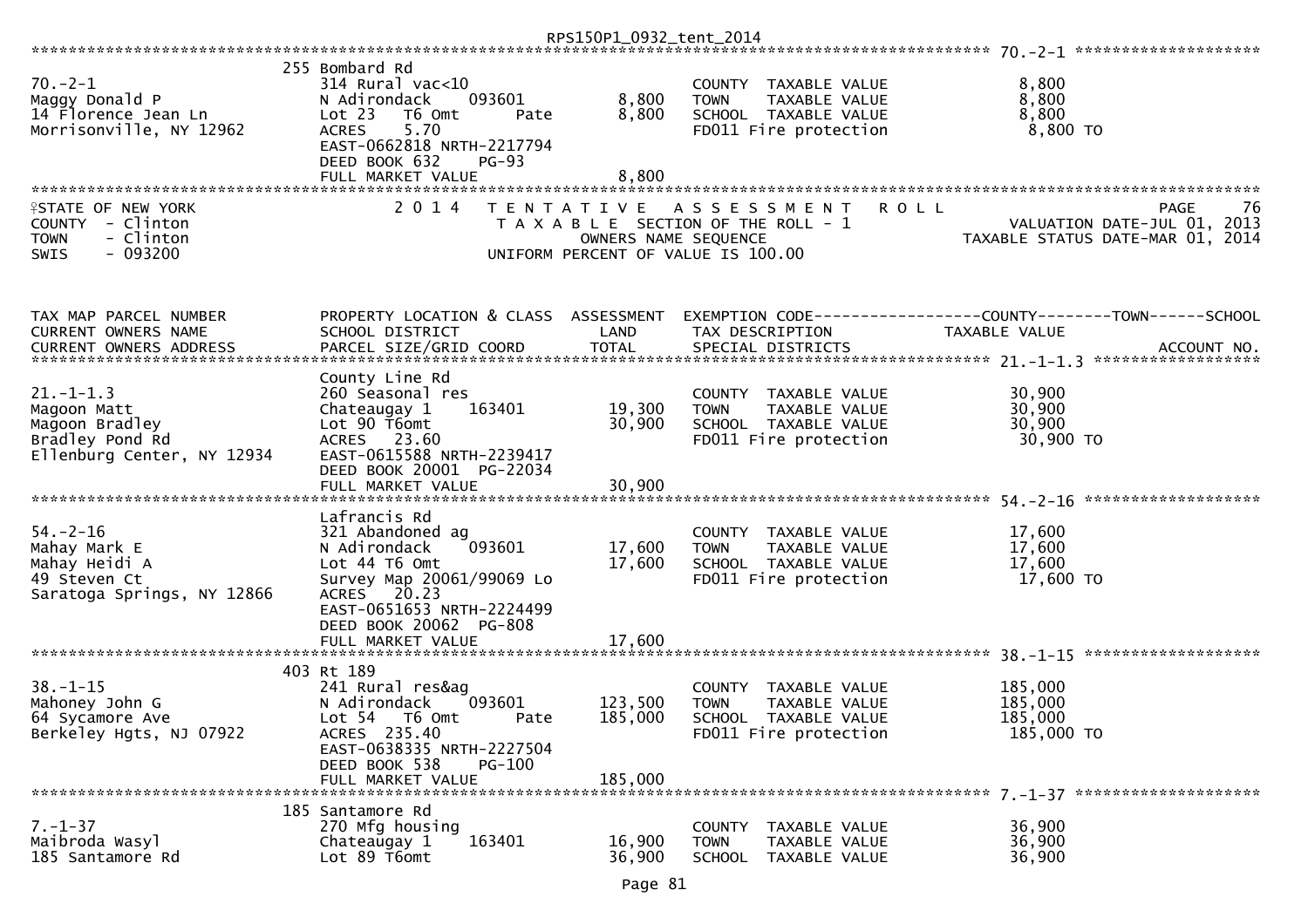|                                                   |                                                       | RPS150P1_0932_tent_2014 |                                                      |                                                                 |
|---------------------------------------------------|-------------------------------------------------------|-------------------------|------------------------------------------------------|-----------------------------------------------------------------|
| Churubusco, NY 12923                              | ACRES 24.80<br>EAST-0624947 NRTH-2241373              |                         | FD011 Fire protection                                | 36,900 TO                                                       |
|                                                   | DEED BOOK 617<br>PG-953                               |                         |                                                      |                                                                 |
|                                                   | FULL MARKET VALUE                                     | 36,900                  |                                                      |                                                                 |
| $54. - 2 - 2$                                     | 350 Lafrancis Rd<br>260 Seasonal res                  |                         | COUNTY TAXABLE VALUE                                 | 70,600                                                          |
| Maille Scott                                      | 093601<br>N Adirondack                                | 51,200                  | <b>TOWN</b><br>TAXABLE VALUE                         | 70,600                                                          |
| 26 LaVoie Dr                                      | Lot 37 T6 Omt                                         | 70,600                  | SCHOOL TAXABLE VALUE                                 | 70,600                                                          |
| Essex Junction, VT 05452                          | Survey Map 20061/99069 Lo<br>ACRES 83.32              |                         | FD011 Fire protection                                | 70,600 TO                                                       |
|                                                   | EAST-0653421 NRTH-2218249                             |                         |                                                      |                                                                 |
|                                                   | DEED BOOK 20072 PG-6497                               |                         |                                                      |                                                                 |
|                                                   |                                                       | 70,600                  |                                                      |                                                                 |
| <b>ISTATE OF NEW YORK</b>                         | 2 0 1 4                                               |                         | TENTATIVE ASSESSMENT ROLL                            | <b>PAGE</b><br>77                                               |
| COUNTY - Clinton                                  |                                                       |                         | T A X A B L E SECTION OF THE ROLL - 1                | VALUATION DATE-JUL 01, 2013                                     |
| - Clinton<br><b>TOWN</b>                          |                                                       |                         | OWNERS NAME SEQUENCE                                 | VALUATION DATE-JUL 01, 2013<br>TAXABLE STATUS DATE-MAR 01, 2014 |
| $-093200$<br><b>SWIS</b>                          |                                                       |                         | UNIFORM PERCENT OF VALUE IS 100.00                   |                                                                 |
|                                                   |                                                       |                         |                                                      |                                                                 |
| TAX MAP PARCEL NUMBER                             | PROPERTY LOCATION & CLASS ASSESSMENT                  |                         |                                                      | EXEMPTION CODE-----------------COUNTY--------TOWN------SCHOOL   |
| CURRENT OWNERS NAME                               | SCHOOL DISTRICT                                       | LAND                    | TAX DESCRIPTION                                      | TAXABLE VALUE                                                   |
|                                                   |                                                       |                         |                                                      |                                                                 |
|                                                   | 562 Clinton Mills Rd                                  |                         |                                                      |                                                                 |
| $25. - 1 - 13.22$                                 | 210 1 Family Res                                      |                         | RES STAR 41854                                       | $\mathbf{0}$<br>30,000<br>$\mathbf{0}$                          |
| Manor Brett D                                     | 093601<br>N Adirondack                                | 8,200                   | COUNTY TAXABLE VALUE                                 | 133,000                                                         |
| 562 Clinton Mills Rd<br>Ellenburg Depot, NY 12935 | Lot 63 T6omt<br>5.00<br><b>ACRES</b>                  | 133,000                 | <b>TOWN</b><br>TAXABLE VALUE<br>SCHOOL TAXABLE VALUE | 133,000<br>103,000                                              |
|                                                   | EAST-0658231 NRTH-2233581                             |                         | FD011 Fire protection                                | 133,000 TO                                                      |
|                                                   | DEED BOOK 20001 PG-21045                              |                         |                                                      |                                                                 |
|                                                   | FULL MARKET VALUE                                     | 133,000                 |                                                      |                                                                 |
|                                                   | 7544 Rt 11                                            |                         |                                                      |                                                                 |
| $51. - 1 - 13.11$                                 | 260 Seasonal res                                      |                         | COUNTY TAXABLE VALUE                                 | 50,000                                                          |
| Marks Todd E                                      | Chateaugay 1<br>163401                                | 7,600                   | TAXABLE VALUE<br><b>TOWN</b>                         | 50,000                                                          |
| Marks Mary Anne                                   | Lot 51 T6omt                                          | 50,000                  | SCHOOL TAXABLE VALUE                                 | 50,000                                                          |
| 28 Lake St<br>Rouses Point, NY 12979              | <b>ACRES</b><br>4.30<br>EAST-0620131 NRTH-2223258     |                         | FD011 Fire protection                                | 50,000 TO                                                       |
|                                                   | DEED BOOK 20061 PG-97806                              |                         |                                                      |                                                                 |
|                                                   | FULL MARKET VALUE                                     | 50,000                  |                                                      |                                                                 |
|                                                   |                                                       |                         |                                                      |                                                                 |
| $51.-1-5.2$                                       | 7585 Rt 11<br>210 1 Family Res                        |                         | 41834<br>SR STAR                                     | $\mathbf 0$<br>64,200<br>0                                      |
| Martin Corey A                                    | 163401<br>Chateaugay 1                                | 7,600                   | COUNTY<br>TAXABLE VALUE                              | 110,000                                                         |
| 7585 Rt 11                                        | Lot 50 T6omt                                          | 110,000                 | TAXABLE VALUE<br><b>TOWN</b>                         | 110,000                                                         |
| Chateaugay, NY 12920                              | 4.70 BANK<br>080<br><b>ACRES</b>                      |                         | SCHOOL TAXABLE VALUE                                 | 45,800                                                          |
|                                                   | EAST-0619059 NRTH-2222513<br>DEED BOOK 20132 PG-61849 |                         | FD011 Fire protection                                | 110,000 TO                                                      |
|                                                   | FULL MARKET VALUE                                     | 110,000                 |                                                      |                                                                 |
|                                                   |                                                       |                         |                                                      |                                                                 |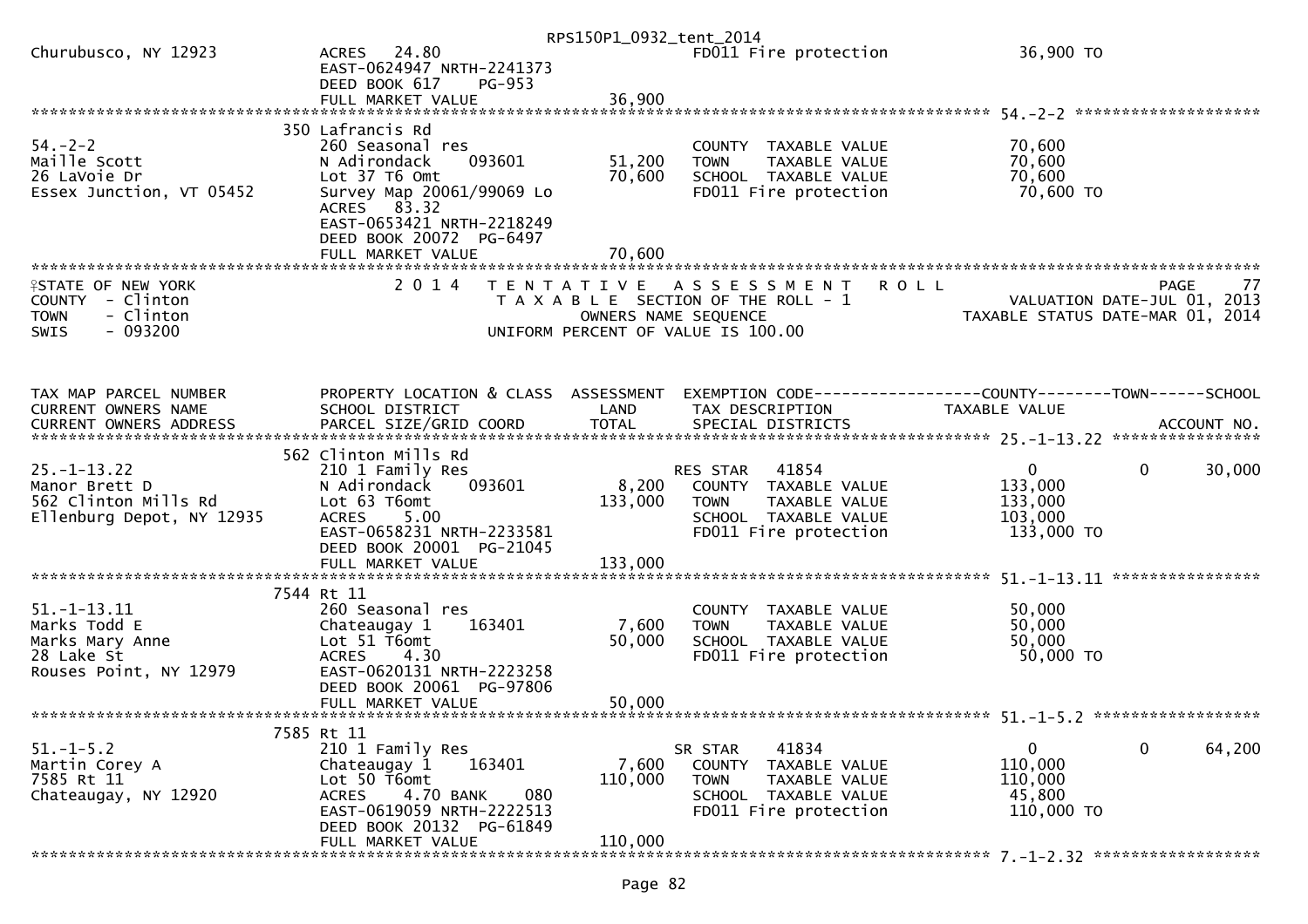RPS150P1\_0932\_tent\_2014

| $7. - 1 - 2.32$<br>Martin Theodore<br>732 Frontier Rd<br>Churubusco, NY 12923                           | 732 Mcnierney Rd<br>240 Rural res<br>163401<br>Chateaugay 1<br>Lot 89 T6omt<br>ACRES 23.10<br>EAST-0624271 NRTH-2245088<br>DEED BOOK 20051 PG-86013<br>FULL MARKET VALUE         | 20,500<br>80,000<br>80,000   | 41854<br><b>RES STAR</b><br>COUNTY TAXABLE VALUE<br><b>TOWN</b><br>TAXABLE VALUE<br>SCHOOL TAXABLE VALUE<br>FD011 Fire protection | $\mathbf{0}$<br>$\overline{0}$<br>30,000<br>80,000<br>80,000<br>50,000<br>80,000 TO                                |
|---------------------------------------------------------------------------------------------------------|----------------------------------------------------------------------------------------------------------------------------------------------------------------------------------|------------------------------|-----------------------------------------------------------------------------------------------------------------------------------|--------------------------------------------------------------------------------------------------------------------|
|                                                                                                         |                                                                                                                                                                                  |                              |                                                                                                                                   |                                                                                                                    |
| $24. - 1 - 1.13$<br>Martineau Ronald L<br>Martineau Novalee C<br>415 Laphams Mills Rd<br>Peru, NY 12972 | Clinton Mills Rd<br>321 Abandoned ag<br>N Adirondack<br>093601<br>Lot 64 T60mt<br><b>PLD 500</b><br>ACRES 44.79<br>EAST-0653410 NRTH-2233974                                     | 26,400<br>26,400             | COUNTY TAXABLE VALUE<br>TAXABLE VALUE<br><b>TOWN</b><br>SCHOOL TAXABLE VALUE<br>FD011 Fire protection                             | 26,400<br>26,400<br>26,400<br>26,400 TO                                                                            |
|                                                                                                         | DEED BOOK 20011 PG-30040                                                                                                                                                         |                              |                                                                                                                                   |                                                                                                                    |
|                                                                                                         | FULL MARKET VALUE                                                                                                                                                                | 26,400                       |                                                                                                                                   |                                                                                                                    |
| <b>ISTATE OF NEW YORK</b><br>COUNTY - Clinton<br><b>TOWN</b><br>- Clinton<br>$-093200$<br><b>SWIS</b>   | 2 0 1 4<br>T E N T A T I V E                                                                                                                                                     | OWNERS NAME SEQUENCE         | <b>ROLL</b><br>A S S E S S M E N T<br>T A X A B L E SECTION OF THE ROLL - 1<br>UNIFORM PERCENT OF VALUE IS 100.00                 | 78<br><b>PAGE</b><br>VALUATION DATE-JUL 01, 2013<br>TAXABLE STATUS DATE-MAR 01, 2014                               |
| TAX MAP PARCEL NUMBER<br>CURRENT OWNERS NAME                                                            | PROPERTY LOCATION & CLASS ASSESSMENT<br>SCHOOL DISTRICT                                                                                                                          | LAND                         | TAX DESCRIPTION                                                                                                                   | EXEMPTION CODE-----------------COUNTY--------TOWN------SCHOOL<br>TAXABLE VALUE                                     |
|                                                                                                         |                                                                                                                                                                                  |                              |                                                                                                                                   | .000 ACCOUNT NO . PARCEL SIZE/GRID COORD TOTAL SPECIAL DISTRICTS AND ELLE ACCOUNT NO . ACCOUNT NO . AND . AND RESS |
| $54. - 2 - 8$<br>Mathura Jewel<br>Ascione Gina<br>18 Glenna Dr<br>Carmel, NY 10512                      | Lafrancis Rd<br>321 Abandoned ag<br>093601<br>N Adirondack<br>Lot 37 T6 Omt<br>Survey Map 20061/99069 Lo<br>ACRES 20.00<br>EAST-0650861 NRTH-2220510<br>DEED BOOK 20061 PG-99536 | 17,500<br>17,500             | COUNTY TAXABLE VALUE<br>TAXABLE VALUE<br><b>TOWN</b><br>SCHOOL TAXABLE VALUE<br>FD011 Fire protection                             | 17,500<br>17,500<br>17,500<br>17,500 TO                                                                            |
|                                                                                                         | FULL MARKET VALUE                                                                                                                                                                | 17,500                       |                                                                                                                                   |                                                                                                                    |
|                                                                                                         | 724 Rt 189                                                                                                                                                                       |                              |                                                                                                                                   |                                                                                                                    |
| $23 - 1 - 10$<br>Matthews Allan<br>249 Rt 189<br>Churubusco, NY 12923                                   | 240 Rural res<br>N Adirondack<br>093601<br>T6 Omt<br>Lot 66<br>Pate<br>ACRES 100.00<br>EAST-0647380 NRTH-2234262<br>DEED BOOK 20112 PG-44917<br>FULL MARKET VALUE                | 45,300<br>106,000<br>106,000 | COUNTY TAXABLE VALUE<br>TAXABLE VALUE<br><b>TOWN</b><br>SCHOOL TAXABLE VALUE<br>FD011 Fire protection                             | 106,000<br>106,000<br>106,000<br>106,000 TO                                                                        |
|                                                                                                         | 32 Broad St                                                                                                                                                                      |                              |                                                                                                                                   |                                                                                                                    |
| $38.1 - 1 - 2$<br>Matthews Allan<br>592 Route 189                                                       | 270 Mfg housing<br>093601<br>N Adirondack<br>Lot 66<br>T6 Omt<br>Pate                                                                                                            | 4,800<br>24,300              | COUNTY TAXABLE VALUE<br><b>TOWN</b><br>TAXABLE VALUE<br>SCHOOL TAXABLE VALUE                                                      | 24,300<br>24,300<br>24,300                                                                                         |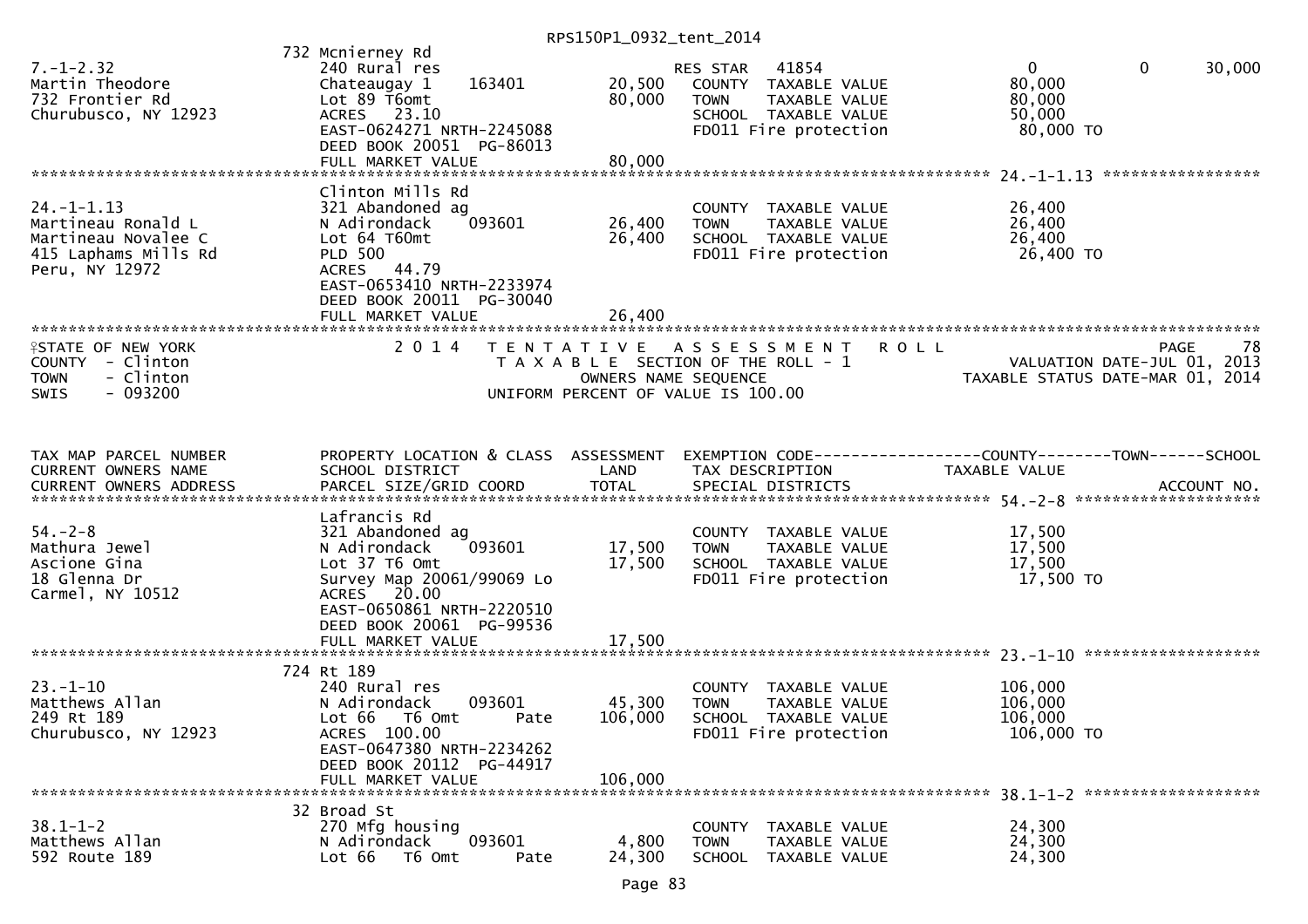|                                                                                                         |                                                                                                                                                                                 | RPS150P1_0932_tent_2014                   |                                                                                                                            |                                                                                  |    |
|---------------------------------------------------------------------------------------------------------|---------------------------------------------------------------------------------------------------------------------------------------------------------------------------------|-------------------------------------------|----------------------------------------------------------------------------------------------------------------------------|----------------------------------------------------------------------------------|----|
| Churubusco, NY 12923                                                                                    | FRNT 151.50 DPTH 260.00<br>EAST-0639295 NRTH-2231838<br>DEED BOOK 994<br>$PG-263$                                                                                               |                                           | FD011 Fire protection                                                                                                      | 24,300 TO                                                                        |    |
|                                                                                                         |                                                                                                                                                                                 |                                           |                                                                                                                            |                                                                                  |    |
|                                                                                                         |                                                                                                                                                                                 |                                           |                                                                                                                            |                                                                                  |    |
| $53. - 1 - 4$<br>Matthews Allan W<br>Laclair Colleen<br>249 Rt 189<br>Churubusco, NY 12923              | Rt 189<br>312 Vac w/imprv<br>093601<br>N Adirondack<br>Lot <sub>47</sub><br>T6 Omt<br>Pate<br>34.80<br><b>ACRES</b><br>EAST-0639220 NRTH-2224550<br>DEED BOOK 99001 PG-14101    | 23,700<br>35,900                          | COUNTY TAXABLE VALUE<br>TAXABLE VALUE<br><b>TOWN</b><br>SCHOOL TAXABLE VALUE<br>FD011 Fire protection                      | 35,900<br>35,900<br>35,900<br>35,900 TO                                          |    |
|                                                                                                         | FULL MARKET VALUE                                                                                                                                                               | 35,900                                    |                                                                                                                            |                                                                                  |    |
|                                                                                                         |                                                                                                                                                                                 |                                           |                                                                                                                            |                                                                                  |    |
| $53. - 1 - 5$<br>Matthews Allan W<br>Laclair Colleen<br>249 Rt 189<br>Churubusco, NY 12923              | 249 Rt 189<br>210 1 Family Res<br>N Adirondack<br>093601<br>Lot 47 T6 Omt<br>1.80<br><b>ACRES</b><br>EAST-0639606 NRTH-2223300<br>DEED BOOK 99001 PG-09382<br>FULL MARKET VALUE | 5,200<br>100,600<br>100,600               | RES STAR<br>41854<br>COUNTY TAXABLE VALUE<br><b>TOWN</b><br>TAXABLE VALUE<br>SCHOOL TAXABLE VALUE<br>FD011 Fire protection | $\mathbf{0}$<br>$\Omega$<br>30,000<br>100,600<br>100,600<br>70,600<br>100,600 TO |    |
|                                                                                                         |                                                                                                                                                                                 |                                           |                                                                                                                            |                                                                                  |    |
| <b>ISTATE OF NEW YORK</b><br>COUNTY - Clinton<br><b>TOWN</b><br>- Clinton<br>$-093200$<br><b>SWIS</b>   | 2 0 1 4                                                                                                                                                                         | T E N T A T I V E<br>OWNERS NAME SEQUENCE | <b>ROLL</b><br>A S S E S S M E N T<br>T A X A B L E SECTION OF THE ROLL - 1                                                | <b>PAGE</b><br>VALUATION DATE-JUL 01, 2013<br>TAXABLE STATUS DATE-MAR 01, 2014   | 79 |
|                                                                                                         |                                                                                                                                                                                 |                                           | UNIFORM PERCENT OF VALUE IS 100.00                                                                                         |                                                                                  |    |
| TAX MAP PARCEL NUMBER<br>CURRENT OWNERS NAME                                                            | PROPERTY LOCATION & CLASS ASSESSMENT<br>SCHOOL DISTRICT                                                                                                                         | LAND                                      | TAX DESCRIPTION                                                                                                            | EXEMPTION CODE-----------------COUNTY-------TOWN------SCHOOL<br>TAXABLE VALUE    |    |
|                                                                                                         | Ryan Rd                                                                                                                                                                         |                                           |                                                                                                                            |                                                                                  |    |
| $82. - 2 - 1.61$<br>Matthews Allan W<br>249 Rt 189<br>Churubusco, NY 12923                              | 322 Rural vac>10<br>Chateaugay 1<br>163401<br>Lot 30 T6omt<br>ACRES 13.00<br>EAST-0623447 NRTH-2209505<br>DEED BOOK 20061 PG-95076                                              | 14,000<br>14,000                          | COUNTY TAXABLE VALUE<br>TAXABLE VALUE<br><b>TOWN</b><br>SCHOOL TAXABLE VALUE<br>FD011 Fire protection                      | 14,000<br>14,000<br>14,000<br>14,000 TO                                          |    |
|                                                                                                         |                                                                                                                                                                                 |                                           |                                                                                                                            |                                                                                  |    |
|                                                                                                         |                                                                                                                                                                                 |                                           |                                                                                                                            |                                                                                  |    |
| $52. - 1 - 9.31$<br>Matthews Basil W Jr<br>Matthews Kim M<br>447 Forest Rd<br>Ellenburg Depot, NY 12935 | Campbell Rd<br>321 Abandoned ag<br>163401<br>Chateaugay 1<br>Lot 49 T6omt<br>ACRES 11.00<br>EAST-0628170 NRTH-2223339<br>DEED BOOK 20082 PG-17206                               | 13,000<br>13,000                          | COUNTY TAXABLE VALUE<br><b>TOWN</b><br>TAXABLE VALUE<br>SCHOOL TAXABLE VALUE<br>FD011 Fire protection                      | 13,000<br>13,000<br>13,000<br>13,000 TO                                          |    |
|                                                                                                         | FULL MARKET VALUE                                                                                                                                                               | 13,000                                    |                                                                                                                            |                                                                                  |    |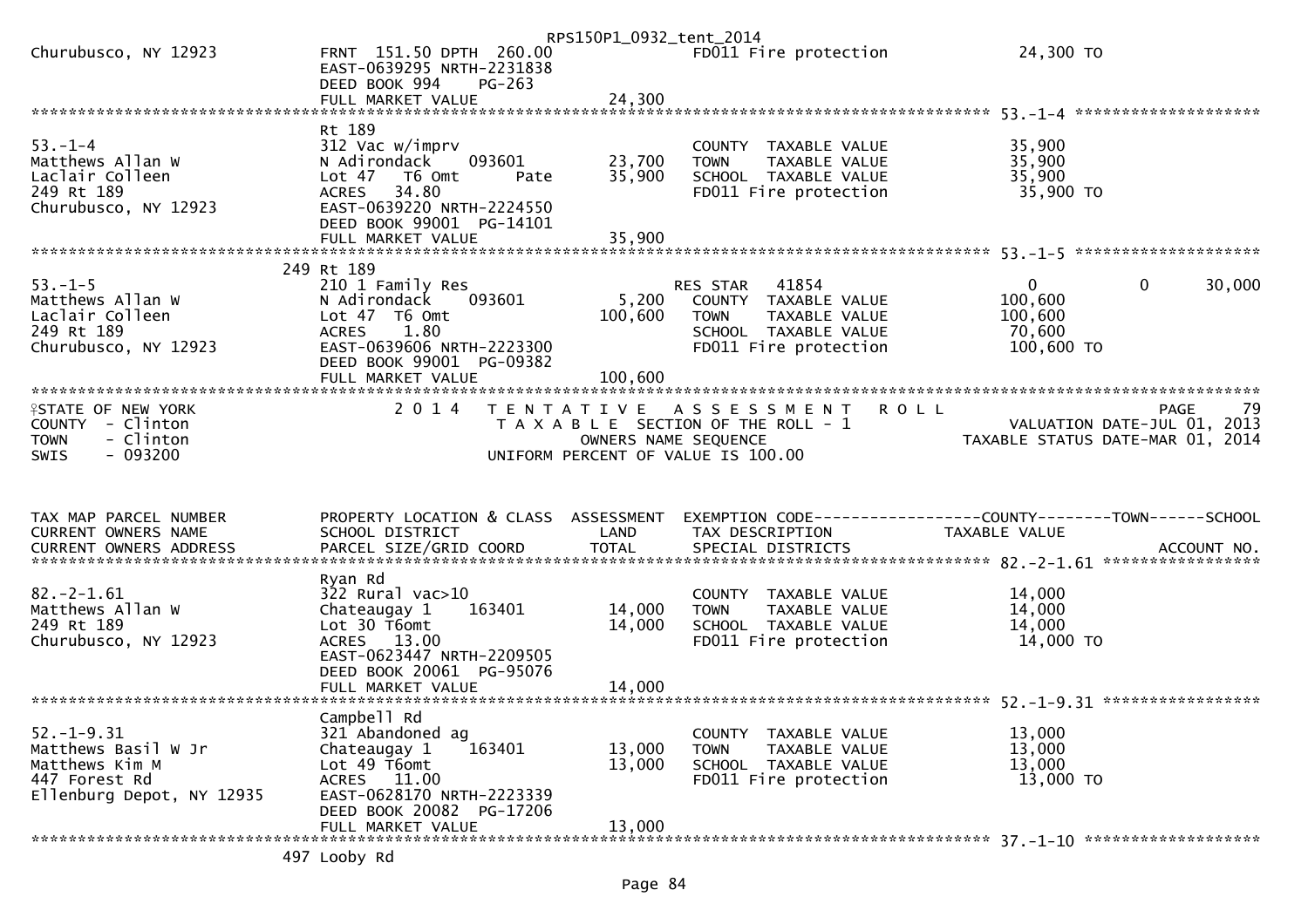|                           |                                                       | RPS150P1_0932_tent_2014 |                                       |                                                                                                  |
|---------------------------|-------------------------------------------------------|-------------------------|---------------------------------------|--------------------------------------------------------------------------------------------------|
| $37. - 1 - 10$            | 210 1 Family Res                                      |                         | 41854<br>RES STAR                     | $\overline{0}$<br>$\mathbf{0}$<br>30,000                                                         |
| Matthews David            | 093601<br>N Adirondack                                | 5,000                   | COUNTY TAXABLE VALUE                  | 95,000                                                                                           |
| 497 Looby Rd              | Lot <sub>53</sub><br>T6 Omt<br>Pate                   | 95,000                  | TAXABLE VALUE<br><b>TOWN</b>          | 95,000                                                                                           |
| Churubusco, NY 12923      | 1.00<br><b>ACRES</b>                                  |                         | SCHOOL TAXABLE VALUE                  | 65,000                                                                                           |
|                           | EAST-0630881 NRTH-2227125                             |                         | FD011 Fire protection                 | 95,000 TO                                                                                        |
|                           | DEED BOOK 830<br>$PG-203$                             |                         |                                       |                                                                                                  |
|                           |                                                       |                         |                                       |                                                                                                  |
|                           | FULL MARKET VALUE                                     | 95,000                  |                                       |                                                                                                  |
|                           |                                                       |                         |                                       |                                                                                                  |
|                           | Rt 11                                                 |                         |                                       |                                                                                                  |
| $52. - 1 - 8.1$           | 321 Abandoned ag                                      |                         | COUNTY TAXABLE VALUE                  | 31,100                                                                                           |
| Matthews David            | 163401<br>Chateaugay 1                                | 31,100                  | TAXABLE VALUE<br><b>TOWN</b>          | 31,100                                                                                           |
| Jones Dorothy             | Lot $49$ $\overline{76}$ Omt<br>Pate                  | 31,100                  | SCHOOL TAXABLE VALUE                  | 31,100                                                                                           |
| 3175 Michael Dr           | ACRES 47.10                                           |                         | FD011 Fire protection                 | 31,100 TO                                                                                        |
| Newbury Pk, CA 91320      | EAST-0626973 NRTH-2222693                             |                         |                                       |                                                                                                  |
|                           | DEED BOOK 20031 PG-55080                              |                         |                                       |                                                                                                  |
|                           |                                                       |                         |                                       |                                                                                                  |
|                           |                                                       |                         |                                       |                                                                                                  |
|                           |                                                       |                         |                                       |                                                                                                  |
|                           | Rt 189                                                |                         |                                       |                                                                                                  |
| $23. - 1 - 1.1$           | 314 Rural vac<10                                      |                         | COUNTY TAXABLE VALUE                  | 55,200                                                                                           |
| Matthews David J          | 093601<br>N Adirondack                                | 55,200                  | TAXABLE VALUE<br><b>TOWN</b>          | 55,200                                                                                           |
| 497 Looby Rd              | Lot 74<br>T6 Omt<br>Pate                              | 55,200                  | SCHOOL TAXABLE VALUE                  | 55,200                                                                                           |
| Churubusco, NY 12923      | ACRES 87.20                                           |                         | FD011 Fire protection                 | 55,200 TO                                                                                        |
|                           | EAST-0636639 NRTH-2241064                             |                         |                                       |                                                                                                  |
| MAY BE SUBJECT TO PAYMENT | DEED BOOK 20132 PG-57798                              |                         |                                       |                                                                                                  |
|                           |                                                       |                         |                                       |                                                                                                  |
|                           |                                                       |                         |                                       |                                                                                                  |
|                           |                                                       |                         |                                       |                                                                                                  |
|                           |                                                       |                         |                                       |                                                                                                  |
| <b>ISTATE OF NEW YORK</b> | 2 0 1 4                                               | T E N T A T I V E       | A S S E S S M E N T R O L L           | 80<br><b>PAGE</b>                                                                                |
| COUNTY - Clinton          |                                                       |                         | T A X A B L E SECTION OF THE ROLL - 1 |                                                                                                  |
| - Clinton<br><b>TOWN</b>  |                                                       | OWNERS NAME SEQUENCE    |                                       | VALUATION DATE-JUL 01, 2013<br>TAXABLE STATUS DATE-MAR 01, 2014                                  |
| $-093200$<br><b>SWIS</b>  |                                                       |                         | UNIFORM PERCENT OF VALUE IS 100.00    |                                                                                                  |
|                           |                                                       |                         |                                       |                                                                                                  |
|                           |                                                       |                         |                                       |                                                                                                  |
|                           |                                                       |                         |                                       |                                                                                                  |
| TAX MAP PARCEL NUMBER     |                                                       |                         |                                       | PROPERTY LOCATION & CLASS ASSESSMENT EXEMPTION CODE----------------COUNTY-------TOWN------SCHOOL |
|                           |                                                       |                         |                                       |                                                                                                  |
| CURRENT OWNERS NAME       | SCHOOL DISTRICT                                       | LAND                    | TAX DESCRIPTION                       | TAXABLE VALUE                                                                                    |
| CURRENT OWNERS ADDRESS    | PARCEL SIZE/GRID COORD                                | <b>TOTAL</b>            | SPECIAL DISTRICTS                     | ACCOUNT NO.                                                                                      |
|                           |                                                       |                         |                                       |                                                                                                  |
|                           | 714 Lafrancis Rd                                      |                         |                                       |                                                                                                  |
| $39. - 1 - 1$             | 321 Abandoned ag                                      |                         | COUNTY TAXABLE VALUE                  | 55,100                                                                                           |
| Matthews Gertrude         | 093601<br>N Adirondack                                | 55,100                  | TAXABLE VALUE<br><b>TOWN</b>          | 55,100                                                                                           |
| 4802 State Rt 37          | Lot 57 T6 Omt<br>Pate                                 | 55,100                  | SCHOOL TAXABLE VALUE                  | 55,100                                                                                           |
| Malone, NY 12953          | ACRES 160.00                                          |                         | FD011 Fire protection                 | 55,100 TO                                                                                        |
|                           | EAST-0651646 NRTH-2228217                             |                         |                                       |                                                                                                  |
|                           | DEED BOOK 20051 PG-79506                              |                         |                                       |                                                                                                  |
|                           | FULL MARKET VALUE                                     | 55,100                  |                                       |                                                                                                  |
|                           |                                                       |                         |                                       |                                                                                                  |
|                           | 2 Swamp Rd                                            |                         |                                       |                                                                                                  |
|                           |                                                       |                         |                                       |                                                                                                  |
| $53. - 1 - 11$            | 311 Res vac land<br>093601                            |                         | COUNTY TAXABLE VALUE<br><b>TOWN</b>   | 2,800                                                                                            |
| Matthews Lester           | N Adirondack                                          | 2,800                   | TAXABLE VALUE                         | 2,800                                                                                            |
| 370 Rt 189                | Lot 46 T6 Omt<br>Patent                               | 2,800                   | SCHOOL TAXABLE VALUE                  | 2,800                                                                                            |
| Churubusco, NY 12923      | FRNT 104.00 DPTH 72.00                                |                         | FD011 Fire protection                 | 2,800 TO                                                                                         |
|                           | EAST-0639762 NRTH-2225337<br>DEED BOOK 20102 PG-32197 |                         |                                       |                                                                                                  |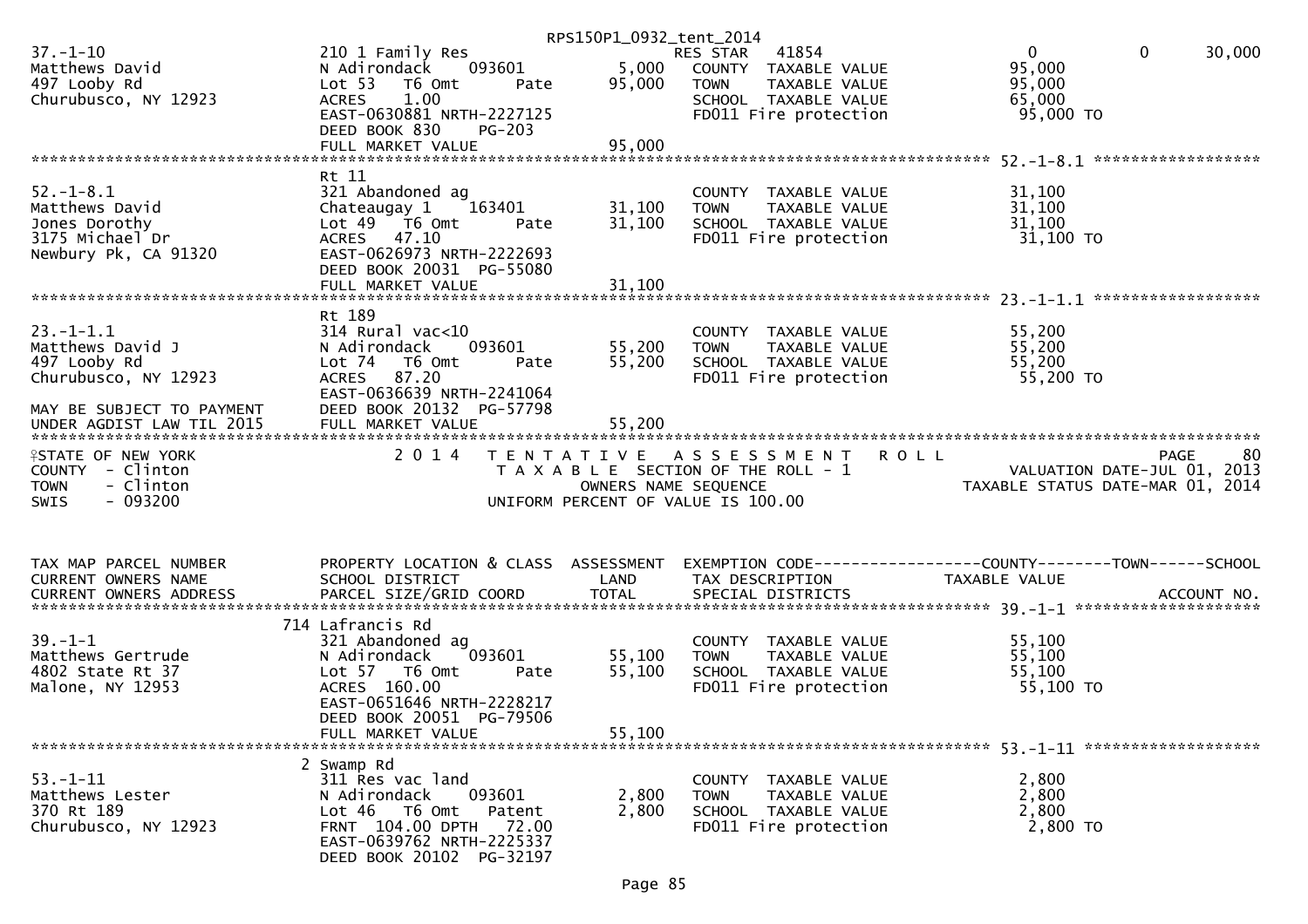|                             |                                      | RPS150P1_0932_tent_2014 |                                                                |                                                              |        |
|-----------------------------|--------------------------------------|-------------------------|----------------------------------------------------------------|--------------------------------------------------------------|--------|
|                             | FULL MARKET VALUE                    | 2,800                   |                                                                |                                                              |        |
|                             | 370 Rt 189                           |                         |                                                                |                                                              |        |
| $38. - 1 - 13.1$            | 210 1 Family Res                     |                         | 95 PCT OF VALUE USED FOR EXEMPTION PURPOSES<br>AGED COUN 41802 | 27,075<br>0                                                  | 0      |
| Matthews Lester W           | 093601<br>N Adirondack               |                         | 7,400 SR STAR<br>41834                                         | $\Omega$<br>$\Omega$                                         | 57,000 |
|                             | Lot <sub>55</sub><br>T6 Omt          | 57,000                  |                                                                | 29,925                                                       |        |
| Matthews Marjorie<br>Box 54 | Pate<br>4.50<br><b>ACRES</b>         |                         | COUNTY TAXABLE VALUE<br><b>TOWN</b>                            | 57,000                                                       |        |
| Churubusco, NY 12923        | EAST-0639829 NRTH-2226322            |                         | TAXABLE VALUE<br>SCHOOL TAXABLE VALUE                          | $\overline{0}$                                               |        |
|                             | DEED BOOK 819<br>$PG-164$            |                         | FD011 Fire protection                                          | 57,000 TO                                                    |        |
|                             | FULL MARKET VALUE                    | 57,000                  |                                                                |                                                              |        |
|                             |                                      |                         |                                                                |                                                              |        |
|                             | Lagree Rd                            |                         |                                                                |                                                              |        |
| $37. - 1 - 8$               | 321 Abandoned ag                     |                         | COUNTY TAXABLE VALUE                                           | 32,100                                                       |        |
| Matthews Life Estate John T | 093601<br>N Adirondack               | 32,100                  | TAXABLE VALUE<br><b>TOWN</b>                                   | 32,100                                                       |        |
| Matthews David J            | Lot 53<br>T6 Omt<br>Pate             | 32,100                  | SCHOOL TAXABLE VALUE                                           | 32,100                                                       |        |
| 497 Looby Rd                | ACRES 67.50                          |                         | FD011 Fire protection                                          | 32,100 TO                                                    |        |
| Churubusco, NY 12923        | EAST-0633918 NRTH-2226255            |                         |                                                                |                                                              |        |
|                             | DEED BOOK 20102 PG-29967             |                         |                                                                |                                                              |        |
|                             | FULL MARKET VALUE                    | 32,100                  |                                                                |                                                              |        |
|                             |                                      |                         |                                                                |                                                              |        |
|                             | Looby Rd                             |                         |                                                                |                                                              |        |
| $38. - 1 - 27$              | 321 Abandoned ag                     |                         | COUNTY TAXABLE VALUE                                           | 15,500                                                       |        |
| Matthews Steve              | N Adirondack<br>093601               | 15,500                  | <b>TOWN</b><br>TAXABLE VALUE                                   | 15,500                                                       |        |
| Matthews Marion             | Lot $67$<br>T6 Omt<br>Pate           | 15,500                  | SCHOOL TAXABLE VALUE                                           | 15,500                                                       |        |
| 404 Rt 189                  | 21.00<br><b>ACRES</b>                |                         | FD011 Fire protection                                          | 15,500 TO                                                    |        |
| Churubusco, NY 12923        | EAST-0638428 NRTH-2231044            |                         |                                                                |                                                              |        |
|                             | DEED BOOK 20122 PG-48443             |                         |                                                                |                                                              |        |
|                             | FULL MARKET VALUE                    | 15,500                  |                                                                |                                                              |        |
|                             |                                      |                         |                                                                |                                                              |        |
| <b>ISTATE OF NEW YORK</b>   | 2 0 1 4                              |                         | TENTATIVE ASSESSMENT                                           | <b>ROLL</b><br><b>PAGE</b>                                   | 81     |
| COUNTY - Clinton            |                                      |                         | T A X A B L E SECTION OF THE ROLL - 1                          | VALUATION DATE-JUL 01, 2013                                  |        |
| - Clinton<br><b>TOWN</b>    |                                      |                         | OWNERS NAME SEQUENCE                                           | TAXABLE STATUS DATE-MAR 01, 2014                             |        |
| $-093200$<br><b>SWIS</b>    |                                      |                         | UNIFORM PERCENT OF VALUE IS 100.00                             |                                                              |        |
|                             |                                      |                         |                                                                |                                                              |        |
|                             |                                      |                         |                                                                |                                                              |        |
| TAX MAP PARCEL NUMBER       | PROPERTY LOCATION & CLASS ASSESSMENT |                         |                                                                | EXEMPTION CODE-----------------COUNTY-------TOWN------SCHOOL |        |
| CURRENT OWNERS NAME         | SCHOOL DISTRICT                      | LAND                    | TAX DESCRIPTION                                                | TAXABLE VALUE                                                |        |
|                             |                                      |                         |                                                                |                                                              |        |
|                             |                                      |                         |                                                                |                                                              |        |
|                             | 404 Rt 189                           |                         |                                                                |                                                              |        |
| $38 - 1 - 14$               | 210 1 Family Res                     |                         | 41854<br>RES STAR                                              | $\overline{0}$<br>$\mathbf 0$                                | 30,000 |
| Matthews Steven             | N Adirondack<br>093601               |                         | 5,700 COUNTY TAXABLE VALUE                                     | 86,000                                                       |        |
| Matthews Marion             | Lot 55  T6 Omt<br>Pate               | 86,000 TOWN             | TAXABLE VALUE                                                  | 86,000                                                       |        |
| 404 Rt 189                  | 1.90<br><b>ACRES</b>                 |                         | SCHOOL TAXABLE VALUE                                           | 56,000                                                       |        |
| Churubusco, NY 12923        | EAST-0639610 NRTH-2227674            |                         | FD011 Fire protection                                          | 86,000 TO                                                    |        |
|                             | DEED BOOK 20132 PG-61468             |                         |                                                                |                                                              |        |
|                             | FULL MARKET VALUE                    | 86,000                  |                                                                |                                                              |        |
|                             |                                      |                         |                                                                |                                                              |        |
|                             | 575 Rt 189                           |                         |                                                                |                                                              |        |
| $38. - 1 - 26$              | 210 1 Family Res                     |                         | COUNTY TAXABLE VALUE                                           | 58,000                                                       |        |
| Matthews Steven             | 093601<br>N Adirondack               | 4,100                   | <b>TOWN</b><br>TAXABLE VALUE                                   | 58,000                                                       |        |
| Matthews Marion             | Lot $67$<br>T6 Omt<br>Pate           | 58,000                  | <b>SCHOOL</b><br>TAXABLE VALUE                                 | 58,000                                                       |        |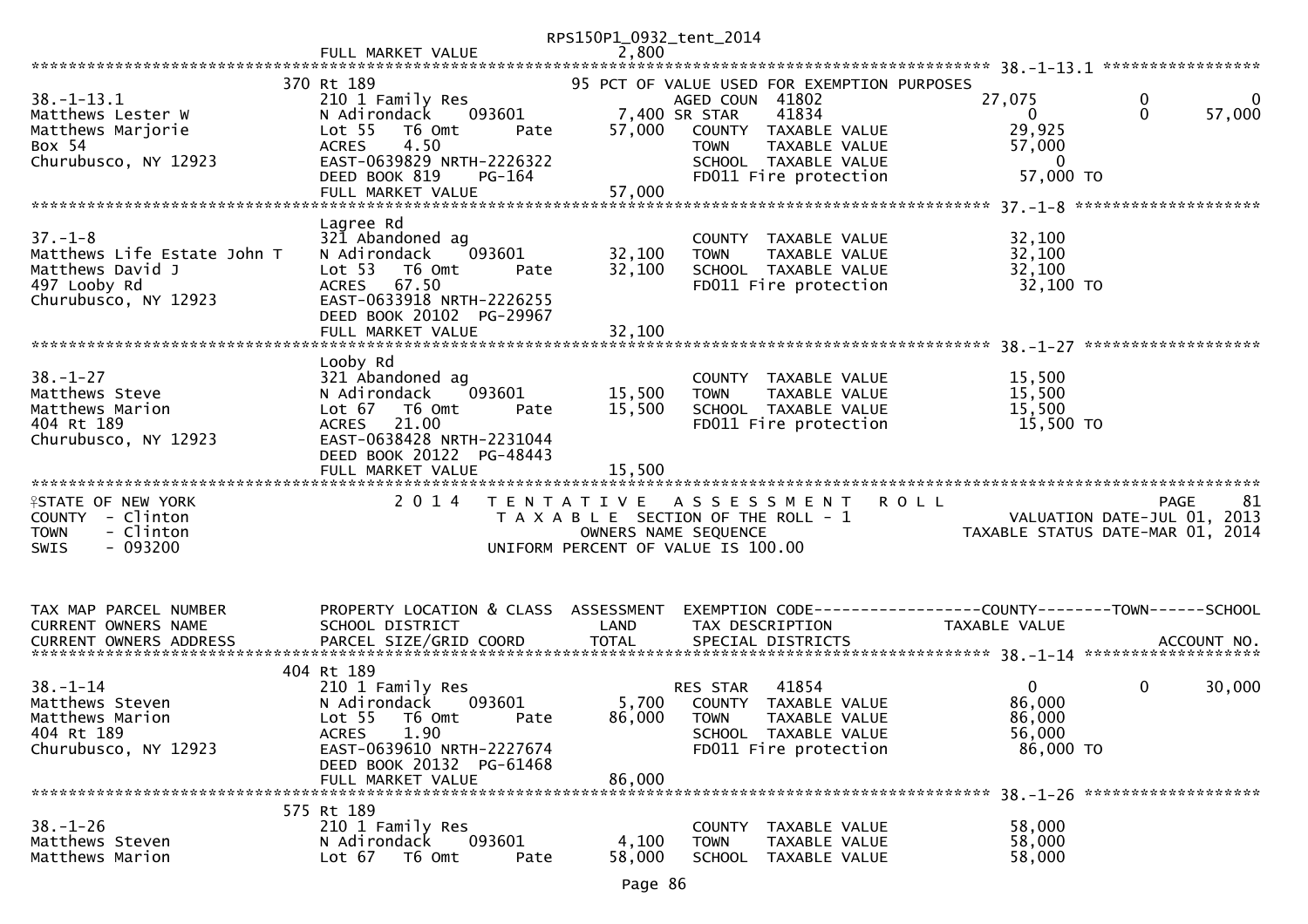|                                                                                                |                                                                                                                                                                                       | RPS150P1_0932_tent_2014    |                                                                                                                            |                                                                                      |
|------------------------------------------------------------------------------------------------|---------------------------------------------------------------------------------------------------------------------------------------------------------------------------------------|----------------------------|----------------------------------------------------------------------------------------------------------------------------|--------------------------------------------------------------------------------------|
| 404 Route 189<br>Churubusco, NY 12923                                                          | FRNT 82.50 DPTH 231.00<br>EAST-0638950 NRTH-2231348<br>DEED BOOK 20082 PG-17944                                                                                                       |                            | FD011 Fire protection                                                                                                      | 58,000 TO                                                                            |
|                                                                                                | FULL MARKET VALUE                                                                                                                                                                     | 58,000                     |                                                                                                                            |                                                                                      |
| $52 - 1 - 7$<br>Matthews Steven<br>Matthews Marion<br>404 Rt 189<br>Churubusco, NY 12923       | Rt 11<br>321 Abandoned ag<br>Chateaugay 1<br>163401<br>Lot 49 T6 Omt<br>Pate<br>ACRES 26.50<br>EAST-0626355 NRTH-2222585<br>DEED BOOK 20122 PG-46106                                  | 20,800<br>20,800           | COUNTY TAXABLE VALUE<br><b>TOWN</b><br>TAXABLE VALUE<br>SCHOOL TAXABLE VALUE<br>FD011 Fire protection                      | 20,800<br>20,800<br>20,800<br>20,800 TO                                              |
|                                                                                                | FULL MARKET VALUE                                                                                                                                                                     | 20,800                     |                                                                                                                            |                                                                                      |
| $66. - 1 - 6.3$<br>McCann Steven<br>McCann Tracy L<br>510 Seymour Rd<br>Chateaugay, NY 12920   | 434 County Line Rd<br>314 Rural vac<10<br>Chateaugay 1<br>163401<br>Lot 30 T6omt<br>ACRES 18.30<br>EAST-0620572 NRTH-2211732<br>DEED BOOK 20051 PG-87790<br>FULL MARKET VALUE         | 16,700<br>16,700<br>16,700 | COUNTY TAXABLE VALUE<br><b>TOWN</b><br>TAXABLE VALUE<br>SCHOOL TAXABLE VALUE<br>FD011 Fire protection                      | 16,700<br>16,700<br>16,700<br>16,700 TO                                              |
|                                                                                                |                                                                                                                                                                                       |                            |                                                                                                                            |                                                                                      |
| $68. - 1 - 9$<br>McCauley Virginia B<br>78 East Cedar St<br>Poughkeepsie, NY 12601             | Rt 11<br>321 Abandoned ag<br>N Adirondack<br>093601<br>Lot 26<br>T6 Omt<br>Pate<br>ACRES 118.30<br>EAST-0644314 NRTH-2212852<br>DEED BOOK 20011 PG-30718                              | 61,500<br>61,500           | COUNTY TAXABLE VALUE<br>TAXABLE VALUE<br>TOWN<br>SCHOOL TAXABLE VALUE<br>FD011 Fire protection                             | 61,500<br>61,500<br>61,500<br>$61,500$ TO                                            |
|                                                                                                | FULL MARKET VALUE                                                                                                                                                                     | 61,500                     |                                                                                                                            |                                                                                      |
| <b>ISTATE OF NEW YORK</b><br>COUNTY - Clinton<br><b>TOWN</b><br>- Clinton<br>$-093200$<br>SWIS | 2014                                                                                                                                                                                  | OWNERS NAME SEQUENCE       | <b>ROLL</b><br>TENTATIVE ASSESSMENT<br>T A X A B L E SECTION OF THE ROLL - 1<br>UNIFORM PERCENT OF VALUE IS 100.00         | 82<br><b>PAGE</b><br>VALUATION DATE-JUL 01, 2013<br>TAXABLE STATUS DATE-MAR 01, 2014 |
| TAX MAP PARCEL NUMBER<br><b>CURRENT OWNERS NAME</b>                                            | PROPERTY LOCATION & CLASS ASSESSMENT<br>SCHOOL DISTRICT                                                                                                                               | LAND                       | TAX DESCRIPTION                                                                                                            | EXEMPTION CODE------------------COUNTY--------TOWN------SCHOOL<br>TAXABLE VALUE      |
| $53. - 1 - 21.3$<br>McClure Jonathan C<br>646 Patnode Rd<br>Churubusco, NY 12923               | 646 Patnode Rd<br>210 1 Family Res<br>093601<br>N Adirondack<br>Lot 34 T6omt<br>FRNT 295.00 DPTH 112.00<br>EAST-0635238 NRTH-2218349<br>DEED BOOK 20082 PG-13719<br>FULL MARKET VALUE | 4,400<br>35,100<br>35,100  | 41854<br>RES STAR<br>COUNTY TAXABLE VALUE<br><b>TOWN</b><br>TAXABLE VALUE<br>SCHOOL TAXABLE VALUE<br>FD011 Fire protection | $\mathbf{0}$<br>0<br>30,000<br>35,100<br>35,100<br>5,100<br>35,100 TO                |
|                                                                                                | 618 Rt 189                                                                                                                                                                            |                            | 95 PCT OF VALUE USED FOR EXEMPTION PURPOSES                                                                                |                                                                                      |
|                                                                                                |                                                                                                                                                                                       |                            |                                                                                                                            |                                                                                      |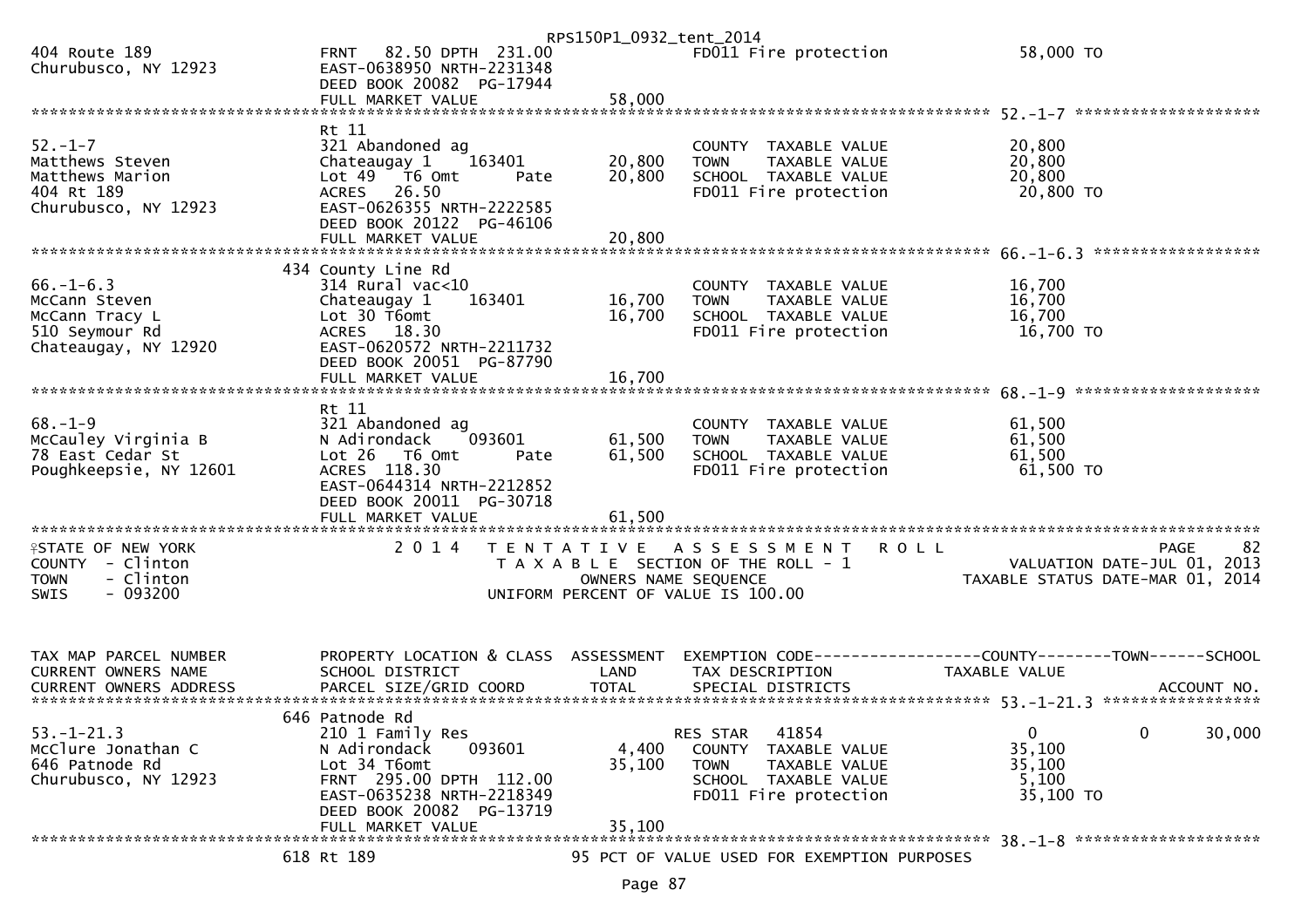|                               |                                     | RPS150P1_0932_tent_2014               |                  |                       |                                               |                                  |
|-------------------------------|-------------------------------------|---------------------------------------|------------------|-----------------------|-----------------------------------------------|----------------------------------|
| $38. - 1 - 8$                 | 210 1 Family Res                    |                                       | WARNONALL 41121  |                       | 12,982                                        | 12,000<br>0                      |
| Mccomb Daniel                 | 093601<br>N Adirondack              |                                       | 9,400 RES STAR   | 41854                 | $\mathbf{0}$                                  | 30,000<br>0                      |
| Mccomb Deborah                | Lot 66<br>T6 Omt<br>Pate            | 91,100                                |                  | COUNTY TAXABLE VALUE  | 78,118                                        |                                  |
| 618 Rt 189                    | 6.50 BANK<br>230<br><b>ACRES</b>    |                                       | <b>TOWN</b>      | TAXABLE VALUE         | 79,100                                        |                                  |
| Churubusco, NY 12923          | EAST-0639407 NRTH-2232493           |                                       |                  | SCHOOL TAXABLE VALUE  | 61,100                                        |                                  |
|                               | DEED BOOK 667                       |                                       |                  | FD011 Fire protection | 91,100 TO                                     |                                  |
|                               | $PG-262$                            |                                       |                  |                       |                                               |                                  |
|                               | FULL MARKET VALUE                   | 91,100                                |                  |                       |                                               |                                  |
|                               |                                     |                                       |                  |                       |                                               |                                  |
|                               | Campbell Rd                         |                                       |                  |                       |                                               |                                  |
| $52. - 1 - 9.4$               | 321 Abandoned ag                    |                                       |                  | COUNTY TAXABLE VALUE  | 22,000                                        |                                  |
| McDonald Christopher          | Chateaugay 1<br>163401              | 22,000                                | <b>TOWN</b>      | TAXABLE VALUE         | 22,000                                        |                                  |
| Lapierre McDonald Lisa        | Lot 49 T6omt                        | 22,000                                |                  | SCHOOL TAXABLE VALUE  | 22,000                                        |                                  |
| 1816 Bradley Pond Rd          | ACRES 27.40                         |                                       |                  | FD011 Fire protection | 22,000 TO                                     |                                  |
| Ellenburg Center, NY 12934    | EAST-0628279 NRTH-2222464           |                                       |                  |                       |                                               |                                  |
|                               | DEED BOOK 20112 PG-40723            |                                       |                  |                       |                                               |                                  |
|                               |                                     |                                       |                  |                       |                                               |                                  |
|                               |                                     |                                       |                  |                       |                                               |                                  |
|                               |                                     |                                       |                  |                       |                                               |                                  |
|                               | 550 Brandy Brook Rd                 |                                       |                  |                       |                                               |                                  |
| $69. - 1 - 13.32$             | 270 Mfg housing                     |                                       |                  | COUNTY TAXABLE VALUE  | 35,000                                        |                                  |
| McDonald Dale                 | 093601<br>N Adirondack              | 5,500                                 | <b>TOWN</b>      | TAXABLE VALUE         | 35,000                                        |                                  |
| 550 Brandy Brook Rd           | Lot 25 T6omt                        | 35,000                                |                  | SCHOOL TAXABLE VALUE  | 35,000                                        |                                  |
| Ellenburg Center, NY 12934    | <b>ACRES</b><br>1.60                |                                       |                  | FD011 Fire protection | 35,000 TO                                     |                                  |
|                               | EAST-0647546 NRTH-2211560           |                                       |                  |                       |                                               |                                  |
|                               | DEED BOOK 20021 PG-43260            |                                       |                  |                       |                                               |                                  |
|                               | FULL MARKET VALUE                   | 35,000                                |                  |                       |                                               |                                  |
|                               |                                     |                                       |                  |                       |                                               |                                  |
|                               |                                     |                                       |                  |                       |                                               |                                  |
|                               | Looby Rd                            |                                       |                  |                       |                                               |                                  |
| $38. - 1 - 19$                | 321 Abandoned ag                    |                                       |                  | COUNTY TAXABLE VALUE  | 37,100                                        |                                  |
| McDonald Hermett W            | 093601<br>N Adirondack              | 37,100                                | <b>TOWN</b>      | TAXABLE VALUE         | 37,100                                        |                                  |
| Attn: Poilina Palmer          | Lot <sub>54</sub><br>T6 Omt<br>Pate | 37,100                                |                  | SCHOOL TAXABLE VALUE  | 37,100                                        |                                  |
| 734 Hemlock St                | ACRES 55.50                         |                                       |                  | FD011 Fire protection | 37,100 TO                                     |                                  |
| Brooklyn, NY 11208            | EAST-0636219 NRTH-2229038           |                                       |                  |                       |                                               |                                  |
|                               | DEED BOOK 542<br>PG-364             |                                       |                  |                       |                                               |                                  |
|                               |                                     |                                       |                  |                       |                                               |                                  |
|                               |                                     |                                       |                  |                       |                                               |                                  |
| <b>ISTATE OF NEW YORK</b>     | 2 0 1 4                             | T E N T A T I V E                     |                  | ASSESSMENT            | <b>ROLL</b>                                   | 83<br>PAGE                       |
| COUNTY - Clinton              |                                     |                                       |                  |                       |                                               | VALUATION DATE-JUL 01,<br>2013   |
|                               |                                     | T A X A B L E SECTION OF THE ROLL - 1 |                  |                       |                                               |                                  |
| <b>TOWN</b><br>- Clinton      |                                     | OWNERS NAME SEQUENCE                  |                  |                       |                                               | TAXABLE STATUS DATE-MAR 01, 2014 |
| <b>SWIS</b><br>- 093200       |                                     | UNIFORM PERCENT OF VALUE IS 100.00    |                  |                       |                                               |                                  |
|                               |                                     |                                       |                  |                       |                                               |                                  |
|                               |                                     |                                       |                  |                       |                                               |                                  |
|                               |                                     |                                       |                  |                       |                                               |                                  |
| TAX MAP PARCEL NUMBER         | PROPERTY LOCATION & CLASS           | ASSESSMENT                            | EXEMPTION CODE-- |                       | ---------------COUNTY--------TOWN------SCHOOL |                                  |
| CURRENT OWNERS NAME           | SCHOOL DISTRICT                     | LAND                                  |                  | TAX DESCRIPTION       | TAXABLE VALUE                                 |                                  |
| <b>CURRENT OWNERS ADDRESS</b> | PARCEL SIZE/GRID COORD              | TOTAL                                 |                  | SPECIAL DISTRICTS     |                                               | ACCOUNT NO.                      |
|                               |                                     |                                       |                  |                       |                                               |                                  |
|                               | 6188 Rt 11                          |                                       |                  |                       |                                               |                                  |
| $69. - 1 - 1$                 | 240 Rural res                       |                                       |                  | COUNTY TAXABLE VALUE  | 159,000                                       |                                  |
| McDonald Lawrence             | 093601<br>N Adirondack              | 78,100                                | <b>TOWN</b>      | TAXABLE VALUE         | 159,000                                       |                                  |
|                               |                                     |                                       |                  |                       |                                               |                                  |
| 24 McDonald Rd                | $Lot 25$ T6 Omt<br>Pate             | 159,000                               |                  | SCHOOL TAXABLE VALUE  | 159,000                                       |                                  |
| Mooers Forks, NY 12959        | ACRES 212.00                        |                                       |                  | FD011 Fire protection | 159,000 TO                                    |                                  |
|                               | EAST-0649455 NRTH-2211628           |                                       |                  |                       |                                               |                                  |
|                               | DEED BOOK 20041 PG-65030            |                                       |                  |                       |                                               |                                  |
|                               |                                     |                                       |                  |                       |                                               |                                  |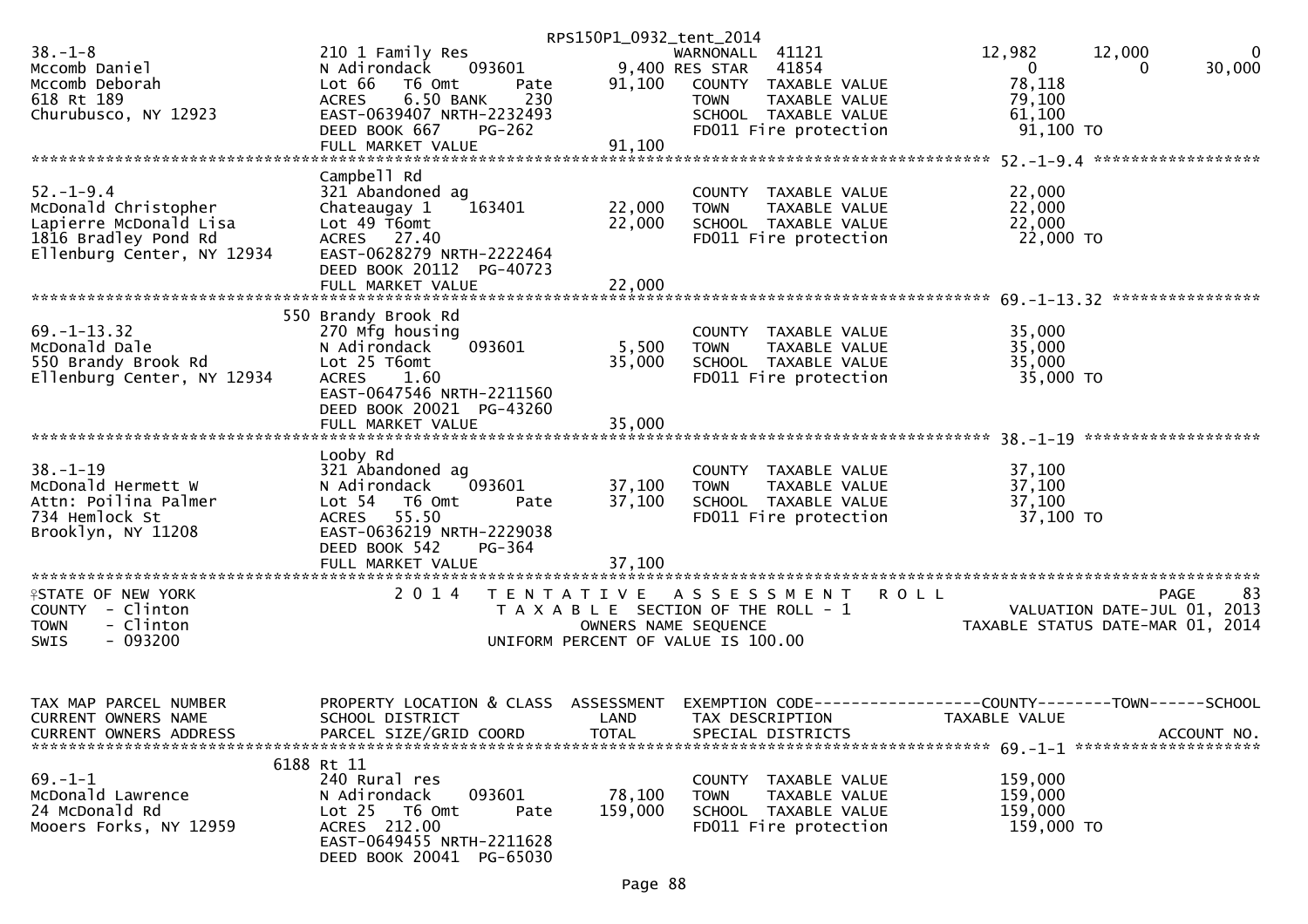|                                                                                                                    |                                                                                                                                                                                                | RPS150P1_0932_tent_2014    |                                                                                                                                   |                                                                                 |                   |
|--------------------------------------------------------------------------------------------------------------------|------------------------------------------------------------------------------------------------------------------------------------------------------------------------------------------------|----------------------------|-----------------------------------------------------------------------------------------------------------------------------------|---------------------------------------------------------------------------------|-------------------|
|                                                                                                                    | FULL MARKET VALUE                                                                                                                                                                              | 159,000                    |                                                                                                                                   |                                                                                 |                   |
|                                                                                                                    |                                                                                                                                                                                                |                            |                                                                                                                                   |                                                                                 |                   |
| $53 - 1 - 8$<br>MCNeil Danielle<br>206 Rt 189<br>Churubusco, NY 12923                                              | 206 Rt 189<br>210 1 Family Res<br>N Adirondack<br>093601<br>Lot 46<br>T6 Omt<br>Pate<br>FRNT 100.00 DPTH 400.00<br>080<br><b>BANK</b><br>EAST-0640176 NRTH-2222320<br>DEED BOOK 20132 PG-58759 | 4,700<br>39,300            | 41854<br><b>RES STAR</b><br>COUNTY TAXABLE VALUE<br><b>TOWN</b><br>TAXABLE VALUE<br>SCHOOL TAXABLE VALUE<br>FD011 Fire protection | $\mathbf 0$<br>$\Omega$<br>39,300<br>39,300<br>9,300<br>39,300 TO               | 30,000            |
|                                                                                                                    |                                                                                                                                                                                                |                            |                                                                                                                                   |                                                                                 |                   |
|                                                                                                                    |                                                                                                                                                                                                |                            |                                                                                                                                   |                                                                                 |                   |
| $23. - 1 - 1.2$<br>McPherson Michael J<br>McPherson Sharon M<br>2881 Macedon Center Rd Lot 65<br>Palmyra, NY 14522 | 963 Rt 189<br>240 Rural res<br>093601<br>N Adirondack<br>Lot $74$<br>T6 Omt<br>Pate<br>34.60<br><b>ACRES</b><br>EAST-0636785 NRTH-2240517<br>DEED BOOK 20122 PG-50143                          | 25,800<br>64,000           | COUNTY TAXABLE VALUE<br>TAXABLE VALUE<br><b>TOWN</b><br>SCHOOL TAXABLE VALUE<br>FD011 Fire protection                             | 64,000<br>64,000<br>64,000<br>64,000 TO                                         |                   |
| MAY BE SUBJECT TO PAYMENT                                                                                          | FULL MARKET VALUE                                                                                                                                                                              | 64,000                     |                                                                                                                                   |                                                                                 |                   |
| UNDER AGDIST LAW TIL 2015                                                                                          |                                                                                                                                                                                                |                            |                                                                                                                                   |                                                                                 |                   |
|                                                                                                                    |                                                                                                                                                                                                |                            |                                                                                                                                   |                                                                                 |                   |
| $22. - 1 - 9.2$<br>Meister John C<br>Meister Loretta<br>58-45 59th St<br>Maspeth, NY 11378                         | Merchia Rd<br>321 Abandoned ag<br>N Adirondack<br>093601<br>Lot <sub>73</sub><br>T6 Omt<br>Pate<br>ACRES 18.20<br>EAST-0632847 NRTH-2236371<br>DEED BOOK 564<br>PG-401<br>FULL MARKET VALUE    | 17,600<br>17,600<br>17,600 | COUNTY TAXABLE VALUE<br><b>TAXABLE VALUE</b><br><b>TOWN</b><br>SCHOOL TAXABLE VALUE<br>FD011 Fire protection                      | 17,600<br>17,600<br>17,600<br>17,600 TO                                         |                   |
|                                                                                                                    |                                                                                                                                                                                                |                            |                                                                                                                                   |                                                                                 | ***************** |
| $69. - 1 - 14.5$<br>Menard Gerald<br>1 Firehouse Ln<br>Plattsburgh, NY 12901                                       | Brandy Brook Rd<br>$314$ Rural vac<10<br>N Adirondack<br>093601<br>Lot 25 T6omt<br>3.00<br><b>ACRES</b><br>EAST-0647739 NRTH-2210415<br>DEED BOOK 20132 PG-57919<br>FULL MARKET VALUE          | 6,600<br>6,600<br>6.600    | COUNTY TAXABLE VALUE<br>TAXABLE VALUE<br><b>TOWN</b><br>SCHOOL TAXABLE VALUE<br>FD011 Fire protection                             | 6,600<br>6,600<br>6,600<br>6,600 TO                                             |                   |
| <b>ISTATE OF NEW YORK</b><br>COUNTY - Clinton<br><b>TOWN</b><br>- Clinton<br>$-093200$<br><b>SWIS</b>              | 2 0 1 4                                                                                                                                                                                        | T E N T A T I V E          | A S S E S S M E N T<br>T A X A B L E SECTION OF THE ROLL - 1<br>OWNERS NAME SEQUENCE<br>UNIFORM PERCENT OF VALUE IS 100.00        | <b>ROLL</b><br>VALUATION DATE-JUL 01, 2013<br>TAXABLE STATUS DATE-MAR 01, 2014  | 84<br><b>PAGE</b> |
| TAX MAP PARCEL NUMBER<br><b>CURRENT OWNERS NAME</b>                                                                | PROPERTY LOCATION & CLASS ASSESSMENT<br>SCHOOL DISTRICT<br>Brandy Brook Rd                                                                                                                     | LAND                       | TAX DESCRIPTION                                                                                                                   | EXEMPTION CODE------------------COUNTY--------TOWN------SCHOOL<br>TAXABLE VALUE |                   |
| $69. - 1 - 14.6$                                                                                                   | $314$ Rural vac<10                                                                                                                                                                             |                            | COUNTY TAXABLE VALUE                                                                                                              | 5,600                                                                           |                   |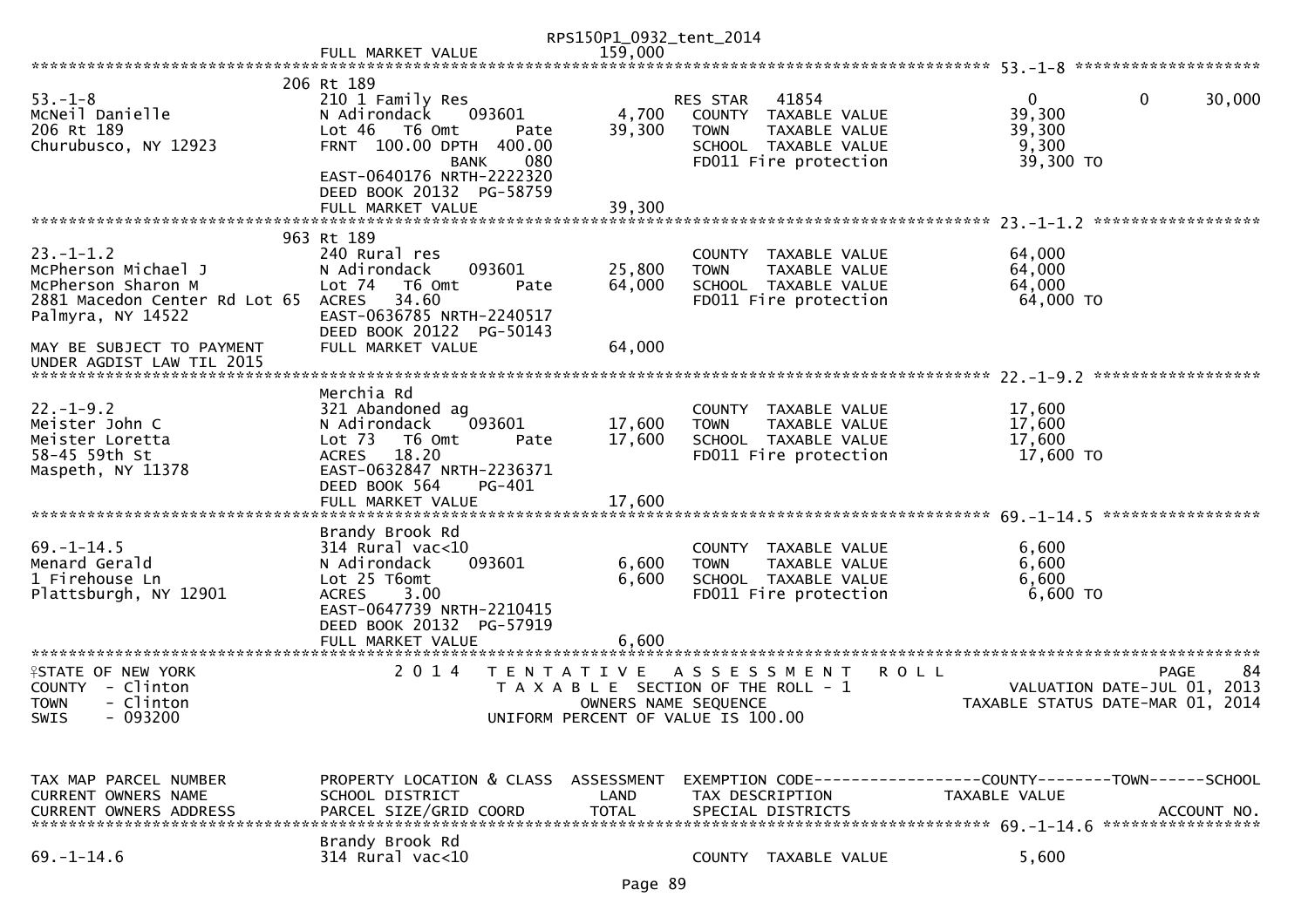|                                                     |                                      | RPS150P1_0932_tent_2014 |                                       |                                                                     |
|-----------------------------------------------------|--------------------------------------|-------------------------|---------------------------------------|---------------------------------------------------------------------|
| Menard Gerald                                       | 093601<br>N Adirondack               | 5,600                   | <b>TOWN</b><br>TAXABLE VALUE          | 5,600                                                               |
| 1 Firehouse Ln                                      | Lot 25 T6 Omt                        | 5,600                   | SCHOOL TAXABLE VALUE                  | 5,600                                                               |
| Plattsburgh, NY 12901                               | ACRES 1.70                           |                         | FD011 Fire protection                 | $5,600$ TO                                                          |
|                                                     | EAST-0647590 NRTH-2211157            |                         |                                       |                                                                     |
|                                                     | DEED BOOK 20132 PG-57920             |                         |                                       |                                                                     |
|                                                     |                                      |                         |                                       |                                                                     |
|                                                     | FULL MARKET VALUE                    | 5,600                   |                                       | ****************                                                    |
|                                                     |                                      |                         |                                       |                                                                     |
|                                                     | 544 Whalen Rd                        |                         |                                       |                                                                     |
| $22. -1 - 1.1 - 1$                                  | 260 Seasonal res                     |                         | COUNTY TAXABLE VALUE                  | 70,000                                                              |
| Meyer Michele                                       | Chateaugay 1<br>163401               | 39,600                  | <b>TOWN</b><br>TAXABLE VALUE          | 70,000                                                              |
| 544 whalen Rd                                       | Lot 89 T6 Omt<br>Pate                | 70,000                  | SCHOOL TAXABLE VALUE                  | 70,000                                                              |
| Churubusco, NY 12923                                | ACRES 64.20                          |                         | FD011 Fire protection                 | 70,000 TO                                                           |
|                                                     | EAST-0625427 NRTH-2238959            |                         |                                       |                                                                     |
|                                                     | DEED BOOK 603<br>PG-863              |                         |                                       |                                                                     |
|                                                     | FULL MARKET VALUE                    | 70,000                  |                                       |                                                                     |
|                                                     |                                      |                         |                                       |                                                                     |
|                                                     |                                      |                         |                                       |                                                                     |
|                                                     | whalen Rd                            |                         |                                       |                                                                     |
| $22. - 1 - 1.1 - 2$                                 | 321 Abandoned ag                     |                         | COUNTY TAXABLE VALUE                  | 24,700                                                              |
| Meyer Michele                                       | 093601<br>N Adirondack               | 24,700                  | <b>TOWN</b><br>TAXABLE VALUE          | 24,700                                                              |
| 544 whalen Rd                                       | Lot 72 T6omt                         | 24,700                  | SCHOOL TAXABLE VALUE                  | 24,700                                                              |
| Churubusco, NY 12923-0069                           | ACRES 43.40                          |                         | FD011 Fire protection                 | 24,700 TO                                                           |
|                                                     | EAST-0625427 NRTH-2238959            |                         |                                       |                                                                     |
|                                                     | DEED BOOK 603<br>PG-863              |                         |                                       |                                                                     |
|                                                     | FULL MARKET VALUE                    | 24,700                  |                                       |                                                                     |
|                                                     |                                      |                         |                                       |                                                                     |
|                                                     | Rt 11                                |                         |                                       |                                                                     |
|                                                     |                                      |                         |                                       |                                                                     |
| $37. - 1 - 12$                                      | 311 Res vac land                     |                         | COUNTY TAXABLE VALUE                  | 4,400                                                               |
| Miller Daniel                                       | N Adirondack<br>093601               | 4,400                   | <b>TOWN</b><br>TAXABLE VALUE          | 4,400                                                               |
| Miller Dinah                                        | Lot 53 T6 Omt<br>Pate                | 4,400                   | SCHOOL TAXABLE VALUE                  | 4,400                                                               |
| PO Box 175                                          | FRNT 132.00 DPTH 165.00              |                         | FD011 Fire protection                 | 4,400 TO                                                            |
| Churubusco, NY 12923                                | EAST-0630909 NRTH-2224741            |                         |                                       |                                                                     |
|                                                     | DEED BOOK 99001 PG-10393             |                         |                                       |                                                                     |
|                                                     | FULL MARKET VALUE                    | 4,400                   |                                       |                                                                     |
|                                                     |                                      |                         |                                       |                                                                     |
|                                                     | 1311 Clinton Mills Rd                |                         |                                       |                                                                     |
| $38.1 - 1 - 30$                                     | 210 1 Family Res                     |                         | COUNTY TAXABLE VALUE                  | 59,900                                                              |
| Miller Daniel L                                     | 093601                               | 4,600                   |                                       | 59,900                                                              |
|                                                     | N Adirondack                         |                         | TAXABLE VALUE<br><b>TOWN</b>          |                                                                     |
| Simmons Miller Dinah D                              | Lot 55  T6 Omt<br>Pate               | 59,900                  | SCHOOL TAXABLE VALUE                  | 59,900                                                              |
| PO Box 175                                          | Also Deed 916/158                    |                         | FD011 Fire protection                 | 59,900 TO                                                           |
| Churubusco, NY 12923                                | 99.00 DPTH 230.00<br><b>FRNT</b>     |                         |                                       |                                                                     |
|                                                     | EAST-0640123 NRTH-2230677            |                         |                                       |                                                                     |
|                                                     | DEED BOOK 916<br>PG-160              |                         |                                       |                                                                     |
|                                                     | FULL MARKET VALUE                    | 59.900                  |                                       |                                                                     |
|                                                     |                                      |                         |                                       |                                                                     |
| FSTATE OF NEW YORK                                  | 2 0 1 4                              |                         | TENTATIVE ASSESSMENT<br><b>ROLL</b>   | 85<br>PAGE                                                          |
| <b>COUNTY</b><br>- Clinton                          |                                      |                         | T A X A B L E SECTION OF THE ROLL - 1 | VALUATION DATE-JUL 01, 2013                                         |
| - Clinton<br><b>TOWN</b>                            |                                      | OWNERS NAME SEQUENCE    |                                       | TAXABLE STATUS DATE-MAR 01, 2014                                    |
| $-093200$<br>SWIS                                   |                                      |                         | UNIFORM PERCENT OF VALUE IS 100.00    |                                                                     |
|                                                     |                                      |                         |                                       |                                                                     |
|                                                     |                                      |                         |                                       |                                                                     |
|                                                     |                                      |                         |                                       |                                                                     |
|                                                     | PROPERTY LOCATION & CLASS ASSESSMENT |                         |                                       | EXEMPTION        CODE-----------------COUNTY-------TOWN------SCHOOL |
| TAX MAP PARCEL NUMBER<br><b>CURRENT OWNERS NAME</b> |                                      |                         |                                       |                                                                     |
|                                                     | SCHOOL DISTRICT                      | LAND                    | TAX DESCRIPTION                       | TAXABLE VALUE                                                       |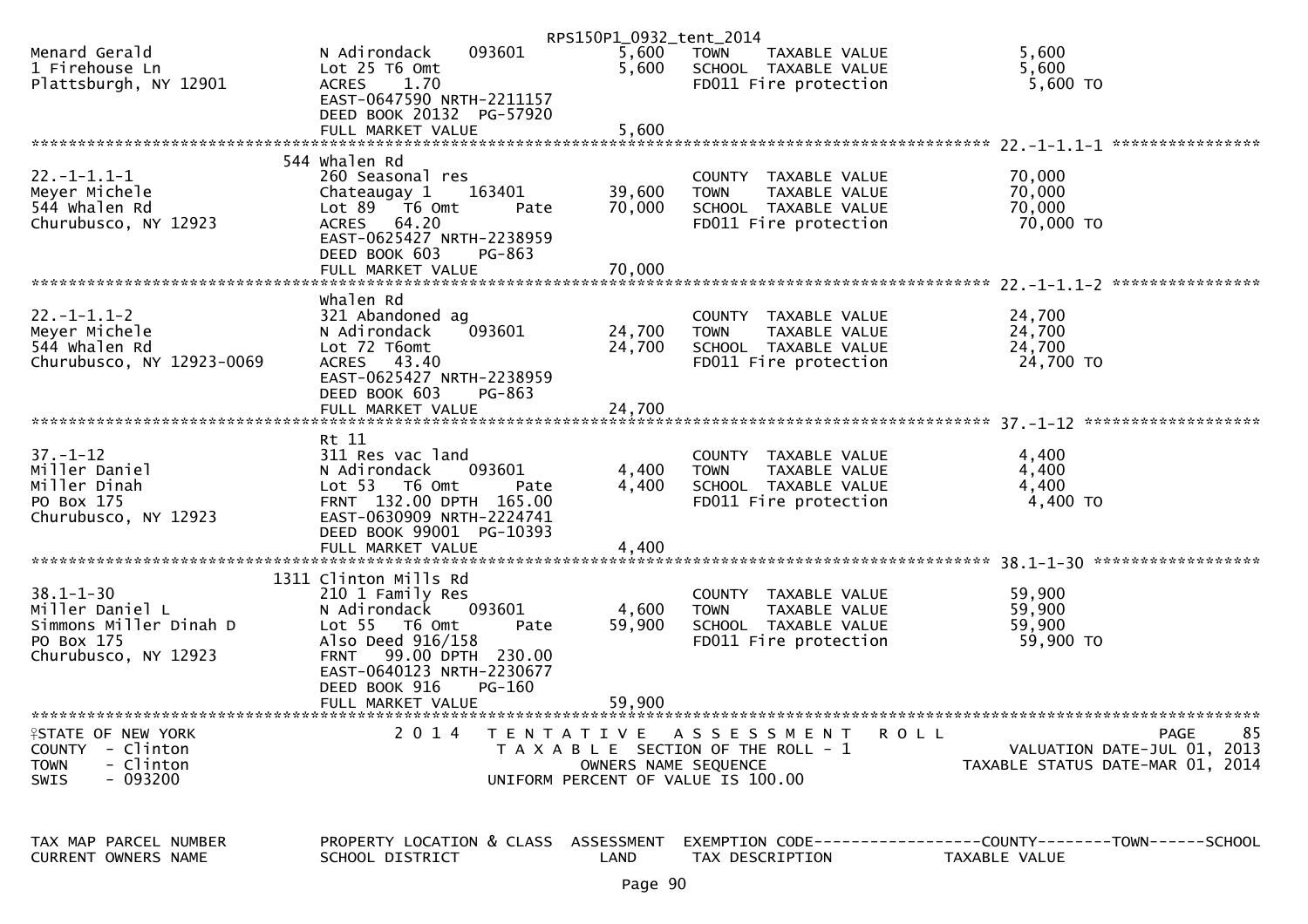|                                                                                                       |                                                                                                                                                                                            | RPS150P1_0932_tent_2014   |                                                                                                                                   |             |                                                                 |              |            |
|-------------------------------------------------------------------------------------------------------|--------------------------------------------------------------------------------------------------------------------------------------------------------------------------------------------|---------------------------|-----------------------------------------------------------------------------------------------------------------------------------|-------------|-----------------------------------------------------------------|--------------|------------|
| <b>CURRENT OWNERS ADDRESS</b><br>********************************                                     | PARCEL SIZE/GRID COORD                                                                                                                                                                     | <b>TOTAL</b>              | SPECIAL DISTRICTS                                                                                                                 |             |                                                                 |              | ACCOUNT NO |
| $38.1 - 1 - 43$<br>Miller Dinah<br>1311 Clinton Mills Rd<br>PO Box 175<br>Churubusco, NY 12923        | Church St<br>311 Res vac land<br>N Adirondack<br>093601<br>Lot 66  T6 0mt<br>Pate<br>FRNT 100.00 DPTH 244.00<br>EAST-0640091 NRTH-2230962<br>DEED BOOK 20132 PG-58024<br>FULL MARKET VALUE | 4,600<br>4.600<br>4,600   | COUNTY TAXABLE VALUE<br><b>TOWN</b><br>TAXABLE VALUE<br>SCHOOL TAXABLE VALUE<br>FD011 Fire protection                             |             | 4,600<br>4,600<br>4,600<br>4,600 TO                             |              |            |
|                                                                                                       | 211 Liberty Pole Rd                                                                                                                                                                        |                           |                                                                                                                                   |             |                                                                 |              |            |
| $8. - 1 - 11$<br>Miller Gerald S<br>211 Liberty Pole Rd<br>Churubusco, NY 12923                       | 240 Rural res<br>093601<br>N Adirondack<br>Lot $85$ T6 Omt<br>Pate<br>ACRES 100.00<br>EAST-0642813 NRTH-2245963<br>DEED BOOK 903<br>PG-191                                                 | 60,200<br>91,300          | 41854<br><b>RES STAR</b><br>COUNTY TAXABLE VALUE<br>TAXABLE VALUE<br><b>TOWN</b><br>SCHOOL TAXABLE VALUE<br>FD011 Fire protection |             | $\mathbf{0}$<br>91,300<br>91,300<br>61,300<br>$91,300$ TO       | $\mathbf{0}$ | 30,000     |
|                                                                                                       | FULL MARKET VALUE                                                                                                                                                                          | 91.300                    |                                                                                                                                   |             |                                                                 |              |            |
| $8. - 1 - 13$<br>Miller Gerald S<br>211 Liberty Pole Rd<br>Churubusco, NY 12923                       | Liberty Pole Rd<br>260 Seasonal res<br>N Adirondack<br>093601<br>Lot 85 T6 Omt<br>Pate<br>ACRES 293.00<br>EAST-0647100 NRTH-2246395<br>DEED BOOK 903<br>$PG-193$                           | 93,300<br>93,300          | COUNTY TAXABLE VALUE<br><b>TOWN</b><br>TAXABLE VALUE<br>SCHOOL TAXABLE VALUE<br>FD011 Fire protection                             |             | 93,300<br>93,300<br>93.300<br>93,300 TO                         |              |            |
|                                                                                                       | 1313 Clinton Mills Rd                                                                                                                                                                      |                           |                                                                                                                                   |             |                                                                 |              |            |
| $38.1 - 1 - 31$<br>Miller Kim M<br>1313 Clinton Mills Rd<br>Churubusco, NY 12923                      | 210 1 Family Res<br>N Adirondack<br>093601<br>Lot 55 T6 Omt<br>Pate<br>FRNT 82.50 DPTH 230.00<br>EAST-0640031 NRTH-2230666<br>DEED BOOK 20061 PG-97355<br>FULL MARKET VALUE                | 4,100<br>48,900<br>48.900 | 41854<br><b>RES STAR</b><br>COUNTY TAXABLE VALUE<br><b>TOWN</b><br>TAXABLE VALUE<br>SCHOOL TAXABLE VALUE<br>FD011 Fire protection |             | $\Omega$<br>48,900<br>48,900<br>18,900<br>48,900 TO             | $\Omega$     | 30,000     |
|                                                                                                       |                                                                                                                                                                                            |                           |                                                                                                                                   |             |                                                                 |              |            |
| $38.1 - 1 - 37$<br>Miller Leon<br>Miller Barbara<br>PO Box 5<br>Churubusco, NY 12923-0005             | 1332 Clinton Mills Rd<br>210 1 Family Res<br>N Adirondack<br>093601<br>Lot 66<br>T6 Omt<br>Pate<br>1.00<br><b>ACRES</b><br>EAST-0639532 NRTH-2230902<br>DEED BOOK 458<br>PG-589            | 5,000<br>65,000           | 41834<br>SR STAR<br>COUNTY TAXABLE VALUE<br><b>TOWN</b><br>TAXABLE VALUE<br>SCHOOL TAXABLE VALUE<br>FD011 Fire protection         |             | $\mathbf{0}$<br>65,000<br>65,000<br>800<br>65,000 TO            | $\mathbf{0}$ | 64,200     |
|                                                                                                       |                                                                                                                                                                                            |                           |                                                                                                                                   |             |                                                                 |              |            |
| <b>fSTATE OF NEW YORK</b><br>COUNTY - Clinton<br><b>TOWN</b><br>- Clinton<br>$-093200$<br><b>SWIS</b> | 2 0 1 4<br>T E N T A T I V E                                                                                                                                                               | OWNERS NAME SEQUENCE      | A S S E S S M E N T<br>T A X A B L E SECTION OF THE ROLL - 1<br>UNIFORM PERCENT OF VALUE IS 100.00                                | <b>ROLL</b> | VALUATION DATE-JUL 01, 2013<br>TAXABLE STATUS DATE-MAR 01, 2014 | <b>PAGE</b>  | 86         |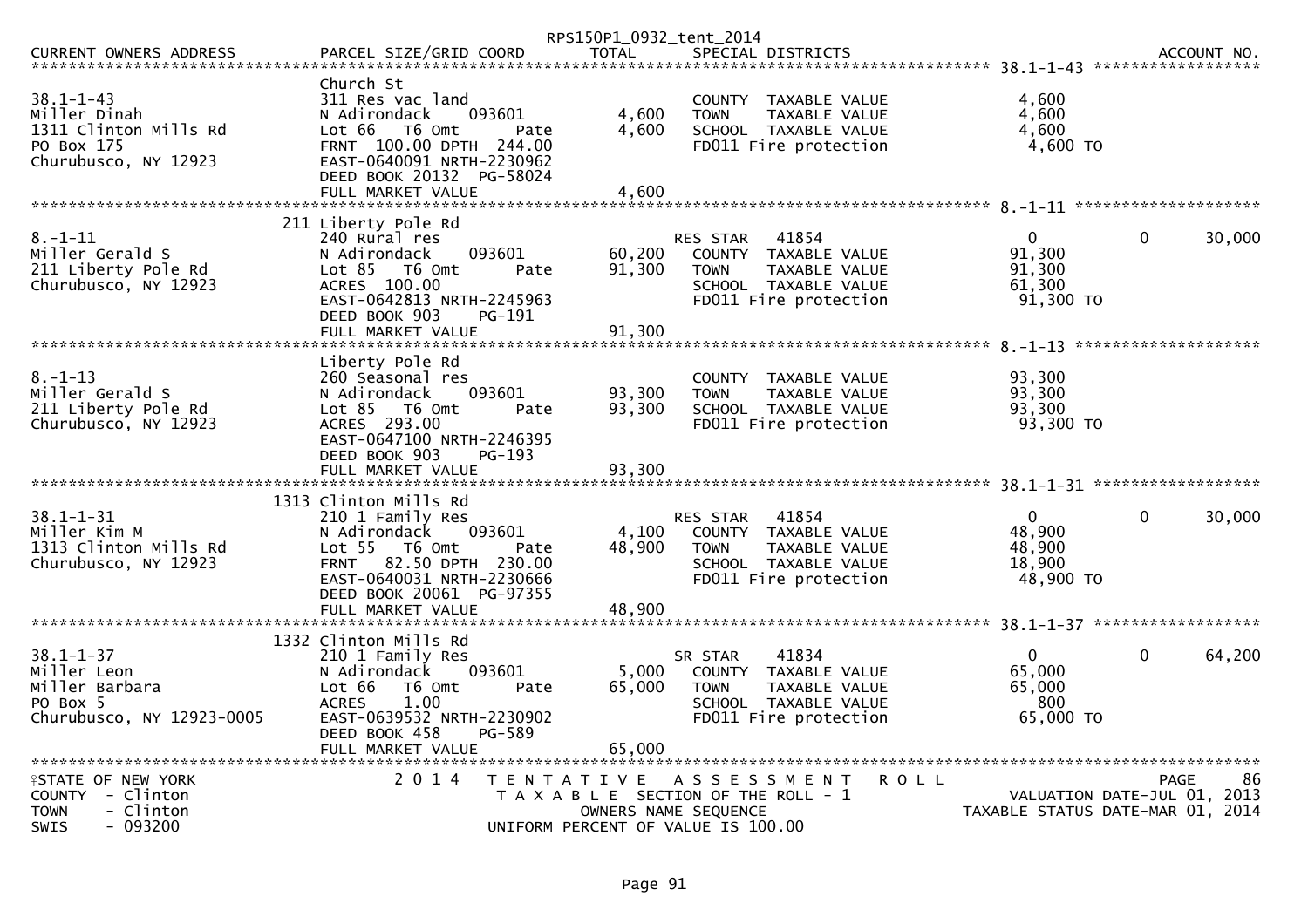## RPS150P1\_0932\_tent\_2014

| TAX MAP PARCEL NUMBER<br><b>CURRENT OWNERS NAME</b>                                                                    | PROPERTY LOCATION & CLASS ASSESSMENT<br>SCHOOL DISTRICT                                                                                                                                              | LAND                      | EXEMPTION CODE-----------------COUNTY-------TOWN------SCHOOL<br>TAX DESCRIPTION                                                                            | TAXABLE VALUE                                                          |                      |             |
|------------------------------------------------------------------------------------------------------------------------|------------------------------------------------------------------------------------------------------------------------------------------------------------------------------------------------------|---------------------------|------------------------------------------------------------------------------------------------------------------------------------------------------------|------------------------------------------------------------------------|----------------------|-------------|
| $38.1 - 1 - 39$<br>Miller Life Use Harold<br>Miller Life Use Veronica<br>1326 Clinton Mills Rd<br>Churubusco, NY 12923 | 1326 Clinton Mills Rd<br>210 1 Family Res<br>N Adirondack<br>093601<br>Lot 66 T6 Omt<br>Pate<br>FRNT 82.00 DPTH 255.00<br>EAST-0639739 NRTH-2230926<br>DEED BOOK 20051 PG-79192<br>FULL MARKET VALUE | 43,900<br>43,900          | AGED C&T<br>41801<br>4,000 SR STAR<br>41834<br>COUNTY TAXABLE VALUE<br><b>TOWN</b><br>TAXABLE VALUE<br>SCHOOL TAXABLE VALUE<br>FD011 Fire protection       | 21,950<br>$\Omega$<br>21,950<br>21,950<br>$\mathbf{0}$<br>43,900 TO    | 21,950<br>$\Omega$   | 43,900      |
|                                                                                                                        | 26 Smith St                                                                                                                                                                                          |                           |                                                                                                                                                            |                                                                        |                      |             |
| $38.1 - 1 - 13$<br>Miller Sheryl A<br>26 Smith St<br>Churubusco, NY 12923                                              | 210 1 Family Res<br>N Adirondack<br>093601<br>Lot 66 T6 Omt<br>Pate<br>FRNT 132.50 DPTH 284.10<br>EAST-0640343 NRTH-2231549<br>DEED BOOK 20011 PG-32430                                              | 4,800<br>50,500           | <b>RES STAR</b><br>41854<br>COUNTY TAXABLE VALUE<br>TAXABLE VALUE<br><b>TOWN</b><br>SCHOOL TAXABLE VALUE<br>FD011 Fire protection                          | $\mathbf{0}$<br>50,500<br>50,500<br>20,500<br>50,500 TO                | $\Omega$             | 30,000      |
|                                                                                                                        |                                                                                                                                                                                                      |                           |                                                                                                                                                            |                                                                        |                      |             |
|                                                                                                                        | Rt 189                                                                                                                                                                                               |                           |                                                                                                                                                            |                                                                        |                      |             |
| $38. - 1 - 29$<br>Miller Willard C<br>Miller Betty A<br>43 Melody Ln<br>Plattsburgh, NY 12901                          | 311 Res vac land<br>N Adirondack<br>093601<br>Loc #001168<br>App Factor 100% In Nac<br>Churubusco Sub Site<br>FRNT 74.00 DPTH 124.00<br>EAST-0639061 NRTH-2230752<br>DEED BOOK 20041 PG-66206        | 3,100<br>3,100            | COUNTY TAXABLE VALUE<br><b>TOWN</b><br>TAXABLE VALUE<br>SCHOOL TAXABLE VALUE<br>FD011 Fire protection                                                      | 3,100<br>3,100<br>3,100<br>$3,100$ TO                                  |                      |             |
|                                                                                                                        | FULL MARKET VALUE                                                                                                                                                                                    | 3,100                     |                                                                                                                                                            |                                                                        |                      |             |
| $51. - 1 - 1.1$<br>Miner Thomas J<br>Miner Lillian M<br>7546 Rt 11<br>Chateaugay, NY 12920                             | 7546 Rt 11<br>240 Rural res<br>163401<br>Chateaugay 1<br>Lot 51 T6 Omt Patent<br>Prior Deed 378 Pg 195<br>ACRES 154.70<br>EAST-0619979 NRTH-2223023<br>DEED BOOK 20061 PG-97807                      | 183,000                   | AGED COUN 41802<br>71,200 SR STAR<br>41834<br>COUNTY TAXABLE VALUE<br><b>TAXABLE VALUE</b><br><b>TOWN</b><br>SCHOOL TAXABLE VALUE<br>FD011 Fire protection | 9,150<br>$\overline{0}$<br>173,850<br>183,000<br>118,800<br>183,000 TO | $\Omega$<br>$\Omega$ | 0<br>64,200 |
|                                                                                                                        | FULL MARKET VALUE                                                                                                                                                                                    | 183,000                   |                                                                                                                                                            |                                                                        |                      |             |
|                                                                                                                        | 7547 Rt 11                                                                                                                                                                                           |                           |                                                                                                                                                            |                                                                        |                      |             |
| $51. - 1 - 13.2$<br>Misner Mark A<br>Misner Deborah A<br>7547 Rt. 11<br>Chateaugay, NY 12920                           | 210 1 Family Res<br>163401<br>Chateaugay 1<br>Lot 50 T6omt<br><b>ACRES</b><br>6.29 BANK<br>080<br>EAST-0619985 NRTH-2222761<br>DEED BOOK 20082 PG-61106                                              | 8,700<br>66,700<br>66,700 | 41854<br><b>RES STAR</b><br>COUNTY TAXABLE VALUE<br><b>TOWN</b><br>TAXABLE VALUE<br>SCHOOL TAXABLE VALUE<br>FD011 Fire protection                          | $\mathbf{0}$<br>66,700<br>66.700<br>36,700<br>66,700 TO                | $\Omega$             | 30,000      |
|                                                                                                                        | FULL MARKET VALUE                                                                                                                                                                                    |                           |                                                                                                                                                            |                                                                        |                      |             |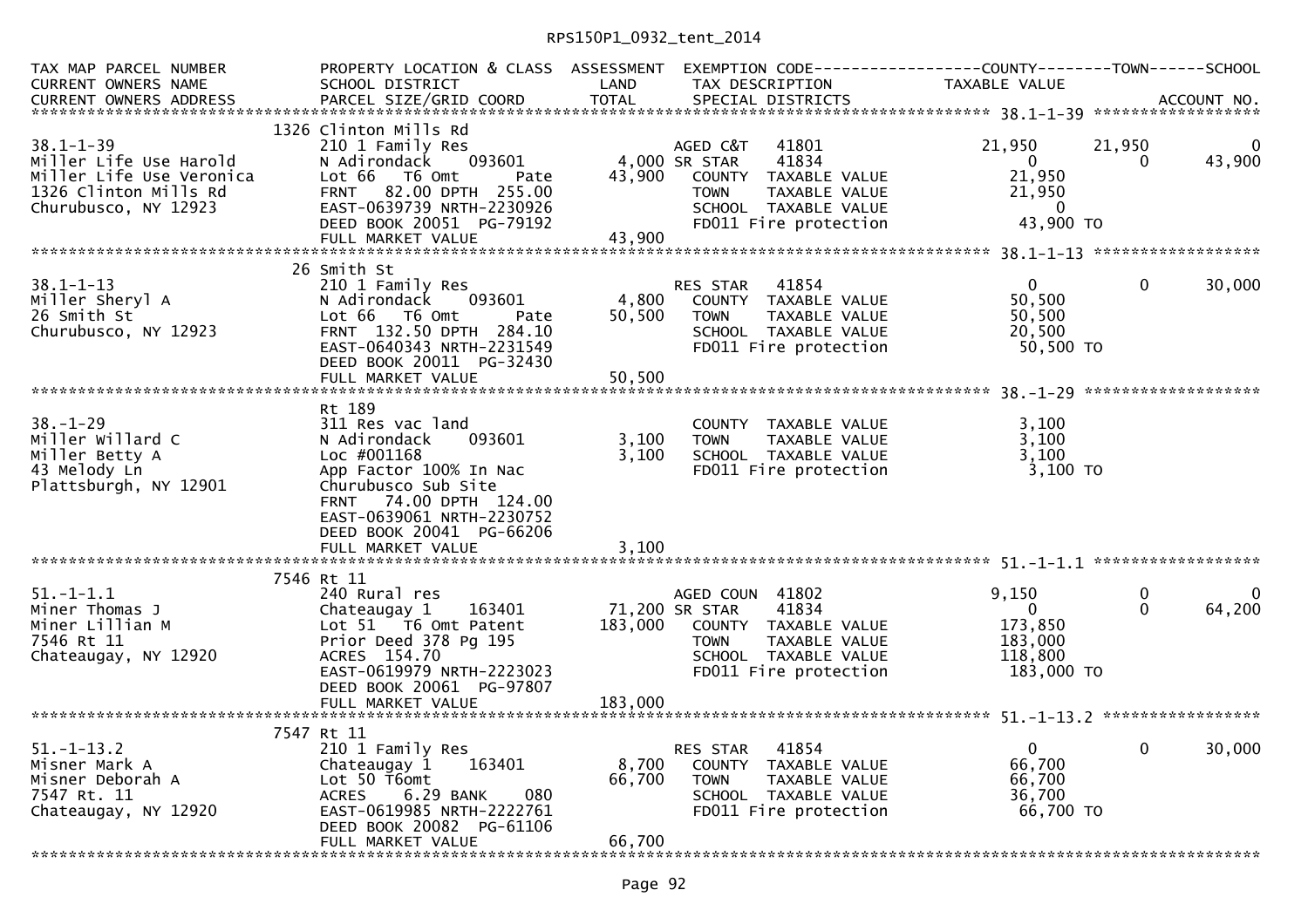|                                                                                                                 |                                                                                                                                                                                              | RPS150P1_0932_tent_2014    |                                                                                                                             |                                                 |                                                  |
|-----------------------------------------------------------------------------------------------------------------|----------------------------------------------------------------------------------------------------------------------------------------------------------------------------------------------|----------------------------|-----------------------------------------------------------------------------------------------------------------------------|-------------------------------------------------|--------------------------------------------------|
| <b>ISTATE OF NEW YORK</b><br><b>COUNTY</b><br>- Clinton<br>- Clinton<br><b>TOWN</b><br>$-093200$<br><b>SWIS</b> | 2 0 1 4                                                                                                                                                                                      |                            | TENTATIVE ASSESSMENT<br>T A X A B L E SECTION OF THE ROLL - 1<br>OWNERS NAME SEQUENCE<br>UNIFORM PERCENT OF VALUE IS 100.00 | <b>ROLL</b><br>TAXABLE STATUS DATE-MAR 01, 2014 | 87<br><b>PAGE</b><br>VALUATION DATE-JUL 01, 2013 |
| TAX MAP PARCEL NUMBER<br>CURRENT OWNERS NAME                                                                    | PROPERTY LOCATION & CLASS ASSESSMENT EXEMPTION CODE----------------COUNTY-------TOWN------SCHOOL<br>SCHOOL DISTRICT                                                                          | LAND                       | TAX DESCRIPTION                                                                                                             | TAXABLE VALUE                                   |                                                  |
| $6. -1 - 11.1$<br>Molleur Robert P<br>1 Kimberly Dr<br>Essex Junction, VT 05452                                 | Mcnierney Rd<br>322 Rural vac>10<br>Chateaugay 1<br>163401<br>Lot 90 T6 Omt<br>Pate<br>ACRES 28.00<br>EAST-0620262 NRTH-2242644<br>DEED BOOK 20122 PG-51226<br>FULL MARKET VALUE             | 21,500<br>21,500<br>21,500 | COUNTY TAXABLE VALUE<br>TAXABLE VALUE<br>TOWN<br>SCHOOL TAXABLE VALUE<br>FD011 Fire protection                              | 21,500<br>21,500<br>21,500<br>21,500 TO         |                                                  |
| $6. -1 - 11.2$<br>Molleur Robert P<br>1 Kimberly Dr<br>Essex Junction, VT 05452                                 | Mcnierney Rd<br>$322$ Rural vac $>10$<br>163401<br>Chateaugay 1<br>Lot 90 T6omt<br>ACRES 50.00<br>EAST-0620042 NRTH-2240261<br>DEED BOOK 20122 PG-51226<br>FULL MARKET VALUE                 | 32,500<br>32,500<br>32,500 | COUNTY TAXABLE VALUE<br><b>TOWN</b><br>TAXABLE VALUE<br>SCHOOL TAXABLE VALUE<br>FD011 Fire protection                       | 32,500<br>32,500<br>32,500<br>32,500 TO         |                                                  |
| $7. - 1 - 11.1$<br>Monahan John<br>14 Doran Farm Ln<br>Lexington, MA 02420                                      | Frontier Rd<br>312 Vac w/imprv<br>Chateaugay 1<br>163401<br>Lot $88$ $\overline{76}$ Omt<br>Pate<br>ACRES 47.30<br>EAST-0628914 NRTH-2244580<br>DEED BOOK 99001 PG-17144                     | 30,200<br>31,500           | COUNTY TAXABLE VALUE<br><b>TOWN</b><br>TAXABLE VALUE<br>SCHOOL TAXABLE VALUE<br>FD011 Fire protection                       | 31,500<br>31,500<br>31,500<br>31,500 TO         |                                                  |
| $7. - 1 - 12$<br>Monahan John<br>14 Doran Farm Ln<br>Lexington, MA 02420<br>*******************************     | 538 Frontier Rd<br>260 Seasonal res<br>163401<br>Chateaugay 1<br>Lot 88 T6 Omt<br>Pate<br><b>ACRES</b><br>1.70<br>EAST-0628464 NRTH-2246475<br>$PG-45$<br>DEED BOOK 943<br>FULL MARKET VALUE | 5,500<br>45,000<br>45,000  | COUNTY TAXABLE VALUE<br><b>TOWN</b><br>TAXABLE VALUE<br>SCHOOL TAXABLE VALUE<br>FD011 Fire protection                       | 45,000<br>45,000<br>45,000<br>45,000 TO         |                                                  |
| $51. - 1 - 11.4$<br>Monette Jason D<br>3 John St<br>PO Box 278<br>Chateaugay, NY 12920                          | Ryan Rd<br>$314$ Rural vac<10<br>Chateaugay 1<br>163401<br>Lot 50 T6 Omt Pate<br>4.80<br><b>ACRES</b><br>EAST-0623190 NRTH-2217779                                                           | 8,000<br>8,000             | COUNTY TAXABLE VALUE<br><b>TAXABLE VALUE</b><br>TOWN<br>SCHOOL TAXABLE VALUE<br>FD011 Fire protection                       | 8,000<br>8,000<br>8,000<br>8,000 TO             |                                                  |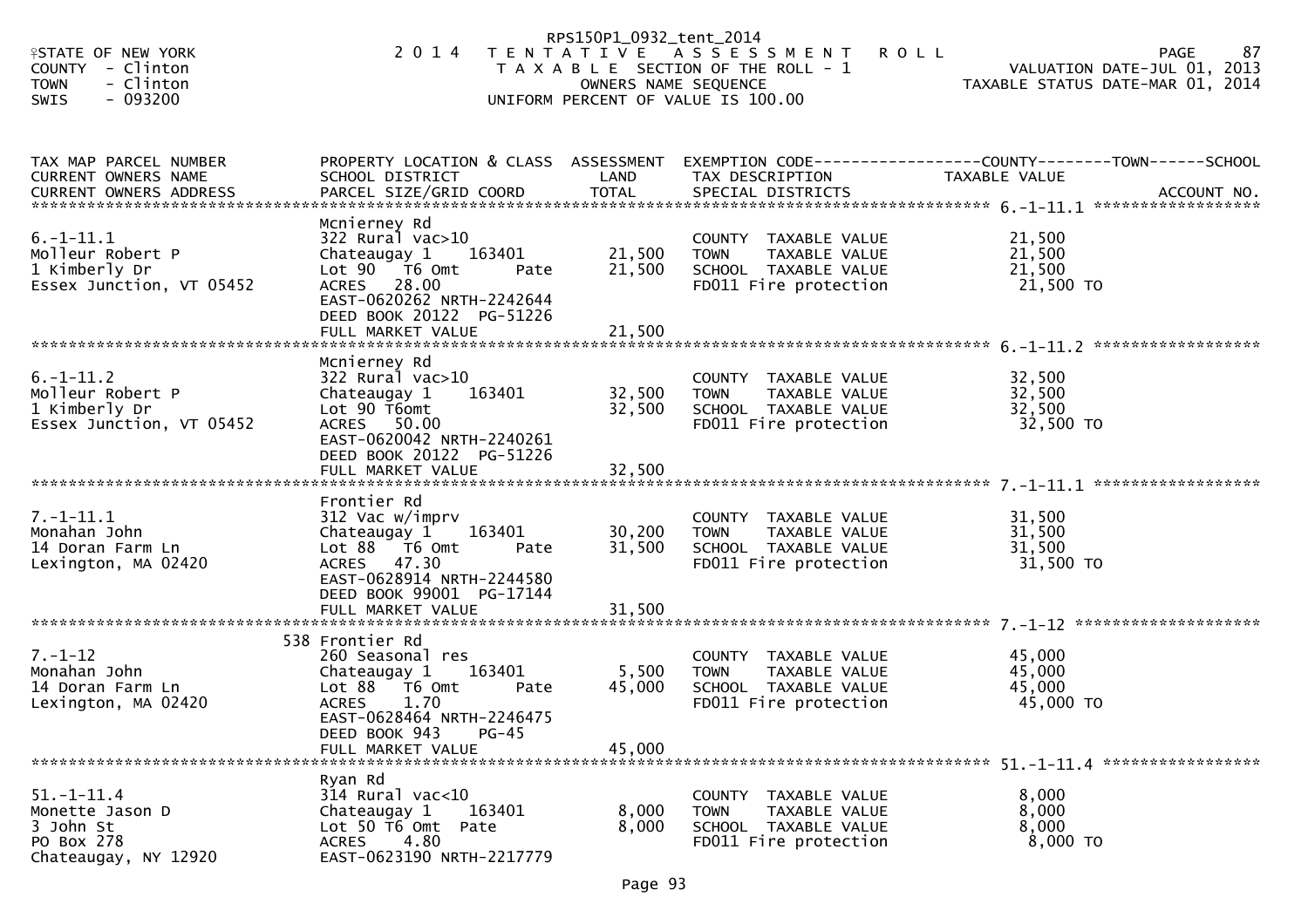|                                                                                                                  |                                                                                                                                                                                                | RPS150P1_0932_tent_2014   |                                                                                                          |                                                                                               |                  |
|------------------------------------------------------------------------------------------------------------------|------------------------------------------------------------------------------------------------------------------------------------------------------------------------------------------------|---------------------------|----------------------------------------------------------------------------------------------------------|-----------------------------------------------------------------------------------------------|------------------|
|                                                                                                                  | DEED BOOK 20132 PG-59970<br>FULL MARKET VALUE                                                                                                                                                  | 8,000                     |                                                                                                          |                                                                                               |                  |
|                                                                                                                  |                                                                                                                                                                                                |                           |                                                                                                          |                                                                                               |                  |
| <b>ISTATE OF NEW YORK</b><br>COUNTY - Clinton<br>- Clinton<br><b>TOWN</b><br>$-093200$<br><b>SWIS</b>            | 2 0 1 4                                                                                                                                                                                        | OWNERS NAME SEQUENCE      | TENTATIVE ASSESSMENT<br>T A X A B L E SECTION OF THE ROLL - 1<br>UNIFORM PERCENT OF VALUE IS 100.00      | <b>ROLL</b><br><b>PAGE</b><br>VALUATION DATE-JUL 01, 2013<br>TAXABLE STATUS DATE-MAR 01, 2014 | 88               |
|                                                                                                                  |                                                                                                                                                                                                |                           |                                                                                                          |                                                                                               |                  |
| TAX MAP PARCEL NUMBER<br>CURRENT OWNERS NAME                                                                     | PROPERTY LOCATION & CLASS ASSESSMENT<br>SCHOOL DISTRICT                                                                                                                                        | LAND                      | TAX DESCRIPTION                                                                                          | EXEMPTION CODE------------------COUNTY--------TOWN------SCHOOL<br>TAXABLE VALUE               |                  |
|                                                                                                                  | County Line Rd                                                                                                                                                                                 |                           |                                                                                                          |                                                                                               |                  |
| $51. - 1 - 5.41$<br>Montgomery Michael J<br>2802 W Downing Ct<br>Fresno, CA 93711                                | 321 Abandoned ag<br>Chateaugay 1<br>163401<br>Lot 50 T6omt Patent<br>ACRES 19.00<br>EAST-0618502 NRTH-2220422<br>DEED BOOK 20051 PG-81307                                                      | 17,000<br>17,000          | COUNTY TAXABLE VALUE<br>TAXABLE VALUE<br><b>TOWN</b><br>SCHOOL TAXABLE VALUE<br>FD011 Fire protection    | 17,000<br>17,000<br>17,000<br>17,000 TO                                                       |                  |
|                                                                                                                  | FULL MARKET VALUE                                                                                                                                                                              | 17,000                    |                                                                                                          |                                                                                               |                  |
|                                                                                                                  | 1079 Rt 189                                                                                                                                                                                    |                           |                                                                                                          |                                                                                               |                  |
| $8. - 1 - 3.22$<br>Montour Gail<br>PO Box 807<br>Kahnawke QC, Canada JOL1B                                       | 240 Rural res<br>093601<br>N Adirondack<br>Lot 86 T6omt<br>ACRES 13.20<br>EAST-0637932 NRTH-2243497<br>DEED BOOK 20061 PG-94446                                                                | 13,500<br>50,000          | COUNTY TAXABLE VALUE<br><b>TOWN</b><br>TAXABLE VALUE<br>SCHOOL TAXABLE VALUE<br>FD011 Fire protection    | 50,000<br>50,000<br>50,000<br>50,000 TO                                                       |                  |
|                                                                                                                  | FULL MARKET VALUE                                                                                                                                                                              | 50,000                    |                                                                                                          |                                                                                               |                  |
| $67. - 1 - 18.3$<br>Morrison Barbara Poupore<br>12 Pauline St 12<br>whitehall, NY 12887-1514                     | Campbell Rd<br>321 Abandoned ag<br>093601<br>N Adirondack<br>Lot 32 T6omt<br>ACRES 11.70<br>EAST-0629608 NRTH-2213985<br>DEED BOOK 807<br>$PG-87$                                              | 13,300<br>13,300          | COUNTY TAXABLE VALUE<br>TAXABLE VALUE<br><b>TOWN</b><br>SCHOOL TAXABLE VALUE<br>FD011 Fire protection    | 13,300<br>13,300<br>13,300<br>13,300 TO                                                       |                  |
|                                                                                                                  | FULL MARKET VALUE                                                                                                                                                                              | 13,300                    |                                                                                                          |                                                                                               |                  |
| $52. - 1 - 21.1$<br>Morrison Life Use Howard H<br>Morrison Howard Jr<br>273 Cornelia St<br>Plattsburgh, NY 12901 | 595 Patnode Rd<br>210 1 Family Res<br>N Adirondack<br>093601<br>Lot 33<br>T6 Omt<br>Pate<br>2.20<br><b>ACRES</b><br>EAST-0635087 NRTH-2217121<br>DEED BOOK 20041 PG-65093<br>FULL MARKET VALUE | 5,800<br>66,800<br>66,800 | TAXABLE VALUE<br>COUNTY<br><b>TOWN</b><br>TAXABLE VALUE<br>SCHOOL TAXABLE VALUE<br>FD011 Fire protection | 66,800<br>66,800<br>66,800<br>66,800 TO                                                       |                  |
| $68. - 1 - 1.2$<br>Morrison Walker Sheila A                                                                      | 586 Patnode Rd<br>210 1 Family Res<br>093601<br>N Adirondack                                                                                                                                   |                           | WARNONALL 41121<br>41141<br>5,000 WARDISALL                                                              | 12,000<br>12,000<br>28,000<br>28,000                                                          | 0<br>$\mathbf 0$ |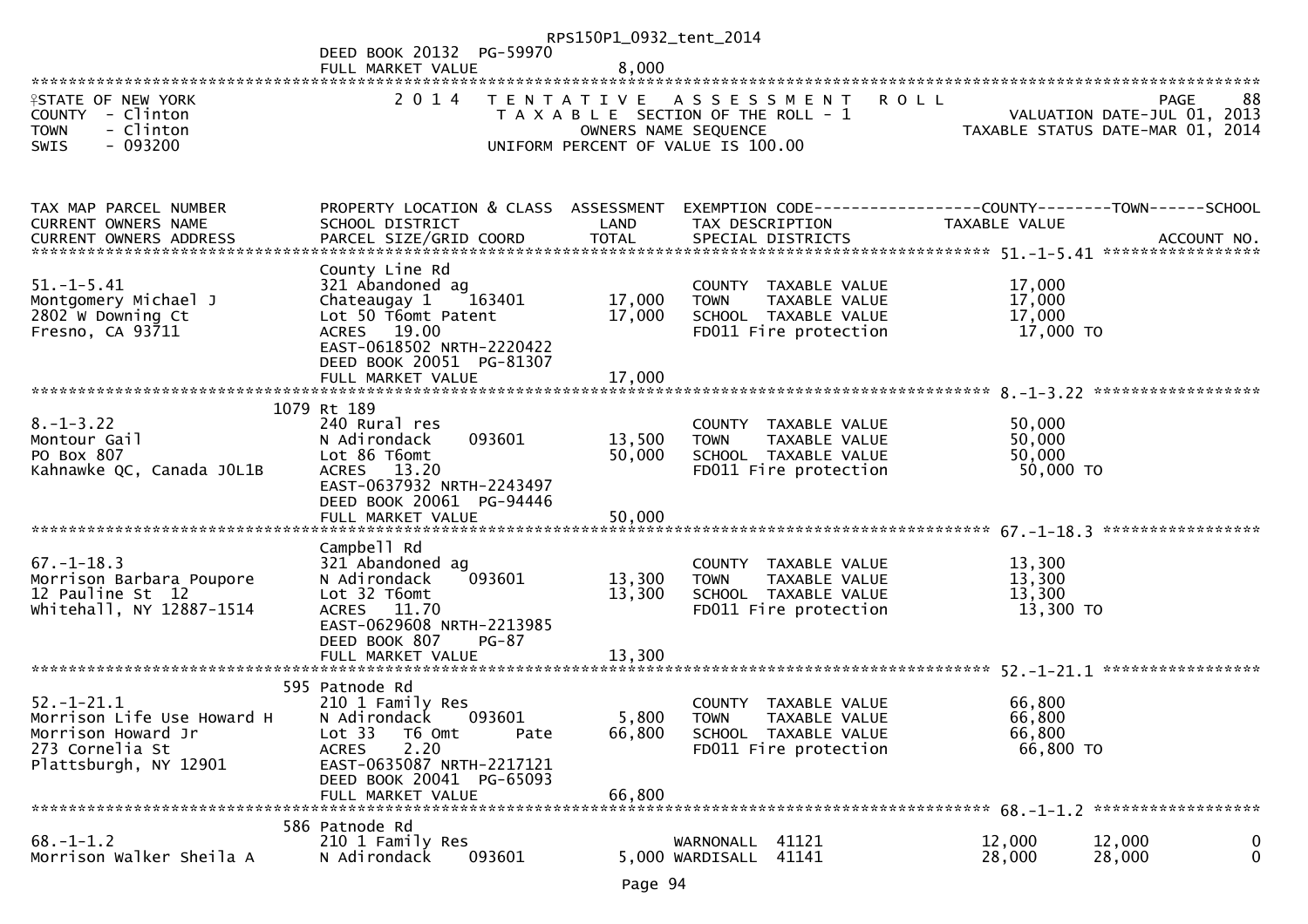|                            |                                               | RPS150P1_0932_tent_2014 |                                                      |                                                                        |                        |
|----------------------------|-----------------------------------------------|-------------------------|------------------------------------------------------|------------------------------------------------------------------------|------------------------|
| 586 Patnode Rd             | Lot 34 T6omt                                  | 80,000 SR STAR          | 41834                                                | $\mathbf{0}$                                                           | $\mathbf{0}$<br>64,200 |
| Churubusco, NY 12923       | FRNT 240.00 DPTH 181.00                       |                         | COUNTY TAXABLE VALUE                                 | 40,000                                                                 |                        |
|                            | BANK<br>080                                   |                         | TAXABLE VALUE<br><b>TOWN</b>                         | 40,000                                                                 |                        |
|                            | EAST-0635396 NRTH-2216913                     |                         | SCHOOL TAXABLE VALUE                                 | 15,800                                                                 |                        |
|                            | DEED BOOK 20011 PG-30219                      |                         | FD011 Fire protection                                | 80,000 TO                                                              |                        |
|                            | FULL MARKET VALUE                             | 80,000                  |                                                      |                                                                        |                        |
| <b>ISTATE OF NEW YORK</b>  | 2 0 1 4                                       |                         | TENTATIVE ASSESSMENT ROLL                            |                                                                        | 89<br><b>PAGE</b>      |
| COUNTY - Clinton           |                                               |                         | T A X A B L E SECTION OF THE ROLL - 1                |                                                                        |                        |
| - Clinton<br><b>TOWN</b>   |                                               | OWNERS NAME SEQUENCE    |                                                      | - 1<br>VALUATION DATE-JUL 01, 2013<br>TAXABLE STATUS DATE-MAR 01, 2014 |                        |
| $-093200$<br>SWIS          |                                               |                         | UNIFORM PERCENT OF VALUE IS 100.00                   |                                                                        |                        |
|                            |                                               |                         |                                                      |                                                                        |                        |
|                            |                                               |                         |                                                      |                                                                        |                        |
|                            |                                               |                         |                                                      |                                                                        |                        |
| TAX MAP PARCEL NUMBER      | PROPERTY LOCATION & CLASS ASSESSMENT          |                         |                                                      | EXEMPTION CODE-----------------COUNTY--------TOWN-----SCHOOL           |                        |
| CURRENT OWNERS NAME        | SCHOOL DISTRICT                               | LAND                    | TAX DESCRIPTION                                      | TAXABLE VALUE                                                          |                        |
|                            |                                               |                         |                                                      |                                                                        |                        |
|                            |                                               |                         |                                                      |                                                                        |                        |
| $69. - 1 - 7$              | Lafrancis Rd                                  |                         |                                                      | 25,300                                                                 |                        |
| Morrow Jeremy              | 323 Vacant rural<br>093601<br>N Adirondack    | 25,300                  | COUNTY TAXABLE VALUE<br><b>TOWN</b><br>TAXABLE VALUE | 25,300                                                                 |                        |
| PO Box 131                 | Lot 24 T6 Omt<br>Pate                         | 25,300                  | SCHOOL TAXABLE VALUE                                 | 25,300                                                                 |                        |
| Ellenburg Center, NY 12934 | ACRES 113.40                                  |                         | FD011 Fire protection                                | 25,300 TO                                                              |                        |
|                            | EAST-0657501 NRTH-2212034                     |                         |                                                      |                                                                        |                        |
|                            | DEED BOOK 20051 PG-81458                      |                         |                                                      |                                                                        |                        |
|                            |                                               |                         |                                                      |                                                                        |                        |
|                            |                                               |                         |                                                      |                                                                        |                        |
|                            |                                               |                         |                                                      |                                                                        |                        |
|                            | 269 Lafrancis Rd                              |                         |                                                      |                                                                        |                        |
| $69. - 1 - 3.8$            | 280 Res Multiple                              |                         | RES STAR 41854                                       | $\overline{0}$                                                         | $\mathbf 0$<br>30,000  |
| Myatt Travis               | 093601<br>N Adirondack                        | 5,500                   | COUNTY TAXABLE VALUE                                 | 115,300                                                                |                        |
| Myatt Amanda               | Lot <sub>25</sub><br>T6 Omt<br>Pate           | 115,300                 | <b>TOWN</b><br>TAXABLE VALUE                         | 115,300                                                                |                        |
| 269 Lafrancis Rd           | 1.60 BANK<br>850<br><b>ACRES</b>              |                         | SCHOOL TAXABLE VALUE                                 | 85,300                                                                 |                        |
| Ellenburg Center, NY 12934 | EAST-0652032 NRTH-2216699                     |                         | FD011 Fire protection                                | 115,300 TO                                                             |                        |
|                            | DEED BOOK 20092 PG-23866                      |                         |                                                      |                                                                        |                        |
| MAY BE SUBJECT TO PAYMENT  | FULL MARKET VALUE                             | 115,300                 |                                                      |                                                                        |                        |
| UNDER AGDIST LAW TIL 2017  |                                               |                         |                                                      |                                                                        |                        |
|                            |                                               |                         |                                                      |                                                                        |                        |
|                            | Patnode Rd                                    |                         |                                                      |                                                                        |                        |
| $67. - 1 - 6.1$            | 321 Abandoned ag                              |                         | COUNTY TAXABLE VALUE                                 | 20,300                                                                 |                        |
| Nawrath William F          | 093601<br>N Adirondack                        | 20,300                  | TAXABLE VALUE<br><b>TOWN</b>                         | 20,300                                                                 |                        |
| 4 Franklin St              | Lot 28 T6 Omt<br>Pate                         | 20,300                  | SCHOOL TAXABLE VALUE                                 | 20,300                                                                 |                        |
| Coram, NY 11727            | <b>ACRES</b><br>25.60                         |                         | FD011 Fire protection                                | 20,300 TO                                                              |                        |
|                            | EAST-0634692 NRTH-2209980                     |                         |                                                      |                                                                        |                        |
|                            | DEED BOOK 589<br>PG-387<br>FULL MARKET VALUE  |                         |                                                      |                                                                        |                        |
|                            |                                               | 20,300                  |                                                      |                                                                        |                        |
|                            | 1329 Clinton Mills Rd                         |                         |                                                      |                                                                        |                        |
| $38.1 - 1 - 33.2$          | 210 1 Family Res                              |                         | 41854<br>RES STAR                                    | $\mathbf{0}$                                                           | $\mathbf 0$<br>30,000  |
| Nichols Adam               | 093601<br>N Adirondack                        | 5,100                   | COUNTY TAXABLE VALUE                                 | 39,300                                                                 |                        |
| Nichols Beverly            | 1.10<br><b>ACRES</b>                          | 39,300                  | TAXABLE VALUE<br><b>TOWN</b>                         | 39,300                                                                 |                        |
| 6985 Rt 11                 | EAST-0639702 NRTH-2230527                     |                         | SCHOOL TAXABLE VALUE                                 | 9,300                                                                  |                        |
| Churubusco, NY 12923       | DEED BOOK 20031 PG-57041<br>FULL MARKET VALUE | 39,300                  | FD011 Fire protection                                | 39,300 TO                                                              |                        |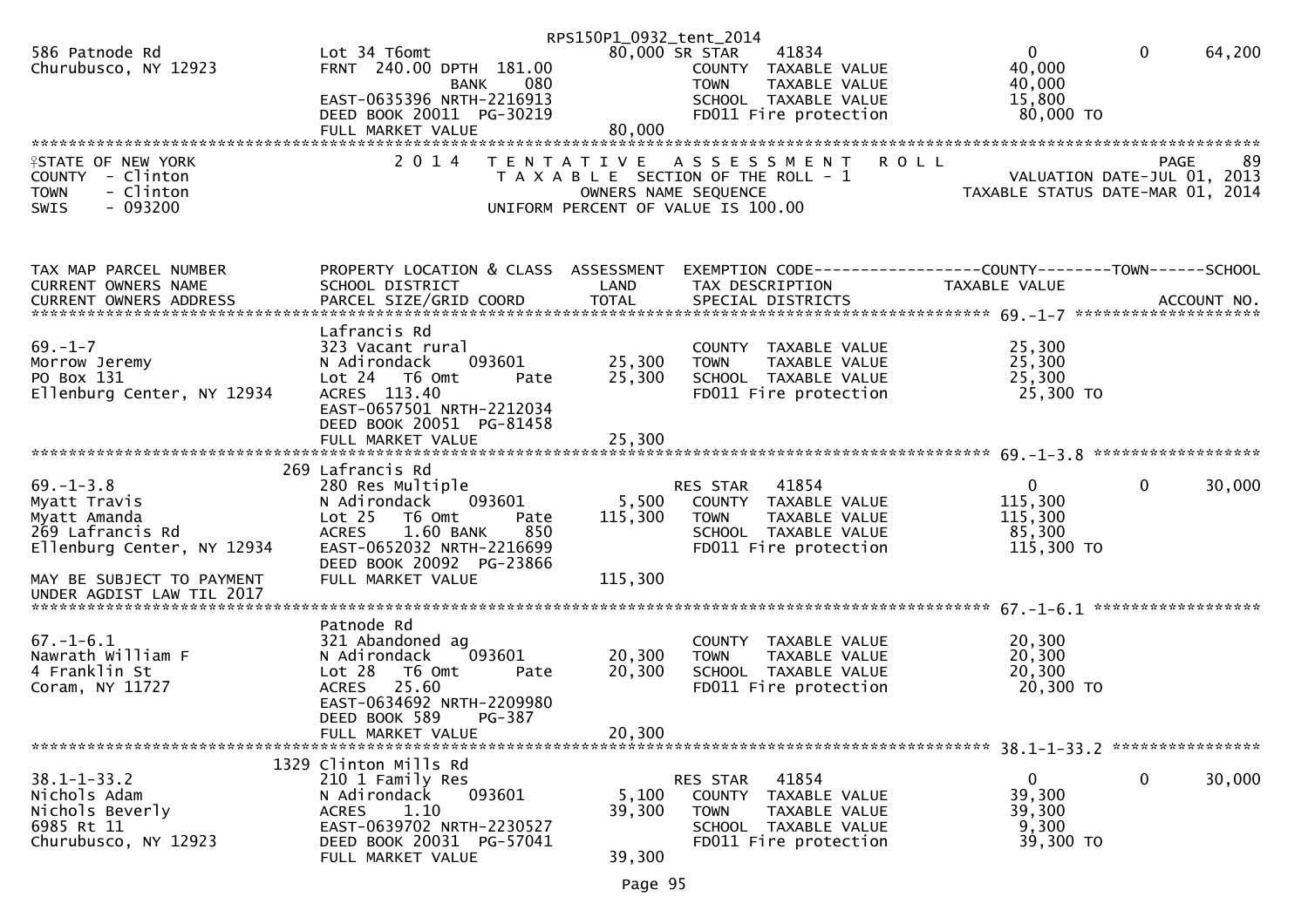|                                                                                                                                                      |                                                                                                                                                                                   | RPS150P1_0932_tent_2014    |                                                                                                                                                                                               |                                                                                                           |                           |
|------------------------------------------------------------------------------------------------------------------------------------------------------|-----------------------------------------------------------------------------------------------------------------------------------------------------------------------------------|----------------------------|-----------------------------------------------------------------------------------------------------------------------------------------------------------------------------------------------|-----------------------------------------------------------------------------------------------------------|---------------------------|
| $52. - 1 - 15.1$<br>Nichols Darrell<br>Nichols Kimberley<br>6977 Rt 11<br>Churubusco, NY 12923                                                       | 6977 Rt 11<br>270 Mfg housing<br>093601<br>N Adirondack<br>Lot 48<br>T6 Omt<br>Pate<br>4.00<br><b>ACRES</b><br>EAST-0633213 NRTH-2222954<br>DEED BOOK 977<br>PG-211               | 7,400<br>43,800            | RES STAR<br>41854<br>COUNTY<br>TAXABLE VALUE<br>TAXABLE VALUE<br><b>TOWN</b><br>SCHOOL TAXABLE VALUE<br>FD011 Fire protection                                                                 | $\overline{0}$<br>0<br>43,800<br>43,800<br>13,800<br>43,800 TO                                            | 30,000                    |
| <b>ISTATE OF NEW YORK</b><br>- Clinton<br>COUNTY<br>- Clinton<br><b>TOWN</b><br>$-093200$<br><b>SWIS</b>                                             | FULL MARKET VALUE<br>2 0 1 4                                                                                                                                                      | 43,800                     | TENTATIVE ASSESSMENT<br>T A X A B L E SECTION OF THE ROLL - 1<br>OWNERS NAME SEQUENCE<br>UNIFORM PERCENT OF VALUE IS 100.00                                                                   | <b>ROLL</b><br><b>PAGE</b><br>VALUATION DATE-JUL 01, 2013<br>TAXABLE STATUS DATE-MAR 01, 2014             | 90                        |
| TAX MAP PARCEL NUMBER<br>CURRENT OWNERS NAME                                                                                                         | PROPERTY LOCATION & CLASS ASSESSMENT<br>SCHOOL DISTRICT                                                                                                                           | LAND                       | TAX DESCRIPTION                                                                                                                                                                               | TAXABLE VALUE                                                                                             |                           |
| $52. - 1 - 15.31$<br>Nichols Edwin<br>Nichols Beverly<br>6985 Rt 11<br>Churubusco, NY 12923<br>MAY BE SUBJECT TO PAYMENT<br>UNDER RPTL483 UNTIL 2015 | 6985 Rt 11<br>241 Rural res&ag<br>N Adirondack<br>093601<br>Lot 48<br>T6 Omt<br>Pate<br>ACRES 332.90<br>EAST-0633432 NRTH-2221923<br>DEED BOOK 617<br>PG-575<br>FULL MARKET VALUE | 260,800                    | 10 YR AGR 41700<br>41854<br>154,500 RES STAR<br>260,800 483A EX<br>42100<br>COUNTY TAXABLE VALUE<br>TAXABLE VALUE<br><b>TOWN</b><br>SCHOOL TAXABLE VALUE<br>FD011 Fire protection<br>2,700 EX | 15,000<br>15,000<br>$\Omega$<br>$\Omega$<br>2,700<br>2,700<br>243,100<br>243,100<br>213,100<br>258,100 TO | 15,000<br>30,000<br>2,700 |
| $53. - 1 - 19.23$<br>Nichols Gene<br>Nichols Jane<br>327 Gagnier Rd<br>Churubusco, NY 12923                                                          | Rt 11<br>$314$ Rural vac<10<br>N Adirondack<br>093601<br>Lot 47 T6omt<br>8.90<br><b>ACRES</b><br>EAST-0635585 NRTH-2220765<br>DEED BOOK 20031 PG-63409<br>FULL MARKET VALUE       | 10,500<br>10,500<br>10,500 | COUNTY<br>TAXABLE VALUE<br>TAXABLE VALUE<br><b>TOWN</b><br>SCHOOL TAXABLE VALUE<br>FD011 Fire protection                                                                                      | 10,500<br>10,500<br>10,500<br>10,500 TO                                                                   |                           |
| $53. - 1 - 19.24$<br>Nichols Gene<br>Nichols Jane<br>327 Gagnier Rd<br>Churubusco, NY 12923                                                          | Patnode Rd<br>314 Rural vac<10<br>093601<br>N Adirondack<br>Lot 47 T6omt<br>ACRES 9.70<br>EAST-0635245 NRTH-2220611<br>DEED BOOK 20031 PG-63409<br>FULL MARKET VALUE              | 11,100<br>11,100<br>11,100 | COUNTY<br>TAXABLE VALUE<br><b>TOWN</b><br>TAXABLE VALUE<br>SCHOOL TAXABLE VALUE<br>FD011 Fire protection                                                                                      | 11,100<br>11,100<br>11,100<br>11,100 TO                                                                   |                           |
| $52 - 1 - 14$<br>Nichols Gene R<br>Nichols Jane E                                                                                                    | Rt 11<br>314 Rural vac<10<br>N Adirondack<br>093601<br>Lot <sub>48</sub><br>T6 Omt<br>Pate                                                                                        | 5,500<br>5,500             | COUNTY TAXABLE VALUE<br><b>TOWN</b><br>TAXABLE VALUE<br>SCHOOL TAXABLE VALUE                                                                                                                  | 5,500<br>5,500<br>5,500                                                                                   |                           |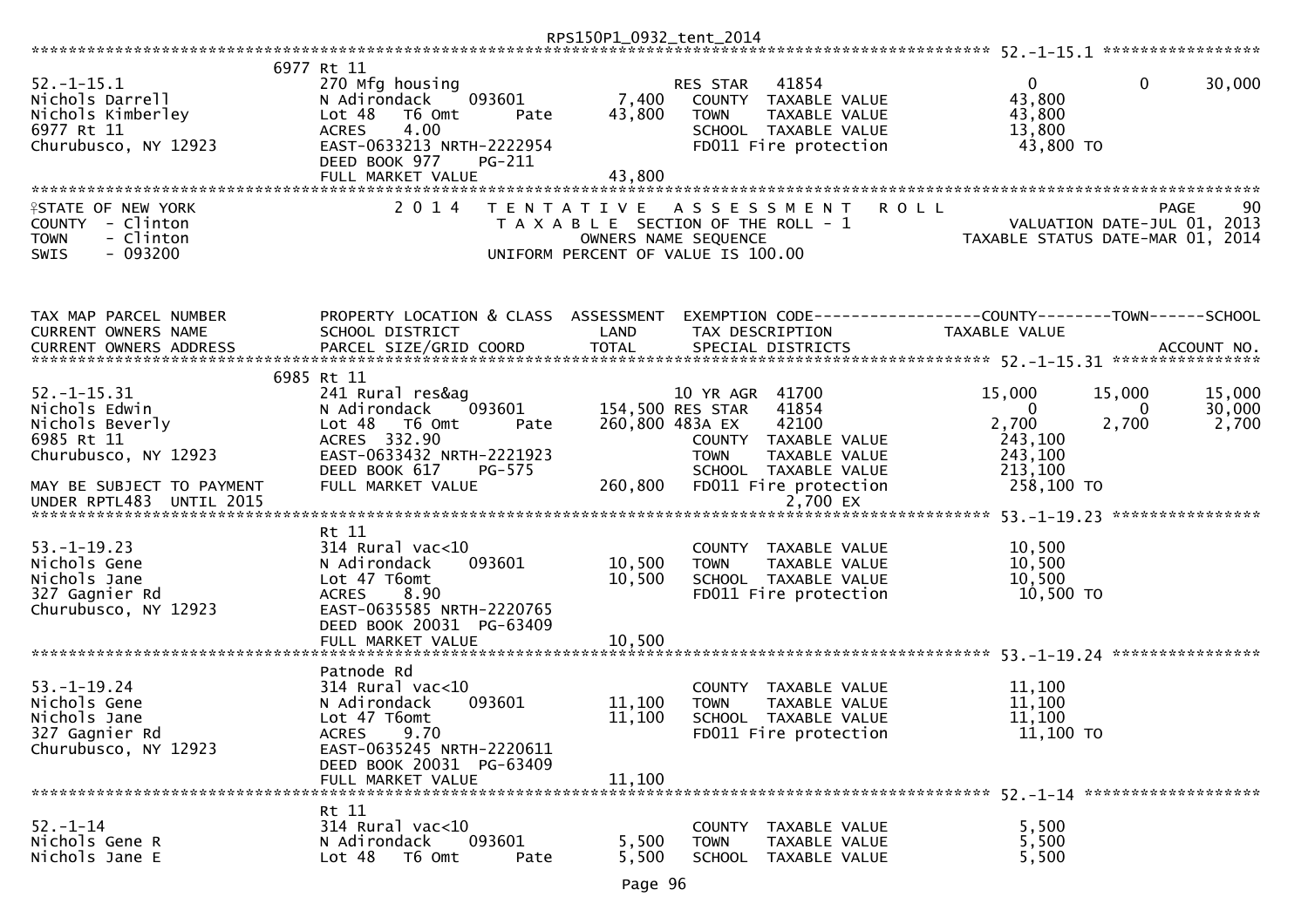|                                                                                        |                                                                                                     | RPS150P1_0932_tent_2014 |                                                                                                     |                     |                                                                                      |
|----------------------------------------------------------------------------------------|-----------------------------------------------------------------------------------------------------|-------------------------|-----------------------------------------------------------------------------------------------------|---------------------|--------------------------------------------------------------------------------------|
| 327 Gagnier Rd<br>Churubusco, NY 12923-1822                                            | 1.60<br><b>ACRES</b><br>EAST-0634526 NRTH-2222364<br>DEED BOOK 20001 PG-19224                       |                         | FD011 Fire protection                                                                               | 5,500 TO            |                                                                                      |
|                                                                                        | FULL MARKET VALUE                                                                                   | 5,500                   |                                                                                                     |                     |                                                                                      |
|                                                                                        |                                                                                                     |                         |                                                                                                     |                     |                                                                                      |
| $53. - 1 - 19.21$<br>Nichols Gene R                                                    | Rt 11<br>321 Abandoned ag<br>093601<br>N Adirondack                                                 | 24,900                  | COUNTY TAXABLE VALUE<br><b>TOWN</b><br>TAXABLE VALUE                                                | 24,900<br>24,900    |                                                                                      |
| 327 Gagnier Rd                                                                         | Lot <sub>47</sub><br>T6 Omt<br>Pate                                                                 | 24,900                  | SCHOOL TAXABLE VALUE                                                                                | 24,900              |                                                                                      |
| Churubusco, NY 12926                                                                   | 54.40<br><b>ACRES</b><br>EAST-0636104 NRTH-2219633<br>DEED BOOK 20072 PG-10243<br>FULL MARKET VALUE | 24,900                  | FD011 Fire protection                                                                               | 24,900 TO           |                                                                                      |
| ************************                                                               | *******************************<br>2 0 1 4                                                          |                         |                                                                                                     |                     |                                                                                      |
| <b>ISTATE OF NEW YORK</b><br>COUNTY - Clinton<br>- Clinton<br><b>TOWN</b><br>$-093200$ |                                                                                                     | T E N T A T I V E       | A S S E S S M E N T<br><b>ROLL</b><br>T A X A B L E SECTION OF THE ROLL - 1<br>OWNERS NAME SEQUENCE |                     | 91<br><b>PAGE</b><br>VALUATION DATE-JUL 01, 2013<br>TAXABLE STATUS DATE-MAR 01, 2014 |
| SWIS                                                                                   |                                                                                                     |                         | UNIFORM PERCENT OF VALUE IS 100.00                                                                  |                     |                                                                                      |
|                                                                                        |                                                                                                     |                         |                                                                                                     |                     |                                                                                      |
| TAX MAP PARCEL NUMBER                                                                  | PROPERTY LOCATION & CLASS ASSESSMENT                                                                |                         | EXEMPTION CODE-----------------COUNTY-------TOWN------SCHOOL                                        |                     |                                                                                      |
| CURRENT OWNERS NAME                                                                    | SCHOOL DISTRICT                                                                                     | LAND                    | TAX DESCRIPTION                                                                                     | TAXABLE VALUE       |                                                                                      |
|                                                                                        |                                                                                                     |                         |                                                                                                     |                     |                                                                                      |
|                                                                                        | Rt 11                                                                                               |                         |                                                                                                     |                     |                                                                                      |
| $52. - 1 - 13$                                                                         | 321 Abandoned ag                                                                                    |                         | AGRI DISTR 41720                                                                                    | 39,866              | 39,866<br>39,866                                                                     |
| Nichols Gerald                                                                         | 093601<br>N Adirondack                                                                              | 64,900                  | COUNTY TAXABLE VALUE                                                                                | 25,034              |                                                                                      |
| Nichols Bernadette                                                                     | Lot 47<br>T6 Omt<br>Pate                                                                            | 64,900                  | <b>TOWN</b><br>TAXABLE VALUE                                                                        | 25,034              |                                                                                      |
| 52 Nichols Rd<br>Churubusco, NY 12923                                                  | ACRES 115.50<br>EAST-0634591 NRTH-2221114                                                           |                         | SCHOOL TAXABLE VALUE<br>FD011 Fire protection                                                       | 25,034<br>64,900 TO |                                                                                      |
|                                                                                        | DEED BOOK 552<br>$PG-528$                                                                           |                         |                                                                                                     |                     |                                                                                      |
| MAY BE SUBJECT TO PAYMENT<br>UNDER AGDIST LAW TIL 2018                                 | FULL MARKET VALUE                                                                                   | 64,900                  |                                                                                                     |                     |                                                                                      |
|                                                                                        | 52 Nichols Rd                                                                                       |                         |                                                                                                     |                     |                                                                                      |
| $53. - 1 - 6$                                                                          | 112 Dairy farm                                                                                      |                         | 10 YR AGR 41700                                                                                     | 18,600              | 18,600<br>18,600                                                                     |
| Nichols Gerald                                                                         | 093601<br>N Adirondack                                                                              |                         | 108,500 AGRI DISTR 41720                                                                            | 33,111              | 33,111<br>33,111                                                                     |
| Nichols Bernadette<br>52 Nichols Rd                                                    | Lot 47 T6 Omt<br>Pate<br>ACRES 213.60                                                               |                         | 212,000 SR STAR<br>41834<br>42100<br>483A EX                                                        | $\Omega$<br>7,500   | 64,200<br>$\mathbf{0}$<br>7,500<br>7,500                                             |
| Churubusco, NY 12923                                                                   | EAST-0638029 NRTH-2222383                                                                           |                         | COUNTY TAXABLE VALUE                                                                                | 152,789             |                                                                                      |
|                                                                                        | DEED BOOK 458<br>PG-283                                                                             |                         | <b>TOWN</b><br>TAXABLE VALUE                                                                        | 152,789             |                                                                                      |
| MAY BE SUBJECT TO PAYMENT                                                              | FULL MARKET VALUE                                                                                   | 212,000                 | SCHOOL TAXABLE VALUE                                                                                | 88,589              |                                                                                      |
| UNDER AGDIST LAW TIL 2018                                                              |                                                                                                     |                         | FD011 Fire protection<br>7,500 EX                                                                   | 204,500 TO          |                                                                                      |
|                                                                                        |                                                                                                     |                         |                                                                                                     |                     |                                                                                      |
| 6766-6774 Rt 11                                                                        |                                                                                                     |                         |                                                                                                     |                     |                                                                                      |
| $53. - 1 - 17.1$<br>Nichols Gerald                                                     | 240 Rural res<br>093601<br>N Adirondack                                                             | 57,500                  | AGRI DISTR 41720<br>COUNTY TAXABLE VALUE                                                            | 25,668<br>98,432    | 25,668<br>25,668                                                                     |
| Nichols Bernadette                                                                     | T6 Omt<br>Lot $47$<br>Pate                                                                          | 124,100                 | <b>TOWN</b><br>TAXABLE VALUE                                                                        | 98,432              |                                                                                      |
| 52 Nichols Rd                                                                          | 84.00<br><b>ACRES</b>                                                                               |                         | SCHOOL TAXABLE VALUE                                                                                | 98,432              |                                                                                      |
| Churubusco, NY 12923                                                                   | EAST-0638756 NRTH-2219972<br>DEED BOOK 552<br>PG-528                                                |                         | FD011 Fire protection                                                                               | 124,100 TO          |                                                                                      |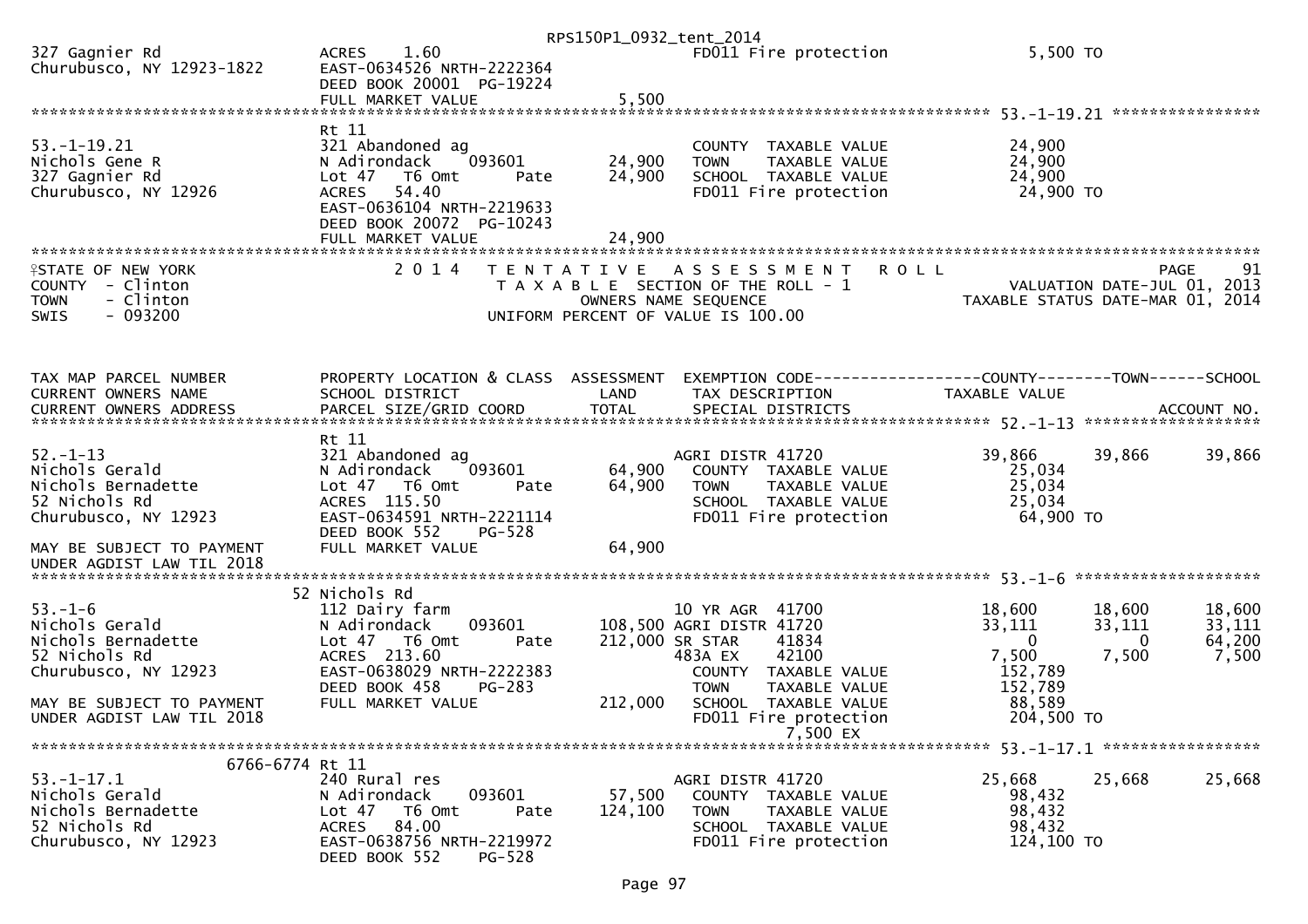|                                                                                                   |                                                                                                                                                                                             | RPS150P1_0932_tent_2014    |                                                                                                                           |                                                   |                                            |                   |
|---------------------------------------------------------------------------------------------------|---------------------------------------------------------------------------------------------------------------------------------------------------------------------------------------------|----------------------------|---------------------------------------------------------------------------------------------------------------------------|---------------------------------------------------|--------------------------------------------|-------------------|
| MAY BE SUBJECT TO PAYMENT<br>UNDER AGDIST LAW TIL 2018                                            | FULL MARKET VALUE                                                                                                                                                                           | 124,100                    |                                                                                                                           |                                                   |                                            |                   |
|                                                                                                   |                                                                                                                                                                                             |                            |                                                                                                                           |                                                   |                                            |                   |
| $52. - 1 - 18$<br>Nichols Gerald E<br>Nichols Bernadette<br>52 Nichols Rd<br>Churubusco, NY 12923 | Campbell Rd<br>321 Abandoned ag<br>093601<br>N Adirondack<br>Lot 48<br>T6 Omt<br>Pate<br>48.70<br><b>ACRES</b><br>EAST-0631101 NRTH-2220669<br>DEED BOOK 610<br>PG-608<br>FULL MARKET VALUE | 31,900<br>31,900<br>31,900 | AGRI DISTR 41720<br>COUNTY TAXABLE VALUE<br>TAXABLE VALUE<br><b>TOWN</b><br>SCHOOL TAXABLE VALUE<br>FD011 Fire protection | 18,994<br>12,906<br>12,906<br>12,906<br>31,900 TO | 18,994                                     | 18,994            |
| MAY BE SUBJECT TO PAYMENT<br>UNDER AGDIST LAW TIL 2018                                            |                                                                                                                                                                                             |                            |                                                                                                                           |                                                   |                                            |                   |
| <b>ISTATE OF NEW YORK</b><br>COUNTY - Clinton                                                     | 2 0 1 4                                                                                                                                                                                     | T E N T A T I V E          | A S S E S S M E N T<br>T A X A B L E SECTION OF THE ROLL - 1                                                              | R O L L                                           | <b>PAGE</b><br>VALUATION DATE-JUL 01, 2013 | 92                |
| - Clinton<br><b>TOWN</b><br>$-093200$<br><b>SWIS</b>                                              |                                                                                                                                                                                             |                            | OWNERS NAME SEQUENCE<br>UNIFORM PERCENT OF VALUE IS 100.00                                                                | TAXABLE STATUS DATE-MAR 01, 2014                  |                                            |                   |
|                                                                                                   |                                                                                                                                                                                             |                            |                                                                                                                           |                                                   |                                            |                   |
| TAX MAP PARCEL NUMBER                                                                             | PROPERTY LOCATION & CLASS ASSESSMENT                                                                                                                                                        |                            | EXEMPTION CODE-----------------COUNTY-------TOWN------SCHOOL                                                              |                                                   |                                            |                   |
| CURRENT OWNERS NAME                                                                               | SCHOOL DISTRICT                                                                                                                                                                             | LAND                       | TAX DESCRIPTION                                                                                                           | TAXABLE VALUE                                     |                                            |                   |
|                                                                                                   | 426 Campbell Rd                                                                                                                                                                             |                            | 50 PCT OF VALUE USED FOR EXEMPTION PURPOSES                                                                               |                                                   |                                            |                   |
| $52. - 1 - 22$                                                                                    | 112 Dairy farm                                                                                                                                                                              |                            | AGED COUN 41802<br>41834                                                                                                  | 15,090                                            | 0                                          | 0                 |
| Nichols Lawrence<br>Nichols Norma                                                                 | 093601<br>N Adirondack<br>T6 Omt<br>Lot 33<br>Pate                                                                                                                                          |                            | 51,000 SR STAR<br>100,600 483A EX<br>42100                                                                                | 0<br>2,200                                        | 0<br>2,200                                 | 64,200<br>2,200   |
| 426 Campbell Rd                                                                                   | 75.00<br><b>ACRES</b>                                                                                                                                                                       |                            | COUNTY TAXABLE VALUE                                                                                                      | 83,310                                            |                                            |                   |
| Churubusco, NY 12923                                                                              | EAST-0631401 NRTH-2217692                                                                                                                                                                   |                            | <b>TOWN</b><br>TAXABLE VALUE                                                                                              | 98,400                                            |                                            |                   |
|                                                                                                   | DEED BOOK 470<br><b>PG-669</b><br>FULL MARKET VALUE                                                                                                                                         | 100,600                    | SCHOOL TAXABLE VALUE<br>FD011 Fire protection                                                                             | 34,200<br>98,400 TO                               |                                            |                   |
|                                                                                                   |                                                                                                                                                                                             |                            | 2,200 EX                                                                                                                  |                                                   |                                            |                   |
|                                                                                                   |                                                                                                                                                                                             |                            |                                                                                                                           |                                                   |                                            | ***************** |
|                                                                                                   | Campbell Rd                                                                                                                                                                                 |                            |                                                                                                                           |                                                   |                                            |                   |
| $52. - 1 - 16.1$<br>Nichols Paul J                                                                | 322 Rural vac>10<br>093601<br>N Adirondack                                                                                                                                                  | 63,200                     | COUNTY TAXABLE VALUE<br>TAXABLE VALUE<br><b>TOWN</b>                                                                      | 63,200<br>63,200                                  |                                            |                   |
| Nichols Anne F                                                                                    | Lot 48<br>T6 Omt<br>Pate                                                                                                                                                                    | 63,200                     | SCHOOL TAXABLE VALUE                                                                                                      | 63,200                                            |                                            |                   |
| 544 Campbell Rd                                                                                   | ACRES 127.00                                                                                                                                                                                |                            | FD011 Fire protection                                                                                                     | 63,200 TO                                         |                                            |                   |
| Churubusco, NY 12923                                                                              | EAST-0629753 NRTH-2222697<br>DEED BOOK 20122 PG-50004                                                                                                                                       |                            |                                                                                                                           |                                                   |                                            |                   |
|                                                                                                   |                                                                                                                                                                                             |                            |                                                                                                                           |                                                   |                                            |                   |
|                                                                                                   | 544 Campbell Rd                                                                                                                                                                             |                            |                                                                                                                           |                                                   |                                            |                   |
| $52. - 1 - 17$                                                                                    | 210 1 Family Res                                                                                                                                                                            |                            | 41854<br>RES STAR                                                                                                         | $\mathbf 0$                                       | 0                                          | 30,000            |
| Nichols Paul J<br>Nichols Anne F                                                                  | N Adirondack<br>093601<br>Lot 48<br>T6 Omt<br>Pate                                                                                                                                          | 4,400<br>90,000            | <b>COUNTY</b><br>TAXABLE VALUE<br><b>TOWN</b><br>TAXABLE VALUE                                                            | 90,000<br>90,000                                  |                                            |                   |
| 544 Campbell Rd                                                                                   | FRNT 90.00 DPTH 360.00                                                                                                                                                                      |                            | SCHOOL TAXABLE VALUE                                                                                                      | 60,000                                            |                                            |                   |
| Churubusco, NY 12923                                                                              | EAST-0629645 NRTH-2220218<br>DEED BOOK 919<br>PG-340                                                                                                                                        |                            | FD011 Fire protection                                                                                                     | 90,000 TO                                         |                                            |                   |
|                                                                                                   | FULL MARKET VALUE                                                                                                                                                                           | 90,000                     |                                                                                                                           |                                                   |                                            |                   |
|                                                                                                   |                                                                                                                                                                                             |                            |                                                                                                                           |                                                   |                                            |                   |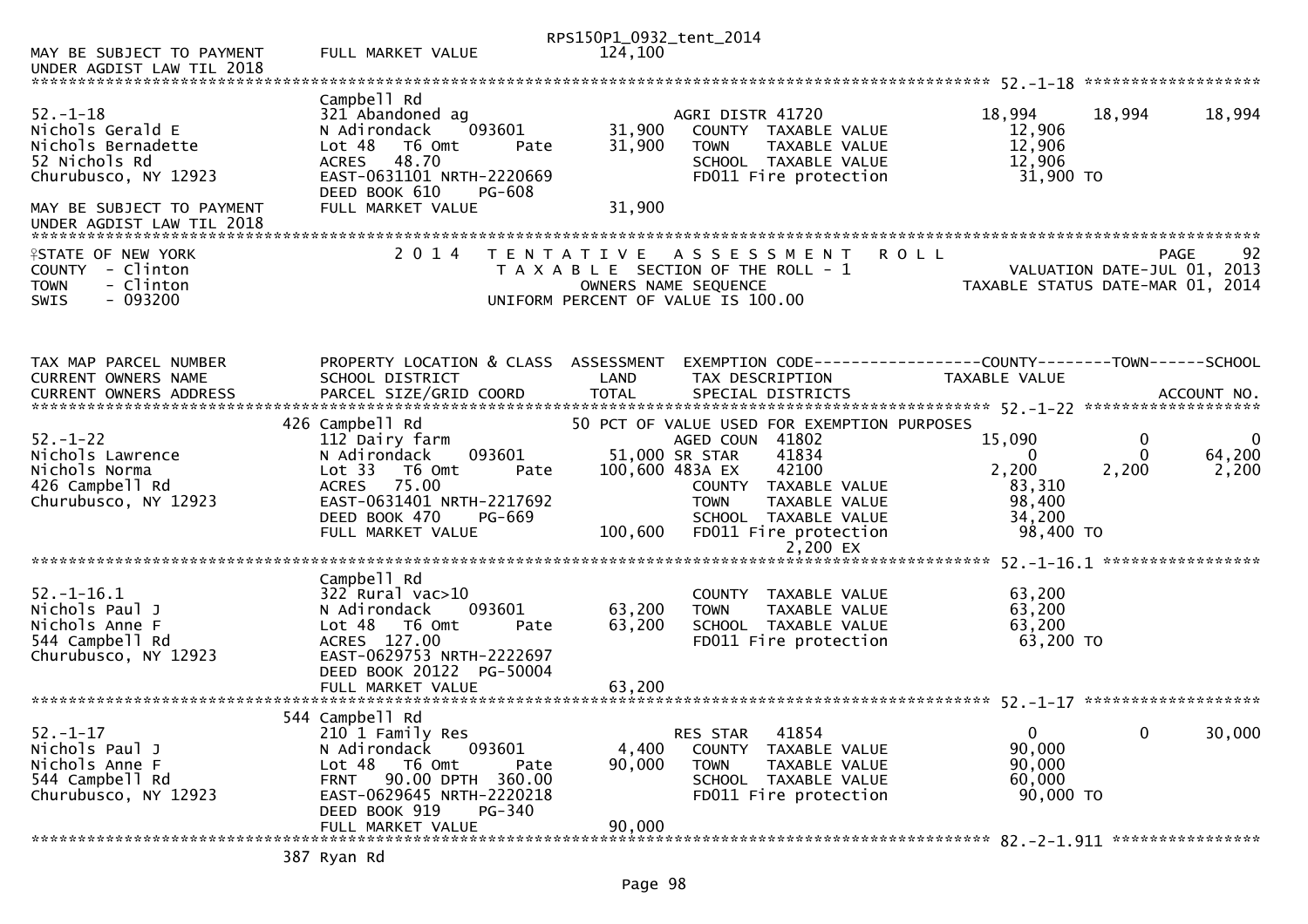|                                       |                                            | RPS150P1_0932_tent_2014 |                                                      |                                          |
|---------------------------------------|--------------------------------------------|-------------------------|------------------------------------------------------|------------------------------------------|
| $82. -2 - 1.911$<br>Nichols Richard P | 241 Rural res&ag<br>163401<br>Chateaugay 1 | 24,600                  | COUNTY TAXABLE VALUE<br><b>TOWN</b><br>TAXABLE VALUE | 135,000<br>135,000                       |
| 387 Ryan Rd                           | Lot 30 T6omt                               | 135,000                 | SCHOOL TAXABLE VALUE                                 | 135,000                                  |
| Churubusco, NY 12923                  | ACRES 34.20 BANK<br>080                    |                         | FD011 Fire protection                                | 135,000 TO                               |
|                                       | EAST-0624317 NRTH-2207409                  |                         |                                                      |                                          |
|                                       | DEED BOOK 20092 PG-23623                   |                         |                                                      |                                          |
|                                       |                                            |                         |                                                      |                                          |
|                                       | 6922 Rt 11                                 |                         |                                                      |                                          |
| $52. - 1 - 15.32$                     | 210 1 Family Res                           |                         | 41854<br>RES STAR                                    | $\overline{0}$<br>$\mathbf{0}$<br>30,000 |
| Nichols Thomas                        | 093601<br>N Adirondack                     | 4,800                   | COUNTY TAXABLE VALUE                                 | 82,800                                   |
| 6922 Rt 11                            | Lot 48 T6 Omt                              | 82,800                  | TAXABLE VALUE<br><b>TOWN</b>                         | 82,800                                   |
| Churubusco, NY 12923                  | FRNT 225.00 DPTH 200.00                    |                         | SCHOOL TAXABLE VALUE                                 | 52,800                                   |
|                                       | EAST-0634345 NRTH-2222453                  |                         | FD011 Fire protection                                | 82,800 TO                                |
|                                       | PG-246<br>DEED BOOK 774                    |                         |                                                      |                                          |
|                                       |                                            |                         |                                                      |                                          |
| <b>ISTATE OF NEW YORK</b>             | 2 0 1 4                                    |                         | TENTATIVE ASSESSMENT ROLL                            | 93<br>PAGE                               |
| COUNTY - Clinton                      |                                            |                         | T A X A B L E SECTION OF THE ROLL - 1                | VALUATION DATE-JUL 01, 2013              |
| - Clinton<br><b>TOWN</b>              |                                            | OWNERS NAME SEQUENCE    |                                                      | TAXABLE STATUS DATE-MAR 01, 2014         |
| $-093200$<br><b>SWIS</b>              |                                            |                         | UNIFORM PERCENT OF VALUE IS 100.00                   |                                          |
|                                       |                                            |                         |                                                      |                                          |
| TAX MAP PARCEL NUMBER                 | PROPERTY LOCATION & CLASS ASSESSMENT       |                         |                                                      |                                          |
| CURRENT OWNERS NAME                   | SCHOOL DISTRICT                            | LAND                    | TAX DESCRIPTION                                      | TAXABLE VALUE                            |
|                                       |                                            |                         |                                                      |                                          |
|                                       | 426 Looby Rd                               |                         |                                                      |                                          |
| $37. - 1 - 17.22$                     | 210 1 Family Res                           |                         | 41854<br>RES STAR                                    | $\mathbf{0}$<br>$\mathbf{0}$<br>30,000   |
| Nichols Timothy                       | 093601<br>N Adirondack                     | 7,800                   | COUNTY TAXABLE VALUE                                 | 117,000                                  |
| Nichols Wendy                         | Lot 53 T60MT                               | 117,000                 | <b>TOWN</b><br>TAXABLE VALUE                         | 117,000                                  |
| 426 Looby Rd                          | ACRES 5.00                                 |                         | SCHOOL TAXABLE VALUE                                 | 87,000                                   |
| Churubusco, NY 12923                  | EAST-0630382 NRTH-2227345                  |                         | FD011 Fire protection                                | 117,000 TO                               |
|                                       | DEED BOOK 20051 PG-79452                   |                         |                                                      |                                          |
|                                       | FULL MARKET VALUE                          | 117,000                 |                                                      |                                          |
|                                       | Looby Rd                                   |                         |                                                      |                                          |
| $37. - 1 - 17.21$                     | 321 Abandoned ag                           |                         | <b>COUNTY</b><br>TAXABLE VALUE                       | 24,600                                   |
| Nichols Timothy L                     | 093601<br>N Adirondack                     | 24,600                  | <b>TOWN</b><br>TAXABLE VALUE                         | 24,600                                   |
| Nichols Wendy A                       | Lot 53 T6omt                               | 24,600                  | SCHOOL TAXABLE VALUE                                 | 24,600                                   |
| 426 Looby Rd                          | ACRES 32.20                                |                         | FD011 Fire protection                                | 24,600 TO                                |
| Churubusco, NY 12923                  | EAST-0630009 NRTH-2227849                  |                         |                                                      |                                          |
|                                       | DEED BOOK 20041 PG-70770                   |                         |                                                      |                                          |
|                                       | FULL MARKET VALUE                          | 24,600                  |                                                      |                                          |
|                                       | Ryan Rd                                    |                         |                                                      |                                          |
| $82 - 2 - 1.92$                       | $314$ Rural vac<10                         |                         | <b>COUNTY</b><br>TAXABLE VALUE                       | 8,200                                    |
| Noble Development LLC                 | 163401<br>Chateaugay 1                     | 8,200                   | TAXABLE VALUE<br><b>TOWN</b>                         | 8,200                                    |
| 8 Railroad Ave                        | Lot 30 T6omt                               | 8,200                   | SCHOOL TAXABLE VALUE                                 | 8,200                                    |
| Essex, CT 06426                       | 5.00<br><b>ACRES</b>                       |                         | FD011 Fire protection                                | 8,200 TO                                 |
|                                       | EAST-0624247 NRTH-2208015                  |                         |                                                      |                                          |
|                                       | DEED BOOK 20082 PG-13501                   |                         |                                                      |                                          |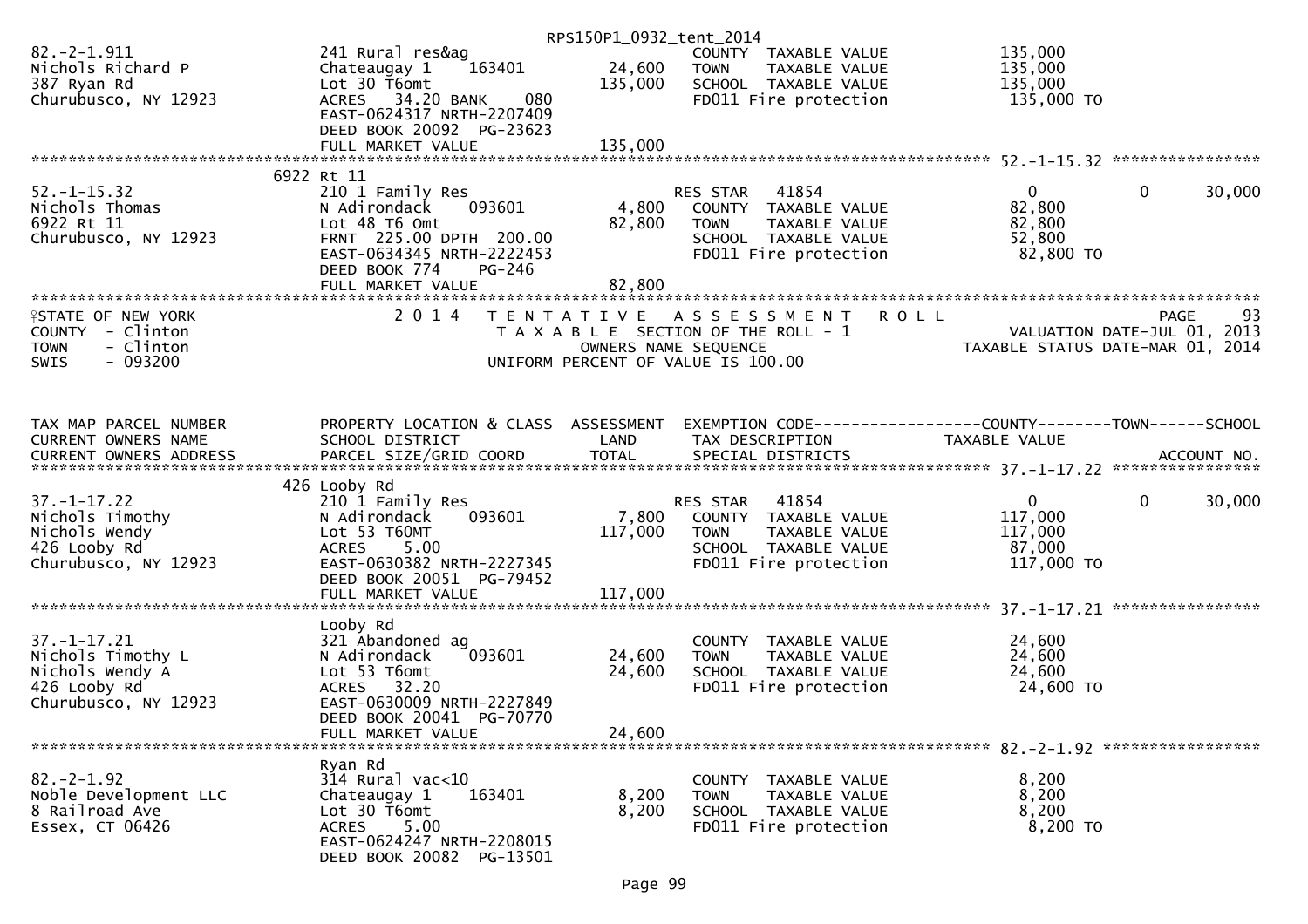|                                                                                                                                 |                                                                                                                                                                                                                       | RPS150P1_0932_tent_2014      |                                                                                                                    |                                                                               |
|---------------------------------------------------------------------------------------------------------------------------------|-----------------------------------------------------------------------------------------------------------------------------------------------------------------------------------------------------------------------|------------------------------|--------------------------------------------------------------------------------------------------------------------|-------------------------------------------------------------------------------|
|                                                                                                                                 | FULL MARKET VALUE                                                                                                                                                                                                     | 8,200                        |                                                                                                                    |                                                                               |
| $82 - 2 - 1.14$<br>Noble Ellenburg Windpark LLC<br>Noble Clinton Windpark I LLC<br>8 Railroad Ave Ste 8<br>Essex, CT 06426      | Number 5 Rd<br>321 Abandoned ag<br>163401<br>Chateaugay 1<br>Lot 30 T6omt<br>ACRES 22.20<br>EAST-0623333 NRTH-2207803<br>DEED BOOK 20072 PG-5675                                                                      | 9,200<br>9,200               | COUNTY TAXABLE VALUE<br><b>TOWN</b><br><b>TAXABLE VALUE</b><br>SCHOOL TAXABLE VALUE<br>FD011 Fire protection       | *****************<br>9,200<br>9,200<br>9,200<br>9,200 TO                      |
|                                                                                                                                 | FULL MARKET VALUE                                                                                                                                                                                                     | 9,200                        |                                                                                                                    |                                                                               |
| $82 - 2 - 10.1$<br>Noble Ellenburg Windpark LLC<br>Noble Clinton Windpark LLC<br>8 Railroad Ave Ste 8<br>Essex, CT 06426        | Ryan Rd<br>$314$ Rural vac<10<br>163401<br>Chateaugay 1<br>Lot 29 T6 OMT<br>ACRES 1.33<br>EAST-0625913 NRTH-2207535<br>DEED BOOK 20072 PG-5677<br>FULL MARKET VALUE                                                   | 5,300<br>5,300<br>5,300      | COUNTY TAXABLE VALUE<br>TAXABLE VALUE<br><b>TOWN</b><br>SCHOOL TAXABLE VALUE<br>FD011 Fire protection              | 5,300<br>5,300<br>5,300<br>5,300 TO                                           |
| <b>ISTATE OF NEW YORK</b><br>COUNTY - Clinton<br><b>TOWN</b><br>- Clinton<br>$-093200$<br><b>SWIS</b>                           | 2 0 1 4                                                                                                                                                                                                               | OWNERS NAME SEQUENCE         | TENTATIVE ASSESSMENT<br><b>ROLL</b><br>T A X A B L E SECTION OF THE ROLL - 1<br>UNIFORM PERCENT OF VALUE IS 100.00 | 94<br>PAGE<br>VALUATION DATE-JUL 01, 2013<br>TAXABLE STATUS DATE-MAR 01, 2014 |
| TAX MAP PARCEL NUMBER<br><b>CURRENT OWNERS NAME</b>                                                                             | PROPERTY LOCATION & CLASS ASSESSMENT<br>SCHOOL DISTRICT                                                                                                                                                               | LAND                         | TAX DESCRIPTION                                                                                                    | TAXABLE VALUE<br>ACCOUNT NO.<br>****************                              |
| $82 - 2 - 1.383$<br>Noble Environmental Power LLC Chateaugay 1<br>ADP Accounts Payable<br>PO Box 3467<br>Coppell, TX 75019-3467 | Number 5 Rd<br>311 Res vac land<br>163401<br>Lot 29 T6omt<br>FRNT 125.00 DPTH 270.00<br>EAST-0625897 NRTH-2207706<br>DEED BOOK 20072 PG-9841<br>FULL MARKET VALUE                                                     | 4,700<br>4,700<br>4,700      | COUNTY TAXABLE VALUE<br>TAXABLE VALUE<br><b>TOWN</b><br>SCHOOL TAXABLE VALUE<br>FD011 Fire protection              | 4,700<br>4,700<br>4,700<br>4,700 TO                                           |
|                                                                                                                                 |                                                                                                                                                                                                                       |                              |                                                                                                                    |                                                                               |
| $37. - 1 - 24.2$<br>Noble Wind Operations LLC<br>8 Railroad Ave Ste B<br>Essex, CT 06426                                        | 23 Lost Nation Rd<br>430 Mtor veh srv<br>163401<br>Chateaugay 1<br>Lot $5152$ T6 Omt<br>Pate<br>survey map 2010/231470<br>3.74<br>ACRES<br>EAST-0622529 NRTH-2224003<br>DEED BOOK 20102 PG-31714<br>FULL MARKET VALUE | 18,700<br>228,000<br>228,000 | COUNTY TAXABLE VALUE<br><b>TOWN</b><br>TAXABLE VALUE<br>SCHOOL TAXABLE VALUE<br>FD011 Fire protection              | 228,000<br>228,000<br>228,000<br>228,000 TO                                   |
| $54. - 2 - 13$<br>O'Neil Daniel R                                                                                               | Lafrancis Rd<br>321 Abandoned ag<br>093601<br>N Adirondack                                                                                                                                                            | 20,100                       | <b>COUNTY</b><br>TAXABLE VALUE<br>TAXABLE VALUE<br><b>TOWN</b>                                                     | 20,100<br>20,100                                                              |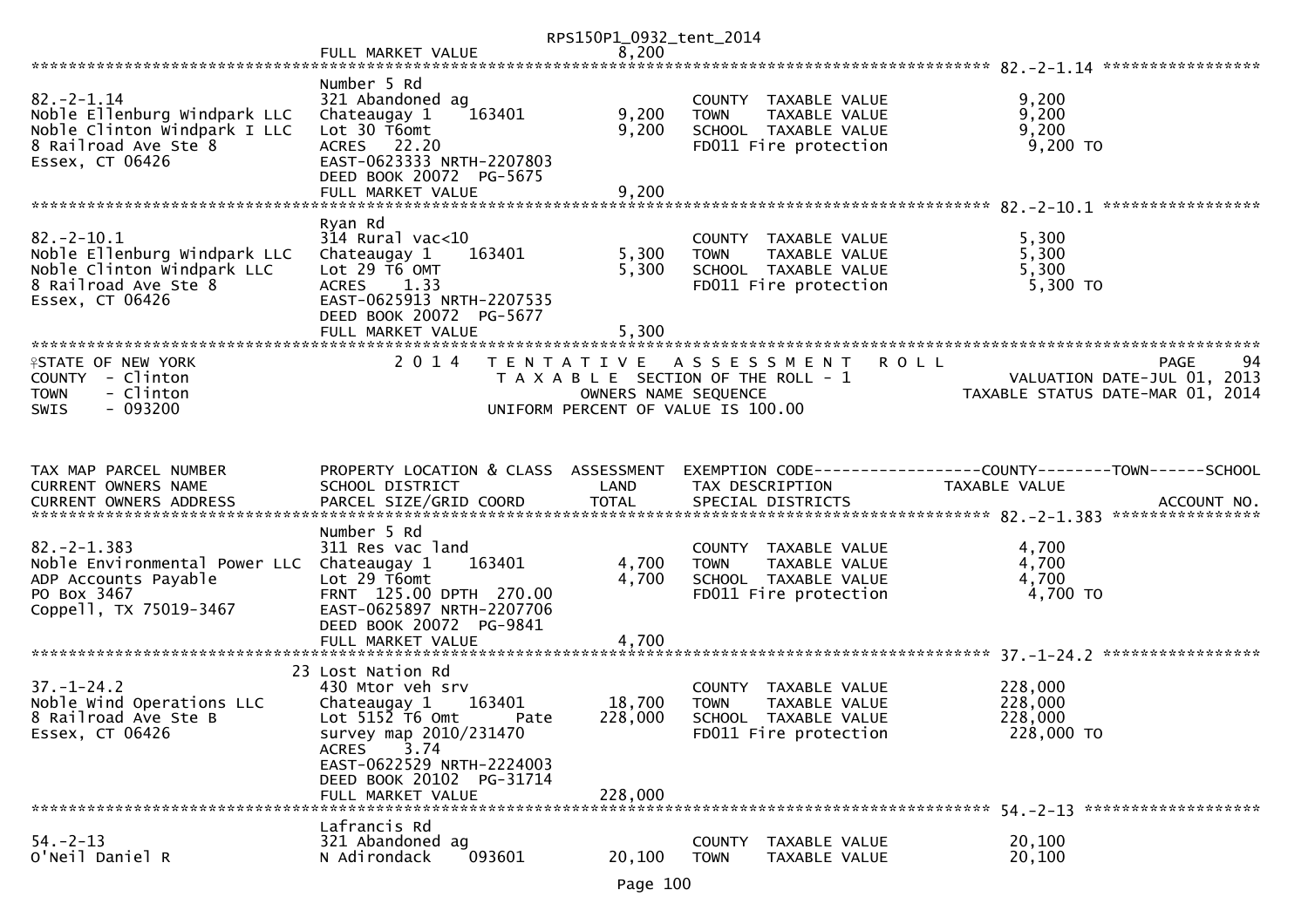|                                                |                                                                          | RPS150P1_0932_tent_2014 |                                                      |                                                                                                                                                                                    |
|------------------------------------------------|--------------------------------------------------------------------------|-------------------------|------------------------------------------------------|------------------------------------------------------------------------------------------------------------------------------------------------------------------------------------|
| 2677 Ethan Allen Hwy<br>Saint Albans, VT 05478 | Lot 44 T6 Omt<br>Survey Map 20061/99069 Lo<br>ACRES 25.16                |                         | 20,100 SCHOOL TAXABLE VALUE<br>FD011 Fire protection | 20,100<br>20,100 TO                                                                                                                                                                |
|                                                | EAST-0651995 NRTH-2222710<br>DEED BOOK 20062 PG-214<br>FULL MARKET VALUE | 20,100                  |                                                      |                                                                                                                                                                                    |
|                                                |                                                                          |                         |                                                      |                                                                                                                                                                                    |
|                                                | 604 Lost Nation Rd                                                       |                         |                                                      |                                                                                                                                                                                    |
| $21. - 1 - 7$<br>O'Neil Fred L                 | 240 Rural res<br>163401                                                  | 58,000                  | COUNTY TAXABLE VALUE<br>TAXABLE VALUE<br><b>TOWN</b> | 105,000<br>105,000                                                                                                                                                                 |
| Williams Joan L                                | Chateaugay 1<br>Lot 72  T6 Omt<br>Pate                                   | 105,000                 | SCHOOL TAXABLE VALUE                                 | 105,000                                                                                                                                                                            |
| 24 Bellewood Ave                               | ACRES 95.00                                                              |                         | FD011 Fire protection                                | 105,000 TO                                                                                                                                                                         |
| Dobbs Ferry, NY 10522                          | EAST-0622272 NRTH-2237434                                                |                         |                                                      |                                                                                                                                                                                    |
|                                                | DEED BOOK 20031 PG-59410                                                 |                         |                                                      |                                                                                                                                                                                    |
|                                                | FULL MARKET VALUE                                                        | 105,000                 |                                                      |                                                                                                                                                                                    |
|                                                | Rt 11                                                                    |                         |                                                      |                                                                                                                                                                                    |
| $68. - 1 - 10$                                 | 321 Abandoned ag                                                         |                         | COUNTY TAXABLE VALUE                                 | 57,500                                                                                                                                                                             |
| o'valle C victor                               | 093601<br>N Adirondack                                                   | 57,500                  | TAXABLE VALUE<br><b>TOWN</b>                         | 57,500                                                                                                                                                                             |
| O'Valle Marlene Boyea<br>912 Rt 374            | $Lot 26$ T6 Omt<br>Pate<br>ACRES 100.00                                  | 57,500                  | SCHOOL TAXABLE VALUE<br>FD011 Fire protection        | 57,500<br>57,500 TO                                                                                                                                                                |
| Cadyville, NY 12918                            | EAST-0645276 NRTH-2211500                                                |                         |                                                      |                                                                                                                                                                                    |
|                                                | DEED BOOK 20041 PG-68950                                                 |                         |                                                      |                                                                                                                                                                                    |
|                                                | FULL MARKET VALUE                                                        | 57,500                  |                                                      |                                                                                                                                                                                    |
| <b>ISTATE OF NEW YORK</b>                      | 2014                                                                     |                         | TENTATIVE ASSESSMENT ROLL                            | 95<br>PAGE                                                                                                                                                                         |
| COUNTY - Clinton                               |                                                                          |                         | T A X A B L E SECTION OF THE ROLL - 1                | VALUATION DATE-JUL 01, 2013                                                                                                                                                        |
| - Clinton<br><b>TOWN</b>                       |                                                                          | OWNERS NAME SEQUENCE    |                                                      | TAXABLE STATUS DATE-MAR 01, 2014                                                                                                                                                   |
| $-093200$<br>SWIS                              |                                                                          |                         | UNIFORM PERCENT OF VALUE IS 100.00                   |                                                                                                                                                                                    |
|                                                |                                                                          |                         |                                                      |                                                                                                                                                                                    |
|                                                |                                                                          |                         |                                                      |                                                                                                                                                                                    |
| TAX MAP PARCEL NUMBER                          | PROPERTY LOCATION & CLASS ASSESSMENT                                     |                         |                                                      | EXEMPTION CODE-----------------COUNTY-------TOWN------SCHOOL                                                                                                                       |
| CURRENT OWNERS NAME                            | SCHOOL DISTRICT                                                          | LAND                    | TAX DESCRIPTION                                      |                                                                                                                                                                                    |
|                                                |                                                                          |                         |                                                      | TAXABLE VALUE                                                                                                                                                                      |
|                                                |                                                                          |                         |                                                      |                                                                                                                                                                                    |
|                                                |                                                                          |                         |                                                      | -CURRENT OWNERS ADDRESS PARCEL SIZE/GRID COORD TOTAL SPECIAL DISTRICTS AND MONERS ADDRESS PARCEL SIZE/GRID COORD TOTAL SPECIAL DISTRICTS AND MONERS ADDRESS PARCEL SIZE/GRID COORD |
| $69. - 1 - 11.1$                               | 6131 Rt 11<br>312 Vac w/imprv                                            |                         | COUNTY TAXABLE VALUE                                 | 19,500                                                                                                                                                                             |
| o'valle C victor                               | N Adirondack<br>093601                                                   | 12,600                  | TAXABLE VALUE<br><b>TOWN</b>                         | 19,500                                                                                                                                                                             |
| O'Valle Marlene Boyea                          | T6 Omt<br>Lot 25<br>Pate                                                 | 19,500                  | SCHOOL TAXABLE VALUE                                 | 19,500                                                                                                                                                                             |
| 912 Rt 374                                     | 11.20<br><b>ACRES</b>                                                    |                         | FD011 Fire protection                                | 19,500 TO                                                                                                                                                                          |
| Cadyville, NY 12918                            | EAST-0649432 NRTH-2210531<br>DEED BOOK 20041 PG-68950                    |                         |                                                      |                                                                                                                                                                                    |
|                                                | FULL MARKET VALUE                                                        | 19,500                  |                                                      |                                                                                                                                                                                    |
|                                                |                                                                          |                         |                                                      |                                                                                                                                                                                    |
|                                                | Campbell Rd                                                              |                         |                                                      |                                                                                                                                                                                    |
| $52. - 1 - 9.38$<br>OBrien Patrick             | 314 Rural vac<10<br>163401<br>Chateaugay 1                               | 8,500                   | 41101<br>VETERANS<br>COUNTY TAXABLE VALUE            | 2,900<br>2,900<br>$\mathbf 0$<br>5,600                                                                                                                                             |
| OBrien Janice                                  | Lot 49 T6omt                                                             | 8,500                   | <b>TOWN</b><br>TAXABLE VALUE                         | 5,600                                                                                                                                                                              |
| 43 Edwards Rd                                  | 5.40<br><b>ACRES</b>                                                     |                         | SCHOOL TAXABLE VALUE                                 | 8,500                                                                                                                                                                              |
| Bethany, CT 06524                              | EAST-0628229 NRTH-2222870                                                |                         | FD011 Fire protection                                | 8,500 TO                                                                                                                                                                           |
|                                                | DEED BOOK 659<br>$PG-235$<br>FULL MARKET VALUE                           | 8,500                   |                                                      |                                                                                                                                                                                    |

Page 101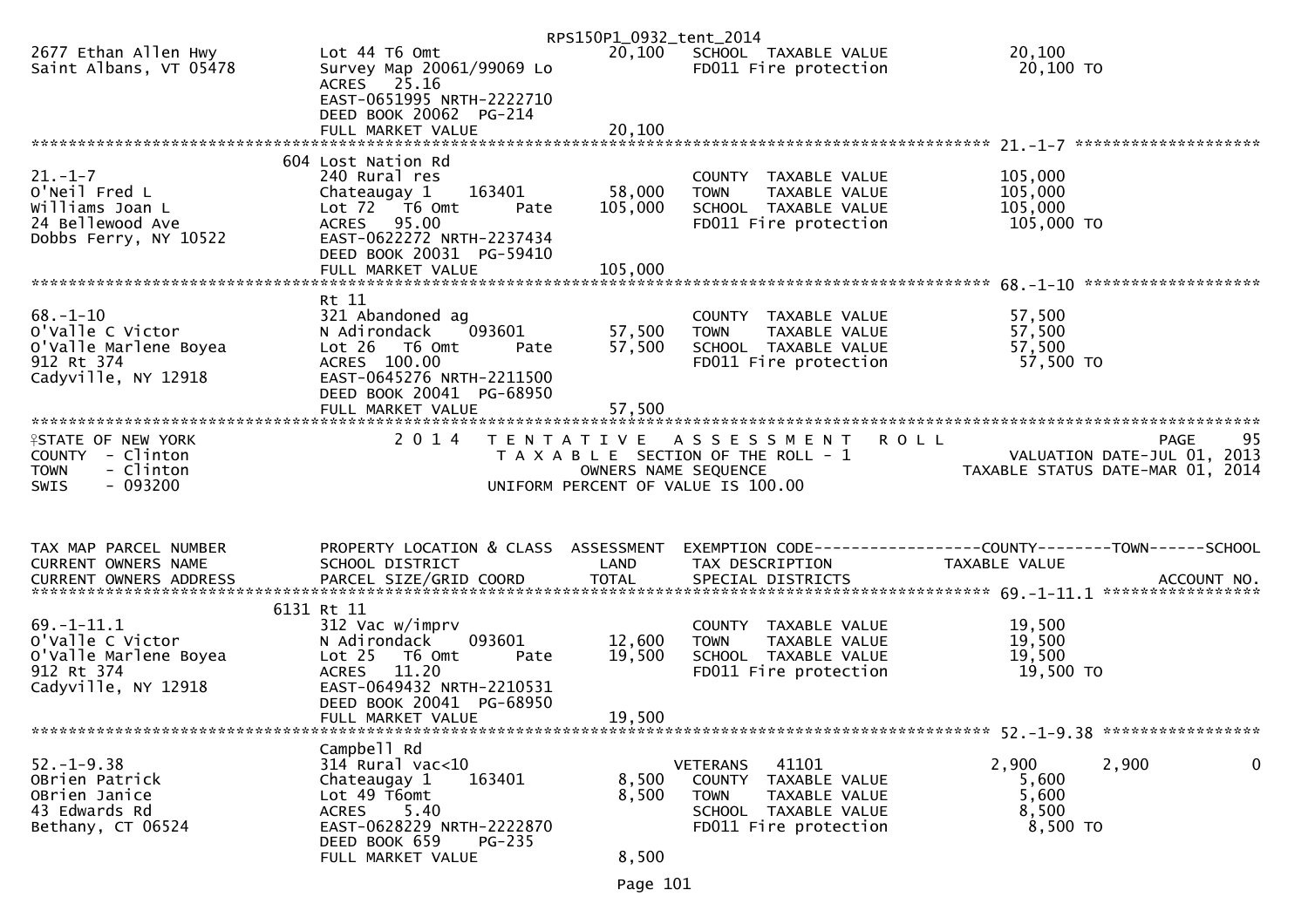|                                                                                                       |                                                                                                                                                        | RPS150P1_0932_tent_2014 |                                                                                                                                   |                                                                                                |    |
|-------------------------------------------------------------------------------------------------------|--------------------------------------------------------------------------------------------------------------------------------------------------------|-------------------------|-----------------------------------------------------------------------------------------------------------------------------------|------------------------------------------------------------------------------------------------|----|
|                                                                                                       |                                                                                                                                                        |                         |                                                                                                                                   |                                                                                                |    |
| $21. - 1 - 5$<br>Oddi Alfred<br>957 North 6th St<br>New Hyde Park, NY 11040                           | Lost Nation Rd<br>321 Abandoned ag<br>163401<br>Chateaugay 1<br>Lot 71  T6 0mt<br>Pate<br>ACRES 63.00<br>EAST-0619780 NRTH-2236145                     | 42,000<br>42,000        | COUNTY TAXABLE VALUE<br>TAXABLE VALUE<br><b>TOWN</b><br>SCHOOL TAXABLE VALUE<br>FD011 Fire protection                             | 42,000<br>42,000<br>42,000<br>42,000 TO                                                        |    |
|                                                                                                       | DEED BOOK 20041 PG-75815<br>FULL MARKET VALUE                                                                                                          | 42,000                  |                                                                                                                                   |                                                                                                |    |
| $67. - 1 - 13.3$<br>Ohlsen Christopher<br>Ohlsen Deborah Ann<br>44 Pearsall Rd<br>Owls Head, NY 12969 | 231 Campbell Rd<br>240 Rural res<br>093601<br>N Adirondack<br>Lot 29 T6omt<br>ACRES 46.00<br>EAST-0628744 NRTH-2212572<br>DEED BOOK 20051 PG-82935     | 30,500<br>75,000        | COUNTY TAXABLE VALUE<br><b>TOWN</b><br><b>TAXABLE VALUE</b><br>SCHOOL TAXABLE VALUE<br>FD011 Fire protection                      | 75,000<br>75,000<br>75,000<br>75,000 TO                                                        |    |
|                                                                                                       | FULL MARKET VALUE                                                                                                                                      | 75,000                  |                                                                                                                                   |                                                                                                |    |
| $8. - 1 - 10.1$<br>Osakowicz John J<br>14 Pine Valley Dr<br>South Glens Falls, NY 12803               | Liberty Pole Rd<br>260 Seasonal res<br>N Adirondack<br>093601<br>Lot 86 T6omt<br>ACRES 124.70<br>EAST-0641650 NRTH-2245867<br>DEED BOOK 20031 PG-52481 | 65,900<br>83,300        | COUNTY<br>TAXABLE VALUE<br><b>TOWN</b><br>TAXABLE VALUE<br>SCHOOL TAXABLE VALUE<br>FD011 Fire protection                          | 83,300<br>83,300<br>83,300<br>83,300 TO                                                        |    |
|                                                                                                       | FULL MARKET VALUE                                                                                                                                      | 83,300                  |                                                                                                                                   |                                                                                                |    |
| <b>ISTATE OF NEW YORK</b><br>COUNTY - Clinton<br>- Clinton<br><b>TOWN</b><br>$-093200$<br>SWIS        | 2 0 1 4                                                                                                                                                |                         | TENTATIVE ASSESSMENT<br>T A X A B L E SECTION OF THE ROLL - 1<br>OWNERS NAME SEQUENCE<br>UNIFORM PERCENT OF VALUE IS 100.00       | <b>ROLL</b><br><b>PAGE</b><br>VALUATION DATE-JUL 01, 2013<br>TAXABLE STATUS DATE-MAR 01, 2014  | 96 |
| TAX MAP PARCEL NUMBER<br>CURRENT OWNERS NAME<br><b>CURRENT OWNERS ADDRESS</b>                         | PROPERTY LOCATION & CLASS ASSESSMENT<br>SCHOOL DISTRICT<br>PARCEL SIZE/GRID COORD                                                                      | LAND<br><b>TOTAL</b>    | TAX DESCRIPTION<br>SPECIAL DISTRICTS                                                                                              | EXEMPTION CODE------------------COUNTY--------TOWN------SCHOOL<br>TAXABLE VALUE<br>ACCOUNT NO. |    |
|                                                                                                       | 114 Lagree Rd                                                                                                                                          |                         |                                                                                                                                   |                                                                                                |    |
| $38. - 1 - 16$<br>Padula Dominic A<br>Padula Janice<br>42 William St<br>Plattsburgh, NY 12901-2738    | 240 Rural res<br>N Adirondack<br>093601<br>T6 Omt<br>Lot $54$<br>Pate<br>ACRES 144.00<br>EAST-0635675 NRTH-2226412<br>DEED BOOK 898<br>$PG-55$         | 64,100<br>97,800        | 41101<br><b>VETERANS</b><br>COUNTY TAXABLE VALUE<br><b>TOWN</b><br>TAXABLE VALUE<br>SCHOOL TAXABLE VALUE<br>FD011 Fire protection | 3,210<br>3,210<br>94,590<br>94,590<br>97,800<br>97,800 TO                                      | 0  |
|                                                                                                       | FULL MARKET VALUE                                                                                                                                      | 97,800                  |                                                                                                                                   |                                                                                                |    |
|                                                                                                       |                                                                                                                                                        |                         |                                                                                                                                   |                                                                                                |    |
| 648/656 Ryan Rd<br>$67. - 1 - 19$<br>Paige Walter D<br>656 Ryan Rd<br>Churubusco, NY 12923            | 270 Mfg housing<br>093601<br>N Adirondack<br>Lot 32<br>T6 Omt<br>Pate<br>20.00<br><b>ACRES</b>                                                         | 17,500<br>46,400        | 41854<br>RES STAR<br>COUNTY<br>TAXABLE VALUE<br><b>TOWN</b><br>TAXABLE VALUE<br><b>SCHOOL</b><br>TAXABLE VALUE                    | $\mathbf{0}$<br>$\mathbf 0$<br>30,000<br>46,400<br>46,400<br>16,400                            |    |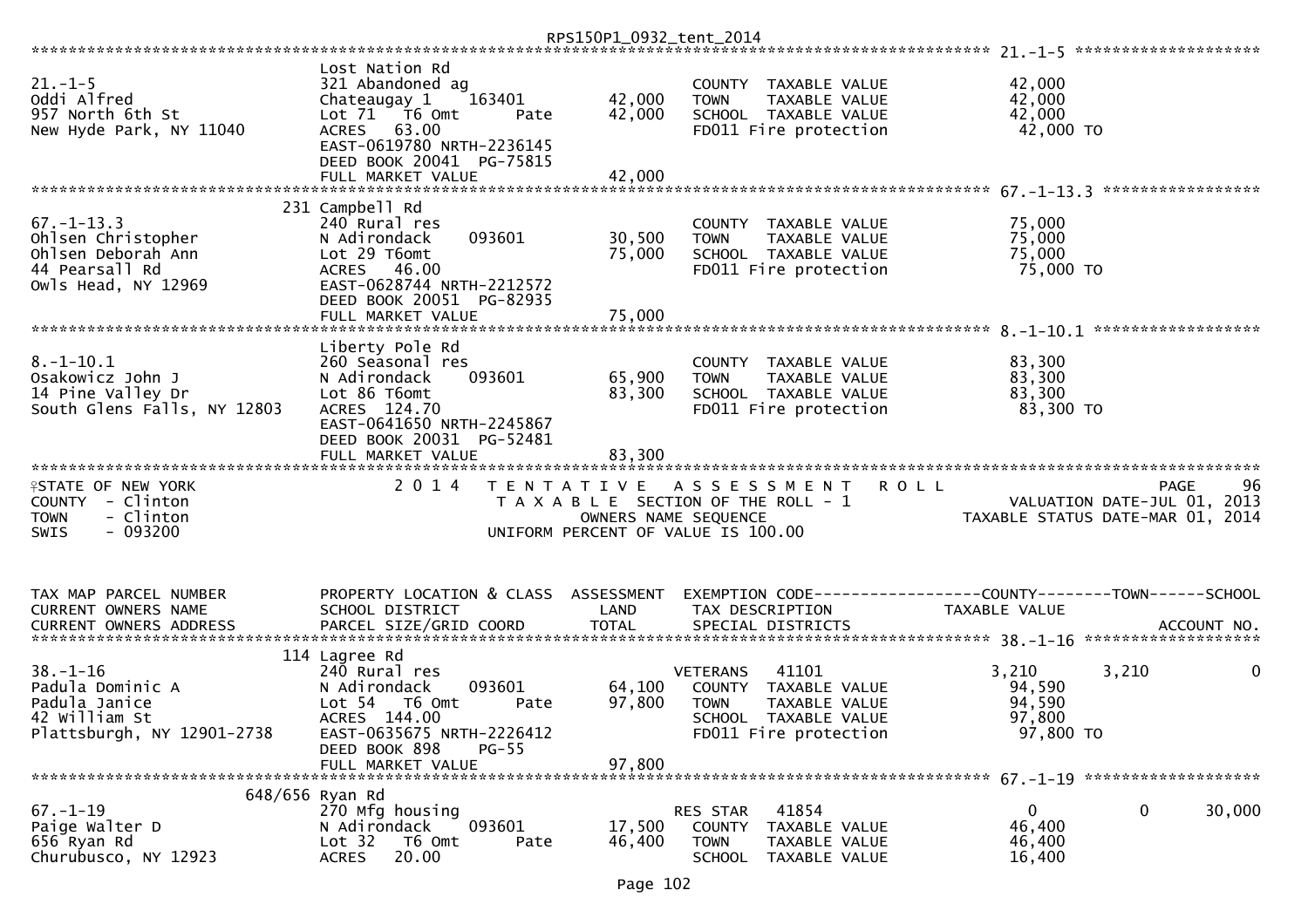|                                                        |                                                       | RPS150P1_0932_tent_2014 |                                                      |                                                                 |        |
|--------------------------------------------------------|-------------------------------------------------------|-------------------------|------------------------------------------------------|-----------------------------------------------------------------|--------|
|                                                        | EAST-0625510 NRTH-2214433<br>DEED BOOK 20021 PG-45858 |                         | FD011 Fire protection                                | 46,400 TO                                                       |        |
|                                                        | FULL MARKET VALUE                                     | 46,400                  |                                                      |                                                                 |        |
|                                                        | 357 Lafrancis Rd                                      |                         |                                                      |                                                                 |        |
| $54. - 2 - 5$                                          | 260 Seasonal res                                      |                         | COUNTY TAXABLE VALUE                                 | 108,500                                                         |        |
| Parah Gregory A                                        | N Adirondack<br>093601                                | 17,500                  | <b>TOWN</b><br><b>TAXABLE VALUE</b>                  | 108,500                                                         |        |
| Parah Kimberly A<br>448 Nottingham Dr                  | Lot 37 T6 Omt<br>Survey Map 20061/99069 Lo            | 108,500                 | SCHOOL TAXABLE VALUE<br>FD011 Fire protection        | 108,500<br>108,500 TO                                           |        |
| Milton, VT 05468                                       | ACRES 20.00                                           |                         |                                                      |                                                                 |        |
|                                                        | EAST-0651225 NRTH-2218373                             |                         |                                                      |                                                                 |        |
|                                                        | DEED BOOK 20061 PG-99246                              |                         |                                                      |                                                                 |        |
|                                                        | FULL MARKET VALUE                                     | 108,500                 |                                                      |                                                                 |        |
|                                                        | Whalen Rd                                             |                         |                                                      |                                                                 |        |
| $22. - 1 - 16.3$                                       | 321 Abandoned ag                                      |                         | AGRI DISTR 41720                                     | 39,700<br>39,700                                                | 39,700 |
| Parent Mark<br>231 whalen Rd                           | 093601<br>N Adirondack<br>Lot 69 T6omt                | 71,200<br>71,200        | COUNTY TAXABLE VALUE<br>TAXABLE VALUE<br><b>TOWN</b> | 31,500<br>31,500                                                |        |
| Churubusco, NY 12923                                   | ACRES 107.40                                          |                         | SCHOOL TAXABLE VALUE                                 | 31,500                                                          |        |
|                                                        | EAST-0626338 NRTH-2231804                             |                         | FD011 Fire protection                                | 71,200 TO                                                       |        |
| MAY BE SUBJECT TO PAYMENT<br>UNDER AGDIST LAW TIL 2018 | DEED BOOK 20011 PG-31000<br>FULL MARKET VALUE         | 71,200                  |                                                      |                                                                 |        |
|                                                        |                                                       |                         |                                                      |                                                                 |        |
|                                                        | Clinton Mills Rd                                      |                         |                                                      |                                                                 |        |
| $38.1 - 1 - 18.1$                                      | 311 Res vac land                                      |                         | COUNTY TAXABLE VALUE                                 | 3,400                                                           |        |
| Parent Oliver<br>Parent Rachael                        | N Adirondack<br>093601<br>Lot 66 T6 Omt<br>Pate       | 3,400<br>3,400          | TAXABLE VALUE<br><b>TOWN</b><br>SCHOOL TAXABLE VALUE | 3,400<br>3,400                                                  |        |
| 507 North Farm Rd                                      | 90.00 DPTH 115.00<br><b>FRNT</b>                      |                         | FD011 Fire protection                                | $3,400$ TO                                                      |        |
| Chazy, NY 12921                                        | EAST-0640339 NRTH-2230913                             |                         |                                                      |                                                                 |        |
|                                                        | DEED BOOK 483<br>PG-794<br>FULL MARKET VALUE          | 3,400                   |                                                      |                                                                 |        |
|                                                        |                                                       |                         |                                                      |                                                                 |        |
| <b>ISTATE OF NEW YORK</b>                              | 2 0 1 4                                               |                         | TENTATIVE ASSESSMENT                                 | <b>ROLL</b><br><b>PAGE</b>                                      | 97     |
| COUNTY - Clinton<br>- Clinton                          |                                                       | OWNERS NAME SEQUENCE    | T A X A B L E SECTION OF THE ROLL - 1                | VALUATION DATE-JUL 01, 2013<br>TAXABLE STATUS DATE-MAR 01, 2014 |        |
| <b>TOWN</b><br>$-093200$<br><b>SWIS</b>                |                                                       |                         | UNIFORM PERCENT OF VALUE IS 100.00                   |                                                                 |        |
|                                                        |                                                       |                         |                                                      |                                                                 |        |
|                                                        |                                                       |                         |                                                      |                                                                 |        |
| TAX MAP PARCEL NUMBER                                  | PROPERTY LOCATION & CLASS ASSESSMENT                  |                         |                                                      | EXEMPTION CODE------------------COUNTY--------TOWN------SCHOOL  |        |
| CURRENT OWNERS NAME                                    | SCHOOL DISTRICT                                       | LAND                    | TAX DESCRIPTION                                      | <b>TAXABLE VALUE</b>                                            |        |
| CURRENT OWNERS ADDRESS                                 | PARCEL SIZE/GRID COORD                                | <b>TOTAL</b>            | SPECIAL DISTRICTS                                    | ACCOUNT NO.                                                     |        |
|                                                        | 6 Broad St                                            |                         |                                                      |                                                                 |        |
| $38.1 - 1 - 18.2$                                      | 220 2 Family Res                                      |                         | TAXABLE VALUE<br>COUNTY                              | 10,000                                                          |        |
| Parent Paul                                            | 093601<br>N Adirondack                                | 4,100                   | <b>TOWN</b><br>TAXABLE VALUE                         | 10,000                                                          |        |
| Parent Susan<br>236 Duprey Rd                          | Lot 66 T6omt<br>FRNT 82.50 DPTH 264.00                | 10,000                  | SCHOOL TAXABLE VALUE<br>FD011 Fire protection        | 10,000<br>10,000 TO                                             |        |
| Chazy, NY 12921-2009                                   | EAST-0640403 NRTH-2231008                             |                         |                                                      |                                                                 |        |
|                                                        | DEED BOOK 677<br>PG-41                                |                         |                                                      |                                                                 |        |
|                                                        | FULL MARKET VALUE                                     | 10,000                  |                                                      |                                                                 |        |
|                                                        | whalen Rd                                             |                         |                                                      |                                                                 |        |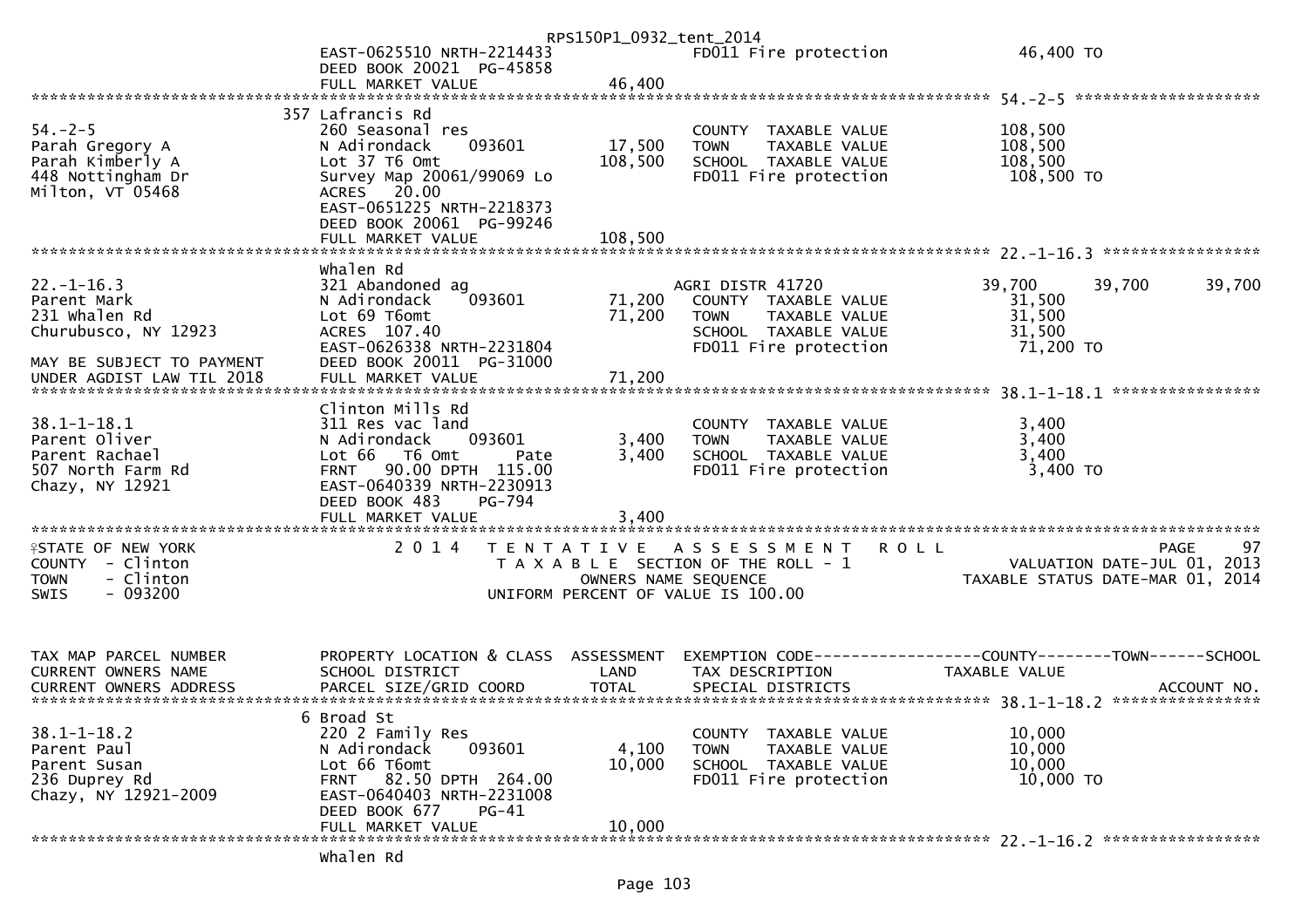|                                                                                                  |                                                                                                                                                  | RPS150P1_0932_tent_2014 |                                                                                                                                  |                                                   |                                       |                                                  |
|--------------------------------------------------------------------------------------------------|--------------------------------------------------------------------------------------------------------------------------------------------------|-------------------------|----------------------------------------------------------------------------------------------------------------------------------|---------------------------------------------------|---------------------------------------|--------------------------------------------------|
| $22. - 1 - 16.2$<br>Parent Sherwood<br>Parent Carolyn<br>231 Whalen Rd<br>Churubusco, NY 12923   | $314$ Rural vac<10<br>093601<br>N Adirondack<br>Lot 69 T6omt<br>7.00<br><b>ACRES</b><br>EAST-0625223 NRTH-2233391                                | 9,800<br>9,800          | AGRI DISTR 41720<br>COUNTY TAXABLE VALUE<br>TAXABLE VALUE<br><b>TOWN</b><br>SCHOOL TAXABLE VALUE<br>FD011 Fire protection        | 7,945<br>1,855<br>1,855<br>1,855<br>9,800 TO      | 7,945                                 | 7,945                                            |
| MAY BE SUBJECT TO PAYMENT                                                                        | DEED BOOK 20011 PG-30999<br>FULL MARKET VALUE                                                                                                    | 9,800                   |                                                                                                                                  |                                                   |                                       |                                                  |
|                                                                                                  |                                                                                                                                                  |                         |                                                                                                                                  |                                                   |                                       |                                                  |
| $22. - 1 - 19$<br>Parent Sherwood<br>Parent Carolyn<br>231 whalen Rd<br>Churubusco, NY 12923     | Whalen Rd<br>105 Vac farmland<br>N Adirondack<br>093601<br>Lot 72 T6omt<br>ACRES 54.40<br>EAST-0624449 NRTH-2235740<br>DEED BOOK 464<br>$PG-247$ | 42,600<br>43,600        | AGRI DISTR 41720<br>COUNTY TAXABLE VALUE<br>TAXABLE VALUE<br><b>TOWN</b><br>SCHOOL TAXABLE VALUE<br>FD011 Fire protection        | 18,147<br>25,453<br>25,453<br>25,453<br>43,600 TO | 18,147                                | 18,147                                           |
| MAY BE SUBJECT TO PAYMENT<br>UNDER AGDIST LAW TIL 2018                                           | FULL MARKET VALUE                                                                                                                                | 43,600                  |                                                                                                                                  |                                                   |                                       |                                                  |
|                                                                                                  | whalen Rd                                                                                                                                        |                         |                                                                                                                                  |                                                   |                                       |                                                  |
| $37. - 1 - 1. - 1$<br>Parent Sherwood<br>Parent Carolyn<br>231 Whalen Rd<br>Churubusco, NY 12923 | 105 Vac farmland<br>Chateaugay 1<br>163401<br>Lot $69$ $\overline{76}$ Omt<br>Pate<br>ACRES 120.60<br>EAST-0623773 NRTH-2231787                  | 73,300<br>73,300        | AGRI DISTR 41720<br>COUNTY TAXABLE VALUE<br><b>TOWN</b><br>TAXABLE VALUE<br>SCHOOL TAXABLE VALUE<br>FD011 Fire protection        | 37,720<br>35,580<br>35,580<br>35,580<br>73,300 TO | 37,720                                | 37,720                                           |
| MAY BE SUBJECT TO PAYMENT<br>UNDER AGDIST LAW TIL 2018                                           | DEED BOOK 464<br>PG-00247<br>FULL MARKET VALUE                                                                                                   | 73,300                  |                                                                                                                                  |                                                   |                                       |                                                  |
| <b>ISTATE OF NEW YORK</b><br>COUNTY - Clinton<br>- Clinton<br><b>TOWN</b><br>SWIS<br>$-093200$   | 2 0 1 4                                                                                                                                          |                         | TENTATIVE ASSESSMENT ROLL<br>T A X A B L E SECTION OF THE ROLL - 1<br>OWNERS NAME SEQUENCE<br>UNIFORM PERCENT OF VALUE IS 100.00 | TAXABLE STATUS DATE-MAR 01, 2014                  |                                       | 98<br><b>PAGE</b><br>VALUATION DATE-JUL 01, 2013 |
| TAX MAP PARCEL NUMBER                                                                            | PROPERTY LOCATION & CLASS ASSESSMENT                                                                                                             |                         |                                                                                                                                  |                                                   |                                       |                                                  |
| CURRENT OWNERS NAME                                                                              | SCHOOL DISTRICT                                                                                                                                  | LAND                    | TAX DESCRIPTION                                                                                                                  | TAXABLE VALUE                                     |                                       |                                                  |
|                                                                                                  |                                                                                                                                                  |                         |                                                                                                                                  |                                                   |                                       |                                                  |
|                                                                                                  |                                                                                                                                                  |                         |                                                                                                                                  |                                                   |                                       |                                                  |
| $37. - 1 - 1. - 2$<br>Parent Sherwood<br>Parent Carolyn<br>231 whalen Rd<br>Churubusco, NY 12923 | 231 Whalen Rd<br>241 Rural res&ag<br>093601<br>N Adirondack<br>Lot 69 T6 Omt Patent<br>ACRES 93.00<br>EAST-0623773 NRTH-2231787                  |                         | 10 YR AGR 41700<br>64,000 AGRI DISTR 41720<br>153,300 RES STAR<br>41854<br>483A EX<br>42100<br><b>COUNTY</b><br>TAXABLE VALUE    | 10,000<br>36,768<br>$\Omega$<br>4,300<br>102,232  | 10,000<br>36,768<br>$\Omega$<br>4,300 | 10,000<br>36,768<br>30,000<br>4,300              |
| MAY BE SUBJECT TO PAYMENT<br>UNDER AGDIST LAW TIL 2018                                           | DEED BOOK 464<br>PG-247<br>FULL MARKET VALUE                                                                                                     | 153,300                 | <b>TOWN</b><br>TAXABLE VALUE<br>SCHOOL TAXABLE VALUE<br>FD011 Fire protection                                                    | 102,232<br>72,232<br>149,000 TO                   |                                       |                                                  |
|                                                                                                  | Lost Nation Rd                                                                                                                                   |                         | 4,300 EX                                                                                                                         |                                                   |                                       | 21. -1-14.1 ******************                   |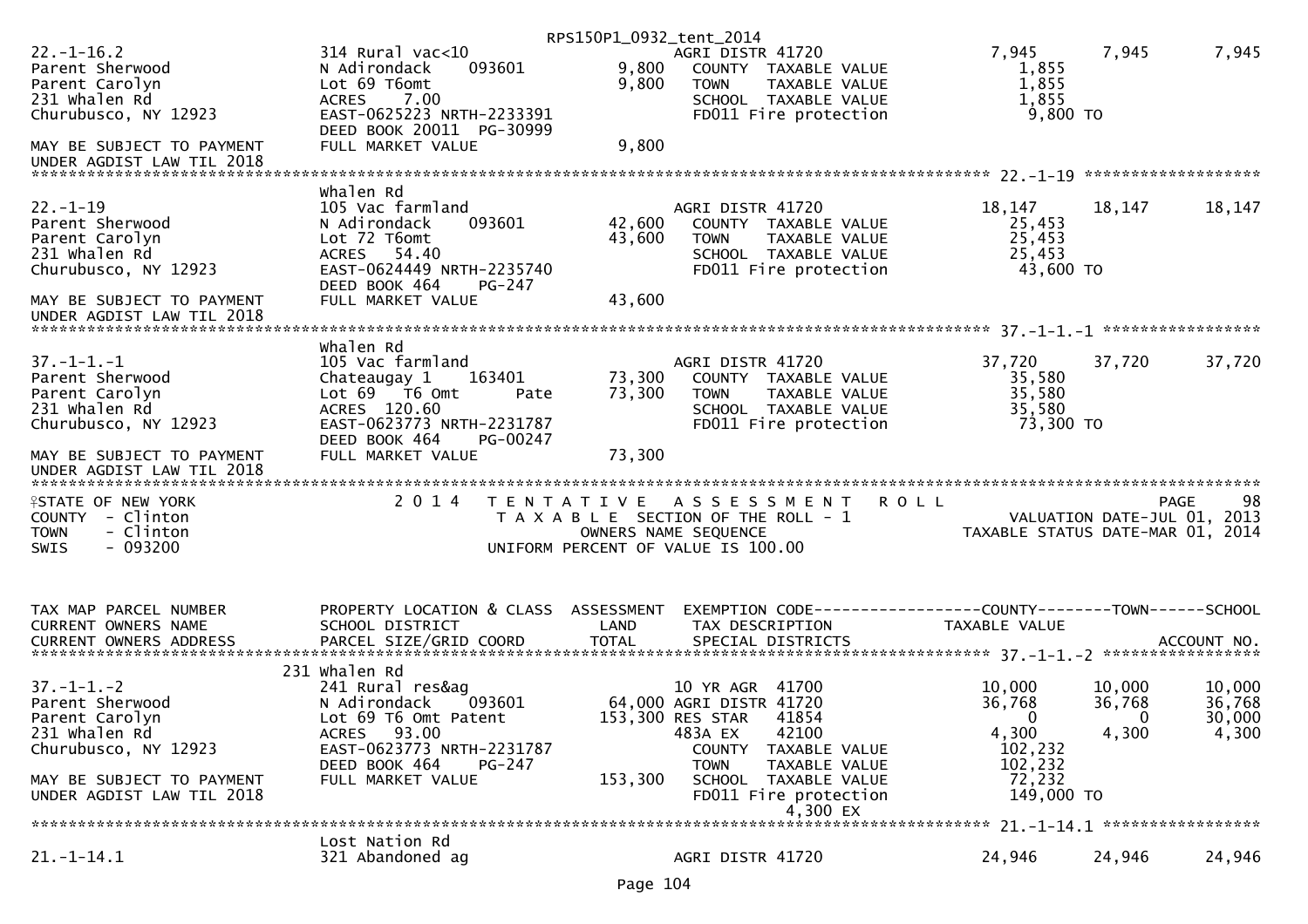|                                                                                                |                                                                                                                                                                      | RPS150P1_0932_tent_2014            |                                                                                                                            |                                                                                              |
|------------------------------------------------------------------------------------------------|----------------------------------------------------------------------------------------------------------------------------------------------------------------------|------------------------------------|----------------------------------------------------------------------------------------------------------------------------|----------------------------------------------------------------------------------------------|
| Parent Sherwood J<br>Parent Carolyn<br>231 whalen Rd<br>Churubusco, NY 12923                   | 093601<br>N Adirondack<br>Lot $71$<br>T6 Omt<br>Pate<br>70.00<br><b>ACRES</b><br>EAST-0623131 NRTH-2233760<br>DEED BOOK 20041 PG-74107                               | 49,500<br>49,500                   | COUNTY TAXABLE VALUE<br><b>TOWN</b><br>TAXABLE VALUE<br>SCHOOL TAXABLE VALUE<br>FD011 Fire protection                      | 24,554<br>24,554<br>24,554<br>49,500 TO                                                      |
| MAY BE SUBJECT TO PAYMENT<br>UNDER AGDIST LAW TIL 2018                                         | FULL MARKET VALUE                                                                                                                                                    | 49,500                             |                                                                                                                            |                                                                                              |
|                                                                                                | Gagnier Rd                                                                                                                                                           |                                    |                                                                                                                            |                                                                                              |
| $82 - 2 - 8.2$<br>Parisi Michael P<br>664 Forest Rd<br>Northford, CT 06472                     | 321 Abandoned ag<br>093601<br>N Adirondack<br>Lot 28 T6 Omt<br>ACRES 17.40<br>EAST-0634742 NRTH-2208492<br>DEED BOOK 588<br>PG-632                                   | 16,200<br>16,200                   | COUNTY TAXABLE VALUE<br>TAXABLE VALUE<br><b>TOWN</b><br>SCHOOL TAXABLE VALUE<br>FD011 Fire protection                      | 16,200<br>16,200<br>16,200<br>16,200 TO                                                      |
|                                                                                                |                                                                                                                                                                      |                                    |                                                                                                                            |                                                                                              |
|                                                                                                |                                                                                                                                                                      |                                    |                                                                                                                            |                                                                                              |
| $22 - 1 - 2$<br>Parmeter Dale<br>Beach Brian<br>630 Cassidy Rd<br>Chateaugay, NY 12920         | Merchia Rd<br>321 Abandoned ag<br>163401<br>Chateaugay 1<br>Lot 73  T6 Omt<br>Pate<br><b>ACRES</b><br>50.00<br>EAST-0627376 NRTH-2238103<br>DEED BOOK 99001 PG-13379 | 16,000<br>16,000                   | COUNTY TAXABLE VALUE<br>TAXABLE VALUE<br><b>TOWN</b><br>SCHOOL TAXABLE VALUE<br>FD011 Fire protection                      | 16,000<br>16,000<br>16,000<br>16,000 TO                                                      |
|                                                                                                | FULL MARKET VALUE                                                                                                                                                    | 16,000                             |                                                                                                                            |                                                                                              |
|                                                                                                | County Line Rd                                                                                                                                                       |                                    |                                                                                                                            |                                                                                              |
| $21. - 1 - 19.1$<br>Parmeter Roger<br>1348 County Line Rd<br>Chateaugay, NY 12920              | 321 Abandoned ag<br>163401<br>Chateaugay 1<br>Lot 71 T6 Omt<br>Pate<br>ACRES 38.00<br>EAST-0616514 NRTH-2236636<br>DEED BOOK 646<br>PG-1130                          | 24,800<br>24,800                   | COUNTY TAXABLE VALUE<br><b>TOWN</b><br>TAXABLE VALUE<br>SCHOOL TAXABLE VALUE<br>FD011 Fire protection                      | 24,800<br>24,800<br>24,800<br>24,800 TO                                                      |
|                                                                                                |                                                                                                                                                                      |                                    |                                                                                                                            |                                                                                              |
| <b>ISTATE OF NEW YORK</b><br>COUNTY - Clinton<br>- Clinton<br><b>TOWN</b><br>$-093200$<br>SWIS | 2014                                                                                                                                                                 | OWNERS NAME SEQUENCE               | TENTATIVE ASSESSMENT<br><b>ROLL</b><br>T A X A B L E SECTION OF THE ROLL - 1<br>UNIFORM PERCENT OF VALUE IS 100.00         | 99<br><b>PAGE</b><br>VALUATION DATE-JUL 01, 2013<br>TAXABLE STATUS DATE-MAR 01, 2014         |
| TAX MAP PARCEL NUMBER<br>CURRENT OWNERS NAME<br><b>CURRENT OWNERS ADDRESS</b>                  | PROPERTY LOCATION & CLASS<br>SCHOOL DISTRICT<br>PARCEL SIZE/GRID COORD                                                                                               | ASSESSMENT<br>LAND<br><b>TOTAL</b> | TAX DESCRIPTION<br>SPECIAL DISTRICTS                                                                                       | EXEMPTION CODE-----------------COUNTY-------TOWN------SCHOOL<br>TAXABLE VALUE<br>ACCOUNT NO. |
| $21. - 1 - 16.2$<br>Parmeter Roger L<br>1348 County Line Rd<br>Chateaugay, NY 12920            | 1348 County Line Rd<br>210 1 Family Res<br>163401<br>Chateaugay 1<br>Lot 71 T6omt<br>2.50<br><b>ACRES</b><br>EAST-0616128 NRTH-2233472<br>DEED BOOK 622<br>PG-571    | 6,200<br>85,000                    | RES STAR<br>41854<br>COUNTY TAXABLE VALUE<br><b>TOWN</b><br>TAXABLE VALUE<br>SCHOOL TAXABLE VALUE<br>FD011 Fire protection | 0<br>0<br>30,000<br>85,000<br>85,000<br>55,000<br>85,000 TO                                  |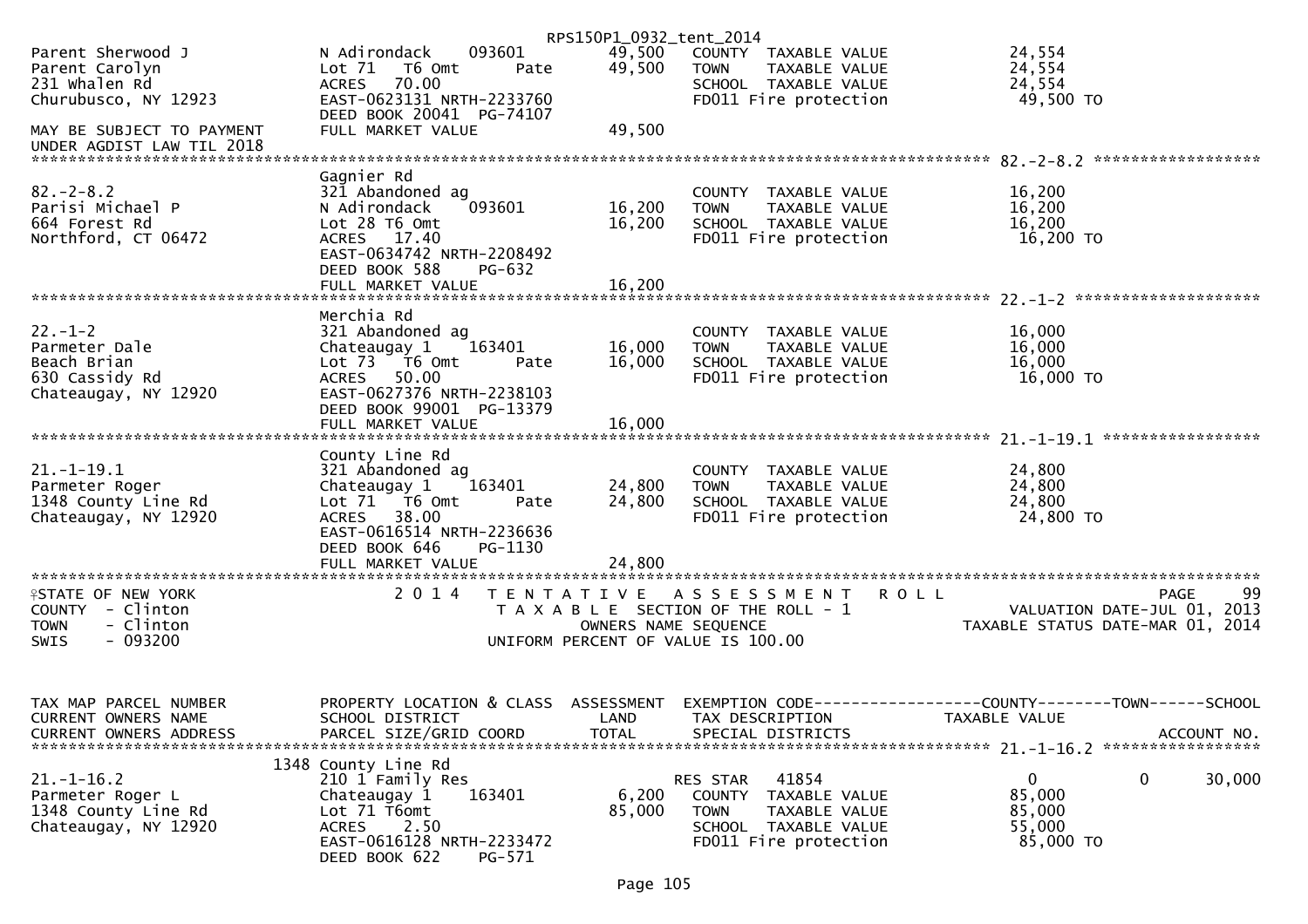|                                                                                                      |                                                                                                                                                                                                                    | RPS150P1_0932_tent_2014    |                                                                                                                                  |                                                                                          |
|------------------------------------------------------------------------------------------------------|--------------------------------------------------------------------------------------------------------------------------------------------------------------------------------------------------------------------|----------------------------|----------------------------------------------------------------------------------------------------------------------------------|------------------------------------------------------------------------------------------|
|                                                                                                      | FULL MARKET VALUE                                                                                                                                                                                                  | 85,000                     |                                                                                                                                  |                                                                                          |
| $37. - 1 - 7.1$<br>Patnode Kenneth<br>Patnode Cathy<br>1307 Clinton Mills Rd<br>Churubusco, NY 12923 | 63 Damour Rd<br>210 1 Family Res<br>093601<br>N Adirondack<br>ACRES 25.50<br>EAST-0632984 NRTH-2231842<br>DEED BOOK 20072 PG-4478<br>FULL MARKET VALUE                                                             | 20,300<br>88,300<br>88,300 | 41854<br>RES STAR<br>COUNTY TAXABLE VALUE<br>TAXABLE VALUE<br><b>TOWN</b><br>SCHOOL TAXABLE VALUE<br>FD011 Fire protection       | $\Omega$<br>$\mathbf{0}$<br>30,000<br>88,300<br>88,300<br>58,300<br>88,300 TO            |
|                                                                                                      |                                                                                                                                                                                                                    |                            |                                                                                                                                  |                                                                                          |
| $38.1 - 1 - 29$<br>Patnode Kenneth J<br>Patnode Cathy<br>PO Box 73<br>Churubusco, NY 12923-0073      | 1307 Clinton Mills Rd<br>210 1 Family Res<br>N Adirondack<br>093601<br>Lot <sub>55</sub><br>T6 Omt<br>Pate<br>FRNT 84.00 DPTH 230.00<br>EAST-0640217 NRTH-2230689<br>DEED BOOK 99001 PG-13724<br>FULL MARKET VALUE | 4,100<br>54,300<br>54,300  | 41854<br>RES STAR<br>COUNTY TAXABLE VALUE<br><b>TOWN</b><br>TAXABLE VALUE<br>SCHOOL TAXABLE VALUE<br>FD011 Fire protection       | $\Omega$<br>$\mathbf 0$<br>30,000<br>54,300<br>54,300<br>24,300<br>54,300 TO             |
|                                                                                                      |                                                                                                                                                                                                                    |                            |                                                                                                                                  | ******************                                                                       |
| $7. - 1 - 21.2$<br>Patnode Thomas W<br>693 Deweys Bridge Rd<br>whitehall, NY 12887                   | 162 Frontier Rd<br>240 Rural res<br>093601<br>N Adirondack<br>T6omt Lot 87<br>ACRES 27.70<br>EAST-0633640 NRTH-2243241<br>DEED BOOK 20072 PG-8413<br>FULL MARKET VALUE                                             | 23,600<br>67,400<br>67,400 | COUNTY TAXABLE VALUE<br>TAXABLE VALUE<br><b>TOWN</b><br>SCHOOL TAXABLE VALUE<br>FD011 Fire protection                            | 67,400<br>67,400<br>67,400<br>67,400 TO                                                  |
|                                                                                                      |                                                                                                                                                                                                                    |                            |                                                                                                                                  |                                                                                          |
| $82 - 2 - 4$<br>Patnode Warren<br>69 Virginia Ave<br>Rochester, NY 14619                             | Campbell Rd<br>$314$ Rural vac<10<br>093601<br>N Adirondack<br>Lot 29 T6 Omt<br>2.25<br><b>ACRES</b><br>EAST-0630626 NRTH-2208506<br>DEED BOOK 583<br>PG-1138                                                      | 6,000<br>6,000             | COUNTY TAXABLE VALUE<br><b>TOWN</b><br>TAXABLE VALUE<br>SCHOOL TAXABLE VALUE<br>FD011 Fire protection                            | 6,000<br>6,000<br>6,000<br>6,000 TO                                                      |
|                                                                                                      | FULL MARKET VALUE<br>***********************                                                                                                                                                                       | 6,000                      |                                                                                                                                  |                                                                                          |
| <b>ISTATE OF NEW YORK</b><br>COUNTY - Clinton<br>- Clinton<br><b>TOWN</b><br>$-093200$<br>SWIS       | 2 0 1 4<br>T E N T A T I V E                                                                                                                                                                                       |                            | ASSESSMENT<br><b>ROLL</b><br>T A X A B L E SECTION OF THE ROLL - 1<br>OWNERS NAME SEQUENCE<br>UNIFORM PERCENT OF VALUE IS 100.00 | <b>PAGE</b><br>100<br>2013<br>VALUATION DATE-JUL 01,<br>TAXABLE STATUS DATE-MAR 01, 2014 |
| TAX MAP PARCEL NUMBER<br>CURRENT OWNERS NAME<br><b>CURRENT OWNERS ADDRESS</b>                        | PROPERTY LOCATION & CLASS ASSESSMENT<br>SCHOOL DISTRICT<br>PARCEL SIZE/GRID COORD                                                                                                                                  | LAND<br><b>TOTAL</b>       | EXEMPTION CODE------------------COUNTY--------TOWN------SCHOOL<br>TAX DESCRIPTION<br>SPECIAL DISTRICTS                           | TAXABLE VALUE<br>ACCOUNT NO.                                                             |
| $68. - 1 - 3$<br>Patnode William L<br>Patnode Linda M<br>27 McIntosh Dr                              | Rt 11<br>311 Res vac land<br>093601<br>N Adirondack<br>Lot 35 T6 Omt<br>Pate<br>FRNT 176.10 DPTH 441.02                                                                                                            | 4,900<br>4,900             | COUNTY TAXABLE VALUE<br>TAXABLE VALUE<br><b>TOWN</b><br>SCHOOL TAXABLE VALUE<br>FD011 Fire protection                            | 4,900<br>4,900<br>4,900<br>4,900 TO                                                      |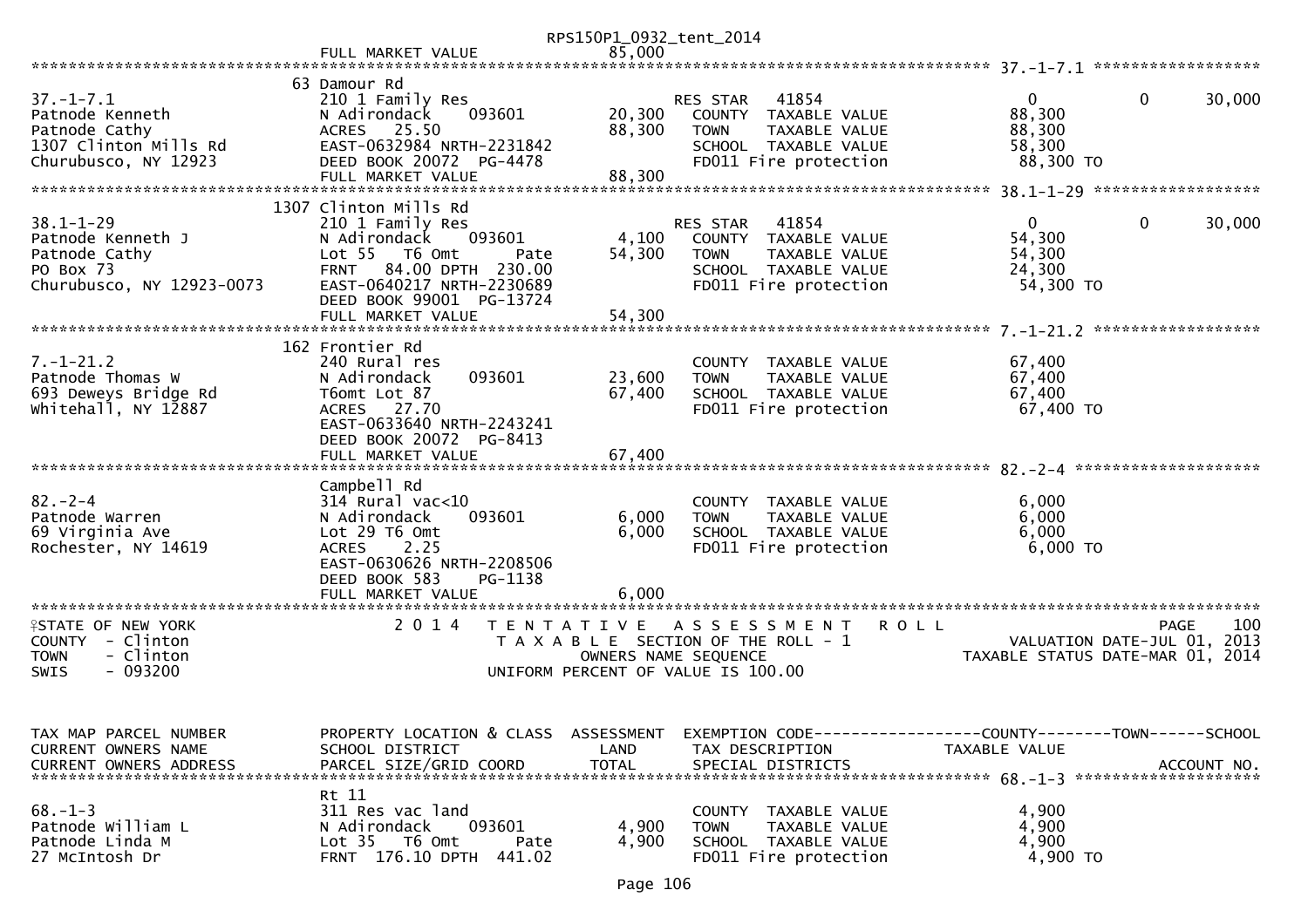|                                |                                                               | RPS150P1_0932_tent_2014               |                      |                                               |                                  |              |                    |
|--------------------------------|---------------------------------------------------------------|---------------------------------------|----------------------|-----------------------------------------------|----------------------------------|--------------|--------------------|
| Peru, NY 12972                 | EAST-0640586 NRTH-2216752                                     |                                       |                      |                                               |                                  |              |                    |
|                                | DEED BOOK 20092 PG-26770                                      |                                       |                      |                                               |                                  |              |                    |
|                                | FULL MARKET VALUE                                             | 4,900                                 |                      |                                               |                                  |              |                    |
|                                | Ryan Rd                                                       |                                       |                      |                                               |                                  |              |                    |
| $66. - 1 - 2.1$                | 321 Abandoned ag                                              |                                       |                      | COUNTY TAXABLE VALUE                          | 20,200                           |              |                    |
| Payne Gary                     | Chateaugay 1<br>163401                                        | 20,200                                | <b>TOWN</b>          | TAXABLE VALUE                                 | 20,200                           |              |                    |
| 542 High St                    | Lot 31 76 0mt<br>Pate                                         | 20,200                                |                      | SCHOOL TAXABLE VALUE                          | 20,200                           |              |                    |
| Bridport, VT 05734             | ACRES 58.80                                                   |                                       |                      | FD011 Fire protection                         | 20,200 TO                        |              |                    |
|                                | EAST-0622593 NRTH-2215715                                     |                                       |                      |                                               |                                  |              |                    |
|                                | DEED BOOK 99001 PG-17306                                      |                                       |                      |                                               |                                  |              |                    |
|                                | FULL MARKET VALUE                                             | 20,200                                |                      |                                               |                                  |              |                    |
|                                |                                                               |                                       |                      |                                               |                                  |              |                    |
|                                | 681-683 Frontier Rd                                           |                                       |                      |                                               |                                  |              |                    |
| $7. - 1 - 4.1$                 | 210 1 Family Res                                              |                                       | RES STAR             | 41854                                         | $\overline{0}$                   | $\mathbf{0}$ | 30,000             |
| Peck Todd J<br>683 Frontier Rd | Chateaugay 1<br>163401<br>Lot 89 T6 Omt Patent                | 5,000<br>74,900                       | <b>TOWN</b>          | COUNTY TAXABLE VALUE<br>TAXABLE VALUE         | 74,900<br>74,900                 |              |                    |
| Churubusco, NY 12923           | ACRES 1.00 BANK<br>080                                        |                                       |                      | SCHOOL TAXABLE VALUE                          | 44,900                           |              |                    |
|                                | EAST-0625509 NRTH-2244391                                     |                                       |                      | FD011 Fire protection                         | 74,900 TO                        |              |                    |
|                                | DEED BOOK 20102 PG-37215                                      |                                       |                      |                                               |                                  |              |                    |
|                                |                                                               |                                       |                      |                                               |                                  |              |                    |
|                                |                                                               |                                       |                      |                                               |                                  |              |                    |
|                                | 466 Brandy Brook Rd                                           |                                       |                      |                                               |                                  |              |                    |
| $69. - 1 - 14.2$               | 210 1 Family Res                                              |                                       | AGED COUN 41802      |                                               | 60,000                           | 0            | 0                  |
| Pelletier Marcel A             | 093601<br>N Adirondack                                        |                                       | 11,600 SR STAR       | 41834                                         | $\overline{0}$                   | $\Omega$     | 64,200             |
| 466 Brandy Brook Rd            | Lot 25 T6omt                                                  | 120,000                               |                      | COUNTY TAXABLE VALUE                          | 60,000                           |              |                    |
| Ellenburg Center, NY 12934     | <b>ACRES</b><br>9.30 BANK<br>432<br>EAST-0648355 NRTH-2209628 |                                       | TOWN                 | TAXABLE VALUE                                 | 120,000                          |              |                    |
|                                | DEED BOOK 20102 PG-30807                                      |                                       |                      | SCHOOL TAXABLE VALUE<br>FD011 Fire protection | 55,800<br>120,000 TO             |              |                    |
|                                | FULL MARKET VALUE                                             | 120,000                               |                      |                                               |                                  |              |                    |
|                                |                                                               |                                       |                      |                                               |                                  |              | ****************** |
|                                | 16 Smith St                                                   |                                       |                      |                                               |                                  |              |                    |
| $38.1 - 1 - 15$                | 210 1 Family Res                                              |                                       | COUNTY               | TAXABLE VALUE                                 | 15,000                           |              |                    |
| Perrault Jean-Paul             | N Adirondack<br>093601                                        | 4,100                                 | <b>TOWN</b>          | TAXABLE VALUE                                 | 15,000                           |              |                    |
| 85 Sycamore Rd                 | Lot 66<br>T6 Omt<br>Pate                                      | 15,000                                |                      | SCHOOL TAXABLE VALUE                          | 15,000                           |              |                    |
| Jersey City, NJ 07305          | 82.50 DPTH 255.00<br><b>FRNT</b>                              |                                       |                      | FD011 Fire protection                         | 15,000 TO                        |              |                    |
|                                | EAST-0640374 NRTH-2231248                                     |                                       |                      |                                               |                                  |              |                    |
|                                | DEED BOOK 20102 PG-34118                                      |                                       |                      |                                               |                                  |              |                    |
|                                | FULL MARKET VALUE                                             | 15,000                                |                      |                                               |                                  |              |                    |
| <b>ISTATE OF NEW YORK</b>      | 2 0 1 4                                                       | T E N T A T I V E                     | A S S E S S M E N T  | <b>ROLL</b>                                   |                                  | <b>PAGE</b>  | 101                |
| COUNTY - Clinton               |                                                               | T A X A B L E SECTION OF THE ROLL - 1 |                      |                                               | VALUATION DATE-JUL 01, 2013      |              |                    |
| - Clinton<br><b>TOWN</b>       |                                                               |                                       | OWNERS NAME SEQUENCE |                                               | TAXABLE STATUS DATE-MAR 01, 2014 |              |                    |
| $-093200$<br>SWIS              |                                                               | UNIFORM PERCENT OF VALUE IS 100.00    |                      |                                               |                                  |              |                    |
|                                |                                                               |                                       |                      |                                               |                                  |              |                    |
|                                |                                                               |                                       |                      |                                               |                                  |              |                    |
|                                |                                                               |                                       |                      |                                               |                                  |              |                    |
| TAX MAP PARCEL NUMBER          | PROPERTY LOCATION & CLASS ASSESSMENT                          |                                       |                      |                                               |                                  |              |                    |
| CURRENT OWNERS NAME            | SCHOOL DISTRICT                                               | LAND                                  | TAX DESCRIPTION      |                                               | TAXABLE VALUE                    |              |                    |
| <b>CURRENT OWNERS ADDRESS</b>  | PARCEL SIZE/GRID COORD                                        | <b>TOTAL</b>                          |                      | SPECIAL DISTRICTS                             |                                  |              | ACCOUNT NO.        |
|                                | 1259 Clinton Mills Rd                                         |                                       |                      |                                               |                                  |              |                    |
| $38.1 - 1 - 25$                | 210 1 Family Res                                              |                                       | RES STAR             | 41854                                         | $\mathbf{0}$                     | 0            | 30,000             |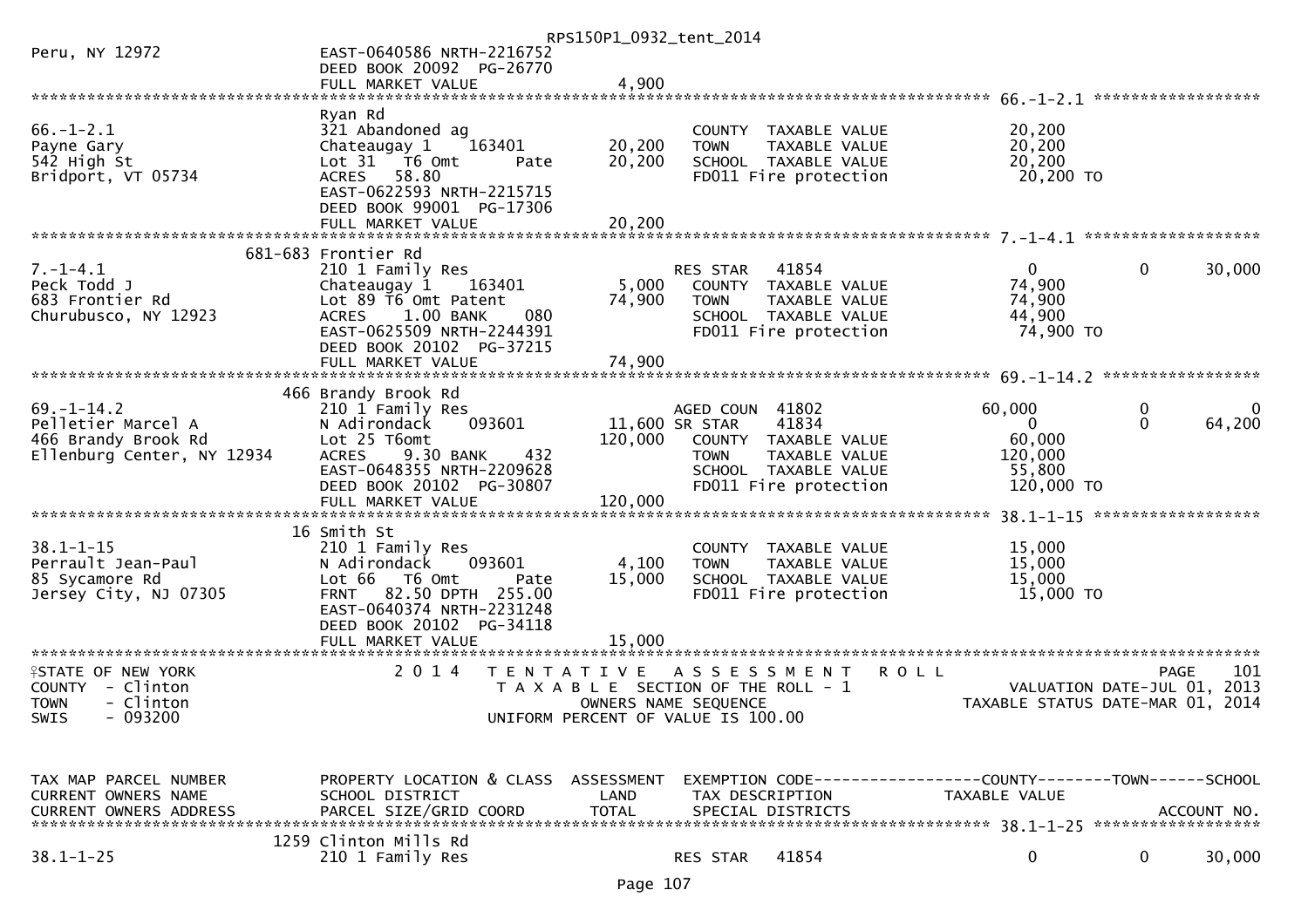|                                 |                                     | RPS150P1_0932_tent_2014 |                                       |                                                               |
|---------------------------------|-------------------------------------|-------------------------|---------------------------------------|---------------------------------------------------------------|
| Perreault Alvin M               | 093601<br>N Adirondack              | 4,000                   | COUNTY TAXABLE VALUE                  | 52,900                                                        |
| PO Box 134                      | Lot 55  T6 Omt<br>Pate              | 52,900                  | <b>TOWN</b><br>TAXABLE VALUE          | 52,900                                                        |
| Churubusco, NY 12923            | FRNT 99.00 DPTH 140.00              |                         | SCHOOL TAXABLE VALUE                  | 22,900                                                        |
|                                 | EAST-0641397 NRTH-2230878           |                         | FD011 Fire protection                 | 52,900 TO                                                     |
|                                 | DEED BOOK 20061 PG-90839            |                         |                                       |                                                               |
|                                 | FULL MARKET VALUE                   | 52,900                  |                                       |                                                               |
|                                 |                                     |                         |                                       |                                                               |
|                                 | Frontier Rd                         |                         |                                       |                                                               |
| $6. - 1 - 8$                    | 260 Seasonal res                    |                         | COUNTY TAXABLE VALUE                  | 91,600                                                        |
| Perry Robert                    | 163401<br>Chateaugay 1              | 77,500                  | TAXABLE VALUE<br><b>TOWN</b>          | 91,600                                                        |
| Jarvis Darlene S                | Lot 89 T6 Omt<br>Pate               | 91,600                  | SCHOOL TAXABLE VALUE                  | 91,600                                                        |
| 153 Prospect Ave                | ACRES 189.80                        |                         | FD011 Fire protection                 | $91,600$ TO                                                   |
| Plattsburgh, NY 12901           | EAST-0621761 NRTH-2244555           |                         |                                       |                                                               |
|                                 | DEED BOOK 1025<br><b>PG-22</b>      |                         |                                       |                                                               |
|                                 | FULL MARKET VALUE                   | 91,600                  |                                       |                                                               |
|                                 |                                     |                         |                                       |                                                               |
|                                 | 5 Merchia Rd                        |                         |                                       |                                                               |
| $22. - 1 - 9.1$                 | 270 Mfg housing                     |                         | RES STAR 41854                        | $\mathbf{0}$<br>$\mathbf{0}$<br>30,000                        |
| Perry Roy M                     | 093601<br>N Adirondack              | 29,700                  | COUNTY TAXABLE VALUE                  | 48,000                                                        |
| 234 Merchia Rd                  | Lot 73<br>T6 Omt<br>Pate            | 48,000                  | <b>TOWN</b><br>TAXABLE VALUE          | 48,000                                                        |
| Churubusco, NY 12923            | 44.40<br><b>ACRES</b>               |                         | SCHOOL TAXABLE VALUE                  | 18,000                                                        |
|                                 | EAST-0632358 NRTH-2236325           |                         | FD011 Fire protection                 | 48,000 TO                                                     |
|                                 | DEED BOOK 20041 PG-65633            |                         |                                       |                                                               |
|                                 | FULL MARKET VALUE                   | 48,000                  |                                       |                                                               |
|                                 | Lost Nation Rd                      |                         |                                       |                                                               |
| $21. - 1 - 11$                  | 321 Abandoned ag                    |                         | COUNTY TAXABLE VALUE                  | 29,000                                                        |
| Peryea Gary                     | 093601<br>N Adirondack              | 29,000                  | TAXABLE VALUE<br><b>TOWN</b>          | 29,000                                                        |
| Peryea Melissa                  | Lot <sub>72</sub><br>T6 Omt<br>Pate | 29,000                  | SCHOOL TAXABLE VALUE                  | 29,000                                                        |
| 103 Brunell Rd                  | 42.90<br>ACRES                      |                         | FD011 Fire protection                 | 29,000 TO                                                     |
| Altona, NY 12910                | EAST-0622460 NRTH-2235453           |                         |                                       |                                                               |
|                                 | DEED BOOK 20001 PG-21664            |                         |                                       |                                                               |
|                                 | FULL MARKET VALUE                   | 29,000                  |                                       |                                                               |
|                                 |                                     |                         |                                       |                                                               |
|                                 | Lost Nation Rd                      |                         |                                       |                                                               |
| $21. - 1 - 12.1$                | 321 Abandoned ag                    |                         | COUNTY TAXABLE VALUE                  | 22,300                                                        |
| Peryea Gary                     | Chateaugay 1<br>163401              | 22,300                  | TAXABLE VALUE<br><b>TOWN</b>          | 22,300                                                        |
| Peryea Melissa                  | Lot 72  T6 0mt<br>Pate              | 22,300                  | SCHOOL TAXABLE VALUE                  | 22,300                                                        |
| 103 Brunell Rd                  | ACRES 29.60                         |                         | FD011 Fire protection                 | 22,300 TO                                                     |
| Altona, NY 12910                | EAST-0622422 NRTH-2234420           |                         |                                       |                                                               |
|                                 | DEED BOOK 20041 PG-76652            |                         |                                       |                                                               |
|                                 | FULL MARKET VALUE                   | 22,300                  |                                       |                                                               |
| ******************************* | ***************************         |                         |                                       |                                                               |
| <b>ISTATE OF NEW YORK</b>       | 2 0 1 4                             |                         | TENTATIVE ASSESSMENT ROLL             | 102<br>PAGE                                                   |
| <b>COUNTY</b><br>- Clinton      |                                     |                         | T A X A B L E SECTION OF THE ROLL - 1 | VALUATION DATE-JUL 01, 2013                                   |
| - Clinton<br><b>TOWN</b>        |                                     | OWNERS NAME SEQUENCE    |                                       | TAXABLE STATUS DATE-MAR 01, 2014                              |
| $-093200$<br><b>SWIS</b>        |                                     |                         | UNIFORM PERCENT OF VALUE IS 100.00    |                                                               |
|                                 |                                     |                         |                                       |                                                               |
|                                 |                                     |                         |                                       |                                                               |
| TAX MAP PARCEL NUMBER           | PROPERTY LOCATION & CLASS           | ASSESSMENT              |                                       | EXEMPTION CODE------------------COUNTY-------TOWN------SCHOOL |
| CURRENT OWNERS NAME             | SCHOOL DISTRICT                     | LAND                    | TAX DESCRIPTION                       | TAXABLE VALUE                                                 |
| <b>CURRENT OWNERS ADDRESS</b>   | PARCEL SIZE/GRID COORD              | <b>TOTAL</b>            | SPECIAL DISTRICTS                     | ACCOUNT NO.                                                   |
|                                 |                                     |                         |                                       |                                                               |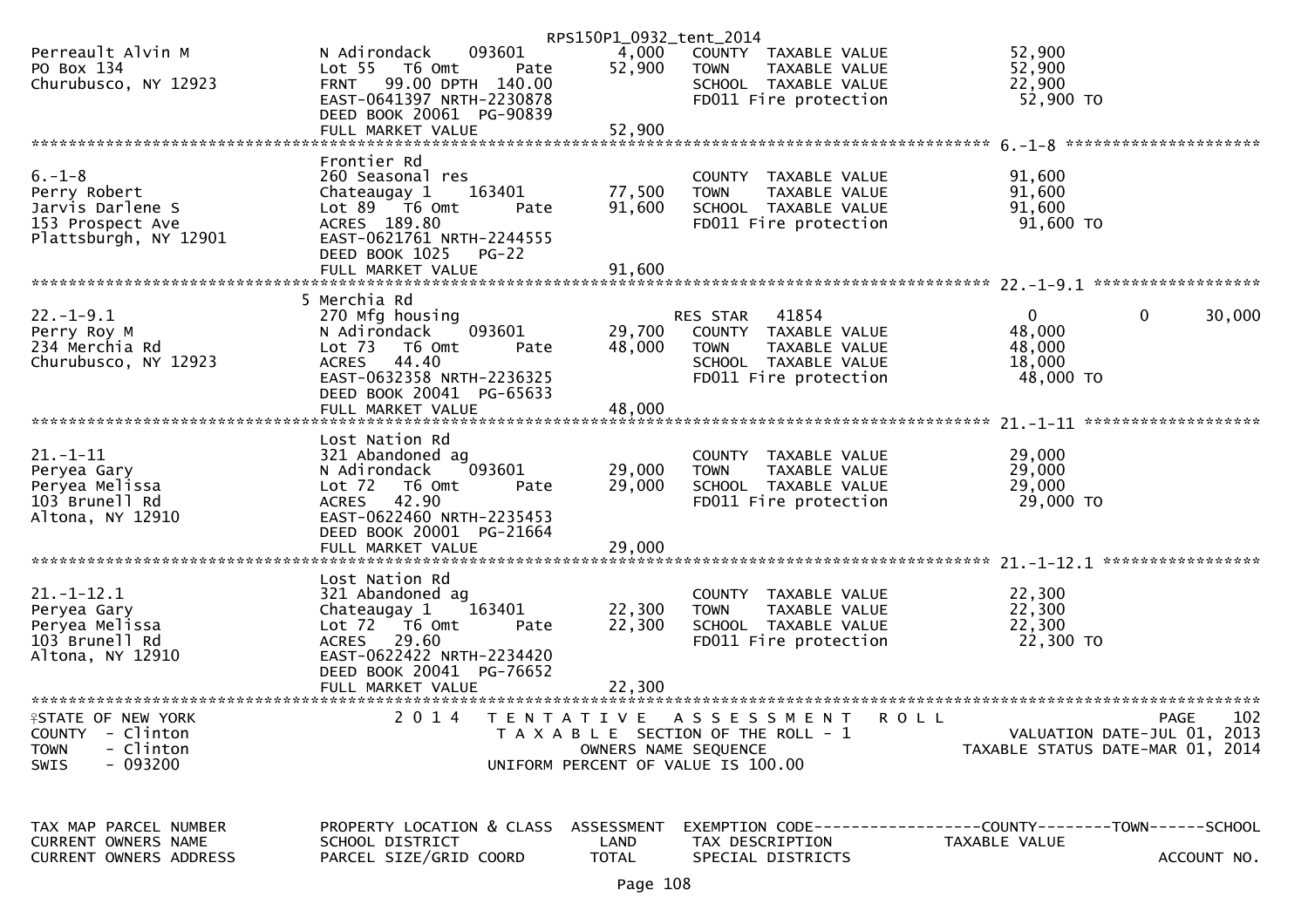|                                              |                                    |                                       | RPS150P1_0932_tent_2014 |               |                                               |                                  |                      |
|----------------------------------------------|------------------------------------|---------------------------------------|-------------------------|---------------|-----------------------------------------------|----------------------------------|----------------------|
|                                              | Lost Nation Rd                     |                                       |                         |               |                                               |                                  |                      |
| $21. - 1 - 12.2$                             | $314$ Rural vac<10                 |                                       |                         | <b>COUNTY</b> | TAXABLE VALUE                                 | 12,200                           |                      |
| Peryea Gary                                  | N Adirondack                       | 093601                                | 12,200                  | <b>TOWN</b>   | TAXABLE VALUE                                 | 12,200                           |                      |
| Peryea Melissa                               | Lot 72 T6omt                       |                                       | 12,200                  |               | SCHOOL TAXABLE VALUE                          | 12,200                           |                      |
| 103 Brunell Rd                               | <b>ACRES</b><br>10.00              |                                       |                         |               | FD011 Fire protection                         | 12,200 TO                        |                      |
| Altona, NY 12910                             | EAST-0622161 NRTH-2234849          |                                       |                         |               |                                               |                                  |                      |
|                                              | DEED BOOK 20132 PG-53668           |                                       |                         |               |                                               |                                  |                      |
|                                              | FULL MARKET VALUE                  |                                       | 12,200                  |               |                                               |                                  |                      |
|                                              |                                    |                                       |                         |               |                                               | 21. -1-12. 4 ******************  |                      |
|                                              | whalen Rd                          |                                       |                         |               |                                               |                                  |                      |
| $21. - 1 - 12.4$                             | 321 Abandoned ag                   | 093601                                | 15,800                  | <b>COUNTY</b> | TAXABLE VALUE                                 | 15,800<br>15,800                 |                      |
| Peryea Gary                                  | N Adirondack<br>72 T6omt           |                                       | 15,800                  | <b>TOWN</b>   | TAXABLE VALUE                                 | 15,800                           |                      |
| Peryea Melissa<br>103 Brunell Rd             | 16.50<br><b>ACRES</b>              |                                       |                         |               | SCHOOL TAXABLE VALUE<br>FD011 Fire protection | 15,800 TO                        |                      |
| Altona, NY 12910                             | EAST-0624012 NRTH-2234632          |                                       |                         |               |                                               |                                  |                      |
|                                              | DEED BOOK 20092 PG-28929           |                                       |                         |               |                                               |                                  |                      |
|                                              | FULL MARKET VALUE                  |                                       | 15,800                  |               |                                               |                                  |                      |
|                                              |                                    |                                       |                         |               |                                               |                                  |                      |
|                                              | Whalen Rd                          |                                       |                         |               |                                               |                                  |                      |
| $21 - 1 - 9$                                 | 321 Abandoned ag                   |                                       |                         |               | COUNTY TAXABLE VALUE                          | 28,900                           |                      |
| Peryea Gary A                                | N Adirondack                       | 093601                                | 28,900                  | <b>TOWN</b>   | TAXABLE VALUE                                 | 28,900                           |                      |
| Peryea Melissa M                             | $Lot$ $72$ $T6$ $Omt$              |                                       | 28,900                  |               | SCHOOL TAXABLE VALUE                          | 28,900                           |                      |
| 103 Brunell Rd                               | 35.10<br>ACRES                     |                                       |                         |               | FD011 Fire protection                         | 28,900 TO                        |                      |
| Altona, NY 12910                             | EAST-0623740 NRTH-2237508          |                                       |                         |               |                                               |                                  |                      |
|                                              | DEED BOOK 995<br>FULL MARKET VALUE | PG-125                                | 28,900                  |               |                                               |                                  |                      |
|                                              |                                    |                                       |                         |               |                                               | $37 - 1 - 4$                     | ******************** |
|                                              | 146 Whalen Rd                      |                                       |                         |               |                                               |                                  |                      |
| $37. - 1 - 4$                                | 270 Mfg housing                    |                                       |                         | <b>COUNTY</b> | TAXABLE VALUE                                 | 46,000                           |                      |
| Peryea Melissa                               | N Adirondack                       | 093601                                | 34,200                  | <b>TOWN</b>   | TAXABLE VALUE                                 | 46,000                           |                      |
| 103 Brunnell Rd                              | Lot 68 & 69 T6omt                  |                                       | 46,000                  |               | SCHOOL TAXABLE VALUE                          | 46,000                           |                      |
| Altona, NY 12910                             | Also Deed 612/680                  |                                       |                         |               | FD011 Fire protection                         | 46,000 TO                        |                      |
|                                              | <b>ACRES</b><br>71.40              |                                       |                         |               |                                               |                                  |                      |
|                                              | EAST-0628745 NRTH-2231560          |                                       |                         |               |                                               |                                  |                      |
|                                              | DEED BOOK 20061 PG-91212           |                                       |                         |               |                                               |                                  |                      |
|                                              | FULL MARKET VALUE                  |                                       | 46,000                  |               |                                               |                                  |                      |
|                                              | whalen Rd                          |                                       |                         |               |                                               |                                  |                      |
| $21. - 1 - 12.3$                             | 321 Abandoned ag                   |                                       |                         | <b>COUNTY</b> | TAXABLE VALUE                                 | 13,500                           |                      |
| Peryea Melissa M                             | Chateaugay 1                       | 163401                                | 13,500                  | <b>TOWN</b>   | <b>TAXABLE VALUE</b>                          | 13.500                           |                      |
| Peryea Gary A                                | Lot 72 T6omt                       |                                       | 13,500                  |               | SCHOOL TAXABLE VALUE                          | 13,500                           |                      |
| 103 Brunell Rd                               | <b>ACRES</b><br>12.00              |                                       |                         |               | FD011 Fire protection                         | 13,500 TO                        |                      |
| Altona, NY 12910                             | EAST-0623724 NRTH-2235066          |                                       |                         |               |                                               |                                  |                      |
|                                              | DEED BOOK 20041 PG-78425           |                                       |                         |               |                                               |                                  |                      |
|                                              | FULL MARKET VALUE                  |                                       | 13.500                  |               |                                               |                                  |                      |
|                                              |                                    |                                       |                         |               |                                               |                                  |                      |
| <b>fSTATE OF NEW YORK</b>                    | 2 0 1 4                            | T E N T A T I V E                     |                         |               | A S S E S S M E N T<br>R O L L                |                                  | 103<br><b>PAGE</b>   |
| COUNTY - Clinton                             |                                    | T A X A B L E SECTION OF THE ROLL - 1 |                         |               |                                               | VALUATION DATE-JUL 01,           | -2013                |
| TOWN<br>- Clinton<br>- 093200<br><b>SWIS</b> |                                    | UNIFORM PERCENT OF VALUE IS 100.00    | OWNERS NAME SEQUENCE    |               |                                               | TAXABLE STATUS DATE-MAR 01, 2014 |                      |
|                                              |                                    |                                       |                         |               |                                               |                                  |                      |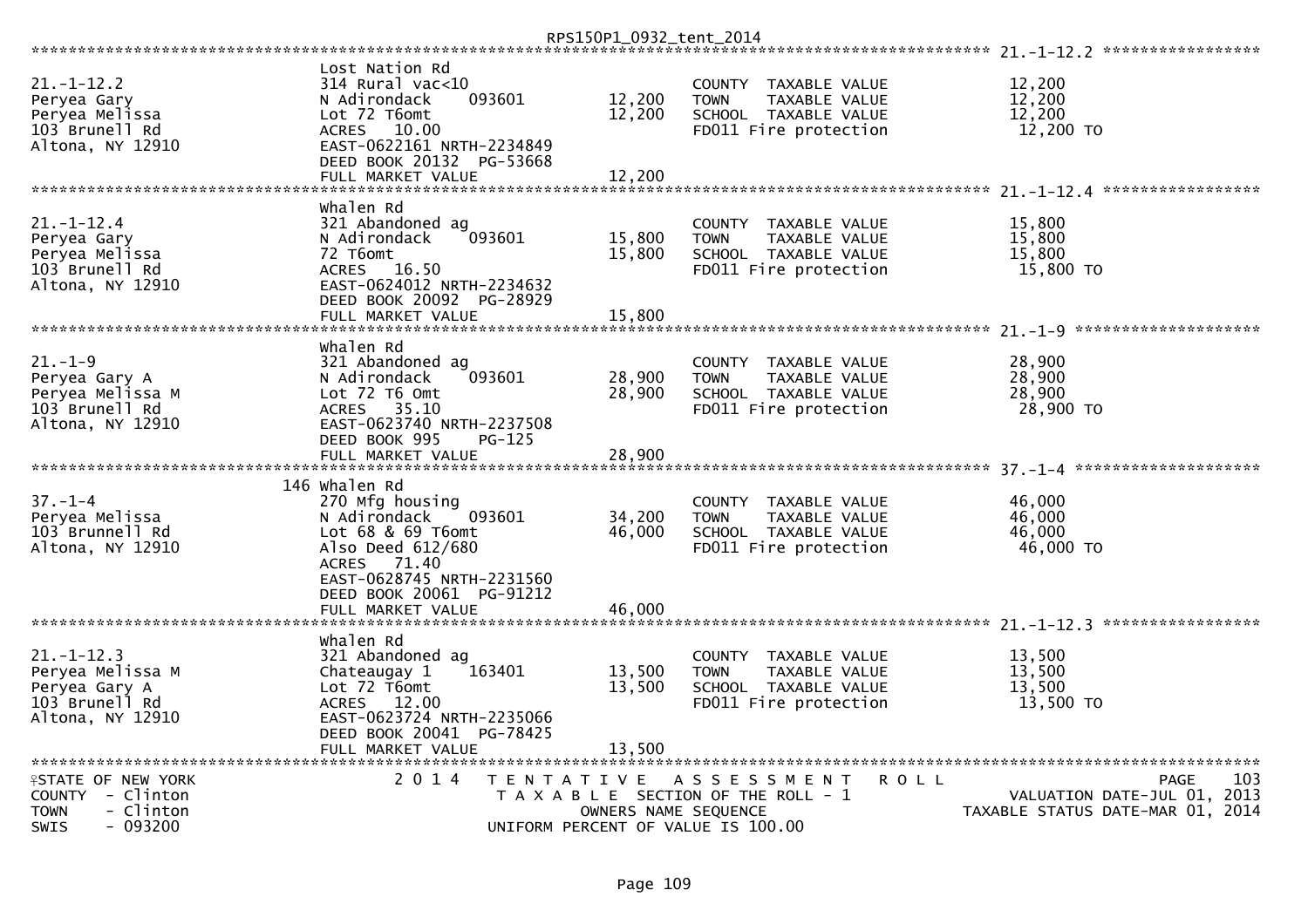## RPS150P1\_0932\_tent\_2014

| TAX MAP PARCEL NUMBER<br>CURRENT OWNERS NAME<br>CONNERS AND DESCRIPTION TO THE SECTION SERVER SERVER ACCOUNT NO.<br>CURRENT OWNERS ADDRESS PARCEL SIZE/GRID COORD TOTAL SPECIAL DISTRICTS AND RESERVERS AND ACCOUNT NO.<br>CURRENT OWNERS ADDRESS | PROPERTY LOCATION & CLASS ASSESSMENT EXEMPTION CODE----------------COUNTY--------TOWN------SCHOOL<br>SCHOOL DISTRICT                                                              | <b>Example 18 DE LAND</b>  | TAX DESCRIPTION                                                                                                                | TAXABLE VALUE                                           |                                                                                |
|---------------------------------------------------------------------------------------------------------------------------------------------------------------------------------------------------------------------------------------------------|-----------------------------------------------------------------------------------------------------------------------------------------------------------------------------------|----------------------------|--------------------------------------------------------------------------------------------------------------------------------|---------------------------------------------------------|--------------------------------------------------------------------------------|
| $36. - 1 - 4$<br>Petrecca Giovanni<br>Arganese Mario<br>128 Lake Roxanne Rd<br>Ellenburg Depot, NY 12935                                                                                                                                          | County Line Rd<br>260 Seasonal res<br>163401<br>Chateaugay 1<br>Lot 51 T6 Omt<br>Pate<br>ACRES 65.00<br>EAST-0617909 NRTH-2226101<br>DEED BOOK 20112 PG-42414                     | 36,000<br>53,400           | COUNTY TAXABLE VALUE<br><b>TOWN</b><br>TAXABLE VALUE<br>SCHOOL TAXABLE VALUE<br>FD011 Fire protection                          | 53,400<br>53,400<br>53,400<br>53,400 TO                 |                                                                                |
|                                                                                                                                                                                                                                                   | 6649 Rt 11                                                                                                                                                                        |                            |                                                                                                                                |                                                         |                                                                                |
| $68. - 1 - 2.3$<br>Piccone Joseph<br>6649 Route 11<br>Churubusco, NY 12923                                                                                                                                                                        | 240 Rural res<br>093601<br>N Adirondack<br>Lot 34 76 0mt<br>Pate<br>35.70<br><b>ACRES</b><br>EAST-0638556 NRTH-2217894<br>DEED BOOK 20112 PG-41911<br>FULL MARKET VALUE           | 93,000<br>93,000           | RES STAR 41854<br>25,400 COUNTY TAXABLE VALUE<br>TAXABLE VALUE<br><b>TOWN</b><br>SCHOOL TAXABLE VALUE<br>FD011 Fire protection | $\mathbf{0}$<br>93,000<br>93,000<br>63,000<br>93,000 TO | 30,000<br>0                                                                    |
|                                                                                                                                                                                                                                                   |                                                                                                                                                                                   |                            |                                                                                                                                |                                                         |                                                                                |
| $22 - 1 - 12.2$<br>Pisar Johnny<br>Rodrigue Jean Luc<br>Attn: Jean-Pierre-LeBlanc<br>66 Armand St<br>St Timothee QC, Canada                                                                                                                       | 306 Merchia Rd<br>321 Abandoned ag<br>093601<br>N Adirondack<br>Lot 73 T6omt<br>ACRES 45.00<br>EAST-0630725 NRTH-2236023<br>DEED BOOK 856<br>PG-248                               | 30,000<br>30,000           | COUNTY TAXABLE VALUE<br><b>TOWN</b><br>TAXABLE VALUE<br>SCHOOL TAXABLE VALUE<br>FD011 Fire protection                          | 30,000<br>30,000<br>30,000<br>30,000 TO                 |                                                                                |
|                                                                                                                                                                                                                                                   |                                                                                                                                                                                   |                            |                                                                                                                                |                                                         |                                                                                |
| $38. - 1 - 11$<br>Poggio Dante<br>Poggio Maria L<br>146 Rosewood Rd<br>Kings Park, NY 11754                                                                                                                                                       | Clinton Mills Rd<br>323 Vacant rural<br>093601<br>N Adirondack<br>Lot 66 T6 Omt<br>Pate<br>ACRES 107.30<br>EAST-0644011 NRTH-2231830<br>DEED BOOK 514<br>PG-267                   | 46,300<br>46,300           | COUNTY TAXABLE VALUE<br><b>TOWN</b><br>TAXABLE VALUE<br>SCHOOL TAXABLE VALUE<br>FD011 Fire protection                          | 46,300<br>46,300<br>46,300<br>46,300 TO                 |                                                                                |
|                                                                                                                                                                                                                                                   | FULL MARKET VALUE                                                                                                                                                                 | 46,300                     |                                                                                                                                |                                                         |                                                                                |
| $69. - 1 - 2$<br>Polletta Vittorio<br>5816 Rt 11<br>Ellenburg Center, NY 12934                                                                                                                                                                    | Lafrancis Rd<br>321 Abandoned ag<br>093601<br>N Adirondack<br>Lot 25 T6 Omt<br>Pate<br>ACRES 108.30<br>EAST-0651253 NRTH-2213876<br>DEED BOOK 555<br>PG-1097<br>FULL MARKET VALUE | 52,900<br>52,900<br>52,900 | COUNTY TAXABLE VALUE<br>TAXABLE VALUE<br><b>TOWN</b><br>SCHOOL TAXABLE VALUE<br>FD011 Fire protection                          | 52,900<br>52,900<br>52,900<br>52,900 TO                 |                                                                                |
|                                                                                                                                                                                                                                                   |                                                                                                                                                                                   |                            |                                                                                                                                |                                                         |                                                                                |
| <b>ISTATE OF NEW YORK</b><br>COUNTY - Clinton<br>- Clinton<br><b>TOWN</b>                                                                                                                                                                         | 2 0 1 4                                                                                                                                                                           | OWNERS NAME SEQUENCE       | TENTATIVE ASSESSMENT<br>T A X A B L E SECTION OF THE ROLL - 1                                                                  | ROLL                                                    | 104<br>PAGE<br>VALUATION DATE-JUL 01, 2013<br>TAXABLE STATUS DATE-MAR 01, 2014 |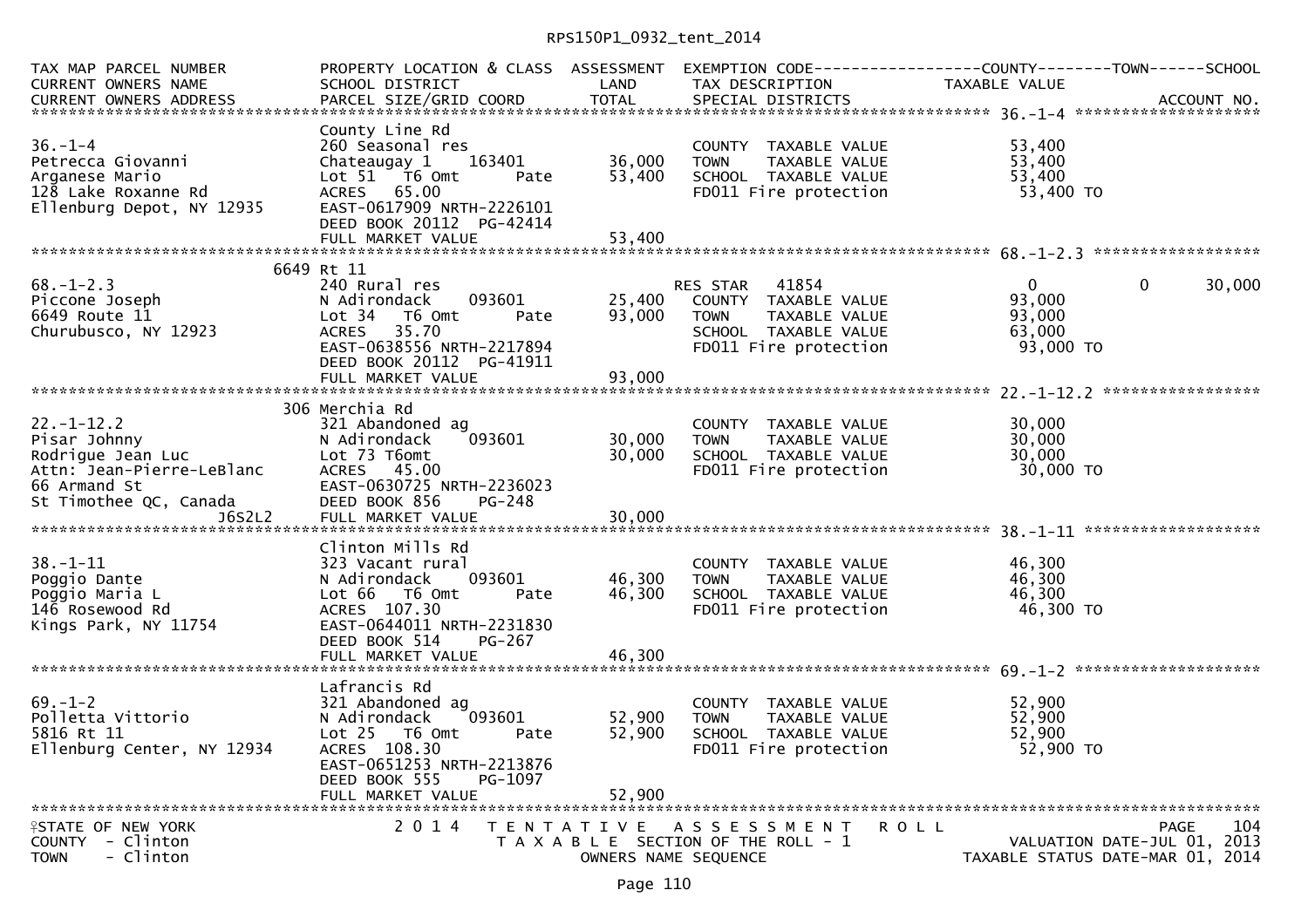## RPS150P1\_0932\_tent\_2014<br>300.00 UNIFORM PERCENT OF VALUE IS 100

| TAX MAP PARCEL NUMBER<br><b>CURRENT OWNERS NAME</b>                                          | PROPERTY LOCATION & CLASS ASSESSMENT<br>SCHOOL DISTRICT                                                                                                                                       | LAND                       | TAX DESCRIPTION                                                                                       | EXEMPTION CODE------------------COUNTY--------TOWN------SCHOOL<br>TAXABLE VALUE<br>.CURRENT OWNERS ADDRESS PARCEL SIZE/GRID COORD TOTAL SPECIAL DISTRICTS CORRENT OWNERS ADDRESS PARCEL SIZE/GRID COORD TOTAL SPECIAL DISTRICTS AND MOTHER ACCOUNT NO |
|----------------------------------------------------------------------------------------------|-----------------------------------------------------------------------------------------------------------------------------------------------------------------------------------------------|----------------------------|-------------------------------------------------------------------------------------------------------|-------------------------------------------------------------------------------------------------------------------------------------------------------------------------------------------------------------------------------------------------------|
| $8. - 1 - 9$<br>Pollic John<br>Pollic Lucia<br>12615 Shery Ln<br>Southgate, MI 48195         | Liberty Pole Rd<br>321 Abandoned ag<br>N Adirondack<br>093601<br>Lot 86 T6 Omt<br>Pate<br><b>ACRES</b><br>68.20<br>EAST-0640038 NRTH-2242505<br>DEED BOOK 20021 PG-49135<br>FULL MARKET VALUE | 41,600<br>41,600<br>41,600 | COUNTY TAXABLE VALUE<br><b>TOWN</b><br>TAXABLE VALUE<br>SCHOOL TAXABLE VALUE<br>FD011 Fire protection | 41.600<br>41,600<br>41,600<br>41,600 TO                                                                                                                                                                                                               |
|                                                                                              |                                                                                                                                                                                               |                            |                                                                                                       |                                                                                                                                                                                                                                                       |
| $8. - 1 - 14.1$<br>Pollic John<br>Pollic Lucia<br>12615 Shery Ln<br>Southgate, MI 48195      | Liberty Pole Rd<br>321 Abandoned ag<br>093601<br>N Adirondack<br>Lot 85 T6 Omt<br>Pate<br>ACRES 142.00<br>EAST-0645560 NRTH-2243159<br>DEED BOOK 20041 PG-72181                               | 65,600<br>65,600           | COUNTY TAXABLE VALUE<br><b>TOWN</b><br>TAXABLE VALUE<br>SCHOOL TAXABLE VALUE<br>FD011 Fire protection | 65,600<br>65,600<br>65,600<br>65,600 TO                                                                                                                                                                                                               |
|                                                                                              | FULL MARKET VALUE                                                                                                                                                                             | 65,600                     |                                                                                                       |                                                                                                                                                                                                                                                       |
|                                                                                              |                                                                                                                                                                                               |                            |                                                                                                       |                                                                                                                                                                                                                                                       |
| $8. - 1 - 14.2$<br>Pollic John<br>Pollic Lucia M<br>12615 Shery Ln<br>Southgate, MI 48195    | Liberty Pole Rd<br>321 Abandoned ag<br>N Adirondack<br>093601<br>Lot 85 T6omt<br>ACRES 101.43<br>EAST-0647334 NRTH-2243711<br>DEED BOOK 20132 PG-54031                                        | 28,800<br>28,800           | COUNTY TAXABLE VALUE<br><b>TOWN</b><br>TAXABLE VALUE<br>SCHOOL TAXABLE VALUE<br>FD011 Fire protection | 28,800<br>28,800<br>28,800<br>28,800 TO                                                                                                                                                                                                               |
|                                                                                              | Liberty Pole Rd                                                                                                                                                                               |                            |                                                                                                       |                                                                                                                                                                                                                                                       |
| $8. - 1 - 10.43$<br>Pollic John J<br>Pollic Lucia M<br>12615 Shery Ln<br>Southgate, MI 48195 | 321 Abandoned ag<br>N Adirondack<br>093601<br>Lot 86 T6omt<br>ACRES 29.80<br>EAST-0642557 NRTH-2242410<br>DEED BOOK 99001 PG-11708                                                            | 6,000<br>6,000             | COUNTY TAXABLE VALUE<br><b>TOWN</b><br>TAXABLE VALUE<br>SCHOOL TAXABLE VALUE<br>FD011 Fire protection | 6,000<br>6,000<br>6,000<br>$6,000$ TO                                                                                                                                                                                                                 |
|                                                                                              | FULL MARKET VALUE                                                                                                                                                                             | 6,000                      |                                                                                                       |                                                                                                                                                                                                                                                       |
|                                                                                              | Liberty Pole Rd                                                                                                                                                                               |                            |                                                                                                       |                                                                                                                                                                                                                                                       |
| $8. - 1 - 12.2$<br>Pollic John J<br>Pollic Lucia M<br>12615 Shery Ln<br>Southgate, MI 48195  | 321 Abandoned ag<br>N Adirondack<br>093601<br>Lot 76 & 85 T6omt<br>ACRES 29.70<br>EAST-0644734 NRTH-2241494<br>DEED BOOK 99001 PG-11710                                                       | 7,200<br>7,200             | COUNTY TAXABLE VALUE<br><b>TOWN</b><br>TAXABLE VALUE<br>SCHOOL TAXABLE VALUE<br>FD011 Fire protection | 7,200<br>7,200<br>7,200<br>7,200 TO                                                                                                                                                                                                                   |
|                                                                                              | FULL MARKET VALUE                                                                                                                                                                             | 7,200                      |                                                                                                       |                                                                                                                                                                                                                                                       |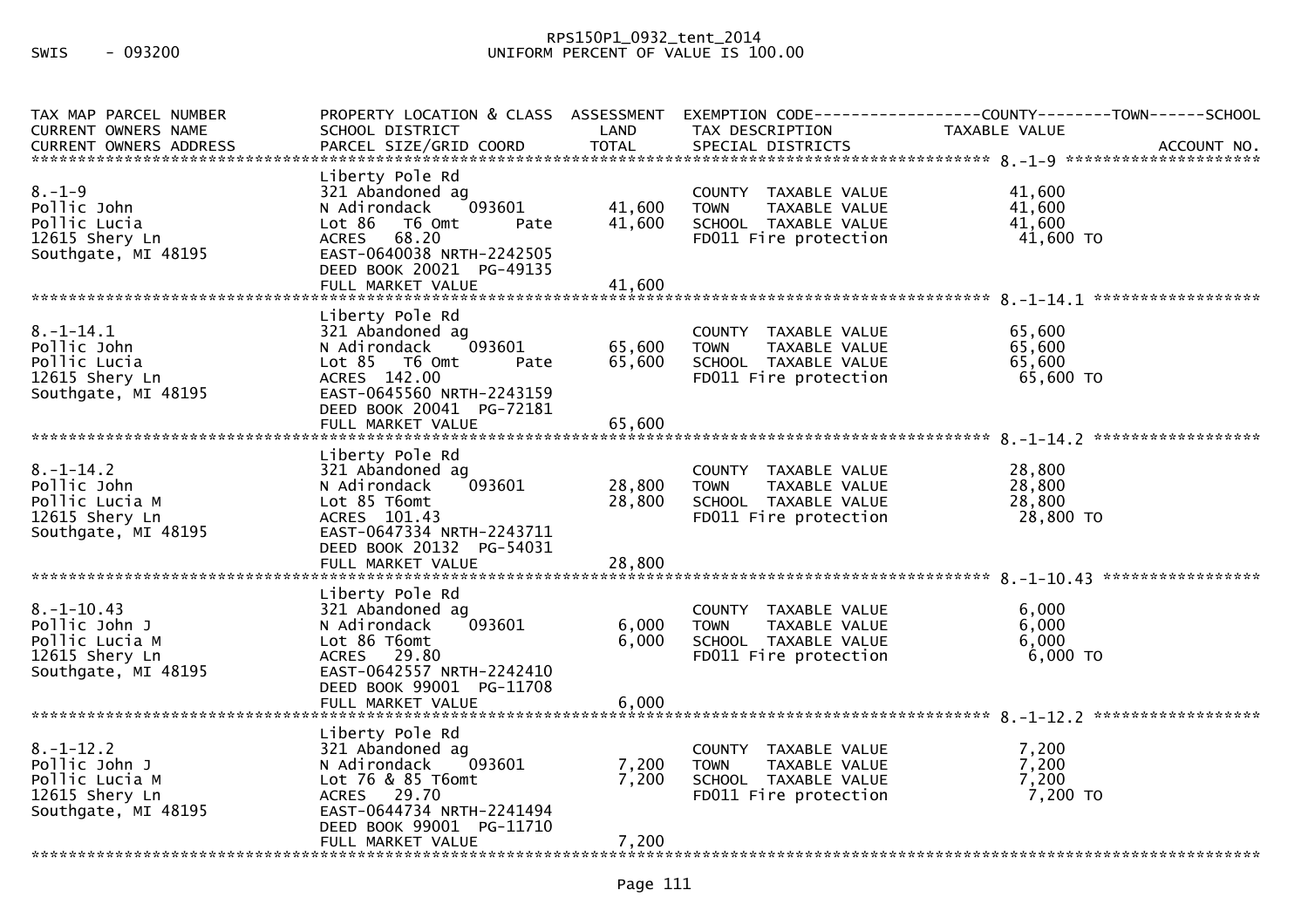|                                                                                                                       |                                                                                                                                                                                                                              | RPS150P1_0932_tent_2014      |                                                                                                                                   |                                                               |                                                   |
|-----------------------------------------------------------------------------------------------------------------------|------------------------------------------------------------------------------------------------------------------------------------------------------------------------------------------------------------------------------|------------------------------|-----------------------------------------------------------------------------------------------------------------------------------|---------------------------------------------------------------|---------------------------------------------------|
| <b>ISTATE OF NEW YORK</b><br><b>COUNTY</b><br>- Clinton<br>- Clinton<br><b>TOWN</b><br>$-093200$<br>SWIS              | 2 0 1 4                                                                                                                                                                                                                      | OWNERS NAME SEQUENCE         | TENTATIVE ASSESSMENT<br><b>ROLL</b><br>T A X A B L E SECTION OF THE ROLL - 1<br>UNIFORM PERCENT OF VALUE IS 100.00                | TAXABLE STATUS DATE-MAR 01, 2014                              | 105<br><b>PAGE</b><br>VALUATION DATE-JUL 01, 2013 |
| TAX MAP PARCEL NUMBER<br><b>CURRENT OWNERS NAME</b>                                                                   | PROPERTY LOCATION & CLASS ASSESSMENT<br>SCHOOL DISTRICT                                                                                                                                                                      | LAND                         | EXEMPTION CODE-----------------COUNTY-------TOWN------SCHOOL<br>TAX DESCRIPTION                                                   | TAXABLE VALUE                                                 |                                                   |
| $67. - 1 - 1$<br>Poupore Alma<br>Poupore Reginald J<br>147 Nephew Rd<br>Mooers Forks, NY 12959                        | 369 Campbell Rd<br>241 Rural res&ag<br>093601<br>N Adirondack<br>Lot 32 T6 Omt<br>Pate<br>ACRES 100.00<br>EAST-0628211 NRTH-2216136<br>DEED BOOK 20051 PG-83930<br>FULL MARKET VALUE                                         | 65,500<br>112,000<br>112,000 | COUNTY TAXABLE VALUE<br><b>TOWN</b><br>TAXABLE VALUE<br>SCHOOL TAXABLE VALUE<br>FD011 Fire protection                             | 112,000<br>112,000<br>112,000<br>112,000 TO                   |                                                   |
| $38.1 - 1 - 54$<br>Poupore Delton<br>46 Smiddy Rd<br>Fort Covington, NY 12937                                         | 572 Rt 189<br>210 1 Family Res<br>093601<br>N Adirondack<br>Lot 66<br>T6 Omt<br>Pate<br>FRNT 165.00 DPTH 247.73<br>EAST-0639271 NRTH-2231167<br>DEED BOOK 20092 PG-28855<br>FULL MARKET VALUE                                | 4,900<br>60,000<br>60,000    | 41854<br><b>RES STAR</b><br>COUNTY TAXABLE VALUE<br><b>TOWN</b><br>TAXABLE VALUE<br>SCHOOL TAXABLE VALUE<br>FD011 Fire protection | $\mathbf{0}$<br>60,000<br>60,000<br>30,000<br>60,000 TO       | 30,000<br>0                                       |
| $38.1 - 1 - 33.1$<br>Poupore Gregory<br>Poupore Allison<br>1331 Clinton Mills Rd<br>PO Box 53<br>Churubusco, NY 12923 | 1331 Clinton Mills Rd<br>210 1 Family Res<br>093601<br>N Adirondack<br>Lot 55  T6 Omt<br>Pate<br>FRNT 132.02 DPTH 305.44<br>080<br><b>BANK</b><br>EAST-0639581 NRTH-2230592<br>DEED BOOK 20021 PG-44841<br>FULL MARKET VALUE | 4,800<br>114,400<br>114,400  | 41854<br>RES STAR<br>COUNTY TAXABLE VALUE<br>TAXABLE VALUE<br><b>TOWN</b><br>SCHOOL TAXABLE VALUE<br>FD011 Fire protection        | $\overline{0}$<br>114,400<br>114,400<br>84,400<br>114,400 TO  | 30,000<br>$\mathbf{0}$                            |
| $38.1 - 1 - 41$<br>Poupore Jason J<br>PO Box 84<br>Churubusco, NY 12923                                               | 1318 Clinton Mills Rd<br>210 1 Family Res<br>093601<br>N Adirondack<br>Lot 66 T6 Omt<br>Pate<br>FRNT 111.00 DPTH 255.00<br>EAST-0639918 NRTH-2230936<br>DEED BOOK 20041 PG-70382<br>FULL MARKET VALUE                        | 4,600<br>25,000<br>25,000    | 41854<br>RES STAR<br>COUNTY TAXABLE VALUE<br><b>TOWN</b><br>TAXABLE VALUE<br>SCHOOL TAXABLE VALUE<br>FD011 Fire protection        | $\mathbf{0}$<br>25,000<br>25,000<br>$\mathbf{0}$<br>25,000 TO | 25,000<br>$\mathbf{0}$                            |
| $82 - 2 - 2.1$<br>Poupore Leon P<br>Poupore Ann M<br>71 Campbell Rd                                                   | 85 Campbell Rd<br>314 Rural vac<10<br>093601<br>N Adirondack<br>Lot 29 T6 Omt<br>6.70<br><b>ACRES</b>                                                                                                                        | 8,700<br>8,700               | COUNTY TAXABLE VALUE<br><b>TOWN</b><br>TAXABLE VALUE<br>SCHOOL TAXABLE VALUE<br>FD011 Fire protection                             | 8,700<br>8,700<br>8,700<br>8,700 TO                           |                                                   |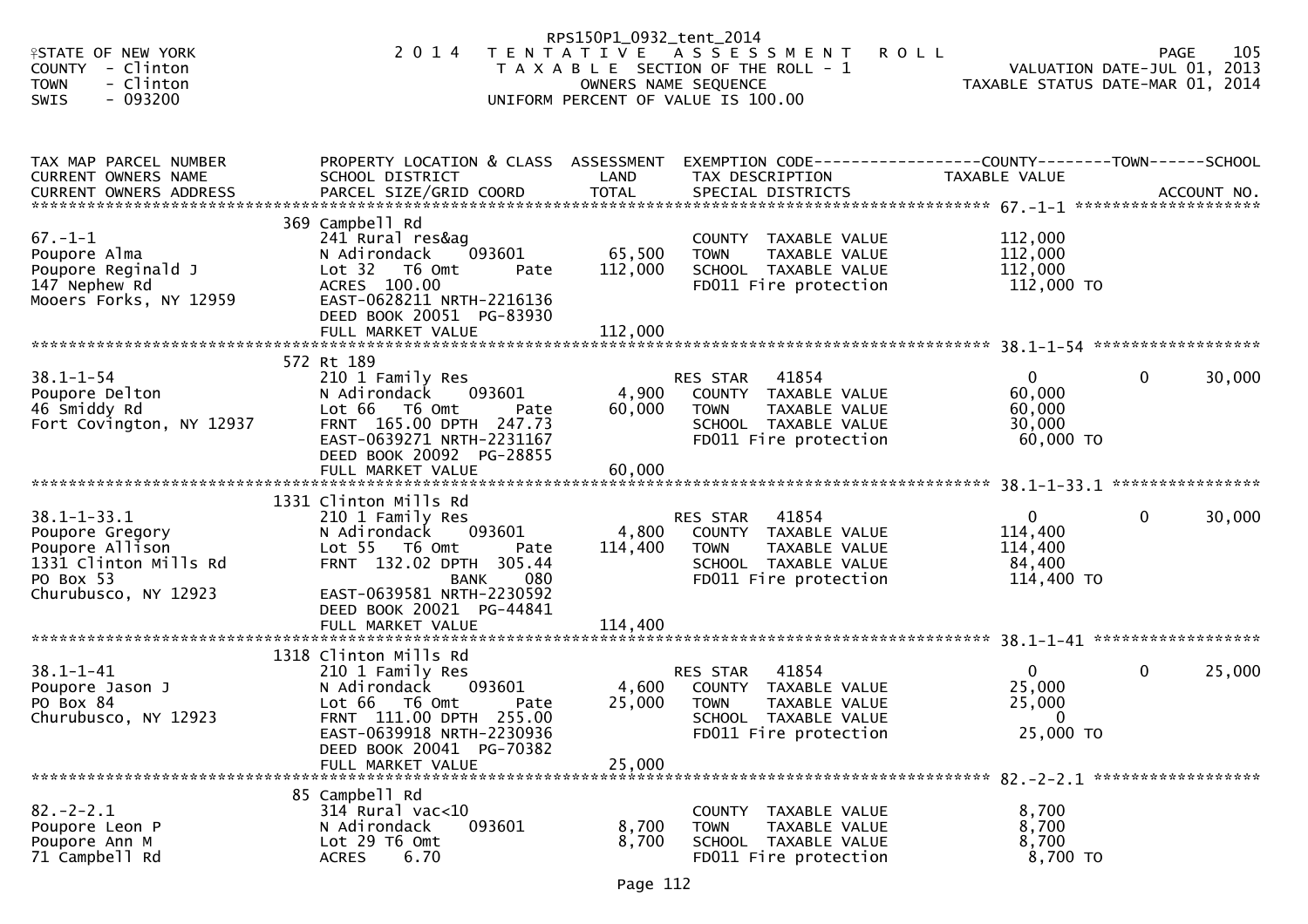| Churubusco, NY 12923                                                                                                                                    | EAST-0630461 NRTH-2209103<br>DEED BOOK 99001 PG-14192<br>FULL MARKET VALUE                                                                                                      | RPS150P1_0932_tent_2014<br>8,700 |                                                                                                                                                                                                    |                                                                    |                                                                                       |
|---------------------------------------------------------------------------------------------------------------------------------------------------------|---------------------------------------------------------------------------------------------------------------------------------------------------------------------------------|----------------------------------|----------------------------------------------------------------------------------------------------------------------------------------------------------------------------------------------------|--------------------------------------------------------------------|---------------------------------------------------------------------------------------|
| <b>ISTATE OF NEW YORK</b><br>COUNTY - Clinton<br>- Clinton<br><b>TOWN</b><br>$-093200$<br><b>SWIS</b>                                                   | 2 0 1 4                                                                                                                                                                         |                                  | TENTATIVE ASSESSMENT<br>T A X A B L E SECTION OF THE ROLL - 1<br>OWNERS NAME SEQUENCE<br>UNIFORM PERCENT OF VALUE IS 100.00                                                                        | <b>ROLL</b>                                                        | 106<br><b>PAGE</b><br>VALUATION DATE-JUL 01, 2013<br>TAXABLE STATUS DATE-MAR 01, 2014 |
| TAX MAP PARCEL NUMBER<br>CURRENT OWNERS NAME                                                                                                            | PROPERTY LOCATION & CLASS ASSESSMENT<br>SCHOOL DISTRICT                                                                                                                         | LAND                             | TAX DESCRIPTION                                                                                                                                                                                    | TAXABLE VALUE                                                      |                                                                                       |
| $82 - 2 - 2.2$<br>Poupore Leon P<br>Poupore Ann M<br>71 Campbell Rd<br>Churubusco, NY 12923                                                             | 71 Campbell Rd<br>270 Mfg housing<br>093601<br>N Adirondack<br>Lot 29 T6omt<br>ACRES 1.50<br>EAST-0630562 NRTH-2208758<br>DEED BOOK 811<br>$PG-245$<br>FULL MARKET VALUE        | 23,600<br>23,600                 | 98 PCT OF VALUE USED FOR EXEMPTION PURPOSES<br>WARCOMALL 41131<br>41854<br>5,400 RES STAR<br>COUNTY TAXABLE VALUE<br>TAXABLE VALUE<br><b>TOWN</b><br>SCHOOL TAXABLE VALUE<br>FD011 Fire protection | 5,782<br>$\mathbf{0}$<br>17,818<br>17,818<br>$\Omega$<br>23,600 TO | 5,782<br>$\mathbf 0$<br>23,600<br>$\Omega$                                            |
| $23. - 1 - 12.1$<br>Poupore Ross J<br>Poupore Carol<br>780 Rt 189<br>Churubusco, NY 12923                                                               | 780 Rt 189<br>240 Rural res<br>093601<br>N Adirondack<br>Lot 75 T6 Omt<br>ACRES 79.00<br>EAST-0639846 NRTH-2236882<br>DEED BOOK 404<br>$PG-243$<br>FULL MARKET VALUE            | 44,000<br>116,200<br>116,200     | 41834<br>SR STAR<br>COUNTY TAXABLE VALUE<br><b>TOWN</b><br>TAXABLE VALUE<br>SCHOOL TAXABLE VALUE<br>FD011 Fire protection                                                                          | $\mathbf{0}$<br>116,200<br>116,200<br>52,000<br>116,200 TO         | 64,200<br>$\mathbf{0}$                                                                |
| $37. - 1 - 9.1$<br>Poupore Terrance<br>Poupore Amanda<br>525 Looby Rd<br>Churubusco, NY 12923<br>MAY BE SUBJECT TO PAYMENT<br>UNDER AGDIST LAW TIL 2016 | 283 Looby Rd<br>112 Dairy farm<br>093601<br>N Adirondack<br>Lot 53 T6 Omt<br>Pate<br>ACRES 191.10<br>EAST-0632387 NRTH-2228201<br>DEED BOOK 99001 PG-12592<br>FULL MARKET VALUE | 101,000<br>178,000<br>178,000    | 483A EX<br>42100<br>COUNTY TAXABLE VALUE<br><b>TOWN</b><br>TAXABLE VALUE<br>SCHOOL TAXABLE VALUE<br>FD011 Fire protection<br>$4,000$ EX                                                            | 4,000<br>174,000<br>174,000<br>174,000<br>174,000 TO               | 4,000<br>4,000                                                                        |
| $37. - 1 - 9.21$<br>Poupore Terrence<br>Poupore Amanda<br>525 Looby Rd<br>Churubusco, NY 12923                                                          | Lagree Rd<br>322 Rural vac>10<br>093601<br>N Adirondack<br>Lot 53 T6omt<br>ACRES 119.90<br>EAST-0631942 NRTH-2226058<br>DEED BOOK 1024<br>$PG-26$<br>FULL MARKET VALUE          | 51,200<br>51,200<br>51,200       | <b>COUNTY</b><br>TAXABLE VALUE<br>TAXABLE VALUE<br>TOWN<br>SCHOOL TAXABLE VALUE<br>FD011 Fire protection                                                                                           | 51,200<br>51,200<br>51,200<br>51,200 TO                            |                                                                                       |

525 Looby Rd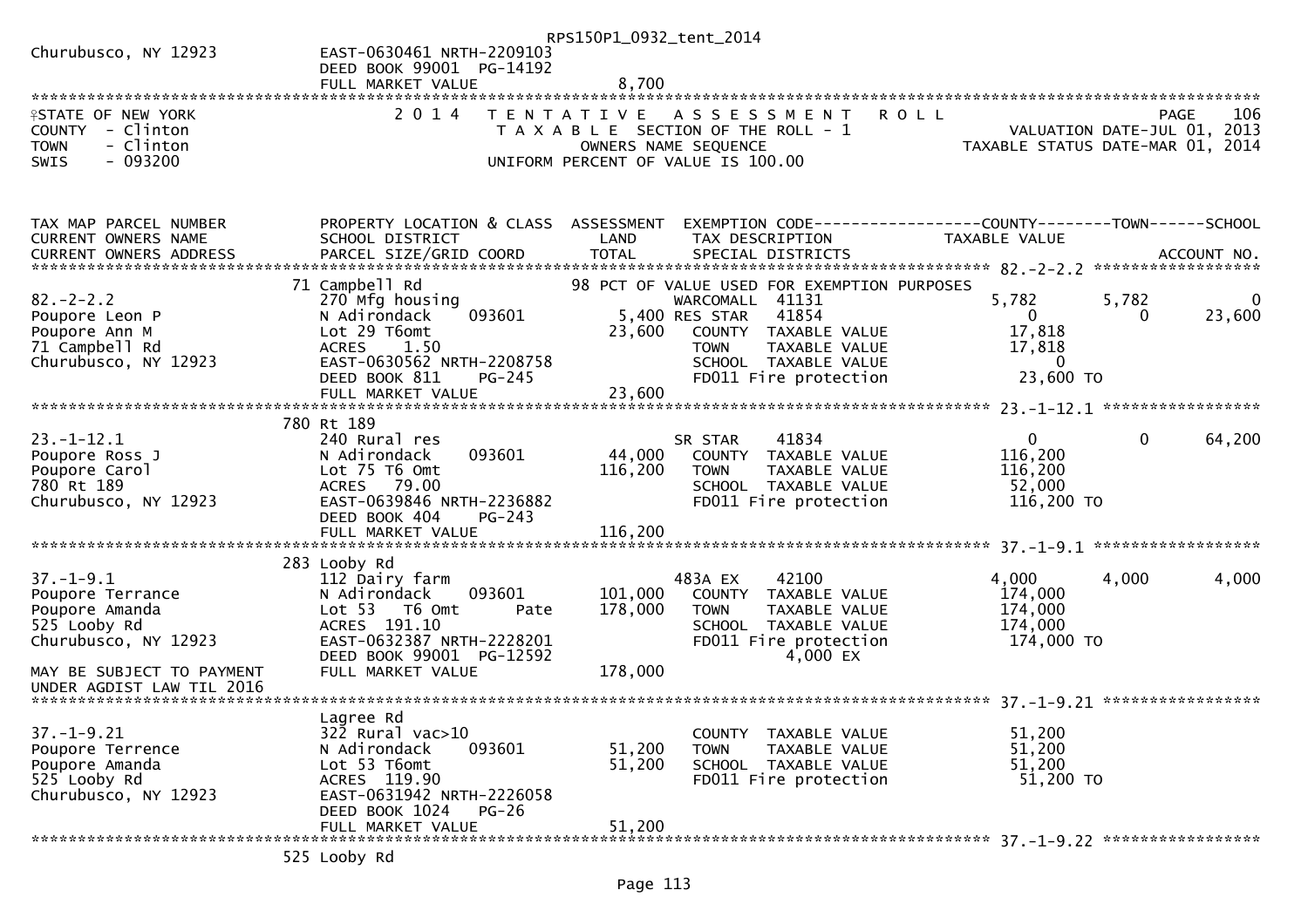|                                              |                                                      | RPS150P1_0932_tent_2014 |                                                               |                                                                 |                                  |
|----------------------------------------------|------------------------------------------------------|-------------------------|---------------------------------------------------------------|-----------------------------------------------------------------|----------------------------------|
| $37. - 1 - 9.22$                             | 210 1 Family Res                                     |                         | 41854<br>RES STAR                                             | $\mathbf{0}$                                                    | $\mathbf{0}$<br>30,000           |
| Poupore Terrence                             | 093601<br>N Adirondack                               |                         | 5,100 COUNTY TAXABLE VALUE                                    | 88,200                                                          |                                  |
| Poupore Amanda                               | Lot 53 T6 Omt                                        | 88,200                  | <b>TOWN</b><br>TAXABLE VALUE                                  | 88,200                                                          |                                  |
| 525 Looby Rd                                 | 1.10<br><b>ACRES</b>                                 |                         | SCHOOL TAXABLE VALUE                                          | 58,200                                                          |                                  |
| Churubusco, NY 12923                         | EAST-0631114 NRTH-2224999<br>DEED BOOK 760<br>PG-169 |                         | FD011 Fire protection                                         | 88,200 TO                                                       |                                  |
|                                              | FULL MARKET VALUE                                    | 88,200                  |                                                               |                                                                 |                                  |
|                                              |                                                      |                         |                                                               |                                                                 |                                  |
| <b>ISTATE OF NEW YORK</b>                    | 2 0 1 4                                              | T E N T A T I V E       | A S S E S S M E N T                                           | <b>ROLL</b>                                                     | PAGE<br>107                      |
| COUNTY - Clinton<br>- Clinton<br><b>TOWN</b> |                                                      |                         | T A X A B L E SECTION OF THE ROLL - 1<br>OWNERS NAME SEQUENCE | VALUATION DATE-JUL 01, 2013<br>TAXABLE STATUS DATE-MAR 01, 2014 |                                  |
| $-093200$<br><b>SWIS</b>                     |                                                      |                         | UNIFORM PERCENT OF VALUE IS 100.00                            |                                                                 |                                  |
|                                              |                                                      |                         |                                                               |                                                                 |                                  |
|                                              |                                                      |                         |                                                               |                                                                 |                                  |
| TAX MAP PARCEL NUMBER                        | PROPERTY LOCATION & CLASS ASSESSMENT                 |                         |                                                               | EXEMPTION CODE------------------COUNTY--------TOWN------SCHOOL  |                                  |
| CURRENT OWNERS NAME                          | SCHOOL DISTRICT                                      | LAND                    | TAX DESCRIPTION                                               | TAXABLE VALUE                                                   |                                  |
| CURRENT OWNERS ADDRESS                       |                                                      |                         |                                                               |                                                                 |                                  |
|                                              | 317 Campbell Rd                                      |                         |                                                               |                                                                 |                                  |
| $67. - 1 - 18.2$                             | 210 1 Family Res                                     |                         | 41834<br>SR STAR                                              | $\overline{0}$                                                  | $\mathbf 0$<br>64,200            |
| Poupore Wayne K                              | N Adirondack<br>093601                               | 10,800                  | COUNTY TAXABLE VALUE                                          | 78,900                                                          |                                  |
| Poupore Barbara                              | Lot 32 T6omt                                         | 78,900                  | TAXABLE VALUE<br><b>TOWN</b>                                  | 78,900                                                          |                                  |
| 317 Campbell Rd                              | 8.20<br><b>ACRES</b>                                 |                         | SCHOOL TAXABLE VALUE                                          | 14,700                                                          |                                  |
| Churubusco, NY 12923                         | EAST-0629551 NRTH-2214508                            |                         | FD011 Fire protection                                         | 78,900 TO                                                       |                                  |
|                                              | DEED BOOK 730<br>$PG-35$                             |                         |                                                               |                                                                 |                                  |
|                                              |                                                      |                         |                                                               |                                                                 |                                  |
|                                              |                                                      |                         |                                                               |                                                                 |                                  |
|                                              |                                                      |                         |                                                               |                                                                 |                                  |
|                                              | Merchia Rd                                           |                         |                                                               |                                                                 |                                  |
| $22. - 1 - 15$                               | 321 Abandoned ag                                     |                         | COUNTY TAXABLE VALUE                                          | 22,000                                                          |                                  |
| Poupore William J                            | 093601<br>N Adirondack                               | 22,000                  | TAXABLE VALUE<br><b>TOWN</b>                                  | 22,000                                                          |                                  |
| 885 Rt 189                                   | Lot 73  T6 Omt<br>Pate                               | 22,000                  | SCHOOL TAXABLE VALUE                                          | 22,000                                                          |                                  |
| Churubusco, NY 12923                         | <b>ACRES</b><br>29.00                                |                         | FD011 Fire protection                                         | 22,000 TO                                                       |                                  |
|                                              | EAST-0627942 NRTH-2234858                            |                         |                                                               |                                                                 |                                  |
|                                              | DEED BOOK 20072 PG-4259                              |                         |                                                               |                                                                 |                                  |
|                                              | FULL MARKET VALUE                                    | 22,000                  |                                                               |                                                                 |                                  |
|                                              | 885 Rt 189                                           |                         | 58 PCT OF VALUE USED FOR EXEMPTION PURPOSES                   |                                                                 |                                  |
| $23. - 1 - 15.1$                             | 241 Rural res&ag                                     |                         | WARCOMALL<br>41131                                            | 14,167                                                          | 14,167<br>$\overline{0}$         |
| Poupore William J                            | 093601<br>N Adirondack                               |                         | 46,500 WARDISALL 41141                                        | 2,833                                                           | $\overline{0}$<br>2,833          |
| Poupore Catherine A                          | Lot <sub>75</sub><br>T6 Omt<br>Pate                  |                         | 97,700 SR STAR<br>41834                                       | 0                                                               | 64,200<br>0                      |
| 885 Rt 189                                   | <b>ACRES</b><br>79.90                                |                         | 41854<br>RES STAR                                             | $\Omega$                                                        | $\Omega$<br>30,000               |
| Churubusco, NY 12923                         | EAST-0636846 NRTH-2238841                            |                         | COUNTY TAXABLE VALUE                                          | 80,700                                                          |                                  |
|                                              | DEED BOOK 20041 PG-66833                             |                         | <b>TOWN</b><br>TAXABLE VALUE                                  | 80,700                                                          |                                  |
|                                              | FULL MARKET VALUE                                    | 97,700                  | SCHOOL TAXABLE VALUE                                          | 3,500                                                           |                                  |
|                                              |                                                      |                         |                                                               | 97,700 TO                                                       |                                  |
|                                              | Patnode Rd                                           |                         |                                                               |                                                                 | 67. -1-6. 4 ******************** |
| $67. - 1 - 6.4$                              | 314 Rural vac<10                                     |                         | COUNTY TAXABLE VALUE                                          | 8,200                                                           |                                  |
| Powers Christopher                           | N Adirondack<br>093601                               | 8,200                   | <b>TOWN</b><br>TAXABLE VALUE                                  | 8,200                                                           |                                  |
| Powers Roslyn F                              | 28 T6omt                                             | 8,200                   | SCHOOL TAXABLE VALUE                                          | 8,200                                                           |                                  |
| 7398 Hopkins Way<br>Clarksville, NY 21029    | 5.00<br><b>ACRES</b><br>EAST-0635323 NRTH-2209893    |                         | FD011 Fire protection                                         | 8,200 TO                                                        |                                  |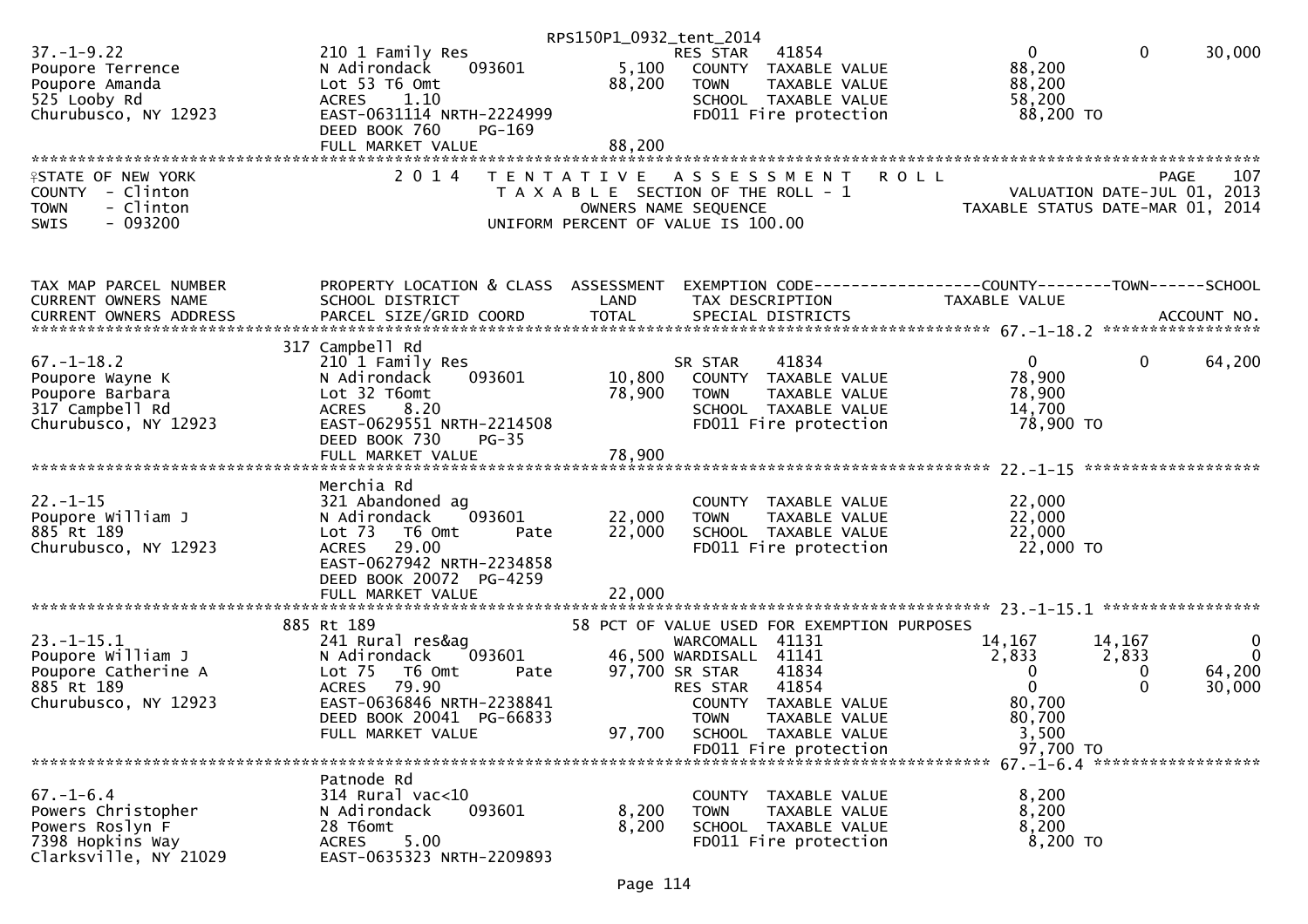|                                                                                                                                                      |                                                                                                                                                                                     | RPS150P1_0932_tent_2014      |                                                                                                                                                    |                                                                                                                                |                                                |
|------------------------------------------------------------------------------------------------------------------------------------------------------|-------------------------------------------------------------------------------------------------------------------------------------------------------------------------------------|------------------------------|----------------------------------------------------------------------------------------------------------------------------------------------------|--------------------------------------------------------------------------------------------------------------------------------|------------------------------------------------|
|                                                                                                                                                      | PG-301<br>DEED BOOK 585<br>FULL MARKET VALUE                                                                                                                                        | 8,200                        |                                                                                                                                                    |                                                                                                                                |                                                |
|                                                                                                                                                      |                                                                                                                                                                                     |                              |                                                                                                                                                    |                                                                                                                                |                                                |
| $21. - 1 - 6.2$<br>Powers Kenneth L<br>842 Ryan Rd<br>Churubusco, NY 12923                                                                           | Lost Nation Rd<br>$314$ Rural vac< $10$<br>Chateaugay 1<br>163401<br>Lot 72 T6omt<br>2.90<br><b>ACRES</b><br>EAST-0621434 NRTH-2235936<br>DEED BOOK 633<br>PG-301                   | 6,300<br>6,300               | COUNTY TAXABLE VALUE<br>TAXABLE VALUE<br><b>TOWN</b><br>SCHOOL TAXABLE VALUE<br>FD011 Fire protection                                              | 6,300<br>6,300<br>6,300<br>6,300 TO                                                                                            |                                                |
|                                                                                                                                                      |                                                                                                                                                                                     |                              |                                                                                                                                                    |                                                                                                                                |                                                |
| <b>ISTATE OF NEW YORK</b><br>COUNTY - Clinton<br>- Clinton<br><b>TOWN</b><br>$-093200$<br><b>SWIS</b>                                                | 2 0 1 4                                                                                                                                                                             |                              | TENTATIVE ASSESSMENT<br>T A X A B L E SECTION OF THE ROLL - 1<br>OWNERS NAME SEQUENCE<br>UNIFORM PERCENT OF VALUE IS 100.00                        | <b>ROLL</b><br>PAGE 108<br>VALUATION DATE-JUL 01, 2013<br>TAXARLE STATUS DATE 110 01, 2013<br>TAXABLE STATUS DATE-MAR 01, 2014 | 108<br><b>PAGE</b>                             |
| TAX MAP PARCEL NUMBER<br>CURRENT OWNERS NAME                                                                                                         | PROPERTY LOCATION & CLASS ASSESSMENT<br>SCHOOL DISTRICT                                                                                                                             | LAND                         | EXEMPTION CODE-----------------COUNTY-------TOWN------SCHOOL<br>TAX DESCRIPTION                                                                    | TAXABLE VALUE                                                                                                                  |                                                |
| $52 - 1 - 27$<br>Powers Kenneth L<br>842 Ryan Rd<br>Churubusco, NY 12923                                                                             | 842 Ryan Rd<br>210 1 Family Res<br>163401<br>Chateaugay 1<br>Lot 25 T6omt<br>FRNT 204.00 DPTH 204.00<br><b>BANK</b><br>080<br>EAST-0623647 NRTH-2218614<br>DEED BOOK 20031 PG-63281 | 5,000<br>95,000              | 41854<br>RES STAR<br>COUNTY TAXABLE VALUE<br>TAXABLE VALUE<br><b>TOWN</b><br>SCHOOL TAXABLE VALUE<br>FD011 Fire protection                         | $\mathbf{0}$<br>95,000<br>95,000<br>65,000<br>95,000 TO                                                                        | 30,000<br>$\mathbf{0}$                         |
|                                                                                                                                                      | FULL MARKET VALUE                                                                                                                                                                   | 95,000                       |                                                                                                                                                    |                                                                                                                                |                                                |
|                                                                                                                                                      |                                                                                                                                                                                     |                              |                                                                                                                                                    |                                                                                                                                |                                                |
| $38.1 - 1 - 16$<br>Premo John A<br>PO Box 22<br>Churubusco, NY 12923                                                                                 | 12 Smith St<br>210 1 Family Res<br>N Adirondack<br>093601<br>Lot 66 T6 Omt<br>Pate<br>FRNT 82.50 DPTH 260.00<br>EAST-0640385 NRTH-2231167                                           | 52,000                       | WARCOMALL 41131<br>41834<br>4,100 SR STAR<br>COUNTY TAXABLE VALUE<br><b>TOWN</b><br>TAXABLE VALUE<br>SCHOOL TAXABLE VALUE<br>FD011 Fire protection | 13,000<br>$\overline{0}$<br>39,000<br>39,000<br>$\Omega$<br>52,000 TO                                                          | 13,000<br>$\overline{0}$<br>52,000<br>$\Omega$ |
|                                                                                                                                                      | DEED BOOK 758<br><b>PG-74</b>                                                                                                                                                       |                              |                                                                                                                                                    |                                                                                                                                |                                                |
| $67. - 1 - 2.8$<br>Premo Paul T<br>Premo Donna M<br>105 Gagnier Rd<br>Churubusco, NY 12923<br>MAY BE SUBJECT TO PAYMENT<br>UNDER AGDIST LAW TIL 2018 | Campbell Rd<br>113 Cattle farm<br>093601<br>N Adirondack<br>Lot 33 & 28 T6omt<br>ACRES 123.60<br>EAST-0632195 NRTH-2213909<br>DEED BOOK 961<br><b>PG-194</b><br>FULL MARKET VALUE   | 78,100<br>105,000<br>105,000 | AGRI DISTR 41720<br>COUNTY TAXABLE VALUE<br>TAXABLE VALUE<br><b>TOWN</b><br>SCHOOL TAXABLE VALUE<br>FD011 Fire protection                          | 19,358<br>19,358<br>85,642<br>85,642<br>85,642<br>105,000 TO                                                                   | 19,358                                         |
| 105.30                                                                                                                                               |                                                                                                                                                                                     |                              |                                                                                                                                                    |                                                                                                                                |                                                |

105-103 Gagnier Rd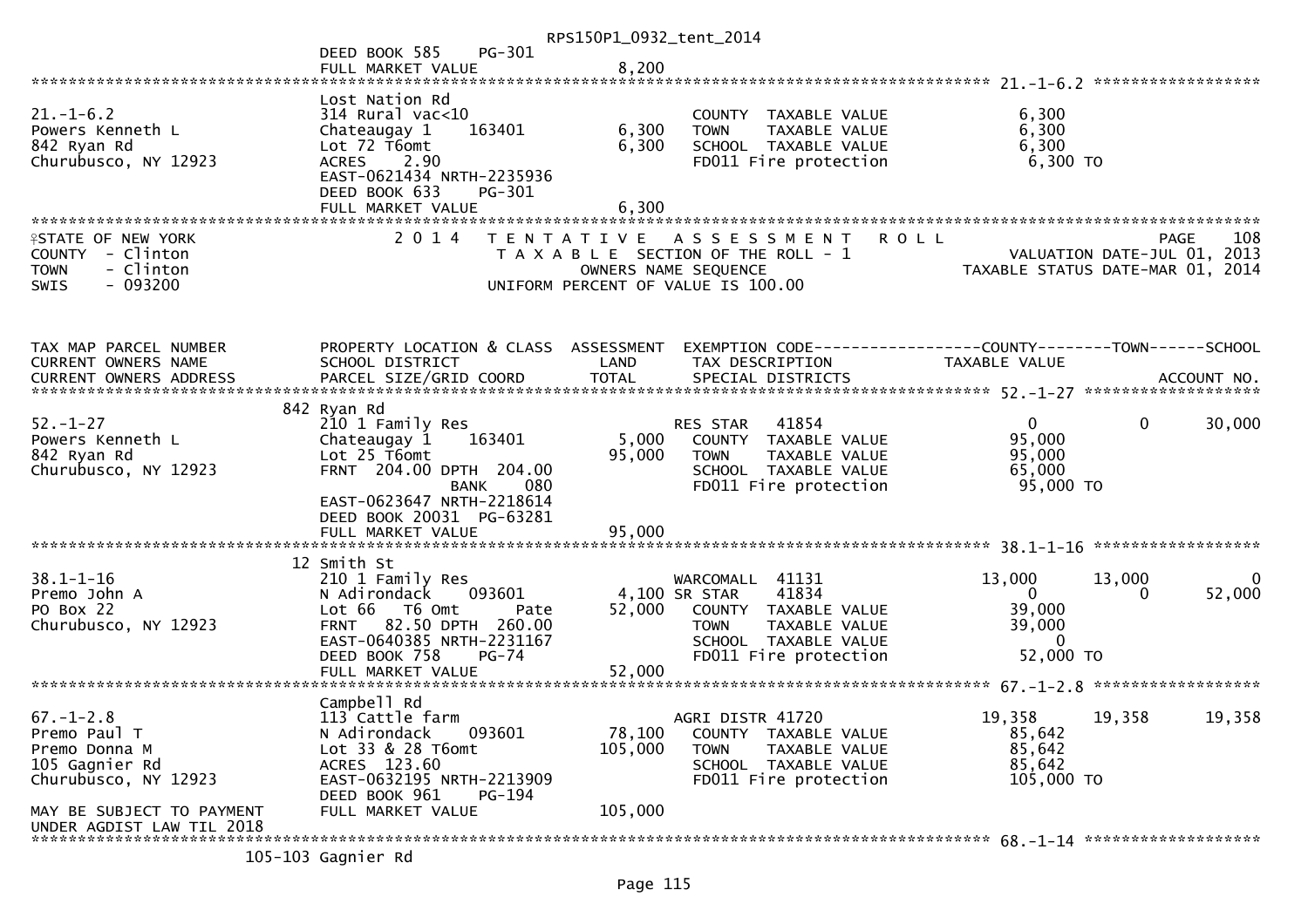|                                                           |                                                                                  | RPS150P1_0932_tent_2014 |                                                                              |                                                                        |                                                   |
|-----------------------------------------------------------|----------------------------------------------------------------------------------|-------------------------|------------------------------------------------------------------------------|------------------------------------------------------------------------|---------------------------------------------------|
| $68. - 1 - 14$<br>Premo Paul T<br>Premo Donna M           | 112 Dairy farm<br>093601<br>N Adirondack<br>Lot 26<br>T6 Omt<br>Pate             |                         | AGRI DISTR 41720<br>148,100 RES STAR<br>41854<br>209,300 483A EX<br>42100    | 36,254<br>$\mathbf{0}$<br>6,600                                        | 36,254<br>36,254<br>30,000<br>0<br>6,600<br>6,600 |
| 105 Gagnier Rd<br>Churubusco, NY 12923                    | ACRES 330.00<br>EAST-0639939 NRTH-2214974<br>DEED BOOK 724<br>PG-262             |                         | COUNTY TAXABLE VALUE<br><b>TOWN</b><br>TAXABLE VALUE<br>SCHOOL TAXABLE VALUE | 166,446<br>166,446<br>136,446                                          |                                                   |
| MAY BE SUBJECT TO PAYMENT<br>UNDER AGDIST LAW TIL 2018    | FULL MARKET VALUE                                                                | 209,300                 | FD011 Fire protection<br>$6,600$ EX                                          | 202,700 TO                                                             |                                                   |
|                                                           | 133 Gagnier Rd                                                                   |                         |                                                                              |                                                                        |                                                   |
| $68. - 1 - 18.1$<br>Premo Paul T                          | 210 1 Family Res<br>093601<br>N Adirondack                                       | 4,800                   | COUNTY TAXABLE VALUE<br>TAXABLE VALUE<br><b>TOWN</b>                         | 35,800<br>35,800                                                       |                                                   |
| Premo Donna M                                             | Lot 27 T5omt                                                                     | 35,800                  | SCHOOL TAXABLE VALUE                                                         | 35,800                                                                 |                                                   |
| 105 Gagnier Rd<br>Churubusco, NY 12923                    | FRNT 135.00 DPTH 275.00<br>EAST-0639534 NRTH-2214045<br>DEED BOOK 20001 PG-27850 |                         | FD011 Fire protection                                                        | 35,800 TO                                                              |                                                   |
|                                                           | FULL MARKET VALUE                                                                | 35,800                  |                                                                              |                                                                        |                                                   |
| <b>ISTATE OF NEW YORK</b>                                 | 2 0 1 4                                                                          |                         | TENTATIVE ASSESSMENT ROLL                                                    |                                                                        | 109<br>PAGE                                       |
| COUNTY - Clinton<br><b>TOWN</b><br>- Clinton<br>$-093200$ |                                                                                  |                         | T A X A B L E SECTION OF THE ROLL - 1<br>OWNERS NAME SEQUENCE                | 109<br>VALUATION DATE-JUL 01, 2013<br>TAXABLE STATIIS DATE-MAP 01 2014 | TAXABLE STATUS DATE-MAR 01, 2014                  |
| SWIS                                                      |                                                                                  |                         | UNIFORM PERCENT OF VALUE IS 100.00                                           |                                                                        |                                                   |
| TAX MAP PARCEL NUMBER                                     | PROPERTY LOCATION & CLASS ASSESSMENT                                             |                         | EXEMPTION CODE-----------------COUNTY--------TOWN------SCHOOL                |                                                                        |                                                   |
| CURRENT OWNERS NAME                                       | SCHOOL DISTRICT                                                                  | LAND                    | TAX DESCRIPTION                                                              | TAXABLE VALUE                                                          |                                                   |
|                                                           |                                                                                  |                         |                                                                              |                                                                        |                                                   |
|                                                           | 528 Frontier Rd                                                                  |                         |                                                                              |                                                                        |                                                   |
| $7. - 1 - 13$<br>Preston William E                        | 260 Seasonal res<br>Chateaugay 1<br>163401                                       | 3,900                   | COUNTY TAXABLE VALUE<br>TAXABLE VALUE<br><b>TOWN</b>                         | 20,700<br>20,700                                                       |                                                   |
| Preston Frances M                                         | Lot $88$ $\overline{76}$ Omt<br>Pate                                             | 20,700                  | SCHOOL TAXABLE VALUE                                                         | 20,700                                                                 |                                                   |
| 522 Frontier Rd<br>Churubusco, NY 12923                   | FRNT 100.00 DPTH 120.00<br>EAST-0628676 NRTH-2246549<br>DEED BOOK 20001 PG-18855 |                         | FD011 Fire protection                                                        | 20,700 TO                                                              |                                                   |
|                                                           |                                                                                  |                         |                                                                              |                                                                        |                                                   |
|                                                           | Frontier Rd                                                                      |                         |                                                                              |                                                                        |                                                   |
| $7. - 1 - 15$                                             | $314$ Rural vac<10                                                               |                         | COUNTY TAXABLE VALUE                                                         | 5,300                                                                  |                                                   |
| Preston William E                                         | 163401<br>Chateaugay 1                                                           | 5,300                   | TAXABLE VALUE<br><b>TOWN</b>                                                 | 5,300                                                                  |                                                   |
| Preston Frances M                                         | Lot 88 T6 Omt<br>Pate                                                            | 5,300                   | SCHOOL TAXABLE VALUE                                                         | 5,300                                                                  |                                                   |
| 522 Frontier Rd<br>Churubusco, NY 12923                   | <b>ACRES</b><br>2.10<br>EAST-0628928 NRTH-2246123                                |                         | FD011 Fire protection                                                        | 5,300 TO                                                               |                                                   |
|                                                           | DEED BOOK 20072 PG-7246                                                          |                         |                                                                              |                                                                        |                                                   |
|                                                           | FULL MARKET VALUE                                                                | 5,300                   |                                                                              |                                                                        |                                                   |
|                                                           | 522 Frontier Rd                                                                  |                         |                                                                              |                                                                        |                                                   |
| $7. - 1 - 16$<br>Preston William E                        | 240 Rural res<br>163401                                                          | 39,500                  | RES STAR<br>41854<br>COUNTY TAXABLE VALUE                                    | $\mathbf{0}$<br>102,600                                                | $\mathbf 0$<br>30,000                             |
| Preston Frances M                                         | Chateaugay 1<br>Lot 88<br>$-$ T6 Omt<br>Pate                                     | 102,600                 | <b>TOWN</b><br>TAXABLE VALUE                                                 | 102,600                                                                |                                                   |
| 522 Frontier Rd                                           | 54.80<br><b>ACRES</b>                                                            |                         | SCHOOL TAXABLE VALUE                                                         | 72,600                                                                 |                                                   |
| Churubusco, NY 12923                                      | EAST-0629740 NRTH-2245808                                                        |                         | FD011 Fire protection                                                        | 102,600 TO                                                             |                                                   |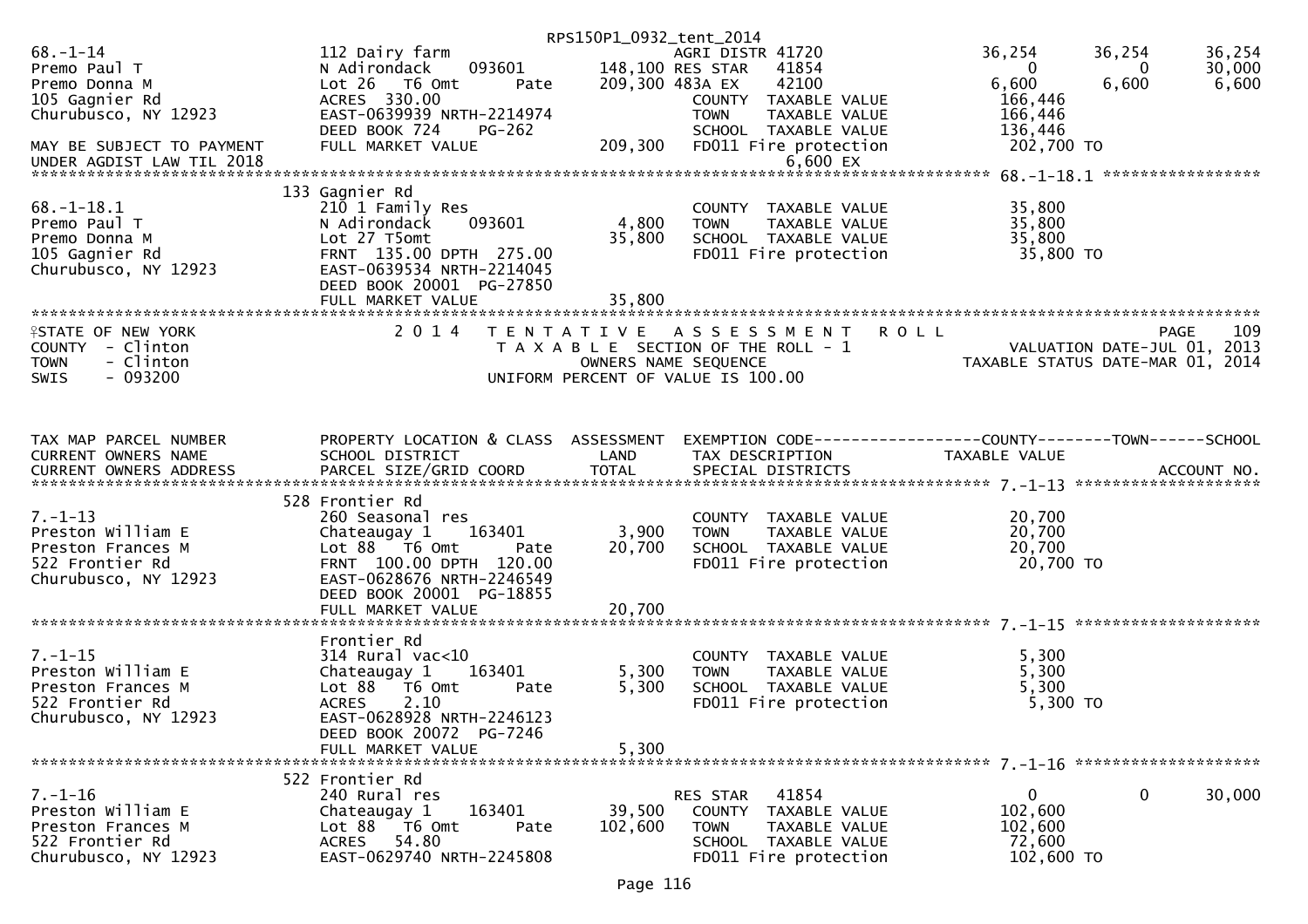|                                     |                                                      | RPS150P1_0932_tent_2014 |                                                         |                                                                 |
|-------------------------------------|------------------------------------------------------|-------------------------|---------------------------------------------------------|-----------------------------------------------------------------|
|                                     | <b>PG-620</b><br>DEED BOOK 593                       |                         |                                                         |                                                                 |
|                                     | FULL MARKET VALUE                                    | 102,600                 |                                                         |                                                                 |
|                                     | 122 Santamore Rd                                     |                         |                                                         |                                                                 |
| $7. - 1 - 33.3$                     | 270 Mfg housing                                      |                         | COUNTY TAXABLE VALUE                                    | 47,900                                                          |
| Prevost Robert L                    | 163401<br>Chateaugay 1                               | 11,400                  | TAXABLE VALUE<br><b>TOWN</b>                            | 47,900                                                          |
| Prevost Flora J                     | Lot 88 T6omt                                         | 47,900                  | SCHOOL TAXABLE VALUE                                    | 47,900                                                          |
| 9 Stevens St<br>Malone, NY 12953    | ACRES 12.00<br>EAST-0626498 NRTH-2242350             |                         | FD011 Fire protection                                   | 47,900 TO                                                       |
|                                     | DEED BOOK 20031 PG-56372                             |                         |                                                         |                                                                 |
|                                     |                                                      |                         |                                                         |                                                                 |
|                                     |                                                      |                         |                                                         |                                                                 |
|                                     | Mcnierney Rd                                         |                         |                                                         |                                                                 |
| $6. - 1 - 2$<br>Pronovost Darryl    | 321 Abandoned ag<br>163401<br>Chateaugay 1           | 8,800                   | COUNTY TAXABLE VALUE<br><b>TOWN</b><br>TAXABLE VALUE    | 8,800<br>8,800                                                  |
| PO Box 234                          | Lot 90 T6 Omt<br>Pate                                | 8,800                   | SCHOOL TAXABLE VALUE                                    | 8,800                                                           |
| St Isidore PQ, Canada JOL2A         | ACRES 20.00                                          |                         | FD011 Fire protection                                   | 8,800 TO                                                        |
|                                     | EAST-0616073 NRTH-2245247                            |                         |                                                         |                                                                 |
|                                     | DEED BOOK 945<br>PG-231                              | 8,800                   |                                                         |                                                                 |
|                                     | FULL MARKET VALUE                                    |                         |                                                         |                                                                 |
| <b>ISTATE OF NEW YORK</b>           | 2 0 1 4                                              | T E N T A T I V E       | A S S E S S M E N T<br><b>ROLL</b>                      | 110<br>PAGE                                                     |
| COUNTY - Clinton                    |                                                      |                         | T A X A B L E SECTION OF THE ROLL - 1                   | VALUATION DATE-JUL 01, 2013<br>TAXABLE STATUS DATE-MAR 01, 2014 |
| - Clinton<br><b>TOWN</b>            |                                                      | OWNERS NAME SEQUENCE    |                                                         |                                                                 |
| - 093200<br><b>SWIS</b>             |                                                      |                         | UNIFORM PERCENT OF VALUE IS 100.00                      |                                                                 |
|                                     |                                                      |                         |                                                         |                                                                 |
|                                     |                                                      |                         |                                                         |                                                                 |
|                                     |                                                      |                         |                                                         |                                                                 |
| TAX MAP PARCEL NUMBER               | PROPERTY LOCATION & CLASS ASSESSMENT                 |                         |                                                         | EXEMPTION CODE-----------------COUNTY-------TOWN------SCHOOL    |
| CURRENT OWNERS NAME                 | SCHOOL DISTRICT                                      | LAND                    | TAX DESCRIPTION                                         | TAXABLE VALUE                                                   |
|                                     |                                                      |                         |                                                         |                                                                 |
|                                     | 7126 Rt 11                                           |                         |                                                         |                                                                 |
| $37. - 1 - 13$                      | 210 1 Family Res                                     |                         | 41854<br>RES STAR                                       | $\mathbf{0}$<br>$\mathbf{0}$<br>30,000                          |
| Rabideau Shelley                    | N Adirondack<br>093601                               | 4,700                   | COUNTY TAXABLE VALUE                                    | 87,000                                                          |
| LaBombard Ronald                    | Lot 53 T6 Omt<br>Pate                                | 87,000                  | <b>TOWN</b><br>TAXABLE VALUE                            | 87,000                                                          |
| 7126 Rt 11                          | FRNT 180.00 DPTH 175.00                              |                         | SCHOOL TAXABLE VALUE                                    | 57,000                                                          |
| Churubusco, NY 12923                | EAST-0629974 NRTH-2224663<br>DEED BOOK 20072 PG-6409 |                         | FD011 Fire protection                                   | 87,000 TO                                                       |
|                                     | FULL MARKET VALUE                                    | 87,000                  |                                                         |                                                                 |
|                                     |                                                      |                         |                                                         |                                                                 |
|                                     | Rt 11                                                |                         |                                                         |                                                                 |
| $52. - 1 - 9.33$                    | $314$ Rural vac<10                                   |                         | COUNTY<br>TAXABLE VALUE                                 | 11,800                                                          |
| Rapisarda James J<br>Rapisarda Lisa | Chateaugay 1<br>163401<br>Lot 49 T6omt               | 11,800                  | <b>TOWN</b><br>TAXABLE VALUE<br>SCHOOL TAXABLE VALUE    | 11,800<br>11,800                                                |
| 110 Richard Ave                     | ACRES 10.00                                          | 11,800                  | FD011 Fire protection                                   | 11,800 TO                                                       |
| Colcott, CT 06716                   | EAST-0627756 NRTH-2223807                            |                         |                                                         |                                                                 |
|                                     | DEED BOOK 768<br>$PG-224$                            |                         |                                                         |                                                                 |
|                                     | FULL MARKET VALUE                                    | 11,800                  |                                                         |                                                                 |
|                                     | Frontier Rd                                          |                         |                                                         |                                                                 |
| $7. - 1 - 6$<br>Recore Deborah      | 321 Abandoned ag<br>Chateaugay 1<br>163401           | 45,900                  | COUNTY<br>TAXABLE VALUE<br><b>TOWN</b><br>TAXABLE VALUE | 45,900<br>45,900                                                |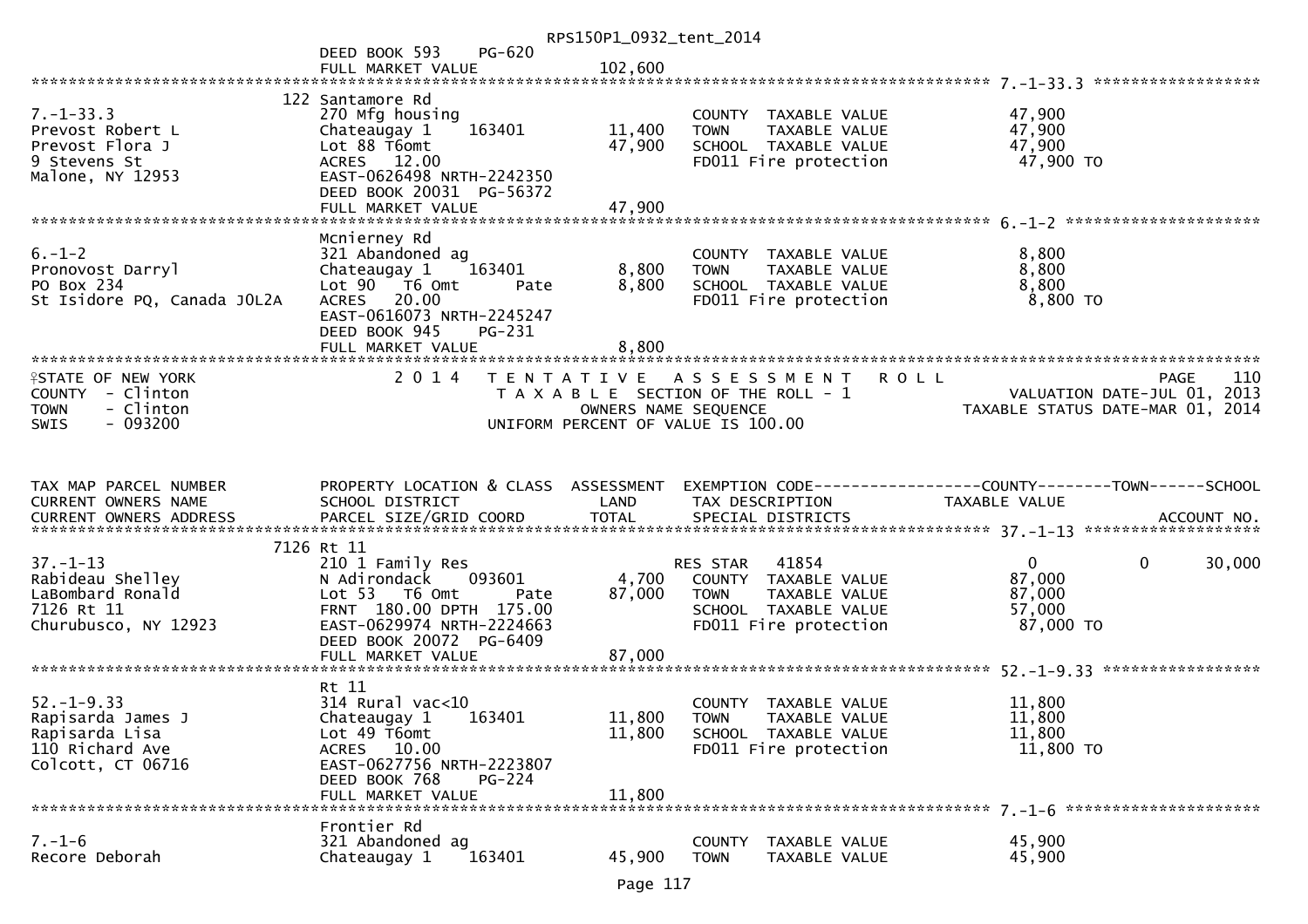|                                                     |                                                                                                       | RPS150P1_0932_tent_2014 |                                                      |                                                                 |     |
|-----------------------------------------------------|-------------------------------------------------------------------------------------------------------|-------------------------|------------------------------------------------------|-----------------------------------------------------------------|-----|
| 260 Douglas Rd<br>Chateaugay, NY 12920              | Lot 89<br>T6 Omt<br>Pate<br>88.80<br><b>ACRES</b><br>EAST-0626372 NRTH-2243737                        | 45,900                  | SCHOOL TAXABLE VALUE<br>FD011 Fire protection        | 45,900<br>45,900 TO                                             |     |
|                                                     | DEED BOOK 934<br>$PG-203$<br>FULL MARKET VALUE                                                        | 45,900                  |                                                      |                                                                 |     |
|                                                     | 1298 Clinton Mills Rd                                                                                 |                         |                                                      |                                                                 |     |
| $38.1 - 1 - 19$                                     | 210 1 Family Res                                                                                      |                         | COUNTY TAXABLE VALUE                                 | 8,800                                                           |     |
| Recore Life Use Donald J                            | N Adirondack<br>093601                                                                                | 3,400                   | TAXABLE VALUE<br><b>TOWN</b>                         | 8,800                                                           |     |
| Recore Life Use Betty A                             | Lot 66 T6 Omt<br>Pate                                                                                 | 8,800                   | SCHOOL TAXABLE VALUE                                 | 8,800                                                           |     |
| PO Box 91<br>Churubusco, NY 12923                   | FRNT 163.00 DPTH 100.00<br>EAST-0640469 NRTH-2230930<br>DEED BOOK 20082 PG-12410<br>FULL MARKET VALUE | 8,800                   | FD011 Fire protection                                | 8,800 TO                                                        |     |
|                                                     |                                                                                                       |                         |                                                      |                                                                 |     |
|                                                     | Clinton Mills Rd                                                                                      |                         |                                                      |                                                                 |     |
| $38.1 - 1 - 26$                                     | 311 Res vac land                                                                                      |                         | COUNTY TAXABLE VALUE                                 | 3,100                                                           |     |
| Recore Life Use Donald J<br>Recore Life Use Betty A | N Adirondack<br>093601<br>Lot 55 T6 Omt<br>Pate                                                       | 3,100<br>3,100          | TAXABLE VALUE<br><b>TOWN</b><br>SCHOOL TAXABLE VALUE | 3,100<br>3,100                                                  |     |
| PO Box 91                                           | FRNT 82.50 DPTH 107.00                                                                                |                         | FD011 Fire protection                                | 3,100 TO                                                        |     |
| Churubusco, NY 12923                                | EAST-0640512 NRTH-2230787                                                                             |                         |                                                      |                                                                 |     |
|                                                     | DEED BOOK 20082 PG-12410                                                                              |                         |                                                      |                                                                 |     |
|                                                     |                                                                                                       | 3,100                   |                                                      |                                                                 |     |
|                                                     |                                                                                                       |                         |                                                      |                                                                 |     |
| <b>ISTATE OF NEW YORK</b>                           | 2014                                                                                                  |                         | TENTATIVE ASSESSMENT<br><b>ROLL</b>                  | PAGE                                                            | 111 |
| COUNTY - Clinton<br>- Clinton<br><b>TOWN</b>        |                                                                                                       | OWNERS NAME SEQUENCE    | T A X A B L E SECTION OF THE ROLL - 1                | VALUATION DATE-JUL 01, 2013<br>TAXABLE STATUS DATE-MAR 01, 2014 |     |
| $-093200$<br>SWIS                                   |                                                                                                       |                         | UNIFORM PERCENT OF VALUE IS 100.00                   |                                                                 |     |
|                                                     |                                                                                                       |                         |                                                      |                                                                 |     |
| TAX MAP PARCEL NUMBER                               | PROPERTY LOCATION & CLASS ASSESSMENT                                                                  |                         |                                                      |                                                                 |     |
| <b>CURRENT OWNERS NAME</b>                          | SCHOOL DISTRICT                                                                                       | LAND                    | TAX DESCRIPTION                                      | TAXABLE VALUE                                                   |     |
|                                                     |                                                                                                       |                         |                                                      |                                                                 |     |
|                                                     | 1297 Clinton Mills Rd                                                                                 |                         |                                                      |                                                                 |     |
| $38.1 - 1 - 27$                                     | 210 1 Family Res                                                                                      |                         | COUNTY TAXABLE VALUE                                 | 33,800                                                          |     |
| Recore Life Use Donald J                            | N Adirondack<br>093601                                                                                | 3,800                   | TAXABLE VALUE<br><b>TOWN</b>                         | 33,800                                                          |     |
| Recore Life Use Betty A                             | Lot 55 T6 Omt<br>Pate                                                                                 | 33,800                  | SCHOOL TAXABLE VALUE                                 | 33,800                                                          |     |
| PO Box 91                                           | <b>FRNT</b><br>82.50 DPTH 173.00                                                                      |                         | FD011 Fire protection                                | 33,800 TO                                                       |     |
| Churubusco, NY 12923                                | EAST-0640431 NRTH-2230746                                                                             |                         |                                                      |                                                                 |     |
|                                                     | DEED BOOK 20082 PG-12410                                                                              |                         |                                                      |                                                                 |     |
|                                                     | FULL MARKET VALUE                                                                                     | 33,800                  |                                                      |                                                                 |     |
|                                                     | 269/280 Campbell Rd                                                                                   |                         |                                                      |                                                                 |     |
| $67. - 1 - 2.1$                                     | 240 Rural res                                                                                         |                         | 41854<br>RES STAR                                    | 30,000<br>$\mathbf 0$<br>0                                      |     |
|                                                     |                                                                                                       |                         |                                                      |                                                                 |     |
| Rees Arthur                                         | N Adirondack<br>093601                                                                                | 26,000                  | <b>COUNTY</b><br>TAXABLE VALUE                       | 125,000                                                         |     |
| 280 Campbell Rd                                     | Lot 32 & 33 T6omt                                                                                     | 125,000                 | <b>TOWN</b><br>TAXABLE VALUE                         | 125,000                                                         |     |
| Churubusco, NY 12923                                | 46.30<br>ACRES                                                                                        |                         | SCHOOL TAXABLE VALUE                                 | 95,000                                                          |     |
|                                                     | EAST-0628546 NRTH-2213261                                                                             |                         | FD011 Fire protection                                | 125,000 TO                                                      |     |
|                                                     | DEED BOOK 20001 PG-19163<br>FULL MARKET VALUE                                                         | 125,000                 |                                                      |                                                                 |     |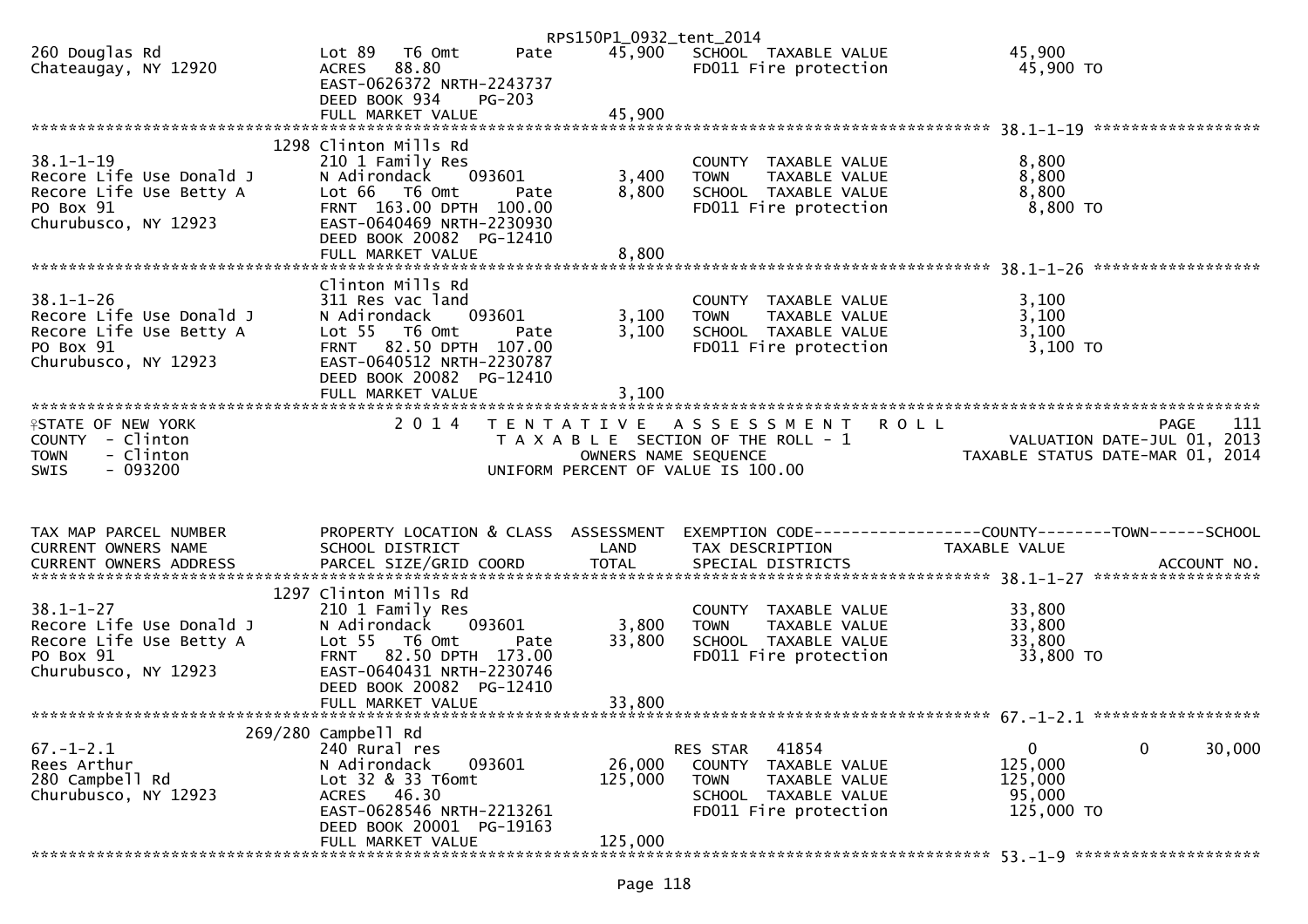|                            | 228 Rt 189                                         |                      |                                       |                                                                 |        |
|----------------------------|----------------------------------------------------|----------------------|---------------------------------------|-----------------------------------------------------------------|--------|
| $53. - 1 - 9$              | 240 Rural res                                      |                      | 41854<br>RES STAR                     | $\overline{0}$<br>$\mathbf{0}$                                  | 30,000 |
| Rego Gary                  | 093601<br>N Adirondack                             | 54,800               | COUNTY TAXABLE VALUE                  | 124,000                                                         |        |
| ռeyo Gary<br>Rego Kathleen | Lot 46 T6 Omt<br>Pate                              | 124,000              | TAXABLE VALUE<br><b>TOWN</b>          | 124,000                                                         |        |
| 228 Rt 189                 | ACRES 157.10                                       |                      | SCHOOL TAXABLE VALUE                  | 94,000                                                          |        |
|                            |                                                    |                      |                                       |                                                                 |        |
| Churubusco, NY 12923       | EAST-0641360 NRTH-2223809                          |                      | FD011 Fire protection                 | 124,000 TO                                                      |        |
|                            | DEED BOOK 99001 PG-14112                           |                      |                                       |                                                                 |        |
|                            | FULL MARKET VALUE                                  | 124,000              |                                       |                                                                 |        |
|                            |                                                    |                      |                                       |                                                                 |        |
|                            | 27 Smith St                                        |                      |                                       |                                                                 |        |
| $38.1 - 1 - 51$            | 482 Det row bldg                                   |                      | COUNTY TAXABLE VALUE                  | 50,000                                                          |        |
| Reome Mark R               | 093601<br>N Adirondack                             | 4,000                | TAXABLE VALUE<br><b>TOWN</b>          | 50,000                                                          |        |
| Reome Yvonne M             | Lot 66 T6 Omt<br>Pate                              | 50,000               | SCHOOL TAXABLE VALUE                  | 50,000                                                          |        |
|                            |                                                    |                      |                                       |                                                                 |        |
| Box 153                    | FRNT 82.00 DPTH 264.00                             |                      | FD011 Fire protection                 | 50,000 TO                                                       |        |
| Churubusco, NY 12923-0153  | EAST-0640030 NRTH-2231543                          |                      |                                       |                                                                 |        |
|                            | DEED BOOK 878<br>PG-277                            |                      |                                       |                                                                 |        |
|                            |                                                    |                      |                                       |                                                                 |        |
|                            |                                                    |                      |                                       |                                                                 |        |
|                            | Off Rt 189                                         |                      |                                       |                                                                 |        |
| $23. - 1 - 22.271$         | $314$ Rural vac<10                                 |                      | COUNTY TAXABLE VALUE                  | 5,200                                                           |        |
| Reyell Irving              | 093601<br>N Adirondack                             | 5,200                | <b>TOWN</b><br>TAXABLE VALUE          | 5,200                                                           |        |
| Box 131 Rt 189             | Lot 67 T6omt                                       | 5,200                | SCHOOL TAXABLE VALUE                  | 5,200                                                           |        |
|                            |                                                    |                      |                                       |                                                                 |        |
| Churubusco, NY 12923       | <b>ACRES</b><br>1.30                               |                      | FD011 Fire protection                 | $5,200$ TO                                                      |        |
|                            | EAST-0638285 NRTH-2234656                          |                      |                                       |                                                                 |        |
|                            | DEED BOOK 20001 PG-27660                           |                      |                                       |                                                                 |        |
|                            | FULL MARKET VALUE                                  | 5,200                |                                       |                                                                 |        |
|                            |                                                    |                      |                                       |                                                                 |        |
|                            |                                                    |                      |                                       |                                                                 |        |
|                            | 2 0 1 4                                            |                      |                                       |                                                                 | 112    |
| <b>ISTATE OF NEW YORK</b>  |                                                    |                      | TENTATIVE ASSESSMENT ROLL             | <b>PAGE</b>                                                     |        |
| COUNTY - Clinton           |                                                    |                      | T A X A B L E SECTION OF THE ROLL - 1 |                                                                 |        |
| - Clinton<br><b>TOWN</b>   |                                                    | OWNERS NAME SEQUENCE |                                       | VALUATION DATE-JUL 01, 2013<br>TAXABLE STATUS DATE-MAR 01, 2014 |        |
| $-093200$<br><b>SWIS</b>   |                                                    |                      | UNIFORM PERCENT OF VALUE IS 100.00    |                                                                 |        |
|                            |                                                    |                      |                                       |                                                                 |        |
|                            |                                                    |                      |                                       |                                                                 |        |
|                            |                                                    |                      |                                       |                                                                 |        |
| TAX MAP PARCEL NUMBER      | PROPERTY LOCATION & CLASS ASSESSMENT               |                      |                                       | EXEMPTION CODE-----------------COUNTY-------TOWN------SCHOOL    |        |
| CURRENT OWNERS NAME        | SCHOOL DISTRICT                                    | LAND                 | TAX DESCRIPTION                       | TAXABLE VALUE                                                   |        |
|                            |                                                    |                      |                                       |                                                                 |        |
| CURRENT OWNERS ADDRESS     |                                                    |                      |                                       |                                                                 |        |
|                            |                                                    |                      |                                       |                                                                 |        |
|                            | 713 Rt 189                                         |                      |                                       |                                                                 |        |
| $23. - 1 - 22.274$         | 270 Mfg housing                                    |                      | COUNTY TAXABLE VALUE                  | 23,000                                                          |        |
| Reyell Life Est Irving L   | 093601<br>N Adirondack                             | 5,200                | TAXABLE VALUE<br><b>TOWN</b>          | 23,000                                                          |        |
| Ekvall Lisa                | Lot 67 T6 Omt                                      | 23,000               | SCHOOL TAXABLE VALUE                  | 23,000                                                          |        |
| PO Box 131                 | 1.30<br><b>ACRES</b>                               |                      | FD011 Fire protection                 | 23,000 TO                                                       |        |
| Churubusco, NY 12923       | EAST-0638560 NRTH-2234690                          |                      |                                       |                                                                 |        |
|                            | DEED BOOK 20001 PG-26024                           |                      |                                       |                                                                 |        |
|                            | FULL MARKET VALUE                                  | 23,000               |                                       |                                                                 |        |
|                            |                                                    |                      |                                       |                                                                 |        |
|                            |                                                    |                      |                                       |                                                                 |        |
|                            | 777 Rt 189                                         |                      |                                       |                                                                 |        |
| $23. - 1 - 16$             | 240 Rural res                                      |                      | COUNTY TAXABLE VALUE                  | 75,300                                                          |        |
| Reyes Carmen               | 093601<br>N Adirondack                             | 36,500               | TAXABLE VALUE<br><b>TOWN</b>          | 75,300                                                          |        |
| PO Box 192                 | Lot 74<br>T6 Omt<br>Pate                           | 75,300               | SCHOOL TAXABLE VALUE                  | 75,300                                                          |        |
| S Ozone Pk, NY 11420       | 50.00<br><b>ACRES</b><br>EAST-0637242 NRTH-2235896 |                      | FD011 Fire protection                 | 75,300 TO                                                       |        |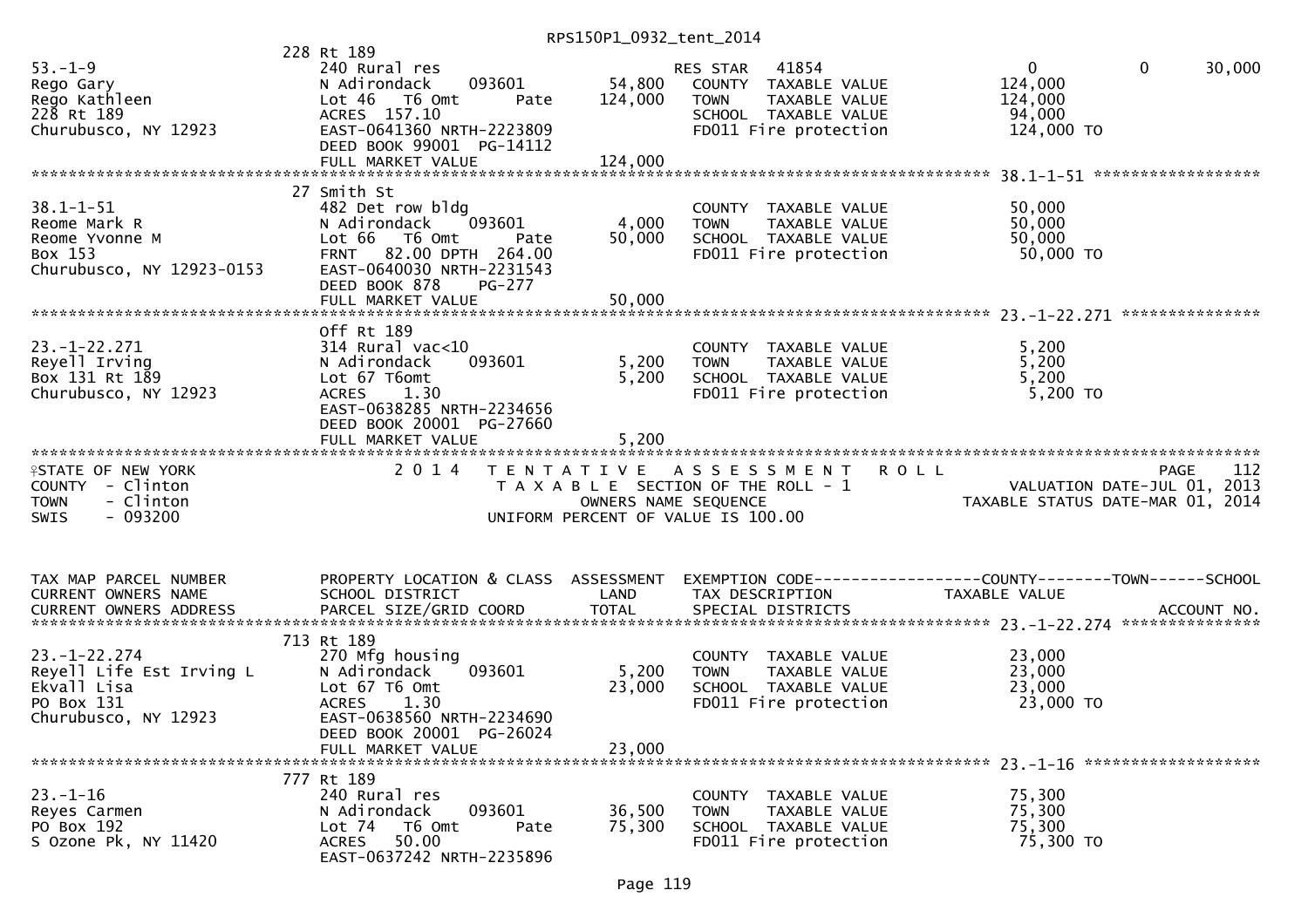|                                                                                                       |                                                                                                                                                                                                                  | RPS150P1_0932_tent_2014           |                                                                                                                                    |                                                                |                                                                                   |
|-------------------------------------------------------------------------------------------------------|------------------------------------------------------------------------------------------------------------------------------------------------------------------------------------------------------------------|-----------------------------------|------------------------------------------------------------------------------------------------------------------------------------|----------------------------------------------------------------|-----------------------------------------------------------------------------------|
|                                                                                                       | <b>PG-279</b><br>DEED BOOK 534<br>FULL MARKET VALUE                                                                                                                                                              | 75,300                            |                                                                                                                                    |                                                                |                                                                                   |
| $51.-1-4.1$<br>Rice Bruce W<br>Rice Carol Ann<br>18 Vanada Dr<br>Neptune, NJ 07753                    | County Line Rd<br>$314$ Rural vac<10<br>Chateaugay 1<br>163401<br>Lot 51 76 0mt<br>Pate<br>ACRES 12.00<br>EAST-0617888 NRTH-2224305<br>DEED BOOK 942<br>PG-147<br>FULL MARKET VALUE                              | 13,500<br>13,500<br>13,500        | COUNTY TAXABLE VALUE<br>TAXABLE VALUE<br><b>TOWN</b><br>SCHOOL TAXABLE VALUE<br>FD011 Fire protection                              | 13,500<br>13,500<br>13,500<br>13,500 TO                        |                                                                                   |
| $39 - 2 - 1$<br>Richards Carter<br>Richards Tracey<br>2057 Cass St<br>Sarasota, FL 33423-7017         | Lafrancis Rd<br>$314$ Rural vac<10<br>093601<br>N Adirondack<br>Lot 56 T6omt<br>Rural Haven Bk 7 Pg 13 Lo<br><b>ACRES</b><br>6.74<br>EAST-0647633 NRTH-2228015<br>DEED BOOK 678<br>$PG-235$<br>FULL MARKET VALUE | 9,600<br>9,600<br>9,600           | COUNTY TAXABLE VALUE<br>TAXABLE VALUE<br><b>TOWN</b><br>SCHOOL TAXABLE VALUE<br>FD011 Fire protection                              | 9,600<br>9,600<br>9,600<br>$9,600$ TO                          |                                                                                   |
| $68. - 1 - 2.21$<br>Ritchie Alan Estate of Testame N Adirondack<br>31 Hoffman St<br>Chatham, NY 12037 | Rt 11<br>321 Abandoned ag<br>093601<br>Lot 34 T6 Omt<br>Pate<br>ACRES 109.00<br>EAST-0640900 NRTH-2217897<br>DEED BOOK 20072 PG-8134                                                                             | 59,600<br>59,600                  | COUNTY TAXABLE VALUE<br>TAXABLE VALUE<br><b>TOWN</b><br>SCHOOL TAXABLE VALUE<br>FD011 Fire protection                              | 59,600<br>59,600<br>59,600<br>59,600 TO                        |                                                                                   |
| <b>ISTATE OF NEW YORK</b><br>COUNTY - Clinton<br>- Clinton<br><b>TOWN</b><br><b>SWIS</b><br>- 093200  | 2 0 1 4                                                                                                                                                                                                          | OWNERS NAME SEQUENCE              | TENTATIVE ASSESSMENT<br>T A X A B L E SECTION OF THE ROLL - 1<br>UNIFORM PERCENT OF VALUE IS 100.00                                | <b>ROLL</b>                                                    | 113<br>PAGE<br>VALUATION DATE-JUL 01,<br>2013<br>TAXABLE STATUS DATE-MAR 01, 2014 |
| TAX MAP PARCEL NUMBER<br>CURRENT OWNERS NAME                                                          | PROPERTY LOCATION & CLASS ASSESSMENT<br>SCHOOL DISTRICT                                                                                                                                                          | LAND                              | TAX DESCRIPTION                                                                                                                    | TAXABLE VALUE                                                  |                                                                                   |
| $37. - 1 - 17.1$<br>Robare Herman L<br>394 Looby Rd<br>Churubusco, NY 12923                           | 394 Looby Rd<br>210 1 Family Res<br>093601<br>N Adirondack<br>Lot 53<br>T6 Omt<br>Pate<br>87.00 DPTH 185.00<br><b>FRNT</b><br>EAST-0630523 NRTH-2228163<br>DEED BOOK 530<br>PG-461<br>FULL MARKET VALUE          | 3,900 SR STAR<br>36,500<br>36,500 | AGED - ALL 41800<br>41834<br>COUNTY TAXABLE VALUE<br><b>TOWN</b><br>TAXABLE VALUE<br>SCHOOL TAXABLE VALUE<br>FD011 Fire protection | 18,250<br>$\overline{0}$<br>18,250<br>18,250<br>0<br>36,500 TO | 18,250<br>18,250<br>18,250<br>0                                                   |
|                                                                                                       |                                                                                                                                                                                                                  |                                   |                                                                                                                                    |                                                                |                                                                                   |
| $38.1 - 1 - 6$                                                                                        | 18 Broad St<br>210 1 Family Res                                                                                                                                                                                  |                                   | 41834<br>SR STAR                                                                                                                   | 0                                                              | 0<br>64,200                                                                       |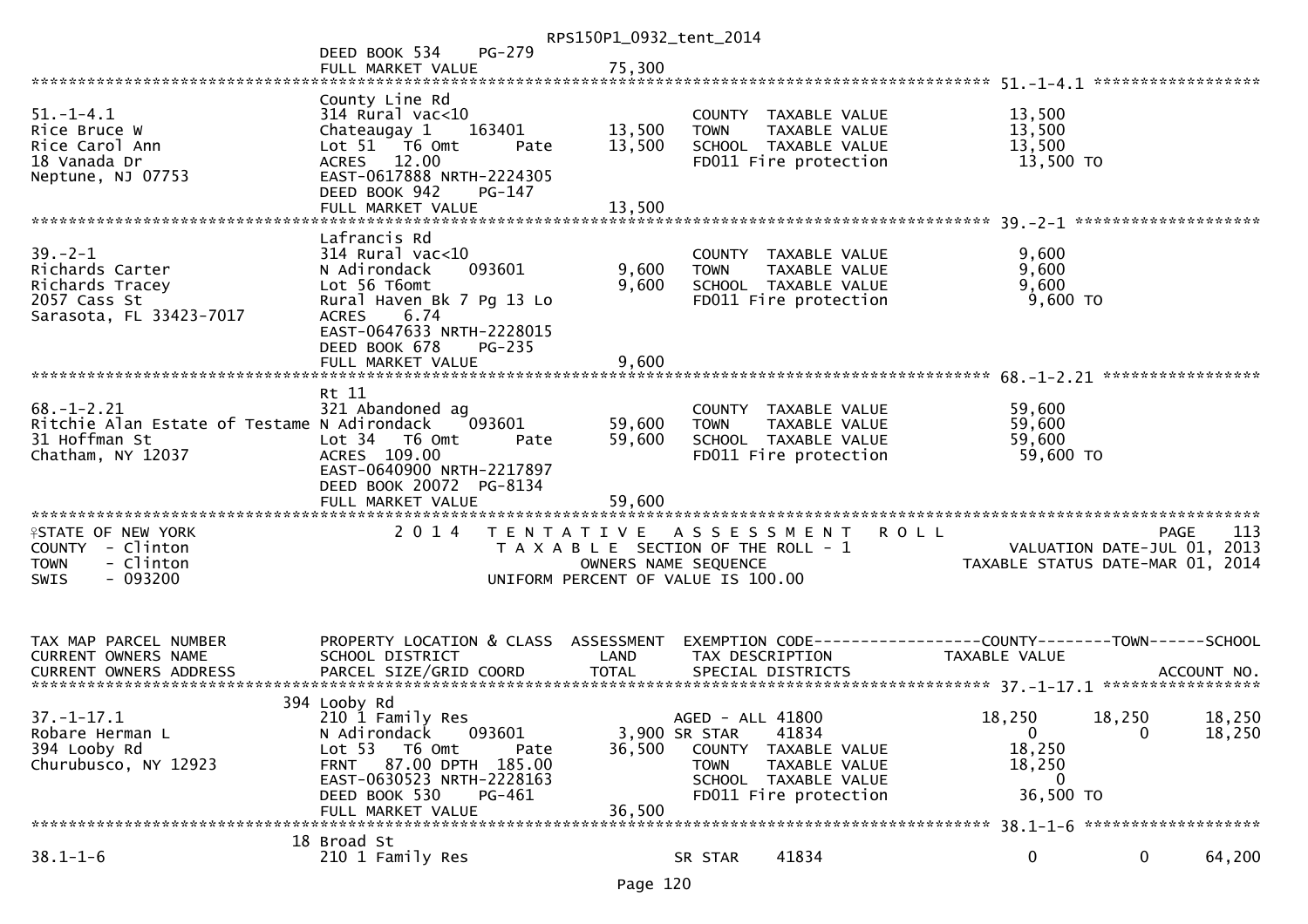|                                                     |                                                     | RPS150P1_0932_tent_2014 |                                               |                                                                 |
|-----------------------------------------------------|-----------------------------------------------------|-------------------------|-----------------------------------------------|-----------------------------------------------------------------|
| Robare Joseph                                       | 093601<br>N Adirondack                              |                         | 4,200 COUNTY TAXABLE VALUE                    | 65,400                                                          |
| Robare Patricia                                     | Lot 66 T6 Omt<br>Pate                               | 65,400                  | <b>TOWN</b><br>TAXABLE VALUE                  | 65,400                                                          |
| 18 Broad St                                         |                                                     |                         | SCHOOL TAXABLE VALUE                          | 1,200                                                           |
| Churubusco, NY 12923                                |                                                     |                         | FD011 Fire protection                         | 65,400 TO                                                       |
|                                                     | DEED BOOK 509<br>PG-268                             |                         |                                               |                                                                 |
|                                                     |                                                     |                         |                                               |                                                                 |
|                                                     | 14 Broad St                                         |                         |                                               |                                                                 |
| $38.1 - 1 - 7$                                      | 311 Res vac land                                    |                         | COUNTY TAXABLE VALUE                          | 4,000                                                           |
| Robare Joseph                                       | 093601<br>N Adirondack                              | 4,000                   | <b>TOWN</b><br>TAXABLE VALUE                  | 4,000                                                           |
| Robare Patricia                                     | Lot 66 T6 Omt<br>Pate                               | 4,000                   | SCHOOL TAXABLE VALUE<br>FDO11 Fire protection | 4,000                                                           |
| 18 Broad St                                         | FRNT 82.50 DPTH 260.00                              |                         |                                               | 4,000 TO                                                        |
| Churubusco, NY 12923                                | EAST-0639741 NRTH-2231908                           |                         |                                               |                                                                 |
|                                                     | DEED BOOK 954<br>PG-271                             |                         |                                               |                                                                 |
|                                                     |                                                     |                         |                                               |                                                                 |
|                                                     | Merchia Rd                                          |                         |                                               |                                                                 |
| $36. - 1 - 2.3$                                     | $322$ Rural vac $>10$                               |                         | COUNTY TAXABLE VALUE                          | 17,000                                                          |
| Robare Michael J                                    | Chateaugay 1<br>163401                              | 17,000                  | <b>TOWN</b><br>TAXABLE VALUE                  | 17,000                                                          |
| Robare Peggy S                                      | Lot 70 T6 omt Pate                                  | 17,000                  | SCHOOL TAXABLE VALUE                          | 17,000                                                          |
| PO Box 114                                          | ACRES 25.10                                         |                         | FD011 Fire protection                         | 17,000 TO                                                       |
| Churubusco, NY 12923                                | EAST-0617177 NRTH-2230852                           |                         |                                               |                                                                 |
|                                                     | DEED BOOK 20112 PG-42954                            |                         |                                               |                                                                 |
|                                                     |                                                     |                         |                                               |                                                                 |
|                                                     | 8 Smith St                                          |                         |                                               |                                                                 |
| $38.1 - 1 - 17$                                     | 210 1 Family Res                                    |                         | RES STAR 41854                                | $\mathbf 0$<br>$\mathbf{0}$<br>30,000                           |
| Robare Michael J                                    | N Adirondack 093601                                 |                         | 4,100 COUNTY TAXABLE VALUE                    | 59,200                                                          |
| Soucia Peggy S                                      | Lot 66 T6 Omt<br>Pate                               | 59,200                  | <b>TOWN</b><br>TAXABLE VALUE                  | 59,200                                                          |
| 8 Smith St<br>Churubusco, NY 12923                  | FRNT 82.50 DPTH 260.00<br>EAST-0640395 NRTH-2231089 |                         | SCHOOL TAXABLE VALUE<br>FD011 Fire protection | 29,200<br>59,200 TO                                             |
|                                                     | DEED BOOK 99001 PG-13656                            |                         |                                               |                                                                 |
|                                                     | FULL MARKET VALUE                                   | 59,200                  |                                               |                                                                 |
|                                                     |                                                     |                         |                                               |                                                                 |
| <b>ISTATE OF NEW YORK</b>                           | 2 0 1 4                                             |                         | TENTATIVE ASSESSMENT ROLL                     | 114<br><b>PAGE</b>                                              |
| COUNTY - Clinton                                    |                                                     |                         | T A X A B L E SECTION OF THE ROLL - 1         | VALUATION DATE-JUL 01, 2013<br>TAXABLE STATUS DATE-MAR 01, 2014 |
| - Clinton<br><b>TOWN</b><br>- 093200<br><b>SWIS</b> |                                                     | OWNERS NAME SEQUENCE    |                                               |                                                                 |
|                                                     |                                                     |                         | UNIFORM PERCENT OF VALUE IS 100.00            |                                                                 |
|                                                     |                                                     |                         |                                               |                                                                 |
|                                                     |                                                     |                         |                                               |                                                                 |
| TAX MAP PARCEL NUMBER                               | PROPERTY LOCATION & CLASS ASSESSMENT                |                         |                                               | EXEMPTION CODE-----------------COUNTY-------TOWN------SCHOOL    |
| CURRENT OWNERS NAME                                 | SCHOOL DISTRICT                                     | LAND                    | TAX DESCRIPTION                               | TAXABLE VALUE                                                   |
| CURRENT OWNERS ADDRESS                              | PARCEL SIZE/GRID COORD                              | <b>TOTAL</b>            | SPECIAL DISTRICTS                             | ACCOUNT NO.                                                     |
|                                                     | 177 Mcnierney Rd                                    |                         |                                               |                                                                 |
| $21. - 1 - 1.4$                                     | 210 1 Family Res                                    |                         | 41854<br>RES STAR                             | $\mathbf 0$<br>$\Omega$<br>30,000                               |
| Robinson Daniel                                     | Chateaugay 1<br>163401                              | 11,500                  | COUNTY TAXABLE VALUE                          | 30,000                                                          |
| 177 McNierney Rd                                    | Lot 90 T6omt                                        | 30,000                  | <b>TOWN</b><br>TAXABLE VALUE                  | 30,000                                                          |
| Churubusco, NY 12923                                | <b>ACRES</b><br>9.10                                |                         | SCHOOL TAXABLE VALUE                          | $\overline{0}$                                                  |
|                                                     | EAST-0616346 NRTH-2239648                           |                         | FD011 Fire protection                         | 30,000 TO                                                       |
|                                                     | DEED BOOK 20001 PG-23100<br>FULL MARKET VALUE       | 30,000                  |                                               |                                                                 |
|                                                     |                                                     |                         |                                               |                                                                 |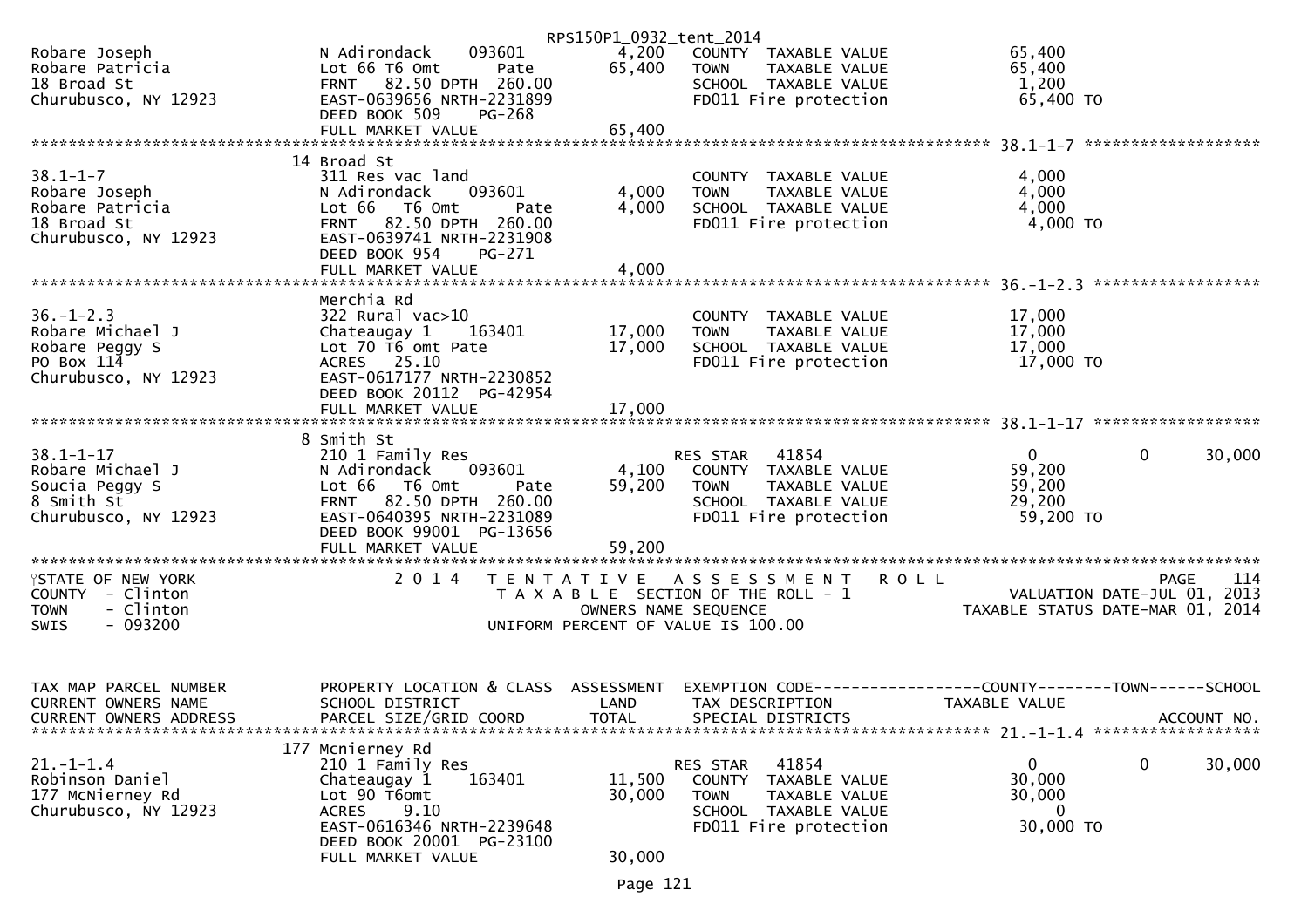|                                                                                                       |                                                                                                                                                                                               | RPS150P1_0932_tent_2014 |                                                                                                                            |                                                                                              |     |
|-------------------------------------------------------------------------------------------------------|-----------------------------------------------------------------------------------------------------------------------------------------------------------------------------------------------|-------------------------|----------------------------------------------------------------------------------------------------------------------------|----------------------------------------------------------------------------------------------|-----|
| $51. - 1 - 5.1$<br>Rockhill Kirk M<br>Rockhill Elizabeth A<br>7631 Rt 11<br>Chateaugay, NY 12920      | 7631 Rt 11<br>210 1 Family Res<br>Chateaugay 1<br>163401<br>Lot $50$ $\overline{76}$ Omt<br>Pate<br>1.00 BANK<br>080<br><b>ACRES</b><br>EAST-0617725 NRTH-2222495<br>DEED BOOK 20092 PG-26356 | 5,000<br>80,000         | RES STAR<br>41854<br>COUNTY TAXABLE VALUE<br><b>TOWN</b><br>TAXABLE VALUE<br>SCHOOL TAXABLE VALUE<br>FD011 Fire protection | $\mathbf{0}$<br>30,000<br>0<br>80,000<br>80,000<br>50,000<br>80,000 TO                       |     |
|                                                                                                       | FULL MARKET VALUE                                                                                                                                                                             | 80,000                  |                                                                                                                            |                                                                                              |     |
| $51. - 1 - 5.5$<br>Rockhill Kirk M<br>Linkins Elizabeth A<br>7631 Rt 11<br>Chateaugay, NY 12920-9607  | Rt 11<br>322 Rural vac>10<br>Chateaugay 1<br>163401<br>Lot $50$ T60 $mt$<br>ACRES 58.40<br>EAST-0618491 NRTH-2221804<br>DEED BOOK 20011 PG-37861                                              | 42,900<br>42,900        | COUNTY TAXABLE VALUE<br><b>TOWN</b><br>TAXABLE VALUE<br>SCHOOL TAXABLE VALUE<br>FD011 Fire protection                      | 42,900<br>42,900<br>42,900<br>42,900 TO                                                      |     |
|                                                                                                       | FULL MARKET VALUE                                                                                                                                                                             | 42,900                  |                                                                                                                            |                                                                                              |     |
| $7. - 1 - 27$<br>Rockwood David<br>Rockwood Beverly<br>34 West Rd<br>Burlington, VT 05401             | Santamore Rd<br>321 Abandoned ag<br>Chateaugay 1<br>163401<br>Lot 88 T6 Omt<br>Pate<br>ACRES 10.90<br>EAST-0630471 NRTH-2241984<br>DEED BOOK 20021 PG-44396                                   | 8,800<br>8,800          | COUNTY TAXABLE VALUE<br>TAXABLE VALUE<br><b>TOWN</b><br>SCHOOL TAXABLE VALUE<br>FD011 Fire protection                      | 8,800<br>8,800<br>8,800<br>$8,800$ TO                                                        |     |
|                                                                                                       |                                                                                                                                                                                               |                         |                                                                                                                            |                                                                                              |     |
| $7. - 1 - 17.1$<br>Rockwood David M<br>Rockwood Beverly J<br>34 West Rd<br>Burlington, VT 05401       | 352 Frontier Rd<br>240 Rural res<br>Chateaugay 1<br>163401<br>Lot 88 T6 Omt<br>Pate<br>28.40<br><b>ACRES</b><br>EAST-0630246 NRTH-2242706<br>DEED BOOK 983<br>PG-299                          | 24,700<br>98,600        | COUNTY TAXABLE VALUE<br>TAXABLE VALUE<br><b>TOWN</b><br>SCHOOL TAXABLE VALUE<br>FD011 Fire protection                      | 98,600<br>98,600<br>98,600<br>98,600 TO                                                      |     |
|                                                                                                       | FULL MARKET VALUE                                                                                                                                                                             | 98,600                  |                                                                                                                            |                                                                                              |     |
| <b>ISTATE OF NEW YORK</b><br>COUNTY - Clinton<br>- Clinton<br><b>TOWN</b><br>$-093200$<br><b>SWIS</b> | 2 0 1 4<br>T E N T A T I V E                                                                                                                                                                  | OWNERS NAME SEQUENCE    | A S S E S S M E N T<br><b>ROLL</b><br>T A X A B L E SECTION OF THE ROLL - 1<br>UNIFORM PERCENT OF VALUE IS 100.00          | <b>PAGE</b><br>VALUATION DATE-JUL 01, 2013<br>TAXABLE STATUS DATE-MAR 01, 2014               | 115 |
| TAX MAP PARCEL NUMBER<br>CURRENT OWNERS NAME<br><b>CURRENT OWNERS ADDRESS</b>                         | PROPERTY LOCATION & CLASS ASSESSMENT<br>SCHOOL DISTRICT<br>PARCEL SIZE/GRID COORD                                                                                                             | LAND<br><b>TOTAL</b>    | TAX DESCRIPTION<br>SPECIAL DISTRICTS                                                                                       | EXEMPTION CODE-----------------COUNTY-------TOWN------SCHOOL<br>TAXABLE VALUE<br>ACCOUNT NO. |     |
| $69. - 1 - 8.63$<br>Rodriguez Samuel E<br>Rodriguez Celia<br>161-28 Grand Central Pkwy                | 88 Lafrancis Rd<br>240 Rural res<br>093601<br>N Adirondack<br>Lot 24 T6omt<br>Survey Map 20082/12925 Lo                                                                                       | 45,200<br>98,000        | COUNTY TAXABLE VALUE<br>TAXABLE VALUE<br><b>TOWN</b><br>SCHOOL TAXABLE VALUE<br>FD011 Fire protection                      | 98,000<br>98,000<br>98,000<br>98,000 TO                                                      |     |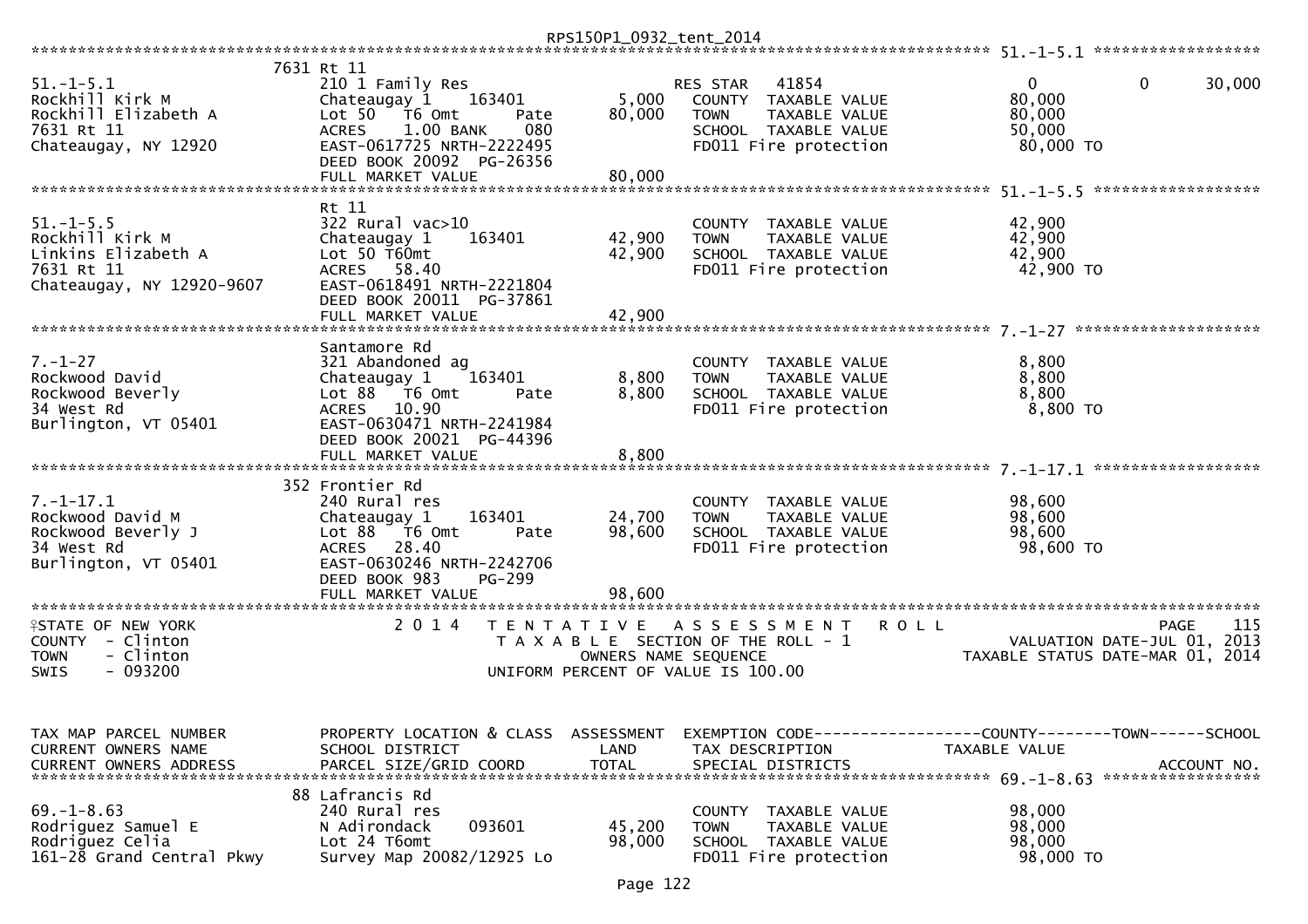|                                                                                                                         |                                                                                                                                                                                   | RPS150P1_0932_tent_2014 |                                                                                                                             |                                         |                                                                                       |
|-------------------------------------------------------------------------------------------------------------------------|-----------------------------------------------------------------------------------------------------------------------------------------------------------------------------------|-------------------------|-----------------------------------------------------------------------------------------------------------------------------|-----------------------------------------|---------------------------------------------------------------------------------------|
| Jamaica, NY 11432                                                                                                       | 75.40<br><b>ACRES</b><br>EAST-0654394 NRTH-2212887<br>DEED BOOK 20082 PG-13243                                                                                                    |                         |                                                                                                                             |                                         |                                                                                       |
|                                                                                                                         |                                                                                                                                                                                   |                         |                                                                                                                             |                                         |                                                                                       |
|                                                                                                                         |                                                                                                                                                                                   |                         |                                                                                                                             |                                         |                                                                                       |
| $24. - 1 - 1.142$<br>Rogers Brenda Ann<br>12 Arbella Rd<br>Dorchester, MA 02124                                         | Rogers Rd<br>311 Res vac land<br>N Adirondack<br>093601<br>Lot 84 T6 OMT Patent<br>FRNT 260.00 DPTH 200.00<br>EAST-0652474 NRTH-2232972                                           | 4,800<br>4,800          | COUNTY TAXABLE VALUE<br><b>TOWN</b><br>TAXABLE VALUE<br>SCHOOL TAXABLE VALUE<br>FD011 Fire protection                       | 4,800<br>4,800<br>4,800<br>4,800 TO     |                                                                                       |
|                                                                                                                         | DEED BOOK 20082 PG-16550<br>FULL MARKET VALUE                                                                                                                                     | 4,800                   |                                                                                                                             | 24. –1–1.141                            | ****************                                                                      |
|                                                                                                                         | 124 Rogers Rd                                                                                                                                                                     |                         | 49 PCT OF VALUE USED FOR EXEMPTION PURPOSES                                                                                 |                                         |                                                                                       |
| $24. - 1 - 1.141$<br>Rogers William J Jr<br>124 Rogers Rd<br>Ellenburg Depot, NY 12935                                  | 270 Mfg housing<br>N Adirondack<br>093601<br>Lot 84 T6 OMT Patent<br>41.20<br><b>ACRES</b>                                                                                        |                         | WARNONALL 41121<br>22,600 WARDISALL 41141<br>38,400 AGED COUN 41802<br>41834<br>SR STAR                                     | 2,822<br>941<br>3,011<br>$\mathbf{0}$   | 2,822<br>$\Omega$<br>941<br>$\Omega$<br>0<br>$\Omega$<br>38,400                       |
|                                                                                                                         | EAST-0651072 NRTH-2233535<br>DEED BOOK 20051 PG-82290<br>FULL MARKET VALUE                                                                                                        | 38,400                  | COUNTY TAXABLE VALUE<br><b>TOWN</b><br>TAXABLE VALUE<br>SCHOOL TAXABLE VALUE                                                | 31,626<br>34,637<br>0                   |                                                                                       |
|                                                                                                                         |                                                                                                                                                                                   |                         |                                                                                                                             |                                         |                                                                                       |
| $54. - 2 - 14$<br>Rohlfing Joseph<br>Bilz Susan<br>4018 Gravel Hill Rd<br>Havre-de-Grace, MD 21078                      | Lafrancis Rd<br>321 Abandoned ag<br>093601<br>N Adirondack<br>Lot 44 76 0mt<br>Survey Map 20061/99069 Lo<br>ACRES 65.86<br>EAST-0652670 NRTH-2223759<br>DEED BOOK 20102 PG-31867  | 40,400<br>40,400        | COUNTY TAXABLE VALUE<br><b>TOWN</b><br>TAXABLE VALUE<br>SCHOOL TAXABLE VALUE<br>FD011 Fire protection                       | 40,400<br>40,400<br>40,400<br>40,400 TO |                                                                                       |
|                                                                                                                         | FULL MARKET VALUE                                                                                                                                                                 | 40,400                  |                                                                                                                             |                                         |                                                                                       |
| $54. - 2 - 19$<br>Rohlfing Joseph M<br>Bilz Susan Mary M<br>4018 Gravel Hill Rd<br>Havre De Grace, MD 21078             | Lafrancis Rd<br>321 Abandoned ag<br>093601<br>N Adirondack<br>Lot 44 76 0mt<br>Survey Map 20061/99069 Lo<br>ACRES 231.07<br>EAST-0655966 NRTH-2222480<br>DEED BOOK 20061 PG-99070 | 84,000<br>84,000        | COUNTY TAXABLE VALUE<br>TAXABLE VALUE<br><b>TOWN</b><br>SCHOOL TAXABLE VALUE<br>FD011 Fire protection                       | 84,000<br>84,000<br>84,000<br>84,000 TO |                                                                                       |
|                                                                                                                         | FULL MARKET VALUE                                                                                                                                                                 | 84,000                  |                                                                                                                             |                                         |                                                                                       |
| <b><i><del>ISTATE OF NEW YORK</del></i></b><br>COUNTY - Clinton<br><b>TOWN</b><br>- Clinton<br>$-093200$<br><b>SWIS</b> | 2014                                                                                                                                                                              |                         | TENTATIVE ASSESSMENT<br>T A X A B L E SECTION OF THE ROLL - 1<br>OWNERS NAME SEQUENCE<br>UNIFORM PERCENT OF VALUE IS 100.00 | <b>ROLL</b>                             | 116<br><b>PAGE</b><br>VALUATION DATE-JUL 01, 2013<br>TAXABLE STATUS DATE-MAR 01, 2014 |
| TAX MAP PARCEL NUMBER<br><b>CURRENT OWNERS NAME</b>                                                                     | PROPERTY LOCATION & CLASS ASSESSMENT<br>SCHOOL DISTRICT                                                                                                                           | LAND                    | EXEMPTION CODE-----------------COUNTY-------TOWN------SCHOOL<br>TAX DESCRIPTION                                             | TAXABLE VALUE                           |                                                                                       |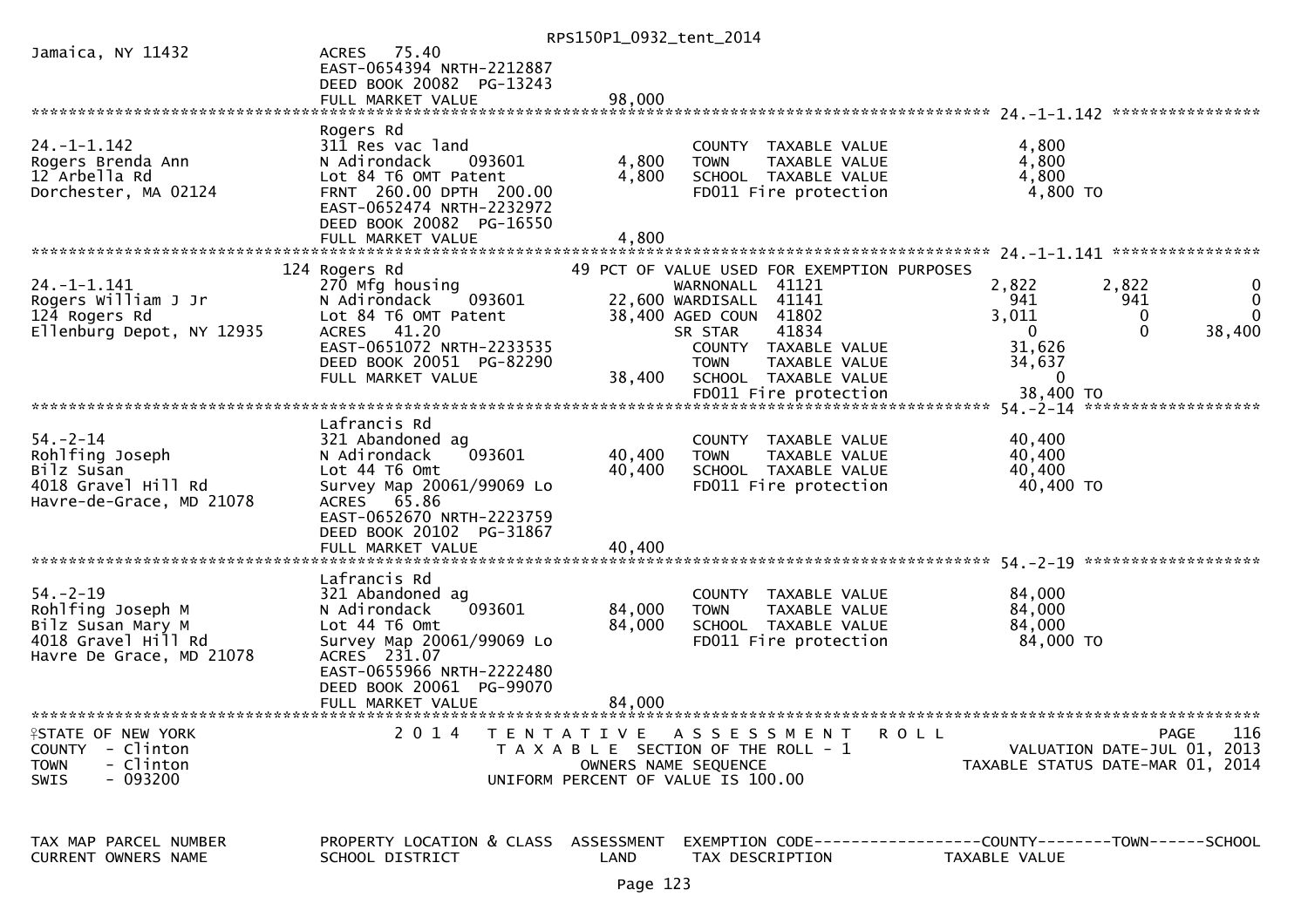|                                                                                                        |                                                                                                                                                                                                       | RPS150P1_0932_tent_2014    |                                                                                                                 |                                         |                                                                                |
|--------------------------------------------------------------------------------------------------------|-------------------------------------------------------------------------------------------------------------------------------------------------------------------------------------------------------|----------------------------|-----------------------------------------------------------------------------------------------------------------|-----------------------------------------|--------------------------------------------------------------------------------|
| CURRENT OWNERS ADDRESS                                                                                 | PARCEL SIZE/GRID COORD                                                                                                                                                                                | <b>TOTAL</b>               | SPECIAL DISTRICTS                                                                                               |                                         | ACCOUNT NO.                                                                    |
| $54. - 2 - 20$<br>Rohlfing Joseph M<br>Bilz Susan M<br>4018 Gravel Hill Rd<br>Havre De Grace, MD 21078 | Lafrancis Rd<br>321 Abandoned ag<br>093601<br>N Adirondack<br>Lot 44 T6 Omt<br>Survey Map 20061/99069 Lo<br>ACRES 119.81<br>EAST-0656641 NRTH-2219731<br>DEED BOOK 20112 PG-41707                     | 61,800<br>61,800           | COUNTY TAXABLE VALUE<br>TAXABLE VALUE<br><b>TOWN</b><br>SCHOOL TAXABLE VALUE<br>FD011 Fire protection           | 61,800<br>61,800<br>61,800<br>61,800 TO | *******************                                                            |
| $54. - 2 - 21$<br>Rohlfing Joseph M<br>Bilz Susan M<br>4018 Gravel Hill Rd<br>Havre De Grace, MD 21078 | Lafrancis Rd<br>321 Abandoned ag<br>093601<br>N Adirondack<br>Lot 44 76 0mt<br>Survey Map 20061/99069 Lo<br>ACRES 50.07<br>EAST-0654726 NRTH-2219538<br>DEED BOOK 20112 PG-41707<br>FULL MARKET VALUE | 32,500<br>32,500<br>32,500 | COUNTY TAXABLE VALUE<br>TAXABLE VALUE<br><b>TOWN</b><br>SCHOOL TAXABLE VALUE<br>FD011 Fire protection           | 32,500<br>32,500<br>32,500<br>32,500 TO | *****************                                                              |
| $68. - 1 - 17.3$<br>Roll Donald<br>8601 Estate Dr<br>West Palm Beach, FL 33411                         | Patnode Rd<br>321 Abandoned ag<br>093601<br>N Adirondack<br>Lot 27 T6omt<br>ACRES 11.60<br>EAST-0637911 NRTH-2209601<br>DEED BOOK 702<br><b>PG-285</b><br>FULL MARKET VALUE                           | 10,800<br>10,800<br>10,800 | COUNTY TAXABLE VALUE<br><b>TOWN</b><br>TAXABLE VALUE<br>SCHOOL TAXABLE VALUE<br>FD011 Fire protection           | 10,800<br>10,800<br>10,800<br>10,800 TO | *****************                                                              |
| $68. - 1 - 17.2$<br>Roll Mary<br>8601 Estate Dr<br>West Palm Beach, FL 33411                           | Patnode Rd<br>321 Abandoned ag<br>093601<br>N Adirondack<br>Lot 27 T6omt<br>ACRES 11.60<br>EAST-0636618 NRTH-2209461<br>DEED BOOK 702<br>PG-286                                                       | 13,300<br>13,300           | <b>COUNTY</b><br>TAXABLE VALUE<br><b>TOWN</b><br>TAXABLE VALUE<br>SCHOOL TAXABLE VALUE<br>FD011 Fire protection | 13,300<br>13,300<br>13,300<br>13,300 TO |                                                                                |
| $82 - 2 - 1.13$<br>Romano Joseph<br>Digiacomo Rosemary<br>149 Newington Rd<br>West Hartford, CT 06110  | Ryan Rd<br>321 Abandoned ag<br>163401<br>Chateaugay 1<br>Lot 30 T6omt<br>ACRES 20.20<br>EAST-0624421 NRTH-2206576<br>DEED BOOK 849<br>$PG-269$<br>FULL MARKET VALUE                                   | 18,400<br>18,400<br>18,400 | COUNTY TAXABLE VALUE<br><b>TOWN</b><br>TAXABLE VALUE<br>SCHOOL TAXABLE VALUE<br>FD011 Fire protection           | 18,400<br>18,400<br>18,400<br>18,400 TO |                                                                                |
| <b>ISTATE OF NEW YORK</b><br>COUNTY - Clinton<br>- Clinton<br><b>TOWN</b><br>$-093200$<br><b>SWIS</b>  | 2 0 1 4                                                                                                                                                                                               | OWNERS NAME SEQUENCE       | TENTATIVE ASSESSMENT<br>ROLL<br>T A X A B L E SECTION OF THE ROLL - 1<br>UNIFORM PERCENT OF VALUE IS 100.00     |                                         | 117<br>PAGE<br>VALUATION DATE-JUL 01, 2013<br>TAXABLE STATUS DATE-MAR 01, 2014 |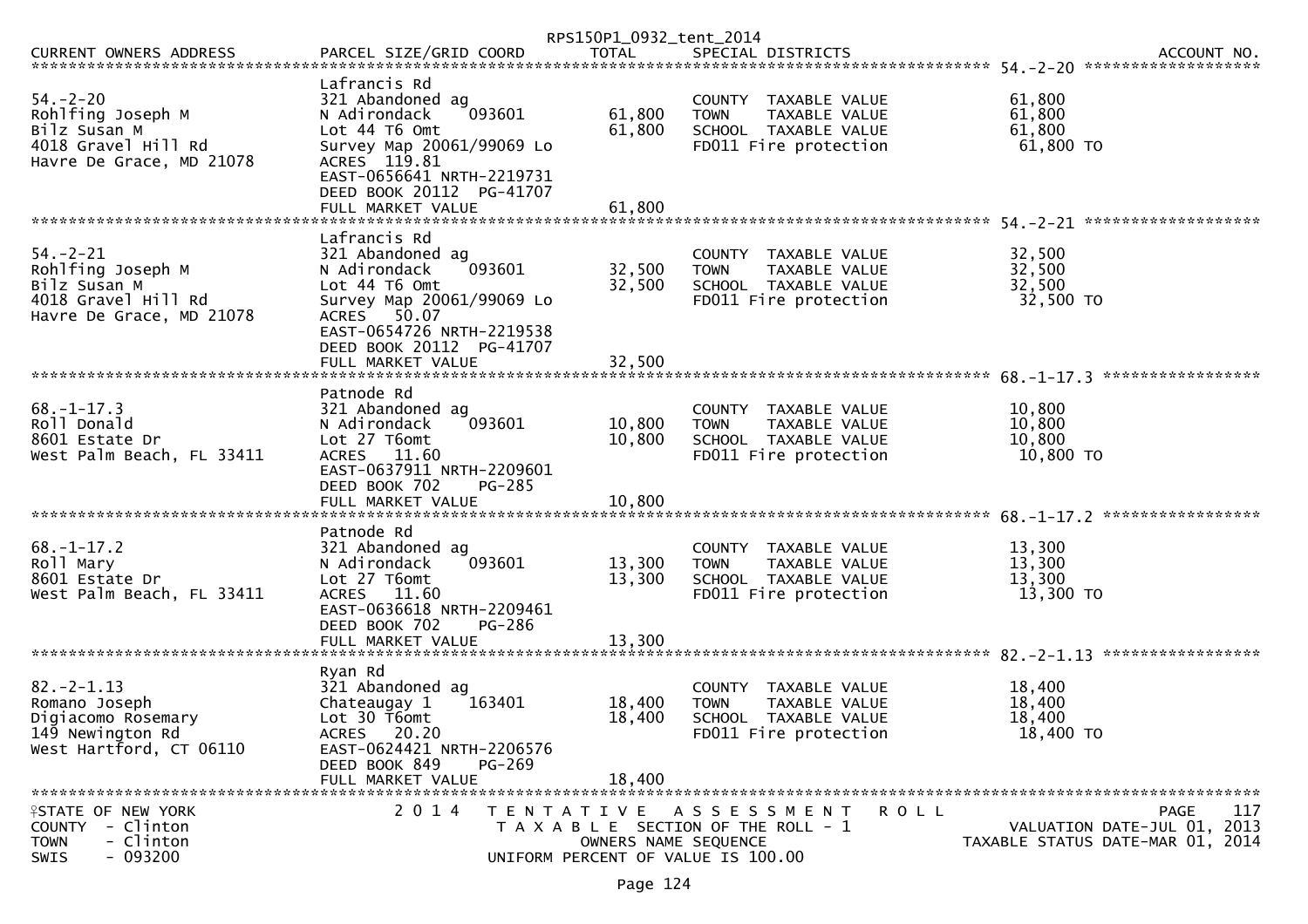| TAX MAP PARCEL NUMBER<br>CURRENT OWNERS NAME<br><b>CURRENT OWNERS ADDRESS</b>                                          | PROPERTY LOCATION & CLASS ASSESSMENT EXEMPTION CODE----------------COUNTY-------TOWN------SCHOOL<br>SCHOOL DISTRICT<br>PARCEL SIZE/GRID COORD                                                 | LAND<br><b>TOTAL</b>          | TAX DESCRIPTION<br>SPECIAL DISTRICTS                                                                                                  | TAXABLE VALUE                                | ACCOUNT NO.            |
|------------------------------------------------------------------------------------------------------------------------|-----------------------------------------------------------------------------------------------------------------------------------------------------------------------------------------------|-------------------------------|---------------------------------------------------------------------------------------------------------------------------------------|----------------------------------------------|------------------------|
|                                                                                                                        |                                                                                                                                                                                               |                               |                                                                                                                                       |                                              |                        |
| $39. - 1 - 4$<br>Rossdeutscher Simon<br>Rossdeutscher Harry<br>7925 Kinsley Rd 110<br>Cote St Luc QC, Canada<br>H4W1P5 | Clinton Mills Rd<br>321 Abandoned ag<br>093601<br>N Adirondack<br>Lot 58 T6 Omt<br>Pate<br>ACRES 100.00<br>EAST-0660494 NRTH-2230917<br>DEED BOOK 366<br>PG-391                               | 45,000<br>45,000              | COUNTY TAXABLE VALUE<br>TAXABLE VALUE<br><b>TOWN</b><br>SCHOOL TAXABLE VALUE<br>FDO11 Fire protection                                 | 45,000<br>45,000<br>45,000<br>45,000 TO      |                        |
|                                                                                                                        |                                                                                                                                                                                               |                               |                                                                                                                                       |                                              |                        |
| $54. - 1 - 3$<br>Rossdeutscher Simon<br>Rossdeutscher Harry<br>7925 Kinsley Rd 110<br>Cote St Luc QC, Canada<br>H4W1P5 | Clinton Mills Rd (Lnd Lk)<br>321 Abandoned ag<br>N Adirondack<br>093601<br>Lot 43 T6 Omt<br>Pate<br>ACRES 918.00<br>EAST-0659538 NRTH-2223545<br>DEED BOOK 592<br>PG-415<br>FULL MARKET VALUE | 190,200<br>190,200<br>190,200 | COUNTY TAXABLE VALUE<br><b>TOWN</b><br>TAXABLE VALUE<br>SCHOOL TAXABLE VALUE<br>FD011 Fire protection                                 | 190,200<br>190,200<br>190,200<br>190,200 TO  |                        |
|                                                                                                                        |                                                                                                                                                                                               |                               |                                                                                                                                       |                                              |                        |
| $38 - 1 - 28$<br>Rossi Roland<br>5 Beatty Ln<br>Pine Bush, NY 12566-7107                                               | Looby Rd<br>321 Abandoned ag<br>093601<br>N Adirondack<br>Lot 67 76 0mt<br>Pate<br>ACRES 27.20<br>EAST-0636854 NRTH-2230823<br>DEED BOOK 556<br>PG-915                                        | 22,900<br>22,900              | COUNTY TAXABLE VALUE                                                                                                                  | 22,900                                       |                        |
|                                                                                                                        |                                                                                                                                                                                               |                               |                                                                                                                                       |                                              |                        |
| 6414-6412 Rt 11                                                                                                        |                                                                                                                                                                                               |                               |                                                                                                                                       |                                              |                        |
| $68. - 1 - 8.2$<br>Rounds Life Use Bernadette Ann N Adirondack                                                         | 210 1 Family Res<br>093601<br>EAST-0643564 NRTH-2214453<br>DEED BOOK 20092 PG-25019                                                                                                           | 5,000<br>90,300               | RES STAR 41854<br>ES STAR - 41854<br>COUNTY - TAXABLE VALUE<br>TOWN<br>TAXABLE VALUE<br>SCHOOL TAXABLE VALUE<br>FD011 Fire protection | 0<br>90,300<br>90,300<br>60,300<br>90,300 TO | 30,000<br>$\mathbf{0}$ |
|                                                                                                                        |                                                                                                                                                                                               |                               |                                                                                                                                       |                                              |                        |
|                                                                                                                        | 6048 Rt 11                                                                                                                                                                                    |                               |                                                                                                                                       |                                              |                        |
| $69. - 1 - 8.51$<br>Rowe Aaron T<br>Rowe Mark<br>Attn: Neil Rowe<br>6726 Star Rt<br>Ellenburg Center, NY 12934         | 321 Abandoned ag<br>093601<br>N Adirondack<br>Lot 25 T6omt<br>ACRES 120.00<br>EAST-0651801 NRTH-2211953<br>DEED BOOK 20001 PG-18754<br>FULL MARKET VALUE                                      | 58,800<br>58,800<br>58,800    | COUNTY TAXABLE VALUE<br><b>TOWN</b><br>TAXABLE VALUE<br>SCHOOL TAXABLE VALUE<br>FD011 Fire protection                                 | 58,800<br>58,800<br>58,800<br>58,800 TO      |                        |
| <b>ASTATE OF NEW YORK</b>                                                                                              |                                                                                                                                                                                               |                               | 2014 TENTATIVE ASSESSMENT ROLL                                                                                                        |                                              | 118<br><b>PAGE</b>     |
|                                                                                                                        |                                                                                                                                                                                               |                               |                                                                                                                                       |                                              |                        |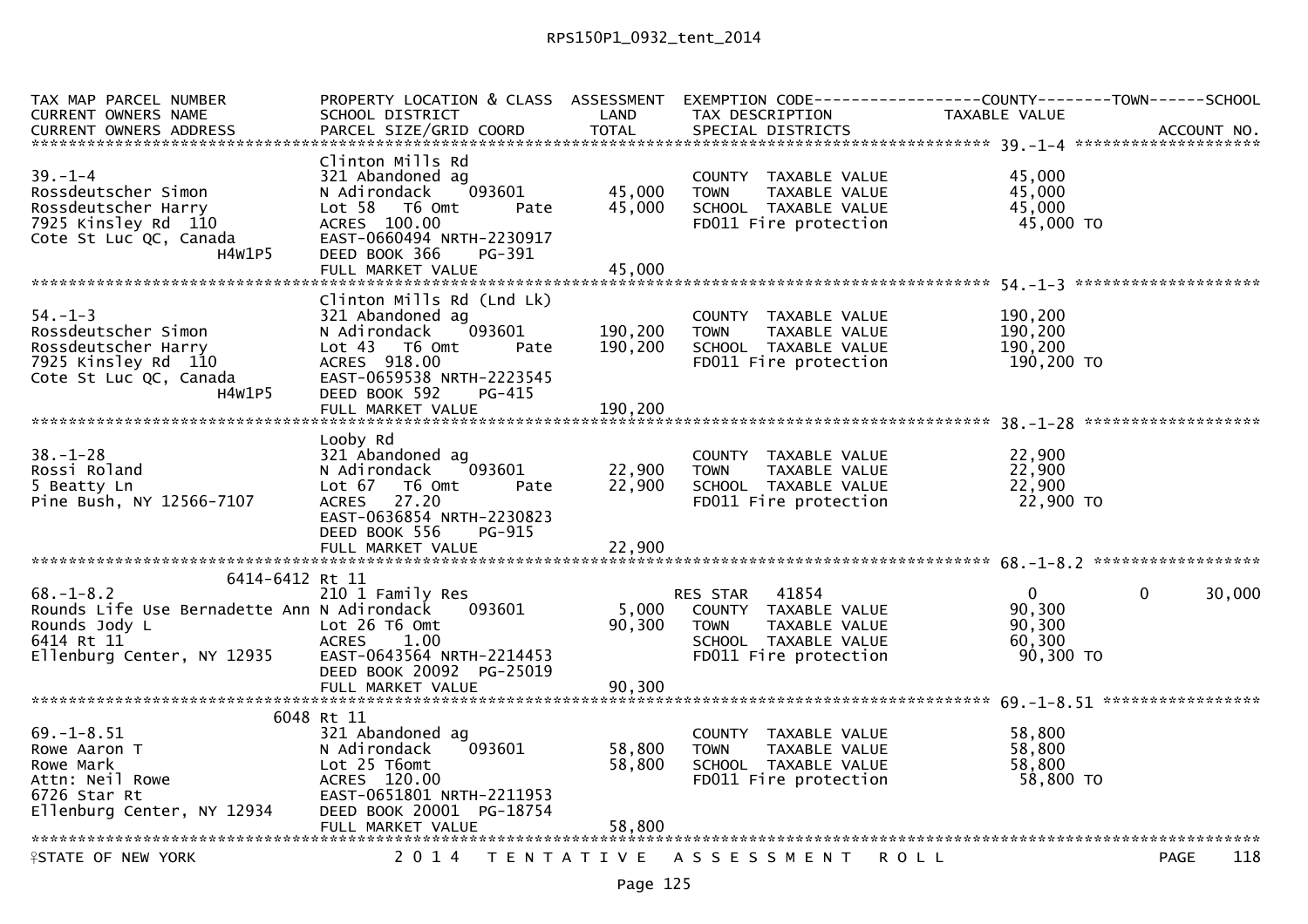| - Clinton<br><b>COUNTY</b><br>- Clinton<br><b>TOWN</b><br>SWIS<br>$-093200$                  |                                                                                                                                                                                                                  | RPS150P1_0932_tent_2014      | T A X A B L E SECTION OF THE ROLL - 1<br>OWNERS NAME SEQUENCE<br>UNIFORM PERCENT OF VALUE IS 100.00                                                                           | VALUATION DATE-JUL 01, 2013<br>TAXABLE STATUS DATE-MAR 01, 2014              |                             |                                      |
|----------------------------------------------------------------------------------------------|------------------------------------------------------------------------------------------------------------------------------------------------------------------------------------------------------------------|------------------------------|-------------------------------------------------------------------------------------------------------------------------------------------------------------------------------|------------------------------------------------------------------------------|-----------------------------|--------------------------------------|
| TAX MAP PARCEL NUMBER<br>CURRENT OWNERS NAME                                                 | PROPERTY LOCATION & CLASS ASSESSMENT<br>SCHOOL DISTRICT                                                                                                                                                          | LAND                         | EXEMPTION CODE-----------------COUNTY-------TOWN------SCHOOL<br>TAX DESCRIPTION                                                                                               | TAXABLE VALUE                                                                |                             |                                      |
|                                                                                              |                                                                                                                                                                                                                  |                              |                                                                                                                                                                               |                                                                              |                             |                                      |
| $69. - 1 - 8.52$<br>Rowe Aaron T<br>PO Box 327<br>Ellenburg Depot, NY 12935                  | 37/43 Lafrancis Rd<br>210 1 Family Res<br>093601<br>N Adirondack<br>Lot 25 T6omt<br>8.63<br><b>ACRES</b><br>EAST-0652947 NRTH-2211147<br>DEED BOOK 980<br><b>PG-253</b>                                          | 11,100<br>105,000            | 41854<br>RES STAR<br>COUNTY TAXABLE VALUE<br>TAXABLE VALUE<br><b>TOWN</b><br>SCHOOL TAXABLE VALUE<br>FD011 Fire protection                                                    | $\overline{0}$<br>105,000<br>105,000<br>75,000<br>105,000 TO                 | $\mathbf{0}$                | 30,000                               |
|                                                                                              |                                                                                                                                                                                                                  |                              |                                                                                                                                                                               |                                                                              |                             |                                      |
| $69. - 1 - 8.55$<br>Rowe Mark<br>Rowe Neil<br>6726 Star Rd<br>Ellenburg Center, NY 12934     | Rt 11<br>449 Other Storag<br>093601<br>N Adirondack<br>Lot 25 T6omt<br><b>ACRES</b><br>3.80<br>EAST-0651545 NRTH-2210769<br>DEED BOOK 20041 PG-66107                                                             | 7,200<br>53,600              | COUNTY TAXABLE VALUE<br><b>TOWN</b><br>TAXABLE VALUE<br>SCHOOL TAXABLE VALUE<br>FD011 Fire protection                                                                         | 53,600<br>53,600<br>53,600<br>53,600 TO                                      |                             |                                      |
|                                                                                              |                                                                                                                                                                                                                  |                              |                                                                                                                                                                               |                                                                              |                             |                                      |
| $38.1 - 1 - 8$<br>Rushford Bradley W<br>12 Broad St<br>Churubusco, NY 12923                  | 12 Broad St<br>210 1 Family Res<br>N Adirondack<br>093601<br>Lot 66 T6 Omt<br>Pate<br>FRNT 82.50 DPTH 260.00<br>850<br><b>BANK</b><br>EAST-0639823 NRTH-2231927<br>DEED BOOK 20082 PG-18893<br>FULL MARKET VALUE | 46,000                       | WARCOMALL 41131<br>4,200 WARDISALL 41141<br>46,000 RES STAR<br>41854<br>COUNTY TAXABLE VALUE<br><b>TOWN</b><br>TAXABLE VALUE<br>SCHOOL TAXABLE VALUE<br>FD011 Fire protection | 11,500<br>9,200<br>$\overline{0}$<br>25,300<br>25,300<br>16,000<br>46,000 TO | 11,500<br>9,200<br>$\Omega$ | $\mathbf 0$<br>$\mathbf 0$<br>30,000 |
|                                                                                              |                                                                                                                                                                                                                  |                              |                                                                                                                                                                               |                                                                              |                             |                                      |
| $7. - 1 - 35$<br>Rushford Garry<br>Rushford Linda<br>762 Frontier Rd<br>Churubusco, NY 12923 | 762 Frontier Rd<br>240 Rural res<br>163401<br>Chateaugay 1<br>Lot $89$ $\overline{76}$ Omt<br>Pate<br><b>ACRES</b><br>69.90<br>EAST-0623521 NRTH-2244873<br>PG-236<br>DEED BOOK 572<br>FULL MARKET VALUE         | 47,500<br>112,000<br>112,000 | SR STAR<br>41834<br>COUNTY TAXABLE VALUE<br><b>TOWN</b><br>TAXABLE VALUE<br>SCHOOL TAXABLE VALUE<br>FD011 Fire protection                                                     | $\mathbf{0}$<br>112,000<br>112,000<br>47,800<br>112,000 TO                   | $\mathbf{0}$                | 64,200                               |
| ******************************                                                               | Whalen Rd                                                                                                                                                                                                        |                              |                                                                                                                                                                               |                                                                              |                             |                                      |
| $22. - 1 - 18$<br>Rushford Harold<br>8546 Sentry Cir<br>N Charleston, SC 29420               | $314$ Rural vac<10<br>N Adirondack<br>093601<br>Lot 72 T6omt<br>wills<br>1.10<br><b>ACRES</b>                                                                                                                    | 5,100<br>5,100               | COUNTY TAXABLE VALUE<br>TAXABLE VALUE<br>TOWN<br>SCHOOL TAXABLE VALUE<br>FD011 Fire protection                                                                                | 5,100<br>5,100<br>5,100<br>5,100 TO                                          |                             |                                      |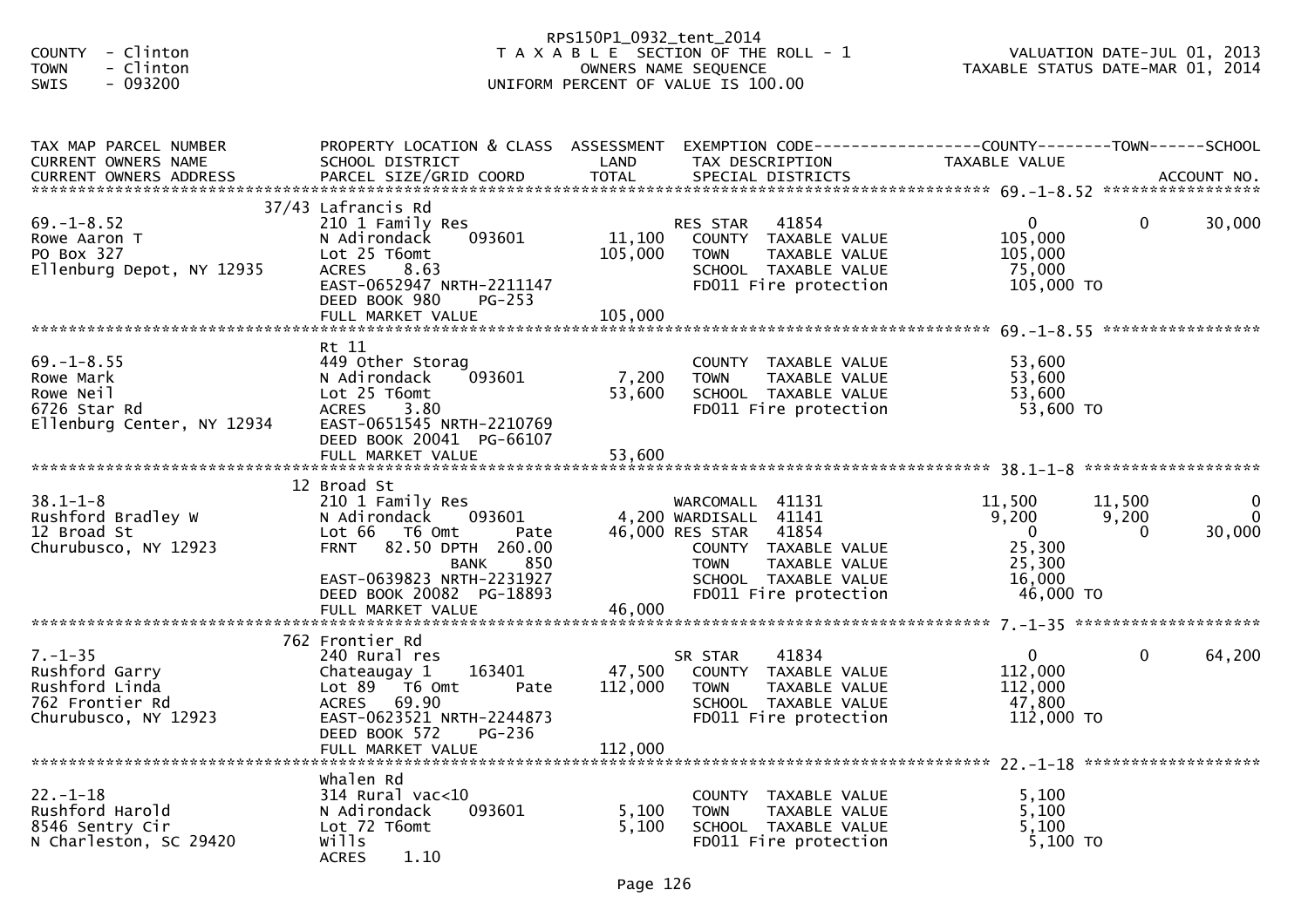|                                               |                                                   | RPS150P1_0932_tent_2014 |                                                              |                                                                 |              |             |
|-----------------------------------------------|---------------------------------------------------|-------------------------|--------------------------------------------------------------|-----------------------------------------------------------------|--------------|-------------|
|                                               | EAST-0624632 NRTH-2234983                         |                         |                                                              |                                                                 |              |             |
|                                               | DEED BOOK 20041 PG-73835                          | 5,100                   |                                                              |                                                                 |              |             |
|                                               | FULL MARKET VALUE                                 |                         |                                                              |                                                                 |              |             |
| <b>ISTATE OF NEW YORK</b><br>COUNTY - Clinton | 2 0 1 4                                           | T E N T A T I V E       | ASSESSMENT ROLL<br>T A X A B L E SECTION OF THE ROLL - 1     | VALUATION DATE-JUL 01, 2013                                     | PAGE         | 119         |
| - Clinton<br><b>TOWN</b>                      |                                                   |                         | OWNERS NAME SEQUENCE                                         | VALUATION DATE-JUL 01, 2013<br>TAXABLE STATUS DATE-MAR 01, 2014 |              |             |
| SWIS<br>$-093200$                             |                                                   |                         | UNIFORM PERCENT OF VALUE IS 100.00                           |                                                                 |              |             |
|                                               |                                                   |                         |                                                              |                                                                 |              |             |
|                                               |                                                   |                         |                                                              |                                                                 |              |             |
| TAX MAP PARCEL NUMBER                         | PROPERTY LOCATION & CLASS ASSESSMENT              |                         | EXEMPTION CODE-----------------COUNTY-------TOWN------SCHOOL |                                                                 |              |             |
| CURRENT OWNERS NAME                           | SCHOOL DISTRICT                                   | LAND                    | TAX DESCRIPTION                                              | TAXABLE VALUE                                                   |              |             |
| CURRENT OWNERS ADDRESS                        |                                                   |                         |                                                              |                                                                 |              |             |
|                                               | 8 Broad St                                        |                         |                                                              |                                                                 |              |             |
| $38.1 - 1 - 9$                                | 210 1 Family Res                                  |                         | 41854<br>RES STAR                                            | $\mathbf{0}$                                                    | $\mathbf{0}$ | 30,000      |
| Rushford James                                | N Adirondack<br>093601<br>Lot 66<br>T6 Omt        | 4,000<br>70,000         | COUNTY TAXABLE VALUE                                         | 70,000<br>70,000                                                |              |             |
| 8 Broad St<br>Churubusco, NY 12923            | Pate<br>82.50 DPTH 260.00<br><b>FRNT</b>          |                         | <b>TOWN</b><br>TAXABLE VALUE<br>SCHOOL TAXABLE VALUE         | 40,000                                                          |              |             |
|                                               | EAST-0639909 NRTH-2231936                         |                         | FD011 Fire protection                                        | 70,000 TO                                                       |              |             |
|                                               | DEED BOOK 622<br>PG-273                           |                         |                                                              |                                                                 |              |             |
|                                               |                                                   |                         |                                                              |                                                                 |              |             |
|                                               | 623 Rt 189                                        |                         |                                                              |                                                                 |              |             |
| $38. - 1 - 4$                                 | 210 1 Family Res                                  |                         | 41854<br>RES STAR                                            | $\overline{0}$                                                  | $\mathbf{0}$ | 30,000      |
| Rushford Robert                               | 093601<br>N Adirondack                            | 5,700                   | COUNTY TAXABLE VALUE                                         | 59,800                                                          |              |             |
| Rushford Charlene                             | Lot 67<br>T6 Omt<br>Pate                          | 59,800                  | TAXABLE VALUE<br><b>TOWN</b>                                 | 59,800                                                          |              |             |
| 623 Rt 189                                    | <b>ACRES</b><br>2.00                              |                         | SCHOOL TAXABLE VALUE                                         | 29,800                                                          |              |             |
| Churubusco, NY 12923                          | EAST-0638619 NRTH-2232419                         |                         | FD011 Fire protection                                        | 59,800 TO                                                       |              |             |
|                                               | DEED BOOK 614<br>PG-1023                          |                         |                                                              |                                                                 |              |             |
|                                               |                                                   |                         |                                                              |                                                                 |              |             |
|                                               | 412 Clinton Mills Rd                              |                         |                                                              |                                                                 |              |             |
| $25. - 1 - 12$                                | 210 1 Family Res                                  |                         | 41854<br>RES STAR                                            | $\mathbf{0}$                                                    | $\mathbf 0$  | 30,000      |
| Ryan Connie                                   | N Adirondack<br>093601                            | 8,000                   | COUNTY TAXABLE VALUE                                         | 110,000                                                         |              |             |
| 412 Clinton Mills Rd                          | Lot 62<br>T6 Omt<br>Pate                          | 110,000                 | <b>TOWN</b><br>TAXABLE VALUE                                 | 110,000                                                         |              |             |
| Ellenburg Depot, NY 12935                     | <b>ACRES</b><br>5.00<br>EAST-0661750 NRTH-2233901 |                         | SCHOOL TAXABLE VALUE<br>FD011 Fire protection                | 80,000<br>110,000 TO                                            |              |             |
|                                               | DEED BOOK 929<br>$PG-85$                          |                         |                                                              |                                                                 |              |             |
|                                               |                                                   |                         |                                                              |                                                                 |              |             |
|                                               |                                                   |                         |                                                              |                                                                 |              |             |
|                                               | 6081 Rt 11                                        |                         | 85 PCT OF VALUE USED FOR EXEMPTION PURPOSES                  |                                                                 |              |             |
| $69. - 1 - 9$<br>Ryan William M               | 280 Res Multiple<br>N Adirondack<br>093601        |                         | WARCOMALL 41131<br>41854<br>19,800 RES STAR                  | 36,083<br>$\mathbf{0}$                                          | 20,000<br>0  | 0<br>30,000 |
| 6081 Route 11                                 | Lot 25<br>T6 Omt<br>Pate                          | 169,800                 | COUNTY TAXABLE VALUE                                         | 133,717                                                         |              |             |
| Ellenburg Depot, NY 12935                     | ACRES 15.60                                       |                         | <b>TOWN</b><br>TAXABLE VALUE                                 | 149,800                                                         |              |             |
|                                               | EAST-0650511 NRTH-2210322                         |                         | SCHOOL TAXABLE VALUE                                         | 139,800                                                         |              |             |
|                                               | DEED BOOK 20082 PG-15496                          |                         | FD011 Fire protection                                        | 169,800 TO                                                      |              |             |
|                                               | FULL MARKET VALUE                                 | 169,800                 |                                                              |                                                                 |              |             |
|                                               | 264 Santamore Rd                                  |                         |                                                              |                                                                 |              |             |
| $7. - 1 - 34.1$                               | 240 Rural res                                     |                         | 41854<br>RES STAR                                            | 0                                                               | 0            | 30,000      |
|                                               |                                                   |                         |                                                              |                                                                 |              |             |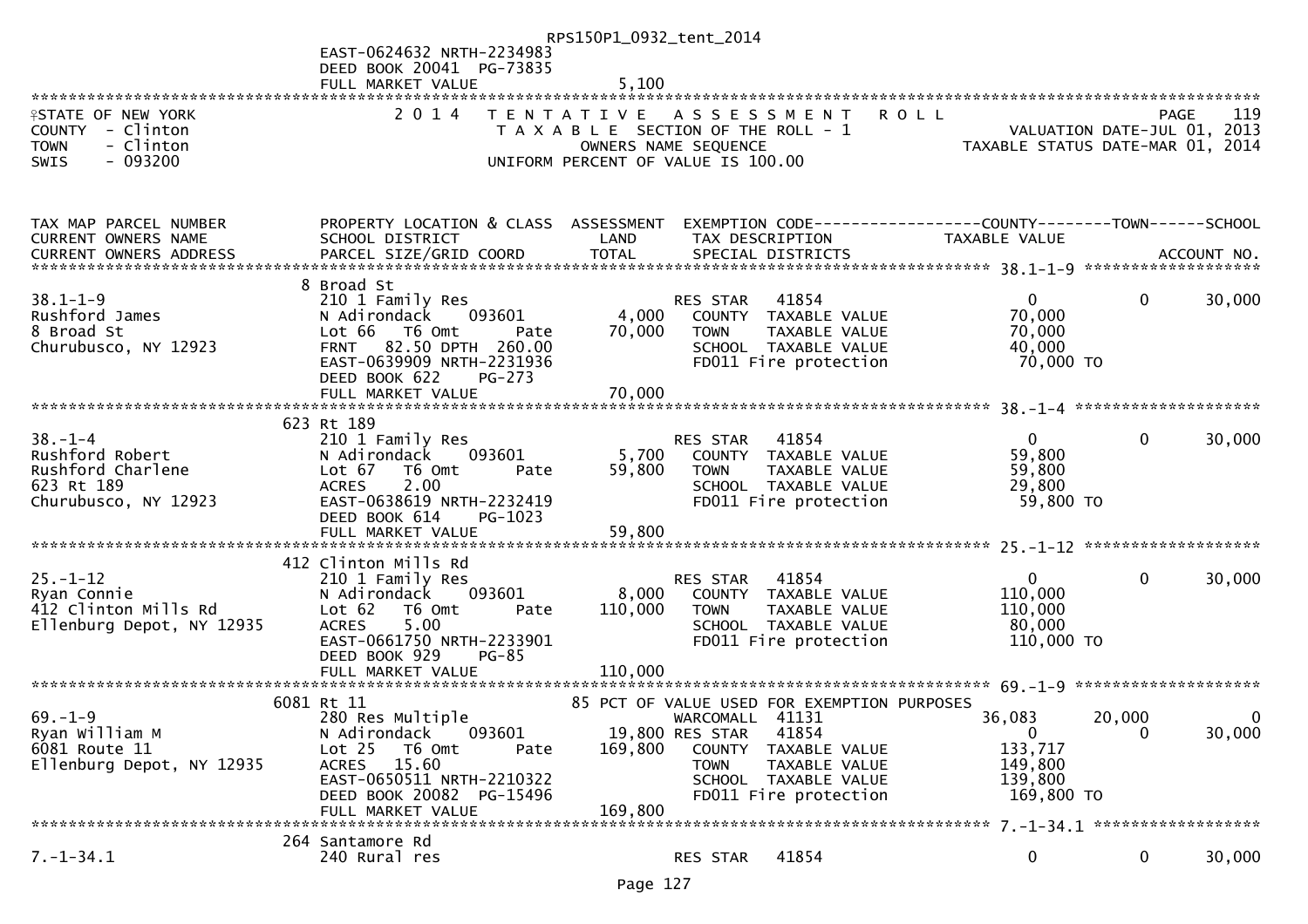|                                                                                                                   |                                                                                                                                                                                                               | RPS150P1_0932_tent_2014 |                                                                                                          |                                                                                                      |
|-------------------------------------------------------------------------------------------------------------------|---------------------------------------------------------------------------------------------------------------------------------------------------------------------------------------------------------------|-------------------------|----------------------------------------------------------------------------------------------------------|------------------------------------------------------------------------------------------------------|
| Santamore Ronald<br>264 Santamore Rd<br>Churubusco, NY 12923                                                      | 163401<br>Chateaugay 1<br>Lot $89$ T6 Omt<br>Previous Deed 454-262<br>ACRES 12.00<br>EAST-0623124 NRTH-2241974<br>DEED BOOK 599<br>PG-726                                                                     | 12,700<br>85,000        | COUNTY TAXABLE VALUE<br><b>TOWN</b><br>TAXABLE VALUE<br>SCHOOL TAXABLE VALUE<br>FD011 Fire protection    | 85,000<br>85,000<br>55,000<br>85,000 TO                                                              |
|                                                                                                                   | FULL MARKET VALUE                                                                                                                                                                                             | 85,000                  |                                                                                                          |                                                                                                      |
|                                                                                                                   | 2014                                                                                                                                                                                                          |                         |                                                                                                          |                                                                                                      |
| <b>ISTATE OF NEW YORK</b><br>COUNTY - Clinton<br>- Clinton<br><b>TOWN</b><br>$-093200$<br><b>SWIS</b>             |                                                                                                                                                                                                               | OWNERS NAME SEQUENCE    | TENTATIVE ASSESSMENT<br>T A X A B L E SECTION OF THE ROLL - 1<br>UNIFORM PERCENT OF VALUE IS 100.00      | 120<br><b>ROLL</b><br><b>PAGE</b><br>VALUATION DATE-JUL 01, 2013<br>TAXABLE STATUS DATE-MAR 01, 2014 |
| TAX MAP PARCEL NUMBER<br>CURRENT OWNERS NAME                                                                      | PROPERTY LOCATION & CLASS ASSESSMENT<br>SCHOOL DISTRICT                                                                                                                                                       | LAND                    | TAX DESCRIPTION                                                                                          | EXEMPTION CODE-----------------COUNTY--------TOWN-----SCHOOL<br>TAXABLE VALUE                        |
|                                                                                                                   |                                                                                                                                                                                                               |                         |                                                                                                          |                                                                                                      |
| $24. - 1 - 8$<br>Santos Rogers Brenda Ann<br>D'amore Catherine Mary<br>12 Arbella Rd<br>Dorchester, MA 02124      | 140 Rogers Rd<br>210 1 Family Res<br>N Adirondack<br>093601<br>Lot 64 T6 Omt<br>Pate<br>FRNT 25.00 DPTH 260.00<br>EAST-0652373 NRTH-2232944<br>DEED BOOK 20001 PG-21472                                       | 4,600<br>30,000         | COUNTY TAXABLE VALUE<br>TAXABLE VALUE<br><b>TOWN</b><br>SCHOOL TAXABLE VALUE<br>FD011 Fire protection    | 30,000<br>30,000<br>30,000<br>30,000 TO                                                              |
|                                                                                                                   |                                                                                                                                                                                                               |                         |                                                                                                          |                                                                                                      |
| $68. - 1 - 4.2$<br>Scaggs Danny L<br>Scaggs Alma J<br>PO Box 242<br>Mexico, NY 13114                              | Gagnier Rd<br>$314$ Rural vac<10<br>N Adirondack<br>093601<br>Lot <sub>35</sub><br>T6 Omt<br>Pate<br>1.00<br><b>ACRES</b><br>EAST-0640892 NRTH-2214481<br>DEED BOOK 926<br><b>PG-229</b><br>FULL MARKET VALUE | 5,000<br>5,000<br>5,000 | COUNTY TAXABLE VALUE<br>TAXABLE VALUE<br><b>TOWN</b><br>SCHOOL TAXABLE VALUE<br>FD011 Fire protection    | 5,000<br>5,000<br>5,000<br>5,000 TO                                                                  |
|                                                                                                                   | Patnode Rd                                                                                                                                                                                                    |                         |                                                                                                          |                                                                                                      |
| $67. - 1 - 6.6$<br>Scarpati Hannah F<br>172 N Putt Corners Rd<br>New Paltz, NY 12561                              | $314$ Rural vac< $10$<br>093601<br>N Adirondack<br>28 T6omt<br><b>ACRES</b><br>5.00<br>EAST-0635361 NRTH-2209493                                                                                              | 8,200<br>8,200          | COUNTY TAXABLE VALUE<br><b>TOWN</b><br>TAXABLE VALUE<br>SCHOOL TAXABLE VALUE<br>FD011 Fire protection    | 8,200<br>8,200<br>8,200<br>8,200 TO                                                                  |
|                                                                                                                   | DEED BOOK 585<br><b>PG-999</b><br>FULL MARKET VALUE                                                                                                                                                           | 8,200                   |                                                                                                          |                                                                                                      |
|                                                                                                                   |                                                                                                                                                                                                               |                         |                                                                                                          |                                                                                                      |
| $21 - 1 - 17$<br>Schafer Alex<br>Lalonde Robert<br>336 Maple Grove Blvd<br>Maple Grove, Quebec, CANADA<br>J6N 1M1 | 1372 County Line Rd<br>321 Abandoned ag<br>163401<br>Chateaugay 1<br>Lot 21 76 0mt<br>Pate<br>ACRES 100.00<br>EAST-0617535 NRTH-2233987<br>DEED BOOK 20122 PG-49371                                           | 59,100<br>59,100        | COUNTY<br>TAXABLE VALUE<br><b>TOWN</b><br>TAXABLE VALUE<br>SCHOOL TAXABLE VALUE<br>FD011 Fire protection | 59,100<br>59,100<br>59,100<br>59,100 TO                                                              |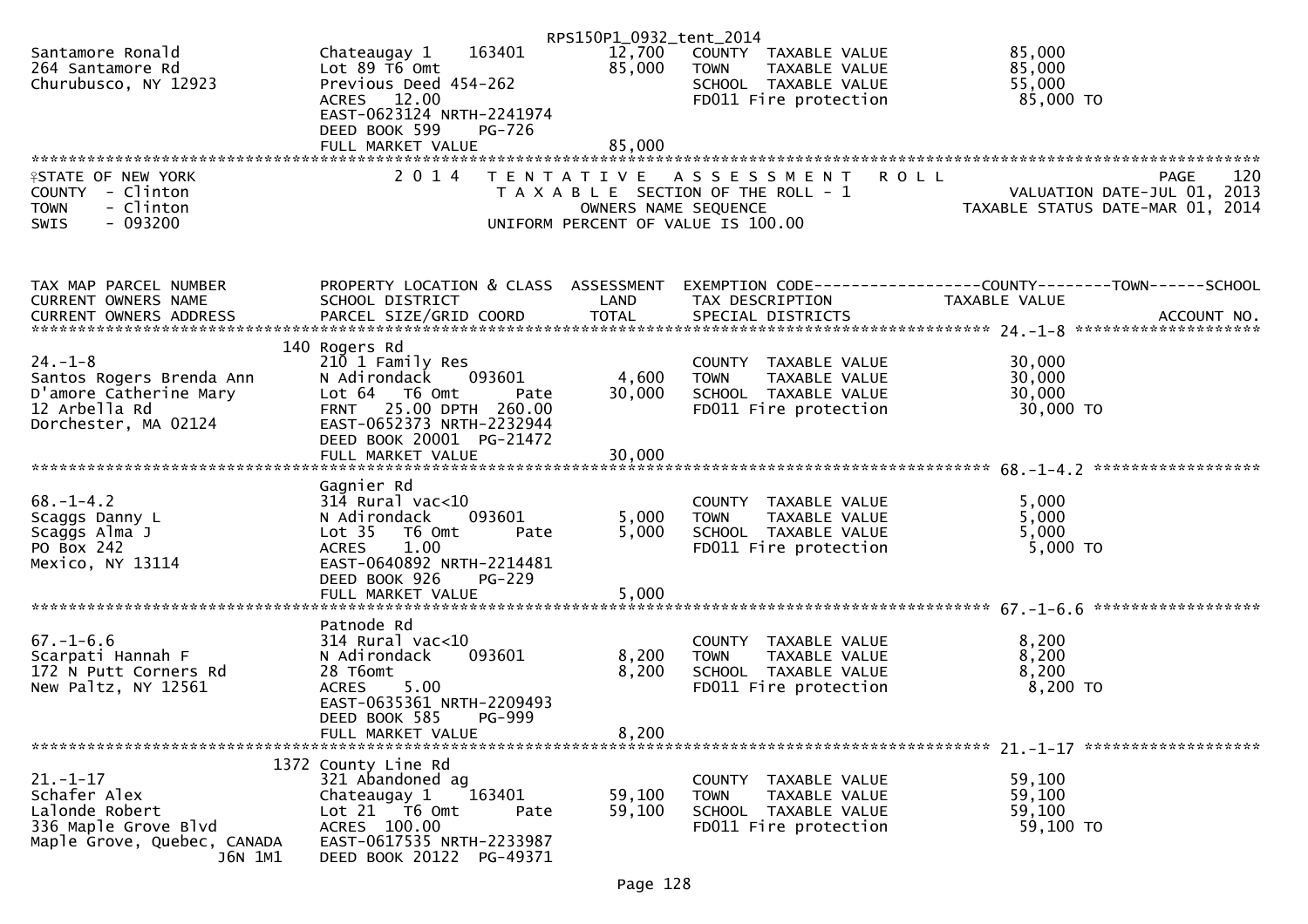|                                                                                                            |                                                                                                                                                                                          | RPS150P1_0932_tent_2014   |                                                                                                                               |                                                            |                                                   |
|------------------------------------------------------------------------------------------------------------|------------------------------------------------------------------------------------------------------------------------------------------------------------------------------------------|---------------------------|-------------------------------------------------------------------------------------------------------------------------------|------------------------------------------------------------|---------------------------------------------------|
|                                                                                                            | FULL MARKET VALUE                                                                                                                                                                        | 59,100                    |                                                                                                                               |                                                            |                                                   |
|                                                                                                            | 1048 Rt 189                                                                                                                                                                              |                           |                                                                                                                               |                                                            |                                                   |
| $8. - 1 - 5$<br>Schoen Peter S<br>1048 Rt 189<br>Churubusco, NY 12923                                      | 210 1 Family Res<br>093601<br>N Adirondack<br>Lot 86<br>T6 Omt<br>Pate<br>2.10 BANK<br><b>ACRES</b><br>080<br>EAST-0637946 NRTH-2242715<br>DEED BOOK 20132 PG-58810<br>FULL MARKET VALUE | 5,800<br>70,800<br>70,800 | COUNTY TAXABLE VALUE<br>TAXABLE VALUE<br><b>TOWN</b><br>SCHOOL TAXABLE VALUE<br>FD011 Fire protection                         | 70,800<br>70,800<br>70,800<br>70,800 TO                    |                                                   |
|                                                                                                            |                                                                                                                                                                                          |                           |                                                                                                                               |                                                            |                                                   |
| <b>ISTATE OF NEW YORK</b><br>COUNTY - Clinton<br>- Clinton<br><b>TOWN</b><br>$-093200$<br><b>SWIS</b>      | 2 0 1 4                                                                                                                                                                                  | OWNERS NAME SEQUENCE      | TENTATIVE ASSESSMENT<br><b>ROLL</b><br>T A X A B L E SECTION OF THE ROLL - 1<br>UNIFORM PERCENT OF VALUE IS 100.00            | TAXABLE STATUS DATE-MAR 01, 2014                           | 121<br><b>PAGE</b><br>VALUATION DATE-JUL 01, 2013 |
| TAX MAP PARCEL NUMBER<br>CURRENT OWNERS NAME                                                               | PROPERTY LOCATION & CLASS ASSESSMENT<br>SCHOOL DISTRICT                                                                                                                                  | LAND                      | EXEMPTION CODE-----------------COUNTY-------TOWN------SCHOOL<br>TAX DESCRIPTION                                               | <b>TAXABLE VALUE</b>                                       |                                                   |
| $7. - 1 - 10.1$<br>Schoonmaker Robert W<br>Schoonmaker Rachel J<br>108 Campbell Rd<br>Churubusco, NY 12923 | Frontier Rd<br>322 Rural vac>10<br>Chateaugay 1<br>163401<br>Lot 88 T6 Omt<br>Pate<br>ACRES 25.50<br>EAST-0628128 NRTH-2245844<br>DEED BOOK 20122 PG-51838                               | 18,100<br>18,100          | COUNTY TAXABLE VALUE<br>TAXABLE VALUE<br><b>TOWN</b><br>SCHOOL TAXABLE VALUE<br>FD011 Fire protection                         | 18,100<br>18,100<br>18,100<br>18,100 TO                    |                                                   |
|                                                                                                            | 6801 Rt 11                                                                                                                                                                               |                           |                                                                                                                               |                                                            |                                                   |
| $53. - 1 - 19.3$<br>Scott Edward J<br>Scott Jacqueline<br>6801 Rt 11<br>Churubusco, NY 12923               | 210 1 Family Res<br>093601<br>N Adirondack<br>Lot 47<br>T6 Omt<br>Pate<br><b>ACRES</b><br>3.30 BANK<br>080<br>EAST-0636347 NRTH-2220361<br>DEED BOOK 1015<br>PG-219                      | 6,600<br>69,300           | RES STAR<br>41854<br>COUNTY TAXABLE VALUE<br><b>TOWN</b><br>TAXABLE VALUE<br>SCHOOL TAXABLE VALUE<br>FD011 Fire protection    | $\mathbf{0}$<br>69,300<br>69,300<br>39,300<br>69,300 TO    | $\mathbf 0$<br>30,000                             |
|                                                                                                            |                                                                                                                                                                                          |                           |                                                                                                                               |                                                            |                                                   |
| $53 - 1 - 20$<br>Scriver Katie<br>6848 Rt 11<br>Churubusco, NY 12923                                       | 6848 Rt 11<br>210 1 Family Res<br>093601<br>N Adirondack<br>Lot 47<br>T6 Omt<br>Pate<br>FRNT 200.00 DPTH 147.00<br><b>BANK</b><br>080                                                    | 4,600<br>100,800          | 41854<br>RES STAR<br>COUNTY<br>TAXABLE VALUE<br><b>TOWN</b><br>TAXABLE VALUE<br>SCHOOL TAXABLE VALUE<br>FD011 Fire protection | $\mathbf{0}$<br>100,800<br>100,800<br>70,800<br>100,800 TO | 0<br>30,000                                       |
|                                                                                                            | EAST-0635721 NRTH-2221291<br>DEED BOOK 20021 PG-48273<br>FULL MARKET VALUE                                                                                                               | 100,800                   |                                                                                                                               |                                                            |                                                   |
| $37. - 1 - 5.1$<br>Sears Calvin                                                                            | 20 Whalen Rd<br>240 Rural res<br>093601<br>N Adirondack                                                                                                                                  | 102,100                   | <b>COUNTY</b><br>TAXABLE VALUE<br><b>TOWN</b><br>TAXABLE VALUE                                                                | 148,500<br>148,500                                         |                                                   |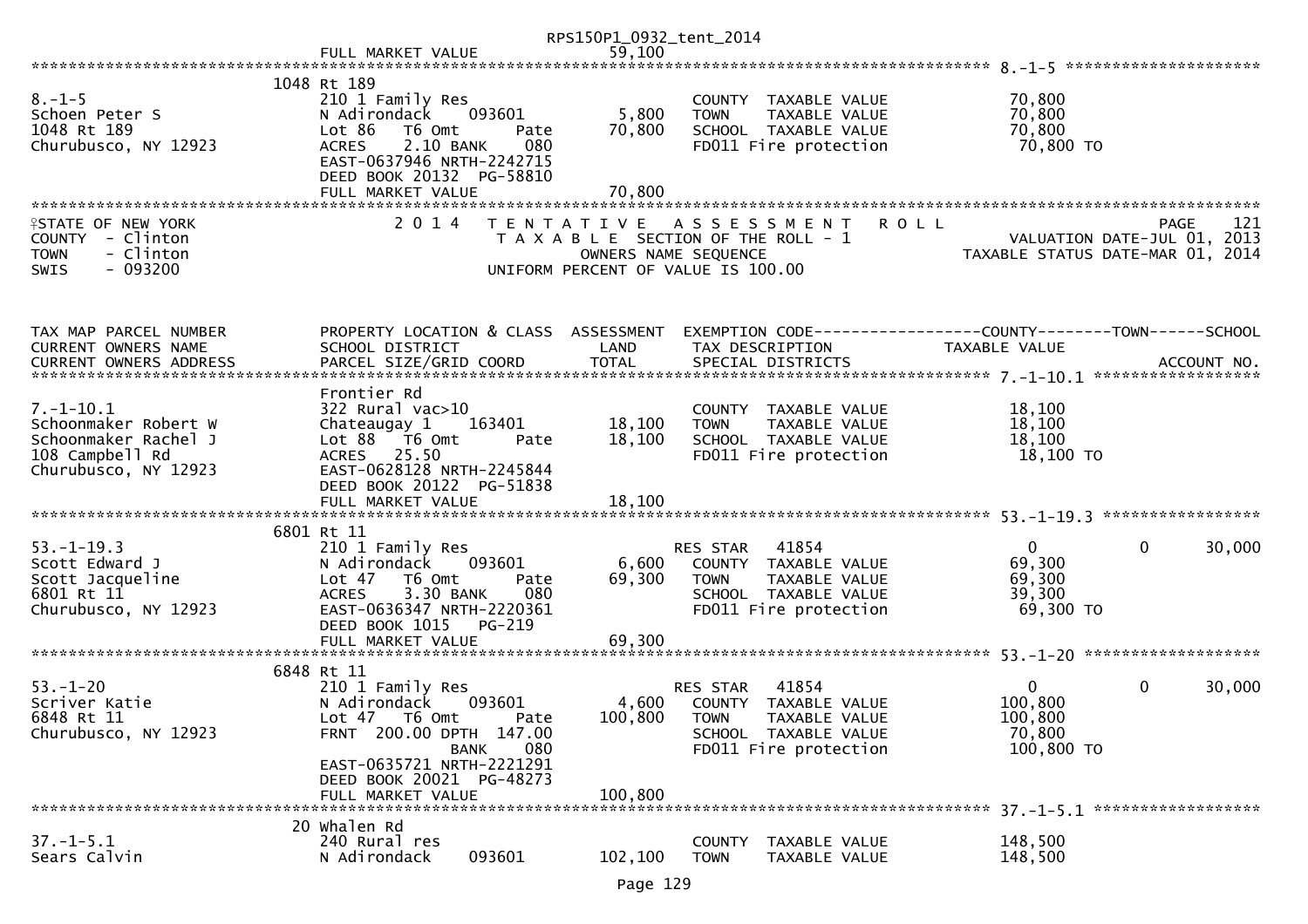|                                                                                                      |                                                                                                                                                         | RPS150P1_0932_tent_2014   |                                                                                                                                          |                                                                 |                        |
|------------------------------------------------------------------------------------------------------|---------------------------------------------------------------------------------------------------------------------------------------------------------|---------------------------|------------------------------------------------------------------------------------------------------------------------------------------|-----------------------------------------------------------------|------------------------|
| Ryan Connie<br>20 Whalen Rd<br>Churubusco, NY 12923                                                  | Lot 68 T6 Omt<br>Pate<br>ACRES 247.50<br>EAST-0629744 NRTH-2231691<br>DEED BOOK 918<br>PG-148                                                           | 148,500                   | SCHOOL TAXABLE VALUE<br>FD011 Fire protection                                                                                            | 148,500<br>148,500 TO                                           |                        |
|                                                                                                      |                                                                                                                                                         |                           |                                                                                                                                          |                                                                 |                        |
|                                                                                                      | 523 Rt 189                                                                                                                                              |                           |                                                                                                                                          |                                                                 |                        |
| $38 - 1 - 22$<br>Sears Calvin T<br>523 Rt 189<br>Churubusco, NY 12923                                | 210 1 Family Res<br>N Adirondack<br>093601<br>Lot 54 T6 Omt<br>Pate<br>FRNT 148.50 DPTH 214.50<br>EAST-0639113 NRTH-2229972<br>DEED BOOK 20061 PG-92801 | 4,600<br>52,000<br>52,000 | 41854<br><b>RES STAR</b><br>COUNTY TAXABLE VALUE<br>TAXABLE VALUE<br><b>TOWN</b><br>SCHOOL TAXABLE VALUE<br>FD011 Fire protection        | $\mathbf 0$<br>52,000<br>52,000<br>22,000<br>52,000 TO          | 30,000<br>$\mathbf 0$  |
| <b>ISTATE OF NEW YORK</b>                                                                            | 2 0 1 4                                                                                                                                                 | T E N T A T I V E         | A S S E S S M E N T                                                                                                                      | <b>ROLL</b>                                                     | 122<br><b>PAGE</b>     |
| COUNTY - Clinton<br>- Clinton<br><b>TOWN</b><br>$-093200$<br>SWIS                                    |                                                                                                                                                         |                           | T A X A B L E SECTION OF THE ROLL - 1<br>OWNERS NAME SEQUENCE<br>UNIFORM PERCENT OF VALUE IS 100.00                                      | VALUATION DATE-JUL 01, 2013<br>TAXABLE STATUS DATE-MAR 01, 2014 |                        |
|                                                                                                      |                                                                                                                                                         |                           |                                                                                                                                          |                                                                 |                        |
|                                                                                                      |                                                                                                                                                         |                           |                                                                                                                                          |                                                                 |                        |
| TAX MAP PARCEL NUMBER<br>CURRENT OWNERS NAME                                                         | PROPERTY LOCATION & CLASS ASSESSMENT<br>SCHOOL DISTRICT                                                                                                 | LAND                      | TAX DESCRIPTION                                                                                                                          | <b>TAXABLE VALUE</b>                                            |                        |
| CURRENT OWNERS ADDRESS                                                                               |                                                                                                                                                         |                           |                                                                                                                                          |                                                                 |                        |
|                                                                                                      | 36 Whalen Rd                                                                                                                                            |                           |                                                                                                                                          |                                                                 |                        |
| $37. - 1 - 5.2$<br>Sears Justin T<br>36 Whalen Rd<br>Churubusco, NY 12923                            | 210 1 Family Res<br>093601<br>N Adirondack<br>Lot 53 T6omt<br>FRNT 200.00 DPTH 125.00<br>EAST-0630015 NRTH-2229522                                      | 4,200<br>30,000           | 41854<br><b>RES STAR</b><br>COUNTY TAXABLE VALUE<br><b>TOWN</b><br><b>TAXABLE VALUE</b><br>SCHOOL TAXABLE VALUE<br>FD011 Fire protection | $\overline{0}$<br>30,000<br>30,000<br>$\Omega$<br>30,000 TO     | $\mathbf{0}$<br>30,000 |
|                                                                                                      | DEED BOOK 20112 PG-38171                                                                                                                                |                           |                                                                                                                                          |                                                                 |                        |
|                                                                                                      |                                                                                                                                                         |                           |                                                                                                                                          |                                                                 |                        |
| $37. - 1 - 5.3$<br>Sears Justin T<br>36 Whalen Rd<br>Churubusco, NY 12923                            | whalen Rd<br>$314$ Rural vac<10<br>093601<br>N Adirondack<br>5.00<br><b>ACRES</b><br>EAST-0630117 NRTH-2229624<br>DEED BOOK 20112 PG-38170              | 5,300<br>5,300            | COUNTY TAXABLE VALUE<br><b>TOWN</b><br>TAXABLE VALUE<br>SCHOOL TAXABLE VALUE<br>FD011 Fire protection                                    | 5,300<br>5,300<br>5,300<br>$5,300$ TO                           |                        |
|                                                                                                      | FULL MARKET VALUE                                                                                                                                       | 5,300                     |                                                                                                                                          |                                                                 |                        |
|                                                                                                      | 298 Lafrancis Rd                                                                                                                                        |                           |                                                                                                                                          |                                                                 |                        |
| $54. - 2 - 23$<br>Sears Trevor J<br>Sears Amanda L<br>298 Lafrancis Rd<br>Ellenburg Center, NY 12934 | 210 1 Family Res<br>093601<br>N Adirondack<br>Lot 37 T6omt<br>3.60 BANK<br>080<br><b>ACRES</b><br>EAST-0652360 NRTH-2217223<br>DEED BOOK 20122 PG-47341 | 6,800<br>98,900           | RES STAR<br>41854<br>COUNTY<br>TAXABLE VALUE<br>TAXABLE VALUE<br>TOWN<br>SCHOOL TAXABLE VALUE<br>FD011 Fire protection                   | $\mathbf{0}$<br>98,900<br>98,900<br>68,900<br>98,900 TO         | 0<br>30,000            |
|                                                                                                      | FULL MARKET VALUE                                                                                                                                       | 98,900                    |                                                                                                                                          |                                                                 |                        |
|                                                                                                      | 166 Gagnier Rd                                                                                                                                          |                           |                                                                                                                                          |                                                                 |                        |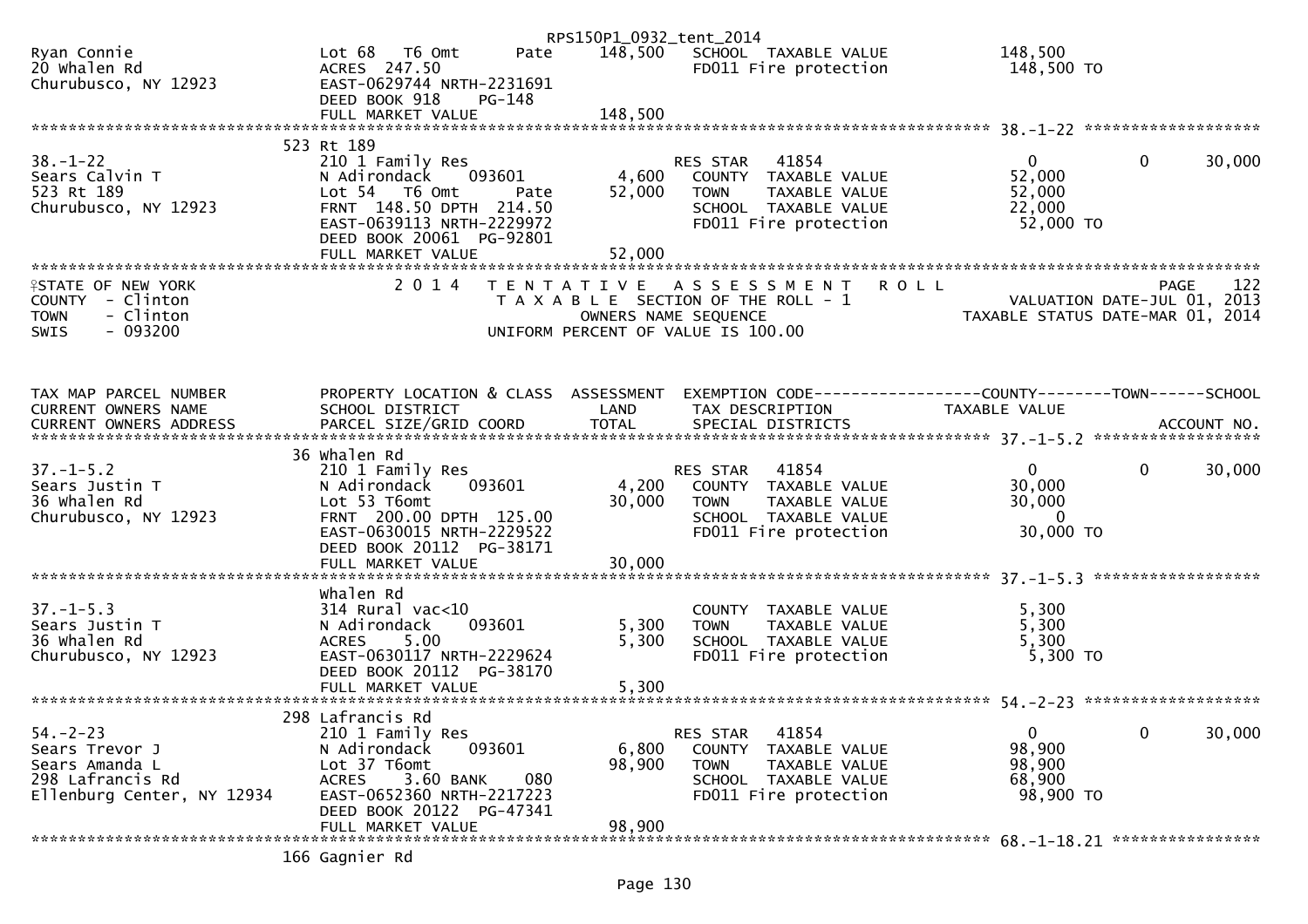|                            |                                      | RPS150P1_0932_tent_2014 |                                       |                                                              |             |
|----------------------------|--------------------------------------|-------------------------|---------------------------------------|--------------------------------------------------------------|-------------|
| $68. - 1 - 18.21$          | 210 1 Family Res                     |                         | COUNTY TAXABLE VALUE                  | 99,000                                                       |             |
| Sebastian Jonathan L       | 093601<br>N Adirondack               | 5,200                   | <b>TOWN</b><br>TAXABLE VALUE          | 99,000                                                       |             |
| 3 Pine Ridge Dr            | Lot 34 76 0mt<br>Pate                | 99,000                  | SCHOOL TAXABLE VALUE                  | 99,000                                                       |             |
| Morrisonville, NY 12962    | 1.04 BANK<br>080<br><b>ACRES</b>     |                         | FD011 Fire protection                 | 99,000 TO                                                    |             |
|                            | EAST-0638724 NRTH-2214250            |                         |                                       |                                                              |             |
|                            | DEED BOOK 20132 PG-58960             |                         |                                       |                                                              |             |
|                            | FULL MARKET VALUE                    | 99,000                  |                                       |                                                              |             |
|                            |                                      |                         |                                       |                                                              |             |
|                            | Gagnier Rd                           |                         |                                       |                                                              |             |
| $68. - 1 - 18.22$          | 321 Abandoned ag                     |                         | COUNTY TAXABLE VALUE                  | 20,100                                                       |             |
| Sebastian Jonathan L       | 093601<br>N Adirondack               | 20,100                  | TAXABLE VALUE<br><b>TOWN</b>          | 20,100                                                       |             |
| 3 Pine Ridge Dr            | Lot 34 T6omt                         | 20,100                  | SCHOOL TAXABLE VALUE                  | 20,100                                                       |             |
| Morrisonville, NY 12962    | ACRES 24.00 BANK<br>080              |                         | FD011 Fire protection                 | 20,100 TO                                                    |             |
|                            | EAST-0638758 NRTH-2214886            |                         |                                       |                                                              |             |
|                            | DEED BOOK 20132 PG-58960             |                         |                                       |                                                              |             |
|                            |                                      |                         |                                       |                                                              |             |
|                            |                                      |                         |                                       |                                                              |             |
| <b>FIRITE OF NEW YORK</b>  | 2 0 1 4                              |                         | TENTATIVE ASSESSMENT                  | <b>ROLL</b>                                                  | 123<br>PAGE |
| COUNTY - Clinton           |                                      |                         | T A X A B L E SECTION OF THE ROLL - 1 | VALUATION DATE-JUL 01, 2013                                  |             |
| - Clinton<br><b>TOWN</b>   |                                      |                         | OWNERS NAME SEQUENCE                  | TAXABLE STATUS DATE-MAR 01, 2014                             |             |
| $-093200$<br><b>SWIS</b>   |                                      |                         | UNIFORM PERCENT OF VALUE IS 100.00    |                                                              |             |
|                            |                                      |                         |                                       |                                                              |             |
|                            |                                      |                         |                                       |                                                              |             |
| TAX MAP PARCEL NUMBER      | PROPERTY LOCATION & CLASS ASSESSMENT |                         |                                       | EXEMPTION CODE-----------------COUNTY-------TOWN------SCHOOL |             |
| CURRENT OWNERS NAME        | SCHOOL DISTRICT                      | LAND                    | TAX DESCRIPTION                       | <b>TAXABLE VALUE</b>                                         |             |
|                            |                                      |                         |                                       |                                                              |             |
|                            |                                      |                         |                                       |                                                              |             |
|                            | 48/58 Campbell Rd                    |                         |                                       |                                                              |             |
| $82 - 2 - 5$               | 240 Rural res                        |                         | 41854<br>RES STAR                     | $\overline{0}$                                               | 0<br>30,000 |
| Shippee Life Estate Rita M | 093601<br>N Adirondack               | 26,300                  | COUNTY TAXABLE VALUE                  | 181,700                                                      |             |
| Brunet Cora M              | Lot 28 T6 Omt                        | 181,700                 | <b>TOWN</b><br>TAXABLE VALUE          | 181,700                                                      |             |
| 58 Campbell Rd             | ACRES 25.00                          |                         | SCHOOL TAXABLE VALUE                  | 151,700                                                      |             |
| Churubusco, NY 12923       | EAST-0631565 NRTH-2208201            |                         | FD011 Fire protection                 | 181,700 TO                                                   |             |
|                            | DEED BOOK 20122 PG-47639             |                         |                                       |                                                              |             |
|                            | FULL MARKET VALUE                    | 181,700                 |                                       |                                                              |             |
|                            |                                      |                         |                                       |                                                              |             |
|                            | 6750 Rt 11                           |                         |                                       |                                                              |             |
| $53. - 1 - 17.2$           | 210 1 Family Res                     |                         | 41834<br>SR STAR                      | $\overline{0}$                                               | 64,200<br>0 |
| Silver Thomas              | 093601<br>N Adirondack               | 5,300                   | COUNTY TAXABLE VALUE                  | 83,400                                                       |             |
| 6750 Rt 11                 | Lot 47 T6omt                         | 83,400                  | <b>TOWN</b><br>TAXABLE VALUE          | 83,400                                                       |             |
| Churubusco, NY 12923       | <b>ACRES</b><br>1.05                 |                         | SCHOOL TAXABLE VALUE                  | 19,200                                                       |             |
|                            | EAST-0637515 NRTH-2219826            |                         | FD011 Fire protection                 | 83,400 TO                                                    |             |
|                            | DEED BOOK 20011 PG-32583             |                         |                                       |                                                              |             |
|                            | FULL MARKET VALUE                    | 83,400                  |                                       |                                                              |             |
|                            |                                      |                         |                                       |                                                              |             |
|                            | 6747 Rt 11                           |                         |                                       |                                                              |             |
| $53. - 1 - 19.22$          | 210 1 Family Res                     |                         | COUNTY<br>TAXABLE VALUE               | 80,000                                                       |             |
| Silver Victor F            | 093601<br>N Adirondack               | 9,700                   | <b>TOWN</b><br>TAXABLE VALUE          | 80,000                                                       |             |
| 6747 Route 11              | Lot 47 T6omt                         | 80,000                  | SCHOOL TAXABLE VALUE                  | 80,000                                                       |             |
| Churubusco, NY 12923       | 7.00<br><b>ACRES</b>                 |                         | FD011 Fire protection                 | 80,000 TO                                                    |             |
|                            | EAST-0637467 NRTH-2219414            |                         |                                       |                                                              |             |
|                            | DEED BOOK 837<br><b>PG-210</b>       |                         |                                       |                                                              |             |
|                            |                                      |                         |                                       |                                                              |             |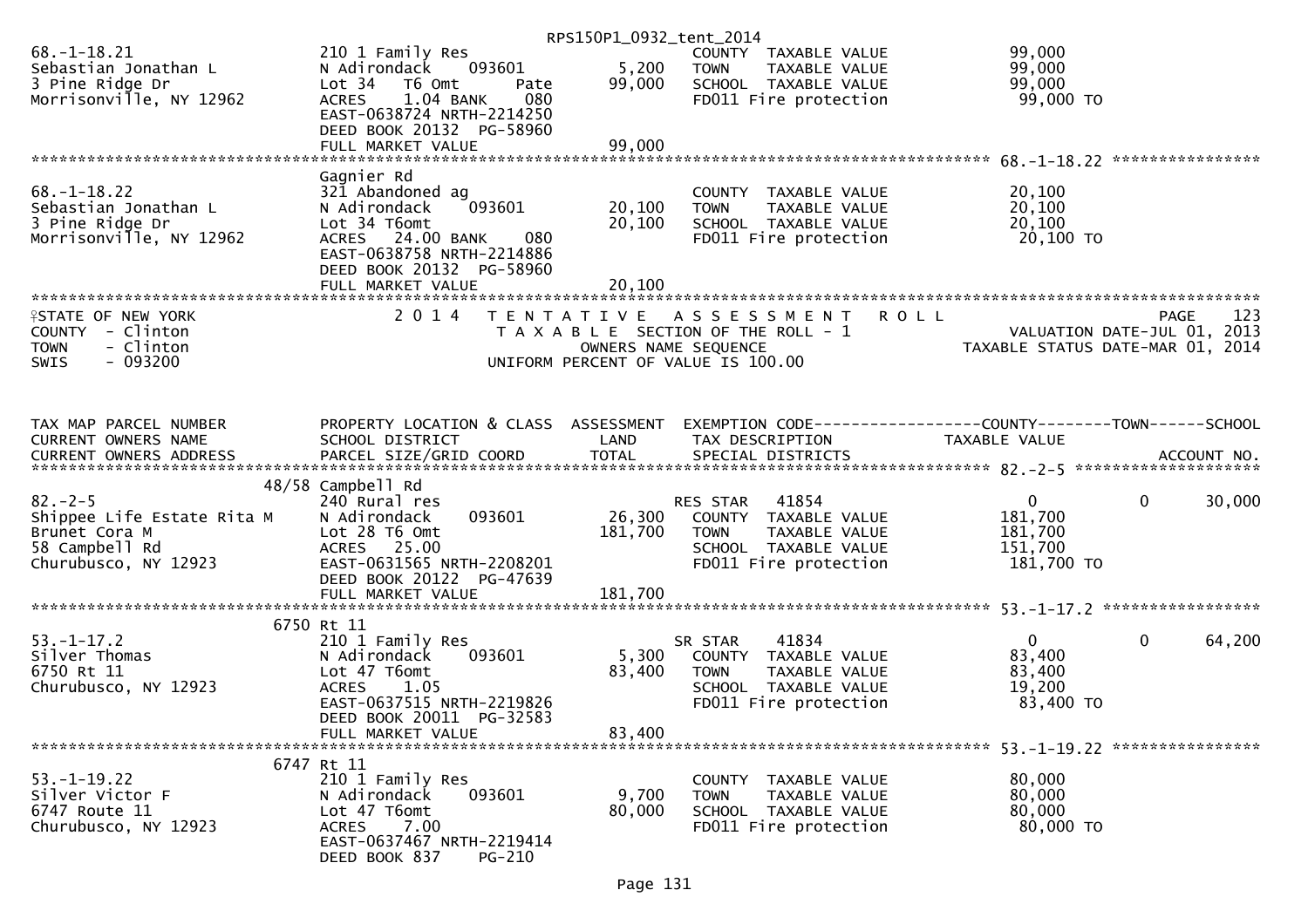|                                                         |                                                   | RPS150P1_0932_tent_2014 |                                                      |                                                                |
|---------------------------------------------------------|---------------------------------------------------|-------------------------|------------------------------------------------------|----------------------------------------------------------------|
|                                                         | FULL MARKET VALUE                                 | 80,000                  |                                                      | ********************                                           |
| $69. - 1 - 4$                                           | Lafrancis Rd<br>321 Abandoned ag                  |                         | COUNTY TAXABLE VALUE                                 | 32,500                                                         |
| Sitzman Gloria                                          | 093601<br>N Adirondack                            | 32,500                  | <b>TOWN</b><br>TAXABLE VALUE                         | 32,500                                                         |
| Stark Rosalind<br>Attn: Stark                           | Lot 24<br>T6 Omt<br>Pate<br>50.00<br><b>ACRES</b> | 32,500                  | SCHOOL TAXABLE VALUE<br>FD011 Fire protection        | 32,500<br>32,500 TO                                            |
| Gromet Matthew                                          | EAST-0653803 NRTH-2216063                         |                         |                                                      |                                                                |
| 2266 Compass Pt Ln                                      | DEED BOOK 98001 PG-03764                          |                         |                                                      |                                                                |
|                                                         |                                                   |                         |                                                      |                                                                |
|                                                         | Patnode Rd                                        |                         |                                                      |                                                                |
| $68. - 1 - 1.4$                                         | 321 Abandoned ag                                  |                         | COUNTY TAXABLE VALUE                                 | 56,700                                                         |
| Skidders Lawrence                                       | 093601<br>N Adirondack                            | 56,700                  | TAXABLE VALUE<br><b>TOWN</b>                         | 56,700                                                         |
| 284 Racquette Point Rd<br>Akwesasne, NY 13655           | Lot 34 T6omt<br>ACRES 92.30                       | 56,700                  | SCHOOL TAXABLE VALUE<br>FD011 Fire protection        | 56,700<br>56,700 TO                                            |
|                                                         | EAST-0636302 NRTH-2216993                         |                         |                                                      |                                                                |
|                                                         | DEED BOOK 849<br>$PG-143$                         |                         |                                                      |                                                                |
|                                                         | FULL MARKET VALUE                                 | 56,700                  |                                                      |                                                                |
| <b>ISTATE OF NEW YORK</b>                               | 2 0 1 4                                           | T E N T A T I V E       | ASSESSMENT<br><b>ROLL</b>                            | 124<br><b>PAGE</b>                                             |
| COUNTY - Clinton                                        |                                                   |                         | T A X A B L E SECTION OF THE ROLL - 1                | VALUATION DATE-JUL 01, 2013                                    |
| - Clinton<br><b>TOWN</b>                                |                                                   | OWNERS NAME SEQUENCE    |                                                      | TAXABLE STATUS DATE-MAR 01, 2014                               |
| $-093200$<br><b>SWIS</b>                                |                                                   |                         | UNIFORM PERCENT OF VALUE IS 100.00                   |                                                                |
|                                                         |                                                   |                         |                                                      |                                                                |
|                                                         |                                                   |                         |                                                      |                                                                |
|                                                         |                                                   |                         |                                                      |                                                                |
| TAX MAP PARCEL NUMBER                                   | PROPERTY LOCATION & CLASS ASSESSMENT              |                         |                                                      | EXEMPTION CODE------------------COUNTY--------TOWN------SCHOOL |
| CURRENT OWNERS NAME                                     | SCHOOL DISTRICT                                   | LAND                    | TAX DESCRIPTION                                      | TAXABLE VALUE                                                  |
| CURRENT OWNERS ADDRESS                                  |                                                   |                         |                                                      |                                                                |
|                                                         | County Line Rd                                    |                         |                                                      |                                                                |
| $36. - 1 - 5$                                           | 321 Abandoned ag                                  |                         | COUNTY TAXABLE VALUE                                 | 19,000                                                         |
| Smith Jeffrey R                                         | Chateaugay 1<br>163401                            | 19,000                  | TAXABLE VALUE<br><b>TOWN</b>                         | 19,000                                                         |
| 416 Flat Rock Rd<br>Malone, NY 12953                    | Lot 51 T6 Omt<br>Pate<br>ACRES 23.00              | 19,000                  | SCHOOL TAXABLE VALUE<br>FD011 Fire protection        | 19,000<br>19,000 TO                                            |
|                                                         | EAST-0618225 NRTH-2227160                         |                         |                                                      |                                                                |
|                                                         | DEED BOOK 20041 PG-74175                          |                         |                                                      |                                                                |
|                                                         | FULL MARKET VALUE                                 | 19,000                  |                                                      |                                                                |
|                                                         | 6346 Rt 11                                        |                         |                                                      |                                                                |
| $68. - 1 - 8.1$                                         | 120 Field crops                                   |                         | COUNTY<br>TAXABLE VALUE                              | 90,000                                                         |
| Smith Lawrence E                                        | N Adirondack<br>093601                            | 80,100                  | <b>TOWN</b><br>TAXABLE VALUE                         | 90,000                                                         |
| 4700 Co Rd 1                                            | Lot 26<br>T6 Omt<br>Pate                          | 90,000                  | SCHOOL TAXABLE VALUE                                 | 90,000                                                         |
| Canandaigua, NY 14424                                   | ACRES 137.60<br>EAST-0645109 NRTH-2213754         |                         | FD011 Fire protection                                | 90,000 TO                                                      |
|                                                         | DEED BOOK 20031 PG-54172                          |                         |                                                      |                                                                |
|                                                         | FULL MARKET VALUE                                 | 90,000                  |                                                      |                                                                |
|                                                         | 108 Campbell Rd                                   |                         |                                                      |                                                                |
| $67. - 1 - 8$                                           | 210 1 Family Res                                  |                         | <b>COUNTY</b><br>TAXABLE VALUE                       | 60,300                                                         |
| Smith Robert K<br>c/o Robert & Doris Schoonmaker Lot 28 | N Adirondack<br>093601<br>T6 Omt<br>Pate          | 6,800<br>60,300         | TAXABLE VALUE<br><b>TOWN</b><br>SCHOOL TAXABLE VALUE | 60,300<br>60,300                                               |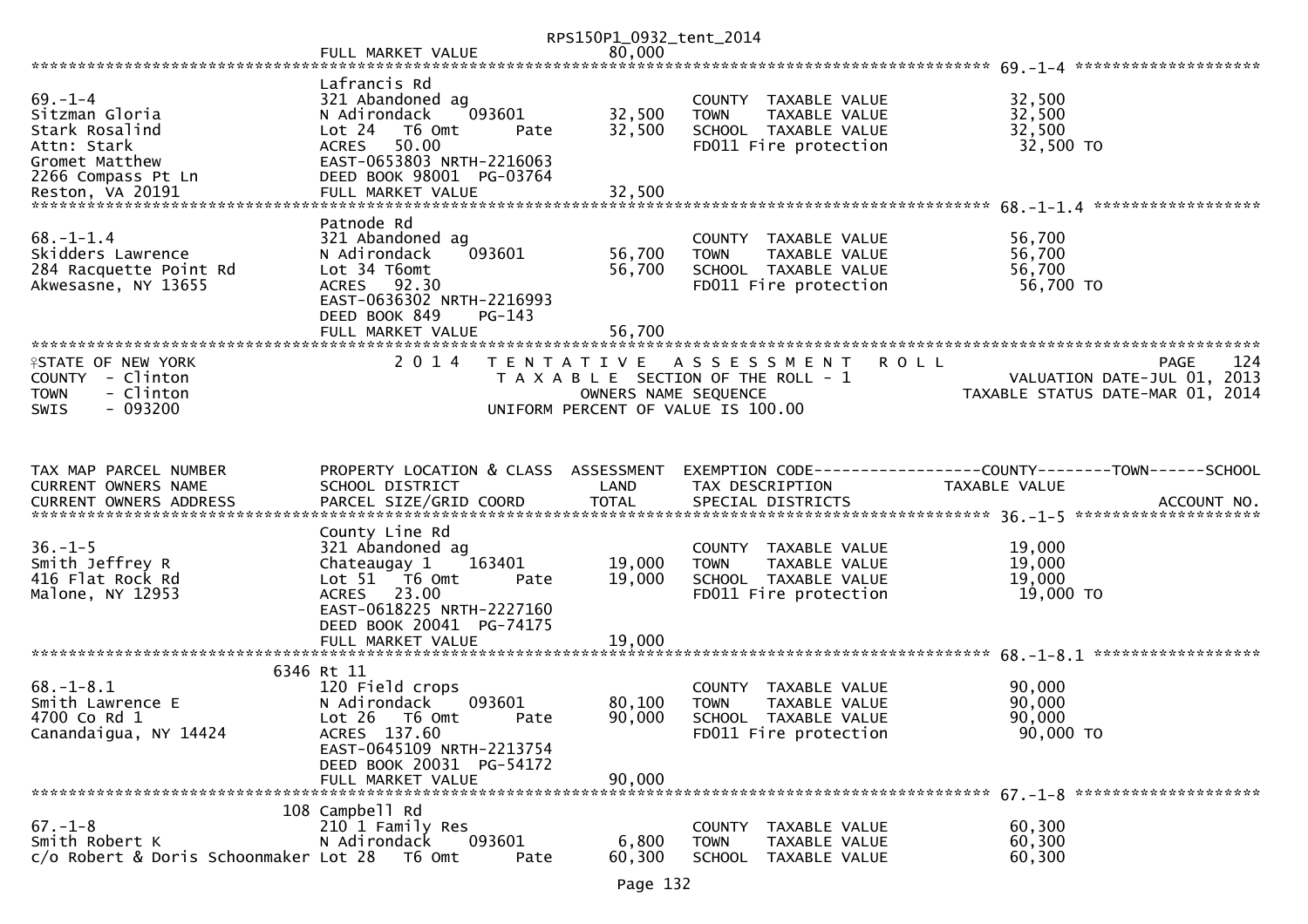|                                                                                                                                                                                          |                                                                                                                                                                             | RPS150P1_0932_tent_2014    |                                                                                                                                                       |                                                                                   |                               |
|------------------------------------------------------------------------------------------------------------------------------------------------------------------------------------------|-----------------------------------------------------------------------------------------------------------------------------------------------------------------------------|----------------------------|-------------------------------------------------------------------------------------------------------------------------------------------------------|-----------------------------------------------------------------------------------|-------------------------------|
| 4607 Rt 374<br>Merrill, NY 12955                                                                                                                                                         | 3.50<br><b>ACRES</b><br>EAST-0630822 NRTH-2209771<br>DEED BOOK 20072 PG-11648                                                                                               |                            | FD011 Fire protection                                                                                                                                 | 60,300 TO                                                                         |                               |
|                                                                                                                                                                                          |                                                                                                                                                                             |                            |                                                                                                                                                       |                                                                                   |                               |
|                                                                                                                                                                                          |                                                                                                                                                                             |                            |                                                                                                                                                       |                                                                                   |                               |
| $38.1 - 1 - 22$<br>Snide Paul<br>Snide Rose<br>16 Railroad St 104<br>Churubusco, NY 12923                                                                                                | 16 Railroad St<br>210 1 Family Res<br>093601<br>N Adirondack<br>Lot 66<br>T6 Omt<br>Pate<br>FRNT 89.50 DPTH 124.00<br>EAST-0641059 NRTH-2231370<br>DEED BOOK 814<br>$PG-35$ | 3,400<br>37,300            | 41854<br><b>RES STAR</b><br>COUNTY TAXABLE VALUE<br><b>TOWN</b><br>TAXABLE VALUE<br>SCHOOL TAXABLE VALUE<br>FD011 Fire protection                     | $\overline{0}$<br>37,300<br>37,300<br>7,300<br>37,300 TO                          | $\mathbf{0}$<br>30,000        |
|                                                                                                                                                                                          | FULL MARKET VALUE                                                                                                                                                           | 37,300                     |                                                                                                                                                       |                                                                                   | *****************             |
| $23. - 1 - 22.28$<br>Snide Paul J<br>Snide Rose M<br>16 Railroad St<br>PO Box 104<br>Churubusco, NY 12923                                                                                | 137 Jones Rd<br>321 Abandoned ag<br>093601<br>N Adirondack<br>Lot 67 T6omt<br>ACRES 40.50<br>EAST-0634539 NRTH-2234110<br>DEED BOOK 99001 PG-17926<br>FULL MARKET VALUE     | 32,400<br>32,400<br>32,400 | COUNTY TAXABLE VALUE<br><b>TOWN</b><br>TAXABLE VALUE<br>SCHOOL TAXABLE VALUE<br>FD011 Fire protection                                                 | 32,400<br>32,400<br>32,400<br>32,400 TO                                           |                               |
|                                                                                                                                                                                          |                                                                                                                                                                             |                            |                                                                                                                                                       |                                                                                   |                               |
| <b>ISTATE OF NEW YORK</b><br>COUNTY - Clinton<br><b>TOWN</b><br>- Clinton<br>$-093200$<br><b>SWIS</b>                                                                                    | 2 0 1 4                                                                                                                                                                     |                            | TENTATIVE ASSESSMENT ROLL<br>T A X A B L E SECTION OF THE ROLL - 1<br>OWNERS NAME SEQUENCE<br>UNIFORM PERCENT OF VALUE IS 100.00                      | VALUATION DATE-JUL 01, 2013<br>TAXABLE STATUS DATE-MAR 01, 2014                   | 125<br>PAGE                   |
|                                                                                                                                                                                          |                                                                                                                                                                             |                            |                                                                                                                                                       |                                                                                   |                               |
| TAX MAP PARCEL NUMBER<br>CURRENT OWNERS NAME                                                                                                                                             | PROPERTY LOCATION & CLASS ASSESSMENT<br>SCHOOL DISTRICT                                                                                                                     | LAND                       | TAX DESCRIPTION                                                                                                                                       | EXEMPTION CODE------------------COUNTY-------TOWN------SCHOOL<br>TAXABLE VALUE    |                               |
| -CURRENT OWNERS ADDRESS PARCEL SIZE/GRID COORD TOTAL SPECIAL DISTRICTS AND MONERS ADDRESS PARCEL SIZE/GRID COORD TOTAL SPECIAL DISTRICTS AND MONERS ADDRESS PARCEL STATE AND ACCOUNT NO. | 30 Broad St                                                                                                                                                                 |                            |                                                                                                                                                       |                                                                                   |                               |
| $38.1 - 1 - 3$<br>Snide Shirley Dupree<br>PO Box 34<br>Churubusco, NY 12923-0034                                                                                                         | 210 1 Family Res<br>N Adirondack<br>093601<br>Lot $66$<br>T6 Omt<br>Pate<br>77.66 DPTH 260.00<br><b>FRNT</b><br>EAST-0639410 NRTH-2231857<br>DEED BOOK 539<br>PG-358        | 48,700                     | WARNONALL<br>41121<br>3,900 SR STAR<br>41834<br>COUNTY TAXABLE VALUE<br>TAXABLE VALUE<br><b>TOWN</b><br>SCHOOL TAXABLE VALUE<br>FD011 Fire protection | 7,305<br>7,305<br>$\overline{0}$<br>41,395<br>41,395<br>$\mathbf{0}$<br>48,700 TO | $\overline{0}$<br>48,700<br>0 |
|                                                                                                                                                                                          |                                                                                                                                                                             |                            |                                                                                                                                                       |                                                                                   |                               |
| $23 - 1 - 6$<br>Soell Aitta<br>1130 America Ave<br>North Babylon, NY 11703                                                                                                               | Rt 189<br>321 Abandoned ag<br>093601<br>N Adirondack<br>Lot 75<br>T6 Omt<br>Pate<br>ACRES 50.00<br>EAST-0642211 NRTH-2238310<br>DEED BOOK 713<br>PG-98                      | 32,500<br>32,500           | COUNTY TAXABLE VALUE<br><b>TOWN</b><br>TAXABLE VALUE<br>SCHOOL TAXABLE VALUE<br>FD011 Fire protection                                                 | 32,500<br>32,500<br>32,500<br>32,500 TO                                           |                               |
|                                                                                                                                                                                          | FULL MARKET VALUE                                                                                                                                                           | 32,500                     |                                                                                                                                                       |                                                                                   |                               |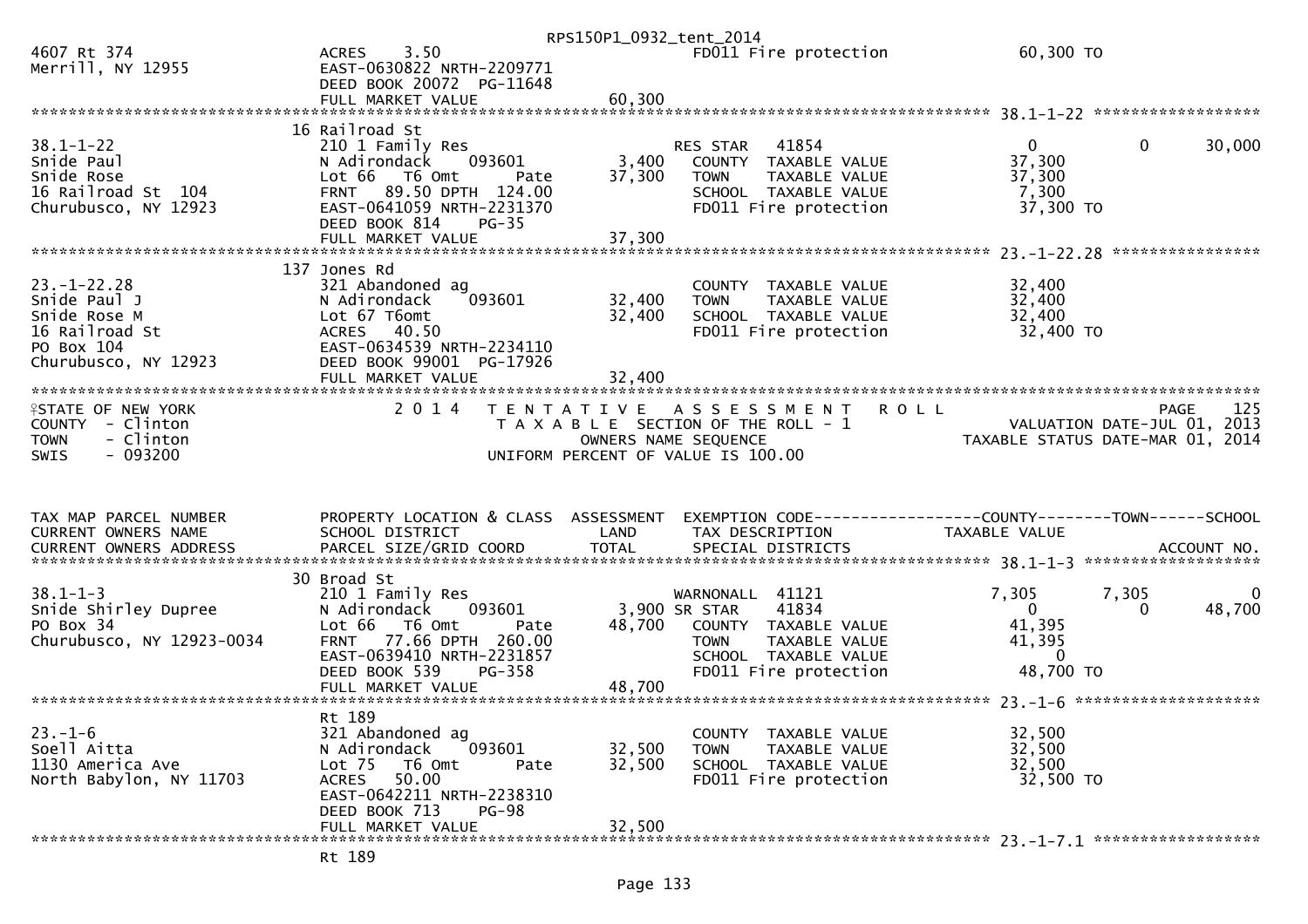|                                                                                                                                                                                                                             |                                                                                                                                                                                                        | RPS150P1_0932_tent_2014    |                                                                                                                                  |                                                                                  |                        |
|-----------------------------------------------------------------------------------------------------------------------------------------------------------------------------------------------------------------------------|--------------------------------------------------------------------------------------------------------------------------------------------------------------------------------------------------------|----------------------------|----------------------------------------------------------------------------------------------------------------------------------|----------------------------------------------------------------------------------|------------------------|
| $23. - 1 - 7.1$<br>Soell Aitta<br>1130 America Ave<br>North Babylon, NY 11703                                                                                                                                               | 321 Abandoned ag<br>093601<br>N Adirondack<br>Lot 75 T6 Omt<br>Pate<br>80.00<br>ACRES<br>EAST-0643226 NRTH-2237269                                                                                     | 47,500<br>47,500           | COUNTY TAXABLE VALUE<br><b>TOWN</b><br>TAXABLE VALUE<br>SCHOOL TAXABLE VALUE<br>FD011 Fire protection                            | 47,500<br>47,500<br>47,500<br>47,500 TO                                          |                        |
|                                                                                                                                                                                                                             | DEED BOOK 704<br>$PG-48$                                                                                                                                                                               |                            |                                                                                                                                  |                                                                                  |                        |
|                                                                                                                                                                                                                             | FULL MARKET VALUE                                                                                                                                                                                      | 47,500                     |                                                                                                                                  |                                                                                  |                        |
| $23. - 1 - 14$<br>Soell Aitta<br>1130 America Ave<br>North Babylon, NY 11703                                                                                                                                                | 852 Rt 189<br>270 Mfg housing<br>093601<br>N Adirondack<br>Lot 75 T6 Omt<br>Pate<br>ACRES 25.00<br>EAST-0639706 NRTH-2238264<br>DEED BOOK 704<br>$PG-48$                                               | 22,800<br>38,400           | COUNTY TAXABLE VALUE<br><b>TOWN</b><br>TAXABLE VALUE<br>SCHOOL TAXABLE VALUE<br>FD011 Fire protection                            | 38,400<br>38,400<br>38,400<br>38,400 TO                                          |                        |
|                                                                                                                                                                                                                             |                                                                                                                                                                                                        |                            |                                                                                                                                  |                                                                                  |                        |
| $7. - 1 - 18$<br>Soltysik Edward<br>Soltysik Bernice<br>220 Frontier Rd<br>Churubusco, NY 12923                                                                                                                             | 220 Pete LeClair Rd<br>241 Rural res&ag<br>Chateaugay $1$ $163401$<br>Lot $89$ $\overline{76}$ Omt<br>Pate<br>ACRES 164.40<br>EAST-0630780 NRTH-2243958<br>DEED BOOK 558<br>PG-71<br>FULL MARKET VALUE | 112,000<br>112,000         | 41854<br>RES STAR<br>73,400 COUNTY TAXABLE VALUE<br>TOWN TAXABLE VALUE<br>SCHOOL TAXABLE VALUE<br>FD011 Fire protection          | $\mathbf{0}$<br>112,000<br>112,000<br>82,000<br>112,000 TO                       | $\mathbf{0}$<br>30,000 |
| <b>ISTATE OF NEW YORK</b><br>COUNTY - Clinton<br>- Clinton<br><b>TOWN</b><br>$-093200$<br>SWIS                                                                                                                              | 2 0 1 4                                                                                                                                                                                                |                            | TENTATIVE ASSESSMENT ROLL<br>T A X A B L E SECTION OF THE ROLL - 1<br>OWNERS NAME SEQUENCE<br>UNIFORM PERCENT OF VALUE IS 100.00 | MENIKULL<br>2013 VALUATION DATE-JUL 01, 2013<br>TAXABLE STATUS DATE-MAR 01, 2014 | 126<br><b>PAGE</b>     |
| TAX MAP PARCEL NUMBER<br>CURRENT OWNERS NAME<br>-CURRENT OWNERS ADDRESS PARCEL SIZE/GRID COORD TOTAL SPECIAL DISTRICTS AND MONERS ADDRESS PARCEL SIZE/GRID COORD TOTAL SPECIAL DISTRICTS AND MONERS ADDRESS AND ACCOUNT NO. | PROPERTY LOCATION & CLASS ASSESSMENT<br>SCHOOL DISTRICT                                                                                                                                                | LAND                       | TAX DESCRIPTION                                                                                                                  | EXEMPTION CODE-----------------COUNTY--------TOWN------SCHOOL<br>TAXABLE VALUE   |                        |
| $67. - 1 - 7.2$<br>Sorrell Oliver<br>Sorrell Joan<br>88 Campbell Rd<br>Churubusco, NY 12923                                                                                                                                 | 88 Campbell Rd<br>241 Rural res&ag<br>093601<br>N Adirondack<br>Lot 28 T6omt<br>ACRES 15.60<br>EAST-0631255 NRTH-2209506<br>DEED BOOK 817<br>$PG-32$<br>FULL MARKET VALUE                              | 15,300<br>46,600<br>46,600 | SR STAR<br>41834<br>COUNTY TAXABLE VALUE<br><b>TOWN</b><br>TAXABLE VALUE<br>SCHOOL TAXABLE VALUE<br>FD011 Fire protection        | $\mathbf{0}$<br>46,600<br>46,600<br>$\overline{0}$<br>46,600 TO                  | $\mathbf{0}$<br>46,600 |
|                                                                                                                                                                                                                             | 1254 Merchia Rd                                                                                                                                                                                        |                            |                                                                                                                                  |                                                                                  |                        |
| $36. - 1 - 2.1$<br>Soucia Jacqueline M<br>Soucia William I<br>1254 County Line Rd<br>Chateaugay, NY 12920                                                                                                                   | 241 Rural res&ag<br>163401<br>Chateaugay 1<br>Lot 70 T6 Omt<br>Pate<br>11.40<br>ACRES<br>EAST-0616748 NRTH-2231468<br>DEED BOOK 20102 PG-33100                                                         | 13,200<br>51,400           | RES STAR<br>41854<br>COUNTY TAXABLE VALUE<br><b>TOWN</b><br>TAXABLE VALUE<br>SCHOOL TAXABLE VALUE<br>FD011 Fire protection       | $\mathbf{0}$<br>51,400<br>51,400<br>21,400<br>51,400 TO                          | 0<br>30,000            |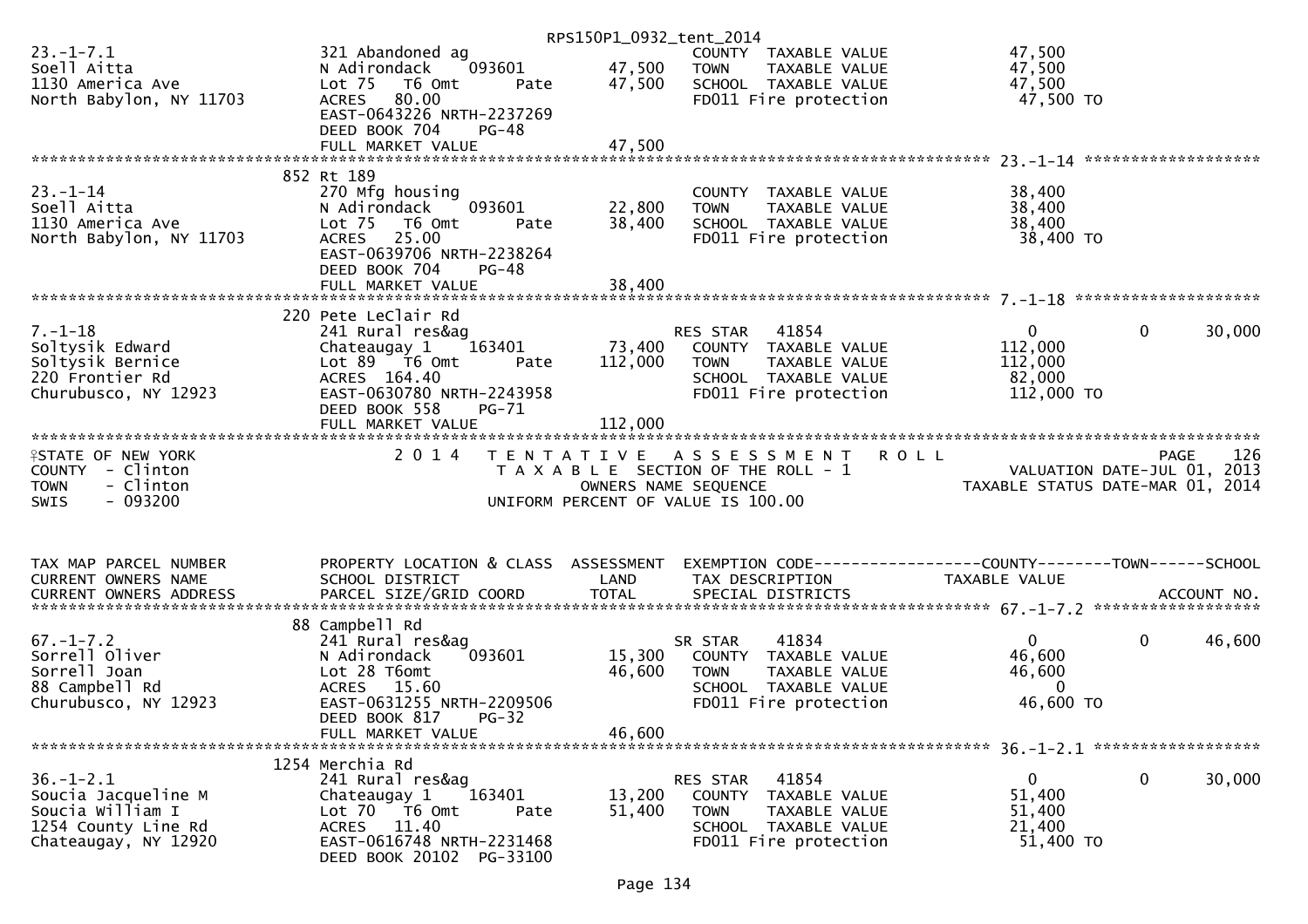|                                                                                                |                                                                                                                                               | RPS150P1_0932_tent_2014                                                                             |                                           |                                                                                        |               |                                              |                                                                                       |
|------------------------------------------------------------------------------------------------|-----------------------------------------------------------------------------------------------------------------------------------------------|-----------------------------------------------------------------------------------------------------|-------------------------------------------|----------------------------------------------------------------------------------------|---------------|----------------------------------------------|---------------------------------------------------------------------------------------|
|                                                                                                |                                                                                                                                               |                                                                                                     |                                           |                                                                                        |               |                                              |                                                                                       |
| $37. - 1 - 21.2$<br>Soucia Olive                                                               | 47 Whalen Rd<br>270 Mfg housing<br>N Adirondack<br>093601                                                                                     | 16,700                                                                                              | <b>TOWN</b>                               | COUNTY TAXABLE VALUE<br>TAXABLE VALUE                                                  |               | 29,500<br>29,500                             |                                                                                       |
| 47 Whalen Rd<br>Churubusco, NY 12923                                                           | Lot 68<br>T6 Omt<br>Pate<br>18.41<br><b>ACRES</b><br>EAST-0629459 NRTH-2228691<br>DEED BOOK 20072 PG-1989                                     | 29,500                                                                                              |                                           | SCHOOL TAXABLE VALUE<br>FD011 Fire protection                                          |               | 29,500<br>29,500 TO                          |                                                                                       |
|                                                                                                |                                                                                                                                               |                                                                                                     |                                           |                                                                                        |               |                                              |                                                                                       |
| $7. - 1 - 28.1$<br>Southwick John B<br>Southwick Joanne<br>PO Box 232<br>Champlain, NY 12919   | Frontier Rd<br>321 Abandoned ag<br>Chateaugay 1<br>163401<br>Lot $88$ $\overline{76}$ Omt<br>Pate<br>ACRES 40.30<br>EAST-0630098 NRTH-2240572 | 21,700<br>21,700                                                                                    | <b>TOWN</b>                               | COUNTY TAXABLE VALUE<br>TAXABLE VALUE<br>SCHOOL TAXABLE VALUE<br>FD011 Fire protection |               | 21,700<br>21,700<br>21,700<br>21,700 TO      |                                                                                       |
|                                                                                                | DEED BOOK 615<br>PG-728<br>FULL MARKET VALUE                                                                                                  | 21,700                                                                                              |                                           |                                                                                        |               |                                              |                                                                                       |
|                                                                                                | 97 Colgan Rd                                                                                                                                  |                                                                                                     |                                           |                                                                                        |               |                                              |                                                                                       |
| $25. - 1 - 3$<br>Spoor Chad F<br>97 Colgan Rd                                                  | 241 Rural res&ag<br>093601<br>N Adirondack<br>Lot 62 & 63 T6 Omt Pate                                                                         | 449,000                                                                                             | AGRI DISTR 41720<br>255,200 RES STAR      | 41854<br>COUNTY TAXABLE VALUE                                                          | 37,854        | 37,854<br>$\overline{0}$<br>411,146          | 37,854<br>30,000<br>0                                                                 |
| Ellenburg Depot, NY 12935<br>MAY BE SUBJECT TO PAYMENT                                         | ACRES 769.40<br>EAST-0662339 NRTH-2237399<br>DEED BOOK 996<br>PG-332                                                                          |                                                                                                     | <b>TOWN</b>                               | TAXABLE VALUE<br>SCHOOL TAXABLE VALUE<br>FD011 Fire protection                         |               | 411,146<br>381,146<br>449,000 TO             |                                                                                       |
| UNDER AGDIST LAW TIL 2018                                                                      | FULL MARKET VALUE                                                                                                                             | 449,000                                                                                             |                                           |                                                                                        |               |                                              |                                                                                       |
| <b>ISTATE OF NEW YORK</b><br>COUNTY - Clinton<br><b>TOWN</b><br>- Clinton<br>$-093200$<br>SWIS | 2 0 1 4                                                                                                                                       | TENTATIVE ASSESSMENT<br>T A X A B L E SECTION OF THE ROLL - 1<br>UNIFORM PERCENT OF VALUE IS 100.00 | OWNERS NAME SEQUENCE                      |                                                                                        | ROLL          |                                              | 127<br><b>PAGE</b><br>VALUATION DATE-JUL 01, 2013<br>TAXABLE STATUS DATE-MAR 01, 2014 |
|                                                                                                |                                                                                                                                               |                                                                                                     |                                           |                                                                                        |               |                                              |                                                                                       |
| TAX MAP PARCEL NUMBER<br>CURRENT OWNERS NAME                                                   | PROPERTY LOCATION & CLASS ASSESSMENT<br>SCHOOL DISTRICT                                                                                       | LAND                                                                                                | TAX DESCRIPTION                           |                                                                                        | TAXABLE VALUE |                                              |                                                                                       |
|                                                                                                | 778 Patnode Rd                                                                                                                                |                                                                                                     |                                           |                                                                                        |               |                                              |                                                                                       |
| $53. -1 - 19.211$<br>Spoor Cheryl Ann<br>Spoor Terry Lynn<br>778 Patnode Rd                    | 210 1 Family Res<br>N Adirondack<br>093601<br>Lot 47 T6omt<br>2.20<br><b>ACRES</b>                                                            | 105,000 TOWN                                                                                        | RES STAR                                  | 41854<br>6,000 COUNTY TAXABLE VALUE<br>TAXABLE VALUE<br>SCHOOL TAXABLE VALUE           |               | $\mathbf{0}$<br>105,000<br>105,000<br>75,000 | 0<br>30,000                                                                           |
| Churubusco, NY 12923                                                                           | EAST-0634987 NRTH-2221445<br>DEED BOOK 20122 PG-50226<br>FULL MARKET VALUE                                                                    | 105,000                                                                                             |                                           | FD011 Fire protection                                                                  |               | 105,000 TO                                   |                                                                                       |
|                                                                                                |                                                                                                                                               |                                                                                                     |                                           |                                                                                        |               |                                              |                                                                                       |
| $68. - 1 - 4.1$                                                                                | 6523 Rt 11<br>270 Mfg housing                                                                                                                 |                                                                                                     | WARCOMALL 41131                           | 62 PCT OF VALUE USED FOR EXEMPTION PURPOSES                                            | 7,781         | 7,781                                        | $\mathbf 0$                                                                           |
| Spoor Life Use Carmen<br>Cowan Isabelle J                                                      | N Adirondack<br>093601<br>Lot <sub>35</sub><br>T6 Omt<br>Pate                                                                                 |                                                                                                     | 23,900 AGED - ALL 41800<br>50,200 SR STAR | 41834                                                                                  | 11,672        | 11,672<br>0                                  | 15,562<br>34,638<br>0                                                                 |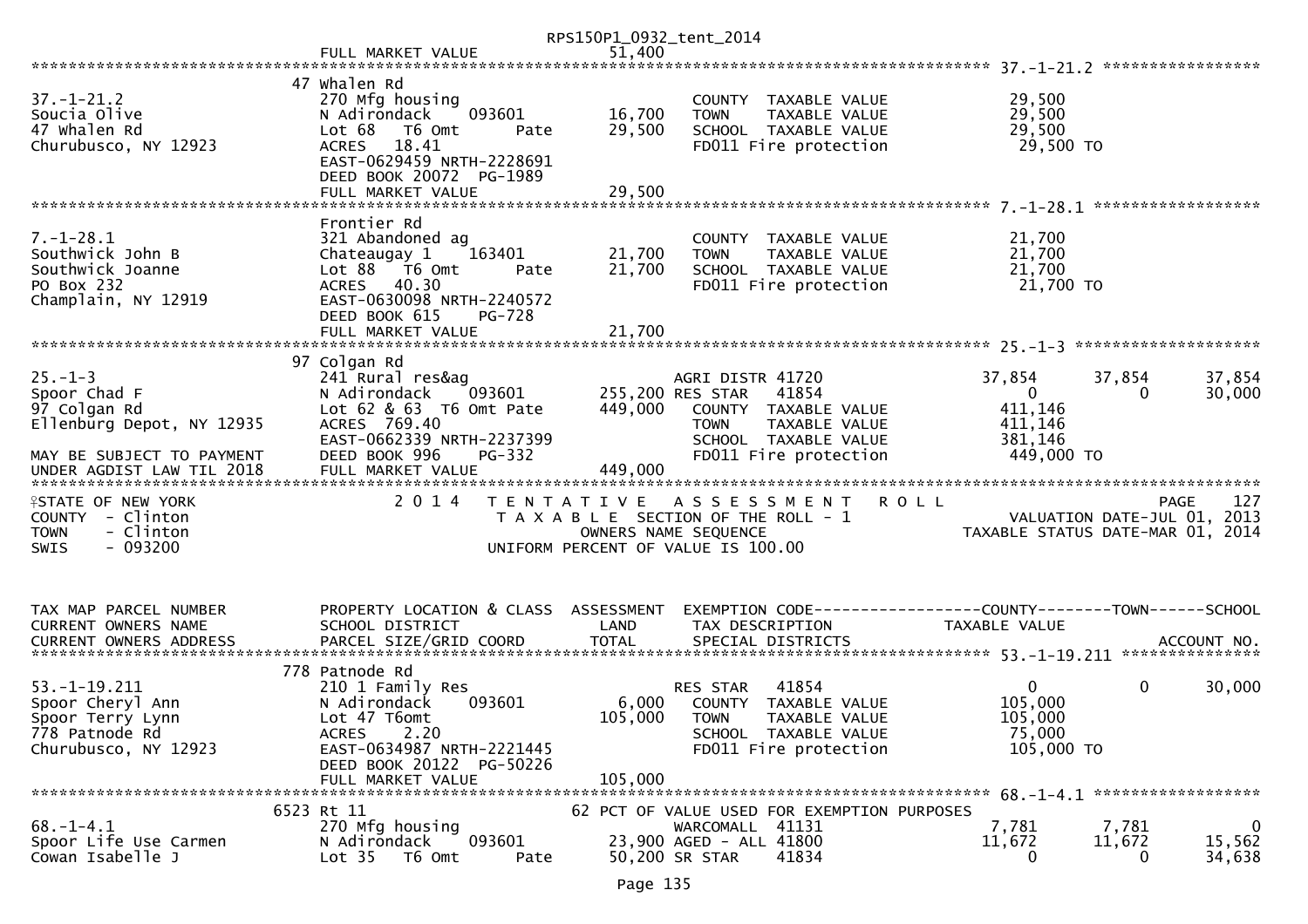|                                    |                                                   |        | RPS150P1_0932_tent_2014               |                  |                                               |                             |                                                                |                             |                    |
|------------------------------------|---------------------------------------------------|--------|---------------------------------------|------------------|-----------------------------------------------|-----------------------------|----------------------------------------------------------------|-----------------------------|--------------------|
| 6509 Rt 11                         | ACRES 32.70                                       |        |                                       |                  | COUNTY TAXABLE VALUE                          |                             | 30,747                                                         |                             |                    |
| Churubusco, NY 12923               | EAST-0640991 NRTH-2215614                         |        |                                       | <b>TOWN</b>      | TAXABLE VALUE                                 |                             | 30,747                                                         |                             |                    |
|                                    | DEED BOOK 20051 PG-82791                          |        |                                       |                  | SCHOOL TAXABLE VALUE                          |                             | $\bf{0}$                                                       |                             |                    |
|                                    | FULL MARKET VALUE                                 |        | 50,200                                |                  | FD011 Fire protection                         |                             | 50,200 TO                                                      |                             |                    |
|                                    |                                                   |        |                                       |                  |                                               |                             |                                                                |                             |                    |
|                                    | 7165 Rt 11                                        |        |                                       |                  |                                               |                             |                                                                |                             |                    |
| $52. - 1 - 10.1$                   | 220 2 Family Res                                  |        |                                       | AGED - ALL 41800 |                                               |                             | 39,950                                                         | 39,950                      | 39,950             |
| Spoor Life Use Ruth                | N Adirondack                                      | 093601 |                                       | 5,100 SR STAR    | 41834                                         |                             | $\overline{0}$                                                 | 0                           | 39,950             |
| Spoor Shawn D                      | Lot 48<br>T6 Omt                                  | Pate   | 79,900                                |                  | COUNTY TAXABLE VALUE                          |                             | 39,950                                                         |                             |                    |
| 7165 Rt 11<br>Churubusco, NY 12923 | 1.10<br><b>ACRES</b><br>EAST-0629140 NRTH-2224309 |        |                                       | <b>TOWN</b>      | TAXABLE VALUE                                 |                             | 39,950<br>$\Omega$                                             |                             |                    |
|                                    | DEED BOOK 20051 PG-78969                          |        |                                       |                  | SCHOOL TAXABLE VALUE<br>FD011 Fire protection |                             | 79,900 TO                                                      |                             |                    |
|                                    | FULL MARKET VALUE                                 |        | 79,900                                |                  |                                               |                             |                                                                |                             |                    |
|                                    |                                                   |        |                                       |                  |                                               |                             |                                                                |                             |                    |
|                                    | 472 Rt 189                                        |        |                                       |                  |                                               |                             |                                                                |                             |                    |
| $38. - 1 - 13.2$                   | 240 Rural res                                     |        |                                       | <b>RES STAR</b>  | 41854                                         |                             | $\Omega$                                                       | $\mathbf{0}$                | 30,000             |
| Spoor Shawn                        | N Adirondack                                      | 093601 | 13,500                                |                  | COUNTY TAXABLE VALUE                          |                             | 122,700                                                        |                             |                    |
| Spoor Darlene                      | Lot 55 T6omt                                      |        | 122,700                               | <b>TOWN</b>      | TAXABLE VALUE                                 |                             | 122,700                                                        |                             |                    |
| 472 Rt 189                         | ACRES 11.90                                       |        |                                       |                  | SCHOOL TAXABLE VALUE                          |                             | 92,700                                                         |                             |                    |
| Churubusco, NY 12923               | EAST-0639595 NRTH-2229156                         |        |                                       |                  | FD011 Fire protection                         |                             | 122,700 TO                                                     |                             |                    |
|                                    | DEED BOOK 20072 PG-6145                           |        |                                       |                  |                                               |                             |                                                                |                             |                    |
|                                    | FULL MARKET VALUE                                 |        | 122,700                               |                  |                                               |                             |                                                                |                             |                    |
|                                    |                                                   |        |                                       |                  |                                               |                             |                                                                |                             |                    |
|                                    | Rt 189                                            |        |                                       |                  |                                               |                             |                                                                |                             |                    |
| $38. - 1 - 13.3$                   | 112 Dairy farm                                    |        |                                       |                  | COUNTY TAXABLE VALUE                          |                             | 159,400                                                        |                             |                    |
| Spoor Shawn                        | N Adirondack<br>Lot 55 T6 Omt                     | 093601 | 144,800                               | <b>TOWN</b>      | TAXABLE VALUE                                 |                             | 159,400                                                        |                             |                    |
| Spoor Darlene<br>472 Rt 189        | ACRES 332.40                                      | Pate   | 159,400                               |                  | SCHOOL TAXABLE VALUE<br>FD011 Fire protection |                             | 159,400<br>159,400 TO                                          |                             |                    |
| Churubusco, NY 12923               | EAST-0641313 NRTH-2228103                         |        |                                       |                  |                                               |                             |                                                                |                             |                    |
|                                    | DEED BOOK 20122 PG-50045                          |        |                                       |                  |                                               |                             |                                                                |                             |                    |
|                                    | FULL MARKET VALUE                                 |        | 159,400                               |                  |                                               |                             |                                                                |                             |                    |
| **********************             | *****************************                     |        |                                       |                  |                                               |                             |                                                                |                             |                    |
| <b>ISTATE OF NEW YORK</b>          | 2 0 1 4                                           |        | T E N T A T I V E                     |                  |                                               | A S S E S S M E N T R O L L |                                                                |                             | 128<br><b>PAGE</b> |
| COUNTY - Clinton                   |                                                   |        | T A X A B L E SECTION OF THE ROLL - 1 |                  |                                               |                             |                                                                | VALUATION DATE-JUL 01, 2013 |                    |
| - Clinton<br><b>TOWN</b>           |                                                   |        | OWNERS NAME SEQUENCE                  |                  |                                               |                             | TAXABLE STATUS DATE-MAR 01, 2014                               |                             |                    |
| $-093200$<br>SWIS                  |                                                   |        | UNIFORM PERCENT OF VALUE IS 100.00    |                  |                                               |                             |                                                                |                             |                    |
|                                    |                                                   |        |                                       |                  |                                               |                             |                                                                |                             |                    |
|                                    |                                                   |        |                                       |                  |                                               |                             |                                                                |                             |                    |
| TAX MAP PARCEL NUMBER              | PROPERTY LOCATION & CLASS ASSESSMENT              |        |                                       |                  |                                               |                             | EXEMPTION CODE------------------COUNTY--------TOWN------SCHOOL |                             |                    |
| CURRENT OWNERS NAME                | SCHOOL DISTRICT                                   |        | LAND                                  |                  | TAX DESCRIPTION                               |                             | TAXABLE VALUE                                                  |                             |                    |
| CURRENT OWNERS ADDRESS             | PARCEL SIZE/GRID COORD                            |        | <b>TOTAL</b>                          |                  | SPECIAL DISTRICTS                             |                             |                                                                |                             | ACCOUNT NO.        |
|                                    |                                                   |        |                                       |                  |                                               |                             |                                                                |                             |                    |
|                                    | 540 Rt 189                                        |        |                                       |                  |                                               |                             |                                                                |                             |                    |
| $38.1 - 1 - 34$                    | 210 1 Family Res                                  |        |                                       |                  | COUNTY TAXABLE VALUE                          |                             | 46,000                                                         |                             |                    |
| Spoor Shawn D                      | N Adirondack                                      | 093601 | 5,400                                 | <b>TOWN</b>      | TAXABLE VALUE                                 |                             | 46,000                                                         |                             |                    |
| Spoor Darlene M                    | Lot <sub>55</sub><br>T6 Omt                       | Pate   | 46,000                                |                  | SCHOOL TAXABLE VALUE                          |                             | 46,000                                                         |                             |                    |
| 472 Rt 189                         | 1.50<br><b>ACRES</b>                              |        |                                       |                  | FD011 Fire protection                         |                             | 46,000 TO                                                      |                             |                    |
| Churubusco, NY 12923               | EAST-0639422 NRTH-2230387                         |        |                                       |                  |                                               |                             |                                                                |                             |                    |
|                                    | DEED BOOK 20031 PG-55596                          |        |                                       |                  |                                               |                             |                                                                |                             |                    |
|                                    | FULL MARKET VALUE                                 |        | 46,000                                |                  |                                               |                             |                                                                |                             |                    |
|                                    |                                                   |        |                                       |                  |                                               |                             |                                                                |                             |                    |
|                                    | 6863 Rt 11                                        |        |                                       |                  |                                               |                             |                                                                |                             |                    |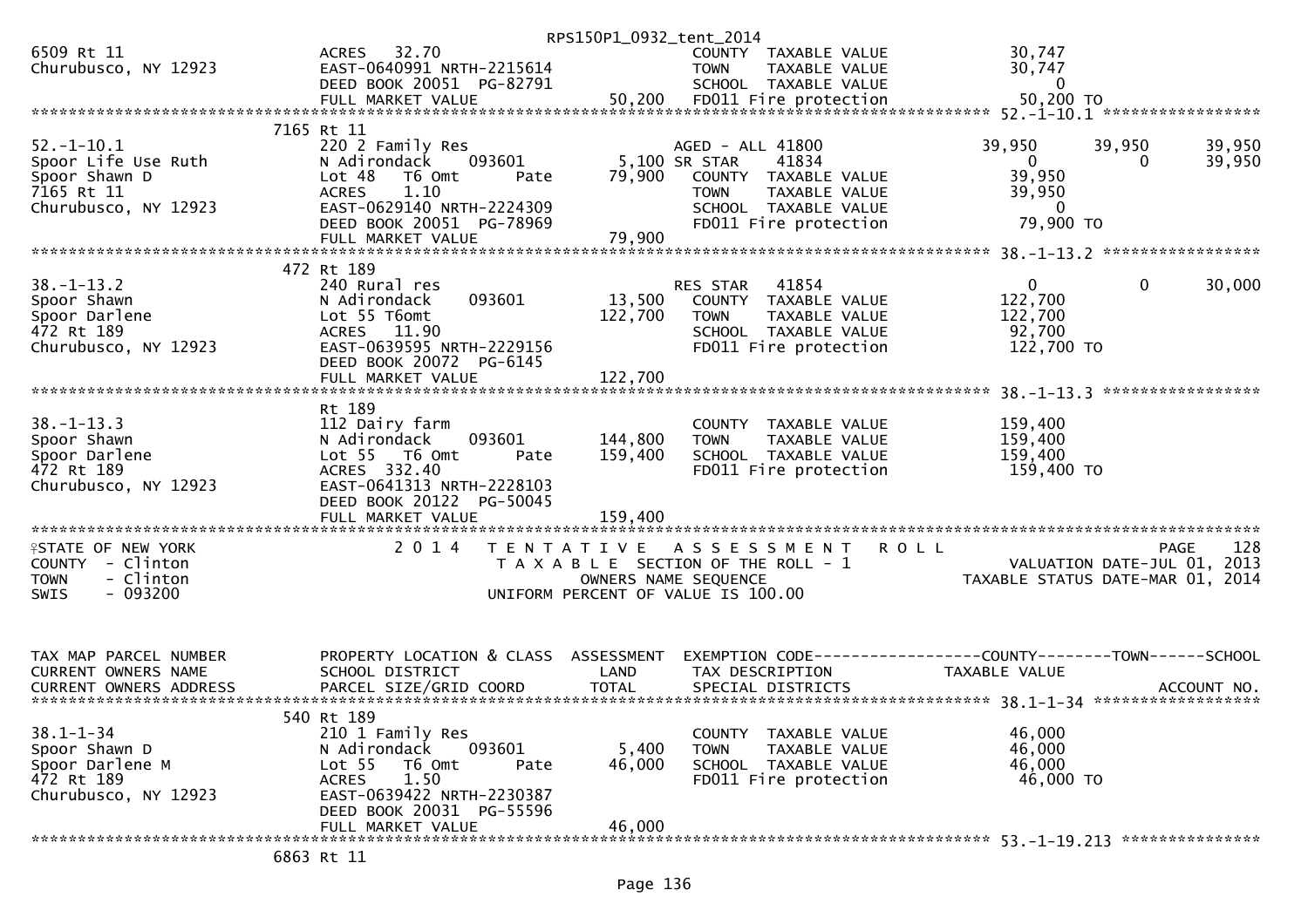| $53. -1 - 19.213$<br>43,800<br>210 1 Family Res<br>COUNTY TAXABLE VALUE<br>093601<br>5,400<br>43,800<br>N Adirondack<br>Spoor Terry<br><b>TOWN</b><br>TAXABLE VALUE<br>Lot 47 T6omt<br>43,800<br>Spoor Cheryl<br>43,800<br>SCHOOL TAXABLE VALUE<br>778 Patnode Rd<br>43,800 TO<br><b>ACRES</b><br>1.50<br>FD011 Fire protection<br>EAST-0635183 NRTH-2221361<br>Churubusco, NY 12923<br>DEED BOOK 20122 PG-47631<br>43,800<br>FULL MARKET VALUE<br>194 Clinton Mills Rd<br>30,000<br>$25. - 1 - 4.1$<br>112 Dairy farm<br>41854<br>0<br>$\bf{0}$<br>RES STAR<br>42100<br>700<br>Spoor Travis<br>35,900 483A EX<br>700<br>700<br>N Adirondack<br>093601<br>Lot 61 T6omt<br>Spoor Jennifer<br>104,000<br>COUNTY TAXABLE VALUE<br>103,300<br>194 Clinton Mills Rd<br>080<br>ACRES 48.30 BANK<br>103,300<br><b>TOWN</b><br>TAXABLE VALUE<br>Ellenburg, NY 12933<br>EAST-0667277 NRTH-2235699<br>73,300<br>SCHOOL TAXABLE VALUE<br>DEED BOOK 20031 PG-59538<br>FD011 Fire protection<br>103,300 TO<br>Santamore Rd<br>$7. - 1 - 32$<br>42,500<br>321 Abandoned ag<br>COUNTY TAXABLE VALUE<br>42,500<br>42,500<br>Chateaugay 1<br>163401<br><b>TOWN</b><br>TAXABLE VALUE<br>St Amant Gaetan<br>Lot 88 T6 Omt<br>42,500<br>183 Latulipe West<br>42,500<br>SCHOOL TAXABLE VALUE<br>42,500 TO<br>Rouyn Noranda, PQ, CANADA<br>ACRES 70.00<br>FD011 Fire protection<br>J9X2X3<br>EAST-0628090 NRTH-2239559<br>DEED BOOK 20132 PG-61477<br>42,500<br>FULL MARKET VALUE<br>6211 Rt 11<br>$\mathbf 0$<br>$69. - 1 - 15$<br>41854<br>$\mathbf{0}$<br>30,000<br>210 1 Family Res<br>RES STAR<br>38,800<br>St Clair Scott A<br>N Adirondack<br>093601<br>6,000<br>COUNTY TAXABLE VALUE<br>6211 Rt 11<br>Lot 25<br>38,800<br>38,800<br>T6 Omt<br>TAXABLE VALUE<br>Pate<br><b>TOWN</b><br>Ellenburg Center, NY 12934<br>2.30<br>8,800<br><b>ACRES</b><br>SCHOOL TAXABLE VALUE<br>EAST-0647668 NRTH-2211810<br>FD011 Fire protection<br>38,800 TO<br>DEED BOOK 20132 PG-61519<br>129<br><b>ISTATE OF NEW YORK</b><br>2 0 1 4<br>TENTATIVE ASSESSMENT<br><b>ROLL</b><br>PAGE<br>VALUATION DATE-JUL 01, 2013<br>COUNTY - Clinton<br>T A X A B L E SECTION OF THE ROLL - 1<br>- Clinton<br>TAXABLE STATUS DATE-MAR 01, 2014<br><b>TOWN</b><br>OWNERS NAME SEQUENCE<br>$-093200$<br><b>SWIS</b><br>UNIFORM PERCENT OF VALUE IS 100.00<br>PROPERTY LOCATION & CLASS<br>ASSESSMENT<br>EXEMPTION CODE------------------COUNTY--------TOWN------SCHOOL<br>TAX MAP PARCEL NUMBER<br><b>CURRENT OWNERS NAME</b><br>SCHOOL DISTRICT<br>LAND<br>TAX DESCRIPTION<br>TAXABLE VALUE<br><b>CURRENT OWNERS ADDRESS</b><br>PARCEL SIZE/GRID COORD<br><b>TOTAL</b><br>SPECIAL DISTRICTS<br>ACCOUNT NO.<br>Clinton Mills Rd<br>$25. - 1 - 5.2$<br>260 Seasonal res<br>91,000<br>TAXABLE VALUE<br>COUNTY<br>St Thomas Gary<br>N Adirondack<br>093601<br>73,800<br>91,000<br><b>TOWN</b><br>TAXABLE VALUE<br>91,000<br>VanHanehan Dave<br>Lot 61 T6omt<br>91,000<br>SCHOOL TAXABLE VALUE<br>c/o Dennis Smolinkski<br>ACRES 170.00<br>FD011 Fire protection<br>91,000 TO<br>EAST-0670684 NRTH-2237440<br>PO Box 148<br>Rose, NY 14542<br>DEED BOOK 20082 PG-14204 |  | RPS150P1_0932_tent_2014 |  |
|-------------------------------------------------------------------------------------------------------------------------------------------------------------------------------------------------------------------------------------------------------------------------------------------------------------------------------------------------------------------------------------------------------------------------------------------------------------------------------------------------------------------------------------------------------------------------------------------------------------------------------------------------------------------------------------------------------------------------------------------------------------------------------------------------------------------------------------------------------------------------------------------------------------------------------------------------------------------------------------------------------------------------------------------------------------------------------------------------------------------------------------------------------------------------------------------------------------------------------------------------------------------------------------------------------------------------------------------------------------------------------------------------------------------------------------------------------------------------------------------------------------------------------------------------------------------------------------------------------------------------------------------------------------------------------------------------------------------------------------------------------------------------------------------------------------------------------------------------------------------------------------------------------------------------------------------------------------------------------------------------------------------------------------------------------------------------------------------------------------------------------------------------------------------------------------------------------------------------------------------------------------------------------------------------------------------------------------------------------------------------------------------------------------------------------------------------------------------------------------------------------------------------------------------------------------------------------------------------------------------------------------------------------------------------------------------------------------------------------------------------------------------------------------------------------------------------------------------------------------------------------------------------------------------------------------------------------------------------------------------------------------------------------------------------------------------------------------------------------------------------|--|-------------------------|--|
|                                                                                                                                                                                                                                                                                                                                                                                                                                                                                                                                                                                                                                                                                                                                                                                                                                                                                                                                                                                                                                                                                                                                                                                                                                                                                                                                                                                                                                                                                                                                                                                                                                                                                                                                                                                                                                                                                                                                                                                                                                                                                                                                                                                                                                                                                                                                                                                                                                                                                                                                                                                                                                                                                                                                                                                                                                                                                                                                                                                                                                                                                                                         |  |                         |  |
|                                                                                                                                                                                                                                                                                                                                                                                                                                                                                                                                                                                                                                                                                                                                                                                                                                                                                                                                                                                                                                                                                                                                                                                                                                                                                                                                                                                                                                                                                                                                                                                                                                                                                                                                                                                                                                                                                                                                                                                                                                                                                                                                                                                                                                                                                                                                                                                                                                                                                                                                                                                                                                                                                                                                                                                                                                                                                                                                                                                                                                                                                                                         |  |                         |  |
|                                                                                                                                                                                                                                                                                                                                                                                                                                                                                                                                                                                                                                                                                                                                                                                                                                                                                                                                                                                                                                                                                                                                                                                                                                                                                                                                                                                                                                                                                                                                                                                                                                                                                                                                                                                                                                                                                                                                                                                                                                                                                                                                                                                                                                                                                                                                                                                                                                                                                                                                                                                                                                                                                                                                                                                                                                                                                                                                                                                                                                                                                                                         |  |                         |  |
|                                                                                                                                                                                                                                                                                                                                                                                                                                                                                                                                                                                                                                                                                                                                                                                                                                                                                                                                                                                                                                                                                                                                                                                                                                                                                                                                                                                                                                                                                                                                                                                                                                                                                                                                                                                                                                                                                                                                                                                                                                                                                                                                                                                                                                                                                                                                                                                                                                                                                                                                                                                                                                                                                                                                                                                                                                                                                                                                                                                                                                                                                                                         |  |                         |  |
|                                                                                                                                                                                                                                                                                                                                                                                                                                                                                                                                                                                                                                                                                                                                                                                                                                                                                                                                                                                                                                                                                                                                                                                                                                                                                                                                                                                                                                                                                                                                                                                                                                                                                                                                                                                                                                                                                                                                                                                                                                                                                                                                                                                                                                                                                                                                                                                                                                                                                                                                                                                                                                                                                                                                                                                                                                                                                                                                                                                                                                                                                                                         |  |                         |  |
|                                                                                                                                                                                                                                                                                                                                                                                                                                                                                                                                                                                                                                                                                                                                                                                                                                                                                                                                                                                                                                                                                                                                                                                                                                                                                                                                                                                                                                                                                                                                                                                                                                                                                                                                                                                                                                                                                                                                                                                                                                                                                                                                                                                                                                                                                                                                                                                                                                                                                                                                                                                                                                                                                                                                                                                                                                                                                                                                                                                                                                                                                                                         |  |                         |  |
|                                                                                                                                                                                                                                                                                                                                                                                                                                                                                                                                                                                                                                                                                                                                                                                                                                                                                                                                                                                                                                                                                                                                                                                                                                                                                                                                                                                                                                                                                                                                                                                                                                                                                                                                                                                                                                                                                                                                                                                                                                                                                                                                                                                                                                                                                                                                                                                                                                                                                                                                                                                                                                                                                                                                                                                                                                                                                                                                                                                                                                                                                                                         |  |                         |  |
|                                                                                                                                                                                                                                                                                                                                                                                                                                                                                                                                                                                                                                                                                                                                                                                                                                                                                                                                                                                                                                                                                                                                                                                                                                                                                                                                                                                                                                                                                                                                                                                                                                                                                                                                                                                                                                                                                                                                                                                                                                                                                                                                                                                                                                                                                                                                                                                                                                                                                                                                                                                                                                                                                                                                                                                                                                                                                                                                                                                                                                                                                                                         |  |                         |  |
|                                                                                                                                                                                                                                                                                                                                                                                                                                                                                                                                                                                                                                                                                                                                                                                                                                                                                                                                                                                                                                                                                                                                                                                                                                                                                                                                                                                                                                                                                                                                                                                                                                                                                                                                                                                                                                                                                                                                                                                                                                                                                                                                                                                                                                                                                                                                                                                                                                                                                                                                                                                                                                                                                                                                                                                                                                                                                                                                                                                                                                                                                                                         |  |                         |  |
|                                                                                                                                                                                                                                                                                                                                                                                                                                                                                                                                                                                                                                                                                                                                                                                                                                                                                                                                                                                                                                                                                                                                                                                                                                                                                                                                                                                                                                                                                                                                                                                                                                                                                                                                                                                                                                                                                                                                                                                                                                                                                                                                                                                                                                                                                                                                                                                                                                                                                                                                                                                                                                                                                                                                                                                                                                                                                                                                                                                                                                                                                                                         |  |                         |  |
|                                                                                                                                                                                                                                                                                                                                                                                                                                                                                                                                                                                                                                                                                                                                                                                                                                                                                                                                                                                                                                                                                                                                                                                                                                                                                                                                                                                                                                                                                                                                                                                                                                                                                                                                                                                                                                                                                                                                                                                                                                                                                                                                                                                                                                                                                                                                                                                                                                                                                                                                                                                                                                                                                                                                                                                                                                                                                                                                                                                                                                                                                                                         |  |                         |  |
|                                                                                                                                                                                                                                                                                                                                                                                                                                                                                                                                                                                                                                                                                                                                                                                                                                                                                                                                                                                                                                                                                                                                                                                                                                                                                                                                                                                                                                                                                                                                                                                                                                                                                                                                                                                                                                                                                                                                                                                                                                                                                                                                                                                                                                                                                                                                                                                                                                                                                                                                                                                                                                                                                                                                                                                                                                                                                                                                                                                                                                                                                                                         |  |                         |  |
|                                                                                                                                                                                                                                                                                                                                                                                                                                                                                                                                                                                                                                                                                                                                                                                                                                                                                                                                                                                                                                                                                                                                                                                                                                                                                                                                                                                                                                                                                                                                                                                                                                                                                                                                                                                                                                                                                                                                                                                                                                                                                                                                                                                                                                                                                                                                                                                                                                                                                                                                                                                                                                                                                                                                                                                                                                                                                                                                                                                                                                                                                                                         |  |                         |  |
|                                                                                                                                                                                                                                                                                                                                                                                                                                                                                                                                                                                                                                                                                                                                                                                                                                                                                                                                                                                                                                                                                                                                                                                                                                                                                                                                                                                                                                                                                                                                                                                                                                                                                                                                                                                                                                                                                                                                                                                                                                                                                                                                                                                                                                                                                                                                                                                                                                                                                                                                                                                                                                                                                                                                                                                                                                                                                                                                                                                                                                                                                                                         |  |                         |  |
|                                                                                                                                                                                                                                                                                                                                                                                                                                                                                                                                                                                                                                                                                                                                                                                                                                                                                                                                                                                                                                                                                                                                                                                                                                                                                                                                                                                                                                                                                                                                                                                                                                                                                                                                                                                                                                                                                                                                                                                                                                                                                                                                                                                                                                                                                                                                                                                                                                                                                                                                                                                                                                                                                                                                                                                                                                                                                                                                                                                                                                                                                                                         |  |                         |  |
|                                                                                                                                                                                                                                                                                                                                                                                                                                                                                                                                                                                                                                                                                                                                                                                                                                                                                                                                                                                                                                                                                                                                                                                                                                                                                                                                                                                                                                                                                                                                                                                                                                                                                                                                                                                                                                                                                                                                                                                                                                                                                                                                                                                                                                                                                                                                                                                                                                                                                                                                                                                                                                                                                                                                                                                                                                                                                                                                                                                                                                                                                                                         |  |                         |  |
|                                                                                                                                                                                                                                                                                                                                                                                                                                                                                                                                                                                                                                                                                                                                                                                                                                                                                                                                                                                                                                                                                                                                                                                                                                                                                                                                                                                                                                                                                                                                                                                                                                                                                                                                                                                                                                                                                                                                                                                                                                                                                                                                                                                                                                                                                                                                                                                                                                                                                                                                                                                                                                                                                                                                                                                                                                                                                                                                                                                                                                                                                                                         |  |                         |  |
|                                                                                                                                                                                                                                                                                                                                                                                                                                                                                                                                                                                                                                                                                                                                                                                                                                                                                                                                                                                                                                                                                                                                                                                                                                                                                                                                                                                                                                                                                                                                                                                                                                                                                                                                                                                                                                                                                                                                                                                                                                                                                                                                                                                                                                                                                                                                                                                                                                                                                                                                                                                                                                                                                                                                                                                                                                                                                                                                                                                                                                                                                                                         |  |                         |  |
|                                                                                                                                                                                                                                                                                                                                                                                                                                                                                                                                                                                                                                                                                                                                                                                                                                                                                                                                                                                                                                                                                                                                                                                                                                                                                                                                                                                                                                                                                                                                                                                                                                                                                                                                                                                                                                                                                                                                                                                                                                                                                                                                                                                                                                                                                                                                                                                                                                                                                                                                                                                                                                                                                                                                                                                                                                                                                                                                                                                                                                                                                                                         |  |                         |  |
|                                                                                                                                                                                                                                                                                                                                                                                                                                                                                                                                                                                                                                                                                                                                                                                                                                                                                                                                                                                                                                                                                                                                                                                                                                                                                                                                                                                                                                                                                                                                                                                                                                                                                                                                                                                                                                                                                                                                                                                                                                                                                                                                                                                                                                                                                                                                                                                                                                                                                                                                                                                                                                                                                                                                                                                                                                                                                                                                                                                                                                                                                                                         |  |                         |  |
|                                                                                                                                                                                                                                                                                                                                                                                                                                                                                                                                                                                                                                                                                                                                                                                                                                                                                                                                                                                                                                                                                                                                                                                                                                                                                                                                                                                                                                                                                                                                                                                                                                                                                                                                                                                                                                                                                                                                                                                                                                                                                                                                                                                                                                                                                                                                                                                                                                                                                                                                                                                                                                                                                                                                                                                                                                                                                                                                                                                                                                                                                                                         |  |                         |  |
|                                                                                                                                                                                                                                                                                                                                                                                                                                                                                                                                                                                                                                                                                                                                                                                                                                                                                                                                                                                                                                                                                                                                                                                                                                                                                                                                                                                                                                                                                                                                                                                                                                                                                                                                                                                                                                                                                                                                                                                                                                                                                                                                                                                                                                                                                                                                                                                                                                                                                                                                                                                                                                                                                                                                                                                                                                                                                                                                                                                                                                                                                                                         |  |                         |  |
|                                                                                                                                                                                                                                                                                                                                                                                                                                                                                                                                                                                                                                                                                                                                                                                                                                                                                                                                                                                                                                                                                                                                                                                                                                                                                                                                                                                                                                                                                                                                                                                                                                                                                                                                                                                                                                                                                                                                                                                                                                                                                                                                                                                                                                                                                                                                                                                                                                                                                                                                                                                                                                                                                                                                                                                                                                                                                                                                                                                                                                                                                                                         |  |                         |  |
|                                                                                                                                                                                                                                                                                                                                                                                                                                                                                                                                                                                                                                                                                                                                                                                                                                                                                                                                                                                                                                                                                                                                                                                                                                                                                                                                                                                                                                                                                                                                                                                                                                                                                                                                                                                                                                                                                                                                                                                                                                                                                                                                                                                                                                                                                                                                                                                                                                                                                                                                                                                                                                                                                                                                                                                                                                                                                                                                                                                                                                                                                                                         |  |                         |  |
|                                                                                                                                                                                                                                                                                                                                                                                                                                                                                                                                                                                                                                                                                                                                                                                                                                                                                                                                                                                                                                                                                                                                                                                                                                                                                                                                                                                                                                                                                                                                                                                                                                                                                                                                                                                                                                                                                                                                                                                                                                                                                                                                                                                                                                                                                                                                                                                                                                                                                                                                                                                                                                                                                                                                                                                                                                                                                                                                                                                                                                                                                                                         |  |                         |  |
|                                                                                                                                                                                                                                                                                                                                                                                                                                                                                                                                                                                                                                                                                                                                                                                                                                                                                                                                                                                                                                                                                                                                                                                                                                                                                                                                                                                                                                                                                                                                                                                                                                                                                                                                                                                                                                                                                                                                                                                                                                                                                                                                                                                                                                                                                                                                                                                                                                                                                                                                                                                                                                                                                                                                                                                                                                                                                                                                                                                                                                                                                                                         |  |                         |  |
|                                                                                                                                                                                                                                                                                                                                                                                                                                                                                                                                                                                                                                                                                                                                                                                                                                                                                                                                                                                                                                                                                                                                                                                                                                                                                                                                                                                                                                                                                                                                                                                                                                                                                                                                                                                                                                                                                                                                                                                                                                                                                                                                                                                                                                                                                                                                                                                                                                                                                                                                                                                                                                                                                                                                                                                                                                                                                                                                                                                                                                                                                                                         |  |                         |  |
|                                                                                                                                                                                                                                                                                                                                                                                                                                                                                                                                                                                                                                                                                                                                                                                                                                                                                                                                                                                                                                                                                                                                                                                                                                                                                                                                                                                                                                                                                                                                                                                                                                                                                                                                                                                                                                                                                                                                                                                                                                                                                                                                                                                                                                                                                                                                                                                                                                                                                                                                                                                                                                                                                                                                                                                                                                                                                                                                                                                                                                                                                                                         |  |                         |  |
|                                                                                                                                                                                                                                                                                                                                                                                                                                                                                                                                                                                                                                                                                                                                                                                                                                                                                                                                                                                                                                                                                                                                                                                                                                                                                                                                                                                                                                                                                                                                                                                                                                                                                                                                                                                                                                                                                                                                                                                                                                                                                                                                                                                                                                                                                                                                                                                                                                                                                                                                                                                                                                                                                                                                                                                                                                                                                                                                                                                                                                                                                                                         |  |                         |  |
|                                                                                                                                                                                                                                                                                                                                                                                                                                                                                                                                                                                                                                                                                                                                                                                                                                                                                                                                                                                                                                                                                                                                                                                                                                                                                                                                                                                                                                                                                                                                                                                                                                                                                                                                                                                                                                                                                                                                                                                                                                                                                                                                                                                                                                                                                                                                                                                                                                                                                                                                                                                                                                                                                                                                                                                                                                                                                                                                                                                                                                                                                                                         |  |                         |  |
|                                                                                                                                                                                                                                                                                                                                                                                                                                                                                                                                                                                                                                                                                                                                                                                                                                                                                                                                                                                                                                                                                                                                                                                                                                                                                                                                                                                                                                                                                                                                                                                                                                                                                                                                                                                                                                                                                                                                                                                                                                                                                                                                                                                                                                                                                                                                                                                                                                                                                                                                                                                                                                                                                                                                                                                                                                                                                                                                                                                                                                                                                                                         |  |                         |  |
|                                                                                                                                                                                                                                                                                                                                                                                                                                                                                                                                                                                                                                                                                                                                                                                                                                                                                                                                                                                                                                                                                                                                                                                                                                                                                                                                                                                                                                                                                                                                                                                                                                                                                                                                                                                                                                                                                                                                                                                                                                                                                                                                                                                                                                                                                                                                                                                                                                                                                                                                                                                                                                                                                                                                                                                                                                                                                                                                                                                                                                                                                                                         |  |                         |  |
|                                                                                                                                                                                                                                                                                                                                                                                                                                                                                                                                                                                                                                                                                                                                                                                                                                                                                                                                                                                                                                                                                                                                                                                                                                                                                                                                                                                                                                                                                                                                                                                                                                                                                                                                                                                                                                                                                                                                                                                                                                                                                                                                                                                                                                                                                                                                                                                                                                                                                                                                                                                                                                                                                                                                                                                                                                                                                                                                                                                                                                                                                                                         |  |                         |  |
|                                                                                                                                                                                                                                                                                                                                                                                                                                                                                                                                                                                                                                                                                                                                                                                                                                                                                                                                                                                                                                                                                                                                                                                                                                                                                                                                                                                                                                                                                                                                                                                                                                                                                                                                                                                                                                                                                                                                                                                                                                                                                                                                                                                                                                                                                                                                                                                                                                                                                                                                                                                                                                                                                                                                                                                                                                                                                                                                                                                                                                                                                                                         |  |                         |  |
|                                                                                                                                                                                                                                                                                                                                                                                                                                                                                                                                                                                                                                                                                                                                                                                                                                                                                                                                                                                                                                                                                                                                                                                                                                                                                                                                                                                                                                                                                                                                                                                                                                                                                                                                                                                                                                                                                                                                                                                                                                                                                                                                                                                                                                                                                                                                                                                                                                                                                                                                                                                                                                                                                                                                                                                                                                                                                                                                                                                                                                                                                                                         |  |                         |  |
|                                                                                                                                                                                                                                                                                                                                                                                                                                                                                                                                                                                                                                                                                                                                                                                                                                                                                                                                                                                                                                                                                                                                                                                                                                                                                                                                                                                                                                                                                                                                                                                                                                                                                                                                                                                                                                                                                                                                                                                                                                                                                                                                                                                                                                                                                                                                                                                                                                                                                                                                                                                                                                                                                                                                                                                                                                                                                                                                                                                                                                                                                                                         |  |                         |  |
|                                                                                                                                                                                                                                                                                                                                                                                                                                                                                                                                                                                                                                                                                                                                                                                                                                                                                                                                                                                                                                                                                                                                                                                                                                                                                                                                                                                                                                                                                                                                                                                                                                                                                                                                                                                                                                                                                                                                                                                                                                                                                                                                                                                                                                                                                                                                                                                                                                                                                                                                                                                                                                                                                                                                                                                                                                                                                                                                                                                                                                                                                                                         |  |                         |  |
|                                                                                                                                                                                                                                                                                                                                                                                                                                                                                                                                                                                                                                                                                                                                                                                                                                                                                                                                                                                                                                                                                                                                                                                                                                                                                                                                                                                                                                                                                                                                                                                                                                                                                                                                                                                                                                                                                                                                                                                                                                                                                                                                                                                                                                                                                                                                                                                                                                                                                                                                                                                                                                                                                                                                                                                                                                                                                                                                                                                                                                                                                                                         |  |                         |  |
|                                                                                                                                                                                                                                                                                                                                                                                                                                                                                                                                                                                                                                                                                                                                                                                                                                                                                                                                                                                                                                                                                                                                                                                                                                                                                                                                                                                                                                                                                                                                                                                                                                                                                                                                                                                                                                                                                                                                                                                                                                                                                                                                                                                                                                                                                                                                                                                                                                                                                                                                                                                                                                                                                                                                                                                                                                                                                                                                                                                                                                                                                                                         |  |                         |  |
|                                                                                                                                                                                                                                                                                                                                                                                                                                                                                                                                                                                                                                                                                                                                                                                                                                                                                                                                                                                                                                                                                                                                                                                                                                                                                                                                                                                                                                                                                                                                                                                                                                                                                                                                                                                                                                                                                                                                                                                                                                                                                                                                                                                                                                                                                                                                                                                                                                                                                                                                                                                                                                                                                                                                                                                                                                                                                                                                                                                                                                                                                                                         |  |                         |  |
|                                                                                                                                                                                                                                                                                                                                                                                                                                                                                                                                                                                                                                                                                                                                                                                                                                                                                                                                                                                                                                                                                                                                                                                                                                                                                                                                                                                                                                                                                                                                                                                                                                                                                                                                                                                                                                                                                                                                                                                                                                                                                                                                                                                                                                                                                                                                                                                                                                                                                                                                                                                                                                                                                                                                                                                                                                                                                                                                                                                                                                                                                                                         |  |                         |  |
|                                                                                                                                                                                                                                                                                                                                                                                                                                                                                                                                                                                                                                                                                                                                                                                                                                                                                                                                                                                                                                                                                                                                                                                                                                                                                                                                                                                                                                                                                                                                                                                                                                                                                                                                                                                                                                                                                                                                                                                                                                                                                                                                                                                                                                                                                                                                                                                                                                                                                                                                                                                                                                                                                                                                                                                                                                                                                                                                                                                                                                                                                                                         |  |                         |  |
|                                                                                                                                                                                                                                                                                                                                                                                                                                                                                                                                                                                                                                                                                                                                                                                                                                                                                                                                                                                                                                                                                                                                                                                                                                                                                                                                                                                                                                                                                                                                                                                                                                                                                                                                                                                                                                                                                                                                                                                                                                                                                                                                                                                                                                                                                                                                                                                                                                                                                                                                                                                                                                                                                                                                                                                                                                                                                                                                                                                                                                                                                                                         |  |                         |  |
|                                                                                                                                                                                                                                                                                                                                                                                                                                                                                                                                                                                                                                                                                                                                                                                                                                                                                                                                                                                                                                                                                                                                                                                                                                                                                                                                                                                                                                                                                                                                                                                                                                                                                                                                                                                                                                                                                                                                                                                                                                                                                                                                                                                                                                                                                                                                                                                                                                                                                                                                                                                                                                                                                                                                                                                                                                                                                                                                                                                                                                                                                                                         |  |                         |  |
|                                                                                                                                                                                                                                                                                                                                                                                                                                                                                                                                                                                                                                                                                                                                                                                                                                                                                                                                                                                                                                                                                                                                                                                                                                                                                                                                                                                                                                                                                                                                                                                                                                                                                                                                                                                                                                                                                                                                                                                                                                                                                                                                                                                                                                                                                                                                                                                                                                                                                                                                                                                                                                                                                                                                                                                                                                                                                                                                                                                                                                                                                                                         |  |                         |  |
|                                                                                                                                                                                                                                                                                                                                                                                                                                                                                                                                                                                                                                                                                                                                                                                                                                                                                                                                                                                                                                                                                                                                                                                                                                                                                                                                                                                                                                                                                                                                                                                                                                                                                                                                                                                                                                                                                                                                                                                                                                                                                                                                                                                                                                                                                                                                                                                                                                                                                                                                                                                                                                                                                                                                                                                                                                                                                                                                                                                                                                                                                                                         |  |                         |  |
|                                                                                                                                                                                                                                                                                                                                                                                                                                                                                                                                                                                                                                                                                                                                                                                                                                                                                                                                                                                                                                                                                                                                                                                                                                                                                                                                                                                                                                                                                                                                                                                                                                                                                                                                                                                                                                                                                                                                                                                                                                                                                                                                                                                                                                                                                                                                                                                                                                                                                                                                                                                                                                                                                                                                                                                                                                                                                                                                                                                                                                                                                                                         |  |                         |  |
|                                                                                                                                                                                                                                                                                                                                                                                                                                                                                                                                                                                                                                                                                                                                                                                                                                                                                                                                                                                                                                                                                                                                                                                                                                                                                                                                                                                                                                                                                                                                                                                                                                                                                                                                                                                                                                                                                                                                                                                                                                                                                                                                                                                                                                                                                                                                                                                                                                                                                                                                                                                                                                                                                                                                                                                                                                                                                                                                                                                                                                                                                                                         |  |                         |  |
|                                                                                                                                                                                                                                                                                                                                                                                                                                                                                                                                                                                                                                                                                                                                                                                                                                                                                                                                                                                                                                                                                                                                                                                                                                                                                                                                                                                                                                                                                                                                                                                                                                                                                                                                                                                                                                                                                                                                                                                                                                                                                                                                                                                                                                                                                                                                                                                                                                                                                                                                                                                                                                                                                                                                                                                                                                                                                                                                                                                                                                                                                                                         |  |                         |  |
|                                                                                                                                                                                                                                                                                                                                                                                                                                                                                                                                                                                                                                                                                                                                                                                                                                                                                                                                                                                                                                                                                                                                                                                                                                                                                                                                                                                                                                                                                                                                                                                                                                                                                                                                                                                                                                                                                                                                                                                                                                                                                                                                                                                                                                                                                                                                                                                                                                                                                                                                                                                                                                                                                                                                                                                                                                                                                                                                                                                                                                                                                                                         |  |                         |  |
|                                                                                                                                                                                                                                                                                                                                                                                                                                                                                                                                                                                                                                                                                                                                                                                                                                                                                                                                                                                                                                                                                                                                                                                                                                                                                                                                                                                                                                                                                                                                                                                                                                                                                                                                                                                                                                                                                                                                                                                                                                                                                                                                                                                                                                                                                                                                                                                                                                                                                                                                                                                                                                                                                                                                                                                                                                                                                                                                                                                                                                                                                                                         |  |                         |  |
|                                                                                                                                                                                                                                                                                                                                                                                                                                                                                                                                                                                                                                                                                                                                                                                                                                                                                                                                                                                                                                                                                                                                                                                                                                                                                                                                                                                                                                                                                                                                                                                                                                                                                                                                                                                                                                                                                                                                                                                                                                                                                                                                                                                                                                                                                                                                                                                                                                                                                                                                                                                                                                                                                                                                                                                                                                                                                                                                                                                                                                                                                                                         |  |                         |  |
|                                                                                                                                                                                                                                                                                                                                                                                                                                                                                                                                                                                                                                                                                                                                                                                                                                                                                                                                                                                                                                                                                                                                                                                                                                                                                                                                                                                                                                                                                                                                                                                                                                                                                                                                                                                                                                                                                                                                                                                                                                                                                                                                                                                                                                                                                                                                                                                                                                                                                                                                                                                                                                                                                                                                                                                                                                                                                                                                                                                                                                                                                                                         |  |                         |  |
|                                                                                                                                                                                                                                                                                                                                                                                                                                                                                                                                                                                                                                                                                                                                                                                                                                                                                                                                                                                                                                                                                                                                                                                                                                                                                                                                                                                                                                                                                                                                                                                                                                                                                                                                                                                                                                                                                                                                                                                                                                                                                                                                                                                                                                                                                                                                                                                                                                                                                                                                                                                                                                                                                                                                                                                                                                                                                                                                                                                                                                                                                                                         |  |                         |  |
|                                                                                                                                                                                                                                                                                                                                                                                                                                                                                                                                                                                                                                                                                                                                                                                                                                                                                                                                                                                                                                                                                                                                                                                                                                                                                                                                                                                                                                                                                                                                                                                                                                                                                                                                                                                                                                                                                                                                                                                                                                                                                                                                                                                                                                                                                                                                                                                                                                                                                                                                                                                                                                                                                                                                                                                                                                                                                                                                                                                                                                                                                                                         |  |                         |  |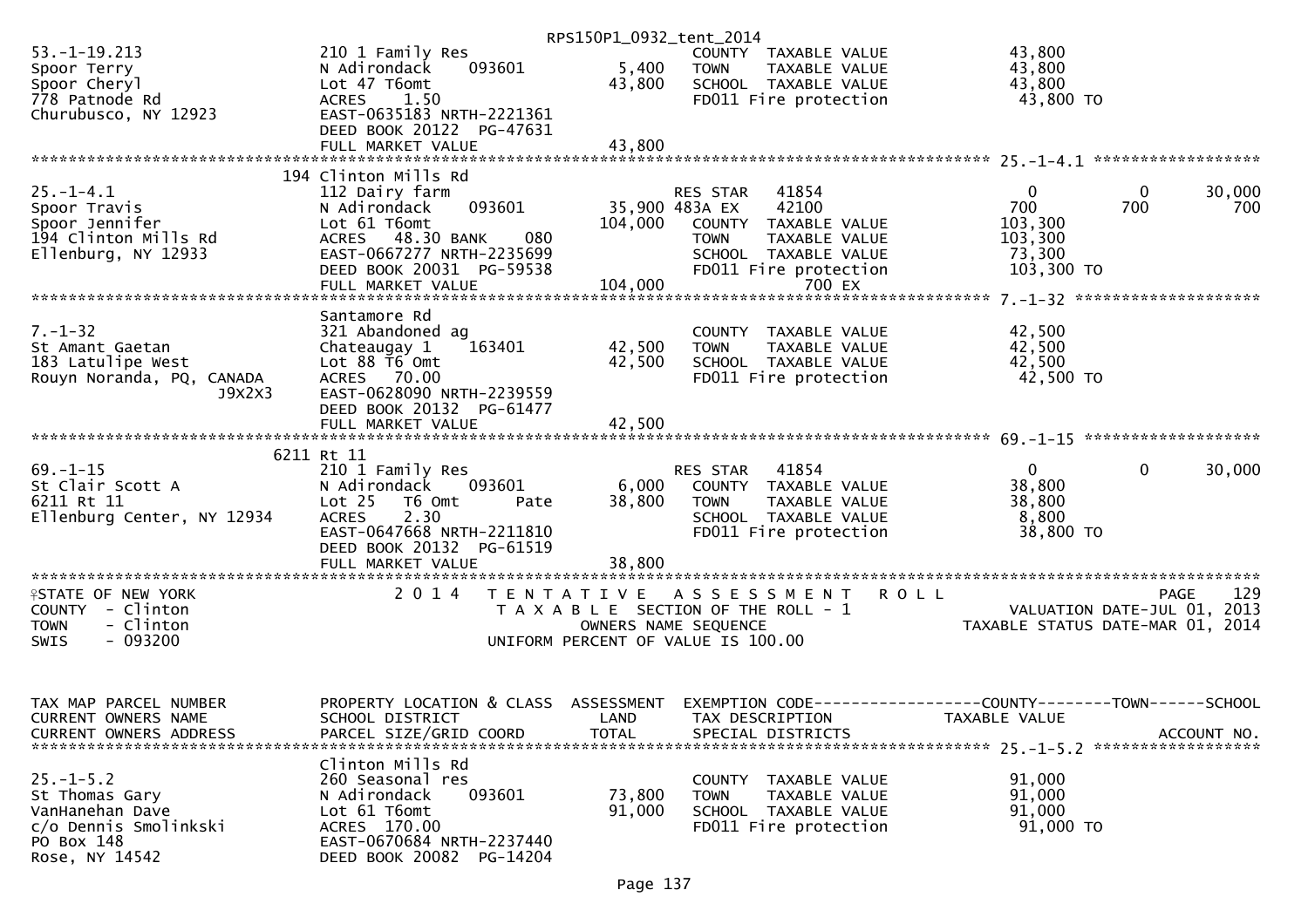|                                              |                                                   | RPS150P1_0932_tent_2014 |                                               |                     |                                  |
|----------------------------------------------|---------------------------------------------------|-------------------------|-----------------------------------------------|---------------------|----------------------------------|
|                                              | FULL MARKET VALUE                                 | 91,000                  |                                               |                     |                                  |
|                                              | Clinton Mills Rd                                  |                         |                                               |                     |                                  |
| $25. - 1 - 6$                                | 920 Priv Hunt/Fi                                  |                         | COUNTY TAXABLE VALUE                          | 120,000             |                                  |
| St Thomas Gary                               | N Adirondack<br>093601                            | 82,500                  | <b>TOWN</b><br>TAXABLE VALUE                  | 120,000             |                                  |
| Van Hanehan David                            | Lot 61 T6omt Pate                                 | 120,000                 | SCHOOL TAXABLE VALUE                          | 120,000             |                                  |
| 11319 Lyman Rd                               | ACRES 210.00                                      |                         | FD011 Fire protection                         | 120,000 TO          |                                  |
| N. Rose, NY 14516                            | EAST-0669064 NRTH-2237271                         |                         |                                               |                     |                                  |
|                                              | DEED BOOK 961<br><b>PG-287</b>                    |                         |                                               |                     |                                  |
|                                              | FULL MARKET VALUE                                 | 120,000                 |                                               |                     |                                  |
|                                              | 185 Campbell Rd                                   |                         |                                               |                     |                                  |
| $67. - 1 - 16$                               | 240 Rural res                                     |                         | COUNTY TAXABLE VALUE                          | 60,000              |                                  |
| Staley Life Estate Edith Louis N Adirondack  | 093601                                            | 23,900                  | TAXABLE VALUE<br><b>TOWN</b>                  | 60,000              |                                  |
| Staley Williams Jessica Louise Lot 29 T6 Omt | Pate                                              | 60,000                  | SCHOOL TAXABLE VALUE                          | 60,000              |                                  |
| 703 Shingle St                               | <b>ACRES</b><br>75.00                             |                         | FD011 Fire protection                         | 60,000 TO           |                                  |
| Morrisonville, NY 12962                      | EAST-0629011 NRTH-2210900                         |                         |                                               |                     |                                  |
|                                              | DEED BOOK 20122 PG-47583                          |                         |                                               |                     |                                  |
|                                              | FULL MARKET VALUE                                 | 60,000                  |                                               |                     |                                  |
|                                              | Looby Rd                                          |                         |                                               |                     |                                  |
| $38. - 1 - 20$                               | 321 Abandoned ag                                  |                         | COUNTY TAXABLE VALUE                          | 28,100              |                                  |
| Stanzione Katherine                          | 093601<br>N Adirondack                            | 28,100                  | TAXABLE VALUE<br><b>TOWN</b>                  | 28,100              |                                  |
| 56 Berkshire Dr                              | Lot 54  T6 Omt<br>Pate                            | 28,100                  | SCHOOL TAXABLE VALUE                          | 28,100              |                                  |
| Sewell, NJ 08080                             | 37.50<br><b>ACRES</b>                             |                         | FD011 Fire protection                         | 28,100 TO           |                                  |
|                                              | EAST-0636988 NRTH-2229095                         |                         |                                               |                     |                                  |
|                                              | DEED BOOK 556<br>PG-567<br>FULL MARKET VALUE      | 28,100                  |                                               |                     |                                  |
|                                              |                                                   |                         |                                               |                     |                                  |
|                                              | 193-201 Mcnierney Rd                              |                         |                                               |                     |                                  |
| $21. - 1 - 1.5$                              | 210 1 Family Res                                  |                         | 41854<br>RES STAR                             | $\overline{0}$      | $\mathbf 0$<br>30,000            |
| Stermer Gracanne                             | 163401<br>Chateaugay 1                            | 9,600                   | COUNTY TAXABLE VALUE                          | 56,100              |                                  |
| 203 McNeirney Rd                             | Lot 90 T6omt                                      | 56,100                  | <b>TOWN</b><br>TAXABLE VALUE                  | 56,100              |                                  |
| Churubusco, NY 12923                         | <b>ACRES</b><br>6.72<br>EAST-0615980 NRTH-2239746 |                         | SCHOOL TAXABLE VALUE<br>FD011 Fire protection | 26,100<br>56,100 TO |                                  |
|                                              | DEED BOOK 20082 PG-17306                          |                         |                                               |                     |                                  |
|                                              | FULL MARKET VALUE                                 | 56,100                  |                                               |                     |                                  |
|                                              |                                                   |                         |                                               |                     |                                  |
| <b>ISTATE OF NEW YORK</b>                    | 2 0 1 4                                           | T E N T A T I V E       | A S S E S S M E N T<br><b>ROLL</b>            |                     | 130<br><b>PAGE</b>               |
| COUNTY - Clinton                             |                                                   |                         | T A X A B L E SECTION OF THE ROLL - 1         |                     | VALUATION DATE-JUL 01, 2013      |
| - Clinton<br><b>TOWN</b>                     |                                                   | OWNERS NAME SEQUENCE    |                                               |                     | TAXABLE STATUS DATE-MAR 01, 2014 |
| $-093200$<br><b>SWIS</b>                     |                                                   |                         | UNIFORM PERCENT OF VALUE IS 100.00            |                     |                                  |
|                                              |                                                   |                         |                                               |                     |                                  |
|                                              |                                                   |                         |                                               |                     |                                  |
| TAX MAP PARCEL NUMBER                        | PROPERTY LOCATION & CLASS                         | ASSESSMENT              |                                               |                     |                                  |
| CURRENT OWNERS NAME                          | SCHOOL DISTRICT                                   | LAND                    | TAX DESCRIPTION                               | TAXABLE VALUE       |                                  |
| <b>CURRENT OWNERS ADDRESS</b>                | PARCEL SIZE/GRID COORD                            | <b>TOTAL</b>            | SPECIAL DISTRICTS                             |                     | ACCOUNT NO.                      |
|                                              | 254 Lafrancis Rd                                  |                         |                                               |                     |                                  |
| $54. - 2 - 22$                               | 270 Mfg housing                                   |                         | 41854<br>RES STAR                             | $\mathbf 0$         | 0<br>30,000                      |
| Stevens Rodney A                             | 093601<br>N Adirondack                            | 4,800                   | <b>COUNTY</b><br>TAXABLE VALUE                | 32,700              |                                  |
| Stevens Kate T                               | Lot 37<br>T6 Omt<br>Pate                          | 32,700                  | <b>TOWN</b><br>TAXABLE VALUE                  | 32,700              |                                  |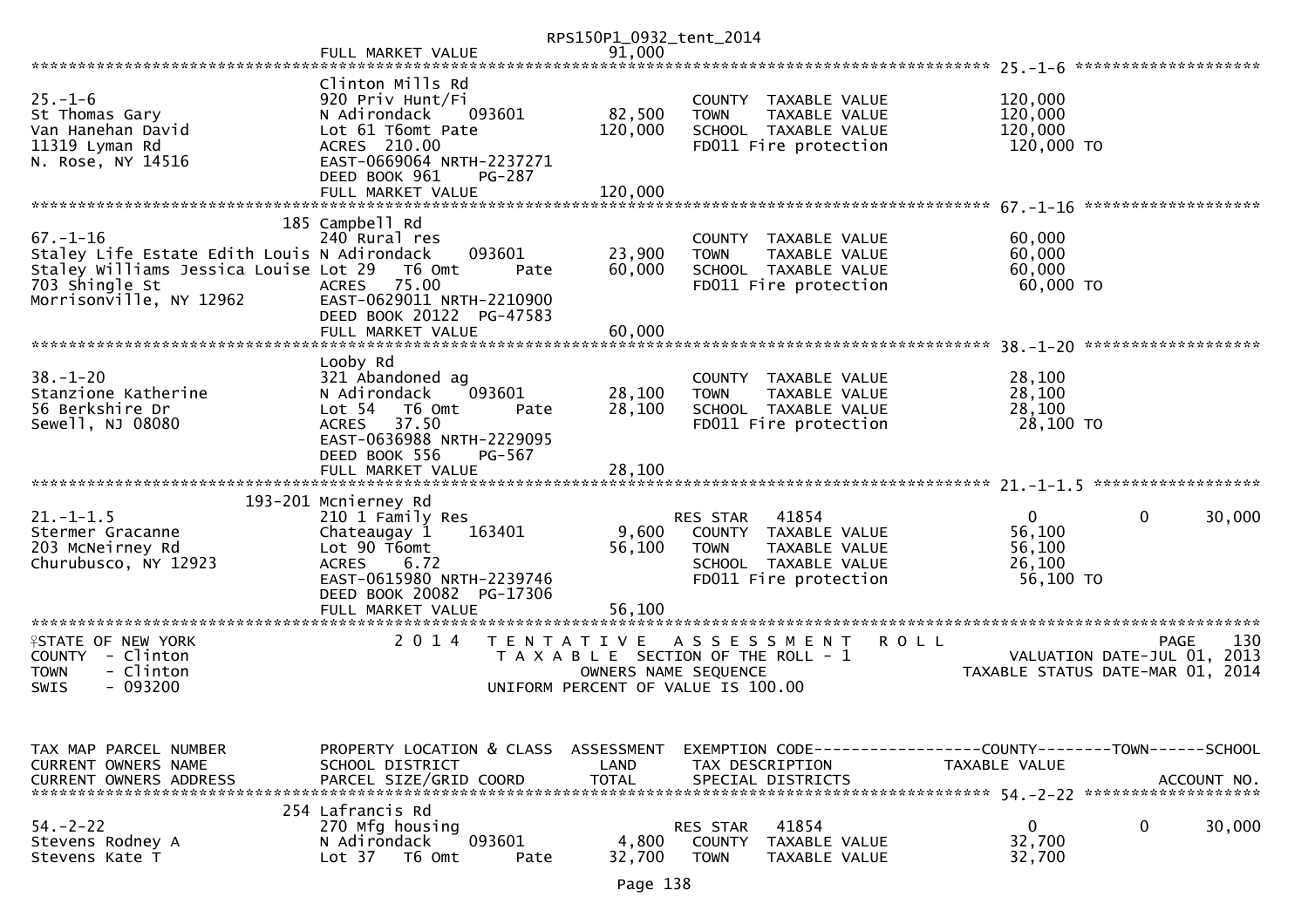|                                                                                                       |                                                                                                                                                                                                           | RPS150P1_0932_tent_2014    |                                                                                                                                                     |                                                                         |                                                                                       |
|-------------------------------------------------------------------------------------------------------|-----------------------------------------------------------------------------------------------------------------------------------------------------------------------------------------------------------|----------------------------|-----------------------------------------------------------------------------------------------------------------------------------------------------|-------------------------------------------------------------------------|---------------------------------------------------------------------------------------|
| 254 Lafrancis Rd<br>Ellenburg Center, NY 12934                                                        | FRNT 200.00 DPTH 175.00<br>EAST-0652383 NRTH-2216307<br>DEED BOOK 849<br>PG-116                                                                                                                           |                            | SCHOOL TAXABLE VALUE<br>FD011 Fire protection                                                                                                       | 2,700<br>32,700 TO                                                      |                                                                                       |
|                                                                                                       |                                                                                                                                                                                                           |                            |                                                                                                                                                     |                                                                         |                                                                                       |
|                                                                                                       | 133 Jones Rd                                                                                                                                                                                              |                            |                                                                                                                                                     |                                                                         |                                                                                       |
| $23. - 1 - 22.211$<br>Stumpf Carol<br>133 Jones Rd<br>Churubusco, NY 12923                            | 270 Mfg housing<br>093601<br>N Adirondack<br>Lot 67 T6omt<br><b>ACRES</b><br>7.50<br>EAST-0634589 NRTH-2233516<br>DEED BOOK 20051 PG-80166<br>FULL MARKET VALUE                                           | 31.700<br>31,700           | LIM INC DI 41932<br>9,600 SR STAR<br>41834<br>COUNTY TAXABLE VALUE<br>TAXABLE VALUE<br><b>TOWN</b><br>SCHOOL TAXABLE VALUE<br>FD011 Fire protection | 13,473<br>$\mathbf{0}$<br>18,227<br>31,700<br>$\mathbf{0}$<br>31,700 TO | 0<br>$\mathbf{0}$<br>31,700<br>$\Omega$                                               |
|                                                                                                       |                                                                                                                                                                                                           |                            |                                                                                                                                                     |                                                                         |                                                                                       |
| $25. - 1 - 7$<br>Suarez Jon D<br>124 Clinton Mills Rd<br>Ellenburg Depot, NY 12935                    | 124 Clinton Mills Rd<br>210 1 Family Res<br>093601<br>N Adirondack<br>Lot $61$<br>T6 Omt<br>Pate<br>2.30 BANK<br>080<br><b>ACRES</b><br>EAST-0669060 NRTH-2234791<br>DEED BOOK 20041 PG-78414             | 5,900<br>70,000            | COUNTY TAXABLE VALUE<br><b>TOWN</b><br>TAXABLE VALUE<br>SCHOOL TAXABLE VALUE<br>FD011 Fire protection                                               | 70,000<br>70,000<br>70,000<br>70,000 TO                                 |                                                                                       |
|                                                                                                       | FULL MARKET VALUE                                                                                                                                                                                         | 70,000                     |                                                                                                                                                     |                                                                         |                                                                                       |
|                                                                                                       |                                                                                                                                                                                                           |                            |                                                                                                                                                     |                                                                         |                                                                                       |
| $6. -1 - 9.1$<br>Sullivan Richard<br>Sullivan Gisele<br>38 Scholl Dr<br>Farmingdale, NY 11735         | Frontier Rd<br>$314$ Rural vac<10<br>Chateaugay 1<br>163401<br>$\overline{76}$ Omt<br>Lot 89<br>Pate<br>1.80<br><b>ACRES</b><br>EAST-0623048 NRTH-2243076<br>DEED BOOK 700<br>PG-333<br>FULL MARKET VALUE | 5,600<br>5,600<br>5,600    | COUNTY TAXABLE VALUE<br>TAXABLE VALUE<br><b>TOWN</b><br>SCHOOL TAXABLE VALUE<br>FD011 Fire protection                                               | 5.600<br>5,600<br>5,600<br>$5,600$ TO                                   |                                                                                       |
|                                                                                                       |                                                                                                                                                                                                           |                            |                                                                                                                                                     |                                                                         |                                                                                       |
| $23. - 1 - 19$<br>Talt George<br>Talt Marjorie<br>70 Bayard St<br>New Rochelle, NY 10805              | Merchia Rd<br>321 Abandoned ag<br>093601<br>N Adirondack<br>Lot $67$ T6 Omt<br>Pate<br><b>ACRES</b><br>13.00<br>EAST-0637792 NRTH-2235101<br>DEED BOOK 549<br>$PG-1$<br>FULL MARKET VALUE                 | 13,400<br>13,400<br>13,400 | COUNTY TAXABLE VALUE<br><b>TOWN</b><br>TAXABLE VALUE<br>SCHOOL TAXABLE VALUE<br>FD011 Fire protection                                               | 13,400<br>13,400<br>13,400<br>13,400 TO                                 |                                                                                       |
|                                                                                                       |                                                                                                                                                                                                           |                            |                                                                                                                                                     |                                                                         |                                                                                       |
| <b>ISTATE OF NEW YORK</b><br>COUNTY - Clinton<br><b>TOWN</b><br>- Clinton<br>$-093200$<br><b>SWIS</b> | 2 0 1 4                                                                                                                                                                                                   |                            | TENTATIVE ASSESSMENT<br>T A X A B L E SECTION OF THE ROLL - 1<br>OWNERS NAME SEQUENCE<br>UNIFORM PERCENT OF VALUE IS 100.00                         | <b>ROLL</b>                                                             | 131<br><b>PAGE</b><br>VALUATION DATE-JUL 01, 2013<br>TAXABLE STATUS DATE-MAR 01, 2014 |
| TAX MAP PARCEL NUMBER<br><b>CURRENT OWNERS NAME</b>                                                   | PROPERTY LOCATION & CLASS ASSESSMENT<br>SCHOOL DISTRICT                                                                                                                                                   | LAND                       | EXEMPTION CODE-----------------COUNTY-------TOWN------SCHOOL<br>TAX DESCRIPTION                                                                     | TAXABLE VALUE                                                           |                                                                                       |

CURRENT OWNERS NAME SCHOOL DISTRICT LAND TAX DESCRIPTION TAXABLE VALUE CURRENT OWNERS ADDRESS PARCEL SIZE/GRID COORD TOTAL SPECIAL DISTRICTS ACCOUNT NO. \*\*\*\*\*\*\*\*\*\*\*\*\*\*\*\*\*\*\*\*\*\*\*\*\*\*\*\*\*\*\*\*\*\*\*\*\*\*\*\*\*\*\*\*\*\*\*\*\*\*\*\*\*\*\*\*\*\*\*\*\*\*\*\*\*\*\*\*\*\*\*\*\*\*\*\*\*\*\*\*\*\*\*\*\*\*\*\*\*\*\*\*\*\*\*\*\*\*\*\*\*\*\* 66.-1-2.3 \*\*\*\*\*\*\*\*\*\*\*\*\*\*\*\*\*\*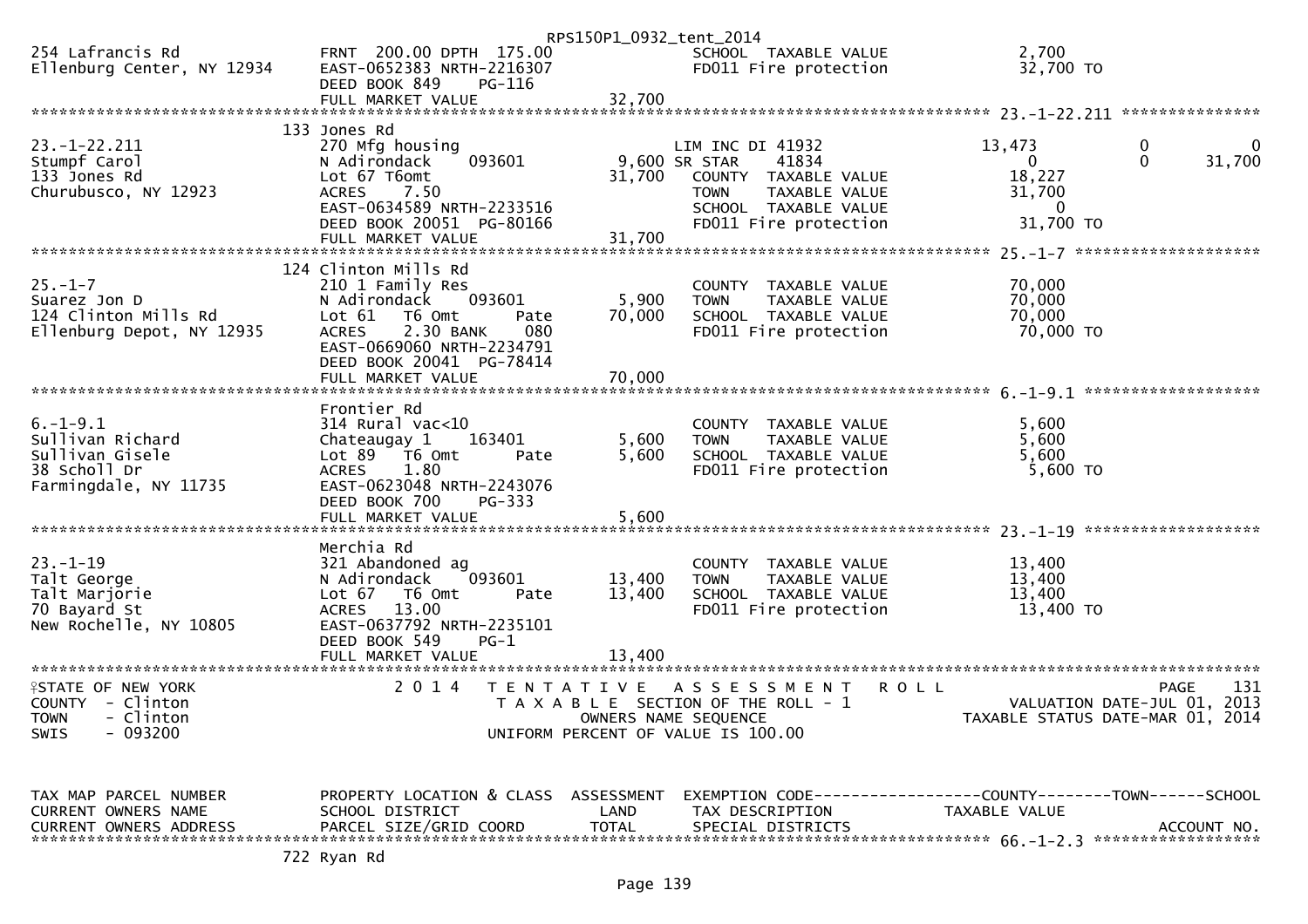|                                                                                                                 |                                                                                                                                                                        |                            | RPS150P1_0932_tent_2014                                                                                                                                 |                                                              |                                     |        |
|-----------------------------------------------------------------------------------------------------------------|------------------------------------------------------------------------------------------------------------------------------------------------------------------------|----------------------------|---------------------------------------------------------------------------------------------------------------------------------------------------------|--------------------------------------------------------------|-------------------------------------|--------|
| $66. - 1 - 2.3$<br>Tavernia Edward L<br>Tavernia Veronica<br>722 Ryan Rd                                        | 210 1 Family Res<br>163401<br>Chateaugay 1<br>Lot 32 T6omt<br>2.20<br><b>ACRES</b>                                                                                     | 6,000<br>52,700            | 41834<br>SR STAR<br>COUNTY TAXABLE VALUE<br><b>TOWN</b><br>TAXABLE VALUE<br>SCHOOL TAXABLE VALUE                                                        | $\Omega$<br>52,700<br>52,700<br>$\Omega$                     | $\mathbf 0$                         | 52,700 |
| Churubusco, NY 12923                                                                                            | EAST-0624158 NRTH-2215698<br>DEED BOOK 779<br>$PG-31$                                                                                                                  |                            | FD011 Fire protection                                                                                                                                   | 52,700 TO                                                    |                                     |        |
|                                                                                                                 | FULL MARKET VALUE                                                                                                                                                      | 52,700                     |                                                                                                                                                         |                                                              | *******************                 |        |
|                                                                                                                 | 194 Campbell Rd                                                                                                                                                        |                            |                                                                                                                                                         |                                                              |                                     |        |
| $67. - 1 - 10$<br>Tavernia William G<br>Tavernia Shirley<br>194 Campbell Rd<br>Churubusco, NY 12923             | 210 1 Family Res<br>093601<br>N Adirondack<br>Lot 28<br>T6 Omt<br>Pate<br>FRNT 300.00 DPTH 135.00<br>EAST-0630510 NRTH-2211684<br>DEED BOOK 578<br>PG-1071             | 34,000                     | AGED C&T<br>41801<br>41834<br>4,800 SR STAR<br>COUNTY<br>TAXABLE VALUE<br>TAXABLE VALUE<br><b>TOWN</b><br>SCHOOL TAXABLE VALUE<br>FD011 Fire protection | 17,000<br>$\mathbf{0}$<br>17,000<br>17,000<br>0<br>34,000 TO | 17,000<br>0                         | 34,000 |
|                                                                                                                 |                                                                                                                                                                        |                            |                                                                                                                                                         |                                                              |                                     |        |
| $25. - 1 - 2$<br>Tedford Stewart E<br>Napper Rick<br>33 Nashville Rd<br>Saranac, NY 12981                       | Colgan Rd<br>920 Priv Hunt/Fi<br>N Adirondack<br>093601<br>Lot 79<br>T6 Omt<br>Pate<br>93.50<br><b>ACRES</b><br>EAST-0665125 NRTH-2240239<br>DEED BOOK 20122 PG-45623  | 54,300<br>75,000           | COUNTY TAXABLE VALUE<br><b>TOWN</b><br>TAXABLE VALUE<br>SCHOOL TAXABLE VALUE<br>FD011 Fire protection                                                   | 75,000<br>75,000<br>75,000<br>75,000 TO                      |                                     |        |
|                                                                                                                 | FULL MARKET VALUE                                                                                                                                                      | 75,000                     |                                                                                                                                                         |                                                              |                                     |        |
|                                                                                                                 | 196 Mcnierney Rd                                                                                                                                                       |                            |                                                                                                                                                         |                                                              |                                     |        |
| $6. -1 - 1.1$<br>Thibeault James T<br>Thibeault Patricia<br>196 Mcnierney Rd<br>Churubusco, NY 12923            | 240 Rural res<br>163401<br>Chateaugay 1<br>Lot 90 T6 Omt<br>ACRES 15.10<br>EAST-0616083 NRTH-2240618<br>PG-183<br>DEED BOOK 750<br>FULL MARKET VALUE                   | 14,900<br>81,400<br>81,400 | RES STAR<br>41854<br>COUNTY<br>TAXABLE VALUE<br><b>TOWN</b><br>TAXABLE VALUE<br>SCHOOL TAXABLE VALUE<br>FD011 Fire protection                           | $\mathbf{0}$<br>81,400<br>81,400<br>51,400<br>81,400 TO      | 0                                   | 30,000 |
|                                                                                                                 |                                                                                                                                                                        |                            |                                                                                                                                                         |                                                              |                                     |        |
| $82 - 2 - 3$<br>Thomas Kenneth E<br>Thomas Olda D<br>19 Campbell Rd<br>Churubusco, NY 12923                     | 19 Campbell Rd<br>240 Rural res<br>093601<br>N Adirondack<br>Lot 29 T6 Omt<br>ACRES 86.90<br>EAST-0629437 NRTH-2207466<br>DEED BOOK 930<br>PG-157<br>FULL MARKET VALUE | 42,000<br>87,500<br>87,500 | RES STAR<br>41854<br>TAXABLE VALUE<br>COUNTY<br><b>TOWN</b><br>TAXABLE VALUE<br>SCHOOL TAXABLE VALUE<br>FD011 Fire protection                           | $\overline{0}$<br>87,500<br>87,500<br>57,500<br>87,500 TO    | $\mathbf 0$                         | 30,000 |
|                                                                                                                 |                                                                                                                                                                        |                            |                                                                                                                                                         |                                                              |                                     |        |
| <b>ISTATE OF NEW YORK</b><br><b>COUNTY</b><br>- Clinton<br>- Clinton<br><b>TOWN</b><br>$-093200$<br><b>SWIS</b> | 2 0 1 4                                                                                                                                                                |                            | TENTATIVE ASSESSMENT<br>T A X A B L E SECTION OF THE ROLL - 1<br>OWNERS NAME SEQUENCE<br>UNIFORM PERCENT OF VALUE IS 100.00                             | <b>ROLL</b><br>TAXABLE STATUS DATE-MAR 01, 2014              | PAGE<br>VALUATION DATE-JUL 01, 2013 | 132    |
| TAX MAP PARCEL NUMBER<br><b>CURRENT OWNERS NAME</b>                                                             | PROPERTY LOCATION & CLASS ASSESSMENT<br>SCHOOL DISTRICT                                                                                                                | LAND                       | EXEMPTION CODE-----------------COUNTY-------TOWN------SCHOOL<br>TAX DESCRIPTION                                                                         | TAXABLE VALUE                                                |                                     |        |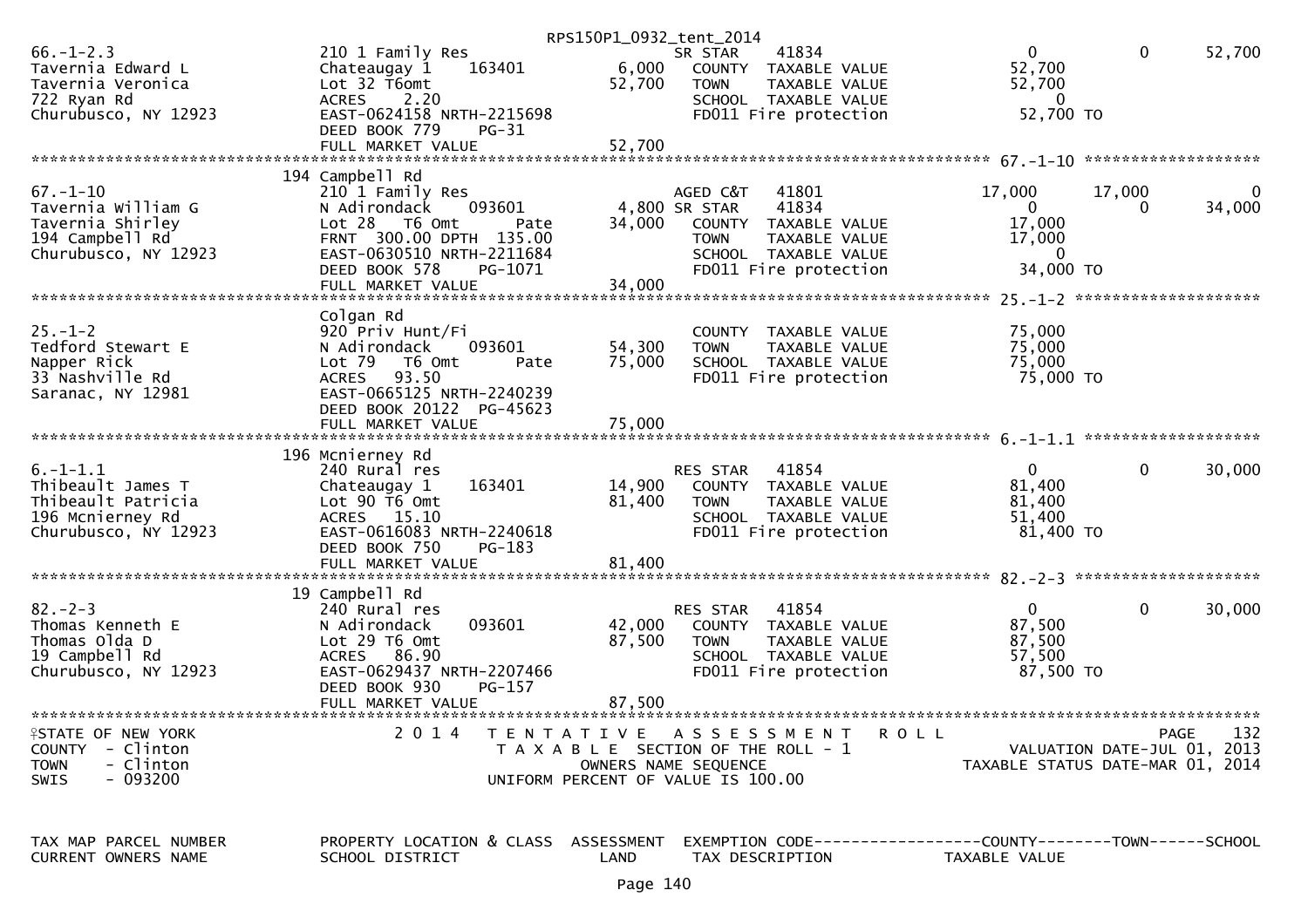|                                                                                                                                    |                                                                                                                                                                                                  | RPS150P1_0932_tent_2014                                    |                                                                                                                           |                                                   |                                                                                       |
|------------------------------------------------------------------------------------------------------------------------------------|--------------------------------------------------------------------------------------------------------------------------------------------------------------------------------------------------|------------------------------------------------------------|---------------------------------------------------------------------------------------------------------------------------|---------------------------------------------------|---------------------------------------------------------------------------------------|
| CURRENT OWNERS ADDRESS                                                                                                             |                                                                                                                                                                                                  |                                                            |                                                                                                                           |                                                   |                                                                                       |
| $6. - 1 - 13$<br>Tieder Richard<br>494 Spinnaker Rd<br>Weston, FL 33326                                                            | Mcnierney Rd<br>321 Abandoned ag<br>163401<br>Chateaugay 1<br>Lot 90 T6 Omt<br>ACRES 10.00<br>EAST-0618704 NRTH-2240987<br>DEED BOOK 20132 PG-56302<br>FULL MARKET VALUE                         | 12,200<br>12,200<br>Pate<br>12,200                         | COUNTY<br>TAXABLE VALUE<br><b>TOWN</b><br>TAXABLE VALUE<br>SCHOOL TAXABLE VALUE<br>FD011 Fire protection                  | 12,200<br>12,200<br>12,200<br>12,200 TO           |                                                                                       |
| $21. - 1 - 2$<br>Tieder Richard<br>494 Spinnaker Rd<br>Weston, FL 33326                                                            | Mcnierney Rd<br>321 Abandoned ag<br>163401<br>Chateaugay 1<br>Lot $90$ $\overline{76}$ Omt<br>ACRES 37.10<br>EAST-0617711 NRTH-2239080<br>DEED BOOK 20132 PG-56302<br>FULL MARKET VALUE          | 26,100<br>26,100<br>Pate<br>26,100                         | COUNTY TAXABLE VALUE<br>TAXABLE VALUE<br><b>TOWN</b><br>SCHOOL TAXABLE VALUE<br>FD011 Fire protection                     | 26,100<br>26,100<br>26,100<br>26,100 TO           |                                                                                       |
| $67. - 1 - 7.1$<br>Tobin John<br>Tobin Judv<br>133 old Post Rd<br>PO Box 561<br>Worthington, MA 01098<br>MAY BE SUBJECT TO PAYMENT | Campbell Rd<br>912 Forest s480a<br>N Adirondack<br>093601<br>Lot 28 T6 Omt<br>58ac 480A Elig 2/00<br>(34000/110)x58x.80<br>ACRES 127.80<br>EAST-0632527 NRTH-2209731<br>DEED BOOK 98001 PG-01674 | 71,800<br>71,800<br>Pate                                   | 480A EX<br>47460<br>COUNTY TAXABLE VALUE<br><b>TOWN</b><br>TAXABLE VALUE<br>SCHOOL TAXABLE VALUE<br>FD011 Fire protection | 23,200<br>48,600<br>48,600<br>48,600<br>71,800 TO | 23,200<br>23,200                                                                      |
| $7. - 1 - 25. - 1$<br>Todoruk Mary Olga<br>Todoruk Christine Mary<br>185 Frontier Rd<br>Churubusco, NY 12923                       | 185 Frontier Rd<br>240 Rural res<br>N Adirondack<br>093601<br>Lot 89<br>T6 Omt<br>37.30<br><b>ACRES</b><br>EAST-0633242 NRTH-2240493<br>DEED BOOK 20031 PG-56373                                 | 24,800<br>68,500<br>Pate                                   | COUNTY TAXABLE VALUE<br>TAXABLE VALUE<br><b>TOWN</b><br>SCHOOL TAXABLE VALUE<br>FD011 Fire protection                     | 68,500<br>68,500<br>68,500<br>68,500 TO           |                                                                                       |
| $7. - 1 - 25. - 2$<br>Todoruk Mary Olga<br>Todoruk Christine Mary<br>185 Frontier Rd<br>Churubusco, NY 12923                       | Jones Rd<br>321 Abandoned ag<br>163401<br>Chateaugay 1<br>Lot 74 T6omt<br>ACRES 29.80<br>EAST-0633242 NRTH-2240493<br>DEED BOOK 20031 PG-56373<br>FULL MARKET VALUE                              | 7,500<br>7,500<br>7,500                                    | COUNTY TAXABLE VALUE<br><b>TOWN</b><br>TAXABLE VALUE<br>SCHOOL TAXABLE VALUE<br>FD011 Fire protection                     | 7,500<br>7,500<br>7,500<br>7,500 TO               |                                                                                       |
| <b>ISTATE OF NEW YORK</b><br>COUNTY - Clinton<br>- Clinton<br><b>TOWN</b><br>$-093200$<br>SWIS                                     | 2 0 1 4                                                                                                                                                                                          | OWNERS NAME SEQUENCE<br>UNIFORM PERCENT OF VALUE IS 100.00 | TENTATIVE ASSESSMENT<br>T A X A B L E SECTION OF THE ROLL - 1                                                             | <b>ROLL</b>                                       | 133<br><b>PAGE</b><br>VALUATION DATE-JUL 01, 2013<br>TAXABLE STATUS DATE-MAR 01, 2014 |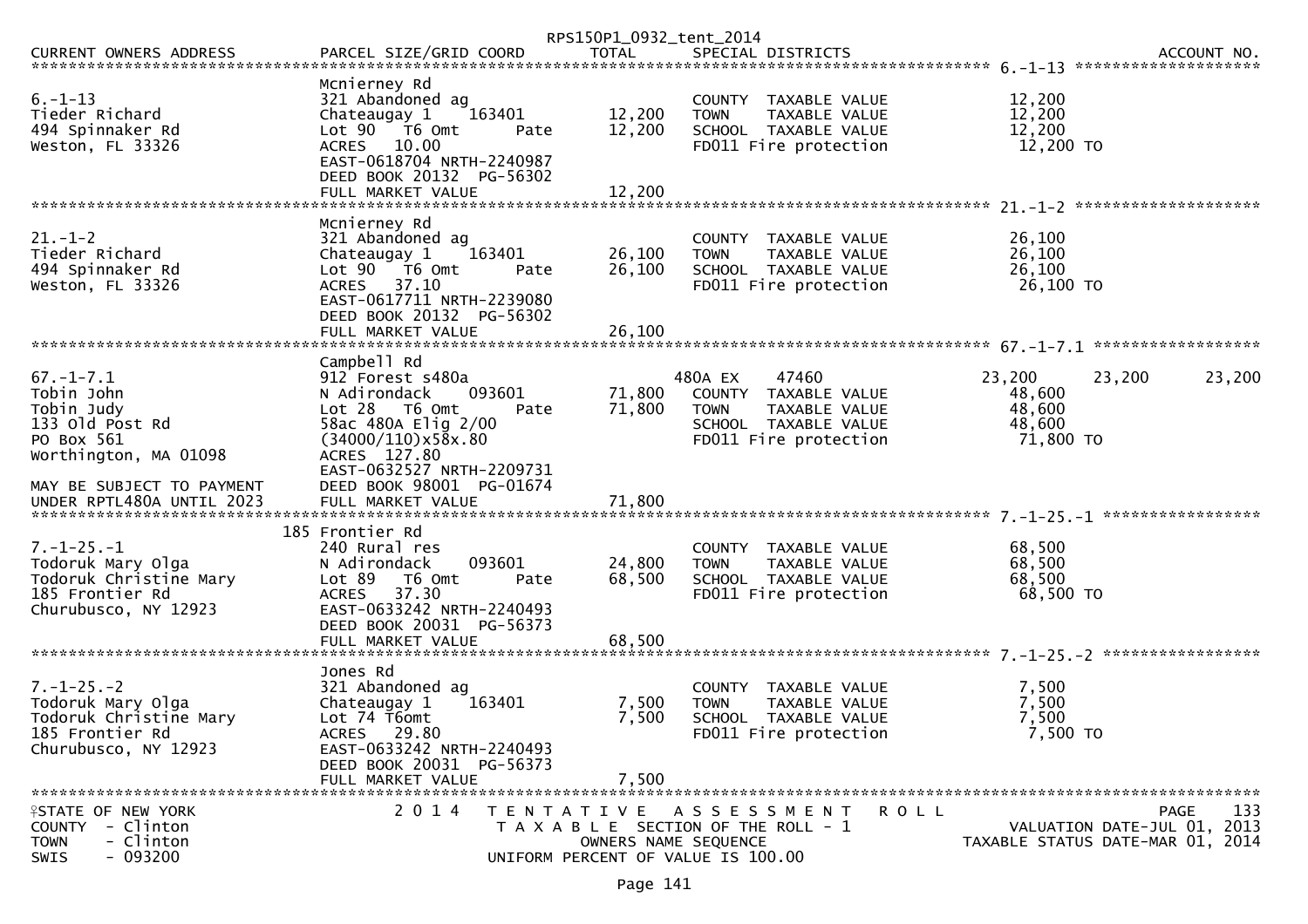| TAX MAP PARCEL NUMBER<br>CURRENT OWNERS NAME<br><b>CURRENT OWNERS ADDRESS</b>                               | PROPERTY LOCATION & CLASS ASSESSMENT<br>SCHOOL DISTRICT<br>PARCEL SIZE/GRID COORD                                                                                                                           | LAND<br><b>TOTAL</b>       | TAX DESCRIPTION<br>SPECIAL DISTRICTS                                                                                                                                                                | EXEMPTION CODE-----------------COUNTY-------TOWN------SCHOOL<br>TAXABLE VALUE                 | ACCOUNT NO.        |
|-------------------------------------------------------------------------------------------------------------|-------------------------------------------------------------------------------------------------------------------------------------------------------------------------------------------------------------|----------------------------|-----------------------------------------------------------------------------------------------------------------------------------------------------------------------------------------------------|-----------------------------------------------------------------------------------------------|--------------------|
| $67. - 1 - 13.1$<br>Tornillo Jennifer L<br>Ruggles Franklin J Jr<br>250 Campbell Rd<br>Churubusco, NY 12923 | 250 Campbell Rd<br>241 Rural res&ag<br>093601<br>N Adirondack<br>Lot 28<br>T6 Omt<br>Pate<br>34.40 BANK<br>320<br><b>ACRES</b><br>EAST-0631558 NRTH-2212612<br>DEED BOOK 20072 PG-2127<br>FULL MARKET VALUE | 151,000<br>151,000         | 87 PCT OF VALUE USED FOR EXEMPTION PURPOSES<br>WARNONALL 41121<br>24,700 RES STAR<br>41854<br>COUNTY TAXABLE VALUE<br>TAXABLE VALUE<br><b>TOWN</b><br>SCHOOL TAXABLE VALUE<br>FD011 Fire protection | 19,706<br>12,000<br>$\overline{0}$<br>$\Omega$<br>131,294<br>139,000<br>121,000<br>151,000 TO | 0<br>30,000        |
| $36. - 1 - 7$<br>Tourville Amanda<br>NY 12934<br>298 Lafrancis Rd<br>Ellenburg Center, NY 12934             | 1198 County Line Rd<br>260 Seasonal res<br>163401<br>Chateaugay 1<br>Lot 51 T6 Omt<br>Pate<br>ACRES 120.00<br>EAST-0617887 NRTH-2229523<br>DEED BOOK 20112 PG-44237<br>FULL MARKET VALUE                    | 61,800<br>64,000<br>64,000 | COUNTY TAXABLE VALUE<br><b>TOWN</b><br>TAXABLE VALUE<br>SCHOOL TAXABLE VALUE<br>FD011 Fire protection                                                                                               | 64,000<br>64,000<br>64,000<br>64,000 TO                                                       |                    |
| $6. - 1 - 4$<br>Tourville Gordon<br>328 Bart Merrill Rd<br>Cadyville, NY 12918                              | Mcnierney Rd<br>321 Abandoned ag<br>163401<br>Chateaugay 1<br>$Lot 90 76 0$ mt<br>Pate<br>ACRES 49.00<br>EAST-0617851 NRTH-2245235<br>DEED BOOK 20021 PG-39590<br>FULL MARKET VALUE                         | 14,600<br>14,600<br>14,600 | COUNTY TAXABLE VALUE<br><b>TOWN</b><br>TAXABLE VALUE<br>SCHOOL TAXABLE VALUE<br>FD011 Fire protection                                                                                               | 14,600<br>14,600<br>14,600<br>14,600 TO                                                       |                    |
| $6. - 1 - 5$<br>Tourville Gordon H<br>328 Bart Merrill Rd<br>Cadyville, NY 12918                            | Mcnierney Rd<br>321 Abandoned ag<br>163401<br>Chateaugay 1<br>Lot 90  T6 0mt<br>Pate<br>ACRES 40.00<br>EAST-0619396 NRTH-2245483<br>DEED BOOK 840<br><b>PG-202</b><br>FULL MARKET VALUE                     | 28,700<br>28,700<br>28,700 | COUNTY TAXABLE VALUE<br><b>TOWN</b><br>TAXABLE VALUE<br>SCHOOL TAXABLE VALUE<br>FD011 Fire protection                                                                                               | 28,700<br>28,700<br>28,700<br>28,700 TO                                                       |                    |
| $6. - 1 - 3$<br>Trainer Real Estate LLC<br>630 Co Rt 39<br>Chateaugay, NY 12920                             | Mcnierney Rd<br>321 Abandoned ag<br>163401<br>Chateaugay 1<br>Lot $90$ $\overline{76}$ Omt<br>Pate<br>ACRES 158.50<br>EAST-0617741 NRTH-2242514<br>DEED BOOK 20122 PG-49021<br>FULL MARKET VALUE            | 77,000<br>77,000<br>77,000 | COUNTY TAXABLE VALUE<br><b>TOWN</b><br>TAXABLE VALUE<br>SCHOOL TAXABLE VALUE<br>FD011 Fire protection                                                                                               | 77,000<br>77,000<br>77.000<br>77,000 TO                                                       |                    |
| <b>ISTATE OF NEW YORK</b>                                                                                   |                                                                                                                                                                                                             |                            | 2014 TENTATIVE ASSESSMENT ROLL                                                                                                                                                                      |                                                                                               | 134<br><b>PAGE</b> |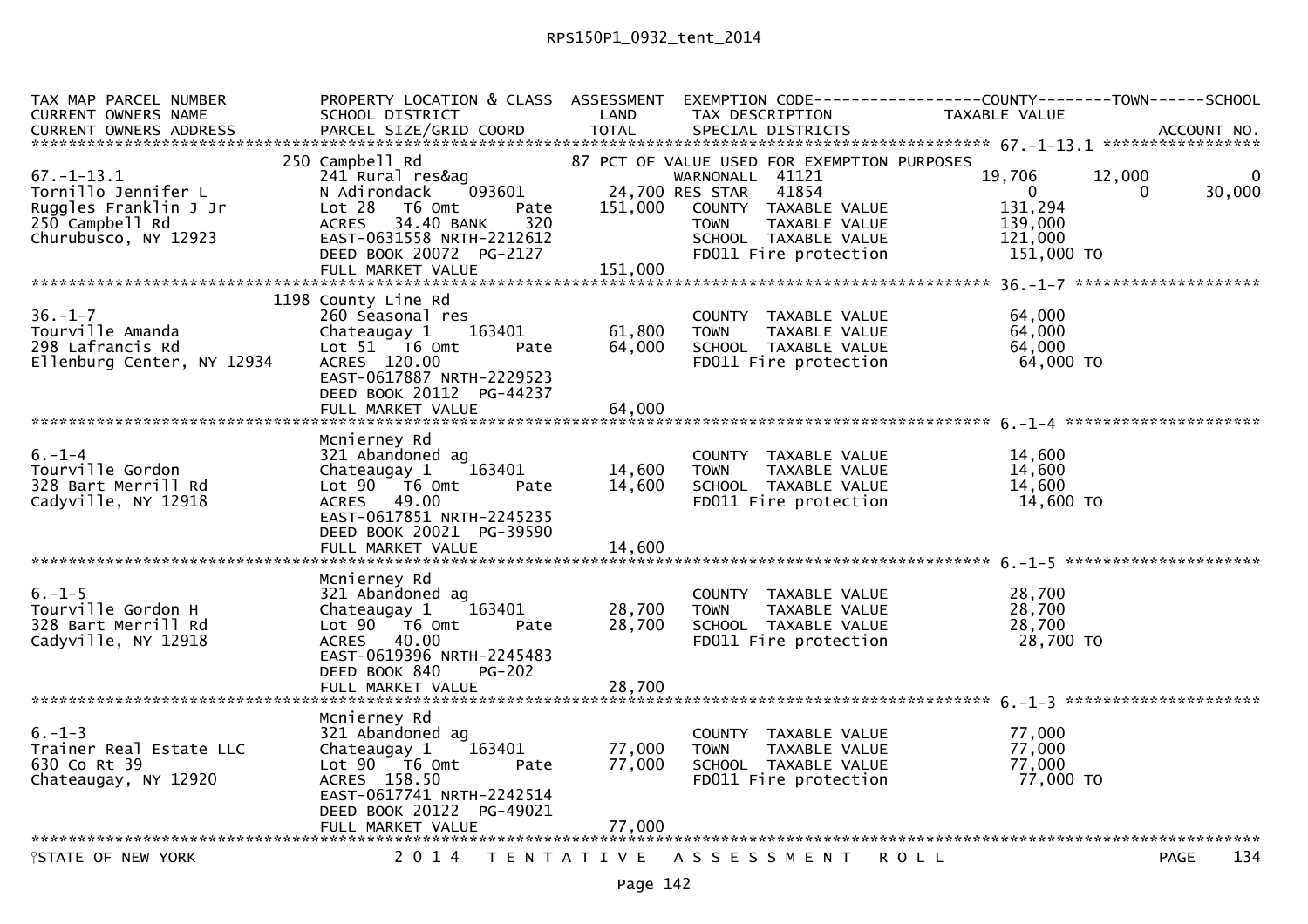| - Clinton<br><b>COUNTY</b><br>- Clinton<br><b>TOWN</b><br>SWIS<br>$-093200$              |                                                                                                                                                                                                     | RPS150P1_0932_tent_2014    | T A X A B L E SECTION OF THE ROLL - 1<br>OWNERS NAME SEQUENCE<br>UNIFORM PERCENT OF VALUE IS 100.00                                           | VALUATION DATE-JUL 01, 2013<br>TAXABLE STATUS DATE-MAR 01, 2014                                                   |       |
|------------------------------------------------------------------------------------------|-----------------------------------------------------------------------------------------------------------------------------------------------------------------------------------------------------|----------------------------|-----------------------------------------------------------------------------------------------------------------------------------------------|-------------------------------------------------------------------------------------------------------------------|-------|
| TAX MAP PARCEL NUMBER<br>CURRENT OWNERS NAME                                             | SCHOOL DISTRICT                                                                                                                                                                                     | LAND                       | TAX DESCRIPTION                                                                                                                               | PROPERTY LOCATION & CLASS ASSESSMENT EXEMPTION CODE----------------COUNTY-------TOWN------SCHOOL<br>TAXABLE VALUE |       |
| $6. -1 - 6.1$<br>Trainer Real Estate LLC<br>630 Co Rt 39<br>Chateaugay, NY 12920         | Mcnierney Rd<br>105 Vac farmland<br>Chateaugay 1<br>163401<br>Lot $90$ $\overline{76}$ Omt<br>Pate<br>ACRES 81.70<br>EAST-0619457 NRTH-2242410<br>DEED BOOK 20122 PG-49021                          | 56,400<br>56,400           | COUNTY TAXABLE VALUE<br>TAXABLE VALUE<br><b>TOWN</b><br>SCHOOL TAXABLE VALUE<br>FD011 Fire protection                                         | 56,400<br>56,400<br>56,400<br>56,400 TO                                                                           |       |
| $6. - 1 - 12$<br>Trainer Real Estate LLC<br>630 Co Rt 39<br>Chateaugay, NY 12920         | 38 Mcnierney Rd<br>210 1 Family Res<br>Chateaugay 1 163401<br>Lot 90 T6 Omt<br>Pate<br><b>FRNT 256.00 DPTH</b><br>79.00<br>EAST-0619735 NRTH-2240968<br>DEED BOOK 20122 PG-49021                    | 35,000                     | COUNTY TAXABLE VALUE<br>3,100 TOWN<br>TAXABLE VALUE<br>SCHOOL TAXABLE VALUE<br>FD011 Fire protection                                          | 35,000<br>35,000<br>35,000<br>35,000 TO                                                                           |       |
| $21. - 1 - 3$<br>Trainer Real Estate LLC<br>630 Co Rt 39<br>Chateaugay, NY 12920         | 103-101 Mcnierney Rd<br>113 Cattle farm<br>Chateaugay 1<br>163401<br>Lot 90 & 71 T6omt<br>Also Title Deed 479/749<br>ACRES 178.50<br>EAST-0619304 NRTH-2238714<br>DEED BOOK 20122 PG-49021          | 369,000                    | 483A EX<br>42100<br>113,800 COUNTY TAXABLE VALUE<br><b>TOWN</b><br>TAXABLE VALUE<br>SCHOOL TAXABLE VALUE<br>FD011 Fire protection<br>2,600 EX | 2,600<br>2,600<br>366,400<br>366,400<br>366,400<br>366,400 TO                                                     | 2,600 |
| $21.-1-8.1$<br>Trainer Real Estate LLC<br>630 Co Rt 39<br>Chateaugay, NY 12920           | Lost Nation Rd<br>321 Abandoned ag<br>163401<br>Chateaugay $1$<br>Lot $89$ $\overline{76}$ Omt<br>Pate<br>ACRES 71.60<br>EAST-0622150 NRTH-2239013<br>DEED BOOK 20122 PG-49021<br>FULL MARKET VALUE | 50,100<br>50,100<br>50,100 | COUNTY TAXABLE VALUE<br><b>TOWN</b><br>TAXABLE VALUE<br>SCHOOL TAXABLE VALUE<br>FD011 Fire protection                                         | 50,100<br>50,100<br>50,100<br>50,100 TO                                                                           |       |
| $38.1 - 1 - 32$<br>Trombley Cynthia S<br>25 Smith St<br>PO Box 6<br>Churubusco, NY 12923 | 1323 Clinton Mills Rd<br>210 1 Family Res<br>093601<br>N Adirondack<br>Lot 55  T6 Omt<br>Pate<br>66.00 DPTH 140.00<br><b>FRNT</b><br>EAST-0639782 NRTH-2230684                                      | 3,100<br>24,900            | <b>COUNTY</b><br>TAXABLE VALUE<br>TAXABLE VALUE<br>TOWN<br>SCHOOL TAXABLE VALUE<br>FD011 Fire protection                                      | 24,900<br>24,900<br>24,900<br>24,900 TO                                                                           |       |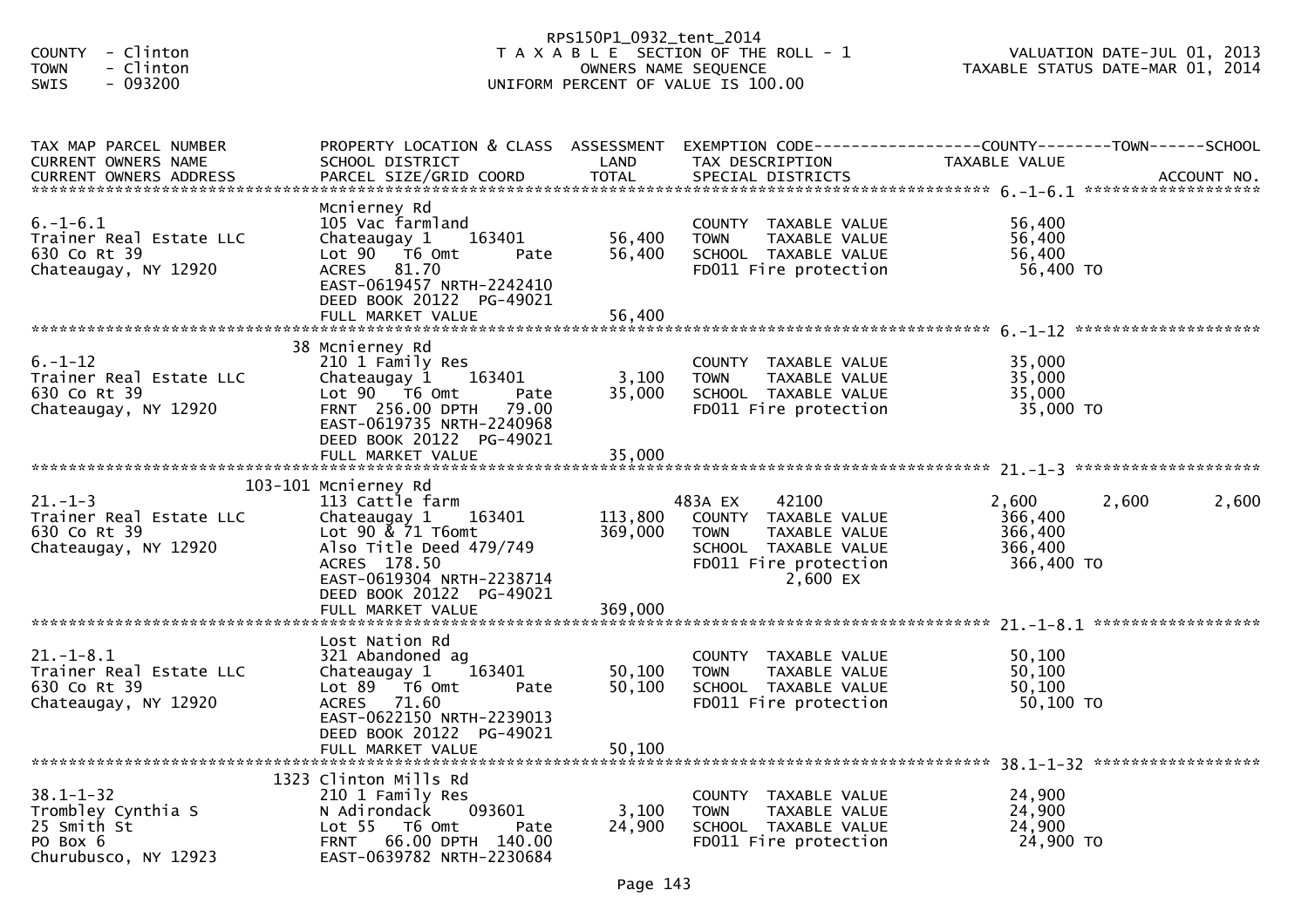|                                                                                                                   |                                                                                                                                                                                                            | RPS150P1_0932_tent_2014   |                                                                                                                                           |                                                     |                                                                                       |
|-------------------------------------------------------------------------------------------------------------------|------------------------------------------------------------------------------------------------------------------------------------------------------------------------------------------------------------|---------------------------|-------------------------------------------------------------------------------------------------------------------------------------------|-----------------------------------------------------|---------------------------------------------------------------------------------------|
|                                                                                                                   | DEED BOOK 20061 PG-96093                                                                                                                                                                                   |                           |                                                                                                                                           |                                                     |                                                                                       |
|                                                                                                                   | FULL MARKET VALUE                                                                                                                                                                                          | 24,900                    |                                                                                                                                           |                                                     |                                                                                       |
| <b>ISTATE OF NEW YORK</b><br><b>COUNTY</b><br>- Clinton<br>- Clinton<br><b>TOWN</b><br>$-093200$<br><b>SWIS</b>   | 2 0 1 4                                                                                                                                                                                                    | T E N T A T I V E         | A S S E S S M E N T<br><b>ROLL</b><br>T A X A B L E SECTION OF THE ROLL - 1<br>OWNERS NAME SEQUENCE<br>UNIFORM PERCENT OF VALUE IS 100.00 |                                                     | 135<br><b>PAGE</b><br>VALUATION DATE-JUL 01, 2013<br>TAXABLE STATUS DATE-MAR 01, 2014 |
|                                                                                                                   |                                                                                                                                                                                                            |                           |                                                                                                                                           |                                                     |                                                                                       |
| TAX MAP PARCEL NUMBER<br><b>CURRENT OWNERS NAME</b><br><b>CURRENT OWNERS ADDRESS</b>                              | PROPERTY LOCATION & CLASS ASSESSMENT<br>SCHOOL DISTRICT<br>PARCEL SIZE/GRID COORD                                                                                                                          | LAND<br><b>TOTAL</b>      | EXEMPTION CODE-----------------COUNTY-------TOWN------SCHOOL<br>TAX DESCRIPTION<br>SPECIAL DISTRICTS                                      | TAXABLE VALUE                                       | ACCOUNT NO.                                                                           |
|                                                                                                                   | Lafrancis Rd                                                                                                                                                                                               |                           |                                                                                                                                           |                                                     |                                                                                       |
| $54. - 1 - 1$<br>Trombley Danny<br>Trombley Cheryl<br>PO Box 131<br>Mooers Forks, NY 12959                        | 321 Abandoned ag<br>093601<br>N Adirondack<br>Lot 45 T6 Omt<br>Pate<br>2013/262161 Survey Map<br>ACRES 283.50<br>EAST-0648278 NRTH-2222510<br>DEED BOOK 20112 PG-38155                                     | 96,000<br>96,000          | COUNTY TAXABLE VALUE<br>TAXABLE VALUE<br><b>TOWN</b><br>SCHOOL TAXABLE VALUE<br>FD011 Fire protection                                     | 96,000<br>96,000<br>96,000<br>96,000 TO             |                                                                                       |
|                                                                                                                   |                                                                                                                                                                                                            |                           |                                                                                                                                           |                                                     |                                                                                       |
|                                                                                                                   |                                                                                                                                                                                                            |                           |                                                                                                                                           |                                                     |                                                                                       |
| $53. - 1 - 7$<br>Trombley Reginald<br>Trombley Rhonda<br>PO Box 157<br>Churubusco, NY 12923                       | 157 Rt 189<br>270 Mfg housing<br>093601<br>N Adirondack<br>Lot 47<br>T6 Omt<br>Pate<br>84.00 DPTH 117.00<br><b>FRNT</b><br>EAST-0645848 NRTH-2217606<br>DEED BOOK 773<br><b>PG-98</b><br>FULL MARKET VALUE | 3,300<br>44,200<br>44,200 | <b>RES STAR</b><br>41854<br>COUNTY TAXABLE VALUE<br><b>TOWN</b><br>TAXABLE VALUE<br>SCHOOL TAXABLE VALUE<br>FD011 Fire protection         | $\Omega$<br>44,200<br>44,200<br>14,200<br>44,200 TO | 0<br>30,000                                                                           |
|                                                                                                                   | 470 Brandy Brook Rd                                                                                                                                                                                        |                           |                                                                                                                                           |                                                     |                                                                                       |
| $69. - 1 - 13.33$<br>Trombley Reginald Jr<br>Trombley Jill L<br>470 Brandy Brook Rd<br>Ellenburg Center, NY 12934 | 210 1 Family Res<br>N Adirondack<br>093601<br>Lot 25 T6omt<br><b>ACRES</b><br>4.00<br>EAST-0648472 NRTH-2209926<br>DEED BOOK 20061 PG-94371<br>FULL MARKET VALUE                                           | 7,400<br>64,000<br>64,000 | COUNTY TAXABLE VALUE<br>TAXABLE VALUE<br><b>TOWN</b><br>SCHOOL TAXABLE VALUE<br>FD011 Fire protection                                     | 64,000<br>64,000<br>64,000<br>64,000 TO             |                                                                                       |
|                                                                                                                   |                                                                                                                                                                                                            |                           |                                                                                                                                           |                                                     |                                                                                       |
| $38.1 - 1 - 50$<br>Trombley Ronald A<br>25 Smith St<br>Churubusco, NY 12923                                       | 25 Smith St<br>210 1 Family Res<br>093601<br>N Adirondack<br>Lot 66<br>T6 Omt<br>Pate<br>50.00 DPTH 264.00<br><b>FRNT</b><br>EAST-0640027 NRTH-2231469<br>DEED BOOK 20001 PG-21707<br>FULL MARKET VALUE    | 3,300<br>88,400<br>88,400 | 41854<br>RES STAR<br>COUNTY TAXABLE VALUE<br><b>TOWN</b><br>TAXABLE VALUE<br>SCHOOL TAXABLE VALUE<br>FD011 Fire protection                | $\Omega$<br>88,400<br>88,400<br>58,400<br>88,400 TO | 0<br>30,000                                                                           |
|                                                                                                                   |                                                                                                                                                                                                            |                           |                                                                                                                                           |                                                     |                                                                                       |
| $68. - 1 - 11.3$                                                                                                  | 515 Brandy Brook Rd<br>270 Mfg housing                                                                                                                                                                     |                           | 41801<br>AGED C&T                                                                                                                         | 17,800                                              | 0<br>17,800                                                                           |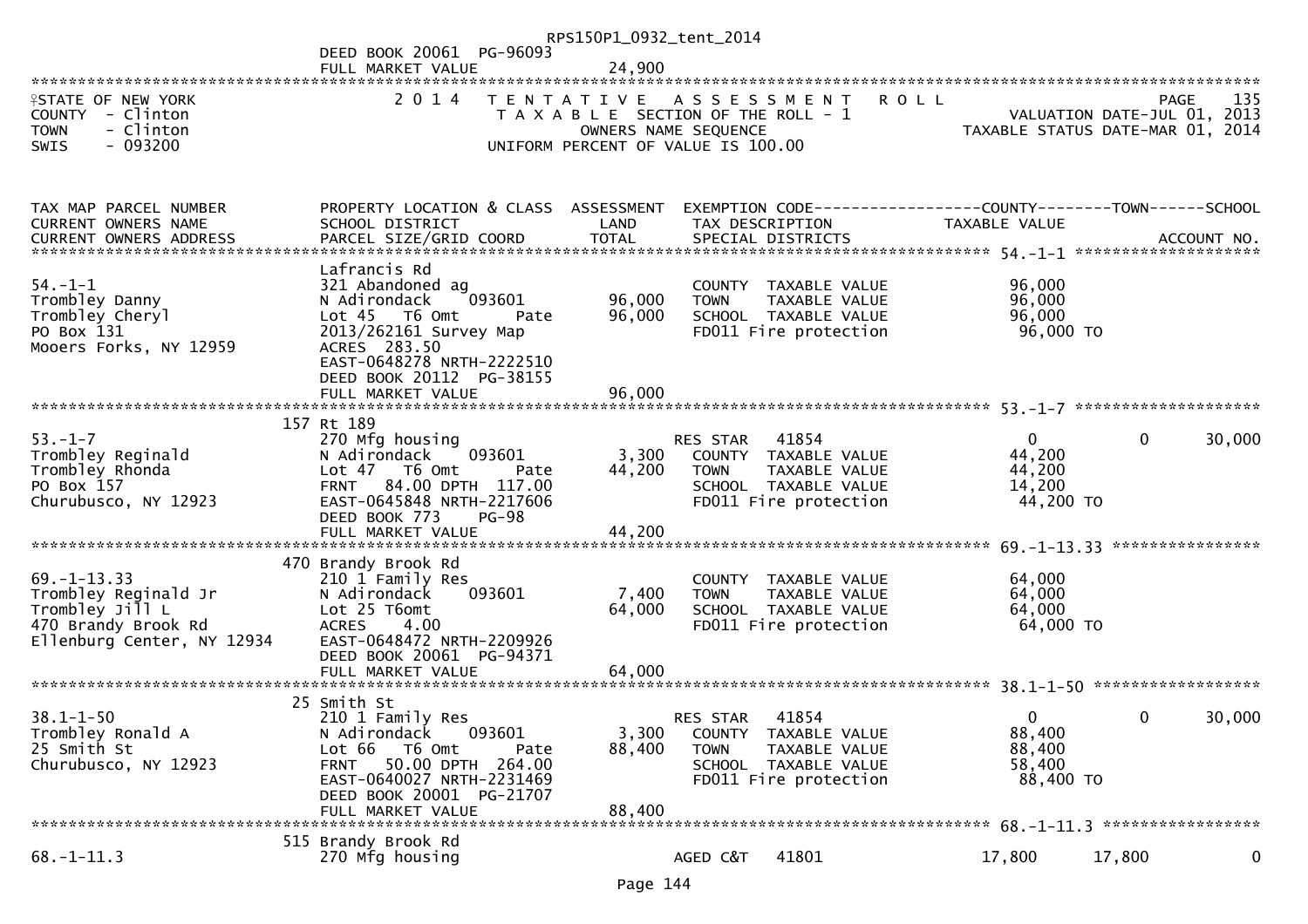| Tryon John M<br>515 Brandy Brook Rd<br>Ellenburg Center, NY 12934                                                           | 093601<br>N Adirondack<br>Lot 26 T6omt<br><b>ACRES</b><br>1.00<br>EAST-0647286 NRTH-2210770<br>DEED BOOK 20122 PG-46994<br>FULL MARKET VALUE                                                  | RPS150P1_0932_tent_2014<br>35,600 | 41834<br>5,000 SR STAR<br>35,600 COUNTY TAXABLE VALUE<br>TAXABLE VALUE<br>TOWN<br>SCHOOL TAXABLE VALUE<br>FD011 Fire protection | $\mathbf{0}$<br>$\mathbf 0$<br>35,600<br>17,800<br>17,800<br>$\overline{0}$<br>35,600 TO |     |
|-----------------------------------------------------------------------------------------------------------------------------|-----------------------------------------------------------------------------------------------------------------------------------------------------------------------------------------------|-----------------------------------|---------------------------------------------------------------------------------------------------------------------------------|------------------------------------------------------------------------------------------|-----|
| *************************<br><b>ISTATE OF NEW YORK</b><br>COUNTY - Clinton<br>- Clinton<br><b>TOWN</b><br>$-093200$<br>SWIS | 2 0 1 4                                                                                                                                                                                       | OWNERS NAME SEQUENCE              | TENTATIVE ASSESSMENT<br>T A X A B L E SECTION OF THE ROLL - 1<br>UNIFORM PERCENT OF VALUE IS 100.00                             | <b>ROLL</b><br>PAGE<br>VALUATION DATE-JUL 01, 2013<br>TAXABLE STATUS DATE-MAR 01, 2014   | 136 |
| TAX MAP PARCEL NUMBER<br>CURRENT OWNERS NAME                                                                                | PROPERTY LOCATION & CLASS ASSESSMENT<br>SCHOOL DISTRICT                                                                                                                                       | LAND                              | TAX DESCRIPTION                                                                                                                 | EXEMPTION CODE-----------------COUNTY--------TOWN------SCHOOL<br>TAXABLE VALUE           |     |
| $22. - 1 - 12.1$<br>Turner Raymond<br>348 Penn Ave<br>Staten Island, NY 10306                                               | Merchia Rd<br>321 Abandoned ag<br>093601<br>N Adirondack<br>Lot 73<br>T6 Omt<br>Pate<br>ACRES 15.00<br>EAST-0630274 NRTH-2235908<br>DEED BOOK 1031<br>PG-190<br>FULL MARKET VALUE             | 15,000<br>15,000<br>15,000        | COUNTY TAXABLE VALUE<br><b>TOWN</b><br>TAXABLE VALUE<br>SCHOOL TAXABLE VALUE<br>FD011 Fire protection                           | 15,000<br>15,000<br>15,000<br>15,000 TO                                                  |     |
| $82 - 2 - 9$<br>Turner Richard L<br>Turner Melanie<br>PO Box 291<br>Fairfax, VT 05454                                       | Patnode Rd<br>321 Abandoned ag<br>093601<br>N Adirondack<br>Lot 28 T6 Omt<br>ACRES 36.00<br>EAST-0634829 NRTH-2207749<br>DEED BOOK 20051 PG-79455<br>FULL MARKET VALUE                        | 25,500<br>25,500<br>25,500        | COUNTY TAXABLE VALUE<br><b>TOWN</b><br>TAXABLE VALUE<br>SCHOOL TAXABLE VALUE<br>FD011 Fire protection                           | 25,500<br>25,500<br>25,500<br>25,500 TO                                                  |     |
| $7. - 1 - 11.2$<br>Uhl John J<br>3704 Quail Hollow Ct<br>Louisville, KY 40241                                               | Frontier Rd<br>$314$ Rural vac< $10$<br>163401<br>Chateaugay 1<br>Lot 88 T6 Omt<br>Pate<br>2.50<br><b>ACRES</b><br>EAST-0628853 NRTH-2246005<br>DEED BOOK 573<br>PG-1025<br>FULL MARKET VALUE | 6,100<br>6,100<br>6,100           | COUNTY TAXABLE VALUE<br><b>TOWN</b><br>TAXABLE VALUE<br>SCHOOL TAXABLE VALUE<br>FD011 Fire protection                           | 6,100<br>6,100<br>6,100<br>$6,100$ TO                                                    |     |
| $54. - 2 - 7$<br>Valencia Jose<br>Valencia Kathryn L<br>8 Inland Ct<br>Carmel, NY 10512                                     | Lafrancis Rd<br>321 Abandoned ag<br>093601<br>N Adirondack<br>Lot 37 T6 Omt<br>Survey Map 20061/99069 Lo<br>ACRES 20.00<br>EAST-0650973 NRTH-2219859<br>DEED BOOK 20062 PG-1043               | 17,500<br>17,500                  | COUNTY TAXABLE VALUE<br><b>TOWN</b><br>TAXABLE VALUE<br>SCHOOL TAXABLE VALUE<br>FD011 Fire protection                           | 17,500<br>17,500<br>17,500<br>17,500 TO                                                  |     |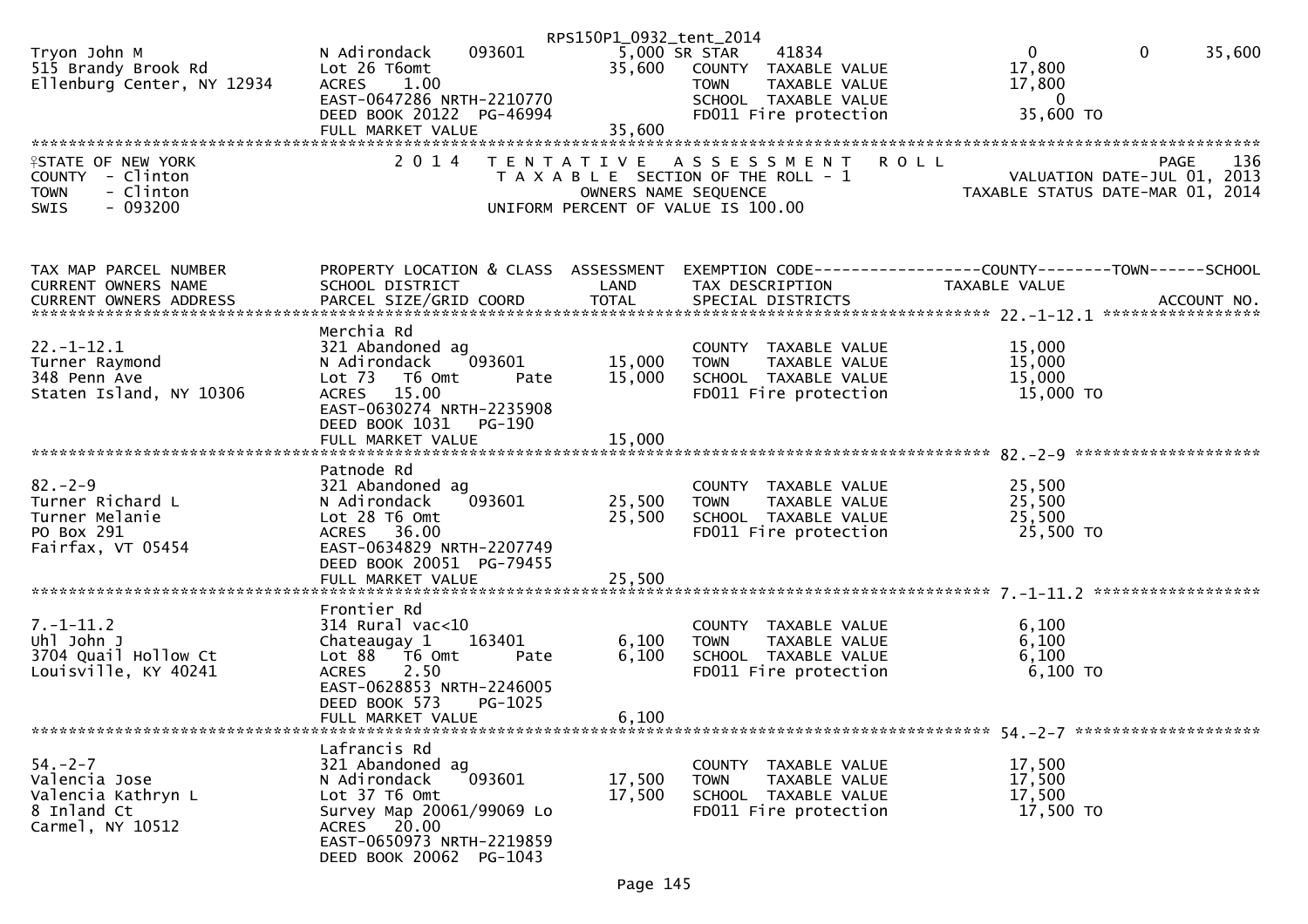|                                                                                                       |                                                                                                                                                                                            | RPS150P1_0932_tent_2014    |                                                                                                                    |                                                                                |
|-------------------------------------------------------------------------------------------------------|--------------------------------------------------------------------------------------------------------------------------------------------------------------------------------------------|----------------------------|--------------------------------------------------------------------------------------------------------------------|--------------------------------------------------------------------------------|
|                                                                                                       | FULL MARKET VALUE                                                                                                                                                                          | 17,500                     |                                                                                                                    |                                                                                |
| $38. - 1 - 21$<br>Vallieres Paul W<br>188 Davern Rd<br>Peru, NY 12972                                 | 75 Looby Rd<br>270 Mfg housing<br>093601<br>N Adirondack<br>Lot 54  T6 Omt<br>Pate<br>37.49<br><b>ACRES</b><br>EAST-0637585 NRTH-2229146<br>DEED BOOK 977<br>PG-318<br>FULL MARKET VALUE   | 27,100<br>33,000<br>33,000 | COUNTY TAXABLE VALUE<br>TAXABLE VALUE<br><b>TOWN</b><br>SCHOOL TAXABLE VALUE<br>FD011 Fire protection              | 33,000<br>33,000<br>33,000<br>33,000 TO                                        |
| <b>ISTATE OF NEW YORK</b><br>COUNTY - Clinton<br>- Clinton<br><b>TOWN</b><br>$-093200$<br><b>SWIS</b> | 2 0 1 4                                                                                                                                                                                    | OWNERS NAME SEQUENCE       | TENTATIVE ASSESSMENT<br><b>ROLL</b><br>T A X A B L E SECTION OF THE ROLL - 1<br>UNIFORM PERCENT OF VALUE IS 100.00 | 137<br>PAGE<br>VALUATION DATE-JUL 01, 2013<br>TAXABLE STATUS DATE-MAR 01, 2014 |
| TAX MAP PARCEL NUMBER<br>CURRENT OWNERS NAME                                                          | PROPERTY LOCATION & CLASS ASSESSMENT<br>SCHOOL DISTRICT                                                                                                                                    | LAND                       | TAX DESCRIPTION                                                                                                    | EXEMPTION CODE-----------------COUNTY-------TOWN------SCHOOL<br>TAXABLE VALUE  |
| $37. - 1 - 18$<br>Van Weort Jimmy J<br>3 Whalen Rd<br>Churubusco, NY 12923                            | 3 Whalen Rd<br>210 1 Family Res<br>093601<br>N Adirondack<br>Lot 53 T6 Omt<br>Pate<br>FRNT 84.00 DPTH 132.00<br>EAST-0630520 NRTH-2228806<br>DEED BOOK 20031 PG-62914<br>FULL MARKET VALUE | 3,400<br>28,000<br>28,000  | COUNTY TAXABLE VALUE<br>TAXABLE VALUE<br><b>TOWN</b><br>SCHOOL TAXABLE VALUE<br>FD011 Fire protection              | 28,000<br>28,000<br>28,000<br>28,000 TO<br>******************                  |
| $82 - 2 - 8.1$<br>Vann Alfred G<br>PO Box 8<br>Cadyville, NY 12918                                    | 241 Patnode Rd<br>321 Abandoned ag<br>093601<br>N Adirondack<br>Lot 28 T6 Omt<br>ACRES 17.40<br>EAST-0634778 NRTH-2208193<br>DEED BOOK 900<br>$PG-95$<br>FULL MARKET VALUE                 | 16,200<br>16,200<br>16,200 | COUNTY TAXABLE VALUE<br>TAXABLE VALUE<br><b>TOWN</b><br>SCHOOL TAXABLE VALUE<br>FD011 Fire protection              | 16,200<br>16,200<br>16,200<br>16,200 TO                                        |
| $69. - 1 - 14.11$<br>Vann Mark S<br>524 Cass Rd<br>Saranac, NY 12981                                  | Brandy Brook Rd<br>311 Res vac land<br>093601<br>N Adirondack<br>Lot 25 T6 Omt<br>20.00 DPTH 375.00<br>FRNT<br>EAST-0647542 NRTH-2211460<br>DEED BOOK 20072 PG-12036<br>FULL MARKET VALUE  | 1,300<br>1,300<br>1,300    | COUNTY TAXABLE VALUE<br><b>TOWN</b><br><b>TAXABLE VALUE</b><br>SCHOOL TAXABLE VALUE<br>FD011 Fire protection       | 1,300<br>1,300<br>1,300<br>$1,300$ TO                                          |
| $23 - 1 - 22.24$<br>Viens Larry<br>PO Box 7359                                                        | Jones Rd<br>321 Abandoned ag<br>093601<br>N Adirondack<br>Lot 67 T6omt                                                                                                                     | 17,500<br>17,500           | COUNTY<br>TAXABLE VALUE<br><b>TOWN</b><br>TAXABLE VALUE<br>SCHOOL<br>TAXABLE VALUE                                 | 17,500<br>17,500<br>17,500                                                     |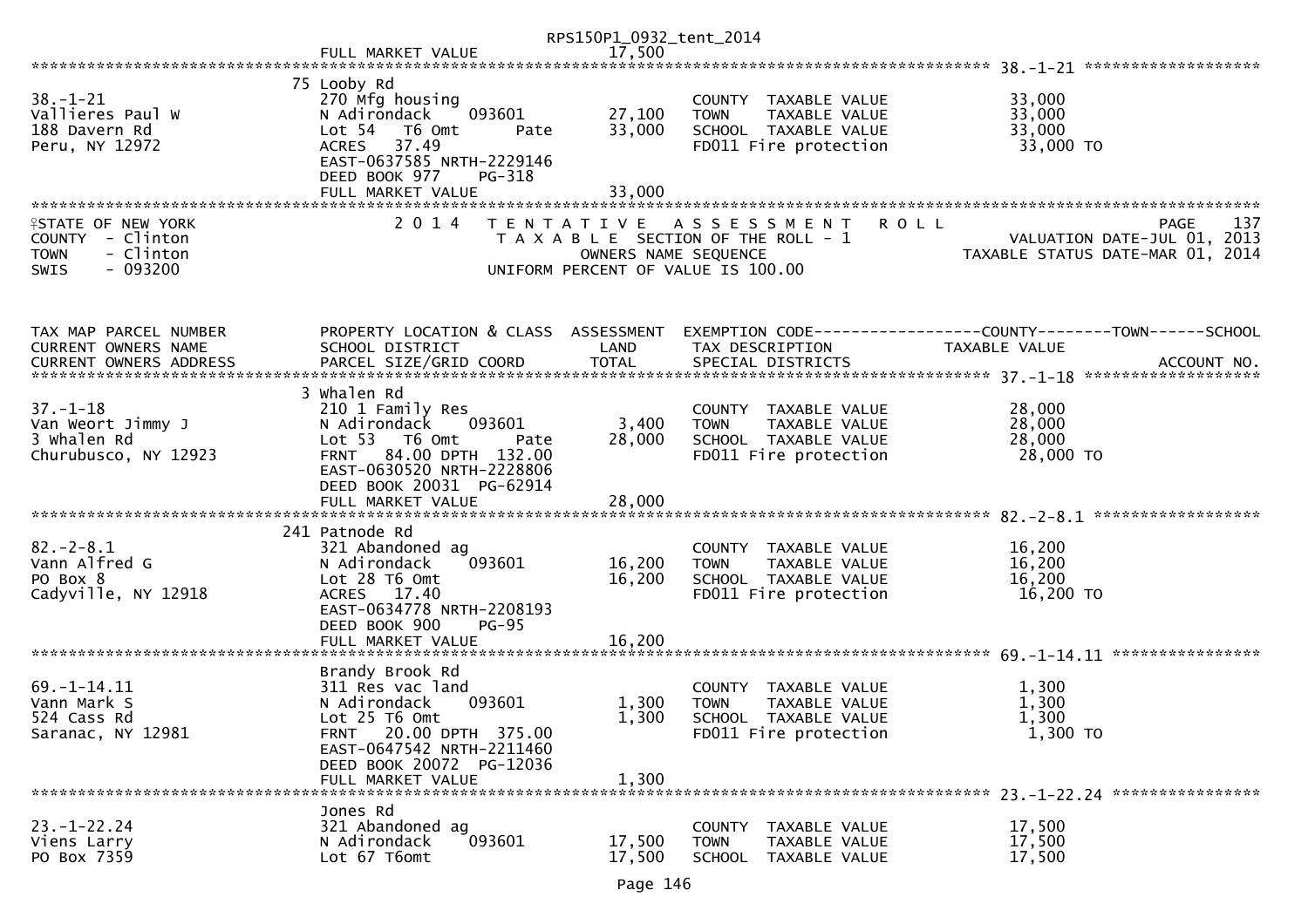|                                               |                                                    | RPS150P1_0932_tent_2014 |                                                                              |                                                               |
|-----------------------------------------------|----------------------------------------------------|-------------------------|------------------------------------------------------------------------------|---------------------------------------------------------------|
| Jupiter, FL 33468                             | ACRES 19.90<br>EAST-0634681 NRTH-2232724           |                         | FD011 Fire protection                                                        | 17,500 TO                                                     |
|                                               | DEED BOOK 723<br>PG-331                            |                         |                                                                              |                                                               |
|                                               |                                                    |                         |                                                                              |                                                               |
|                                               | Soucia Rd                                          |                         |                                                                              |                                                               |
| $10. -1 - 1.4$                                | 321 Abandoned ag                                   |                         | COUNTY TAXABLE VALUE                                                         | 57,500                                                        |
| Wang James                                    | N Adirondack<br>093601                             | 57,500                  | <b>TOWN</b><br>TAXABLE VALUE                                                 | 57,500                                                        |
| 1 The Circle                                  | Lot 79-80-81-82 T6omt                              | 57,500                  | SCHOOL TAXABLE VALUE                                                         | 57,500                                                        |
| Great Neck, NY 11020                          | ACRES 100.00<br>EAST-0668721 NRTH-2247597          |                         | FD011 Fire protection                                                        | 57,500 TO                                                     |
|                                               | DEED BOOK 20122 PG-48314                           |                         |                                                                              |                                                               |
|                                               | FULL MARKET VALUE                                  | 57,500                  |                                                                              |                                                               |
|                                               |                                                    |                         |                                                                              |                                                               |
| <b>ISTATE OF NEW YORK</b><br>COUNTY - Clinton | 2 0 1 4                                            |                         | TENTATIVE ASSESSMENT<br><b>ROLL</b><br>T A X A B L E SECTION OF THE ROLL - 1 | 138<br>PAGE<br>VALUATION DATE-JUL 01, 2013                    |
| <b>TOWN</b><br>- Clinton                      |                                                    | OWNERS NAME SEQUENCE    |                                                                              | TAXABLE STATUS DATE-MAR 01, 2014                              |
| $-093200$<br><b>SWIS</b>                      |                                                    |                         | UNIFORM PERCENT OF VALUE IS 100.00                                           |                                                               |
|                                               |                                                    |                         |                                                                              |                                                               |
|                                               |                                                    |                         |                                                                              |                                                               |
| TAX MAP PARCEL NUMBER                         | PROPERTY LOCATION & CLASS ASSESSMENT               |                         |                                                                              | EXEMPTION CODE------------------COUNTY-------TOWN------SCHOOL |
| <b>CURRENT OWNERS NAME</b>                    | SCHOOL DISTRICT                                    | LAND                    | TAX DESCRIPTION                                                              | TAXABLE VALUE                                                 |
|                                               |                                                    |                         |                                                                              |                                                               |
|                                               |                                                    |                         |                                                                              |                                                               |
| $10. -1 - 1.5$                                | Soucia Rd<br>321 Abandoned ag                      |                         | COUNTY TAXABLE VALUE                                                         | 35,500                                                        |
| Wang James                                    | 093601<br>N Adirondack                             | 35,500                  | <b>TOWN</b><br>TAXABLE VALUE                                                 | 35,500                                                        |
| 1 The Circle                                  | Lot 81 T6omt                                       | 35,500                  | SCHOOL TAXABLE VALUE                                                         | 35,500                                                        |
| Great Neck, NY 11020                          | ACRES 65.00                                        |                         | FD011 Fire protection                                                        | 35,500 TO                                                     |
|                                               | EAST-0666987 NRTH-2247548                          |                         |                                                                              |                                                               |
|                                               | DEED BOOK 20122 PG-53530<br>FULL MARKET VALUE      | 35,500                  |                                                                              |                                                               |
|                                               |                                                    |                         |                                                                              |                                                               |
|                                               | Rt 189                                             |                         |                                                                              |                                                               |
| $38. - 1 - 6$                                 | $314$ Rural vac<10                                 |                         | COUNTY TAXABLE VALUE                                                         | 6,000                                                         |
| Weiler Luciano<br>PO Box 1077                 | N Adirondack<br>093601<br>T6 Omt<br>Lot 67<br>Pate | 6,000<br>6,000          | <b>TOWN</b><br>TAXABLE VALUE<br>SCHOOL TAXABLE VALUE                         | 6,000<br>6,000                                                |
| Champlain, NY 12919                           | 2.20<br><b>ACRES</b>                               |                         | FD011 Fire protection                                                        | $6,000$ TO                                                    |
|                                               | EAST-0638572 NRTH-2232863                          |                         |                                                                              |                                                               |
|                                               | DEED BOOK 20092 PG-26399                           |                         |                                                                              |                                                               |
|                                               |                                                    |                         |                                                                              |                                                               |
|                                               | Mcnierney Rd                                       |                         |                                                                              |                                                               |
| $6. - 1 - 6.2$                                | 321 Abandoned ag                                   |                         | COUNTY TAXABLE VALUE                                                         | 38,600                                                        |
| Wells Dennis                                  | Chateaugay 1<br>163401                             | 38,600                  | <b>TOWN</b><br>TAXABLE VALUE                                                 | 38,600                                                        |
| Tourville Gordon                              | Lot 90 T6omt                                       | 38,600                  | SCHOOL TAXABLE VALUE                                                         | 38,600                                                        |
| 29 Hartwell St                                | ACRES 62.10<br>EAST-0618898 NRTH-2244322           |                         | FD011 Fire protection                                                        | 38,600 TO                                                     |
| Plattsburgh, NY 12901                         | DEED BOOK 20021 PG-48530                           |                         |                                                                              |                                                               |
|                                               | FULL MARKET VALUE                                  | 38,600                  |                                                                              |                                                               |
|                                               |                                                    |                         |                                                                              |                                                               |
|                                               | Soucia Rd                                          |                         |                                                                              |                                                               |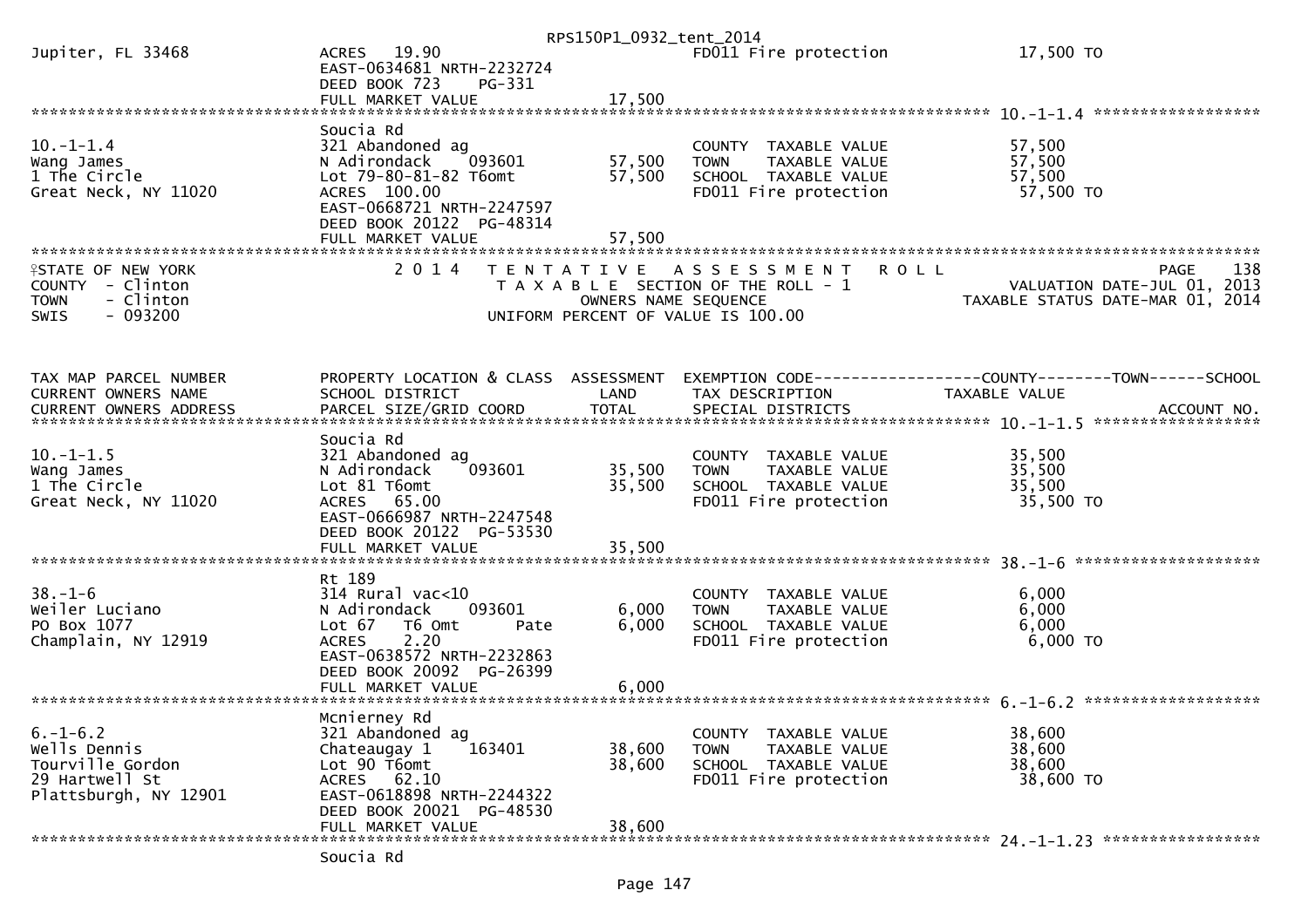|                                                                                                |                                                                                                                                                                                          | RPS150P1_0932_tent_2014    |                                                                                                          |                                                                                                      |
|------------------------------------------------------------------------------------------------|------------------------------------------------------------------------------------------------------------------------------------------------------------------------------------------|----------------------------|----------------------------------------------------------------------------------------------------------|------------------------------------------------------------------------------------------------------|
| $24. - 1 - 1.23$<br>Wetlands of Clinton LLC<br>PO Box 241<br>Chateaugay, NY 12920              | 323 Vacant rural<br>093601<br>N Adirondack<br>Lot 78 & 83 T6omt<br>ACRES 1196.90<br>EAST-0656712 NRTH-2242741                                                                            | 241,000<br>241,000         | COUNTY TAXABLE VALUE<br><b>TOWN</b><br>TAXABLE VALUE<br>SCHOOL TAXABLE VALUE<br>FD011 Fire protection    | 241,000<br>241,000<br>241,000<br>241,000 TO                                                          |
|                                                                                                | DEED BOOK 20061 PG-94948<br>FULL MARKET VALUE                                                                                                                                            | 241,000                    |                                                                                                          |                                                                                                      |
|                                                                                                |                                                                                                                                                                                          |                            |                                                                                                          |                                                                                                      |
| $24. - 1 - 3.22$<br>Wetlands of Clinton LLC<br>PO Box 241<br>Chateaugay, NY 12920              | 600 Clinton Mills Rd<br>920 Priv Hunt/Fi<br>N Adirondack<br>093601<br>Lot 63 T6omt<br><b>ACRES</b><br>1.90<br>EAST-0657323 NRTH-2233408<br>DEED BOOK 20061 PG-94948<br>FULL MARKET VALUE | 5,700<br>54,000<br>54,000  | COUNTY TAXABLE VALUE<br>TAXABLE VALUE<br><b>TOWN</b><br>SCHOOL TAXABLE VALUE<br>FD011 Fire protection    | 54,000<br>54,000<br>54,000<br>54,000 TO                                                              |
|                                                                                                |                                                                                                                                                                                          |                            |                                                                                                          |                                                                                                      |
| <b>ISTATE OF NEW YORK</b><br>COUNTY - Clinton<br>- Clinton<br><b>TOWN</b><br>$-093200$<br>SWIS | 2 0 1 4                                                                                                                                                                                  | OWNERS NAME SEQUENCE       | TENTATIVE ASSESSMENT<br>T A X A B L E SECTION OF THE ROLL - 1<br>UNIFORM PERCENT OF VALUE IS 100.00      | 139<br><b>ROLL</b><br><b>PAGE</b><br>VALUATION DATE-JUL 01, 2013<br>TAXABLE STATUS DATE-MAR 01, 2014 |
| TAX MAP PARCEL NUMBER<br>CURRENT OWNERS NAME                                                   | PROPERTY LOCATION & CLASS ASSESSMENT<br>SCHOOL DISTRICT                                                                                                                                  | LAND                       | TAX DESCRIPTION                                                                                          | <b>TAXABLE VALUE</b>                                                                                 |
| $39. - 1 - 3$<br>Wetlands of Clinton LLC<br>PO Box 241<br>Chateaugay, NY 12920                 | Clinton Mills Rd<br>321 Abandoned ag<br>093601<br>N Adirondack<br>Lot 58<br>T6 Omt<br>Pate<br>ACRES 118.60<br>EAST-0659575 NRTH-2230815<br>DEED BOOK 20061 PG-94948<br>FULL MARKET VALUE | 51,700<br>51,700<br>51,700 | COUNTY TAXABLE VALUE<br>TAXABLE VALUE<br><b>TOWN</b><br>SCHOOL TAXABLE VALUE<br>FD011 Fire protection    | 51,700<br>51,700<br>51,700<br>51,700 TO                                                              |
|                                                                                                |                                                                                                                                                                                          |                            |                                                                                                          |                                                                                                      |
| $23. - 1 - 22.214$<br>Whitetail Ridge<br>Hunting Club<br>217 No 5 Rd<br>Churubusco, NY 12923   | Off Rt 189<br>321 Abandoned ag<br>093601<br>N Adirondack<br>Lot 67 T6 Omt<br>ACRES 13.70<br>EAST-0636569 NRTH-2234383                                                                    | 13,900<br>13,900           | COUNTY<br>TAXABLE VALUE<br><b>TOWN</b><br>TAXABLE VALUE<br>SCHOOL TAXABLE VALUE<br>FD011 Fire protection | 13,900<br>13,900<br>13,900<br>13,900 TO                                                              |
|                                                                                                | DEED BOOK 979<br>$PG-22$<br>FULL MARKET VALUE                                                                                                                                            | 13,900                     |                                                                                                          |                                                                                                      |
| $24. - 1 - 1.12$<br>Wilkins William T<br>1217 Prairie St<br>Houston, TX 77002                  | Clinton Mills Rd<br>323 Vacant rural<br>093601<br>N Adirondack<br>Lot 84 T6 Omt<br>Pate<br>ACRES 1648.00<br>EAST-0651416 NRTH-2240966<br>DEED BOOK 592<br>PG-277                         | 263,900<br>263,900         | COUNTY<br>TAXABLE VALUE<br><b>TOWN</b><br>TAXABLE VALUE<br>SCHOOL TAXABLE VALUE<br>FD011 Fire protection | 263,900<br>263,900<br>263,900<br>263,900 TO                                                          |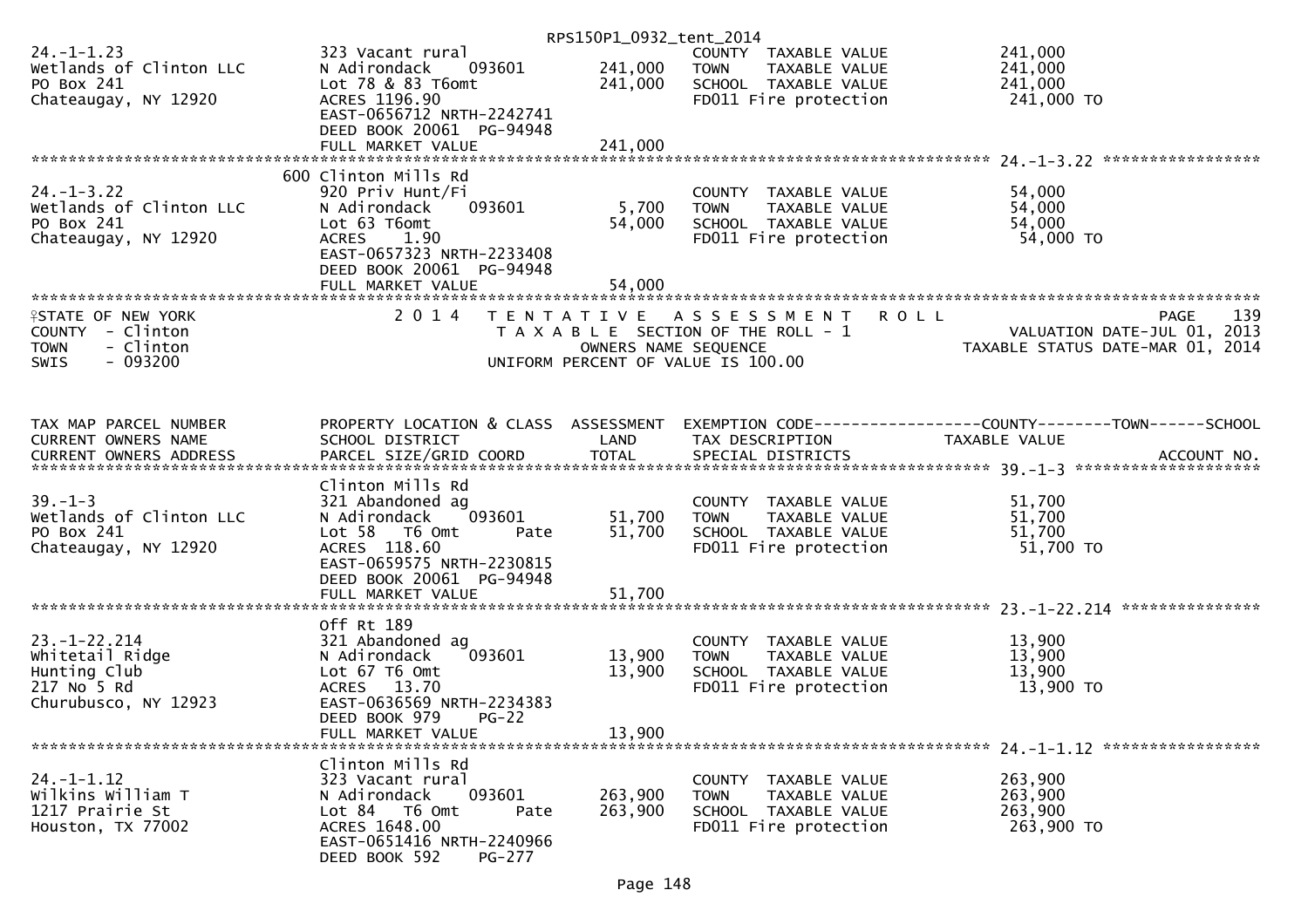|                                                                                                    |                                                                                                                                                                                                        | RPS150P1_0932_tent_2014   |                                                                                                                                                       |                                                                                           |                    |
|----------------------------------------------------------------------------------------------------|--------------------------------------------------------------------------------------------------------------------------------------------------------------------------------------------------------|---------------------------|-------------------------------------------------------------------------------------------------------------------------------------------------------|-------------------------------------------------------------------------------------------|--------------------|
|                                                                                                    | FULL MARKET VALUE                                                                                                                                                                                      | 263,900                   |                                                                                                                                                       |                                                                                           |                    |
|                                                                                                    |                                                                                                                                                                                                        |                           |                                                                                                                                                       |                                                                                           |                    |
| $39 - 2 - 2$<br>Wilkins William T<br>1217 Prairie St<br>Houston, TX 77002                          | Clinton Mills Rd<br>321 Abandoned ag<br>093601<br>N Adirondack<br>Lot 56 T6omt<br>ACRES 754.00<br>EAST-0647329 NRTH-2228229                                                                            | 164,600<br>164,600        | COUNTY TAXABLE VALUE<br><b>TOWN</b><br>TAXABLE VALUE<br>SCHOOL TAXABLE VALUE<br>FD011 Fire protection                                                 | 164,600<br>164,600<br>164,600<br>164,600 TO                                               |                    |
|                                                                                                    | DEED BOOK 574<br>PG-1036<br>FULL MARKET VALUE                                                                                                                                                          | 164,600                   |                                                                                                                                                       |                                                                                           |                    |
| $38.1 - 1 - 23$<br>Willard Life Use Melody<br>Trombley Cynthia<br>PO Box 6<br>Churubusco, NY 12923 | 1280 Clinton Mills Rd<br>210 1 Family Res<br>N Adirondack<br>093601<br>Lot 66  T6 0mt<br>Pate<br>FRNT 123.75 DPTH 164.75<br>EAST-0640895 NRTH-2231019<br>DEED BOOK 20082 PG-19657<br>FULL MARKET VALUE | 4,300<br>38,400<br>38,400 | COUNTY TAXABLE VALUE<br><b>TOWN</b><br>TAXABLE VALUE<br>SCHOOL TAXABLE VALUE<br>FD011 Fire protection                                                 | 38,400<br>38,400<br>38,400<br>38,400 TO                                                   |                    |
| <b>ISTATE OF NEW YORK</b><br>COUNTY - Clinton<br>- Clinton<br><b>TOWN</b><br>$-093200$<br>SWIS     | 2 0 1 4                                                                                                                                                                                                | T E N T A T I V E         | A S S E S S M E N T<br><b>ROLL</b><br>T A X A B L E SECTION OF THE ROLL - 1<br>OWNERS NAME SEQUENCE<br>UNIFORM PERCENT OF VALUE IS 100.00             | VALUATION DATE-JUL 01, 2013<br>TAXABLE STATUS DATE-MAR 01, 2014                           | <b>PAGE</b><br>140 |
| TAX MAP PARCEL NUMBER                                                                              | PROPERTY LOCATION & CLASS ASSESSMENT                                                                                                                                                                   |                           | EXEMPTION CODE-----------------COUNTY--------TOWN------SCHOOL                                                                                         |                                                                                           |                    |
| CURRENT OWNERS NAME                                                                                | SCHOOL DISTRICT                                                                                                                                                                                        | LAND                      | TAX DESCRIPTION                                                                                                                                       | TAXABLE VALUE                                                                             |                    |
|                                                                                                    | 26 Frontier Rd                                                                                                                                                                                         |                           |                                                                                                                                                       |                                                                                           |                    |
| $8. - 1 - 1$<br>Wilson Walter D<br>Wilson Tracey A<br>26 Frontier Rd<br>Churubusco, NY 12923       | 240 Rural res<br>093601<br>N Adirondack<br>Lot 87 T6 Omt<br>Pate<br>ACRES 126.30<br>EAST-0637173 NRTH-2242742<br>DEED BOOK 20001 PG-20020                                                              | 160,000                   | AGRI DISTR 41720<br>77,900 RES STAR<br>41854<br>COUNTY TAXABLE VALUE<br><b>TOWN</b><br>TAXABLE VALUE<br>SCHOOL TAXABLE VALUE<br>FD011 Fire protection | 9,531<br>9,531<br>$\mathbf{0}$<br>$\Omega$<br>150,469<br>150,469<br>120,469<br>160,000 TO | 9,531<br>30,000    |
| MAY BE SUBJECT TO PAYMENT<br>UNDER AGDIST LAW TIL 2018                                             | FULL MARKET VALUE                                                                                                                                                                                      | 160,000                   |                                                                                                                                                       |                                                                                           |                    |
|                                                                                                    | 65 Santamore Rd                                                                                                                                                                                        |                           |                                                                                                                                                       |                                                                                           |                    |
| $7. - 1 - 29.3$<br>Wodzicky Maria<br>PO Box 121<br>Churubusco, NY 12923                            | 260 Seasonal res<br>Chateaugay 1<br>163401<br>Lot 88 T6omt<br>35.00<br>ACRES<br>EAST-0628638 NRTH-2240731<br>DEED BOOK 967<br>$PG-308$                                                                 | 25,800<br>30,000          | <b>COUNTY</b><br>TAXABLE VALUE<br>TAXABLE VALUE<br><b>TOWN</b><br>SCHOOL TAXABLE VALUE<br>FD011 Fire protection                                       | 30,000<br>30,000<br>30,000<br>30,000 TO                                                   |                    |
|                                                                                                    | FULL MARKET VALUE                                                                                                                                                                                      | 30,000                    |                                                                                                                                                       |                                                                                           |                    |
|                                                                                                    |                                                                                                                                                                                                        |                           |                                                                                                                                                       |                                                                                           |                    |
| $38.1 - 1 - 40$                                                                                    | 1322 Clinton Mills Rd                                                                                                                                                                                  |                           |                                                                                                                                                       |                                                                                           |                    |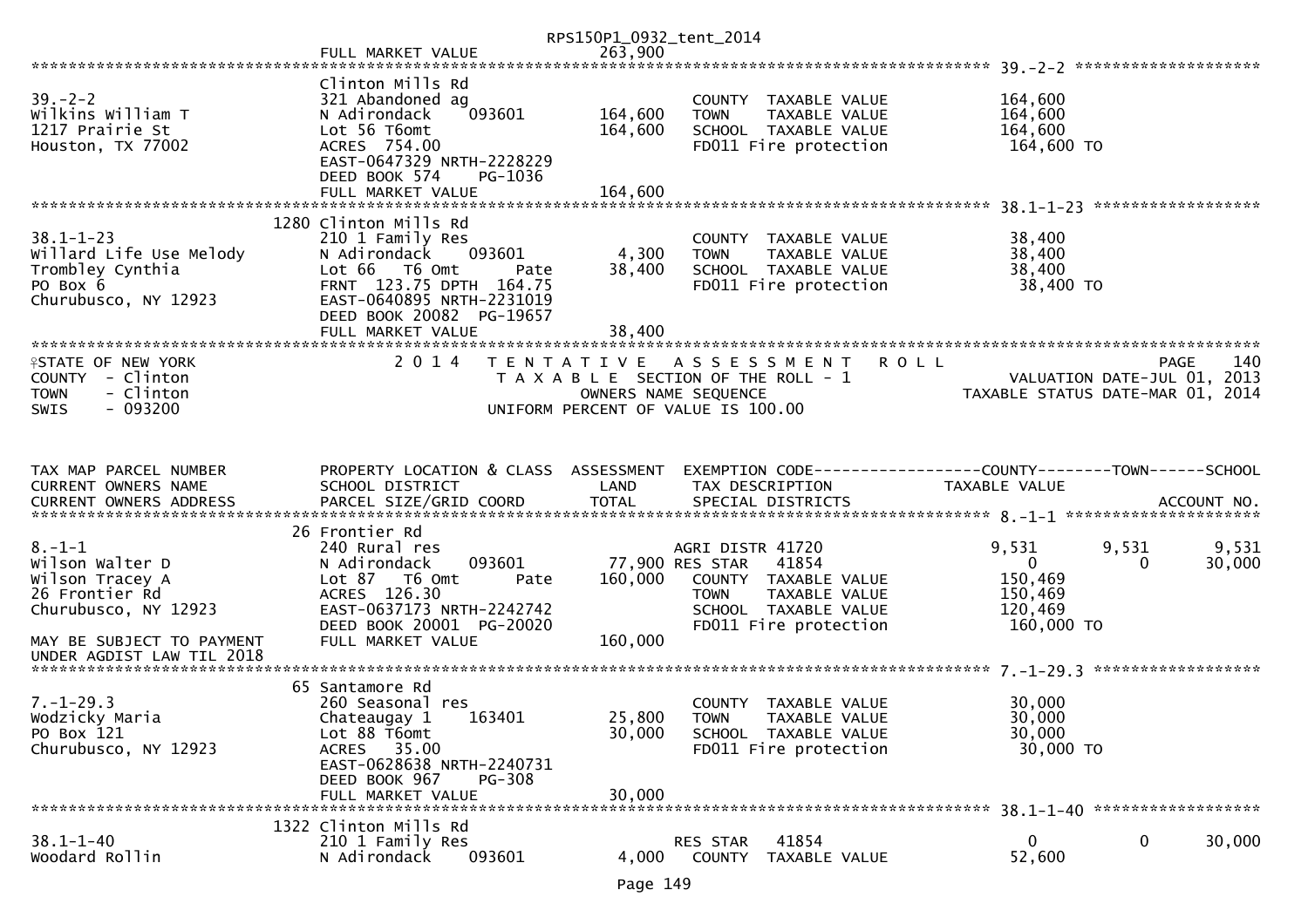|                                                                                                                                                                                                                                     |                                                                                                                                                                    | RPS150P1_0932_tent_2014                      |                                                                                                                                                     |                                                                                 |                             |
|-------------------------------------------------------------------------------------------------------------------------------------------------------------------------------------------------------------------------------------|--------------------------------------------------------------------------------------------------------------------------------------------------------------------|----------------------------------------------|-----------------------------------------------------------------------------------------------------------------------------------------------------|---------------------------------------------------------------------------------|-----------------------------|
| Woodard Melissa<br>1322 Clinton Mills Rd<br>Churubusco, NY 12923                                                                                                                                                                    | Lot 66  T6 0mt<br>82.00 DPTH 255.00<br><b>FRNT</b><br>EAST-0639823 NRTH-2230935<br>DEED BOOK 20122 PG-48205                                                        | 52,600<br>Pate                               | <b>TOWN</b><br>TAXABLE VALUE<br>SCHOOL TAXABLE VALUE<br>FD011 Fire protection                                                                       | 52,600<br>22,600<br>52,600 TO                                                   |                             |
|                                                                                                                                                                                                                                     | FULL MARKET VALUE                                                                                                                                                  | 52,600                                       |                                                                                                                                                     |                                                                                 |                             |
|                                                                                                                                                                                                                                     | 121 Liberty Pole Rd                                                                                                                                                |                                              |                                                                                                                                                     |                                                                                 |                             |
| $8. - 1 - 8$<br>Woods Life Use Ernest & Doroth N Adirondack<br>Woods James W & Elaine M<br>121 Liberty Pole Rd<br>Churubusco, NY 12923                                                                                              | 241 Rural res&ag<br>093601<br>Lot 86 T6 Omt<br><b>ACRES</b><br>70.80<br>EAST-0640311 NRTH-2245244<br>DEED BOOK 1002                                                | 101,000<br>Pate<br><b>PG-202</b>             | AGED COUN 41802<br>41834<br>50,900 SR STAR<br>COUNTY TAXABLE VALUE<br><b>TOWN</b><br>TAXABLE VALUE<br>SCHOOL TAXABLE VALUE<br>FD011 Fire protection | 50,500<br>$\mathbf{0}$<br>50,500<br>101,000<br>36,800<br>101,000 TO             | 0<br>$\mathbf{0}$<br>64,200 |
|                                                                                                                                                                                                                                     | Lafrancis Rd                                                                                                                                                       |                                              |                                                                                                                                                     |                                                                                 |                             |
| $69. - 1 - 3.7$<br>Wright Bradley James<br>$528\overline{2}$ Route $11$<br>Ellenburg Depot, NY 12935                                                                                                                                | $314$ Rural vac<10<br>N Adirondack<br>093601<br>Lot 36 T6omt<br><b>ACRES</b><br>1.20<br>EAST-0652112 NRTH-2216455<br>DEED BOOK 20011 PG-28185<br>FULL MARKET VALUE | 5,200<br>5,200<br>5,200                      | COUNTY TAXABLE VALUE<br>TAXABLE VALUE<br><b>TOWN</b><br>SCHOOL TAXABLE VALUE<br>FD011 Fire protection                                               | 5,200<br>5,200<br>5,200<br>5,200 TO                                             |                             |
|                                                                                                                                                                                                                                     |                                                                                                                                                                    |                                              |                                                                                                                                                     |                                                                                 |                             |
| <b>ISTATE OF NEW YORK</b><br>COUNTY - Clinton<br>- Clinton<br><b>TOWN</b><br>- 093200<br>SWIS                                                                                                                                       | 2 0 1 4                                                                                                                                                            | UNIFORM PERCENT OF VALUE IS 100.00           | TENTATIVE ASSESSMENT<br>T A X A B L E SECTION OF THE ROLL - 1<br>OWNERS NAME SEQUENCE                                                               | <b>ROLL</b><br>VALUATION DATE-JUL 01, 2013<br>TAXABLE STATUS DATE-MAR 01, 2014  | 141<br><b>PAGE</b>          |
| TAX MAP PARCEL NUMBER                                                                                                                                                                                                               |                                                                                                                                                                    |                                              |                                                                                                                                                     |                                                                                 |                             |
|                                                                                                                                                                                                                                     |                                                                                                                                                                    |                                              |                                                                                                                                                     |                                                                                 |                             |
| <b>CURRENT OWNERS NAME</b><br>CURRENT OWNERS ADDRESS                                                                                                                                                                                | SCHOOL DISTRICT                                                                                                                                                    | PROPERTY LOCATION & CLASS ASSESSMENT<br>LAND | TAX DESCRIPTION                                                                                                                                     | EXEMPTION CODE------------------COUNTY--------TOWN------SCHOOL<br>TAXABLE VALUE |                             |
| CURRENT OWNERS ADDRESS <b>THE PARCEL SIZE/GRID COORD</b> TOTAL SPECIAL DISTRICTS THE TOTAL SALLY AND MOTORD TOTAL SPECIAL DISTRICTS AND MOTORS THE REPORT OF THE RESERVE AND TO A SERVER A SERVER AND TO A SERVER THE REPORT OF THE |                                                                                                                                                                    |                                              |                                                                                                                                                     |                                                                                 |                             |
| $69. - 1 - 8.2$<br>Wyant Harry R<br>Wyant Joan M<br>84 North Rd<br>Milan, NY 12571                                                                                                                                                  | 6018 Rt 11<br>210 1 Family Res<br>093601<br>N Adirondack<br>25 T6omt<br>7.75<br><b>ACRES</b><br>EAST-0652544 NRTH-2210644<br>DEED BOOK 20092 PG-25985              | 9,700<br>40,400                              | COUNTY TAXABLE VALUE<br>TAXABLE VALUE<br><b>TOWN</b><br>SCHOOL TAXABLE VALUE<br>FD011 Fire protection                                               | 40,400<br>40,400<br>40,400<br>40,400 TO                                         |                             |
|                                                                                                                                                                                                                                     | FULL MARKET VALUE                                                                                                                                                  | 40,400                                       |                                                                                                                                                     |                                                                                 |                             |
| $67. - 1 - 5$<br>Wyant Lisa Dorval<br>Wyant Robert<br>216 East Camp Rd<br>Germantown, NY 12526                                                                                                                                      | Gagnier Rd<br>312 Vac w/imprv<br>N Adirondack<br>093601<br>Lot 28<br>T6 Omt<br>75.00<br><b>ACRES</b><br>EAST-0634101 NRTH-2212069<br>DEED BOOK 876                 | 45,000<br>47,000<br>Pate<br>PG-163           | COUNTY<br>TAXABLE VALUE<br><b>TOWN</b><br>TAXABLE VALUE<br>SCHOOL TAXABLE VALUE<br>FD011 Fire protection                                            | 47,000<br>47,000<br>47,000<br>47,000 TO                                         |                             |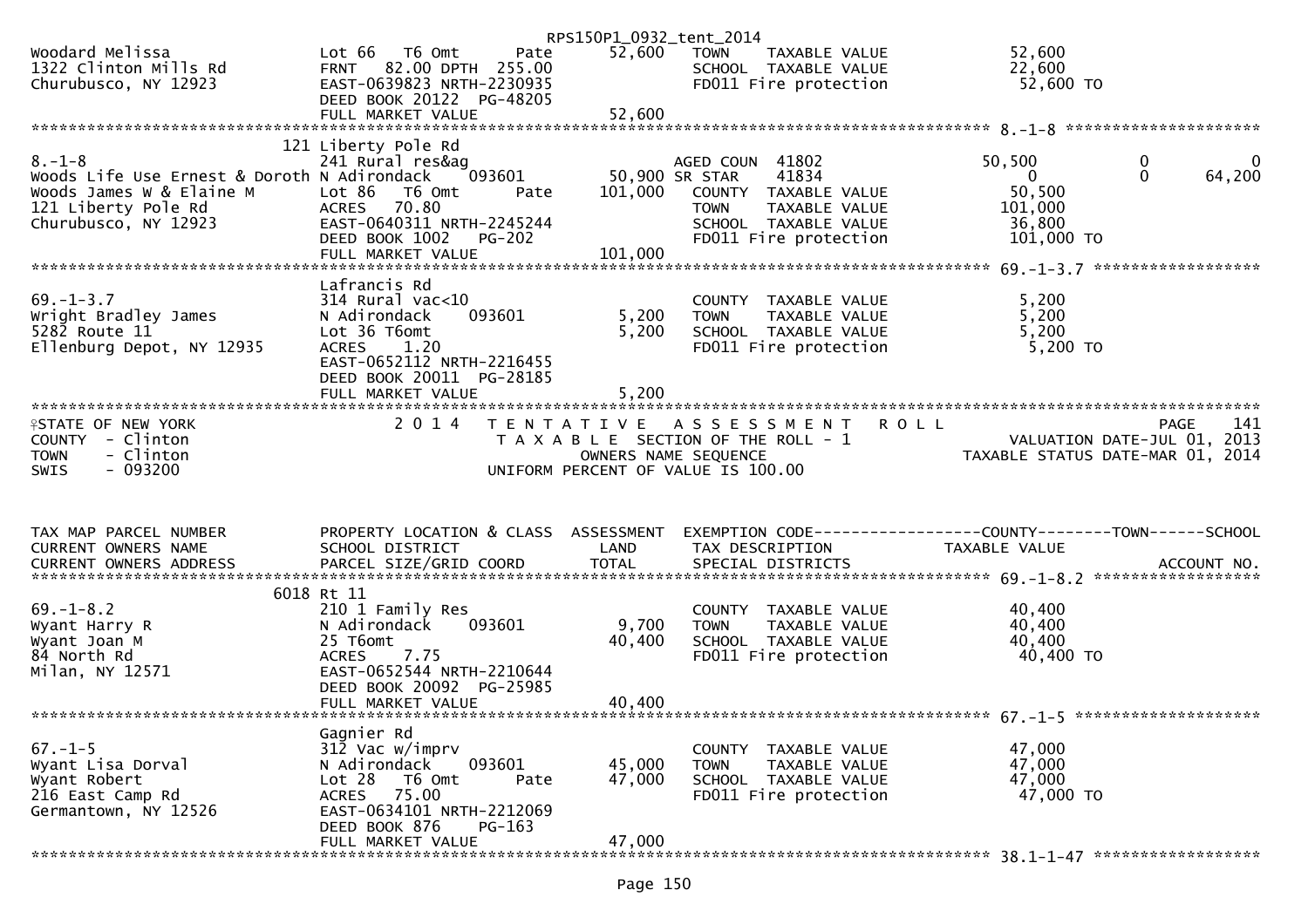|                                                                                                       |                                                                                                                                                                                               | RPS150P1_0932_tent_2014    |                                                                                                                                  |                                                                                               |
|-------------------------------------------------------------------------------------------------------|-----------------------------------------------------------------------------------------------------------------------------------------------------------------------------------------------|----------------------------|----------------------------------------------------------------------------------------------------------------------------------|-----------------------------------------------------------------------------------------------|
| $38.1 - 1 - 47$<br>Yelle Larry<br>Yelle Helen<br>21 Smith St<br>Churubusco, NY 12923                  | 21 Smith St<br>210 1 Family Res<br>093601<br>N Adirondack<br>Lot 66 T6 Omt<br>Pate<br>FRNT 165.00 DPTH 264.00<br>EAST-0640059 NRTH-2231300<br>DEED BOOK 723<br>PG-350                         | 4,900<br>74,000            | RES STAR 41854<br>COUNTY TAXABLE VALUE<br><b>TOWN</b><br>TAXABLE VALUE<br>SCHOOL TAXABLE VALUE<br>FD011 Fire protection          | $\mathbf 0$<br>$\overline{0}$<br>30,000<br>74,000<br>74,000<br>44,000<br>74,000 TO            |
|                                                                                                       |                                                                                                                                                                                               |                            |                                                                                                                                  |                                                                                               |
| $7. - 1 - 2.31$<br>Young Joseph C<br>698 Frontier Rd<br>Churubusco, NY 12923                          | 698 Frontier Rd<br>240 Rural res<br>163401<br>Chateaugay 1<br>Lot 89 T6omt<br>ACRES 22.10<br>EAST-0624658 NRTH-2245258<br>DEED BOOK 20051 PG-88706<br>FULL MARKET VALUE                       | 29,600<br>29,600           | RES STAR 41854<br>20,200 COUNTY TAXABLE VALUE<br><b>TOWN</b><br>TAXABLE VALUE<br>SCHOOL TAXABLE VALUE<br>FD011 Fire protection   | $\mathbf 0$<br>$\overline{0}$<br>29,600<br>29,600<br>29,600<br>$\overline{0}$<br>29,600 TO    |
|                                                                                                       |                                                                                                                                                                                               |                            |                                                                                                                                  |                                                                                               |
| $54. - 2 - 1$<br>Zamot Edward A<br>Zamot Dora A<br>10 Fayva Ct<br>New City, NY 10956                  | Lafrancis Rd<br>321 Abandoned ag<br>093601<br>N Adirondack<br>Lot 37 T6 Omt<br>Survey Map 20061/99069 Lo<br>ACRES 72.80<br>EAST-0655965 NRTH-2222479<br>DEED BOOK 20062 PG-213                | 43,900<br>43,900           | COUNTY TAXABLE VALUE<br><b>TOWN</b><br>TAXABLE VALUE<br>SCHOOL TAXABLE VALUE<br>FD011 Fire protection                            | 43,900<br>43,900<br>43,900<br>43,900 TO                                                       |
|                                                                                                       |                                                                                                                                                                                               |                            |                                                                                                                                  |                                                                                               |
| <b>ISTATE OF NEW YORK</b><br>COUNTY - Clinton<br>- Clinton<br><b>TOWN</b><br>$-093200$<br><b>SWIS</b> |                                                                                                                                                                                               |                            | 2014 TENTATIVE ASSESSMENT<br>T A X A B L E SECTION OF THE ROLL - 1<br>OWNERS NAME SEQUENCE<br>UNIFORM PERCENT OF VALUE IS 100.00 | 142<br><b>ROLL</b><br>PAGE<br>VALUATION DATE-JUL 01, 2013<br>TAXABLE STATUS DATE-MAR 01, 2014 |
| TAX MAP PARCEL NUMBER<br>CURRENT OWNERS NAME                                                          | PROPERTY LOCATION & CLASS ASSESSMENT<br>SCHOOL DISTRICT                                                                                                                                       | LAND                       | TAX DESCRIPTION                                                                                                                  | EXEMPTION CODE-----------------COUNTY--------TOWN-----SCHOOL<br>TAXABLE VALUE                 |
| $36. - 1 - 6$<br>Zernay Family Trust July 20<br>4745 N Edenfield Ave<br>Covina, CA 91722              | County Line Rd<br>321 Abandoned ag<br>163401<br>Chateaugay 1<br>Lot 70  T6 0mt<br>Pate<br><b>ACRES</b><br>76.00<br>EAST-0618109 NRTH-2227959<br>DEED BOOK 20011 PG-37179<br>FULL MARKET VALUE | 40,500<br>40,500<br>40,500 | COUNTY TAXABLE VALUE<br><b>TOWN</b><br>TAXABLE VALUE<br>SCHOOL TAXABLE VALUE<br>FD011 Fire protection                            | 40,500<br>40,500<br>40,500<br>40,500 TO                                                       |
| $36. - 1 - 8$<br>Zernay Family Trust July 20<br>4745 N Edenfield Ave<br>Covina, CA 91722              | County Line Rd<br>$314$ Rural vac<10<br>163401<br>Chateaugay 1<br>Lot 70 T6 Omt<br><b>ACRES</b><br>7.60                                                                                       | 6,700<br>6,700             | COUNTY TAXABLE VALUE<br><b>TOWN</b><br>TAXABLE VALUE<br>SCHOOL TAXABLE VALUE<br>FD011 Fire protection                            | 6,700<br>6,700<br>6,700<br>6,700 TO                                                           |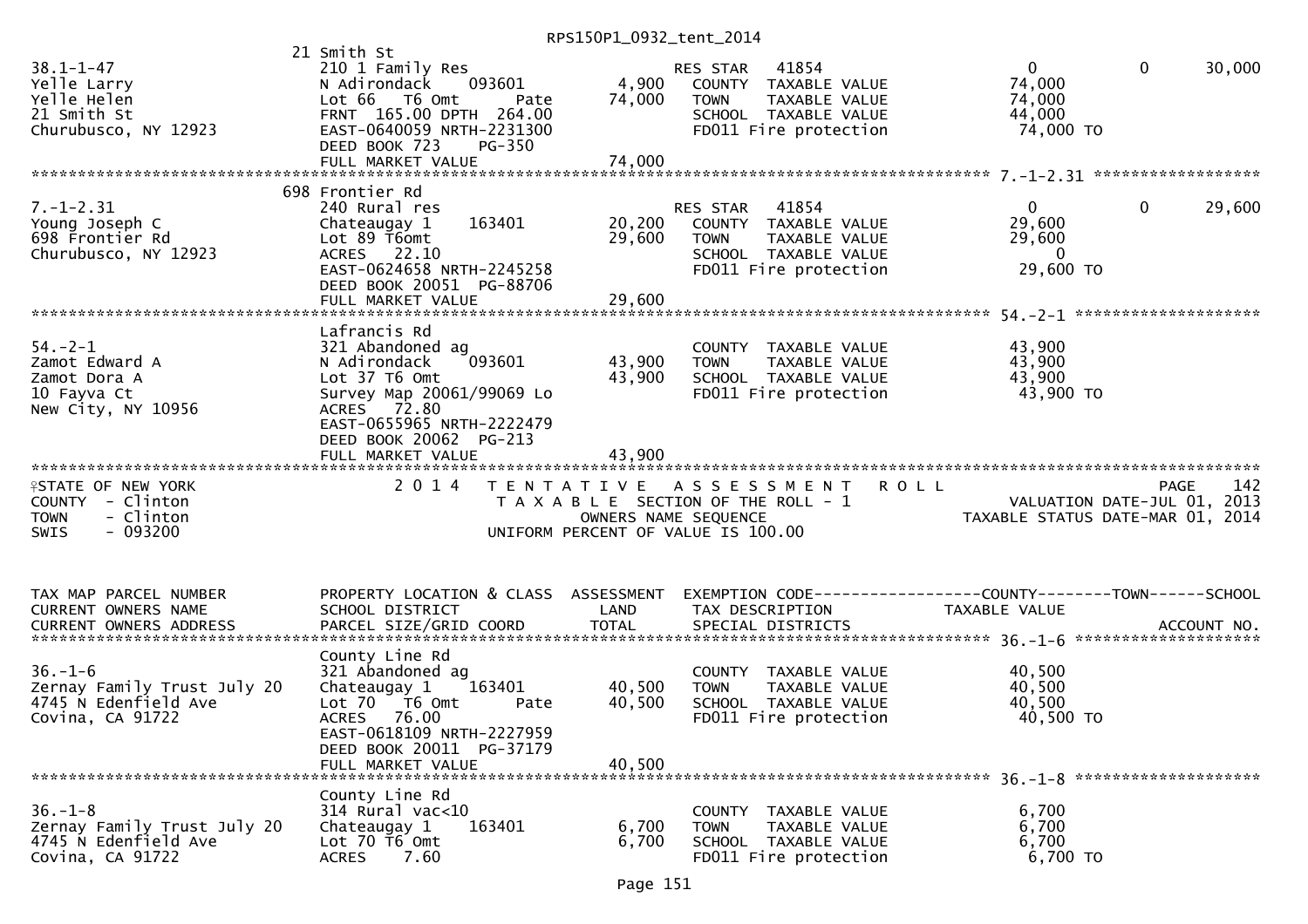|                           |                           | RPS150P1_0932_tent_2014                   |                                  |
|---------------------------|---------------------------|-------------------------------------------|----------------------------------|
|                           | EAST-0617743 NRTH-2230531 |                                           |                                  |
|                           | DEED BOOK 20011 PG-37179  |                                           |                                  |
|                           | FULL MARKET VALUE         | 6.700                                     |                                  |
|                           |                           |                                           |                                  |
| <b>ISTATE OF NEW YORK</b> |                           | 2014 TENTATIVE ASSESSMENT ROLL            | 143<br>PAGE                      |
| COUNTY - Clinton          |                           | $T$ A X A B L E SECTION OF THE ROLL - $1$ | VALUATION DATE-JUL 01, 2013      |
| - Clinton<br><b>TOWN</b>  |                           |                                           | TAXABLE STATUS DATE-MAR 01, 2014 |
| - 093200<br>SWIS          |                           |                                           | RPS150/V04/L015                  |
|                           |                           | UNIFORM PERCENT OF VALUE IS 100.00        | CURRENT DATE 4/25/2014           |
|                           |                           |                                           |                                  |
|                           |                           | ROLL SUB SECTION- - TOTALS                |                                  |

## \*\*\* S P E C I A L D I S T R I C T S U M M A R Y \*\*\*

| <b>CODE</b> | DISTRICT NAME                                                                                | TOTAL<br>PARCELS | EXTENSION<br><b>TYPE</b>                      | EXTENSION<br><b>VALUE</b>  | AD VALOREM<br><b>VALUE</b> | <b>EXEMPT</b><br><b>AMOUNT</b> | <b>TAXABLE</b><br><b>VALUE</b>           |
|-------------|----------------------------------------------------------------------------------------------|------------------|-----------------------------------------------|----------------------------|----------------------------|--------------------------------|------------------------------------------|
|             | OT002 Omitted Tax-Co<br>OTO03 Omitted Tax-Sc<br>OT004 Omitted Tax-To<br>FD011 Fire protectio |                  | 2 MOVTAX<br>2 MOVTAX<br>2 MOVTAX<br>705 TOTAL | 186.26<br>1775.05<br>77.10 | 41196.200                  | 56,800                         | 186.26<br>1.775.05<br>77.10<br>41139,400 |

#### \*\*\* S C H O O L D I S T R I C T S U M M A R Y \*\*\*

| <b>CODE</b>      | DISTRICT NAME                | TOTAL<br><b>PARCELS</b> | ASSESSED<br>LAND      | ASSESSED<br><b>TOTAL</b> | <b>EXEMPT</b><br><b>AMOUNT</b> | <b>TOTAL</b><br><b>TAXABLE</b> | <b>STAR</b><br>AMOUNT | <b>STAR</b><br><b>TAXABLE</b> |
|------------------|------------------------------|-------------------------|-----------------------|--------------------------|--------------------------------|--------------------------------|-----------------------|-------------------------------|
| 093601<br>163401 | N Adirondack<br>Chateaugay 1 | 492<br>213              | 14603,700<br>5835.500 | 30147,500<br>11048,700   | 716,329<br>160,009             | 29431, 171<br>10888,691        | 5721,538<br>1425.697  | 23709,633<br>9462,994         |
|                  | SUB-TOTAL                    | 705                     | 20439,200             | 41196,200                | 876,338                        | 40319,862                      | 7147,235              | 33172,627                     |
|                  | T O T A L                    | 705                     | 20439,200             | 41196,200                | 876,338                        | 40319,862                      | 7147,235              | 33172,627                     |

## \*\*\* S Y S T E M C O D E S S U M M A R Y \*\*\*

### NO SYSTEM EXEMPTIONS AT THIS LEVEL

## \*\*\* E X E M P T I O N S U M M A R Y \*\*\*

| <b>CODE</b> | DESCRIPTION | <b>TOTAL</b><br><b>PARCELS</b> | COUNTY | <b>TOWN</b> | SCHOOL |
|-------------|-------------|--------------------------------|--------|-------------|--------|
| 41101       | VETERANS    |                                | 10,910 | 10,910      |        |

Page 152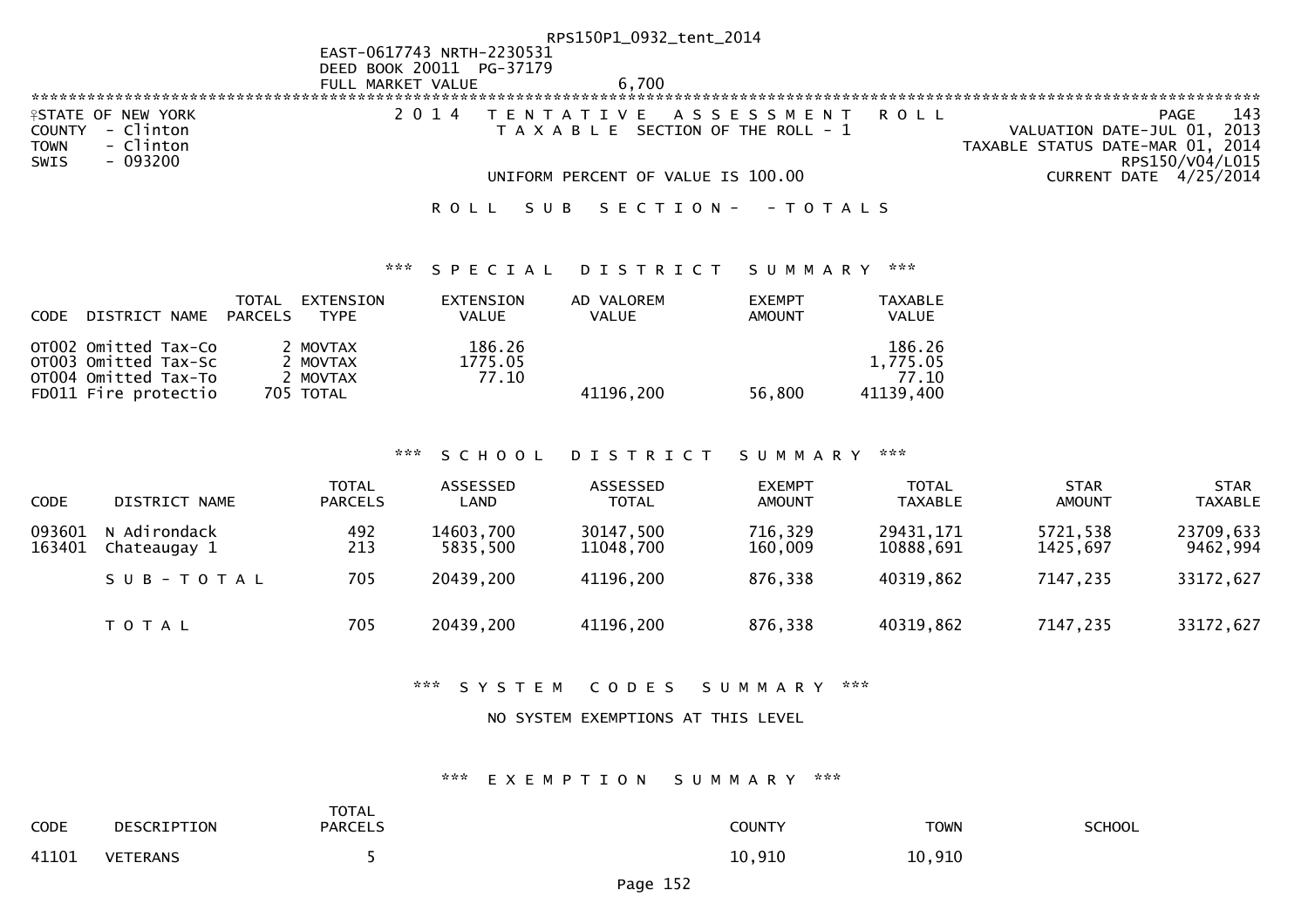|               |                           |    |         |                                    | RPS150P1_0932_tent_2014          |         |                                  |
|---------------|---------------------------|----|---------|------------------------------------|----------------------------------|---------|----------------------------------|
| 41121         | WARNONALL                 | 11 |         |                                    | 113,403                          | 99,235  |                                  |
| 41131         | WARCOMALL                 | 10 |         |                                    | 149,512                          | 133,429 |                                  |
| 41141         | WARDISALL                 |    |         |                                    | 43,519                           | 43,519  |                                  |
| 41700         | 10 YR AGR                 |    |         |                                    | 105,369                          | 105,369 | 105,369                          |
| 41720         | AGRI DISTR                | 29 |         |                                    | 571,255                          | 571,255 | 571,255                          |
| 41730         | OS AG DIST                |    |         |                                    | 18,549                           | 18,549  | 18,549                           |
| 41800         | AGED - ALL                |    |         |                                    | 97,275                           | 97,275  | 101,165                          |
| 41801         | AGED C&T                  |    |         |                                    | 137,314                          | 137,314 |                                  |
| 41802         | AGED COUN                 | 10 |         |                                    | 239,567                          |         |                                  |
|               | <b>ISTATE OF NEW YORK</b> |    | 2 0 1 4 | T E N T A T I V E                  | A S S E S S M E N T              | ROLL    | 144<br><b>PAGE</b>               |
| <b>COUNTY</b> | - Clinton                 |    |         | T A X A B L E                      | SECTION OF THE ROLL - 1          |         | 2013<br>VALUATION DATE-JUL 01,   |
| <b>TOWN</b>   | - Clinton                 |    |         |                                    |                                  |         | TAXABLE STATUS DATE-MAR 01, 2014 |
| <b>SWIS</b>   | $-093200$                 |    |         |                                    |                                  |         | RPS150/V04/L015                  |
|               |                           |    |         | UNIFORM PERCENT OF VALUE IS 100.00 |                                  |         | CURRENT DATE 4/25/2014           |
|               |                           |    | R O L L | SUB                                | S E C T I O N -<br>- T O T A L S |         |                                  |

## \*\*\* E X E M P T I O N S U M M A R Y \*\*\*

| <b>CODE</b>             | <b>DESCRIPTION</b>                            | <b>TOTAL</b><br><b>PARCELS</b> | <b>COUNTY</b>                          | <b>TOWN</b>                  | <b>SCHOOL</b>                  |
|-------------------------|-----------------------------------------------|--------------------------------|----------------------------------------|------------------------------|--------------------------------|
| 41834<br>41854<br>41864 | SR STAR<br><b>RES STAR</b><br>RS STAR MH      | 46<br>153                      |                                        |                              | 2549,135<br>4568,100<br>30,000 |
| 41932<br>42100<br>47460 | LIM INC DI<br>483A EX<br>480A EX<br>T O T A L | 12<br>301                      | 13,473<br>56,800<br>23,200<br>1580,146 | 56,800<br>23,200<br>1296,855 | 56,800<br>23,200<br>8023,573   |

## \*\*\* G R A N D T O T A L S \*\*\*

| <b>ROLL</b><br><b>SEC</b>            | DESCRIPTION                                                     | <b>TOTAL</b><br><b>PARCELS</b> | ASSESSED<br>LAND | ASSESSED<br><b>TOTAL</b>           | <b>TAXABLE</b><br><b>COUNTY</b>                                         | TAXABLE<br><b>TOWN</b> | TAXABLE<br><b>SCHOOL</b>                                        | <b>STAR</b><br>TAXABLE                                     |
|--------------------------------------|-----------------------------------------------------------------|--------------------------------|------------------|------------------------------------|-------------------------------------------------------------------------|------------------------|-----------------------------------------------------------------|------------------------------------------------------------|
|                                      | <b>TAXABLE</b>                                                  | 705                            | 20439,200        | 41196,200                          | 39616,054                                                               | 39899,345              | 40319,862                                                       | 33172,627                                                  |
| COUNTY<br><b>TOWN</b><br><b>SWIS</b> | <b>ISTATE OF NEW YORK</b><br>- Clinton<br>- Clinton<br>- 093200 |                                |                  | UNIFORM PERCENT OF VALUE IS 100.00 | 2014 TENTATIVE ASSESSMENT ROLL<br>T A X A B L E SECTION OF THE ROLL - 1 |                        | VALUATION DATE-JUL 01, 2013<br>TAXABLE STATUS DATE-MAR 01, 2014 | 145<br>PAGE<br>RPS150/V04/L015<br>CURRENT DATE $4/25/2014$ |

## ROLL SECTION TOTALS

# \*\*\* S P E C I A L D I S T R I C T S U M M A R Y \*\*\*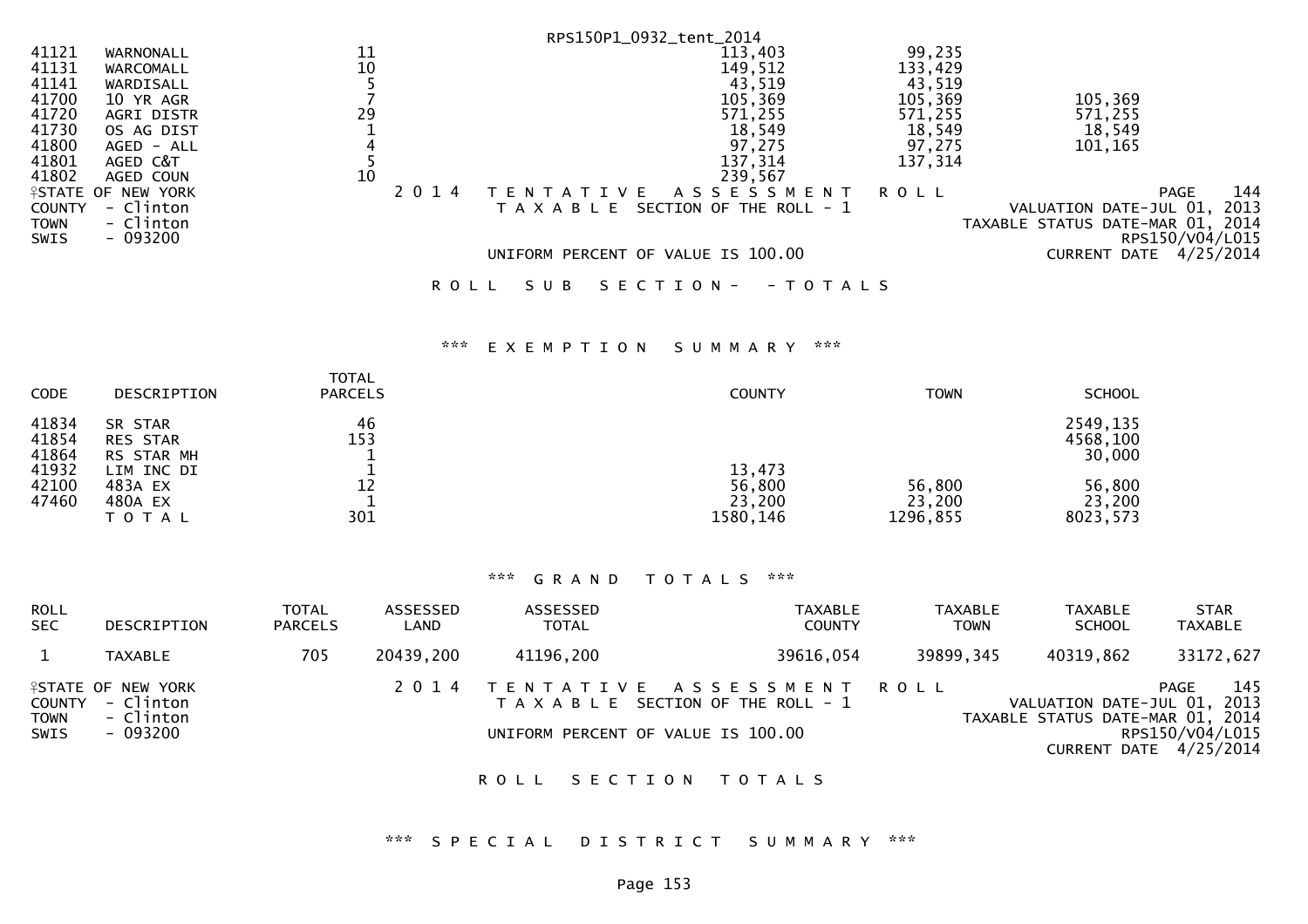|                                                                                              |                                               |                            | RPS150P1 0932 tent 2014 |               |                                          |
|----------------------------------------------------------------------------------------------|-----------------------------------------------|----------------------------|-------------------------|---------------|------------------------------------------|
|                                                                                              | EXTENSION<br>TOTAL                            | EXTENSION                  | AD VALOREM              | <b>EXEMPT</b> | <b>TAXABLE</b>                           |
| DISTRICT NAME<br>CODE                                                                        | PARCELS<br><b>TYPE</b>                        | VALUE                      | <b>VALUE</b>            | <b>AMOUNT</b> | <b>VALUE</b>                             |
| OTO02 Omitted Tax-Co<br>OTO03 Omitted Tax-Sc<br>OT004 Omitted Tax-To<br>FD011 Fire protectio | 2 MOVTAX<br>2 MOVTAX<br>2 MOVTAX<br>705 TOTAL | 186.26<br>1775.05<br>77.10 | 41196,200               | 56,800        | 186.26<br>1,775.05<br>77.10<br>41139,400 |

## \*\*\* S C H O O L D I S T R I C T S U M M A R Y \*\*\*

| <b>CODE</b>      | DISTRICT NAME                | <b>TOTAL</b><br><b>PARCELS</b> | ASSESSED<br>LAND      | ASSESSED<br><b>TOTAL</b> | <b>EXEMPT</b><br><b>AMOUNT</b> | <b>TOTAL</b><br><b>TAXABLE</b> | <b>STAR</b><br><b>AMOUNT</b> | <b>STAR</b><br><b>TAXABLE</b> |
|------------------|------------------------------|--------------------------------|-----------------------|--------------------------|--------------------------------|--------------------------------|------------------------------|-------------------------------|
| 093601<br>163401 | N Adirondack<br>Chateaugay 1 | 492<br>213                     | 14603,700<br>5835,500 | 30147,500<br>11048,700   | 716,329<br>160,009             | 29431,171<br>10888,691         | 5721,538<br>1425,697         | 23709,633<br>9462,994         |
|                  | SUB-TOTAL                    | 705                            | 20439,200             | 41196,200                | 876,338                        | 40319,862                      | 7147,235                     | 33172,627                     |
|                  | T O T A L                    | 705                            | 20439,200             | 41196,200                | 876,338                        | 40319,862                      | 7147,235                     | 33172,627                     |

## \*\*\* S Y S T E M C O D E S S U M M A R Y \*\*\*

NO SYSTEM EXEMPTIONS AT THIS LEVEL

## \*\*\* E X E M P T I O N S U M M A R Y \*\*\*

| <b>CODE</b>   | DESCRIPTION               | <b>TOTAL</b><br><b>PARCELS</b> |         | <b>COUNTY</b>                            | <b>TOWN</b> | <b>SCHOOL</b>                    |      |
|---------------|---------------------------|--------------------------------|---------|------------------------------------------|-------------|----------------------------------|------|
| 41101         | <b>VETERANS</b>           |                                |         | 10,910                                   | 10,910      |                                  |      |
|               |                           |                                |         |                                          |             |                                  |      |
| 41121         | WARNONALL                 | 11                             |         | 113,403                                  | 99,235      |                                  |      |
| 41131         | WARCOMALL                 | 10                             |         | 149,512                                  | 133,429     |                                  |      |
| 41141         | WARDISALL                 |                                |         | 43,519                                   | 43,519      |                                  |      |
| 41700         | 10 YR AGR                 |                                |         | 105,369                                  | 105,369     | 105,369                          |      |
| 41720         | AGRI DISTR                | 29                             |         | 571,255                                  | 571,255     | 571,255                          |      |
| 41730         | OS AG DIST                |                                |         | 18,549                                   | 18,549      | 18,549                           |      |
| 41800         | $AGED - ALL$              |                                |         | 97,275                                   | 97,275      | 101,165                          |      |
| 41801         | AGED C&T                  |                                |         | 137,314                                  | 137,314     |                                  |      |
| 41802         | AGED COUN                 | 10                             |         | 239,567                                  |             |                                  |      |
|               | <b>ISTATE OF NEW YORK</b> |                                | 2 0 1 4 | A S S E S S M E N T<br>V F<br>T F N      | <b>ROLL</b> | PAGE                             | 146  |
| <b>COUNTY</b> | - Clinton                 |                                |         | SECTION OF THE ROLL - 1<br>T A X A B L E |             | VALUATION DATE-JUL 01,           | 2013 |
| <b>TOWN</b>   | - Clinton                 |                                |         |                                          |             | TAXABLE STATUS DATE-MAR 01, 2014 |      |
| SWIS          | $-093200$                 |                                |         | UNIFORM PERCENT OF VALUE IS 100.00       |             | RPS150/V04/L015                  |      |
|               |                           |                                |         |                                          |             | 4/25/2014<br><b>CURRENT DATE</b> |      |

ROLL SECTION TOTALS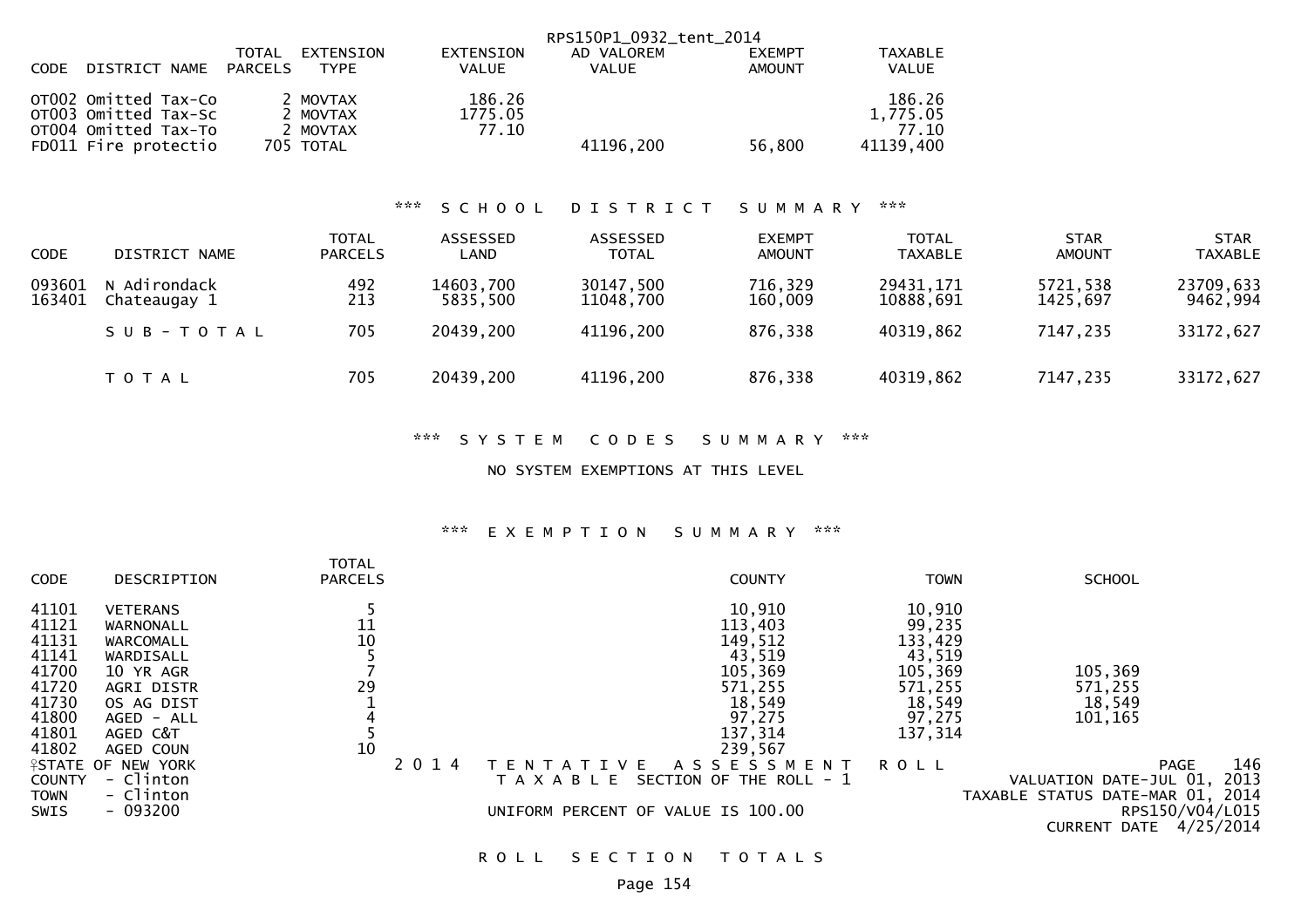## \*\*\* E X E M P T I O N S U M M A R Y \*\*\*

| <b>CODE</b>             | <b>DESCRIPTION</b>                            | <b>TOTAL</b><br><b>PARCELS</b> | <b>COUNTY</b>                          | <b>TOWN</b>                  | <b>SCHOOL</b>                  |
|-------------------------|-----------------------------------------------|--------------------------------|----------------------------------------|------------------------------|--------------------------------|
| 41834<br>41854<br>41864 | SR STAR<br><b>RES STAR</b><br>RS STAR MH      | 46<br>153                      |                                        |                              | 2549,135<br>4568,100<br>30,000 |
| 41932<br>42100<br>47460 | LIM INC DI<br>483A EX<br>480A EX<br>T O T A L | 12<br>301                      | 13,473<br>56,800<br>23,200<br>1580,146 | 56,800<br>23,200<br>1296,855 | 56,800<br>23,200<br>8023,573   |

| <b>ROLL</b><br><b>SEC</b>   | DESCRIPTION                                                                   | TOTAL<br><b>PARCELS</b> | ASSESSED<br>LAND                                                                                                                                                                                  | ASSESSED<br><b>TOTAL</b>                                                                                                                                                                                                                                 |                      | <b>TAXABLE</b><br><b>COUNTY</b>                                                        | TAXABLE<br><b>TOWN</b> | TAXABLE<br><b>SCHOOL</b>                | <b>STAR</b><br><b>TAXABLE</b> |
|-----------------------------|-------------------------------------------------------------------------------|-------------------------|---------------------------------------------------------------------------------------------------------------------------------------------------------------------------------------------------|----------------------------------------------------------------------------------------------------------------------------------------------------------------------------------------------------------------------------------------------------------|----------------------|----------------------------------------------------------------------------------------|------------------------|-----------------------------------------|-------------------------------|
| $\mathbf{1}$                | <b>TAXABLE</b>                                                                | 705                     | 20439,200                                                                                                                                                                                         | 41196,200                                                                                                                                                                                                                                                |                      | 39616,054                                                                              | 39899,345              | 40319,862                               | 33172,627                     |
| <b>TOWN</b><br><b>SWIS</b>  | <b>ISTATE OF NEW YORK</b><br>COUNTY - Clinton<br>- Clinton<br>$-093200$       |                         |                                                                                                                                                                                                   | 2014 TENTATIVE ASSESSMENT ROLL<br>STATE OWNED LAND SECTION OF THE ROLL - 3 SUB-SECT - A VALUATION DATE-JUL 01, 2013<br>ROLL SUB-SECT - A- SECTION 532-A RPTL WILD OR FOREST LANDS TAXABLE STATUS DATE-MAR 01, 2014<br>UNIFORM PERCENT OF VALUE IS 100.00 | OWNERS NAME SEQUENCE |                                                                                        |                        |                                         | 147<br><b>PAGE</b>            |
|                             | TAX MAP PARCEL NUMBER<br><b>CURRENT OWNERS NAME</b><br>CURRENT OWNERS ADDRESS |                         | SCHOOL DISTRICT                                                                                                                                                                                   | PROPERTY LOCATION & CLASS ASSESSMENT EXEMPTION CODE-----------------COUNTY-------TOWN------SCHOOL<br>LAND                                                                                                                                                |                      | TAX DESCRIPTION                                                                        | TAXABLE VALUE          |                                         |                               |
| $53 - 1 - 15$<br>State Land | Attn: Clinton Co Treasurer<br>137 Margaret St<br>Plattsburgh, NY 12901        | Rt 11                   | 931 Forest s532a<br>N Adirondack<br>093601<br>Lot 35 Omt T6 250A<br>State #0120001<br>For Pres Rpt1532a Pre 190<br>ACRES 206.00<br>EAST-0644439 NRTH-2217070<br>DEED BOOK 87<br>FULL MARKET VALUE | 49,400<br>49,400<br>PG-888<br>49,400                                                                                                                                                                                                                     | <b>TOWN</b>          | COUNTY TAXABLE VALUE<br>TAXABLE VALUE<br>SCHOOL TAXABLE VALUE<br>FD011 Fire protection |                        | 49,400<br>49,400<br>49,400<br>49,400 TO |                               |
|                             | $54. -2 - 24$<br>137 Margaret St<br>Plattsburgh, NY 12901                     |                         | Lafrancis Rd<br>093601<br>State #0130001 52.81A<br>For Pres Rptl 532A                                                                                                                             | 14,700<br>14,700                                                                                                                                                                                                                                         | <b>TOWN</b>          | COUNTY TAXABLE VALUE<br>TAXABLE VALUE<br>SCHOOL TAXABLE VALUE<br>FD011 Fire protection |                        | 14,700<br>14,700<br>14,700<br>14,700 TO |                               |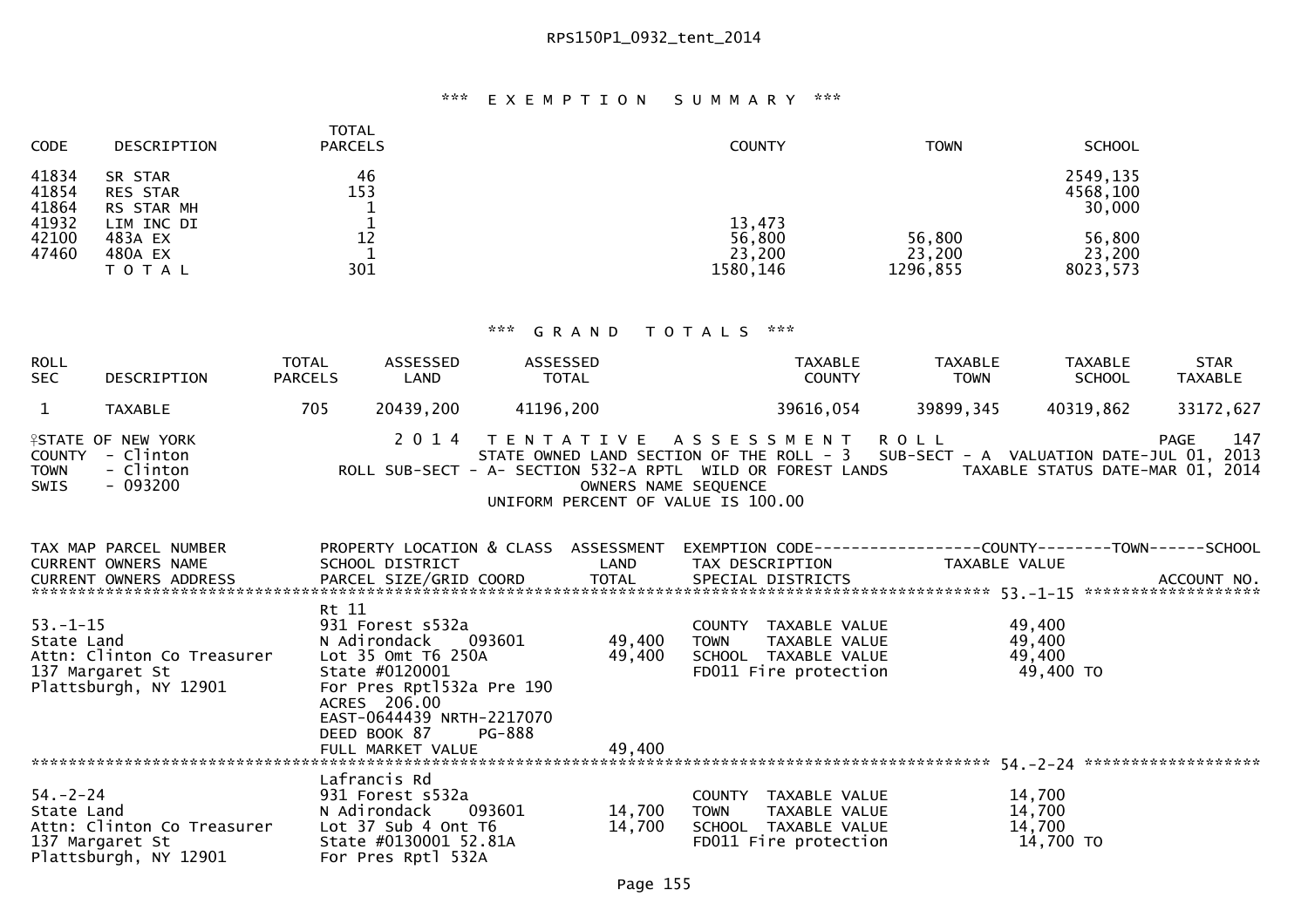|                                                                                                       |                                                                                                                              |                                            | RPS150P1_0932_tent_2014                                                                                |                                                                                        |                                |                                                                                                        |                               |
|-------------------------------------------------------------------------------------------------------|------------------------------------------------------------------------------------------------------------------------------|--------------------------------------------|--------------------------------------------------------------------------------------------------------|----------------------------------------------------------------------------------------|--------------------------------|--------------------------------------------------------------------------------------------------------|-------------------------------|
|                                                                                                       | 52.80<br><b>ACRES</b><br>DEED BOOK 117                                                                                       | EAST-0653245 NRTH-2219290<br><b>PG-780</b> |                                                                                                        |                                                                                        |                                |                                                                                                        |                               |
|                                                                                                       | FULL MARKET VALUE                                                                                                            |                                            | 14,700                                                                                                 |                                                                                        |                                |                                                                                                        |                               |
| $69. - 1 - 5$<br>State Land<br>Attn: Clinton Co Treasurer<br>137 Margaret St<br>Plattsburgh, NY 12901 | Lafrancis Rd<br>931 Forest s532a<br>N Adirondack<br>Lot 24 Omt T6 50A<br>State #0110001<br>For Pres Rptl 532A<br>ACRES 58.00 | 093601<br>EAST-0656743 NRTH-2216624        | 10,000<br><b>TOWN</b><br>10,000                                                                        | COUNTY TAXABLE VALUE<br>TAXABLE VALUE<br>SCHOOL TAXABLE VALUE<br>FD011 Fire protection |                                | 10,000<br>10,000<br>10,000<br>10,000 TO                                                                |                               |
|                                                                                                       | DEED BOOK 111                                                                                                                | PG-561                                     |                                                                                                        |                                                                                        |                                |                                                                                                        |                               |
|                                                                                                       | FULL MARKET VALUE                                                                                                            |                                            | 10,000                                                                                                 |                                                                                        |                                |                                                                                                        |                               |
| <b>ISTATE OF NEW YORK</b>                                                                             |                                                                                                                              | 2 0 1 4                                    | TENTATIVE ASSESSMENT                                                                                   |                                                                                        | <b>ROLL</b>                    |                                                                                                        | 148<br><b>PAGE</b>            |
| - Clinton<br><b>COUNTY</b><br>- Clinton<br><b>TOWN</b><br>$-093200$<br><b>SWIS</b>                    |                                                                                                                              |                                            | STATE OWNED LAND SECTION OF THE ROLL - 3<br>ROLL SUB-SECT - A- SECTION 532-A RPTL WILD OR FOREST LANDS |                                                                                        |                                | SUB-SECT - A VALUATION DATE-JUL 01, 2013<br>TAXABLE STATUS DATE-MAR 01, 2014<br>CURRENT DATE 4/25/2014 | RPS150/V04/L015               |
|                                                                                                       |                                                                                                                              |                                            | UNIFORM PERCENT OF VALUE IS 100.00                                                                     |                                                                                        |                                |                                                                                                        |                               |
|                                                                                                       |                                                                                                                              | S U B<br><b>ROLL</b>                       | SECTION - A - TOTALS                                                                                   |                                                                                        |                                |                                                                                                        |                               |
|                                                                                                       |                                                                                                                              |                                            |                                                                                                        |                                                                                        |                                |                                                                                                        |                               |
|                                                                                                       |                                                                                                                              | *** SPECIAL                                | D I S T R I C T                                                                                        | SUMMARY                                                                                | ***                            |                                                                                                        |                               |
| TOTAL<br>DISTRICT NAME<br><b>PARCELS</b><br><b>CODE</b>                                               | EXTENSION<br><b>TYPE</b>                                                                                                     | <b>EXTENSION</b><br><b>VALUE</b>           | AD VALOREM<br><b>VALUE</b>                                                                             | <b>EXEMPT</b><br><b>AMOUNT</b>                                                         | TAXABLE<br><b>VALUE</b>        |                                                                                                        |                               |
| FD011 Fire protectio                                                                                  | 3 TOTAL                                                                                                                      |                                            | 74,100                                                                                                 |                                                                                        | 74,100                         |                                                                                                        |                               |
|                                                                                                       |                                                                                                                              |                                            |                                                                                                        |                                                                                        |                                |                                                                                                        |                               |
|                                                                                                       | ***                                                                                                                          | SCHOOL                                     | D I S T R I C T                                                                                        | S U M M A R Y                                                                          | $\pi \times \pi$               |                                                                                                        |                               |
| <b>DISTRICT NAME</b><br><b>CODE</b>                                                                   | <b>TOTAL</b><br><b>PARCELS</b>                                                                                               | <b>ASSESSED</b><br>LAND                    | <b>ASSESSED</b><br><b>TOTAL</b>                                                                        | <b>EXEMPT</b><br><b>AMOUNT</b>                                                         | <b>TOTAL</b><br><b>TAXABLE</b> | <b>STAR</b><br><b>AMOUNT</b>                                                                           | <b>STAR</b><br><b>TAXABLE</b> |

| CODE | DISTRICT NAME       | <b>PARCELS</b> | _AND   | TOTAL  | AMOUNT | TAXABLE | AMOUNT | TAXABLE |
|------|---------------------|----------------|--------|--------|--------|---------|--------|---------|
|      | 093601 N Adirondack |                | 74,100 | 74,100 |        | 74,100  |        | 74,100  |
|      | S U B - T O T A L   | - 3- 1         | 74,100 | 74,100 |        | 74,100  |        | 74,100  |
|      | T O T A L           |                | 74,100 | 74,100 |        | 74,100  |        | 74,100  |

\*\*\* S Y S T E M C O D E S S U M M A R Y \*\*\*

NO SYSTEM EXEMPTIONS AT THIS LEVEL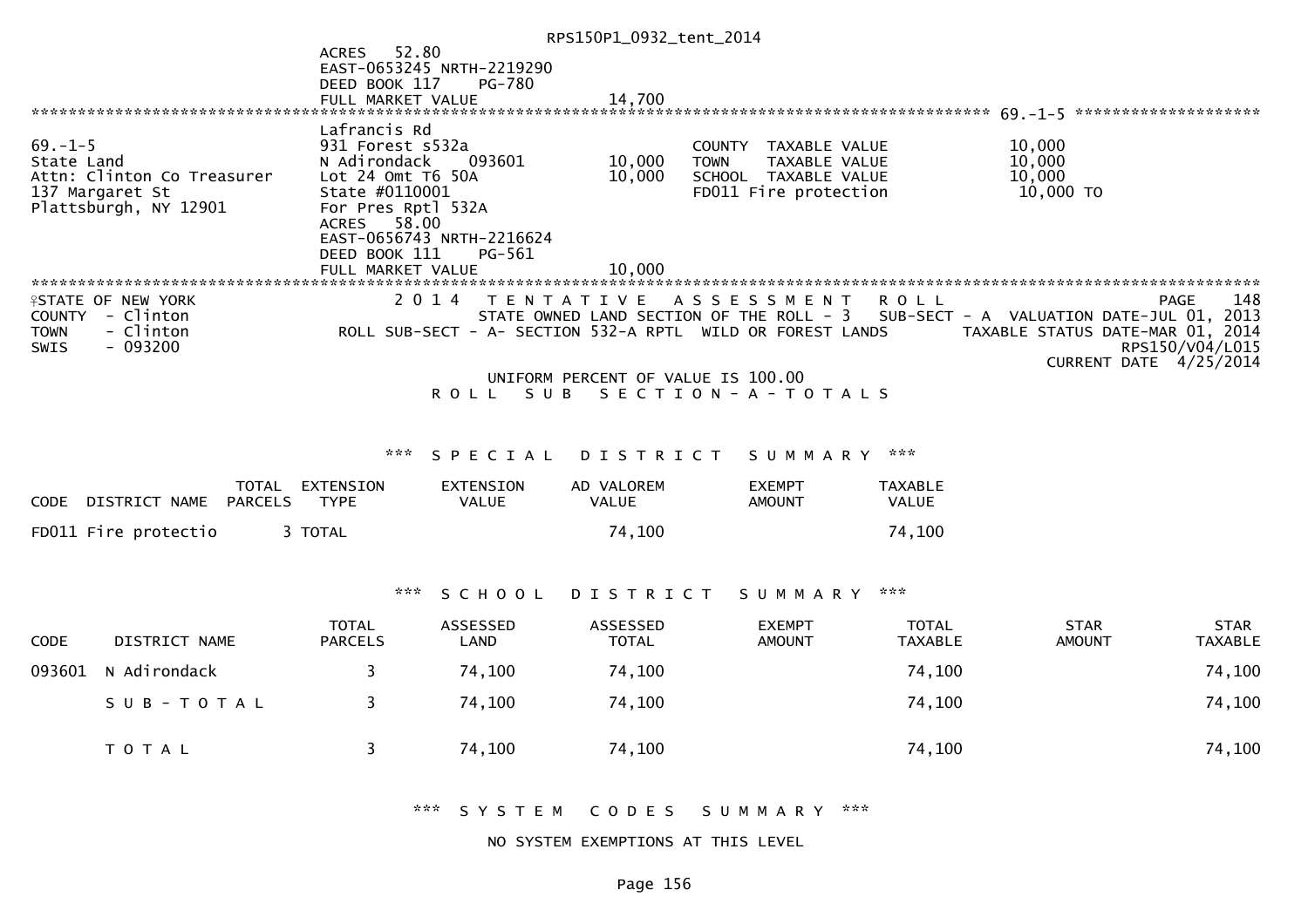## \*\*\* E X E M P T I O N S U M M A R Y \*\*\*

## NO EXEMPTIONS AT THIS LEVEL

| <b>ROLL</b><br><b>SEC</b>     | DESCRIPTION                                                                 | <b>TOTAL</b><br><b>PARCELS</b>   | ASSESSED<br>LAND                          | ASSESSED<br><b>TOTAL</b>                                                                                                              |                      |                                 | <b>TAXABLE</b><br><b>COUNTY</b>                                 |                                | <b>TAXABLE</b><br><b>TOWN</b> | <b>TAXABLE</b><br><b>SCHOOL</b>          | <b>STAR</b><br><b>TAXABLE</b>                                                                                                                                                     |
|-------------------------------|-----------------------------------------------------------------------------|----------------------------------|-------------------------------------------|---------------------------------------------------------------------------------------------------------------------------------------|----------------------|---------------------------------|-----------------------------------------------------------------|--------------------------------|-------------------------------|------------------------------------------|-----------------------------------------------------------------------------------------------------------------------------------------------------------------------------------|
| 3                             | STATE OWNED LAND                                                            | 3                                | 74,100                                    | 74,100                                                                                                                                |                      |                                 | 74,100                                                          |                                | 74,100                        | 74,100                                   | 74,100                                                                                                                                                                            |
| <b>TOWN</b><br>SWIS           | <b>ISTATE OF NEW YORK</b><br>COUNTY - Clinton<br>- Clinton<br>$-093200$     |                                  | 2 0 1 4                                   | ROLL SUB-SECT - X- SECTION 542 RPTL AGGREGATE ASSESSMENTS<br>UNIFORM PERCENT OF VALUE IS 100.00<br>UNIFORM PERCENT OF VALUE IS 100.00 | OWNERS NAME SEQUENCE |                                 |                                                                 | TENTATIVE ASSESSMENT ROLL      |                               |                                          | 149<br><b>PAGE</b><br>STATE OWNED LAND SECTION OF THE ROLL - 3 SUB-SECT - X VALUATION DATE-JUL 01, 2013<br>TAXABLE STATUS DATE-MAR 01, 2014                                       |
|                               | TAX MAP PARCEL NUMBER<br>CURRENT OWNERS NAME                                | SCHOOL DISTRICT                  |                                           | PROPERTY LOCATION & CLASS ASSESSMENT                                                                                                  | LAND                 |                                 | TAX DESCRIPTION                                                 |                                | <b>TAXABLE VALUE</b>          |                                          | EXEMPTION CODE-----------------COUNTY--------TOWN------SCHOOL                                                                                                                     |
| $300 - 32 - 1$<br>State Land  | Attn: Clinton County Treasurer Transition Assessment For<br>137 Margaret St | 993 Transition t<br>N Adirondack | 093601<br>Town County & FD011             |                                                                                                                                       |                      | SCHL EXMPT 50004<br>0 TOWN      | 0 COUNTY TAXABLE VALUE<br>TAXABLE VALUE<br>SCHOOL TAXABLE VALUE |                                | $\Omega$                      | $\mathbf 0$<br>0<br>$\Omega$<br>$\Omega$ | 0                                                                                                                                                                                 |
| $336. - 32 - 1$<br>State Land | Attn: Clinton County Treasurer Transition Assessment For<br>137 Margaret St | 993 Transition t                 | N Adirondack 093601<br>School 093601 Only |                                                                                                                                       | $\Omega$             | SCHL TAXBL 50001<br><b>TOWN</b> | 0 COUNTY TAXABLE VALUE<br>TAXABLE VALUE<br>SCHOOL TAXABLE VALUE |                                | $\Omega$                      | $\Omega$<br>0<br>0<br>$\Omega$           |                                                                                                                                                                                   |
| <b>TOWN</b><br>SWIS           | <b>ISTATE OF NEW YORK</b><br>COUNTY - Clinton<br>- Clinton<br>$-093200$     |                                  |                                           | ROLL SUB-SECT - X- SECTION 542 RPTL AGGREGATE ASSESSMENTS<br>UNIFORM PERCENT OF VALUE IS 100.00                                       |                      |                                 |                                                                 | 2014 TENTATIVE ASSESSMENT ROLL |                               |                                          | 150<br>PAGE<br>STATE OWNED LAND SECTION OF THE ROLL - 3 SUB-SECT - X VALUATION DATE-JUL 01, 2013<br>TAXABLE STATUS DATE-MAR 01, 2014<br>RPS150/V04/L015<br>CURRENT DATE 4/25/2014 |
|                               |                                                                             |                                  |                                           | ROLL SUB SECTION-X-TOTALS                                                                                                             |                      |                                 |                                                                 |                                |                               |                                          |                                                                                                                                                                                   |
|                               |                                                                             |                                  | ***                                       | SPECIAL                                                                                                                               | D I S T R I C T      |                                 | SUMMARY ***                                                     |                                |                               |                                          |                                                                                                                                                                                   |
|                               |                                                                             | TOTAL EXTENSION                  | <b>EXTENSION</b>                          |                                                                                                                                       | AD VALOREM           |                                 | <b>EXEMPT</b>                                                   | <b>TAXABLE</b>                 |                               |                                          |                                                                                                                                                                                   |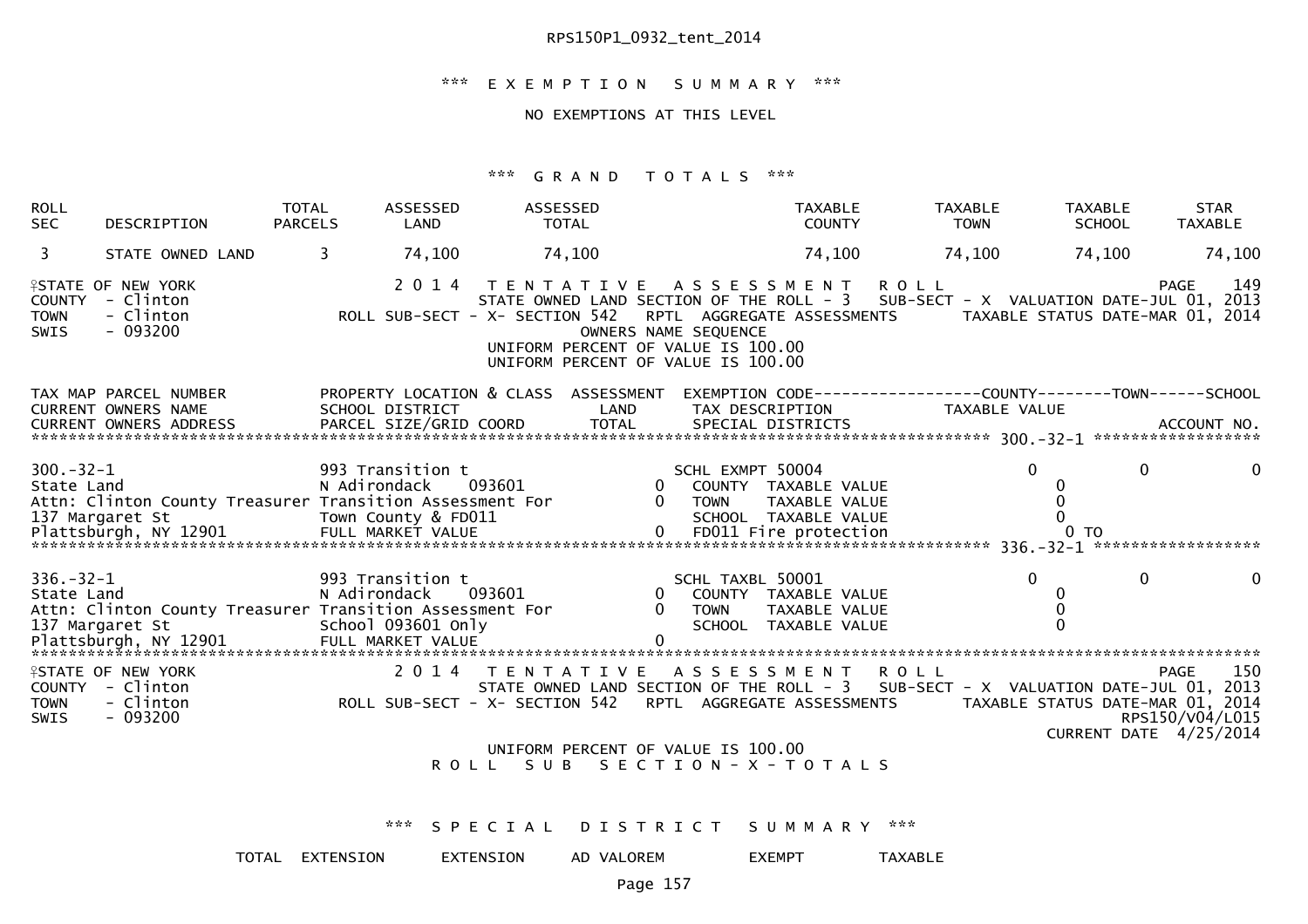|                            |                                                                         |                                                |                  |                          | RPS150P1_0932_tent_2014            |                                                                  |                                |                                                                 |                                |
|----------------------------|-------------------------------------------------------------------------|------------------------------------------------|------------------|--------------------------|------------------------------------|------------------------------------------------------------------|--------------------------------|-----------------------------------------------------------------|--------------------------------|
|                            | CODE DISTRICT NAME PARCELS                                              | <b>TYPE</b>                                    |                  | <b>VALUE</b>             | <b>VALUE</b>                       | <b>AMOUNT</b>                                                    | <b>VALUE</b>                   |                                                                 |                                |
|                            | FD011 Fire protectio                                                    | 1 TOTAL                                        |                  |                          |                                    |                                                                  |                                |                                                                 |                                |
|                            |                                                                         |                                                |                  |                          |                                    |                                                                  |                                |                                                                 |                                |
|                            |                                                                         |                                                | ***              | SCHOOL                   |                                    | DISTRICT SUMMARY                                                 | ***                            |                                                                 |                                |
| CODE                       | DISTRICT NAME                                                           | <b>TOTAL</b><br><b>PARCELS</b>                 |                  | ASSESSED<br>LAND         | ASSESSED<br><b>TOTAL</b>           | <b>EXEMPT</b><br><b>AMOUNT</b>                                   | <b>TOTAL</b><br><b>TAXABLE</b> | <b>STAR</b><br><b>AMOUNT</b>                                    | <b>STAR</b><br><b>TAXABLE</b>  |
| 093601                     | N Adirondack                                                            | $\overline{2}$                                 |                  |                          |                                    |                                                                  |                                |                                                                 |                                |
|                            | SUB-TOTAL                                                               | $\overline{2}$                                 |                  |                          |                                    |                                                                  |                                |                                                                 |                                |
|                            | T O T A L                                                               | $\mathbf{2}$                                   |                  |                          |                                    |                                                                  |                                |                                                                 |                                |
|                            |                                                                         |                                                |                  |                          | *** SYSTEM CODES                   | SUMMARY ***                                                      |                                |                                                                 |                                |
|                            |                                                                         | <b>TOTAL</b>                                   |                  |                          |                                    |                                                                  |                                |                                                                 |                                |
| <b>CODE</b>                | DESCRIPTION                                                             | <b>PARCELS</b>                                 |                  |                          |                                    | <b>COUNTY</b>                                                    | <b>TOWN</b>                    | <b>SCHOOL</b>                                                   |                                |
| 50001<br>50004             | <b>SCHL TAXBL</b><br>SCHL EXMPT<br>T O T A L                            | $\mathbf{1}$<br>$\mathbf{1}$<br>$\overline{2}$ |                  |                          |                                    |                                                                  |                                |                                                                 |                                |
|                            |                                                                         |                                                |                  | *** EXEMPTION            |                                    | SUMMARY ***                                                      |                                |                                                                 |                                |
|                            |                                                                         |                                                |                  |                          | NO EXEMPTIONS AT THIS LEVEL        |                                                                  |                                |                                                                 |                                |
|                            |                                                                         |                                                |                  | ***                      | GRAND                              | TOTALS ***                                                       |                                |                                                                 |                                |
| <b>ROLL</b><br><b>SEC</b>  | DESCRIPTION                                                             | TOTAL<br><b>PARCELS</b>                        | ASSESSED<br>LAND | ASSESSED<br><b>TOTAL</b> |                                    | <b>TAXABLE</b><br><b>COUNTY</b>                                  | <b>TAXABLE</b><br><b>TOWN</b>  | <b>TAXABLE</b><br><b>SCHOOL</b>                                 | <b>STAR</b><br><b>TAXABLE</b>  |
| $\overline{3}$             | STATE OWNED LAND                                                        | $\overline{2}$                                 |                  |                          |                                    |                                                                  |                                |                                                                 |                                |
| <b>TOWN</b><br><b>SWIS</b> | <b>ISTATE OF NEW YORK</b><br>COUNTY - Clinton<br>- Clinton<br>$-093200$ |                                                | 2 0 1 4          |                          |                                    | TENTATIVE ASSESSMENT<br>STATE OWNED LAND SECTION OF THE ROLL - 3 | <b>ROLL</b>                    | VALUATION DATE-JUL 01, 2013<br>TAXABLE STATUS DATE-MAR 01, 2014 | PAGE<br>151<br>RPS150/V04/L015 |
|                            |                                                                         |                                                |                  |                          | UNIFORM PERCENT OF VALUE IS 100.00 |                                                                  |                                | CURRENT DATE 4/25/2014                                          |                                |
|                            |                                                                         |                                                |                  | <b>ROLL</b>              | SECTION TOTALS                     |                                                                  |                                |                                                                 |                                |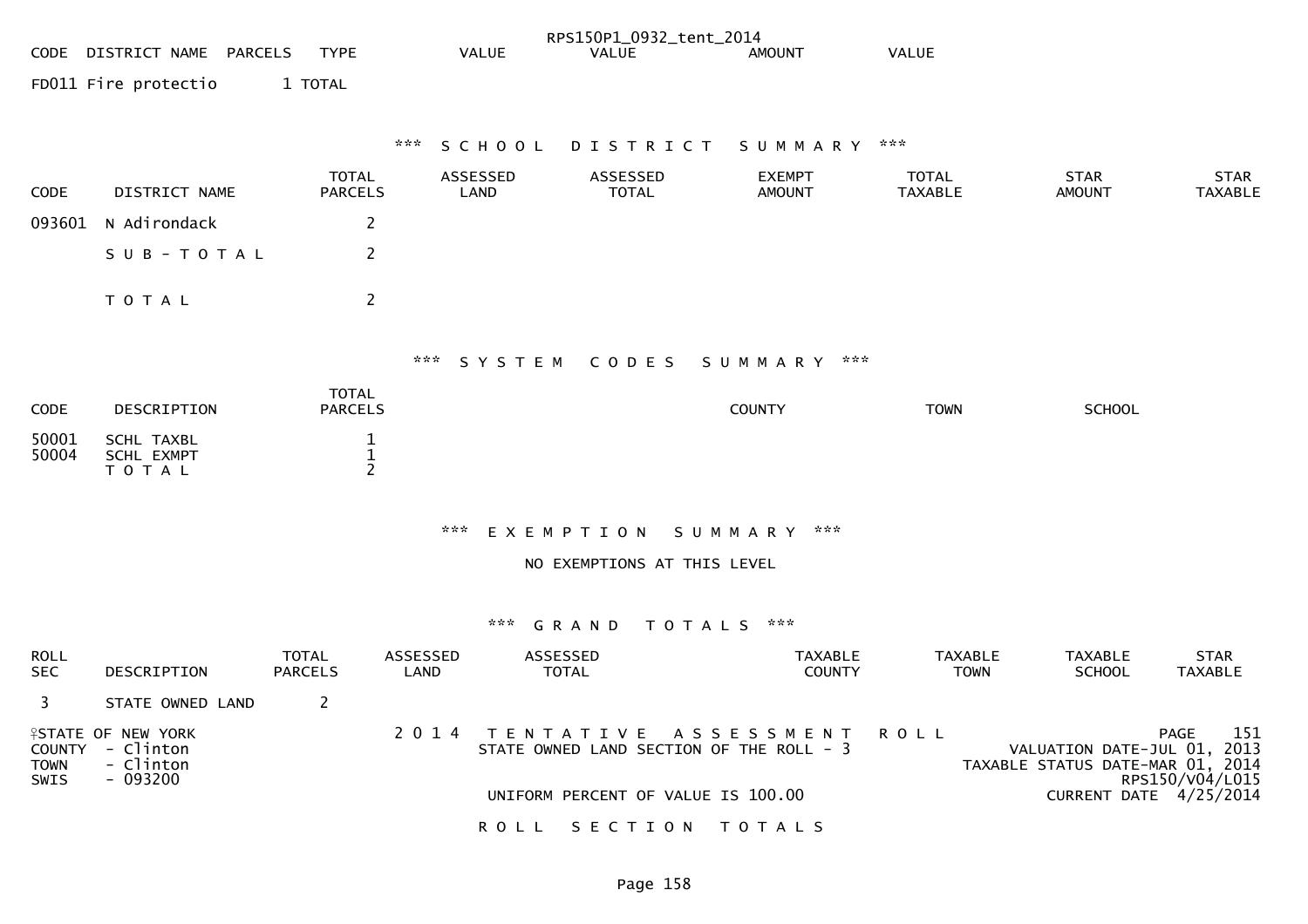## \*\*\* S P E C I A L D I S T R I C T S U M M A R Y \*\*\*

| CODE | DISTRICT NAME        | TOTAL<br>PARCELS | EXTENSION<br>TYPE | EXTENSION<br>VALUE | AD VALOREM<br>VALUE | <b>EXEMPT</b><br>AMOUNT | TAXABLE<br>VALUE |
|------|----------------------|------------------|-------------------|--------------------|---------------------|-------------------------|------------------|
|      | FD011 Fire protectio |                  | 4 TOTAL           |                    | 74,100              |                         | 74,100           |

## \*\*\* S C H O O L D I S T R I C T S U M M A R Y \*\*\*

| <b>CODE</b> | DISTRICT NAME | <b>TOTAL</b><br><b>PARCELS</b> | ASSESSED<br>LAND | ASSESSED<br><b>TOTAL</b> | EXEMPT<br><b>AMOUNT</b> | TOTAL<br><b>TAXABLE</b> | <b>STAR</b><br>AMOUNT | <b>STAR</b><br><b>TAXABLE</b> |
|-------------|---------------|--------------------------------|------------------|--------------------------|-------------------------|-------------------------|-----------------------|-------------------------------|
| 093601      | N Adirondack  |                                | 74,100           | 74,100                   |                         | 74,100                  |                       | 74,100                        |
|             | SUB-TOTAL     |                                | 74,100           | 74,100                   |                         | 74,100                  |                       | 74,100                        |
|             | T O T A L     |                                | 74,100           | 74,100                   |                         | 74,100                  |                       | 74,100                        |

### \*\*\* S Y S T E M C O D E S S U M M A R Y \*\*\*

| <b>CODE</b>    | DESCRIPTION                           | <b>TOTAL</b><br><b>PARCELS</b> | <b>COUNTY</b> | <b>TOWN</b> | SCHOOL |
|----------------|---------------------------------------|--------------------------------|---------------|-------------|--------|
| 50001<br>50004 | SCHL TAXBL<br>SCHL EXMPT<br>T O T A L |                                |               |             |        |

#### \*\*\* E X E M P T I O N S U M M A R Y \*\*\*

NO EXEMPTIONS AT THIS LEVEL

| <b>ROLL</b><br><b>SEC</b> | DESCRIPTION                                                            | <b>TOTAL</b><br><b>PARCELS</b> | ASSESSED<br>LAND | ASSESSED<br><b>TOTAL</b>           | TAXABLE<br><b>COUNTY</b>                                                                            | <b>TAXABLE</b><br><b>TOWN</b> | <b>TAXABLE</b><br><b>SCHOOL</b>                                 | <b>STAR</b><br><b>TAXABLE</b> |
|---------------------------|------------------------------------------------------------------------|--------------------------------|------------------|------------------------------------|-----------------------------------------------------------------------------------------------------|-------------------------------|-----------------------------------------------------------------|-------------------------------|
| $\overline{\mathbf{3}}$   | STATE OWNED LAND                                                       |                                | 74.100           | 74,100                             | 74.100                                                                                              | 74.100                        | 74.100                                                          | 74,100                        |
| <b>TOWN</b><br>SWIS       | <b>ISTATE OF NEW YORK</b><br>COUNTY - Clinton<br>- Clinton<br>- 093200 |                                |                  | UNIFORM PERCENT OF VALUE IS 100.00 | 2014 TENTATIVE ASSESSMENT ROLL<br>SPECIAL FRANCHISE SECTION OF THE ROLL - 5<br>OWNERS NAME SEQUENCE |                               | VALUATION DATE-JUL 01, 2013<br>TAXABLE STATUS DATE-MAR 01, 2014 | 152<br>PAGE                   |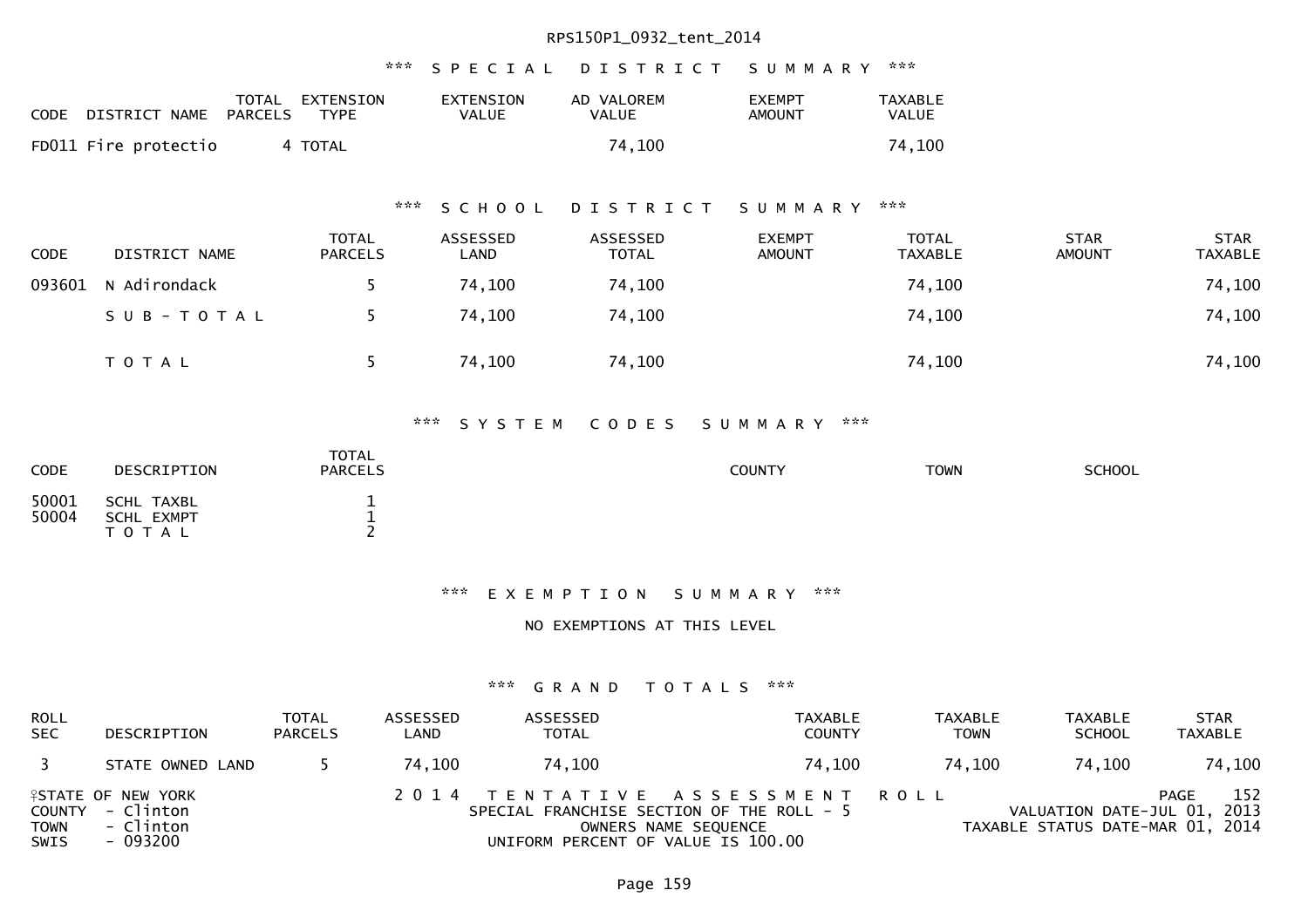| TAX MAP PARCEL NUMBER<br><b>CURRENT OWNERS NAME</b> | PROPERTY LOCATION & CLASS ASSESSMENT<br>SCHOOL DISTRICT | LAND              | TAX DESCRIPTION                               | EXEMPTION CODE------------------COUNTY--------TOWN------SCHOOL<br>TAXABLE VALUE |
|-----------------------------------------------------|---------------------------------------------------------|-------------------|-----------------------------------------------|---------------------------------------------------------------------------------|
| <b>CURRENT OWNERS ADDRESS</b>                       | PARCEL SIZE/GRID COORD                                  | <b>TOTAL</b>      | SPECIAL DISTRICTS                             | ACCOUNT NO.                                                                     |
|                                                     | Electric & Gas                                          |                   |                                               |                                                                                 |
| $516. - 32 - 1$                                     | 861 Elec & gas                                          |                   | COUNTY TAXABLE VALUE                          | 158,333                                                                         |
| <b>NYSEG</b>                                        | Chateaugay $1$ 163401                                   | $\mathbf{0}$      | TAXABLE VALUE<br><b>TOWN</b>                  | 158,333                                                                         |
| Attn: Utility Shared Services                       | Special Franchise                                       | 158,333           | SCHOOL TAXABLE VALUE                          | 158,333                                                                         |
| Local Tax Dept Freeport                             | App Factor .2603 In Ccs                                 |                   | FD011 Fire protection                         | 158,333 TO                                                                      |
| 70 Farm View Dr                                     | FULL MARKET VALUE                                       | 158,333           |                                               |                                                                                 |
|                                                     |                                                         |                   |                                               |                                                                                 |
|                                                     |                                                         |                   |                                               |                                                                                 |
|                                                     | Electric & Gas                                          |                   |                                               |                                                                                 |
| $536. - 32 - 1$                                     | 861 Elec & gas                                          |                   | COUNTY TAXABLE VALUE                          | 449,938                                                                         |
| <b>NYSEG</b>                                        | 093601<br>N Adirondack                                  | 0                 | TAXABLE VALUE<br><b>TOWN</b>                  | 449,938                                                                         |
| Attn: Utility Shared Services                       | Special Franchise                                       | 449,938           | SCHOOL TAXABLE VALUE                          | 449,938                                                                         |
| Local Tax Dept Freeport                             | App Factor .7397 In Nac                                 |                   | FD011 Fire protection                         | 449,938 TO                                                                      |
| 70 Farm View Dr                                     | FULL MARKET VALUE                                       | 449.938           |                                               |                                                                                 |
|                                                     |                                                         |                   |                                               |                                                                                 |
|                                                     |                                                         |                   |                                               |                                                                                 |
|                                                     | Television                                              |                   |                                               |                                                                                 |
| $516. - 32 - 3$                                     | 869 Television                                          |                   | COUNTY TAXABLE VALUE                          | 2,940                                                                           |
| Time Warner Of Champlain                            | N Adirondack<br>093601                                  | $\mathbf{0}$      | TAXABLE VALUE<br>TOWN                         | 2,940                                                                           |
| PO Box 7467                                         | Special Franchise                                       | 2,940             | SCHOOL TAXABLE VALUE                          | 2.940                                                                           |
| Charlotte, NC 28241-7467                            | App Factor .2603 In Ccs<br>FULL MARKET VALUE            | 2,940             | FD011 Fire protection                         | 2,940 TO                                                                        |
|                                                     |                                                         |                   |                                               |                                                                                 |
|                                                     | Television                                              |                   |                                               |                                                                                 |
| $536 - 32 - 3$                                      | 869 Television                                          |                   | COUNTY TAXABLE VALUE                          | 8,354                                                                           |
| Time Warner Of Champlain                            | N Adirondack<br>093601                                  | $\mathbf{0}$      | <b>TOWN</b><br>TAXABLE VALUE                  | 8,354                                                                           |
| PO Box 7467                                         | Special Franchise                                       | 8,354             | SCHOOL TAXABLE VALUE                          | 8,354                                                                           |
| Charlotte, NC 28241-7467                            | App Factor .7397 In Nac                                 |                   | FD011 Fire protection                         | 8,354 TO                                                                        |
|                                                     | FULL MARKET VALUE                                       | 8,354             |                                               |                                                                                 |
|                                                     |                                                         |                   |                                               |                                                                                 |
|                                                     | Telephone                                               |                   |                                               |                                                                                 |
| $516. - 32 - 2$                                     | 866 Telephone                                           |                   | COUNTY TAXABLE VALUE                          | 55,678                                                                          |
| Verizon New York Inc                                | 163401<br>Chateaugay 1                                  | 0                 | TAXABLE VALUE<br><b>TOWN</b>                  | 55,678                                                                          |
| Duff & Phelps                                       | Special Franchise                                       | 55,678            | SCHOOL TAXABLE VALUE                          | 55,678                                                                          |
| Company Code 631900                                 | App Factor .2603 In Ccs                                 |                   | FD011 Fire protection                         | 55,678 TO                                                                       |
| PO Box 2749                                         | FULL MARKET VALUE                                       | 55.678            |                                               |                                                                                 |
|                                                     |                                                         |                   |                                               |                                                                                 |
|                                                     |                                                         |                   |                                               |                                                                                 |
|                                                     | Telephone                                               |                   |                                               |                                                                                 |
| $536. - 32 - 2$                                     | 866 Telephone                                           |                   | COUNTY TAXABLE VALUE                          | 158,223                                                                         |
| Verizon New York Inc                                | N Adirondack<br>093601                                  | $\mathbf 0$       | <b>TOWN</b><br>TAXABLE VALUE                  | 158,223                                                                         |
| Duff & Phelps<br>Company Code 631900                | Special Franchise                                       | 158,223           | SCHOOL TAXABLE VALUE<br>FD011 Fire protection | 158,223<br>158,223 TO                                                           |
| PO Box 2749                                         | App Factor .7397 In Nac<br>FULL MARKET VALUE            | 158,223           |                                               |                                                                                 |
| Addison, TX 75001                                   |                                                         |                   |                                               |                                                                                 |
|                                                     |                                                         |                   |                                               |                                                                                 |
| <b>ISTATE OF NEW YORK</b>                           | 2 0 1 4                                                 | T E N T A T I V E | A S S E S S M E N T                           | 153<br><b>ROLL</b><br><b>PAGE</b>                                               |
|                                                     |                                                         |                   |                                               |                                                                                 |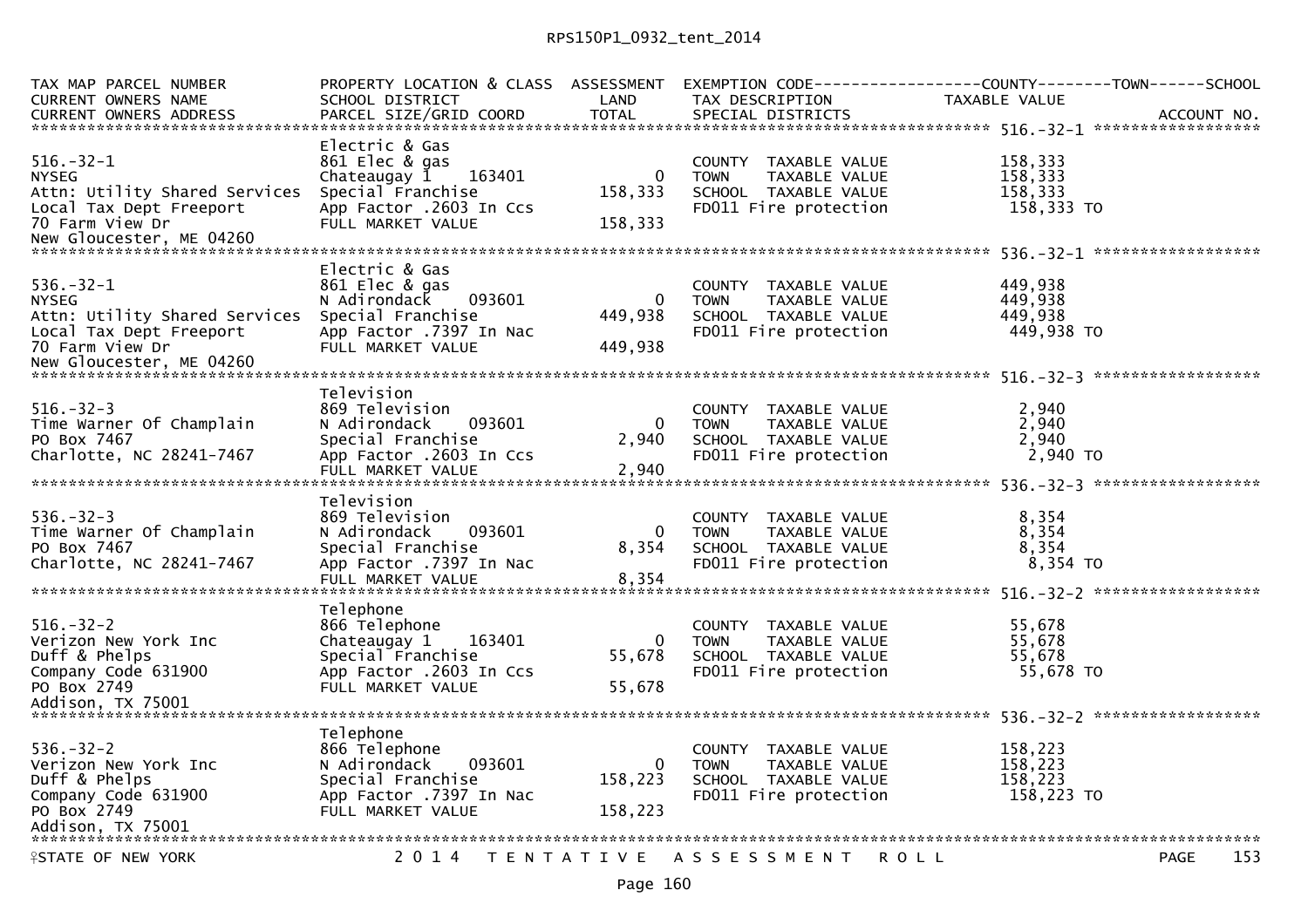|             |                  | RPS150P1_0932_tent_2014                   |                                  |
|-------------|------------------|-------------------------------------------|----------------------------------|
|             | COUNTY - Clinton | SPECIAL FRANCHISE SECTION OF THE ROLL - 5 | VALUATION DATE-JUL 01, 2013      |
| <b>TOWN</b> | - Clinton        |                                           | TAXABLE STATUS DATE-MAR 01, 2014 |
| <b>SWIS</b> | - 093200         |                                           | RPS150/V04/L015                  |
|             |                  | UNIFORM PERCENT OF VALUE IS 100.00        | CURRENT DATE 4/25/2014           |
|             |                  | ROLL SUB SECTION- - TOTALS                |                                  |

## \*\*\* S P E C I A L D I S T R I C T S U M M A R Y \*\*\*

| CODE DISTRICT NAME   | TOTAL<br>PARCELS | EXTENSION<br><b>TYPE</b> | EXTENSION<br><b>VALUE</b> | AD VALOREM<br>VALUE | <b>EXEMPT</b><br>AMOUNT | <b>TAXABLE</b><br>VALUE |
|----------------------|------------------|--------------------------|---------------------------|---------------------|-------------------------|-------------------------|
| FD011 Fire protectio |                  | 6 TOTAL                  |                           | 833.466             |                         | 833,466                 |

#### \*\*\* S C H O O L D I S T R I C T S U M M A R Y \*\*\*

| <b>CODE</b>      | DISTRICT NAME                | <b>TOTAL</b><br><b>PARCELS</b> | ASSESSED<br>LAND | ASSESSED<br><b>TOTAL</b> | <b>EXEMPT</b><br><b>AMOUNT</b> | <b>TOTAL</b><br><b>TAXABLE</b> | <b>STAR</b><br>AMOUNT | <b>STAR</b><br><b>TAXABLE</b> |
|------------------|------------------------------|--------------------------------|------------------|--------------------------|--------------------------------|--------------------------------|-----------------------|-------------------------------|
| 093601<br>163401 | N Adirondack<br>Chateaugay 1 |                                |                  | 619,455<br>214,011       |                                | 619,455<br>214,011             |                       | 619,455<br>214,011            |
|                  | SUB-TOTAL                    | 6                              |                  | 833,466                  |                                | 833,466                        |                       | 833,466                       |
|                  | T O T A L                    | 6                              |                  | 833,466                  |                                | 833,466                        |                       | 833,466                       |

#### \*\*\* S Y S T E M C O D E S S U M M A R Y \*\*\*

#### NO SYSTEM EXEMPTIONS AT THIS LEVEL

#### \*\*\* E X E M P T I O N S U M M A R Y \*\*\*

## NO EXEMPTIONS AT THIS LEVEL

| <b>ROLL</b><br><b>SEC</b> | DESCRIPTION                       | <b>TOTAL</b><br><b>PARCELS</b> | ASSESSED<br>LAND | ASSESSED<br>TOTAL | TAXABLE<br><b>COUNTY</b>       | <b>TAXABLE</b><br>TOWN | TAXABLE<br><b>SCHOOL</b> | <b>STAR</b><br><b>TAXABLE</b> |
|---------------------------|-----------------------------------|--------------------------------|------------------|-------------------|--------------------------------|------------------------|--------------------------|-------------------------------|
|                           | SPECIAL FRANCHISE                 |                                |                  | 833,466           | 833,466                        | 833.466                | 833,466                  | 833,466                       |
|                           | <b><i>LESTATE OF NEW YORK</i></b> |                                |                  |                   | 2014 TENTATIVE ASSESSMENT ROLL |                        |                          | 154<br>PAGE                   |
|                           |                                   |                                |                  |                   |                                |                        |                          |                               |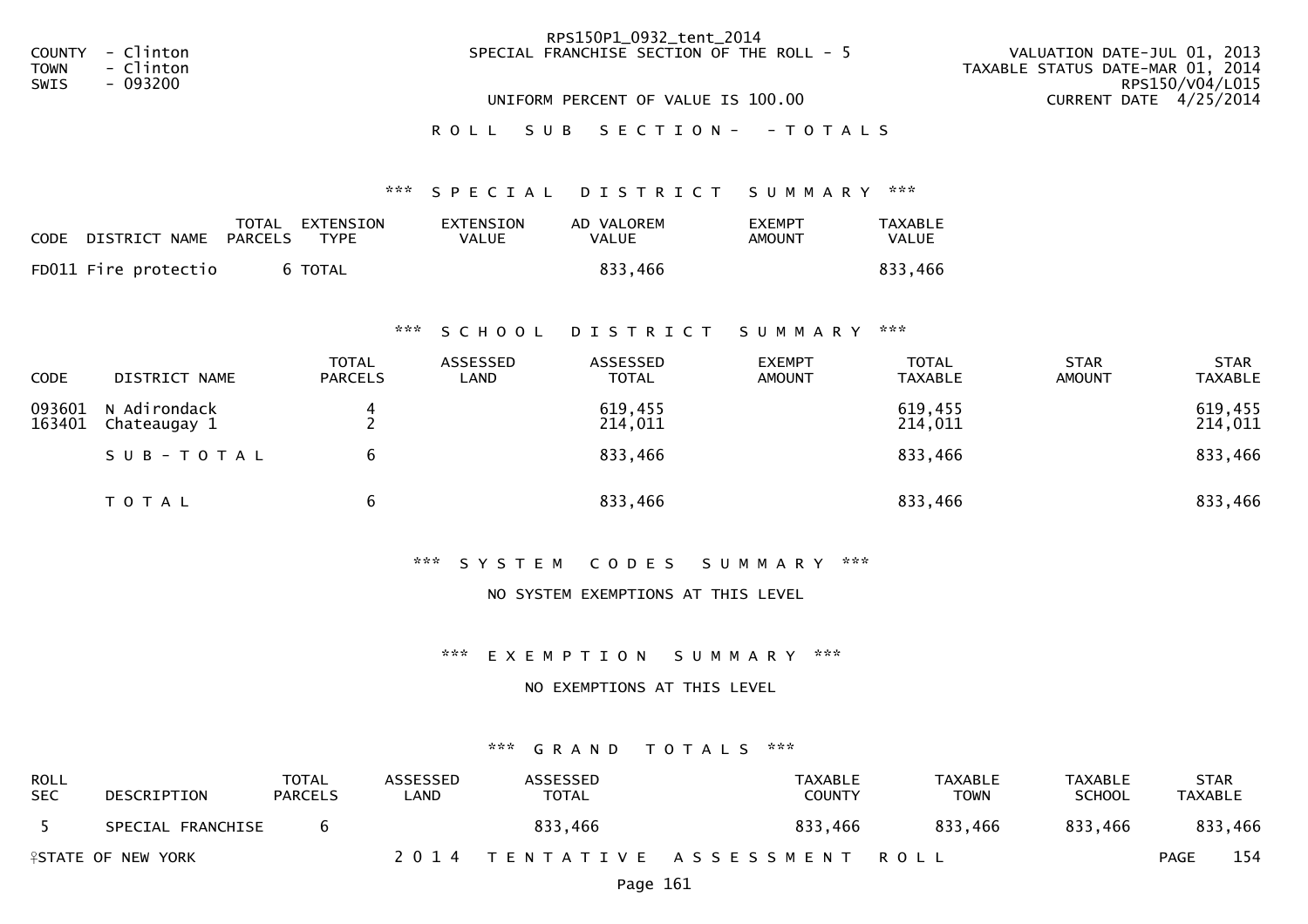|        |           | RPS150P1_0932_tent_2014                   |                                  |
|--------|-----------|-------------------------------------------|----------------------------------|
| COUNTY | - Clinton | SPECIAL FRANCHISE SECTION OF THE ROLL - 5 | VALUATION DATE-JUL 01, 2013      |
| TOWN   | - Clinton |                                           | TAXABLE STATUS DATE-MAR 01, 2014 |
| SWIS   | - 093200  | UNIFORM PERCENT OF VALUE IS 100.00        | RPS150/V04/L015                  |
|        |           |                                           | CURRENT DATE 4/25/2014           |
|        |           |                                           |                                  |
|        |           | ROLL SECTION TOTALS                       |                                  |
|        |           |                                           |                                  |
|        |           |                                           |                                  |

## \*\*\* S P E C I A L D I S T R I C T S U M M A R Y \*\*\*

| <b>CODE</b> | DISTRICT NAME        | TOTAL<br>PARCELS | EXTENSION<br><b>TYPE</b> | EXTENSION<br>VALUE | AD VALOREM<br>VALUE | <b>EXEMPT</b><br>AMOUNT | <b>TAXABLE</b><br>VALUE |
|-------------|----------------------|------------------|--------------------------|--------------------|---------------------|-------------------------|-------------------------|
|             | FD011 Fire protectio |                  | 6 TOTAL                  |                    | 833.466             |                         | 833,466                 |

#### \*\*\* S C H O O L D I S T R I C T S U M M A R Y \*\*\*

| <b>CODE</b>      | DISTRICT NAME                | <b>TOTAL</b><br><b>PARCELS</b> | ASSESSED<br>LAND | ASSESSED<br><b>TOTAL</b> | <b>EXEMPT</b><br><b>AMOUNT</b> | <b>TOTAL</b><br><b>TAXABLE</b> | <b>STAR</b><br><b>AMOUNT</b> | <b>STAR</b><br><b>TAXABLE</b> |
|------------------|------------------------------|--------------------------------|------------------|--------------------------|--------------------------------|--------------------------------|------------------------------|-------------------------------|
| 093601<br>163401 | N Adirondack<br>Chateaugay 1 |                                |                  | 619,455<br>214,011       |                                | 619,455<br>214,011             |                              | 619,455<br>214,011            |
|                  | SUB-TOTAL                    | b                              |                  | 833,466                  |                                | 833,466                        |                              | 833,466                       |
|                  | T O T A L                    | b                              |                  | 833,466                  |                                | 833,466                        |                              | 833,466                       |

#### \*\*\* S Y S T E M C O D E S S U M M A R Y \*\*\*

#### NO SYSTEM EXEMPTIONS AT THIS LEVEL

#### \*\*\* E X E M P T I O N S U M M A R Y \*\*\*

### NO EXEMPTIONS AT THIS LEVEL

| ROLL<br><b>SEC</b>                | DESCRIPTION       | TOTAL<br><b>PARCELS</b> | ASSESSED<br>_AND | ASSESSED<br>TOTAL              | TAXABLE<br><b>COUNTY</b> | TAXABLE<br>TOWN | TAXABLE<br><b>SCHOOL</b> | <b>STAR</b><br>TAXABLE |  |
|-----------------------------------|-------------------|-------------------------|------------------|--------------------------------|--------------------------|-----------------|--------------------------|------------------------|--|
|                                   | SPECIAL FRANCHISE |                         |                  | 833,466                        | 833,466                  | 833.466         | 833,466                  | 833,466                |  |
| <b><i>LESTATE OF NEW YORK</i></b> |                   |                         |                  | 2014 TENTATIVE ASSESSMENT ROLL |                          |                 | <b>PAGE</b>              | 155                    |  |
|                                   |                   |                         |                  |                                |                          |                 |                          |                        |  |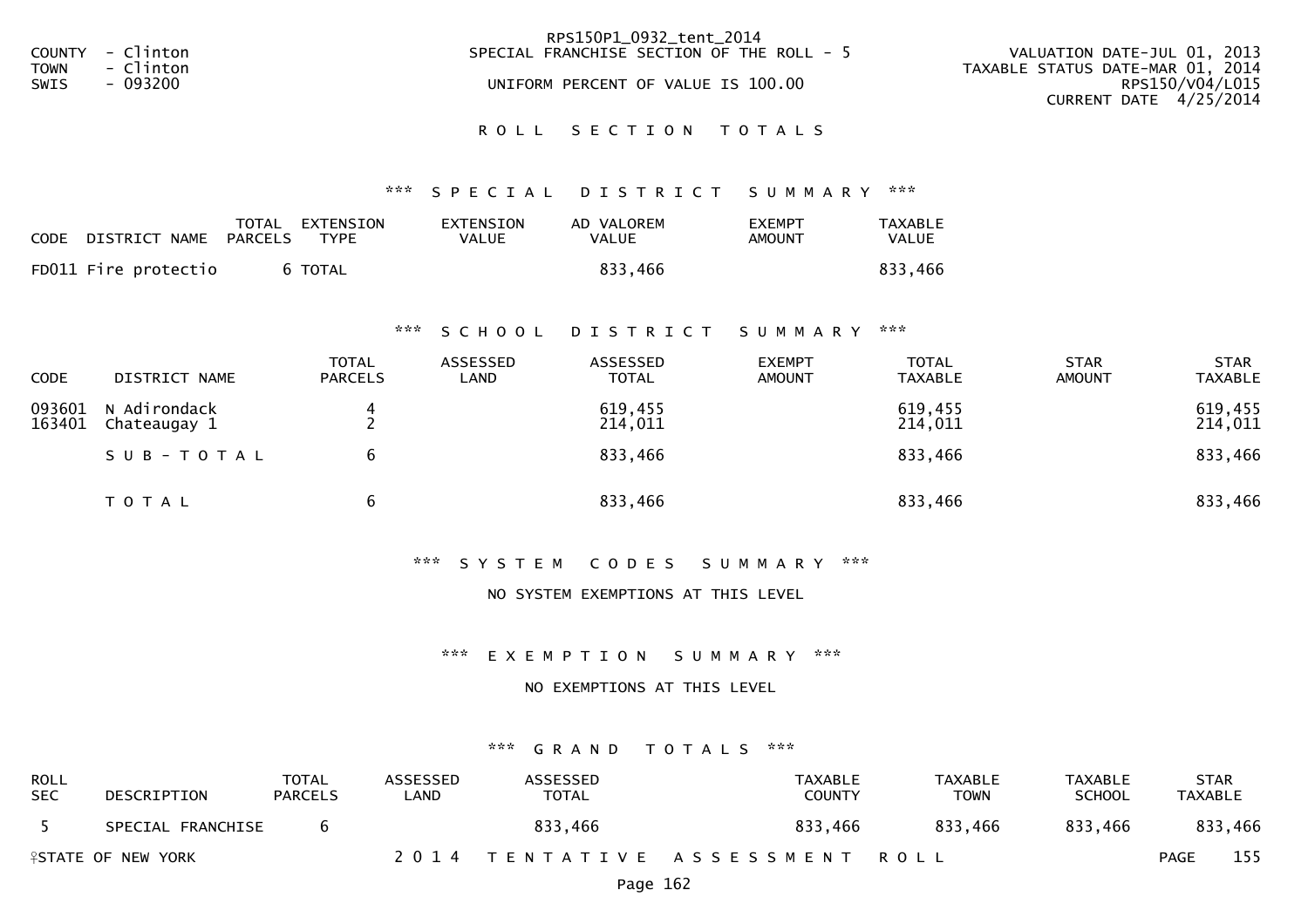| - Clinton<br><b>COUNTY</b><br><b>TOWN</b><br>- Clinton<br>- 093200<br><b>SWIS</b>                                                                                                          |                                                                                                                                                                                                                              | RPS150P1_0932_tent_2014<br>OWNERS NAME SEQUENCE | UTILITY & R.R. SECTION OF THE ROLL - 6<br>UNIFORM PERCENT OF VALUE IS 100.00                             | VALUATION DATE-JUL 01, 2013<br>TAXABLE STATUS DATE-MAR 01, 2014                                                    |
|--------------------------------------------------------------------------------------------------------------------------------------------------------------------------------------------|------------------------------------------------------------------------------------------------------------------------------------------------------------------------------------------------------------------------------|-------------------------------------------------|----------------------------------------------------------------------------------------------------------|--------------------------------------------------------------------------------------------------------------------|
| TAX MAP PARCEL NUMBER<br>CURRENT OWNERS NAME                                                                                                                                               | SCHOOL DISTRICT                                                                                                                                                                                                              | LAND                                            | TAX DESCRIPTION                                                                                          | PROPERTY LOCATION & CLASS ASSESSMENT EXEMPTION CODE----------------COUNTY--------TOWN------SCHOOL<br>TAXABLE VALUE |
| $38.1 - 1 - 20.1 - 1$<br>Churubusco Volunteer Fire Dept N Adirondack<br>C/O AT&T Mobility<br>Attn: NREA Tax Department<br>5405 Windward Pkwy<br>5405 Windward Pkwy<br>Alpharetta, GA 30004 | 1260 Clinton Mills Rd<br>837 Cell Tower<br>093601<br>Cellular Tower<br>60'x60' leased land<br>Tower Fence Bldg<br><b>ACRES</b><br>0.01<br>EAST-0641383 NRTH-2231409<br>DEED BOOK 779<br>$PG-63$<br>FULL MARKET VALUE         | $\overline{0}$<br>118,000<br>118,000            | COUNTY TAXABLE VALUE<br>TAXABLE VALUE<br><b>TOWN</b><br>SCHOOL TAXABLE VALUE<br>FD011 Fire protection    | 118,000<br>118,000<br>118,000<br>118,000 TO                                                                        |
| $52. - 1 - 16.2$<br>Crown Atlantic Co LLC<br><b>PMB 353</b><br>4017 Washington Rd<br>McMurray, PA 15317                                                                                    | 587 Campbell Rd<br>837 Cell Tower<br>163401<br>Chateaugay 1<br>Lot 48 T6 Omt<br>Pate<br>Apply Factor 100% in Chat<br>Cell Tower<br>ACRES 95.40<br>EAST-0628806 NRTH-2219965<br>DEED BOOK 20011 PG-31586<br>FULL MARKET VALUE | 55,200<br>155,500<br>155,500                    | COUNTY TAXABLE VALUE<br>TAXABLE VALUE<br><b>TOWN</b><br>SCHOOL TAXABLE VALUE<br>FD011 Fire protection    | 155,500<br>155,500<br>155,500<br>155,500 TO                                                                        |
| $68. - 1 - 14. - 1$<br>Crown Atlantic Co LLC<br><b>PMB 353</b><br>4017 Washington Rd<br>McMurray, PA 15317                                                                                 | 81 Gagnier Rd<br>837 Cell Tower<br>093601<br>N Adirondack<br>Leased Ld/Inst 12 6058 in<br>From Premo<br>Cell Tower<br>EAST-0639939 NRTH-2214974<br>FULL MARKET VALUE                                                         | 0<br>100,000<br>100,000                         | COUNTY TAXABLE VALUE<br>TAXABLE VALUE<br><b>TOWN</b><br>SCHOOL TAXABLE VALUE<br>FD011 Fire protection    | 100,000<br>100,000<br>100,000<br>100,000 TO                                                                        |
| $616. - 32 - 4$<br>Noble Environmental Power LLC Chateaugay 1<br>ADP Accounts Payable<br>PO Box 3467<br>Coppell, TX 75019-3467                                                             | Ryan Rd<br>882 Elec Trans Imp<br>163401<br>1 mile collection line 70<br>Poles - Frank Co/Clin Co<br>to Ryan Rd substation<br>FULL MARKET VALUE                                                                               | 0<br>800,000<br>800,000                         | COUNTY<br>TAXABLE VALUE<br><b>TOWN</b><br>TAXABLE VALUE<br>SCHOOL TAXABLE VALUE<br>FD011 Fire protection | 800,000<br>800,000<br>800,000<br>800,000 TO<br>38. -1-21. -1 *****************                                     |
| $38. - 1 - 21. - 1$<br>NY RSA 2 Cellular Partnership<br>dba Verizon Wireless                                                                                                               | Looby Rd<br>837 Cell Tower<br>093601<br>N Adirondack<br>Lot 54<br>T6 Omt<br>Pate                                                                                                                                             | 100<br>110,000                                  | <b>COUNTY</b><br>TAXABLE VALUE<br><b>TOWN</b><br>TAXABLE VALUE<br><b>SCHOOL</b><br>TAXABLE VALUE         | 110,000<br>110,000<br>110,000                                                                                      |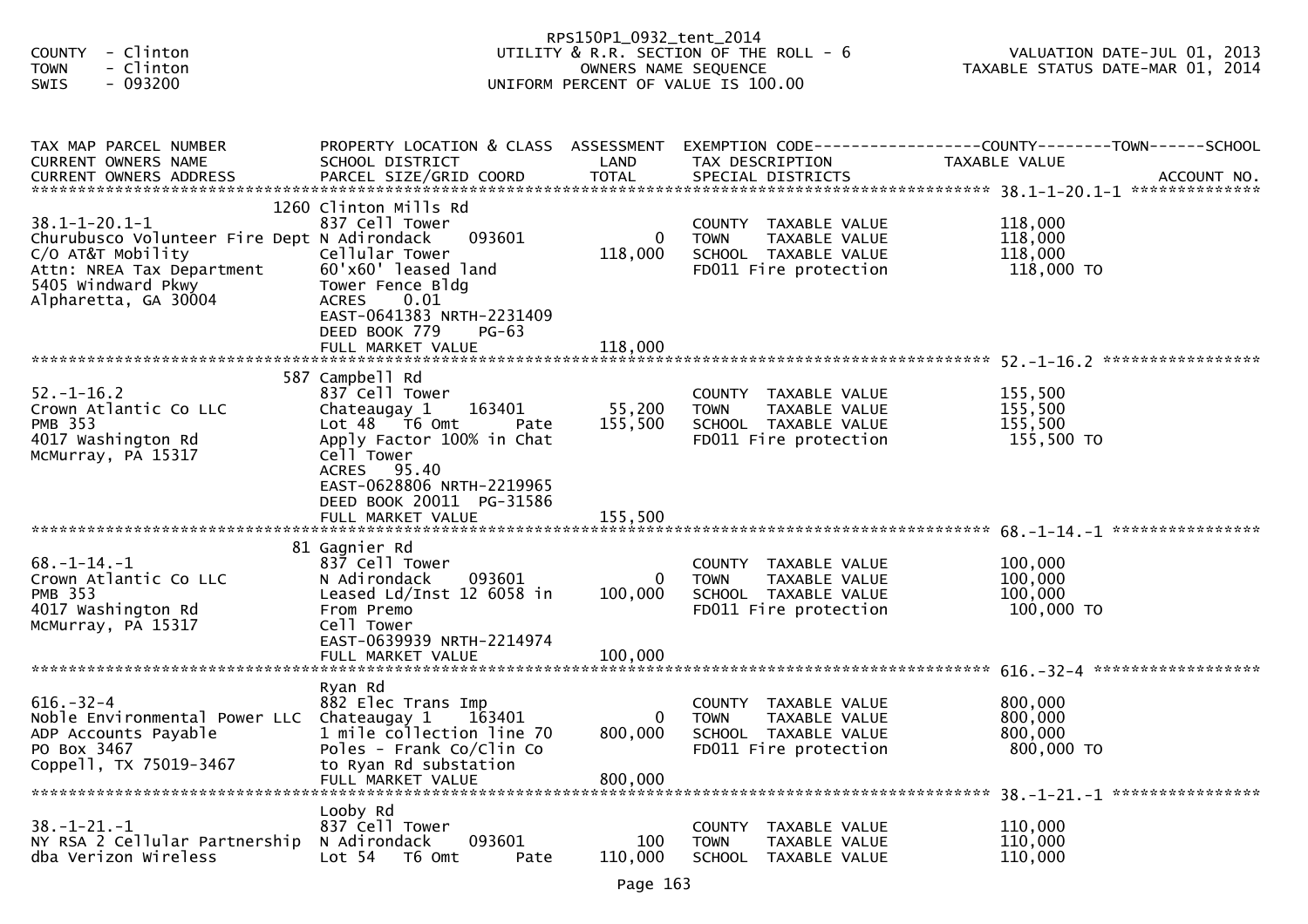|                                                          |                                                       | RPS150P1_0932_tent_2014 |                                                      |                                                                 |
|----------------------------------------------------------|-------------------------------------------------------|-------------------------|------------------------------------------------------|-----------------------------------------------------------------|
| PO Box 2549<br>Addison, TX 75001                         | 0.01<br><b>ACRES</b><br>EAST-0637585 NRTH-2229146     |                         | FD011 Fire protection                                | 110,000 TO                                                      |
|                                                          | DEED BOOK 977<br>PG-318                               |                         |                                                      |                                                                 |
|                                                          |                                                       |                         |                                                      |                                                                 |
|                                                          |                                                       |                         |                                                      |                                                                 |
| <b>ASTATE OF NEW YORK</b><br>COUNTY - Clinton            | 2 0 1 4                                               |                         | TENTATIVE ASSESSMENT<br><b>ROLL</b>                  | 156<br>PAGE                                                     |
| - Clinton<br><b>TOWN</b>                                 |                                                       | OWNERS NAME SEQUENCE    | UTILITY & R.R. SECTION OF THE ROLL - 6               | VALUATION DATE-JUL 01, 2013<br>TAXABLE STATUS DATE-MAR 01, 2014 |
| $-093200$<br><b>SWIS</b>                                 |                                                       |                         | UNIFORM PERCENT OF VALUE IS 100.00                   |                                                                 |
|                                                          |                                                       |                         |                                                      |                                                                 |
|                                                          |                                                       |                         |                                                      |                                                                 |
| TAX MAP PARCEL NUMBER                                    | PROPERTY LOCATION & CLASS ASSESSMENT                  |                         |                                                      |                                                                 |
| CURRENT OWNERS NAME                                      | SCHOOL DISTRICT                                       | LAND                    | TAX DESCRIPTION                                      | TAXABLE VALUE                                                   |
|                                                          |                                                       |                         |                                                      |                                                                 |
|                                                          | 6471 Rt 11                                            |                         |                                                      |                                                                 |
| $68. - 1 - 4.4$                                          | 871 Elec-Gas Facil                                    |                         | COUNTY TAXABLE VALUE                                 | 512,300                                                         |
| <b>NYSEG</b>                                             | N Adirondack<br>093601                                | 21,100                  | TAXABLE VALUE<br><b>TOWN</b>                         | 512,300                                                         |
| Attn: Utility Shared Services<br>Local Tax Dept Freeport | Electric & Gas Facility<br>App Factor 100 % In Nac    | 512,300                 | SCHOOL TAXABLE VALUE<br>FD011 Fire protection        | 512,300<br>512,300 TO                                           |
| 70 Farm View Dr                                          | ACRES 18.20                                           |                         |                                                      |                                                                 |
| New Gloucester, ME 04260                                 | EAST-0641782 NRTH-2214738                             |                         |                                                      |                                                                 |
|                                                          | DEED BOOK 794<br><b>PG-228</b>                        |                         |                                                      |                                                                 |
|                                                          | FULL MARKET VALUE                                     | 512,300                 |                                                      |                                                                 |
|                                                          | Outside Plant                                         |                         |                                                      |                                                                 |
| 632. - 9999 - 131. 600 - 1881                            | 884 Elec Dist Out                                     |                         | COUNTY TAXABLE VALUE                                 | 964,624                                                         |
| <b>NYSEG</b>                                             | N Adirondack<br>093601                                | 0                       | TAXABLE VALUE<br><b>TOWN</b>                         | 964,624                                                         |
| Attn: Utility Shared Services                            | Loc #888888 Poles, wires, c                           | 964,624                 | SCHOOL TAXABLE VALUE                                 | 964,624                                                         |
| Local Tax Dept Freeport<br>70 Farm View Dr               | App Factor .7397 In Nac                               |                         | FD011 Fire protection                                | 964,624 TO                                                      |
| New Gloucester, ME 04260                                 | FULL MARKET VALUE                                     | 964,624                 |                                                      |                                                                 |
|                                                          |                                                       |                         |                                                      |                                                                 |
|                                                          | Outside Plant                                         |                         |                                                      |                                                                 |
| 632. -9999-131. 600-1882                                 | 884 Elec Dist Out                                     |                         | COUNTY TAXABLE VALUE                                 | 339,450                                                         |
| <b>NYSEG</b><br>Attn: Utility Shared Services            | Chateaugay 1<br>163401<br>Loc #888888 Poles, wires, c | $\Omega$<br>339,450     | TAXABLE VALUE<br><b>TOWN</b><br>SCHOOL TAXABLE VALUE | 339,450<br>339,450                                              |
| Local Tax Dept Freeport                                  | App Fact .2603 In CCS                                 |                         | FD011 Fire protection                                | 339,450 TO                                                      |
| 70 Farm View Dr                                          | FULL MARKET VALUE                                     | 339,450                 |                                                      |                                                                 |
|                                                          |                                                       |                         |                                                      |                                                                 |
|                                                          | Outside Plant                                         |                         |                                                      | *****                                                           |
| 632. - 9999 - 631. 900 - 1881                            | 836 Telecom. eq.                                      |                         | COUNTY TAXABLE VALUE                                 | 87,234                                                          |
| Verizon New York Inc                                     | 093601<br>N Adirondack                                | 0                       | TAXABLE VALUE<br><b>TOWN</b>                         | 87,234                                                          |
| Duff & Phelps                                            | Loc #888888                                           | 87,234                  | SCHOOL TAXABLE VALUE                                 | 87,234                                                          |
| Company Code 631900                                      | App Factor .7397 In Nac                               |                         | FD011 Fire protection                                | 87,234 TO                                                       |
| PO Box 2749<br>Addison, TX 75001                         | FULL MARKET VALUE                                     | 87,234                  |                                                      |                                                                 |
|                                                          |                                                       |                         |                                                      | 632. -9999-631. 900-1882 *****                                  |
|                                                          | Outside Plant                                         |                         |                                                      |                                                                 |
| 632. -9999-631.900-1882                                  | 836 Telecom. eq.                                      |                         | <b>COUNTY</b><br>TAXABLE VALUE                       | 30,697                                                          |
| Verizon New York Inc                                     | Chateaugay 1<br>163401                                | 0                       | <b>TOWN</b><br>TAXABLE VALUE                         | 30,697                                                          |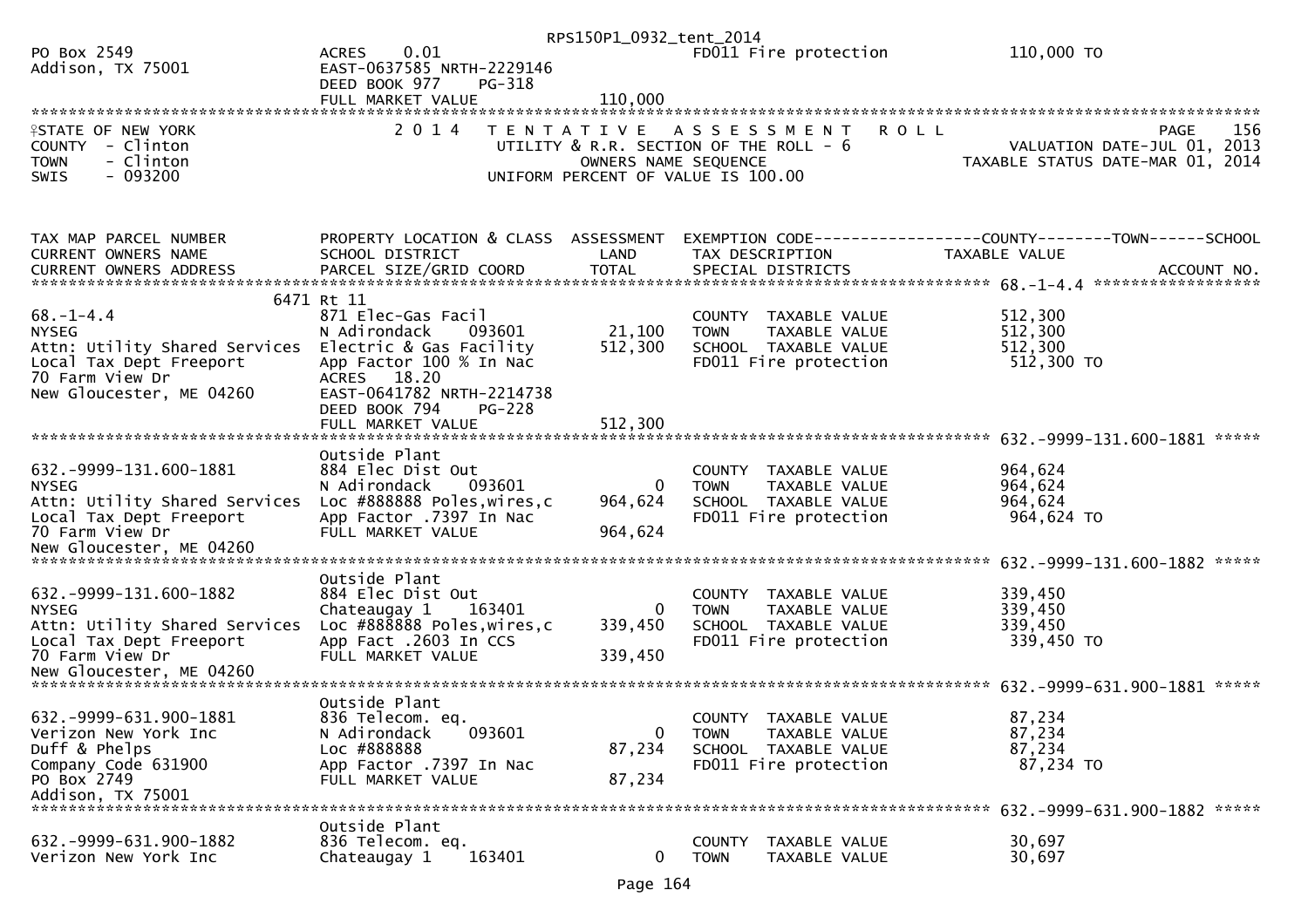|                                   |                             | RPS150P1_0932_tent_2014                |                                  |
|-----------------------------------|-----------------------------|----------------------------------------|----------------------------------|
| Duff & Phelps                     | Loc #888888 Poles, wires, c | 30,697<br>SCHOOL TAXABLE VALUE         | 30,697                           |
| Company Code 631900               | App Factor .2603 In Ccs     | FD011 Fire protection                  | 30,697 TO                        |
| PO Box 2749                       | FULL MARKET VALUE           | 30.697                                 |                                  |
| Addison, TX 75001                 |                             |                                        |                                  |
|                                   |                             |                                        |                                  |
| <b><i>LESTATE OF NEW YORK</i></b> |                             | 2014 TENTATIVE ASSESSMENT ROLL         | 157<br>PAGE                      |
| COUNTY - Clinton                  |                             | UTILITY & R.R. SECTION OF THE ROLL - 6 | VALUATION DATE-JUL 01, 2013      |
| - Clinton<br><b>TOWN</b>          |                             |                                        | TAXABLE STATUS DATE-MAR 01, 2014 |
| - 093200<br>SWIS                  |                             |                                        | RPS150/V04/L015                  |
|                                   |                             | UNIFORM PERCENT OF VALUE IS 100.00     | CURRENT DATE 4/25/2014           |
|                                   |                             |                                        |                                  |

## ROLL SUB SECTION - - TOTALS

## \*\*\* S P E C I A L D I S T R I C T S U M M A R Y \*\*\*

| <b>CODE</b> | DISTRICT NAME        | PARCELS | TOTAL EXTENSION<br><b>TYPE</b> | EXTENSION<br>VALUE | AD VALOREM<br>VALUE | <b>EXEMPT</b><br>AMOUNT | <b>TAXABLE</b><br><b>VALUE</b> |
|-------------|----------------------|---------|--------------------------------|--------------------|---------------------|-------------------------|--------------------------------|
|             | FD011 Fire protectio |         | 10 TOTAL                       |                    | 3217,805            |                         | 3217,805                       |

#### \*\*\* S C H O O L D I S T R I C T S U M M A R Y \*\*\*

| <b>CODE</b>      | DISTRICT NAME                | <b>TOTAL</b><br><b>PARCELS</b> | ASSESSED<br>LAND | ASSESSED<br><b>TOTAL</b> | <b>EXEMPT</b><br><b>AMOUNT</b> | <b>TOTAL</b><br><b>TAXABLE</b> | <b>STAR</b><br><b>AMOUNT</b> | <b>STAR</b><br><b>TAXABLE</b> |
|------------------|------------------------------|--------------------------------|------------------|--------------------------|--------------------------------|--------------------------------|------------------------------|-------------------------------|
| 093601<br>163401 | N Adirondack<br>Chateaugay 1 |                                | 21,200<br>55,200 | 1892, 158<br>1325,647    |                                | 1892, 158<br>1325,647          |                              | 1892, 158<br>1325,647         |
|                  | SUB-TOTAL                    | 10                             | 76,400           | 3217,805                 |                                | 3217,805                       |                              | 3217,805                      |
|                  | T O T A L                    | 10                             | 76,400           | 3217,805                 |                                | 3217,805                       |                              | 3217,805                      |

\*\*\* S Y S T E M C O D E S S U M M A R Y \*\*\*

### NO SYSTEM EXEMPTIONS AT THIS LEVEL

\*\*\* E X E M P T I O N S U M M A R Y \*\*\*

NO EXEMPTIONS AT THIS LEVEL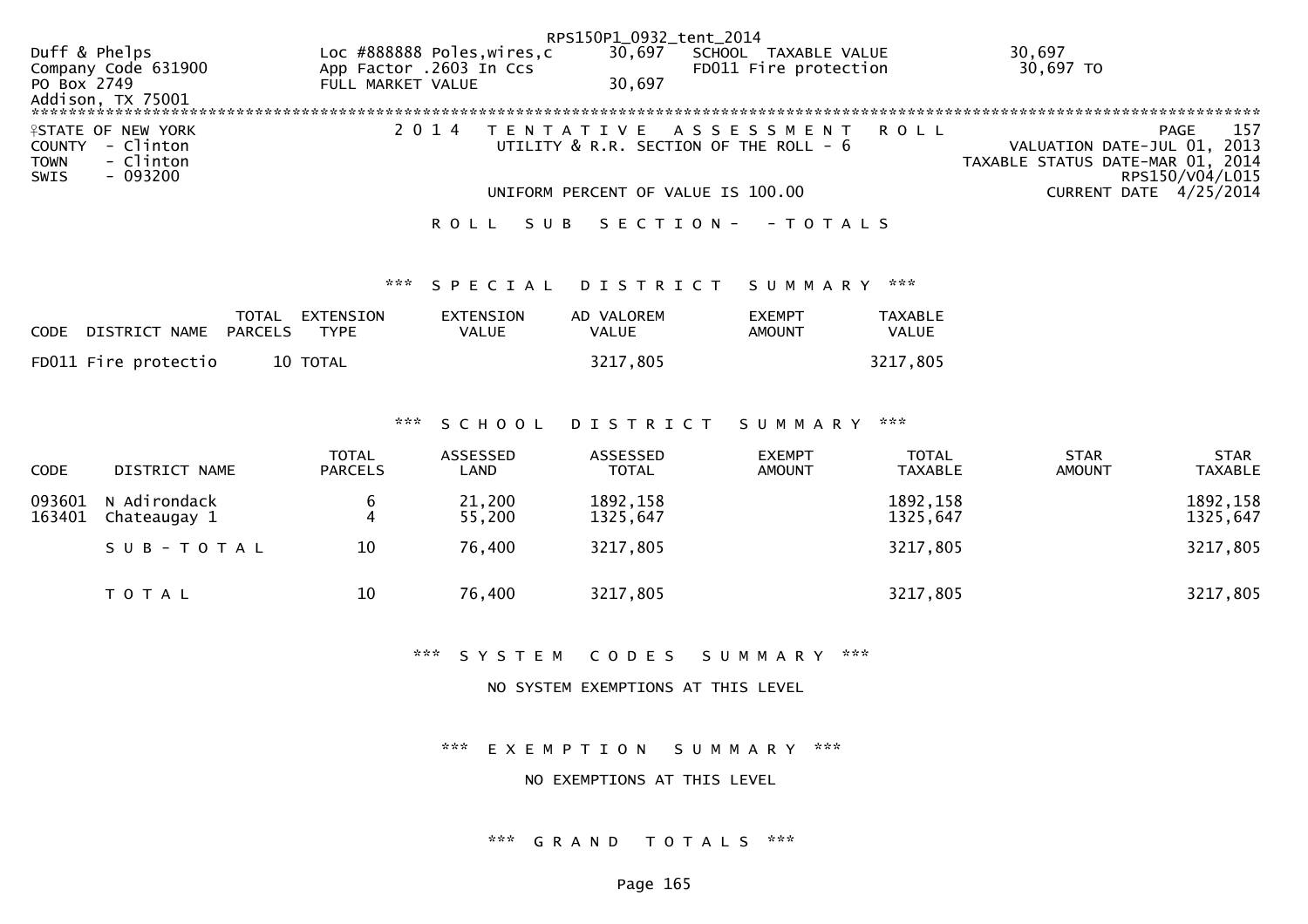|                               |                                                                 |                                |                  |                                    | RPS150P1_0932_tent_2014                                             |                               |                                                                 |                                                          |
|-------------------------------|-----------------------------------------------------------------|--------------------------------|------------------|------------------------------------|---------------------------------------------------------------------|-------------------------------|-----------------------------------------------------------------|----------------------------------------------------------|
| <b>ROLL</b><br><b>SEC</b>     | DESCRIPTION                                                     | <b>TOTAL</b><br><b>PARCELS</b> | ASSESSED<br>LAND | ASSESSED<br><b>TOTAL</b>           | <b>TAXABLE</b><br><b>COUNTY</b>                                     | <b>TAXABLE</b><br><b>TOWN</b> | <b>TAXABLE</b><br><b>SCHOOL</b>                                 | <b>STAR</b><br><b>TAXABLE</b>                            |
| 6                             | UTILITIES & N.C.                                                | 10                             | 76.400           | 3217,805                           | 3217,805                                                            | 3217,805                      | 3217,805                                                        | 3217,805                                                 |
| COUNTY<br><b>TOWN</b><br>SWIS | <b>FSTATE OF NEW YORK</b><br>- Clinton<br>- Clinton<br>- 093200 |                                | 2 0 1 4          | UNIFORM PERCENT OF VALUE IS 100.00 | TENTATIVE ASSESSMENT ROLL<br>UTILITY & R.R. SECTION OF THE ROLL - 6 |                               | VALUATION DATE-JUL 01, 2013<br>TAXABLE STATUS DATE-MAR 01, 2014 | 158<br>PAGE<br>RPS150/V04/L015<br>CURRENT DATE 4/25/2014 |

#### ROLL SECTION TOTALS

## \*\*\* S P E C I A L D I S T R I C T S U M M A R Y \*\*\*

| CODE DISTRICT NAME PARCELS | TOTAL EXTENSION<br><b>TYPF</b> | EXTENSION<br><b>VALUE</b> | AD VALOREM<br>VALUE | <b>FXEMPT</b><br>AMOUNT | <b>TAXABLE</b><br>VALUE |
|----------------------------|--------------------------------|---------------------------|---------------------|-------------------------|-------------------------|
| FD011 Fire protectio       | 10 TOTAL                       |                           | 3217,805            |                         | 3217,805                |

#### \*\*\* S C H O O L D I S T R I C T S U M M A R Y \*\*\*

| <b>CODE</b>      | DISTRICT NAME                | <b>TOTAL</b><br><b>PARCELS</b> | ASSESSED<br>LAND | ASSESSED<br><b>TOTAL</b> | <b>EXEMPT</b><br><b>AMOUNT</b> | <b>TOTAL</b><br><b>TAXABLE</b> | <b>STAR</b><br><b>AMOUNT</b> | <b>STAR</b><br><b>TAXABLE</b> |
|------------------|------------------------------|--------------------------------|------------------|--------------------------|--------------------------------|--------------------------------|------------------------------|-------------------------------|
| 093601<br>163401 | N Adirondack<br>Chateaugay 1 | b                              | 21,200<br>55,200 | 1892, 158<br>1325,647    |                                | 1892, 158<br>1325,647          |                              | 1892, 158<br>1325,647         |
|                  | SUB-TOTAL                    | 10                             | 76,400           | 3217,805                 |                                | 3217,805                       |                              | 3217,805                      |
|                  | T O T A L                    | 10                             | 76,400           | 3217,805                 |                                | 3217,805                       |                              | 3217,805                      |

\*\*\* S Y S T E M C O D E S S U M M A R Y \*\*\*

### NO SYSTEM EXEMPTIONS AT THIS LEVEL

\*\*\* E X E M P T I O N S U M M A R Y \*\*\*

NO EXEMPTIONS AT THIS LEVEL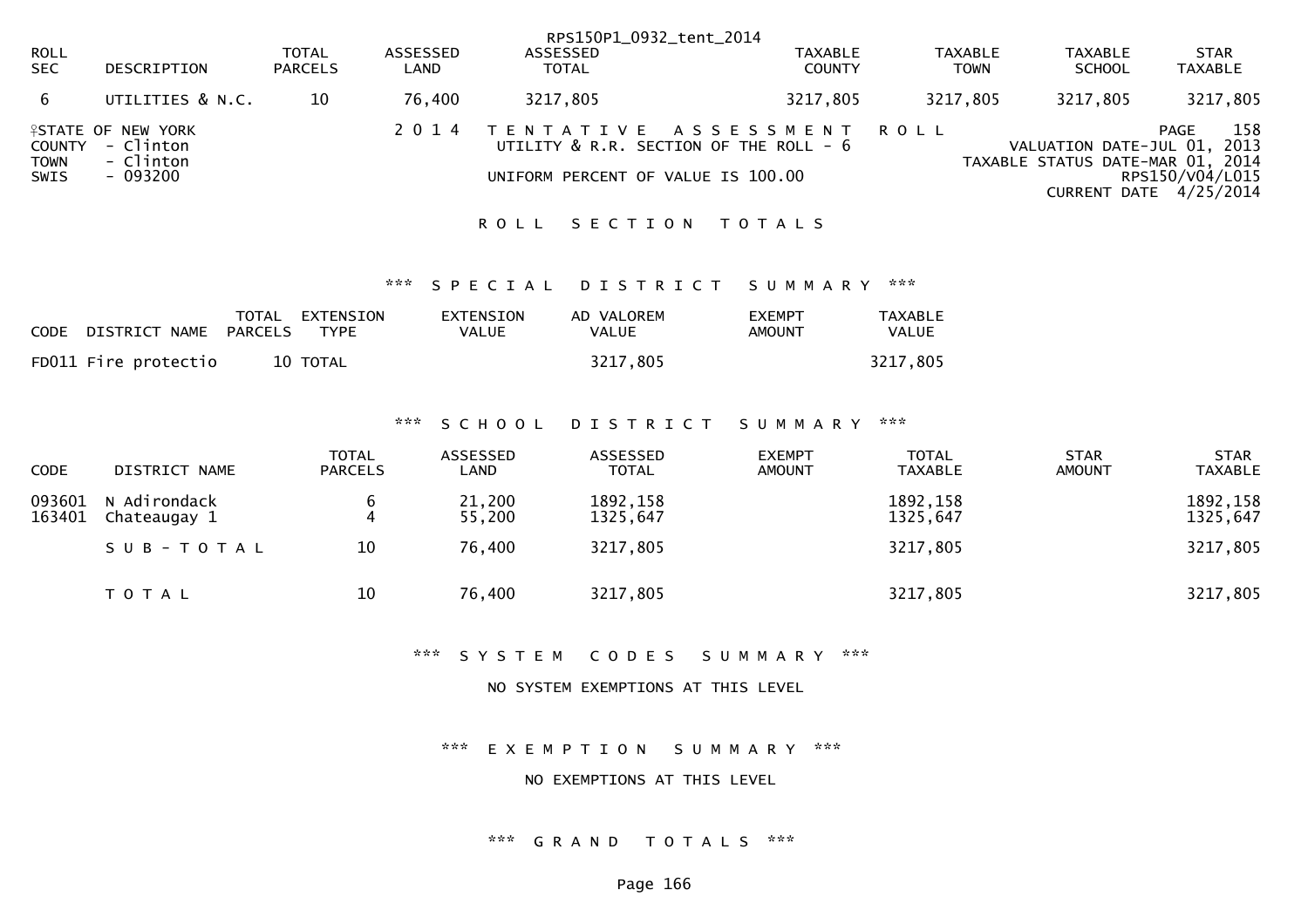| <b>ROLL</b><br><b>SEC</b>     | DESCRIPTION                                                                           | <b>TOTAL</b><br><b>PARCELS</b>                                  | ASSESSED<br>LAND                                                                                                           | ASSESSED                     | RPS150P1_0932_tent_2014<br><b>TOTAL</b>                                     |                                                  | <b>TAXABLE</b><br><b>COUNTY</b>                                                                      | <b>TAXABLE</b><br><b>TOWN</b>                               |                                        | <b>TAXABLE</b><br><b>SCHOOL</b> | <b>STAR</b><br><b>TAXABLE</b>              |
|-------------------------------|---------------------------------------------------------------------------------------|-----------------------------------------------------------------|----------------------------------------------------------------------------------------------------------------------------|------------------------------|-----------------------------------------------------------------------------|--------------------------------------------------|------------------------------------------------------------------------------------------------------|-------------------------------------------------------------|----------------------------------------|---------------------------------|--------------------------------------------|
| 6                             | UTILITIES & N.C.                                                                      | 10                                                              | 76,400                                                                                                                     | 3217,805                     |                                                                             |                                                  | 3217,805                                                                                             | 3217,805                                                    |                                        | 3217,805                        | 3217,805                                   |
| COUNTY<br><b>TOWN</b><br>SWIS | <b>ISTATE OF NEW YORK</b><br>- Clinton<br>- Clinton<br>$-093200$                      |                                                                 | 2014                                                                                                                       |                              | WHOLLY EXEMPT SECTION OF THE ROLL - 8<br>UNIFORM PERCENT OF VALUE IS 100.00 | OWNERS NAME SEQUENCE                             | TENTATIVE ASSESSMENT                                                                                 | <b>ROLL</b>                                                 | TAXABLE STATUS DATE-MAR 01, 2014       |                                 | 159<br>PAGE<br>VALUATION DATE-JUL 01, 2013 |
|                               | TAX MAP PARCEL NUMBER<br>CURRENT OWNERS NAME                                          |                                                                 | SCHOOL DISTRICT                                                                                                            |                              | PROPERTY LOCATION & CLASS ASSESSMENT<br>LAND                                | TAX DESCRIPTION                                  |                                                                                                      | EXEMPTION CODE-----------------COUNTY-------TOWN-----SCHOOL | TAXABLE VALUE                          |                                 |                                            |
| $7. - 1 - 20. - 1$            | Apostles Of Infinite Love Inc N Adirondack<br>113 Frontier Rd<br>Churubusco, NY 12923 | 113-91 Frontier Rd                                              | 240 Rural res<br>ACRES 40.00<br>EAST-0635865 NRTH-2242234<br>DEED BOOK 558                                                 | 093601<br>PG-964             | 86,700                                                                      | NONPR RELI 25110<br><b>TOWN</b>                  | 36,000 COUNTY TAXABLE VALUE<br>TAXABLE VALUE<br>SCHOOL TAXABLE VALUE<br>FD011 Fire protection        |                                                             | 86,700<br>0<br>$0$ TO                  | 86,700                          | 86,700                                     |
| $38 - 1 - 23$<br>1 Looby Rd   | Churubusco Sr Citizens Corp<br>Churubusco, NY 12923                                   | 1 Looby Rd<br>N Adirondack<br>Lot <sub>54</sub><br><b>ACRES</b> | 411 Apartment<br>T6 Omt<br>2.40<br>EAST-0638966 NRTH-2230506<br>DEED BOOK 667<br>FULL MARKET VALUE                         | 093601<br>Pate<br>PG-218     | 6,000<br>228,000<br>228,000                                                 | UDC PROJEC 28110<br><b>TOWN</b>                  | COUNTY TAXABLE VALUE<br>TAXABLE VALUE<br>SCHOOL TAXABLE VALUE<br>FD011 Fire protection<br>228,000 EX |                                                             | 228,000<br>0<br>$\mathbf{0}$<br>$0$ TO | 228,000                         | 228,000                                    |
| $38.1 - 1 - 28$               | Churubusco Volunteer Fire<br>1301 Clinton Mills Rd<br>Churubusco, NY 12923            | 1301 Clinton Mills Rd<br>N Adirondack                           | 662 Police/fire<br>Lot 55  T6 Omt<br>FRNT 132.00 DPTH 107.00<br>EAST-0640320 NRTH-2230763<br>DEED BOOK 20051 PG-87958      | 093601<br>Pate               | 3,600<br>127,100                                                            | INCVOLFIRE 26400<br><b>TOWN</b>                  | COUNTY TAXABLE VALUE<br>TAXABLE VALUE<br>SCHOOL TAXABLE VALUE<br>FD011 Fire protection<br>127,100 EX |                                                             | 127,100<br>0<br>$0$ TO                 | 127,100                         | 127,100                                    |
| $38.1 - 1 - 20.1$             | Churubusco Volunteer Fire Co<br>Box 135 Campbell Rd<br>Churubusco, NY 12923           | N Adirondack<br>Lot 66<br><b>ACRES</b>                          | Clinton Mills Rd<br>321 Abandoned ag<br>T6 Omt<br>14.00<br>EAST-0641383 NRTH-2231409<br>DEED BOOK 779<br>FULL MARKET VALUE | յ<br>093601<br>Pate<br>PG-63 | 14,500<br>14,500<br>14,500                                                  | INCVOLFIRE 26400<br><b>COUNTY</b><br><b>TOWN</b> | TAXABLE VALUE<br>TAXABLE VALUE<br>SCHOOL TAXABLE VALUE<br>FD011 Fire protection<br>14,500 EX         |                                                             | 14,500<br>0<br>0<br>0<br>$0$ TO        | 14,500                          | 14,500                                     |
| $38. - 1 - 2$                 |                                                                                       | 595 Rt 189<br>695 Cemetery                                      |                                                                                                                            |                              |                                                                             | PRI CMTERY 27350                                 |                                                                                                      |                                                             | 20,200                                 | 20,200                          | 20,200                                     |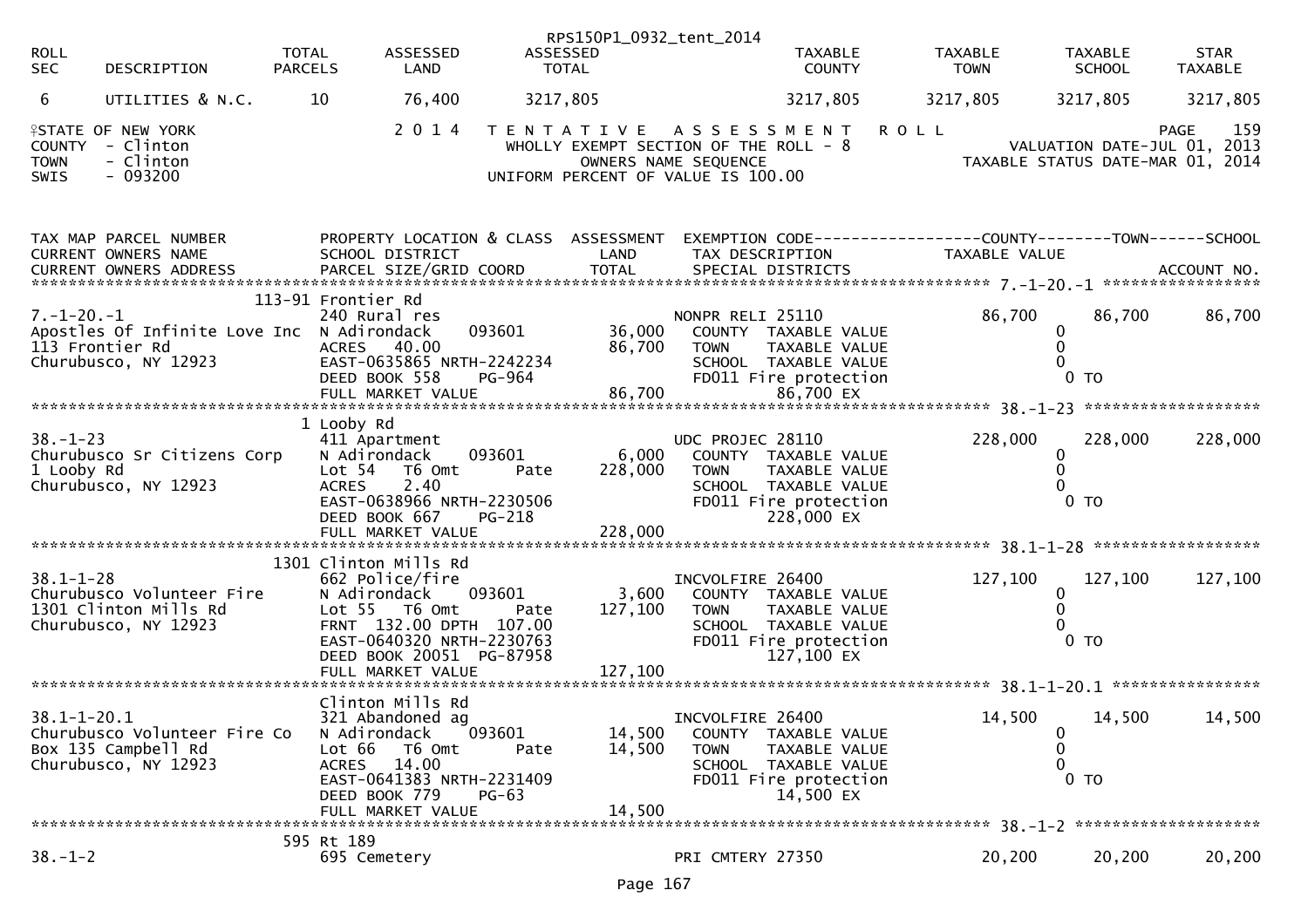|                                                                                                                             |                                                                                                                                                                                         | RPS150P1_0932_tent_2014 |                                                                                                                                              |                                                                                |             |
|-----------------------------------------------------------------------------------------------------------------------------|-----------------------------------------------------------------------------------------------------------------------------------------------------------------------------------------|-------------------------|----------------------------------------------------------------------------------------------------------------------------------------------|--------------------------------------------------------------------------------|-------------|
| Immaculate Heart Of Mary<br>c/o St Edmunds Church<br>Cemetery<br>PO Box 119<br>Ellenburg, NY 12933                          | 093601<br>N Adirondack<br>Lot 67<br>T6 Omt<br>Pate<br>New Cemetery<br>3.84<br><b>ACRES</b><br>EAST-0638764 NRTH-2231723<br>DEED BOOK 80<br>PG-468                                       | 19,200<br>20,200        | COUNTY TAXABLE VALUE<br><b>TOWN</b><br>TAXABLE VALUE<br>SCHOOL TAXABLE VALUE<br>FD011 Fire protection<br>20,200 EX                           | 0<br>0<br>0<br>$0$ TO                                                          |             |
|                                                                                                                             | FULL MARKET VALUE                                                                                                                                                                       | 20,200                  |                                                                                                                                              |                                                                                |             |
| <b>ISTATE OF NEW YORK</b><br>COUNTY - Clinton<br>- Clinton<br><b>TOWN</b><br>$-093200$<br>SWIS                              | 2 0 1 4<br>T E N T A T I V E                                                                                                                                                            |                         | A S S E S S M E N T<br>WHOLLY EXEMPT SECTION OF THE ROLL - 8<br>OWNERS NAME SEQUENCE<br>UNIFORM PERCENT OF VALUE IS 100.00                   | <b>ROLL</b><br>VALUATION DATE-JUL 01, 2013<br>TAXABLE STATUS DATE-MAR 01, 2014 | 160<br>PAGE |
| TAX MAP PARCEL NUMBER<br>CURRENT OWNERS NAME                                                                                | PROPERTY LOCATION & CLASS ASSESSMENT<br>SCHOOL DISTRICT                                                                                                                                 | LAND                    | TAX DESCRIPTION                                                                                                                              | EXEMPTION CODE-----------------COUNTY-------TOWN------SCHOOL<br>TAXABLE VALUE  |             |
| $38.1 - 1 - 35$<br>Immaculate Heart of Mary<br>Rt 189<br>Churubusco, NY 12923                                               | 1343 Clinton Mills Rd<br>695 Cemetery<br>093601<br>N Adirondack<br>Lot 55 T6 Omt<br>Pate<br>old Cemetery<br><b>ACRES</b><br>1.57<br>EAST-0639360 NRTH-2230586<br>DEED BOOK 35<br>PG-146 | 7,900<br>7,900          | PRI CMTERY 27350<br>COUNTY TAXABLE VALUE<br><b>TOWN</b><br><b>TAXABLE VALUE</b><br>SCHOOL TAXABLE VALUE<br>FD011 Fire protection<br>7,900 EX | 7,900<br>7,900<br>0<br>0<br>0<br>$0$ TO                                        | 7,900       |
|                                                                                                                             |                                                                                                                                                                                         |                         |                                                                                                                                              |                                                                                |             |
| 556-560 Rt 189<br>$38.1 - 1 - 36$<br>c/o St Edmunds Church<br>PO Box 119<br>PO Box 119<br>PO Box 119<br>Ellenburg, NY 12933 | 620 Religious<br>N Adirondack<br>093601<br>Lot 66 T6 Omt<br>Pate<br>1.57<br><b>ACRES</b><br>EAST-0639309 NRTH-2230910<br>DEED BOOK 205<br>$PG-75$                                       | 7,900<br>301,600        | NONPR RELI 25110<br>COUNTY TAXABLE VALUE<br>TAXABLE VALUE<br><b>TOWN</b><br>SCHOOL TAXABLE VALUE<br>FD011 Fire protection                    | 301,600<br>301,600<br>0<br>0<br>0<br>90,000 TO                                 | 301,600     |
|                                                                                                                             |                                                                                                                                                                                         |                         |                                                                                                                                              |                                                                                |             |
|                                                                                                                             | 464 Jones Rd                                                                                                                                                                            |                         |                                                                                                                                              |                                                                                |             |
| $7. - 1 - 26. - 152$<br>Marble River LLC<br>808 Travis St Ste 700<br>Houston, TX 77002                                      | 877 Elc Pwr Othr<br>163401<br>Chateaugay 1<br>Lot 88 T6 Omt<br>Pate<br>Fountain & Brusco                                                                                                | 100<br>3250,000         | MUN INDDEV 18020<br>COUNTY TAXABLE VALUE<br>TAXABLE VALUE<br><b>TOWN</b><br>SCHOOL TAXABLE VALUE                                             | 3250,000<br>3250,000<br>0<br>0<br>0                                            | 3250,000    |
|                                                                                                                             | <b>ACRES</b><br>0.01<br>EAST-0631568 NRTH-2241019                                                                                                                                       |                         | FD011 Fire protection                                                                                                                        | 3250,000 TO                                                                    |             |
|                                                                                                                             | FULL MARKET VALUE                                                                                                                                                                       | 3250,000                |                                                                                                                                              |                                                                                |             |
|                                                                                                                             | 140 Marys Way                                                                                                                                                                           |                         |                                                                                                                                              |                                                                                |             |
| $8. -1 - 9. -163$<br>Marble River LLC<br>808 Travis St Ste 700<br>Houston, TX 77002                                         | 877 Elc Pwr Othr<br>093601<br>N Adirondack<br>Lot 86<br>T6 Omt<br>Pate<br>John & Lucia Pollic<br>0.01<br><b>ACRES</b>                                                                   | 100<br>3250,000         | MUN INDDEV 18020<br>COUNTY TAXABLE VALUE<br><b>TOWN</b><br>TAXABLE VALUE<br>SCHOOL TAXABLE VALUE<br>FD011 Fire protection                    | 3250,000<br>3250,000<br>0<br>0<br>0<br>3250,000 TO                             | 3250,000    |
|                                                                                                                             |                                                                                                                                                                                         |                         |                                                                                                                                              |                                                                                |             |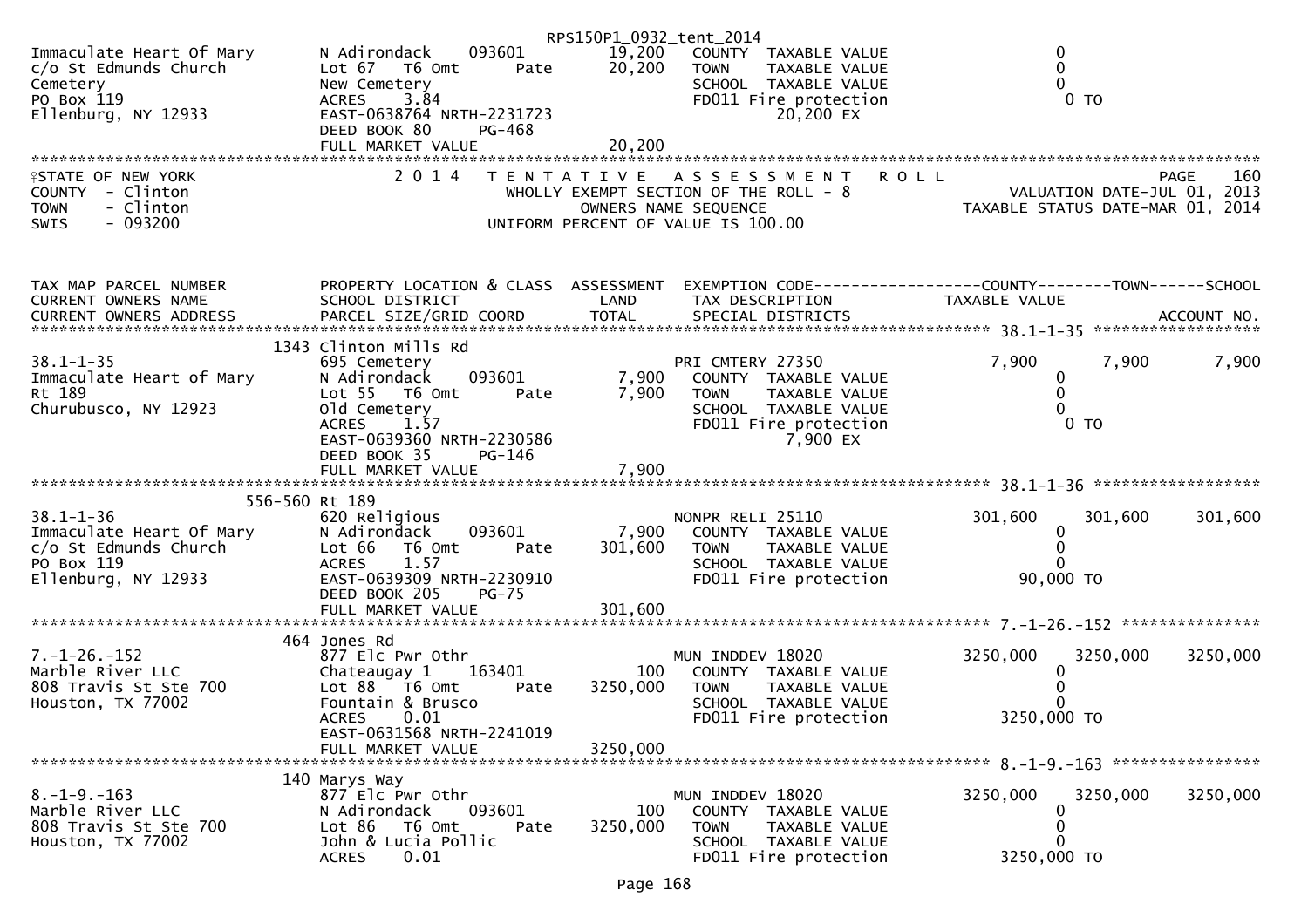| RPS150P1_0932_tent_2014                                                                               |                                                                                                                                                    |                 |                                                                                                                              |                                                      |                                                                                       |  |  |
|-------------------------------------------------------------------------------------------------------|----------------------------------------------------------------------------------------------------------------------------------------------------|-----------------|------------------------------------------------------------------------------------------------------------------------------|------------------------------------------------------|---------------------------------------------------------------------------------------|--|--|
|                                                                                                       | EAST-0640038 NRTH-2242505<br>FULL MARKET VALUE                                                                                                     | 3250,000        |                                                                                                                              |                                                      |                                                                                       |  |  |
|                                                                                                       |                                                                                                                                                    |                 |                                                                                                                              |                                                      |                                                                                       |  |  |
| $8. -1 - 10.1 - 170$<br>Marble River LLC<br>808 Travis St Ste 700<br>Houston, TX 77002                | 203 Mikes Way<br>877 Elc Pwr Othr<br>093601<br>N Adirondack<br>Lot 86 T6omt<br>John Osakowicz<br>0.01<br><b>ACRES</b><br>EAST-0641650 NRTH-2245867 | 100<br>3250,000 | MUN INDDEV 18020<br>COUNTY TAXABLE VALUE<br><b>TOWN</b><br>TAXABLE VALUE<br>SCHOOL TAXABLE VALUE<br>FD011 Fire protection    | 3250,000<br>3250,000 TO                              | 3250,000<br>3250,000                                                                  |  |  |
|                                                                                                       |                                                                                                                                                    |                 |                                                                                                                              |                                                      |                                                                                       |  |  |
|                                                                                                       |                                                                                                                                                    |                 |                                                                                                                              |                                                      |                                                                                       |  |  |
| <b>ISTATE OF NEW YORK</b><br>COUNTY - Clinton<br>- Clinton<br><b>TOWN</b><br>$-093200$<br><b>SWIS</b> | 2 0 1 4                                                                                                                                            |                 | TENTATIVE ASSESSMENT<br>WHOLLY EXEMPT SECTION OF THE ROLL $-8$<br>OWNERS NAME SEQUENCE<br>UNIFORM PERCENT OF VALUE IS 100.00 | <b>ROLL</b>                                          | 161<br><b>PAGE</b><br>VALUATION DATE-JUL 01, 2013<br>TAXABLE STATUS DATE-MAR 01, 2014 |  |  |
| TAX MAP PARCEL NUMBER<br>CURRENT OWNERS NAME                                                          | PROPERTY LOCATION & CLASS ASSESSMENT<br>SCHOOL DISTRICT                                                                                            | LAND            | TAX DESCRIPTION                                                                                                              | TAXABLE VALUE                                        |                                                                                       |  |  |
|                                                                                                       | 266 Liberty Pole Rd                                                                                                                                |                 |                                                                                                                              |                                                      |                                                                                       |  |  |
| $8. -1 - 10.41 - 165$<br>Marble River LLC<br>808 Travis St Ste 700<br>Houston, TX 77002               | 877 Elc Pwr Othr<br>093601<br>N Adirondack<br>Lot 86 T6omt<br>Michael & Mary LeClair                                                               | 100<br>3250,000 | MUN INDDEV 18020<br>COUNTY TAXABLE VALUE<br>TAXABLE VALUE<br><b>TOWN</b><br>SCHOOL TAXABLE VALUE                             | 3250,000<br>0                                        | 3250,000<br>3250,000                                                                  |  |  |
|                                                                                                       | <b>ACRES</b><br>0.01                                                                                                                               |                 | FD011 Fire protection                                                                                                        | 3250,000 TO                                          |                                                                                       |  |  |
| MAY BE SUBJECT TO PAYMENT<br>UNDER AGDIST LAW TIL 2017                                                | EAST-0641459 NRTH-2242765<br>FULL MARKET VALUE                                                                                                     | 3250,000        |                                                                                                                              |                                                      |                                                                                       |  |  |
|                                                                                                       | 60 Marys Way                                                                                                                                       |                 |                                                                                                                              |                                                      |                                                                                       |  |  |
| $8. -1 - 10.451 - 164$<br>Marble River LLC<br>808 Travis St Ste 700<br>Houston, TX 77002              | 877 Elc Pwr Othr<br>N Adirondack<br>093601<br>Lot 86 T6omt<br>Louis & Elaine Dupras                                                                | 100<br>3250,000 | MUN INDDEV 18020<br>COUNTY TAXABLE VALUE<br><b>TOWN</b><br>TAXABLE VALUE<br>SCHOOL TAXABLE VALUE                             | 3250,000                                             | 3250,000<br>3250,000                                                                  |  |  |
|                                                                                                       | 0.01<br><b>ACRES</b><br>EAST-0640876 NRTH-2242800<br>FULL MARKET VALUE                                                                             | 3250,000        | FD011 Fire protection                                                                                                        | 3250,000 TO                                          |                                                                                       |  |  |
|                                                                                                       |                                                                                                                                                    |                 |                                                                                                                              |                                                      |                                                                                       |  |  |
| $8. -1 - 12.1 - 168$<br>Marble River LLC<br>808 Travis St Ste 700<br>Houston, TX 77002                | 48 Mikes Way<br>877 Elc Pwr Othr<br>N Adirondack<br>093601<br>Lot 85 T6 Omt<br>Michael & Mary LeClair<br><b>ACRES</b><br>0.01                      | 100<br>3250,000 | MUN INDDEV 18020<br>COUNTY TAXABLE VALUE<br><b>TOWN</b><br>TAXABLE VALUE<br>SCHOOL TAXABLE VALUE<br>FD011 Fire protection    | 3250,000<br>$\Omega$<br>0<br>$\Omega$<br>3250,000 TO | 3250,000<br>3250,000                                                                  |  |  |
| MAY BE SUBJECT TO PAYMENT<br>UNDER AGDIST LAW TIL 2017                                                | EAST-0644035 NRTH-2245340<br>FULL MARKET VALUE                                                                                                     | 3250,000        |                                                                                                                              |                                                      |                                                                                       |  |  |
| $8. -1 - 12.1 - 169$<br>Marble River LLC                                                              | 89 Mikes Way<br>877 Elc Pwr Othr<br>N Adirondack<br>093601                                                                                         | 100             | MUN INDDEV 18020<br>COUNTY TAXABLE VALUE                                                                                     | 3250,000<br>$\mathbf{0}$                             | 3250,000<br>3250,000                                                                  |  |  |
|                                                                                                       |                                                                                                                                                    |                 |                                                                                                                              |                                                      |                                                                                       |  |  |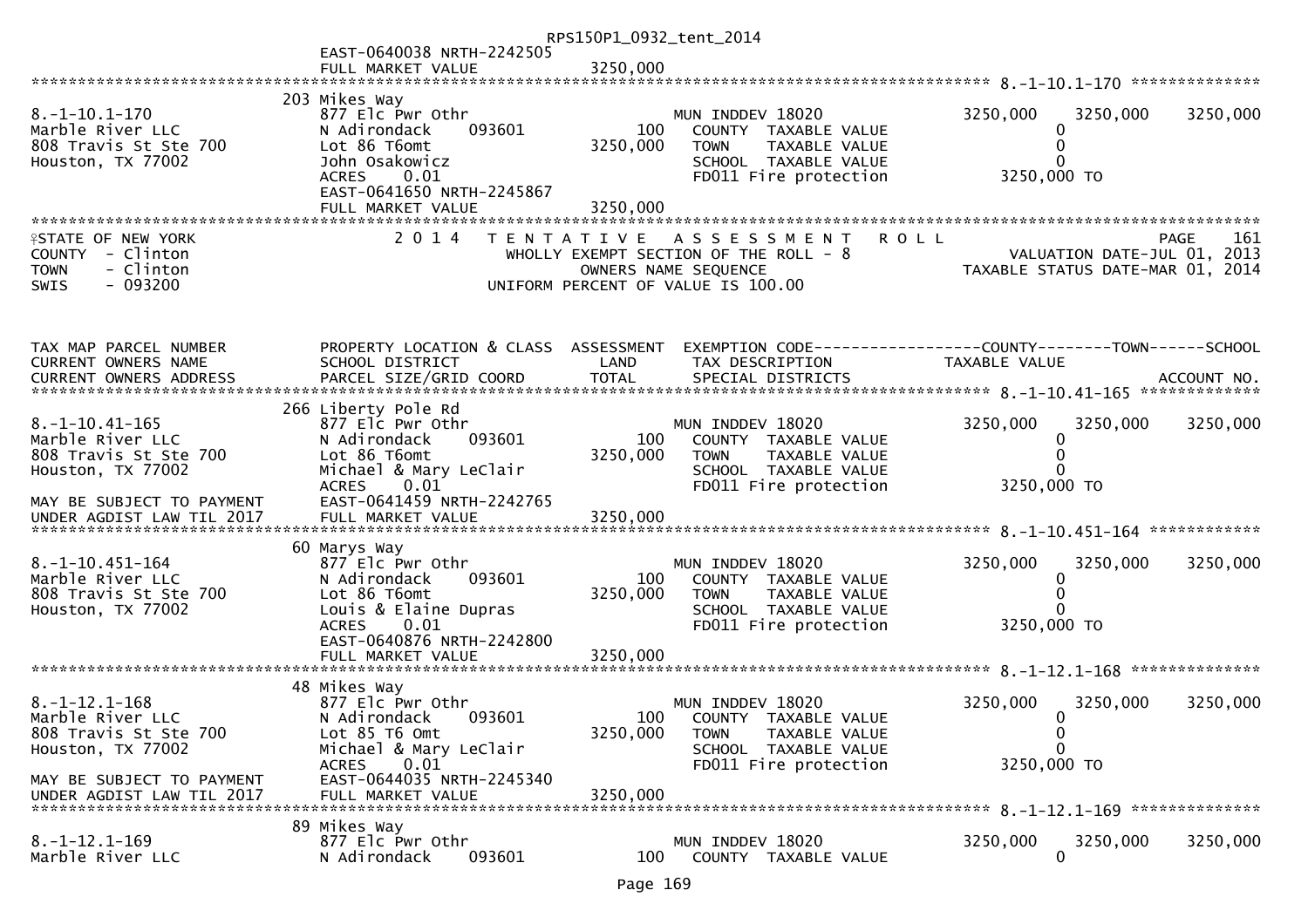|                                                                                                       |                                                                                                                                                                 | RPS150P1_0932_tent_2014                   |                                                                                                                           |                                                                                           |          |                    |
|-------------------------------------------------------------------------------------------------------|-----------------------------------------------------------------------------------------------------------------------------------------------------------------|-------------------------------------------|---------------------------------------------------------------------------------------------------------------------------|-------------------------------------------------------------------------------------------|----------|--------------------|
| 808 Travis St Ste 700<br>Houston, TX 77002                                                            | Lot 85 T6 Omt<br>Michael & Mary LeClair<br>ACRES 0.01                                                                                                           | 3250,000                                  | <b>TOWN</b><br>TAXABLE VALUE<br>SCHOOL TAXABLE VALUE<br>FD011 Fire protection                                             | 0<br>$\Omega$<br>3250,000 TO                                                              |          |                    |
| MAY BE SUBJECT TO PAYMENT                                                                             | EAST-0644035 NRTH-2245340                                                                                                                                       |                                           |                                                                                                                           |                                                                                           |          |                    |
|                                                                                                       |                                                                                                                                                                 |                                           |                                                                                                                           |                                                                                           |          |                    |
| $8. -1 - 13. - 167$<br>Marble River LLC<br>808 Travis St Ste 700<br>Houston, TX 77002                 | 353 Liberty Pole Rd<br>877 Elc Pwr Othr<br>N Adirondack<br>093601<br>Lot 85 T6 Omt<br>Pate<br>Gerald Miller<br>ACRES 0.01<br>EAST-0642813 NRTH-2245963          | 100<br>3250,000                           | MUN INDDEV 18020<br>COUNTY TAXABLE VALUE<br><b>TOWN</b><br>TAXABLE VALUE<br>SCHOOL TAXABLE VALUE<br>FD011 Fire protection | 3250,000<br>0<br>0<br>3250,000 TO                                                         | 3250,000 | 3250,000           |
|                                                                                                       |                                                                                                                                                                 | 3250,000                                  |                                                                                                                           |                                                                                           |          |                    |
| <b>FIRITE OF NEW YORK</b><br>COUNTY - Clinton<br>- Clinton<br><b>TOWN</b><br>$-093200$<br><b>SWIS</b> | 2 0 1 4                                                                                                                                                         | T E N T A T I V E<br>OWNERS NAME SEQUENCE | A S S E S S M E N T<br>WHOLLY EXEMPT SECTION OF THE ROLL - 8<br>UNIFORM PERCENT OF VALUE IS 100.00                        | <b>ROLL</b><br>OLL - 8<br>VALUATION DATE-JUL 01, 2013<br>TAXABLE STATUS DATE-MAR 01, 2014 |          | 162<br><b>PAGE</b> |
| TAX MAP PARCEL NUMBER<br>CURRENT OWNERS NAME                                                          | PROPERTY LOCATION & CLASS ASSESSMENT EXEMPTION CODE----------------COUNTY-------TOWN------SCHOOL<br>SCHOOL DISTRICT                                             | LAND                                      | TAX DESCRIPTION                                                                                                           | TAXABLE VALUE                                                                             |          |                    |
|                                                                                                       | 354 Liberty Pole Rd                                                                                                                                             |                                           |                                                                                                                           |                                                                                           |          |                    |
| $8. -1 - 14.1 - 166$<br>Marble River LLC<br>808 Travis St Ste 700<br>Houston, TX 77002                | 877 Elc Pwr Othr<br>093601<br>N Adirondack<br>Lot 85 T6 Omt<br>Pate<br>John & Lucia Pollic<br>ACRES 0.01<br>EAST-0645560 NRTH-2243159                           | 100<br>3250,000                           | MUN INDDEV 18020<br>COUNTY TAXABLE VALUE<br><b>TOWN</b><br>TAXABLE VALUE<br>SCHOOL TAXABLE VALUE<br>FD011 Fire protection | 3250,000<br>0<br>0<br>$\Omega$<br>3250,000 TO                                             | 3250,000 | 3250,000           |
|                                                                                                       |                                                                                                                                                                 |                                           |                                                                                                                           |                                                                                           |          |                    |
| $22. - 1 - 3. - 151$<br>Marble River LLC<br>808 Travis St Ste 700<br>Houston, TX 77002                | 385 Jones Rd<br>877 Elc Pwr Othr<br>163401<br>Chateaugay 1<br>Lot $73$ T6 Omt<br>Pate<br>Glenn Fountain Sr<br>0.01<br><b>ACRES</b><br>EAST-0631359 NRTH-2239889 | 100<br>3250,000                           | MUN INDDEV 18020<br>COUNTY TAXABLE VALUE<br>TAXABLE VALUE<br><b>TOWN</b><br>SCHOOL TAXABLE VALUE<br>FD011 Fire protection | 3250,000<br>0<br>0<br>0<br>3250,000 TO                                                    | 3250,000 | 3250,000           |
|                                                                                                       | FULL MARKET VALUE                                                                                                                                               | 3250,000                                  |                                                                                                                           |                                                                                           |          |                    |
|                                                                                                       | 951 Rt 189                                                                                                                                                      |                                           |                                                                                                                           |                                                                                           |          |                    |
| $23. -1 - 1.2 - 160$<br>Marble River LLC<br>808 Travis St Ste 700<br>Houston, TX 77002                | 877 Elc Pwr Othr<br>093601<br>N Adirondack<br>T6 Omt<br>Lot 74<br>Pate<br>Estate of John Matthews<br>0.01<br><b>ACRES</b>                                       | 100<br>3250,000                           | MUN INDDEV 18020<br>COUNTY TAXABLE VALUE<br>TAXABLE VALUE<br>TOWN<br>SCHOOL TAXABLE VALUE<br>FD011 Fire protection        | 3250,000<br>0<br>0<br>0<br>3250,000 TO                                                    | 3250,000 | 3250,000           |
| MAY BE SUBJECT TO PAYMENT<br>UNDER AGDIST LAW TIL 2015                                                | EAST-0636785 NRTH-2240517<br>FULL MARKET VALUE                                                                                                                  | 3250,000                                  |                                                                                                                           |                                                                                           |          |                    |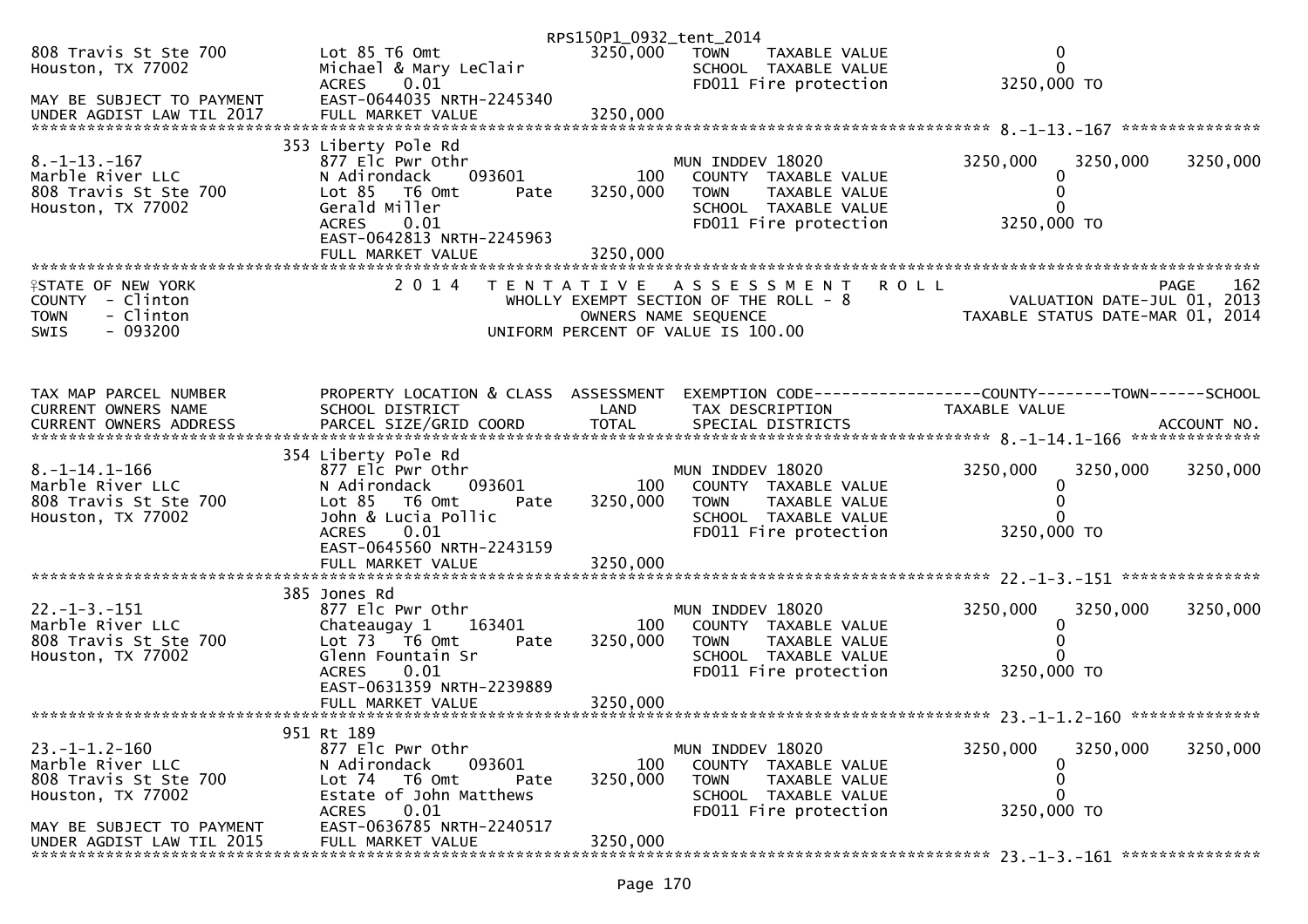| 70 Robare Pond Rd<br>$23. - 1 - 3. - 161$<br>877 Elc Pwr Othr<br>MUN INDDEV 18020<br>3250,000<br>3250,000<br>Marble River LLC<br>093601<br>100<br>N Adirondack<br>COUNTY TAXABLE VALUE<br>0                                                                                                                                                                                                                                                                             | 3250,000 |
|-------------------------------------------------------------------------------------------------------------------------------------------------------------------------------------------------------------------------------------------------------------------------------------------------------------------------------------------------------------------------------------------------------------------------------------------------------------------------|----------|
| 3250,000<br>808 Travis St Ste 700<br>Lot 75 T6 Omt<br><b>TOWN</b><br>TAXABLE VALUE<br>0<br>Pate<br>Houston, TX 77002<br>Michael & Patrick LeClair<br>SCHOOL TAXABLE VALUE<br>0<br>0.01<br>3250,000 TO<br>FD011 Fire protection<br><b>ACRES</b><br>EAST-0639321 NRTH-2240153<br>MAY BE SUBJECT TO PAYMENT                                                                                                                                                                |          |
| UNDER AGDIST LAW TIL 2017                                                                                                                                                                                                                                                                                                                                                                                                                                               |          |
| 850 Rt 189<br>$23. -1 - 4.1 - 157$<br>877 Elc Pwr Othr<br>3250,000<br>MUN INDDEV 18020<br>3250,000<br>Marble River LLC<br>093601<br>100<br>N Adirondack<br>COUNTY TAXABLE VALUE<br>0<br>808 Travis St Ste 700<br>T6 Omt<br>Lot <sub>75</sub><br>3250,000<br><b>TOWN</b><br>TAXABLE VALUE<br>0<br>Pate<br>Houston, TX 77002<br>SCHOOL TAXABLE VALUE<br>Michael & Doris King<br>0.01<br>FD011 Fire protection<br>3250,000 TO<br><b>ACRES</b><br>EAST-0640890 NRTH-2239042 | 3250,000 |
| 3250,000<br>FULL MARKET VALUE                                                                                                                                                                                                                                                                                                                                                                                                                                           |          |
| 2 0 1 4<br><b>ROLL</b><br><b>ISTATE OF NEW YORK</b><br>T E N T A T I V E<br>PAGE<br>A S S E S S M E N T<br>COUNTY - Clinton<br>VALUATION DATE-JUL 01, 2013<br>TAXABLE STATUS DATE-MAR 01, 2014<br>WHOLLY EXEMPT SECTION OF THE ROLL - 8<br>- Clinton<br><b>TOWN</b><br>OWNERS NAME SEQUENCE<br>$-093200$<br><b>SWIS</b><br>UNIFORM PERCENT OF VALUE IS 100.00                                                                                                           | 163      |
| PROPERTY LOCATION & CLASS ASSESSMENT<br>TAX MAP PARCEL NUMBER<br>EXEMPTION CODE-----------------COUNTY--------TOWN------SCHOOL<br>SCHOOL DISTRICT<br><b>CURRENT OWNERS NAME</b><br>LAND<br>TAX DESCRIPTION<br>TAXABLE VALUE<br>CURRENT OWNERS ADDRESS                                                                                                                                                                                                                   |          |
| 151 Marys Way<br>$23. - 1 - 4.24 - 162$<br>MUN INDDEV 18020<br>3250,000<br>3250,000<br>877 Elc Pwr Othr<br>Marble River LLC<br>N Adirondack<br>093601<br>100<br>COUNTY TAXABLE VALUE<br>0<br>808 Travis St Ste 700<br>Lot 75 & 76 T6omt<br>3250,000<br><b>TOWN</b><br>TAXABLE VALUE<br>0<br>Houston, TX 77002<br>Louis Dupras et al<br>0<br>SCHOOL TAXABLE VALUE<br>ACRES 0.01<br>FD011 Fire protection<br>3250,000 TO<br>EAST-0644007 NRTH-2239419                     | 3250,000 |
|                                                                                                                                                                                                                                                                                                                                                                                                                                                                         |          |
| 686 Rt 189<br>$23. -1 - 10. -154$<br>877 Elc Pwr Othr<br>MUN INDDEV 18020<br>3250,000<br>3250,000<br>Marble River LLC<br>N Adirondack<br>093601<br>100<br>COUNTY TAXABLE VALUE<br>0<br>808 Travis St Ste 700<br>3250,000<br>0<br>Lot 66 T6 Omt<br>TAXABLE VALUE<br>Pate<br><b>TOWN</b><br>Allan Matthews<br>0<br>Houston, TX 77002<br>SCHOOL TAXABLE VALUE<br><b>ACRES</b><br>0.01<br>FD011 Fire protection<br>3250,000 TO                                              | 3250,000 |
| EAST-0647380 NRTH-2234262<br>3250,000<br>FULL MARKET VALUE                                                                                                                                                                                                                                                                                                                                                                                                              |          |
|                                                                                                                                                                                                                                                                                                                                                                                                                                                                         |          |
| 848 Rt 189<br>$23. -1 - 12.1 - 156$<br>877 Elc Pwr Othr<br>MUN INDDEV 18020<br>3250,000<br>3250,000<br>Marble River LLC<br>093601<br>100<br>N Adirondack<br>0<br>COUNTY TAXABLE VALUE<br>3250,000<br>0<br>808 Travis St Ste 700<br>Lot 75 T6 Omt<br><b>TOWN</b><br>TAXABLE VALUE<br>Ross & Carol Poupore<br>0<br>Houston, TX 77002<br>SCHOOL TAXABLE VALUE<br>3250,000 TO<br><b>ACRES</b><br>0.01<br>FD011 Fire protection                                              | 3250,000 |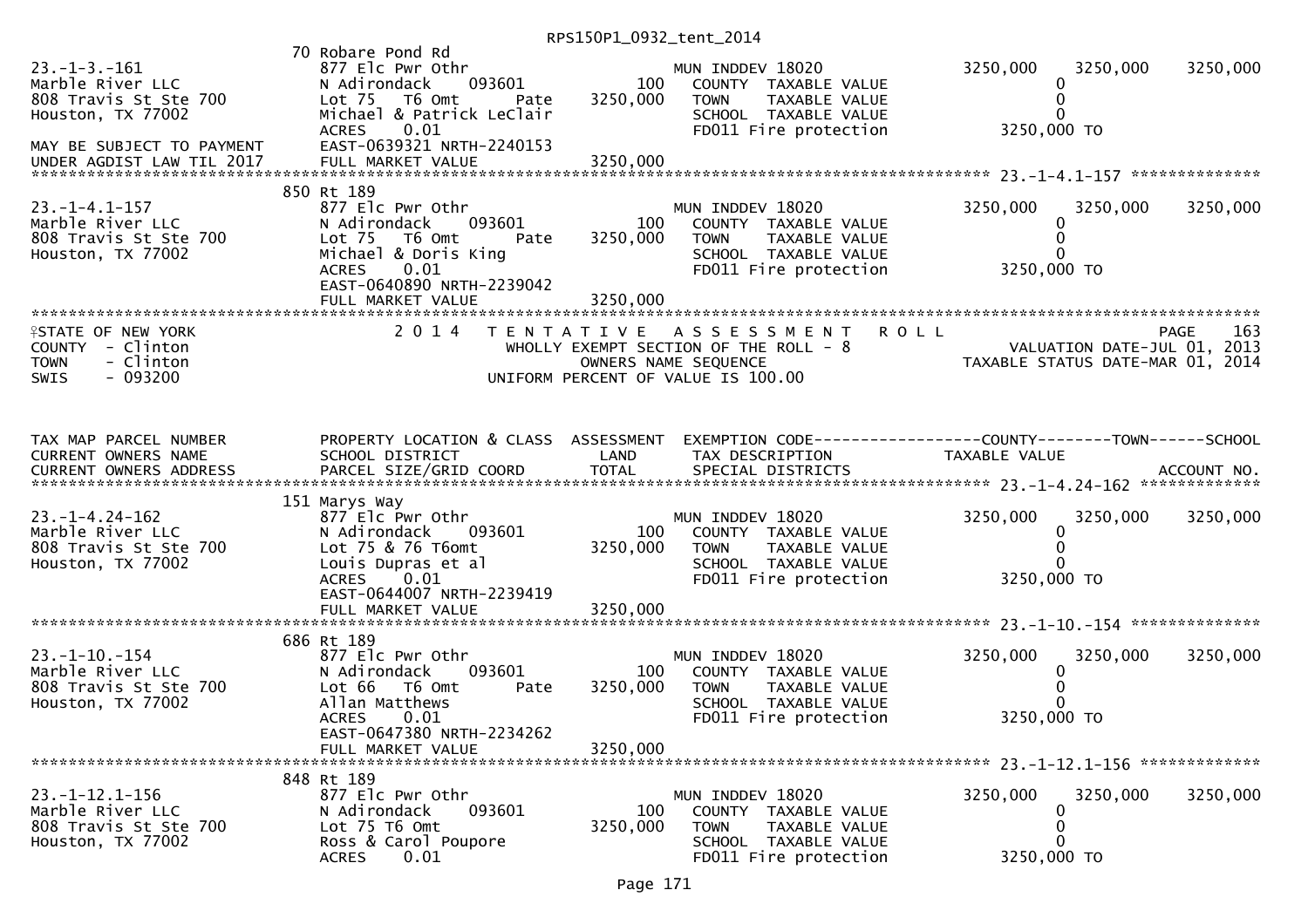|                                                                                                                       |                                                                                                                                                                                 | RPS150P1_0932_tent_2014     |                                                                                                                                           |                                                                 |                                        |             |
|-----------------------------------------------------------------------------------------------------------------------|---------------------------------------------------------------------------------------------------------------------------------------------------------------------------------|-----------------------------|-------------------------------------------------------------------------------------------------------------------------------------------|-----------------------------------------------------------------|----------------------------------------|-------------|
|                                                                                                                       | EAST-0639846 NRTH-2236882<br>FULL MARKET VALUE                                                                                                                                  | 3250,000                    |                                                                                                                                           |                                                                 |                                        |             |
| $23. -1 - 15.1 - 159$<br>Marble River LLC<br>808 Travis St Ste 700<br>Houston, TX 77002                               | 851 Rt 189<br>877 Elc Pwr Othr<br>N Adirondack<br>093601<br>Lot 75 T6 Omt<br>Pate<br>William & Catherine Poupo<br>0.01<br><b>ACRES</b><br>EAST-0636846 NRTH-2238841             | 100<br>3250,000             | MUN INDDEV 18020<br>COUNTY TAXABLE VALUE<br>TAXABLE VALUE<br><b>TOWN</b><br>SCHOOL TAXABLE VALUE<br>FD011 Fire protection                 | 3250,000                                                        | 3250,000<br>0<br>0<br>0<br>3250,000 TO | 3250,000    |
|                                                                                                                       |                                                                                                                                                                                 |                             |                                                                                                                                           |                                                                 |                                        |             |
| $23. -1 - 15.21 - 158$<br>Marble River LLC<br>808 Travis St Ste 700<br>Houston, TX 77002<br>MAY BE SUBJECT TO PAYMENT | 849 Rt 189<br>877 Elc Pwr Othr<br>093601<br>N Adirondack<br>Lot 74 T6omt<br>Michael & Mary LeClair<br><b>ACRES</b><br>0.01<br>EAST-0637410 NRTH-2238086                         | 100<br>3250,000             | MUN INDDEV 18020<br>COUNTY TAXABLE VALUE<br>TAXABLE VALUE<br>TOWN<br>SCHOOL TAXABLE VALUE<br>FD011 Fire protection                        | 3250,000                                                        | 3250,000<br>0<br>0<br>0<br>3250,000 TO | 3250,000    |
| <b>ISTATE OF NEW YORK</b><br>COUNTY - Clinton<br>- Clinton<br><b>TOWN</b><br>$-093200$<br><b>SWIS</b>                 | 2 0 1 4                                                                                                                                                                         | T E N T A T I V E           | <b>ROLL</b><br>A S S E S S M E N T<br>WHOLLY EXEMPT SECTION OF THE ROLL - 8<br>OWNERS NAME SEQUENCE<br>UNIFORM PERCENT OF VALUE IS 100.00 | VALUATION DATE-JUL 01, 2013<br>TAXABLE STATUS DATE-MAR 01, 2014 |                                        | PAGE<br>164 |
| TAX MAP PARCEL NUMBER<br>CURRENT OWNERS NAME                                                                          | PROPERTY LOCATION & CLASS ASSESSMENT<br>SCHOOL DISTRICT                                                                                                                         | LAND                        | EXEMPTION CODE-----------------COUNTY-------TOWN------SCHOOL<br>TAX DESCRIPTION                                                           | TAXABLE VALUE                                                   |                                        |             |
| $37. - 1 - 5.1 - 149$<br>Marble River LLC<br>808 Travis St Ste 700<br>Houston, TX 77002                               | 50 Whalen Rd<br>877 Elc Pwr Othr<br>093601<br>N Adirondack<br>Lot 68<br>T6 Omt<br>Pate<br>Sears et al<br><b>ACRES</b><br>0.01<br>EAST-0629744 NRTH-2231691<br>FULL MARKET VALUE | 100<br>3250,000<br>3250,000 | MUN INDDEV 18020<br>COUNTY TAXABLE VALUE<br><b>TOWN</b><br>TAXABLE VALUE<br>SCHOOL TAXABLE VALUE<br>FD011 Fire protection                 | 3250,000<br>3250,000 TO                                         | 3250,000<br>0<br>0                     | 3250,000    |
| $37. - 1 - 5.1 - 150$<br>Marble River LLC<br>808 Travis St Ste 700<br>Houston, TX 77002                               | 381 Merchia Rd<br>877 Elc Pwr Othr<br>N Adirondack<br>093601<br>Lot 68 T6 Omt<br>Pate<br>Sears et al<br>0.01<br><b>ACRES</b>                                                    | 100<br>3250,000             | MUN INDDEV 18020<br>COUNTY TAXABLE VALUE<br>TAXABLE VALUE<br><b>TOWN</b><br>SCHOOL TAXABLE VALUE<br>FD011 Fire protection                 | 3250,000<br>3250,000 TO                                         | 3250,000<br>0<br>0<br>0                | 3250,000    |
|                                                                                                                       | EAST-0629744 NRTH-2231691<br>FULL MARKET VALUE                                                                                                                                  | 3250,000                    |                                                                                                                                           |                                                                 |                                        |             |
| $37. - 1 - 9.21 - 148$<br>Marble River LLC                                                                            | 286 Lagree Rd<br>877 Elc Pwr Othr<br>N Adirondack<br>093601                                                                                                                     | 100                         | MUN INDDEV 18020<br>COUNTY TAXABLE VALUE                                                                                                  | 3250,000                                                        | 3250,000<br>0                          | 3250,000    |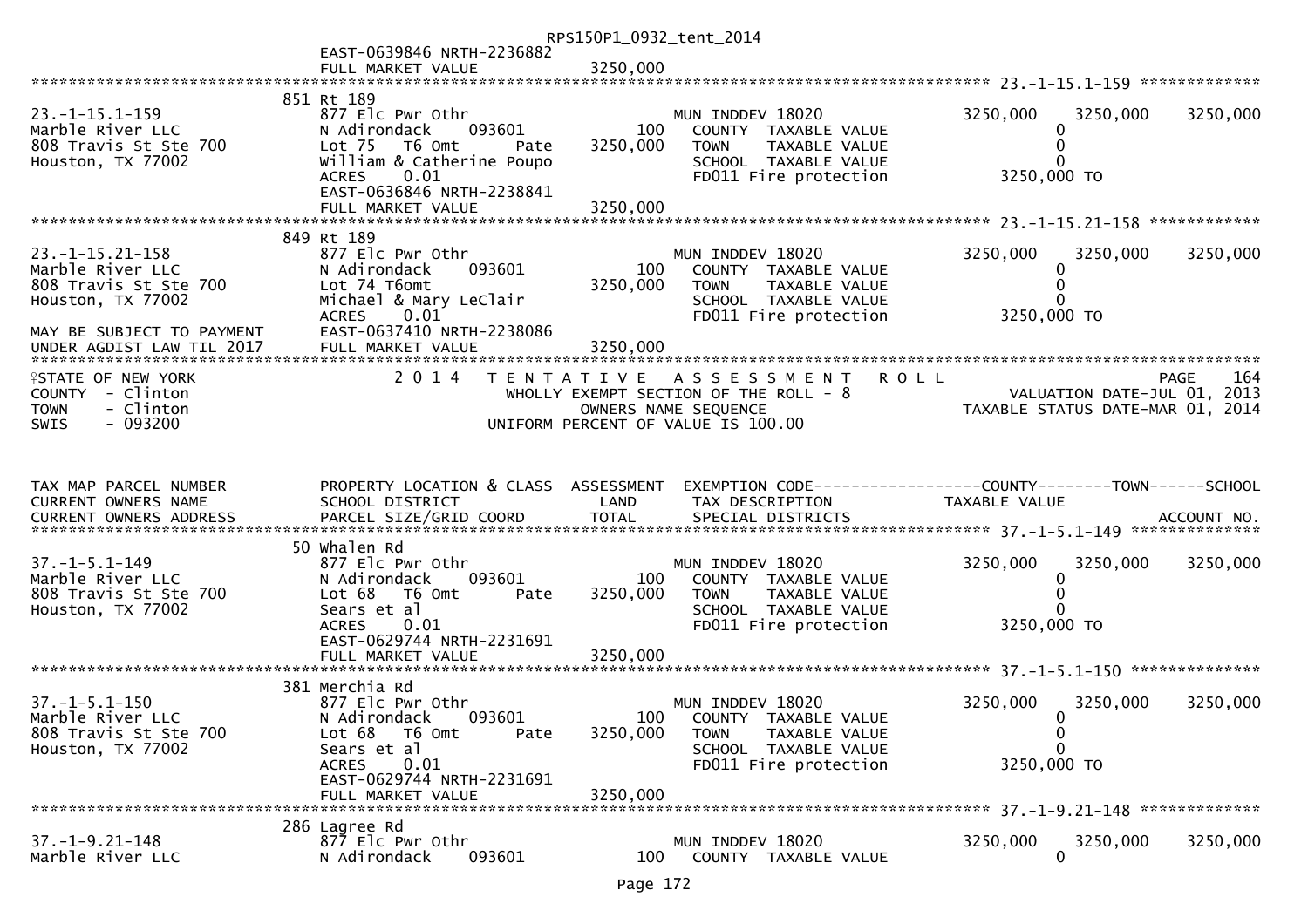|                                               |                                                   | RPS150P1_0932_tent_2014 |                                                      |                                                              |                    |
|-----------------------------------------------|---------------------------------------------------|-------------------------|------------------------------------------------------|--------------------------------------------------------------|--------------------|
| 808 Travis St Ste 700<br>Houston, TX 77002    | Lot 53 T6omt<br>Terrance & Amanda Poupore         | 3250,000                | <b>TOWN</b><br>TAXABLE VALUE<br>SCHOOL TAXABLE VALUE | $\mathbf 0$<br>$\mathbf 0$                                   |                    |
|                                               | 0.01<br><b>ACRES</b><br>EAST-0631942 NRTH-2226058 |                         | FD011 Fire protection                                | 3250,000 TO                                                  |                    |
|                                               |                                                   |                         |                                                      |                                                              |                    |
|                                               | 685 Rt 189                                        |                         |                                                      |                                                              |                    |
| $38. - 1 - 1. - 155$                          | 877 Elc Pwr Othr                                  |                         | MUN INDDEV 18020                                     | 3250,000<br>3250,000                                         | 3250,000           |
| Marble River LLC                              | N Adirondack<br>093601                            | 100                     | COUNTY TAXABLE VALUE                                 | 0                                                            |                    |
| 808 Travis St Ste 700                         | Lot 67<br>T6 Omt<br>Pate                          | 3250,000                | <b>TOWN</b><br>TAXABLE VALUE                         | 0                                                            |                    |
| Houston, TX 77002                             | Richard & Carmen Damour<br><b>ACRES</b><br>0.01   |                         | SCHOOL TAXABLE VALUE<br>FD011 Fire protection        | 3250,000 TO                                                  |                    |
| MAY BE SUBJECT TO PAYMENT                     | EAST-0637256 NRTH-2232638                         |                         |                                                      |                                                              |                    |
|                                               |                                                   |                         |                                                      |                                                              |                    |
|                                               |                                                   |                         |                                                      |                                                              |                    |
| $38. -1 - 13.3 - 141$                         | 140 Marjorielester Way<br>877 Elc Pwr Othr        |                         | MUN INDDEV 18020                                     | 3250,000<br>3250,000                                         | 3250,000           |
| Marble River LLC                              | N Adirondack<br>093601                            | 100                     | COUNTY TAXABLE VALUE                                 | 0                                                            |                    |
| 808 Travis St Ste 700                         | Matthews & Spoor                                  | 3250,000                | <b>TOWN</b><br>TAXABLE VALUE                         | 0                                                            |                    |
| Houston, TX 77002                             | 0.01<br><b>ACRES</b>                              |                         | SCHOOL TAXABLE VALUE                                 |                                                              |                    |
|                                               | EAST-0641313 NRTH-2228103                         |                         | FD011 Fire protection                                | 3250,000 TO                                                  |                    |
|                                               |                                                   |                         |                                                      |                                                              |                    |
| <b>ISTATE OF NEW YORK</b>                     | 2 0 1 4                                           |                         | TENTATIVE ASSESSMENT                                 | <b>ROLL</b>                                                  | 165<br><b>PAGE</b> |
| COUNTY - Clinton                              |                                                   |                         | WHOLLY EXEMPT SECTION OF THE ROLL - 8                | VALUATION DATE-JUL 01, 2013                                  |                    |
| - Clinton<br><b>TOWN</b><br>SWIS<br>$-093200$ |                                                   |                         | OWNERS NAME SEQUENCE                                 | TAXABLE STATUS DATE-MAR 01, 2014                             |                    |
|                                               |                                                   |                         |                                                      |                                                              |                    |
|                                               |                                                   |                         | UNIFORM PERCENT OF VALUE IS 100.00                   |                                                              |                    |
|                                               |                                                   |                         |                                                      |                                                              |                    |
|                                               |                                                   |                         |                                                      |                                                              |                    |
| TAX MAP PARCEL NUMBER                         | PROPERTY LOCATION & CLASS ASSESSMENT              |                         |                                                      | EXEMPTION CODE-----------------COUNTY-------TOWN------SCHOOL |                    |
| CURRENT OWNERS NAME                           | SCHOOL DISTRICT                                   | LAND                    | TAX DESCRIPTION                                      | TAXABLE VALUE                                                |                    |
| <b>CURRENT OWNERS ADDRESS</b>                 |                                                   |                         |                                                      |                                                              |                    |
|                                               | 77 Marjorielester Way                             |                         |                                                      |                                                              |                    |
| $38. -1 - 13.3 - 142$                         | 877 Elc Pwr Othr                                  |                         | MUN INDDEV 18020                                     | 3250,000<br>3250,000                                         | 3250,000           |
| Marble River LLC                              | N Adirondack<br>093601                            | 100                     | COUNTY TAXABLE VALUE                                 | 0                                                            |                    |
| 808 Travis St Ste 700                         | Matthews & Spoor<br><b>ACRES</b>                  | 3250,000                | <b>TOWN</b><br>TAXABLE VALUE                         | $\Omega$                                                     |                    |
| Houston, TX 77002                             | 0.01<br>EAST-0641313 NRTH-2228103                 |                         | SCHOOL TAXABLE VALUE<br>FD011 Fire protection        | 3250,000 TO                                                  |                    |
|                                               |                                                   |                         |                                                      |                                                              |                    |
|                                               |                                                   |                         |                                                      |                                                              |                    |
|                                               | 43 Marjorielester Way                             |                         |                                                      |                                                              |                    |
| $38. - 1 - 13.3 - 143$<br>Marble River LLC    | 877 Elc Pwr Othr<br>093601<br>N Adirondack        | 100                     | MUN INDDEV 18020<br>COUNTY TAXABLE VALUE             | 3250,000<br>3250,000<br>0                                    | 3250,000           |
| 808 Travis St Ste 700                         | Matthews & Spoor                                  | 3250,000                | <b>TOWN</b><br>TAXABLE VALUE                         | 0                                                            |                    |
| Houston, TX 77002                             | 0.01<br><b>ACRES</b>                              |                         | SCHOOL TAXABLE VALUE                                 | $\mathbf{0}$                                                 |                    |
|                                               | EAST-0641313 NRTH-2228103                         |                         | FD011 Fire protection                                | 3250,000 TO                                                  |                    |
|                                               | FULL MARKET VALUE                                 | 3250,000                |                                                      |                                                              |                    |
|                                               | 137 Looby Rd                                      |                         |                                                      |                                                              |                    |
| $38. - 1 - 18. - 153$<br>Marble River LLC     | 877 Elc Pwr Othr<br>093601<br>N Adirondack        | 100                     | MUN INDDEV 18020<br>COUNTY TAXABLE VALUE             | 3250,000<br>3250,000<br>$\mathbf{0}$                         | 3250,000           |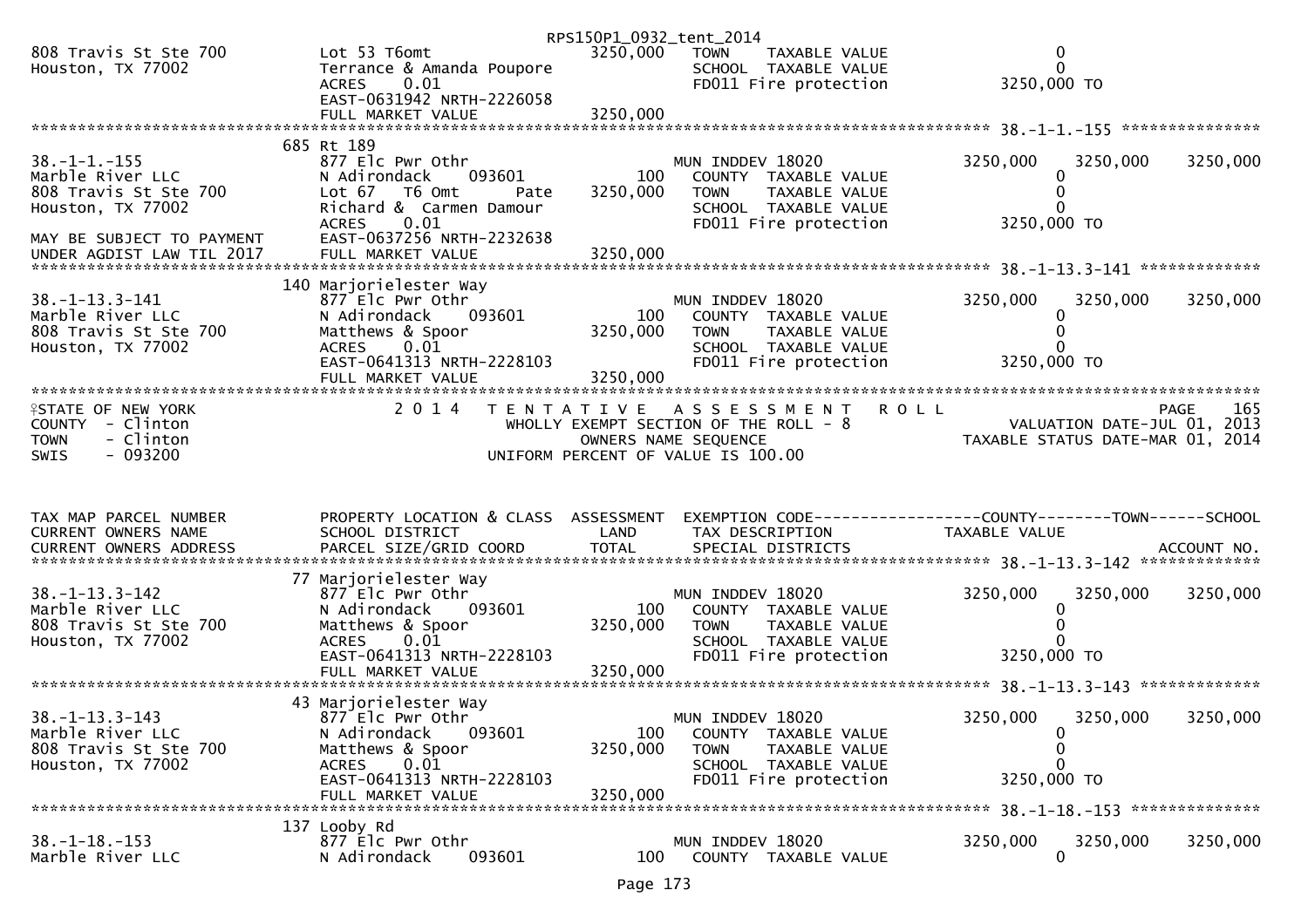|                                              |                                                    | RPS150P1_0932_tent_2014 |                                                                |                                                                 |             |             |
|----------------------------------------------|----------------------------------------------------|-------------------------|----------------------------------------------------------------|-----------------------------------------------------------------|-------------|-------------|
| 808 Travis St Ste 700<br>Houston, TX 77002   | Lot 54 76 0mt<br>Pate<br>James & Eunice LeClair    | 3250,000                | <b>TOWN</b><br>TAXABLE VALUE<br>SCHOOL TAXABLE VALUE           |                                                                 | 0<br>0      |             |
|                                              | <b>ACRES</b><br>0.01<br>EAST-0635192 NRTH-2229078  |                         | FD011 Fire protection                                          | 3250,000 TO                                                     |             |             |
|                                              |                                                    |                         |                                                                |                                                                 |             |             |
| $52. -1 - 13. -146$                          | 245 Lagree Rd<br>877 Elc Pwr Othr                  |                         | MUN INDDEV 18020                                               | 3250,000                                                        | 3250,000    | 3250,000    |
| Marble River LLC<br>808 Travis St Ste 700    | 093601<br>N Adirondack<br>Lot $47$ T6 Omt<br>Pate  | 100<br>3250,000         | COUNTY TAXABLE VALUE<br><b>TOWN</b><br>TAXABLE VALUE           |                                                                 | 0<br>0      |             |
| Houston, TX 77002                            | Gerald & Bernadette Nicho                          |                         | SCHOOL TAXABLE VALUE                                           |                                                                 |             |             |
| MAY BE SUBJECT TO PAYMENT                    | <b>ACRES</b><br>0.01<br>EAST-0634591 NRTH-2221114  |                         | FD011 Fire protection                                          | 3250,000 TO                                                     |             |             |
|                                              | 6957 Rt 11                                         |                         |                                                                |                                                                 |             |             |
| $52. -1 - 15.31 - 144$                       | 877 Elc Pwr Othr                                   |                         | MUN INDDEV 18020                                               | 3250,000                                                        | 3250,000    | 3250,000    |
| Marble River LLC<br>808 Travis St Ste 700    | 093601<br>N Adirondack<br>Lot 48<br>T6 Omt<br>Pate | 100<br>3250,000         | COUNTY TAXABLE VALUE<br><b>TOWN</b><br>TAXABLE VALUE           |                                                                 | 0           |             |
| Houston, TX 77002                            | Edwin & Beverly Nichols<br><b>ACRES</b><br>0.01    |                         | SCHOOL TAXABLE VALUE<br>FD011 Fire protection                  | 3250,000 TO                                                     |             |             |
| MAY BE SUBJECT TO PAYMENT                    | EAST-0632274 NRTH-2221684                          |                         |                                                                |                                                                 |             |             |
| <b>ISTATE OF NEW YORK</b>                    | 2 0 1 4                                            |                         | <b>ROLL</b><br>TENTATIVE ASSESSMENT                            |                                                                 |             | 166<br>PAGE |
| COUNTY - Clinton<br><b>TOWN</b><br>- Clinton |                                                    | OWNERS NAME SEQUENCE    | WHOLLY EXEMPT SECTION OF THE ROLL $-8$                         | VALUATION DATE-JUL U1, ZU13<br>TAXABLE STATUS DATE-MAR 01, 2014 |             |             |
| <b>SWIS</b><br>- 093200                      |                                                    |                         | UNIFORM PERCENT OF VALUE IS 100.00                             |                                                                 |             |             |
| TAX MAP PARCEL NUMBER                        | PROPERTY LOCATION & CLASS ASSESSMENT               |                         | EXEMPTION CODE------------------COUNTY--------TOWN------SCHOOL |                                                                 |             |             |
| CURRENT OWNERS NAME                          | SCHOOL DISTRICT                                    | LAND                    | TAX DESCRIPTION                                                | TAXABLE VALUE                                                   |             |             |
|                                              |                                                    |                         |                                                                |                                                                 |             |             |
| $52. -1 - 15.31 - 145$                       | 6959 Rt 11<br>877 Elc Pwr Othr                     |                         | MUN INDDEV 18020                                               | 3250,000                                                        | 3250,000    | 3250,000    |
| Marble River LLC<br>808 Travis St Ste 700    | 093601<br>N Adirondack<br>Lot 48 T6 Omt<br>Pate    | 100<br>3250,000         | COUNTY TAXABLE VALUE<br><b>TOWN</b><br>TAXABLE VALUE           |                                                                 | $\mathbf 0$ |             |
| Houston, TX 77002                            | Edwin & Beverly Nichols                            |                         | SCHOOL TAXABLE VALUE                                           |                                                                 |             |             |
| MAY BE SUBJECT TO PAYMENT                    | <b>ACRES</b><br>0.01<br>EAST-0632274 NRTH-2221684  |                         | FD011 Fire protection                                          | 3250,000 TO                                                     |             |             |
| UNDER RPTL483 UNTIL 2015                     | FULL MARKET VALUE                                  | 3250,000                |                                                                |                                                                 |             |             |
| $52. -1 - 15.31 - 147$                       | 247 Lagree Rd<br>877 Elc Pwr Othr                  |                         | MUN INDDEV 18020                                               | 3250,000                                                        | 3250,000    | 3250,000    |
| Marble River LLC<br>808 Travis St Ste 700    | N Adirondack<br>093601<br>Lot 48<br>T6 Omt<br>Pate | 100<br>3250,000         | COUNTY TAXABLE VALUE<br>TAXABLE VALUE<br>TOWN                  |                                                                 | 0<br>0      |             |
| Houston, TX 77002                            | Edwin & Beverly Nichols                            |                         | SCHOOL TAXABLE VALUE                                           |                                                                 | O           |             |
| MAY BE SUBJECT TO PAYMENT                    | 0.01<br><b>ACRES</b>                               |                         | FD011 Fire protection                                          | 3250,000 TO                                                     |             |             |
| UNDER RPTL483 UNTIL 2015                     | EAST-0632274 NRTH-2221684<br>FULL MARKET VALUE     | 3250,000                |                                                                |                                                                 |             |             |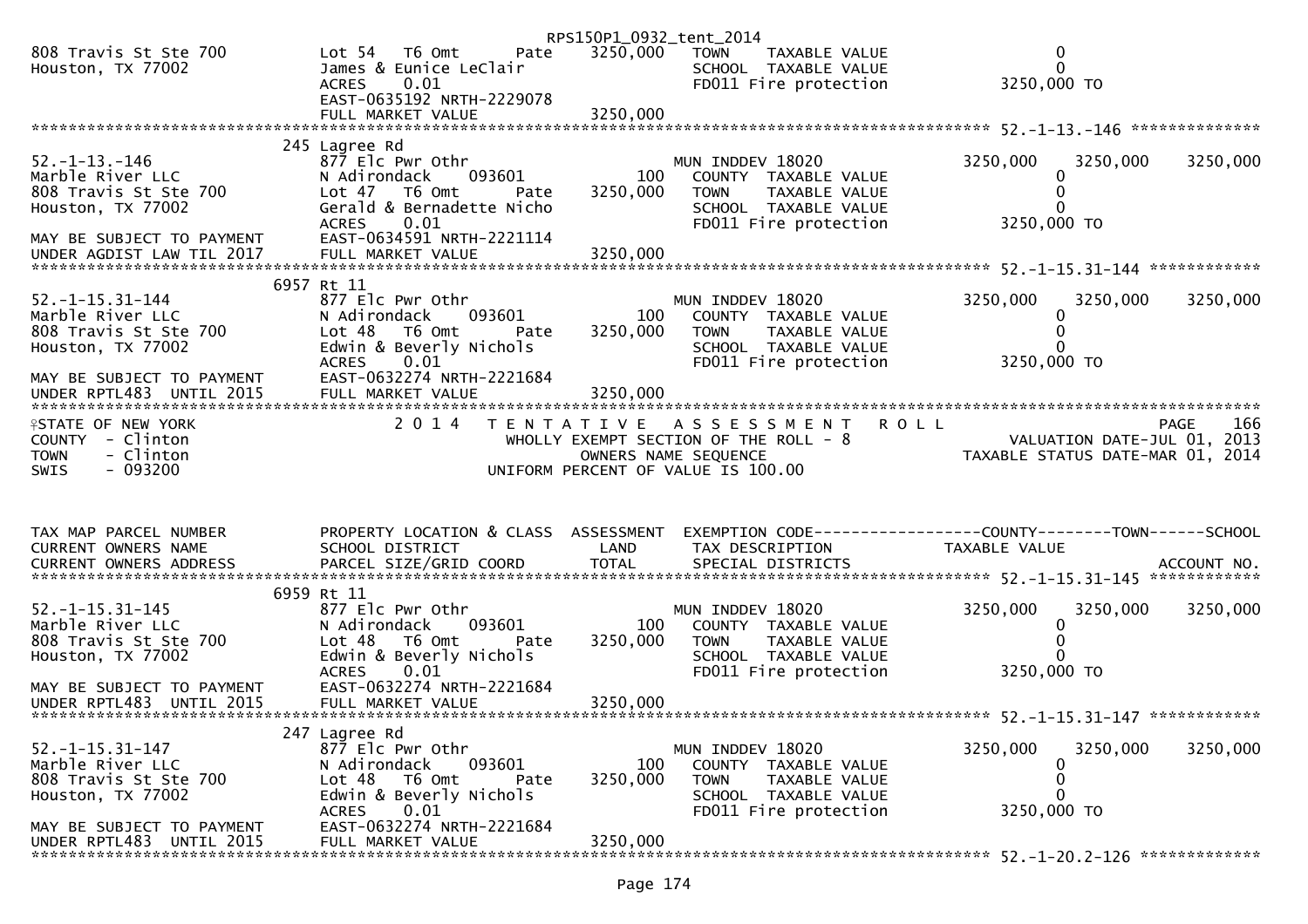| $52. - 1 - 20.2 - 126$<br>Marble River LLC<br>808 Travis St Ste 700<br>Houston, TX 77002                     | 452 Campbell Rd<br>877 Elc Pwr Othr<br>093601<br>N Adirondack<br>48 T6omt<br>Daniel & Bonnie LaClair<br>0.01<br><b>ACRES</b><br>EAST-0631490 NRTH-2218676<br>FULL MARKET VALUE               | 100<br>3250,000<br>3250,000 | MUN INDDEV 18020<br>COUNTY TAXABLE VALUE<br><b>TOWN</b><br>TAXABLE VALUE<br>SCHOOL TAXABLE VALUE<br>FD011 Fire protection                                                         | 3250,000<br>3250,000 TO      | 3250,000<br>3250,000 |
|--------------------------------------------------------------------------------------------------------------|----------------------------------------------------------------------------------------------------------------------------------------------------------------------------------------------|-----------------------------|-----------------------------------------------------------------------------------------------------------------------------------------------------------------------------------|------------------------------|----------------------|
|                                                                                                              |                                                                                                                                                                                              |                             |                                                                                                                                                                                   |                              |                      |
| $52. - 1 - 22. - 125$<br>Marble River LLC<br>808 Travis St Ste 700<br>Houston, TX 77002                      | 229 Buettner Way<br>877 Elc Pwr Othr<br>N Adirondack<br>093601<br>Lot 33<br>T6 Omt<br>Pate<br>Lawrence & Norma Nichols<br><b>ACRES</b><br>0.01<br>EAST-0631401 NRTH-2217692                  | 100<br>3250,000             | MUN INDDEV 18020<br>COUNTY TAXABLE VALUE<br>TAXABLE VALUE<br><b>TOWN</b><br>SCHOOL TAXABLE VALUE<br>FD011 Fire protection                                                         | 3250,000<br>3250,000 TO      | 3250,000<br>3250,000 |
|                                                                                                              | FULL MARKET VALUE                                                                                                                                                                            | 3250,000                    |                                                                                                                                                                                   |                              |                      |
|                                                                                                              | 225 Rt 189                                                                                                                                                                                   |                             |                                                                                                                                                                                   |                              |                      |
| $53. - 1 - 6. - 140$<br>Marble River LLC<br>Nichols Bernadette<br>808 Travis St Ste 700<br>Houston, TX 77002 | 877 Elc Pwr Othr<br>N Adirondack<br>093601<br>Lot 47 T6 Omt<br>Pate<br>Gerald & Bernadette Nicho<br><b>ACRES</b><br>0.01                                                                     | 100<br>3250,000             | MUN INDDEV 18020<br>COUNTY TAXABLE VALUE<br><b>TOWN</b><br>TAXABLE VALUE<br>SCHOOL TAXABLE VALUE<br>FD011 Fire protection                                                         | 3250,000<br>0<br>3250,000 TO | 3250,000<br>3250,000 |
| MAY BE SUBJECT TO PAYMENT<br>UNDER AGDIST LAW TIL 2017                                                       | EAST-0638029 NRTH-2222383<br>FULL MARKET VALUE                                                                                                                                               | 3250,000                    |                                                                                                                                                                                   |                              |                      |
|                                                                                                              |                                                                                                                                                                                              |                             |                                                                                                                                                                                   |                              |                      |
| <b>ISTATE OF NEW YORK</b><br>COUNTY - Clinton<br>- Clinton<br><b>TOWN</b><br>$-093200$<br>SWIS               | 2 0 1 4                                                                                                                                                                                      |                             | TENTATIVE ASSESSMENT ROLL<br>WHOLLY EXEMPT SECTION OF THE ROLL - 8<br>OWNERS NAME SEQUENCE THE ROLL - 8<br>TAXABLE STATUS DATE-MAR 01, 2014<br>UNIFORM PERCENT OF VALUE IS 100.00 |                              | 167<br>PAGE          |
| TAX MAP PARCEL NUMBER<br>CURRENT OWNERS NAME                                                                 | PROPERTY LOCATION & CLASS ASSESSMENT<br>SCHOOL DISTRICT                                                                                                                                      | LAND                        | EXEMPTION CODE-----------------COUNTY--------TOWN------SCHOOL<br>TAX DESCRIPTION                                                                                                  | TAXABLE VALUE                |                      |
| $53. - 1 - 12.3$<br>Marble River LLC<br>808 Travis St ste 700<br>Houston, TX 77002                           | Lagree Rd<br>321 Abandoned ag<br>093601<br>N Adirondack<br>Lot <sub>45</sub><br>T6 Omt<br>Pate<br>ACRES 100.00<br>EAST-0646535 NRTH-2225222<br>DEED BOOK 20082 PG-19515<br>FULL MARKET VALUE | 21,700<br>21,700<br>21,700  | MUN INDDEV 18020<br>COUNTY TAXABLE VALUE<br><b>TOWN</b><br>TAXABLE VALUE<br>SCHOOL TAXABLE VALUE<br>FD011 Fire protection                                                         | 21,700<br>0<br>21,700 TO     | 21,700<br>21,700     |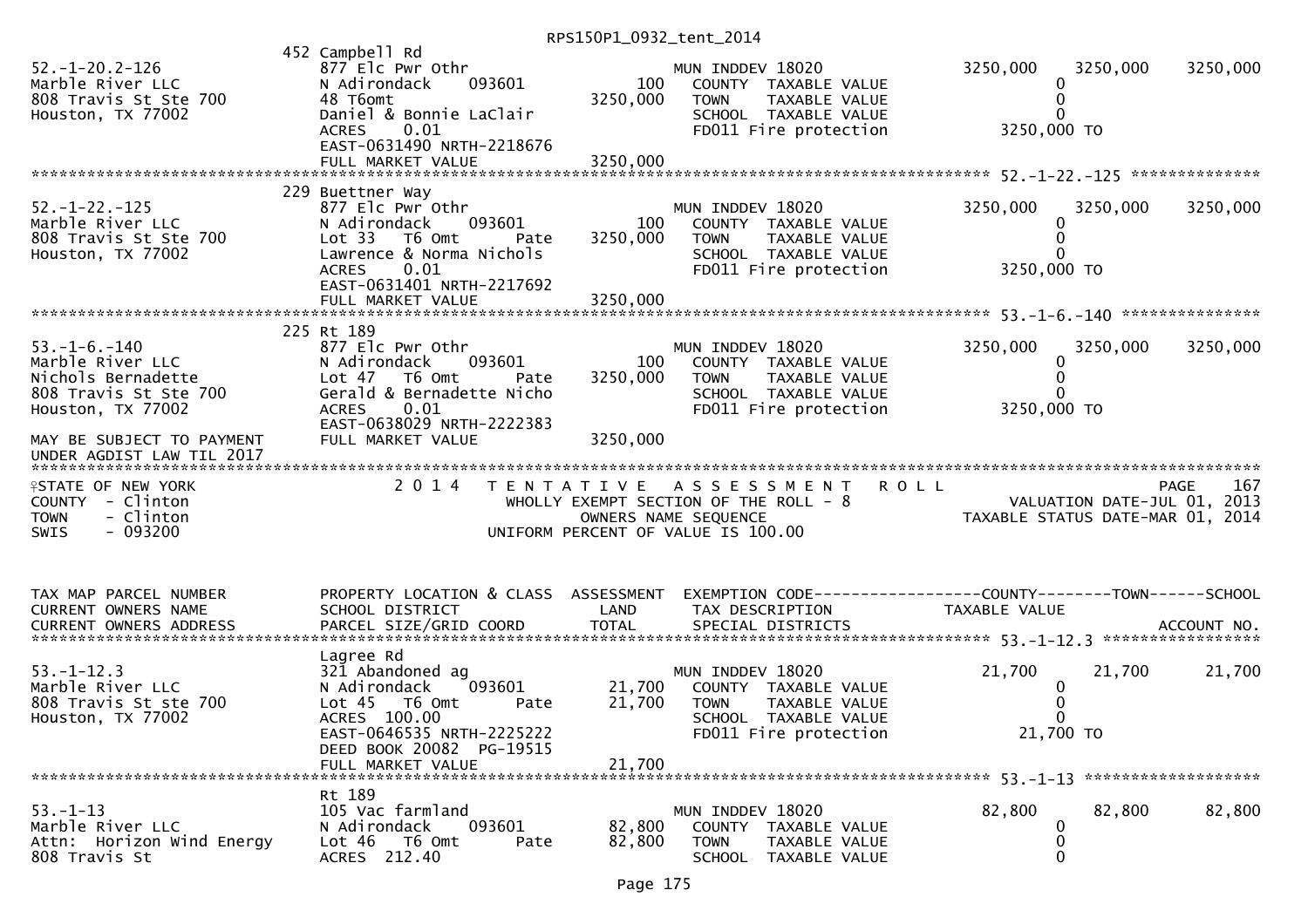|                                                                                                       |                                                                                                                                                                       | RPS150P1_0932_tent_2014     |                                                                                                                             |                                                                                                          |                            |
|-------------------------------------------------------------------------------------------------------|-----------------------------------------------------------------------------------------------------------------------------------------------------------------------|-----------------------------|-----------------------------------------------------------------------------------------------------------------------------|----------------------------------------------------------------------------------------------------------|----------------------------|
| Houston, TX 77002                                                                                     | EAST-0643904 NRTH-2224198<br>DEED BOOK 20072 PG-11248                                                                                                                 |                             | FD011 Fire protection                                                                                                       | 82,800 TO                                                                                                |                            |
|                                                                                                       | FULL MARKET VALUE                                                                                                                                                     | 82,800                      |                                                                                                                             |                                                                                                          |                            |
| $53. - 1 - 14$<br>Marble River LLC<br>808 Travis St Ste 700<br>Houston, TX 77002                      | 11 Marble River Way<br>877 Elc Pwr Othr<br>N Adirondack<br>093601<br>Lot 46 T6 Omt<br>Pate<br>Survey Map 2012/247893<br>Towers E136, E137, E138,<br>ACRES 443.03      | 213,100<br>13449,700        | MUN INDDEV 18020<br>COUNTY TAXABLE VALUE<br><b>TOWN</b><br>TAXABLE VALUE<br>SCHOOL TAXABLE VALUE<br>FD011 Fire protection   | 13449,700<br>13449,700<br>13449,700 TO                                                                   | 13449,700                  |
|                                                                                                       | EAST-0641112 NRTH-2220785<br>DEED BOOK 20082 PG-14331<br>FULL MARKET VALUE                                                                                            | 13449,700                   |                                                                                                                             |                                                                                                          |                            |
| $67. - 1 - 2.5 - 123$<br>Marble River LLC<br>808 Travis St Ste 700<br>Houston, TX 77002               | 85 Buettner Way<br>877 Elc Pwr Othr<br>093601<br>N Adirondack<br>Lot 33 T6omt<br>Buettner Family Living Pa<br><b>ACRES</b><br>0.01                                    | 100<br>3250,000             | MUN INDDEV 18020<br>COUNTY TAXABLE VALUE<br><b>TOWN</b><br>TAXABLE VALUE<br>SCHOOL TAXABLE VALUE<br>FD011 Fire protection   | 3250,000<br>3250,000<br>3250,000 TO                                                                      | 3250,000                   |
| MAY BE SUBJECT TO PAYMENT                                                                             | EAST-0631836 NRTH-2215734                                                                                                                                             |                             |                                                                                                                             |                                                                                                          |                            |
| $67. - 1 - 2.5 - 124$<br>Marble River LLC<br>808 Travis St Ste 700<br>Houston, TX 77002               | 185 Buettner Way<br>877 Elc Pwr Othr<br>N Adirondack<br>093601<br>Buettner Family Living Pa<br>0.01<br><b>ACRES</b><br>EAST-0631836 NRTH-2215734<br>FULL MARKET VALUE | 100<br>3250,000<br>3250,000 | MUN INDDEV 18020<br>COUNTY TAXABLE VALUE<br><b>TOWN</b><br>TAXABLE VALUE<br>SCHOOL TAXABLE VALUE<br>FD011 Fire protection   | 3250,000<br>3250,000<br>0<br>3250,000 TO                                                                 | 3250,000                   |
| <b>ISTATE OF NEW YORK</b><br>COUNTY - Clinton<br><b>TOWN</b><br>- Clinton<br>$-093200$<br><b>SWIS</b> | 2 0 1 4                                                                                                                                                               |                             | TENTATIVE ASSESSMENT<br>WHOLLY EXEMPT SECTION OF THE ROLL - 8<br>OWNERS NAME SEQUENCE<br>UNIFORM PERCENT OF VALUE IS 100.00 | <b>ROLL</b><br>,01, VALUATION DATE-JUL<br>TAXABLE STATUS DATF-MAR 01<br>TAXABLE STATUS DATE-MAR 01, 2014 | 168<br><b>PAGE</b><br>2013 |
| TAX MAP PARCEL NUMBER<br><b>CURRENT OWNERS NAME</b>                                                   | PROPERTY LOCATION & CLASS ASSESSMENT<br>SCHOOL DISTRICT                                                                                                               | LAND                        | TAX DESCRIPTION                                                                                                             | EXEMPTION CODE-----------------COUNTY-------TOWN------SCHOOL<br><b>TAXABLE VALUE</b>                     |                            |
| $67. - 1 - 2.8 - 133$<br>Marble River LLC<br>808 Travis St Ste 700<br>Houston, TX 77002               | 204 Bartenslager Way<br>877 Elc Pwr Othr<br>093601<br>N Adirondack<br>Lot 33 & 28 T6omt<br>Paul & Donna Premo<br>0.01<br><b>ACRES</b>                                 | 100<br>3250,000             | MUN INDDEV 18020<br>COUNTY TAXABLE VALUE<br><b>TOWN</b><br>TAXABLE VALUE<br>SCHOOL TAXABLE VALUE<br>FD011 Fire protection   | 3250,000<br>3250,000<br>3250,000 TO                                                                      | 3250,000                   |
| MAY BE SUBJECT TO PAYMENT<br>UNDER AGDIST LAW TIL 2017                                                | EAST-0632195 NRTH-2213909<br>FULL MARKET VALUE                                                                                                                        | 3250,000                    |                                                                                                                             |                                                                                                          |                            |
|                                                                                                       | 379 Patnode Rd                                                                                                                                                        |                             |                                                                                                                             |                                                                                                          |                            |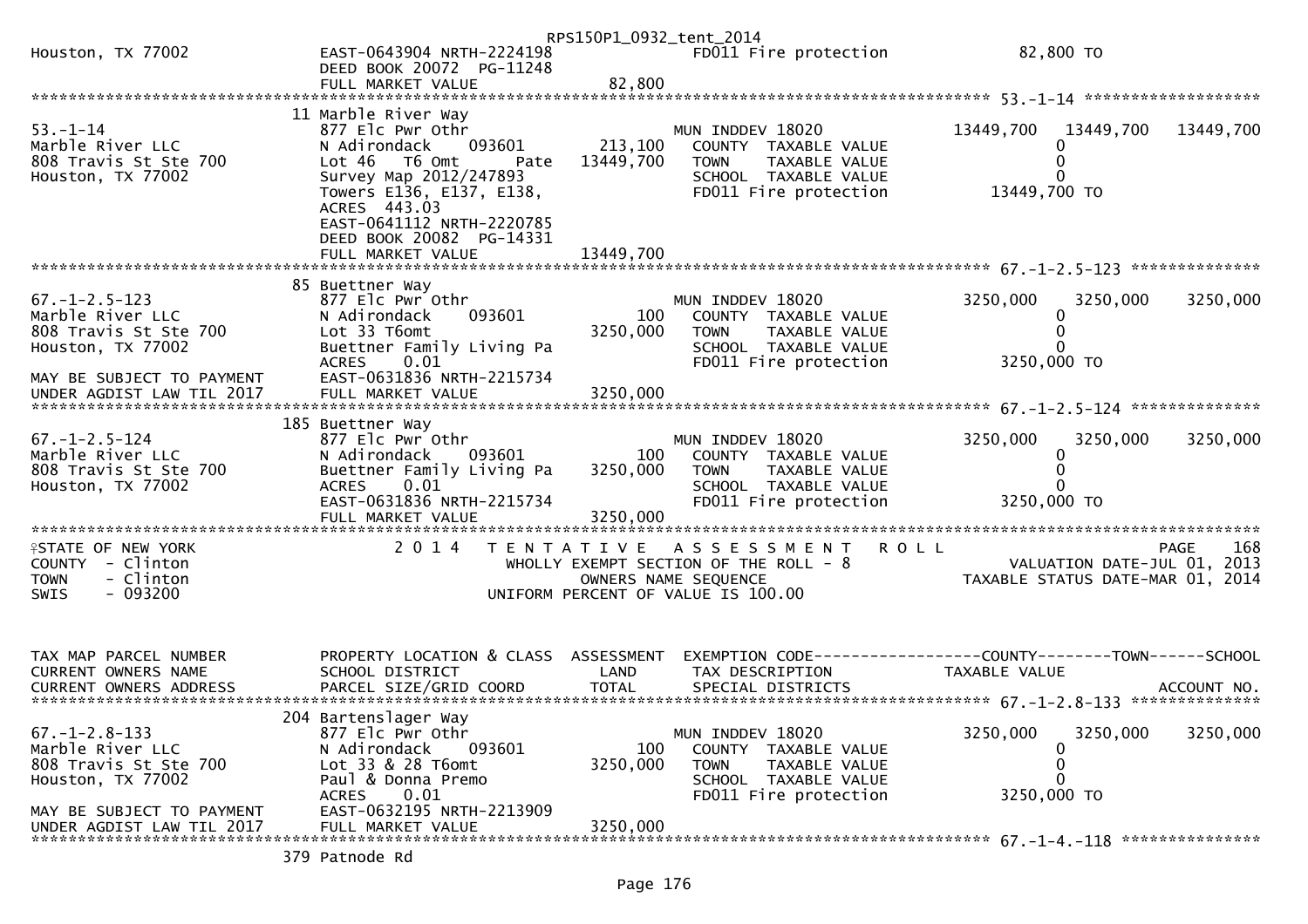|                                                                                                |                                                                                                                                                                           | RPS150P1_0932_tent_2014 |                                                                                                                             |                                                                                 |                            |
|------------------------------------------------------------------------------------------------|---------------------------------------------------------------------------------------------------------------------------------------------------------------------------|-------------------------|-----------------------------------------------------------------------------------------------------------------------------|---------------------------------------------------------------------------------|----------------------------|
| $67. - 1 - 4. - 118$<br>Marble River LLC<br>808 Travis St Ste 700<br>Houston, TX 77002         | 877 Elc Pwr Othr<br>093601<br>N Adirondack<br>Lot 28 T6 Omt<br>Pate<br>Jane Campbell<br>0.01<br><b>ACRES</b>                                                              | 100<br>3250,000         | MUN INDDEV 18020<br>COUNTY TAXABLE VALUE<br>TAXABLE VALUE<br><b>TOWN</b><br>SCHOOL TAXABLE VALUE<br>FD011 Fire protection   | 3250,000<br>3250,000<br>3250,000 TO                                             | 3250,000                   |
|                                                                                                | EAST-0634787 NRTH-2212165<br>FULL MARKET VALUE                                                                                                                            | 3250,000                |                                                                                                                             |                                                                                 |                            |
| $67. - 1 - 5. - 119$<br>Marble River LLC<br>808 Travis St Ste 700<br>Houston, TX 77002         | 381 Patnode Rd<br>877 Elc Pwr Othr<br>093601<br>N Adirondack<br>Lot 28 T6 Omt<br>Pate<br>Lisa Wyant<br>0.01<br><b>ACRES</b>                                               | 100<br>3250,000         | MUN INDDEV 18020<br>COUNTY TAXABLE VALUE<br>TAXABLE VALUE<br><b>TOWN</b><br>SCHOOL TAXABLE VALUE<br>FD011 Fire protection   | 3250,000<br>3250,000<br>3250,000 TO                                             | 3250,000                   |
|                                                                                                | EAST-0634101 NRTH-2212069                                                                                                                                                 |                         |                                                                                                                             |                                                                                 |                            |
| $68. - 1 - 2.22 - 134$<br>Marble River LLC<br>808 Travis St Ste 700<br>Houston, TX 77002       | 129 Bartenslager Way<br>877 Elc Pwr Othr<br>093601<br>N Adirondack<br>Lot 34 T6omt<br>Anthony Cassani<br>ACRES 0.01                                                       | 100<br>3250,000         | MUN INDDEV 18020<br>COUNTY TAXABLE VALUE<br><b>TOWN</b><br>TAXABLE VALUE<br>SCHOOL TAXABLE VALUE<br>FD011 Fire protection   | 3250,000<br>3250,000<br>0<br>3250,000 TO                                        | 3250,000                   |
|                                                                                                | EAST-0638603 NRTH-2216986<br>FULL MARKET VALUE                                                                                                                            | 3250,000                |                                                                                                                             |                                                                                 |                            |
| $68. -1 - 5. -135$<br>Marble River LLC<br>808 Travis St Ste 700<br>Houston, TX 77002           | 62 Rt 189<br>877 Elc Pwr Othr<br>093601<br>N Adirondack<br>Lot <sub>35</sub><br>T6 Omt<br>Pate<br>Arnold Holmes<br><b>ACRES</b><br>0.01<br>EAST-0641828 NRTH-2217381      | 100<br>3250,000         | MUN INDDEV 18020<br>COUNTY TAXABLE VALUE<br><b>TOWN</b><br>TAXABLE VALUE<br>SCHOOL TAXABLE VALUE<br>FD011 Fire protection   | 3250,000<br>3250,000<br>0<br>3250,000 TO                                        | 3250,000                   |
|                                                                                                |                                                                                                                                                                           |                         |                                                                                                                             |                                                                                 |                            |
| <b>ISTATE OF NEW YORK</b><br>COUNTY - Clinton<br>- Clinton<br><b>TOWN</b><br>$-093200$<br>SWIS | 2 0 1 4                                                                                                                                                                   |                         | TENTATIVE ASSESSMENT<br>WHOLLY EXEMPT SECTION OF THE ROLL - 8<br>OWNERS NAME SEQUENCE<br>UNIFORM PERCENT OF VALUE IS 100.00 | <b>ROLL</b><br>VALUATION DATE-JUL 01,<br>TAXABLE STATUS DATE-MAR 01, 2014       | 169<br><b>PAGE</b><br>2013 |
| TAX MAP PARCEL NUMBER<br>CURRENT OWNERS NAME<br><b>CURRENT OWNERS ADDRESS</b>                  | PROPERTY LOCATION & CLASS ASSESSMENT<br>SCHOOL DISTRICT<br>PARCEL SIZE/GRID COORD                                                                                         | LAND<br><b>TOTAL</b>    | TAX DESCRIPTION<br>SPECIAL DISTRICTS                                                                                        | EXEMPTION CODE------------------COUNTY--------TOWN------SCHOOL<br>TAXABLE VALUE | ACCOUNT NO.                |
| $68. -1 - 13. -127$<br>Marble River LLC<br>808 Travis St Ste 700<br>Houston, TX 77002          | 459 Brandy Brook Rd<br>877 Elc Pwr Othr<br>N Adirondack<br>093601<br>Lot 26 T6 Omt<br>Pate<br>Allen & Edward Gartner<br>0.01<br><b>ACRES</b><br>EAST-0644150 NRTH-2209641 | 100<br>3250,000         | MUN INDDEV 18020<br>COUNTY TAXABLE VALUE<br><b>TOWN</b><br>TAXABLE VALUE<br>SCHOOL TAXABLE VALUE<br>FD011 Fire protection   | 3250,000<br>3250,000<br>0<br>3250,000 TO                                        | 3250,000                   |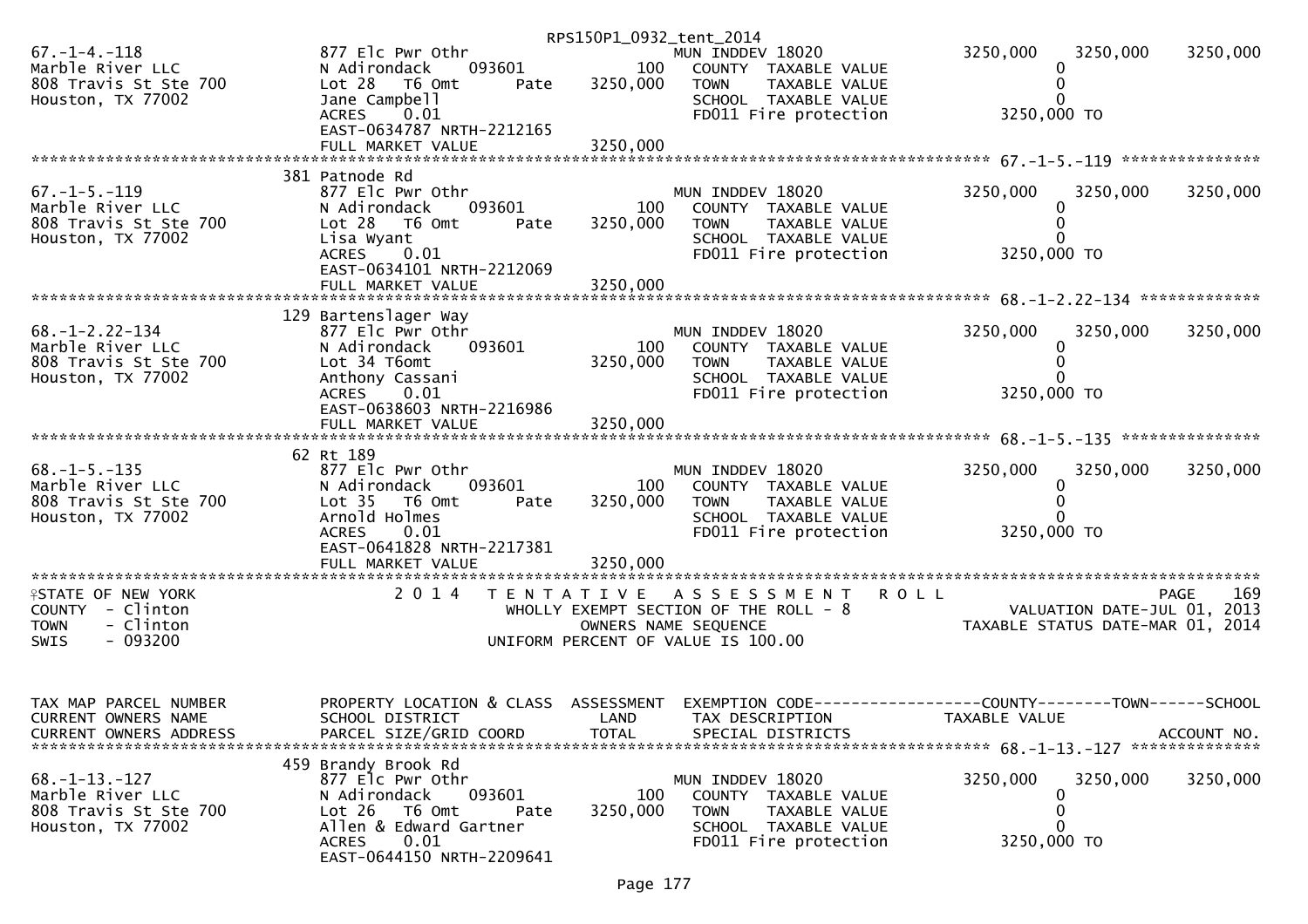|                                                                                                                    |                                                                                                                                                                                  | RPS150P1_0932_tent_2014     |                                                                                                                                           |                                                                               |                    |
|--------------------------------------------------------------------------------------------------------------------|----------------------------------------------------------------------------------------------------------------------------------------------------------------------------------|-----------------------------|-------------------------------------------------------------------------------------------------------------------------------------------|-------------------------------------------------------------------------------|--------------------|
|                                                                                                                    | FULL MARKET VALUE                                                                                                                                                                | 3250,000                    |                                                                                                                                           |                                                                               |                    |
|                                                                                                                    |                                                                                                                                                                                  |                             |                                                                                                                                           |                                                                               |                    |
| $68. -1 - 13. -128$<br>Marble River LLC<br>808 Travis St Ste 700<br>Houston, TX 77002                              | 461 Brandy Brook Rd<br>877 Elc Pwr Othr<br>093601<br>N Adirondack<br>Lot 26 T6 Omt<br>Pate<br>Allen & Edward Gartner<br><b>ACRES</b><br>0.01                                     | 100<br>3250,000             | MUN INDDEV 18020<br>COUNTY TAXABLE VALUE<br>TAXABLE VALUE<br><b>TOWN</b><br>SCHOOL TAXABLE VALUE<br>FD011 Fire protection                 | 3250,000<br>3250,000<br>3250,000 TO                                           | 3250,000           |
|                                                                                                                    | EAST-0644150 NRTH-2209641                                                                                                                                                        |                             |                                                                                                                                           |                                                                               |                    |
|                                                                                                                    | FULL MARKET VALUE                                                                                                                                                                | 3250,000                    |                                                                                                                                           |                                                                               |                    |
|                                                                                                                    |                                                                                                                                                                                  |                             |                                                                                                                                           |                                                                               |                    |
| $68. -1 - 14. -129$<br>Marble River LLC<br>808 Travis St Ste 700<br>Houston, TX 77002<br>MAY BE SUBJECT TO PAYMENT | 27 Gagnier Rd<br>877 Elc Pwr Othr<br>093601<br>N Adirondack<br>$Lot 26$ T6 Omt<br>Pate<br>Paul & Donna Premo<br>0.01<br><b>ACRES</b><br>EAST-0639939 NRTH-2214974                | 100<br>3250,000             | MUN INDDEV 18020<br>COUNTY TAXABLE VALUE<br>TAXABLE VALUE<br><b>TOWN</b><br>SCHOOL TAXABLE VALUE<br>FD011 Fire protection                 | 3250,000<br>3250,000<br>3250,000 TO                                           | 3250,000           |
| UNDER AGDIST LAW TIL 2017                                                                                          | FULL MARKET VALUE                                                                                                                                                                | 3250,000                    |                                                                                                                                           |                                                                               |                    |
|                                                                                                                    |                                                                                                                                                                                  |                             |                                                                                                                                           |                                                                               |                    |
| $68. - 1 - 14. - 130$<br>Marble River LLC<br>808 Travis St Ste 700<br>Houston, TX 77002                            | 25 Gagnier Rd<br>877 Elc Pwr Othr<br>093601<br>N Adirondack<br>$Lot 26$ T6 Omt<br>Pate<br>Paul & Donna Premo                                                                     | 100<br>3250,000             | MUN INDDEV 18020<br>COUNTY TAXABLE VALUE<br>TAXABLE VALUE<br><b>TOWN</b><br>SCHOOL TAXABLE VALUE                                          | 3250,000<br>3250,000<br>$\Omega$                                              | 3250,000           |
|                                                                                                                    | 0.01<br><b>ACRES</b>                                                                                                                                                             |                             | FD011 Fire protection                                                                                                                     | 3250,000 TO                                                                   |                    |
| MAY BE SUBJECT TO PAYMENT                                                                                          | EAST-0639939 NRTH-2214974                                                                                                                                                        |                             |                                                                                                                                           |                                                                               |                    |
| $68. - 1 - 16.1 - 117$<br>Marble River LLC<br>808 Travis St Ste 700<br>Houston, TX 77002                           | 250 Polarbear Way<br>877 Elc Pwr Othr<br>093601<br>N Adirondack<br>Lot 27 T6omt<br>Moore, Moore, Lacey<br><b>ACRES</b><br>0.01<br>EAST-0637411 NRTH-2208606<br>FULL MARKET VALUE | 100<br>3250,000<br>3250.000 | MUN INDDEV 18020<br>COUNTY TAXABLE VALUE<br><b>TOWN</b><br>TAXABLE VALUE<br>SCHOOL TAXABLE VALUE<br>FD011 Fire protection                 | 3250,000<br>3250,000<br>0<br>3250,000 TO                                      | 3250,000           |
|                                                                                                                    |                                                                                                                                                                                  |                             |                                                                                                                                           |                                                                               |                    |
| <b>ISTATE OF NEW YORK</b><br>COUNTY - Clinton<br>- Clinton<br><b>TOWN</b><br>$-093200$<br>SWIS                     | 2 0 1 4<br>T E N T A T I V E                                                                                                                                                     |                             | <b>ROLL</b><br>A S S E S S M E N T<br>WHOLLY EXEMPT SECTION OF THE ROLL - 8<br>OWNERS NAME SEQUENCE<br>UNIFORM PERCENT OF VALUE IS 100.00 | VALUATION DATE-JUL 01, 2013<br>TAXABLE STATUS DATE-MAR 01, 2014               | 170<br><b>PAGE</b> |
|                                                                                                                    |                                                                                                                                                                                  |                             |                                                                                                                                           |                                                                               |                    |
| TAX MAP PARCEL NUMBER<br>CURRENT OWNERS NAME<br><b>CURRENT OWNERS ADDRESS</b>                                      | PROPERTY LOCATION & CLASS ASSESSMENT<br>SCHOOL DISTRICT<br>PARCEL SIZE/GRID COORD                                                                                                | LAND<br><b>TOTAL</b>        | TAX DESCRIPTION<br>SPECIAL DISTRICTS                                                                                                      | EXEMPTION CODE-----------------COUNTY-------TOWN------SCHOOL<br>TAXABLE VALUE | ACCOUNT NO.        |
| $68. - 1 - 16.21$<br>Marble River LLC<br>808 Travis St Ste 700                                                     | 216 Patnode Rd<br>872 Elec-Substat<br>093601<br>N Adirondack<br>Lot 27 T6omt                                                                                                     | 38,300<br>38,300            | MUN INDDEV 18020<br>COUNTY<br>TAXABLE VALUE<br><b>TOWN</b><br>TAXABLE VALUE                                                               | 38,300<br>38,300<br>0<br>0                                                    | 38,300             |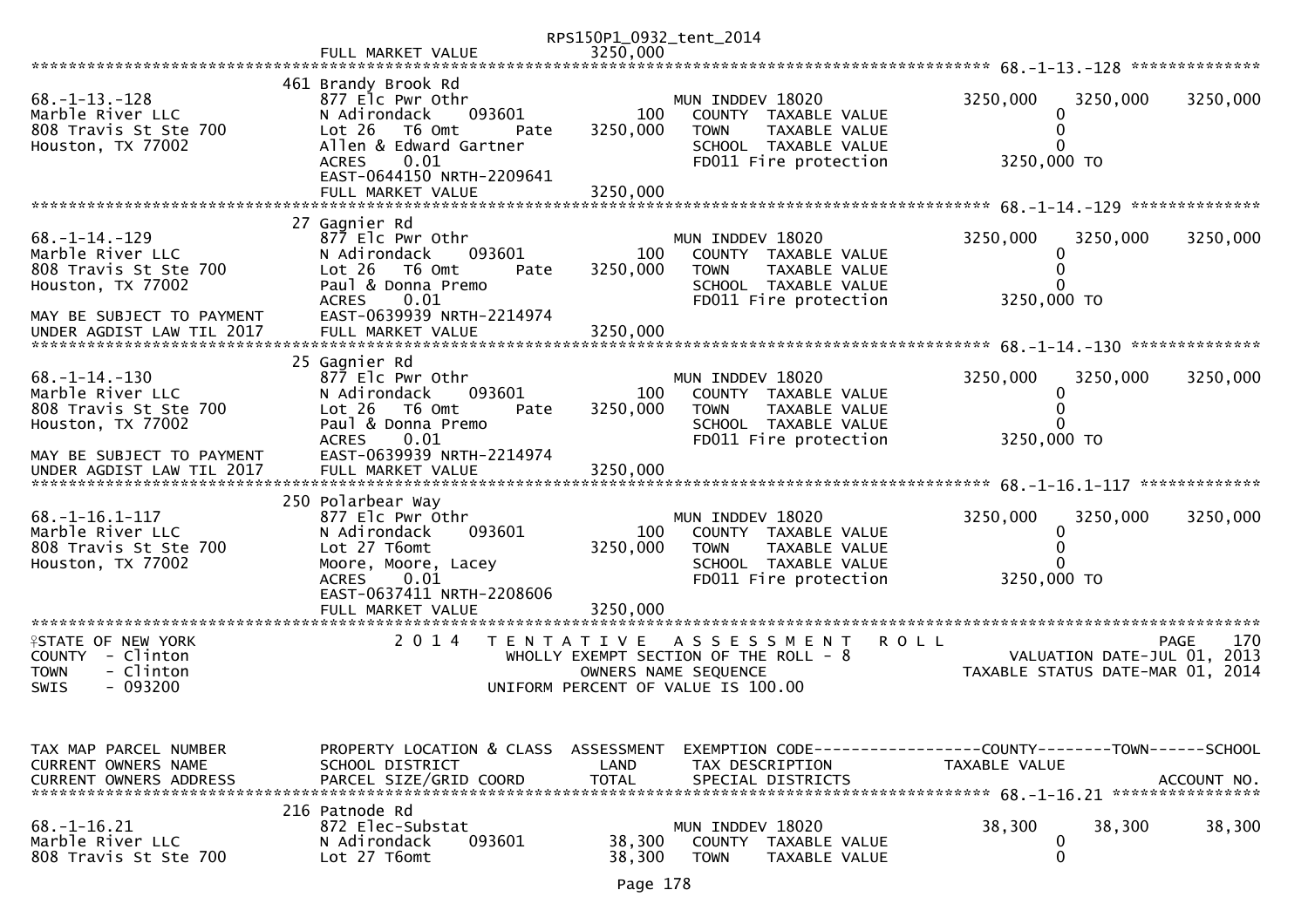|                                                                                                          |                                                                                                                                                                      | RPS150P1_0932_tent_2014                   |                                                                                                                                       |                                                                               |                    |
|----------------------------------------------------------------------------------------------------------|----------------------------------------------------------------------------------------------------------------------------------------------------------------------|-------------------------------------------|---------------------------------------------------------------------------------------------------------------------------------------|-------------------------------------------------------------------------------|--------------------|
| Houston, TX 77002                                                                                        | survey map 20082/18301<br>Survey Map 20102/33421<br>6.39<br><b>ACRES</b><br>EAST-0636571 NRTH-2207980                                                                |                                           | SCHOOL TAXABLE VALUE<br>FD011 Fire protection                                                                                         | 0<br>38,300 TO                                                                |                    |
|                                                                                                          | DEED BOOK 20132 PG-26183<br>FULL MARKET VALUE                                                                                                                        | 38,300                                    |                                                                                                                                       |                                                                               |                    |
|                                                                                                          |                                                                                                                                                                      |                                           |                                                                                                                                       |                                                                               |                    |
| $68. - 1 - 17.1$<br>Marble River LLC<br>808 Travis St Ste 700<br>Houston, TX 77002                       | Patnode Rd<br>321 Abandoned ag<br>093601<br>N Adirondack<br>Lot 27  T6 0mt<br>Pate<br><b>ACRES</b><br>44.20<br>EAST-0637139 NRTH-2210493<br>DEED BOOK 20112 PG-38454 | 26,300<br>26,300                          | MUN INDDEV 18020<br>COUNTY TAXABLE VALUE<br><b>TOWN</b><br>TAXABLE VALUE<br>SCHOOL TAXABLE VALUE<br>FD011 Fire protection             | 26,300<br>26,300<br>0<br>26,300 ТО                                            | 26,300             |
|                                                                                                          | FULL MARKET VALUE                                                                                                                                                    | 26,300                                    |                                                                                                                                       |                                                                               |                    |
| $68. - 1 - 18.3 - 120$<br>Marble River LLC<br>808 Travis St Ste 700<br>Houston, TX 77002                 | 39 Purdham Way<br>877 Elc Pwr Othr<br>093601<br>N Adirondack<br>Lots 27 28 33 & 34 T6omt<br>Buettner Family Living Pa<br><b>ACRES</b><br>0.01                        | 100<br>3250,000                           | MUN INDDEV 18020<br>COUNTY TAXABLE VALUE<br>TAXABLE VALUE<br>TOWN<br>SCHOOL TAXABLE VALUE<br>FD011 Fire protection                    | 3250,000<br>3250,000<br>3250,000 TO                                           | 3250,000           |
| MAY BE SUBJECT TO PAYMENT<br>UNDER AGDIST LAW TIL 2017                                                   | EAST-0634670 NRTH-2215267<br>FULL MARKET VALUE                                                                                                                       | 3250,000                                  |                                                                                                                                       |                                                                               |                    |
| $68. -1 - 18.3 - 121$<br>Marble River LLC<br>808 Travis St Ste 700<br>Houston, TX 77002                  | 78 Bartenslager Way<br>877 Elc Pwr Othr<br>093601<br>N Adirondack<br>Lots 27 28 33 & 34 T6omt<br>Buettner Family Living Pa<br><b>ACRES</b><br>0.01                   | 100<br>3250,000                           | MUN INDDEV 18020<br>COUNTY TAXABLE VALUE<br><b>TOWN</b><br>TAXABLE VALUE<br>SCHOOL TAXABLE VALUE<br>FD011 Fire protection             | 3250,000<br>3250,000<br>3250,000 TO                                           | 3250,000           |
| MAY BE SUBJECT TO PAYMENT<br>UNDER AGDIST LAW TIL 2017                                                   | EAST-0634670 NRTH-2215267<br>FULL MARKET VALUE                                                                                                                       | 3250,000                                  |                                                                                                                                       |                                                                               |                    |
| $68. - 1 - 18.3 - 122$<br>Marble River LLC<br>808 Travis St Ste 700<br>Houston, TX 77002                 | 44 Buettner Way<br>877 Elc Pwr Othr<br>093601<br>N Adirondack<br>Lots 27 28 33 & 34 T6omt<br>Buettner Family Living Pa<br><b>ACRES</b><br>0.01                       | 100<br>3250,000                           | MUN INDDEV 18020<br>COUNTY TAXABLE VALUE<br><b>TOWN</b><br>TAXABLE VALUE<br>SCHOOL TAXABLE VALUE<br>FD011 Fire protection             | 3250,000<br>3250,000<br>0<br>3250,000 TO                                      | 3250,000           |
| MAY BE SUBJECT TO PAYMENT<br>UNDER AGDIST LAW TIL 2017<br>*************************                      | EAST-0634670 NRTH-2215267<br>FULL MARKET VALUE                                                                                                                       | 3250,000                                  |                                                                                                                                       |                                                                               |                    |
| <b>ISTATE OF NEW YORK</b><br>- Clinton<br><b>COUNTY</b><br>- Clinton<br><b>TOWN</b><br>$-093200$<br>SWIS | 2 0 1 4                                                                                                                                                              | T E N T A T I V E                         | A S S E S S M E N T<br>R O L L<br>WHOLLY EXEMPT SECTION OF THE ROLL - 8<br>OWNERS NAME SEQUENCE<br>UNIFORM PERCENT OF VALUE IS 100.00 | VALUATION DATE-JUL 01, 2013<br>TAXABLE STATUS DATE-MAR 01, 2014               | 171<br><b>PAGE</b> |
| TAX MAP PARCEL NUMBER<br>CURRENT OWNERS NAME<br><b>CURRENT OWNERS ADDRESS</b>                            | PROPERTY LOCATION & CLASS<br>SCHOOL DISTRICT<br>PARCEL SIZE/GRID COORD                                                                                               | <b>ASSESSMENT</b><br>LAND<br><b>TOTAL</b> | TAX DESCRIPTION<br>SPECIAL DISTRICTS                                                                                                  | EXEMPTION CODE-----------------COUNTY-------TOWN------SCHOOL<br>TAXABLE VALUE | ACCOUNT NO.        |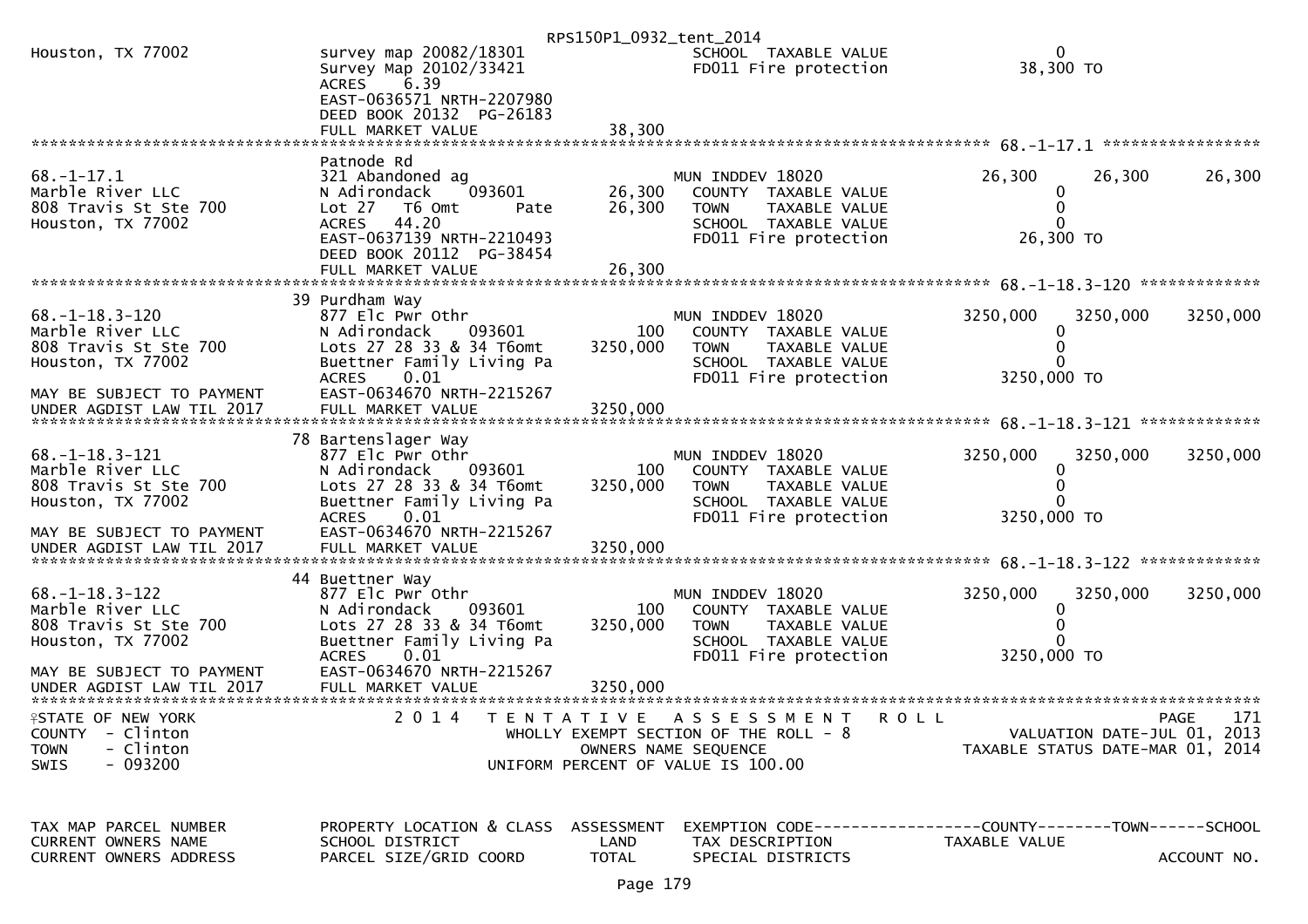|                                                                                                                                    |                                                                                                                                                                                        | RPS150P1_0932_tent_2014     |                                                                                                                                     |                         |                                                                 |                    |
|------------------------------------------------------------------------------------------------------------------------------------|----------------------------------------------------------------------------------------------------------------------------------------------------------------------------------------|-----------------------------|-------------------------------------------------------------------------------------------------------------------------------------|-------------------------|-----------------------------------------------------------------|--------------------|
|                                                                                                                                    |                                                                                                                                                                                        |                             |                                                                                                                                     |                         |                                                                 |                    |
| $68. -1 - 18.3 - 131$<br>Marble River LLC<br>808 Travis St Ste 700<br>Houston, TX 77002                                            | 182 Purdham Way<br>877 Elc Pwr Othr<br>N Adirondack<br>093601<br>Lots 27 28 33 & 34 T6omt<br>Buettner Family Living Pa<br>0.01<br><b>ACRES</b>                                         | 100<br>3250,000             | MUN INDDEV 18020<br>COUNTY TAXABLE VALUE<br>TAXABLE VALUE<br><b>TOWN</b><br>SCHOOL TAXABLE VALUE<br>FD011 Fire protection           | 3250,000<br>3250,000 TO | 3250,000<br>0<br>0                                              | 3250,000           |
| MAY BE SUBJECT TO PAYMENT                                                                                                          | EAST-0634670 NRTH-2215267                                                                                                                                                              |                             |                                                                                                                                     |                         |                                                                 |                    |
| $68. - 1 - 18.3 - 132$<br>Marble River LLC<br>808 Travis St Ste 700<br>Houston, TX 77002                                           | 88 Purdham Way<br>877 Elc Pwr Othr<br>N Adirondack<br>093601<br>Lots 27 28 33 & 34 T6omt<br>Buettner Family Living Pa<br><b>ACRES</b><br>0.01                                          | 100<br>3250,000             | MUN INDDEV 18020<br>COUNTY TAXABLE VALUE<br>TAXABLE VALUE<br><b>TOWN</b><br>SCHOOL TAXABLE VALUE<br>FD011 Fire protection           | 3250,000<br>3250,000 TO | 3250,000<br>0<br>0                                              | 3250,000           |
| MAY BE SUBJECT TO PAYMENT                                                                                                          | EAST-0634670 NRTH-2215267                                                                                                                                                              |                             |                                                                                                                                     |                         |                                                                 |                    |
| $37. - 1 - 2.2 - 1$<br>Noble Environmental Power LLC Chateaugay 1<br>ADP Accounts Payable<br>PO Box 3467<br>Coppell, TX 75019-3467 | 279 Lost Nation Rd<br>877 Elc Pwr Othr<br>163401<br>Lot 69  T6 0mt<br>Pate<br>Decosse, Dick Landowner<br>0.01<br><b>ACRES</b><br>EAST-0620007 NRTH-2230092<br>DEED BOOK 20051 PG-84393 | 100<br>2000,000             | MUN INDDEV 18020<br>COUNTY TAXABLE VALUE<br>TAXABLE VALUE<br>TOWN<br>SCHOOL TAXABLE VALUE<br>FD011 Fire protection                  | 2000,000<br>2000,000 TO | 2000,000<br>0                                                   | 2000,000           |
|                                                                                                                                    | FULL MARKET VALUE                                                                                                                                                                      | 2000,000                    |                                                                                                                                     |                         |                                                                 |                    |
| $37. - 1 - 2.2 - 6$<br>Noble Environmental Power LLC Chateaugay 1<br>ADP Accounts Payable<br>PO Box 3467<br>Coppell, TX 75019-3467 | 84 Estate Way<br>877 Elc Pwr Othr<br>163401<br>Lot 69 T6 Omt<br>Pate<br>Decosse, Dick Landowner<br>0.01<br><b>ACRES</b><br>EAST-0626645 NRTH-2230586<br>DEED BOOK 20051 PG-84393       | 100<br>2000,000<br>2000,000 | MUN INDDEV 18020<br>COUNTY TAXABLE VALUE<br><b>TOWN</b><br>TAXABLE VALUE<br>SCHOOL TAXABLE VALUE<br>FD011 Fire protection           | 2000,000<br>2000,000 TO | 2000,000<br>0                                                   | 2000,000           |
|                                                                                                                                    | FULL MARKET VALUE                                                                                                                                                                      |                             |                                                                                                                                     |                         |                                                                 |                    |
| $37. - 1 - 2.2 - 9$<br>Noble Environmental Power LLC Chateaugay 1<br>ADP Accounts Payable<br>PO Box 3467                           | 57 Roses Way<br>877 Elc Pwr Othr<br>163401<br>Lot $69$ $\overline{76}$ Omt<br>Pate<br>Decosse, Dick Landowner                                                                          | 100<br>2000,000             | MUN INDDEV 18020<br>COUNTY TAXABLE VALUE<br><b>TOWN</b><br>TAXABLE VALUE<br>SCHOOL TAXABLE VALUE                                    | 2000,000                | 2000,000<br>0                                                   | 2000,000           |
| Coppell, TX 75019-3467                                                                                                             | ACRES 0.01<br>EAST-0623227 NRTH-2229717<br>DEED BOOK 20051 PG-84393<br>FULL MARKET VALUE                                                                                               | 2000,000                    | FD011 Fire protection                                                                                                               | 2000,000 TO             |                                                                 |                    |
|                                                                                                                                    |                                                                                                                                                                                        |                             |                                                                                                                                     |                         |                                                                 |                    |
| FSTATE OF NEW YORK<br>COUNTY - Clinton<br>- Clinton<br><b>TOWN</b><br>$-093200$<br>SWIS                                            | 2 0 1 4                                                                                                                                                                                |                             | ROLL<br>TENTATIVE ASSESSMENT<br>WHOLLY EXEMPT SECTION OF THE ROLL - 8<br>OWNERS NAME SEQUENCE<br>UNIFORM PERCENT OF VALUE IS 100.00 |                         | VALUATION DATE-JUL 01, 2013<br>TAXABLE STATUS DATE-MAR 01, 2014 | 172<br><b>PAGE</b> |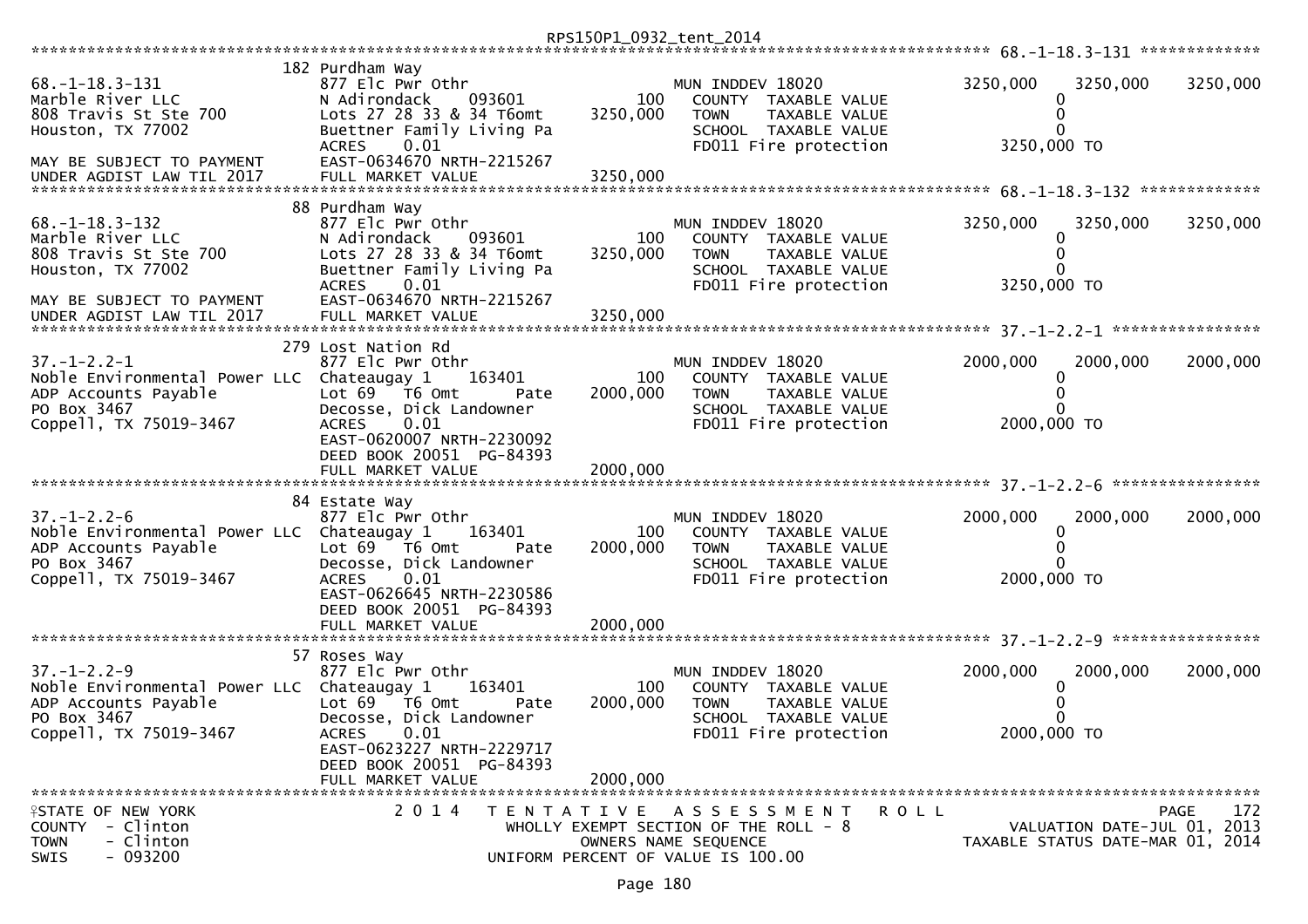| TAX MAP PARCEL NUMBER<br><b>CURRENT OWNERS NAME</b><br>CURRENT OWNERS ADDRESS                                                         | PROPERTY LOCATION & CLASS ASSESSMENT<br>SCHOOL DISTRICT<br>PARCEL SIZE/GRID COORD                                                                                                           | LAND<br><b>TOTAL</b>        | TAX DESCRIPTION<br>SPECIAL DISTRICTS                                                                                             | EXEMPTION        CODE-----------------COUNTY-------TOWN------SCHOOL<br>TAXABLE VALUE | ACCOUNT NO. |
|---------------------------------------------------------------------------------------------------------------------------------------|---------------------------------------------------------------------------------------------------------------------------------------------------------------------------------------------|-----------------------------|----------------------------------------------------------------------------------------------------------------------------------|--------------------------------------------------------------------------------------|-------------|
|                                                                                                                                       |                                                                                                                                                                                             |                             |                                                                                                                                  |                                                                                      |             |
| $37. - 1 - 21.1 - 102$<br>Noble Environmental Power LLC Chateaugay 1<br>ADP Accounts Payable<br>PO Box 3467<br>Coppell, TX 75019-3467 | 21 Estate Way<br>877 Elc Pwr Othr<br>163401<br>Lot 69 T6omt<br>Soucia Estate Landowner<br>0.01<br><b>ACRES</b><br>EAST-0628141 NRTH-2230370<br>DEED BOOK 20072 PG-1988<br>FULL MARKET VALUE | 100<br>2000,000<br>2000,000 | MUN INDDEV 18020<br>COUNTY TAXABLE VALUE<br><b>TOWN</b><br><b>TAXABLE VALUE</b><br>SCHOOL TAXABLE VALUE<br>FD011 Fire protection | 2000,000<br>2000,000<br>$\Omega$<br>$\Omega$<br>2000,000 TO                          | 2000,000    |
|                                                                                                                                       |                                                                                                                                                                                             |                             |                                                                                                                                  |                                                                                      |             |
| $37. - 1 - 23. - 2$<br>Noble Environmental Power LLC Chateaugay 1<br>ADP Accounts Payable<br>PO Box 3467<br>Coppell, TX 75019-3467    | 40 Vernons Way<br>877 Elc Pwr Othr<br>163401<br>Lot $52$ $\overline{76}$ Omt<br>Pate<br>Fayette, Vernon Landowner<br>ACRES 0.01                                                             | 100<br>2000,000             | MUN INDDEV 18020<br>COUNTY TAXABLE VALUE<br><b>TOWN</b><br>TAXABLE VALUE<br>SCHOOL TAXABLE VALUE<br>FD011 Fire protection        | 2000,000<br>2000,000<br>$\Omega$<br>2000,000 TO                                      | 2000,000    |
|                                                                                                                                       | EAST-0621144 NRTH-2228234<br>DEED BOOK 245<br>PG-235<br>FULL MARKET VALUE                                                                                                                   | 2000,000                    |                                                                                                                                  |                                                                                      |             |
|                                                                                                                                       | 84 Vernons Way                                                                                                                                                                              |                             |                                                                                                                                  |                                                                                      |             |
| $37. - 1 - 23. - 7$<br>Noble Environmental Power LLC Chateaugay 1<br>ADP Accounts Payable<br>PO Box 3467<br>Coppell, TX 75019-3467    | 877 Elc Pwr Othr<br>163401<br>Lot 52  T6 Omt<br>Pate<br>Fayette, Vernon Landowner<br>ACRES<br>0.01<br>EAST-0620075 NRTH-2227804<br>DEED BOOK 245<br>PG-235<br>FULL MARKET VALUE             | 100<br>2000,000<br>2000,000 | MUN INDDEV 18020<br>COUNTY TAXABLE VALUE<br><b>TOWN</b><br>TAXABLE VALUE<br>SCHOOL TAXABLE VALUE<br>FD011 Fire protection        | 2000,000<br>2000,000<br>$\Omega$<br>2000,000 TO                                      | 2000,000    |
|                                                                                                                                       |                                                                                                                                                                                             |                             |                                                                                                                                  |                                                                                      |             |
| $37. - 1 - 23. - 8$<br>Noble Environmental Power LLC Chateaugay 1<br>ADP Accounts Payable<br>PO Box 3467<br>Coppell, TX 75019-3467    | 190 Barrys Way<br>877 Elc Pwr Othr<br>163401<br>Lot 52  T6 0mt<br>Pate<br>Fayette, Vernon Landowner<br>0.01<br>ACRES<br>EAST-0626701 NRTH-2228409                                           | 100<br>2000,000             | MUN INDDEV 18020<br>COUNTY TAXABLE VALUE<br>TAXABLE VALUE<br><b>TOWN</b><br>SCHOOL TAXABLE VALUE<br>FD011 Fire protection        | 2000,000<br>2000,000<br>0<br>2000,000 TO                                             | 2000,000    |
|                                                                                                                                       | DEED BOOK 245<br>PG-235                                                                                                                                                                     |                             |                                                                                                                                  |                                                                                      |             |
|                                                                                                                                       | 180 Roses Way                                                                                                                                                                               |                             |                                                                                                                                  |                                                                                      |             |
| $37. - 1 - 23. - 10$<br>Noble Environmental Power LLC Chateaugay 1<br>ADP Accounts Payable<br>PO Box 3467<br>Coppell, TX 75019-3467   | 877 Elc Pwr Othr<br>163401<br>Lot $52$ T6 Omt<br>Pate<br>Fayette, Vernon Landowner<br><b>ACRES</b><br>0.01                                                                                  | 100<br>2000,000             | MUN INDDEV 18020<br>COUNTY TAXABLE VALUE<br><b>TOWN</b><br>TAXABLE VALUE<br>SCHOOL TAXABLE VALUE<br>FD011 Fire protection        | 2000,000<br>2000,000<br>2000,000 TO                                                  | 2000,000    |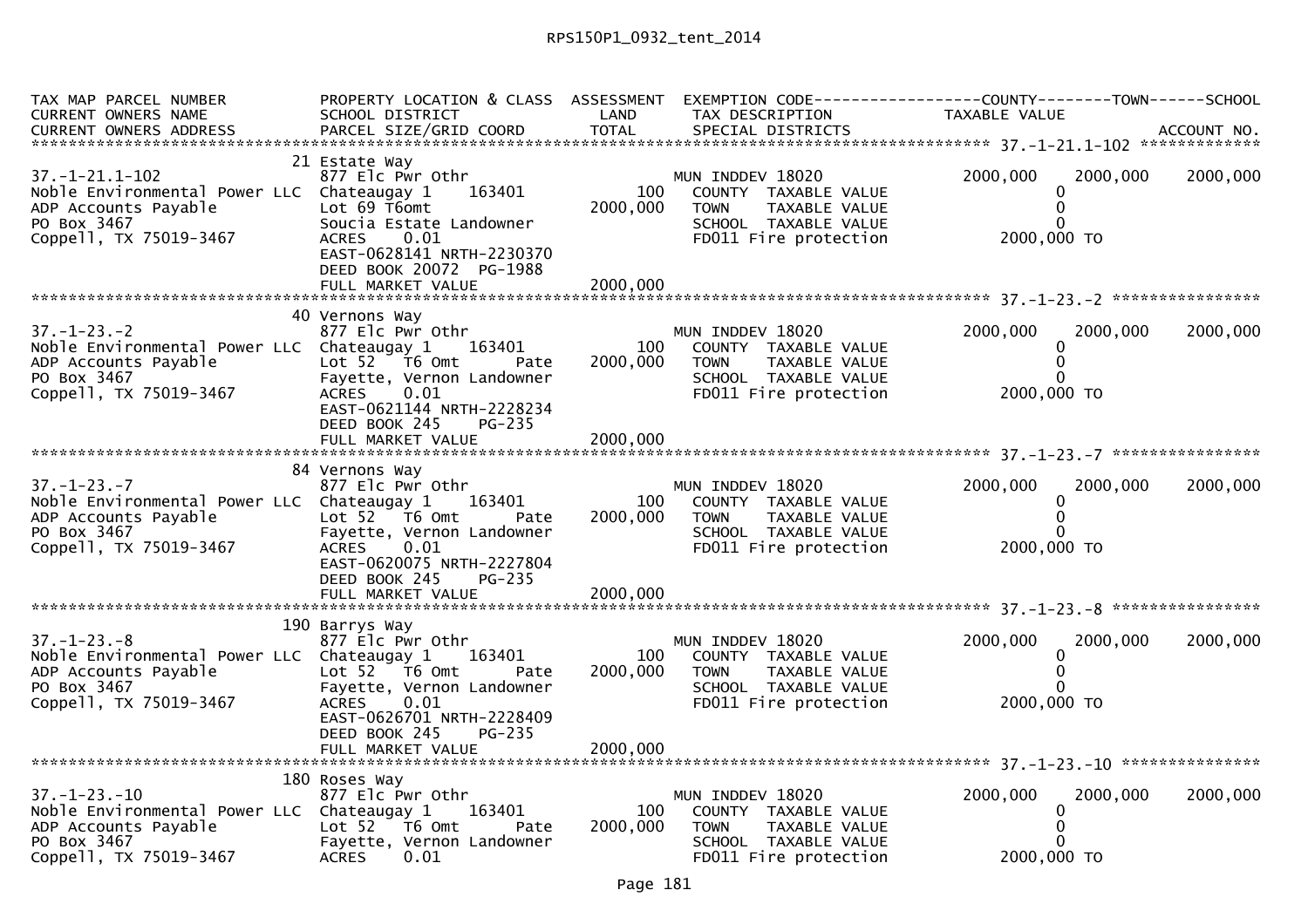|                                                                                                                                      |                                                                                                                                                                                                             | RPS150P1_0932_tent_2014     |                                                                                                                                  |                                                                                 |             |
|--------------------------------------------------------------------------------------------------------------------------------------|-------------------------------------------------------------------------------------------------------------------------------------------------------------------------------------------------------------|-----------------------------|----------------------------------------------------------------------------------------------------------------------------------|---------------------------------------------------------------------------------|-------------|
|                                                                                                                                      | EAST-0626103 NRTH-2229427<br>DEED BOOK 245<br>$PG-235$                                                                                                                                                      |                             |                                                                                                                                  |                                                                                 |             |
|                                                                                                                                      | FULL MARKET VALUE                                                                                                                                                                                           | 2000,000                    |                                                                                                                                  |                                                                                 |             |
| <b>ISTATE OF NEW YORK</b><br>COUNTY - Clinton<br>- Clinton<br><b>TOWN</b><br>$-093200$<br><b>SWIS</b>                                | 2 0 1 4                                                                                                                                                                                                     |                             | TENTATIVE ASSESSMENT ROLL<br>WHOLLY EXEMPT SECTION OF THE ROLL - 8<br>OWNERS NAME SEQUENCE<br>UNIFORM PERCENT OF VALUE IS 100.00 | VALUATION DATE-JUL 01, 2013<br>TAXABLE STATUS DATE-MAR 01, 2014                 | 173<br>PAGE |
| TAX MAP PARCEL NUMBER<br>CURRENT OWNERS NAME                                                                                         | PROPERTY LOCATION & CLASS ASSESSMENT<br>SCHOOL DISTRICT                                                                                                                                                     | LAND                        | TAX DESCRIPTION                                                                                                                  | EXEMPTION CODE------------------COUNTY--------TOWN------SCHOOL<br>TAXABLE VALUE |             |
| $37. - 1 - 23. - 69$<br>Noble Environmental Power LLC Chateaugay 1<br>ADP Accounts Payable<br>PO Box 3467<br>Coppell, TX 75019-3467  | 156 Rutland Way<br>877 Elc Pwr Othr<br>163401<br>Lot 52  T6 Omt<br>Pate<br>Fayette, Vernon Landowner<br>0.01<br><b>ACRES</b><br>EAST-0626098 NRTH-2227018<br>DEED BOOK 245<br>PG-235<br>FULL MARKET VALUE   | 100<br>2000,000<br>2000,000 | MUN INDDEV 18020<br>COUNTY TAXABLE VALUE<br><b>TOWN</b><br>TAXABLE VALUE<br>SCHOOL TAXABLE VALUE<br>FD011 Fire protection        | 2000,000<br>2000,000<br>0<br>0<br>2000,000 TO                                   | 2000,000    |
|                                                                                                                                      |                                                                                                                                                                                                             |                             |                                                                                                                                  |                                                                                 |             |
| $37. - 1 - 23. - 70$<br>Noble Environmental Power LLC Chateaugay 1<br>ADP Accounts Payable<br>PO Box 3467<br>Coppell, TX 75019-3467  | 131 Roses Way<br>877 Elc Pwr Othr<br>163401<br>Lot 52 T6 Omt<br>Pate<br>Fayette, Vernon Landowner<br>ACRES<br>0.01<br>EAST-0624841 NRTH-2229655<br>DEED BOOK 245<br>PG-235                                  | 100<br>2000,000             | MUN INDDEV 18020<br>COUNTY TAXABLE VALUE<br>TAXABLE VALUE<br><b>TOWN</b><br>SCHOOL TAXABLE VALUE<br>FD011 Fire protection        | 2000,000<br>2000,000<br>0<br>0<br>2000,000 TO                                   | 2000,000    |
|                                                                                                                                      |                                                                                                                                                                                                             |                             |                                                                                                                                  |                                                                                 |             |
| $37. - 1 - 24.1 - 17$<br>Noble Environmental Power LLC Chateaugay 1<br>ADP Accounts Payable<br>PO Box 3467<br>Coppell, TX 75019-3467 | 155 Rutland Way<br>877 Elc Pwr Othr<br>163401<br>Lot 5152 T6 Omt<br>Pate<br>Decosse, Richard Landowne<br><b>ACRES</b><br>0.01<br>EAST-0625089 NRTH-2226667<br>DEED BOOK 20051 PG-81579<br>FULL MARKET VALUE | 100<br>2000,000<br>2000,000 | MUN INDDEV 18020<br>COUNTY TAXABLE VALUE<br><b>TOWN</b><br>TAXABLE VALUE<br>SCHOOL TAXABLE VALUE<br>FD011 Fire protection        | 2000,000<br>2000,000<br>0<br>0<br>2000,000 TO                                   | 2000,000    |
| ******************************                                                                                                       |                                                                                                                                                                                                             |                             |                                                                                                                                  |                                                                                 |             |
| $37. - 1 - 24.1 - 60$<br>Noble Environmental Power LLC<br>ADP Accounts Payable<br>PO Box 3467<br>Coppell, TX 75019-3467              | 138 Barrys Way<br>877 Elc Pwr Othr<br>163401<br>Chateaugay 1<br>Lot 5152 T6 Omt<br>Pate<br>Decosse, Dick Landowner<br>0.01<br><b>ACRES</b><br>EAST-0625455 NRTH-2228092<br>DEED BOOK 20051 PG-81579         | 100<br>2000,000             | MUN INDDEV 18020<br>COUNTY TAXABLE VALUE<br><b>TOWN</b><br>TAXABLE VALUE<br>SCHOOL TAXABLE VALUE<br>FD011 Fire protection        | 2000,000<br>2000,000<br>0<br>0<br>0<br>2000,000 TO                              | 2000,000    |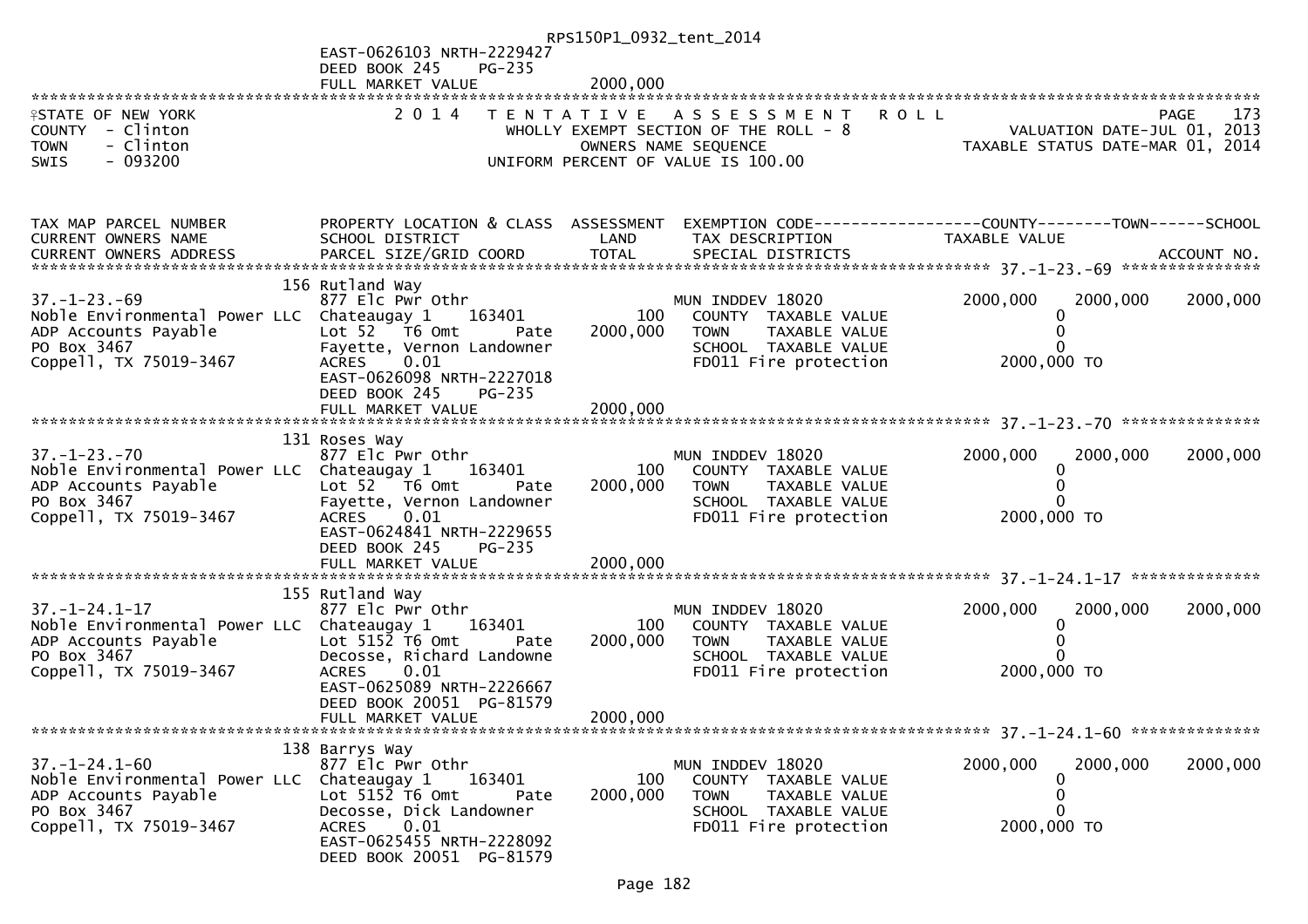|                                                                                                                                      |                                                                                                                                                                                                                            | RPS150P1_0932_tent_2014     |                                                                                                                                            |                                        |                                                                                       |
|--------------------------------------------------------------------------------------------------------------------------------------|----------------------------------------------------------------------------------------------------------------------------------------------------------------------------------------------------------------------------|-----------------------------|--------------------------------------------------------------------------------------------------------------------------------------------|----------------------------------------|---------------------------------------------------------------------------------------|
|                                                                                                                                      | FULL MARKET VALUE                                                                                                                                                                                                          | 2000.000                    |                                                                                                                                            |                                        |                                                                                       |
| $37. - 1 - 24.1 - 61$<br>Noble Environmental Power LLC Chateaugay 1<br>ADP Accounts Payable<br>PO Box 3467<br>Coppell, TX 75019-3467 | 61 Lost Nation Rd<br>877 Elc Pwr Othr<br>163401<br>Lot $515\overline{2}$ T6 Omt<br>Pate<br>Decosse, Richard Landowne<br>0.01<br><b>ACRES</b><br>EAST-0621900 NRTH-2224675<br>DEED BOOK 20051 PG-81579<br>FULL MARKET VALUE | 100<br>2000,000<br>2000,000 | MUN INDDEV 18020<br>COUNTY TAXABLE VALUE<br>TAXABLE VALUE<br>TOWN<br>SCHOOL TAXABLE VALUE<br>FD011 Fire protection                         | 2000,000<br>0<br>0<br>0<br>2000,000 TO | 2000,000<br>2000,000                                                                  |
| <b>ISTATE OF NEW YORK</b><br>COUNTY - Clinton<br>- Clinton<br><b>TOWN</b><br>$-093200$<br>SWIS                                       | 2 0 1 4                                                                                                                                                                                                                    |                             | <b>ROLL</b><br>TENTATIVE ASSESSMENT<br>WHOLLY EXEMPT SECTION OF THE ROLL - 8<br>OWNERS NAME SEQUENCE<br>UNIFORM PERCENT OF VALUE IS 100.00 |                                        | <b>PAGE</b><br>174<br>VALUATION DATE-JUL 01, 2013<br>TAXABLE STATUS DATE-MAR 01, 2014 |
| TAX MAP PARCEL NUMBER<br>CURRENT OWNERS NAME                                                                                         | PROPERTY LOCATION & CLASS ASSESSMENT<br>SCHOOL DISTRICT                                                                                                                                                                    | LAND                        | EXEMPTION CODE------------------COUNTY--------TOWN------SCHOOL<br>TAX DESCRIPTION                                                          | TAXABLE VALUE                          |                                                                                       |
| $37. - 1 - 25. - 62$<br>Noble Environmental Power LLC Chateaugay 1<br>ADP Accounts Payable<br>PO Box 3467<br>Coppell, TX 75019-3467  | 26 Barrys Way<br>877 Elc Pwr Othr<br>163401<br>Lot 52  T6 Omt<br>Pate<br>Brown, Barry Landowner<br>0.01<br><b>ACRES</b><br>EAST-0622727 NRTH-2228473<br>DEED BOOK 444<br>PG-19<br>FULL MARKET VALUE                        | 100<br>2000,000<br>2000,000 | MUN INDDEV 18020<br>COUNTY TAXABLE VALUE<br><b>TOWN</b><br>TAXABLE VALUE<br>SCHOOL TAXABLE VALUE<br>FD011 Fire protection                  | 2000,000<br>0<br>0<br>0<br>2000,000 TO | 2000,000<br>2000,000                                                                  |
| $37. - 1 - 25. - 101$<br>Noble Environmental Power LLC Chateaugay 1<br>ADP Accounts Payable<br>PO Box 3467<br>Coppell, TX 75019-3467 | 78 Barrys Way<br>877 Elc Pwr Othr<br>163401<br>Lot 52 T6 Omt<br>Pate<br>Brown, Barry Landowner<br><b>ACRES</b><br>0.01<br>EAST-0624103 NRTH-2228599<br>DEED BOOK 444<br>PG-19<br>FULL MARKET VALUE                         | 100<br>2000,000<br>2000,000 | MUN INDDEV 18020<br>COUNTY TAXABLE VALUE<br><b>TOWN</b><br>TAXABLE VALUE<br>SCHOOL TAXABLE VALUE<br>FD011 Fire protection                  | 2000,000<br>0<br>0<br>2000,000 TO      | 2000,000<br>2000,000                                                                  |
| $51. - 1 - 1.2 - 5$<br>Noble Environmental Power LLC Chateaugay 1<br>ADP Accounts Payable<br>PO Box 3467<br>Coppell, TX 75019-3467   | 139 DonRetta Way<br>877 Elc Pwr Othr<br>163401<br>Lot 50 & 51 T6omt<br>Fowler, Donald Landowner<br><b>ACRES</b><br>0.01<br>EAST-0620609 NRTH-2224568<br>DEED BOOK 20001 PG-26479<br>FULL MARKET VALUE                      | 100<br>2000,000<br>2000,000 | MUN INDDEV 18020<br>COUNTY TAXABLE VALUE<br><b>TOWN</b><br>TAXABLE VALUE<br>SCHOOL TAXABLE VALUE<br>FD011 Fire protection                  | 2000,000<br>0<br>0<br>O<br>2000,000 TO | 2000,000<br>2000,000                                                                  |
|                                                                                                                                      |                                                                                                                                                                                                                            |                             |                                                                                                                                            |                                        |                                                                                       |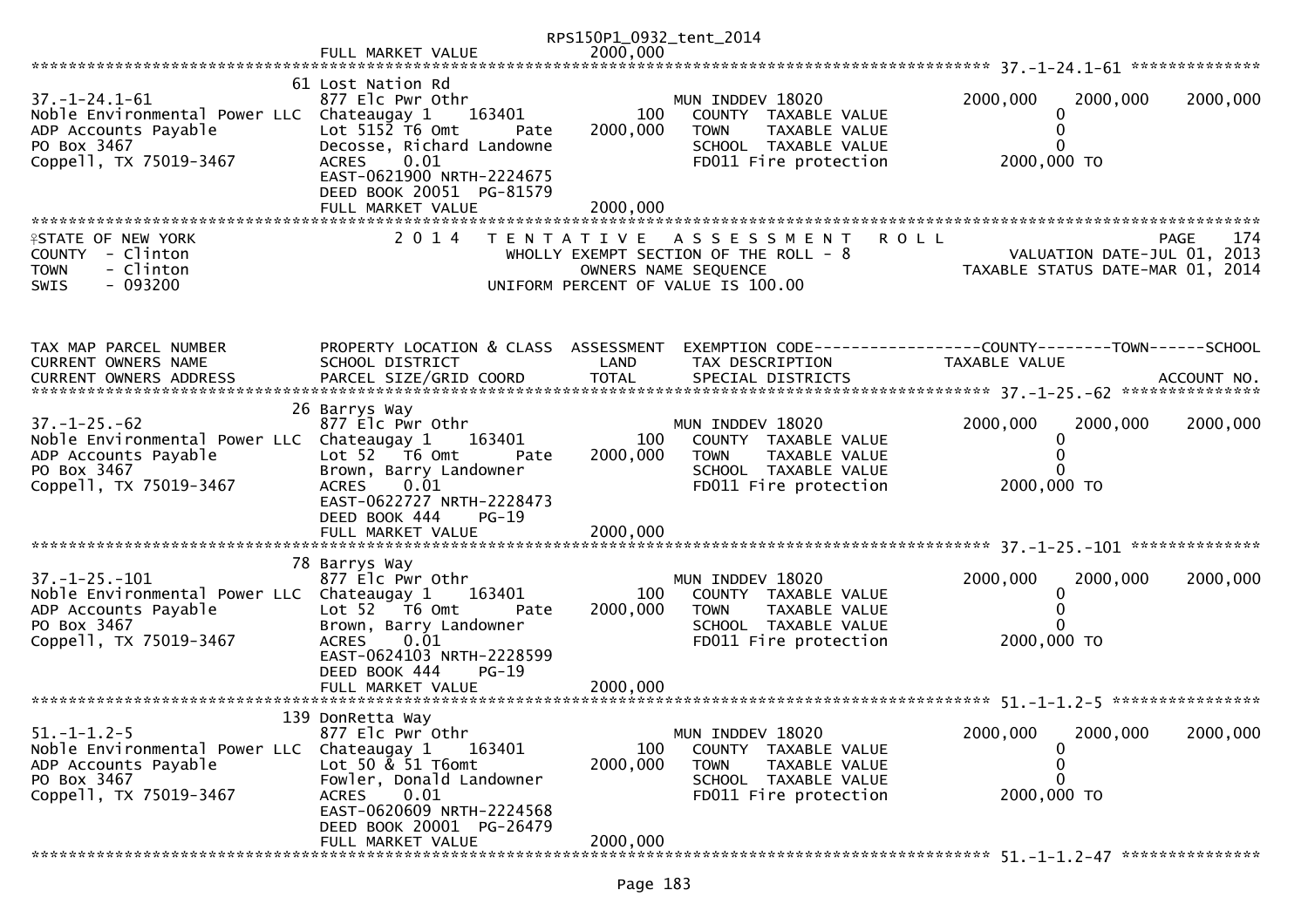RPS150P1\_0932\_tent\_2014

| $51. - 1 - 1.2 - 47$<br>Noble Environmental Power LLC Chateaugay 1<br>ADP Accounts Payable<br>PO Box 3467<br>Coppell, TX 75019-3467 | 58 DonRetta Way<br>877 Elc Pwr Othr<br>163401<br>Lot 50 & 51 T6omt<br>Fowler, Donald Landowner<br>0.01<br><b>ACRES</b><br>EAST-0620387 NRTH-2225698<br>DEED BOOK 20001 PG-26479 | 100<br>2000,000 | MUN INDDEV 18020<br>COUNTY TAXABLE VALUE<br>TAXABLE VALUE<br>TOWN<br>SCHOOL TAXABLE VALUE<br>FD011 Fire protection                         | 2000,000<br>2000,000<br>0<br>$\Omega$<br>2000,000 TO                                           | 2000,000    |
|-------------------------------------------------------------------------------------------------------------------------------------|---------------------------------------------------------------------------------------------------------------------------------------------------------------------------------|-----------------|--------------------------------------------------------------------------------------------------------------------------------------------|------------------------------------------------------------------------------------------------|-------------|
|                                                                                                                                     | 36 DonRetta Way                                                                                                                                                                 |                 |                                                                                                                                            |                                                                                                |             |
| $51. - 1 - 1.2 - 65$<br>Noble Environmental Power LLC Chateaugay 1<br>ADP Accounts Payable<br>PO Box 3467<br>Coppell, TX 75019-3467 | 877 Elc Pwr Othr<br>163401<br>Lot 50 & 51 T6omt<br>Fowler, Donald Landowner<br>0.01<br><b>ACRES</b><br>EAST-0621475 NRTH-2226542<br>DEED BOOK 20001 PG-26479                    | 100<br>2000,000 | MUN INDDEV 18020<br>COUNTY TAXABLE VALUE<br><b>TOWN</b><br>TAXABLE VALUE<br>SCHOOL TAXABLE VALUE<br>FD011 Fire protection                  | 2000,000<br>2000,000<br>0<br>0<br>2000,000 TO                                                  | 2000,000    |
|                                                                                                                                     | FULL MARKET VALUE                                                                                                                                                               | 2000,000        |                                                                                                                                            |                                                                                                |             |
| <b>ISTATE OF NEW YORK</b><br>COUNTY - Clinton<br>- Clinton<br><b>TOWN</b><br>$-093200$<br><b>SWIS</b>                               | 2 0 1 4                                                                                                                                                                         |                 | TENTATIVE ASSESSMENT<br><b>ROLL</b><br>WHOLLY EXEMPT SECTION OF THE ROLL - 8<br>OWNERS NAME SEQUENCE<br>UNIFORM PERCENT OF VALUE IS 100.00 | VALUATION DATE-JUL 01, 2013<br>VALUATION DATE-JUL 01, 2013<br>TAXABLE STATUS DATE-MAR 01, 2014 | 175<br>PAGE |
| TAX MAP PARCEL NUMBER<br>CURRENT OWNERS NAME                                                                                        | PROPERTY LOCATION & CLASS ASSESSMENT<br>SCHOOL DISTRICT                                                                                                                         | LAND            | EXEMPTION CODE------------------COUNTY--------TOWN------SCHOOL<br>TAX DESCRIPTION                                                          | TAXABLE VALUE                                                                                  |             |
| $51. - 1 - 1.2 - 66$<br>Noble Environmental Power LLC Chateaugay 1<br>ADP Accounts Payable<br>PO Box 3467<br>Coppell, TX 75019-3467 | 969 Ryan Rd<br>877 Elc Pwr Othr<br>163401<br>Lot 50 $\&$ 51 T6omt<br>Fowler, Donald Landowner<br>0.01<br><b>ACRES</b><br>EAST-0622027 NRTH-2221816<br>DEED BOOK 20001 PG-26479  | 100<br>2000,000 | MUN INDDEV 18020<br>COUNTY TAXABLE VALUE<br><b>TOWN</b><br>TAXABLE VALUE<br>SCHOOL TAXABLE VALUE<br>FD011 Fire protection                  | 2000,000<br>2000,000<br>0<br>0<br>2000,000 TO                                                  | 2000,000    |
|                                                                                                                                     |                                                                                                                                                                                 |                 |                                                                                                                                            |                                                                                                |             |
|                                                                                                                                     |                                                                                                                                                                                 |                 |                                                                                                                                            |                                                                                                |             |
| $51. -1 - 1.2 - 112$<br>Noble Environmental Power LLC Chateaugay 1<br>ADP Accounts Payable<br>PO Box 3467<br>Coppell, TX 75019-3467 | 140 Cole Way<br>877 Elc Pwr Othr<br>163401<br>Lot 50 $\&$ 51 T6omt<br>Fowler, Donald Landowner<br>0.01<br>ACRES<br>EAST-0621116 NRTH-2220985<br>DEED BOOK 20001 PG-26479        | 100<br>2000,000 | MUN INDDEV 18020<br>COUNTY TAXABLE VALUE<br><b>TOWN</b><br>TAXABLE VALUE<br>SCHOOL TAXABLE VALUE<br>FD011 Fire protection                  | 2000,000<br>2000,000<br>0<br>0<br>0<br>2000,000 TO                                             | 2000,000    |
|                                                                                                                                     | FULL MARKET VALUE                                                                                                                                                               | 2000,000        |                                                                                                                                            |                                                                                                |             |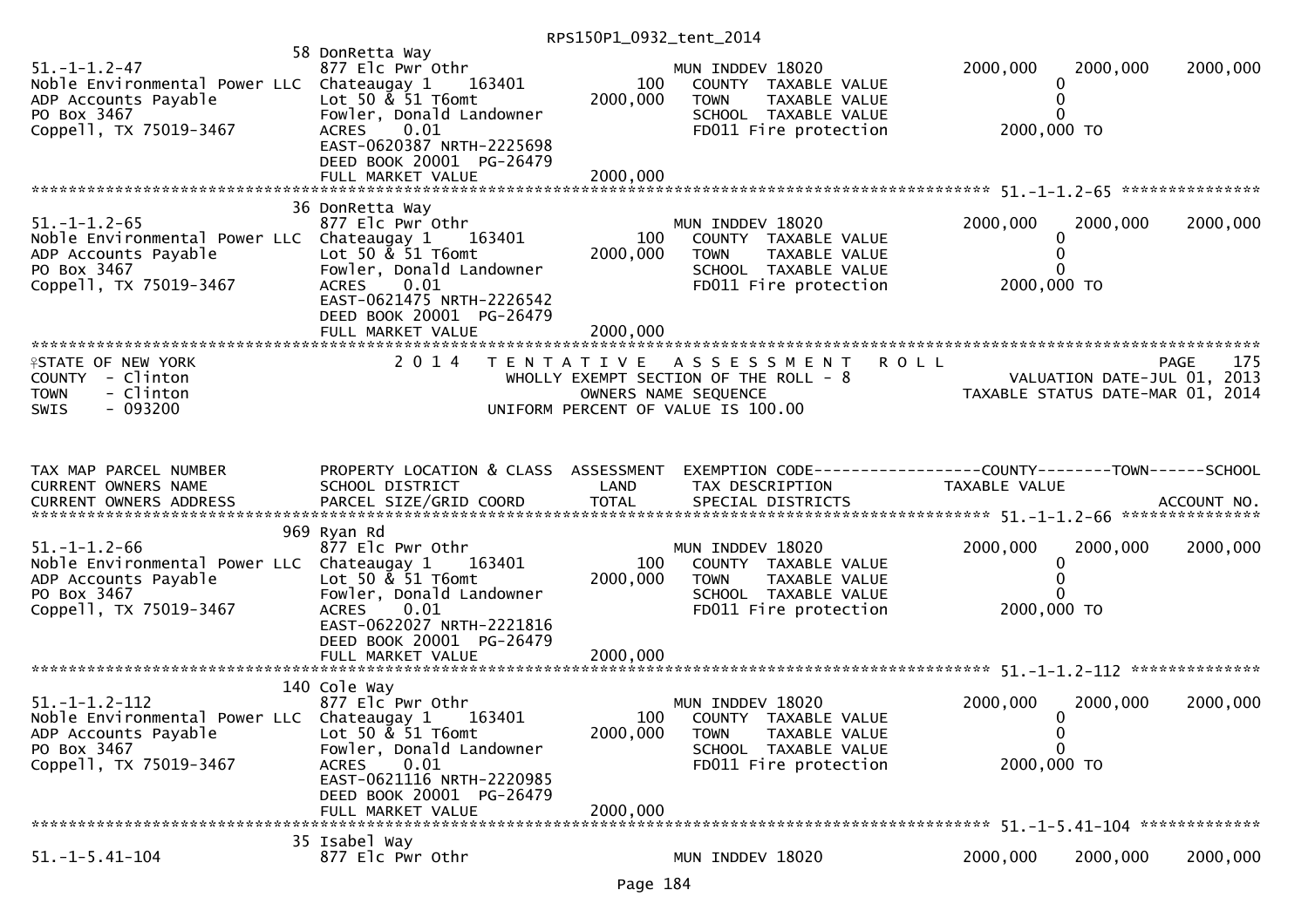|                                                                                                                                      |                                                                                                                                                                                                       | RPS150P1_0932_tent_2014     |                                                                                                                             |                                                                                                      |
|--------------------------------------------------------------------------------------------------------------------------------------|-------------------------------------------------------------------------------------------------------------------------------------------------------------------------------------------------------|-----------------------------|-----------------------------------------------------------------------------------------------------------------------------|------------------------------------------------------------------------------------------------------|
| Noble Environmental Power LLC Chateaugay 1 163401<br>ADP Accounts Payable<br>PO Box 3467<br>Coppell, TX 75019-3467                   | Lot 50 T6omt Patent<br>St Lawrence Dairy Landown<br>ACRES 0.01                                                                                                                                        | 100<br>2000,000             | COUNTY TAXABLE VALUE<br><b>TOWN</b><br>TAXABLE VALUE<br>SCHOOL TAXABLE VALUE<br>FD011 Fire protection                       | 0<br>$\overline{0}$<br>2000,000 TO                                                                   |
|                                                                                                                                      | EAST-0618853 NRTH-2220178<br>DEED BOOK 20051 PG-81307<br>FULL MARKET VALUE                                                                                                                            | 2000,000                    |                                                                                                                             |                                                                                                      |
|                                                                                                                                      |                                                                                                                                                                                                       |                             |                                                                                                                             |                                                                                                      |
| $51. -1 - 11.1 - 42$<br>Noble Environmental Power LLC Chateaugay 1<br>ADP Accounts Payable<br>PO Box 3467<br>Coppell, TX 75019-3467  | 97 Cole Way<br>877 Elc Pwr Othr<br>163401<br>Lot $50$ $\overline{76}$ Omt<br>Pate<br>Cole, Gertrude Landowner<br>0.01<br>ACRES<br>EAST-0621599 NRTH-2220063                                           | 100<br>2000,000             | MUN INDDEV 18020<br>COUNTY TAXABLE VALUE<br><b>TOWN</b><br>TAXABLE VALUE<br>SCHOOL TAXABLE VALUE<br>FD011 Fire protection   | 2000,000<br>2000,000<br>2000,000<br>2000,000 TO                                                      |
|                                                                                                                                      | DEED BOOK 20011 PG-31882<br>FULL MARKET VALUE                                                                                                                                                         | 2000,000                    |                                                                                                                             |                                                                                                      |
| $51. - 1 - 11.1 - 63$<br>Noble Environmental Power LLC Chateaugay 1<br>ADP Accounts Payable<br>PO Box 3467<br>Coppell, TX 75019-3467 | 53 Cole Way<br>877 Elc Pwr Othr<br>163401<br>Lot 50 T6 Omt<br>Pate<br>Cole, Gertrude Landowner<br><b>ACRES</b><br>0.01<br>EAST-0621980 NRTH-2219063<br>DEED BOOK 20011 PG-31882<br>FULL MARKET VALUE  | 100<br>2000,000<br>2000,000 | MUN INDDEV 18020<br>COUNTY TAXABLE VALUE<br><b>TOWN</b><br>TAXABLE VALUE<br>SCHOOL TAXABLE VALUE<br>FD011 Fire protection   | 2000,000<br>2000,000<br>2000,000<br>$\Omega$<br>2000,000 TO                                          |
|                                                                                                                                      |                                                                                                                                                                                                       |                             |                                                                                                                             |                                                                                                      |
| <b>ISTATE OF NEW YORK</b><br>COUNTY - Clinton<br>- Clinton<br><b>TOWN</b><br>$-093200$<br>SWIS                                       | 2 0 1 4                                                                                                                                                                                               |                             | TENTATIVE ASSESSMENT<br>WHOLLY EXEMPT SECTION OF THE ROLL - 8<br>OWNERS NAME SEQUENCE<br>UNIFORM PERCENT OF VALUE IS 100.00 | <b>ROLL</b><br>176<br><b>PAGE</b><br>VALUATION DATE-JUL 01, 2013<br>TAXABLE STATUS DATE-MAR 01, 2014 |
| TAX MAP PARCEL NUMBER<br>CURRENT OWNERS NAME                                                                                         | PROPERTY LOCATION & CLASS ASSESSMENT<br>SCHOOL DISTRICT                                                                                                                                               | LAND                        | TAX DESCRIPTION                                                                                                             | EXEMPTION        CODE-----------------COUNTY-------TOWN------SCHOOL<br>TAXABLE VALUE                 |
| $51. - 1 - 11.1 - 64$<br>Noble Environmental Power LLC Chateaugay 1<br>ADP Accounts Payable<br>PO Box 3467<br>Coppell, TX 75019-3467 | 49 Cole Way<br>877 Elc Pwr Othr<br>163401<br>Lot 50  T6 0mt<br>Pate<br>Cole, Gertrude Landowner<br>0.01<br><b>ACRES</b><br>EAST-0622138 NRTH-2218051<br>DEED BOOK 20011 PG-31882<br>FULL MARKET VALUE | 100<br>2000,000<br>2000,000 | MUN INDDEV 18020<br>COUNTY TAXABLE VALUE<br><b>TOWN</b><br>TAXABLE VALUE<br>SCHOOL TAXABLE VALUE<br>FD011 Fire protection   | 2000,000<br>2000,000<br>2000,000<br>2000,000 TO                                                      |
|                                                                                                                                      | 75 Quirke Way                                                                                                                                                                                         |                             |                                                                                                                             |                                                                                                      |
| $51. -1 - 11. 2 - 111$<br>Noble Environmental Power LLC Chateaugay 1<br>ADP Accounts Payable                                         | 877 Elc Pwr Othr<br>163401<br>Lot 50<br>T6 Omt<br>Pate                                                                                                                                                | 100<br>2000,000             | MUN INDDEV 18020<br>COUNTY TAXABLE VALUE<br><b>TOWN</b><br>TAXABLE VALUE                                                    | 2000,000<br>2000,000<br>2000,000<br>0<br>0                                                           |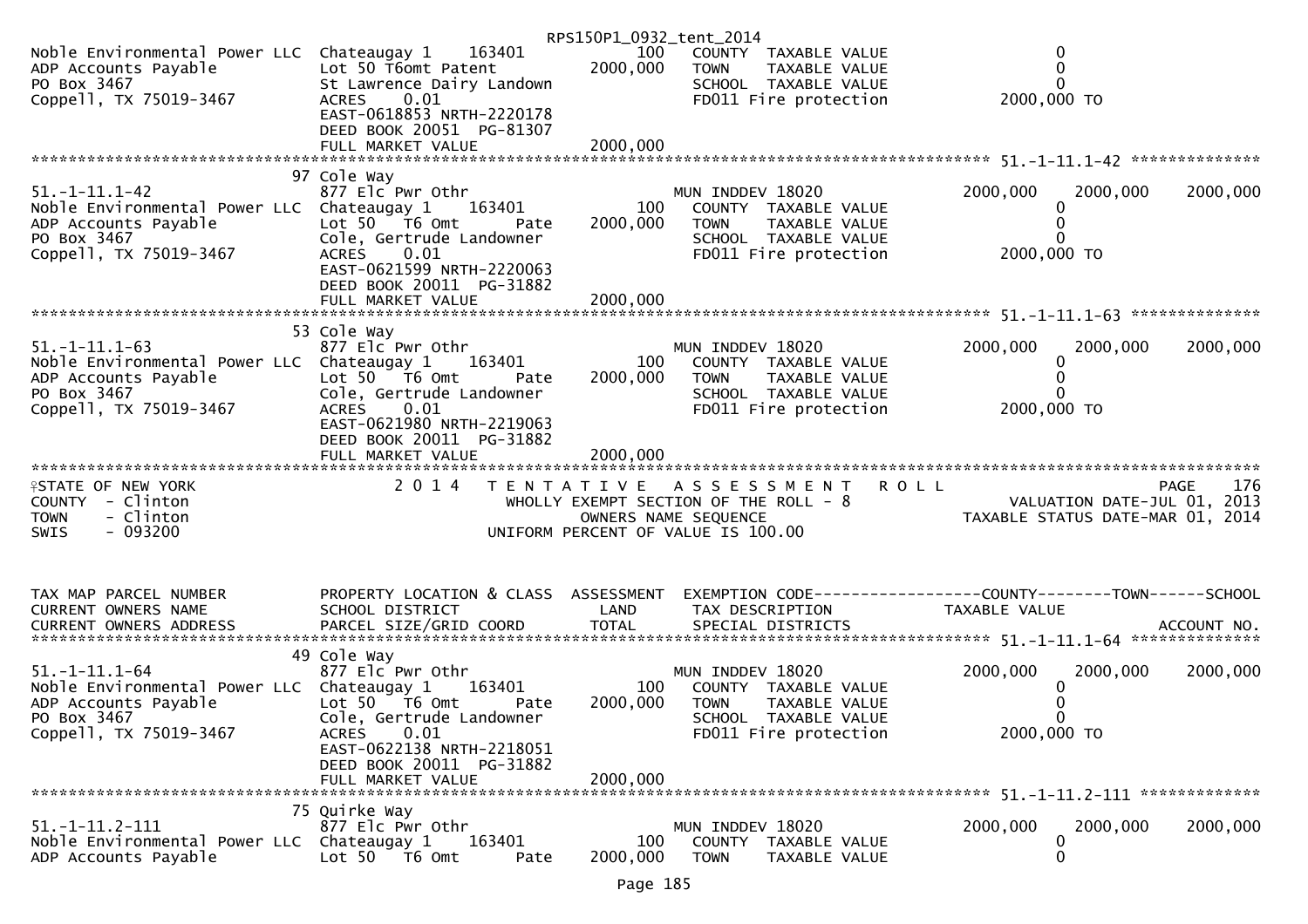|                                                                                                                                                    |                                                                                                                                                                                                                      | RPS150P1_0932_tent_2014     |                                                                                                                            |                                                                                        |     |
|----------------------------------------------------------------------------------------------------------------------------------------------------|----------------------------------------------------------------------------------------------------------------------------------------------------------------------------------------------------------------------|-----------------------------|----------------------------------------------------------------------------------------------------------------------------|----------------------------------------------------------------------------------------|-----|
| PO Box 3467<br>Coppell, TX 75019-3467                                                                                                              | Grenier, John Landowner<br>0.01<br>ACRES<br>EAST-0624339 NRTH-2220000<br>DEED BOOK 871<br>PG-198                                                                                                                     |                             | SCHOOL TAXABLE VALUE<br>FD011 Fire protection                                                                              | 0<br>2000,000 TO                                                                       |     |
|                                                                                                                                                    | FULL MARKET VALUE                                                                                                                                                                                                    | 2000,000                    |                                                                                                                            |                                                                                        |     |
| $51. - 1 - 12. - 15$<br>Noble Environmental Power LLC Chateaugay 1<br>ADP Accounts Payable<br>PO Box 3467<br>Coppell, TX 75019-3467                | 706 County Line Rd<br>877 Elc Pwr Othr<br>163401<br>Lot $50$ $\overline{16}$ Omt<br>Pate<br>St Lawrence Dairy Landown<br>164 A<br><b>ACRES</b><br>0.01<br>EAST-0619062 NRTH-2218441                                  | 100<br>2000,000             | MUN INDDEV 18020<br>COUNTY TAXABLE VALUE<br><b>TOWN</b><br>TAXABLE VALUE<br>SCHOOL TAXABLE VALUE<br>FD011 Fire protection  | 2000,000<br>2000,000<br>2000,000<br>0<br>2000,000 TO                                   |     |
|                                                                                                                                                    | DEED BOOK 20031 PG-64922                                                                                                                                                                                             |                             |                                                                                                                            |                                                                                        |     |
|                                                                                                                                                    |                                                                                                                                                                                                                      |                             |                                                                                                                            |                                                                                        |     |
| $51. - 1 - 12. - 39$<br>Noble Environmental Power LLC Chateaugay 1<br>ADP Accounts Payable<br>PO Box 3467<br>PO Box 3467<br>Coppell, TX 75019-3467 | 21 Sophia Way<br>877 Elc Pwr Othr<br>163401<br>Lot $50$ $76$ Omt<br>Pate<br>St Lawrence Dairy Landown<br>164 A<br><b>ACRES</b><br>0.01<br>EAST-0618969 NRTH-2217198<br>DEED BOOK 20031 PG-64922<br>FULL MARKET VALUE | 100<br>2000,000<br>2000,000 | MUN INDDEV 18020<br>COUNTY TAXABLE VALUE<br>TAXABLE VALUE<br><b>TOWN</b><br>SCHOOL TAXABLE VALUE<br>FD011 Fire protection  | 2000,000<br>2000,000<br>2000,000<br>0<br>2000,000 TO                                   |     |
|                                                                                                                                                    |                                                                                                                                                                                                                      |                             |                                                                                                                            |                                                                                        |     |
| <b>ISTATE OF NEW YORK</b><br>COUNTY - Clinton<br><b>TOWN</b><br>- Clinton<br>$-093200$<br><b>SWIS</b>                                              | 2 0 1 4                                                                                                                                                                                                              | T E N T A T I V E           | A S S E S S M E N T<br>WHOLLY EXEMPT SECTION OF THE ROLL - 8<br>OWNERS NAME SEQUENCE<br>UNIFORM PERCENT OF VALUE IS 100.00 | <b>ROLL</b><br>PAGE<br>VALUATION DATE-JUL 01, 2013<br>TAXABLE STATUS DATE-MAR 01, 2014 | 177 |
| TAX MAP PARCEL NUMBER<br>CURRENT OWNERS NAME                                                                                                       | PROPERTY LOCATION & CLASS ASSESSMENT<br>SCHOOL DISTRICT                                                                                                                                                              | LAND                        | TAX DESCRIPTION                                                                                                            | EXEMPTION CODE------------------COUNTY--------TOWN------SCHOOL<br>TAXABLE VALUE        |     |
|                                                                                                                                                    | 50 Isabel Way                                                                                                                                                                                                        |                             |                                                                                                                            |                                                                                        |     |
| $51. - 1 - 12. - 45$<br>Noble Environmental Power LLC Chateaugay 1<br>ADP Accounts Payable<br>PO Box 3467<br>Coppell, TX 75019-3467                | 877 Elc Pwr Othr<br>163401<br>Lot 50 T6 Omt<br>Pate<br>St Lawrence Dairy Landown<br>164 A<br>0.01<br><b>ACRES</b><br>EAST-0619593 NRTH-2219452<br>DEED BOOK 20031 PG-64922<br>FULL MARKET VALUE                      | 100<br>2000,000<br>2000,000 | MUN INDDEV 18020<br>COUNTY TAXABLE VALUE<br><b>TOWN</b><br>TAXABLE VALUE<br>SCHOOL TAXABLE VALUE<br>FD011 Fire protection  | 2000,000<br>2000,000<br>2000,000<br>2000,000 TO                                        |     |
|                                                                                                                                                    |                                                                                                                                                                                                                      |                             |                                                                                                                            |                                                                                        |     |
| $51. - 1 - 13.1 - 44$<br>Noble Environmental Power LLC Chateaugay 1                                                                                | 82 Isabel Way<br>877 Elc Pwr Othr<br>163401                                                                                                                                                                          | 100                         | MUN INDDEV 18020<br>COUNTY TAXABLE VALUE                                                                                   | 2000,000<br>2000,000<br>2000,000<br>0                                                  |     |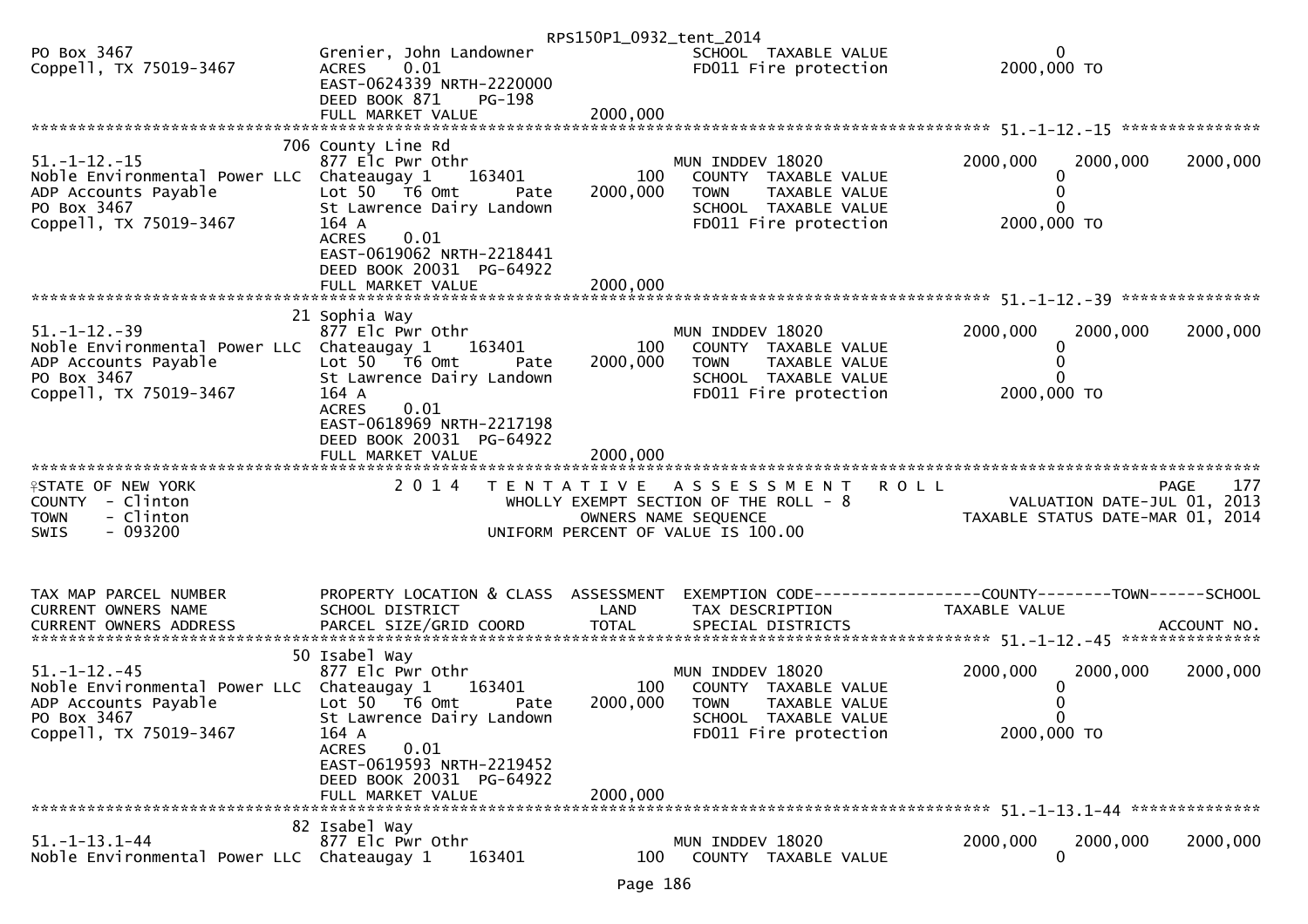|                                                                                                                                      |                                                                                                                                                           | RPS150P1_0932_tent_2014 |                                                                                                                             |                                                                                |                    |
|--------------------------------------------------------------------------------------------------------------------------------------|-----------------------------------------------------------------------------------------------------------------------------------------------------------|-------------------------|-----------------------------------------------------------------------------------------------------------------------------|--------------------------------------------------------------------------------|--------------------|
| ADP Accounts Payable<br>PO Box 3467<br>Coppell, TX 75019-3467                                                                        | Lot 50 T6 Omt<br>Pate<br>Fowler, Donald Landowner<br>0.01<br><b>ACRES</b><br>EAST-0619986 NRTH-2220404<br>DEED BOOK 20001 PG-26479                        | 2000,000                | <b>TOWN</b><br>TAXABLE VALUE<br>SCHOOL TAXABLE VALUE<br>FD011 Fire protection                                               | 0<br>$\mathbf{0}$<br>2000,000 TO                                               |                    |
|                                                                                                                                      | FULL MARKET VALUE                                                                                                                                         | 2000,000                |                                                                                                                             |                                                                                |                    |
|                                                                                                                                      | 128 Isabel Way                                                                                                                                            |                         |                                                                                                                             |                                                                                |                    |
| $51. - 1 - 13.1 - 46$<br>Noble Environmental Power LLC Chateaugay 1<br>ADP Accounts Payable<br>PO Box 3467<br>Coppell, TX 75019-3467 | 877 Elc Pwr Othr<br>163401<br>Lot 50 T6 Omt<br>Pate<br>Fowler, Donald Landowner<br>0.01<br>ACRES<br>EAST-0620081 NRTH-2221431<br>DEED BOOK 20001 PG-26479 | 100<br>2000,000         | MUN INDDEV 18020<br>COUNTY TAXABLE VALUE<br><b>TOWN</b><br>TAXABLE VALUE<br>SCHOOL TAXABLE VALUE<br>FD011 Fire protection   | 2000,000<br>2000,000<br>0<br>0<br>0<br>2000,000 TO                             | 2000,000           |
|                                                                                                                                      |                                                                                                                                                           |                         |                                                                                                                             |                                                                                |                    |
|                                                                                                                                      | 30 Lost Nation Rd                                                                                                                                         |                         |                                                                                                                             |                                                                                |                    |
| $52. - 1 - 2. - 4$<br>Noble Environmental Power LLC Chateaugay 1<br>ADP Accounts Payable<br>PO Box 3467<br>Coppell, TX 75019-3467    | 877 Elc Pwr Othr<br>163401<br>Lot $49$ $\overline{16}$ Omt<br>Pate<br>Brown, Ryan Landowner<br>0.01<br><b>ACRES</b><br>EAST-0624132 NRTH-2224769          | 100<br>2000,000         | MUN INDDEV 18020<br>COUNTY TAXABLE VALUE<br>TAXABLE VALUE<br>TOWN<br>SCHOOL TAXABLE VALUE<br>FD011 Fire protection          | 2000,000<br>2000,000<br>0<br>0<br>2000,000 TO                                  | 2000,000           |
|                                                                                                                                      | DEED BOOK 216<br>$PG-193$                                                                                                                                 |                         |                                                                                                                             |                                                                                |                    |
|                                                                                                                                      | FULL MARKET VALUE                                                                                                                                         | 2000,000                |                                                                                                                             |                                                                                |                    |
| <b>ISTATE OF NEW YORK</b><br>COUNTY - Clinton<br>- Clinton<br><b>TOWN</b><br>- 093200<br>SWIS                                        | 2 0 1 4                                                                                                                                                   |                         | TENTATIVE ASSESSMENT<br>WHOLLY EXEMPT SECTION OF THE ROLL - 8<br>OWNERS NAME SEQUENCE<br>UNIFORM PERCENT OF VALUE IS 100.00 | <b>ROLL</b><br>VALUATION DATE-JUL 01, 2013<br>TAXABLE STATUS DATE-MAR 01, 2014 | 178<br><b>PAGE</b> |
| TAX MAP PARCEL NUMBER                                                                                                                | PROPERTY LOCATION & CLASS ASSESSMENT                                                                                                                      |                         |                                                                                                                             |                                                                                |                    |
| CURRENT OWNERS NAME                                                                                                                  | SCHOOL DISTRICT                                                                                                                                           | LAND                    | TAX DESCRIPTION                                                                                                             | EXEMPTION CODE-----------------COUNTY-------TOWN------SCHOOL<br>TAXABLE VALUE  |                    |
|                                                                                                                                      |                                                                                                                                                           |                         |                                                                                                                             |                                                                                |                    |
| $52. - 1 - 2. - 13$<br>Noble Environmental Power LLC Chateaugay 1<br>ADP Accounts Payable<br>PO Box 3467                             | 156 Brown Way<br>877 Elc Pwr Othr<br>163401<br>Lot 49  T6 0mt<br>Pate<br>Brown, Ryan Landowner                                                            | 100<br>2000,000         | MUN INDDEV 18020<br>COUNTY TAXABLE VALUE<br>TOWN<br>TAXABLE VALUE<br>SCHOOL TAXABLE VALUE                                   | 2000,000<br>2000,000<br>0<br>0<br>0                                            | 2000,000           |
| Coppell, TX 75019-3467                                                                                                               | <b>ACRES</b><br>0.01<br>EAST-0624222 NRTH-2222432<br>DEED BOOK 216<br>$PG-193$<br>FULL MARKET VALUE                                                       | 2000,000                | FD011 Fire protection                                                                                                       | 2000,000 TO                                                                    |                    |
|                                                                                                                                      | 90 Brown Way                                                                                                                                              |                         |                                                                                                                             |                                                                                |                    |
| $52. - 1 - 2. - 16$<br>Noble Environmental Power LLC<br>ADP Accounts Payable<br>PO Box 3467                                          | 877 Elc Pwr Othr<br>163401<br>Chateaugay 1<br>Lot $49$ T6 Omt<br>Pate<br>Brown, Ryan Landowner                                                            | 100<br>2000,000         | MUN INDDEV 18020<br>COUNTY TAXABLE VALUE<br><b>TOWN</b><br>TAXABLE VALUE<br>SCHOOL TAXABLE VALUE                            | 2000,000<br>2000,000<br>0<br>0<br>0                                            | 2000,000           |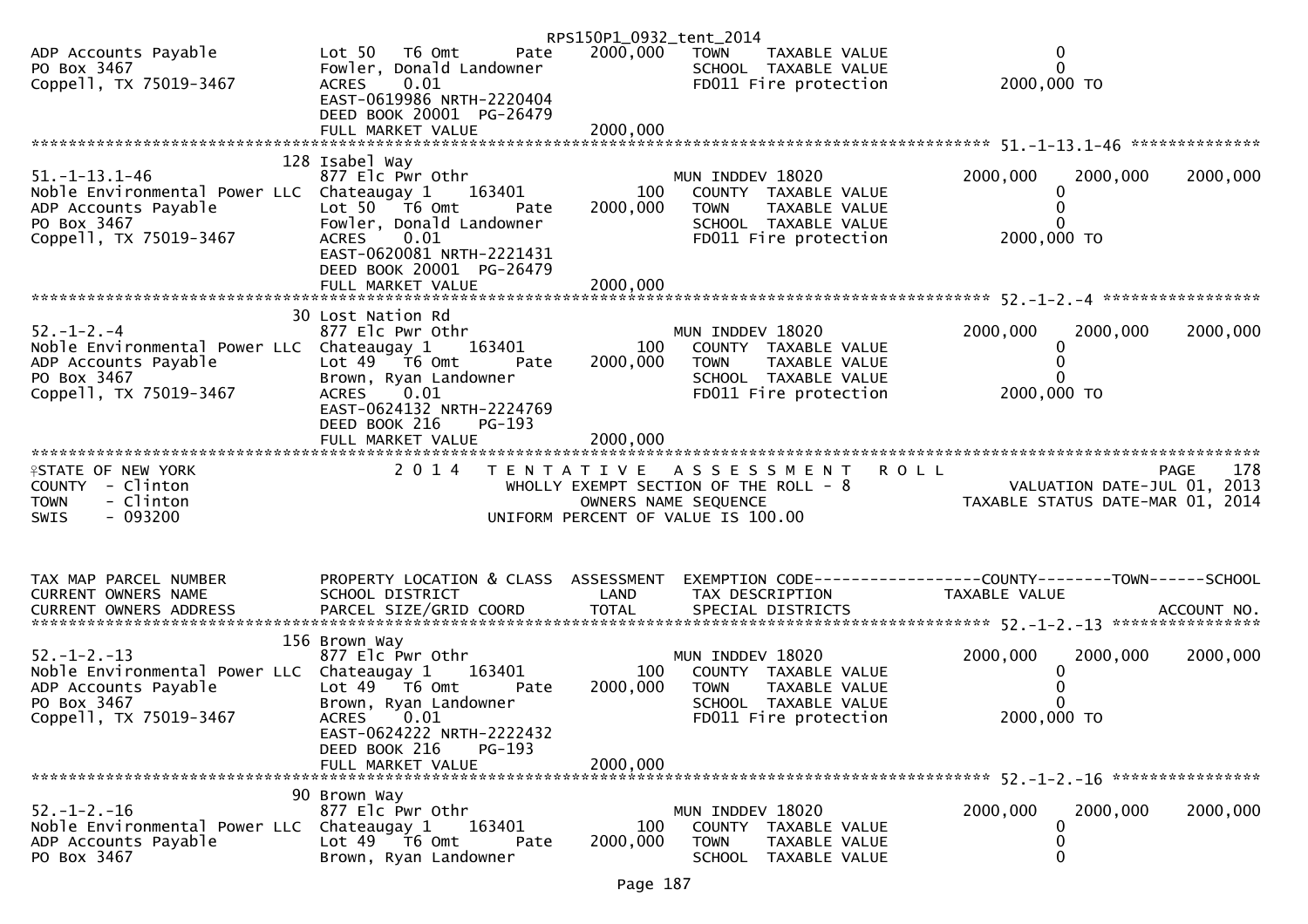|                                                                    |                                                               |                      | RPS150P1_0932_tent_2014                                         |                                  |                             |             |
|--------------------------------------------------------------------|---------------------------------------------------------------|----------------------|-----------------------------------------------------------------|----------------------------------|-----------------------------|-------------|
| Coppell, TX 75019-3467                                             | 0.01<br><b>ACRES</b><br>EAST-0625411 NRTH-2220863             |                      | FD011 Fire protection                                           | 2000,000 TO                      |                             |             |
|                                                                    | DEED BOOK 216<br>PG-193                                       |                      |                                                                 |                                  |                             |             |
|                                                                    |                                                               |                      |                                                                 |                                  |                             |             |
|                                                                    | 50 Brown Way                                                  |                      |                                                                 |                                  |                             |             |
| $52. - 1 - 2. - 110$                                               | 877 Elc Pwr Othr                                              |                      | MUN INDDEV 18020                                                | 2000,000                         | 2000,000                    | 2000,000    |
| Noble Environmental Power LLC Chateaugay 1                         | 163401                                                        | 100                  | COUNTY TAXABLE VALUE                                            |                                  | 0                           |             |
| ADP Accounts Payable<br>PO Box 3467                                | Lot $49$ $\overline{76}$ Omt<br>Pate<br>Brown, Ryan Landowner | 2000,000             | <b>TOWN</b><br>TAXABLE VALUE<br>SCHOOL TAXABLE VALUE            |                                  |                             |             |
| Coppell, TX 75019-3467                                             | <b>ACRES</b><br>0.01                                          |                      | FD011 Fire protection                                           | 2000,000 TO                      |                             |             |
|                                                                    | EAST-0624388 NRTH-2221073                                     |                      |                                                                 |                                  |                             |             |
|                                                                    | DEED BOOK 216<br>PG-193<br>FULL MARKET VALUE                  | 2000,000             |                                                                 |                                  |                             |             |
|                                                                    |                                                               |                      |                                                                 |                                  |                             |             |
|                                                                    | 114 Rutland Way                                               |                      |                                                                 |                                  |                             |             |
| $52. - 1 - 5.2 - 12$<br>Noble Environmental Power LLC Chateaugay 1 | 877 Elc Pwr Othr<br>163401                                    | 100                  | MUN INDDEV 18020<br>COUNTY TAXABLE VALUE                        | 2000,000                         | 2000,000                    | 2000,000    |
| ADP Accounts Payable                                               | Lot $52$ $\overline{76}$ Omt<br>Pate                          | 2000,000             | TAXABLE VALUE<br><b>TOWN</b>                                    |                                  |                             |             |
| PO Box 3467                                                        | Grenier, John Landowner                                       |                      | SCHOOL TAXABLE VALUE                                            |                                  |                             |             |
| Coppell, TX 75019-3467                                             | <b>ACRES</b><br>0.01<br>EAST-0625601 NRTH-2225184             |                      | FD011 Fire protection                                           | 2000,000 TO                      |                             |             |
|                                                                    | DEED BOOK 871<br>$PG-193$                                     |                      |                                                                 |                                  |                             |             |
|                                                                    |                                                               |                      |                                                                 |                                  |                             |             |
|                                                                    | 114 Brown Way                                                 |                      |                                                                 |                                  |                             |             |
| $52. - 1 - 5.3 - 14$                                               | 877 Elc Pwr Othr                                              |                      | MUN INDDEV 18020                                                | 2000,000                         | 2000,000                    | 2000,000    |
| Noble Environmental Power LLC Chateaugay 1                         | 163401                                                        | 100                  | COUNTY TAXABLE VALUE                                            |                                  |                             |             |
| ADP Accounts Payable<br>PO Box 3467                                | Lot 49 T6omt<br>Grenier, John Landowner                       | 2000,000             | TAXABLE VALUE<br><b>TOWN</b><br>SCHOOL TAXABLE VALUE            |                                  |                             |             |
| Coppell, TX 75019-3467                                             | 0.01<br><b>ACRES</b>                                          |                      | FD011 Fire protection                                           | 2000,000 TO                      |                             |             |
|                                                                    | EAST-0625105 NRTH-2221862<br>DEED BOOK 871<br>$PG-193$        |                      |                                                                 |                                  |                             |             |
|                                                                    |                                                               |                      |                                                                 |                                  |                             |             |
|                                                                    |                                                               |                      |                                                                 |                                  |                             |             |
| <b>ISTATE OF NEW YORK</b><br>COUNTY - Clinton                      | 2 0 1 4                                                       |                      | TENTATIVE ASSESSMENT                                            | <b>ROLL</b>                      | VALUATION DATE-JUL 01, 2013 | 179<br>PAGE |
| - Clinton<br><b>TOWN</b>                                           |                                                               |                      | WHOLLY EXEMPT SECTION OF THE ROLL - $8$<br>OWNERS NAME SEQUENCE | TAXABLE STATUS DATE-MAR 01, 2014 |                             |             |
| $-093200$<br>SWIS                                                  |                                                               |                      | UNIFORM PERCENT OF VALUE IS 100.00                              |                                  |                             |             |
|                                                                    |                                                               |                      |                                                                 |                                  |                             |             |
|                                                                    |                                                               |                      |                                                                 |                                  |                             |             |
| TAX MAP PARCEL NUMBER                                              | PROPERTY LOCATION & CLASS ASSESSMENT                          |                      |                                                                 |                                  |                             |             |
| CURRENT OWNERS NAME<br><b>CURRENT OWNERS ADDRESS</b>               | SCHOOL DISTRICT<br>PARCEL SIZE/GRID COORD                     | LAND<br><b>TOTAL</b> | TAX DESCRIPTION<br>SPECIAL DISTRICTS                            | TAXABLE VALUE                    |                             | ACCOUNT NO. |
|                                                                    |                                                               |                      |                                                                 |                                  |                             |             |
|                                                                    | 34 Quirke Way                                                 |                      |                                                                 |                                  |                             |             |
| $52. - 1 - 24. - 19$<br>Noble Environmental Power LLC              | 877 Elc Pwr Othr<br>163401<br>Chateaugay 1                    | 100                  | MUN INDDEV 18020<br>COUNTY TAXABLE VALUE                        | 2000,000                         | 2000,000                    | 2000,000    |
| ADP Accounts Payable                                               | Lot <sub>32</sub><br>T6 Omt<br>Pate                           | 2000,000             | <b>TOWN</b><br>TAXABLE VALUE                                    |                                  |                             |             |
| PO Box 3467                                                        | Johnson, Don Landowner                                        |                      | SCHOOL TAXABLE VALUE                                            |                                  |                             |             |
| Coppell, TX 75019-3467                                             | 0.01<br><b>ACRES</b><br>EAST-0625855 NRTH-2217329             |                      | FD011 Fire protection                                           | 2000,000 TO                      |                             |             |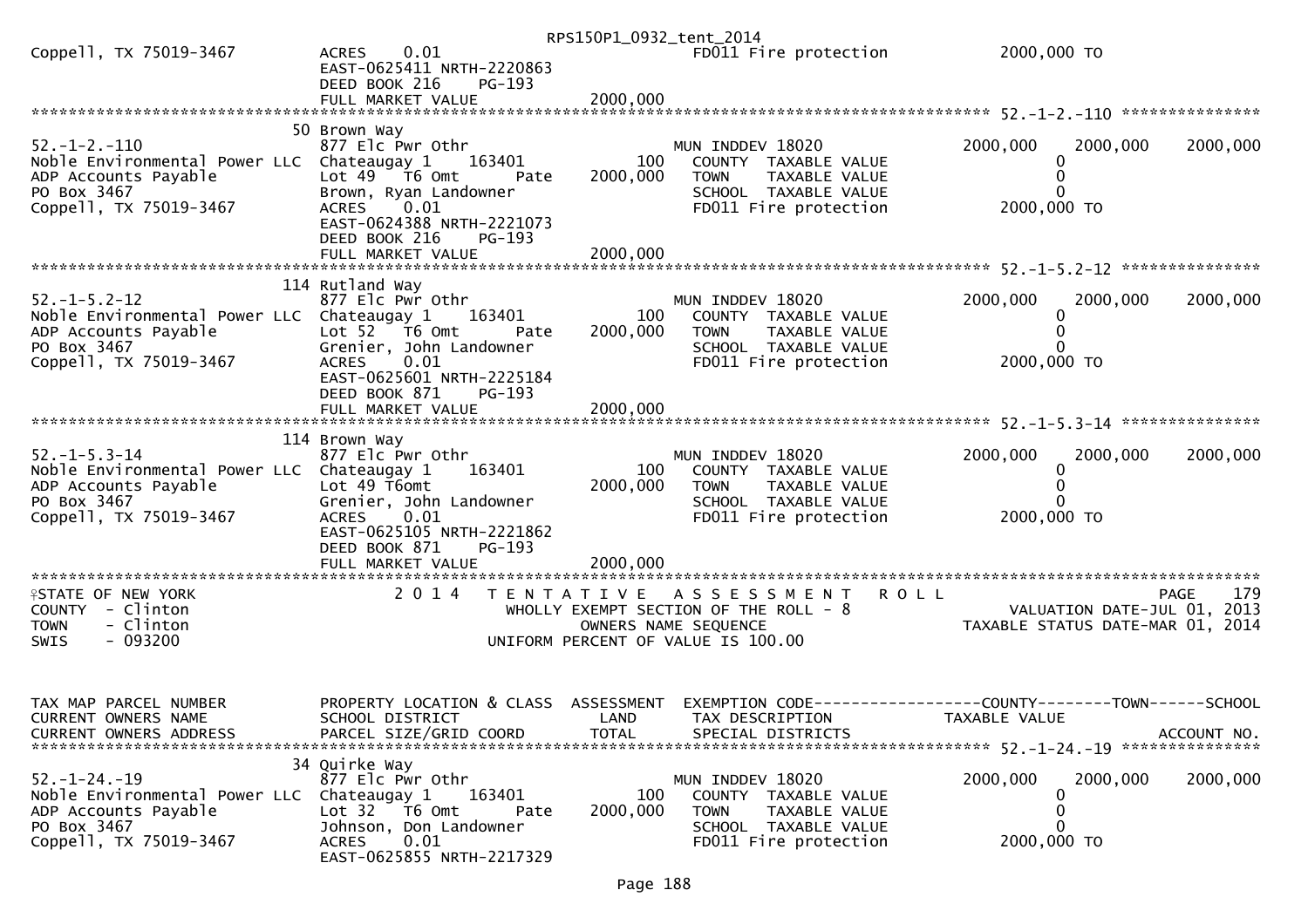|                                                                                                                                     |                                                                                                                                                                                                      | RPS150P1_0932_tent_2014     |                                                                                                                                         |                                                                                |             |
|-------------------------------------------------------------------------------------------------------------------------------------|------------------------------------------------------------------------------------------------------------------------------------------------------------------------------------------------------|-----------------------------|-----------------------------------------------------------------------------------------------------------------------------------------|--------------------------------------------------------------------------------|-------------|
|                                                                                                                                     | <b>PG-69</b><br>DEED BOOK 817<br>FULL MARKET VALUE                                                                                                                                                   | 2000,000                    |                                                                                                                                         |                                                                                |             |
| $52. - 1 - 25. - 18$<br>Noble Environmental Power LLC Chateaugay 1<br>ADP Accounts Payable<br>PO Box 3467<br>Coppell, TX 75019-3467 | 90 Quirke Way<br>877 Elc Pwr Othr<br>163401<br>Lot 32 T6 Omt<br>Pate<br>Johnson, Don Landowner<br>0.01<br><b>ACRES</b><br>EAST-0624892 NRTH-2218730<br>DEED BOOK 817<br>PG-69<br>FULL MARKET VALUE   | 100<br>2000,000<br>2000,000 | MUN INDDEV 18020<br>COUNTY TAXABLE VALUE<br><b>TOWN</b><br>TAXABLE VALUE<br>SCHOOL TAXABLE VALUE<br>FD011 Fire protection               | 2000,000<br>2000,000<br>2000,000 TO                                            | 2000,000    |
|                                                                                                                                     |                                                                                                                                                                                                      |                             |                                                                                                                                         |                                                                                |             |
| $52. - 1 - 25. - 59$<br>Noble Environmental Power LLC Chateaugay 1<br>ADP Accounts Payable<br>PO Box 3467<br>Coppell, TX 75019-3467 | 153 Quirke Way<br>877 Elc Pwr Othr<br>163401<br>Lot $32$ $\overline{76}$ Omt<br>Pate<br>Johnson, Don Landowner<br>0.01<br><b>ACRES</b><br>EAST-0626324 NRTH-2218872<br>DEED BOOK 817<br><b>PG-69</b> | 100<br>2000,000             | MUN INDDEV 18020<br>COUNTY TAXABLE VALUE<br><b>TOWN</b><br>TAXABLE VALUE<br>SCHOOL TAXABLE VALUE<br>FD011 Fire protection               | 2000,000<br>2000,000<br>2000,000 TO                                            | 2000,000    |
|                                                                                                                                     | FULL MARKET VALUE                                                                                                                                                                                    | 2000,000                    |                                                                                                                                         |                                                                                |             |
|                                                                                                                                     | 34 Sophia Way                                                                                                                                                                                        |                             |                                                                                                                                         |                                                                                |             |
| $66. -1 - 1. -40$<br>Noble Environmental Power LLc Chateaugay 1<br>ADP Accounts Payable<br>PO Box 3467<br>Coppell, TX 75019-3467    | 877 Elc Pwr Othr<br>163401<br>Lot 31 76 0mt<br>Pate<br>Hermann, Irma Landowner<br>0.01<br><b>ACRES</b><br>EAST-0619485 NRTH-2216249<br>DEED BOOK 614<br>PG-1040<br>FULL MARKET VALUE                 | 100<br>2000,000<br>2000,000 | MUN INDDEV 18020<br>COUNTY TAXABLE VALUE<br><b>TOWN</b><br>TAXABLE VALUE<br>SCHOOL TAXABLE VALUE<br>FD011 Fire protection               | 2000,000<br>2000,000<br>0<br>2000,000 TO                                       | 2000,000    |
|                                                                                                                                     | 71 Sophia Way                                                                                                                                                                                        |                             |                                                                                                                                         |                                                                                |             |
| $66. - 1 - 1. - 50$<br>Noble Environmental Power LLC Chateaugay 1<br>ADP Accounts Payable<br>PO Box 3467<br>Coppell, TX 75019-3467  | 877 Elc Pwr Othr<br>163401<br>Lot $31$ $\overline{16}$ Omt<br>Pate<br>Hermann, Irma Landowner<br>0.01<br><b>ACRES</b><br>EAST-0620323 NRTH-2217009<br>DEED BOOK 614<br>PG-1040<br>FULL MARKET VALUE  | 100<br>2000,000<br>2000,000 | MUN INDDEV 18020<br>COUNTY TAXABLE VALUE<br>TAXABLE VALUE<br><b>TOWN</b><br>SCHOOL TAXABLE VALUE<br>FD011 Fire protection               | 2000,000<br>2000,000<br>2000,000 TO                                            | 2000,000    |
|                                                                                                                                     |                                                                                                                                                                                                      |                             |                                                                                                                                         |                                                                                |             |
| <b>ISTATE OF NEW YORK</b><br>COUNTY - Clinton<br>- Clinton<br><b>TOWN</b><br>SWIS<br>- 093200                                       |                                                                                                                                                                                                      |                             | 2014 TENTATIVE ASSESSMENT ROLL<br>WHOLLY EXEMPT SECTION OF THE ROLL - $8$<br>OWNERS NAME SEQUENCE<br>UNIFORM PERCENT OF VALUE IS 100.00 | VALUATION DATE-JUL 01, 2013<br>TAXABLE STATUS DATE-MAR 01, 2014                | 180<br>PAGE |
| TAX MAP PARCEL NUMBER<br>CURRENT OWNERS NAME<br><b>CURRENT OWNERS ADDRESS</b>                                                       | PROPERTY LOCATION & CLASS<br>SCHOOL DISTRICT<br>PARCEL SIZE/GRID COORD                                                                                                                               | ASSESSMENT<br>LAND<br>TOTAL | TAX DESCRIPTION<br>SPECIAL DISTRICTS                                                                                                    | EXEMPTION CODE------------------COUNTY-------TOWN------SCHOOL<br>TAXABLE VALUE | ACCOUNT NO. |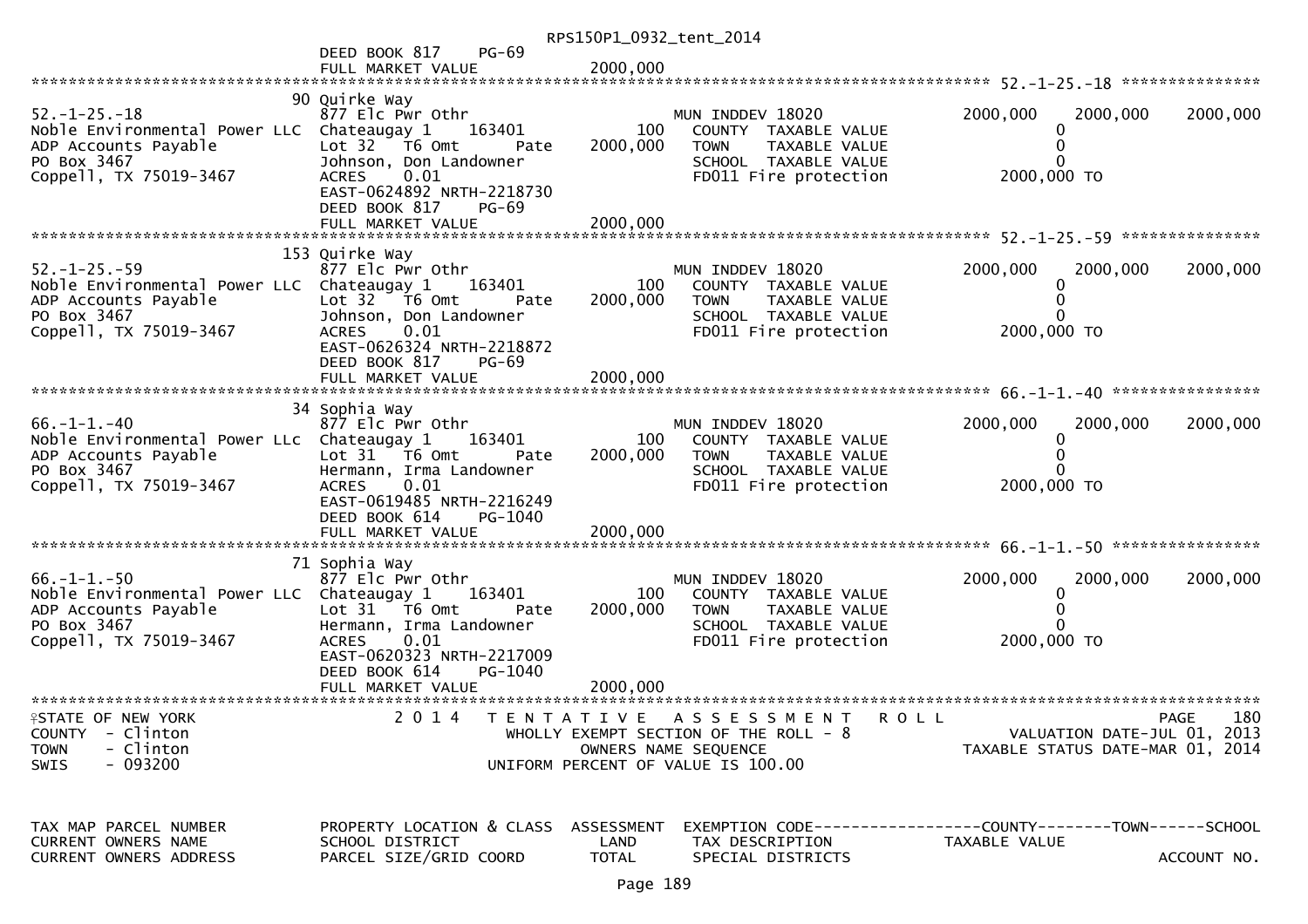| $66. - 1 - 2.4 - 20$<br>Noble Environmental Power LLC Chateaugay 1<br>ADP Accounts Payable<br>PO Box 3467<br>Coppell, TX 75019-3467 | 786 Ryan Rd<br>877 Elc Pwr Othr<br>163401<br>Lot 32 T6omt<br>Johnson, Don Landowner<br>$\begin{bmatrix} 0.01 \end{bmatrix}$<br><b>ACRES</b><br>EAST-0625927 NRTH-2215744<br>DEED BOOK 817<br><b>PG-69</b><br>FULL MARKET VALUE | 100<br>2000,000<br>2000,000 | MUN INDDEV 18020<br>COUNTY TAXABLE VALUE<br>TAXABLE VALUE<br><b>TOWN</b><br>SCHOOL TAXABLE VALUE<br>FD011 Fire protection | 2000,000<br>2000,000<br>0<br>0<br>2000,000 TO             | 2000,000                                   |
|-------------------------------------------------------------------------------------------------------------------------------------|--------------------------------------------------------------------------------------------------------------------------------------------------------------------------------------------------------------------------------|-----------------------------|---------------------------------------------------------------------------------------------------------------------------|-----------------------------------------------------------|--------------------------------------------|
|                                                                                                                                     | 45 Hebert Way                                                                                                                                                                                                                  |                             |                                                                                                                           |                                                           |                                            |
| $66. -1 - 4.1 - 32$<br>Noble Environmental Power LLC Chateaugay 1<br>ADP Accounts Payable<br>PO Box 3467<br>Coppell, TX 75019-3467  | 877 Elc Pwr Othr<br>163401<br>Lot 31 T6 Omt<br>Pate<br>Hebert, Brenda Landowner<br>0.01<br><b>ACRES</b><br>EAST-0623547 NRTH-2211866<br>DEED BOOK 20051 PG-82302<br>FULL MARKET VALUE                                          | 100<br>2000,000<br>2000,000 | MUN INDDEV 18020<br>COUNTY TAXABLE VALUE<br>TAXABLE VALUE<br><b>TOWN</b><br>SCHOOL TAXABLE VALUE<br>FD011 Fire protection | 2000,000<br>2000,000<br>0<br>2000,000 TO                  | 2000,000                                   |
|                                                                                                                                     |                                                                                                                                                                                                                                |                             |                                                                                                                           |                                                           |                                            |
| $66. - 1 - 4.1 - 34$<br>Noble Environmental Power LLC Chateaugay 1<br>ADP Accounts Payable<br>PO Box 3467<br>Coppell, TX 75019-3467 | 64 Hebert Way<br>877 Elc Pwr Othr<br>163401<br>Lot $31 - 76$ Omt<br>Pate<br>Hebert, Brenda Landowner<br>0.01<br>ACRES<br>EAST-0622321 NRTH-2213620<br>DEED BOOK 20051 PG-82302                                                 | 100<br>2000,000             | MUN INDDEV 18020<br>COUNTY TAXABLE VALUE<br><b>TOWN</b><br>TAXABLE VALUE<br>SCHOOL TAXABLE VALUE<br>FD011 Fire protection | 2000,000<br>2000,000<br>0<br>0<br>0<br>2000,000 TO        | 2000,000                                   |
|                                                                                                                                     |                                                                                                                                                                                                                                |                             |                                                                                                                           |                                                           |                                            |
| $66. -1 - 4.1 - 35$<br>Noble Environmental Power LLC Chateaugay 1<br>ADP Accounts Payable<br>PO Box 3467<br>Coppell, TX 75019-3467  | 48 Hebert Way<br>877 Elc Pwr Othr<br>163401<br>Lot 31 76 0mt<br>Pate<br>Hebert, Brenda Landowner<br>0.01<br>ACRES<br>EAST-0623051 NRTH-2214396<br>DEED BOOK 20051 PG-82302                                                     | 100<br>2000,000             | MUN INDDEV 18020<br>COUNTY TAXABLE VALUE<br>TAXABLE VALUE<br><b>TOWN</b><br>SCHOOL TAXABLE VALUE<br>FD011 Fire protection | 2000,000<br>2000,000<br>0<br>2000,000 TO                  | 2000,000                                   |
|                                                                                                                                     |                                                                                                                                                                                                                                |                             |                                                                                                                           |                                                           |                                            |
|                                                                                                                                     |                                                                                                                                                                                                                                |                             |                                                                                                                           |                                                           |                                            |
| $66. - 1 - 4.1 - 54$<br>Noble Environmental Power LLC Chateaugay 1<br>ADP Accounts Payable<br>PO Box 3467<br>Coppell, TX 75019-3467 | 47 Hebert Way<br>877 Elc Pwr Othr<br>163401<br>Lot $31$ $\overline{76}$ Omt<br>Pate<br>Hebert, Brenda Landowner<br><b>ACRES</b><br>0.01<br>EAST-0623163 NRTH-2212869<br>DEED BOOK 20051 PG-82302                               | 100<br>2000,000             | MUN INDDEV 18020<br>COUNTY TAXABLE VALUE<br>TAXABLE VALUE<br><b>TOWN</b><br>SCHOOL TAXABLE VALUE<br>FD011 Fire protection | 2000,000<br>2000,000<br>0<br>0<br>$\Omega$<br>2000,000 TO | 2000,000                                   |
|                                                                                                                                     | FULL MARKET VALUE                                                                                                                                                                                                              | 2000,000                    |                                                                                                                           |                                                           |                                            |
| <b>ISTATE OF NEW YORK</b><br>COUNTY - Clinton                                                                                       | 2014 TENTATIVE ASSESSMENT                                                                                                                                                                                                      |                             | R O L L<br>WHOLLY EXEMPT SECTION OF THE ROLL - 8                                                                          |                                                           | PAGE<br>181<br>VALUATION DATE-JUL 01, 2013 |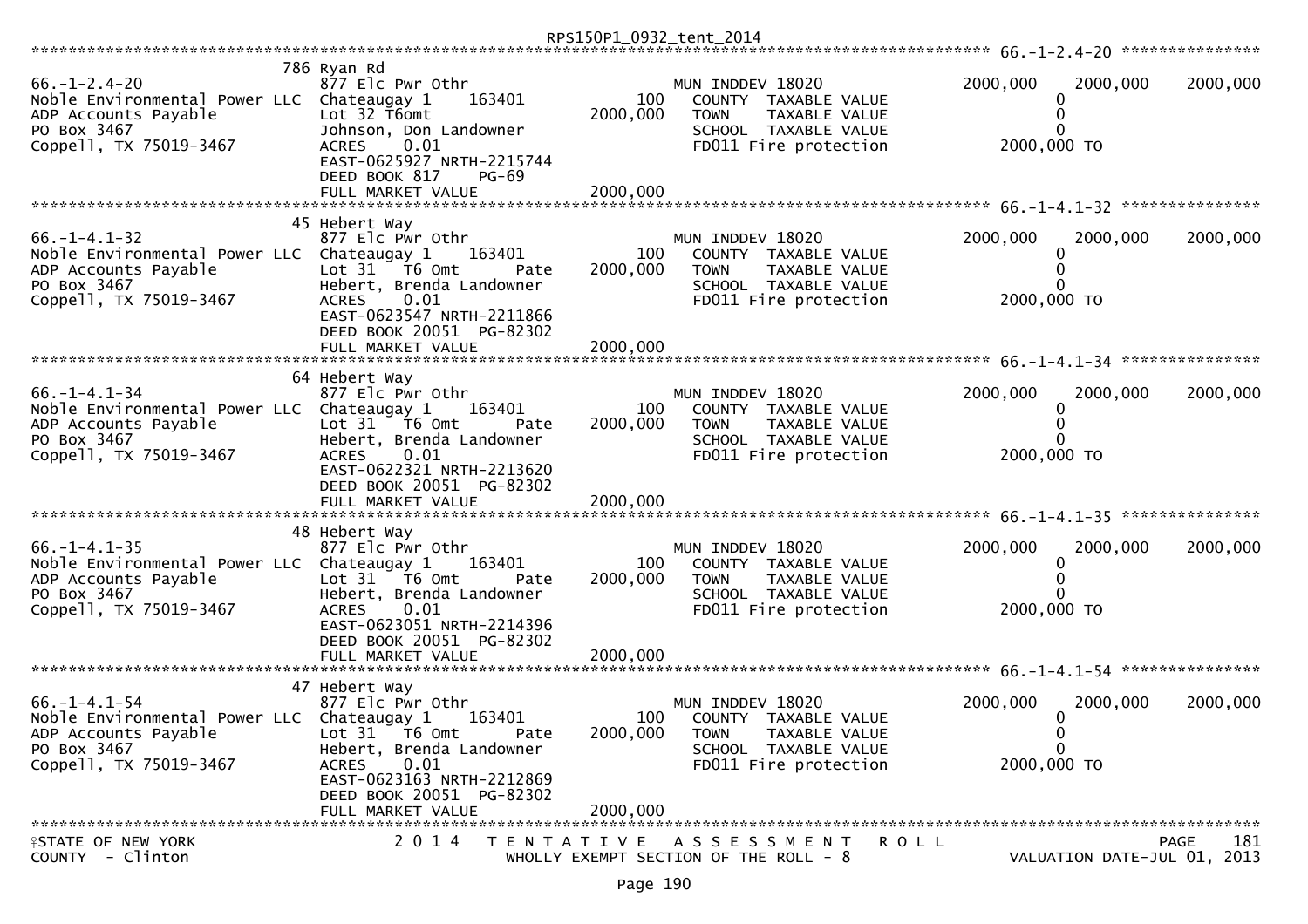# RPS150P1\_0932\_tent\_2014 TOWN - Clinton OWNERS NAME SEQUENCE TAXABLE STATUS DATE-MAR 01, 2014SWIS - 093200 UNIFORM PERCENT OF VALUE IS 100.00

| TAX MAP PARCEL NUMBER<br>CURRENT OWNERS NAME                                                                                        | PROPERTY LOCATION & CLASS ASSESSMENT<br>SCHOOL DISTRICT                                                                                                         | LAND            | TAX DESCRIPTION                                                                                                           | EXEMPTION CODE-----------------COUNTY--------TOWN------SCHOOL<br>TAXABLE VALUE |          |
|-------------------------------------------------------------------------------------------------------------------------------------|-----------------------------------------------------------------------------------------------------------------------------------------------------------------|-----------------|---------------------------------------------------------------------------------------------------------------------------|--------------------------------------------------------------------------------|----------|
|                                                                                                                                     |                                                                                                                                                                 |                 |                                                                                                                           |                                                                                |          |
| $66. -1 - 4.2 - 113$<br>Noble Environmental Power LLC Chateaugay 1<br>ADP Accounts Payable                                          | 784 Ryan Rd<br>877 Elc Pwr Othr<br>163401<br>Lot 32 T6omt                                                                                                       | 100<br>2000,000 | MUN INDDEV 18020<br>COUNTY TAXABLE VALUE<br><b>TOWN</b><br>TAXABLE VALUE                                                  | 2000,000<br>2000,000<br>0<br>0                                                 | 2000,000 |
| PO Box 3467<br>Coppell, TX 75019-3467                                                                                               | Dominic, Roland Landowner<br>$\begin{bmatrix} 0.01 \end{bmatrix}$<br><b>ACRES</b><br>EAST-0625334 NRTH-2214799<br>DEED BOOK 20031 PG-58795                      |                 | SCHOOL TAXABLE VALUE<br>FD011 Fire protection                                                                             | 2000,000 TO                                                                    |          |
|                                                                                                                                     |                                                                                                                                                                 |                 |                                                                                                                           |                                                                                |          |
| $66. - 1 - 6.1 - 33$<br>Noble Environmental Power LLC Chateaugay 1<br>ADP Accounts Payable<br>PO Box 3467<br>Coppell, TX 75019-3467 | 77 McCann Way<br>877 Elc Pwr Othr<br>163401<br>Lot 30 T6 Omt<br>Pate<br>Lamountain, Wilbur Landow<br><b>ACRES</b><br>0.01<br>EAST-0621088 NRTH-2211209          | 100<br>2000,000 | MUN INDDEV 18020<br>COUNTY TAXABLE VALUE<br>TAXABLE VALUE<br><b>TOWN</b><br>SCHOOL TAXABLE VALUE<br>FD011 Fire protection | 2000,000<br>2000,000<br>0<br>0<br>2000,000 TO                                  | 2000,000 |
|                                                                                                                                     | DEED BOOK 20001 PG-19533                                                                                                                                        |                 |                                                                                                                           |                                                                                |          |
| $66. - 1 - 7. - 36$<br>Noble Environmental Power LLC Chateaugay 1<br>ADP Accounts Payable<br>PO Box 3467<br>Coppell, TX 75019-3467  | 372 County Line Rd<br>877 Elc Pwr Othr<br>163401<br>Lot $30 - 76$ Omt<br>Pate<br>Darrah, Richard Landowner<br><b>ACRES</b><br>0.01<br>EAST-0620176 NRTH-2210079 | 100<br>2000,000 | MUN INDDEV 18020<br>COUNTY TAXABLE VALUE<br><b>TOWN</b><br>TAXABLE VALUE<br>SCHOOL TAXABLE VALUE<br>FD011 Fire protection | 2000,000<br>2000,000<br>2000,000 TO                                            | 2000,000 |
|                                                                                                                                     | DEED BOOK 98001 PG-06753<br>FULL MARKET VALUE                                                                                                                   | 2000,000        |                                                                                                                           |                                                                                |          |
| $66. - 1 - 7. - 37$<br>Noble Environmental Power LLC Chateaugay 1<br>ADP Accounts Payable<br>PO Box 3467                            | 35 Johnson Way<br>877 Elc Pwr Othr<br>163401<br>Lot $30$ $\overline{16}$ Omt<br>Pate<br>Darrah, Richard Landowner                                               | 100<br>2000,000 | MUN INDDEV 18020<br>COUNTY TAXABLE VALUE<br><b>TOWN</b><br>TAXABLE VALUE<br>SCHOOL TAXABLE VALUE                          | 2000,000<br>2000,000<br>0                                                      | 2000,000 |
| Coppell, TX 75019-3467                                                                                                              | <b>ACRES</b><br>0.01<br>EAST-0620575 NRTH-2208833<br>DEED BOOK 98001 PG-06753                                                                                   |                 | FD011 Fire protection                                                                                                     | 2000,000 TO                                                                    |          |
|                                                                                                                                     | 155 Hebert Way                                                                                                                                                  |                 |                                                                                                                           |                                                                                |          |
| $66. -1 - 8.1 - 30$<br>Noble Environmental Power LLC Chateaugay 1<br>ADP Accounts Payable                                           | 877 Elc Pwr Othr<br>163401<br>Lot 31 T6 Omt Patent                                                                                                              | 100<br>2000,000 | MUN INDDEV 18020<br>COUNTY TAXABLE VALUE<br><b>TOWN</b><br>TAXABLE VALUE                                                  | 2000,000<br>2000,000<br>0<br>0                                                 | 2000,000 |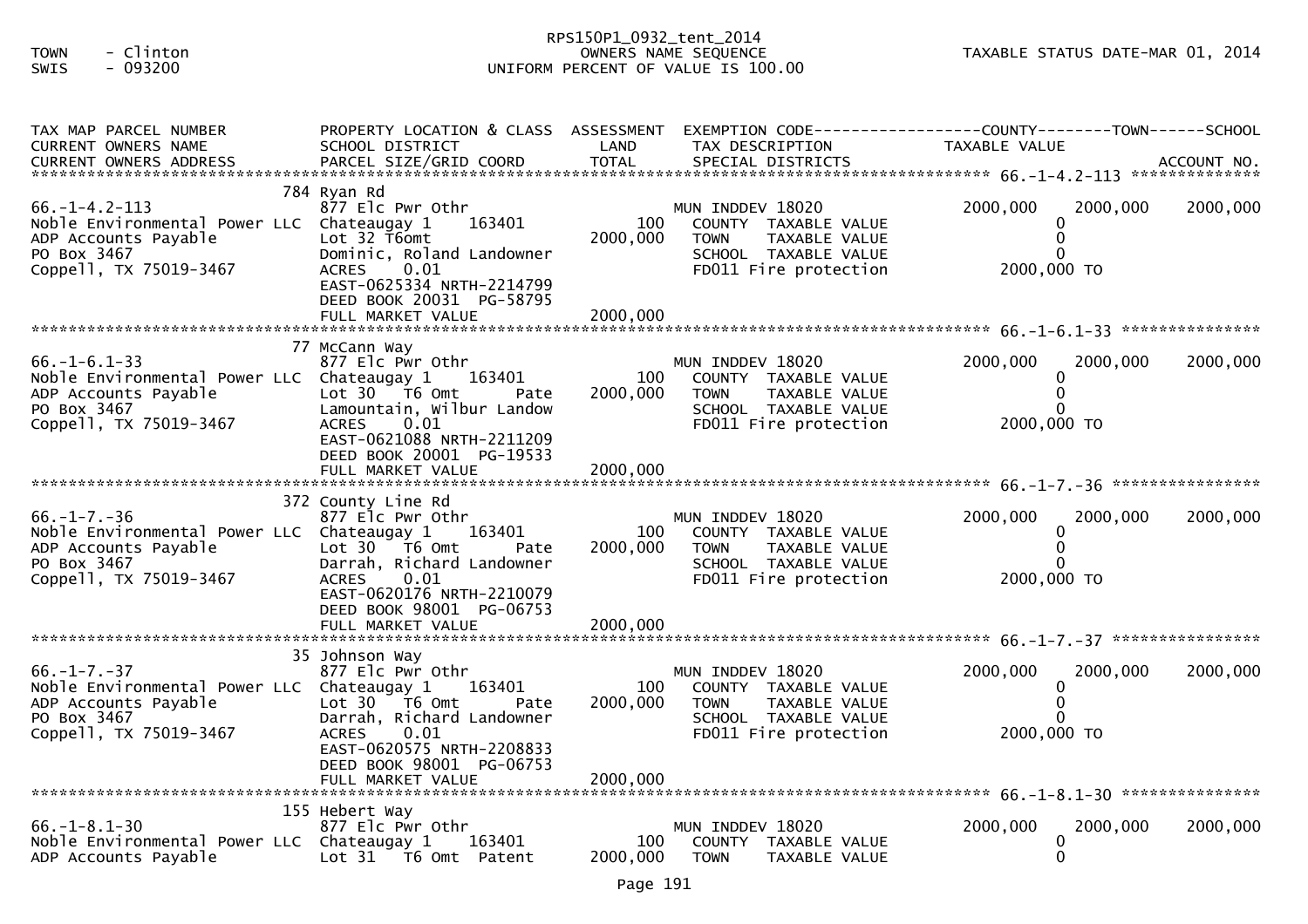|                                                                                                                                       |                                                                                                                                               | RPS150P1_0932_tent_2014 |                                                                                                                           |                                                                                        |          |
|---------------------------------------------------------------------------------------------------------------------------------------|-----------------------------------------------------------------------------------------------------------------------------------------------|-------------------------|---------------------------------------------------------------------------------------------------------------------------|----------------------------------------------------------------------------------------|----------|
| PO Box 3467<br>Coppell, TX 75019-3467                                                                                                 | Brown, William Landowner<br>0.01<br><b>ACRES</b><br>EAST-0620698 NRTH-2213846                                                                 |                         | SCHOOL TAXABLE VALUE<br>FD011 Fire protection                                                                             | 0<br>2000,000 TO                                                                       |          |
|                                                                                                                                       | DEED BOOK 956<br>$PG-39$                                                                                                                      |                         |                                                                                                                           |                                                                                        |          |
|                                                                                                                                       |                                                                                                                                               |                         |                                                                                                                           |                                                                                        |          |
| <b>ISTATE OF NEW YORK</b><br>COUNTY - Clinton<br>- Clinton<br><b>TOWN</b>                                                             | 2 0 1 4                                                                                                                                       |                         | TENTATIVE ASSESSMENT<br>WHOLLY EXEMPT SECTION OF THE ROLL - 8<br>OWNERS NAME SEQUENCE                                     | <b>ROLL</b><br>PAGE<br>VALUATION DATE-JUL 01, 2013<br>TAXABLE STATUS DATE-MAR 01, 2014 | 182      |
| $-093200$<br>SWIS                                                                                                                     |                                                                                                                                               |                         | UNIFORM PERCENT OF VALUE IS 100.00                                                                                        |                                                                                        |          |
| TAX MAP PARCEL NUMBER<br><b>CURRENT OWNERS NAME</b><br>CURRENT OWNERS ADDRESS                                                         | PROPERTY LOCATION & CLASS ASSESSMENT<br>SCHOOL DISTRICT                                                                                       | LAND                    | TAX DESCRIPTION                                                                                                           | EXEMPTION CODE-----------------COUNTY-------TOWN------SCHOOL<br>TAXABLE VALUE          |          |
|                                                                                                                                       |                                                                                                                                               |                         |                                                                                                                           |                                                                                        |          |
| $66. -1 - 8.21 - 29$<br>Noble Environmental Power LLC Chateaugay 1<br>ADP Accounts Payable<br>PO Box 3467<br>Coppell, TX 75019-3467   | 29 McCann Way<br>877 Elc Pwr Othr<br>163401<br>Lot 31 76 0mt<br>McCann, Steven Landowner<br>0.01<br><b>ACRES</b>                              | 100<br>2000,000         | MUN INDDEV 18020<br>COUNTY TAXABLE VALUE<br>TAXABLE VALUE<br><b>TOWN</b><br>SCHOOL TAXABLE VALUE<br>FD011 Fire protection | 2000,000<br>2000,000<br>2000,000 TO                                                    | 2000,000 |
|                                                                                                                                       | EAST-0620190 NRTH-2211857<br>DEED BOOK 20051 PG-87790<br>FULL MARKET VALUE                                                                    | 2000,000                |                                                                                                                           |                                                                                        |          |
| $66. -1 - 8.22 - 31$<br>Noble Environmental Power LLC Chateaugay 1<br>ADP Accounts Payable<br>PO Box 3467<br>Coppell, TX 75019-3467   | 95 Hebert Way<br>877 Elc Pwr Othr<br>163401<br>Lot 31 T6 Omt<br>Camp Acres LLC Landowner<br><b>ACRES</b><br>0.01<br>EAST-0621809 NRTH-2212143 | 100<br>2000,000         | MUN INDDEV 18020<br>COUNTY TAXABLE VALUE<br><b>TOWN</b><br>TAXABLE VALUE<br>SCHOOL TAXABLE VALUE<br>FD011 Fire protection | 2000,000<br>2000,000<br>$\Omega$<br>2000,000 TO                                        | 2000,000 |
|                                                                                                                                       | DEED BOOK 20051 PG-84956<br>FULL MARKET VALUE                                                                                                 | 2000,000                |                                                                                                                           |                                                                                        |          |
|                                                                                                                                       |                                                                                                                                               |                         |                                                                                                                           |                                                                                        |          |
| $66. - 1 - 8.22 - 106$<br>Noble Environmental Power LLC Chateaugay 1<br>ADP Accounts Payable<br>PO Box 3467<br>Coppell, TX 75019-3467 | 111 Hebert Way<br>877 Elc Pwr Othr<br>163401<br>Lot 31 76 0mt<br>Camp Acres LLC Landowner<br><b>ACRES</b><br>0.01                             | 100<br>2000,000         | MUN INDDEV 18020<br>COUNTY TAXABLE VALUE<br><b>TOWN</b><br>TAXABLE VALUE<br>SCHOOL TAXABLE VALUE<br>FD011 Fire protection | 2000,000<br>2000,000<br>2000,000 TO                                                    | 2000,000 |
|                                                                                                                                       | EAST-0621422 NRTH-2213110<br>DEED BOOK 20051 PG-84956<br>FULL MARKET VALUE                                                                    | 2000,000                |                                                                                                                           |                                                                                        |          |
|                                                                                                                                       | 27 McCann Way                                                                                                                                 |                         |                                                                                                                           |                                                                                        |          |
| $66. - 1 - 8.24 - 56$<br>Noble Environmental Power LLC<br>ADP Accounts Payable<br>PO Box 3467<br>Coppell, TX 75019-3467               | 877 Elc Pwr Othr<br>163401<br>Chateaugay 1<br>Lot 31 T6 Omt<br>Camp Acres LLC Landowner<br>0.01<br><b>ACRES</b>                               | 100<br>2000,000         | MUN INDDEV 18020<br>COUNTY TAXABLE VALUE<br>TAXABLE VALUE<br><b>TOWN</b><br>SCHOOL TAXABLE VALUE<br>FD011 Fire protection | 2000,000<br>2000,000<br>0<br>2000,000 TO                                               | 2000,000 |
|                                                                                                                                       |                                                                                                                                               |                         |                                                                                                                           |                                                                                        |          |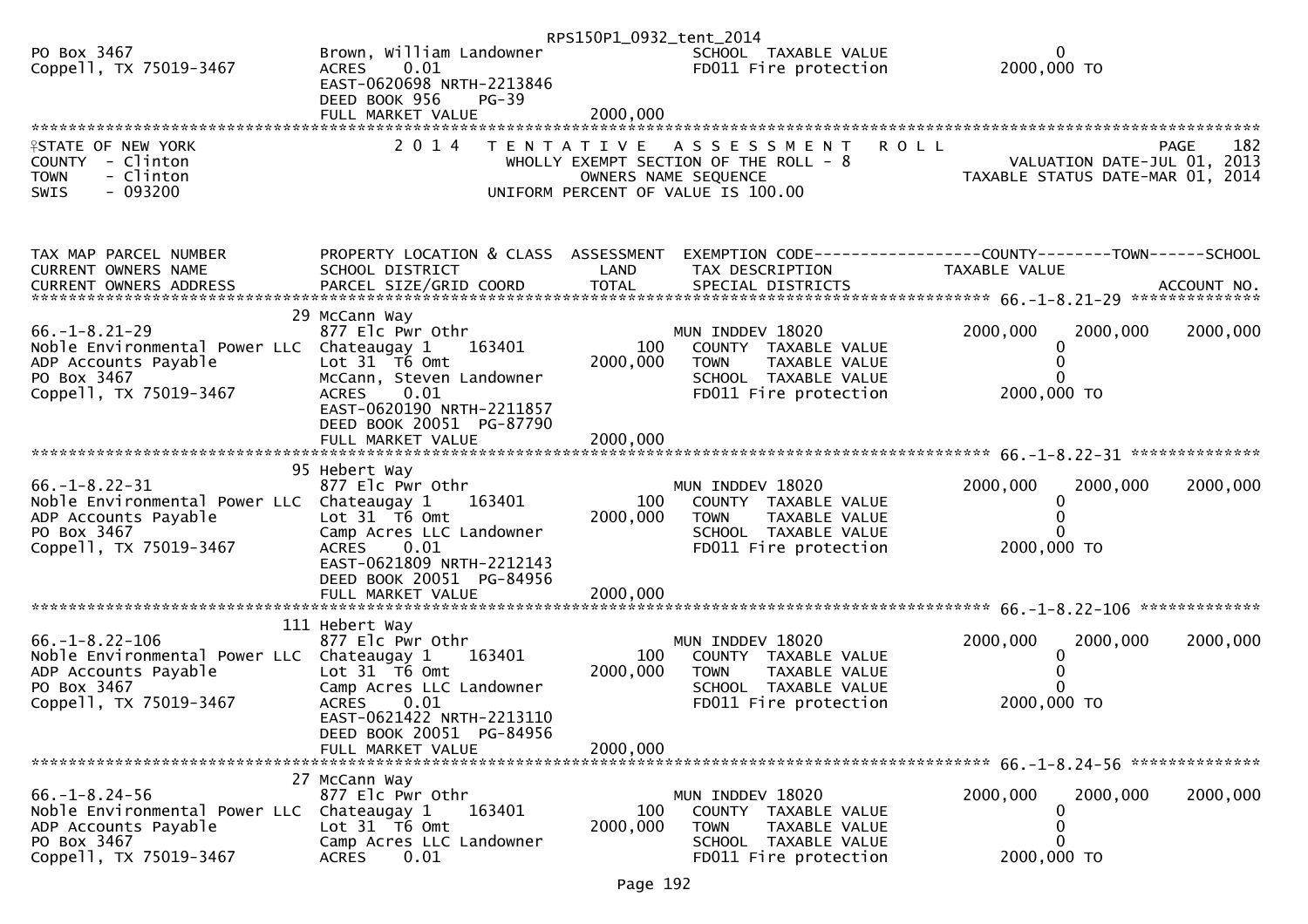|                                                                                                                                     |                                                                                                                                                                                                                             | RPS150P1_0932_tent_2014 |                                                                                                                                            |                                                                                     |                    |
|-------------------------------------------------------------------------------------------------------------------------------------|-----------------------------------------------------------------------------------------------------------------------------------------------------------------------------------------------------------------------------|-------------------------|--------------------------------------------------------------------------------------------------------------------------------------------|-------------------------------------------------------------------------------------|--------------------|
|                                                                                                                                     | EAST-0619782 NRTH-2212805                                                                                                                                                                                                   |                         |                                                                                                                                            |                                                                                     |                    |
|                                                                                                                                     | DEED BOOK 20041 PG-77982<br>FULL MARKET VALUE                                                                                                                                                                               | 2000,000                |                                                                                                                                            |                                                                                     |                    |
|                                                                                                                                     |                                                                                                                                                                                                                             |                         |                                                                                                                                            |                                                                                     |                    |
| $67. - 1 - 17. - 27$<br>Noble Environmental Power LLC Chateaugay 1<br>ADP Accounts Payable<br>PO Box 3467<br>Coppell, TX 75019-3467 | 162 Ridge Way<br>877 Elc Pwr Othr<br>163401<br>Lot $29$ $\overline{16}$ Omt<br>Pate<br>Also Title Bk 886 Pg 85<br>Bouchard, Tony (Land Owne<br>0.01<br><b>ACRES</b><br>EAST-0627133 NRTH-2208457<br>DEED BOOK 886<br>PG-131 | 100<br>2000,000         | MUN INDDEV 18020<br>COUNTY TAXABLE VALUE<br>TAXABLE VALUE<br><b>TOWN</b><br>SCHOOL TAXABLE VALUE<br>FD011 Fire protection                  | 2000,000<br>2000,000<br>0<br>0<br>$\Omega$<br>2000,000 TO                           | 2000,000           |
|                                                                                                                                     | FULL MARKET VALUE                                                                                                                                                                                                           | 2000,000                |                                                                                                                                            |                                                                                     |                    |
| <b>ISTATE OF NEW YORK</b><br>COUNTY - Clinton<br>- Clinton<br><b>TOWN</b><br>$-093200$<br><b>SWIS</b>                               | 2 0 1 4                                                                                                                                                                                                                     |                         | <b>ROLL</b><br>TENTATIVE ASSESSMENT<br>WHOLLY EXEMPT SECTION OF THE ROLL - 8<br>OWNERS NAME SEQUENCE<br>UNIFORM PERCENT OF VALUE IS 100.00 | OLL - 8<br>TAXABLE STATUS DATE-JUL 01, 2013<br>CO. TAXABLE STATUS DATE-MAR 01, 2014 | 183<br><b>PAGE</b> |
| TAX MAP PARCEL NUMBER<br>CURRENT OWNERS NAME                                                                                        | PROPERTY LOCATION & CLASS ASSESSMENT<br>SCHOOL DISTRICT                                                                                                                                                                     | LAND                    | TAX DESCRIPTION                                                                                                                            | EXEMPTION CODE-----------------COUNTY--------TOWN------SCHOOL<br>TAXABLE VALUE      |                    |
| $67. - 1 - 17. - 28$<br>Noble Environmental Power LLC Chateaugay 1<br>ADP Accounts Payable<br>PO Box 3467<br>Coppell, TX 75019-3467 | 83 Ridge Way<br>877 Elc Pwr Othr<br>163401<br>Lot 29 T6 Omt<br>Pate<br>Also Title Bk 886 Pg 85<br>Bouchard, Tony (Land Owne<br>0.01<br><b>ACRES</b><br>EAST-0626657 NRTH-2211214<br>DEED BOOK 886<br>PG-131                 | 100<br>2000,000         | MUN INDDEV 18020<br>COUNTY TAXABLE VALUE<br><b>TOWN</b><br>TAXABLE VALUE<br>SCHOOL TAXABLE VALUE<br>FD011 Fire protection                  | 2000,000<br>2000,000<br>0<br>0<br>0<br>2000,000 TO                                  | 2000,000           |
|                                                                                                                                     |                                                                                                                                                                                                                             |                         |                                                                                                                                            |                                                                                     |                    |
| $67. - 1 - 17. - 48$<br>Noble Environmental Power LLC Chateaugay 1<br>ADP Accounts Payable<br>PO Box 3467<br>Coppell, TX 75019-3467 | 120 Ridge Way<br>877 Elc Pwr Othr<br>163401<br>Lot 29 T6 Omt<br>Pate<br>Also Title Bk 886 Pg 85<br>Bouchard, Tony (Land Owne<br><b>ACRES</b><br>0.01<br>EAST-0626992 NRTH-2210165<br>DEED BOOK 886<br>PG-131                | 100<br>2000,000         | MUN INDDEV 18020<br>COUNTY TAXABLE VALUE<br><b>TOWN</b><br>TAXABLE VALUE<br>SCHOOL TAXABLE VALUE<br>FD011 Fire protection                  | 2000,000<br>2000,000<br>$\bf{0}$<br>2000,000 TO                                     | 2000,000           |
|                                                                                                                                     | FULL MARKET VALUE                                                                                                                                                                                                           | 2000,000                |                                                                                                                                            |                                                                                     |                    |
| $67. - 1 - 17. - 58$<br>Noble Environmental Power LLC<br>ADP Accounts Payable<br>PO Box 3467                                        | 132 Ridge Way<br>877 Elc Pwr Othr<br>163401<br>Chateaugay 1<br>Lot 29 T6 Omt<br>Pate<br>Also Title Bk 886 Pg 85                                                                                                             | 100<br>2000,000         | MUN INDDEV 18020<br>COUNTY TAXABLE VALUE<br><b>TOWN</b><br>TAXABLE VALUE<br>SCHOOL TAXABLE VALUE                                           | 2000,000<br>2000,000<br>0<br>0<br>0                                                 | 2000,000           |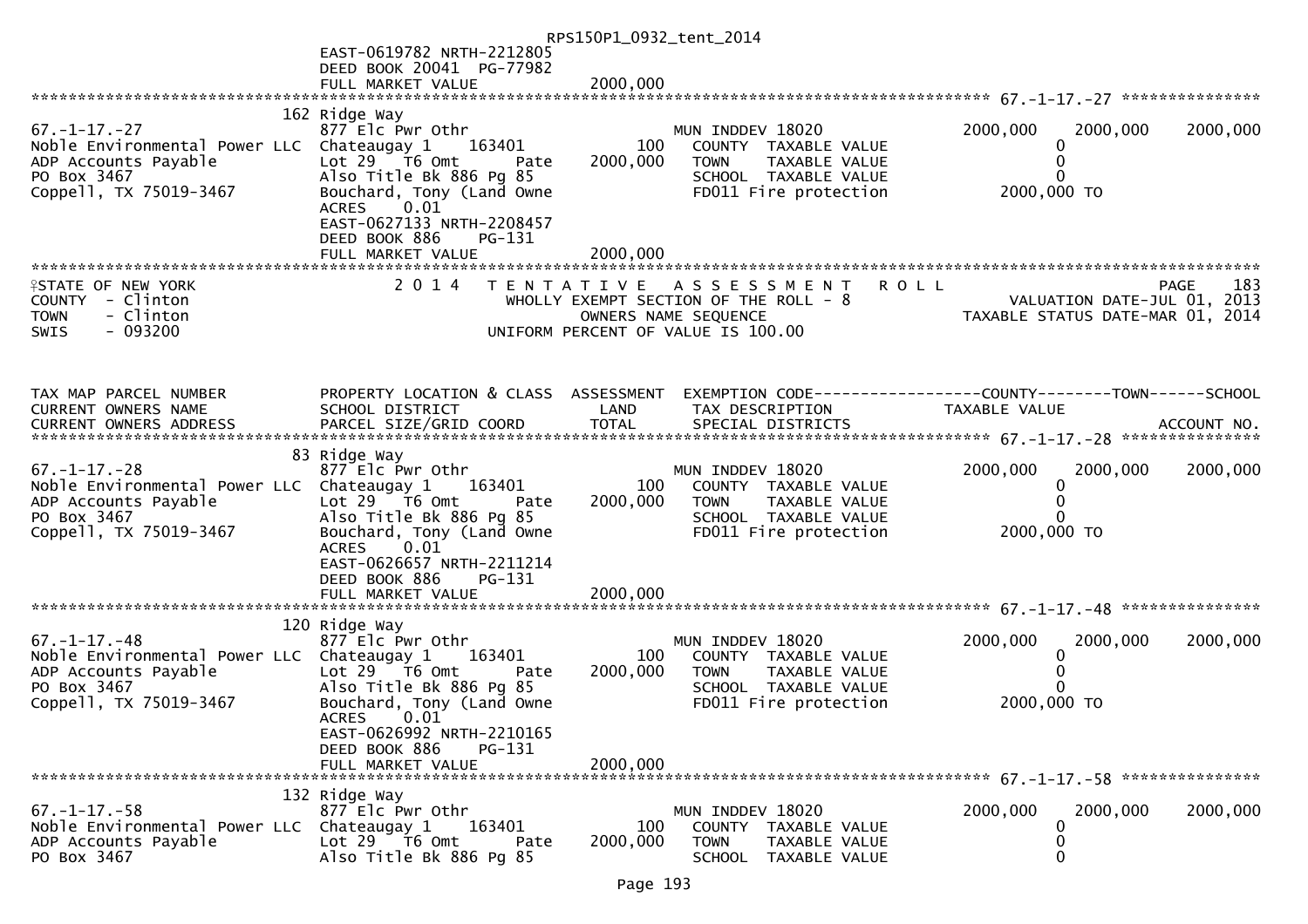|                                                                                                                                      |                                                                                                                                                                                                                                                 | RPS150P1_0932_tent_2014     |                                                                                                                           |                                                                     |                    |
|--------------------------------------------------------------------------------------------------------------------------------------|-------------------------------------------------------------------------------------------------------------------------------------------------------------------------------------------------------------------------------------------------|-----------------------------|---------------------------------------------------------------------------------------------------------------------------|---------------------------------------------------------------------|--------------------|
| Coppell, TX 75019-3467                                                                                                               | Bouchard, Tony (Land Owne<br>0.01<br><b>ACRES</b><br>EAST-0625760 NRTH-2209391<br>DEED BOOK 886<br>PG-131<br>FULL MARKET VALUE                                                                                                                  | 2000,000                    | FD011 Fire protection                                                                                                     | 2000,000 TO                                                         |                    |
|                                                                                                                                      |                                                                                                                                                                                                                                                 |                             |                                                                                                                           |                                                                     |                    |
| $67. - 1 - 17. - 105$<br>Noble Environmental Power LLC Chateaugay 1<br>ADP Accounts Payable<br>PO Box 3467<br>Coppell, TX 75019-3467 | 29 Ridge Way<br>877 Elc Pwr Othr<br>163401<br>Lot $29$ $\overline{76}$ Omt<br>Pate<br>Also Title Bk 886 Pg 85<br>Bouchard, Tony (Land Owne<br>0.01<br><b>ACRES</b><br>EAST-0625436 NRTH-2210588<br>DEED BOOK 886<br>PG-131<br>FULL MARKET VALUE | 100<br>2000,000<br>2000,000 | MUN INDDEV 18020<br>COUNTY TAXABLE VALUE<br>TAXABLE VALUE<br><b>TOWN</b><br>SCHOOL TAXABLE VALUE<br>FD011 Fire protection | 2000,000<br>2000,000<br>2000,000 TO                                 | 2000,000           |
| <b>ISTATE OF NEW YORK</b>                                                                                                            | 2 0 1 4                                                                                                                                                                                                                                         |                             | TENTATIVE ASSESSMENT                                                                                                      | <b>ROLL</b>                                                         | 184<br><b>PAGE</b> |
| COUNTY - Clinton<br>- Clinton<br><b>TOWN</b><br>$-093200$<br>SWIS                                                                    |                                                                                                                                                                                                                                                 |                             | WHOLLY EXEMPT SECTION OF THE ROLL - 8<br>OWNERS NAME SEQUENCE<br>UNIFORM PERCENT OF VALUE IS 100.00                       | VALUATION DATE-JUL 01, 2013<br>TAXABLE STATUS DATE-MAR 01, 2014     |                    |
| TAX MAP PARCEL NUMBER                                                                                                                | PROPERTY LOCATION & CLASS ASSESSMENT                                                                                                                                                                                                            |                             |                                                                                                                           | EXEMPTION        CODE-----------------COUNTY-------TOWN------SCHOOL |                    |
| CURRENT OWNERS NAME                                                                                                                  | SCHOOL DISTRICT                                                                                                                                                                                                                                 | LAND                        | TAX DESCRIPTION                                                                                                           | TAXABLE VALUE                                                       |                    |
| $81. -1 -1. -53$<br>Noble Environmental Power LLC Chateaugay 1<br>ADP Accounts Payable<br>PO Box 3467<br>Coppell, TX 75019-3467      | 35 Dumont Way<br>877 Elc Pwr Othr<br>163401<br>Lot 30 T6 Omt<br>Pate<br>Dumont, Kenneth Landowner<br>0.01<br><b>ACRES</b><br>EAST-0620730 NRTH-2207470<br>DEED BOOK 616<br><b>PG-965</b><br>FULL MARKET VALUE                                   | 100<br>2000,000<br>2000,000 | MUN INDDEV 18020<br>COUNTY TAXABLE VALUE<br>TAXABLE VALUE<br><b>TOWN</b><br>SCHOOL TAXABLE VALUE<br>FD011 Fire protection | 2000,000<br>2000,000<br>0<br>2000,000 TO                            | 2000,000           |
|                                                                                                                                      |                                                                                                                                                                                                                                                 |                             |                                                                                                                           |                                                                     |                    |
| $81. - 1 - 2.2 - 52$<br>Noble Environmental Power LLC Chateaugay 1<br>ADP Accounts Payable<br>PO Box 3467                            | 84 Johnson Way<br>877 Elc Pwr Othr<br>163401<br>Lot 30 T6omt<br>Boadway Donald A (land ow                                                                                                                                                       | 100<br>2000,000             | MUN INDDEV 18020<br>COUNTY TAXABLE VALUE<br><b>TOWN</b><br>TAXABLE VALUE<br>SCHOOL TAXABLE VALUE                          | 2000,000<br>2000,000                                                | 2000,000           |
| Coppell, TX 75019-3467                                                                                                               | <b>ACRES</b><br>0.01<br>EAST-0621897 NRTH-2208772<br>DEED BOOK 20031 PG-52433<br>FULL MARKET VALUE                                                                                                                                              | 2000,000                    | FD011 Fire protection                                                                                                     | 2000,000 TO                                                         |                    |
|                                                                                                                                      |                                                                                                                                                                                                                                                 |                             |                                                                                                                           |                                                                     |                    |
| $81. - 1 - 2.2 - 55$<br>Noble Environmental Power LLC Chateaugay 1<br>ADP Accounts Payable<br>PO Box 3467                            | 95 Dumont Way<br>877 Elc Pwr Othr<br>163401<br>Lot 30 T6omt<br>Boadway Donald A (land ow                                                                                                                                                        | 100<br>2000,000             | MUN INDDEV 18020<br>COUNTY TAXABLE VALUE<br><b>TOWN</b><br>TAXABLE VALUE<br>SCHOOL TAXABLE VALUE                          | 2000,000<br>2000,000<br>0<br>0                                      | 2000,000           |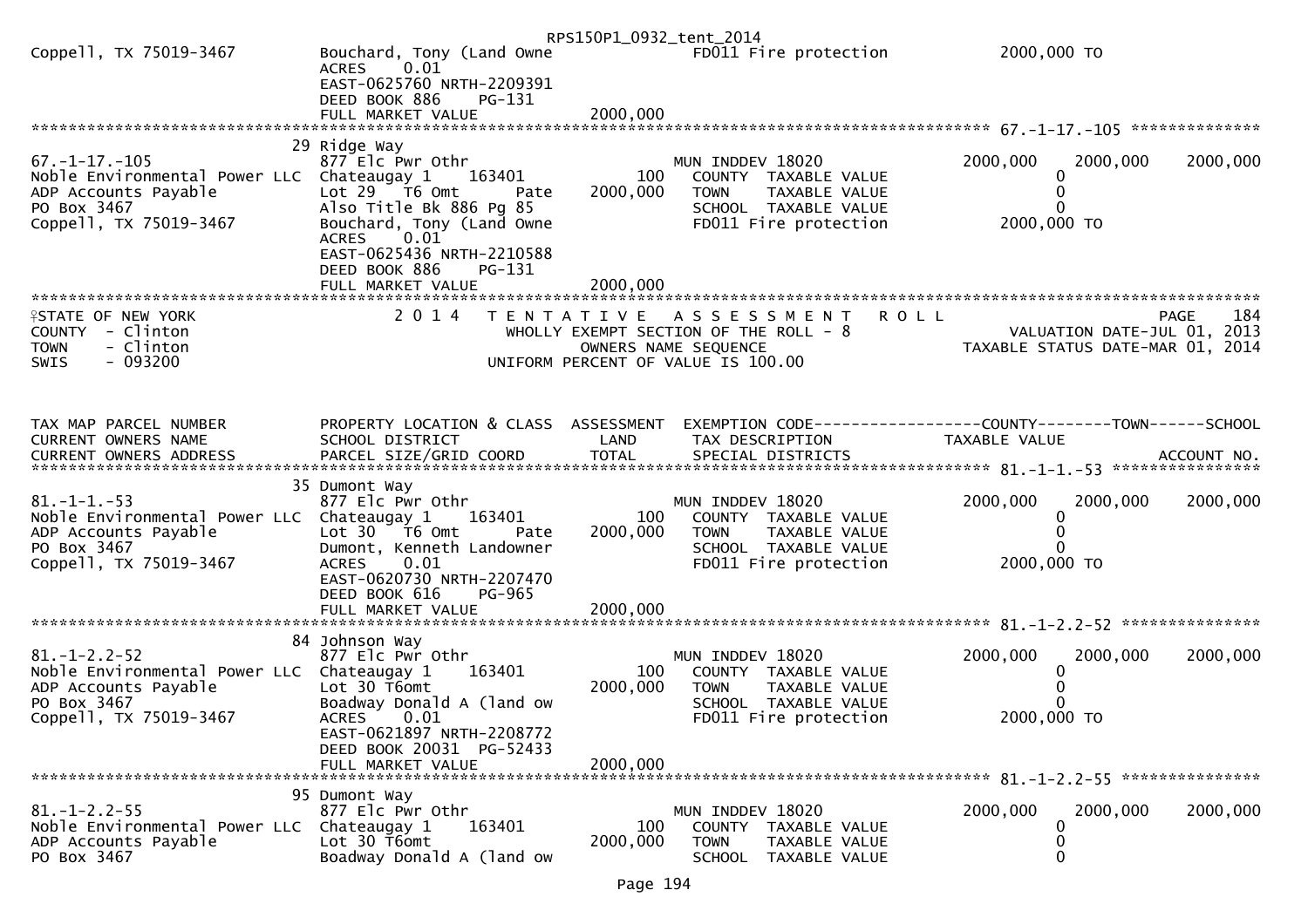|                                                                                                            |                                                                                                       | RPS150P1_0932_tent_2014 |                                                                                                  |                                                                                 |
|------------------------------------------------------------------------------------------------------------|-------------------------------------------------------------------------------------------------------|-------------------------|--------------------------------------------------------------------------------------------------|---------------------------------------------------------------------------------|
| Coppell, TX 75019-3467                                                                                     | 0.01<br><b>ACRES</b><br>EAST-0621974 NRTH-2207446<br>DEED BOOK 20031 PG-52433                         |                         | FD011 Fire protection                                                                            | 2000,000 TO                                                                     |
|                                                                                                            | FULL MARKET VALUE                                                                                     | 2000,000                |                                                                                                  |                                                                                 |
| $82. -2 - 1.62 - 38$<br>Noble Environmental Power LLC Chateaugay 1                                         | 138 Johnson Way<br>877 Elc Pwr Othr<br>163401                                                         | 100                     | MUN INDDEV 18020<br>COUNTY TAXABLE VALUE                                                         | 2000,000<br>2000,000<br>2000,000<br>0                                           |
| ADP Accounts Payable<br>PO Box 3467<br>Coppell, TX 75019-3467                                              | Lot 30 T60MT<br>Courtney, Jennifer Landow<br>0.01<br><b>ACRES</b>                                     | 2000,000                | <b>TOWN</b><br>TAXABLE VALUE<br>SCHOOL TAXABLE VALUE<br>FD011 Fire protection                    | 2000,000 TO                                                                     |
|                                                                                                            | EAST-0623049 NRTH-2209264<br>DEED BOOK 20041 PG-77976                                                 |                         |                                                                                                  |                                                                                 |
|                                                                                                            | 208 Ridge Way                                                                                         |                         |                                                                                                  |                                                                                 |
| $82 - 2 - 2 - 3 - 23$<br>Noble Environmental Power LLC N Adirondack<br>ADP Accounts Payable<br>PO Box 3467 | 877 Elc Pwr Othr<br>093601<br>Lot 29 T6 Omt<br>Breen, Jon Landowner                                   | 100<br>2000,000         | MUN INDDEV 18020<br>COUNTY TAXABLE VALUE<br><b>TOWN</b><br>TAXABLE VALUE<br>SCHOOL TAXABLE VALUE | 2000,000<br>2000,000<br>2000,000<br>0                                           |
| Coppell, TX 75019-3467                                                                                     | 0.01<br><b>ACRES</b><br>EAST-0628268 NRTH-2208500<br>DEED BOOK 922<br>$PG-24$                         |                         | FD011 Fire protection                                                                            | 2000,000 TO                                                                     |
| <b>ISTATE OF NEW YORK</b>                                                                                  | 2 0 1 4                                                                                               |                         | TENTATIVE ASSESSMENT<br><b>ROLL</b>                                                              | 185<br><b>PAGE</b>                                                              |
| COUNTY - Clinton                                                                                           |                                                                                                       |                         | WHOLLY EXEMPT SECTION OF THE ROLL - 8                                                            | VALUATION DATE-JUL 01, 2013                                                     |
| - Clinton<br><b>TOWN</b><br>$-093200$<br>SWIS                                                              |                                                                                                       |                         | OWNERS NAME SEQUENCE<br>UNIFORM PERCENT OF VALUE IS 100.00                                       | TAXABLE STATUS DATE-MAR 01, 2014                                                |
|                                                                                                            |                                                                                                       |                         |                                                                                                  |                                                                                 |
| TAX MAP PARCEL NUMBER<br>CURRENT OWNERS NAME                                                               | PROPERTY LOCATION & CLASS ASSESSMENT<br>SCHOOL DISTRICT                                               | LAND                    | TAX DESCRIPTION                                                                                  | EXEMPTION CODE------------------COUNTY--------TOWN------SCHOOL<br>TAXABLE VALUE |
|                                                                                                            |                                                                                                       |                         |                                                                                                  |                                                                                 |
| $82 - 2 - 2 - 3 - 24$<br>Noble Environmental Power LLC N Adirondack<br>ADP Accounts Payable                | 253 Ridge Way<br>877 Elc Pwr Othr<br>093601<br>Lot 29 T6 Omt                                          | 100<br>2000,000         | MUN INDDEV 18020<br>COUNTY TAXABLE VALUE<br>TAXABLE VALUE<br><b>TOWN</b>                         | 2000,000<br>2000,000<br>2000,000<br>0                                           |
| PO Box 3467<br>Coppell, TX 75019-3467                                                                      | Breen, Jon Landowner<br>0.01<br><b>ACRES</b><br>EAST-0629484 NRTH-2208781<br>DEED BOOK 922<br>$PG-24$ |                         | SCHOOL TAXABLE VALUE<br>FD011 Fire protection                                                    | 2000,000 TO                                                                     |
|                                                                                                            | FULL MARKET VALUE                                                                                     | 2000,000                |                                                                                                  |                                                                                 |
| $82 - 2 - 2 - 3 - 108$<br>Noble Environmental Power LLC<br>ADP Accounts Payable<br>PO Box 3467             | 167 Ridge Way<br>877 Elc Pwr Othr<br>093601<br>N Adirondack<br>Lot 29 T6 Omt<br>Breen, Jon Landowner  | 100<br>2000,000         | MUN INDDEV 18020<br>COUNTY TAXABLE VALUE<br><b>TOWN</b><br>TAXABLE VALUE<br>SCHOOL TAXABLE VALUE | 2000,000<br>2000,000<br>2000,000<br>0<br>0                                      |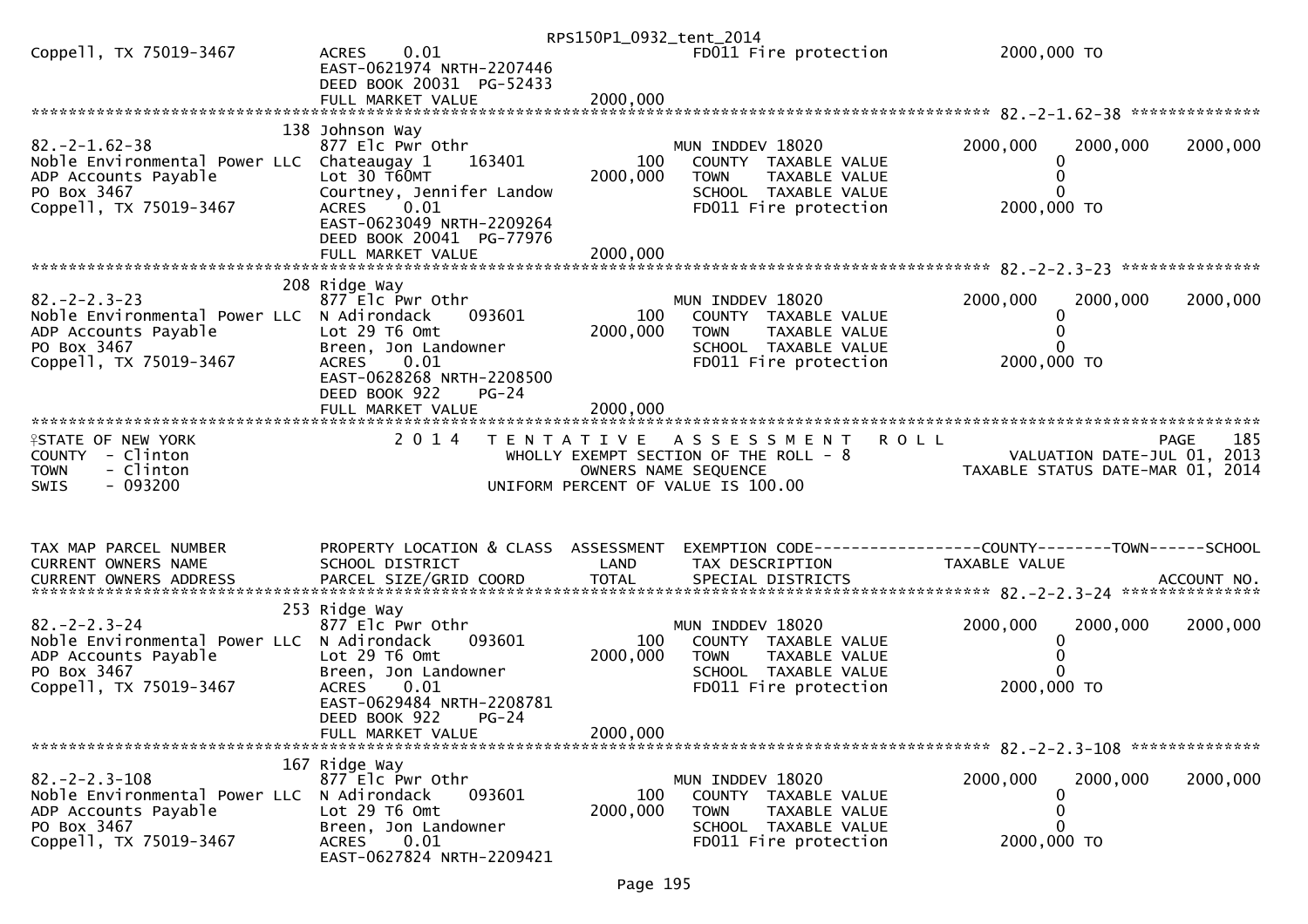|                                                                                                       |                                                                                                                                                                                                                                            | RPS150P1_0932_tent_2014    |                                                                                                                                        |                                                                                |                    |
|-------------------------------------------------------------------------------------------------------|--------------------------------------------------------------------------------------------------------------------------------------------------------------------------------------------------------------------------------------------|----------------------------|----------------------------------------------------------------------------------------------------------------------------------------|--------------------------------------------------------------------------------|--------------------|
|                                                                                                       | DEED BOOK 922<br>$PG-24$                                                                                                                                                                                                                   |                            |                                                                                                                                        |                                                                                |                    |
|                                                                                                       | FULL MARKET VALUE                                                                                                                                                                                                                          | 2000,000                   |                                                                                                                                        |                                                                                |                    |
|                                                                                                       | 22-20 Rt 189                                                                                                                                                                                                                               |                            |                                                                                                                                        |                                                                                |                    |
| $68. - 1 - 2.1$<br>NYS DOT<br>Main Office<br>1220 Washington Ave<br>Albany, $NY$ 12232                | 651 Highway gar<br>N Adirondack<br>093601<br>Lot 34 T6 Omt<br>1.00<br><b>ACRES</b><br>EAST-0640566 NRTH-2217818                                                                                                                            | 5,000<br>66,000            | 12100<br>NYS PROP<br>COUNTY TAXABLE VALUE<br><b>TOWN</b><br>TAXABLE VALUE<br>SCHOOL TAXABLE VALUE<br>FD011 Fire protection             | 66,000<br>66,000<br>0<br>0<br>$0$ TO                                           | 66,000             |
|                                                                                                       | DEED BOOK 392<br>$PG-53$<br>FULL MARKET VALUE                                                                                                                                                                                              | 66,000                     | 66,000 EX                                                                                                                              |                                                                                |                    |
|                                                                                                       | 214 Patnode Rd                                                                                                                                                                                                                             |                            |                                                                                                                                        |                                                                                |                    |
| $68. - 1 - 16.22$<br>Power Authority of New York<br>30 South Pearl St<br>Albany, NY 12207             | 872 Elec-Substat<br>N Adirondack<br>093601<br>Surrvey Map 20132/60301<br>4.46<br><b>ACRES</b><br>EAST-0636508 NRTH-2207774<br>DEED BOOK 20132 PG-61839<br>FULL MARKET VALUE                                                                | 26,800<br>26,800<br>26,800 | NYS POW AU 12350<br>COUNTY TAXABLE VALUE<br>TAXABLE VALUE<br><b>TOWN</b><br>SCHOOL TAXABLE VALUE<br>FD011 Fire protection<br>26,800 EX | 26,800<br>26,800<br>$\mathbf 0$<br>0 <sub>T</sub>                              | 26,800             |
|                                                                                                       |                                                                                                                                                                                                                                            |                            |                                                                                                                                        |                                                                                |                    |
| $82 - 2 - 10.2$<br>Power Authority of State of NY Chateaugay 1<br>30 S Pearl St<br>Albany, NY 12207   | 386 Ryan Rd<br>872 Elec-Substat<br>163401<br>Lot $29$ T6 OMT<br><b>ACRES</b><br>7.34                                                                                                                                                       | 10, 100<br>10,100          | NYS POW AU 12350<br>COUNTY TAXABLE VALUE<br><b>TOWN</b><br>TAXABLE VALUE<br>SCHOOL TAXABLE VALUE                                       | 10,100<br>10,100<br>0<br>0                                                     | 10,100             |
|                                                                                                       | EAST-0625412 NRTH-2207590<br>DEED BOOK 20112 PG-44996                                                                                                                                                                                      |                            | FD011 Fire protection<br>$10,100$ EX                                                                                                   | 0 <sub>T</sub>                                                                 |                    |
| <b>ISTATE OF NEW YORK</b><br>COUNTY - Clinton<br>- Clinton<br><b>TOWN</b><br>$-093200$<br>SWIS        | 2 0 1 4                                                                                                                                                                                                                                    |                            | TENTATIVE ASSESSMENT<br>WHOLLY EXEMPT SECTION OF THE ROLL - 8<br>OWNERS NAME SEQUENCE<br>UNIFORM PERCENT OF VALUE IS 100.00            | <b>ROLL</b><br>VALUATION DATE-JUL 01, 2013<br>TAXABLE STATUS DATE-MAR 01, 2014 | <b>PAGE</b><br>186 |
| TAX MAP PARCEL NUMBER<br>CURRENT OWNERS NAME                                                          | PROPERTY LOCATION & CLASS ASSESSMENT<br>SCHOOL DISTRICT                                                                                                                                                                                    | LAND                       | TAX DESCRIPTION                                                                                                                        | EXEMPTION CODE-----------------COUNTY-------TOWN------SCHOOL<br>TAXABLE VALUE  |                    |
| $82 - 2 - 11$<br>Power Authority of State of NY Chateaugay 1<br>30 South Pearl St<br>Albany, NY 12207 | Ryan Rd<br>311 Res vac land<br>163401<br>Lot $29$ $\overline{16}$ Omt<br>Pate<br>Also Title Bk 886 Pg 85<br>Survey Map 2010/231471<br>FRNT 25.00 DPTH 728.00<br>EAST-0625390 NRTH-2207810<br>DEED BOOK 20112 PG-44997<br>FULL MARKET VALUE | 1,600<br>1,600<br>1,600    | NYS POW AU 12350<br>COUNTY TAXABLE VALUE<br><b>TOWN</b><br>TAXABLE VALUE<br>SCHOOL TAXABLE VALUE<br>FD011 Fire protection<br>1,600 EX  | 1,600<br>1,600<br>0<br>0<br>0<br>$0$ TO                                        | 1,600              |
|                                                                                                       | 999 Clinton Mills Rd                                                                                                                                                                                                                       |                            |                                                                                                                                        |                                                                                |                    |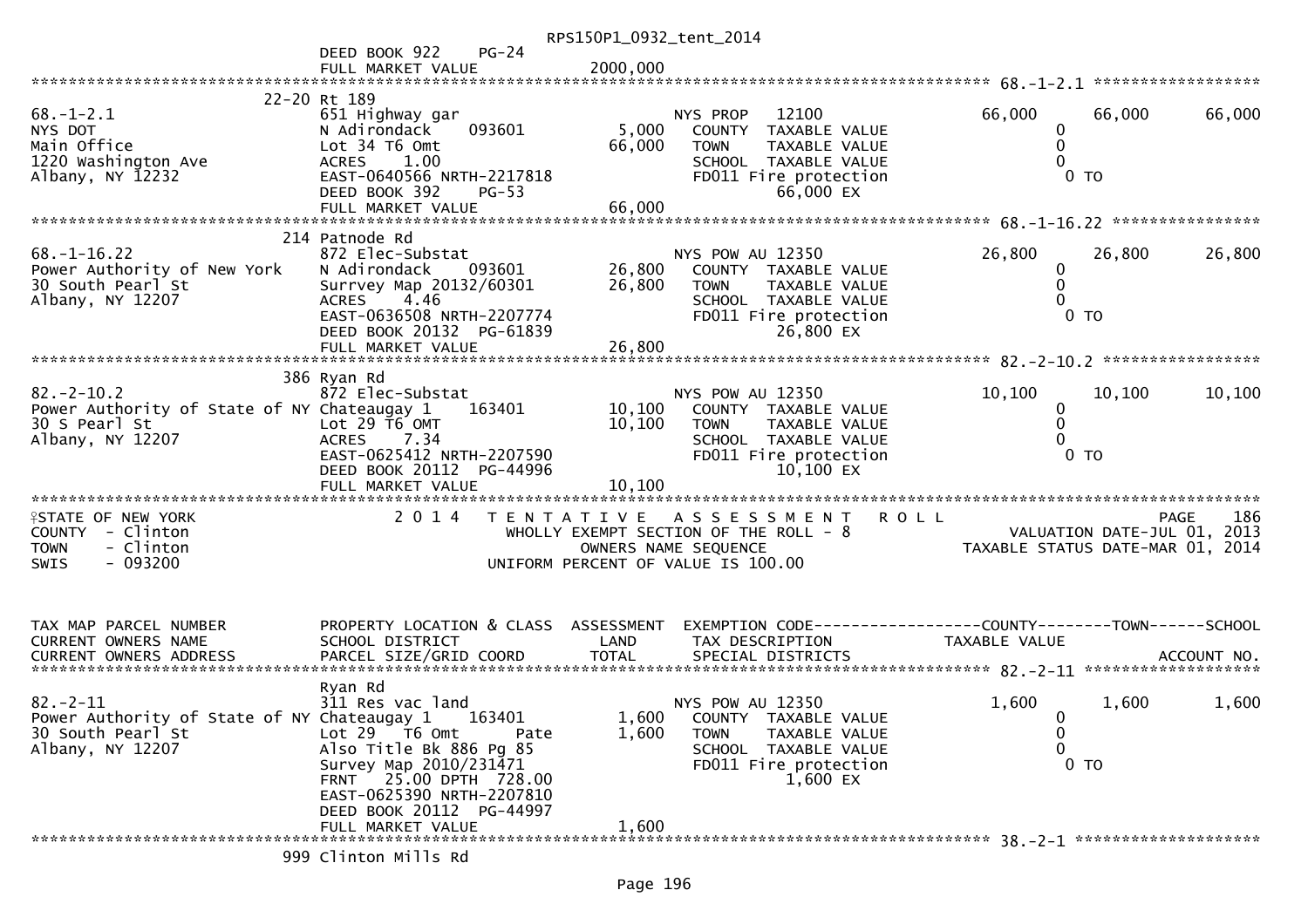|                                                                         |                                                                                              | RPS150P1_0932_tent_2014 |                                                                                                 |                                                                 |             |             |
|-------------------------------------------------------------------------|----------------------------------------------------------------------------------------------|-------------------------|-------------------------------------------------------------------------------------------------|-----------------------------------------------------------------|-------------|-------------|
| $38. - 2 - 1$<br>Town Of Clinton<br>23 Smith St<br>Churubusco, NY 12923 | 323 Vacant rural<br>093601<br>N Adirondack<br>Lot 56 T6 Omt<br>Pate<br>10.00<br><b>ACRES</b> | 7,300<br>7,300          | TOWN PROP 13500<br>COUNTY TAXABLE VALUE<br>TAXABLE VALUE<br><b>TOWN</b><br>SCHOOL TAXABLE VALUE | 7,300<br>0<br>0<br>$\Omega$                                     | 7,300       | 7,300       |
|                                                                         | EAST-0647308 NRTH-2231381<br>DEED BOOK 507<br><b>PG-93</b>                                   | 7,300                   | FD011 Fire protection<br>7,300 EX                                                               | $0$ TO                                                          |             |             |
|                                                                         | FULL MARKET VALUE                                                                            |                         |                                                                                                 |                                                                 |             |             |
|                                                                         | Broad St                                                                                     |                         |                                                                                                 |                                                                 |             |             |
| $38.1 - 1 - 10.2$<br>Town Of Clinton                                    | $314$ Rural vac<10<br>N Adirondack<br>093601                                                 | 5,500                   | TOWN PROP 13500<br>COUNTY TAXABLE VALUE                                                         | 5,500<br>0                                                      | 5,500       | 5,500       |
| 23 Smith St                                                             | Lot $6$ T $60$ mt                                                                            | 5,500                   | <b>TOWN</b><br>TAXABLE VALUE                                                                    | 0                                                               |             |             |
| Churubusco, NY 12923                                                    | <b>ACRES</b><br>3.40                                                                         |                         | SCHOOL TAXABLE VALUE                                                                            | 0                                                               |             |             |
|                                                                         | EAST-0640377 NRTH-2232091<br>DEED BOOK 593<br>PG-451                                         |                         | FD011 Fire protection<br>5,500 EX                                                               | 0 <sub>T</sub>                                                  |             |             |
|                                                                         |                                                                                              |                         |                                                                                                 |                                                                 |             |             |
|                                                                         | Church St                                                                                    |                         |                                                                                                 |                                                                 |             |             |
| $38.1 - 1 - 20.2$                                                       | $314$ Rural vac<10                                                                           |                         | TOWN PROP 13500                                                                                 | 9,000                                                           | 9,000       | 9,000       |
| Town Of Clinton                                                         | 093601<br>N Adirondack                                                                       | 9,000                   | COUNTY TAXABLE VALUE                                                                            | 0                                                               |             |             |
| 23 Smith St<br>Churubusco, NY 12923                                     | Lot 66 T6omt<br><b>ACRES</b><br>6.00                                                         | 9,000                   | <b>TOWN</b><br>TAXABLE VALUE<br>SCHOOL TAXABLE VALUE                                            | 0<br>0                                                          |             |             |
|                                                                         | EAST-0640688 NRTH-2231328                                                                    |                         | FD011 Fire protection                                                                           | 0 <sub>T</sub>                                                  |             |             |
|                                                                         | DEED BOOK 788<br>$PG-82$                                                                     |                         | $9,000$ EX                                                                                      |                                                                 |             |             |
|                                                                         |                                                                                              |                         |                                                                                                 |                                                                 |             |             |
|                                                                         | 23 Smith St                                                                                  |                         |                                                                                                 |                                                                 |             |             |
| $38.1 - 1 - 48$                                                         | 652 Govt bldgs                                                                               |                         | TOWN PROP 13500                                                                                 | 50,200                                                          | 50,200      | 50,200      |
| Town of Clinton<br>23 Smith St                                          | N Adirondack<br>093601<br>Lot 66 T6 Omt<br>Pate                                              | 3,900<br>50,200         | COUNTY TAXABLE VALUE<br><b>TOWN</b><br>TAXABLE VALUE                                            | 0<br>$\Omega$                                                   |             |             |
| Churubusco, NY 12923                                                    | FRNT 76.00 DPTH 264.00                                                                       |                         | SCHOOL TAXABLE VALUE                                                                            | 0                                                               |             |             |
|                                                                         | EAST-0640056 NRTH-2231413                                                                    |                         | FD011 Fire protection                                                                           | 0 <sub>T</sub>                                                  |             |             |
|                                                                         | DEED BOOK 130<br>PG-103<br>FULL MARKET VALUE                                                 | 50,200                  | 50,200 EX                                                                                       |                                                                 |             |             |
|                                                                         |                                                                                              |                         |                                                                                                 |                                                                 |             |             |
| <b>ISTATE OF NEW YORK</b>                                               | 2 0 1 4                                                                                      | T E N T A T I V E       | A S S E S S M E N T                                                                             | <b>ROLL</b>                                                     | <b>PAGE</b> | 187         |
| COUNTY - Clinton<br>- Clinton<br><b>TOWN</b>                            |                                                                                              | OWNERS NAME SEQUENCE    | WHOLLY EXEMPT SECTION OF THE ROLL - 8                                                           | VALUATION DATE-JUL 01, 2013<br>TAXABLE STATUS DATE-MAR 01, 2014 |             |             |
| $-093200$<br><b>SWIS</b>                                                |                                                                                              |                         | UNIFORM PERCENT OF VALUE IS 100.00                                                              |                                                                 |             |             |
|                                                                         |                                                                                              |                         |                                                                                                 |                                                                 |             |             |
|                                                                         |                                                                                              |                         |                                                                                                 |                                                                 |             |             |
| TAX MAP PARCEL NUMBER                                                   | PROPERTY LOCATION & CLASS                                                                    | ASSESSMENT              |                                                                                                 |                                                                 |             |             |
| CURRENT OWNERS NAME<br><b>CURRENT OWNERS ADDRESS</b>                    | SCHOOL DISTRICT<br>PARCEL SIZE/GRID COORD                                                    | LAND<br>TOTAL           | TAX DESCRIPTION<br>SPECIAL DISTRICTS                                                            | TAXABLE VALUE                                                   |             | ACCOUNT NO. |
|                                                                         |                                                                                              |                         |                                                                                                 |                                                                 |             |             |
|                                                                         | 576 Rt 189                                                                                   |                         |                                                                                                 |                                                                 |             |             |
| $38.1 - 1 - 55$<br>Town Of Clinton                                      | 651 Highway gar<br>093601<br>N Adirondack                                                    | 10,500                  | TOWN PROP 13500<br>COUNTY<br>TAXABLE VALUE                                                      | 182,100<br>0                                                    | 182,100     | 182,100     |
| 23 Smith St                                                             | Lot 66<br>T6 Omt<br>Pate                                                                     | 182,100                 | <b>TOWN</b><br>TAXABLE VALUE                                                                    | 0                                                               |             |             |
| Churubusco, NY 12923                                                    |                                                                                              |                         |                                                                                                 |                                                                 |             |             |
|                                                                         | 2.10<br><b>ACRES</b>                                                                         |                         | SCHOOL TAXABLE VALUE                                                                            | 0                                                               |             |             |
|                                                                         | EAST-0639286 NRTH-2231404<br>DEED BOOK 509<br>PG-477                                         |                         | FD011 Fire protection<br>182,100 EX                                                             | $0$ TO                                                          |             |             |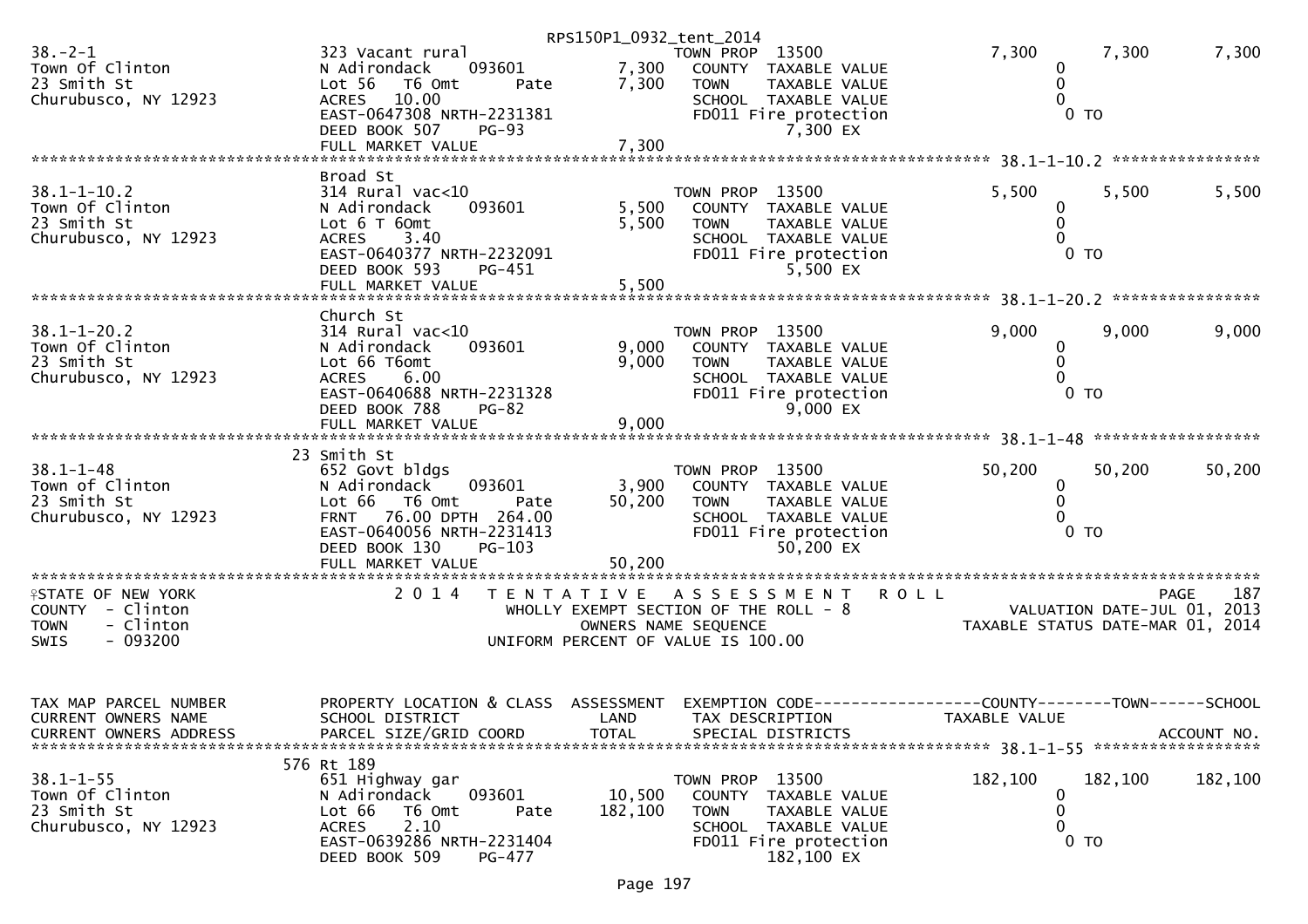|                                                                                                                                                                   |                                                                                                                                                         |                                               | RPS150P1_0932_tent_2014       |                                                                                                            |                                   |                         |                                                                                    |
|-------------------------------------------------------------------------------------------------------------------------------------------------------------------|---------------------------------------------------------------------------------------------------------------------------------------------------------|-----------------------------------------------|-------------------------------|------------------------------------------------------------------------------------------------------------|-----------------------------------|-------------------------|------------------------------------------------------------------------------------|
|                                                                                                                                                                   | FULL MARKET VALUE                                                                                                                                       |                                               | 182,100                       |                                                                                                            |                                   |                         |                                                                                    |
|                                                                                                                                                                   |                                                                                                                                                         |                                               |                               |                                                                                                            |                                   |                         |                                                                                    |
| $8. - 1 - 3.25$<br>United States of America<br>US Customs & Border Protection Lot 86 T6omt<br>6650 Telecom Dr Ste 200<br>Indianapolis, IN 46778                   | 1211 Rt 189<br>$314$ Rural vac<10<br>N Adirondack<br>6.04<br><b>ACRES</b><br>EAST-0636995 NRTH-2246646<br>DEED BOOK 20102 PG-34089<br>FULL MARKET VALUE | 093601                                        | 8,800<br>2000,000<br>2000,000 | USA PROP<br>14110<br>COUNTY<br><b>TOWN</b><br>SCHOOL TAXABLE VALUE<br>FD011 Fire protection<br>2000,000 EX | TAXABLE VALUE<br>TAXABLE VALUE    | 2000,000<br>0           | 2000,000<br>2000,000<br>0 <sub>T</sub>                                             |
|                                                                                                                                                                   | 1306 Clinton Mills Rd                                                                                                                                   |                                               |                               |                                                                                                            |                                   |                         |                                                                                    |
| $38.1 - 1 - 44$<br>United States Postal Service<br>Attn: Facilities Contract Tech Lot 66<br>Facilities Service Office<br>6 Griffin Rd N<br>Windsor, CT 06006-0300 | 652 Govt bldgs<br>N Adirondack<br>T6 Omt<br><b>FRNT</b><br>EAST-0640183 NRTH-2230975<br>DEED BOOK 639<br>FULL MARKET VALUE                              | 093601<br>Pate<br>80.40 DPTH 244.00<br>PG-655 | 4,000<br>90,300<br>90,300     | USA PROP<br>14110<br>COUNTY TAXABLE VALUE<br><b>TOWN</b><br>SCHOOL TAXABLE VALUE<br>FD011 Fire protection  | TAXABLE VALUE<br>90,300 EX        | 90,300<br>0<br>$\Omega$ | 90,300<br>90,300<br>0 <sub>T</sub>                                                 |
|                                                                                                                                                                   |                                                                                                                                                         |                                               |                               |                                                                                                            |                                   |                         |                                                                                    |
|                                                                                                                                                                   | 1219 Rt 189                                                                                                                                             |                                               |                               |                                                                                                            |                                   |                         |                                                                                    |
| $8. - 1 - 2$<br>US Government<br>Afbca/da Plattsburgh<br>304 New York Rd<br>Plattsburgh, NY 12903                                                                 | 662 Police/fire<br>N Adirondack<br>Lot 87 T6 Omt<br><b>ACRES</b><br>1.20<br>EAST-0637082 NRTH-2246930<br>DEED BOOK 193<br>FULL MARKET VALUE             | 093601<br>$PG-153$                            | 6,000<br>76,500<br>76,500     | USA PROP<br>14110<br>COUNTY TAXABLE VALUE<br><b>TOWN</b><br>SCHOOL TAXABLE VALUE<br>FD011 Fire protection  | <b>TAXABLE VALUE</b><br>76,500 EX | 76,500<br>0<br>0        | 76,500<br>76,500<br>0 <sub>T</sub>                                                 |
| <b>ISTATE OF NEW YORK</b>                                                                                                                                         | 2 0 1 4                                                                                                                                                 |                                               |                               | TENTATIVE ASSESSMENT                                                                                       | <b>ROLL</b>                       |                         | 188<br>PAGE                                                                        |
| COUNTY - Clinton<br>- Clinton<br><b>TOWN</b><br>$-093200$<br><b>SWIS</b>                                                                                          |                                                                                                                                                         |                                               |                               | WHOLLY EXEMPT SECTION OF THE ROLL - 8                                                                      |                                   |                         | VALUATION DATE-JUL 01, 2013<br>TAXABLE STATUS DATE-MAR 01, 2014<br>RPS150/V04/L015 |
|                                                                                                                                                                   |                                                                                                                                                         |                                               |                               | UNIFORM PERCENT OF VALUE IS 100.00                                                                         |                                   |                         | CURRENT DATE 4/25/2014                                                             |
|                                                                                                                                                                   |                                                                                                                                                         | S U B<br>R O L L                              |                               | SECTION - - TOTALS                                                                                         |                                   |                         |                                                                                    |
|                                                                                                                                                                   |                                                                                                                                                         | SPECIAL                                       | <b>DISTRICT</b>               | SUMMARY                                                                                                    |                                   |                         |                                                                                    |
| <b>TOTAL</b><br><b>CODE</b><br>DISTRICT NAME<br><b>PARCELS</b>                                                                                                    | EXTENSION<br><b>TYPE</b>                                                                                                                                | <b>EXTENSION</b><br>VALUE                     | AD VALOREM<br><b>VALUE</b>    | <b>EXEMPT</b><br><b>AMOUNT</b>                                                                             | <b>TAXABLE</b><br>VALUE           |                         |                                                                                    |
| FD011 Fire protectio<br>141 TOTAL                                                                                                                                 |                                                                                                                                                         |                                               | 313218,600                    | 3009,800                                                                                                   | 310208,800                        |                         |                                                                                    |
|                                                                                                                                                                   | ***                                                                                                                                                     | SCHOOL                                        | DISTRICT                      | SUMMARY                                                                                                    | $\times\times\times$              |                         |                                                                                    |
| DISTRICT NAME<br>CODE                                                                                                                                             | <b>TOTAL</b><br><b>PARCELS</b>                                                                                                                          | ASSESSED<br>LAND                              | ASSESSED<br><b>TOTAL</b>      | <b>EXEMPT</b><br><b>AMOUNT</b>                                                                             | <b>TOTAL</b><br><b>TAXABLE</b>    |                         | <b>STAR</b><br><b>STAR</b><br><b>AMOUNT</b><br><b>TAXABLE</b>                      |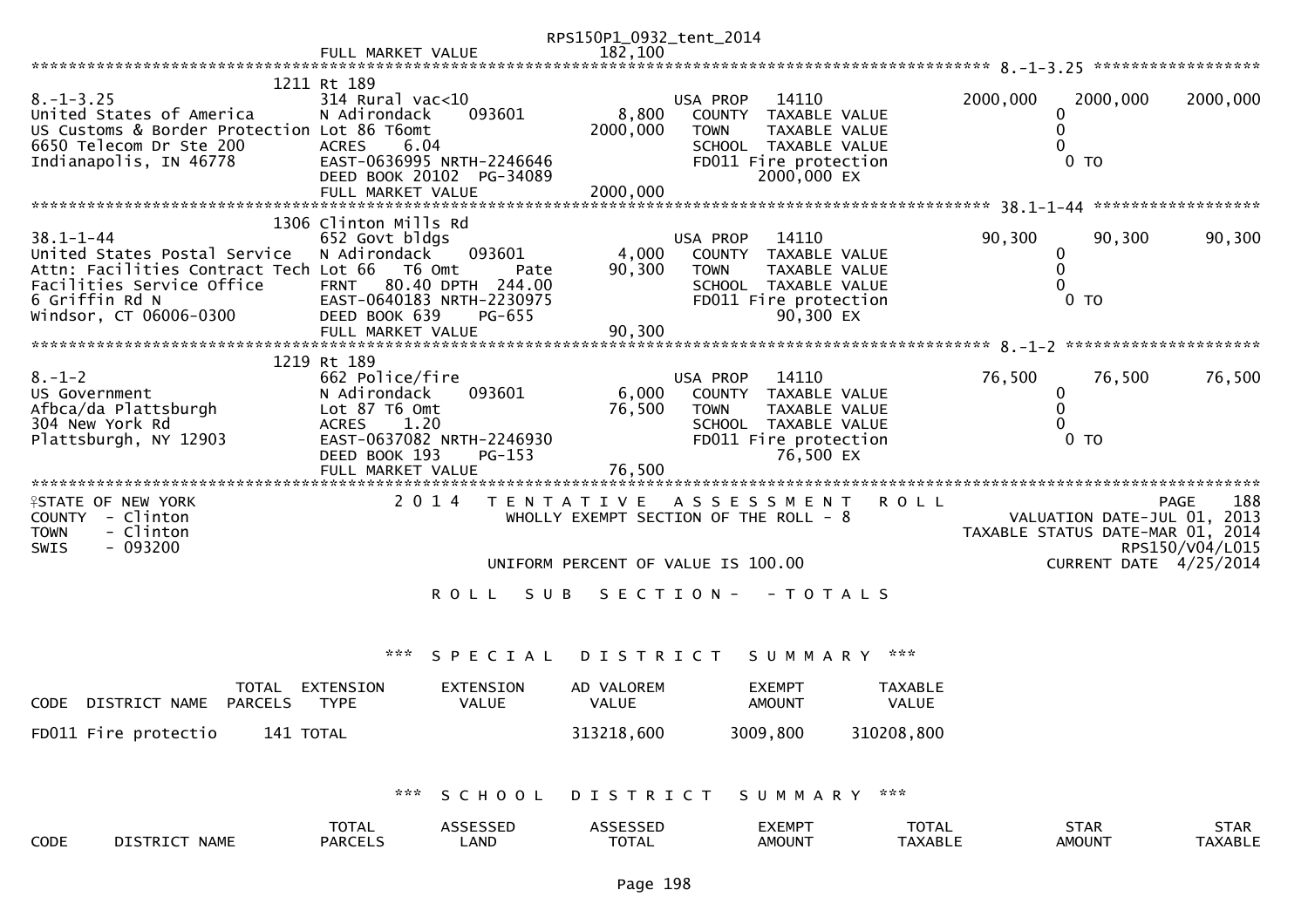| 093601 | N Adirondack<br>163401 Chateaugay 1 | 73<br>68 | 569,200<br>18,300 | RPS150P1_0932_tent_2014<br>178918,500<br>134511,700 | 178918,500<br>134511,700 |
|--------|-------------------------------------|----------|-------------------|-----------------------------------------------------|--------------------------|
|        | SUB-TOTAL                           | 141      | 587,500           | 313430,200                                          | 313430,200               |
|        | T O T A L                           | 141      | 587,500           | 313430,200                                          | 313430,200               |

\*\*\* S Y S T E M C O D E S S U M M A R Y \*\*\*

### NO SYSTEM EXEMPTIONS AT THIS LEVEL

# \*\*\* E X E M P T I O N S U M M A R Y \*\*\*

| <b>CODE</b>   | DESCRIPTION               | <b>TOTAL</b><br><b>PARCELS</b> |         |             |       |       | <b>COUNTY</b>                           |               | <b>TOWN</b> | <b>SCHOOL</b>                    |                    |
|---------------|---------------------------|--------------------------------|---------|-------------|-------|-------|-----------------------------------------|---------------|-------------|----------------------------------|--------------------|
| 12100         | NYS PROP                  |                                |         |             |       |       | 66,000                                  |               | 66,000      | 66,000                           |                    |
| 12350         | NYS POW AU                |                                |         |             |       |       | 38,500                                  |               | 38,500      | 38,500                           |                    |
| 13500         | TOWN PROP                 |                                |         |             |       |       | 254,100                                 |               | 254,100     | 254,100                          |                    |
| 14110         | USA PROP                  |                                |         |             |       |       | 2166,800                                |               | 2166,800    | 2166,800                         |                    |
| 18020         | MUN INDDEV                | 122                            |         |             |       |       | 310118,800                              |               | 310118,800  | 310118,800                       |                    |
| 25110         | NONPR RELI                |                                |         |             |       |       | 388,300                                 |               | 388,300     | 388,300                          |                    |
| 26400         | INCVOLFIRE                |                                |         |             |       |       | 141,600                                 |               | 141,600     | 141,600                          |                    |
| 27350         | PRI CMTERY                |                                |         |             |       |       | 28,100                                  |               | 28,100      | 28,100                           |                    |
| 28110         | <b>UDC PROJEC</b>         |                                |         |             |       |       | 228,000                                 |               | 228,000     | 228,000                          |                    |
|               | T O T A L                 | 141                            |         |             |       |       | 313430,200                              |               | 313430,200  | 313430,200                       |                    |
|               | <b>FSTATE OF NEW YORK</b> |                                | 2 0 1 4 |             | EN    | T V F | A S S E S S M E N T                     |               | <b>ROLL</b> |                                  | 189<br><b>PAGE</b> |
| <b>COUNTY</b> | - Clinton                 |                                |         |             |       |       | WHOLLY EXEMPT SECTION OF THE ROLL - $8$ |               |             | VALUATION DATE-JUL 01,           | 2013               |
| <b>TOWN</b>   | - Clinton                 |                                |         |             |       |       |                                         |               |             | TAXABLE STATUS DATE-MAR 01, 2014 |                    |
| <b>SWIS</b>   | $-093200$                 |                                |         |             |       |       |                                         |               |             |                                  | RPS150/V04/L015    |
|               |                           |                                |         |             |       |       | UNIFORM PERCENT OF VALUE IS 100.00      |               |             | <b>CURRENT DATE</b>              | 4/25/2014          |
|               |                           |                                |         | <b>ROLL</b> | S U B |       | S E C T I O N -                         | - T O T A L S |             |                                  |                    |

# \*\*\* G R A N D T O T A L S \*\*\*

| <b>ROLL</b><br><b>SEC</b> | DESCRIPTION                                                | <b>TOTAL</b><br><b>PARCELS</b> | ASSESSED<br>LAND | ASSESSED<br><b>TOTAL</b> | <b>TAXABLE</b><br><b>COUNTY</b>                                          | <b>TAXABLE</b><br><b>TOWN</b> | <b>TAXABLE</b><br><b>SCHOOL</b>  | <b>STAR</b><br><b>TAXABLE</b>                                                       |
|---------------------------|------------------------------------------------------------|--------------------------------|------------------|--------------------------|--------------------------------------------------------------------------|-------------------------------|----------------------------------|-------------------------------------------------------------------------------------|
| 8                         | WHOLLY EXEMPT                                              | 141                            | 587,500          | 313430,200               |                                                                          |                               |                                  |                                                                                     |
| <b>TOWN</b>               | <b>ASTATE OF NEW YORK</b><br>COUNTY - Clinton<br>- Clinton |                                |                  |                          | 2014 TENTATIVE ASSESSMENT ROLL<br>WHOLLY EXEMPT SECTION OF THE ROLL $-8$ |                               | VALUATION DATE-JUL 01, 2013      | 190<br><b>PAGE</b>                                                                  |
| <b>SWIS</b>               | - 093200                                                   |                                |                  |                          | UNIFORM PERCENT OF VALUE IS 100.00                                       |                               | TAXABLE STATUS DATE-MAR 01, 2014 | RPS150/V04/L015<br>$C \cup D$ $D \cup T \cup T$ $D \cup T$ $A \cup D \cup D \cup A$ |

CURRENT DATE 4/25/2014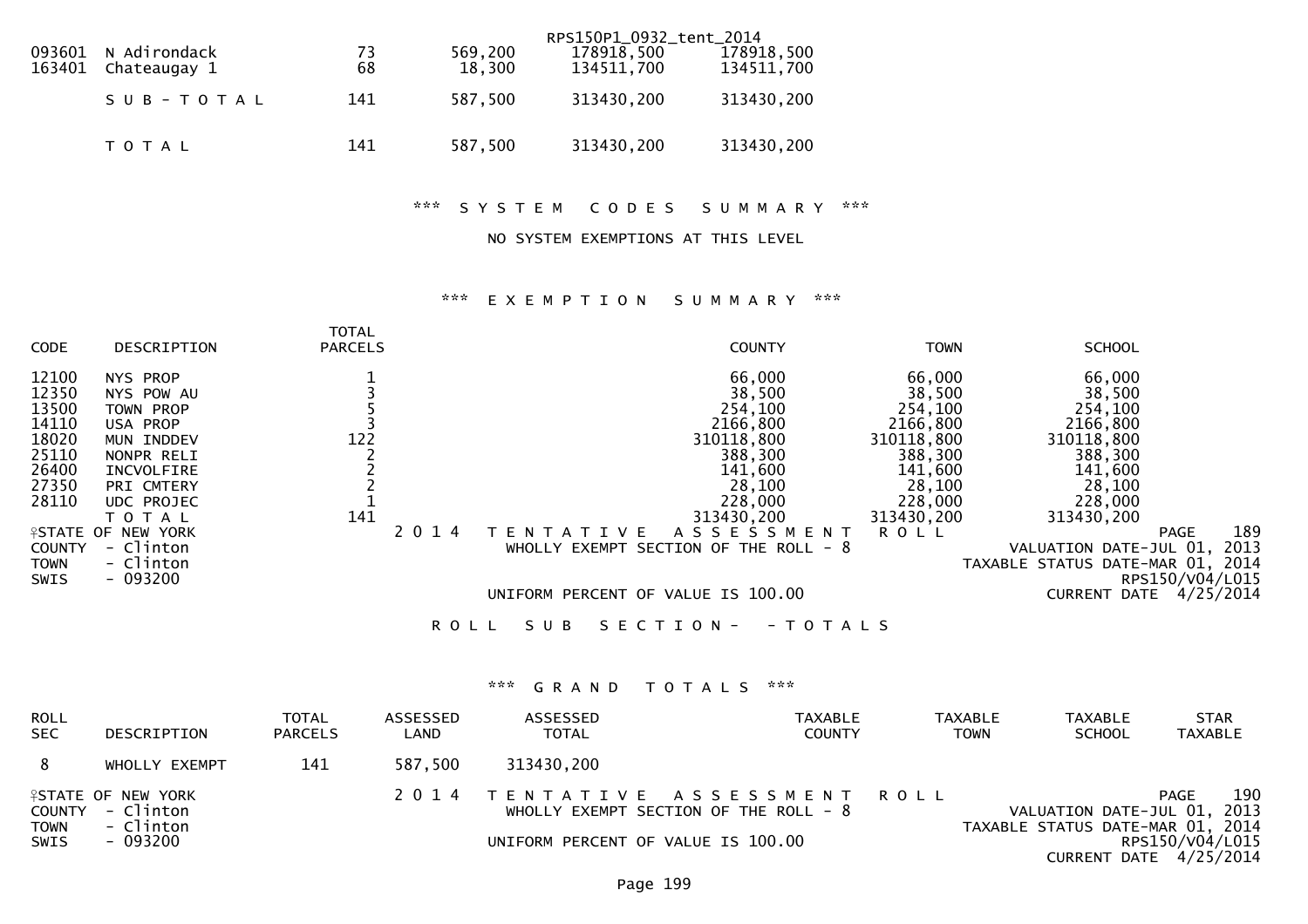## RPS150P1\_0932\_tent\_2014

# ROLL SECTION TOTALS

\*\*\* S P E C I A L D I S T R I C T S U M M A R Y \*\*\*

| CODE DISTRICT NAME   | PARCELS | TOTAL EXTENSION<br>TYPF | EXTENSION<br>VALUE | AD VALOREM<br>VALUE | <b>EXEMPT</b><br>AMOUNT | TAXABLE<br><b>VALUE</b> |
|----------------------|---------|-------------------------|--------------------|---------------------|-------------------------|-------------------------|
| FD011 Fire protectio |         | 141 TOTAL               |                    | 313218,600          | 3009,800                | 310208,800              |

\*\*\* S C H O O L D I S T R I C T S U M M A R Y \*\*\*

| <b>CODE</b>      | DISTRICT NAME                | <b>TOTAL</b><br><b>PARCELS</b> | ASSESSED<br>LAND  | ASSESSED<br><b>TOTAL</b> | <b>EXEMPT</b><br><b>AMOUNT</b> | <b>TOTAL</b><br>TAXABLE | <b>STAR</b><br>AMOUNT | <b>STAR</b><br><b>TAXABLE</b> |
|------------------|------------------------------|--------------------------------|-------------------|--------------------------|--------------------------------|-------------------------|-----------------------|-------------------------------|
| 093601<br>163401 | N Adirondack<br>Chateaugay 1 | 73<br>68                       | 569,200<br>18,300 | 178918,500<br>134511,700 | 178918,500<br>134511,700       |                         |                       |                               |
|                  | SUB-TOTAL                    | 141                            | 587,500           | 313430,200               | 313430,200                     |                         |                       |                               |
|                  | T O T A L                    | 141                            | 587,500           | 313430,200               | 313430,200                     |                         |                       |                               |

#### \*\*\* S Y S T E M C O D E S S U M M A R Y \*\*\*

### NO SYSTEM EXEMPTIONS AT THIS LEVEL

## \*\*\* E X E M P T I O N S U M M A R Y \*\*\*

| <b>CODE</b>      | DESCRIPTION       | <b>TOTAL</b><br><b>PARCELS</b> |         |    | <b>COUNTY</b>                         | <b>TOWN</b> | <b>SCHOOL</b>               |             |      |
|------------------|-------------------|--------------------------------|---------|----|---------------------------------------|-------------|-----------------------------|-------------|------|
| 12100            | NYS PROP          |                                |         |    | 66,000                                | 66,000      | 66,000                      |             |      |
| 12350            | NYS POW AU        |                                |         |    | 38,500                                | 38,500      | 38,500                      |             |      |
| 13500            | TOWN PROP         |                                |         |    | 254,100                               | 254,100     | 254,100                     |             |      |
| 14110            | USA PROP          |                                |         |    | 2166,800                              | 2166,800    | 2166,800                    |             |      |
| 18020            | MUN INDDEV        | 122                            |         |    | 310118,800                            | 310118,800  | 310118,800                  |             |      |
| 25110            | NONPR RELI        |                                |         |    | 388,300                               | 388,300     | 388,300                     |             |      |
| 26400            | INCVOLFIRE        |                                |         |    | 141,600                               | 141,600     | 141,600                     |             |      |
| 27350            | PRI CMTERY        |                                |         |    | 28,100                                | 28,100      | 28,100                      |             |      |
| 28110            | <b>UDC PROJEC</b> |                                |         |    | 228,000                               | 228,000     | 228,000                     |             |      |
|                  | TOTAL             | 141                            |         |    | 313430,200                            | 313430,200  | 313430,200                  |             |      |
| <b>FSTATE OF</b> | NEW YORK          |                                | 2 0 1 4 | -E | A S S E S S M E N T                   | <b>ROLL</b> |                             | <b>PAGE</b> | 191  |
| <b>COUNTY</b>    | - Clinton         |                                |         |    | WHOLLY EXEMPT SECTION OF THE ROLL - 8 |             | VALUATION DATE-JUL 01,      |             | 2013 |
| <b>TOWN</b>      | - Clinton         |                                |         |    |                                       |             | TAXABLE STATUS DATE-MAR 01, |             | 2014 |
|                  |                   |                                |         |    |                                       |             |                             |             |      |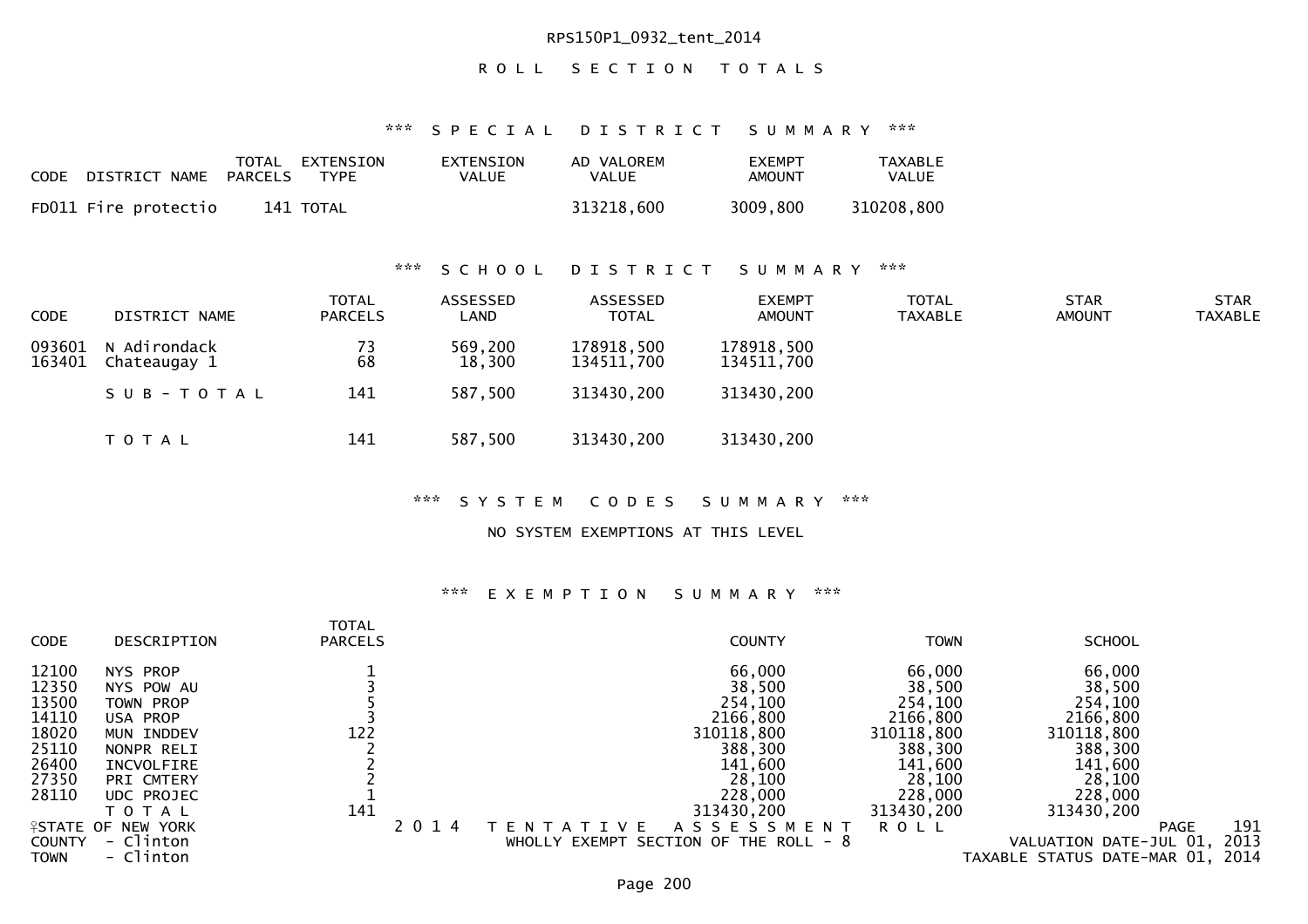# RPS150P1\_0932\_tent\_2014SWIS - 093200 UNIFORM PERCENT OF VALUE IS 100.00 RPS150/V04/L015

#### ROLL SECTION TOTALS

## \*\*\* G R A N D T O T A L S \*\*\*

| ROLL<br><b>SEC</b>  | DESCRIPTION                                    | <b>TOTAL</b><br><b>PARCELS</b> | ASSESSED<br>LAND | ASSESSED<br><b>TOTAL</b>           | <b>TAXABLE</b><br><b>COUNTY</b> | <b>TAXABLE</b><br><b>TAXABLE</b><br><b>SCHOOL</b><br><b>TOWN</b> | <b>STAR</b><br><b>TAXABLE</b>             |
|---------------------|------------------------------------------------|--------------------------------|------------------|------------------------------------|---------------------------------|------------------------------------------------------------------|-------------------------------------------|
| 8                   | WHOLLY EXEMPT                                  | 141                            | 587.500          | 313430,200                         |                                 |                                                                  |                                           |
| COUNTY              | <b><i>LESTATE OF NEW YORK</i></b><br>- Clinton |                                |                  |                                    | 2014 TENTATIVE ASSESSMENT ROLL  | VALUATION DATE-JUL 01, 2013                                      | 192<br><b>PAGE</b>                        |
| <b>TOWN</b><br>SWIS | - Clinton<br>- 093200                          |                                |                  | UNIFORM PERCENT OF VALUE IS 100.00 | SWIS TOTALS                     | TAXABLE STATUS DATE-MAR 01, 2014                                 | RPS150/V04/L015<br>CURRENT DATE 4/25/2014 |

#### \*\*\* S P E C I A L D I S T R I C T S U M M A R Y \*\*\*

| <b>CODE</b> | DISTRICT NAME                                                                                | <b>TOTAL</b><br>PARCELS | EXTENSION<br><b>TYPE</b>                      | EXTENSION<br><b>VALUE</b>  | AD VALOREM<br><b>VALUE</b> | <b>EXEMPT</b><br>AMOUNT | TAXABLE<br><b>VALUE</b>                   |
|-------------|----------------------------------------------------------------------------------------------|-------------------------|-----------------------------------------------|----------------------------|----------------------------|-------------------------|-------------------------------------------|
|             | OTO02 Omitted Tax-Co<br>OT003 Omitted Tax-Sc<br>OT004 Omitted Tax-To<br>FD011 Fire protectio |                         | 2 MOVTAX<br>2 MOVTAX<br>2 MOVTAX<br>866 TOTAL | 186.26<br>1775.05<br>77.10 | 358540.171                 | 3066,600                | 186.26<br>1,775.05<br>77.10<br>355473.571 |

#### \*\*\* S C H O O L D I S T R I C T S U M M A R Y \*\*\*

| <b>CODE</b>      | DISTRICT NAME                | <b>TOTAL</b><br><b>PARCELS</b> | ASSESSED<br>LAND      | ASSESSED<br><b>TOTAL</b> | <b>EXEMPT</b><br><b>AMOUNT</b> | <b>TOTAL</b><br><b>TAXABLE</b> | <b>STAR</b><br><b>AMOUNT</b> | <b>STAR</b><br><b>TAXABLE</b> |
|------------------|------------------------------|--------------------------------|-----------------------|--------------------------|--------------------------------|--------------------------------|------------------------------|-------------------------------|
| 093601<br>163401 | N Adirondack<br>Chateaugay 1 | 580<br>287                     | 15268,200<br>5909,000 | 211651,713<br>147100,058 | 179634,829<br>134671.709       | 32016,884<br>12428,349         | 5721,538<br>1425.697         | 26295,346<br>11002,652        |
|                  | SUB-TOTAL                    | 867                            | 21177,200             | 358751,771               | 314306,538                     | 44445,233                      | 7147,235                     | 37297,998                     |
|                  | T O T A L                    | 867                            | 21177,200             | 358751,771               | 314306,538                     | 44445,233                      | 7147,235                     | 37297,998                     |

#### \*\*\* S Y S T E M C O D E S S U M M A R Y \*\*\*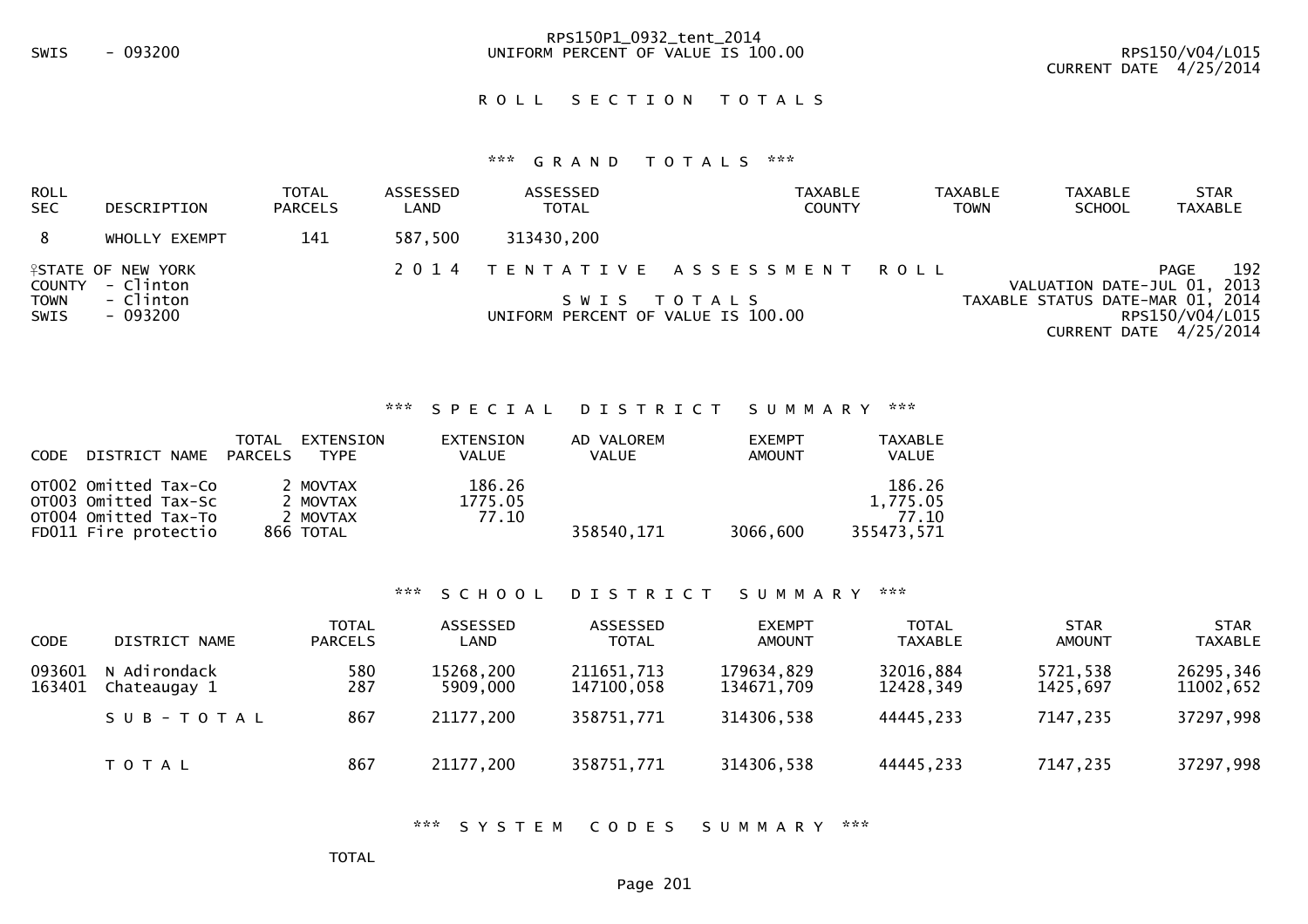|                                           |                                                                  |                                |         | RPS150P1_0932_tent_2014 |                                                       |                                                       |                                                       |             |
|-------------------------------------------|------------------------------------------------------------------|--------------------------------|---------|-------------------------|-------------------------------------------------------|-------------------------------------------------------|-------------------------------------------------------|-------------|
| <b>CODE</b>                               | DESCRIPTION                                                      | <b>PARCELS</b>                 |         |                         | <b>COUNTY</b>                                         | <b>TOWN</b>                                           | <b>SCHOOL</b>                                         |             |
| 50001<br>50004                            | SCHL TAXBL<br>SCHL EXMPT<br>TOTAL                                |                                |         |                         |                                                       |                                                       |                                                       |             |
|                                           |                                                                  |                                | ***     | EXEMPTION               | ***<br>S U M M A R Y                                  |                                                       |                                                       |             |
| <b>CODE</b>                               | DESCRIPTION                                                      | <b>TOTAL</b><br><b>PARCELS</b> |         |                         | <b>COUNTY</b>                                         | <b>TOWN</b>                                           | <b>SCHOOL</b>                                         |             |
| 12100<br>12350<br>13500<br>14110<br>18020 | NYS PROP<br>NYS POW AU<br>TOWN PROP<br>USA PROP<br>INDDEV<br>MUN | 122                            |         |                         | 66,000<br>38,500<br>254,100<br>2166,800<br>310118,800 | 66,000<br>38,500<br>254,100<br>2166,800<br>310118,800 | 66,000<br>38,500<br>254,100<br>2166,800<br>310118,800 |             |
| <b>COUNTY</b>                             | <b>ISTATE OF NEW YORK</b><br>- Clinton                           |                                | 2 0 1 4 | T E N T A T I V E       | <b>ASSESSMENT</b>                                     | <b>ROLL</b>                                           | <b>PAGE</b><br>VALUATION DATE-JUL 01,                 | 193<br>2013 |
| <b>TOMAIN</b>                             | $ Climon$                                                        |                                |         |                         | CWTC TOTAIC                                           |                                                       | TAVADLE CTATUC DATE MAD 01                            | <b>2014</b> |

TOWN - Clinton SWIS - Clinton SWIS - Clinton SWIS - O93200 093200 093200 UNIFORM PERCENT OF VALUE IS 100.00<br>CURRENT DATE 4/25/2014

# \*\*\* E X E M P T I O N S U M M A R Y \*\*\*

|       |                   | TOTAL          |               |             |               |
|-------|-------------------|----------------|---------------|-------------|---------------|
| CODE  | DESCRIPTION       | <b>PARCELS</b> | <b>COUNTY</b> | <b>TOWN</b> | <b>SCHOOL</b> |
|       |                   |                |               |             |               |
| 25110 | NONPR RELI        |                | 388,300       | 388,300     | 388,300       |
| 26400 | INCVOLFIRE        |                | 141,600       | 141,600     | 141,600       |
| 27350 | PRI CMTERY        |                | 28,100        | 28,100      | 28,100        |
| 28110 | <b>UDC PROJEC</b> |                | 228,000       | 228,000     | 228,000       |
| 41101 | <b>VETERANS</b>   |                | 10,910        | 10,910      |               |
| 41121 | WARNONALL         | 11             | 113,403       | 99,235      |               |
|       |                   |                |               |             |               |
| 41131 | WARCOMALL         | 10             | 149,512       | 133,429     |               |
| 41141 | WARDISALL         |                | 43,519        | 43,519      |               |
| 41700 | 10 YR AGR         |                | 105,369       | 105,369     | 105,369       |
| 41720 | AGRI DISTR        | 29             | 571,255       | 571,255     | 571,255       |
| 41730 | OS AG DIST        |                | 18,549        | 18,549      | 18,549        |
| 41800 | AGED - ALL        |                | 97,275        | 97,275      | 101,165       |
| 41801 |                   |                | 137,314       | 137,314     |               |
|       | AGED C&T          |                |               |             |               |
| 41802 | AGED COUN         | 10             | 239,567       |             |               |
| 41834 | SR STAR           | 46             |               |             | 2549,135      |
| 41854 | <b>RES STAR</b>   | 153            |               |             | 4568,100      |
| 41864 | RS STAR MH        |                |               |             | 30,000        |
| 41932 | LIM INC DI        |                | 13,473        |             |               |
| 42100 | 483A EX           | 12             | 56,800        | 56,800      | 56,800        |
|       |                   |                |               |             |               |
| 47460 | 480A EX           |                | 23,200        | 23,200      | 23,200        |
|       | T O T A L         | 442            | 315010, 346   | 314727,055  | 321453,773    |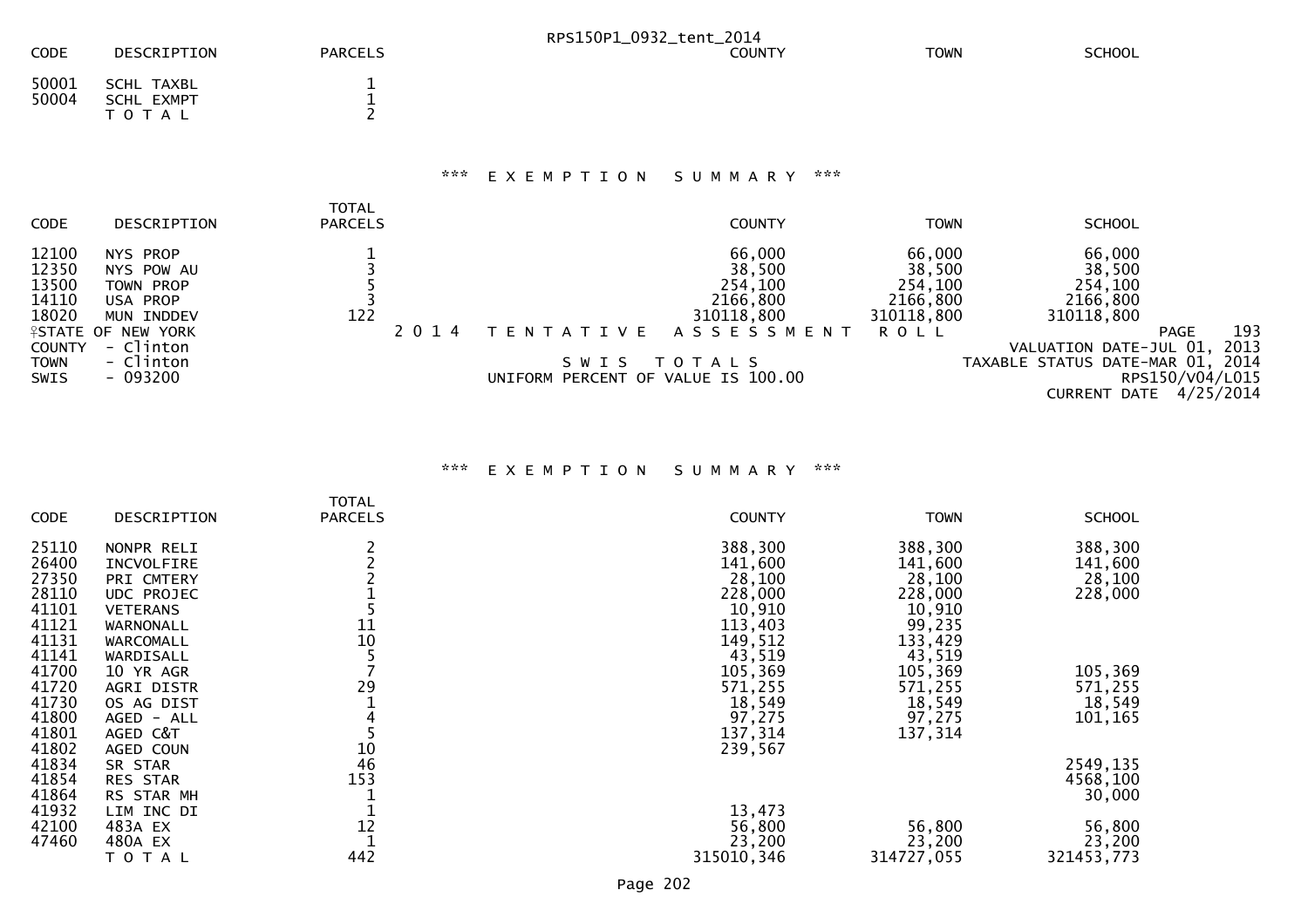## \*\*\* G R A N D T O T A L S \*\*\*

| ROLL<br><b>SEC</b>                          | DESCRIPTION                                                      | <b>TOTAL</b><br><b>PARCELS</b> | ASSESSED<br><b>LAND</b> | <b>ASSESSED</b><br><b>TOTAL</b>                                    | <b>TAXABLE</b><br><b>COUNTY</b>    | <b>TAXABLE</b><br><b>TOWN</b> | <b>TAXABLE</b><br><b>SCHOOL</b>                            | <b>STAR</b><br><b>TAXABLE</b>                                           |
|---------------------------------------------|------------------------------------------------------------------|--------------------------------|-------------------------|--------------------------------------------------------------------|------------------------------------|-------------------------------|------------------------------------------------------------|-------------------------------------------------------------------------|
|                                             | <b>TAXABLE</b>                                                   | 705                            | 20439,200               | 41196,200                                                          | 39616,054                          | 39899, 345                    | 40319,862                                                  | 33172,627                                                               |
|                                             | STATE OWNED LAND                                                 |                                | 74,100                  | 74,100                                                             | 74,100                             | 74,100                        | 74,100                                                     | 74,100                                                                  |
|                                             | SPECIAL FRANCHISE                                                | 6                              |                         | 833,466                                                            | 833,466                            | 833,466                       | 833,466                                                    | 833,466                                                                 |
| 6                                           | UTILITIES & N.C.                                                 | 10                             | 76,400                  | 3217,805                                                           | 3217,805                           | 3217,805                      | 3217,805                                                   | 3217,805                                                                |
| <b>COUNTY</b><br><b>TOWN</b><br><b>SWIS</b> | <b>ISTATE OF NEW YORK</b><br>- Clinton<br>- Clinton<br>$-093200$ |                                | 2 0 1 4                 | T E N T A T I V E<br>S W I S<br>UNIFORM PERCENT OF VALUE IS 100.00 | A S S E S S M E N T<br>T O T A L S | <b>ROLL</b>                   | VALUATION DATE-JUL 01,<br>TAXABLE STATUS DATE-MAR 01, 2014 | 194<br><b>PAGE</b><br>2013<br>RPS150/V04/L015<br>CURRENT DATE 4/25/2014 |

\*\*\* G R A N D T O T A L S \*\*\*

| <b>ROLL</b><br><b>SEC</b>                                                       | <b>DESCRIPTION</b>                                                                  | <b>TOTAL</b><br><b>PARCELS</b> | ASSESSED<br>LAND     | ASSESSED<br><b>TOTAL</b> | <b>TAXABLE</b><br><b>COUNTY</b>                                                        | <b>TAXABLE</b><br><b>TOWN</b> | <b>TAXABLE</b><br><b>SCHOOL</b>                                              | <b>STAR</b><br><b>TAXABLE</b>                                           |
|---------------------------------------------------------------------------------|-------------------------------------------------------------------------------------|--------------------------------|----------------------|--------------------------|----------------------------------------------------------------------------------------|-------------------------------|------------------------------------------------------------------------------|-------------------------------------------------------------------------|
| 8                                                                               | WHOLLY EXEMPT                                                                       | 141                            | 587,500              | 313430,200               |                                                                                        |                               |                                                                              |                                                                         |
| $\sim$                                                                          | TOTAL<br><b>SUB</b>                                                                 | 867                            | 21177,200            | 358751,771               | 43741,425                                                                              | 44024,716                     | 44445,233                                                                    | 37297,998                                                               |
| $\mathcal{H} \times \mathcal{H}$<br><b>COUNTY</b><br><b>TOWN</b><br><b>SWIS</b> | <b>GRAND TOTAL</b><br><b>ASTATE OF NEW YORK</b><br>- Clinton<br>- Clinton<br>- 0932 | 867                            | 21177,200<br>2 0 1 4 | 358751,771<br>T O W N    | 43741,425<br>TENTATIVE ASSESSMENT<br>T O T A L S<br>UNIFORM PERCENT OF VALUE IS 100.00 | 44024,716<br>ROLL             | 44445,233<br>VALUATION DATE-JUL 01, 2013<br>TAXABLE STATUS DATE-MAR 01, 2014 | 37297,998<br>195<br>PAGE<br>RPS150/V04/L015<br>CURRENT DATE $4/25/2014$ |

## \*\*\* S P E C I A L D I S T R I C T S U M M A R Y \*\*\*

| CODE | DISTRICT NAME PARCELS                        | TOTAL | EXTENSION<br>TYPF.   | <b>EXTENSION</b><br>VALUE | AD VALOREM<br>VAL UE | <b>FXEMPT</b><br>AMOUNT | <b>TAXABLE</b><br><b>VALUE</b> |
|------|----------------------------------------------|-------|----------------------|---------------------------|----------------------|-------------------------|--------------------------------|
|      | OTO02 Omitted Tax-Co<br>OT003 Omitted Tax-Sc |       | 2 MOVTAX<br>2 MOVTAX | 186.26<br>1775.05         |                      |                         | 186.26<br>1.775.05             |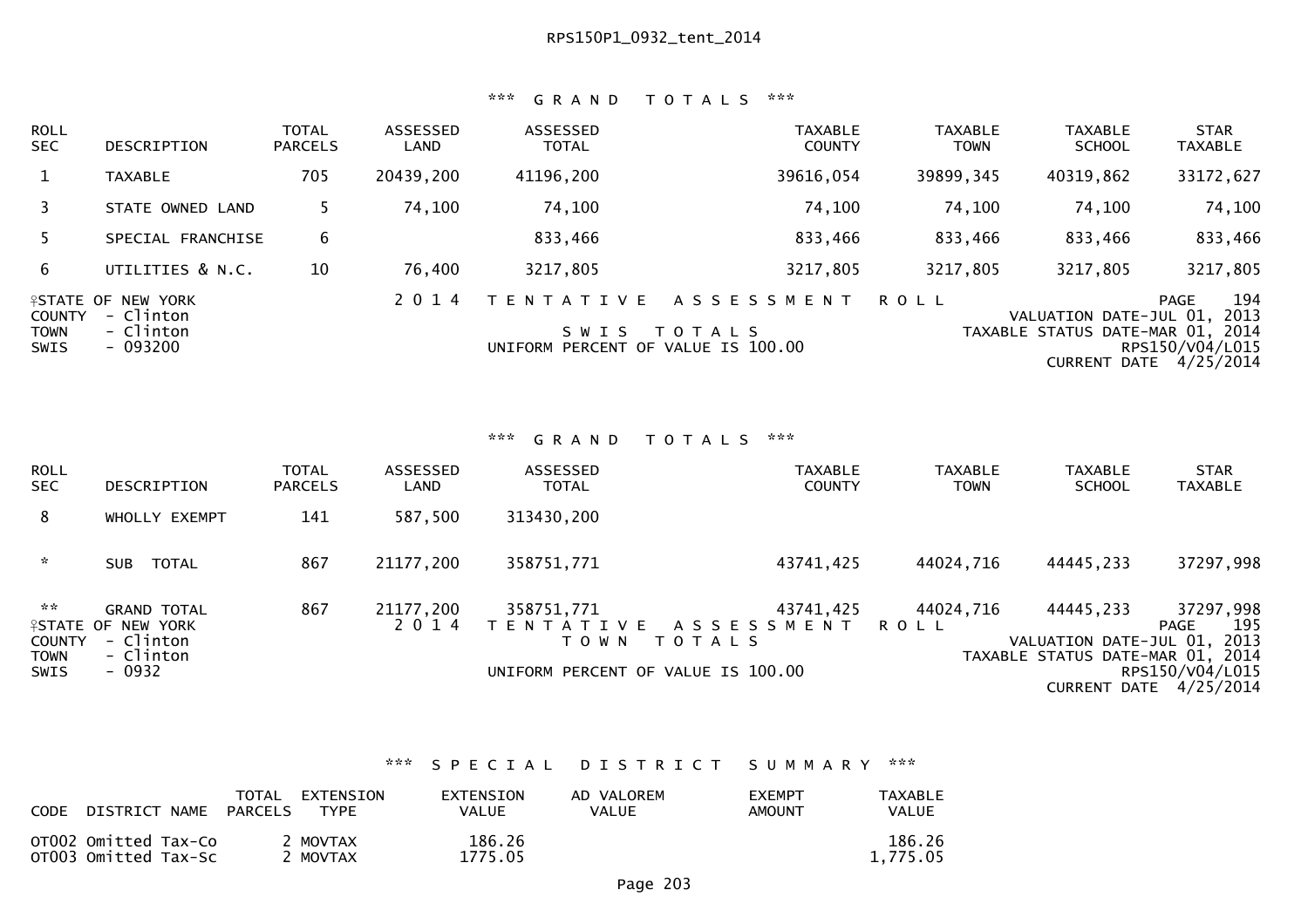|                                                                                   |                                                                                                                                 |                                      |                                | RPS150P1_0932_tent_2014                                            |                                                                                      |                                                                      |                                                                                                                          |                                       |
|-----------------------------------------------------------------------------------|---------------------------------------------------------------------------------------------------------------------------------|--------------------------------------|--------------------------------|--------------------------------------------------------------------|--------------------------------------------------------------------------------------|----------------------------------------------------------------------|--------------------------------------------------------------------------------------------------------------------------|---------------------------------------|
|                                                                                   | OT004 Omitted Tax-To<br>FD011 Fire protectio                                                                                    | 2 MOVTAX<br>866 TOTAL                | 77.10                          | 358540,171                                                         | 3066,600                                                                             | 77.10<br>355473,571                                                  |                                                                                                                          |                                       |
|                                                                                   |                                                                                                                                 |                                      | 7.777<br>SCHOOL                | DISTRICT                                                           | SUMMARY                                                                              | $\pi \times \pi$                                                     |                                                                                                                          |                                       |
| CODE                                                                              | DISTRICT NAME                                                                                                                   | <b>TOTAL</b><br><b>PARCELS</b>       | ASSESSED<br>LAND               | ASSESSED<br><b>TOTAL</b>                                           | <b>EXEMPT</b><br><b>AMOUNT</b>                                                       | <b>TOTAL</b><br><b>TAXABLE</b>                                       | <b>STAR</b><br><b>AMOUNT</b>                                                                                             | <b>STAR</b><br><b>TAXABLE</b>         |
| 093601<br>163401                                                                  | N Adirondack<br>Chateaugay 1                                                                                                    | 580<br>287                           | 15268,200<br>5909,000          | 211651,713<br>147100,058                                           | 179634,829<br>134671,709                                                             | 32016,884<br>12428,349                                               | 5721,538<br>1425,697                                                                                                     | 26295,346<br>11002,652                |
|                                                                                   | SUB-TOTAL                                                                                                                       | 867                                  | 21177,200                      | 358751,771                                                         | 314306,538                                                                           | 44445,233                                                            | 7147,235                                                                                                                 | 37297,998                             |
|                                                                                   | T O T A L                                                                                                                       | 867                                  | 21177,200                      | 358751,771                                                         | 314306,538                                                                           | 44445,233                                                            | 7147,235                                                                                                                 | 37297,998                             |
|                                                                                   |                                                                                                                                 | <b>TOTAL</b>                         | ***<br>SYSTEM                  | CODES                                                              | SUMMARY                                                                              | $\pi \times \pi$                                                     |                                                                                                                          |                                       |
| <b>CODE</b>                                                                       | DESCRIPTION                                                                                                                     | <b>PARCELS</b>                       |                                |                                                                    | <b>COUNTY</b>                                                                        | <b>TOWN</b>                                                          | <b>SCHOOL</b>                                                                                                            |                                       |
| 50001<br>50004                                                                    | <b>SCHL TAXBL</b><br>SCHL EXMPT<br>TOTAL                                                                                        | $\mathbf 1$<br>$\mathbf{1}$<br>2     |                                |                                                                    |                                                                                      |                                                                      |                                                                                                                          |                                       |
|                                                                                   |                                                                                                                                 |                                      | $\mathbf{x} \times \mathbf{x}$ | EXEMPTION                                                          | ***<br>SUMMARY                                                                       |                                                                      |                                                                                                                          |                                       |
| CODE                                                                              | DESCRIPTION                                                                                                                     | <b>TOTAL</b><br><b>PARCELS</b>       |                                |                                                                    | <b>COUNTY</b>                                                                        | <b>TOWN</b>                                                          | <b>SCHOOL</b>                                                                                                            |                                       |
| 12100<br>12350<br>13500<br>14110<br>18020<br><b>COUNTY</b><br><b>TOWN</b><br>SWIS | NYS PROP<br>NYS POW AU<br>TOWN PROP<br>USA PROP<br>MUN INDDEV<br><b>ISTATE OF NEW YORK</b><br>- Clinton<br>- Clinton<br>$-0932$ | $\mathbf{1}$<br>$\frac{1}{3}$<br>122 | 2 0 1 4                        | T E N T A T I V E<br>T O W N<br>UNIFORM PERCENT OF VALUE IS 100.00 | 66,000<br>38,500<br>254,100<br>2166,800<br>310118,800<br>ASSESSMENT<br><b>TOTALS</b> | 66,000<br>38,500<br>254,100<br>2166,800<br>310118,800<br><b>ROLL</b> | 66,000<br>38,500<br>254,100<br>2166,800<br>310118,800<br>VALUATION DATE-JUL 01, 2013<br>TAXABLE STATUS DATE-MAR 01, 2014 | 196<br><b>PAGE</b><br>RPS150/V04/L015 |
|                                                                                   |                                                                                                                                 |                                      |                                |                                                                    |                                                                                      |                                                                      |                                                                                                                          | CURRENT DATE 4/25/2014                |

\*\*\* E X E M P T I O N S U M M A R Y \*\*\*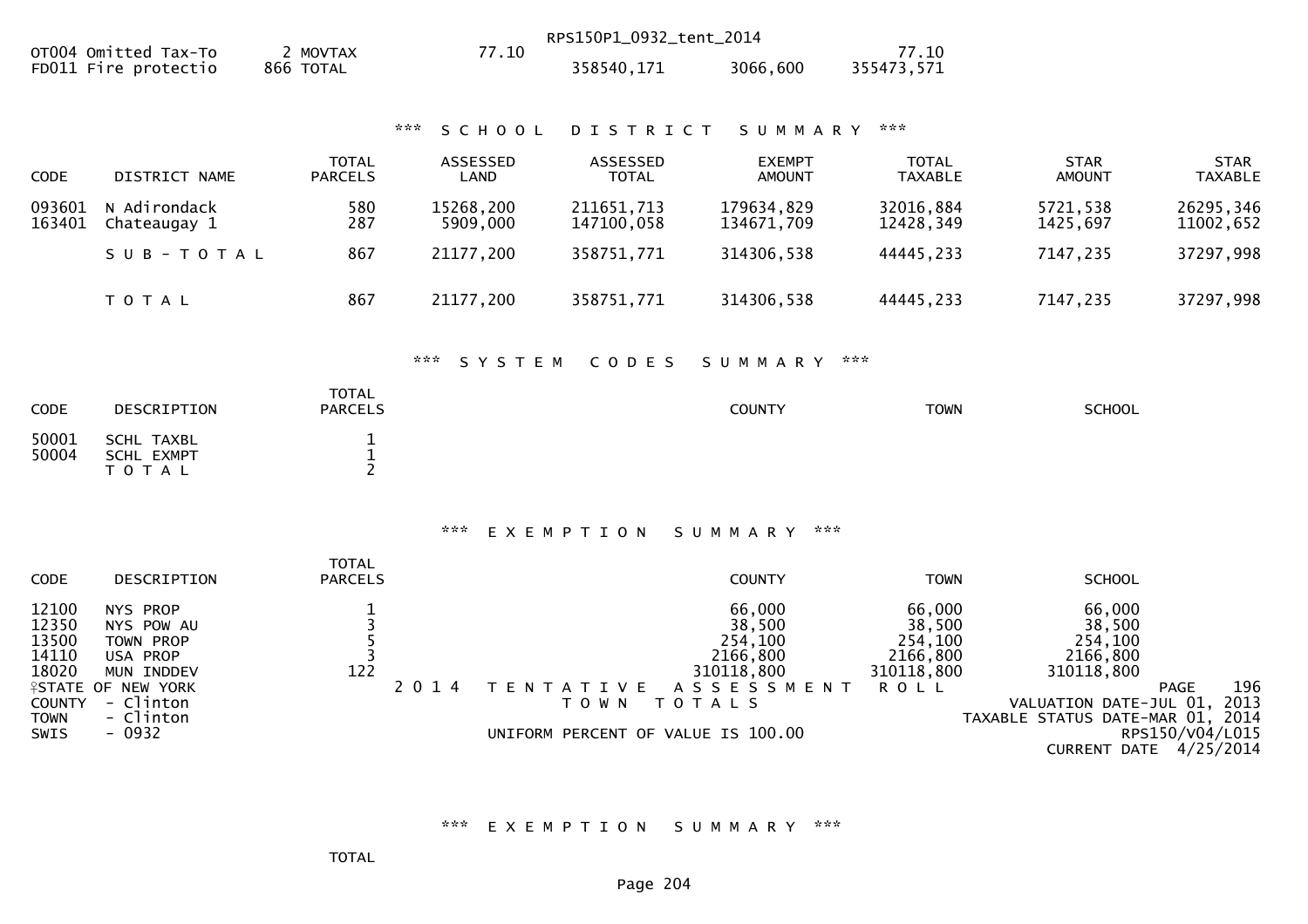|             |                   |                | RPS150P1_0932_tent_2014 |             |               |
|-------------|-------------------|----------------|-------------------------|-------------|---------------|
| <b>CODE</b> | DESCRIPTION       | <b>PARCELS</b> | <b>COUNTY</b>           | <b>TOWN</b> | <b>SCHOOL</b> |
| 25110       | NONPR RELI        |                | 388,300                 | 388,300     | 388,300       |
| 26400       | INCVOLFIRE        |                | 141,600                 | 141,600     | 141,600       |
| 27350       | PRI CMTERY        |                | 28,100                  | 28,100      | 28,100        |
| 28110       | <b>UDC PROJEC</b> |                | 228,000                 | 228,000     | 228,000       |
| 41101       | <b>VETERANS</b>   |                | 10,910                  | 10,910      |               |
| 41121       | WARNONALL         | 11             | 113,403                 | 99,235      |               |
| 41131       | <b>WARCOMALL</b>  | 10             | 149,512                 | 133,429     |               |
| 41141       | WARDISALL         |                | 43,519                  | 43,519      |               |
| 41700       | 10 YR AGR         |                | 105,369                 | 105,369     | 105,369       |
| 41720       | AGRI DISTR        | 29             | 571,255                 | 571,255     | 571,255       |
| 41730       | OS AG DIST        |                | 18,549                  | 18,549      | 18,549        |
| 41800       | AGED - ALL        |                | 97,275                  | 97,275      | 101,165       |
| 41801       | AGED C&T          |                | 137,314                 | 137,314     |               |
| 41802       | AGED COUN         | 10             | 239,567                 |             |               |
| 41834       | SR STAR           | 46             |                         |             | 2549,135      |
| 41854       | <b>RES STAR</b>   | 153            |                         |             | 4568,100      |
| 41864       | RS STAR MH        |                |                         |             | 30,000        |
| 41932       | LIM INC DI        |                | 13,473                  |             |               |
| 42100       | 483A EX           | 12             | 56,800                  | 56,800      | 56,800        |
| 47460       | 480A EX           |                | 23,200                  | 23,200      | 23,200        |
|             | TOTAL             | 442            | 315010, 346             | 314727,055  | 321453,773    |

# \*\*\* G R A N D T O T A L S \*\*\*

| ROLL<br>SEC.                                | <b>DESCRIPTION</b>                                            | <b>TOTAL</b><br><b>PARCELS</b> | ASSESSED<br>LAND | ASSESSED<br><b>TOTAL</b>    | <b>TAXABLE</b><br><b>COUNTY</b>                                            | <b>TAXABLE</b><br><b>TOWN</b> | <b>TAXABLE</b><br><b>SCHOOL</b>                                 | <b>STAR</b><br><b>TAXABLE</b>                                          |
|---------------------------------------------|---------------------------------------------------------------|--------------------------------|------------------|-----------------------------|----------------------------------------------------------------------------|-------------------------------|-----------------------------------------------------------------|------------------------------------------------------------------------|
|                                             | <b>TAXABLE</b>                                                | 705                            | 20439,200        | 41196,200                   | 39616,054                                                                  | 39899, 345                    | 40319,862                                                       | 33172,627                                                              |
|                                             | STATE OWNED LAND                                              |                                | 74,100           | 74,100                      | 74,100                                                                     | 74,100                        | 74,100                                                          | 74,100                                                                 |
|                                             | SPECIAL FRANCHISE                                             | 6                              |                  | 833,466                     | 833,466                                                                    | 833,466                       | 833,466                                                         | 833,466                                                                |
| 6.                                          | UTILITIES & N.C.                                              | 10                             | 76,400           | 3217,805                    | 3217,805                                                                   | 3217,805                      | 3217,805                                                        | 3217,805                                                               |
| <b>COUNTY</b><br><b>TOWN</b><br><b>SWIS</b> | <b>ISTATE OF NEW YORK</b><br>- Clinton<br>- Clinton<br>- 0932 |                                | 2 0 1 4          | ATIVE<br>T F N T<br>T O W N | A S S E S S M E N T<br><b>TOTALS</b><br>UNIFORM PERCENT OF VALUE IS 100.00 | <b>ROLL</b>                   | VALUATION DATE-JUL 01, 2013<br>TAXABLE STATUS DATE-MAR 01, 2014 | 197<br><b>PAGE</b><br>RPS150/V04/L015<br><b>CURRENT DATE 4/25/2014</b> |

# \*\*\* G R A N D T O T A L S \*\*\*

| <b>ROLL</b> |                         | -~- <u>-</u><br><b>OTAL</b> | $-$ - - - - - $-$ |                                 | ו הו<br>«АBLЕ | AXABLE      | AXABL.        | <b>STAR</b>  |
|-------------|-------------------------|-----------------------------|-------------------|---------------------------------|---------------|-------------|---------------|--------------|
| <b>SEC</b>  | <b>RIPTION</b><br>∵ −ال | <b>PARCELS</b>              | LAND              | $\neg$ דר $\neg$<br><b>VIAL</b> | 201117        | <b>TOWN</b> | <b>SCHOOL</b> | <b>AXARI</b> |